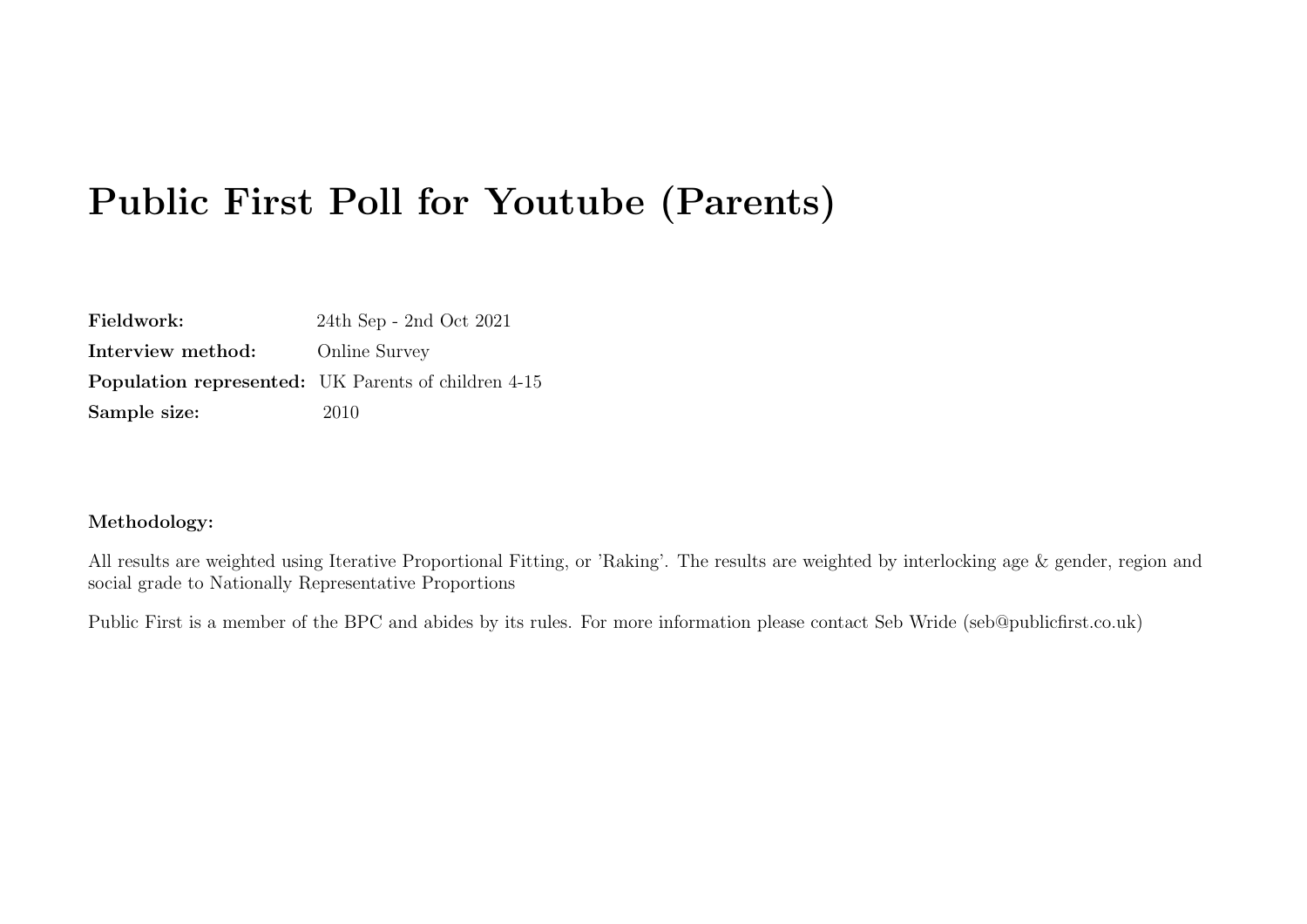

### List of Tables

| 1              |                                                                                                                                                               |  |
|----------------|---------------------------------------------------------------------------------------------------------------------------------------------------------------|--|
| $\overline{2}$ |                                                                                                                                                               |  |
| 3              | Thinking about the period before Covid, on an average day how much time would you estimate your child spent online at home, if at all? 11                     |  |
| 4              |                                                                                                                                                               |  |
| 5              |                                                                                                                                                               |  |
| 6              |                                                                                                                                                               |  |
| 7              |                                                                                                                                                               |  |
| 8              |                                                                                                                                                               |  |
| 9              |                                                                                                                                                               |  |
| 10             |                                                                                                                                                               |  |
| 11             |                                                                                                                                                               |  |
| 12             | During the lockdowns we have experienced since Covid began, in what ways has your child found the internet most useful?Tick up to three 36                    |  |
| 13             | How much do you agree or disagree with the following statements? : Education was only possible during the series of lockdowns because of the internet . 39    |  |
| 14             | How much do you agree or disagree with the following statements? : The internet was vital to my childs mental health during the series of lockdowns 42        |  |
| 15             | How much do you agree or disagree with the following statements? : My child would have lost touch with family and friends during the series of lockdowns      |  |
|                |                                                                                                                                                               |  |
| 16             | How much do you agree or disagree with the following statements? : My child is now using the internet a normal amount and in normal ways since                |  |
|                |                                                                                                                                                               |  |
| 17             | How much do you agree or disagree with the following statements? : My child is more comfortable with technology since the series of lockdowns 51              |  |
| 18             |                                                                                                                                                               |  |
| 19             | How much do you agree or disagree with the following statements? : As a parent, I am more comfortable with technology since the series of lockdowns. . 57     |  |
| <b>20</b>      |                                                                                                                                                               |  |
| 21             |                                                                                                                                                               |  |
| 22             | Now thinking about your child again. Where in the home, if anywhere, is your child not allowed to use the following device; Smartphone 66                     |  |
| 23             |                                                                                                                                                               |  |
| 24             |                                                                                                                                                               |  |
| 25             | Now thinking about your child again. Where in the home, if anywhere, is your child not allowed to use the following device; Desktop computer $\dots \dots$ 75 |  |
| 26             | Now thinking about your child again. Where in the home, if anywhere, is your child not allowed to use the following device; Games console $\dots \dots \dots$ |  |
| 27             |                                                                                                                                                               |  |
| 28             |                                                                                                                                                               |  |
| 29             |                                                                                                                                                               |  |
| 30             |                                                                                                                                                               |  |
| 31             |                                                                                                                                                               |  |
| 32             |                                                                                                                                                               |  |
| 33             |                                                                                                                                                               |  |
| 34             |                                                                                                                                                               |  |
| 35             |                                                                                                                                                               |  |
| 36             |                                                                                                                                                               |  |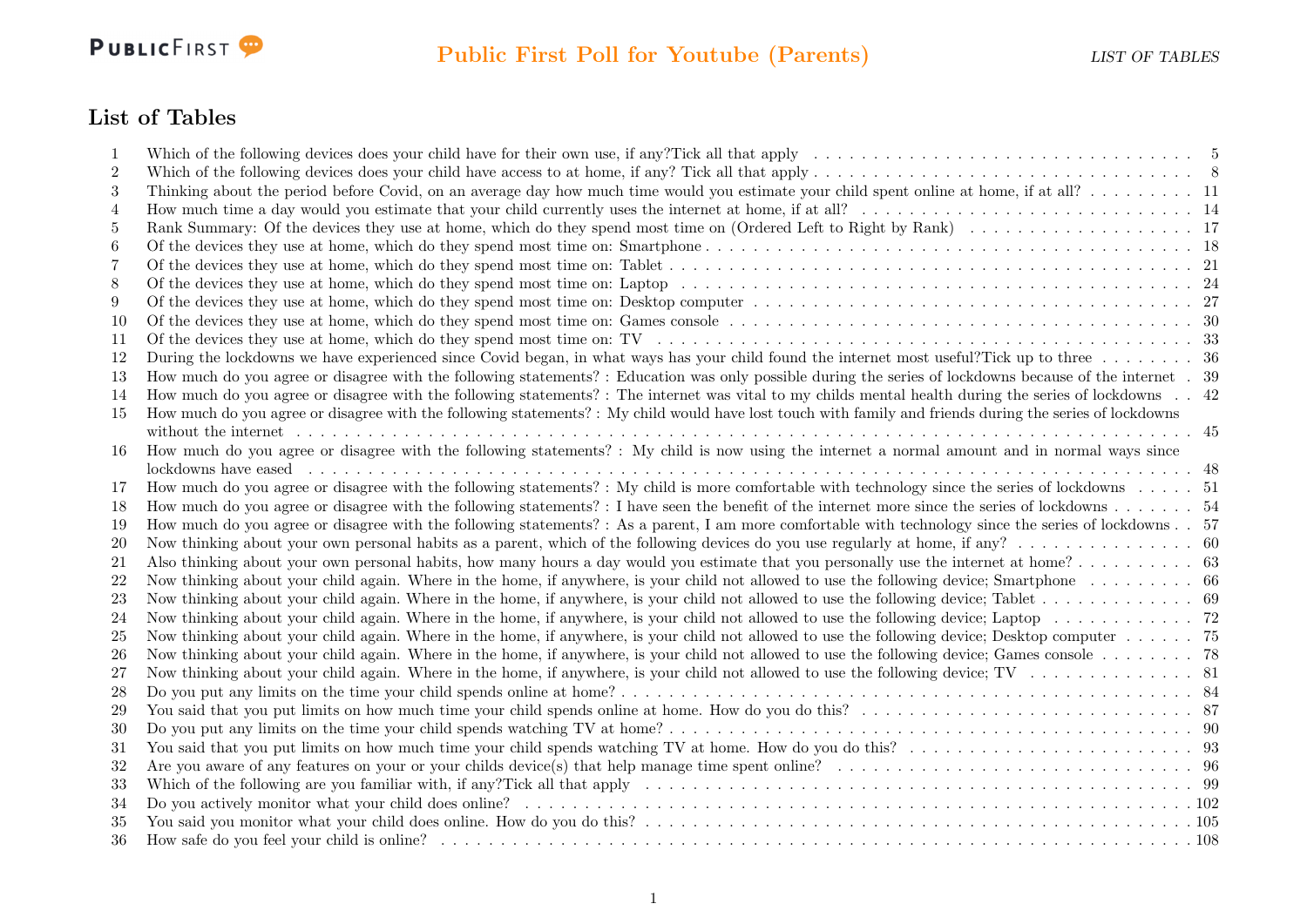

| 37 |                                                                                                                                                                |
|----|----------------------------------------------------------------------------------------------------------------------------------------------------------------|
| 38 |                                                                                                                                                                |
| 39 | Do you agree or disagree with the following statements?: As a family we have spent far more time online over the last year but it has helped us cope with      |
|    |                                                                                                                                                                |
| 40 | Do you agree or disagree with the following statements?: I think about my childs behaviour online in the same sort of way I think about their behaviour        |
|    |                                                                                                                                                                |
| 41 |                                                                                                                                                                |
| 42 |                                                                                                                                                                |
| 43 | Do you agree or disagree with the following statements?: The amount of time children spend online isnt much different to how much time I spent watching        |
|    |                                                                                                                                                                |
| 44 | Do you agree or disagree with the following statements?: The things our children watch online are no better or worse than the things we watched on TV          |
|    |                                                                                                                                                                |
| 45 |                                                                                                                                                                |
| 46 |                                                                                                                                                                |
| 47 |                                                                                                                                                                |
| 48 |                                                                                                                                                                |
| 49 |                                                                                                                                                                |
| 50 |                                                                                                                                                                |
| 51 |                                                                                                                                                                |
| 52 |                                                                                                                                                                |
| 53 |                                                                                                                                                                |
| 54 | To your knowledge, which of the following does your child have a personal account with, if any?Tick all that apply $\ldots \ldots \ldots \ldots \ldots \ldots$ |
| 55 |                                                                                                                                                                |
| 56 |                                                                                                                                                                |
| 57 | You said that you did not worry about your child when they are online. Which of the following reasons best explains why? Tick up to three 171                  |
| 58 |                                                                                                                                                                |
| 59 | Do you think social media accounts should be age-restricted (for example, no one under under a certain age would be allowed to access Facebook,                |
|    |                                                                                                                                                                |
| 60 |                                                                                                                                                                |
| 61 |                                                                                                                                                                |
| 62 |                                                                                                                                                                |
| 63 |                                                                                                                                                                |
| 64 | Do you feel that there should be age restrictions on the following services?: Streaming services e.g Netflix, Amazon Prime, Disney+, Apple TV 192              |
| 65 |                                                                                                                                                                |
| 66 |                                                                                                                                                                |
| 67 |                                                                                                                                                                |
| 68 |                                                                                                                                                                |
| 69 |                                                                                                                                                                |
| 70 |                                                                                                                                                                |
| 71 |                                                                                                                                                                |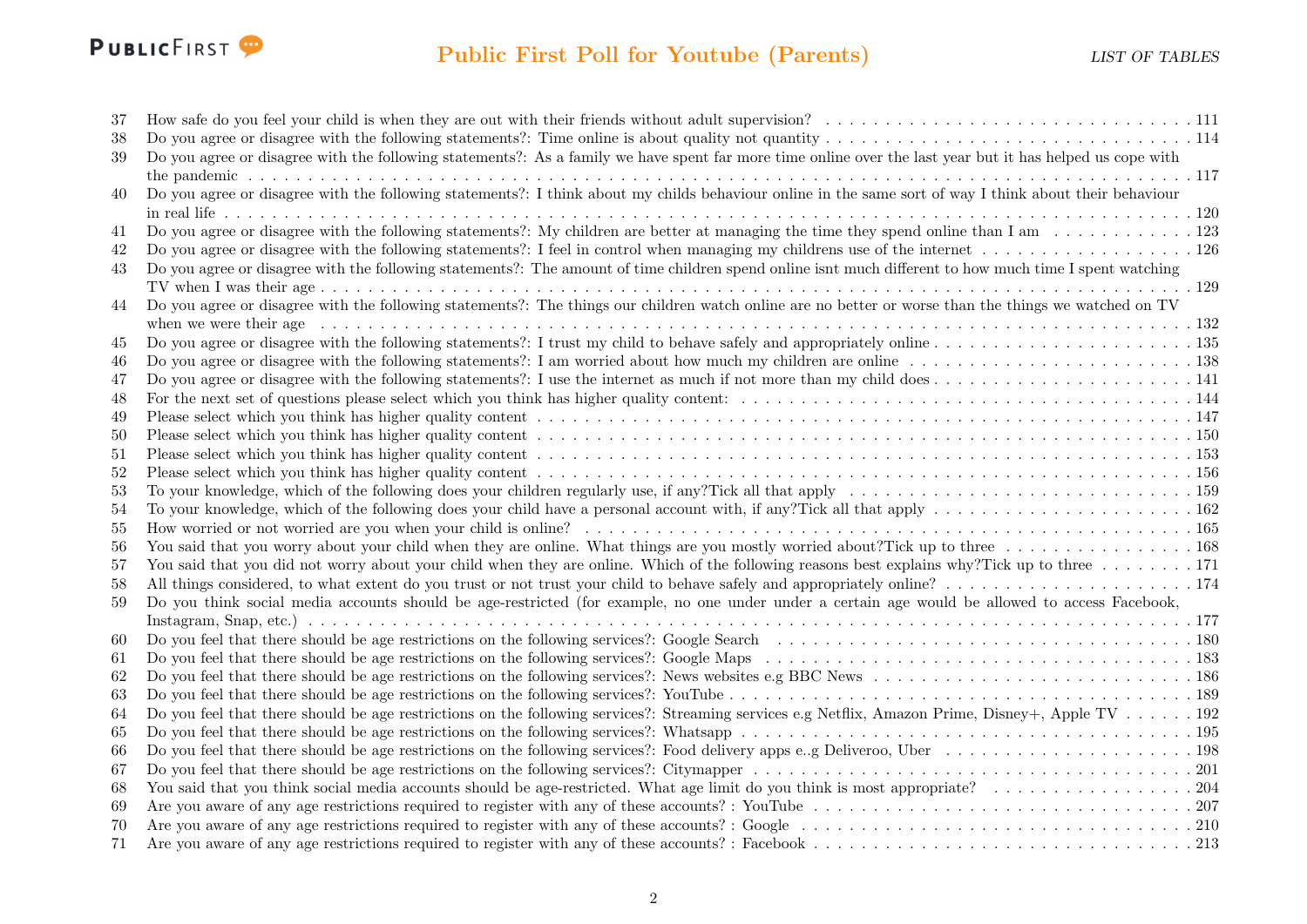

## Public First Poll for Youtube (Parents) LIST OF TABLES

| 72     |                                                                                                                                                                  |
|--------|------------------------------------------------------------------------------------------------------------------------------------------------------------------|
| 73     |                                                                                                                                                                  |
| 74     |                                                                                                                                                                  |
| 75     |                                                                                                                                                                  |
| 76     |                                                                                                                                                                  |
| 77     | Are you aware of any recommendations from social media companies about the age they consider to be appropriate to use these accounts? 231                        |
| 78     | Who, if anyone, do you think is responsible for restricting the age a child is allowed to create an account with any of the platforms mentioned earlier?Select   |
|        |                                                                                                                                                                  |
| 79     |                                                                                                                                                                  |
| 80     | Would you like the platforms we are talking about to ensure parental permission was granted before a child could create an account?240                           |
| 81     | You said you thought platforms should ensure parental permission was granted before a child could create an account. How should platforms verify                 |
|        |                                                                                                                                                                  |
| $82\,$ | You said you thought platforms should ensure parental permission was granted before a child could create an account. Having thought about it and                 |
|        | considered that you may be required to provide your own data and personal information, do you still think parental permission is a good idea? 246                |
| 83     |                                                                                                                                                                  |
| 84     | Do you think adults should be able to be anonymous online for example when posting sensitive questions on online forms, visiting adult-content websites          |
|        |                                                                                                                                                                  |
| 85     |                                                                                                                                                                  |
| 86     |                                                                                                                                                                  |
| 87     | Thinking about life across a typical month, for what purposes does your child most uses the internet the most, if at all?Tick up to three $\dots \dots \dots$    |
| 88     | Thinking specifically about YouTube, to the best of your knowledge in what ways do your children use it, if at all?Tick all that apply $\dots \dots \dots \dots$ |
| 89     |                                                                                                                                                                  |
| 90     |                                                                                                                                                                  |
| 91     | Now thinking about your childs experience to the best of your knowledge which of the following have they encountered? Tick all that apply 273                    |
| 92     | How confident or unconfident are you personally in your ability to recognise and effectively deal with the following threats that you might encounter            |
|        |                                                                                                                                                                  |
| 93     | How confident or unconfident are you personally in your ability to recognise and effectively deal with the following threats that you might encounter            |
|        |                                                                                                                                                                  |
| 94     | How confident or unconfident are you personally in your ability to recognise and effectively deal with the following threats that you might encounter            |
|        | 282                                                                                                                                                              |
| 95     | How confident or unconfident are you personally in your ability to recognise and effectively deal with the following threats that you might encounter            |
|        | 285                                                                                                                                                              |
| 96     | How confident or unconfident are you personally in your ability to recognise and effectively deal with the following threats that you might encounter            |
|        | 288                                                                                                                                                              |
| 97     | How confident or unconfident are you personally in your ability to recognise and effectively deal with the following threats that you might encounter            |
|        | . 291                                                                                                                                                            |
| 98     | How confident or unconfident are you personally in your ability to recognise and effectively deal with the following threats that you might encounter            |
|        | .294                                                                                                                                                             |
| 99     | How confident or unconfident are you personally in your ability to recognise and effectively deal with the following threats that you might encounter            |
|        |                                                                                                                                                                  |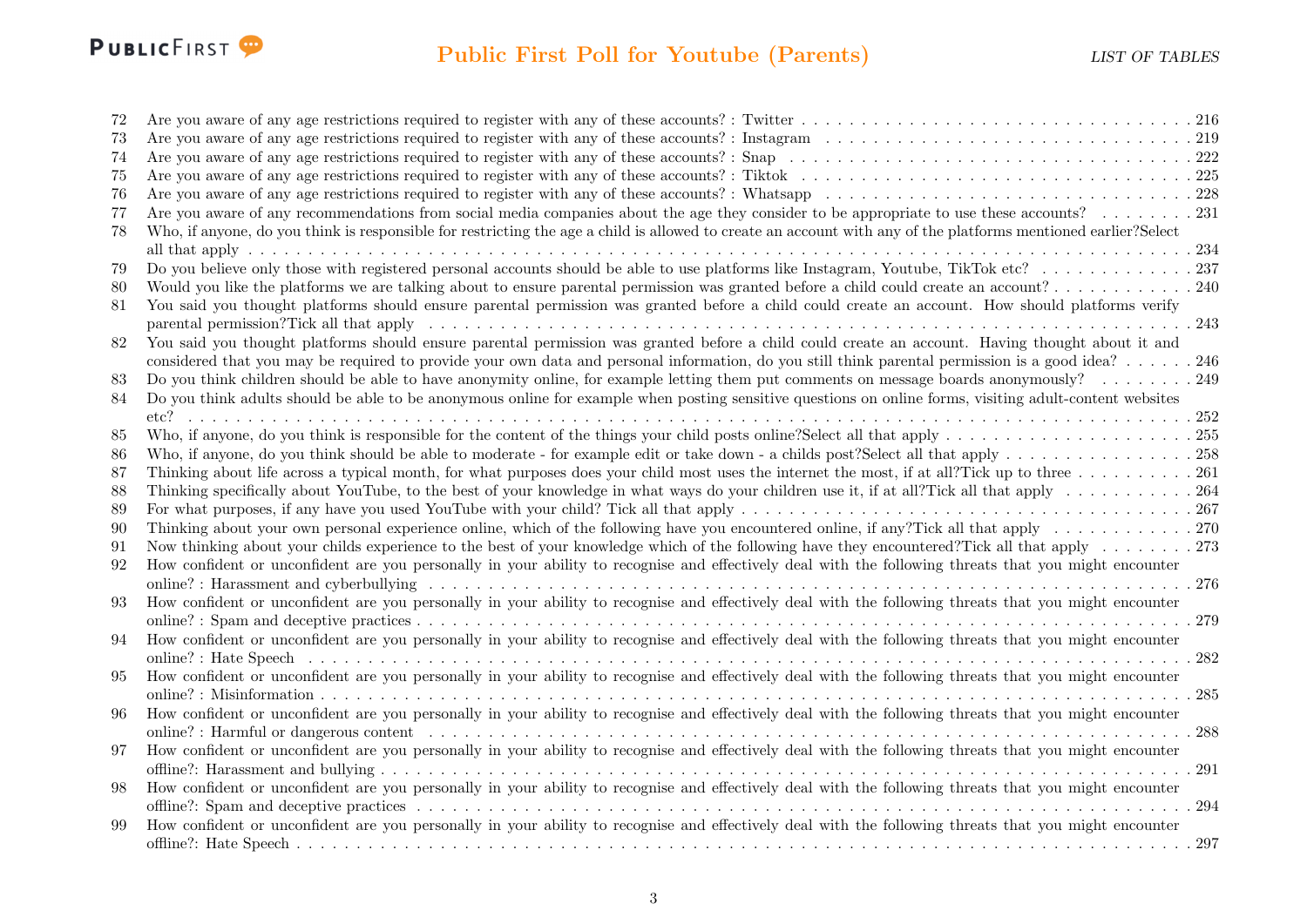

|      | 100 How confident or unconfident are you personally in your ability to recognise and effectively deal with the following threats that you might encounter      |
|------|----------------------------------------------------------------------------------------------------------------------------------------------------------------|
|      |                                                                                                                                                                |
|      | 101 How confident or unconfident are you personally in your ability to recognise and effectively deal with the following threats that you might encounter      |
|      |                                                                                                                                                                |
| 102  |                                                                                                                                                                |
|      |                                                                                                                                                                |
|      |                                                                                                                                                                |
| 105  |                                                                                                                                                                |
|      |                                                                                                                                                                |
| 107  |                                                                                                                                                                |
| -108 |                                                                                                                                                                |
| 109  |                                                                                                                                                                |
| 110  |                                                                                                                                                                |
| 111  | Even though children these days have more access to the internet, do you feel the challenges you faced as a child are fundamentally the same that your         |
|      |                                                                                                                                                                |
|      | 112 You said you thought childrens challenges these days were fundamentally different to your own as a child. Do you think the challenges are easier or harder |
|      |                                                                                                                                                                |
| 113  |                                                                                                                                                                |
| 114  |                                                                                                                                                                |
| 115  | Imagine you had to choose between the following options. Would you prefer to keep access to Youtube for your child or go without access to Youtube for         |
|      |                                                                                                                                                                |
|      | 116 Imagine you had to choose between the following options. Would you prefer to keep access to Youtube for your child or go without access to Youtube for     |
|      |                                                                                                                                                                |
| 117  | Imagine you had to choose between the following options. Would you prefer to keep access to Youtube for your child or go without access to Youtube for         |
|      |                                                                                                                                                                |
| 118  | Imagine you had to choose between the following options. Would you prefer to keep access to Youtube for your child or go without access to Youtube for         |
|      |                                                                                                                                                                |
| 119  | Imagine you had to choose between the following options. Would you prefer to keep access to Youtube for your child or go without access to Youtube for         |
|      |                                                                                                                                                                |
| 120  | Imagine you had to choose between the following options. Would you prefer to keep access to Youtube for your child or go without access to Youtube for         |
|      |                                                                                                                                                                |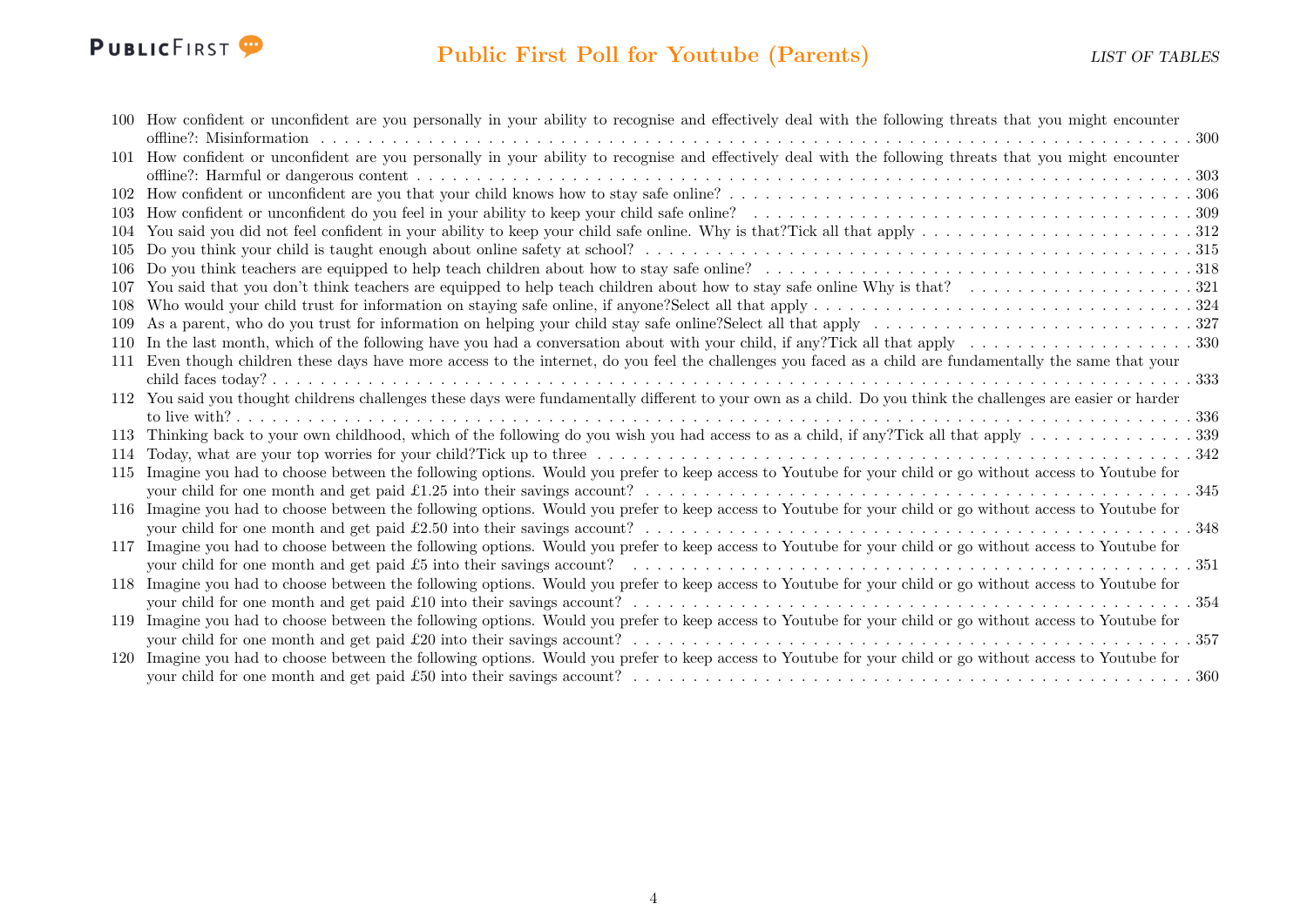

<span id="page-5-0"></span>

|                   |        |        |           | Age    |           |        |        |        |        | Social Grade |        | $EU$ 2016 Vote |        |                   |
|-------------------|--------|--------|-----------|--------|-----------|--------|--------|--------|--------|--------------|--------|----------------|--------|-------------------|
|                   | Total  | 18-24  | $25 - 34$ | 35-44  | $45 - 54$ | 55-64  | $65+$  | AB     | C1     | C2           | DE     | Leave          | Remain | I did not<br>vote |
| Unweighted        | 2010   | 33     | 370       | 924    | 520       | 144    | 19     | 647    | 514    | 433          | 409    | 740            | 931    | $282\,$           |
| Weighted          | 2010   | 31     | 361       | 918    | $527\,$   | 153    | $20\,$ | 541    | 521    | 441          | 500    | 749            | 918    | 287               |
| Tablet            | $67\%$ | 79%    | $72\%$    | $68\%$ | $65\%$    | $61\%$ | $59\%$ | $65\%$ | $67\%$ | $68\%$       | $68\%$ | $68\%$         | 67%    | $66\%$            |
| Games console     | $58\%$ | 58%    | 60%       | $56\%$ | 60%       | $64\%$ | $42\%$ | 64%    | $57\%$ | 56%          | 57%    | $62\%$         | 58%    | $51\%$            |
| Smartphone        | $57\%$ | $39\%$ | $46\%$    | $53\%$ | $68\%$    | $73\%$ | 74%    | $58\%$ | $55\%$ | $59\%$       | $58\%$ | $59\%$         | $59\%$ | $53\%$            |
| TV                | $56\%$ | 75%    | 55%       | $54\%$ | $58\%$    | $58\%$ | $35\%$ | $54\%$ | $54\%$ | $61\%$       | $55\%$ | $60\%$         | 55%    | $50\%$            |
| Laptop            | 38%    | 43\%   | $36\%$    | $34\%$ | $43\%$    | $50\%$ | $66\%$ | $46\%$ | $39\%$ | $36\%$       | $31\%$ | $39\%$         | $42\%$ | $28\%$            |
| Desktop computer  | 18%    | $34\%$ | 18%       | 19%    | $15\%$    | $16\%$ | $13\%$ | 29%    | $13\%$ | $15\%$       | $12\%$ | $14\%$         | $24\%$ | $9\%$             |
| None of the above | $5\%$  | $0\%$  | $5\%$     | $6\%$  | $5\%$     | $2\%$  | $0\%$  | $5\%$  | $7\%$  | $4\%$        | $3\%$  | $5\%$          | $5\%$  | $3\%$             |
| Don't know        | $0\%$  | $0\%$  | $1\%$     | $0\%$  | $0\%$     | $1\%$  | $0\%$  | $0\%$  | $0\%$  | $0\%$        | 1%     | $0\%$          | $0\%$  | $0\%$             |

(1.A) Which of the following devices does your child have for their own use, if any?Tick all that apply

BASE: All Respondents

Fieldwork: 24th Sep - 2nd Oct 2021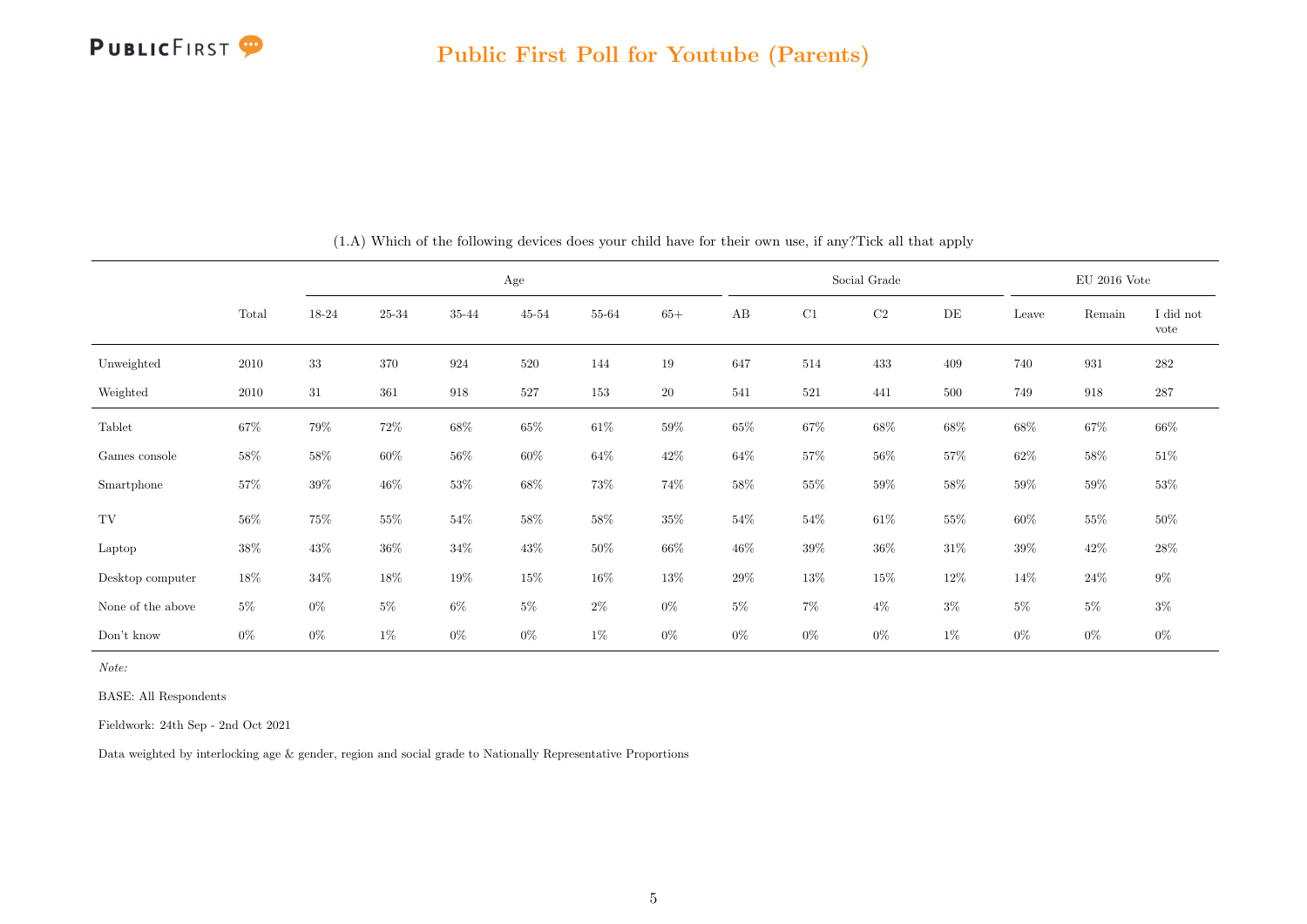

|                   |          |        | Gender |                     | 2019   |                     |                               |                   |                      |                       |                          | Education                                              |                                                             |                          |  |  |  |
|-------------------|----------|--------|--------|---------------------|--------|---------------------|-------------------------------|-------------------|----------------------|-----------------------|--------------------------|--------------------------------------------------------|-------------------------------------------------------------|--------------------------|--|--|--|
|                   | Total    | Male   | Female | Conservative Labour |        | Liberal<br>Democrat | The<br><b>Brexit</b><br>Party | I did not<br>vote | None of<br>the above | GCSE or<br>equivalent | A Level or<br>equivalent | University<br>Under-<br>graduate<br>Degree<br>(BA/BSc) | University<br>Postgrad-<br>uate<br>Degree<br>(MA/MSc/MPhil) | Doctorate<br>(PhD/DPHil) |  |  |  |
| Unweighted        | $2010\,$ | 922    | 1087   | 714                 | 539    | 198                 | 14                            | 280               | $\overline{0}$       | 405                   | 559                      | 513                                                    | 434                                                         | $57\,$                   |  |  |  |
| Weighted          | 2010     | 1004   | 1005   | 699                 | 537    | 186                 | 14                            | 292               | $\overline{0}$       | 440                   | 587                      | 488                                                    | 399                                                         | 50                       |  |  |  |
| Tablet            | $67\%$   | $67\%$ | $68\%$ | $66\%$              | 71\%   | $67\%$              | $78\%$                        | $67\%$            | $\ast$               | $68\%$                | $70\%$                   | $65\%$                                                 | $67\%$                                                      | $62\%$                   |  |  |  |
| Games console     | 58\%     | $62\%$ | $54\%$ | $64\%$              | $60\%$ | $57\%$              | 72\%                          | $51\%$            | $\ast$               | $64\%$                | $57\%$                   | $51\%$                                                 | $64\%$                                                      | 66%                      |  |  |  |
| Smartphone        | $57\%$   | $57\%$ | $58\%$ | $61\%$              | $59\%$ | $60\%$              | 73%                           | $50\%$            | $\ast$               | $62\%$                | 56%                      | $54\%$                                                 | $59\%$                                                      | $63\%$                   |  |  |  |
| TV                | $56\%$   | $56\%$ | $55\%$ | $59\%$              | $58\%$ | 47%                 | $78\%$                        | $50\%$            | $\ast$               | $67\%$                | 57%                      | $50\%$                                                 | $50\%$                                                      | $66\%$                   |  |  |  |
| Laptop            | $38\%$   | $42\%$ | $35\%$ | $43\%$              | $36\%$ | 47%                 | $53\%$                        | $27\%$            | $\ast$               | $40\%$                | $33\%$                   | $37\%$                                                 | $48\%$                                                      | $46\%$                   |  |  |  |
| Desktop computer  | $18\%$   | $24\%$ | $11\%$ | $19\%$              | 17%    | $34\%$              | $5\%$                         | $9\%$             | $\ast$               | 13%                   | $9\%$                    | 17%                                                    | $34\%$                                                      | $45\%$                   |  |  |  |
| None of the above | $5\%$    | $5\%$  | 5%     | $4\%$               | $5\%$  | $5\%$               | $0\%$                         | $4\%$             | $\ast$               | $3\%$                 | $5\%$                    | $9\%$                                                  | $3\%$                                                       | $0\%$                    |  |  |  |
| Don't know        | $0\%$    | $0\%$  | $0\%$  | $0\%$               | $0\%$  | $0\%$               | $0\%$                         | $0\%$             | $\ast$               | $0\%$                 | $0\%$                    | $0\%$                                                  | $0\%$                                                       | $2\%$                    |  |  |  |

(1.B) Which of the following devices does your child have for their own use, if any?Tick all that apply

Note:

BASE: All Respondents

Fieldwork: 24th Sep - 2nd Oct 2021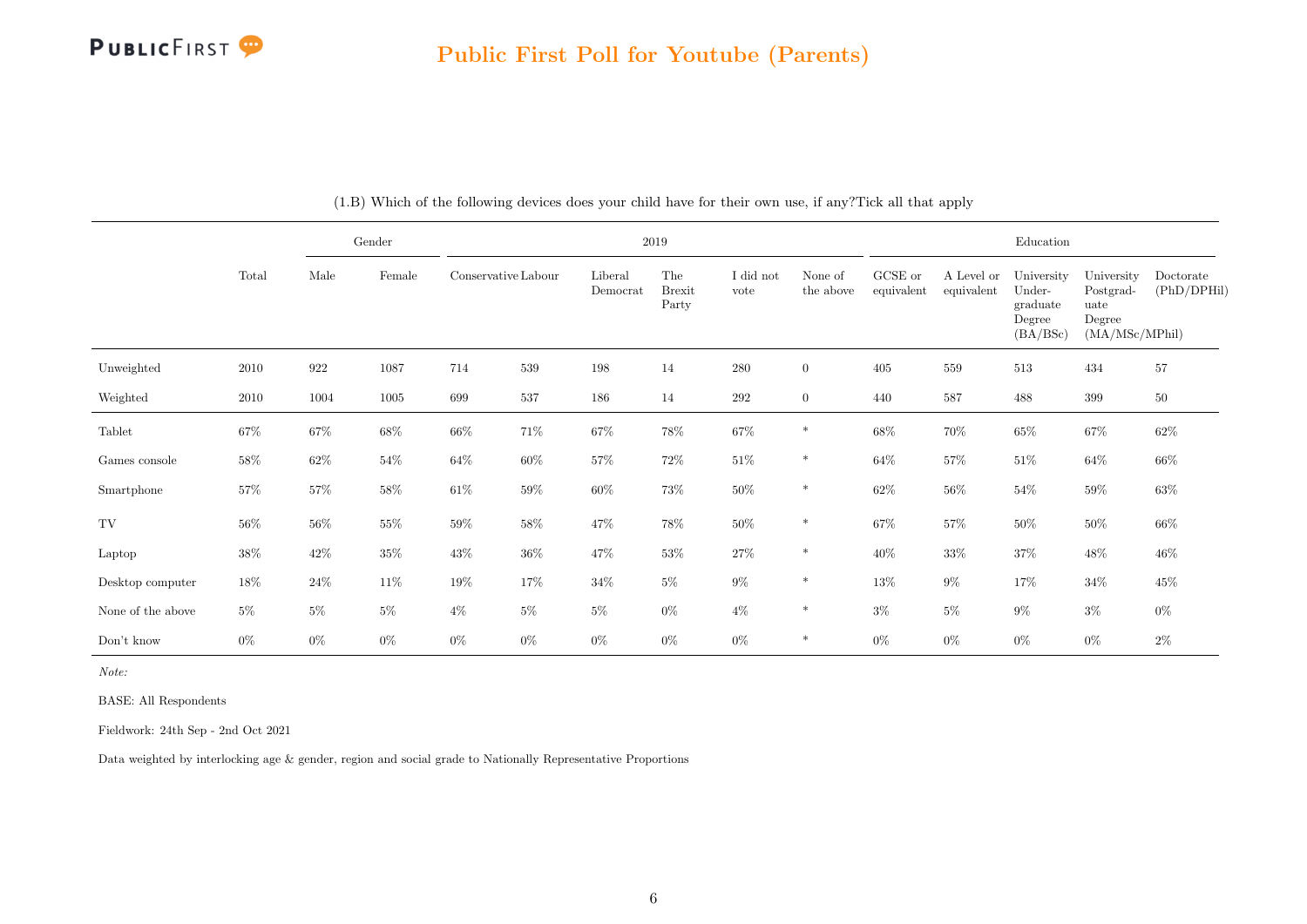|                   |          |           | Region        |               |                    |                                   |                  |                                |               |               |          |        |                     |  |  |
|-------------------|----------|-----------|---------------|---------------|--------------------|-----------------------------------|------------------|--------------------------------|---------------|---------------|----------|--------|---------------------|--|--|
|                   | Total    | London    | South<br>East | South<br>West | East of<br>England | $\operatorname{East}$<br>Midlands | West<br>Midlands | Yorkshire<br>and the<br>Humber | North<br>East | North<br>West | Scotland | Wales  | Northern<br>Ireland |  |  |
| Unweighted        | $2010\,$ | 335       | 257           | 156           | 177                | 120                               | 180              | 175                            | 86            | 247           | 145      | 81     | 51                  |  |  |
| Weighted          | 2010     | $\bf 281$ | $261\,$       | 161           | 181                | 141                               | 181              | 161                            | $80\,$        | $221\,$       | 181      | 101    | $60\,$              |  |  |
| Tablet            | $67\%$   | $65\%$    | $71\%$        | $63\%$        | $67\%$             | $71\%$                            | $62\%$           | 70%                            | 74%           | $67\%$        | $64\%$   | $70\%$ | $63\%$              |  |  |
| Games console     | $58\%$   | $63\%$    | $48\%$        | $57\%$        | $56\%$             | $59\%$                            | $51\%$           | $55\%$                         | $68\%$        | $67\%$        | $62\%$   | $61\%$ | $63\%$              |  |  |
| Smartphone        | $57\%$   | $60\%$    | $54\%$        | $63\%$        | $53\%$             | $49\%$                            | $54\%$           | $60\%$                         | $65\%$        | $60\%$        | $60\%$   | $62\%$ | 47%                 |  |  |
| TV                | $56\%$   | $48\%$    | $53\%$        | $54\%$        | $50\%$             | $57\%$                            | $48\%$           | $58\%$                         | $71\%$        | $61\%$        | $64\%$   | $64\%$ | $62\%$              |  |  |
| Laptop            | $38\%$   | $48\%$    | $40\%$        | $38\%$        | $41\%$             | $30\%$                            | $35\%$           | $32\%$                         | $42\%$        | $41\%$        | $37\%$   | $28\%$ | $33\%$              |  |  |
| Desktop computer  | $18\%$   | $36\%$    | $13\%$        | $15\%$        | $13\%$             | $13\%$                            | $13\%$           | 14\%                           | $22\%$        | $21\%$        | $18\%$   | $6\%$  | $16\%$              |  |  |
| None of the above | $5\%$    | $3\%$     | $5\%$         | $4\%$         | $6\%$              | $11\%$                            | $7\%$            | $3\%$                          | $4\%$         | $3\%$         | $4\%$    | $5\%$  | $8\%$               |  |  |
| Don't know        | $0\%$    | $0\%$     | $0\%$         | $0\%$         | $1\%$              | $0\%$                             | $1\%$            | $1\%$                          | $0\%$         | $0\%$         | $1\%$    | $0\%$  | $0\%$               |  |  |

(1.C) Which of the following devices does your child have for their own use, if any?Tick all that apply

Note:

BASE: All Respondents

Fieldwork: 24th Sep - 2nd Oct 2021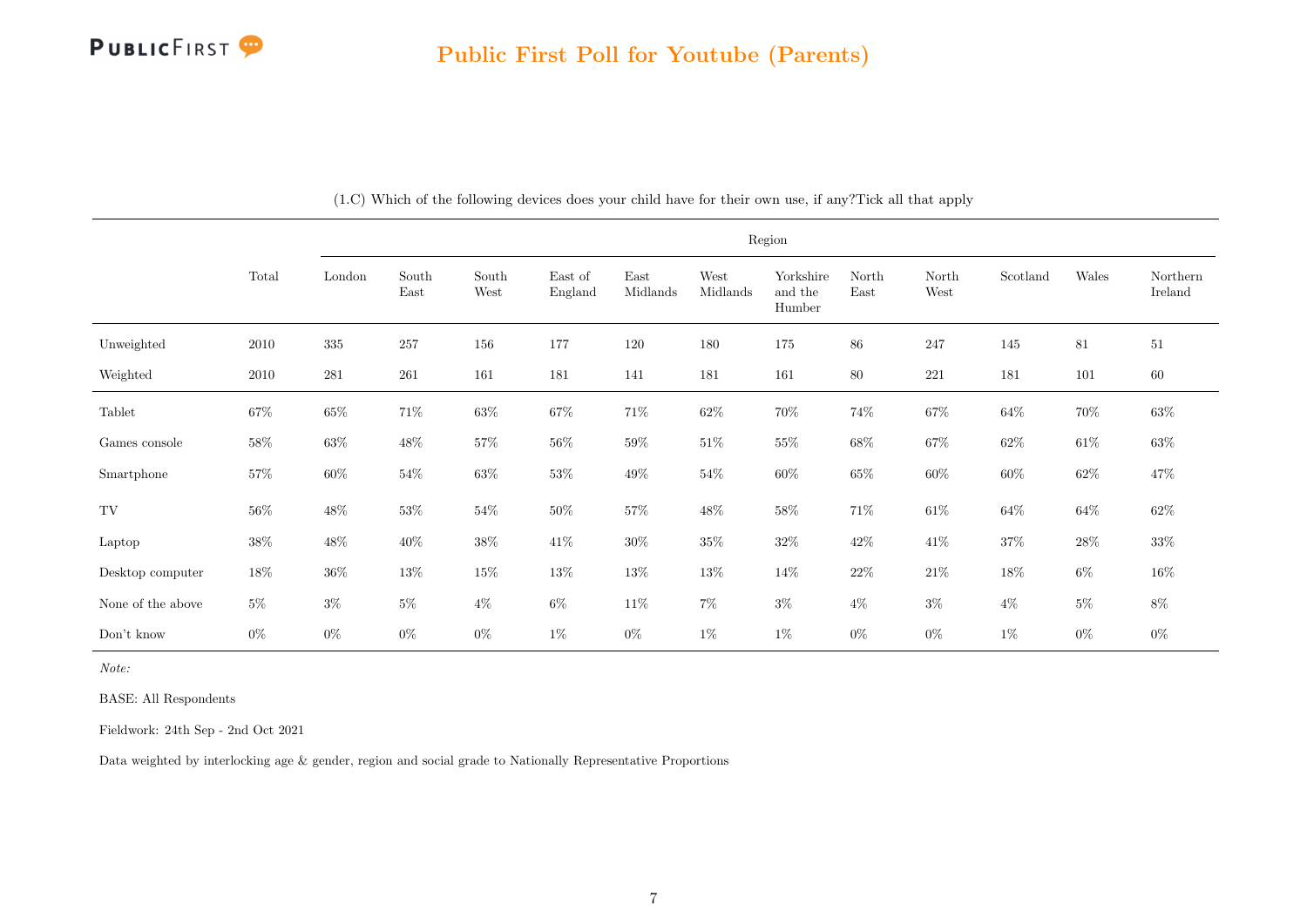

<span id="page-8-0"></span>

|                   |        |        |           |        | Age       |        |         |        |        | Social Grade |        | $\rm EU$ 2016 Vote |        |                   |
|-------------------|--------|--------|-----------|--------|-----------|--------|---------|--------|--------|--------------|--------|--------------------|--------|-------------------|
|                   | Total  | 18-24  | $25 - 34$ | 35-44  | $45 - 54$ | 55-64  | $65+$   | AB     | C1     | C2           | DE     | Leave              | Remain | I did not<br>vote |
| Unweighted        | 2010   | 33     | 370       | 924    | 520       | 144    | 19      | 647    | 514    | 433          | 409    | 740                | 931    | 282               |
| Weighted          | 2010   | 31     | 361       | 918    | 527       | 153    | 20      | 541    | 521    | 441          | 500    | 749                | 918    | $287\,$           |
| TV                | $87\%$ | $87\%$ | $83\%$    | $85\%$ | 89%       | $93\%$ | $100\%$ | 86%    | $89\%$ | $88\%$       | 86%    | $91\%$             | $84\%$ | 88\%              |
| Tablet            | 70%    | 70%    | 71%       | 70%    | 73%       | $67\%$ | $55\%$  | 69%    | 73%    | $72\%$       | $68\%$ | 72%                | 70%    | $68\%$            |
| Games console     | $69\%$ | $63\%$ | 69%       | $68\%$ | $71\%$    | 73%    | $57\%$  | $73\%$ | $67\%$ | $71\%$       | $66\%$ | $74\%$             | $68\%$ | $60\%$            |
| Smartphone        | $67\%$ | $66\%$ | $63\%$    | $62\%$ | 74%       | 76%    | $69\%$  | $66\%$ | 67%    | $67\%$       | $66\%$ | 69%                | $67\%$ | $63\%$            |
| Laptop            | 59%    | $50\%$ | $51\%$    | $56\%$ | $65\%$    | $69\%$ | $66\%$  | $64\%$ | $62\%$ | $58\%$       | $50\%$ | $61\%$             | $60\%$ | $52\%$            |
| Desktop computer  | 33%    | 37%    | $32\%$    | $33\%$ | $30\%$    | $41\%$ | $25\%$  | $42\%$ | $32\%$ | $29\%$       | 27%    | $31\%$             | $38\%$ | 22%               |
| None of the above | $0\%$  | $0\%$  | $0\%$     | $1\%$  | $1\%$     | $0\%$  | $0\%$   | $0\%$  | $1\%$  | $1\%$        | $0\%$  | $0\%$              | $1\%$  | $0\%$             |
| Don't know        | $0\%$  | $0\%$  | $1\%$     | $0\%$  | $0\%$     | $0\%$  | $0\%$   | $0\%$  | $0\%$  | $0\%$        | $1\%$  | $0\%$              | $0\%$  | $0\%$             |

(2.A) Which of the following devices does your child have access to at home, if any? Tick all that apply

Note:

BASE: All Respondents

Fieldwork: 24th Sep - 2nd Oct 2021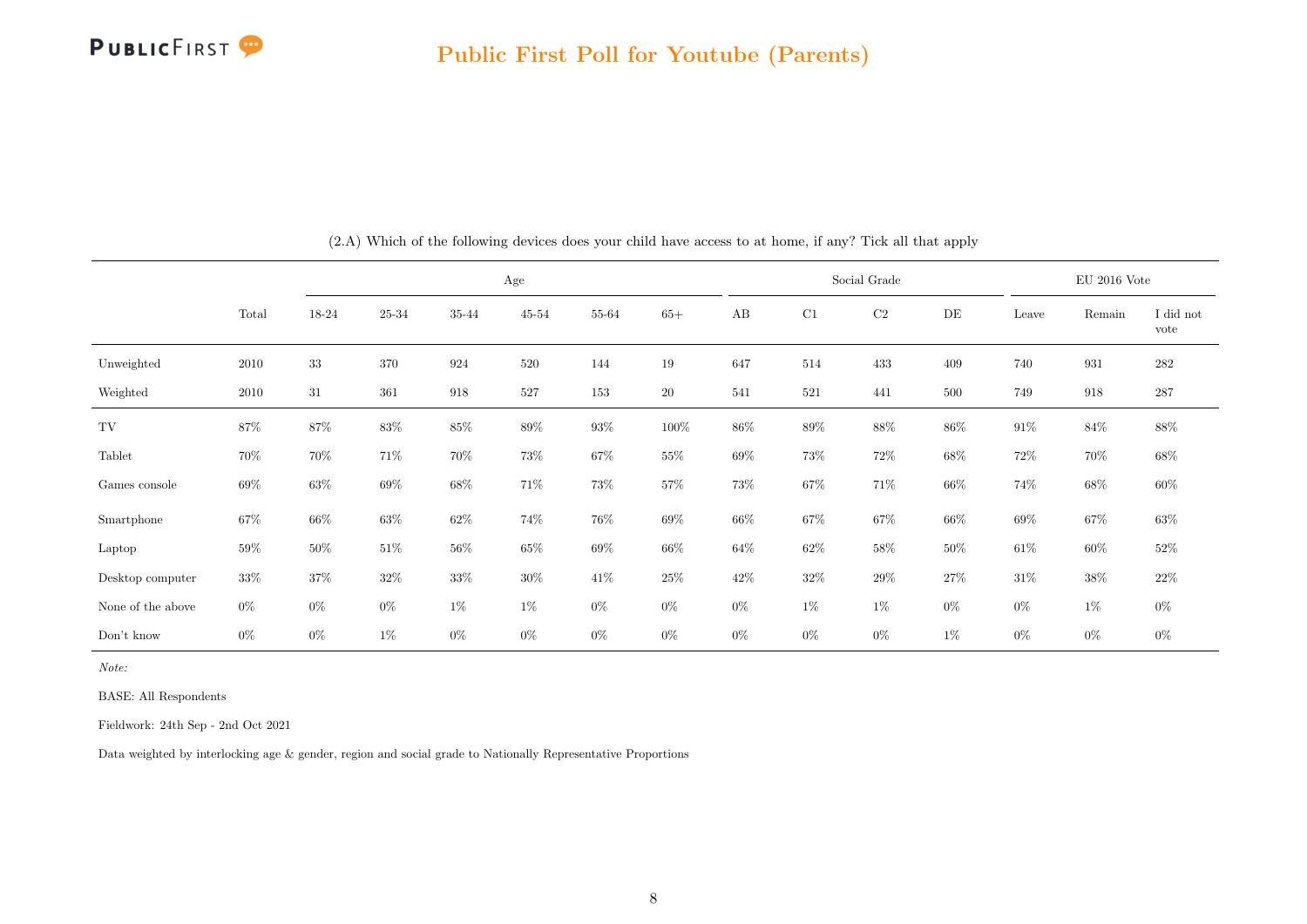|                   |        |                    | Gender   |                     | 2019   |                     |                               |                   |                      |                       |                          | Education                                              |                                                             |                          |  |  |
|-------------------|--------|--------------------|----------|---------------------|--------|---------------------|-------------------------------|-------------------|----------------------|-----------------------|--------------------------|--------------------------------------------------------|-------------------------------------------------------------|--------------------------|--|--|
|                   | Total  | Male               | Female   | Conservative Labour |        | Liberal<br>Democrat | The<br><b>Brexit</b><br>Party | I did not<br>vote | None of<br>the above | GCSE or<br>equivalent | A Level or<br>equivalent | University<br>Under-<br>graduate<br>Degree<br>(BA/BSc) | University<br>Postgrad-<br>uate<br>Degree<br>(MA/MSc/MPhil) | Doctorate<br>(PhD/DPHil) |  |  |
| Unweighted        | 2010   | $\boldsymbol{922}$ | 1087     | 714                 | 539    | 198                 | 14                            | 280               | $\overline{0}$       | 405                   | 559                      | 513                                                    | 434                                                         | 57                       |  |  |
| Weighted          | 2010   | 1004               | $1005\,$ | 699                 | 537    | 186                 | 14                            | 292               | $\overline{0}$       | 440                   | 587                      | 488                                                    | 399                                                         | 50                       |  |  |
| TV                | $87\%$ | $84\%$             | $90\%$   | $87\%$              | $88\%$ | $77\%$              | $90\%$                        | $90\%$            | $\ast$               | $93\%$                | $89\%$                   | $88\%$                                                 | $79\%$                                                      | $73\%$                   |  |  |
| Tablet            | 70%    | 70%                | 71%      | 71%                 | 75%    | $66\%$              | 77%                           | $65\%$            | $\ast$               | 72\%                  | $72\%$                   | 71%                                                    | $67\%$                                                      | 65%                      |  |  |
| Games console     | $69\%$ | 70%                | 68%      | $75\%$              | 71\%   | $59\%$              | 76%                           | $59\%$            | $*$                  | 73%                   | $72\%$                   | $65\%$                                                 | $69\%$                                                      | $60\%$                   |  |  |
| Smartphone        | $67\%$ | $66\%$             | 67%      | 68%                 | $68\%$ | $66\%$              | 69%                           | $61\%$            | $\ast$               | $69\%$                | 66\%                     | $65\%$                                                 | $65\%$                                                      | $83\%$                   |  |  |
| Laptop            | $59\%$ | $60\%$             | $58\%$   | $62\%$              | $60\%$ | $59\%$              | $64\%$                        | $53\%$            | $\ast$               | $55\%$                | $55\%$                   | $64\%$                                                 | $62\%$                                                      | $66\%$                   |  |  |
| Desktop computer  | $33\%$ | $40\%$             | 25\%     | $37\%$              | $32\%$ | $40\%$              | $38\%$                        | $20\%$            | $\ast$               | $26\%$                | $27\%$                   | $37\%$                                                 | $40\%$                                                      | $68\%$                   |  |  |
| None of the above | $0\%$  | $1\%$              | $0\%$    | $0\%$               | $1\%$  | $1\%$               | $0\%$                         | $1\%$             | $\ast$               | $0\%$                 | $1\%$                    | $0\%$                                                  | $0\%$                                                       | $0\%$                    |  |  |
| Don't know        | $0\%$  | $0\%$              | $0\%$    | $0\%$               | $0\%$  | $0\%$               | $0\%$                         | $0\%$             | $\ast$               | $0\%$                 | $0\%$                    | $0\%$                                                  | $0\%$                                                       | $2\%$                    |  |  |

(2.B) Which of the following devices does your child have access to at home, if any? Tick all that apply

Note:

BASE: All Respondents

Fieldwork: 24th Sep - 2nd Oct 2021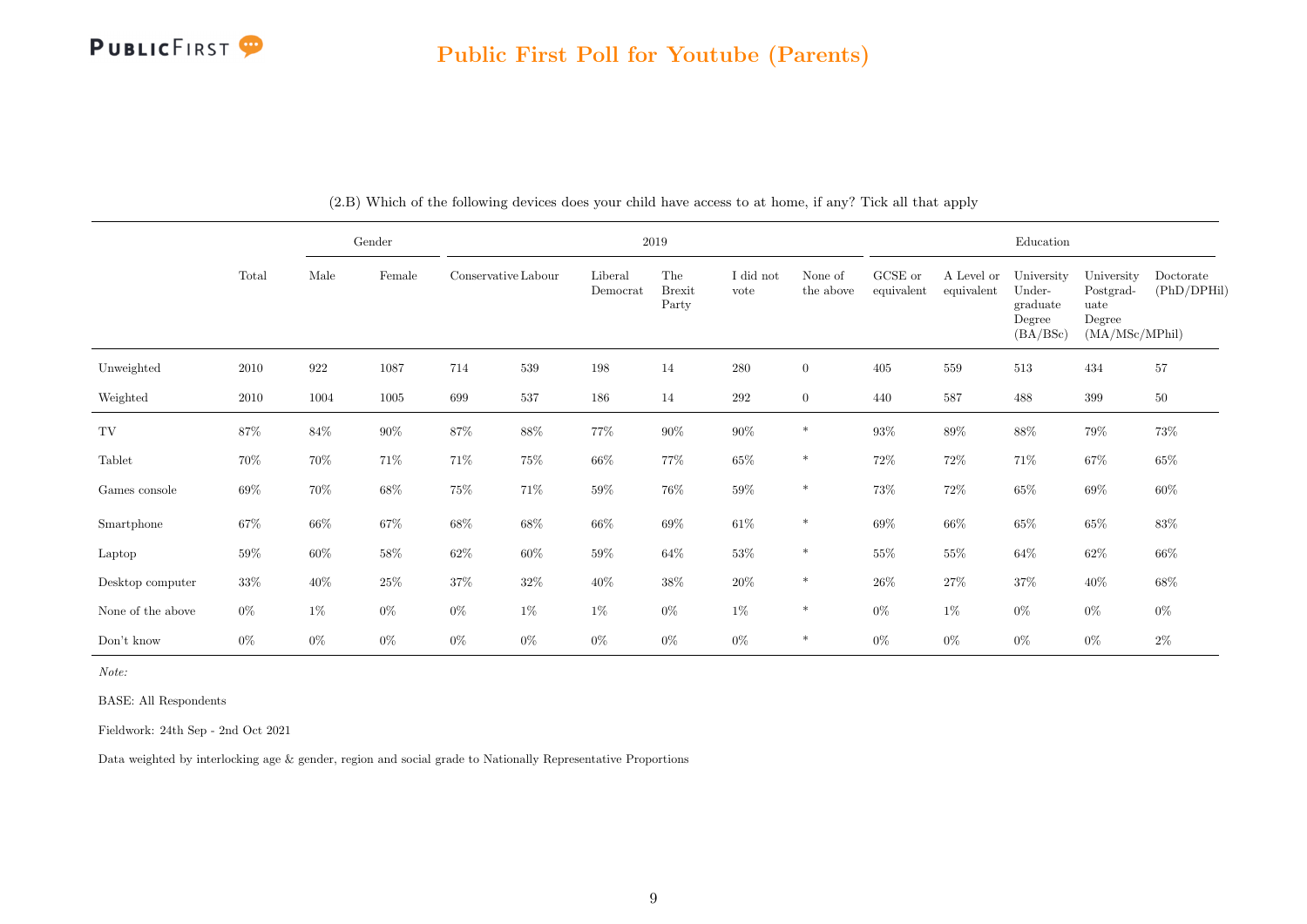|                       |          |           |               |               |                    |                  |                  | Region                         |               |               |          |        |                     |
|-----------------------|----------|-----------|---------------|---------------|--------------------|------------------|------------------|--------------------------------|---------------|---------------|----------|--------|---------------------|
|                       | Total    | London    | South<br>East | South<br>West | East of<br>England | East<br>Midlands | West<br>Midlands | Yorkshire<br>and the<br>Humber | North<br>East | North<br>West | Scotland | Wales  | Northern<br>Ireland |
| Unweighted            | 2010     | $335\,$   | $257\,$       | 156           | 177                | 120              | 180              | 175                            | $86\,$        | 247           | 145      | 81     | 51                  |
| Weighted              | $2010\,$ | $\bf 281$ | 261           | 161           | 181                | 141              | 181              | 161                            | $80\,$        | $221\,$       | 181      | 101    | 60                  |
| TV                    | $87\%$   | $80\%$    | $90\%$        | $86\%$        | $87\%$             | $90\%$           | 87%              | $86\%$                         | $89\%$        | $89\%$        | $86\%$   | $90\%$ | $89\%$              |
| Tablet                | 70%      | $68\%$    | $73\%$        | $68\%$        | $72\%$             | $76\%$           | $68\%$           | $71\%$                         | $75\%$        | $68\%$        | $69\%$   | $72\%$ | $73\%$              |
| Games console         | $69\%$   | $71\%$    | $65\%$        | $64\%$        | $70\%$             | 74%              | $64\%$           | 65%                            | $75\%$        | 73%           | $74\%$   | 68%    | $69\%$              |
| Smartphone            | $67\%$   | $64\%$    | $64\%$        | $67\%$        | $64\%$             | $61\%$           | $72\%$           | $74\%$                         | $72\%$        | $70\%$        | $66\%$   | $63\%$ | $62\%$              |
| Laptop                | $59\%$   | $62\%$    | $58\%$        | $62\%$        | $55\%$             | 49\%             | $55\%$           | $59\%$                         | $70\%$        | $62\%$        | $55\%$   | $58\%$ | $64\%$              |
| Desktop computer      | 33%      | $44\%$    | $31\%$        | $32\%$        | $27\%$             | $29\%$           | $30\%$           | $29\%$                         | $33\%$        | $42\%$        | $29\%$   | $26\%$ | $26\%$              |
| None of the above     | $0\%$    | $0\%$     | $0\%$         | $0\%$         | $1\%$              | $1\%$            | $0\%$            | $0\%$                          | $0\%$         | $0\%$         | $2\%$    | $0\%$  | $2\%$               |
| $\mathrm{Don't}$ know | $0\%$    | $0\%$     | $0\%$         | $1\%$         | $0\%$              | $0\%$            | $1\%$            | $1\%$                          | $0\%$         | $0\%$         | $1\%$    | $1\%$  | $0\%$               |

(2.C) Which of the following devices does your child have access to at home, if any? Tick all that apply

Note:

BASE: All Respondents

Fieldwork: 24th Sep - 2nd Oct 2021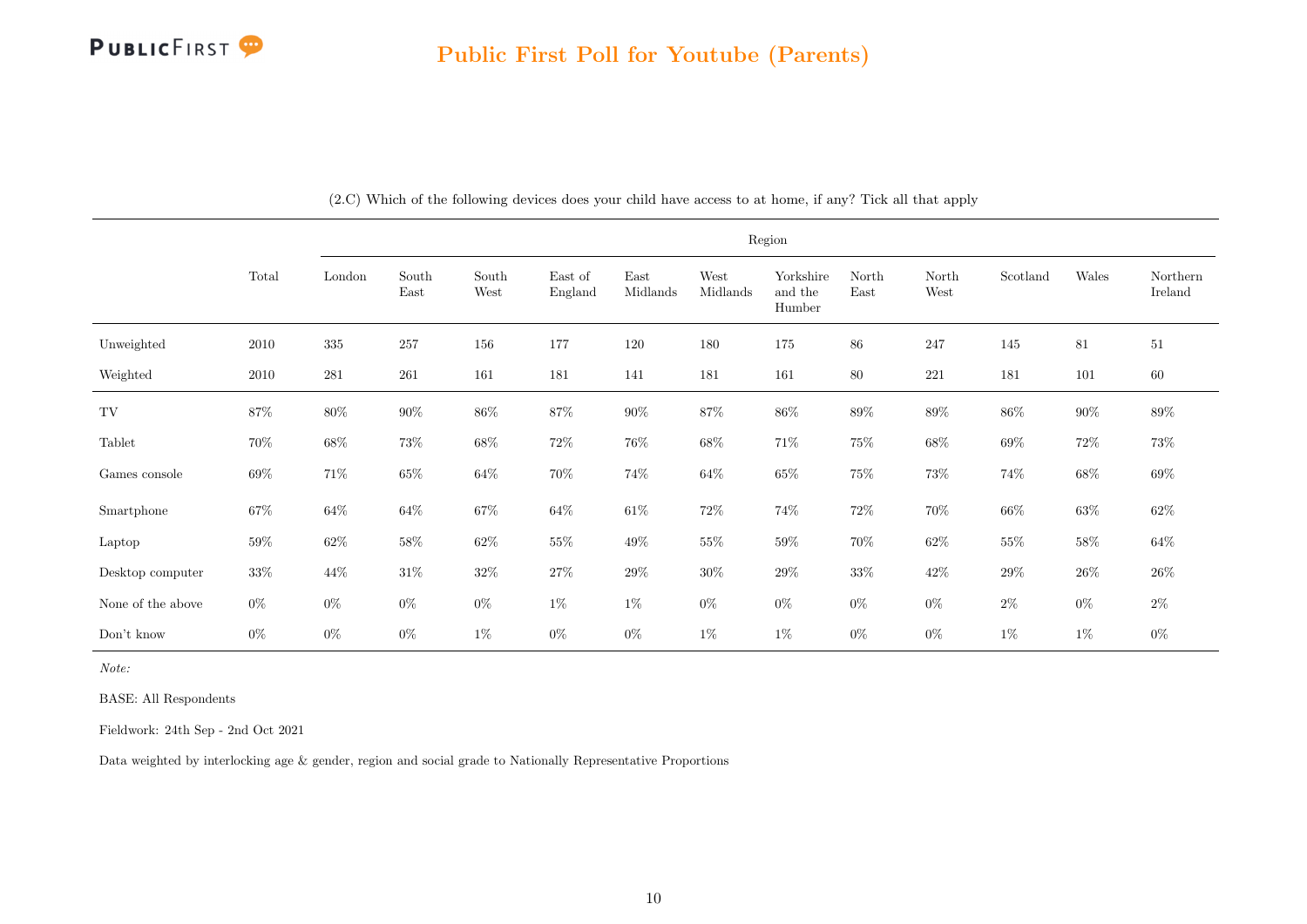<span id="page-11-0"></span>

|                                        |        |           |           |           | Age       |        |        |        |        | Social Grade | $\rm EU$ 2016 Vote |        |        |                |
|----------------------------------------|--------|-----------|-----------|-----------|-----------|--------|--------|--------|--------|--------------|--------------------|--------|--------|----------------|
|                                        | Total  | $18 - 24$ | $25 - 34$ | $35 - 44$ | $45 - 54$ | 55-64  | $65+$  | AB     | C1     | C2           | DE                 | Leave  | Remain | I did not vote |
| Unweighted                             | 2010   | $33\,$    | 370       | 924       | 520       | 144    | 19     | 647    | 514    | 433          | 409                | 740    | 931    | $\bf 282$      |
| Weighted                               | 2010   | 31        | $361\,$   | 918       | 527       | 153    | 20     | 541    | 521    | 441          | 500                | 749    | 918    | $\bf 287$      |
| They don't use the internet at<br>home | $3\%$  | $0\%$     | $3\%$     | $4\%$     | $2\%$     | $4\%$  | $0\%$  | $2\%$  | $4\%$  | $2\%$        | $3\%$              | $3\%$  | $3\%$  | $4\%$          |
| Less than one hour a day               | $15\%$ | 14%       | 13%       | 15%       | 16%       | 15%    | $0\%$  | 14%    | 19%    | 15%          | 10%                | 16%    | 13%    | 16%            |
| Between one and two hours              | 29%    | 25%       | $22\%$    | 29%       | 33%       | $32\%$ | $36\%$ | 28%    | $31\%$ | $31\%$       | 28%                | 32%    | 30%    | 23%            |
| Between two and three hours            | $21\%$ | 15%       | $21\%$    | $21\%$    | 22%       | 21%    | $42\%$ | 18%    | 17%    | $25\%$       | 25%                | $22\%$ | 20%    | $23\%$         |
| Between three and four hours           | $12\%$ | 22%       | $15\%$    | 10%       | 11%       | 11%    | 11%    | 11%    | 13%    | 12%          | 11%                | 11%    | 11%    | 14%            |
| Between four and five hours            | $8\%$  | $5\%$     | 10%       | $8\%$     | $6\%$     | $8\%$  | $6\%$  | $11\%$ | $6\%$  | $6\%$        | $7\%$              | $7\%$  | $9\%$  | $6\%$          |
| Between five and six hours             | $4\%$  | $5\%$     | $3\%$     | $5\%$     | $4\%$     | $2\%$  | 6%     | $4\%$  | $2\%$  | $5\%$        | $5\%$              | $3\%$  | $4\%$  | $5\%$          |
| Between six and seven hours            | $3\%$  | $5\%$     | $4\%$     | $3\%$     | $2\%$     | $2\%$  | $0\%$  | $4\%$  | $2\%$  | $2\%$        | $2\%$              | $2\%$  | $3\%$  | $2\%$          |
| Between seven and eight hours          | $1\%$  | $3\%$     | $2\%$     | $1\%$     | $1\%$     | $1\%$  | $0\%$  | $2\%$  | $1\%$  | $0\%$        | $2\%$              | $1\%$  | $2\%$  | $1\%$          |
| Between eight and nine hours           | $1\%$  | $0\%$     | $1\%$     | $1\%$     | $1\%$     | $1\%$  | $0\%$  | $2\%$  | $0\%$  | $1\%$        | $1\%$              | $1\%$  | $1\%$  | $0\%$          |
| Between nine and ten hours             | $1\%$  | $5\%$     | 1%        | $1\%$     | $1\%$     | $1\%$  | 0%     | $1\%$  | $1\%$  | $0\%$        | $1\%$              | $1\%$  | $1\%$  | $0\%$          |
| Between ten and eleven hours           | 0%     | $0\%$     | $1\%$     | $1\%$     | $0\%$     | $0\%$  | $0\%$  | $1\%$  | $0\%$  | $0\%$        | $1\%$              | $0\%$  | $1\%$  | $0\%$          |
| Between eleven and twelve hours        | $0\%$  | $0\%$     | $1\%$     | $1\%$     | $0\%$     | 0%     | $0\%$  | $0\%$  | $0\%$  | $0\%$        | $1\%$              | $0\%$  | $1\%$  | $0\%$          |
| More than twelve hours                 | $1\%$  | $0\%$     | $1\%$     | $1\%$     | $1\%$     | $1\%$  | $0\%$  | $1\%$  | $1\%$  | $0\%$        | $1\%$              | $0\%$  | $1\%$  | $2\%$          |
| Dont know                              | $2\%$  | $3\%$     | $2\%$     | $1\%$     | $2\%$     | $2\%$  | $0\%$  | $1\%$  | $1\%$  | $1\%$        | $4\%$              | $1\%$  | $1\%$  | $4\%$          |

(3.A) Thinking about the period before Covid, on an average day how much time would you estimate your child spent online at home, if at all?

Note:

BASE: All Respondents

Fieldwork: 24th Sep - 2nd Oct 2021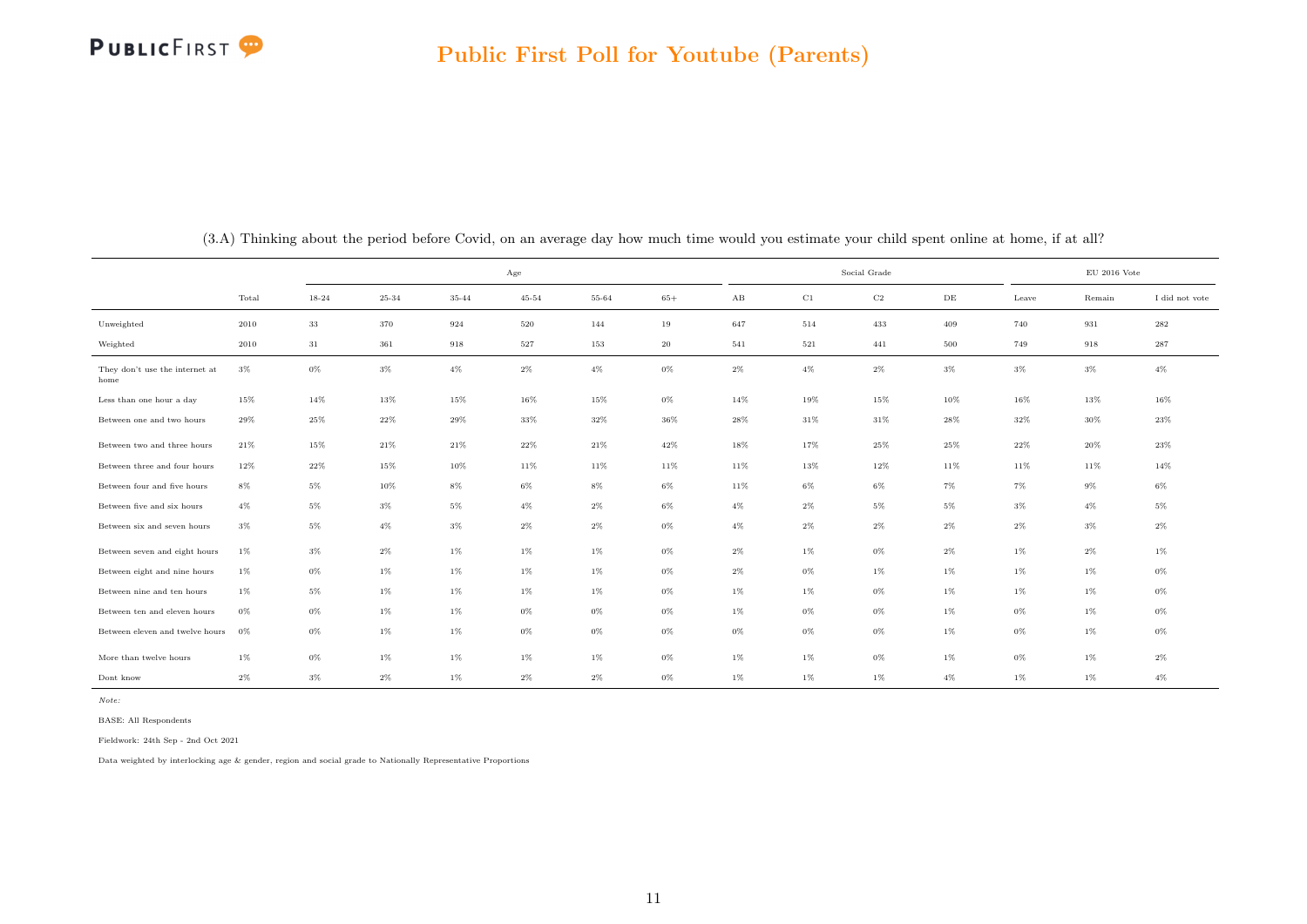|                                        |        | Gender |        |              |        | 2019                |                     |                |                      |                       |                          | Education                                           |                                                        |                          |
|----------------------------------------|--------|--------|--------|--------------|--------|---------------------|---------------------|----------------|----------------------|-----------------------|--------------------------|-----------------------------------------------------|--------------------------------------------------------|--------------------------|
|                                        | Total  | Male   | Female | Conservative | Labour | Liberal<br>Democrat | The Brexit<br>Party | I did not vote | None of the<br>above | GCSE or<br>equivalent | A Level or<br>equivalent | University<br>Undergradu-<br>ate Degree<br>(BA/BSc) | University<br>Postgraduate<br>Degree<br>(MA/MSc/MPhil) | Doctorate<br>(PhD/DPHil) |
| Unweighted                             | 2010   | 922    | 1087   | 714          | 539    | 198                 | 14                  | 280            | $\mathbf{0}$         | 405                   | 559                      | 513                                                 | 434                                                    | 57                       |
| Weighted                               | 2010   | 1004   | 1005   | 699          | 537    | 186                 | 14                  | 292            | $\overline{0}$       | 440                   | 587                      | 488                                                 | 399                                                    | 50                       |
| They don't use the internet at<br>home | $3\%$  | $3\%$  | $3\%$  | $2\%$        | 2%     | $3\%$               | $0\%$               | $5\%$          | $\ast$               | $2\%$                 | 5%                       | $3\%$                                               | $2\%$                                                  | 1%                       |
| Less than one hour a day               | 15%    | 13%    | 16%    | 14%          | 14%    | 12%                 | $18\%$              | 19%            | $*$                  | 10%                   | 16%                      | 20%                                                 | 12%                                                    | $8\%$                    |
| Between one and two hours              | $29\%$ | 29%    | 29%    | $31\%$       | 31%    | 27%                 | 27%                 | 25%            | $*$                  | 33%                   | 30%                      | $30\%$                                              | 24%                                                    | 20%                      |
| Between two and three hours            | 21%    | 21%    | 21%    | 20%          | 26%    | 19%                 | 11%                 | 18%            | $*$                  | $21\%$                | 25%                      | 19%                                                 | 21%                                                    | $7\%$                    |
| Between three and four hours           | 12%    | 11%    | 12%    | 12%          | 11%    | 11%                 | $6\%$               | 14%            | $\ast$               | 14%                   | 11%                      | $9\%$                                               | 13%                                                    | 12%                      |
| Between four and five hours            | 8%     | $9\%$  | $6\%$  | $9\%$        | $5\%$  | 9%                  | 30%                 | 4%             | $*$                  | $7\%$                 | 5%                       | $9\%$                                               | 11%                                                    | 11%                      |
| Between five and six hours             | $4\%$  | $5\%$  | $3\%$  | $4\%$        | $3\%$  | $4\%$               | $8\%$               | $6\%$          | $*$                  | $5\%$                 | $2\%$                    | $3\%$                                               | $6\%$                                                  | $9\%$                    |
| Between six and seven hours            | $3\%$  | $3\%$  | $2\%$  | $2\%$        | 2%     | $6\%$               | $0\%$               | $2\%$          | $*$                  | $3\%$                 | $2\%$                    | $2\%$                                               | $5\%$                                                  | $5\%$                    |
| Between seven and eight hours          | $1\%$  | $2\%$  | $1\%$  | $1\%$        | $1\%$  | $2\%$               | $0\%$               | $1\%$          | $*$                  | $1\%$                 | $0\%$                    | $1\%$                                               | $2\%$                                                  | $6\%$                    |
| Between eight and nine hours           | 1%     | $1\%$  | $1\%$  | $1\%$        | $1\%$  | $2\%$               | $0\%$               | $0\%$          | $*$                  | $1\%$                 | $1\%$                    | $0\%$                                               | $1\%$                                                  | $6\%$                    |
| Between nine and ten hours             | 1%     | $1\%$  | $1\%$  | $1\%$        | $1\%$  | $2\%$               | $0\%$               | $0\%$          | $\ast$               | $1\%$                 | $0\%$                    | $1\%$                                               | $1\%$                                                  | $7\%$                    |
| Between ten and eleven hours           | 0%     | $1\%$  | $0\%$  | 1%           | $0\%$  | $1\%$               | $0\%$               | 0%             | $*$                  | 0%                    | $0\%$                    | $0\%$                                               | $1\%$                                                  | $1\%$                    |
| Between eleven and twelve hours        | 0%     | $0\%$  | $0\%$  | 1%           | $0\%$  | $1\%$               | $0\%$               | 0%             | $*$                  | $0\%$                 | $0\%$                    | $0\%$                                               | $1\%$                                                  | $0\%$                    |
| More than twelve hours                 | $1\%$  | $1\%$  | $1\%$  | 1%           | $1\%$  | $0\%$               | $0\%$               | $1\%$          | $*$                  | $1\%$                 | $0\%$                    | $1\%$                                               | $1\%$                                                  | $5\%$                    |
| Dont know                              | $2\%$  | $1\%$  | $2\%$  | $1\%$        | 1%     | $0\%$               | $0\%$               | 4%             | $*$                  | $2\%$                 | 1%                       | $1\%$                                               | $0\%$                                                  | $2\%$                    |

(3.B) Thinking about the period before Covid, on an average day how much time would you estimate your child spent online at home, if at all?

Note:

BASE: All Respondents

Fieldwork: 24th Sep - 2nd Oct 2021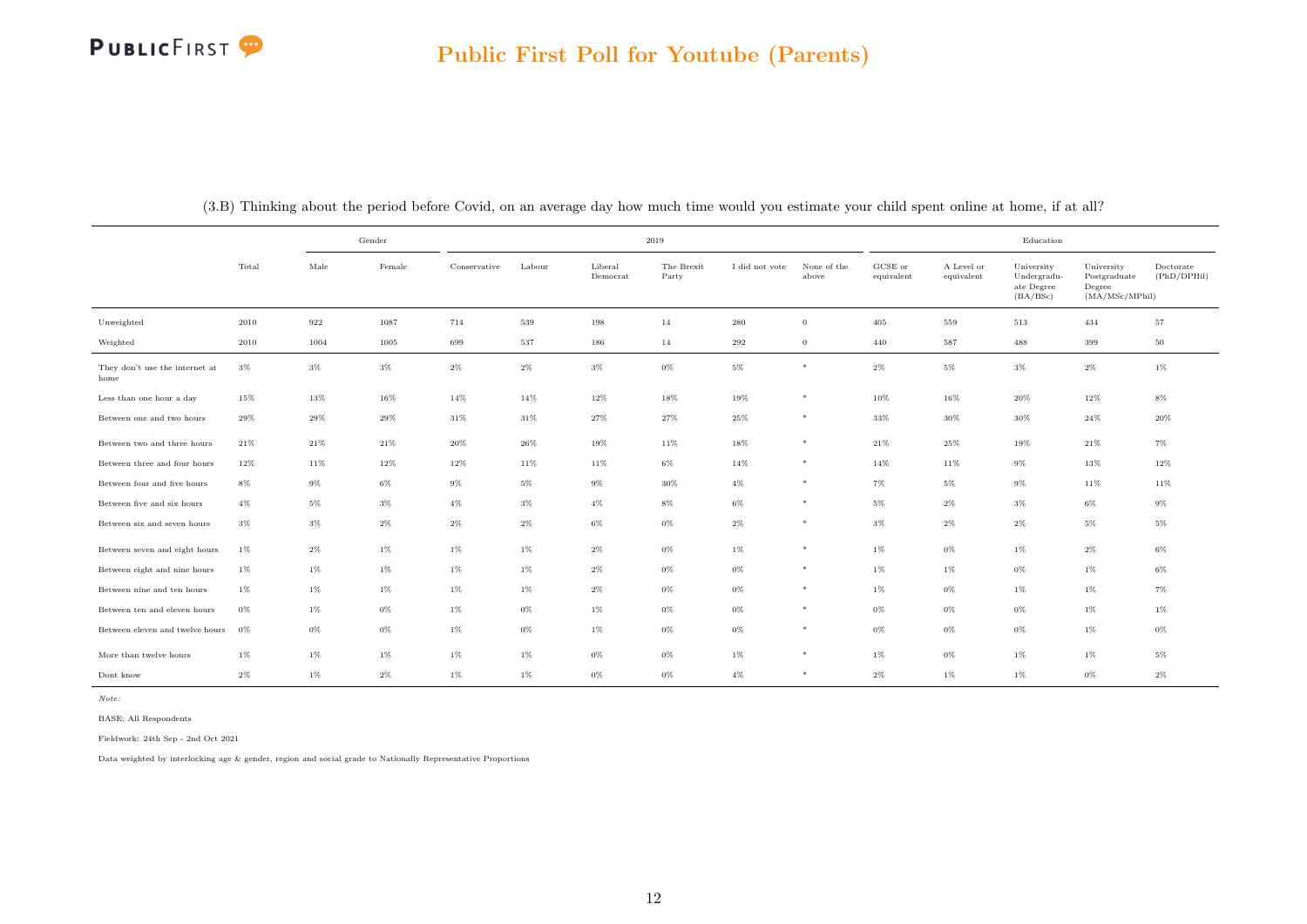|                                        |       |        |            |            |                    |               | Region           |                             |            |            |          |       |                     |
|----------------------------------------|-------|--------|------------|------------|--------------------|---------------|------------------|-----------------------------|------------|------------|----------|-------|---------------------|
|                                        | Total | London | South East | South West | East of<br>England | East Midlands | West<br>Midlands | Yorkshire and<br>the Humber | North East | North West | Scotland | Wales | Northern<br>Ireland |
| Unweighted                             | 2010  | 335    | 257        | 156        | 177                | 120           | 180              | 175                         | 86         | $\bf 247$  | 145      | 81    | $51\,$              |
| Weighted                               | 2010  | 281    | 261        | 161        | 181                | 141           | 181              | 161                         | 80         | 221        | 181      | 101   | 60                  |
| They don't use the internet at<br>home | 3%    | $2\%$  | $3\%$      | $1\%$      | $6\%$              | $6\%$         | $6\%$            | $2\%$                       | $1\%$      | $1\%$      | $3\%$    | $0\%$ | $4\%$               |
| Less than one hour a day               | 15%   | $9\%$  | 15%        | 23%        | 11%                | $12\%$        | 16%              | 18%                         | 10%        | 15%        | 14%      | 19%   | $21\%$              |
| Between one and two hours              | 29%   | 22%    | 34%        | 29%        | 32%                | 32%           | 29%              | 28%                         | $31\%$     | 25%        | 28%      | 38%   | 33%                 |
| Between two and three hours            | 21%   | $22\%$ | $21\%$     | 22%        | $21\%$             | $23\%$        | $22\%$           | $24\%$                      | 19%        | $21\%$     | 18%      | 18%   | $22\%$              |
| Between three and four hours           | 12%   | 12%    | 11%        | 11%        | 13%                | 8%            | 8%               | $9\%$                       | 18%        | 16%        | 14%      | 6%    | 10%                 |
| Between four and five hours            | $8\%$ | 12%    | $7\%$      | $8\%$      | $6\%$              | $5\%$         | 7%               | $8\%$                       | $8\%$      | $7\%$      | 10%      | $5\%$ | $2\%$               |
| Between five and six hours             | $4\%$ | $8\%$  | $3\%$      | $2\%$      | $2\%$              | $4\%$         | $3\%$            | $4\%$                       | $4\%$      | $3\%$      | 6%       | $4\%$ | $4\%$               |
| Between six and seven hours            | $3\%$ | $3\%$  | $1\%$      | $3\%$      | $3\%$              | $2\%$         | $2\%$            | $2\%$                       | $3\%$      | $6\%$      | 3%       | $4\%$ | $0\%$               |
| Between seven and eight hours          | 1%    | $4\%$  | $0\%$      | $1\%$      | $1\%$              | 1%            | $2\%$            | $1\%$                       | $0\%$      | $0\%$      | 1%       | 0%    | $0\%$               |
| Between eight and nine hours           | $1\%$ | $1\%$  | $0\%$      | $0\%$      | $1\%$              | 1%            | $1\%$            | $0\%$                       | $2\%$      | $0\%$      | 1%       | 0%    | $2\%$               |
| Between nine and ten hours             | 1%    | $0\%$  | $1\%$      | $0\%$      | $0\%$              | $2\%$         | $2\%$            | $2\%$                       | $2\%$      | $1\%$      | 0%       | 0%    | $0\%$               |
| Between ten and eleven hours           | $0\%$ | $1\%$  | $0\%$      | $0\%$      | $0\%$              | $2\%$         | $0\%$            | $0\%$                       | $0\%$      | $0\%$      | 1%       | 0%    | $0\%$               |
| Between eleven and twelve hours 0%     |       | $1\%$  | $0\%$      | $1\%$      | $0\%$              | $2\%$         | $0\%$            | $0\%$                       | $0\%$      | $0\%$      | $0\%$    | $2\%$ | $0\%$               |
| More than twelve hours                 | 1%    | $1\%$  | $1\%$      | $0\%$      | $0\%$              | 1%            | $1\%$            | $0\%$                       | $0\%$      | $1\%$      | $1\%$    | 0%    | 0%                  |
| Dont know                              | 2%    | $1\%$  | $2\%$      | $0\%$      | 3%                 | $0\%$         | $2\%$            | 3%                          | $2\%$      | $2\%$      | $2\%$    | 5%    | 0%                  |

(3.C) Thinking about the period before Covid, on an average day how much time would you estimate your child spent online at home, if at all?

Note:

BASE: All Respondents

Fieldwork: 24th Sep - 2nd Oct 2021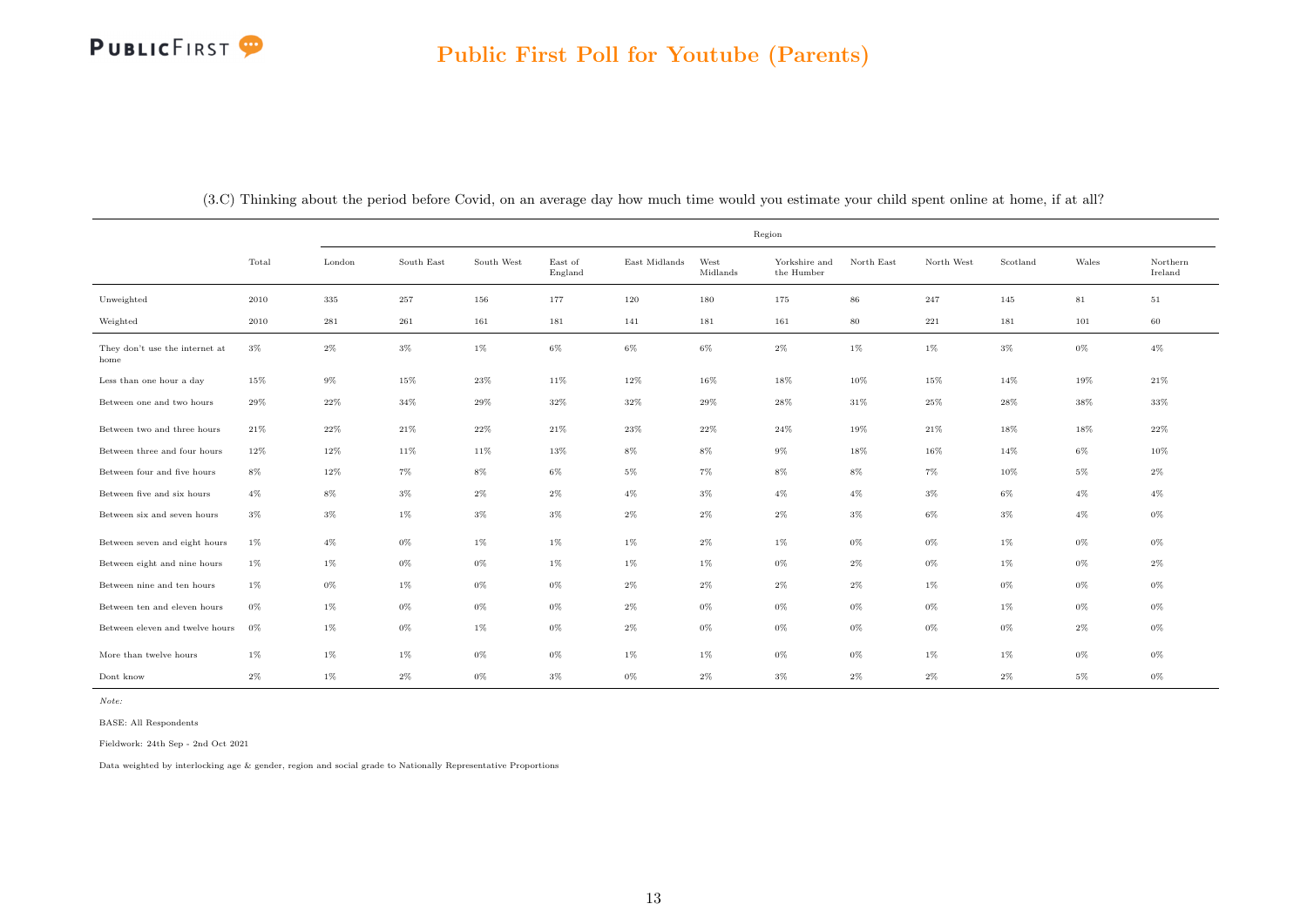

<span id="page-14-0"></span>

|                                        |        |        |           |           | Age       |        |        |                        |        | Social Grade |        |        | $\rm EU$ 2016 Vote |                |
|----------------------------------------|--------|--------|-----------|-----------|-----------|--------|--------|------------------------|--------|--------------|--------|--------|--------------------|----------------|
|                                        | Total  | 18-24  | $25 - 34$ | $35 - 44$ | $45 - 54$ | 55-64  | $65+$  | $\mathbf{A}\mathbf{B}$ | C1     | C2           | DE     | Leave  | Remain             | I did not vote |
| Unweighted                             | 2010   | 33     | 370       | 924       | 520       | 144    | 19     | 647                    | 514    | 433          | 409    | 740    | 931                | 282            |
| Weighted                               | 2010   | 31     | 361       | 918       | 527       | 153    | $20\,$ | 541                    | 521    | 441          | 500    | 749    | 918                | $\bf 287$      |
| They don't use the internet at<br>home | $3\%$  | $0\%$  | $3\%$     | $3\%$     | $2\%$     | $3\%$  | $0\%$  | $2\%$                  | $5\%$  | $3\%$        | $2\%$  | $2\%$  | $3\%$              | $4\%$          |
| Less than one hour a day               | 12%    | $7\%$  | 10%       | 13%       | 12%       | 11%    | $10\%$ | 12%                    | 14%    | 14%          | $9\%$  | 13%    | 11%                | 11%            |
| Between one and two hours              | $24\%$ | 19%    | $22\%$    | $23\%$    | 27%       | $26\%$ | $24\%$ | 22%                    | $26\%$ | $26\%$       | 21%    | $25\%$ | $24\%$             | $22\%$         |
| Between two and three hours            | $23\%$ | $30\%$ | $20\%$    | $23\%$    | $24\%$    | $25\%$ | $22\%$ | $20\%$                 | $23\%$ | $24\%$       | $25\%$ | $24\%$ | $23\%$             | $21\%$         |
| Between three and four hours           | $15\%$ | 19%    | $16\%$    | 14%       | 15%       | 16%    | $12\%$ | 15%                    | 13%    | 14%          | 18%    | 14%    | 14%                | 19%            |
| Between four and five hours            | $9\%$  | 14%    | $11\%$    | $9\%$     | $6\%$     | $9\%$  | $10\%$ | 10%                    | $7\%$  | $9\%$        | $8\%$  | $9\%$  | $8\%$              | 10%            |
| Between five and six hours             | $6\%$  | $7\%$  | $6\%$     | $6\%$     | $5\%$     | $2\%$  | $16\%$ | $6\%$                  | $4\%$  | $6\%$        | $6\%$  | $5\%$  | $6\%$              | $5\%$          |
| Between six and seven hours            | $3\%$  | $2\%$  | $3\%$     | $3\%$     | $3\%$     | $1\%$  | $6\%$  | $4\%$                  | $2\%$  | $1\%$        | $2\%$  | $2\%$  | $3\%$              | $1\%$          |
| Between seven and eight hours          | 2%     | $0\%$  | $1\%$     | $2\%$     | $1\%$     | $3\%$  | $0\%$  | $4\%$                  | $1\%$  | $0\%$        | $1\%$  | $1\%$  | $2\%$              | $0\%$          |
| Between eight and nine hours           | $1\%$  | $0\%$  | $2\%$     | $1\%$     | $1\%$     | $3\%$  | $0\%$  | $1\%$                  | $1\%$  | $0\%$        | $2\%$  | $1\%$  | $1\%$              | $1\%$          |
| Between nine and ten hours             | $1\%$  | $0\%$  | $2\%$     | $1\%$     | $1\%$     | 1%     | 0%     | $1\%$                  | $1\%$  | 0%           | $1\%$  | $1\%$  | $1\%$              | $1\%$          |
| Between ten and eleven hours           | $1\%$  | 0%     | $1\%$     | $1\%$     | $0\%$     | $0\%$  | $0\%$  | $1\%$                  | $1\%$  | $0\%$        | $0\%$  | $1\%$  | $1\%$              | $0\%$          |
| Between eleven and twelve hours        | $0\%$  | $0\%$  | $0\%$     | $0\%$     | $0\%$     | $0\%$  | $0\%$  | $1\%$                  | $0\%$  | $0\%$        | $0\%$  | $0\%$  | $0\%$              | $0\%$          |
| More than twelve hours                 | $1\%$  | $0\%$  | $1\%$     | $1\%$     | $1\%$     | $1\%$  | $0\%$  | $1\%$                  | $1\%$  | $0\%$        | $1\%$  | $0\%$  | $1\%$              | $1\%$          |
| Dont know                              | $2\%$  | $3\%$  | $2\%$     | $1\%$     | $2\%$     | $1\%$  | $0\%$  | $1\%$                  | $1\%$  | $1\%$        | $4\%$  | $1\%$  | $1\%$              | $3\%$          |

(4.A) How much time a day would you estimate that your child currently uses the internet at home, if at all?

BASE: All Respondents

Fieldwork: 24th Sep - 2nd Oct 2021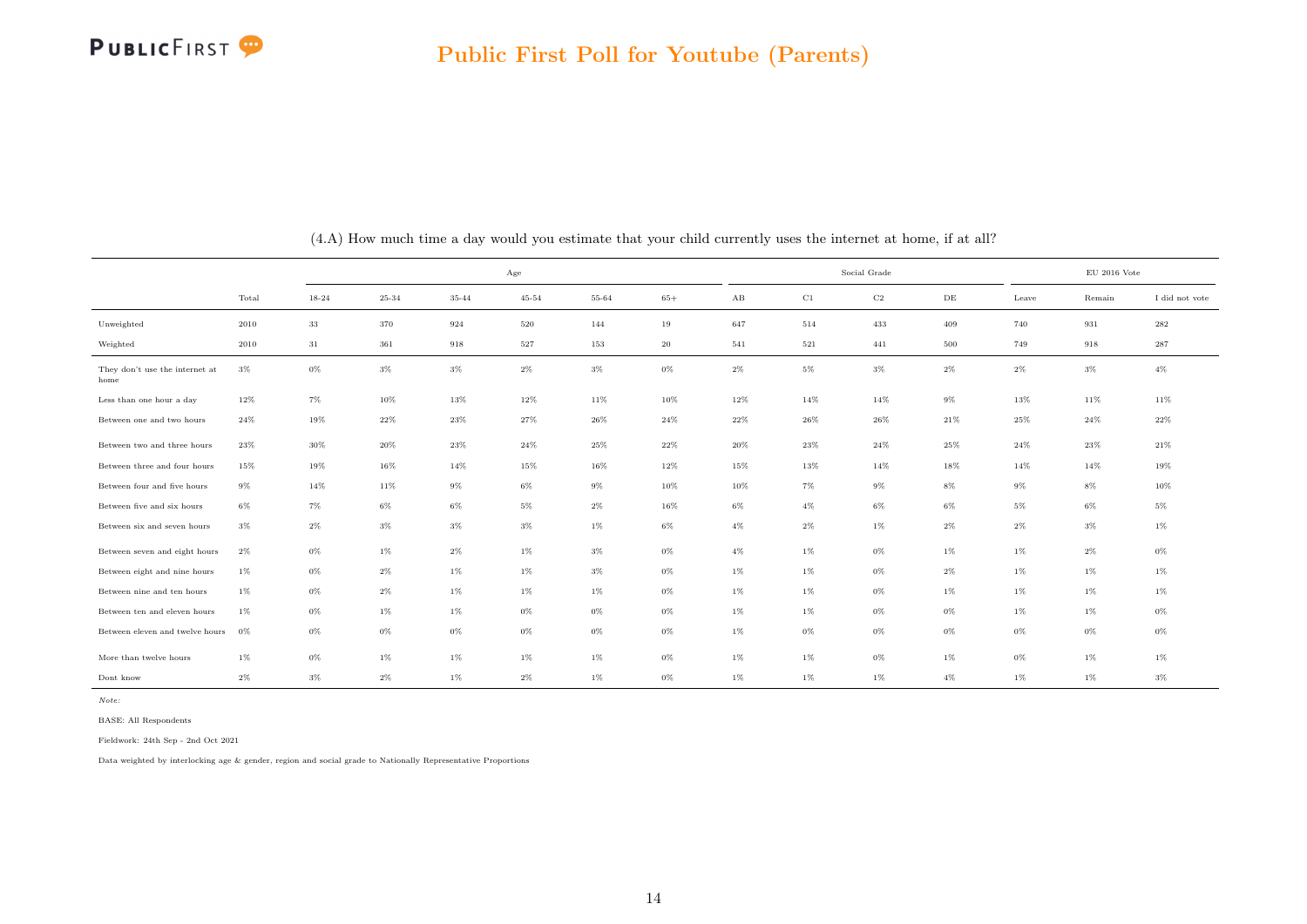

|                                        |       | Gender |        |              |        | 2019                |                     |                |                      |                       |                          | Education                                           |                                                         |                          |
|----------------------------------------|-------|--------|--------|--------------|--------|---------------------|---------------------|----------------|----------------------|-----------------------|--------------------------|-----------------------------------------------------|---------------------------------------------------------|--------------------------|
|                                        | Total | Male   | Female | Conservative | Labour | Liberal<br>Democrat | The Brexit<br>Party | I did not vote | None of the<br>above | GCSE or<br>equivalent | A Level or<br>equivalent | University<br>Undergradu-<br>ate Degree<br>(BA/BSc) | University<br>Postgraduate<br>Degree<br>(MA/MSc/MPhill) | Doctorate<br>(PhD/DPHil) |
| Unweighted                             | 2010  | 922    | 1087   | 714          | 539    | 198                 | 14                  | 280            | $\overline{0}$       | 405                   | 559                      | 513                                                 | 434                                                     | 57                       |
| Weighted                               | 2010  | 1004   | 1005   | 699          | 537    | 186                 | 14                  | 292            | $\mathbf{0}$         | 440                   | 587                      | 488                                                 | 399                                                     | $50\,$                   |
| They don't use the internet at<br>home | $3\%$ | $3\%$  | $3\%$  | $2\%$        | $3\%$  | $2\%$               | $0\%$               | $5\%$          | $*$                  | $2\%$                 | $4\%$                    | $4\%$                                               | $1\%$                                                   | $0\%$                    |
| Less than one hour a day               | 12%   | 11%    | 12%    | 11%          | 10%    | 11%                 | $20\%$              | $14\%$         | $*$                  | 10%                   | 12%                      | 16%                                                 | 10%                                                     | $3\%$                    |
| Between one and two hours              | 24%   | 23%    | 25%    | 27%          | 24%    | 20%                 | 26%                 | 22%            | $*$                  | 22%                   | 26%                      | 27%                                                 | 19%                                                     | 16%                      |
| Between two and three hours            | 23%   | 22%    | $24\%$ | $22\%$       | 25%    | $21\%$              | $7\%$               | 22%            | $*$                  | $25\%$                | 26%                      | 21%                                                 | $23\%$                                                  | 10%                      |
| Between three and four hours           | 15%   | 15%    | 15%    | 13%          | 15%    | 17%                 | 17%                 | 16%            | $*$                  | 17%                   | 14%                      | 13%                                                 | $17\%$                                                  | 14%                      |
| Between four and five hours            | $9\%$ | 10%    | $8\%$  | $8\%$        | $9\%$  | $7\%$               | $6\%$               | $8\%$          | $*$                  | 11%                   | $7\%$                    | $8\%$                                               | $8\%$                                                   | 19%                      |
| Between five and six hours             | 6%    | 6%     | $5\%$  | $5\%$        | 6%     | $8\%$               | 16%                 | 5%             | $*$                  | 5%                    | 4%                       | $5\%$                                               | 9%                                                      | 10%                      |
| Between six and seven hours            | $3\%$ | $3\%$  | $2\%$  | $4\%$        | $2\%$  | $4\%$               | $8\%$               | $1\%$          | $*$                  | $2\%$                 | $2\%$                    | $2\%$                                               | $4\%$                                                   | $9\%$                    |
| Between seven and eight hours          | $2\%$ | $2\%$  | $1\%$  | $2\%$        | $1\%$  | $3\%$               | $0\%$               | 0%             | $*$                  | $1\%$                 | $1\%$                    | $2\%$                                               | $2\%$                                                   | $4\%$                    |
| Between eight and nine hours           | $1\%$ | $2\%$  | $1\%$  | $2\%$        | $1\%$  | $2\%$               | $0\%$               | $1\%$          | $*$                  | $2\%$                 | $0\%$                    | $1\%$                                               | $2\%$                                                   | $1\%$                    |
| Between nine and ten hours             | 1%    | $1\%$  | $1\%$  | 1%           | $1\%$  | $2\%$               | $0\%$               | $1\%$          | $*$                  | $0\%$                 | 1%                       | $1\%$                                               | $2\%$                                                   | $5\%$                    |
| Between ten and eleven hours           | 1%    | $1\%$  | $0\%$  | $1\%$        | $0\%$  | $3\%$               | $0\%$               | $0\%$          | $\ast$               | $0\%$                 | $0\%$                    | $0\%$                                               | $2\%$                                                   | $2\%$                    |
| Between eleven and twelve hours        | 0%    | $0\%$  | $0\%$  | $0\%$        | $0\%$  | $0\%$               | $0\%$               | 0%             | $*$                  | $0\%$                 | $0\%$                    | $0\%$                                               | $1\%$                                                   | $0\%$                    |
| More than twelve hours                 | $1\%$ | $1\%$  | $1\%$  | $1\%$        | $1\%$  | $0\%$               | $0\%$               | $1\%$          | $\ast$               | $1\%$                 | $0\%$                    | $0\%$                                               | $1\%$                                                   | $5\%$                    |
| Dont know                              | $2\%$ | $1\%$  | $2\%$  | $1\%$        | 1%     | $0\%$               | $0\%$               | 3%             | $\ast$               | $2\%$                 | 1%                       | $1\%$                                               | $0\%$                                                   | $2\%$                    |

(4.B) How much time a day would you estimate that your child currently uses the internet at home, if at all?

Note:

BASE: All Respondents

Fieldwork: 24th Sep - 2nd Oct 2021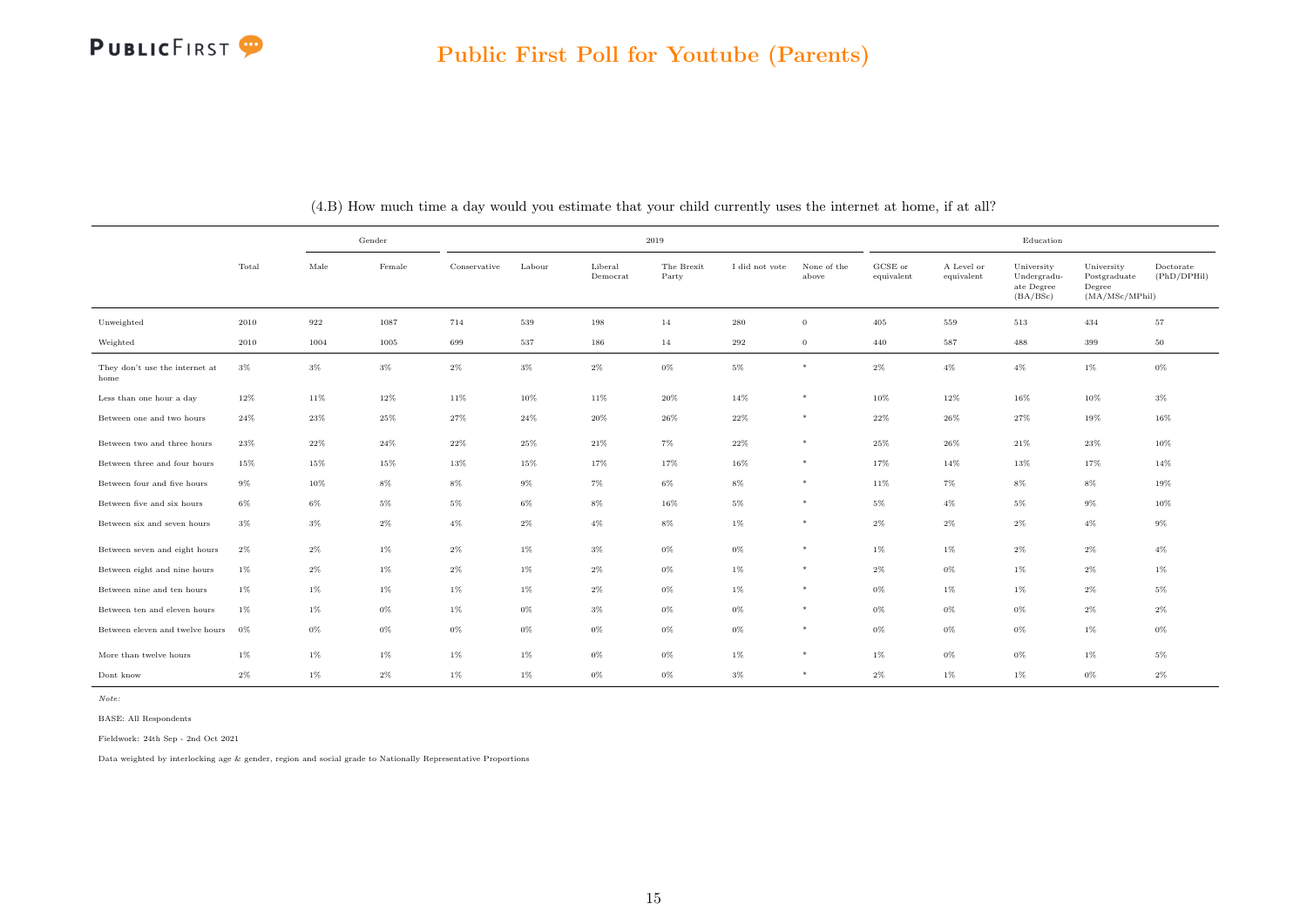|                                        |       |        |            |            |                    |               |                  | Region                      |            |            |          |             |                     |
|----------------------------------------|-------|--------|------------|------------|--------------------|---------------|------------------|-----------------------------|------------|------------|----------|-------------|---------------------|
|                                        | Total | London | South East | South West | East of<br>England | East Midlands | West<br>Midlands | Yorkshire and<br>the Humber | North East | North West | Scotland | Wales       | Northern<br>Ireland |
| Unweighted                             | 2010  | 335    | 257        | 156        | 177                | 120           | 180              | 175                         | 86         | 247        | 145      | $8\sqrt{1}$ | 51                  |
| Weighted                               | 2010  | 281    | 261        | 161        | 181                | 141           | 181              | 161                         | 80         | 221        | 181      | 101         | 60                  |
| They don't use the internet at<br>home | $3\%$ | $2\%$  | $5\%$      | 1%         | $4\%$              | $7\%$         | $4\%$            | $2\%$                       | 0%         | 1%         | $3\%$    | $0\%$       | 6%                  |
| Less than one hour a day               | 12%   | $8\%$  | 11%        | 15%        | 10%                | 12%           | 15%              | $16\%$                      | $7\%$      | $10\%$     | 10%      | 15%         | $16\%$              |
| Between one and two hours              | 24%   | $21\%$ | $26\%$     | $29\%$     | 24%                | $22\%$        | 25%              | $20\%$                      | $21\%$     | $22\%$     | $21\%$   | $28\%$      | $26\%$              |
| Between two and three hours            | 23%   | 19%    | 28%        | 23%        | 25%                | 24%           | 18%              | 24%                         | 27%        | 22%        | 22%      | 26%         | 22%                 |
| Between three and four hours           | 15%   | $16\%$ | 11%        | 14%        | 15%                | 14%           | 14%              | 15%                         | 21%        | 19%        | 17%      | $9\%$       | 17%                 |
| Between four and five hours            | $9\%$ | 11%    | 6%         | $9\%$      | 9%                 | $5\%$         | $9\%$            | 13%                         | $9\%$      | $7\%$      | $7\%$    | 11%         | 12%                 |
| Between five and six hours             | $6\%$ | $8\%$  | $5\%$      | $3\%$      | $5\%$              | $6\%$         | $5\%$            | $5\%$                       | $5\%$      | $6\%$      | $9\%$    | 7%          | $0\%$               |
| Between six and seven hours            | $3\%$ | $4\%$  | 1%         | $2\%$      | 1%                 | $2\%$         | $3\%$            | $2\%$                       | 4%         | $4\%$      | $2\%$    | $2\%$       | $0\%$               |
| Between seven and eight hours          | $2\%$ | $4\%$  | $1\%$      | $1\%$      | $2\%$              | $0\%$         | $2\%$            | $0\%$                       | $1\%$      | $2\%$      | $1\%$    | $0\%$       | $0\%$               |
| Between eight and nine hours           | $1\%$ | $2\%$  | 0%         | $0\%$      | 1%                 | $5\%$         | $1\%$            | $0\%$                       | 1%         | 1%         | $2\%$    | $0\%$       | 2%                  |
| Between nine and ten hours             | $1\%$ | $1\%$  | 1%         | $0\%$      | 1%                 | $2\%$         | $0\%$            | $0\%$                       | $3\%$      | $2\%$      | $1\%$    | $0\%$       | $0\%$               |
| Between ten and eleven hours           | $1\%$ | $2\%$  | 0%         | $0\%$      | 0%                 | $1\%$         | $0\%$            | 1%                          | 0%         | 1%         | $1\%$    | 0%          | 0%                  |
| Between eleven and twelve hours        | 0%    | $1\%$  | $0\%$      | $1\%$      | $0\%$              | $0\%$         | $0\%$            | $0\%$                       | $0\%$      | $0\%$      | $0\%$    | $0\%$       | $0\%$               |
| More than twelve hours                 | $1\%$ | $1\%$  | 1%         | $1\%$      | 1%                 | $2\%$         | $1\%$            | $0\%$                       | $0\%$      | $0\%$      | $0\%$    | $0\%$       | 0%                  |
| Dont know                              | $2\%$ | $1\%$  | $2\%$      | 1%         | $3\%$              | $0\%$         | $2\%$            | $3\%$                       | 1%         | $2\%$      | $1\%$    | $2\%$       | 0%                  |

(4.C) How much time a day would you estimate that your child currently uses the internet at home, if at all?

Note:

BASE: All Respondents

Fieldwork: 24th Sep - 2nd Oct 2021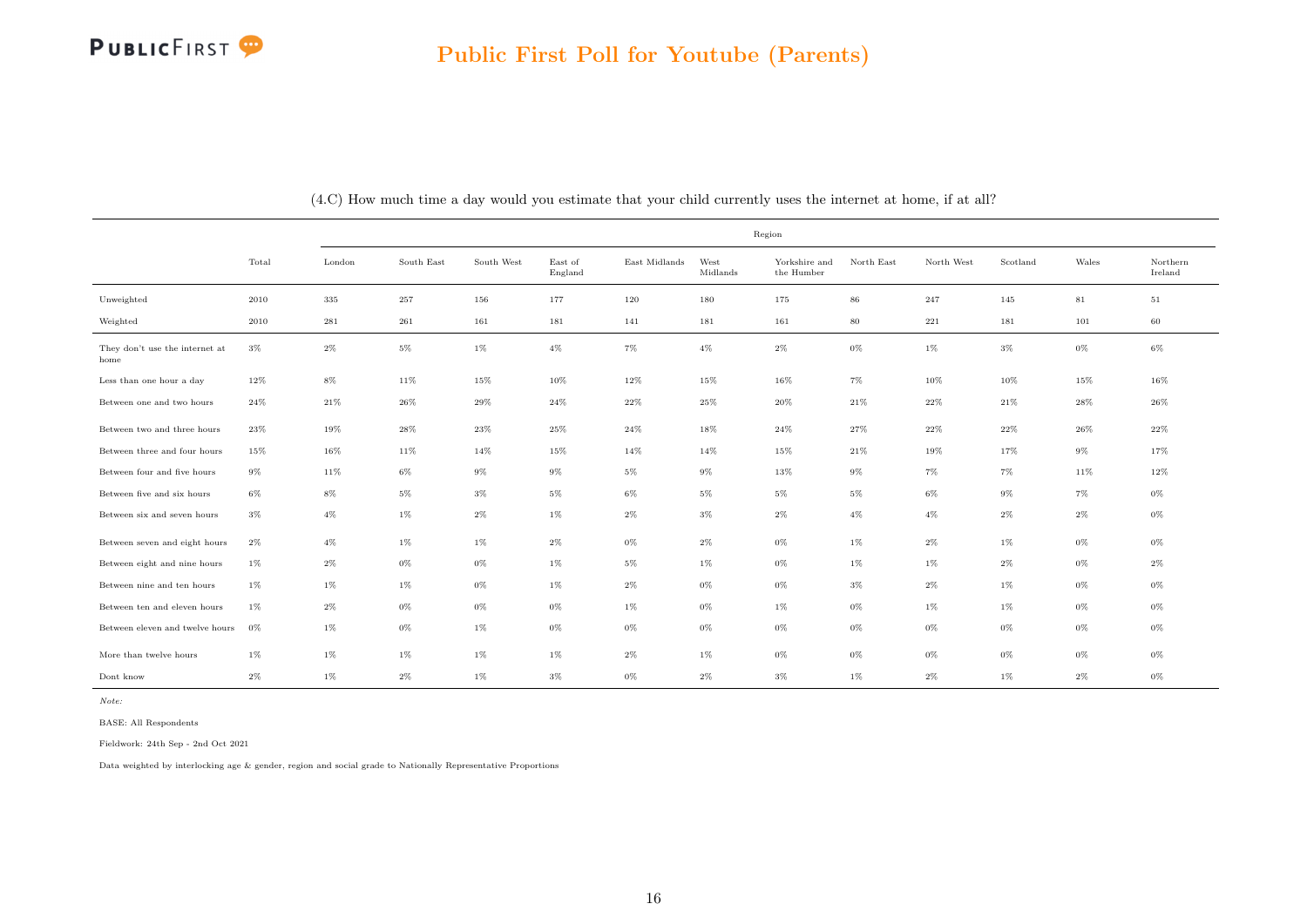<span id="page-17-0"></span>

|                           | 1. TV   | 2.<br>Smartphone | 3. Tablet | 4. Games<br>console | 5. Laptop | 6. Desktop<br>computer |
|---------------------------|---------|------------------|-----------|---------------------|-----------|------------------------|
| 1-Highest Rank            | $20\%$  | 28%              | 23%       | $16\%$              | $7\%$     | $5\%$                  |
| 2                         | $25\%$  | $15\%$           | 17%       | $19\%$              | $12\%$    | $5\%$                  |
| $\mathbf{3}$              | $21\%$  | $12\%$           | $12\%$    | $16\%$              | 13%       | $6\%$                  |
| $\overline{4}$            | 12%     | $7\%$            | $10\%$    | $10\%$              | $16\%$    | $7\%$                  |
| 5 <sub>5</sub>            | $6\%$   | $3\%$            | $7\%$     | $6\%$               | $10\%$    | $5\%$                  |
| $6$ -Lowest Rank          | $3\%$   | $1\%$            | $2\%$     | $2\%$               | $2\%$     | $5\%$                  |
| Not Selected              | 13%     | 33%              | 30%       | $31\%$              | 41%       | 67%                    |
| Mean Rank                 | $2.2\,$ | $2.8\,$          | $2.8\,$   | $3\phantom{.}$      | $3.8\,$   | 4.8                    |
| <b>Standard Deviation</b> | 3.7     | 6.3              | 5.6       | 5.3                 | 4.4       | $3.6\,$                |

Rank Summary: Of the devices they use at home, which do they spend most time on (Ordered Left to Right by Rank)

Note:

BASE: Respondents whose child has access to at least one of the following at home: Smartphone, Tablet, Laptop, Desktop computer, Games console, TV

Fieldwork: 24th Sep - 2nd Oct 2021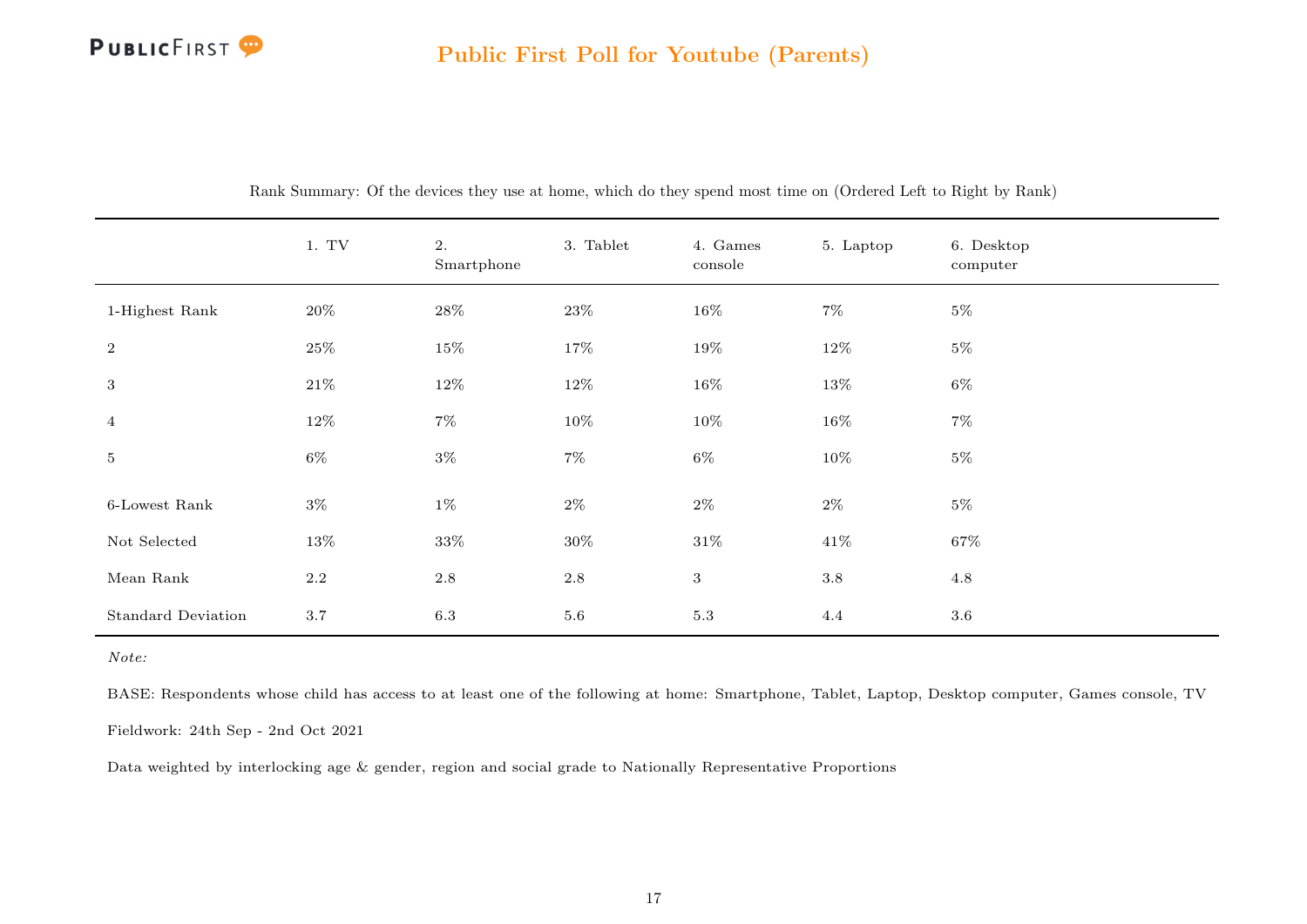

<span id="page-18-0"></span>

|                       |         |            |            |            | $\rm Age$ |         |                 |          |          | Social Grade |         |                 | $\mathop{\rm EU}$ 2016 Vote |                   |
|-----------------------|---------|------------|------------|------------|-----------|---------|-----------------|----------|----------|--------------|---------|-----------------|-----------------------------|-------------------|
|                       | Total   | $18 - 24$  | 25-34      | 35-44      | $45 - 54$ | 55-64   | $65+$           | $\rm AB$ | $\rm C1$ | $\rm C2$     | DE      | Leave           | Remain                      | I did not<br>vote |
| Unweighted            | 2010    | $33\,$     | 370        | 924        | 520       | 144     | 19              | 647      | 514      | 433          | 409     | 740             | 931                         | $282\,$           |
| Weighted              | 2010    | $31\,$     | 361        | 918        | $527\,$   | 153     | $20\,$          | 541      | 521      | 441          | $500\,$ | 749             | 918                         | $287\,$           |
| 1-Highest Rank        | $28\%$  | $21\%$     | $25\%$     | $26\%$     | $34\%$    | $30\%$  | $16\%$          | $29\%$   | $26\%$   | $29\%$       | $29\%$  | $28\%$          | $29\%$                      | $26\%$            |
| $\,2$                 | 15%     | $14\%$     | 14%        | $14\%$     | $16\%$    | $21\%$  | $39\%$          | 15%      | $16\%$   | $15\%$       | $16\%$  | $16\%$          | 16%                         | $14\%$            |
| 3                     | $12\%$  | $13\%$     | $11\%$     | $11\%$     | $13\%$    | $12\%$  | $14\%$          | $11\%$   | $13\%$   | $11\%$       | $12\%$  | $13\%$          | $10\%$                      | $13\%$            |
| $\overline{4}$        | $7\%$   | $12\%$     | $9\%$      | $6\%$      | $7\%$     | $8\%$   | $0\%$           | $7\%$    | $6\%$    | $8\%$        | $6\%$   | $6\%$           | $8\%$                       | $5\%$             |
| $5\phantom{.0}$       | $3\%$   | $3\%$      | $4\%$      | $3\%$      | $3\%$     | $4\%$   | $0\%$           | $2\%$    | $4\%$    | $2\%$        | $3\%$   | $4\%$           | $2\%$                       | $3\%$             |
| $6$ -Lowest Rank      | $1\%$   | $4\%$      | $1\%$      | $2\%$      | $1\%$     | $0\%$   | $0\%$           | $3\%$    | $1\%$    | $2\%$        | $0\%$   | $2\%$           | $2\%$                       | $1\%$             |
| Not Selected          | 33%     | $34\%$     | 37%        | 38%        | $26\%$    | $24\%$  | $31\%$          | $34\%$   | $33\%$   | $33\%$       | $34\%$  | $31\%$          | 33%                         | $37\%$            |
| Mean $\rm Rank$       | $2.8\,$ | $\sqrt{3}$ | $\sqrt{3}$ | $\sqrt{3}$ | 2.3       | $2.3\,$ | $2.5\,$         | 2.8      | $2.8\,$  | $2.8\,$      | 2.7     | 2.7             | $2.8\,$                     | $\sqrt{3}$        |
| Standard<br>Deviation | 6.3     | $5.9\,$    | $6.3\,$    | $6.6\,$    | $5.8\,$   | $5.5\,$ | $6\phantom{.0}$ | 6.4      | $\,6\,$  | 6.4          | 6.4     | $6\phantom{.0}$ | $6.4\,$                     | $6.5\,$           |

(6.A) Of the devices they use at home, which do they spend most time on: Smartphone

BASE: Respondents whose child has access to at least one of the following at home: Smartphone, Tablet, Laptop, Desktop computer, Games console, TV

Fieldwork: 24th Sep - 2nd Oct 2021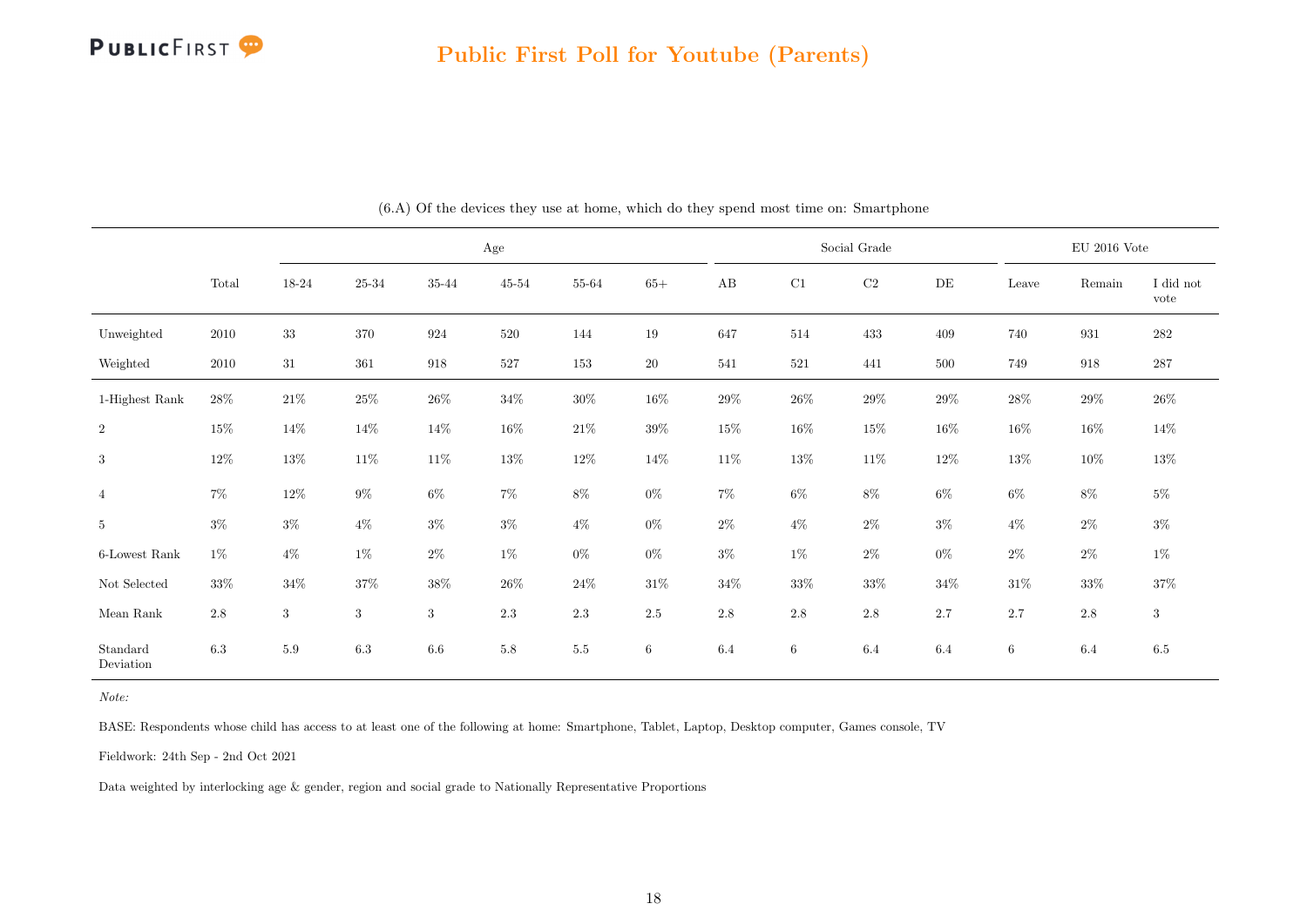

|                       |         |        | $\operatorname{Gender}$ |                     |        |                     | 2019                          |                   |                      |                       |                          | ${\bf Education}$                                      |                                                             |                          |
|-----------------------|---------|--------|-------------------------|---------------------|--------|---------------------|-------------------------------|-------------------|----------------------|-----------------------|--------------------------|--------------------------------------------------------|-------------------------------------------------------------|--------------------------|
|                       | Total   | Male   | Female                  | Conservative Labour |        | Liberal<br>Democrat | The<br><b>Brexit</b><br>Party | I did not<br>vote | None of<br>the above | GCSE or<br>equivalent | A Level or<br>equivalent | University<br>Under-<br>graduate<br>Degree<br>(BA/BSc) | University<br>Postgrad-<br>uate<br>Degree<br>(MA/MSc/MPhil) | Doctorate<br>(PhD/DPHil) |
| Unweighted            | 2010    | 922    | 1087                    | 714                 | 539    | 198                 | 14                            | 280               | $\overline{0}$       | $\overline{0}$        | $\theta$                 | 513                                                    | 434                                                         | 57                       |
| Weighted              | 2010    | 1004   | 1005                    | 699                 | 537    | 186                 | 14                            | $\,292$           | $\overline{0}$       | $\overline{0}$        | $\boldsymbol{0}$         | 488                                                    | 399                                                         | $50\,$                   |
| 1-Highest Rank        | $28\%$  | 27%    | $29\%$                  | $30\%$              | $29\%$ | $31\%$              | $29\%$                        | $23\%$            | $\ast$               | $32\%$                | $23\%$                   | 25%                                                    | $33\%$                                                      | 43%                      |
| $\overline{2}$        | 15%     | 15%    | $16\%$                  | 15%                 | $14\%$ | $17\%$              | 15%                           | $15\%$            | $\ast$               | $16\%$                | 18%                      | 14%                                                    | $13\%$                                                      | 13%                      |
| 3                     | 12%     | 12%    | $11\%$                  | $12\%$              | $13\%$ | $10\%$              | 14%                           | $13\%$            | $\ast$               | $10\%$                | $13\%$                   | 12%                                                    | $11\%$                                                      | $9\%$                    |
| $\overline{4}$        | $7\%$   | $7\%$  | $7\%$                   | $6\%$               | $9\%$  | $3\%$               | $0\%$                         | $5\%$             | $\ast$               | $8\%$                 | $6\%$                    | $8\%$                                                  | $5\%$                                                       | 11\%                     |
| $\overline{5}$        | $3\%$   | $3\%$  | $4\%$                   | $3\%$               | $3\%$  | $2\%$               | $12\%$                        | $4\%$             | $\ast$               | $2\%$                 | $4\%$                    | $3\%$                                                  | $2\%$                                                       | $5\%$                    |
| 6-Lowest Rank         | $1\%$   | $2\%$  | $1\%$                   | $2\%$               | $1\%$  | $3\%$               | $0\%$                         | $0\%$             | $\ast$               | $0\%$                 | $1\%$                    | $3\%$                                                  | $2\%$                                                       | $2\%$                    |
| Not Selected          | 33%     | $34\%$ | $33\%$                  | $32\%$              | $32\%$ | $34\%$              | 31%                           | $39\%$            | $\ast$               | $31\%$                | $34\%$                   | $35\%$                                                 | $35\%$                                                      | 17%                      |
| Mean $\rm{Rank}$      | $2.8\,$ | 2.9    | 2.7                     | 2.7                 | 2.7    | $2.8\,$             | 2.7                           | $\boldsymbol{3}$  | $\rm NaN$            | 2.5                   | $2.9\,$                  | $\sqrt{3}$                                             | $2.8\,$                                                     | $\,2$                    |
| Standard<br>Deviation | 6.3     | 6.3    | 6.3                     | 6.3                 | 6      | 6.7                 | 6.6                           | 6.4               | $\rm NaN$            | $\overline{0}$        | $\boldsymbol{0}$         | 6.2                                                    | $6.8\,$                                                     | 5.2                      |

(6.B) Of the devices they use at home, which do they spend most time on: Smartphone

BASE: Respondents whose child has access to at least one of the following at home: Smartphone, Tablet, Laptop, Desktop computer, Games console, TV

Fieldwork: 24th Sep - 2nd Oct 2021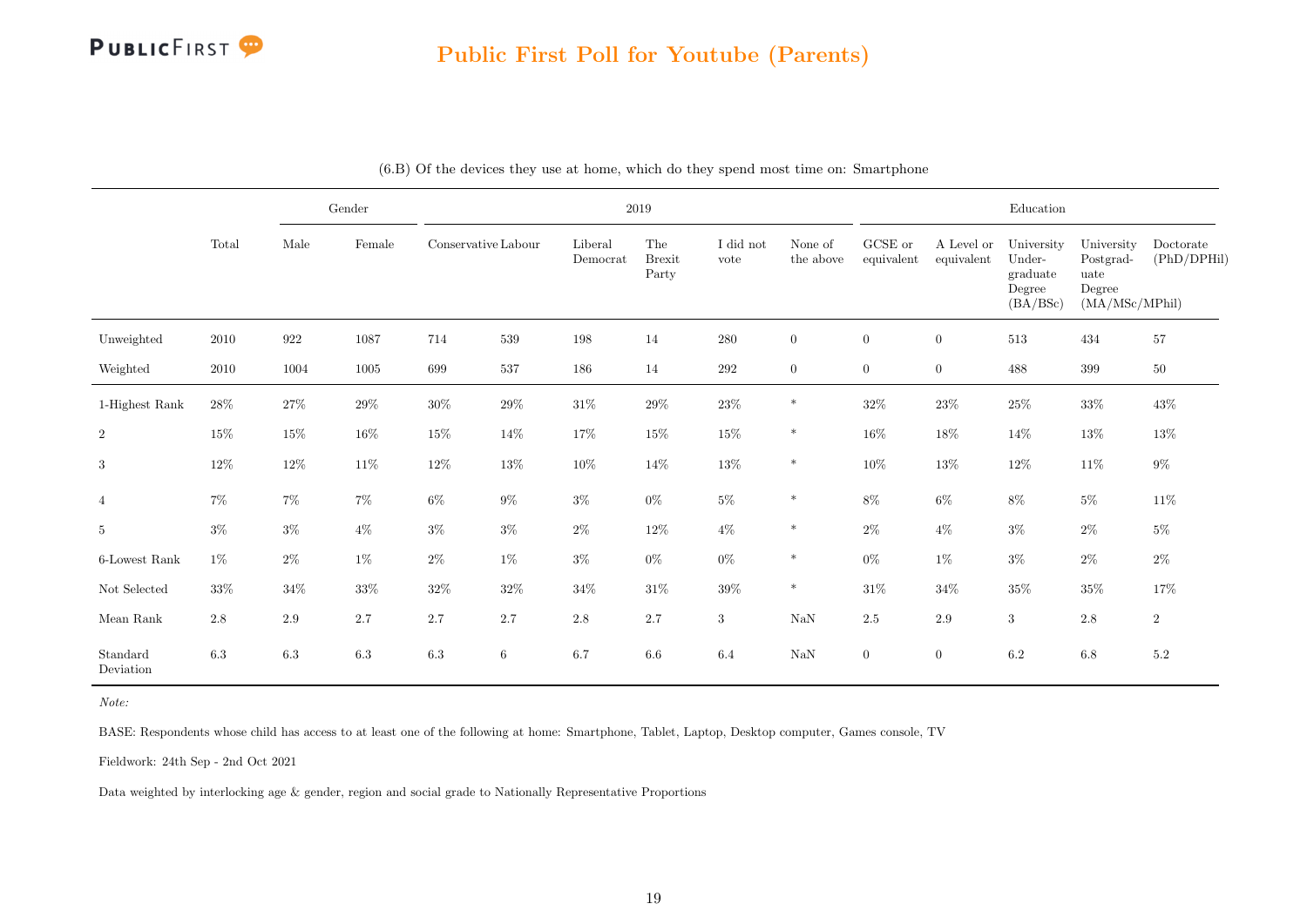

|                       |          |         |               |               |                    |                  |                  | Region                         |               |                 |          |            |                     |
|-----------------------|----------|---------|---------------|---------------|--------------------|------------------|------------------|--------------------------------|---------------|-----------------|----------|------------|---------------------|
|                       | Total    | London  | South<br>East | South<br>West | East of<br>England | East<br>Midlands | West<br>Midlands | Yorkshire<br>and the<br>Humber | North<br>East | North<br>West   | Scotland | Wales      | Northern<br>Ireland |
| Unweighted            | $2010\,$ | 335     | 257           | 156           | 177                | 120              | 180              | 175                            | $86\,$        | 247             | 145      | 81         | $51\,$              |
| Weighted              | 2010     | 281     | 261           | 161           | 181                | 141              | 181              | 161                            | $80\,$        | 221             | 181      | 101        | 60                  |
| 1-Highest Rank        | $28\%$   | $30\%$  | $29\%$        | $33\%$        | $31\%$             | 25%              | $29\%$           | $26\%$                         | $30\%$        | $28\%$          | $26\%$   | 17%        | $26\%$              |
| $\overline{2}$        | $15\%$   | 14%     | $15\%$        | $13\%$        | $13\%$             | $12\%$           | $18\%$           | $21\%$                         | $19\%$        | $14\%$          | $19\%$   | $17\%$     | $9\%$               |
| 3                     | $12\%$   | $11\%$  | $9\%$         | $11\%$        | $10\%$             | $12\%$           | $13\%$           | $15\%$                         | $7\%$         | $14\%$          | 11%      | $17\%$     | $13\%$              |
| $\overline{4}$        | $7\%$    | $5\%$   | $5\%$         | $5\%$         | $6\%$              | $7\%$            | $7\%$            | $9\%$                          | $10\%$        | $8\%$           | $6\%$    | $10\%$     | $11\%$              |
| 5                     | $3\%$    | $1\%$   | $3\%$         | $4\%$         | $5\%$              | $4\%$            | $4\%$            | $2\%$                          | $5\%$         | $3\%$           | $3\%$    | $2\%$      | $3\%$               |
| 6-Lowest Rank         | $1\%$    | $3\%$   | $2\%$         | $1\%$         | $0\%$              | $1\%$            | $1\%$            | $1\%$                          | $1\%$         | $3\%$           | $0\%$    | $0\%$      | $0\%$               |
| Not Selected          | $33\%$   | $36\%$  | $36\%$        | $33\%$        | $36\%$             | $39\%$           | $28\%$           | $26\%$                         | $28\%$        | $30\%$          | $34\%$   | $37\%$     | $38\%$              |
| Mean $\rm Rank$       | $2.8\,$  | $2.9\,$ | $2.9\,$       | $2.7\,$       | $2.9\,$            | $\sqrt{3}$       | $2.6\,$          | $2.5\,$                        | $2.5\,$       | $2.7\,$         | $2.8\,$  | $\sqrt{3}$ | $\sqrt{3}$          |
| Standard<br>Deviation | $6.3\,$  | $6.8\,$ | 6.7           | $6.6\,$       | 6.7                | $6.5\,$          | $5.9\,$          | $5.5\,$                        | 6             | $6\phantom{.}6$ | $6.3\,$  | 5.7        | $6.4\,$             |

(6.C) Of the devices they use at home, which do they spend most time on: Smartphone

Note:

BASE: Respondents whose child has access to at least one of the following at home: Smartphone, Tablet, Laptop, Desktop computer, Games console, TV

Fieldwork: 24th Sep - 2nd Oct 2021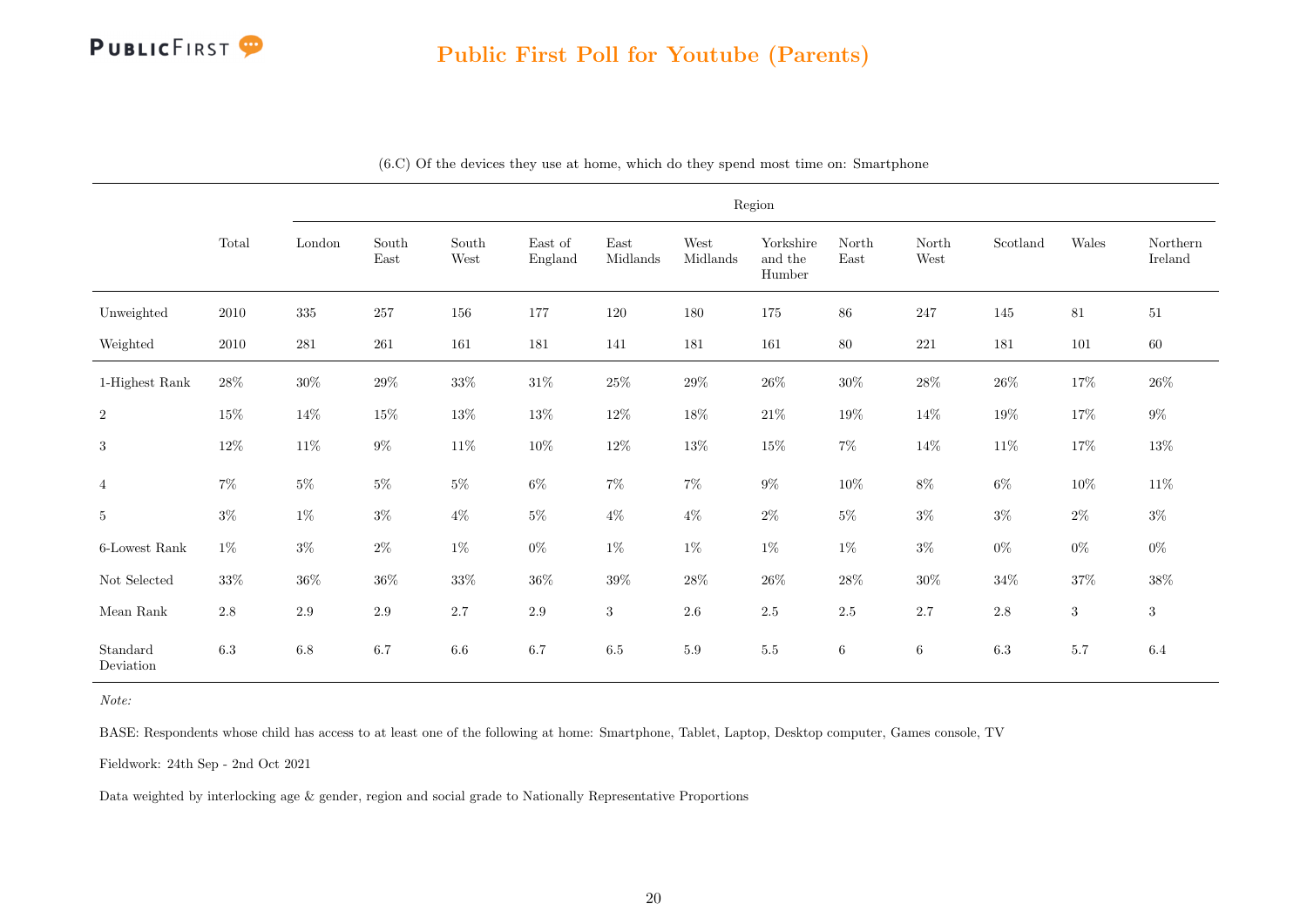

<span id="page-21-0"></span>

|                       |         |           |         |                 | Age            |         |        |          |          | Social Grade |           |         | $\rm EU$ 2016 Vote |                   |
|-----------------------|---------|-----------|---------|-----------------|----------------|---------|--------|----------|----------|--------------|-----------|---------|--------------------|-------------------|
|                       | Total   | $18 - 24$ | 25-34   | $35\mbox{-} 44$ | $45\hbox{-}54$ | 55-64   | $65+$  | $\rm AB$ | $\rm C1$ | $\rm C2$     | $\rm{DE}$ | Leave   | Remain             | I did not<br>vote |
| Unweighted            | 2010    | $33\,$    | 370     | 924             | $520\,$        | 144     | $19\,$ | 647      | 514      | 433          | 409       | 740     | 931                | $282\,$           |
| Weighted              | 2010    | $31\,$    | 361     | 918             | $527\,$        | 153     | $20\,$ | 541      | $521\,$  | 441          | $500\,$   | 749     | 918                | 287               |
| 1-Highest Rank        | $23\%$  | $38\%$    | $29\%$  | $24\%$          | $19\%$         | $17\%$  | $25\%$ | $20\%$   | $24\%$   | $25\%$       | $23\%$    | $23\%$  | $23\%$             | $23\%$            |
| $\,2$                 | $17\%$  | $11\%$    | $15\%$  | $18\%$          | $17\%$         | $15\%$  | $5\%$  | 17%      | 18%      | $18\%$       | $15\%$    | $17\%$  | $17\%$             | $15\%$            |
| 3                     | $12\%$  | $6\%$     | $13\%$  | $11\%$          | $15\%$         | $11\%$  | $0\%$  | $13\%$   | $13\%$   | $10\%$       | $13\%$    | $11\%$  | $13\%$             | $13\%$            |
| $\overline{4}$        | 10%     | $9\%$     | $8\%$   | $10\%$          | $12\%$         | $9\%$   | $6\%$  | $10\%$   | $9\%$    | $10\%$       | $11\%$    | $11\%$  | $9\%$              | $12\%$            |
| $\overline{5}$        | $7\%$   | $4\%$     | $4\%$   | $6\%$           | $8\%$          | $12\%$  | $12\%$ | $7\%$    | $7\%$    | $6\%$        | $6\%$     | $8\%$   | $7\%$              | $4\%$             |
| 6-Lowest Rank         | $2\%$   | $2\%$     | $1\%$   | $1\%$           | $2\%$          | $3\%$   | $6\%$  | $2\%$    | $1\%$    | $2\%$        | $1\%$     | $1\%$   | $2\%$              | $1\%$             |
| Not Selected          | $30\%$  | $30\%$    | 29%     | $30\%$          | $27\%$         | $33\%$  | $45\%$ | $31\%$   | $27\%$   | $28\%$       | $32\%$    | $28\%$  | 30%                | $32\%$            |
| Mean $\rm{Rank}$      | $2.8\,$ | $2.5\,$   | $2.6\,$ | 2.8             | 2.9            | $3.3\,$ | 3.7    | 3        | 2.7      | 2.7          | $2.9\,$   | 2.8     | $2.9\,$            | $2.9\,$           |
| Standard<br>Deviation | 5.6     | 6.7       | $\,6\,$ | 5.8             | $\bf 5$        | 5.4     | 6.7    | $5.5\,$  | $5.5\,$  | 5.7          | 5.8       | $5.5\,$ | $5.7\,$            | $5.8\,$           |

(7.A) Of the devices they use at home, which do they spend most time on: Tablet

BASE: Respondents whose child has access to at least one of the following at home: Smartphone, Tablet, Laptop, Desktop computer, Games console, TV

Fieldwork: 24th Sep - 2nd Oct 2021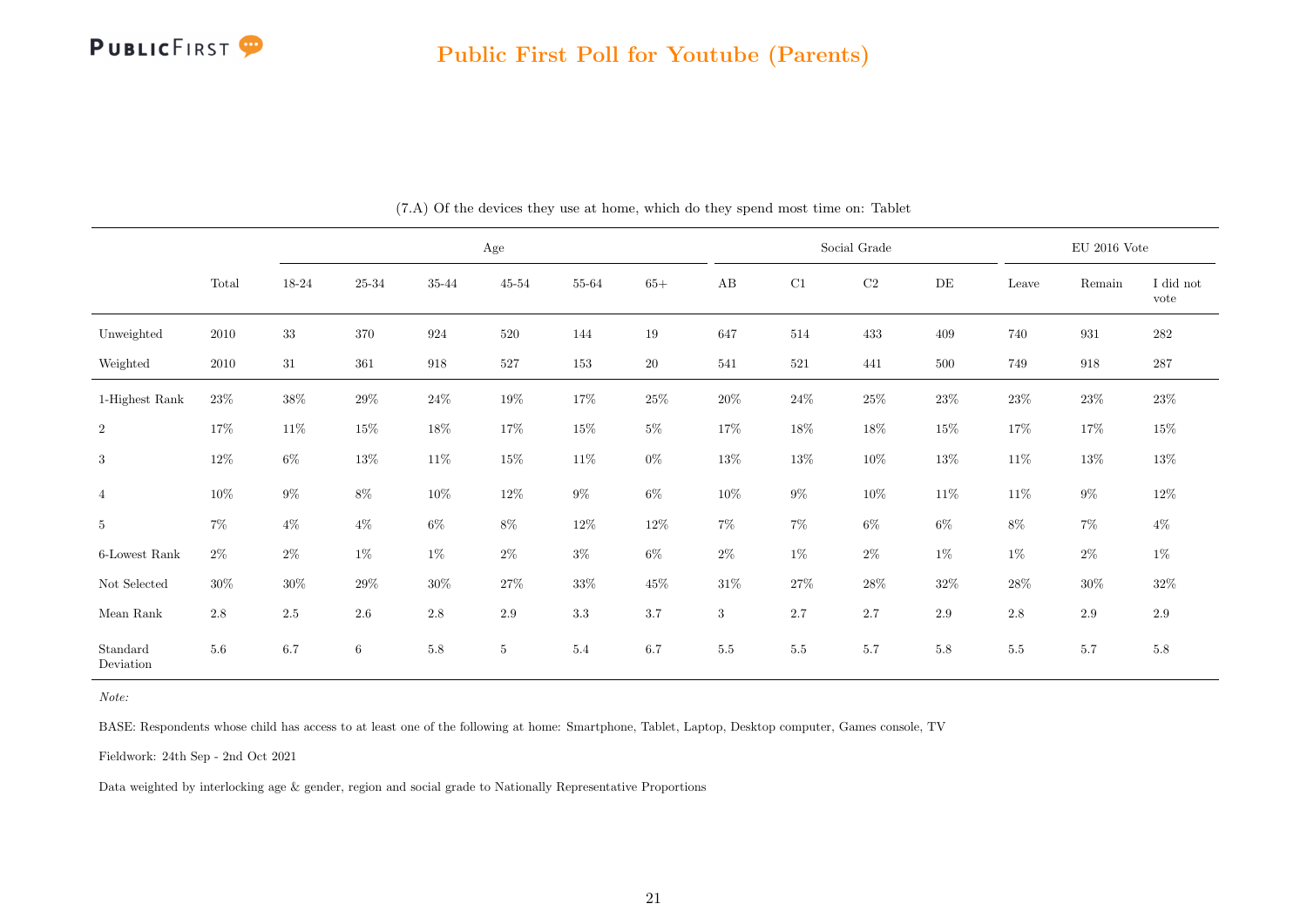

|                       |        |         | Gender   |                     |         |                     | 2019                          |                   |                      |                       |                          | Education                                              |                                                             |                          |
|-----------------------|--------|---------|----------|---------------------|---------|---------------------|-------------------------------|-------------------|----------------------|-----------------------|--------------------------|--------------------------------------------------------|-------------------------------------------------------------|--------------------------|
|                       | Total  | Male    | Female   | Conservative Labour |         | Liberal<br>Democrat | The<br><b>Brexit</b><br>Party | I did not<br>vote | None of<br>the above | GCSE or<br>equivalent | A Level or<br>equivalent | University<br>Under-<br>graduate<br>Degree<br>(BA/BSc) | University<br>Postgrad-<br>uate<br>Degree<br>(MA/MSc/MPhil) | Doctorate<br>(PhD/DPHil) |
| Unweighted            | 2010   | 922     | 1087     | 714                 | 539     | 198                 | 14                            | 280               | $\overline{0}$       | $\overline{0}$        | $\mathbf{0}$             | 513                                                    | 434                                                         | 57                       |
| Weighted              | 2010   | 1004    | $1005\,$ | 699                 | 537     | 186                 | 14                            | $\,292$           | $\overline{0}$       | $\overline{0}$        | $\boldsymbol{0}$         | 488                                                    | 399                                                         | $50\,$                   |
| 1-Highest Rank        | $23\%$ | $22\%$  | $24\%$   | $22\%$              | $29\%$  | $21\%$              | $6\%$                         | $22\%$            | $\ast$               | $21\%$                | $28\%$                   | $25\%$                                                 | $18\%$                                                      | $9\%$                    |
| $\,2$                 | 17%    | 17%     | $17\%$   | 18%                 | $17\%$  | $16\%$              | $16\%$                        | $16\%$            | $\ast$               | $17\%$                | $15\%$                   | 18%                                                    | $18\%$                                                      | 19%                      |
| $\sqrt{3}$            | $12\%$ | $13\%$  | $11\%$   | $12\%$              | $11\%$  | $10\%$              | 15%                           | $12\%$            | $\ast$               | $13\%$                | $13\%$                   | $11\%$                                                 | $11\%$                                                      | $18\%$                   |
| $\overline{4}$        | 10%    | $9\%$   | $11\%$   | $10\%$              | $9\%$   | $10\%$              | $37\%$                        | $12\%$            | $\ast$               | $13\%$                | $8\%$                    | 10%                                                    | $10\%$                                                      | $6\%$                    |
| $\,$ 5 $\,$           | $7\%$  | $8\%$   | $6\%$    | $8\%$               | $7\%$   | $9\%$               | $3\%$                         | $3\%$             | $\ast$               | $7\%$                 | $7\%$                    | $5\%$                                                  | $9\%$                                                       | 10%                      |
| 6-Lowest Rank         | $2\%$  | $1\%$   | $2\%$    | $1\%$               | $3\%$   | $0\%$               | $0\%$                         | $0\%$             | $\ast$               | $2\%$                 | $1\%$                    | $2\%$                                                  | $1\%$                                                       | $3\%$                    |
| $\hbox{Not Selected}$ | $30\%$ | $30\%$  | $29\%$   | $29\%$              | $25\%$  | $34\%$              | $23\%$                        | $35\%$            | $\ast$               | $28\%$                | $28\%$                   | $29\%$                                                 | $33\%$                                                      | $35\%$                   |
| Mean Rank             | 2.8    | $2.9\,$ | $2.8\,$  | $2.8\,$             | $2.6\,$ | 3                   | $\boldsymbol{3}$              | $\sqrt{3}$        | $\rm NaN$            | $2.8\,$               | 2.7                      | $2.7\,$                                                | $\sqrt{3}$                                                  | 3.4                      |
| Standard<br>Deviation | 5.6    | 5.6     | 5.6      | 5.5                 | 5.6     | $5.8\,$             | 3.7                           | $6\phantom{.}$    | $\rm NaN$            | $\overline{0}$        | $\overline{0}$           | 5.8                                                    | $5.6\,$                                                     | $5\phantom{.0}$          |

|  |  |  |  |  | (7.B) Of the devices they use at home, which do they spend most time on: Tablet |
|--|--|--|--|--|---------------------------------------------------------------------------------|
|--|--|--|--|--|---------------------------------------------------------------------------------|

Note:

BASE: Respondents whose child has access to at least one of the following at home: Smartphone, Tablet, Laptop, Desktop computer, Games console, TV

Fieldwork: 24th Sep - 2nd Oct 2021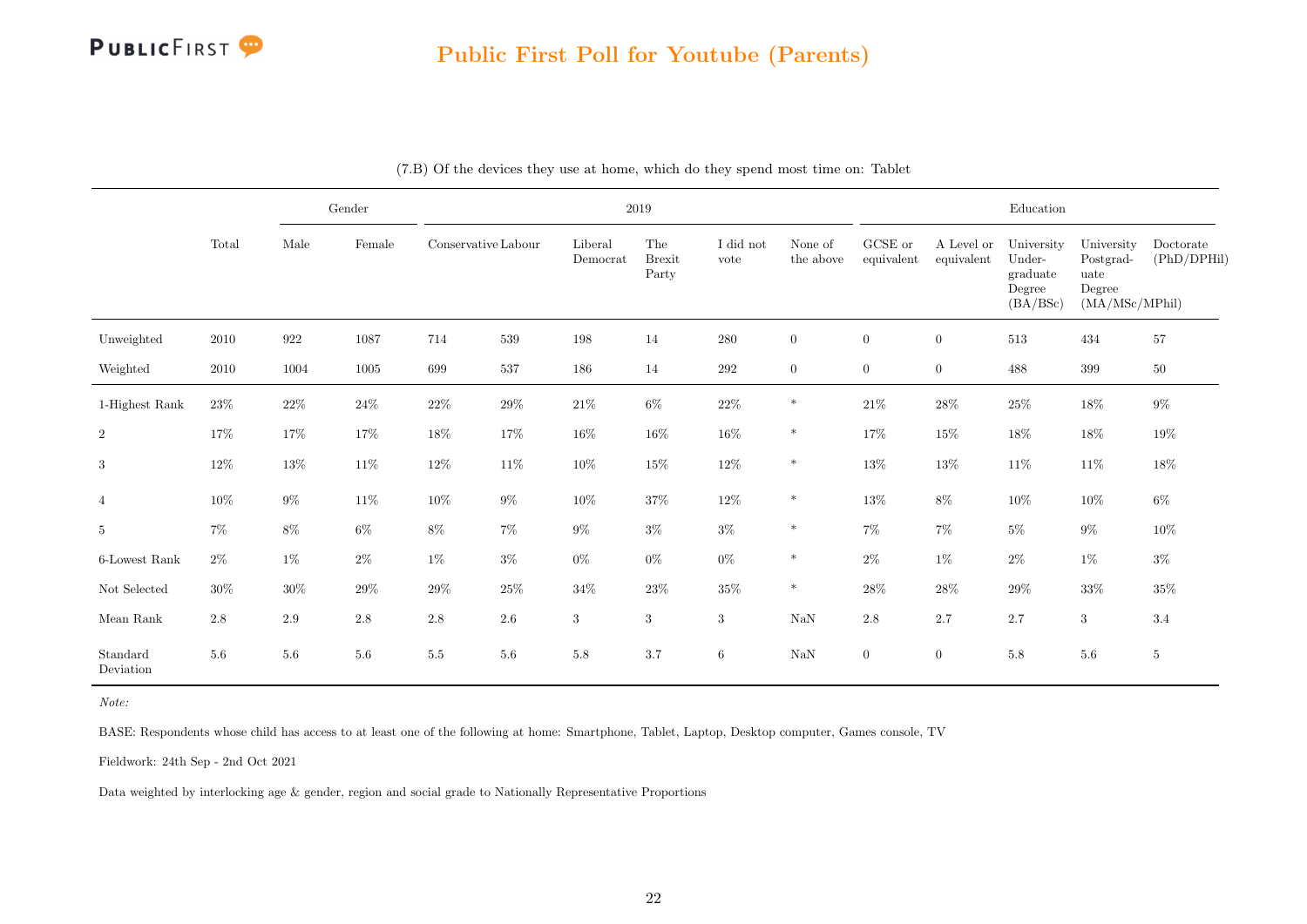

|                       |                                 |                         |               |                  |                    |                                   |                  | Region                         |                 |               |                  |         |                     |
|-----------------------|---------------------------------|-------------------------|---------------|------------------|--------------------|-----------------------------------|------------------|--------------------------------|-----------------|---------------|------------------|---------|---------------------|
|                       | $\operatorname{\mathsf{Total}}$ | $\operatorname{London}$ | South<br>East | South<br>West    | East of<br>England | $\operatorname{East}$<br>Midlands | West<br>Midlands | Yorkshire<br>and the<br>Humber | North<br>East   | North<br>West | Scotland         | Wales   | Northern<br>Ireland |
| Unweighted            | 2010                            | $335\,$                 | $257\,$       | 156              | 177                | 120                               | 180              | $175\,$                        | $86\,$          | 247           | 145              | 81      | 51                  |
| Weighted              | $2010\,$                        | 281                     | 261           | 161              | 181                | 141                               | 181              | 161                            | $80\,$          | 221           | 181              | 101     | $60\,$              |
| 1-Highest Rank        | $23\%$                          | $23\%$                  | $29\%$        | $21\%$           | $23\%$             | $21\%$                            | $22\%$           | $24\%$                         | $24\%$          | $22\%$        | $18\%$           | $28\%$  | $26\%$              |
| $\,2$                 | $17\%$                          | $18\%$                  | 17%           | $17\%$           | $19\%$             | $22\%$                            | $14\%$           | $19\%$                         | $9\%$           | 14%           | $19\%$           | $15\%$  | $15\%$              |
| 3                     | $12\%$                          | $10\%$                  | $11\%$        | $10\%$           | $13\%$             | 17%                               | $14\%$           | $10\%$                         | 14%             | $11\%$        | 16%              | $10\%$  | 19%                 |
| $\overline{4}$        | $10\%$                          | $9\%$                   | $9\%$         | $9\%$            | $12\%$             | $11\%$                            | $10\%$           | $12\%$                         | $13\%$          | $8\%$         | $8\%$            | $16\%$  | $7\%$               |
| $5\phantom{.0}$       | $7\%$                           | $8\%$                   | $5\%$         | $10\%$           | $4\%$              | $4\%$                             | $6\%$            | $6\%$                          | 14%             | $10\%$        | $6\%$            | $1\%$   | $4\%$               |
| $6$ -Lowest Rank      | $2\%$                           | $1\%$                   | $2\%$         | $2\%$            | $1\%$              | $1\%$                             | $2\%$            | $1\%$                          | $0\%$           | $2\%$         | $2\%$            | $2\%$   | $2\%$               |
| Not Selected          | $30\%$                          | $32\%$                  | $27\%$        | $32\%$           | $28\%$             | $24\%$                            | $32\%$           | $29\%$                         | $25\%$          | $32\%$        | $31\%$           | $28\%$  | $27\%$              |
| Mean Rank             | $2.8\,$                         | $2.9\,$                 | $2.6\,$       | $\boldsymbol{3}$ | 2.7                | $2.5\,$                           | $\sqrt{3}$       | $2.8\,$                        | $2.8\,$         | $\sqrt{3}$    | $\boldsymbol{3}$ | 2.7     | $2.6\,$             |
| Standard<br>Deviation | $5.6\,$                         | $5.9\,$                 | $5.8\,$       | 5.7              | $5.5\,$            | $\bf 5$                           | 5.7              | $5.7\,$                        | $5\phantom{.0}$ | $5.8\,$       | $5.5\,$          | $5.8\,$ | $5.6\,$             |

(7.C) Of the devices they use at home, which do they spend most time on: Tablet

Note:

BASE: Respondents whose child has access to at least one of the following at home: Smartphone, Tablet, Laptop, Desktop computer, Games console, TV

Fieldwork: 24th Sep - 2nd Oct 2021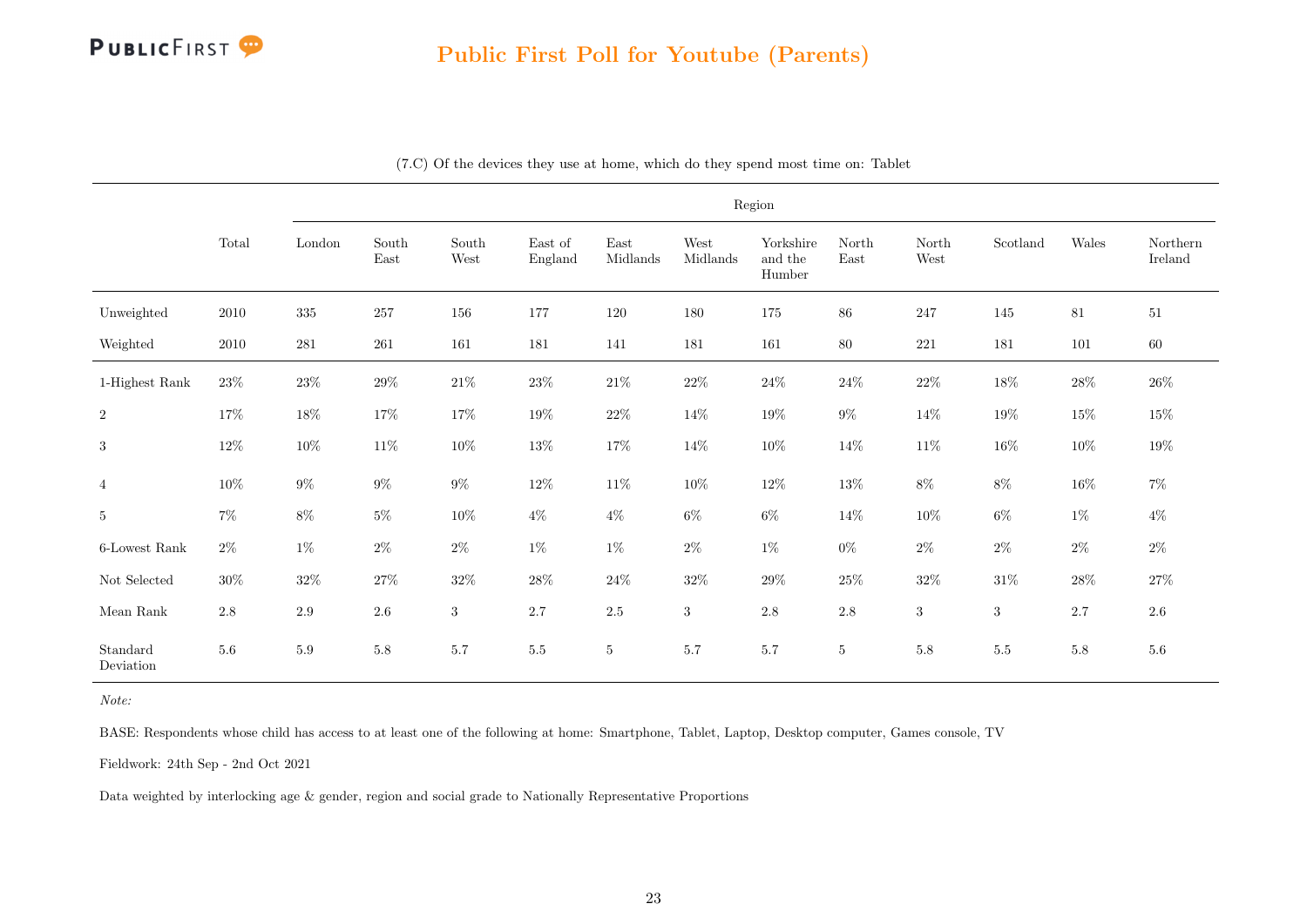#### Public First Poll for Youtube (Parents)

<span id="page-24-0"></span>

|                       |          |           |                |                    | $\rm Age$ |                |         |                        |        | Social Grade |                |        | $\mathop{\rm EU}$ 2016 Vote |                   |
|-----------------------|----------|-----------|----------------|--------------------|-----------|----------------|---------|------------------------|--------|--------------|----------------|--------|-----------------------------|-------------------|
|                       | Total    | $18 - 24$ | $25\hbox{-}34$ | $35 - 44$          | $45 - 54$ | $55\mbox{-}64$ | $65+$   | $\mathbf{A}\mathbf{B}$ | C1     | $\rm C2$     | DE             | Leave  | Remain                      | I did not<br>vote |
| Unweighted            | $2010\,$ | $33\,$    | 370            | 924                | $520\,$   | 144            | $19\,$  | 647                    | 514    | 433          | 409            | 740    | $\boldsymbol{931}$          | $\bf 282$         |
| Weighted              | $2010\,$ | $31\,$    | 361            | $\boldsymbol{918}$ | $527\,$   | 153            | $20\,$  | 541                    | 521    | 441          | $500\,$        | 749    | 918                         | $287\,$           |
| 1-Highest Rank        | $7\%$    | $6\%$     | $4\%$          | $5\%$              | $7\%$     | $15\%$         | $15\%$  | $8\%$                  | $7\%$  | $6\%$        | $5\%$          | $8\%$  | $6\%$                       | $7\%$             |
| $\,2$                 | $12\%$   | $6\%$     | $7\%$          | $12\%$             | $14\%$    | $11\%$         | $8\%$   | 14%                    | $14\%$ | $10\%$       | $8\%$          | $10\%$ | $13\%$                      | $11\%$            |
| $\sqrt{3}$            | $13\%$   | $11\%$    | $12\%$         | 13%                | $14\%$    | $16\%$         | $20\%$  | $15\%$                 | 12%    | $14\%$       | 12%            | $14\%$ | $14\%$                      | $11\%$            |
| $\overline{4}$        | $16\%$   | $20\%$    | $16\%$         | $14\%$             | $17\%$    | $19\%$         | $22\%$  | $14\%$                 | $17\%$ | $17\%$       | $14\%$         | $16\%$ | $16\%$                      | $14\%$            |
| $\bf 5$               | $10\%$   | $7\%$     | $10\%$         | $11\%$             | $11\%$    | $6\%$          | $0\%$   | $11\%$                 | 11\%   | $10\%$       | $9\%$          | $11\%$ | $10\%$                      | $9\%$             |
| 6-Lowest Rank         | $2\%$    | $0\%$     | $1\%$          | $2\%$              | $3\%$     | $2\%$          | $0\%$   | $2\%$                  | $2\%$  | $1\%$        | $2\%$          | $2\%$  | $2\%$                       | $1\%$             |
| $\hbox{Not Selected}$ | $41\%$   | $50\%$    | $49\%$         | 44%                | $35\%$    | $31\%$         | $34\%$  | $36\%$                 | $38\%$ | $42\%$       | $50\%$         | $39\%$ | $40\%$                      | $48\%$            |
| Mean Rank             | $3.8\,$  | $4.2\,$   | $4.2\,$        | $3.9\,$            | $3.6\,$   | $3.2\,$        | $3.2\,$ | $3.6\,$                | 3.7    | $3.9\,$      | $4.2\,$        | 3.8    | $3.8\,$                     | $\overline{4}$    |
| Standard<br>Deviation | 4.4      | 4.3       | $\overline{4}$ | 4.4                | 4.4       | $4.9\,$        | $5.2\,$ | $4.5\,$                | 4.4    | $4.3\,$      | $\overline{4}$ | 4.4    | 4.3                         | 4.7               |

(8.A) Of the devices they use at home, which do they spend most time on: Laptop

Note:

BASE: Respondents whose child has access to at least one of the following at home: Smartphone, Tablet, Laptop, Desktop computer, Games console, TV

Fieldwork: 24th Sep - 2nd Oct 2021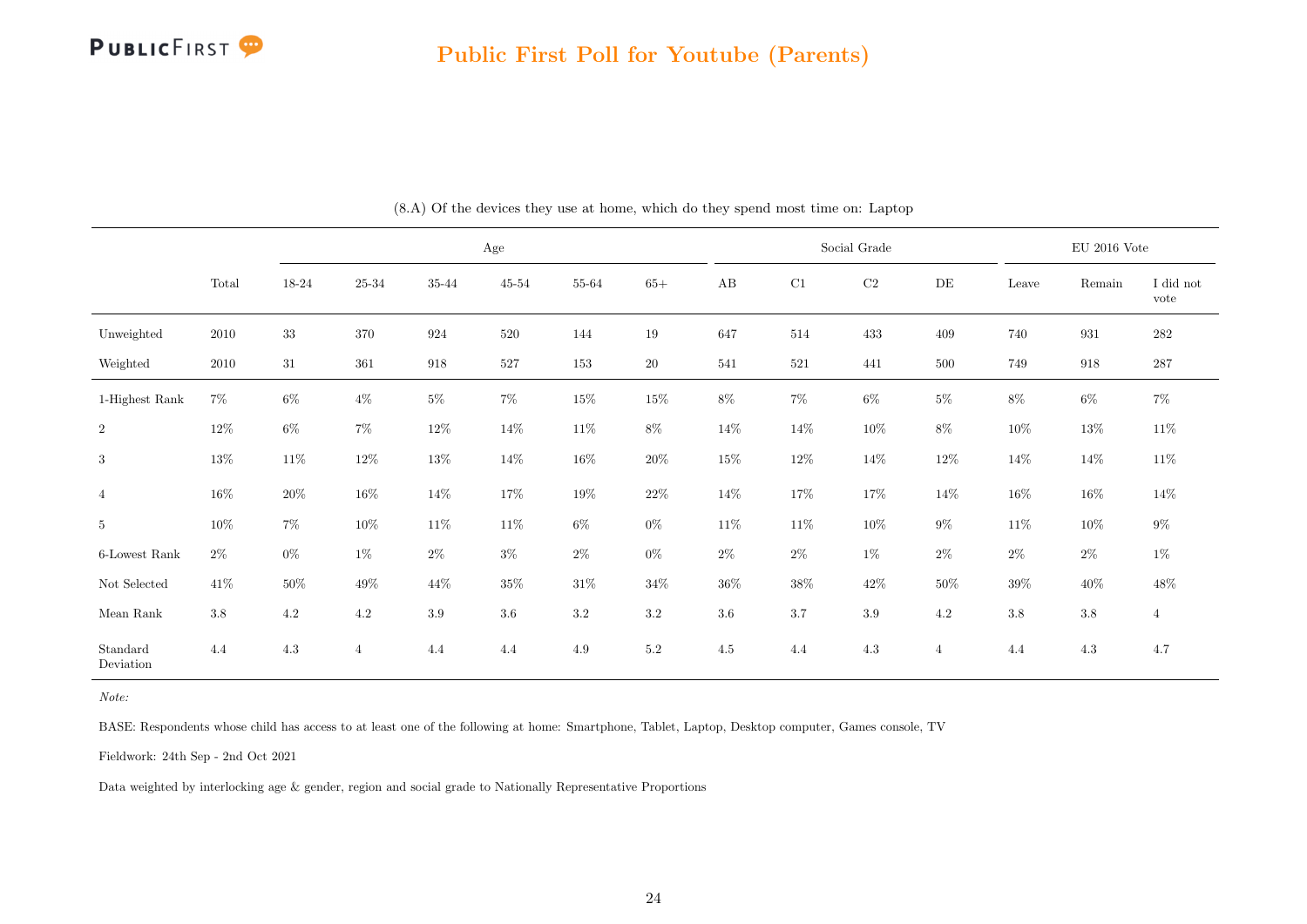

|                       |         |                    | $\operatorname{Gender}$ |                     |         |                     | 2019                          |                   |                      |                       |                          | ${\bf Education}$                                      |                                                             |                          |
|-----------------------|---------|--------------------|-------------------------|---------------------|---------|---------------------|-------------------------------|-------------------|----------------------|-----------------------|--------------------------|--------------------------------------------------------|-------------------------------------------------------------|--------------------------|
|                       | Total   | Male               | Female                  | Conservative Labour |         | Liberal<br>Democrat | The<br><b>Brexit</b><br>Party | I did not<br>vote | None of<br>the above | GCSE or<br>equivalent | A Level or<br>equivalent | University<br>Under-<br>graduate<br>Degree<br>(BA/BSc) | University<br>Postgrad-<br>uate<br>Degree<br>(MA/MSc/MPhil) | Doctorate<br>(PhD/DPHil) |
| Unweighted            | 2010    | $\boldsymbol{922}$ | 1087                    | 714                 | 539     | 198                 | 14                            | 280               | $\overline{0}$       | $\overline{0}$        | $\boldsymbol{0}$         | 513                                                    | 434                                                         | 57                       |
| Weighted              | 2010    | 1004               | 1005                    | 699                 | 537     | 186                 | 14                            | $\,292$           | $\boldsymbol{0}$     | $\overline{0}$        | $\boldsymbol{0}$         | 488                                                    | 399                                                         | $50\,$                   |
| 1-Highest Rank        | $7\%$   | $8\%$              | $5\%$                   | $8\%$               | $4\%$   | $9\%$               | $13\%$                        | $7\%$             | $\ast$               | $5\%$                 | $6\%$                    | $8\%$                                                  | $7\%$                                                       | $7\%$                    |
| $\,2$                 | 12%     | $12\%$             | $11\%$                  | $12\%$              | $10\%$  | $13\%$              | 12%                           | $13\%$            | $\ast$               | $8\%$                 | 10%                      | 13%                                                    | $15\%$                                                      | 14%                      |
| $\sqrt{3}$            | 13%     | $13\%$             | 13%                     | $12\%$              | $15\%$  | 18%                 | $9\%$                         | $10\%$            | $\ast$               | $12\%$                | 10%                      | 14%                                                    | $16\%$                                                      | 17%                      |
| $\overline{4}$        | 16%     | $16\%$             | $15\%$                  | $17\%$              | $16\%$  | $10\%$              | $8\%$                         | $15\%$            | $\ast$               | $19\%$                | $16\%$                   | 14%                                                    | $14\%$                                                      | 19%                      |
| $\,$ 5 $\,$           | $10\%$  | $9\%$              | $11\%$                  | $10\%$              | $13\%$  | $6\%$               | 15%                           | $8\%$             | $\ast$               | $10\%$                | $11\%$                   | 13%                                                    | $7\%$                                                       | $7\%$                    |
| 6-Lowest Rank         | $2\%$   | $2\%$              | $2\%$                   | $2\%$               | $2\%$   | $2\%$               | $6\%$                         | $0\%$             | $\ast$               | $2\%$                 | $2\%$                    | $2\%$                                                  | $2\%$                                                       | $1\%$                    |
| $\hbox{Not Selected}$ | 41\%    | 40%                | $42\%$                  | $38\%$              | $40\%$  | 41\%                | 36%                           | $47\%$            | $\ast$               | $45\%$                | 45%                      | $36\%$                                                 | $38\%$                                                      | $34\%$                   |
| Mean Rank             | $3.8\,$ | 3.7                | $3.9\,$                 | 3.7                 | $3.9\,$ | $3.6\,$             | $3.6\,$                       | $3.9\,$           | $\rm NaN$            | $\overline{4}$        | $\overline{4}$           | $3.6\,$                                                | $3.6\,$                                                     | $3.4\,$                  |
| Standard<br>Deviation | 4.4     | 4.6                | 4.2                     | 4.5                 | $3.9\,$ | $5\phantom{.0}$     | 5.4                           | 4.7               | $\rm NaN$            | $\overline{0}$        | $\boldsymbol{0}$         | 4.5                                                    | 4.7                                                         | 4.5                      |

| (8.B) Of the devices they use at home, which do they spend most time on: Laptop |  |
|---------------------------------------------------------------------------------|--|
|---------------------------------------------------------------------------------|--|

Note:

BASE: Respondents whose child has access to at least one of the following at home: Smartphone, Tablet, Laptop, Desktop computer, Games console, TV

Fieldwork: 24th Sep - 2nd Oct 2021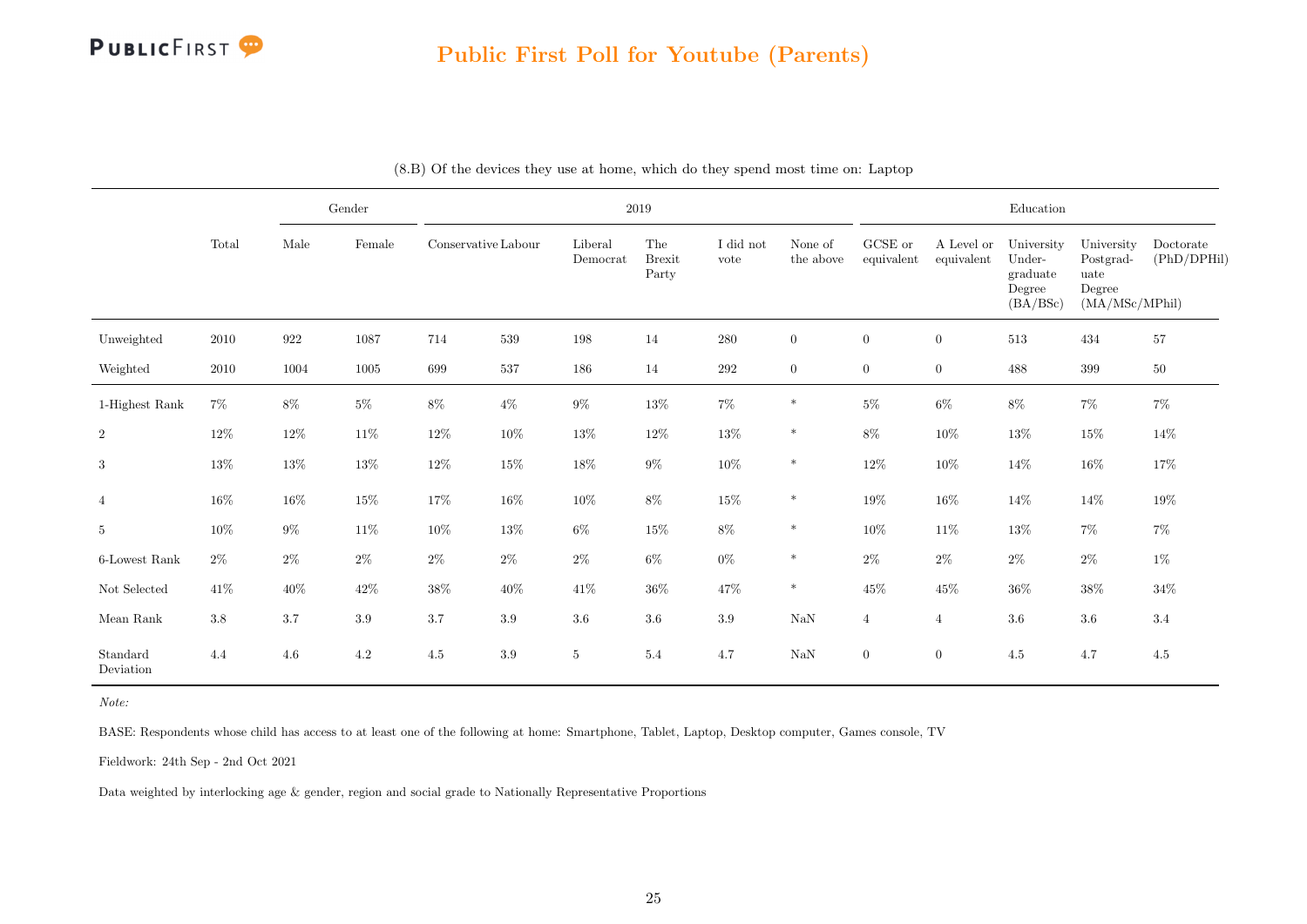

|                       |          |                         |               |               |                    |                  |                  | Region                         |               |               |          |                |                     |
|-----------------------|----------|-------------------------|---------------|---------------|--------------------|------------------|------------------|--------------------------------|---------------|---------------|----------|----------------|---------------------|
|                       | Total    | $\operatorname{London}$ | South<br>East | South<br>West | East of<br>England | East<br>Midlands | West<br>Midlands | Yorkshire<br>and the<br>Humber | North<br>East | North<br>West | Scotland | Wales          | Northern<br>Ireland |
| Unweighted            | 2010     | 335                     | $257\,$       | $156\,$       | 177                | 120              | 180              | $175\,$                        | $86\,$        | 247           | 145      | 81             | $51\,$              |
| Weighted              | $2010\,$ | 281                     | 261           | 161           | 181                | 141              | 181              | 161                            | $80\,$        | $221\,$       | 181      | 101            | $60\,$              |
| 1-Highest Rank        | $7\%$    | $9\%$                   | $5\%$         | $9\%$         | $6\%$              | $3\%$            | $5\%$            | $5\%$                          | $5\%$         | $9\%$         | $6\%$    | $6\%$          | $10\%$              |
| $\,2$                 | $12\%$   | $13\%$                  | $14\%$        | $12\%$        | $10\%$             | $10\%$           | $12\%$           | $9\%$                          | $9\%$         | $11\%$        | $13\%$   | $7\%$          | $11\%$              |
| 3                     | 13%      | $16\%$                  | 14%           | $16\%$        | $13\%$             | $9\%$            | $10\%$           | 17%                            | 17%           | $13\%$        | $11\%$   | $10\%$         | $7\%$               |
| $\overline{4}$        | $16\%$   | $14\%$                  | $15\%$        | $14\%$        | $18\%$             | 17%              | $17\%$           | $15\%$                         | $21\%$        | $17\%$        | $16\%$   | $11\%$         | $11\%$              |
| $\overline{5}$        | $10\%$   | $7\%$                   | $9\%$         | $9\%$         | $8\%$              | $9\%$            | $10\%$           | $11\%$                         | $13\%$        | $11\%$        | $8\%$    | $20\%$         | $23\%$              |
| 6-Lowest Rank         | $2\%$    | $2\%$                   | $1\%$         | $2\%$         | $1\%$              | $2\%$            | $2\%$            | $1\%$                          | $4\%$         | $1\%$         | $2\%$    | $3\%$          | $2\%$               |
| $\hbox{Not Selected}$ | 41\%     | $38\%$                  | $42\%$        | $38\%$        | $45\%$             | $51\%$           | $45\%$           | $41\%$                         | $30\%$        | $38\%$        | 45%      | $42\%$         | $36\%$              |
| Mean Rank             | $3.8\,$  | $3.5\,$                 | $3.8\,$       | $3.6\,$       | $3.9\,$            | $4.3\,$          | $\overline{4}$   | $3.9\,$                        | 3.6           | 3.7           | $3.9\,$  | $\overline{4}$ | $3.8\,$             |
| Standard<br>Deviation | 4.4      | $4.8\,$                 | 4.4           | 4.7           | $4.3\,$            | $3.9\,$          | 4.3              | $\overline{4}$                 | $3.6\,$       | $4.5\,$       | $4.5\,$  | 3.9            | 4.4                 |

(8.C) Of the devices they use at home, which do they spend most time on: Laptop

Note:

BASE: Respondents whose child has access to at least one of the following at home: Smartphone, Tablet, Laptop, Desktop computer, Games console, TV

Fieldwork: 24th Sep - 2nd Oct 2021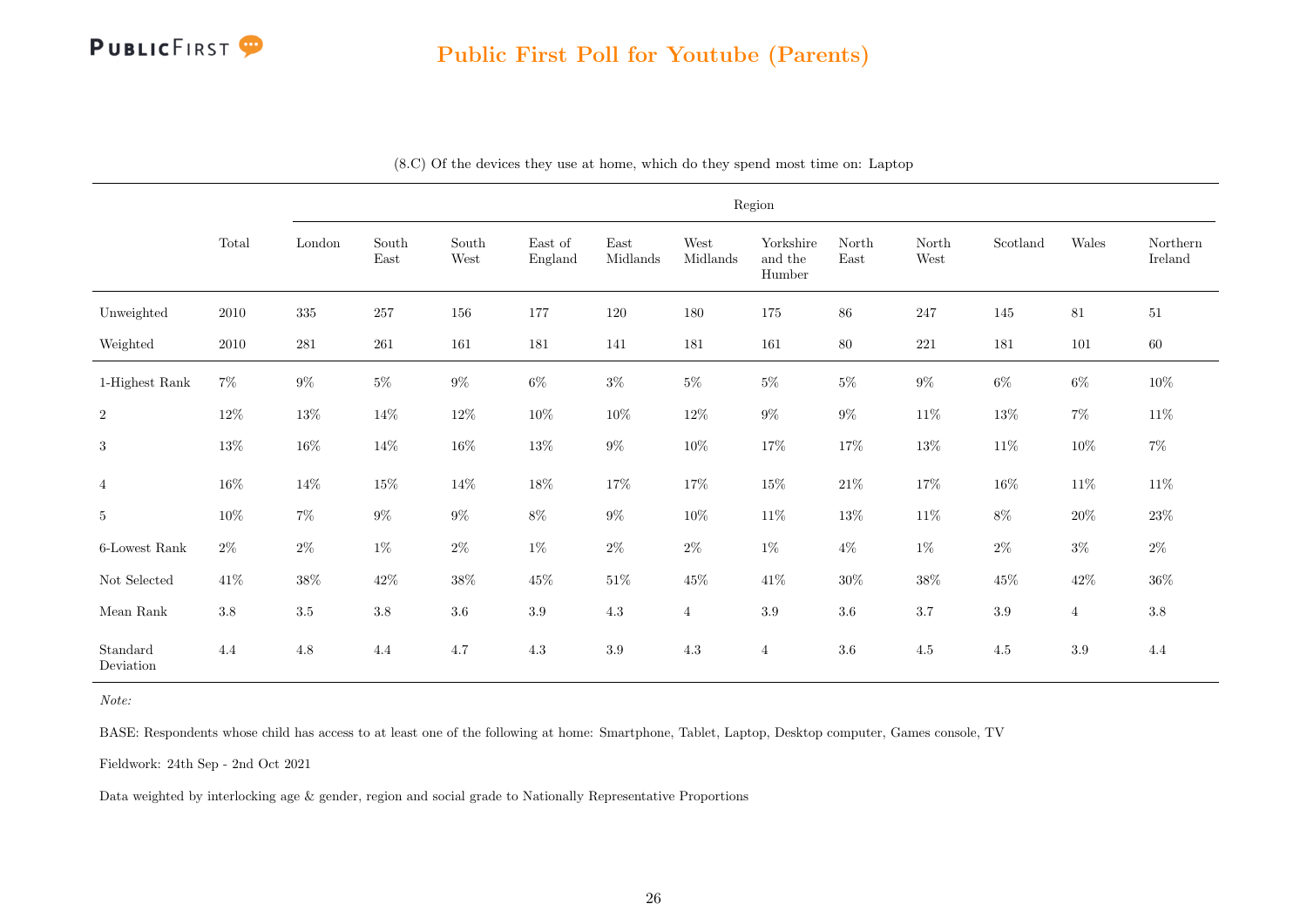

<span id="page-27-0"></span>

|                       |          | $\rm Age$ |         |         |           |         |                |          |            | Social Grade     |                |         | $\mathop{\rm EU}$ 2016 Vote |                   |
|-----------------------|----------|-----------|---------|---------|-----------|---------|----------------|----------|------------|------------------|----------------|---------|-----------------------------|-------------------|
|                       | Total    | $18 - 24$ | 25-34   | 35-44   | $45 - 54$ | 55-64   | $65+$          | $\rm AB$ | $\rm C1$   | $\rm C2$         | DE             | Leave   | Remain                      | I did not<br>vote |
| Unweighted            | $2010\,$ | $33\,$    | $370\,$ | 924     | $520\,$   | 144     | 19             | 647      | $514\,$    | 433              | 409            | 740     | 931                         | $282\,$           |
| Weighted              | 2010     | $31\,$    | 361     | 918     | $527\,$   | $153\,$ | $20\,$         | 541      | $521\,$    | 441              | $500\,$        | 749     | 918                         | $287\,$           |
| 1-Highest Rank        | $5\%$    | $9\%$     | $6\%$   | $6\%$   | $4\%$     | $8\%$   | $0\%$          | $7\%$    | $3\%$      | $4\%$            | 7%             | $4\%$   | $7\%$                       | $5\%$             |
| $\,2$                 | $5\%$    | $12\%$    | $5\%$   | $4\%$   | $5\%$     | $5\%$   | $6\%$          | $8\%$    | $4\%$      | $4\%$            | $3\%$          | $4\%$   | $6\%$                       | $3\%$             |
| 3                     | $6\%$    | $3\%$     | $6\%$   | $7\%$   | $4\%$     | $6\%$   | $0\%$          | $8\%$    | $6\%$      | $4\%$            | $5\%$          | $5\%$   | $7\%$                       | $4\%$             |
| $\overline{4}$        | $7\%$    | $4\%$     | $6\%$   | $8\%$   | $4\%$     | $10\%$  | $8\%$          | $8\%$    | $7\%$      | $6\%$            | $6\%$          | $8\%$   | $7\%$                       | $5\%$             |
| $5\phantom{.0}$       | $5\%$    | $5\%$     | $4\%$   | $5\%$   | $7\%$     | $4\%$   | $6\%$          | $6\%$    | $4\%$      | $7\%$            | $4\%$          | $5\%$   | $6\%$                       | $4\%$             |
| 6-Lowest Rank         | $5\%$    | $3\%$     | $4\%$   | $4\%$   | $5\%$     | $8\%$   | $5\%$          | $6\%$    | $7\%$      | $3\%$            | $2\%$          | $5\%$   | $5\%$                       | $2\%$             |
| Not Selected          | 67%      | 63%       | $68\%$  | 67%     | $70\%$    | $59\%$  | $75\%$         | $58\%$   | 68%        | $71\%$           | $73\%$         | $69\%$  | $62\%$                      | $78\%$            |
| Mean $\rm Rank$       | 4.8      | 4.4       | $4.8\,$ | $4.8\,$ | $5\,$     | $4.6\,$ | $5.3\,$        | 4.5      | $5\,$      | $\overline{5}$   | $\overline{5}$ | 4.9     | 4.6                         | $5.2\,$           |
| Standard<br>Deviation | $3.6\,$  | 5.3       | $3.8\,$ | 3.7     | 3         | $4.2\,$ | $\overline{2}$ | 4.3      | $\sqrt{3}$ | $\boldsymbol{3}$ | $3.6\,$        | $3.2\,$ | 4.2                         | $2.9\,$           |

(9.A) Of the devices they use at home, which do they spend most time on: Desktop computer

BASE: Respondents whose child has access to at least one of the following at home: Smartphone, Tablet, Laptop, Desktop computer, Games console, TV

Fieldwork: 24th Sep - 2nd Oct 2021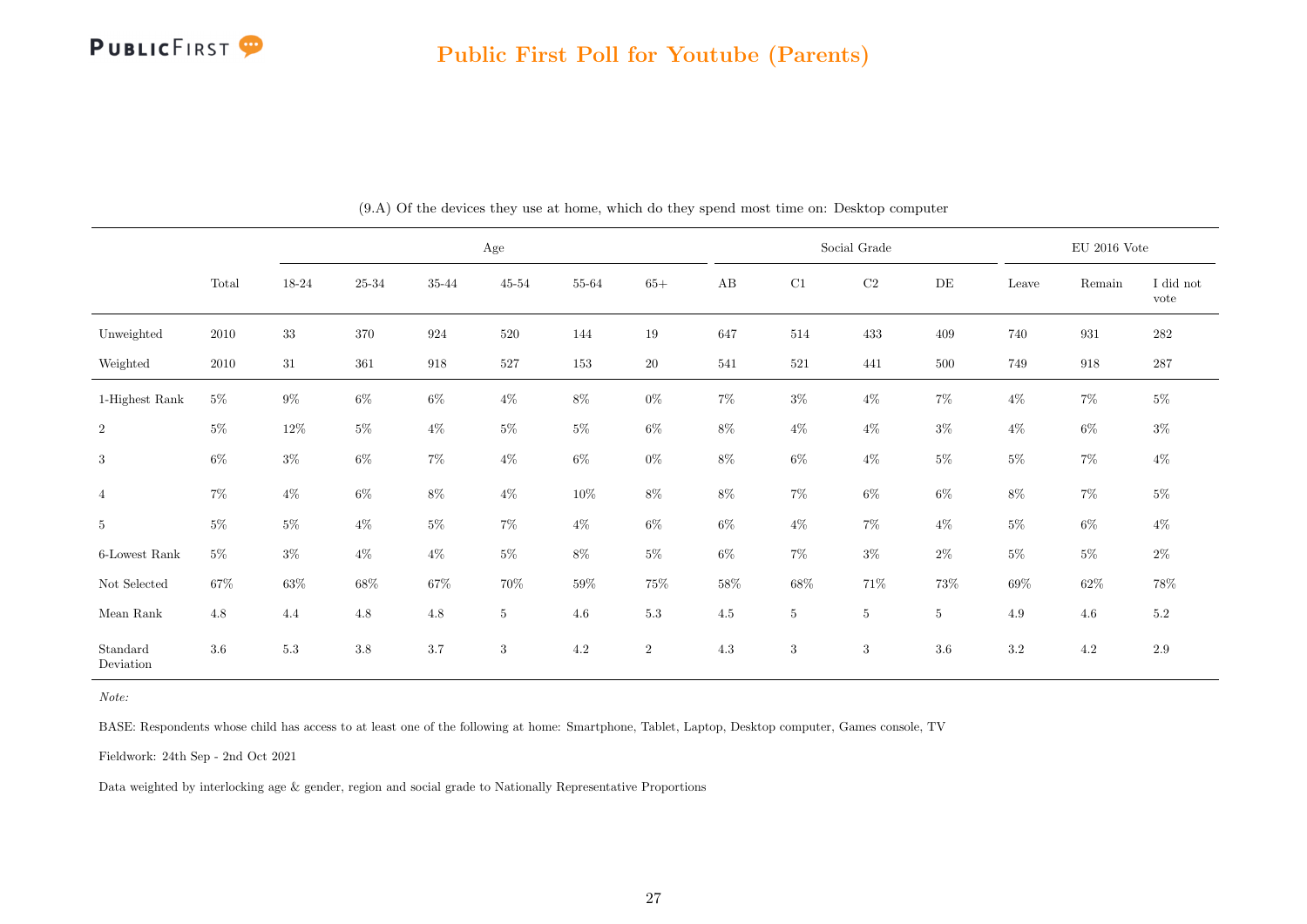

|                       |       |                    | Gender  |                     |         |                     | 2019                          |                   |                      |                       |                          | Education                                              |                                                             |                          |
|-----------------------|-------|--------------------|---------|---------------------|---------|---------------------|-------------------------------|-------------------|----------------------|-----------------------|--------------------------|--------------------------------------------------------|-------------------------------------------------------------|--------------------------|
|                       | Total | Male               | Female  | Conservative Labour |         | Liberal<br>Democrat | The<br><b>Brexit</b><br>Party | I did not<br>vote | None of<br>the above | GCSE or<br>equivalent | A Level or<br>equivalent | University<br>Under-<br>graduate<br>Degree<br>(BA/BSc) | University<br>Postgrad-<br>uate<br>Degree<br>(MA/MSc/MPhil) | Doctorate<br>(PhD/DPHil) |
| Unweighted            | 2010  | $\boldsymbol{922}$ | 1087    | 714                 | $539\,$ | 198                 | 14                            | 280               | $\boldsymbol{0}$     | $\overline{0}$        | $\boldsymbol{0}$         | 513                                                    | 434                                                         | 57                       |
| Weighted              | 2010  | 1004               | 1005    | 699                 | 537     | 186                 | 14                            | $\,292$           | $\overline{0}$       | $\overline{0}$        | $\boldsymbol{0}$         | 488                                                    | 399                                                         | $50\,$                   |
| 1-Highest Rank        | $5\%$ | $7\%$              | $3\%$   | $5\%$               | $6\%$   | $10\%$              | $19\%$                        | $4\%$             | $\ast$               | $4\%$                 | $5\%$                    | $4\%$                                                  | $8\%$                                                       | 11\%                     |
| $\sqrt{2}$            | $5\%$ | $7\%$              | $3\%$   | $5\%$               | $4\%$   | $9\%$               | $5\%$                         | $2\%$             | $\ast$               | $3\%$                 | $3\%$                    | $5\%$                                                  | $7\%$                                                       | $16\%$                   |
| $\sqrt{3}$            | $6\%$ | $7\%$              | $4\%$   | $8\%$               | $4\%$   | $7\%$               | $0\%$                         | $3\%$             | $\ast$               | $3\%$                 | $3\%$                    | 7%                                                     | $11\%$                                                      | 15%                      |
| $\overline{4}$        | $7\%$ | $8\%$              | $5\%$   | $9\%$               | $6\%$   | $6\%$               | $6\%$                         | $5\%$             | $\ast$               | $6\%$                 | $7\%$                    | $7\%$                                                  | $7\%$                                                       | $16\%$                   |
| $\,$ 5                | $5\%$ | $5\%$              | $6\%$   | $5\%$               | $7\%$   | $4\%$               | $0\%$                         | $4\%$             | $\ast$               | $7\%$                 | $5\%$                    | $6\%$                                                  | $3\%$                                                       | $3\%$                    |
| 6-Lowest Rank         | $5\%$ | $5\%$              | $4\%$   | $5\%$               | $6\%$   | $5\%$               | $8\%$                         | $2\%$             | $\ast$               | $3\%$                 | $4\%$                    | $8\%$                                                  | $4\%$                                                       | 7%                       |
| $\hbox{Not Selected}$ | 67%   | 60%                | $75\%$  | $63\%$              | $68\%$  | $60\%$              | $62\%$                        | $80\%$            | $\ast$               | $74\%$                | 73%                      | 63%                                                    | $60\%$                                                      | $32\%$                   |
| Mean $\rm{Rank}$      | 4.8   | 4.5                | $5.2\,$ | 4.7                 | 4.9     | 4.4                 | $4.3\,$                       | $5.3\,$           | $\rm NaN$            | $5\phantom{.0}$       | $\overline{5}$           | 4.8                                                    | 4.4                                                         | $3.3\,$                  |
| Standard<br>Deviation | 3.6   | 4.4                | 2.6     | 3.6                 | 3.4     | $5\phantom{.0}$     | 6.5                           | $2.5\,$           | $\rm NaN$            | $\overline{0}$        | $\boldsymbol{0}$         | 3.5                                                    | 4.7                                                         | $5\phantom{.0}$          |

(9.B) Of the devices they use at home, which do they spend most time on: Desktop computer

Note:

BASE: Respondents whose child has access to at least one of the following at home: Smartphone, Tablet, Laptop, Desktop computer, Games console, TV

Fieldwork: 24th Sep - 2nd Oct 2021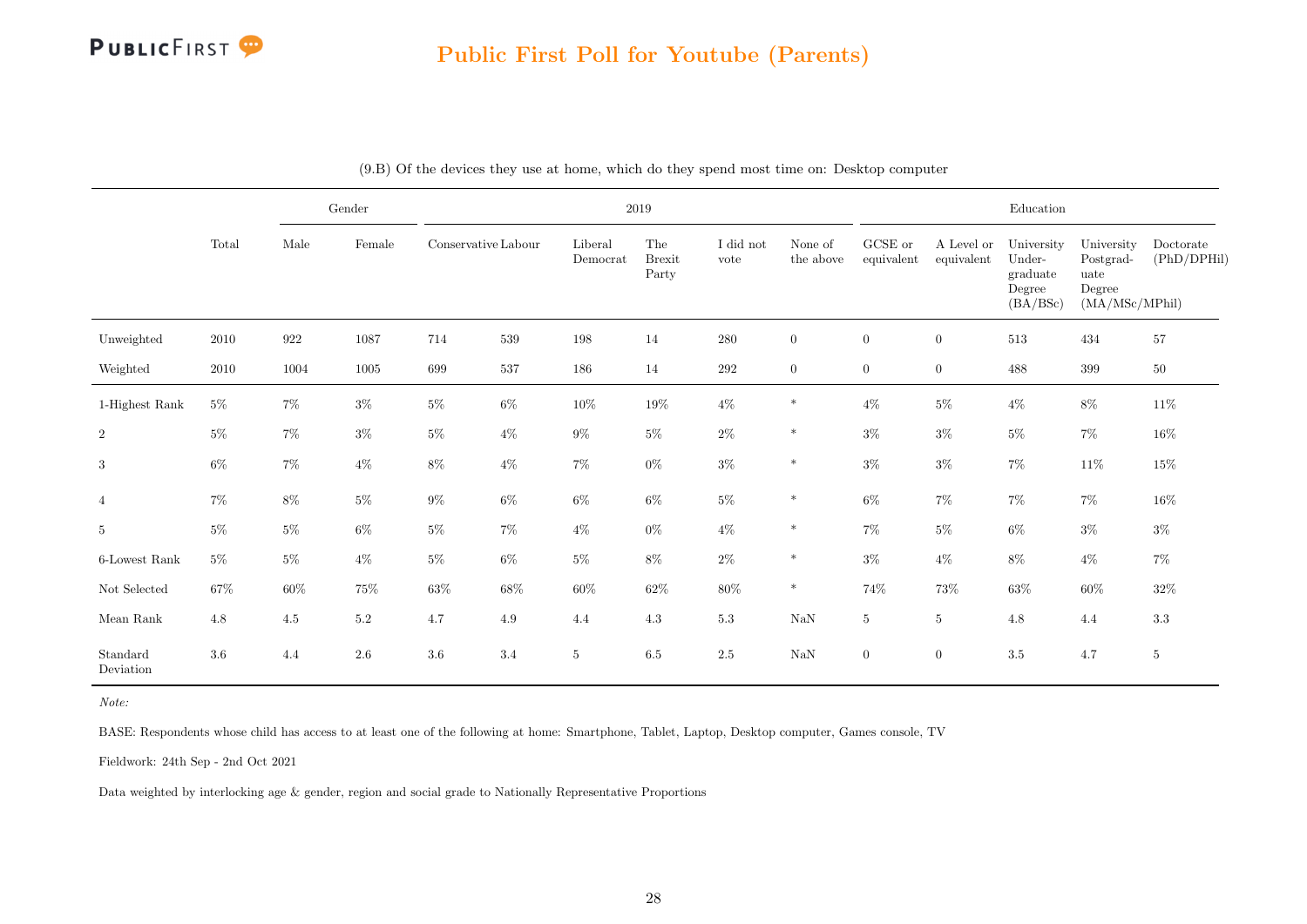

|                       |          |         | Region                         |               |                    |                  |                  |                                |               |               |                           |         |                     |  |  |
|-----------------------|----------|---------|--------------------------------|---------------|--------------------|------------------|------------------|--------------------------------|---------------|---------------|---------------------------|---------|---------------------|--|--|
|                       | Total    | London  | $\operatorname{South}$<br>East | South<br>West | East of<br>England | East<br>Midlands | West<br>Midlands | Yorkshire<br>and the<br>Humber | North<br>East | North<br>West | $\operatorname{Scotland}$ | Wales   | Northern<br>Ireland |  |  |
| Unweighted            | 2010     | 335     | 257                            | 156           | 177                | 120              | 180              | 175                            | $86\,$        | 247           | 145                       | $81\,$  | 51                  |  |  |
| Weighted              | $2010\,$ | $281\,$ | $261\,$                        | 161           | 181                | 141              | 181              | 161                            | $80\,$        | 221           | 181                       | $101\,$ | $60\,$              |  |  |
| 1-Highest Rank        | $5\%$    | $8\%$   | $2\%$                          | $4\%$         | $4\%$              | $6\%$            | $3\%$            | $7\%$                          | $9\%$         | $8\%$         | $4\%$                     | $5\%$   | $4\%$               |  |  |
| $\overline{2}$        | $5\%$    | $9\%$   | $3\%$                          | $7\%$         | $5\%$              | $4\%$            | $5\%$            | $2\%$                          | $4\%$         | $5\%$         | $3\%$                     | $1\%$   | $2\%$               |  |  |
| 3                     | $6\%$    | $8\%$   | $5\%$                          | $5\%$         | $5\%$              | $6\%$            | $7\%$            | $5\%$                          | $6\%$         | $7\%$         | $7\%$                     | $3\%$   | $2\%$               |  |  |
| $\overline{4}$        | $7\%$    | $9\%$   | $9\%$                          | $4\%$         | $6\%$              | $4\%$            | $5\%$            | $5\%$                          | $5\%$         | $9\%$         | $9\%$                     | $4\%$   | $7\%$               |  |  |
| $\bf 5$               | 5%       | $6\%$   | $8\%$                          | $6\%$         | $5\%$              | $6\%$            | $6\%$            | $5\%$                          | $1\%$         | $5\%$         | $2\%$                     | $7\%$   | $4\%$               |  |  |
| 6-Lowest Rank         | $5\%$    | $5\%$   | $5\%$                          | $6\%$         | $2\%$              | $4\%$            | $3\%$            | $5\%$                          | $8\%$         | $7\%$         | $5\%$                     | $5\%$   | $6\%$               |  |  |
| $\hbox{Not Selected}$ | 67%      | $56\%$  | $69\%$                         | $68\%$        | $73\%$             | $71\%$           | 70%              | $71\%$                         | $67\%$        | $58\%$        | $71\%$                    | 74%     | 74%                 |  |  |
| Mean $\rm Rank$       | 4.8      | 4.4     | $5\phantom{.0}$                | $4.9\,$       | $5\,$              | 4.9              | 4.9              | $\bf 5$                        | 4.8           | 4.5           | 5                         | $5.2\,$ | $5.2\,$             |  |  |
| Standard<br>Deviation | $3.6\,$  | 4.6     | $2.6\,$                        | $3.5\,$       | $3.3\,$            | 3.7              | $3.3\,$          | $3.5\,$                        | 4.3           | 4.4           | $3.2\,$                   | $2.8\,$ | $2.7\,$             |  |  |

(9.C) Of the devices they use at home, which do they spend most time on: Desktop computer

Note:

BASE: Respondents whose child has access to at least one of the following at home: Smartphone, Tablet, Laptop, Desktop computer, Games console, TV

Fieldwork: 24th Sep - 2nd Oct 2021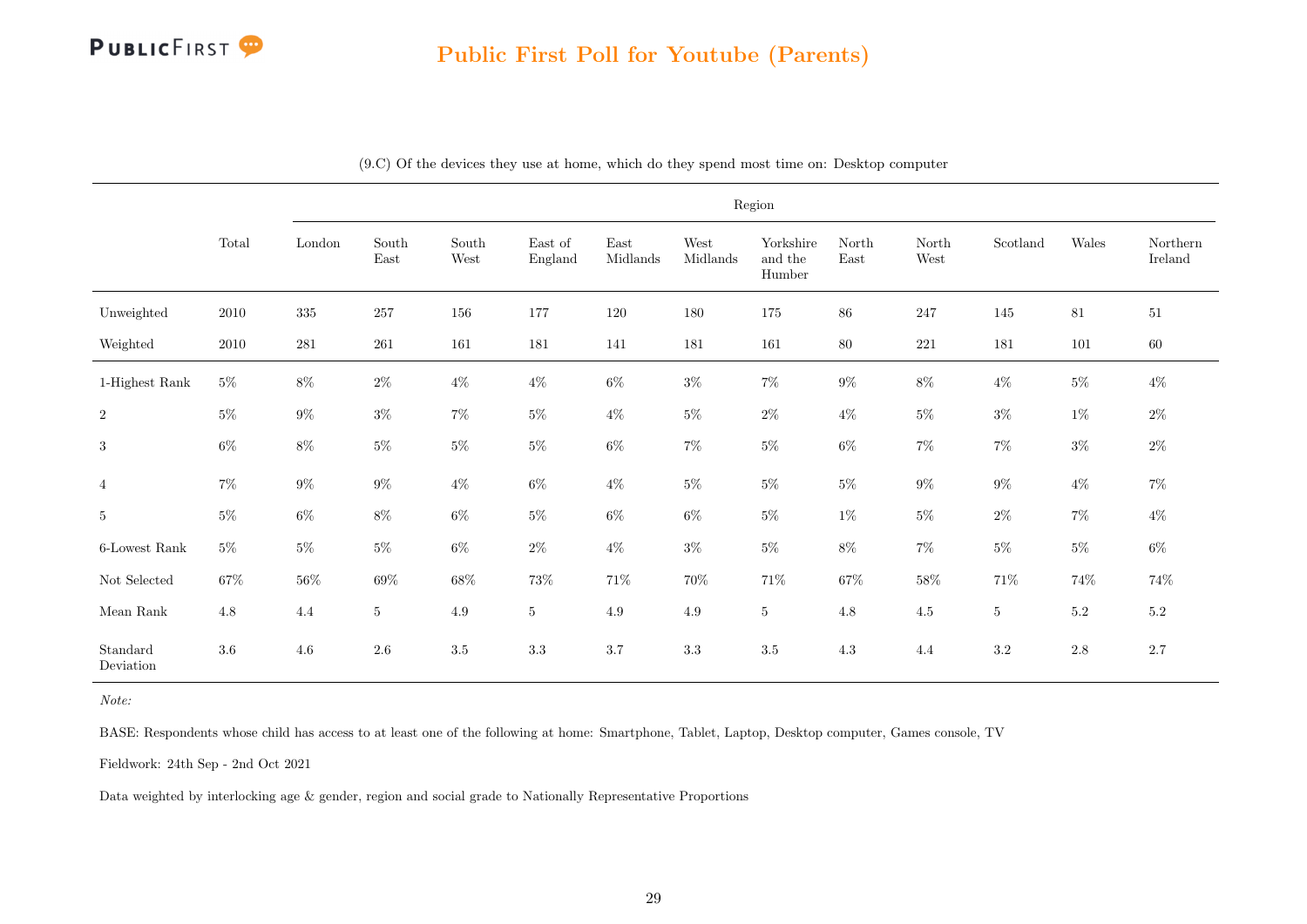

<span id="page-30-0"></span>

|                            |            |                 |           |                    | Age       |            |                 |                 |            | Social Grade |            |        | $\mathop{\rm EU}$ 2016 Vote |                   |
|----------------------------|------------|-----------------|-----------|--------------------|-----------|------------|-----------------|-----------------|------------|--------------|------------|--------|-----------------------------|-------------------|
|                            | Total      | $18 - 24$       | $25 - 34$ | $35\mbox{-} 44$    | $45 - 54$ | 55-64      | $65+$           | $\rm AB$        | C1         | $\rm C2$     | $\rm{DE}$  | Leave  | Remain                      | I did not<br>vote |
| Unweighted                 | 2010       | $33\,$          | 370       | 924                | 520       | 144        | $19\,$          | 647             | 514        | 433          | 409        | 740    | 931                         | $282\,$           |
| Weighted                   | $2010\,$   | $31\,$          | 361       | $\boldsymbol{918}$ | 527       | 153        | $20\,$          | 541             | 521        | 441          | $500\,$    | 749    | 918                         | $287\,$           |
| 1-Highest Rank             | $16\%$     | $7\%$           | $18\%$    | $16\%$             | $18\%$    | $12\%$     | $16\%$          | $17\%$          | $15\%$     | $16\%$       | $16\%$     | $15\%$ | $16\%$                      | $17\%$            |
| $\,2$                      | 19%        | 19%             | $21\%$    | 18%                | $18\%$    | 18%        | $12\%$          | 18%             | $18\%$     | $20\%$       | $20\%$     | $20\%$ | 18%                         | $17\%$            |
| 3                          | $16\%$     | $22\%$          | $15\%$    | $16\%$             | $15\%$    | $20\%$     | $12\%$          | $17\%$          | $16\%$     | $16\%$       | $15\%$     | $18\%$ | $15\%$                      | $15\%$            |
| $\overline{4}$             | 10%        | $4\%$           | $9\%$     | 10%                | $12\%$    | $8\%$      | $9\%$           | $11\%$          | $11\%$     | $10\%$       | $9\%$      | $12\%$ | 10%                         | $7\%$             |
| $5\,$                      | $6\%$      | 12%             | $4\%$     | $6\%$              | $7\%$     | $12\%$     | $8\%$           | $7\%$           | $7\%$      | $6\%$        | $5\%$      | $7\%$  | $7\%$                       | $4\%$             |
| 6-Lowest Rank              | $2\%$      | $0\%$           | $2\%$     | $1\%$              | $2\%$     | $2\%$      | $0\%$           | $3\%$           | $1\%$      | $2\%$        | $1\%$      | $2\%$  | $2\%$                       | $1\%$             |
| Not Selected               | $31\%$     | $37\%$          | $31\%$    | $32\%$             | $29\%$    | $27\%$     | $43\%$          | 27%             | $33\%$     | $29\%$       | $34\%$     | $26\%$ | $32\%$                      | $40\%$            |
| $\operatorname{Mean}$ Rank | $\sqrt{3}$ | 3.4             | $2.9\,$   | $\sqrt{3}$         | 2.9       | $\sqrt{3}$ | $3.5\,$         | $2.9\,$         | $\sqrt{3}$ | $2.9\,$      | $\sqrt{3}$ | 2.9    | 3                           | $3.3\,$           |
| Standard<br>Deviation      | $5.3\,$    | $5\phantom{.0}$ | $5.5\,$   | 5.3                | $5.2\,$   | 4.7        | $6\phantom{.0}$ | $5\phantom{.0}$ | 5.2        | $5.2\,$      | $5.6\,$    | 4.9    | $5.3\,$                     | 5.9               |

(10.A) Of the devices they use at home, which do they spend most time on: Games console

BASE: Respondents whose child has access to at least one of the following at home: Smartphone, Tablet, Laptop, Desktop computer, Games console, TV

Fieldwork: 24th Sep - 2nd Oct 2021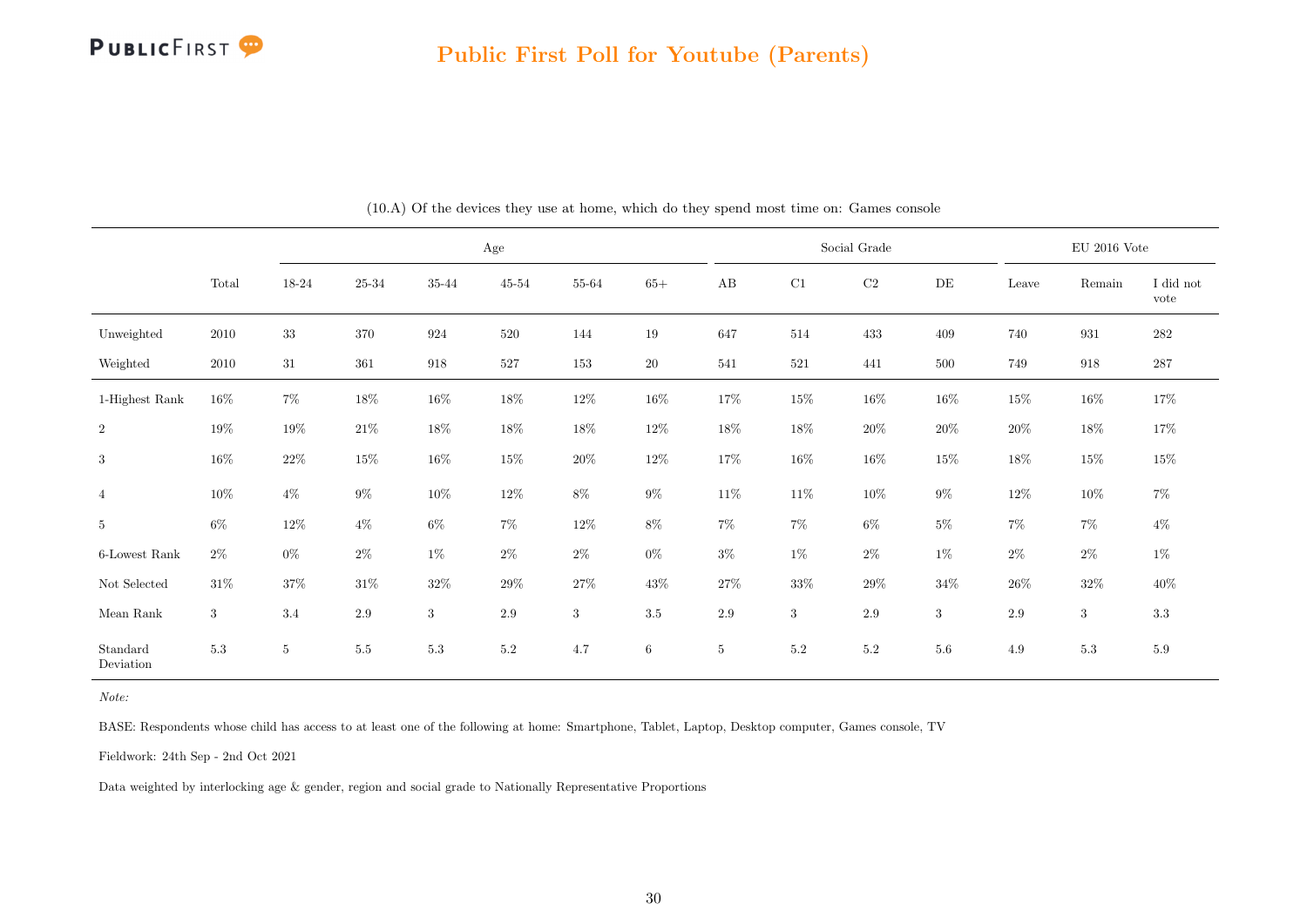

|                       |                 |            | Gender           |                     |         |                     | 2019                          |                   |                      |                       |                          | Education                                              |                                                             |                          |
|-----------------------|-----------------|------------|------------------|---------------------|---------|---------------------|-------------------------------|-------------------|----------------------|-----------------------|--------------------------|--------------------------------------------------------|-------------------------------------------------------------|--------------------------|
|                       | Total           | Male       | Female           | Conservative Labour |         | Liberal<br>Democrat | The<br><b>Brexit</b><br>Party | I did not<br>vote | None of<br>the above | GCSE or<br>equivalent | A Level or<br>equivalent | University<br>Under-<br>graduate<br>Degree<br>(BA/BSc) | University<br>Postgrad-<br>uate<br>Degree<br>(MA/MSc/MPhil) | Doctorate<br>(PhD/DPHil) |
| Unweighted            | 2010            | 922        | 1087             | 714                 | $539\,$ | 198                 | 14                            | 280               | $\overline{0}$       | $\overline{0}$        | $\theta$                 | 513                                                    | 434                                                         | $57\,$                   |
| Weighted              | 2010            | 1004       | 1005             | 699                 | 537     | 186                 | 14                            | 292               | $\overline{0}$       | $\overline{0}$        | $\boldsymbol{0}$         | 488                                                    | 399                                                         | 50                       |
| 1-Highest Rank        | 16%             | $16\%$     | $16\%$           | 17%                 | $15\%$  | $14\%$              | $26\%$                        | $17\%$            | $\ast$               | $20\%$                | $15\%$                   | $12\%$                                                 | $18\%$                                                      | $20\%$                   |
| $\overline{2}$        | 19%             | $19\%$     | $19\%$           | $20\%$              | $19\%$  | $13\%$              | $23\%$                        | $18\%$            | $\ast$               | $20\%$                | $21\%$                   | 17%                                                    | $18\%$                                                      | 12%                      |
| 3                     | $16\%$          | 17%        | 15%              | 18%                 | $18\%$  | $13\%$              | $12\%$                        | $14\%$            | $\ast$               | $16\%$                | 19%                      | 15%                                                    | $14\%$                                                      | 13%                      |
| $\overline{4}$        | $10\%$          | $9\%$      | $12\%$           | $11\%$              | $12\%$  | $11\%$              | 14%                           | $6\%$             | $\ast$               | $9\%$                 | $10\%$                   | $11\%$                                                 | $10\%$                                                      | $3\%$                    |
| $\overline{5}$        | $6\%$           | $8\%$      | $5\%$            | $8\%$               | $6\%$   | $7\%$               | $0\%$                         | $4\%$             | $\ast$               | $6\%$                 | $5\%$                    | $8\%$                                                  | $7\%$                                                       | $9\%$                    |
| 6-Lowest Rank         | $2\%$           | $2\%$      | $2\%$            | $2\%$               | $1\%$   | $2\%$               | $0\%$                         | $2\%$             | $\ast$               | $2\%$                 | $1\%$                    | $2\%$                                                  | $1\%$                                                       | $2\%$                    |
| Not Selected          | $31\%$          | 30%        | $32\%$           | $25\%$              | $29\%$  | 41\%                | 24%                           | $41\%$            | $\ast$               | $27\%$                | $28\%$                   | 35%                                                    | $31\%$                                                      | 40%                      |
| Mean Rank             | $3\phantom{.0}$ | $\sqrt{3}$ | $\boldsymbol{3}$ | 2.8                 | $2.9\,$ | $3.6\,$             | 2.4                           | $3.3\,$           | $\rm NaN$            | $2.7\,$               | $2.9\,$                  | $3.3\,$                                                | $\sqrt{3}$                                                  | 3.4                      |
| Standard<br>Deviation | 5.3             | 5.2        | 5.4              | 4.8                 | 5       | 5.4                 | 5.6                           | $6\phantom{.}$    | $\rm NaN$            | $\overline{0}$        | $\overline{0}$           | $5\,$                                                  | 5.4                                                         | $6.2\,$                  |

| (10.B) Of the devices they use at home, which do they spend most time on: Games console |  |
|-----------------------------------------------------------------------------------------|--|
|-----------------------------------------------------------------------------------------|--|

BASE: Respondents whose child has access to at least one of the following at home: Smartphone, Tablet, Laptop, Desktop computer, Games console, TV

Fieldwork: 24th Sep - 2nd Oct 2021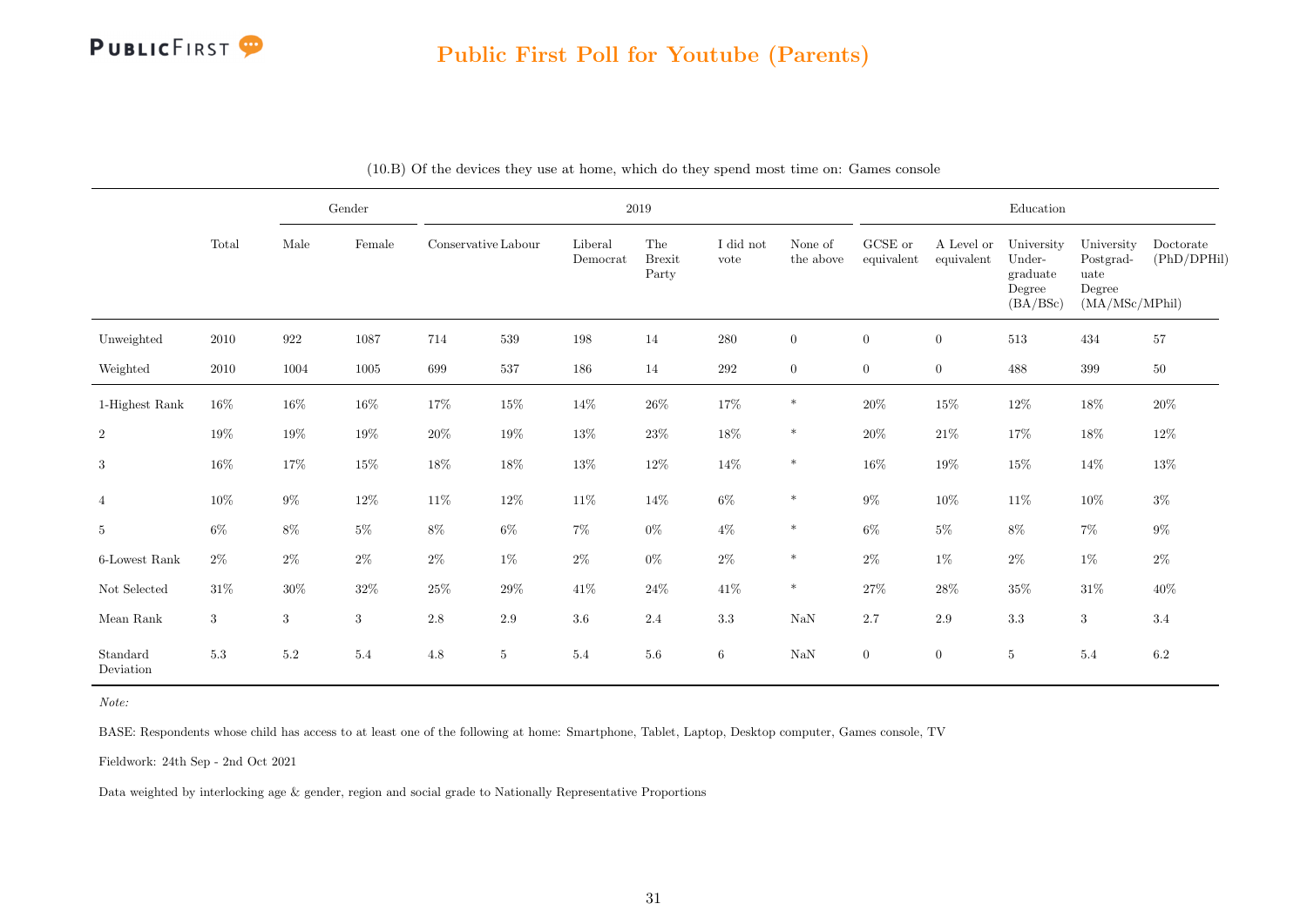

|                       | Region                          |         |               |                |                    |                                   |                  |                                |               |                |          |         |                     |
|-----------------------|---------------------------------|---------|---------------|----------------|--------------------|-----------------------------------|------------------|--------------------------------|---------------|----------------|----------|---------|---------------------|
|                       | $\operatorname{\mathsf{Total}}$ | London  | South<br>East | South<br>West  | East of<br>England | $\operatorname{East}$<br>Midlands | West<br>Midlands | Yorkshire<br>and the<br>Humber | North<br>East | North<br>West  | Scotland | Wales   | Northern<br>Ireland |
| Unweighted            | 2010                            | $335\,$ | 257           | 156            | 177                | 120                               | 180              | 175                            | $86\,$        | 247            | 145      | 81      | 51                  |
| Weighted              | 2010                            | 281     | 261           | 161            | 181                | 141                               | 181              | 161                            | 80            | 221            | 181      | 101     | $60\,$              |
| 1-Highest Rank        | $16\%$                          | $13\%$  | $14\%$        | $10\%$         | $16\%$             | 19%                               | $14\%$           | $16\%$                         | $21\%$        | $17\%$         | $24\%$   | $22\%$  | $15\%$              |
| $\,2$                 | $19\%$                          | $21\%$  | 15%           | $17\%$         | $21\%$             | $20\%$                            | $18\%$           | $16\%$                         | $21\%$        | 19%            | $20\%$   | $16\%$  | $25\%$              |
| $\sqrt{3}$            | $16\%$                          | $15\%$  | $19\%$        | $19\%$         | 17%                | 17%                               | $13\%$           | $14\%$                         | $13\%$        | $18\%$         | 14%      | $15\%$  | $13\%$              |
| $\overline{4}$        | $10\%$                          | $11\%$  | $10\%$        | $11\%$         | $8\%$              | $6\%$                             | $13\%$           | 11\%                           | $9\%$         | $10\%$         | 11%      | $8\%$   | 14%                 |
| 5                     | $6\%$                           | $8\%$   | $6\%$         | $3\%$          | $7\%$              | $10\%$                            | $6\%$            | $6\%$                          | $11\%$        | $7\%$          | $5\%$    | $4\%$   | $2\%$               |
| 6-Lowest Rank         | $2\%$                           | $2\%$   | $1\%$         | $3\%$          | $2\%$              | $3\%$                             | $1\%$            | $2\%$                          | $1\%$         | $2\%$          | $1\%$    | $2\%$   | $0\%$               |
| Not Selected          | $31\%$                          | $29\%$  | $35\%$        | $36\%$         | $30\%$             | $26\%$                            | $36\%$           | $35\%$                         | $25\%$        | $27\%$         | $26\%$   | $32\%$  | $31\%$              |
| Mean Rank             | 3                               | 3       | $3.2\,$       | 3.3            | $2.9\,$            | $2.8\,$                           | 3.3              | $3.2\,$                        | $2.7\,$       | $2.9\,$        | $2.6\,$  | $2.9\,$ | $2.9\,$             |
| Standard<br>Deviation | $5.3\,$                         | $\bf 5$ | $5.3\,$       | $\overline{5}$ | $5.3\,$            | $5.2\,$                           | $5.4\,$          | $5.5\,$                        | $5.2\,$       | $\overline{5}$ | $5.3\,$  | $5.8\,$ | $5.4\,$             |

(10.C) Of the devices they use at home, which do they spend most time on: Games console

Note:

BASE: Respondents whose child has access to at least one of the following at home: Smartphone, Tablet, Laptop, Desktop computer, Games console, TV

Fieldwork: 24th Sep - 2nd Oct 2021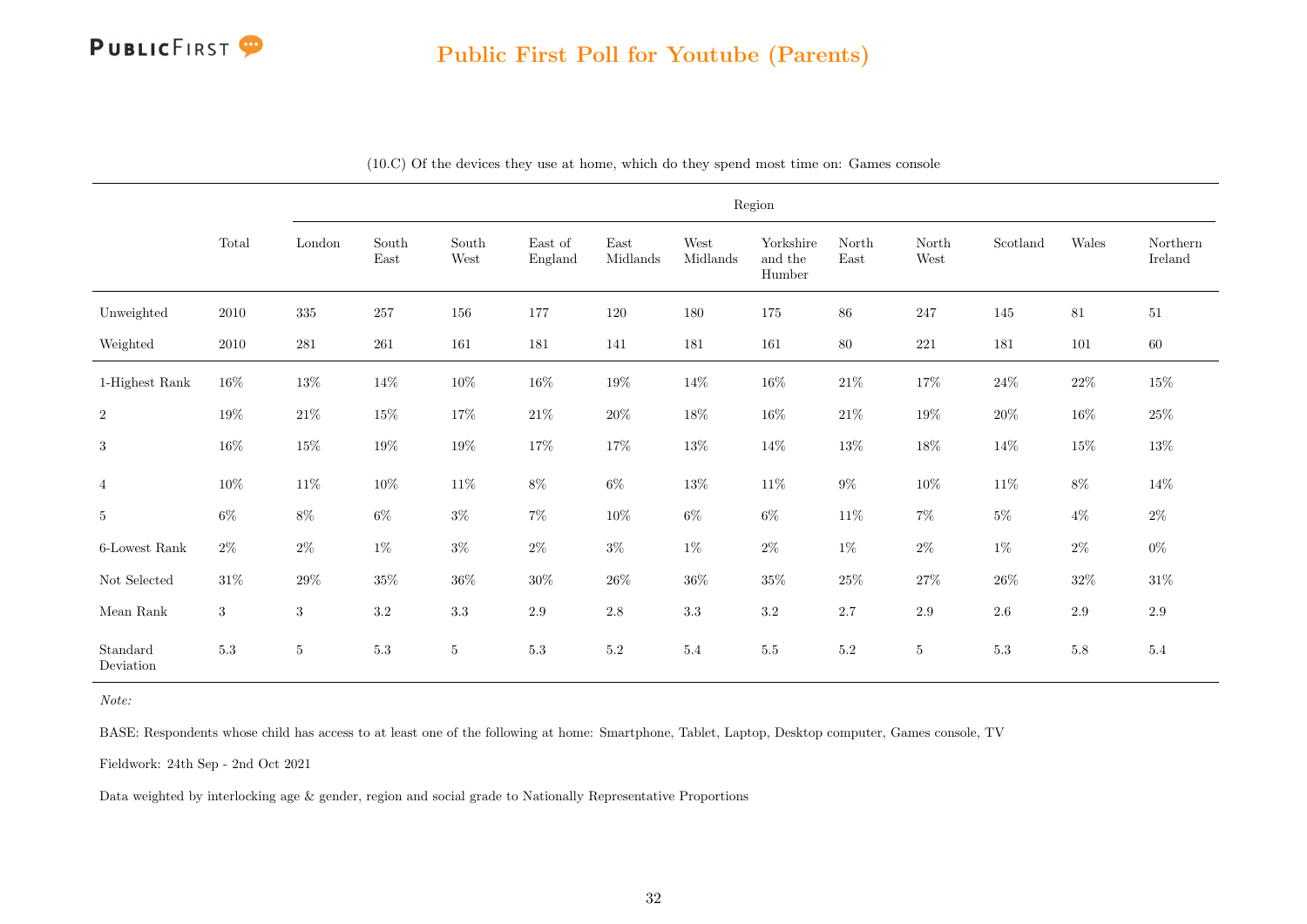

<span id="page-33-0"></span>

|                       |          | $\rm Age$      |                |                |           |         |        |                |          | Social Grade | $\mathop{\rm EU}$ 2016 Vote |                |                    |                   |
|-----------------------|----------|----------------|----------------|----------------|-----------|---------|--------|----------------|----------|--------------|-----------------------------|----------------|--------------------|-------------------|
|                       | Total    | $18 - 24$      | 25-34          | 35-44          | $45 - 54$ | 55-64   | $65+$  | $\rm AB$       | $\rm C1$ | $\rm C2$     | DE                          | Leave          | Remain             | I did not<br>vote |
| Unweighted            | $2010\,$ | $33\,$         | $370\,$        | 924            | $520\,$   | 144     | 19     | 647            | 514      | 433          | 409                         | 740            | $\boldsymbol{931}$ | $282\,$           |
| Weighted              | 2010     | $31\,$         | $361\,$        | 918            | $527\,$   | $153\,$ | $20\,$ | 541            | $521\,$  | 441          | $500\,$                     | 749            | 918                | $287\,$           |
| 1-Highest Rank        | 20%      | $19\%$         | $17\%$         | 23\%           | $17\%$    | $18\%$  | $28\%$ | $19\%$         | $23\%$   | $18\%$       | $18\%$                      | $21\%$         | 19%                | $21\%$            |
| $\,2$                 | $25\%$   | $30\%$         | $28\%$         | $25\%$         | $25\%$    | $23\%$  | $19\%$ | $23\%$         | $23\%$   | $27\%$       | $29\%$                      | $26\%$         | 23%                | $34\%$            |
| 3                     | $21\%$   | $26\%$         | $20\%$         | $20\%$         | $24\%$    | $20\%$  | $33\%$ | $19\%$         | $21\%$   | $24\%$       | $21\%$                      | $24\%$         | $20\%$             | $18\%$            |
| $\overline{4}$        | $12\%$   | $10\%$         | $9\%$          | $11\%$         | $15\%$    | $18\%$  | $16\%$ | $13\%$         | $14\%$   | $11\%$       | $11\%$                      | $13\%$         | $12\%$             | $10\%$            |
| $5\phantom{.0}$       | $6\%$    | $0\%$          | $6\%$          | $5\%$          | $5\%$     | $11\%$  | $5\%$  | $7\%$          | $5\%$    | $5\%$        | $5\%$                       | $5\%$          | $7\%$              | $4\%$             |
| $6$ -Lowest Rank      | $3\%$    | $3\%$          | $3\%$          | $2\%$          | $4\%$     | $3\%$   | $0\%$  | $5\%$          | $2\%$    | $2\%$        | $2\%$                       | $2\%$          | $3\%$              | $1\%$             |
| Not Selected          | 13%      | $13\%$         | 17%            | 15%            | $11\%$    | $7\%$   | $0\%$  | 14%            | $11\%$   | $12\%$       | 14%                         | $9\%$          | $16\%$             | $12\%$            |
| Mean Rank             | $2.2\,$  | $\overline{2}$ | $2.3\,$        | $\,2$          | $2.2\,$   | $2.2\,$ | 1.5    | 2.4            | $\,2$    | $\sqrt{2}$   | $2.2\,$                     | $\overline{2}$ | 2.4                | $1.9\,$           |
| Standard<br>Deviation | $3.7\,$  | $3.6\,$        | $\overline{4}$ | $\overline{4}$ | 3.3       | 3       | 1.5    | $\overline{4}$ | 3.5      | $3.5\,$      | 3.7                         | 3              | $\overline{4}$     | 3.5               |

(11.A) Of the devices they use at home, which do they spend most time on: TV

BASE: Respondents whose child has access to at least one of the following at home: Smartphone, Tablet, Laptop, Desktop computer, Games console, TV

Fieldwork: 24th Sep - 2nd Oct 2021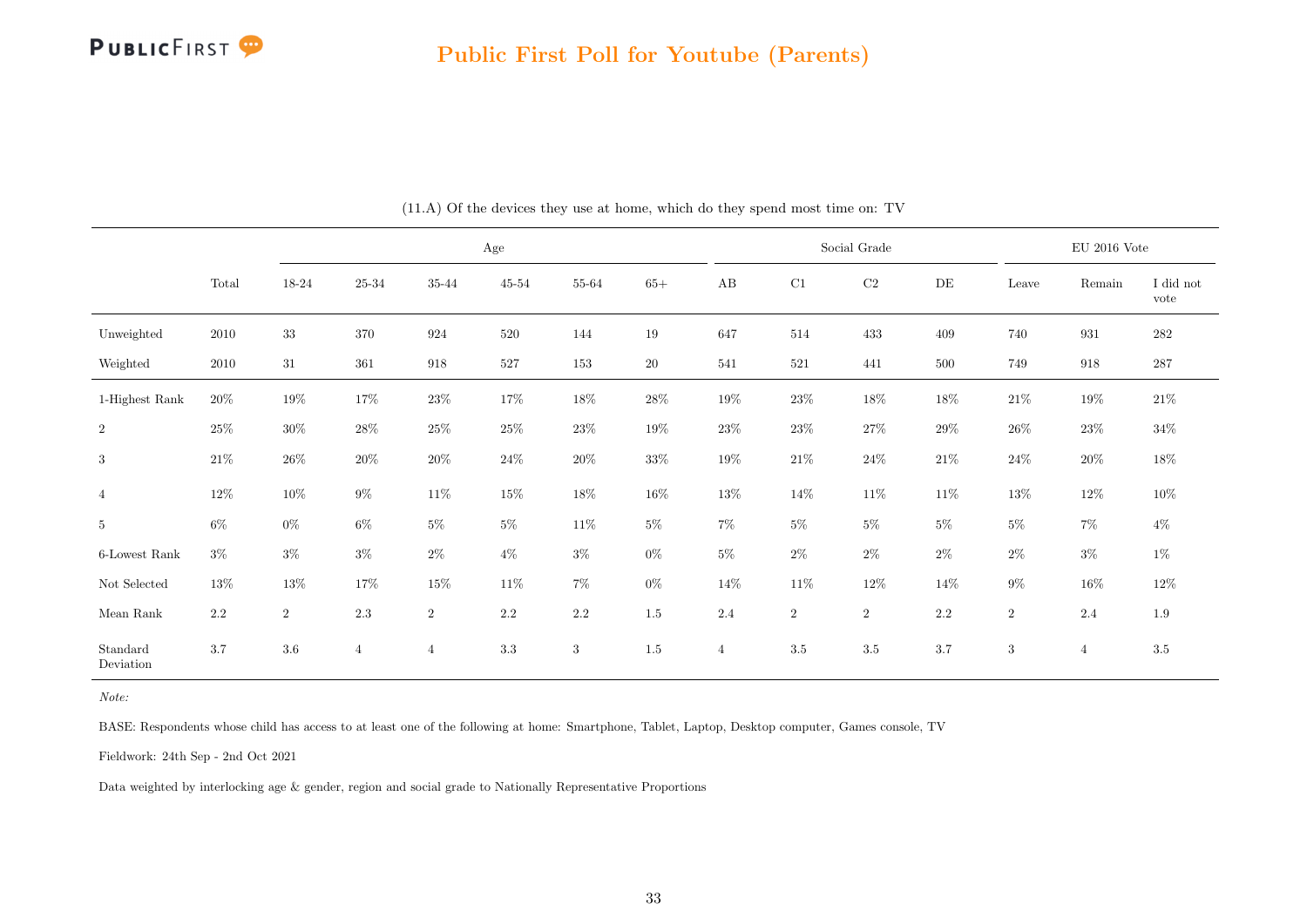

|                       |         | Gender |         |                     |                |                     | $2019\,$                      |                   | Education            |                       |                          |                                                        |                                                             |                          |
|-----------------------|---------|--------|---------|---------------------|----------------|---------------------|-------------------------------|-------------------|----------------------|-----------------------|--------------------------|--------------------------------------------------------|-------------------------------------------------------------|--------------------------|
|                       | Total   | Male   | Female  | Conservative Labour |                | Liberal<br>Democrat | The<br><b>Brexit</b><br>Party | I did not<br>vote | None of<br>the above | GCSE or<br>equivalent | A Level or<br>equivalent | University<br>Under-<br>graduate<br>Degree<br>(BA/BSc) | University<br>Postgrad-<br>uate<br>Degree<br>(MA/MSc/MPhil) | Doctorate<br>(PhD/DPHil) |
| Unweighted            | 2010    | 922    | 1087    | 714                 | 539            | 198                 | 14                            | 280               | $\overline{0}$       | $\overline{0}$        | $\mathbf{0}$             | 513                                                    | 434                                                         | 57                       |
| Weighted              | 2010    | 1004   | 1005    | 699                 | 537            | 186                 | 14                            | 292               | $\overline{0}$       | $\overline{0}$        | $\boldsymbol{0}$         | 488                                                    | 399                                                         | $50\,$                   |
| 1-Highest Rank        | $20\%$  | $19\%$ | $20\%$  | $18\%$              | $17\%$         | $15\%$              | $6\%$                         | $26\%$            | $\ast$               | $17\%$                | $22\%$                   | $26\%$                                                 | $15\%$                                                      | $8\%$                    |
| $\overline{2}$        | 25%     | 23\%   | $27\%$  | $23\%$              | $30\%$         | $22\%$              | 29%                           | $29\%$            | $\ast$               | $29\%$                | $26\%$                   | $25\%$                                                 | $21\%$                                                      | $18\%$                   |
| $\sqrt{3}$            | 21%     | 18%    | $24\%$  | $22\%$              | $22\%$         | $16\%$              | $31\%$                        | $21\%$            | $\ast$               | $28\%$                | $22\%$                   | 18%                                                    | $18\%$                                                      | 14%                      |
| $\overline{4}$        | $12\%$  | $13\%$ | $12\%$  | 15%                 | $12\%$         | $14\%$              | $10\%$                        | $9\%$             | $\ast$               | $13\%$                | $13\%$                   | 12%                                                    | 14%                                                         | $12\%$                   |
| $\sqrt{5}$            | $6\%$   | $6\%$  | $5\%$   | $6\%$               | $5\%$          | $7\%$               | 14%                           | $3\%$             | $\ast$               | $5\%$                 | $5\%$                    | $5\%$                                                  | $7\%$                                                       | 8%                       |
| 6-Lowest Rank         | $3\%$   | $4\%$  | $2\%$   | $3\%$               | $4\%$          | $3\%$               | $0\%$                         | $1\%$             | $\ast$               | $2\%$                 | $2\%$                    | $2\%$                                                  | $4\%$                                                       | $13\%$                   |
| $\hbox{Not Selected}$ | 13%     | 16%    | $10\%$  | $13\%$              | $12\%$         | $23\%$              | 10%                           | $10\%$            | $\ast$               | $7\%$                 | 11\%                     | 12%                                                    | $21\%$                                                      | $27\%$                   |
| Mean Rank             | $2.2\,$ | 2.4    | $\,2$   | $2.3\,$             | $\overline{2}$ | 2.7                 | 2.4                           | $1.8\,$           | $\rm NaN$            | $\overline{2}$        | $\,2$                    | $\,2$                                                  | 2.7                                                         | $3.4\,$                  |
| Standard<br>Deviation | 3.7     | 4.2    | $3.2\,$ | 3.6                 | 3.4            | $4.6\,$             | 2.9                           | $3.2\,$           | $\rm NaN$            | $\overline{0}$        | $\overline{0}$           | 3.8                                                    | 4.4                                                         | 4.6                      |

|  |  |  |  |  |  |  |  |  |  | (11.B) Of the devices they use at home, which do they spend most time on: TV |  |
|--|--|--|--|--|--|--|--|--|--|------------------------------------------------------------------------------|--|
|--|--|--|--|--|--|--|--|--|--|------------------------------------------------------------------------------|--|

Note:

BASE: Respondents whose child has access to at least one of the following at home: Smartphone, Tablet, Laptop, Desktop computer, Games console, TV

Fieldwork: 24th Sep - 2nd Oct 2021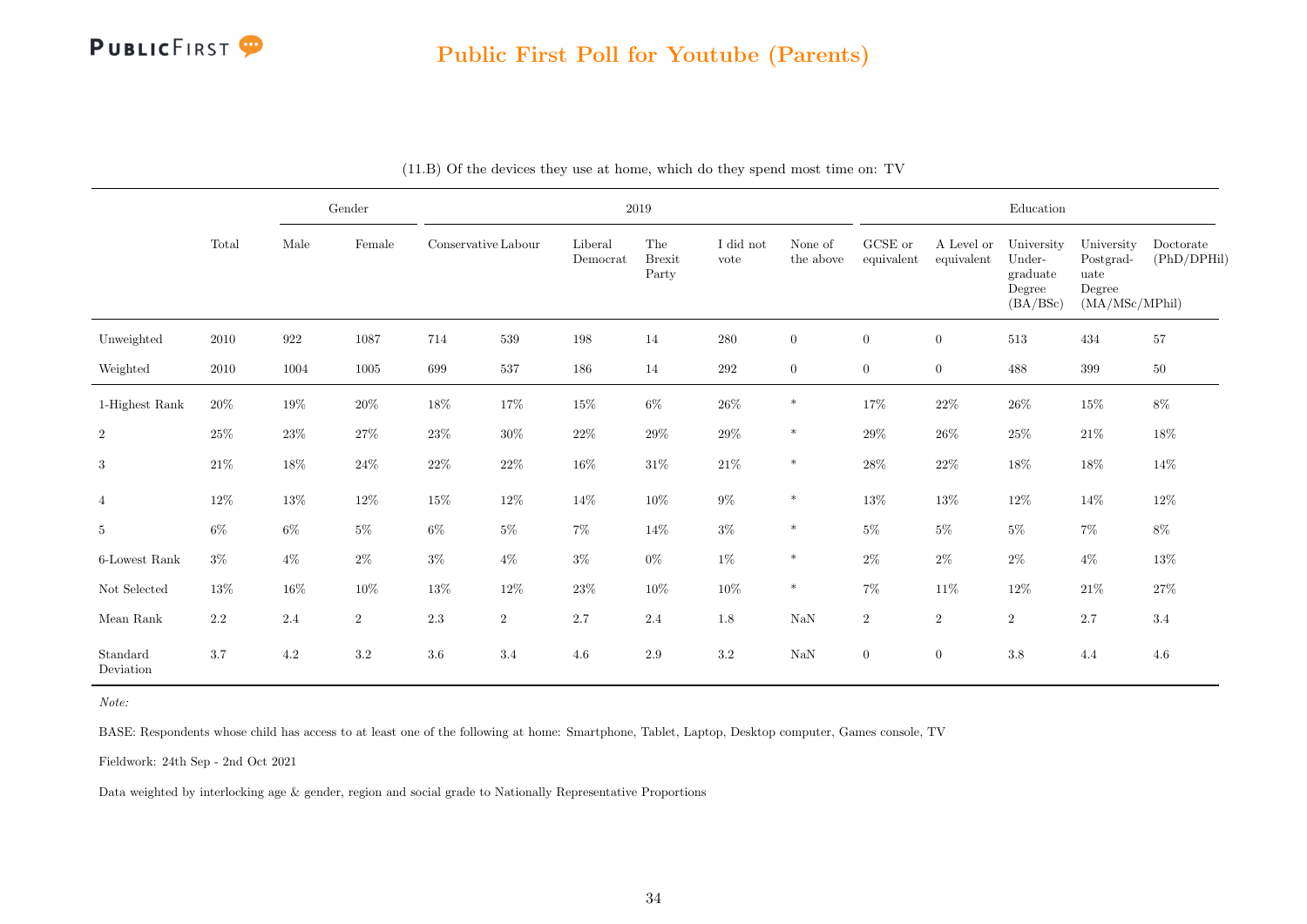

|                       |                                 | Region                  |                |                  |                    |                                   |                  |                                |               |               |          |        |                     |
|-----------------------|---------------------------------|-------------------------|----------------|------------------|--------------------|-----------------------------------|------------------|--------------------------------|---------------|---------------|----------|--------|---------------------|
|                       | $\operatorname{\mathsf{Total}}$ | $\operatorname{London}$ | South<br>East  | South<br>West    | East of<br>England | $\operatorname{East}$<br>Midlands | West<br>Midlands | Yorkshire<br>and the<br>Humber | North<br>East | North<br>West | Scotland | Wales  | Northern<br>Ireland |
| Unweighted            | 2010                            | $335\,$                 | $257\,$        | 156              | 177                | 120                               | 180              | $175\,$                        | $86\,$        | 247           | 145      | 81     | 51                  |
| Weighted              | $2010\,$                        | 281                     | 261            | 161              | 181                | 141                               | 181              | 161                            | $80\,$        | 221           | 181      | 101    | $60\,$              |
| 1-Highest Rank        | $20\%$                          | $18\%$                  | $20\%$         | $21\%$           | $20\%$             | $25\%$                            | $26\%$           | $23\%$                         | $11\%$        | $15\%$        | $20\%$   | $21\%$ | $16\%$              |
| $\,2$                 | $25\%$                          | 17%                     | $29\%$         | $27\%$           | $25\%$             | $25\%$                            | $24\%$           | $26\%$                         | $33\%$        | $29\%$        | $19\%$   | $33\%$ | $26\%$              |
| 3                     | $21\%$                          | $19\%$                  | $21\%$         | $20\%$           | $23\%$             | $20\%$                            | $23\%$           | $20\%$                         | $26\%$        | $19\%$        | $26\%$   | $16\%$ | $26\%$              |
| $\overline{4}$        | $12\%$                          | $11\%$                  | $15\%$         | $13\%$           | $11\%$             | 14%                               | $9\%$            | $10\%$                         | 14%           | $16\%$        | $10\%$   | $12\%$ | $11\%$              |
| $5\phantom{.0}$       | $6\%$                           | $8\%$                   | $5\%$          | $4\%$            | $5\%$              | $4\%$                             | $4\%$            | $7\%$                          | $2\%$         | $7\%$         | $8\%$    | $5\%$  | 6%                  |
| $6$ -Lowest Rank      | $3\%$                           | $7\%$                   | $0\%$          | $1\%$            | $3\%$              | $2\%$                             | $1\%$            | $1\%$                          | $3\%$         | $2\%$         | $3\%$    | $2\%$  | $3\%$               |
| Not Selected          | 13%                             | $20\%$                  | $10\%$         | 14%              | $13\%$             | $10\%$                            | $13\%$           | 14%                            | $11\%$        | $11\%$        | 14%      | $10\%$ | $11\%$              |
| Mean Rank             | $2.2\,$                         | $2.8\,$                 | $\,2\,$        | $\boldsymbol{2}$ | $2.2\,$            | $1.9\,$                           | $\,2$            | $\,2$                          | $2.2\,$       | $2.2\,$       | $2.3\,$  | $\,2$  | $2.2\,$             |
| Standard<br>Deviation | 3.7                             | 4.6                     | $\overline{3}$ | 3.7              | 3.7                | $3.3\,$                           | 3.7              | $3.9\,$                        | 3             | 3.3           | $3.8\,$  | 3.4    | 3.4                 |

(11.C) Of the devices they use at home, which do they spend most time on: TV

Note:

BASE: Respondents whose child has access to at least one of the following at home: Smartphone, Tablet, Laptop, Desktop computer, Games console, TV

Fieldwork: 24th Sep - 2nd Oct 2021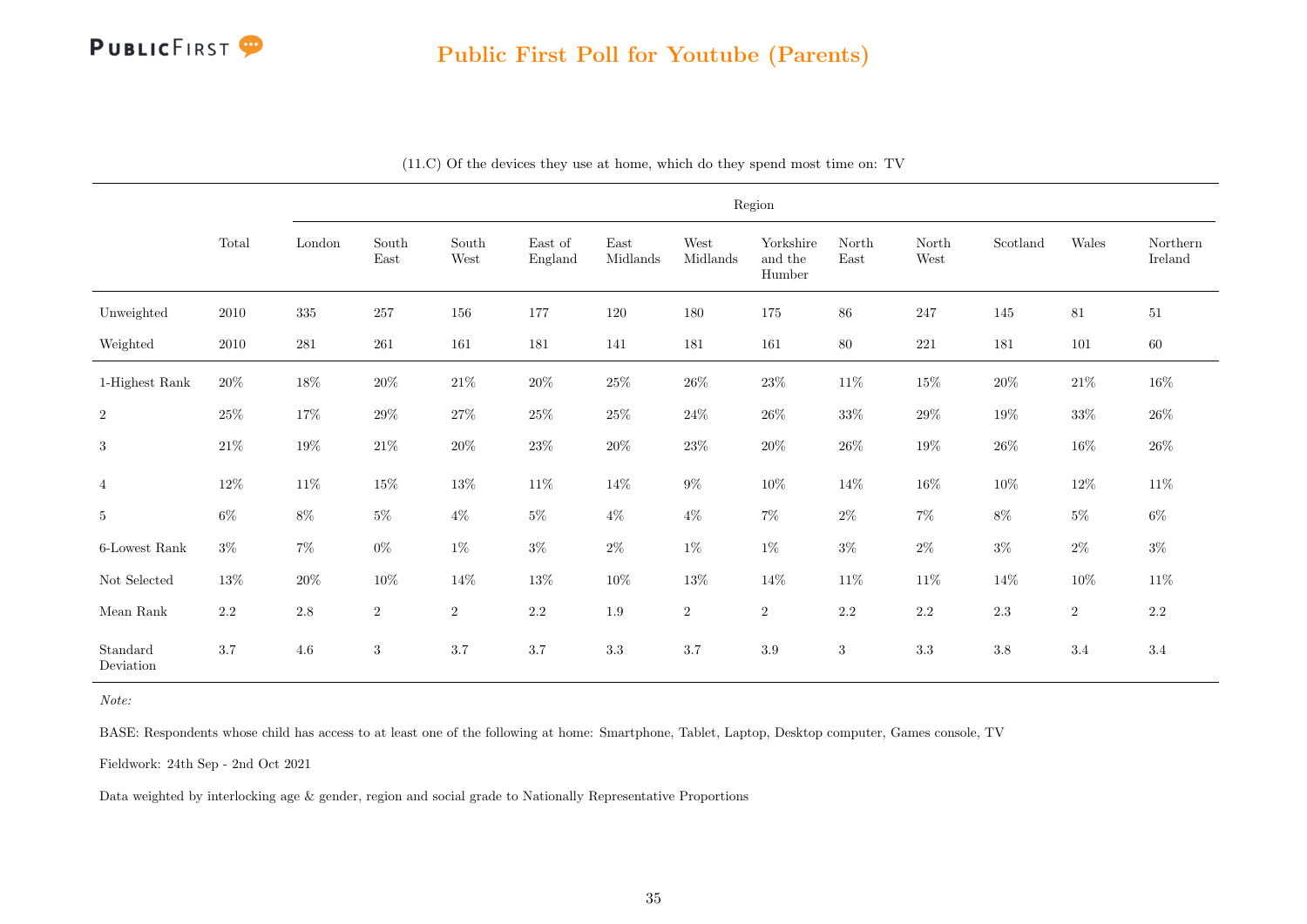|                                                                    |          |        |        |        | Age       |        |        | Social Grade |        |          |        | $\rm EU$ 2016 Vote |        |                   |
|--------------------------------------------------------------------|----------|--------|--------|--------|-----------|--------|--------|--------------|--------|----------|--------|--------------------|--------|-------------------|
|                                                                    | Total    | 18-24  | 25-34  | 35-44  | $45 - 54$ | 55-64  | $65+$  | AB           | C1     | $\rm C2$ | DE     | Leave              | Remain | I did not<br>vote |
| Unweighted                                                         | 2010     | $33\,$ | 370    | 924    | 520       | 144    | 19     | 647          | 514    | 433      | 409    | 740                | 931    | 282               |
| Weighted                                                           | $2010\,$ | $31\,$ | 361    | 918    | 527       | 153    | $20\,$ | 541          | 521    | 441      | 500    | 749                | 918    | $287\,$           |
| Entertainment, like<br>films, music videos,<br>games etc           | 61\%     | $64\%$ | $65\%$ | $62\%$ | 58%       | $52\%$ | $52\%$ | 57%          | $60\%$ | $62\%$   | 64%    | $61\%$             | $59\%$ | 66%               |
| Online school lessons                                              | 57%      | 39%    | 49%    | 57%    | 63%       | 65%    | $70\%$ | 62%          | 58%    | $53\%$   | 56%    | 57%                | 60%    | 53%               |
| Helping with<br>homework, studying<br>and revision                 | 46%      | 50%    | 41\%   | 43%    | $50\%$    | $57\%$ | 68%    | 50%          | $46\%$ | 45%      | 42%    | 46%                | 48%    | 41\%              |
| Keeping in touch with<br>friends                                   | 40%      | 28%    | $31\%$ | 37%    | 49%       | $52\%$ | $44\%$ | 40%          | $38\%$ | $43\%$   | 40%    | 44%                | $39\%$ | 36%               |
| Keeping in touch with<br>family, like<br>grandparents              | $30\%$   | $27\%$ | $37\%$ | $32\%$ | $25\%$    | $28\%$ | $4\%$  | $27\%$       | $34\%$ | $29\%$   | $32\%$ | $30\%$             | $31\%$ | $32\%$            |
| Learning new skills and<br>hobbies                                 | 21\%     | 51\%   | $27\%$ | $23\%$ | $15\%$    | $12\%$ | $10\%$ | 30%          | $18\%$ | $21\%$   | 16%    | $19\%$             | $25\%$ | 15%               |
| $N/A$ They haven't used 1%<br>the internet during the<br>lockdowns |          | $0\%$  | $2\%$  | $1\%$  | $1\%$     | $1\%$  | $0\%$  | $1\%$        | $2\%$  | $1\%$    | $0\%$  | $1\%$              | $1\%$  | $1\%$             |
| Dont know                                                          | 1%       | $0\%$  | $2\%$  | $2\%$  | $1\%$     | $1\%$  | $0\%$  | $1\%$        | $1\%$  | $1\%$    | $2\%$  | $1\%$              | 1%     | $3\%$             |

(12.A) During the lockdowns we have experienced since Covid began, in what ways has your child found the internet most useful?Tick up to three

Note:

BASE: All Respondents

Fieldwork: 24th Sep - 2nd Oct 2021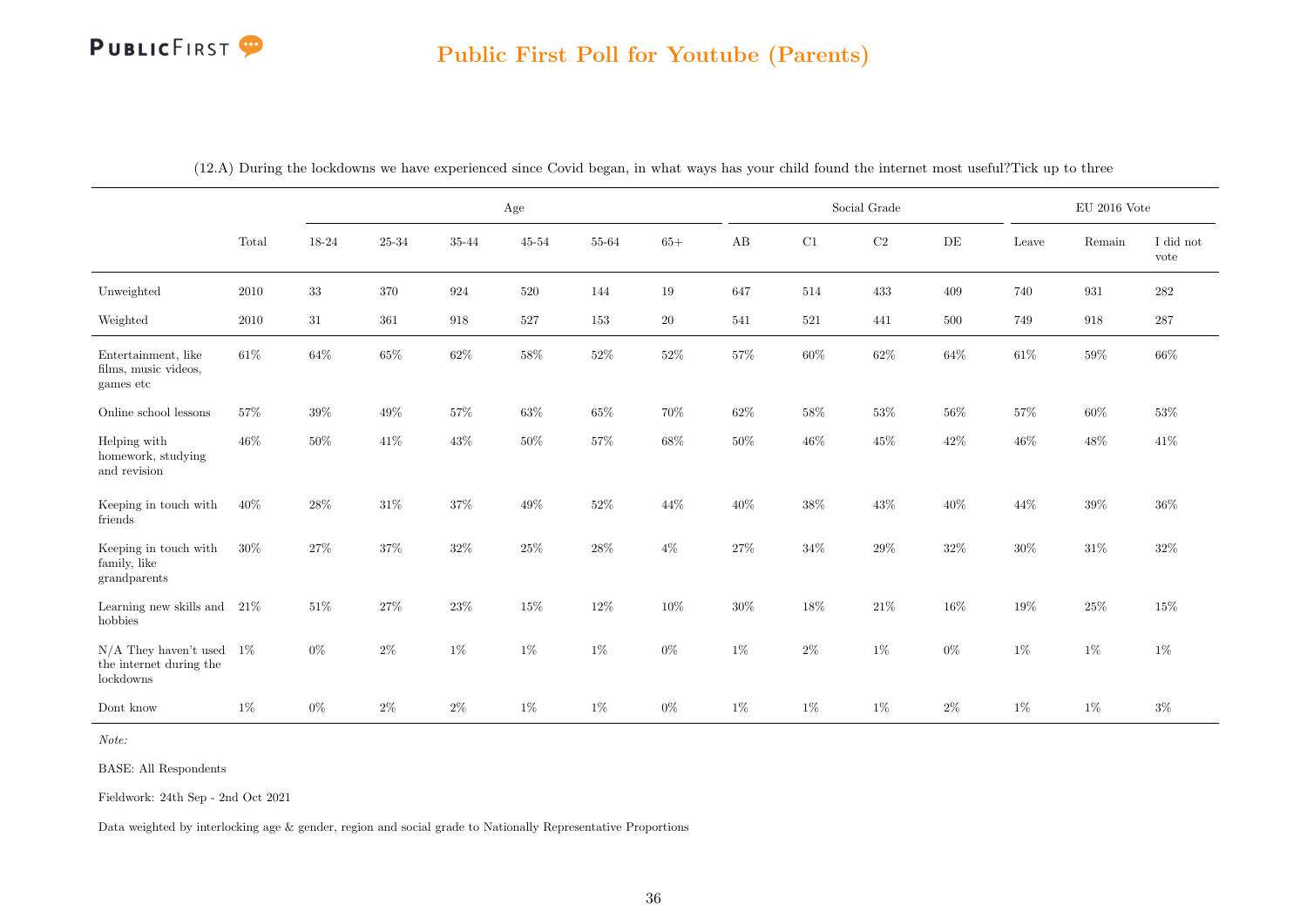

|                                                                    |        |        | Gender | 2019                |        |                     |                               |                   |                      |                       | Education                |                                                        |                                                             |                          |
|--------------------------------------------------------------------|--------|--------|--------|---------------------|--------|---------------------|-------------------------------|-------------------|----------------------|-----------------------|--------------------------|--------------------------------------------------------|-------------------------------------------------------------|--------------------------|
|                                                                    | Total  | Male   | Female | Conservative Labour |        | Liberal<br>Democrat | The<br><b>Brexit</b><br>Party | I did not<br>vote | None of<br>the above | GCSE or<br>equivalent | A Level or<br>equivalent | University<br>Under-<br>graduate<br>Degree<br>(BA/BSc) | University<br>Postgrad-<br>uate<br>Degree<br>(MA/MSc/MPhil) | Doctorate<br>(PhD/DPHil) |
| Unweighted                                                         | 2010   | 922    | 1087   | 714                 | 539    | 198                 | 14                            | $280\,$           | $\overline{0}$       | 405                   | 559                      | 513                                                    | 434                                                         | 57                       |
| Weighted                                                           | 2010   | 1004   | 1005   | 699                 | 537    | 186                 | 14                            | 292               | $\overline{0}$       | 440                   | 587                      | 488                                                    | 399                                                         | $50\,$                   |
| Entertainment, like<br>films, music videos,<br>games etc           | $61\%$ | $61\%$ | $61\%$ | 60%                 | $60\%$ | $58\%$              | $70\%$                        | $65\%$            | $\ast$               | $62\%$                | $62\%$                   | $61\%$                                                 | $58\%$                                                      | $56\%$                   |
| Online school lessons                                              | 57%    | 54%    | 61\%   | 60%                 | 56%    | 64%                 | $55\%$                        | 55%               | *                    | $58\%$                | 55%                      | 60%                                                    | $60\%$                                                      | 55%                      |
| Helping with<br>homework, studying<br>and revision                 | 46%    | 47%    | $45\%$ | 45%                 | 47%    | $45\%$              | $41\%$                        | 44%               | $\ast$               | $48\%$                | 44%                      | $51\%$                                                 | $45\%$                                                      | 43%                      |
| Keeping in touch with<br>friends                                   | 40%    | $38\%$ | $42\%$ | 43%                 | $41\%$ | $41\%$              | $53\%$                        | $34\%$            | $\ast$               | $49\%$                | $39\%$                   | $38\%$                                                 | $37\%$                                                      | 45%                      |
| Keeping in touch with<br>family, like<br>grandparents              | 30%    | 29%    | $32\%$ | $30\%$              | $34\%$ | $25\%$              | $30\%$                        | $32\%$            | $\ast$               | $29\%$                | 34%                      | $30\%$                                                 | $29\%$                                                      | 30%                      |
| Learning new skills and<br>hobbies                                 | 21\%   | 27%    | 16%    | 23%                 | $20\%$ | $25\%$              | 14%                           | 14%               | $\ast$               | $14\%$                | 18%                      | 18%                                                    | $37\%$                                                      | $33\%$                   |
| $N/A$ They haven't used 1%<br>the internet during the<br>lockdowns |        | $1\%$  | $1\%$  | 1%                  | 1%     | $0\%$               | $0\%$                         | $2\%$             | $\ast$               | 1%                    | $1\%$                    | $1\%$                                                  | $0\%$                                                       | $0\%$                    |
| Dont know                                                          | $1\%$  | $1\%$  | $2\%$  | $1\%$               | $2\%$  | $0\%$               | $0\%$                         | $3\%$             | $\ast$               | $2\%$                 | $2\%$                    | $1\%$                                                  | $0\%$                                                       | $2\%$                    |

(12.B) During the lockdowns we have experienced since Covid began, in what ways has your child found the internet most useful?Tick up to three

Note:

BASE: All Respondents

Fieldwork: 24th Sep - 2nd Oct 2021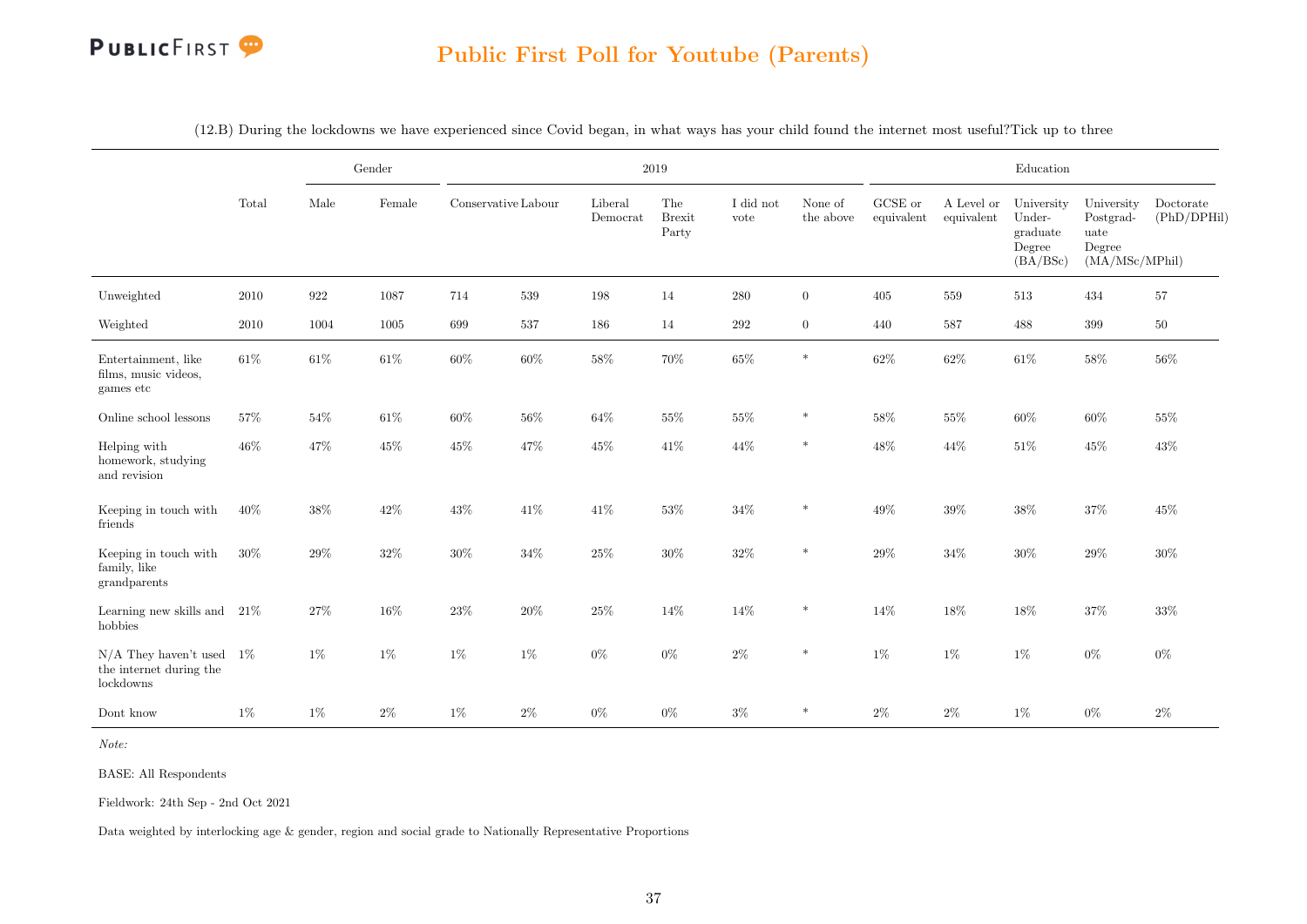

|  |  |  | (12.C) During the lockdowns we have experienced since Covid began, in what ways has your child found the internet most useful?Tick up to three |
|--|--|--|------------------------------------------------------------------------------------------------------------------------------------------------|
|  |  |  |                                                                                                                                                |

|                                                                    |          | Region  |               |               |                    |                  |                  |                                |               |               |          |        |                     |  |
|--------------------------------------------------------------------|----------|---------|---------------|---------------|--------------------|------------------|------------------|--------------------------------|---------------|---------------|----------|--------|---------------------|--|
|                                                                    | Total    | London  | South<br>East | South<br>West | East of<br>England | East<br>Midlands | West<br>Midlands | Yorkshire<br>and the<br>Humber | North<br>East | North<br>West | Scotland | Wales  | Northern<br>Ireland |  |
| Unweighted                                                         | 2010     | $335\,$ | 257           | 156           | 177                | 120              | 180              | 175                            | 86            | 247           | 145      | 81     | 51                  |  |
| Weighted                                                           | $2010\,$ | $281\,$ | $261\,$       | 161           | 181                | 141              | 181              | 161                            | $80\,$        | 221           | 181      | 101    | $60\,$              |  |
| Entertainment, like<br>films, music videos,<br>games etc           | $61\%$   | $60\%$  | $53\%$        | $65\%$        | $61\%$             | $65\%$           | $64\%$           | $64\%$                         | $62\%$        | $56\%$        | $62\%$   | $67\%$ | $57\%$              |  |
| Online school lessons                                              | 57%      | $59\%$  | $62\%$        | $52\%$        | $60\%$             | $54\%$           | 46%              | $59\%$                         | 58%           | $64\%$        | 58%      | $56\%$ | $51\%$              |  |
| Helping with<br>homework, studying<br>and revision                 | 46%      | $49\%$  | 47%           | $46\%$        | $42\%$             | $43\%$           | $46\%$           | $39\%$                         | $42\%$        | $53\%$        | 46%      | $42\%$ | 47%                 |  |
| Keeping in touch with<br>friends                                   | $40\%$   | $30\%$  | $43\%$        | $38\%$        | 42%                | $37\%$           | 41\%             | $42\%$                         | $42\%$        | $48\%$        | $41\%$   | $45\%$ | $34\%$              |  |
| Keeping in touch with<br>family, like<br>grandparents              | $30\%$   | $28\%$  | 35%           | $37\%$        | $27\%$             | $28\%$           | $26\%$           | $29\%$                         | $37\%$        | $29\%$        | $34\%$   | $33\%$ | 20%                 |  |
| Learning new skills and<br>hobbies                                 | 21%      | $37\%$  | $19\%$        | $17\%$        | $16\%$             | 17%              | $20\%$           | $19\%$                         | $18\%$        | $21\%$        | $20\%$   | 14%    | $28\%$              |  |
| $N/A$ They haven't used 1%<br>the internet during the<br>lockdowns |          | $0\%$   | $1\%$         | $0\%$         | $2\%$              | $2\%$            | $2\%$            | $1\%$                          | $0\%$         | $1\%$         | $0\%$    | $0\%$  | $2\%$               |  |
| Dont know                                                          | $1\%$    | $1\%$   | $1\%$         | $2\%$         | $3\%$              | $1\%$            | $1\%$            | $1\%$                          | $3\%$         | $1\%$         | $1\%$    | $1\%$  | $2\%$               |  |

Note:

BASE: All Respondents

Fieldwork: 24th Sep - 2nd Oct 2021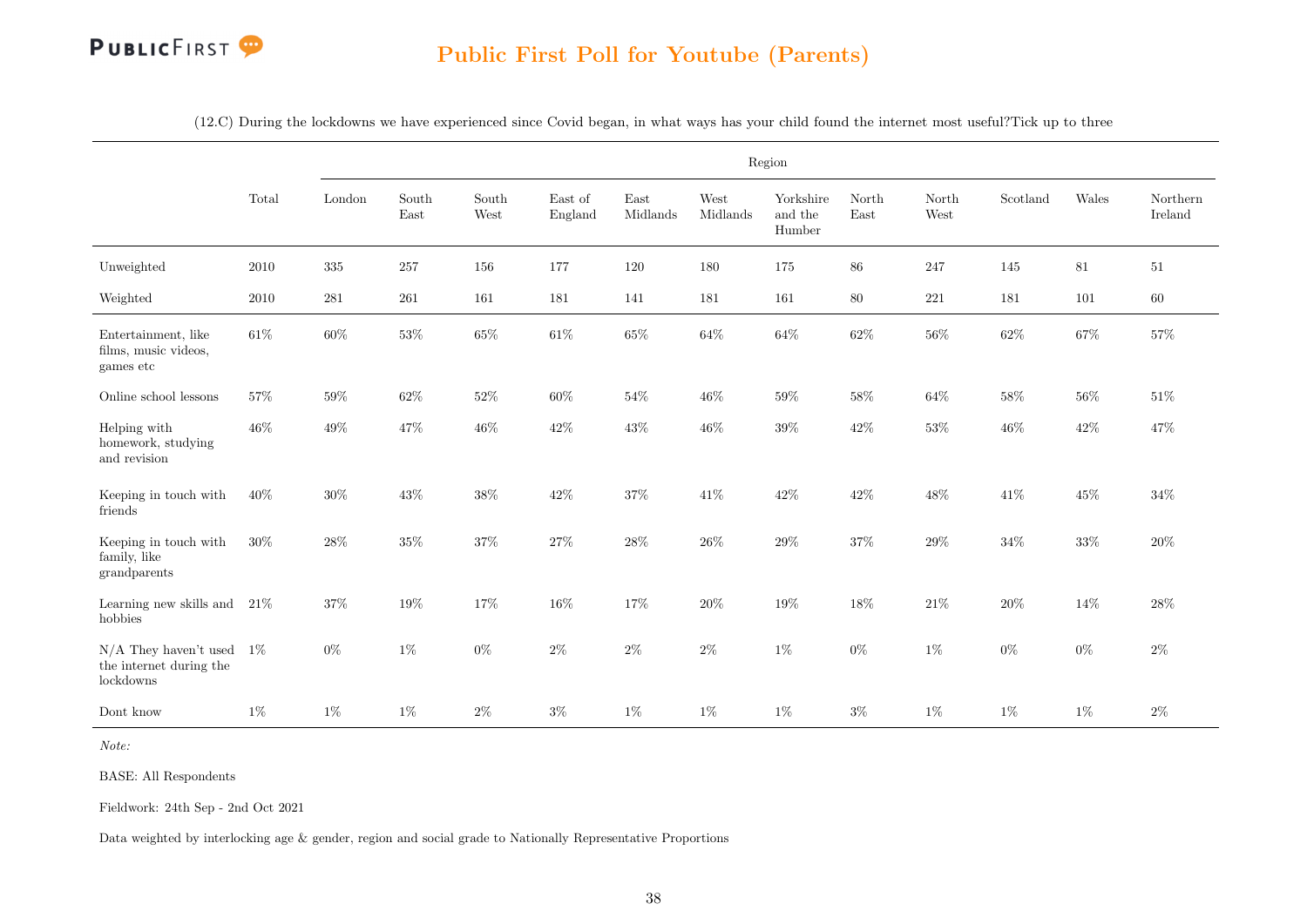#### Public First Poll for Youtube (Parents)

|                              |          | Age    |           |        |           |           |        | Social Grade |         |           |        | $\rm EU$ 2016 Vote |        |                   |
|------------------------------|----------|--------|-----------|--------|-----------|-----------|--------|--------------|---------|-----------|--------|--------------------|--------|-------------------|
|                              | Total    | 18-24  | $25 - 34$ | 35-44  | $45 - 54$ | $55 - 64$ | $65+$  | AB           | C1      | $\rm{C2}$ | DE     | Leave              | Remain | I did not<br>vote |
| Unweighted                   | $2010\,$ | $33\,$ | 370       | 924    | 520       | 144       | $19\,$ | 647          | 514     | 433       | 409    | 740                | 931    | $\bf 282$         |
| Weighted                     | 2010     | 31     | 361       | 918    | 527       | 153       | $20\,$ | 541          | $521\,$ | 441       | 500    | 749                | 918    | 287               |
| Strongly Agree               | $46\%$   | $41\%$ | $40\%$    | 47%    | $51\%$    | $42\%$    | $40\%$ | $51\%$       | $46\%$  | 44\%      | 43%    | 45%                | $50\%$ | 41%               |
| Somewhat Agree               | $36\%$   | $34\%$ | $37\%$    | $36\%$ | $35\%$    | $34\%$    | $31\%$ | $35\%$       | $36\%$  | $37\%$    | $36\%$ | $37\%$             | $36\%$ | $37\%$            |
| Neither Agree or<br>Disagree | $10\%$   | 16%    | $12\%$    | $10\%$ | $8\%$     | $10\%$    | $5\%$  | $10\%$       | $9\%$   | 11\%      | $10\%$ | $10\%$             | $9\%$  | $13\%$            |
| Somewhat Disagree            | $4\%$    | $3\%$  | $6\%$     | $3\%$  | $2\%$     | $7\%$     | $24\%$ | $3\%$        | $5\%$   | $4\%$     | $4\%$  | $4\%$              | $4\%$  | $3\%$             |
| <b>Strongly Disagree</b>     | $3\%$    | $6\%$  | $3\%$     | $3\%$  | $2\%$     | $6\%$     | $0\%$  | 1%           | $3\%$   | $3\%$     | $4\%$  | $4\%$              | $2\%$  | $3\%$             |
| Don't know                   | $1\%$    | $0\%$  | $3\%$     | $1\%$  | $1\%$     | $0\%$     | $0\%$  | $1\%$        | $1\%$   | $1\%$     | $2\%$  | $1\%$              | $1\%$  | $2\%$             |
| Total Agree:                 | $82\%$   | $75\%$ | $77\%$    | $83\%$ | $86\%$    | $77\%$    | 71%    | 85%          | $82\%$  | $81\%$    | 80%    | $82\%$             | $85\%$ | $78\%$            |
| Total Disagree:              | $7\%$    | $10\%$ | $8\%$     | $6\%$  | $4\%$     | $13\%$    | $24\%$ | $4\%$        | $7\%$   | $6\%$     | $8\%$  | $8\%$              | $5\%$  | $6\%$             |
| Net:                         | 76%      | $65\%$ | $69\%$    | 77%    | $82\%$    | $64\%$    | 47\%   | 81%          | $75\%$  | 74\%      | 71%    | 74%                | 80%    | 72\%              |

(13.A) How much do you agree or disagree with the following statements? : Education was only possible during the series of lockdowns because of the internet

Note:

BASE: All Respondents

Fieldwork: 24th Sep - 2nd Oct 2021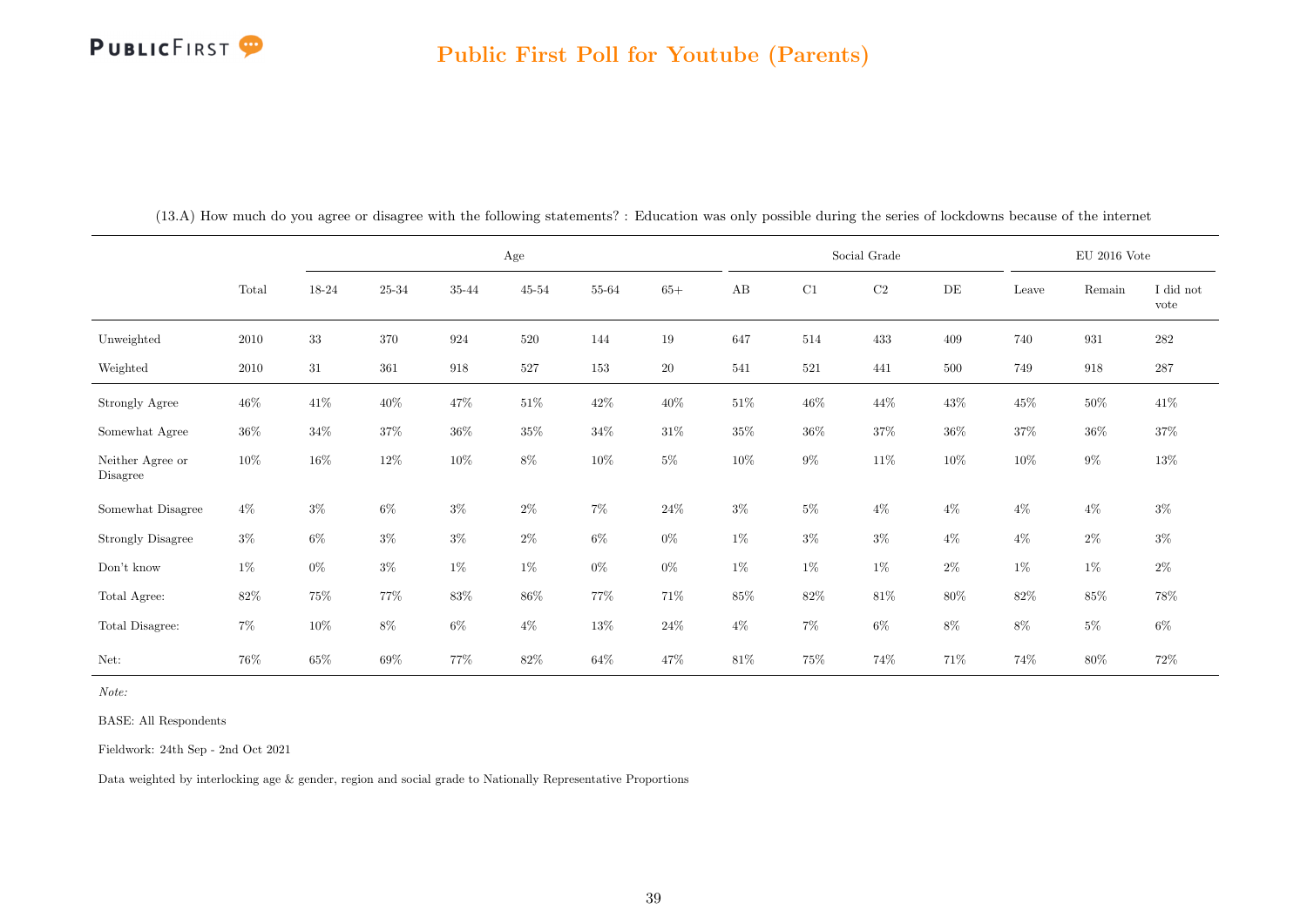#### Public First Poll for Youtube (Parents)

|                              |        |        | Gender | $2019\,$            |         |                     |                               |                   |                      |                       |                          | Education                                              |                                                             |                          |
|------------------------------|--------|--------|--------|---------------------|---------|---------------------|-------------------------------|-------------------|----------------------|-----------------------|--------------------------|--------------------------------------------------------|-------------------------------------------------------------|--------------------------|
|                              | Total  | Male   | Female | Conservative Labour |         | Liberal<br>Democrat | The<br><b>Brexit</b><br>Party | I did not<br>vote | None of<br>the above | GCSE or<br>equivalent | A Level or<br>equivalent | University<br>Under-<br>graduate<br>Degree<br>(BA/BSc) | University<br>Postgrad-<br>uate<br>Degree<br>(MA/MSc/MPhil) | Doctorate<br>(PhD/DPHil) |
| Unweighted                   | 2010   | 922    | 1087   | 714                 | $539\,$ | 198                 | 14                            | $280\,$           | $\overline{0}$       | 405                   | 559                      | 513                                                    | 434                                                         | $57\,$                   |
| Weighted                     | 2010   | 1004   | 1005   | 699                 | $537\,$ | 186                 | 14                            | $\,292$           | $\overline{0}$       | 440                   | 587                      | 488                                                    | 399                                                         | $50\,$                   |
| Strongly Agree               | $46\%$ | $45\%$ | $48\%$ | $47\%$              | $47\%$  | $54\%$              | $39\%$                        | $39\%$            | $\ast$               | $45\%$                | $45\%$                   | $45\%$                                                 | $52\%$                                                      | $57\%$                   |
| Somewhat Agree               | $36\%$ | $38\%$ | $34\%$ | $38\%$              | $35\%$  | $33\%$              | $31\%$                        | $37\%$            | $\ast$               | $34\%$                | $37\%$                   | $39\%$                                                 | $34\%$                                                      | $33\%$                   |
| Neither Agree or<br>Disagree | $10\%$ | $9\%$  | 11\%   | $7\%$               | $11\%$  | $7\%$               | $20\%$                        | $14\%$            | $\ast$               | $12\%$                | $12\%$                   | $9\%$                                                  | $8\%$                                                       | $4\%$                    |
| Somewhat Disagree            | $4\%$  | $4\%$  | $4\%$  | $5\%$               | $3\%$   | $4\%$               | $0\%$                         | $4\%$             | $\ast$               | $6\%$                 | $2\%$                    | $4\%$                                                  | $3\%$                                                       | $0\%$                    |
| <b>Strongly Disagree</b>     | $3\%$  | $3\%$  | $2\%$  | $3\%$               | $3\%$   | $1\%$               | $0\%$                         | $4\%$             | $\ast$               | $2\%$                 | $4\%$                    | $2\%$                                                  | $2\%$                                                       | $4\%$                    |
| $\mathrm{Don't}$ know        | $1\%$  | $1\%$  | $2\%$  | $0\%$               | $1\%$   | $1\%$               | $10\%$                        | $2\%$             | $\ast$               | $1\%$                 | $1\%$                    | $1\%$                                                  | $1\%$                                                       | $2\%$                    |
| Total Agree:                 | $82\%$ | $83\%$ | $82\%$ | $85\%$              | $83\%$  | $87\%$              | $70\%$                        | $76\%$            | $\ast$               | $79\%$                | $81\%$                   | $84\%$                                                 | $87\%$                                                      | $90\%$                   |
| Total Disagree:              | $7\%$  | $7\%$  | $6\%$  | $8\%$               | $6\%$   | $5\%$               | $0\%$                         | $8\%$             | $\ast$               | $8\%$                 | $6\%$                    | $6\%$                                                  | $4\%$                                                       | $4\%$                    |
| Net:                         | 76%    | 75%    | 76\%   | 77%                 | 77%     | $82\%$              | $70\%$                        | $68\%$            | $\ast$               | 71\%                  | 75%                      | 77%                                                    | $82\%$                                                      | $87\%$                   |

(13.B) How much do you agree or disagree with the following statements? : Education was only possible during the series of lockdowns because of the internet

Note:

BASE: All Respondents

Fieldwork: 24th Sep - 2nd Oct 2021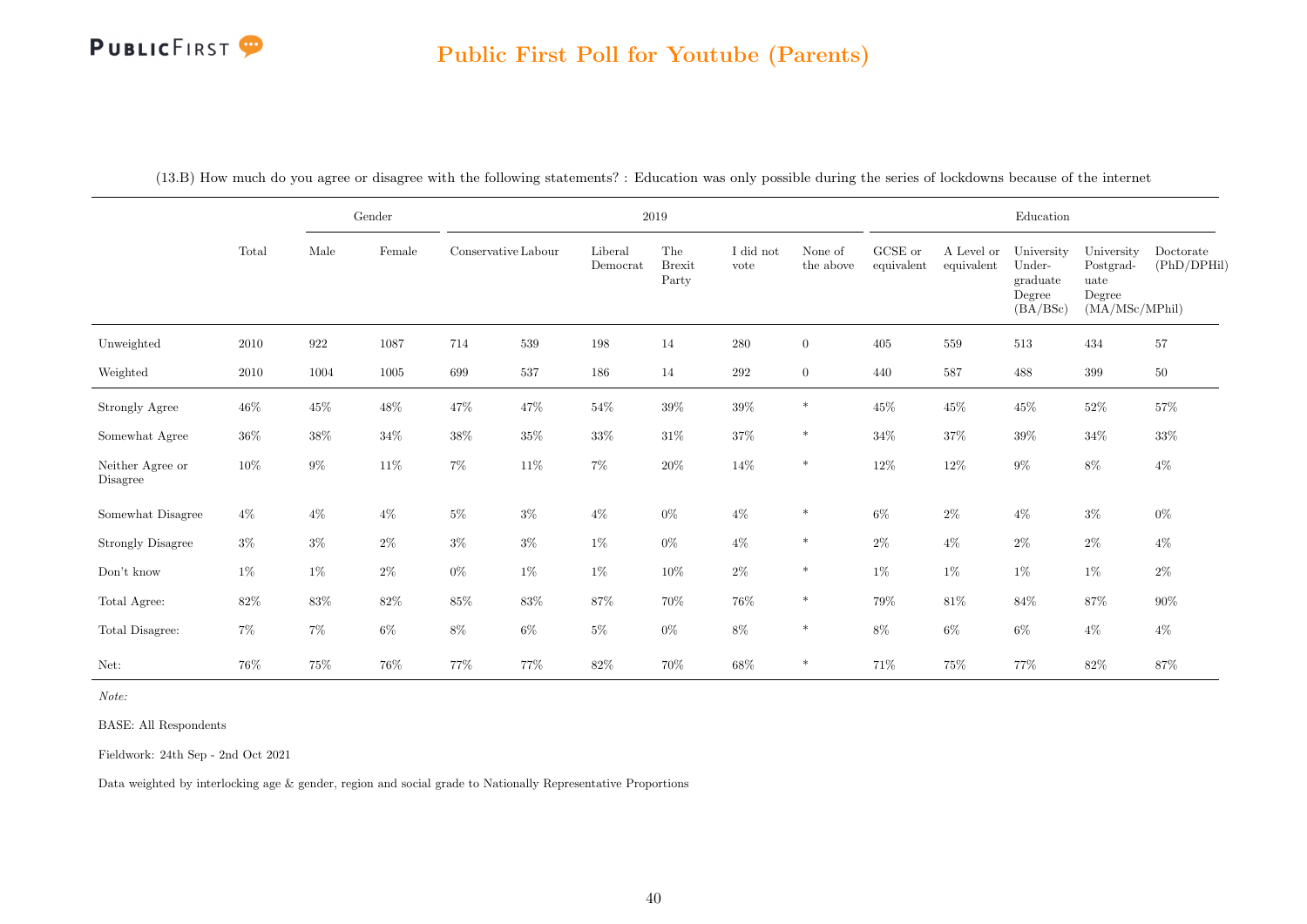|                              |          | Region    |                                |               |                    |                  |                  |                                   |               |               |          |        |                     |
|------------------------------|----------|-----------|--------------------------------|---------------|--------------------|------------------|------------------|-----------------------------------|---------------|---------------|----------|--------|---------------------|
|                              | Total    | London    | $\operatorname{South}$<br>East | South<br>West | East of<br>England | East<br>Midlands | West<br>Midlands | Yorkshire<br>and the<br>$H$ umber | North<br>East | North<br>West | Scotland | Wales  | Northern<br>Ireland |
| Unweighted                   | $2010\,$ | $335\,$   | 257                            | 156           | 177                | 120              | $180\,$          | 175                               | $86\,$        | 247           | 145      | 81     | $51\,$              |
| Weighted                     | 2010     | $\bf 281$ | $261\,$                        | 161           | 181                | 141              | 181              | 161                               | 80            | $221\,$       | 181      | 101    | 60                  |
| Strongly Agree               | $46\%$   | $51\%$    | $52\%$                         | $42\%$        | 44\%               | $41\%$           | $48\%$           | $41\%$                            | $45\%$        | $48\%$        | $44\%$   | $47\%$ | $43\%$              |
| Somewhat Agree               | $36\%$   | $35\%$    | $31\%$                         | $39\%$        | $39\%$             | $41\%$           | $31\%$           | $39\%$                            | $45\%$        | $35\%$        | $35\%$   | $38\%$ | $30\%$              |
| Neither Agree or<br>Disagree | $10\%$   | $9\%$     | $7\%$                          | $13\%$        | $9\%$              | $10\%$           | $10\%$           | $12\%$                            | $8\%$         | $12\%$        | $12\%$   | $11\%$ | $11\%$              |
| Somewhat Disagree            | $4\%$    | $3\%$     | $5\%$                          | $4\%$         | $4\%$              | $3\%$            | $6\%$            | $3\%$                             | $1\%$         | $3\%$         | $3\%$    | $1\%$  | $8\%$               |
| <b>Strongly Disagree</b>     | $3\%$    | $2\%$     | $4\%$                          | $2\%$         | $3\%$              | $3\%$            | $3\%$            | $3\%$                             | $0\%$         | $2\%$         | $5\%$    | $3\%$  | $4\%$               |
| Don't know                   | $1\%$    | $0\%$     | $2\%$                          | $1\%$         | $1\%$              | $1\%$            | $2\%$            | $2\%$                             | $0\%$         | $1\%$         | $1\%$    | $0\%$  | $4\%$               |
| Total Agree:                 | $82\%$   | $85\%$    | $82\%$                         | $81\%$        | $83\%$             | $83\%$           | $79\%$           | $80\%$                            | $90\%$        | $82\%$        | $80\%$   | $85\%$ | $73\%$              |
| Total Disagree:              | $7\%$    | $5\%$     | $9\%$                          | $5\%$         | $7\%$              | $7\%$            | $9\%$            | $6\%$                             | $1\%$         | $5\%$         | $7\%$    | $4\%$  | $13\%$              |
| Net:                         | $76\%$   | $80\%$    | $73\%$                         | $76\%$        | $76\%$             | $76\%$           | $70\%$           | $74\%$                            | $89\%$        | $77\%$        | $73\%$   | $81\%$ | $60\%$              |

Note:

BASE: All Respondents

Fieldwork: 24th Sep - 2nd Oct 2021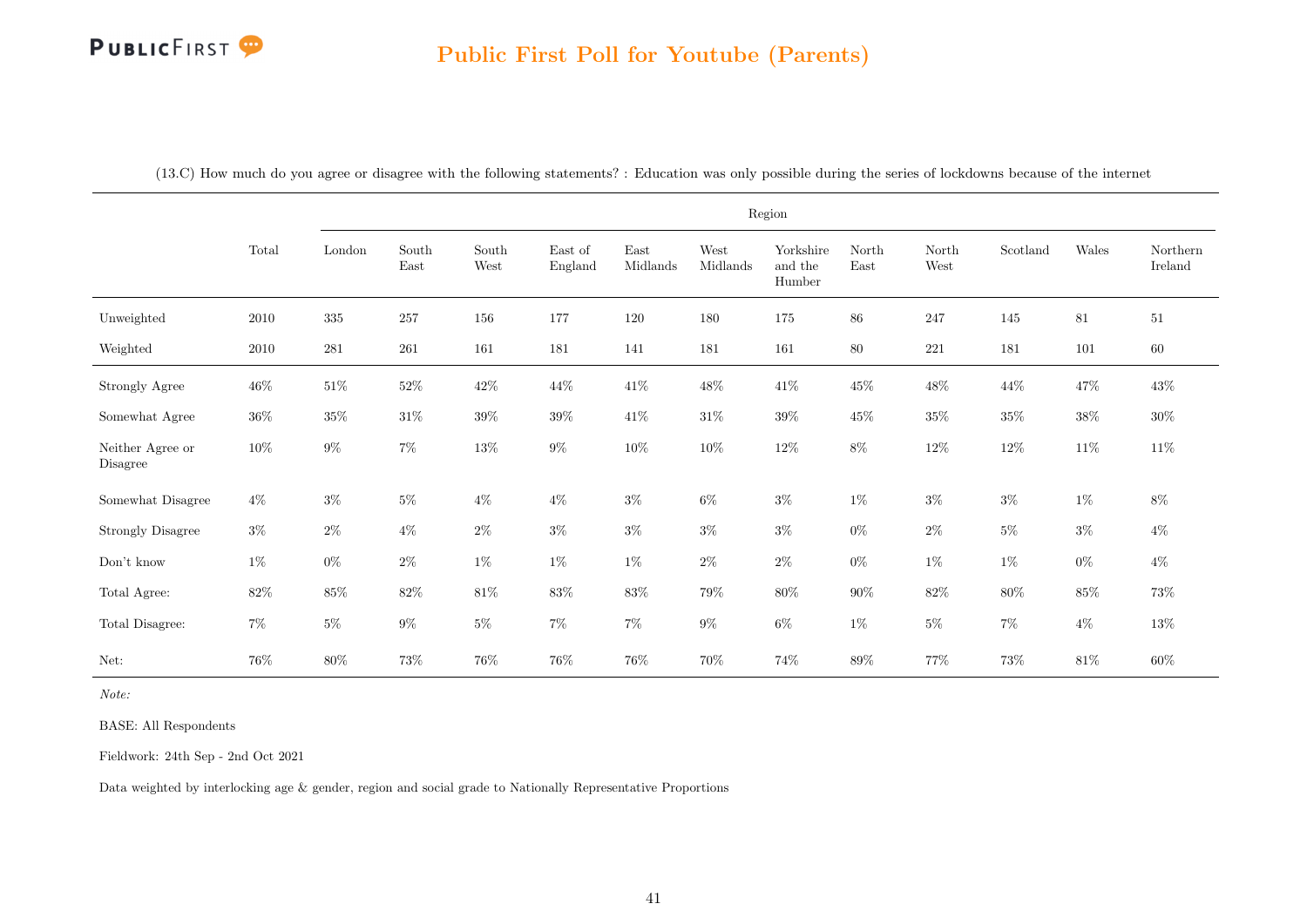|                              |        | Age    |        |        |           |                |           | Social Grade |        |          |        | $\rm EU$ 2016 Vote |        |                   |
|------------------------------|--------|--------|--------|--------|-----------|----------------|-----------|--------------|--------|----------|--------|--------------------|--------|-------------------|
|                              | Total  | 18-24  | 25-34  | 35-44  | $45 - 54$ | $55\mbox{-}64$ | $65+$     | AB           | C1     | $\rm C2$ | DE     | Leave              | Remain | I did not<br>vote |
| Unweighted                   | 2010   | $33\,$ | 370    | 924    | 520       | 144            | 19        | 647          | 514    | 433      | 409    | 740                | 931    | $282\,$           |
| Weighted                     | 2010   | 31     | 361    | 918    | 527       | 153            | <b>20</b> | 541          | 521    | 441      | 500    | 749                | 918    | 287               |
| Strongly Agree               | $31\%$ | $33\%$ | $31\%$ | $31\%$ | $31\%$    | $26\%$         | $25\%$    | $30\%$       | $29\%$ | $32\%$   | $31\%$ | $29\%$             | $34\%$ | 27%               |
| Somewhat Agree               | $40\%$ | $31\%$ | $36\%$ | $41\%$ | $42\%$    | $39\%$         | $41\%$    | 44\%         | $39\%$ | $39\%$   | 39%    | $41\%$             | $41\%$ | $36\%$            |
| Neither Agree or<br>Disagree | $18\%$ | 16%    | $20\%$ | 17%    | 17%       | $23\%$         | 27\%      | 16%          | $20\%$ | 18%      | 19%    | $19\%$             | 15%    | 27%               |
| Somewhat Disagree            | $6\%$  | 14\%   | $6\%$  | $6\%$  | $6\%$     | $6\%$          | $0\%$     | $6\%$        | $7\%$  | $5\%$    | $5\%$  | $6\%$              | $6\%$  | $5\%$             |
| <b>Strongly Disagree</b>     | $3\%$  | $3\%$  | $5\%$  | $3\%$  | $2\%$     | $5\%$          | $6\%$     | $3\%$        | $3\%$  | $3\%$    | $4\%$  | $4\%$              | $3\%$  | $3\%$             |
| Don't know                   | $2\%$  | $3\%$  | $2\%$  | $1\%$  | $2\%$     | $1\%$          | $0\%$     | $1\%$        | $1\%$  | $2\%$    | $2\%$  | $2\%$              | $1\%$  | $3\%$             |
| Total Agree:                 | $71\%$ | $64\%$ | 68\%   | 72%    | 73%       | $65\%$         | $66\%$    | 74%          | $68\%$ | 71\%     | $70\%$ | $70\%$             | 75%    | $63\%$            |
| Total Disagree:              | $9\%$  | 17%    | $11\%$ | $9\%$  | $8\%$     | $11\%$         | $6\%$     | $9\%$        | 11\%   | $9\%$    | $9\%$  | $9\%$              | $9\%$  | $8\%$             |
| Net:                         | $61\%$ | 47\%   | $56\%$ | 63%    | $64\%$    | $54\%$         | $60\%$    | $65\%$       | $58\%$ | $62\%$   | $61\%$ | $61\%$             | $65\%$ | $55\%$            |

(14.A) How much do you agree or disagree with the following statements? : The internet was vital to my childs mental health during the series of lockdowns

Note:

BASE: All Respondents

Fieldwork: 24th Sep - 2nd Oct 2021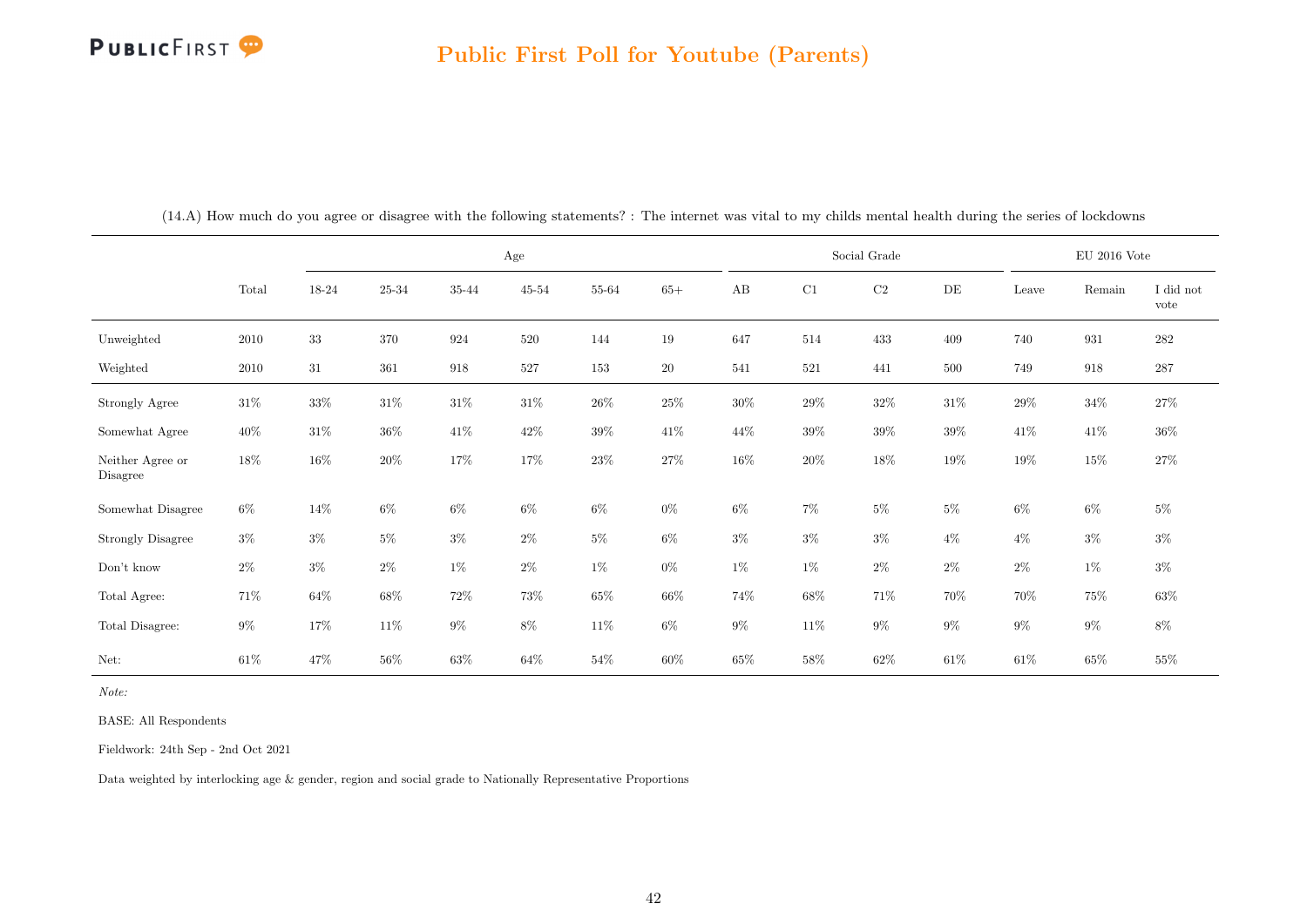#### Public First Poll for Youtube (Parents)

|                              |        |        | $\operatorname{Gender}$ |                     |        |                     | $2019\,$                      |                   |                      |                       |                          | Education                                              |                                                             |                          |
|------------------------------|--------|--------|-------------------------|---------------------|--------|---------------------|-------------------------------|-------------------|----------------------|-----------------------|--------------------------|--------------------------------------------------------|-------------------------------------------------------------|--------------------------|
|                              | Total  | Male   | Female                  | Conservative Labour |        | Liberal<br>Democrat | The<br><b>Brexit</b><br>Party | I did not<br>vote | None of<br>the above | GCSE or<br>equivalent | A Level or<br>equivalent | University<br>Under-<br>graduate<br>Degree<br>(BA/BSc) | University<br>Postgrad-<br>uate<br>Degree<br>(MA/MSc/MPhil) | Doctorate<br>(PhD/DPHil) |
| Unweighted                   | 2010   | 922    | 1087                    | 714                 | 539    | 198                 | 14                            | $280\,$           | $\overline{0}$       | 405                   | 559                      | 513                                                    | 434                                                         | $57\,$                   |
| Weighted                     | 2010   | 1004   | 1005                    | 699                 | 537    | 186                 | 14                            | $\,292$           | $\overline{0}$       | 440                   | 587                      | 488                                                    | 399                                                         | $50\,$                   |
| Strongly Agree               | $31\%$ | $30\%$ | $31\%$                  | $33\%$              | $34\%$ | $34\%$              | $21\%$                        | $24\%$            | $\ast$               | $31\%$                | $29\%$                   | $26\%$                                                 | $39\%$                                                      | $39\%$                   |
| Somewhat Agree               | $40\%$ | $39\%$ | $41\%$                  | 44\%                | $37\%$ | $41\%$              | $45\%$                        | $34\%$            | $\ast$               | $41\%$                | 38%                      | $42\%$                                                 | $42\%$                                                      | $31\%$                   |
| Neither Agree or<br>Disagree | 18%    | 17%    | $19\%$                  | $15\%$              | 17%    | $15\%$              | $15\%$                        | $30\%$            | $\ast$               | $21\%$                | $21\%$                   | 17%                                                    | 12%                                                         | 17%                      |
| Somewhat Disagree            | $6\%$  | $7\%$  | $5\%$                   | $4\%$               | $7\%$  | $6\%$               | $9\%$                         | $6\%$             | $\ast$               | $5\%$                 | $5\%$                    | $9\%$                                                  | $5\%$                                                       | $7\%$                    |
| <b>Strongly Disagree</b>     | $3\%$  | $4\%$  | $3\%$                   | $3\%$               | $3\%$  | $3\%$               | $0\%$                         | $3\%$             | $\ast$               | $2\%$                 | $4\%$                    | $5\%$                                                  | $2\%$                                                       | $4\%$                    |
| $\mathrm{Don't}$ know        | $2\%$  | $2\%$  | $1\%$                   | $0\%$               | $2\%$  | $0\%$               | $10\%$                        | $3\%$             | $\ast$               | $1\%$                 | $2\%$                    | $2\%$                                                  | $1\%$                                                       | $2\%$                    |
| Total Agree:                 | $71\%$ | $70\%$ | $72\%$                  | $77\%$              | $71\%$ | $75\%$              | $67\%$                        | $58\%$            | $\ast$               | $71\%$                | $67\%$                   | $68\%$                                                 | $81\%$                                                      | $70\%$                   |
| Total Disagree:              | $9\%$  | $11\%$ | $8\%$                   | $8\%$               | $10\%$ | $9\%$               | $9\%$                         | $10\%$            | $\ast$               | $7\%$                 | $9\%$                    | $13\%$                                                 | $7\%$                                                       | $12\%$                   |
| Net:                         | $61\%$ | $59\%$ | $64\%$                  | $70\%$              | $62\%$ | $66\%$              | $58\%$                        | 49\%              | $\ast$               | $65\%$                | $58\%$                   | $55\%$                                                 | $74\%$                                                      | $58\%$                   |

(14.B) How much do you agree or disagree with the following statements? : The internet was vital to my childs mental health during the series of lockdowns

Note:

BASE: All Respondents

Fieldwork: 24th Sep - 2nd Oct 2021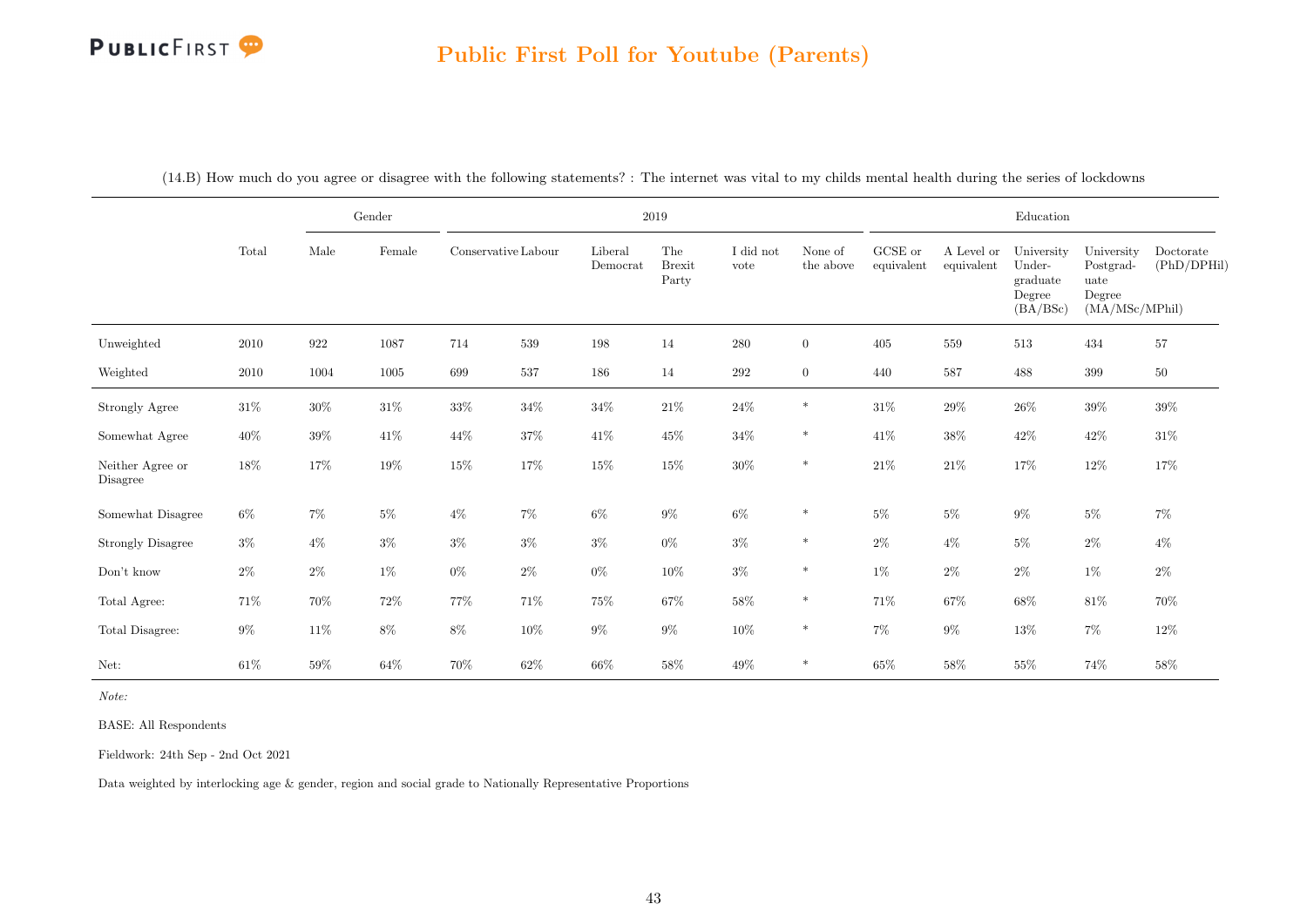|                              |          |           | Region                         |                                |                    |                                          |                  |                                |               |               |          |                                |                     |  |
|------------------------------|----------|-----------|--------------------------------|--------------------------------|--------------------|------------------------------------------|------------------|--------------------------------|---------------|---------------|----------|--------------------------------|---------------------|--|
|                              | Total    | London    | $\operatorname{South}$<br>East | $\operatorname{South}$<br>West | East of<br>England | $\operatorname{East}$<br>$\it{Midlands}$ | West<br>Midlands | Yorkshire<br>and the<br>Humber | North<br>East | North<br>West | Scotland | $\label{p:val} \textbf{Wales}$ | Northern<br>Ireland |  |
| Unweighted                   | $2010\,$ | $335\,$   | 257                            | 156                            | 177                | 120                                      | 180              | $175\,$                        | 86            | $247\,$       | 145      | 81                             | 51                  |  |
| Weighted                     | 2010     | $\bf 281$ | $261\,$                        | 161                            | 181                | 141                                      | 181              | 161                            | $80\,$        | $221\,$       | 181      | 101                            | $60\,$              |  |
| Strongly Agree               | $31\%$   | $37\%$    | $30\%$                         | $26\%$                         | $25\%$             | $34\%$                                   | $32\%$           | $32\%$                         | $34\%$        | $34\%$        | $30\%$   | $23\%$                         | $18\%$              |  |
| Somewhat Agree               | $40\%$   | $37\%$    | $43\%$                         | $38\%$                         | $47\%$             | $38\%$                                   | $35\%$           | $36\%$                         | $44\%$        | $40\%$        | $40\%$   | $45\%$                         | $43\%$              |  |
| Neither Agree or<br>Disagree | $18\%$   | $16\%$    | $16\%$                         | $26\%$                         | $16\%$             | $20\%$                                   | $23\%$           | $18\%$                         | $14\%$        | $17\%$        | $15\%$   | $23\%$                         | $18\%$              |  |
| Somewhat Disagree            | $6\%$    | $6\%$     | $5\%$                          | $6\%$                          | $6\%$              | $4\%$                                    | $4\%$            | $9\%$                          | $5\%$         | $4\%$         | $8\%$    | $5\%$                          | 14\%                |  |
| <b>Strongly Disagree</b>     | $3\%$    | $2\%$     | $4\%$                          | $2\%$                          | $4\%$              | $3\%$                                    | $3\%$            | $4\%$                          | $3\%$         | $3\%$         | $5\%$    | $4\%$                          | $2\%$               |  |
| Don't know                   | $2\%$    | $1\%$     | $1\%$                          | $1\%$                          | $2\%$              | $2\%$                                    | $3\%$            | $1\%$                          | $0\%$         | $2\%$         | $3\%$    | $0\%$                          | $5\%$               |  |
| Total Agree:                 | 71%      | 74%       | 74%                            | $64\%$                         | 71%                | $71\%$                                   | $67\%$           | $68\%$                         | $78\%$        | $74\%$        | $70\%$   | $69\%$                         | $61\%$              |  |
| Total Disagree:              | $9\%$    | $9\%$     | $9\%$                          | $9\%$                          | $10\%$             | $7\%$                                    | $7\%$            | $13\%$                         | $8\%$         | $7\%$         | $12\%$   | $8\%$                          | $16\%$              |  |
| Net:                         | $61\%$   | $66\%$    | $65\%$                         | $55\%$                         | $61\%$             | $64\%$                                   | $60\%$           | $54\%$                         | 70%           | $67\%$        | $57\%$   | $61\%$                         | $44\%$              |  |

Note:

BASE: All Respondents

Fieldwork: 24th Sep - 2nd Oct 2021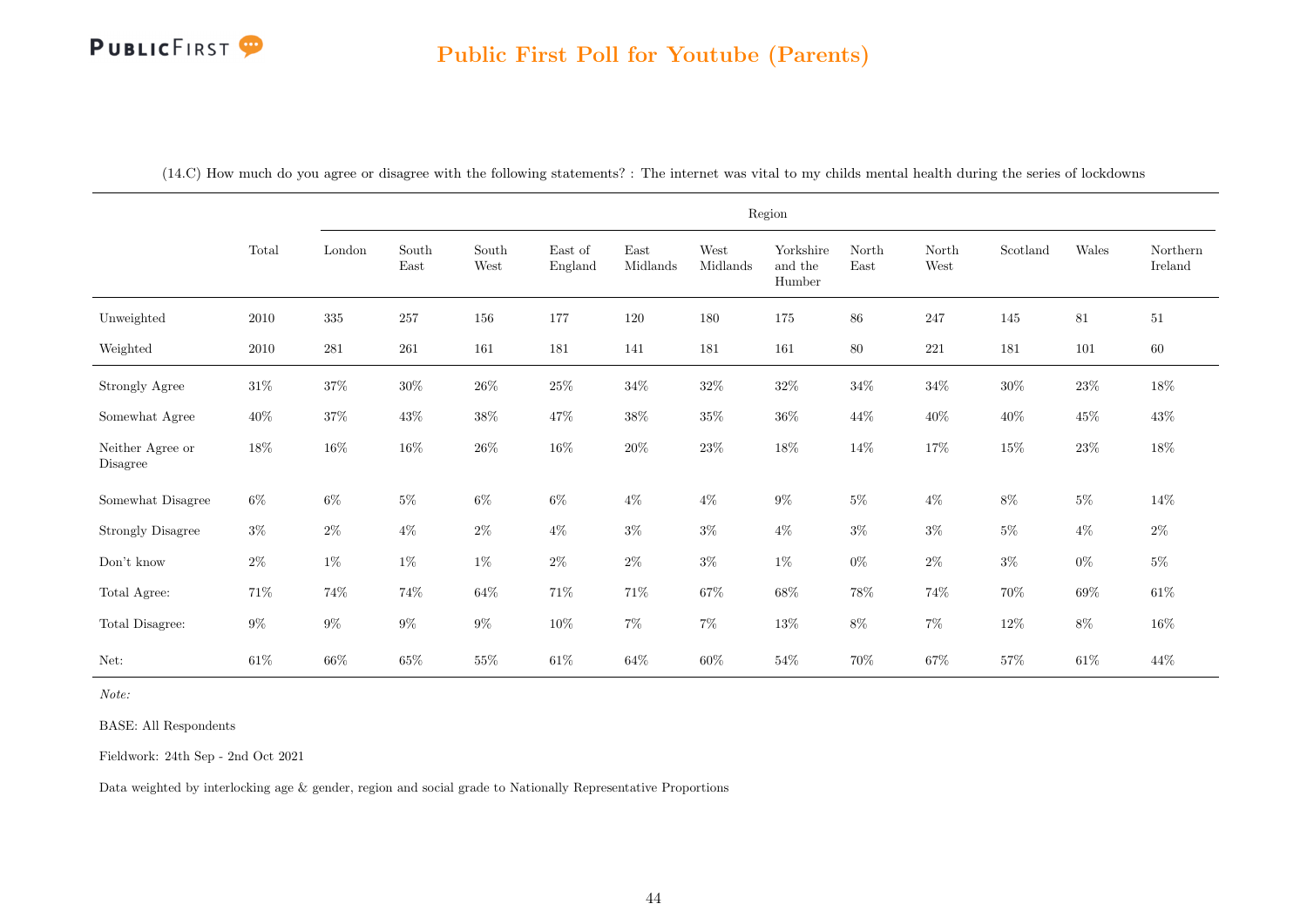|                              |          |        |           |        | $_{\rm Age}$ |        |        |        |        | Social Grade |           |        | $EU$ 2016 Vote |                   |
|------------------------------|----------|--------|-----------|--------|--------------|--------|--------|--------|--------|--------------|-----------|--------|----------------|-------------------|
|                              | Total    | 18-24  | $25 - 34$ | 35-44  | $45 - 54$    | 55-64  | $65+$  | AB     | C1     | $\rm{C2}$    | $\rm{DE}$ | Leave  | Remain         | I did not<br>vote |
| Unweighted                   | $2010\,$ | $33\,$ | $370\,$   | 924    | 520          | 144    | 19     | 647    | 514    | 433          | 409       | 740    | 931            | $282\,$           |
| Weighted                     | 2010     | $31\,$ | 361       | 918    | 527          | 153    | $20\,$ | 541    | 521    | 441          | 500       | 749    | 918            | $287\,$           |
| Strongly Agree               | $32\%$   | $34\%$ | $34\%$    | $33\%$ | $31\%$       | $27\%$ | $12\%$ | $34\%$ | $32\%$ | $33\%$       | 29%       | $30\%$ | $35\%$         | $30\%$            |
| Somewhat Agree               | $38\%$   | $31\%$ | $39\%$    | $38\%$ | $38\%$       | $40\%$ | $32\%$ | $40\%$ | $37\%$ | $37\%$       | 38%       | $38\%$ | $39\%$         | $38\%$            |
| Neither Agree or<br>Disagree | $14\%$   | $12\%$ | $11\%$    | $14\%$ | $14\%$       | $17\%$ | $29\%$ | $14\%$ | $14\%$ | $12\%$       | $15\%$    | $15\%$ | 12\%           | $14\%$            |
| Somewhat Disagree            | 8%       | 7%     | $7\%$     | $7\%$  | $9\%$        | $9\%$  | $15\%$ | 6%     | $9\%$  | $8\%$        | 8%        | $8\%$  | $8\%$          | $5\%$             |
| <b>Strongly Disagree</b>     | $7\%$    | $15\%$ | $8\%$     | $6\%$  | $7\%$        | $7\%$  | 12%    | $5\%$  | $7\%$  | $8\%$        | $8\%$     | $7\%$  | $5\%$          | $12\%$            |
| $\mathrm{Don't}$ know        | $1\%$    | $0\%$  | $2\%$     | $1\%$  | $1\%$        | $0\%$  | $0\%$  | $1\%$  | $1\%$  | $1\%$        | $2\%$     | $1\%$  | $1\%$          | $2\%$             |
| Total Agree:                 | $70\%$   | $65\%$ | 73%       | $72\%$ | $69\%$       | $67\%$ | $44\%$ | 74%    | $69\%$ | $70\%$       | 67%       | $69\%$ | 74%            | $68\%$            |
| Total Disagree:              | $15\%$   | $22\%$ | $14\%$    | $13\%$ | $16\%$       | $16\%$ | 27%    | $11\%$ | $16\%$ | $16\%$       | $16\%$    | $15\%$ | 14\%           | $16\%$            |
| Net:                         | $56\%$   | $43\%$ | 58%       | $58\%$ | $52\%$       | $52\%$ | 17%    | $64\%$ | $54\%$ | $54\%$       | $51\%$    | $54\%$ | $60\%$         | $52\%$            |

(15.A) How much do you agree or disagree with the following statements? : My child would have lost touch with family and friends during the series of lockdowns without the internet

Note:

BASE: All Respondents

Fieldwork: 24th Sep - 2nd Oct 2021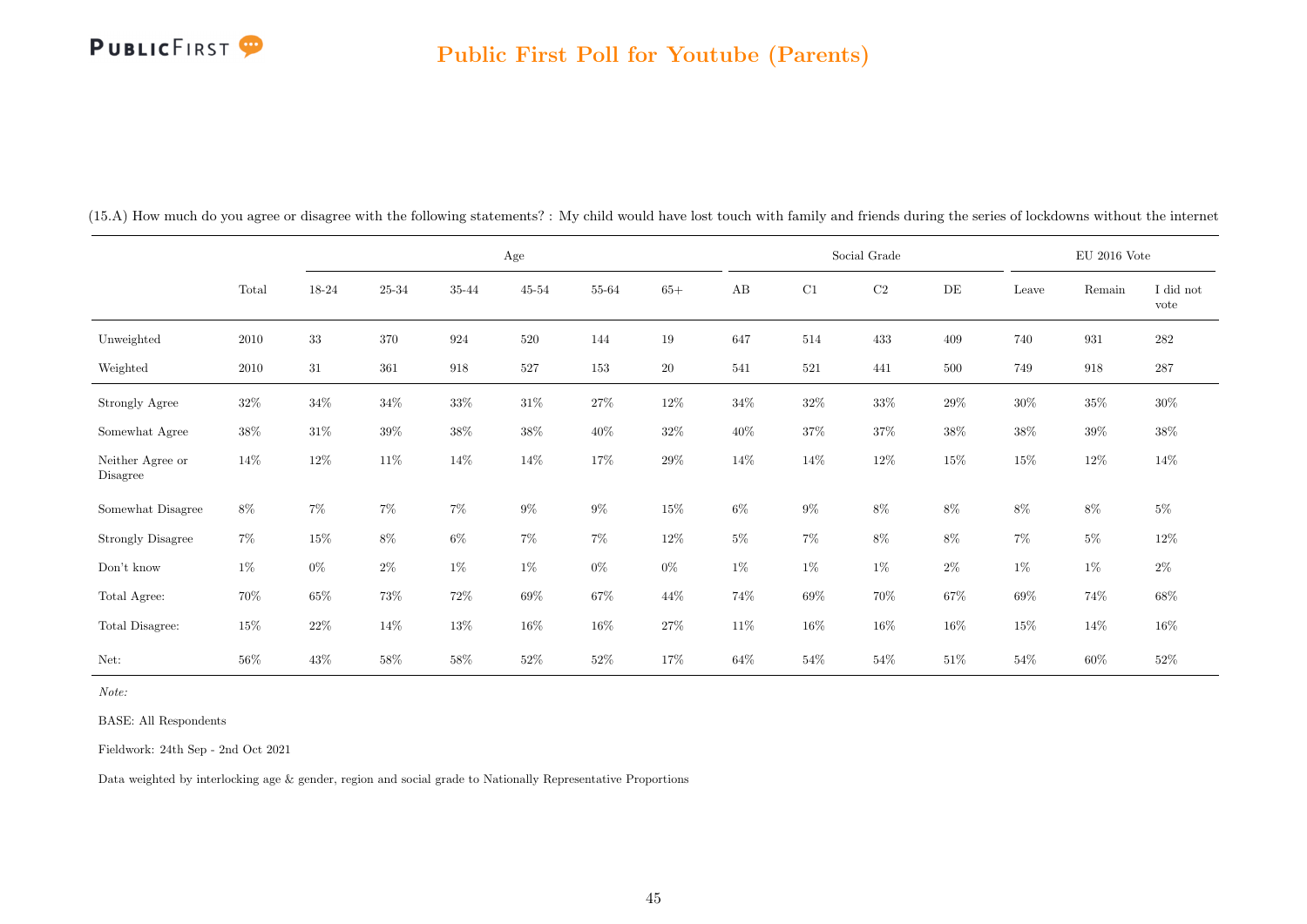#### Public First Poll for Youtube (Parents)

|                              |        |        | Gender   |        |                     |                     | 2019                          |                   |                      |                       |                          | Education                                              |                                                             |                          |
|------------------------------|--------|--------|----------|--------|---------------------|---------------------|-------------------------------|-------------------|----------------------|-----------------------|--------------------------|--------------------------------------------------------|-------------------------------------------------------------|--------------------------|
|                              | Total  | Male   | Female   |        | Conservative Labour | Liberal<br>Democrat | The<br><b>Brexit</b><br>Party | I did not<br>vote | None of<br>the above | GCSE or<br>equivalent | A Level or<br>equivalent | University<br>Under-<br>graduate<br>Degree<br>(BA/BSc) | University<br>Postgrad-<br>uate<br>Degree<br>(MA/MSc/MPhil) | Doctorate<br>(PhD/DPHil) |
| Unweighted                   | 2010   | 922    | 1087     | 714    | 539                 | 198                 | 14                            | $280\,$           | $\overline{0}$       | 405                   | 559                      | 513                                                    | 434                                                         | $57\,$                   |
| Weighted                     | 2010   | 1004   | $1005\,$ | 699    | 537                 | 186                 | 14                            | $\,292$           | $\overline{0}$       | 440                   | 587                      | 488                                                    | 399                                                         | $50\,$                   |
| Strongly Agree               | $32\%$ | $32\%$ | $32\%$   | $33\%$ | $34\%$              | $37\%$              | $7\%$                         | $29\%$            | $\ast$               | $34\%$                | $29\%$                   | $29\%$                                                 | $40\%$                                                      | $33\%$                   |
| Somewhat Agree               | $38\%$ | 38%    | $39\%$   | 41%    | $38\%$              | $40\%$              | $62\%$                        | $36\%$            | $\ast$               | $36\%$                | $39\%$                   | $40\%$                                                 | $39\%$                                                      | $32\%$                   |
| Neither Agree or<br>Disagree | 14%    | $15\%$ | $12\%$   | $12\%$ | $14\%$              | $13\%$              | $9\%$                         | $14\%$            | $\ast$               | $14\%$                | $14\%$                   | $14\%$                                                 | 12\%                                                        | $19\%$                   |
| Somewhat Disagree            | $8\%$  | 8%     | $8\%$    | $7\%$  | $7\%$               | $7\%$               | $6\%$                         | $8\%$             | $\ast$               | $7\%$                 | $10\%$                   | $8\%$                                                  | $4\%$                                                       | $8\%$                    |
| <b>Strongly Disagree</b>     | $7\%$  | $6\%$  | $7\%$    | $6\%$  | $6\%$               | $3\%$               | $6\%$                         | $12\%$            | $\ast$               | $8\%$                 | $8\%$                    | $7\%$                                                  | $4\%$                                                       | $5\%$                    |
| Don't know                   | $1\%$  | $1\%$  | $1\%$    | $1\%$  | $1\%$               | $0\%$               | $10\%$                        | $2\%$             | $\ast$               | $1\%$                 | 1%                       | $1\%$                                                  | $1\%$                                                       | $2\%$                    |
| Total Agree:                 | $70\%$ | 70%    | $71\%$   | $73\%$ | $72\%$              | $76\%$              | $69\%$                        | $64\%$            | $\ast$               | 70%                   | $67\%$                   | $70\%$                                                 | $79\%$                                                      | $66\%$                   |
| Total Disagree:              | $15\%$ | $14\%$ | $15\%$   | 14%    | $13\%$              | $11\%$              | 12\%                          | $20\%$            | $\ast$               | 15%                   | 17%                      | $16\%$                                                 | $8\%$                                                       | $13\%$                   |
| Net:                         | 56%    | $56\%$ | $56\%$   | $60\%$ | $59\%$              | $66\%$              | $57\%$                        | 44\%              | $\ast$               | $55\%$                | $50\%$                   | $54\%$                                                 | 71%                                                         | $52\%$                   |

(15.B) How much do you agree or disagree with the following statements? : My child would have lost touch with family and friends during the series of lockdowns without the internet

Note:

BASE: All Respondents

Fieldwork: 24th Sep - 2nd Oct 2021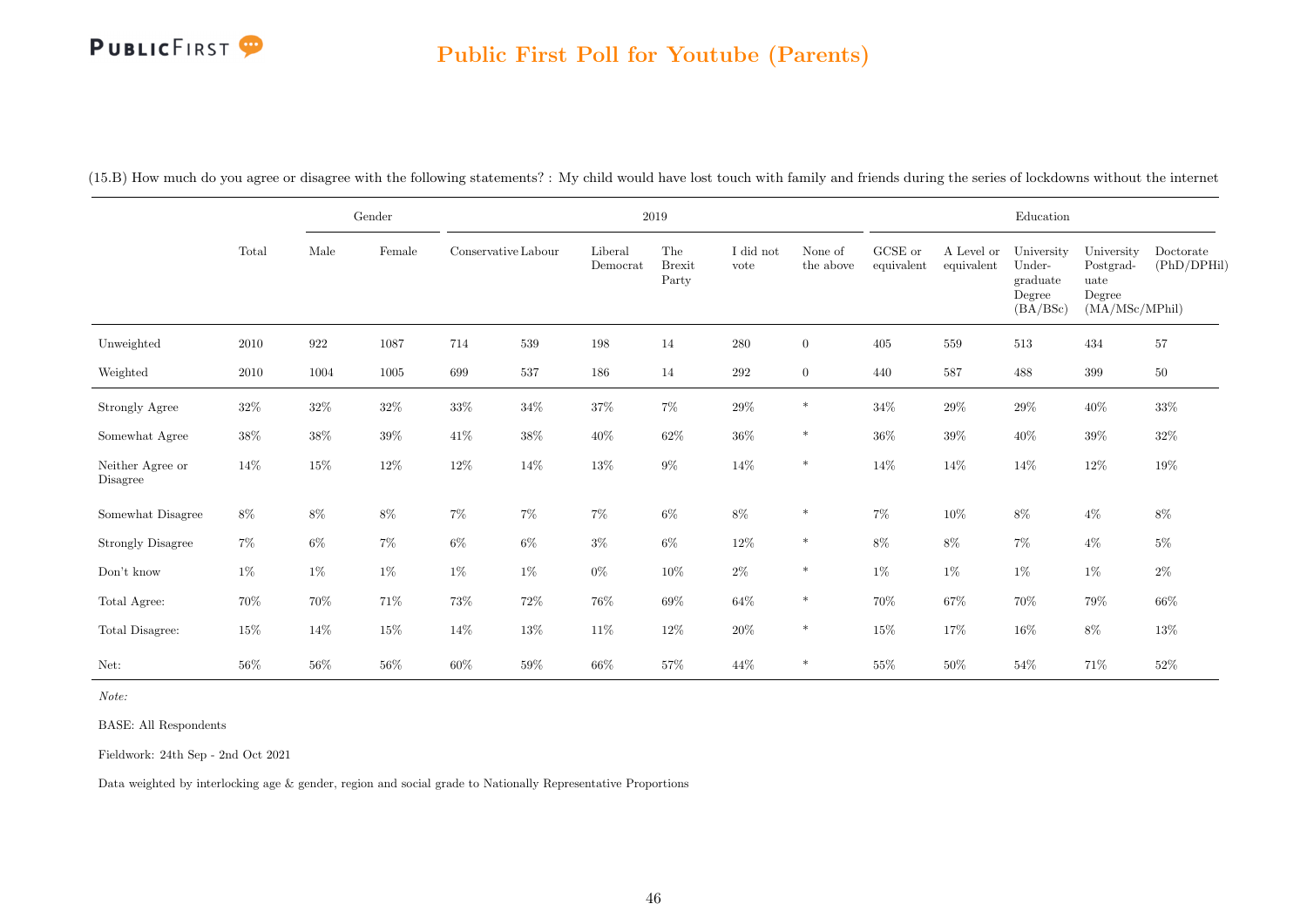#### Public First Poll for Youtube (Parents)

(15.C) How much do you agree or disagree with the following statements? : My child would have lost touch with family and friends during the series of lockdowns without the internet

|                              |          |         |                                |               |                    |                  |                  | Region                         |               |               |          |        |                     |
|------------------------------|----------|---------|--------------------------------|---------------|--------------------|------------------|------------------|--------------------------------|---------------|---------------|----------|--------|---------------------|
|                              | Total    | London  | $\operatorname{South}$<br>East | South<br>West | East of<br>England | East<br>Midlands | West<br>Midlands | Yorkshire<br>and the<br>Humber | North<br>East | North<br>West | Scotland | Wales  | Northern<br>Ireland |
| Unweighted                   | $2010\,$ | $335\,$ | 257                            | 156           | 177                | 120              | 180              | 175                            | $86\,$        | 247           | 145      | $81\,$ | 51                  |
| Weighted                     | 2010     | $281\,$ | 261                            | 161           | 181                | 141              | 181              | 161                            | $80\,$        | $221\,$       | 181      | 101    | 60                  |
| Strongly Agree               | $32\%$   | $40\%$  | $33\%$                         | $22\%$        | $29\%$             | $28\%$           | $30\%$           | $30\%$                         | $39\%$        | $31\%$        | $36\%$   | $41\%$ | $16\%$              |
| Somewhat Agree               | $38\%$   | $33\%$  | $36\%$                         | $46\%$        | $45\%$             | $42\%$           | $35\%$           | $38\%$                         | $33\%$        | $41\%$        | $35\%$   | $29\%$ | $54\%$              |
| Neither Agree or<br>Disagree | 14%      | $15\%$  | $17\%$                         | $19\%$        | $12\%$             | $13\%$           | $15\%$           | $12\%$                         | $13\%$        | $10\%$        | $12\%$   | $12\%$ | $11\%$              |
| Somewhat Disagree            | $8\%$    | $8\%$   | $7\%$                          | $5\%$         | $6\%$              | $8\%$            | $8\%$            | $9\%$                          | $8\%$         | $9\%$         | $11\%$   | $10\%$ | $7\%$               |
| <b>Strongly Disagree</b>     | $7\%$    | $3\%$   | $6\%$                          | $7\%$         | $7\%$              | $9\%$            | $10\%$           | $9\%$                          | $7\%$         | $6\%$         | $5\%$    | $9\%$  | $11\%$              |
| Don't know                   | $1\%$    | $1\%$   | $1\%$                          | $1\%$         | $1\%$              | $1\%$            | $2\%$            | $1\%$                          | $0\%$         | $2\%$         | $1\%$    | $0\%$  | $2\%$               |
| Total Agree:                 | $70\%$   | $73\%$  | $69\%$                         | $68\%$        | 74%                | $70\%$           | 66%              | $68\%$                         | $72\%$        | $73\%$        | $71\%$   | $70\%$ | 70%                 |
| Total Disagree:              | $15\%$   | $11\%$  | $13\%$                         | $12\%$        | $13\%$             | $16\%$           | $18\%$           | $18\%$                         | $15\%$        | $15\%$        | $16\%$   | $19\%$ | 17%                 |
| Net:                         | 56%      | 62%     | $56\%$                         | $55\%$        | $61\%$             | $53\%$           | $48\%$           | $50\%$                         | $57\%$        | $57\%$        | 56%      | $51\%$ | $52\%$              |

Note:

BASE: All Respondents

Fieldwork: 24th Sep - 2nd Oct 2021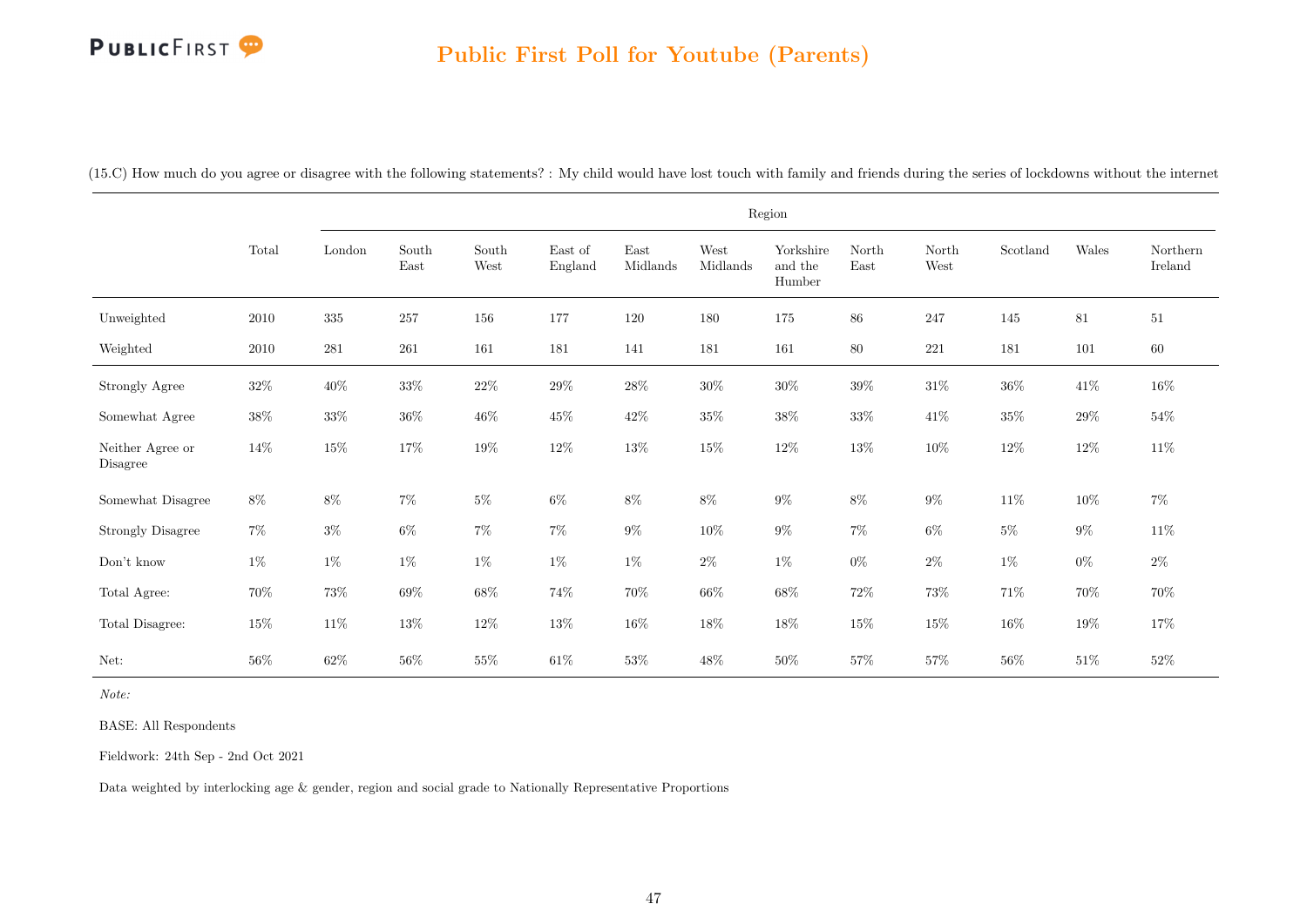|                              |        |           |                | $\rm Age$       |           |           |           |        |        | Social Grade |        |        | $\rm EU$ 2016 Vote |                   |
|------------------------------|--------|-----------|----------------|-----------------|-----------|-----------|-----------|--------|--------|--------------|--------|--------|--------------------|-------------------|
|                              | Total  | $18 - 24$ | $25\hbox{-}34$ | $35\mbox{-} 44$ | $45 - 54$ | $55 - 64$ | $65+$     | AB     | C1     | $\rm{C2}$    | DE     | Leave  | Remain             | I did not<br>vote |
| Unweighted                   | 2010   | $33\,$    | $370\,$        | 924             | 520       | 144       | 19        | 647    | 514    | 433          | 409    | 740    | 931                | 282               |
| Weighted                     | 2010   | 31        | 361            | 918             | 527       | 153       | <b>20</b> | 541    | 521    | 441          | 500    | 749    | 918                | 287               |
| Strongly Agree               | $27\%$ | $34\%$    | $29\%$         | $29\%$          | $21\%$    | $26\%$    | $18\%$    | $28\%$ | $25\%$ | $28\%$       | $25\%$ | $25\%$ | $29\%$             | $23\%$            |
| Somewhat Agree               | 45\%   | $28\%$    | $44\%$         | $45\%$          | 47%       | $45\%$    | 59%       | $48\%$ | $44\%$ | $46\%$       | 44%    | $48\%$ | 45%                | 43%               |
| Neither Agree or<br>Disagree | 18%    | 20%       | 14%            | 17%             | 20%       | $23\%$    | $12\%$    | 14%    | $20\%$ | $19\%$       | 18%    | 17%    | $16\%$             | $22\%$            |
| Somewhat Disagree            | $7\%$  | $13\%$    | $8\%$          | $6\%$           | 7%        | $3\%$     | $11\%$    | $6\%$  | $8\%$  | $5\%$        | 8%     | $7\%$  | $6\%$              | 7%                |
| <b>Strongly Disagree</b>     | $3\%$  | $5\%$     | $2\%$          | $2\%$           | $3\%$     | $2\%$     | $0\%$     | $2\%$  | $3\%$  | $2\%$        | $3\%$  | $2\%$  | $2\%$              | $3\%$             |
| Don't know                   | $1\%$  | $0\%$     | $1\%$          | $1\%$           | $1\%$     | $1\%$     | $0\%$     | $2\%$  | $0\%$  | $1\%$        | $2\%$  | $1\%$  | $0\%$              | $2\%$             |
| Total Agree:                 | 72\%   | 63%       | $73\%$         | 74%             | 68%       | $71\%$    | $77\%$    | 76%    | $69\%$ | 74%          | 68%    | 73%    | 74%                | $66\%$            |
| Total Disagree:              | $9\%$  | $17\%$    | $11\%$         | $8\%$           | 11\%      | $5\%$     | $11\%$    | $8\%$  | 11\%   | $6\%$        | $11\%$ | $9\%$  | $9\%$              | $11\%$            |
| Net:                         | $63\%$ | 45\%      | $63\%$         | 66%             | 57%       | $66\%$    | $66\%$    | 69%    | $57\%$ | 68%          | 57%    | $64\%$ | 66%                | $55\%$            |

(16.A) How much do you agree or disagree with the following statements? : My child is now using the internet a normal amount and in normal ways since lockdowns have eased

Note:

BASE: All Respondents

Fieldwork: 24th Sep - 2nd Oct 2021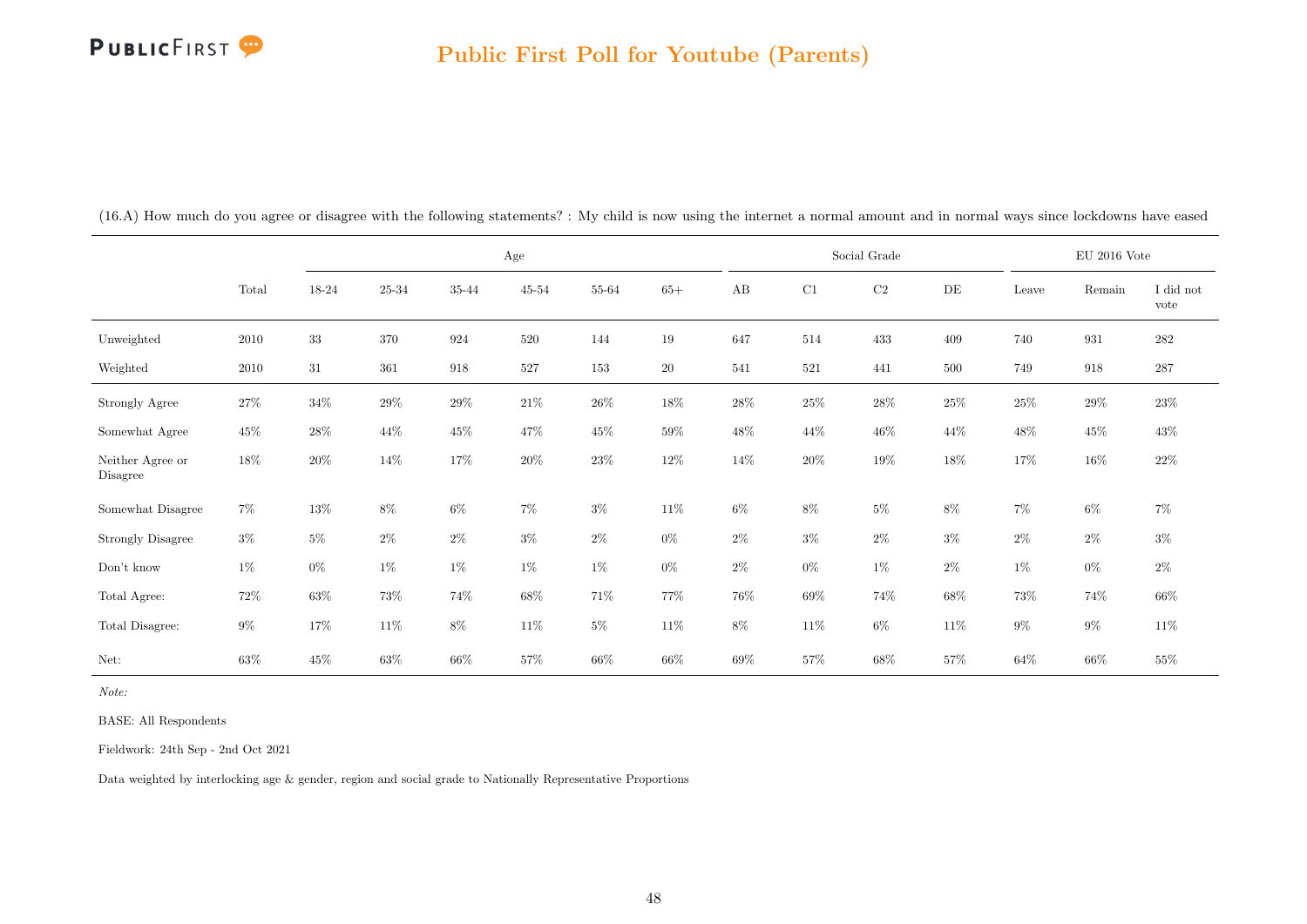#### Public First Poll for Youtube (Parents)

|                              |        |        | Gender |                     |        |                     | $2019\,$                      |                   |                      |                       |                          | Education                                              |                                                             |                          |
|------------------------------|--------|--------|--------|---------------------|--------|---------------------|-------------------------------|-------------------|----------------------|-----------------------|--------------------------|--------------------------------------------------------|-------------------------------------------------------------|--------------------------|
|                              | Total  | Male   | Female | Conservative Labour |        | Liberal<br>Democrat | The<br><b>Brexit</b><br>Party | I did not<br>vote | None of<br>the above | GCSE or<br>equivalent | A Level or<br>equivalent | University<br>Under-<br>graduate<br>Degree<br>(BA/BSc) | University<br>Postgrad-<br>uate<br>Degree<br>(MA/MSc/MPhil) | Doctorate<br>(PhD/DPHil) |
| Unweighted                   | 2010   | 922    | 1087   | 714                 | 539    | 198                 | 14                            | $280\,$           | $\overline{0}$       | 405                   | 559                      | 513                                                    | 434                                                         | 57                       |
| Weighted                     | 2010   | 1004   | 1005   | 699                 | 537    | 186                 | 14                            | 292               | $\overline{0}$       | 440                   | 587                      | 488                                                    | 399                                                         | $50\,$                   |
| Strongly Agree               | 27\%   | $28\%$ | 25%    | $29\%$              | $27\%$ | $30\%$              | $16\%$                        | $21\%$            | $\ast$               | $25\%$                | $24\%$                   | $24\%$                                                 | $38\%$                                                      | $23\%$                   |
| Somewhat Agree               | $45\%$ | $45\%$ | $45\%$ | $48\%$              | $48\%$ | $43\%$              | $58\%$                        | $41\%$            | $\ast$               | $43\%$                | $46\%$                   | $48\%$                                                 | $43\%$                                                      | $51\%$                   |
| Neither Agree or<br>Disagree | $18\%$ | $18\%$ | $17\%$ | $15\%$              | $15\%$ | $19\%$              | $9\%$                         | $25\%$            | $\ast$               | $20\%$                | $21\%$                   | $17\%$                                                 | $11\%$                                                      | $13\%$                   |
| Somewhat Disagree            | $7\%$  | $5\%$  | $8\%$  | $6\%$               | $7\%$  | $6\%$               | $0\%$                         | $9\%$             | $\ast$               | 8%                    | $5\%$                    | $7\%$                                                  | $6\%$                                                       | $8\%$                    |
| <b>Strongly Disagree</b>     | $3\%$  | $2\%$  | $3\%$  | $2\%$               | $3\%$  | $2\%$               | $0\%$                         | $2\%$             | $\ast$               | $3\%$                 | $3\%$                    | $3\%$                                                  | $1\%$                                                       | $3\%$                    |
| Don't know                   | $1\%$  | $1\%$  | $1\%$  | $1\%$               | $1\%$  | $0\%$               | $18\%$                        | $2\%$             | $\ast$               | $1\%$                 | $1\%$                    | $1\%$                                                  | $1\%$                                                       | $2\%$                    |
| Total Agree:                 | 72\%   | $73\%$ | $70\%$ | $77\%$              | $75\%$ | $73\%$              | 73%                           | $62\%$            | $\ast$               | $68\%$                | $70\%$                   | 72\%                                                   | $81\%$                                                      | $74\%$                   |
| Total Disagree:              | $9\%$  | $7\%$  | $11\%$ | $8\%$               | $10\%$ | $7\%$               | $0\%$                         | $11\%$            | $\ast$               | $12\%$                | $8\%$                    | $10\%$                                                 | $7\%$                                                       | $11\%$                   |
| Net:                         | 63%    | $66\%$ | $59\%$ | $69\%$              | $65\%$ | $66\%$              | $73\%$                        | $51\%$            | $\ast$               | $56\%$                | $62\%$                   | $62\%$                                                 | 74%                                                         | $64\%$                   |

(16.B) How much do you agree or disagree with the following statements? : My child is now using the internet a normal amount and in normal ways since lockdowns have eased

Note:

BASE: All Respondents

Fieldwork: 24th Sep - 2nd Oct 2021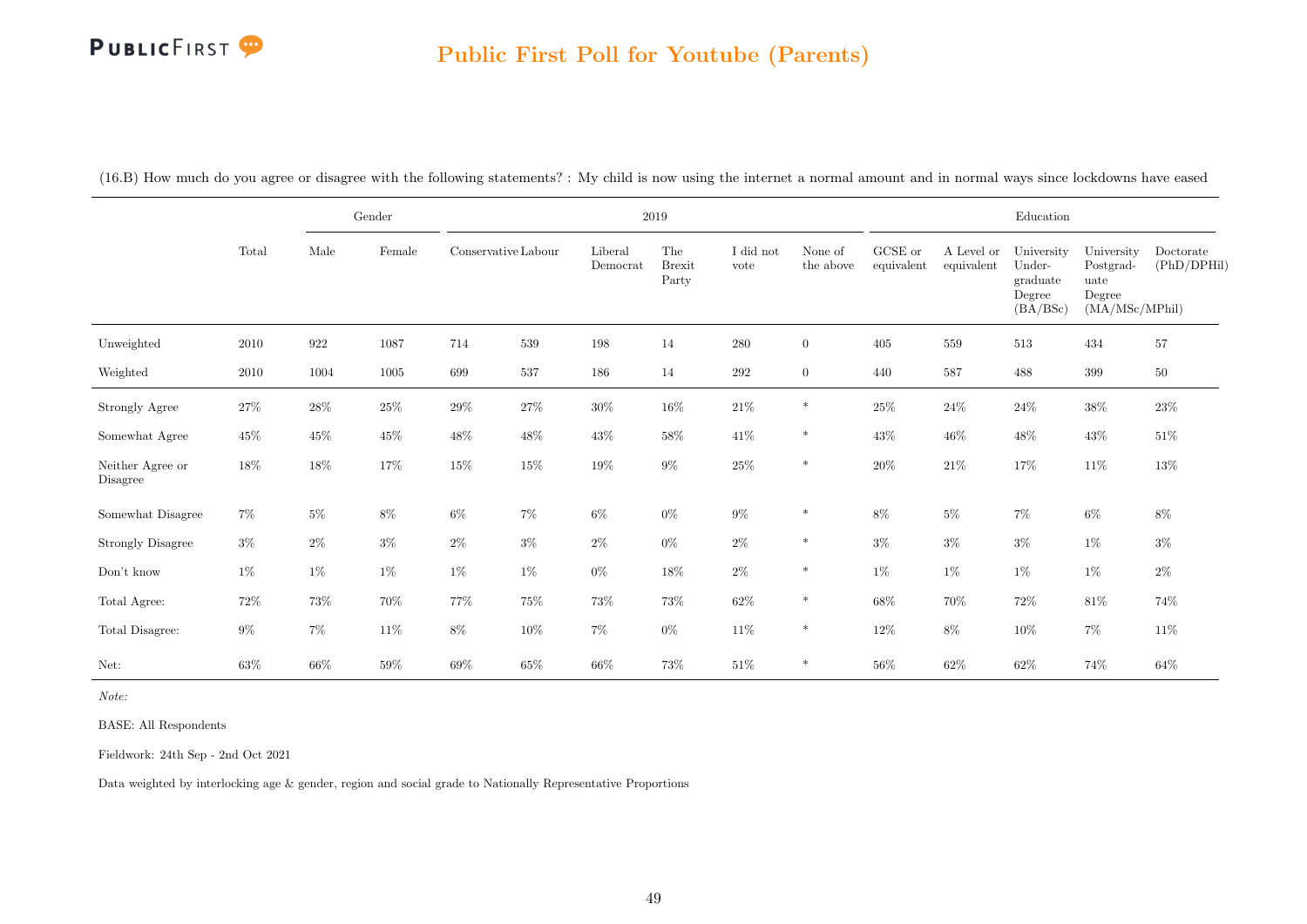#### Public First Poll for Youtube (Parents)

(16.C) How much do you agree or disagree with the following statements? : My child is now using the internet a normal amount and in normal ways since lockdowns have eased

|                              |          |           |               |               |                    |                  |                  | Region                         |               |               |          |        |                     |
|------------------------------|----------|-----------|---------------|---------------|--------------------|------------------|------------------|--------------------------------|---------------|---------------|----------|--------|---------------------|
|                              | Total    | London    | South<br>East | South<br>West | East of<br>England | East<br>Midlands | West<br>Midlands | Yorkshire<br>and the<br>Humber | North<br>East | North<br>West | Scotland | Wales  | Northern<br>Ireland |
| Unweighted                   | $2010\,$ | $335\,$   | 257           | 156           | 177                | 120              | 180              | 175                            | 86            | 247           | 145      | 81     | $51\,$              |
| Weighted                     | 2010     | $\bf 281$ | $261\,$       | 161           | 181                | 141              | 181              | 161                            | 80            | $221\,$       | 181      | 101    | 60                  |
| Strongly Agree               | $27\%$   | $36\%$    | $22\%$        | $22\%$        | $25\%$             | $28\%$           | $25\%$           | $26\%$                         | $27\%$        | $30\%$        | $21\%$   | $31\%$ | $21\%$              |
| Somewhat Agree               | $45\%$   | $40\%$    | $48\%$        | $51\%$        | $51\%$             | $39\%$           | $47\%$           | $45\%$                         | $48\%$        | $43\%$        | $46\%$   | $44\%$ | $40\%$              |
| Neither Agree or<br>Disagree | $18\%$   | $16\%$    | $21\%$        | $17\%$        | $19\%$             | $19\%$           | $14\%$           | $15\%$                         | $16\%$        | $17\%$        | $18\%$   | $17\%$ | $28\%$              |
| Somewhat Disagree            | $7\%$    | $6\%$     | $6\%$         | $7\%$         | $3\%$              | $7\%$            | $8\%$            | $10\%$                         | $4\%$         | $9\%$         | $8\%$    | $4\%$  | $9\%$               |
| <b>Strongly Disagree</b>     | $3\%$    | $2\%$     | $2\%$         | $2\%$         | $1\%$              | $6\%$            | $2\%$            | $3\%$                          | $3\%$         | $1\%$         | $6\%$    | $4\%$  | $0\%$               |
| Don't know                   | $1\%$    | $1\%$     | $1\%$         | $1\%$         | $1\%$              | $2\%$            | $3\%$            | $1\%$                          | $1\%$         | $1\%$         | $1\%$    | $0\%$  | $2\%$               |
| Total Agree:                 | $72\%$   | $76\%$    | $70\%$        | $73\%$        | $76\%$             | $67\%$           | $72\%$           | $71\%$                         | $76\%$        | $73\%$        | $67\%$   | $74\%$ | $60\%$              |
| Total Disagree:              | $9\%$    | $7\%$     | $8\%$         | $9\%$         | $4\%$              | $13\%$           | $11\%$           | $12\%$                         | $7\%$         | $10\%$        | $14\%$   | $8\%$  | $9\%$               |
| Net:                         | $63\%$   | $69\%$    | $63\%$        | $64\%$        | 72\%               | $54\%$           | $62\%$           | $58\%$                         | 69%           | $63\%$        | $52\%$   | $66\%$ | $51\%$              |

Note:

BASE: All Respondents

Fieldwork: 24th Sep - 2nd Oct 2021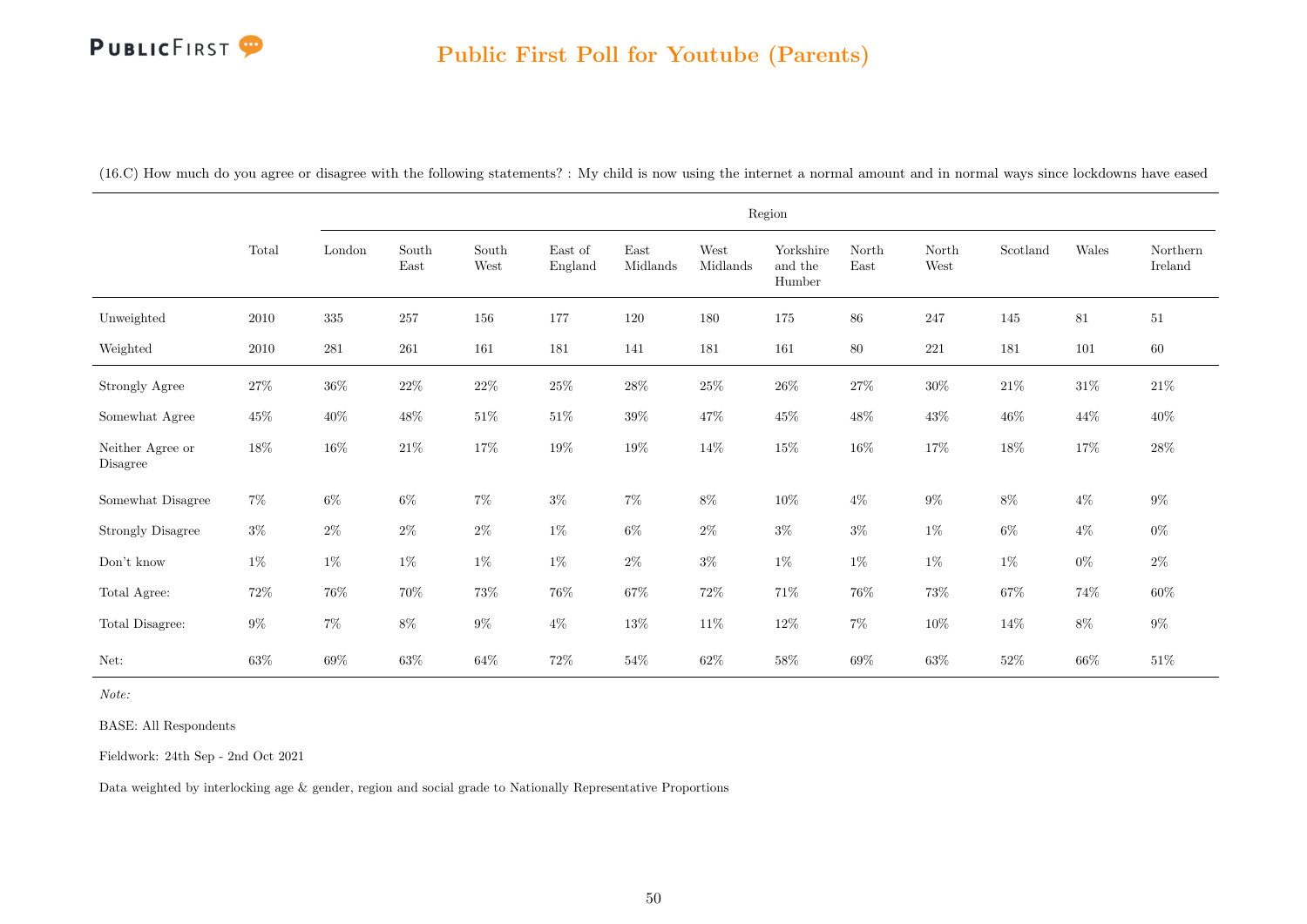|                              |        |        |         | Age    |           |        |           |        |        | Social Grade |           |        | $\rm EU$ 2016 Vote |                   |
|------------------------------|--------|--------|---------|--------|-----------|--------|-----------|--------|--------|--------------|-----------|--------|--------------------|-------------------|
|                              | Total  | 18-24  | 25-34   | 35-44  | $45 - 54$ | 55-64  | $65+$     | AB     | C1     | $\rm{C2}$    | $\rm{DE}$ | Leave  | Remain             | I did not<br>vote |
| Unweighted                   | 2010   | $33\,$ | $370\,$ | 924    | 520       | 144    | 19        | 647    | 514    | 433          | 409       | 740    | 931                | $\bf 282$         |
| Weighted                     | 2010   | 31     | 361     | 918    | 527       | 153    | <b>20</b> | 541    | 521    | 441          | 500       | 749    | 918                | $287\,$           |
| Strongly Agree               | $28\%$ | $40\%$ | $29\%$  | $31\%$ | $24\%$    | $22\%$ | $6\%$     | $34\%$ | $25\%$ | $26\%$       | $26\%$    | $27\%$ | $31\%$             | $19\%$            |
| Somewhat Agree               | 40\%   | $40\%$ | 40\%    | 40\%   | $39\%$    | $40\%$ | $36\%$    | $43\%$ | 41\%   | $39\%$       | $36\%$    | 42\%   | $40\%$             | $38\%$            |
| Neither Agree or<br>Disagree | $25\%$ | $20\%$ | $22\%$  | $23\%$ | $30\%$    | $31\%$ | 47%       | 17%    | $27\%$ | $28\%$       | $30\%$    | $25\%$ | $23\%$             | $32\%$            |
| Somewhat Disagree            | $4\%$  | $0\%$  | $5\%$   | $3\%$  | $5\%$     | $4\%$  | $5\%$     | $3\%$  | $4\%$  | $4\%$        | $5\%$     | $4\%$  | $3\%$              | $6\%$             |
| <b>Strongly Disagree</b>     | $2\%$  | $0\%$  | $2\%$   | $1\%$  | $1\%$     | $3\%$  | $5\%$     | $1\%$  | $1\%$  | $2\%$        | $2\%$     | $1\%$  | $2\%$              | $2\%$             |
| Don't know                   | $1\%$  | $0\%$  | $2\%$   | $2\%$  | $1\%$     | 1%     | $0\%$     | $1\%$  | $1\%$  | $2\%$        | $2\%$     | $1\%$  | $1\%$              | $3\%$             |
| Total Agree:                 | 68%    | 80%    | $68\%$  | 71%    | $63\%$    | $62\%$ | $43\%$    | $78\%$ | $66\%$ | $65\%$       | $61\%$    | $69\%$ | 71%                | $57\%$            |
| Total Disagree:              | $6\%$  | $0\%$  | $7\%$   | $5\%$  | $6\%$     | $7\%$  | $10\%$    | $5\%$  | $5\%$  | $6\%$        | $6\%$     | $5\%$  | $5\%$              | $8\%$             |
| Net:                         | $62\%$ | 80%    | $61\%$  | 67%    | 57%       | $55\%$ | $32\%$    | 73%    | $60\%$ | 59%          | 55%       | 64%    | 66%                | $49\%$            |

(17.A) How much do you agree or disagree with the following statements? : My child is more comfortable with technology since the series of lockdowns

Note:

BASE: All Respondents

Fieldwork: 24th Sep - 2nd Oct 2021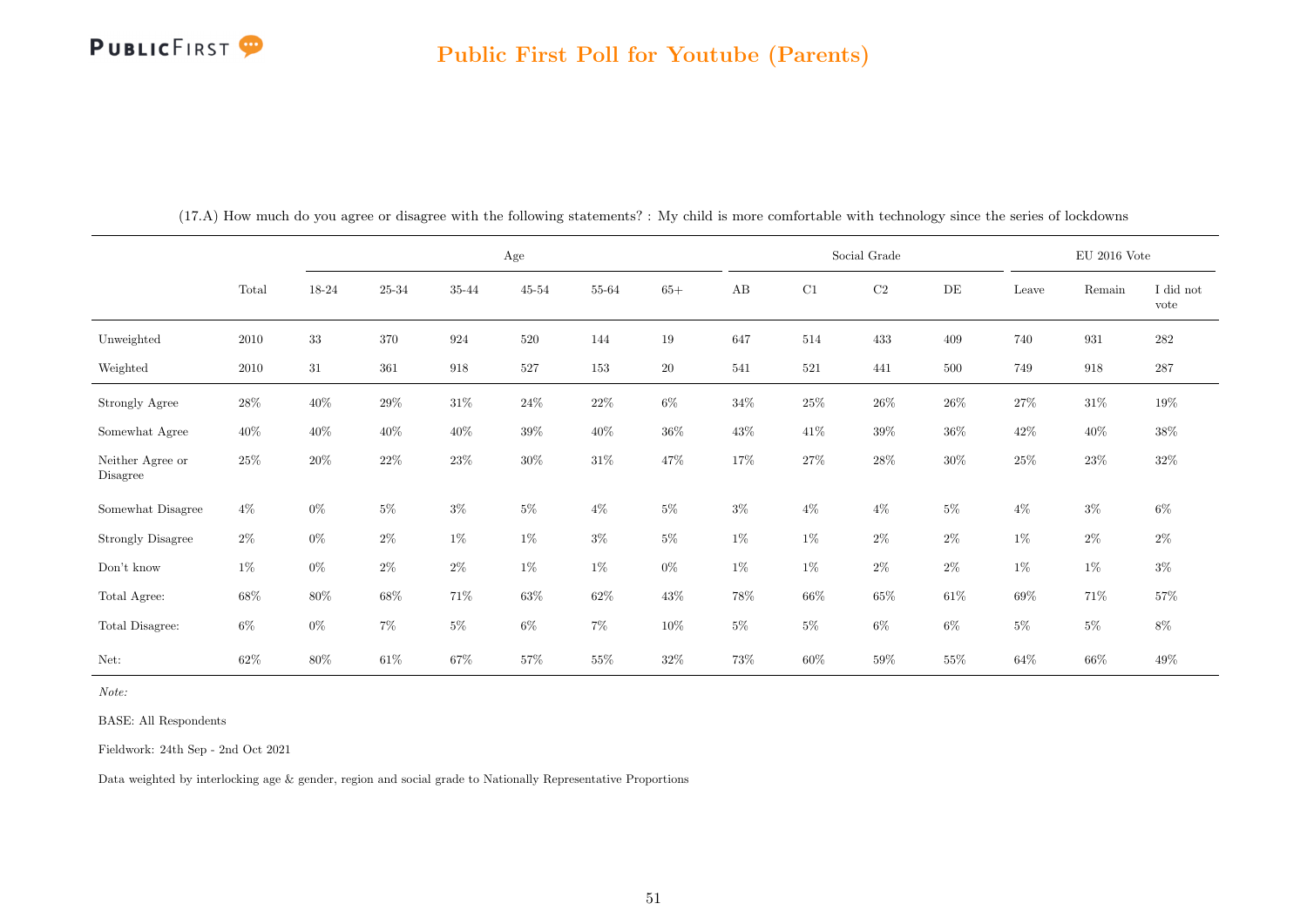|                              |        |        | $\operatorname{Gender}$ |        |                     |                     | $2019\,$                      |                   |                      |                       |                          | Education                                              |                                                             |                          |
|------------------------------|--------|--------|-------------------------|--------|---------------------|---------------------|-------------------------------|-------------------|----------------------|-----------------------|--------------------------|--------------------------------------------------------|-------------------------------------------------------------|--------------------------|
|                              | Total  | Male   | Female                  |        | Conservative Labour | Liberal<br>Democrat | The<br><b>Brexit</b><br>Party | I did not<br>vote | None of<br>the above | GCSE or<br>equivalent | A Level or<br>equivalent | University<br>Under-<br>graduate<br>Degree<br>(BA/BSc) | University<br>Postgrad-<br>uate<br>Degree<br>(MA/MSc/MPhil) | Doctorate<br>(PhD/DPHil) |
| Unweighted                   | 2010   | 922    | 1087                    | 714    | 539                 | 198                 | 14                            | 280               | $\overline{0}$       | 405                   | 559                      | 513                                                    | 434                                                         | 57                       |
| Weighted                     | 2010   | 1004   | 1005                    | 699    | $537\,$             | 186                 | 14                            | $\,292$           | $\overline{0}$       | 440                   | 587                      | 488                                                    | 399                                                         | $50\,$                   |
| Strongly Agree               | $28\%$ | $31\%$ | $24\%$                  | $33\%$ | $27\%$              | $36\%$              | $17\%$                        | $20\%$            | $\ast$               | $22\%$                | $24\%$                   | $25\%$                                                 | $43\%$                                                      | $41\%$                   |
| Somewhat Agree               | $40\%$ | $40\%$ | $39\%$                  | $42\%$ | 42\%                | $36\%$              | $38\%$                        | $35\%$            | $\ast$               | 41\%                  | $36\%$                   | $44\%$                                                 | $42\%$                                                      | $39\%$                   |
| Neither Agree or<br>Disagree | 25%    | $22\%$ | $29\%$                  | $20\%$ | $26\%$              | $22\%$              | $9\%$                         | $34\%$            | $\ast$               | $30\%$                | $32\%$                   | $24\%$                                                 | $12\%$                                                      | $14\%$                   |
| Somewhat Disagree            | $4\%$  | $3\%$  | $5\%$                   | $3\%$  | $3\%$               | $4\%$               | $0\%$                         | $7\%$             | $\ast$               | $5\%$                 | $4\%$                    | $5\%$                                                  | $2\%$                                                       | $2\%$                    |
| <b>Strongly Disagree</b>     | $2\%$  | $2\%$  | $1\%$                   | $1\%$  | $2\%$               | $2\%$               | $21\%$                        | $2\%$             | $\ast$               | $1\%$                 | $2\%$                    | $2\%$                                                  | $1\%$                                                       | $2\%$                    |
| Don't know                   | $1\%$  | $1\%$  | $2\%$                   | $1\%$  | $1\%$               | $0\%$               | $16\%$                        | $2\%$             | $*$                  | $1\%$                 | $2\%$                    | $1\%$                                                  | $1\%$                                                       | $2\%$                    |
| Total Agree:                 | $68\%$ | $72\%$ | $64\%$                  | 74%    | $69\%$              | $72\%$              | $55\%$                        | $55\%$            | $\ast$               | $63\%$                | $60\%$                   | $68\%$                                                 | $84\%$                                                      | $80\%$                   |
| Total Disagree:              | $6\%$  | $5\%$  | $6\%$                   | $4\%$  | $4\%$               | $6\%$               | $21\%$                        | $9\%$             | $\ast$               | $6\%$                 | $6\%$                    | $7\%$                                                  | $3\%$                                                       | $4\%$                    |
| Net:                         | 62%    | $66\%$ | $58\%$                  | 70%    | $64\%$              | 66%                 | $34\%$                        | $46\%$            | $\ast$               | $57\%$                | $54\%$                   | $61\%$                                                 | $81\%$                                                      | 77%                      |

(17.B) How much do you agree or disagree with the following statements? : My child is more comfortable with technology since the series of lockdowns

Note:

BASE: All Respondents

Fieldwork: 24th Sep - 2nd Oct 2021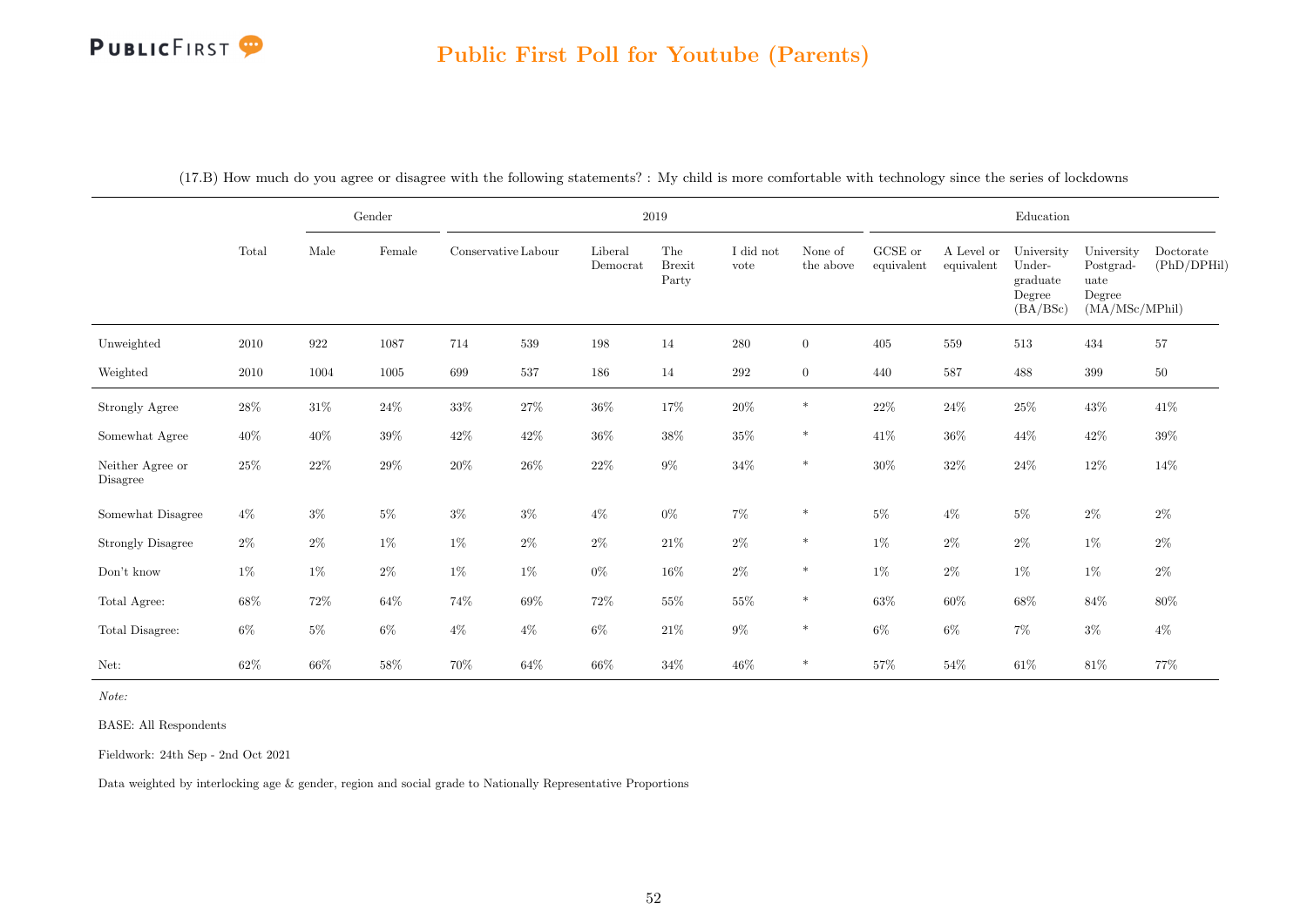|                              |          |                         |                                                 |               |                    |                  |                  | Region                         |               |               |          |        |                     |
|------------------------------|----------|-------------------------|-------------------------------------------------|---------------|--------------------|------------------|------------------|--------------------------------|---------------|---------------|----------|--------|---------------------|
|                              | Total    | $\operatorname{London}$ | $\operatorname{South}$<br>$\operatorname{East}$ | South<br>West | East of<br>England | East<br>Midlands | West<br>Midlands | Yorkshire<br>and the<br>Humber | North<br>East | North<br>West | Scotland | Wales  | Northern<br>Ireland |
| Unweighted                   | 2010     | $335\,$                 | 257                                             | 156           | 177                | 120              | 180              | 175                            | $86\,$        | $247\,$       | 145      | $81\,$ | $51\,$              |
| Weighted                     | $2010\,$ | $\bf 281$               | $261\,$                                         | 161           | 181                | 141              | 181              | 161                            | $80\,$        | $221\,$       | 181      | 101    | $60\,$              |
| Strongly Agree               | $28\%$   | $42\%$                  | $25\%$                                          | $23\%$        | $19\%$             | $26\%$           | $31\%$           | $26\%$                         | $27\%$        | $30\%$        | $28\%$   | $22\%$ | $19\%$              |
| Somewhat Agree               | $40\%$   | $35\%$                  | $46\%$                                          | $38\%$        | $42\%$             | $40\%$           | $35\%$           | $39\%$                         | $47\%$        | $41\%$        | $42\%$   | $35\%$ | $39\%$              |
| Neither Agree or<br>Disagree | $25\%$   | 17%                     | $24\%$                                          | $29\%$        | $32\%$             | $30\%$           | $24\%$           | $28\%$                         | $23\%$        | $23\%$        | $23\%$   | $36\%$ | $27\%$              |
| Somewhat Disagree            | $4\%$    | $3\%$                   | $2\%$                                           | $8\%$         | $6\%$              | $3\%$            | $6\%$            | $3\%$                          | $3\%$         | $2\%$         | $3\%$    | $6\%$  | $8\%$               |
| <b>Strongly Disagree</b>     | $2\%$    | $2\%$                   | $3\%$                                           | $0\%$         | $1\%$              | $1\%$            | $2\%$            | $2\%$                          | $0\%$         | $1\%$         | $2\%$    | $2\%$  | $4\%$               |
| Don't know                   | $1\%$    | $1\%$                   | $1\%$                                           | $2\%$         | $2\%$              | $1\%$            | $2\%$            | $1\%$                          | $0\%$         | $2\%$         | $2\%$    | $0\%$  | $2\%$               |
| Total Agree:                 | $68\%$   | $77\%$                  | $70\%$                                          | $61\%$        | $60\%$             | $65\%$           | $67\%$           | $66\%$                         | $74\%$        | $71\%$        | $70\%$   | $56\%$ | $58\%$              |
| Total Disagree:              | $6\%$    | $5\%$                   | $4\%$                                           | $8\%$         | $6\%$              | $4\%$            | $8\%$            | $5\%$                          | $3\%$         | $3\%$         | $5\%$    | $7\%$  | $12\%$              |
| Net:                         | $62\%$   | $72\%$                  | $66\%$                                          | $54\%$        | $54\%$             | $61\%$           | $59\%$           | $60\%$                         | $71\%$        | $68\%$        | $65\%$   | $49\%$ | $46\%$              |

(17.C) How much do you agree or disagree with the following statements? : My child is more comfortable with technology since the series of lockdowns

Note:

BASE: All Respondents

Fieldwork: 24th Sep - 2nd Oct 2021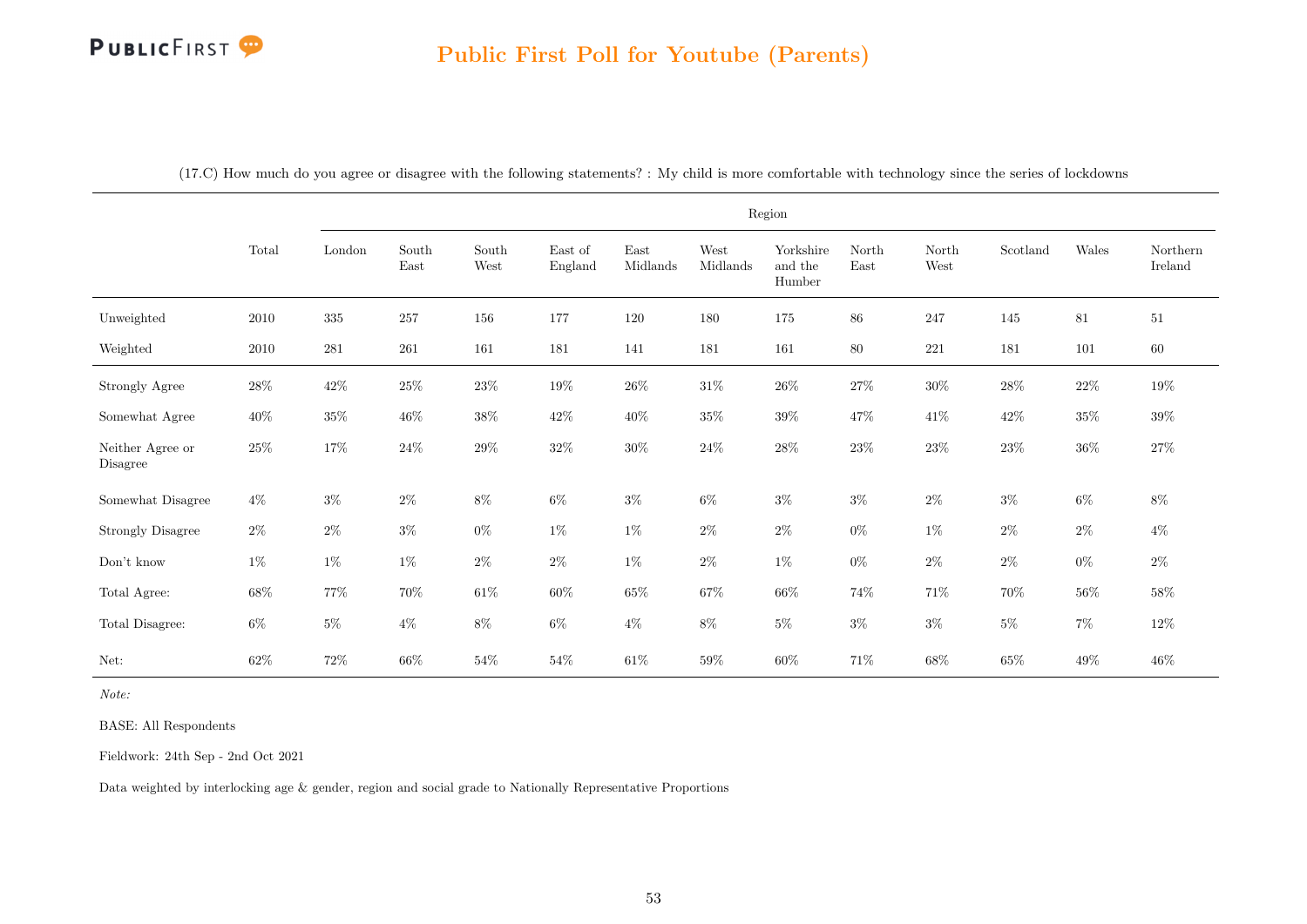|                              |        |        |           |        | Age       |        |           |          |        | Social Grade |           |        | $EU$ 2016 Vote |                   |
|------------------------------|--------|--------|-----------|--------|-----------|--------|-----------|----------|--------|--------------|-----------|--------|----------------|-------------------|
|                              | Total  | 18-24  | $25 - 34$ | 35-44  | $45 - 54$ | 55-64  | $65+$     | $\rm AB$ | C1     | $\rm C2$     | $\rm{DE}$ | Leave  | Remain         | I did not<br>vote |
| Unweighted                   | 2010   | 33     | $370\,$   | 924    | 520       | 144    | 19        | 647      | 514    | 433          | 409       | 740    | 931            | ${\bf 282}$       |
| Weighted                     | 2010   | 31     | 361       | 918    | 527       | 153    | <b>20</b> | 541      | 521    | 441          | 500       | 749    | 918            | $287\,$           |
| Strongly Agree               | $30\%$ | $29\%$ | $33\%$    | $32\%$ | $26\%$    | $28\%$ | $17\%$    | $39\%$   | $25\%$ | $29\%$       | 27%       | 28%    | $34\%$         | $23\%$            |
| Somewhat Agree               | 41\%   | $30\%$ | $41\%$    | $39\%$ | $46\%$    | $40\%$ | $28\%$    | $41\%$   | $43\%$ | $41\%$       | $40\%$    | $42\%$ | $42\%$         | $41\%$            |
| Neither Agree or<br>Disagree | $21\%$ | $36\%$ | 17%       | $20\%$ | $21\%$    | $28\%$ | $38\%$    | $14\%$   | $24\%$ | $24\%$       | $23\%$    | $22\%$ | 17%            | 27\%              |
| Somewhat Disagree            | $5\%$  | $5\%$  | $6\%$     | $5\%$  | $3\%$     | $2\%$  | $16\%$    | $3\%$    | $6\%$  | $4\%$        | $5\%$     | $4\%$  | $5\%$          | $6\%$             |
| <b>Strongly Disagree</b>     | $2\%$  | $0\%$  | $2\%$     | $2\%$  | $3\%$     | $2\%$  | $0\%$     | $2\%$    | $2\%$  | $1\%$        | $3\%$     | $2\%$  | $2\%$          | $1\%$             |
| Don't know                   | $1\%$  | $0\%$  | $2\%$     | $1\%$  | $1\%$     | $0\%$  | $0\%$     | $1\%$    | $1\%$  | $1\%$        | $1\%$     | 1%     | $1\%$          | $2\%$             |
| Total Agree:                 | 71%    | $59\%$ | $74\%$    | 71%    | $72\%$    | $68\%$ | $46\%$    | $80\%$   | $68\%$ | $69\%$       | 67%       | 70%    | 76%            | $65\%$            |
| Total Disagree:              | $7\%$  | $5\%$  | $8\%$     | $7\%$  | $6\%$     | $4\%$  | 16%       | $5\%$    | $8\%$  | $6\%$        | $9\%$     | $6\%$  | $6\%$          | $7\%$             |
| Net:                         | $65\%$ | $54\%$ | $65\%$    | $64\%$ | $67\%$    | $65\%$ | $30\%$    | 75%      | $60\%$ | $64\%$       | 58%       | $64\%$ | $70\%$         | $58\%$            |

(18.A) How much do you agree or disagree with the following statements? : I have seen the benefit of the internet more since the series of lockdowns

Note:

BASE: All Respondents

Fieldwork: 24th Sep - 2nd Oct 2021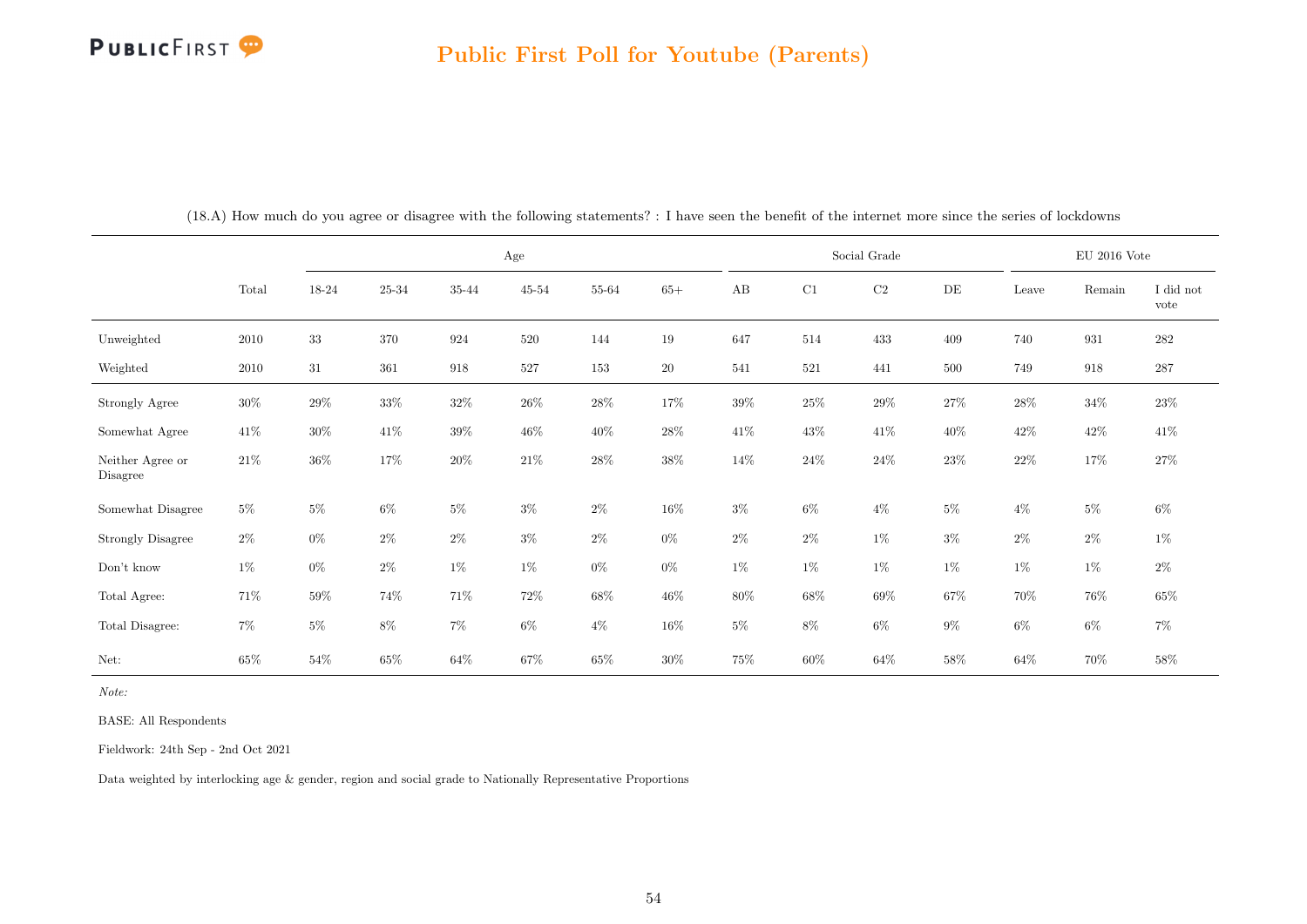|                              |        |         | Gender |                     |        |                     | $2019\,$                      |                   |                      |                       |                          | Education                                              |                                                             |                          |
|------------------------------|--------|---------|--------|---------------------|--------|---------------------|-------------------------------|-------------------|----------------------|-----------------------|--------------------------|--------------------------------------------------------|-------------------------------------------------------------|--------------------------|
|                              | Total  | Male    | Female | Conservative Labour |        | Liberal<br>Democrat | The<br><b>Brexit</b><br>Party | I did not<br>vote | None of<br>the above | GCSE or<br>equivalent | A Level or<br>equivalent | University<br>Under-<br>graduate<br>Degree<br>(BA/BSc) | University<br>Postgrad-<br>uate<br>Degree<br>(MA/MSc/MPhil) | Doctorate<br>(PhD/DPHil) |
| Unweighted                   | 2010   | $922\,$ | 1087   | 714                 | 539    | 198                 | 14                            | $280\,$           | $\overline{0}$       | 405                   | 559                      | 513                                                    | 434                                                         | $57\,$                   |
| Weighted                     | 2010   | 1004    | 1005   | 699                 | 537    | 186                 | 14                            | $\,292$           | $\overline{0}$       | 440                   | 587                      | 488                                                    | 399                                                         | $50\,$                   |
| Strongly Agree               | $30\%$ | $33\%$  | $27\%$ | $32\%$              | $33\%$ | $36\%$              | $7\%$                         | $21\%$            | $\ast$               | $26\%$                | $24\%$                   | $29\%$                                                 | $44\%$                                                      | $46\%$                   |
| Somewhat Agree               | 41\%   | $39\%$  | $43\%$ | $43\%$              | $40\%$ | $43\%$              | $28\%$                        | $39\%$            | $\ast$               | $42\%$                | $43\%$                   | $41\%$                                                 | $41\%$                                                      | $33\%$                   |
| Neither Agree or<br>Disagree | $21\%$ | $20\%$  | $22\%$ | $18\%$              | $20\%$ | $16\%$              | $41\%$                        | $29\%$            | $\ast$               | $25\%$                | $26\%$                   | $21\%$                                                 | $11\%$                                                      | $11\%$                   |
| Somewhat Disagree            | $5\%$  | $4\%$   | $5\%$  | $4\%$               | $4\%$  | $3\%$               | $14\%$                        | $6\%$             | $\ast$               | $5\%$                 | $4\%$                    | $5\%$                                                  | $3\%$                                                       | $8\%$                    |
| <b>Strongly Disagree</b>     | $2\%$  | $3\%$   | $2\%$  | $2\%$               | $1\%$  | $2\%$               | $0\%$                         | $3\%$             | $\ast$               | $3\%$                 | $2\%$                    | $3\%$                                                  | $1\%$                                                       | $0\%$                    |
| $\mathrm{Don't}$ know        | $1\%$  | $1\%$   | $1\%$  | $1\%$               | 1%     | $0\%$               | $10\%$                        | $1\%$             | $\ast$               | $0\%$                 | $1\%$                    | $1\%$                                                  | 1%                                                          | $2\%$                    |
| Total Agree:                 | $71\%$ | $73\%$  | 70%    | $75\%$              | $73\%$ | 79%                 | $34\%$                        | $61\%$            | $\ast$               | $67\%$                | $67\%$                   | $70\%$                                                 | $85\%$                                                      | 78%                      |
| Total Disagree:              | $7\%$  | $7\%$   | $7\%$  | $6\%$               | $5\%$  | $5\%$               | $14\%$                        | $10\%$            | $\ast$               | $8\%$                 | $6\%$                    | $8\%$                                                  | $4\%$                                                       | $8\%$                    |
| Net:                         | $65\%$ | $66\%$  | $63\%$ | $69\%$              | $68\%$ | $74\%$              | $20\%$                        | $51\%$            | $\ast$               | $59\%$                | $61\%$                   | $62\%$                                                 | $82\%$                                                      | $70\%$                   |

(18.B) How much do you agree or disagree with the following statements? : I have seen the benefit of the internet more since the series of lockdowns

Note:

BASE: All Respondents

Fieldwork: 24th Sep - 2nd Oct 2021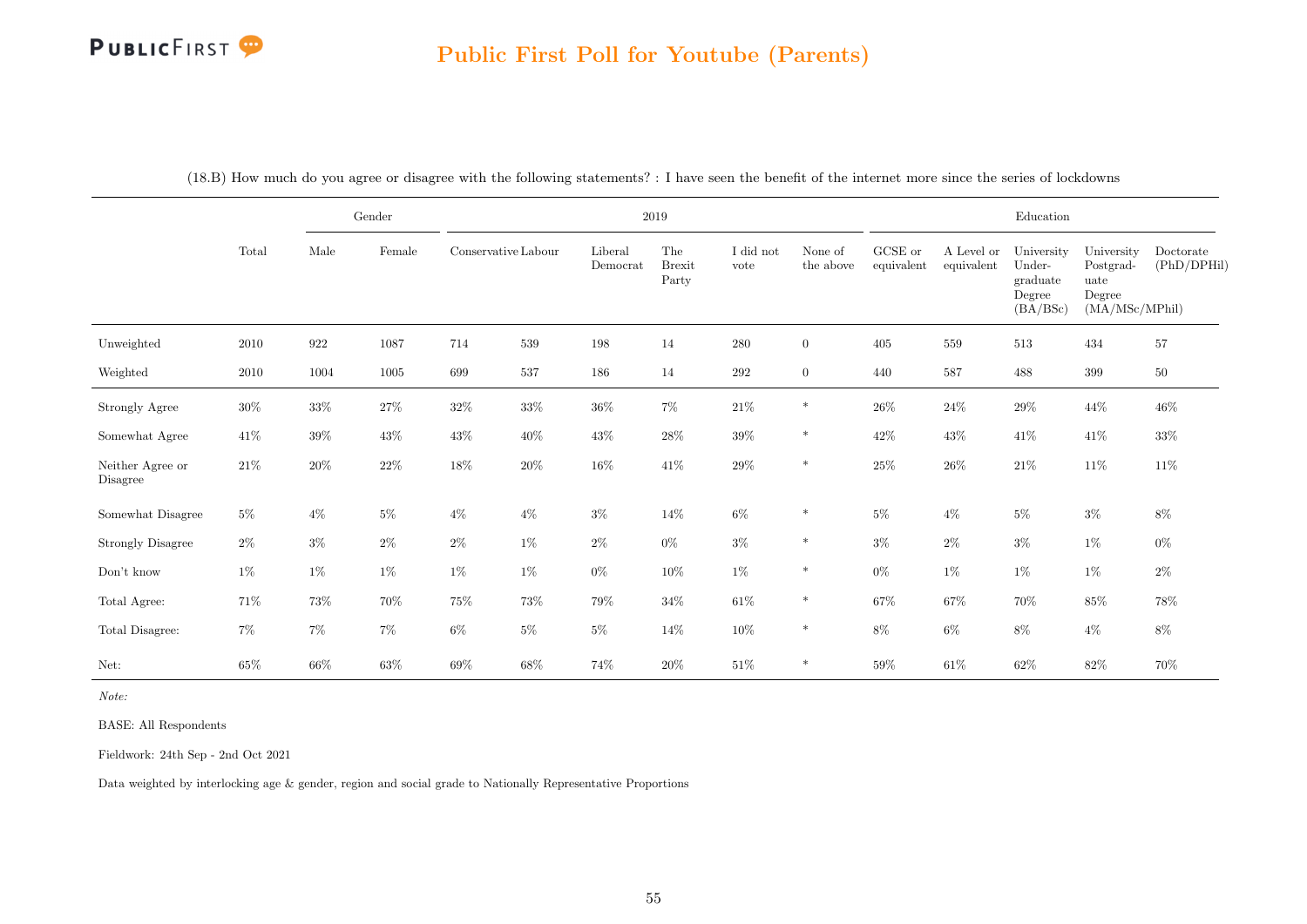|                                                                                                     |          |           |               |               |                    |                  |                  | Region                         |               |               |          |        |                     |
|-----------------------------------------------------------------------------------------------------|----------|-----------|---------------|---------------|--------------------|------------------|------------------|--------------------------------|---------------|---------------|----------|--------|---------------------|
|                                                                                                     | Total    | London    | South<br>East | South<br>West | East of<br>England | East<br>Midlands | West<br>Midlands | Yorkshire<br>and the<br>Humber | North<br>East | North<br>West | Scotland | Wales  | Northern<br>Ireland |
| Unweighted                                                                                          | 2010     | $335\,$   | 257           | 156           | 177                | 120              | 180              | 175                            | 86            | 247           | 145      | 81     | $51\,$              |
| Weighted                                                                                            | $2010\,$ | $\bf 281$ | $261\,$       | 161           | 181                | 141              | 181              | 161                            | $80\,$        | $221\,$       | 181      | 101    | $60\,$              |
| <b>Strongly Agree</b>                                                                               | $30\%$   | $39\%$    | $30\%$        | $27\%$        | $24\%$             | $28\%$           | $30\%$           | $28\%$                         | $36\%$        | $31\%$        | $32\%$   | $25\%$ | $20\%$              |
| Somewhat Agree                                                                                      | $41\%$   | $43\%$    | $45\%$        | $37\%$        | $41\%$             | $43\%$           | $38\%$           | $38\%$                         | $38\%$        | $42\%$        | $42\%$   | 44\%   | $38\%$              |
| Neither Agree or $% \left\langle \left\langle \cdot ,\cdot \right\rangle \right\rangle$<br>Disagree | $21\%$   | 14\%      | $19\%$        | $25\%$        | $26\%$             | $24\%$           | $20\%$           | $22\%$                         | $22\%$        | $20\%$        | $20\%$   | $23\%$ | $29\%$              |
| Somewhat Disagree                                                                                   | $5\%$    | $3\%$     | $3\%$         | $5\%$         | $5\%$              | $2\%$            | $7\%$            | $10\%$                         | $2\%$         | $5\%$         | $3\%$    | $5\%$  | $10\%$              |
| <b>Strongly Disagree</b>                                                                            | $2\%$    | $1\%$     | $3\%$         | $5\%$         | $2\%$              | $3\%$            | $3\%$            | $1\%$                          | $3\%$         | $1\%$         | $2\%$    | $3\%$  | $0\%$               |
| Don't know                                                                                          | $1\%$    | $1\%$     | $1\%$         | $1\%$         | $1\%$              | $1\%$            | $2\%$            | $1\%$                          | $0\%$         | $1\%$         | $1\%$    | $0\%$  | $2\%$               |
| Total Agree:                                                                                        | 71%      | $82\%$    | $74\%$        | $65\%$        | $65\%$             | $71\%$           | $68\%$           | $65\%$                         | $73\%$        | $73\%$        | 74%      | $69\%$ | $58\%$              |
| Total Disagree:                                                                                     | $7\%$    | $3\%$     | $5\%$         | $10\%$        | $8\%$              | $4\%$            | $10\%$           | $11\%$                         | $5\%$         | $6\%$         | $4\%$    | $8\%$  | $10\%$              |
| Net:                                                                                                | $65\%$   | $79\%$    | $69\%$        | $55\%$        | $57\%$             | $67\%$           | $58\%$           | 54%                            | $68\%$        | $67\%$        | $70\%$   | $61\%$ | $48\%$              |

(18.C) How much do you agree or disagree with the following statements? : I have seen the benefit of the internet more since the series of lockdowns

Note:

BASE: All Respondents

Fieldwork: 24th Sep - 2nd Oct 2021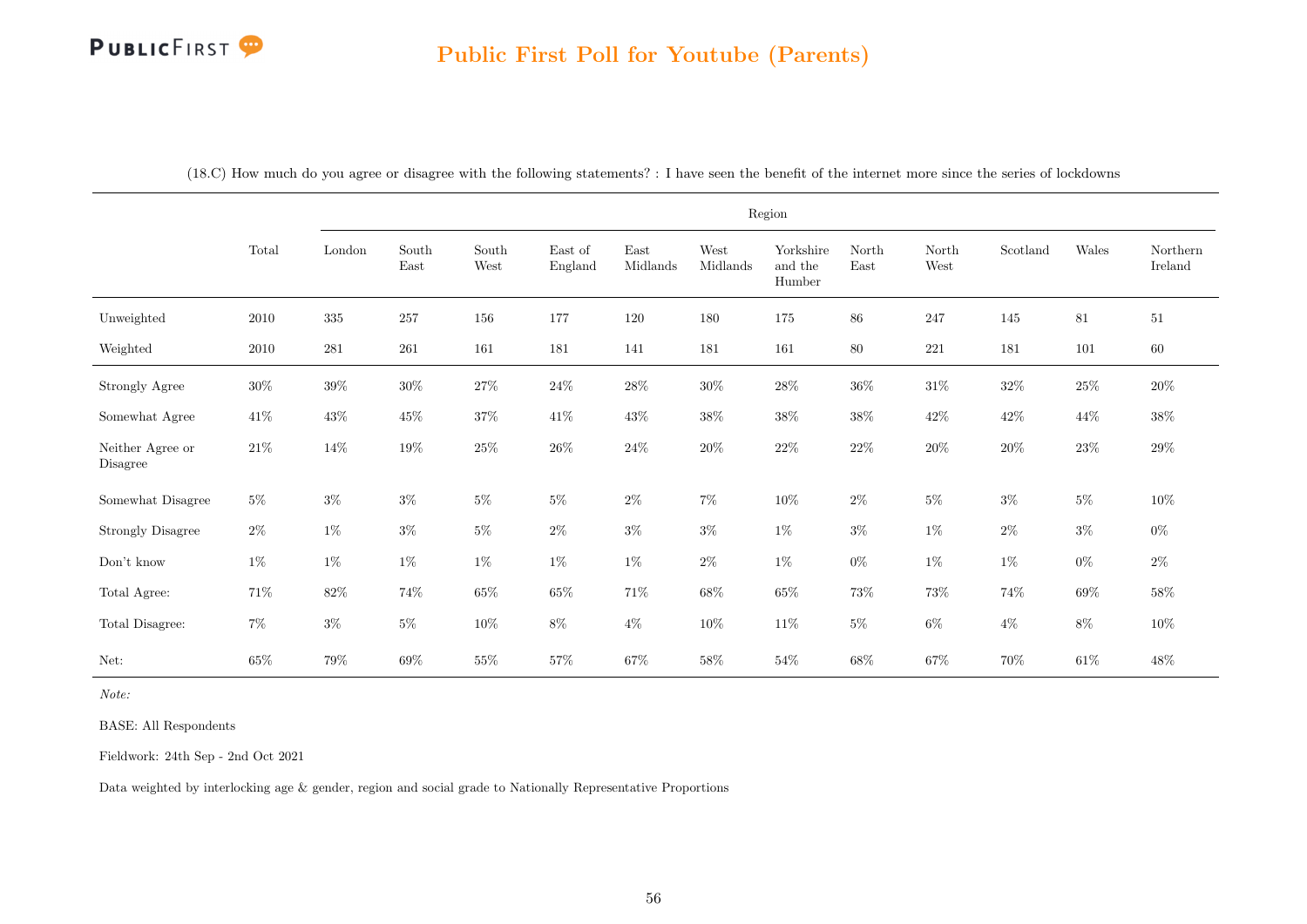|                              |        |        |         |        | Age       |        |           |        |         | Social Grade |           |        | $\rm EU$ 2016 Vote |                   |
|------------------------------|--------|--------|---------|--------|-----------|--------|-----------|--------|---------|--------------|-----------|--------|--------------------|-------------------|
|                              | Total  | 18-24  | 25-34   | 35-44  | $45 - 54$ | 55-64  | $65+$     | AB     | C1      | $\rm{C2}$    | $\rm{DE}$ | Leave  | Remain             | I did not<br>vote |
| Unweighted                   | 2010   | $33\,$ | $370\,$ | 924    | 520       | 144    | 19        | 647    | 514     | 433          | 409       | 740    | 931                | $\bf 282$         |
| Weighted                     | 2010   | 31     | 361     | 918    | 527       | 153    | <b>20</b> | 541    | $521\,$ | 441          | 500       | 749    | 918                | $287\,$           |
| Strongly Agree               | $23\%$ | $26\%$ | $26\%$  | $27\%$ | 18%       | $14\%$ | $6\%$     | $31\%$ | $19\%$  | $22\%$       | $20\%$    | $21\%$ | $28\%$             | 17%               |
| Somewhat Agree               | $36\%$ | $42\%$ | $37\%$  | $36\%$ | 37%       | $37\%$ | $41\%$    | 41\%   | $38\%$  | $35\%$       | $32\%$    | $39\%$ | $37\%$             | $32\%$            |
| Neither Agree or<br>Disagree | $31\%$ | $23\%$ | $26\%$  | $29\%$ | $34\%$    | $38\%$ | 44\%      | $21\%$ | $31\%$  | $33\%$       | $38\%$    | $30\%$ | $28\%$             | $39\%$            |
| Somewhat Disagree            | $6\%$  | 6%     | $7\%$   | $5\%$  | 7%        | $9\%$  | $4\%$     | $4\%$  | $9\%$   | $6\%$        | $6\%$     | $7\%$  | $5\%$              | $6\%$             |
| <b>Strongly Disagree</b>     | $2\%$  | $0\%$  | $3\%$   | $2\%$  | $3\%$     | $2\%$  | $5\%$     | $2\%$  | $2\%$   | $4\%$        | $3\%$     | $3\%$  | $2\%$              | $4\%$             |
| Don't know                   | $1\%$  | $3\%$  | $2\%$   | $1\%$  | $1\%$     | 1%     | $0\%$     | $1\%$  | $1\%$   | $1\%$        | $2\%$     | $1\%$  | $1\%$              | $2\%$             |
| Total Agree:                 | $60\%$ | 68%    | $63\%$  | $63\%$ | $54\%$    | $50\%$ | 47%       | $72\%$ | $57\%$  | $57\%$       | $52\%$    | $60\%$ | $64\%$             | $48\%$            |
| Total Disagree:              | $9\%$  | $6\%$  | $10\%$  | $7\%$  | 10%       | 10\%   | $9\%$     | $6\%$  | 11\%    | $9\%$        | $9\%$     | $9\%$  | $7\%$              | $10\%$            |
| Net:                         | $51\%$ | $63\%$ | $53\%$  | $56\%$ | 44\%      | $40\%$ | 38\%      | $66\%$ | 47\%    | 47\%         | $43\%$    | $51\%$ | $57\%$             | $38\%$            |

(19.A) How much do you agree or disagree with the following statements? : As a parent, I am more comfortable with technology since the series of lockdowns

Note:

BASE: All Respondents

Fieldwork: 24th Sep - 2nd Oct 2021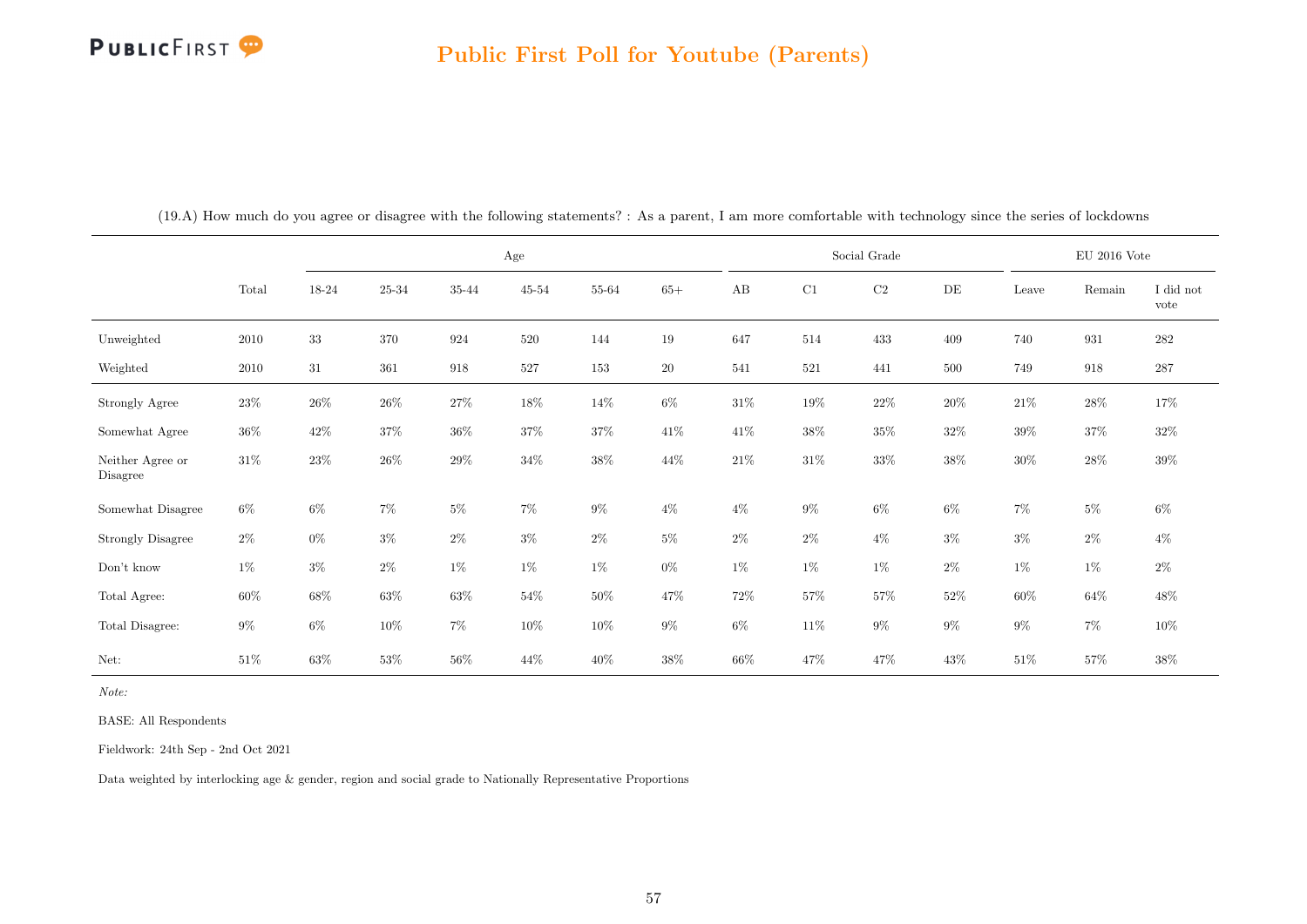#### Public First Poll for Youtube (Parents)

|                              |        |        | Gender |                     |         |                     | $2019\,$                      |                   |                      |                       |                          | Education                                              |                                                             |                          |
|------------------------------|--------|--------|--------|---------------------|---------|---------------------|-------------------------------|-------------------|----------------------|-----------------------|--------------------------|--------------------------------------------------------|-------------------------------------------------------------|--------------------------|
|                              | Total  | Male   | Female | Conservative Labour |         | Liberal<br>Democrat | The<br><b>Brexit</b><br>Party | I did not<br>vote | None of<br>the above | GCSE or<br>equivalent | A Level or<br>equivalent | University<br>Under-<br>graduate<br>Degree<br>(BA/BSc) | University<br>Postgrad-<br>uate<br>Degree<br>(MA/MSc/MPhil) | Doctorate<br>(PhD/DPHil) |
| Unweighted                   | 2010   | 922    | 1087   | 714                 | $539\,$ | 198                 | 14                            | 280               | $\overline{0}$       | 405                   | 559                      | 513                                                    | 434                                                         | $57\,$                   |
| Weighted                     | 2010   | 1004   | 1005   | 699                 | $537\,$ | 186                 | 14                            | $\,292$           | $\overline{0}$       | 440                   | 587                      | 488                                                    | 399                                                         | $50\,$                   |
| Strongly Agree               | $23\%$ | $29\%$ | $17\%$ | $24\%$              | $26\%$  | $37\%$              | $7\%$                         | $14\%$            | $\ast$               | $18\%$                | $16\%$                   | $20\%$                                                 | $43\%$                                                      | $41\%$                   |
| Somewhat Agree               | $36\%$ | $35\%$ | $38\%$ | 42\%                | $36\%$  | $33\%$              | $48\%$                        | $30\%$            | $\ast$               | $35\%$                | $37\%$                   | $38\%$                                                 | $37\%$                                                      | $32\%$                   |
| Neither Agree or<br>Disagree | $31\%$ | $26\%$ | $35\%$ | 27%                 | $29\%$  | $24\%$              | $27\%$                        | $41\%$            | $\ast$               | $38\%$                | $34\%$                   | $32\%$                                                 | 15%                                                         | $22\%$                   |
| Somewhat Disagree            | $6\%$  | $6\%$  | $6\%$  | $5\%$               | $6\%$   | $3\%$               | $6\%$                         | $9\%$             | $\ast$               | $6\%$                 | $8\%$                    | $6\%$                                                  | $4\%$                                                       | $2\%$                    |
| <b>Strongly Disagree</b>     | $2\%$  | $3\%$  | $2\%$  | $2\%$               | $2\%$   | $2\%$               | $3\%$                         | $5\%$             | $\ast$               | $2\%$                 | $4\%$                    | $3\%$                                                  | $1\%$                                                       | $0\%$                    |
| $\mathrm{Don't}$ know        | $1\%$  | $1\%$  | $1\%$  | $0\%$               | $1\%$   | $1\%$               | $10\%$                        | $2\%$             | $\ast$               | $1\%$                 | $2\%$                    | $1\%$                                                  | $1\%$                                                       | $2\%$                    |
| Total Agree:                 | $60\%$ | $64\%$ | $55\%$ | $66\%$              | $61\%$  | $70\%$              | $55\%$                        | $44\%$            | $\ast$               | $54\%$                | $52\%$                   | $58\%$                                                 | $80\%$                                                      | $73\%$                   |
| Total Disagree:              | $9\%$  | $8\%$  | $9\%$  | $7\%$               | $8\%$   | $5\%$               | $9\%$                         | $14\%$            | $\ast$               | $8\%$                 | $12\%$                   | $9\%$                                                  | $4\%$                                                       | $2\%$                    |
| Net:                         | 51\%   | $56\%$ | $47\%$ | $59\%$              | $53\%$  | $65\%$              | $46\%$                        | $30\%$            | $\ast$               | $46\%$                | 41%                      | 49\%                                                   | 76%                                                         | 71%                      |

(19.B) How much do you agree or disagree with the following statements? : As a parent, I am more comfortable with technology since the series of lockdowns

Note:

BASE: All Respondents

Fieldwork: 24th Sep - 2nd Oct 2021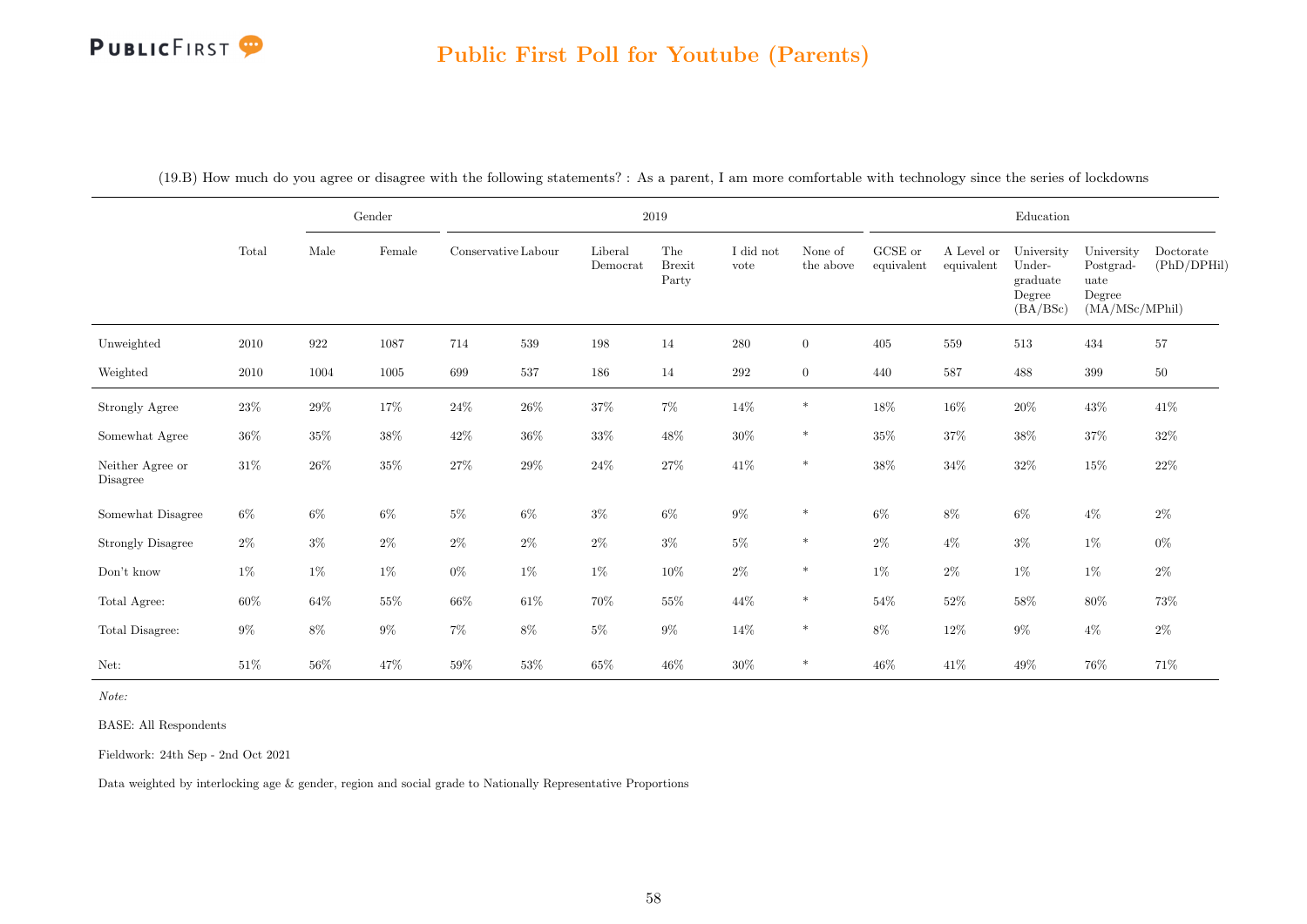# Public First Poll for Youtube (Parents)

| (19.C) How much do you agree or disagree with the following statements? : As a parent, I am more comfortable with technology since the series of lockdowns |  |  |  |  |  |  |  |  |
|------------------------------------------------------------------------------------------------------------------------------------------------------------|--|--|--|--|--|--|--|--|
|------------------------------------------------------------------------------------------------------------------------------------------------------------|--|--|--|--|--|--|--|--|

|                              |          |           |               |               |                    |                  |                  | Region                         |               |               |          |        |                     |
|------------------------------|----------|-----------|---------------|---------------|--------------------|------------------|------------------|--------------------------------|---------------|---------------|----------|--------|---------------------|
|                              | Total    | London    | South<br>East | South<br>West | East of<br>England | East<br>Midlands | West<br>Midlands | Yorkshire<br>and the<br>Humber | North<br>East | North<br>West | Scotland | Wales  | Northern<br>Ireland |
| Unweighted                   | $2010\,$ | 335       | 257           | 156           | 177                | 120              | 180              | 175                            | 86            | 247           | 145      | 81     | 51                  |
| Weighted                     | $2010\,$ | $\bf 281$ | $261\,$       | 161           | 181                | 141              | 181              | 161                            | 80            | $221\,$       | 181      | 101    | 60                  |
| Strongly Agree               | $23\%$   | $37\%$    | $19\%$        | $18\%$        | $18\%$             | $19\%$           | $24\%$           | $19\%$                         | $26\%$        | $25\%$        | $21\%$   | $27\%$ | $21\%$              |
| Somewhat Agree               | $36\%$   | $33\%$    | $38\%$        | $33\%$        | $40\%$             | $34\%$           | $39\%$           | $35\%$                         | $41\%$        | $42\%$        | $38\%$   | $31\%$ | $25\%$              |
| Neither Agree or<br>Disagree | $31\%$   | $23\%$    | $32\%$        | $35\%$        | $31\%$             | $42\%$           | $26\%$           | $34\%$                         | $26\%$        | $27\%$        | $30\%$   | $37\%$ | $33\%$              |
| Somewhat Disagree            | $6\%$    | $4\%$     | $7\%$         | $9\%$         | $8\%$              | $4\%$            | $5\%$            | $8\%$                          | $6\%$         | $4\%$         | $7\%$    | $4\%$  | $10\%$              |
| <b>Strongly Disagree</b>     | $2\%$    | $2\%$     | $3\%$         | $3\%$         | $3\%$              | $1\%$            | $4\%$            | $3\%$                          | $1\%$         | $1\%$         | $3\%$    | $1\%$  | $6\%$               |
| Don't know                   | $1\%$    | $1\%$     | $1\%$         | $2\%$         | $1\%$              | $1\%$            | $2\%$            | $1\%$                          | $0\%$         | $1\%$         | $1\%$    | $0\%$  | $4\%$               |
| Total Agree:                 | $60\%$   | 70%       | $57\%$        | $51\%$        | $58\%$             | $53\%$           | $63\%$           | $54\%$                         | $67\%$        | $67\%$        | $58\%$   | $58\%$ | $46\%$              |
| Total Disagree:              | $9\%$    | $6\%$     | $10\%$        | $12\%$        | $10\%$             | $4\%$            | $9\%$            | $11\%$                         | $7\%$         | $5\%$         | $10\%$   | $5\%$  | $17\%$              |
| Net:                         | $51\%$   | $64\%$    | $46\%$        | $38\%$        | $47\%$             | $49\%$           | $55\%$           | $43\%$                         | $60\%$        | $62\%$        | $49\%$   | $54\%$ | $29\%$              |

Note:

BASE: All Respondents

Fieldwork: 24th Sep - 2nd Oct 2021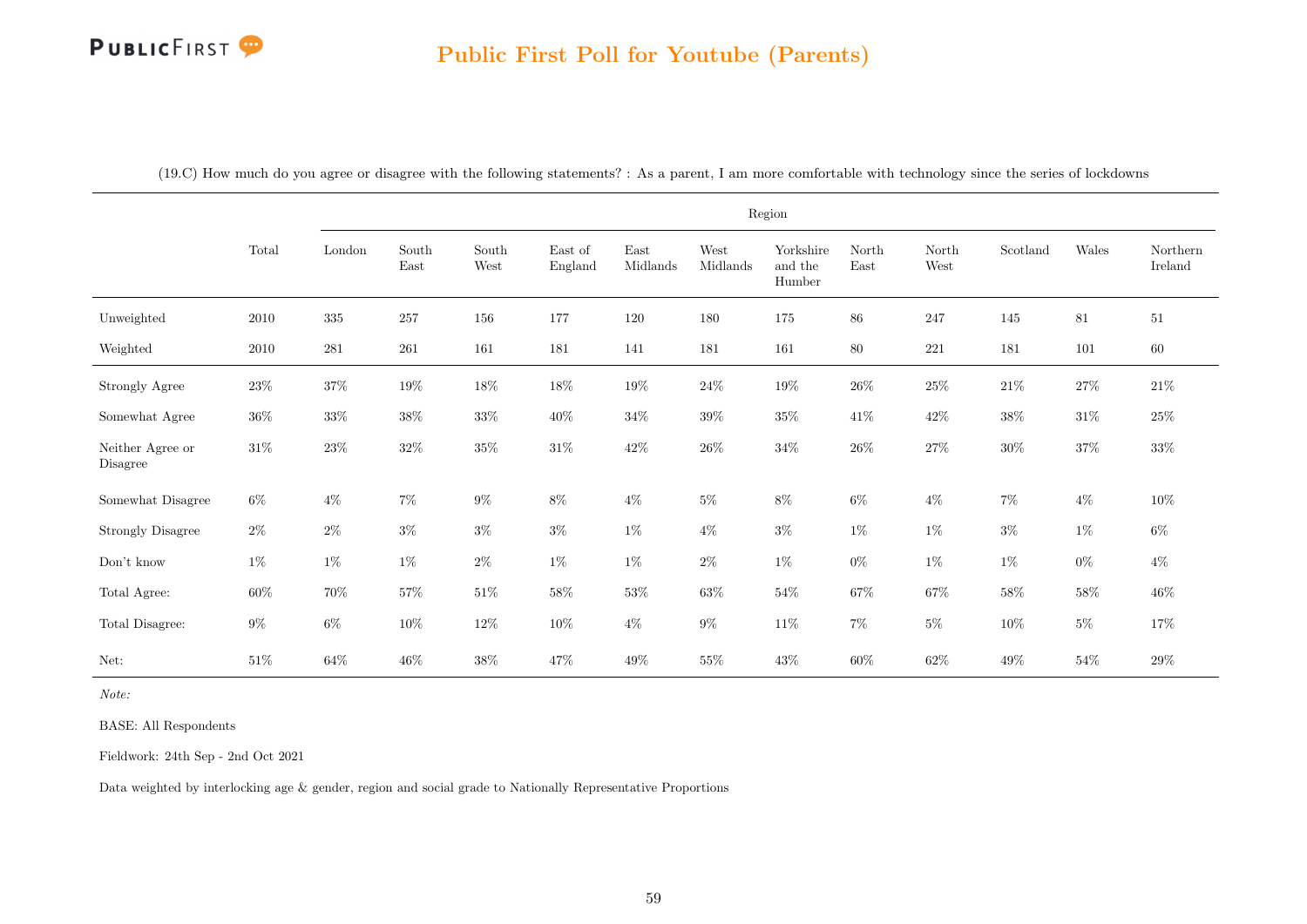

|                   |        |        |        |        | Age    |        |        |        |        | Social Grade |        |        | $EU$ 2016 Vote |                   |
|-------------------|--------|--------|--------|--------|--------|--------|--------|--------|--------|--------------|--------|--------|----------------|-------------------|
|                   | Total  | 18-24  | 25-34  | 35-44  | 45-54  | 55-64  | $65+$  | AB     | C1     | $\rm C2$     | DE     | Leave  | Remain         | I did not<br>vote |
| Unweighted        | 2010   | 33     | 370    | 924    | 520    | 144    | 19     | 647    | 514    | 433          | 409    | 740    | 931            | $282\,$           |
| Weighted          | 2010   | $31\,$ | 361    | 918    | 527    | 153    | $20\,$ | 541    | 521    | 441          | 500    | 749    | 918            | $287\,$           |
| Smartphone        | $91\%$ | $92\%$ | 89%    | $92\%$ | $92\%$ | 86%    | $95\%$ | 89%    | $91\%$ | $93\%$       | $91\%$ | $91\%$ | $91\%$         | $92\%$            |
| TV                | $82\%$ | 71%    | 78%    | $82\%$ | $85\%$ | 86%    | $95\%$ | $82\%$ | 84\%   | $85\%$       | 80%    | 86%    | $81\%$         | 82\%              |
| Laptop computer   | $58\%$ | 47\%   | $52\%$ | $60\%$ | $58\%$ | $64\%$ | 72\%   | 74%    | 58%    | 56%          | 42\%   | $60\%$ | $62\%$         | $46\%$            |
| Tablet            | $42\%$ | 46%    | 40\%   | $42\%$ | 43\%   | $41\%$ | $58\%$ | $48\%$ | $42\%$ | $42\%$       | 35%    | $44\%$ | $45\%$         | $28\%$            |
| Games console     | $33\%$ | 42\%   | $43\%$ | $36\%$ | $26\%$ | $20\%$ | $5\%$  | $38\%$ | $31\%$ | $31\%$       | $32\%$ | $35\%$ | $35\%$         | $25\%$            |
| Desktop computer  | $29\%$ | $33\%$ | $26\%$ | $29\%$ | 27%    | $35\%$ | $23\%$ | $42\%$ | $28\%$ | $25\%$       | 17%    | 28%    | $34\%$         | $15\%$            |
| Dont know         | $0\%$  | $0\%$  | $1\%$  | $0\%$  | $0\%$  | $0\%$  | $0\%$  | $0\%$  | $0\%$  | $0\%$        | $1\%$  | $0\%$  | $0\%$          | $0\%$             |
| None of the above | $0\%$  | $0\%$  | $0\%$  | $0\%$  | $0\%$  | $0\%$  | $0\%$  | $0\%$  | $0\%$  | $0\%$        | $0\%$  | $0\%$  | $0\%$          | $0\%$             |

(20.A) Now thinking about your own personal habits as a parent, which of the following devices do you use regularly at home, if any?

Note:

BASE: All Respondents

Fieldwork: 24th Sep - 2nd Oct 2021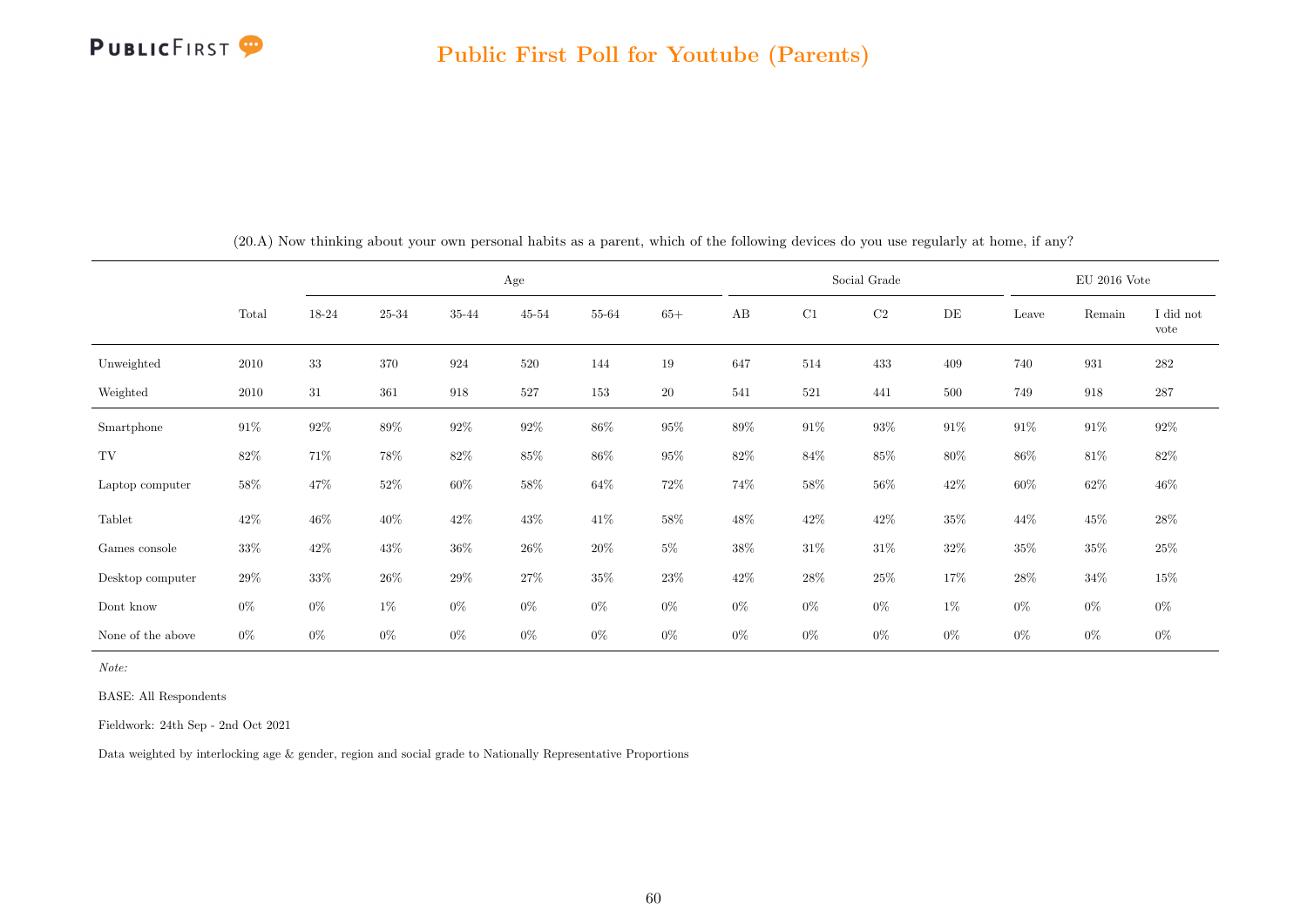|                   |        |                    | Gender |                     |        |                     | $2019\,$                      |                   |                      |                       |                          | Education                                               |                                                             |                          |
|-------------------|--------|--------------------|--------|---------------------|--------|---------------------|-------------------------------|-------------------|----------------------|-----------------------|--------------------------|---------------------------------------------------------|-------------------------------------------------------------|--------------------------|
|                   | Total  | Male               | Female | Conservative Labour |        | Liberal<br>Democrat | The<br><b>Brexit</b><br>Party | I did not<br>vote | None of<br>the above | GCSE or<br>equivalent | A Level or<br>equivalent | University<br>Under-<br>graduate<br>Degree<br>(BA/ BSc) | University<br>Postgrad-<br>uate<br>Degree<br>(MA/MSc/MPhil) | Doctorate<br>(PhD/DPHil) |
| Unweighted        | 2010   | $\boldsymbol{922}$ | 1087   | 714                 | 539    | $198\,$             | 14                            | $280\,$           | $\overline{0}$       | 405                   | 559                      | 513                                                     | 434                                                         | 57                       |
| Weighted          | 2010   | 1004               | 1005   | 699                 | 537    | 186                 | 14                            | 292               | $\overline{0}$       | 440                   | 587                      | 488                                                     | 399                                                         | $50\,$                   |
| Smartphone        | $91\%$ | 89%                | $93\%$ | $89\%$              | $93\%$ | $88\%$              | $90\%$                        | $92\%$            | $\ast$               | 93%                   | $93\%$                   | $89\%$                                                  | $89\%$                                                      | $90\%$                   |
| TV                | 82\%   | $81\%$             | $84\%$ | $84\%$              | 83\%   | $74\%$              | $65\%$                        | $84\%$            | $\ast$               | $90\%$                | $87\%$                   | $80\%$                                                  | $75\%$                                                      | $64\%$                   |
| Laptop computer   | 58%    | $67\%$             | $49\%$ | $64\%$              | $55\%$ | $65\%$              | $46\%$                        | $44\%$            | $\ast$               | $48\%$                | $50\%$                   | $64\%$                                                  | 75%                                                         | 70%                      |
| Tablet            | $42\%$ | 45%                | $39\%$ | $46\%$              | $41\%$ | $52\%$              | $48\%$                        | $28\%$            | $\ast$               | $37\%$                | $42\%$                   | $45\%$                                                  | $46\%$                                                      | 47%                      |
| Games console     | $33\%$ | 44\%               | $22\%$ | $36\%$              | 37%    | $36\%$              | $31\%$                        | $24\%$            | $\ast$               | $34\%$                | $28\%$                   | $33\%$                                                  | $40\%$                                                      | $48\%$                   |
| Desktop computer  | $29\%$ | 41\%               | $16\%$ | 34%                 | 23\%   | 42\%                | 14%                           | $16\%$            | $\ast$               | $19\%$                | $21\%$                   | $34\%$                                                  | 44%                                                         | $52\%$                   |
| Dont know         | $0\%$  | $0\%$              | $1\%$  | $0\%$               | $0\%$  | $0\%$               | $0\%$                         | $1\%$             | $\ast$               | $0\%$                 | $1\%$                    | $0\%$                                                   | $0\%$                                                       | $0\%$                    |
| None of the above | $0\%$  | $0\%$              | $0\%$  | $0\%$               | $0\%$  | $0\%$               | $0\%$                         | $0\%$             | $\ast$               | $0\%$                 | $0\%$                    | $0\%$                                                   | $0\%$                                                       | $2\%$                    |

(20.B) Now thinking about your own personal habits as a parent, which of the following devices do you use regularly at home, if any?

Note:

BASE: All Respondents

Fieldwork: 24th Sep - 2nd Oct 2021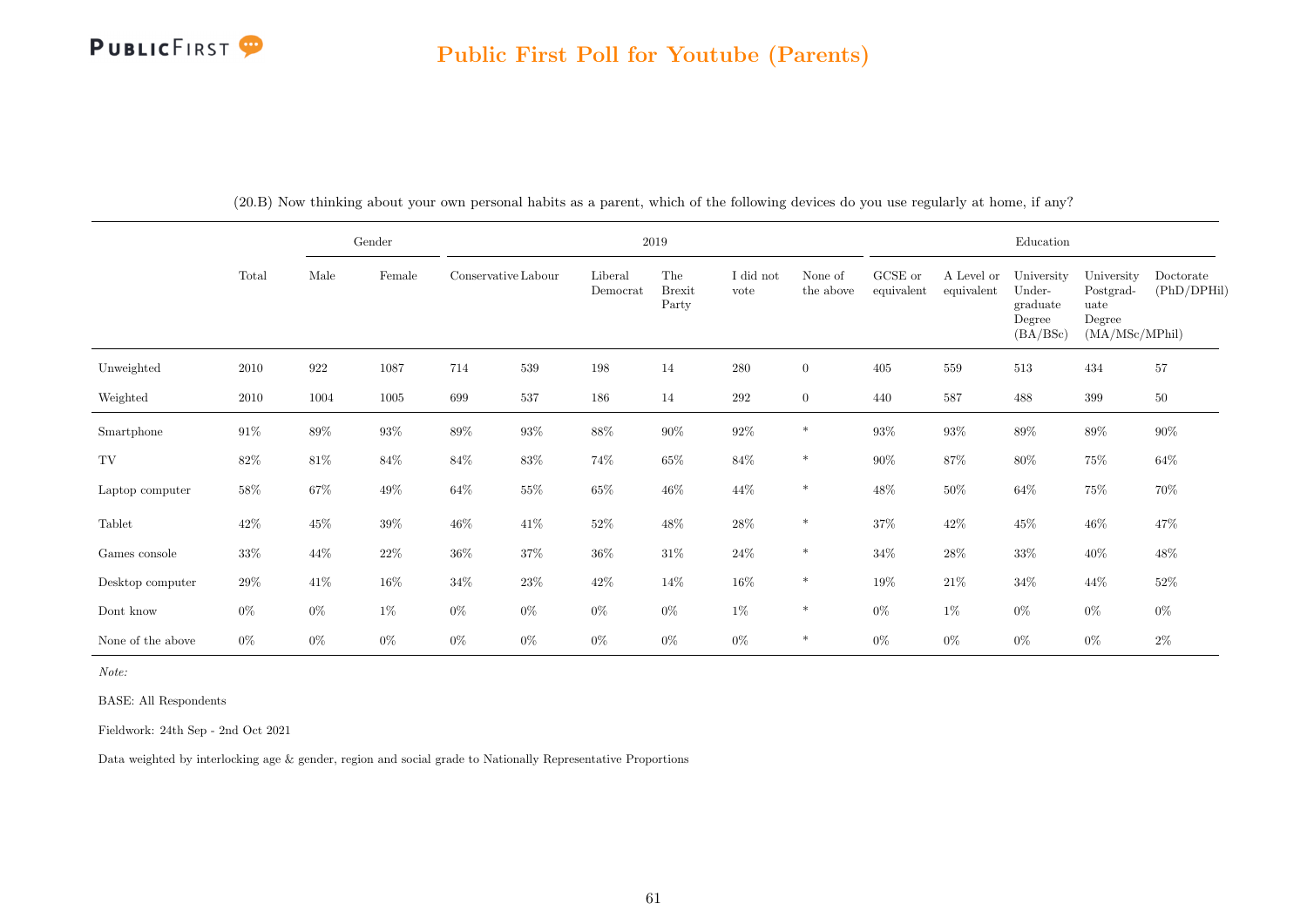|                   |          |           |               |               |                    |                                   |                                   | Region                         |               |               |          |        |                     |
|-------------------|----------|-----------|---------------|---------------|--------------------|-----------------------------------|-----------------------------------|--------------------------------|---------------|---------------|----------|--------|---------------------|
|                   | Total    | London    | South<br>East | South<br>West | East of<br>England | $\operatorname{East}$<br>Midlands | $\operatorname{West}$<br>Midlands | Yorkshire<br>and the<br>Humber | North<br>East | North<br>West | Scotland | Wales  | Northern<br>Ireland |
| Unweighted        | $2010\,$ | $335\,$   | $257\,$       | 156           | 177                | 120                               | 180                               | 175                            | 86            | 247           | 145      | 81     | 51                  |
| Weighted          | 2010     | $\bf 281$ | 261           | 161           | 181                | 141                               | 181                               | 161                            | $80\,$        | 221           | 181      | 101    | 60                  |
| Smartphone        | $91\%$   | $90\%$    | $92\%$        | $89\%$        | $90\%$             | $88\%$                            | $91\%$                            | $92\%$                         | $93\%$        | $91\%$        | $93\%$   | $95\%$ | $90\%$              |
| TV                | $82\%$   | $75\%$    | $87\%$        | $78\%$        | $87\%$             | $83\%$                            | $84\%$                            | 79%                            | $85\%$        | $83\%$        | $85\%$   | $85\%$ | $83\%$              |
| Laptop computer   | $58\%$   | $68\%$    | $55\%$        | $51\%$        | $56\%$             | $59\%$                            | $58\%$                            | $56\%$                         | $63\%$        | $59\%$        | $57\%$   | $50\%$ | $65\%$              |
| Tablet            | $42\%$   | $42\%$    | 44\%          | $36\%$        | $42\%$             | $43\%$                            | $38\%$                            | $39\%$                         | $42\%$        | $47\%$        | $46\%$   | $43\%$ | $42\%$              |
| Games console     | $33\%$   | $39\%$    | $29\%$        | $26\%$        | $36\%$             | $35\%$                            | $34\%$                            | $29\%$                         | $35\%$        | $38\%$        | $33\%$   | $31\%$ | $21\%$              |
| Desktop computer  | $29\%$   | $46\%$    | $27\%$        | $28\%$        | $29\%$             | $20\%$                            | $24\%$                            | $20\%$                         | $30\%$        | $35\%$        | $27\%$   | $18\%$ | $16\%$              |
| Dont know         | $0\%$    | $0\%$     | $0\%$         | $1\%$         | $1\%$              | $0\%$                             | $1\%$                             | $1\%$                          | $0\%$         | $1\%$         | $1\%$    | $0\%$  | $2\%$               |
| None of the above | $0\%$    | $0\%$     | $0\%$         | $0\%$         | $0\%$              | $0\%$                             | $0\%$                             | $0\%$                          | $1\%$         | $0\%$         | $0\%$    | $0\%$  | $0\%$               |

(20.C) Now thinking about your own personal habits as a parent, which of the following devices do you use regularly at home, if any?

Note:

BASE: All Respondents

Fieldwork: 24th Sep - 2nd Oct 2021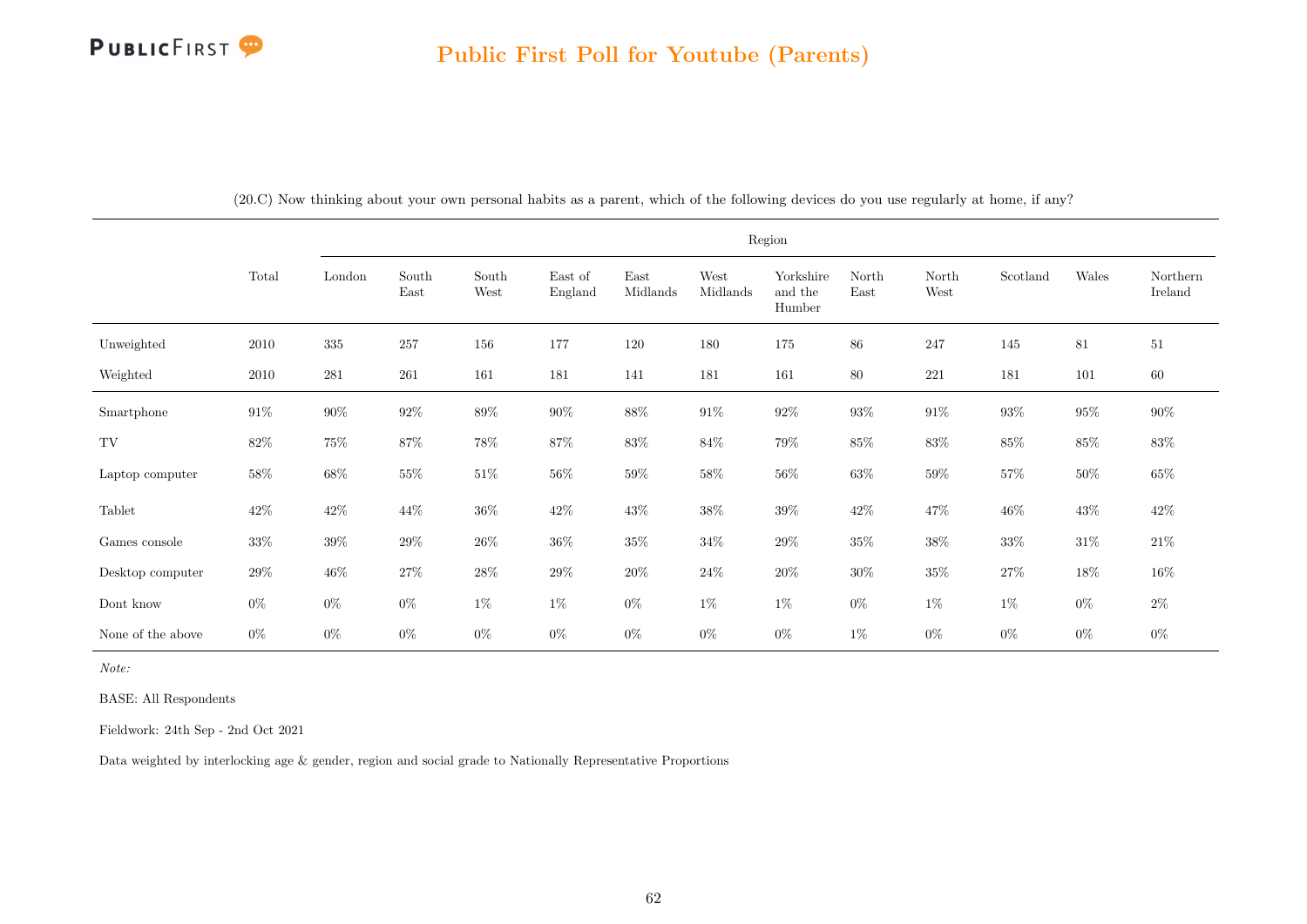|                                  |       |           |       |        | Age       |       |        |                        |        | Social Grade |           |       | $\rm EU$ 2016 Vote |                |
|----------------------------------|-------|-----------|-------|--------|-----------|-------|--------|------------------------|--------|--------------|-----------|-------|--------------------|----------------|
|                                  | Total | $18 - 24$ | 25-34 | 35-44  | $45 - 54$ | 55-64 | $65+$  | $\mathbf{A}\mathbf{B}$ | C1     | $_{\rm C2}$  | $\rm{DE}$ | Leave | Remain             | I did not vote |
| Unweighted                       | 2010  | 33        | 370   | 924    | $520\,$   | 144   | $19\,$ | 647                    | 514    | 433          | 409       | 740   | 931                | 282            |
| Weighted                         | 2010  | 31        | 361   | 918    | $527\,$   | 153   | 20     | 541                    | 521    | 441          | $500\,$   | 749   | $\boldsymbol{918}$ | 287            |
| I don't use the internet at home | 0%    | $0\%$     | $1\%$ | $0\%$  | $0\%$     | $0\%$ | $0\%$  | $0\%$                  | $0\%$  | $0\%$        | $1\%$     | $0\%$ | $0\%$              | $0\%$          |
| Less than one hour a day         | $3\%$ | $6\%$     | $3\%$ | $3\%$  | $4\%$     | $4\%$ | $0\%$  | $3\%$                  | $3\%$  | $6\%$        | $2\%$     | $4\%$ | $3\%$              | $4\%$          |
| Between one and two hours        | 19%   | 14%       | 11%   | 19%    | 25%       | 27%   | $5\%$  | 16%                    | 23%    | $21\%$       | 18%       | 20%   | 19%                | 18%            |
| Between two and three hours      | 24%   | $7\%$     | 18%   | $26\%$ | $25\%$    | 19%   | $46\%$ | 23%                    | $23\%$ | $25\%$       | 24%       | 25%   | $22\%$             | 25%            |
| Between three and four hours     | 17%   | 24%       | 20%   | 16%    | 15%       | 16%   | $22\%$ | 17%                    | 16%    | 17%          | 16%       | 19%   | 17%                | 12%            |
| Between four and five hours      | 12%   | $22\%$    | 14%   | 11%    | 11%       | $9\%$ | $6\%$  | 13%                    | 10%    | 12%          | 12%       | 11%   | 12%                | 10%            |
| Between five and six hours       | $8\%$ | $6\%$     | 11%   | $8\%$  | $5\%$     | $6\%$ | $4\%$  | $7\%$                  | $8\%$  | $7\%$        | $8\%$     | $7\%$ | $8\%$              | $8\%$          |
| Between six and seven hours      | $5\%$ | $9\%$     | $7\%$ | $4\%$  | $5\%$     | $6\%$ | 11%    | 7%                     | $4\%$  | $4\%$        | $5\%$     | $4\%$ | $6\%$              | $4\%$          |
| Between seven and eight hours    | $3\%$ | $9\%$     | $3\%$ | $4\%$  | $2\%$     | $4\%$ | $0\%$  | $4\%$                  | $4\%$  | $1\%$        | $3\%$     | $3\%$ | $4\%$              | $3\%$          |
| Between eight and nine hours     | $2\%$ | $0\%$     | $2\%$ | $2\%$  | $3\%$     | $4\%$ | $0\%$  | $3\%$                  | $3\%$  | $1\%$        | $3\%$     | $2\%$ | $2\%$              | $4\%$          |
| Between nine and ten hours       | $2\%$ | $0\%$     | $3\%$ | $2\%$  | 1%        | $1\%$ | $6\%$  | $2\%$                  | $2\%$  | $1\%$        | $2\%$     | $2\%$ | $2\%$              | $2\%$          |
| Between ten and eleven hours     | 1%    | $0\%$     | $2\%$ | $1\%$  | 1%        | $0\%$ | $0\%$  | $1\%$                  | $1\%$  | $1\%$        | $1\%$     | $1\%$ | $1\%$              | $1\%$          |
| Between eleven and twelve hours  | $1\%$ | $0\%$     | $1\%$ | $1\%$  | $0\%$     | $0\%$ | $0\%$  | $2\%$                  | $0\%$  | $1\%$        | $0\%$     | $0\%$ | $1\%$              | $1\%$          |
| More than twelve hours           | $2\%$ | $3\%$     | $3\%$ | $1\%$  | $2\%$     | $2\%$ | $0\%$  | $2\%$                  | $1\%$  | $1\%$        | $3\%$     | $1\%$ | $1\%$              | $4\%$          |
| Don't know                       | $2\%$ | $0\%$     | $3\%$ | $1\%$  | $1\%$     | $0\%$ | $0\%$  | $1\%$                  | $1\%$  | $1\%$        | $3\%$     | $1\%$ | $1\%$              | $4\%$          |

(21.A) Also thinking about your own personal habits, how many hours a day would you estimate that you personally use the internet at home?

Note:

BASE: All Respondents

Fieldwork: 24th Sep - 2nd Oct 2021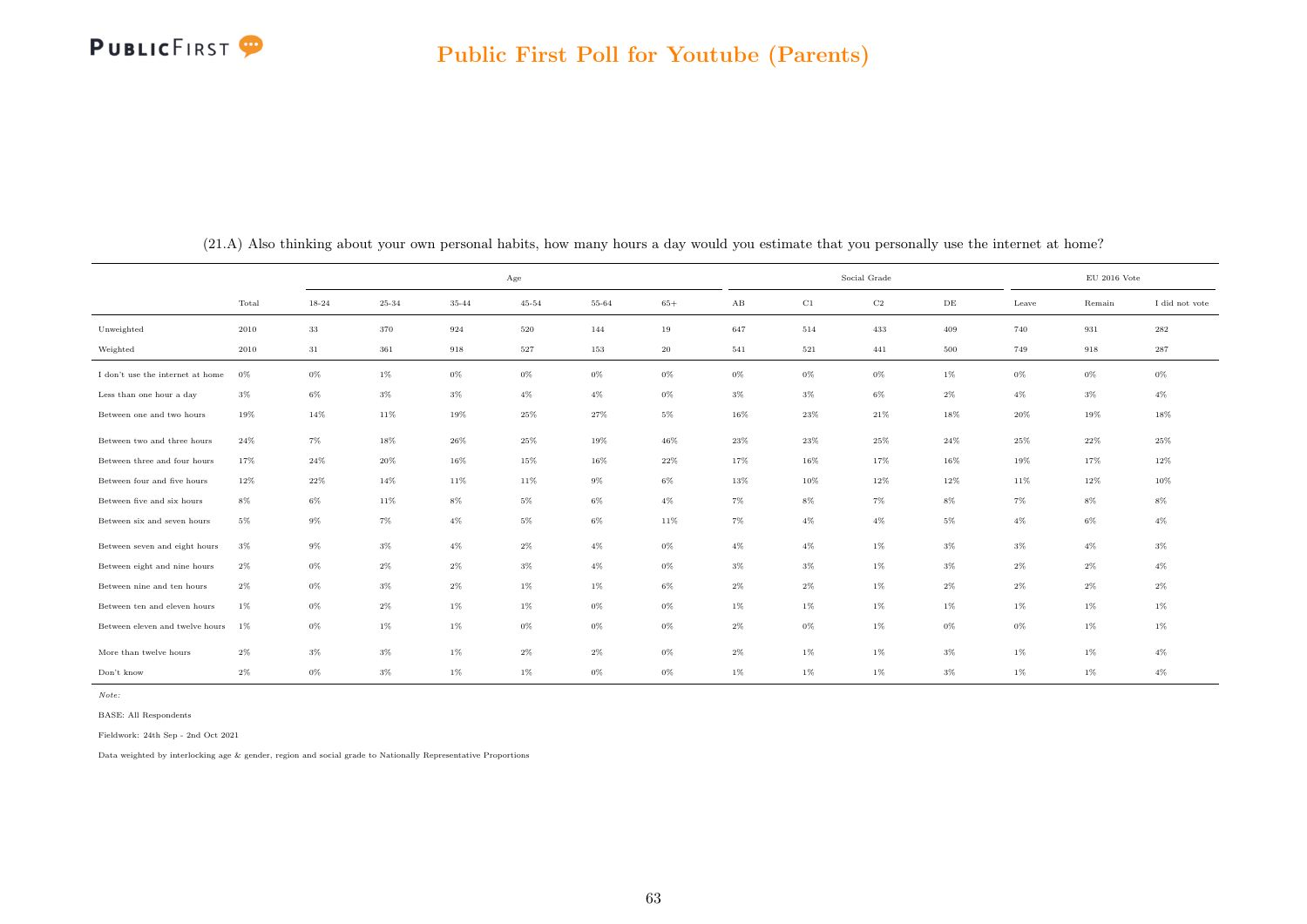#### PUBLICFIRST<sup>9</sup>

|                                    |       |       | Gender |              |        |                     | 2019                |                |                      |                       |                          | Education                                           |                                                         |                          |
|------------------------------------|-------|-------|--------|--------------|--------|---------------------|---------------------|----------------|----------------------|-----------------------|--------------------------|-----------------------------------------------------|---------------------------------------------------------|--------------------------|
|                                    | Total | Male  | Female | Conservative | Labour | Liberal<br>Democrat | The Brexit<br>Party | I did not vote | None of the<br>above | GCSE or<br>equivalent | A Level or<br>equivalent | University<br>Undergradu-<br>ate Degree<br>(BA/BSc) | University<br>Postgraduate<br>Degree<br>(MA/MSc/MPhill) | Doctorate<br>(PhD/DPHil) |
| Unweighted                         | 2010  | 922   | 1087   | 714          | 539    | 198                 | 14                  | 280            | $\overline{0}$       | 405                   | 559                      | 513                                                 | 434                                                     | 57                       |
| Weighted                           | 2010  | 1004  | 1005   | 699          | 537    | 186                 | 14                  | 292            | $\mathbf{0}$         | 440                   | 587                      | 488                                                 | 399                                                     | $50\,$                   |
| I don't use the internet at home   | 0%    | $0\%$ | $0\%$  | $0\%$        | $0\%$  | 0%                  | $0\%$               | 0%             | $\ast$               | $0\%$                 | $0\%$                    | $0\%$                                               | $0\%$                                                   | 0%                       |
| Less than one hour a day           | $3\%$ | $3\%$ | $4\%$  | $3\%$        | $4\%$  | $3\%$               | 15%                 | 4%             | $*$                  | $4\%$                 | $4\%$                    | $3\%$                                               | $3\%$                                                   | $1\%$                    |
| Between one and two hours          | 19%   | 19%   | 19%    | 23%          | 18%    | 13%                 | 26%                 | 21%            | *                    | $23\%$                | 21%                      | $20\%$                                              | 15%                                                     | $8\%$                    |
| Between two and three hours        | 24%   | 23%   | 24%    | 22%          | 25%    | 24%                 | $9\%$               | 21%            | $\ast$               | 21%                   | 26%                      | 27%                                                 | 22%                                                     | 12%                      |
| Between three and four hours       | 17%   | 17%   | 16%    | 18%          | 17%    | 18%                 | $21\%$              | 12%            | $*$                  | 15%                   | 19%                      | 14%                                                 | 17%                                                     | 20%                      |
| Between four and five hours        | 12%   | 12%   | 11%    | 11%          | 12%    | 11%                 | $12\%$              | $13\%$         | $*$                  | $12\%$                | 10%                      | 11%                                                 | 13%                                                     | 15%                      |
| Between five and six hours         | $8\%$ | $6\%$ | 9%     | $7\%$        | 8%     | 8%                  | $8\%$               | $9\%$          | *                    | $8\%$                 | 7%                       | 7%                                                  | $9\%$                                                   | $9\%$                    |
| Between six and seven hours        | $5\%$ | $6\%$ | $4\%$  | $5\%$        | $5\%$  | $8\%$               | 10%                 | $3\%$          | $*$                  | $4\%$                 | $4\%$                    | $5\%$                                               | $7\%$                                                   | 13%                      |
| Between seven and eight hours      | $3\%$ | $4\%$ | $3\%$  | $3\%$        | $3\%$  | 3%                  | $0\%$               | $3\%$          | $*$                  | $3\%$                 | $3\%$                    | $3\%$                                               | $4\%$                                                   | $7\%$                    |
| Between eight and nine hours       | $2\%$ | $3\%$ | $2\%$  | $2\%$        | $3\%$  | $4\%$               | $0\%$               | $4\%$          | $*$                  | $4\%$                 | 2%                       | $3\%$                                               | $1\%$                                                   | $0\%$                    |
| Between nine and ten hours         | $2\%$ | $2\%$ | $2\%$  | $2\%$        | $1\%$  | $4\%$               | $0\%$               | $2\%$          | *                    | $2\%$                 | $1\%$                    | $2\%$                                               | $2\%$                                                   | $4\%$                    |
| Between ten and eleven hours       | $1\%$ | $1\%$ | $1\%$  | $1\%$        | $1\%$  | $2\%$               | $0\%$               | $1\%$          | $*$                  | $0\%$                 | 0%                       | $2\%$                                               | $2\%$                                                   | 0%                       |
| Between eleven and twelve hours 1% |       | $1\%$ | $1\%$  | $1\%$        | $1\%$  | $2\%$               | $0\%$               | 0%             | *                    | $1\%$                 | $1\%$                    | $1\%$                                               | $1\%$                                                   | $1\%$                    |
| More than twelve hours             | $2\%$ | $2\%$ | $2\%$  | $1\%$        | $2\%$  | $0\%$               | $0\%$               | $3\%$          | $*$                  | $2\%$                 | $1\%$                    | $1\%$                                               | $2\%$                                                   | $8\%$                    |
| Don't know                         | $2\%$ | $1\%$ | $2\%$  | $1\%$        | $1\%$  | 0%                  | 0%                  | $4\%$          | *                    | $1\%$                 | 2%                       | 1%                                                  | $0\%$                                                   | $1\%$                    |

(21.B) Also thinking about your own personal habits, how many hours a day would you estimate that you personally use the internet at home?

Note:

BASE: All Respondents

Fieldwork: 24th Sep - 2nd Oct 2021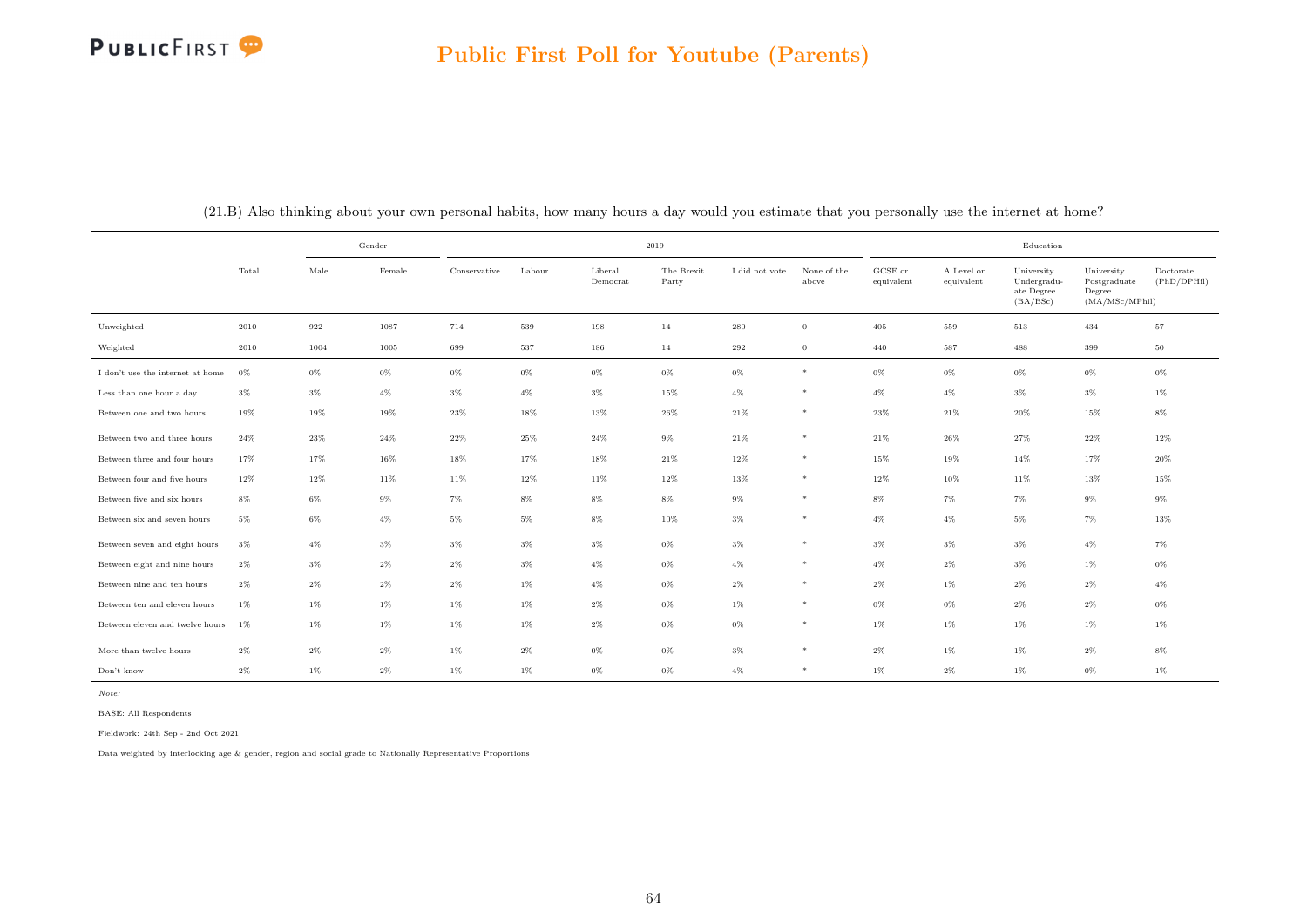|                                  |       |           |            |            |                    |               |                  | Region                      |            |            |          |        |                     |
|----------------------------------|-------|-----------|------------|------------|--------------------|---------------|------------------|-----------------------------|------------|------------|----------|--------|---------------------|
|                                  | Total | London    | South East | South West | East of<br>England | East Midlands | West<br>Midlands | Yorkshire and<br>the Humber | North East | North West | Scotland | Wales  | Northern<br>Ireland |
| Unweighted                       | 2010  | 335       | $257\,$    | 156        | 177                | 120           | 180              | 175                         | $86\,$     | 247        | 145      | $81\,$ | 51                  |
| Weighted                         | 2010  | $\bf 281$ | 261        | 161        | 181                | 141           | 181              | 161                         | 80         | 221        | 181      | 101    | 60                  |
| I don't use the internet at home | $0\%$ | $0\%$     | 0%         | $0\%$      | $0\%$              | $0\%$         | $1\%$            | $0\%$                       | 0%         | 0%         | $1\%$    | $0\%$  | $0\%$               |
| Less than one hour a day         | $3\%$ | $4\%$     | $4\%$      | $3\%$      | $2\%$              | $3\%$         | $3\%$            | $3\%$                       | $2\%$      | 6%         | $3\%$    | $1\%$  | 11%                 |
| Between one and two hours        | 19%   | 16%       | 17%        | 22%        | 15%                | 26%           | 19%              | 23%                         | 17%        | 21%        | 18%      | 24%    | $21\%$              |
| Between two and three hours      | 24%   | $18\%$    | $25\%$     | 27%        | 26%                | 20%           | 25%              | 21%                         | 22%        | 27%        | 26%      | 25%    | 31%                 |
| Between three and four hours     | 17%   | $18\%$    | 17%        | $22\%$     | 16%                | 17%           | 15%              | 19%                         | 27%        | 12%        | 16%      | 12%    | 7%                  |
| Between four and five hours      | 12%   | 13%       | $13\%$     | $10\%$     | 13%                | $7\%$         | 11%              | 11%                         | 11%        | 11%        | 14%      | $12\%$ | 10%                 |
| Between five and six hours       | $8\%$ | $8\%$     | $7\%$      | $6\%$      | $7\%$              | $9\%$         | $8\%$            | $6\%$                       | $3\%$      | 10%        | $7\%$    | 13%    | $2\%$               |
| Between six and seven hours      | $5\%$ | 8%        | $4\%$      | $1\%$      | 5%                 | $7\%$         | 7%               | $5\%$                       | $5\%$      | 3%         | 7%       | $0\%$  | $4\%$               |
| Between seven and eight hours    | $3\%$ | $5\%$     | $2\%$      | $3\%$      | $6\%$              | 1%            | $2\%$            | $4\%$                       | $2\%$      | $3\%$      | $3\%$    | $4\%$  | $2\%$               |
| Between eight and nine hours     | $2\%$ | $2\%$     | $5\%$      | 1%         | $4\%$              | $2\%$         | $0\%$            | 1%                          | $2\%$      | 1%         | $4\%$    | $6\%$  | $4\%$               |
| Between nine and ten hours       | $2\%$ | $3\%$     | $2\%$      | $0\%$      | $2\%$              | $3\%$         | $2\%$            | $3\%$                       | $5\%$      | 1%         | $0\%$    | $0\%$  | $2\%$               |
| Between ten and eleven hours     | $1\%$ | $3\%$     | $0\%$      | $0\%$      | $1\%$              | $3\%$         | $0\%$            | $1\%$                       | $1\%$      | $2\%$      | $0\%$    | $0\%$  | $3\%$               |
| Between eleven and twelve hours  | $1\%$ | $1\%$     | $1\%$      | $2\%$      | $0\%$              | $1\%$         | $0\%$            | $0\%$                       | $1\%$      | 1%         | $1\%$    | $0\%$  | $0\%$               |
| More than twelve hours           | $2\%$ | $2\%$     | $2\%$      | $2\%$      | $1\%$              | $4\%$         | $5\%$            | $1\%$                       | $0\%$      | 1%         | $1\%$    | $0\%$  | $0\%$               |
| Don't know                       | $2\%$ | $0\%$     | $2\%$      | $2\%$      | $2\%$              | $0\%$         | $2\%$            | $2\%$                       | $1\%$      | $2\%$      | $1\%$    | $4\%$  | $3\%$               |

(21.C) Also thinking about your own personal habits, how many hours a day would you estimate that you personally use the internet at home?

Note:

BASE: All Respondents

Fieldwork: 24th Sep - 2nd Oct 2021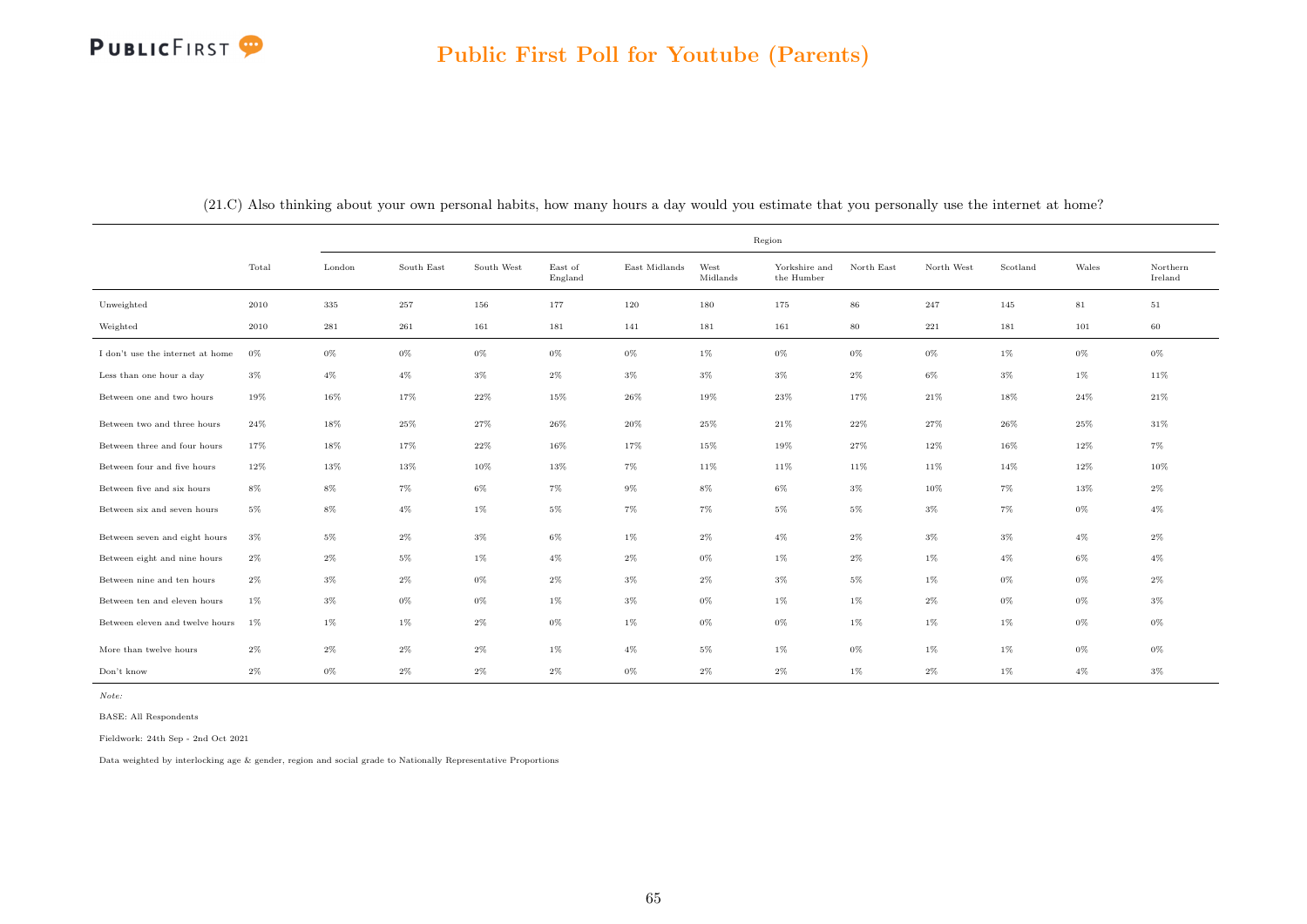|                                                                              |        |        |         |        | Age       |        |        |        |        | Social Grade |           |        | EU 2016 Vote |                   |
|------------------------------------------------------------------------------|--------|--------|---------|--------|-----------|--------|--------|--------|--------|--------------|-----------|--------|--------------|-------------------|
|                                                                              | Total  | 18-24  | 25-34   | 35-44  | $45 - 54$ | 55-64  | $65+$  | AB     | C1     | $\rm{C2}$    | $\rm{DE}$ | Leave  | Remain       | I did not<br>vote |
| Unweighted                                                                   | 1344   | $22\,$ | $232\,$ | 573    | 393       | 111    | 13     | 431    | 349    | $\,290$      | 271       | 510    | 623          | 180               |
| Weighted                                                                     | 1338   | 21     | 228     | 567    | 392       | 116    | $13\,$ | 359    | 351    | 294          | 331       | 516    | 611          | 180               |
| The living room                                                              | $8\%$  | 19%    | 11\%    | $9\%$  | $4\%$     | $4\%$  | $9\%$  | $11\%$ | $7\%$  | $8\%$        | $5\%$     | $6\%$  | 11\%         | $5\%$             |
| The bathroom                                                                 | $52\%$ | 55%    | 58%     | $53\%$ | 50%       | $44\%$ | $44\%$ | 52%    | $57\%$ | $46\%$       | 52%       | $55\%$ | $50\%$       | $49\%$            |
| The dining table /<br>dining area                                            | $37\%$ | $52\%$ | $35\%$  | $38\%$ | $36\%$    | $39\%$ | $24\%$ | $41\%$ | $38\%$ | $34\%$       | $35\%$    | $38\%$ | $38\%$       | $30\%$            |
| $N/A$ My child is<br>allowed to use this<br>device everywhere in<br>the home | $30\%$ | 11\%   | $22\%$  | $28\%$ | $34\%$    | $36\%$ | $56\%$ | 26%    | $29\%$ | $33\%$       | $31\%$    | $27\%$ | $28\%$       | 38%               |
| The kitchen                                                                  | $25\%$ | 36%    | $31\%$  | $26\%$ | 22\%      | $15\%$ | $6\%$  | 29%    | $24\%$ | $21\%$       | 24%       | $25\%$ | $25\%$       | 23\%              |
| Their bedroom                                                                | $20\%$ | 34%    | $25\%$  | $20\%$ | 15%       | $23\%$ | $14\%$ | 22\%   | $21\%$ | 19%          | 18%       | $18\%$ | $22\%$       | 17%               |
| Other, please specify                                                        | $0\%$  | $0\%$  | $0\%$   | $1\%$  | $0\%$     | $0\%$  | $0\%$  | $0\%$  | $1\%$  | $0\%$        | $0\%$     | $0\%$  | $1\%$        | $0\%$             |

(22.A) Now thinking about your child again. Where in the home, if anywhere, is your child not allowed to use the following device; Smartphone

Note:

BASE: Respondents whose child has access to a smartphone at home.

Fieldwork: 24th Sep - 2nd Oct 2021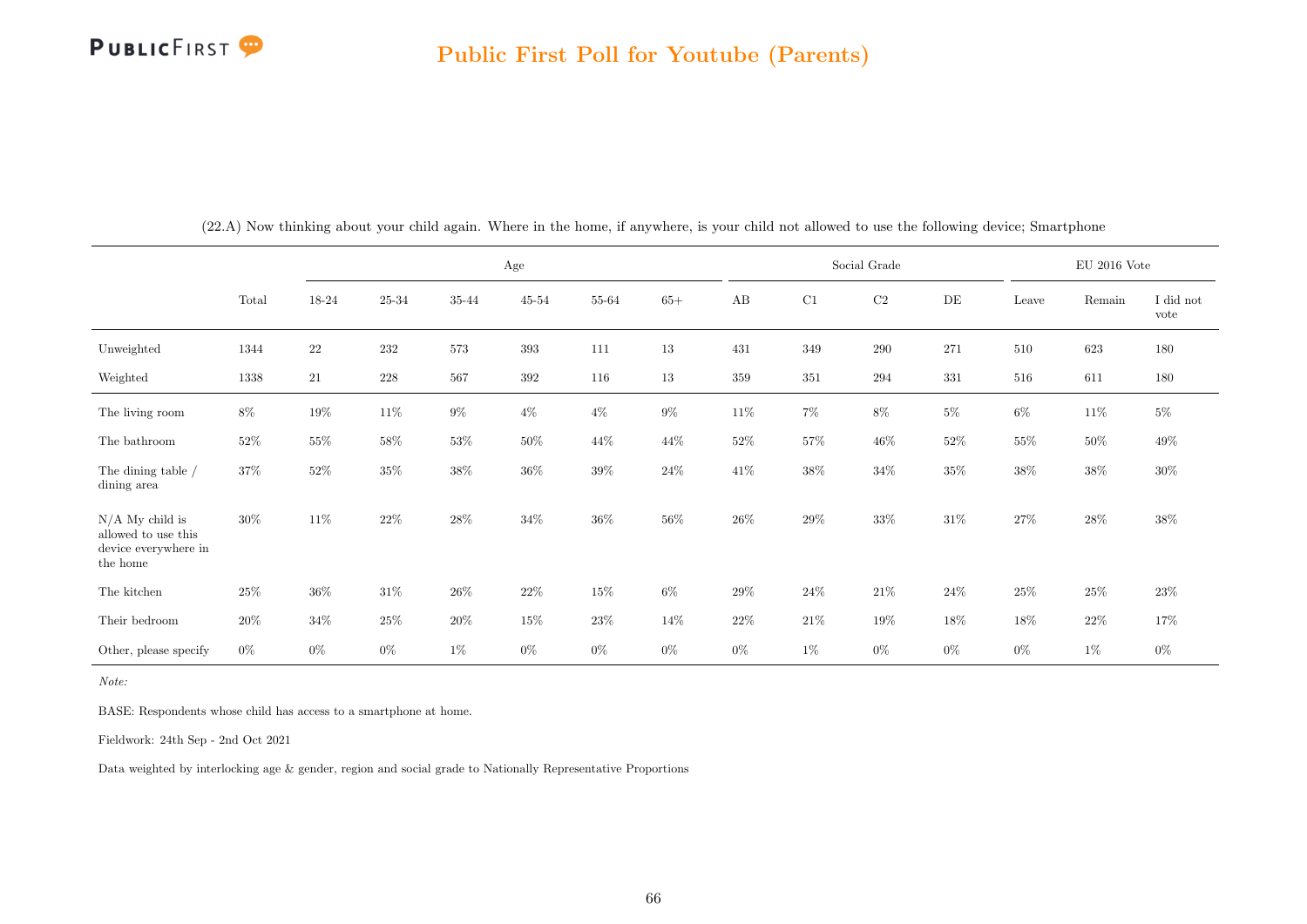|                                                                              |        |        | Gender |                     |        |                     | 2019                          |                   |                      |                               |                          | Education                                              |                                                             |                          |
|------------------------------------------------------------------------------|--------|--------|--------|---------------------|--------|---------------------|-------------------------------|-------------------|----------------------|-------------------------------|--------------------------|--------------------------------------------------------|-------------------------------------------------------------|--------------------------|
|                                                                              | Total  | Male   | Female | Conservative Labour |        | Liberal<br>Democrat | The<br><b>Brexit</b><br>Party | I did not<br>vote | None of<br>the above | ${\rm GCSE}$ or<br>equivalent | A Level or<br>equivalent | University<br>Under-<br>graduate<br>Degree<br>(BA/BSc) | University<br>Postgrad-<br>uate<br>Degree<br>(MA/MSc/MPhil) | Doctorate<br>(PhD/DPHil) |
| Unweighted                                                                   | 1344   | 613    | 731    | 486                 | 370    | 132                 | $10\,$                        | 176               | $\overline{0}$       | $\boldsymbol{0}$              | $\boldsymbol{0}$         | $330\,$                                                | $\,286$                                                     | 47                       |
| Weighted                                                                     | 1338   | 663    | 674    | 478                 | 366    | 122                 | $10\,$                        | 178               | $\overline{0}$       | $\overline{0}$                | $\overline{0}$           | 316                                                    | 259                                                         | 41                       |
| The living room                                                              | $8\%$  | $11\%$ | $4\%$  | $10\%$              | $6\%$  | 17%                 | $0\%$                         | $4\%$             | $\ast$               | $2\%$                         | $5\%$                    | $5\%$                                                  | $19\%$                                                      | $20\%$                   |
| The bathroom                                                                 | $52\%$ | $52\%$ | $51\%$ | $52\%$              | $50\%$ | $54\%$              | $28\%$                        | $51\%$            | $\ast$               | $50\%$                        | $51\%$                   | $56\%$                                                 | $49\%$                                                      | $52\%$                   |
| The dining table /<br>dining area                                            | $37\%$ | $39\%$ | $35\%$ | $37\%$              | $36\%$ | 44\%                | $12\%$                        | $33\%$            | $\ast$               | $32\%$                        | $36\%$                   | 41\%                                                   | 40\%                                                        | $38\%$                   |
| $N/A$ My child is<br>allowed to use this<br>device everywhere in<br>the home | $30\%$ | $26\%$ | $33\%$ | $25\%$              | $33\%$ | $23\%$              | $48\%$                        | $38\%$            | $\ast$               | $37\%$                        | $34\%$                   | $29\%$                                                 | 18%                                                         | $18\%$                   |
| The kitchen                                                                  | $25\%$ | $29\%$ | $20\%$ | $24\%$              | $23\%$ | $29\%$              | $21\%$                        | $21\%$            | $\ast$               | $22\%$                        | $22\%$                   | $24\%$                                                 | $31\%$                                                      | 29%                      |
| Their bedroom                                                                | 20%    | $24\%$ | $16\%$ | $24\%$              | $20\%$ | $24\%$              | $8\%$                         | $19\%$            | $\ast$               | $16\%$                        | 16%                      | $24\%$                                                 | $28\%$                                                      | $23\%$                   |
| Other, please specify                                                        | $0\%$  | $0\%$  | $0\%$  | $0\%$               | $1\%$  | $0\%$               | $0\%$                         | $0\%$             | $\ast$               | $0\%$                         | $1\%$                    | $0\%$                                                  | $0\%$                                                       | $0\%$                    |

(22.B) Now thinking about your child again. Where in the home, if anywhere, is your child not allowed to use the following device; Smartphone

Note:

BASE: Respondents whose child has access to a smartphone at home.

Fieldwork: 24th Sep - 2nd Oct 2021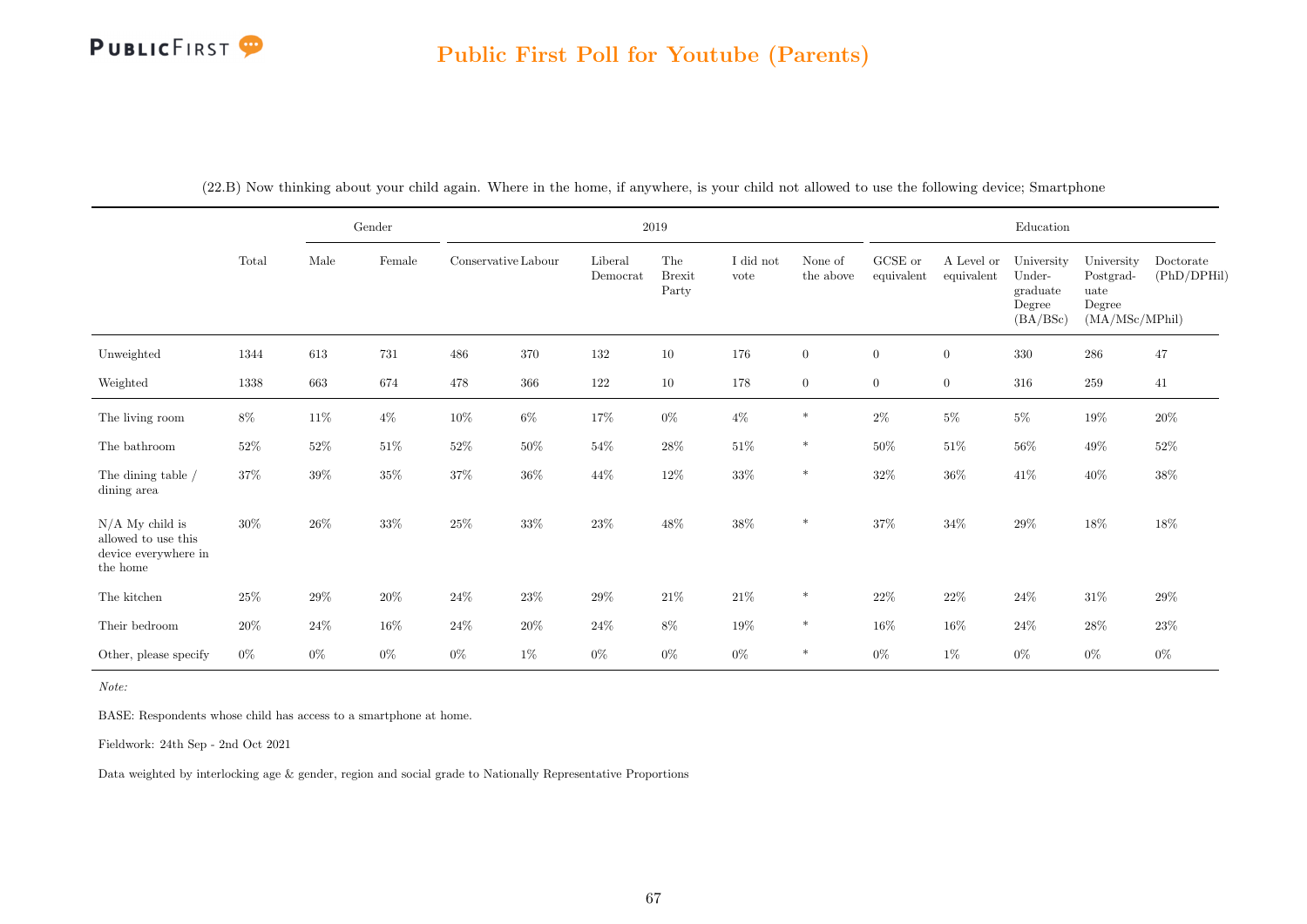|                                                                              | Region |        |                                |                                |                    |                  |                  |                                |               |               |          |        |                     |
|------------------------------------------------------------------------------|--------|--------|--------------------------------|--------------------------------|--------------------|------------------|------------------|--------------------------------|---------------|---------------|----------|--------|---------------------|
|                                                                              | Total  | London | South<br>$\operatorname{East}$ | South<br>$\operatorname{West}$ | East of<br>England | East<br>Midlands | West<br>Midlands | Yorkshire<br>and the<br>Humber | North<br>East | North<br>West | Scotland | Wales  | Northern<br>Ireland |
| Unweighted                                                                   | 1344   | 217    | 164                            | 106                            | 114                | $72\,$           | 130              | 130                            | 62            | 171           | $\bf 95$ | 51     | $32\,$              |
| Weighted                                                                     | 1338   | 179    | 167                            | 109                            | 115                | 86               | 130              | 119                            | $58\,$        | 154           | 120      | 64     | $37\,$              |
| The living room                                                              | $8\%$  | $12\%$ | $7\%$                          | $4\%$                          | $11\%$             | $6\%$            | $8\%$            | $7\%$                          | $8\%$         | $9\%$         | $6\%$    | $2\%$  | $4\%$               |
| The bathroom                                                                 | $52\%$ | $55\%$ | $49\%$                         | $55\%$                         | $49\%$             | $53\%$           | $56\%$           | $54\%$                         | $53\%$        | $42\%$        | $55\%$   | $58\%$ | $43\%$              |
| The dining table $/$<br>dining area                                          | $37\%$ | $40\%$ | $37\%$                         | $44\%$                         | $34\%$             | $33\%$           | $39\%$           | $36\%$                         | $39\%$        | $32\%$        | $42\%$   | $31\%$ | $32\%$              |
| $N/A$ My child is<br>allowed to use this<br>device everywhere in<br>the home | $30\%$ | $22\%$ | 37%                            | $25\%$                         | $31\%$             | 34%              | 25%              | $28\%$                         | 26\%          | $35\%$        | $26\%$   | $36\%$ | $36\%$              |
| The kitchen                                                                  | $25\%$ | $33\%$ | $24\%$                         | $27\%$                         | 19%                | $21\%$           | $24\%$           | $23\%$                         | $23\%$        | $20\%$        | $32\%$   | $15\%$ | 18%                 |
| Their bedroom                                                                | $20\%$ | $23\%$ | $16\%$                         | $25\%$                         | $18\%$             | $12\%$           | $27\%$           | $24\%$                         | $18\%$        | $20\%$        | $17\%$   | $11\%$ | $26\%$              |
| Other, please specify                                                        | $0\%$  | $0\%$  | $0\%$                          | $1\%$                          | $0\%$              | $2\%$            | $0\%$            | $2\%$                          | $0\%$         | $0\%$         | $0\%$    | $0\%$  | $0\%$               |

(22.C) Now thinking about your child again. Where in the home, if anywhere, is your child not allowed to use the following device; Smartphone

Note:

BASE: Respondents whose child has access to a smartphone at home.

Fieldwork: 24th Sep - 2nd Oct 2021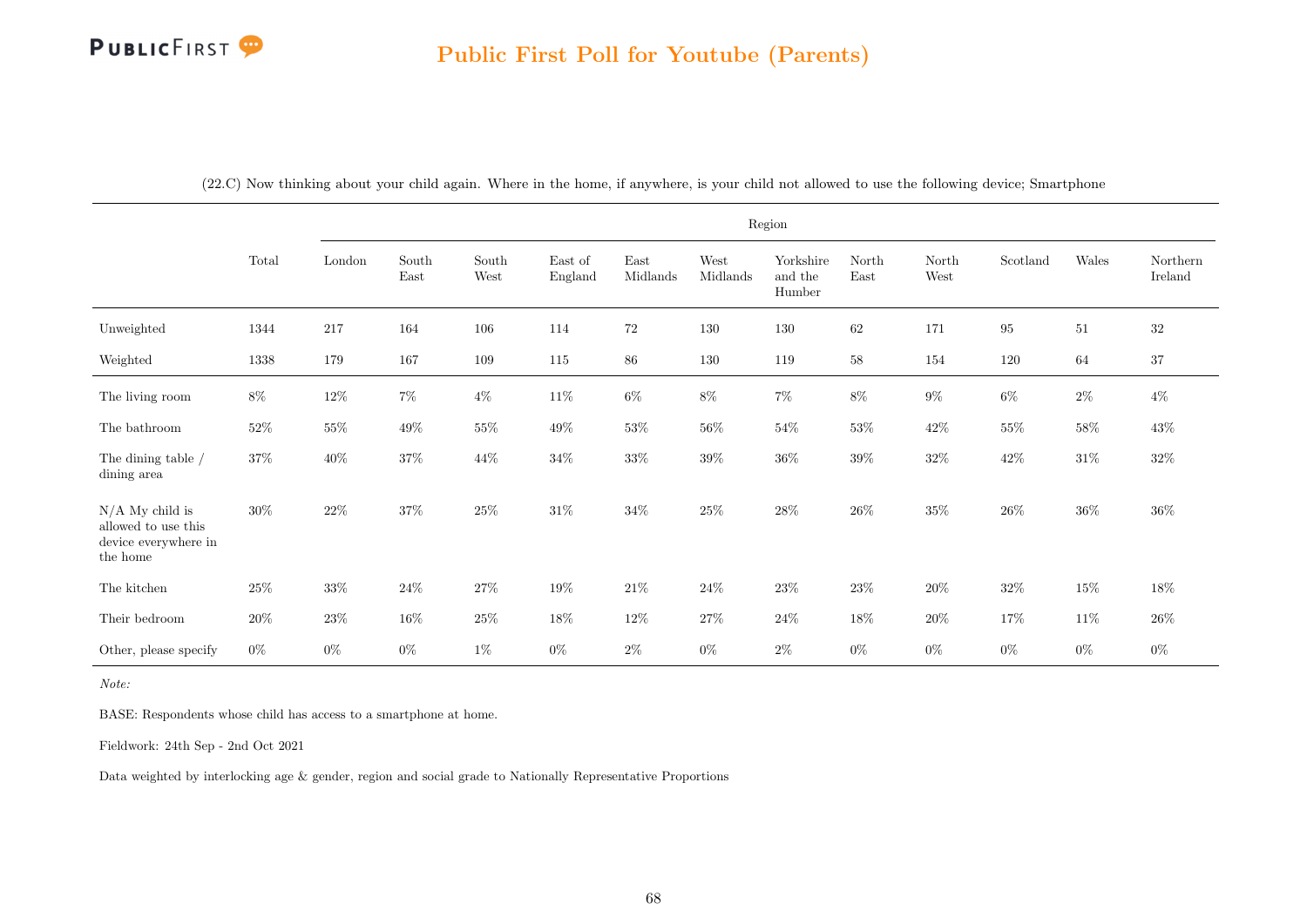

|                                                                              |        |        |        |        | Age       |           |        |        |        | Social Grade | $\rm EU$ 2016 Vote |        |        |                   |
|------------------------------------------------------------------------------|--------|--------|--------|--------|-----------|-----------|--------|--------|--------|--------------|--------------------|--------|--------|-------------------|
|                                                                              | Total  | 18-24  | 25-34  | 35-44  | $45 - 54$ | $55 - 64$ | $65+$  | AB     | C1     | $\rm{C2}$    | $\rm{DE}$          | Leave  | Remain | I did not<br>vote |
| Unweighted                                                                   | 1416   | $23\,$ | 262    | 642    | 382       | 97        | $10\,$ | 448    | 372    | 311          | 280                | 534    | 653    | 192               |
| Weighted                                                                     | 1417   | $22\,$ | 256    | 640    | 386       | 102       | 11     | 374    | 378    | 317          | 342                | 542    | 643    | 195               |
| The bathroom                                                                 | $63\%$ | $66\%$ | $65\%$ | $64\%$ | $61\%$    | $60\%$    | $59\%$ | $62\%$ | $64\%$ | $62\%$       | $63\%$             | $65\%$ | $60\%$ | $65\%$            |
| The living room                                                              | $6\%$  | $4\%$  | $12\%$ | $6\%$  | $2\%$     | $4\%$     | $0\%$  | $8\%$  | $5\%$  | $7\%$        | $3\%$              | $5\%$  | $8\%$  | $1\%$             |
| The dining table /<br>dining area                                            | $40\%$ | $61\%$ | $41\%$ | $38\%$ | $39\%$    | $41\%$    | $51\%$ | 41\%   | $42\%$ | $40\%$       | $36\%$             | $42\%$ | $38\%$ | $40\%$            |
| The kitchen                                                                  | $34\%$ | $54\%$ | 40\%   | $34\%$ | $34\%$    | $21\%$    | $31\%$ | $36\%$ | $32\%$ | $34\%$       | $36\%$             | $35\%$ | $33\%$ | 37%               |
| $N/A$ My child is<br>allowed to use this<br>device everywhere in<br>the home | $21\%$ | 12%    | 13%    | $22\%$ | $24\%$    | $30\%$    | $20\%$ | $19\%$ | $24\%$ | $20\%$       | $23\%$             | $20\%$ | $22\%$ | $24\%$            |
| Their bedroom                                                                | $20\%$ | $9\%$  | $24\%$ | $22\%$ | 18%       | $16\%$    | $19\%$ | $24\%$ | $18\%$ | $24\%$       | $15\%$             | 17%    | $23\%$ | 19%               |
| Other, please specify                                                        | $0\%$  | $0\%$  | $0\%$  | $0\%$  | $0\%$     | $1\%$     | $0\%$  | $0\%$  | $0\%$  | $0\%$        | $0\%$              | $0\%$  | $0\%$  | $0\%$             |

(23.A) Now thinking about your child again. Where in the home, if anywhere, is your child not allowed to use the following device; Tablet

Note:

BASE: Respondents whose child has access to a tablet at home.

Fieldwork: 24th Sep - 2nd Oct 2021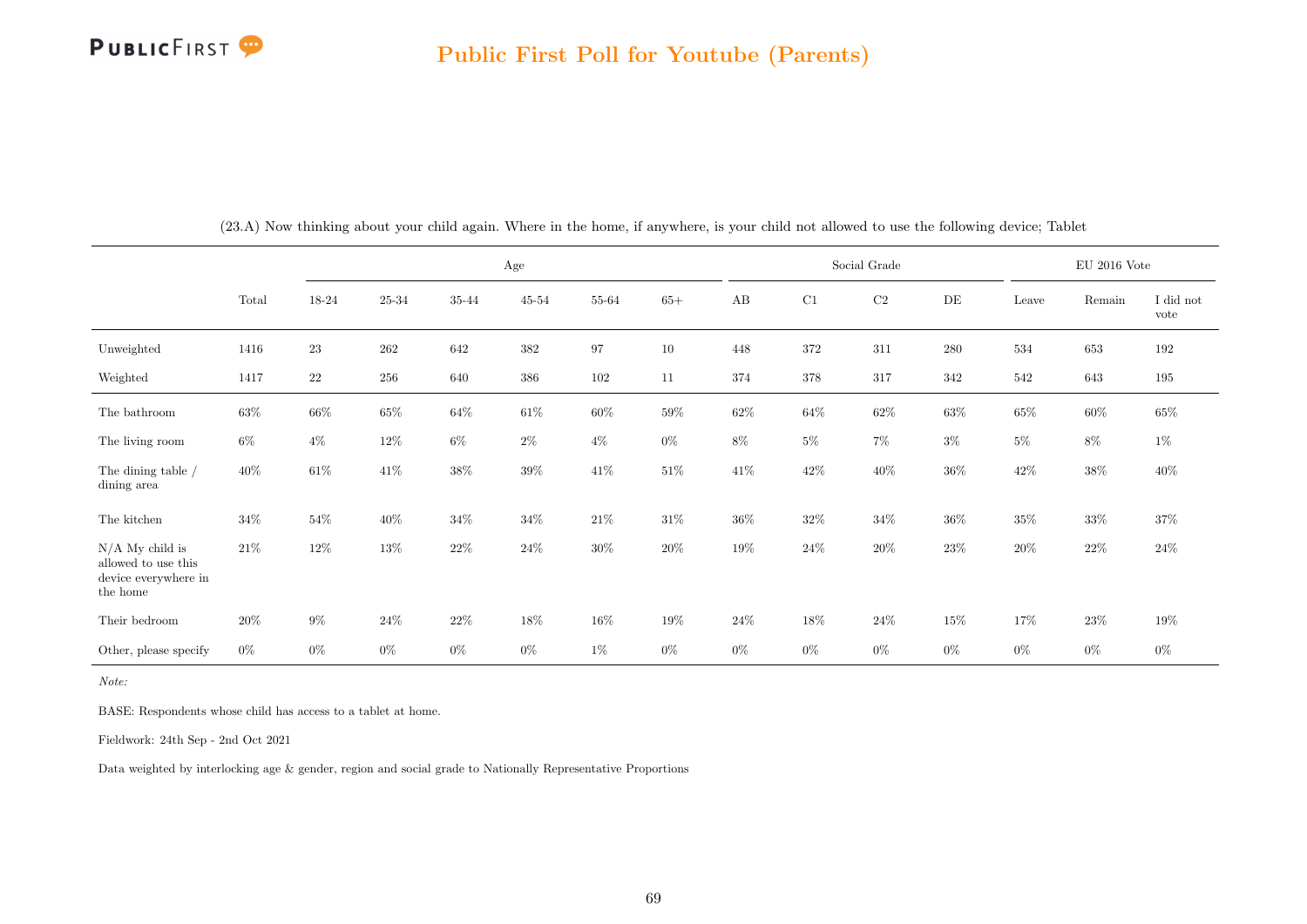#### Public First Poll for Youtube (Parents)

|                                                                              |        |        | Gender  |                     |        |                     | $2019\,$                      | Education         |                      |                       |                          |                                                        |                                                             |                          |
|------------------------------------------------------------------------------|--------|--------|---------|---------------------|--------|---------------------|-------------------------------|-------------------|----------------------|-----------------------|--------------------------|--------------------------------------------------------|-------------------------------------------------------------|--------------------------|
|                                                                              | Total  | Male   | Female  | Conservative Labour |        | Liberal<br>Democrat | The<br><b>Brexit</b><br>Party | I did not<br>vote | None of<br>the above | GCSE or<br>equivalent | A Level or<br>equivalent | University<br>Under-<br>graduate<br>Degree<br>(BA/BSc) | University<br>Postgrad-<br>uate<br>Degree<br>(MA/MSc/MPhil) | Doctorate<br>(PhD/DPHil) |
| Unweighted                                                                   | 1416   | 643    | 773     | 505                 | 407    | 132                 | 11                            | 181               | $\overline{0}$       | $\boldsymbol{0}$      | $\boldsymbol{0}$         | 364                                                    | $\,293$                                                     | $38\,$                   |
| Weighted                                                                     | 1417   | 699    | $718\,$ | 495                 | 405    | 122                 | 11                            | 190               | $\overline{0}$       | $\boldsymbol{0}$      | $\boldsymbol{0}$         | 347                                                    | 269                                                         | $32\,$                   |
| The bathroom                                                                 | $63\%$ | $64\%$ | $62\%$  | $65\%$              | $60\%$ | $58\%$              | $41\%$                        | $67\%$            | $\ast$               | $64\%$                | $60\%$                   | $70\%$                                                 | $59\%$                                                      | $57\%$                   |
| The living room                                                              | $6\%$  | 8%     | $3\%$   | $6\%$               | $6\%$  | $11\%$              | $11\%$                        | $2\%$             | $\ast$               | $3\%$                 | $5\%$                    | $4\%$                                                  | $13\%$                                                      | $11\%$                   |
| The dining table /<br>dining area                                            | $40\%$ | $41\%$ | $39\%$  | $41\%$              | $40\%$ | $40\%$              | $7\%$                         | $41\%$            | $\ast$               | $37\%$                | $39\%$                   | $42\%$                                                 | $39\%$                                                      | $56\%$                   |
| The kitchen                                                                  | $34\%$ | $38\%$ | $31\%$  | $35\%$              | $33\%$ | 42\%                | $36\%$                        | $37\%$            | $\ast$               | 32%                   | $33\%$                   | $35\%$                                                 | $40\%$                                                      | $22\%$                   |
| $N/A$ My child is<br>allowed to use this<br>device everywhere in<br>the home | $21\%$ | 18%    | $25\%$  | 19%                 | 24\%   | 19%                 | $34\%$                        | $24\%$            | $\ast$               | $26\%$                | $24\%$                   | $18\%$                                                 | $16\%$                                                      | $18\%$                   |
| Their bedroom                                                                | 20%    | $22\%$ | $19\%$  | 19%                 | $21\%$ | $29\%$              | $7\%$                         | $20\%$            | $\ast$               | $13\%$                | 17%                      | $23\%$                                                 | $30\%$                                                      | 16%                      |
| Other, please specify                                                        | $0\%$  | $0\%$  | $0\%$   | $0\%$               | $0\%$  | $2\%$               | $0\%$                         | $0\%$             | $\ast$               | $1\%$                 | $0\%$                    | $0\%$                                                  | $1\%$                                                       | $0\%$                    |

(23.B) Now thinking about your child again. Where in the home, if anywhere, is your child not allowed to use the following device; Tablet

Note:

BASE: Respondents whose child has access to a tablet at home.

Fieldwork: 24th Sep - 2nd Oct 2021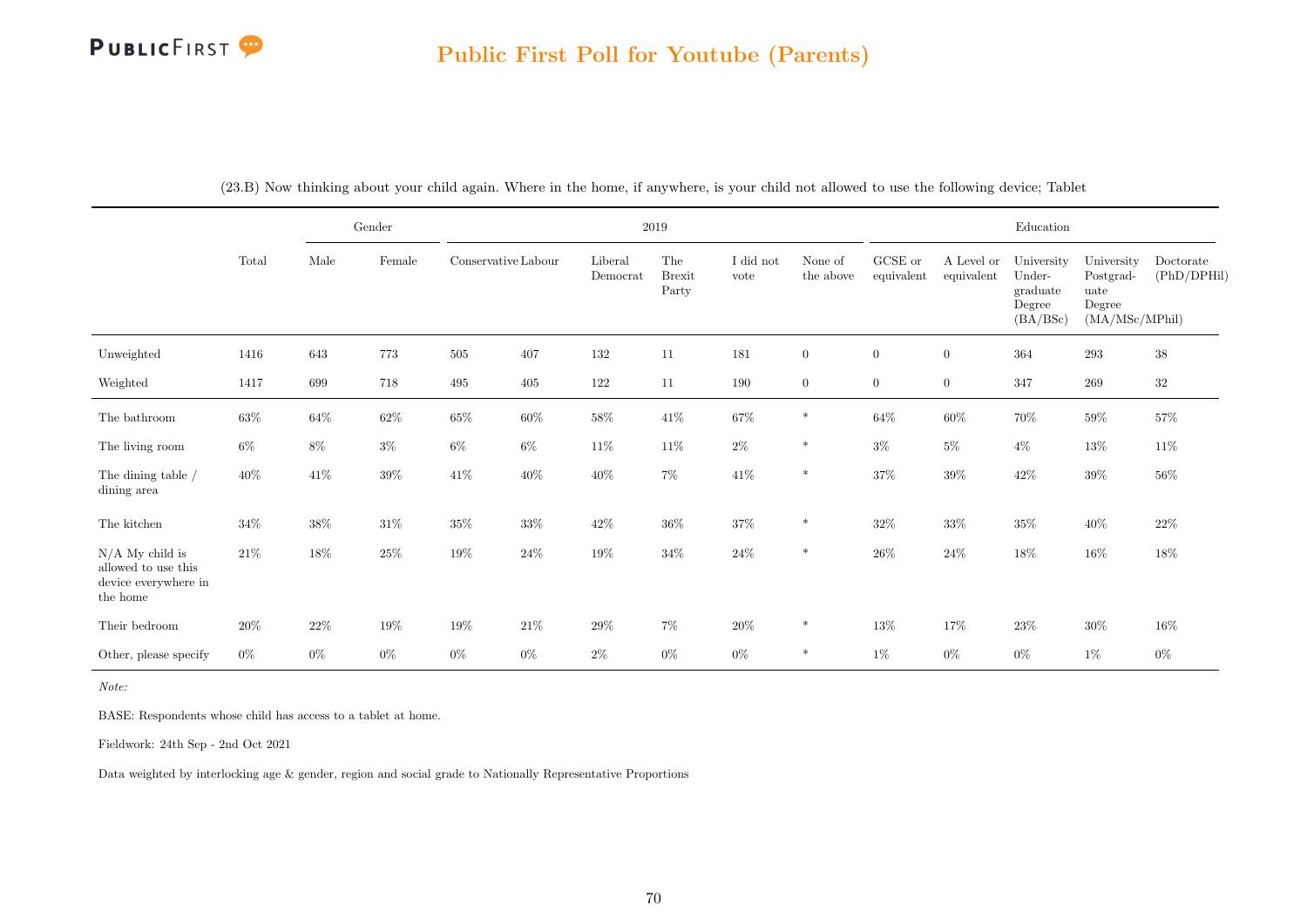|                                                                              | Region |        |                                |                                |                    |                  |                  |                                |                                |                                |                   |        |                     |
|------------------------------------------------------------------------------|--------|--------|--------------------------------|--------------------------------|--------------------|------------------|------------------|--------------------------------|--------------------------------|--------------------------------|-------------------|--------|---------------------|
|                                                                              | Total  | London | South<br>$\operatorname{East}$ | South<br>$\operatorname{West}$ | East of<br>England | East<br>Midlands | West<br>Midlands | Yorkshire<br>and the<br>Humber | $\operatorname{North}$<br>East | North<br>$\operatorname{West}$ | Scotland          | Wales  | Northern<br>Ireland |
| Unweighted                                                                   | 1416   | 229    | 186                            | 109                            | 127                | 91               | 123              | 125                            | 64                             | 168                            | $\boldsymbol{98}$ | $58\,$ | $38\,$              |
| Weighted                                                                     | 1417   | 191    | 191                            | 110                            | 130                | 108              | 123              | 115                            | 60                             | 149                            | 125               | 72     | 44                  |
| The bathroom                                                                 | $63\%$ | $62\%$ | $64\%$                         | $65\%$                         | $64\%$             | $63\%$           | $62\%$           | $64\%$                         | $66\%$                         | $57\%$                         | $63\%$            | $65\%$ | $62\%$              |
| The living room                                                              | $6\%$  | $12\%$ | $3\%$                          | $6\%$                          | $3\%$              | $3\%$            | $8\%$            | $6\%$                          | $7\%$                          | $6\%$                          | 6%                | $2\%$  | $3\%$               |
| The dining table $\slash$<br>dining area                                     | $40\%$ | $40\%$ | $38\%$                         | $45\%$                         | $35\%$             | $40\%$           | $41\%$           | $43\%$                         | $40\%$                         | $41\%$                         | $39\%$            | $46\%$ | $23\%$              |
| The kitchen                                                                  | $34\%$ | 44\%   | $36\%$                         | $35\%$                         | $26\%$             | $41\%$           | $26\%$           | $31\%$                         | $37\%$                         | $36\%$                         | $41\%$            | $21\%$ | $20\%$              |
| $N/A$ My child is<br>allowed to use this<br>device everywhere in<br>the home | $21\%$ | $19\%$ | $23\%$                         | $23\%$                         | $23\%$             | $22\%$           | $17\%$           | $21\%$                         | $18\%$                         | $25\%$                         | $17\%$            | $27\%$ | $22\%$              |
| Their bedroom                                                                | $20\%$ | $25\%$ | $20\%$                         | $26\%$                         | $16\%$             | $14\%$           | $28\%$           | $15\%$                         | $22\%$                         | $16\%$                         | $17\%$            | $18\%$ | 29%                 |
| Other, please specify                                                        | $0\%$  | $0\%$  | $0\%$                          | $0\%$                          | $2\%$              | $0\%$            | $1\%$            | $0\%$                          | $0\%$                          | $1\%$                          | $0\%$             | $0\%$  | $0\%$               |

(23.C) Now thinking about your child again. Where in the home, if anywhere, is your child not allowed to use the following device; Tablet

Note:

BASE: Respondents whose child has access to a tablet at home.

Fieldwork: 24th Sep - 2nd Oct 2021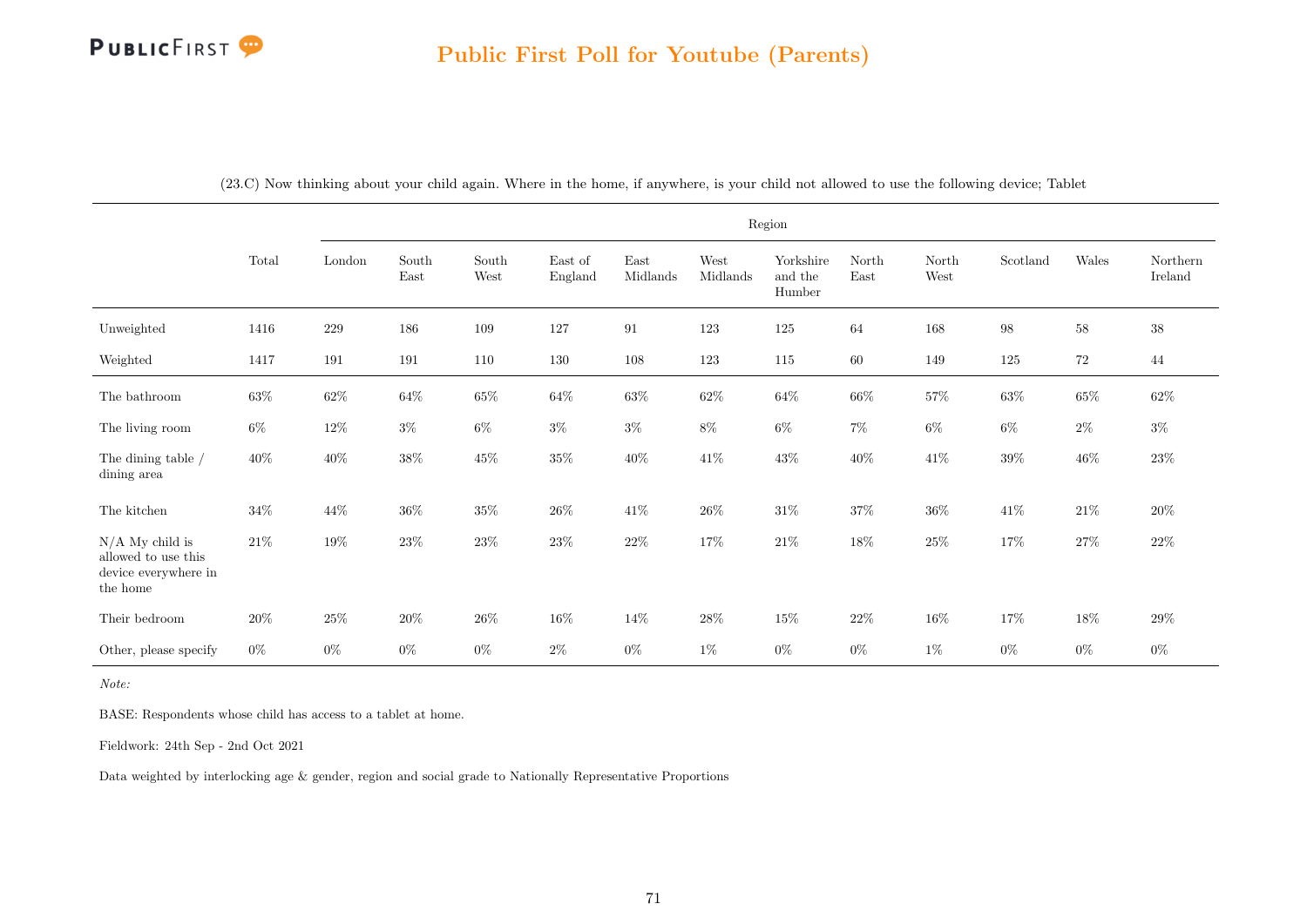

|                                                                              |        |        |        |        | Age       |        |        |        |        | Social Grade |        |        | $\rm EU$ 2016 Vote |                   |
|------------------------------------------------------------------------------|--------|--------|--------|--------|-----------|--------|--------|--------|--------|--------------|--------|--------|--------------------|-------------------|
|                                                                              | Total  | 18-24  | 25-34  | 35-44  | $45 - 54$ | 55-64  | $65+$  | AB     | C1     | C2           | DE     | Leave  | Remain             | I did not<br>vote |
| Unweighted                                                                   | 1199   | 17     | 188    | 533    | 345       | 103    | 13     | 419    | 324    | $248\,$      | 204    | 461    | 562                | 151               |
| Weighted                                                                     | 1178   | $15\,$ | 183    | 518    | 343       | 106    | 13     | 346    | 324    | 254          | 251    | 457    | 547                | 151               |
| The living room                                                              | $9\%$  | $12\%$ | 14\%   | $11\%$ | $4\%$     | $9\%$  | $0\%$  | $11\%$ | $9\%$  | $8\%$        | $7\%$  | $8\%$  | $11\%$             | $6\%$             |
| The bathroom                                                                 | $67\%$ | 61\%   | 67%    | $66\%$ | 70%       | $60\%$ | 57%    | $66\%$ | 69%    | $66\%$       | 65%    | $72\%$ | $62\%$             | 67%               |
| The kitchen                                                                  | 41\%   | $50\%$ | $45\%$ | $41\%$ | $38\%$    | $43\%$ | 48%    | $39\%$ | 40\%   | 40\%         | 46%    | $45\%$ | $37\%$             | $42\%$            |
| The dining table /<br>dining area                                            | $36\%$ | 51\%   | 37%    | $37\%$ | 31\%      | $38\%$ | 39%    | 37%    | $34\%$ | $32\%$       | 39%    | $38\%$ | 33%                | $36\%$            |
| Their bedroom                                                                | $26\%$ | $30\%$ | $30\%$ | $30\%$ | $21\%$    | $23\%$ | $12\%$ | 27%    | $31\%$ | $22\%$       | $25\%$ | $26\%$ | $27\%$             | $26\%$            |
| $N/A$ My child is<br>allowed to use this<br>device everywhere in<br>the home | $20\%$ | 16%    | $12\%$ | $20\%$ | $22\%$    | $25\%$ | $36\%$ | $20\%$ | $21\%$ | $21\%$       | 18%    | $17\%$ | $21\%$             | $24\%$            |

(24.A) Now thinking about your child again. Where in the home, if anywhere, is your child not allowed to use the following device; Laptop

Note:

BASE: Respondents whose child has access to a laptop at home.

Fieldwork: 24th Sep - 2nd Oct 2021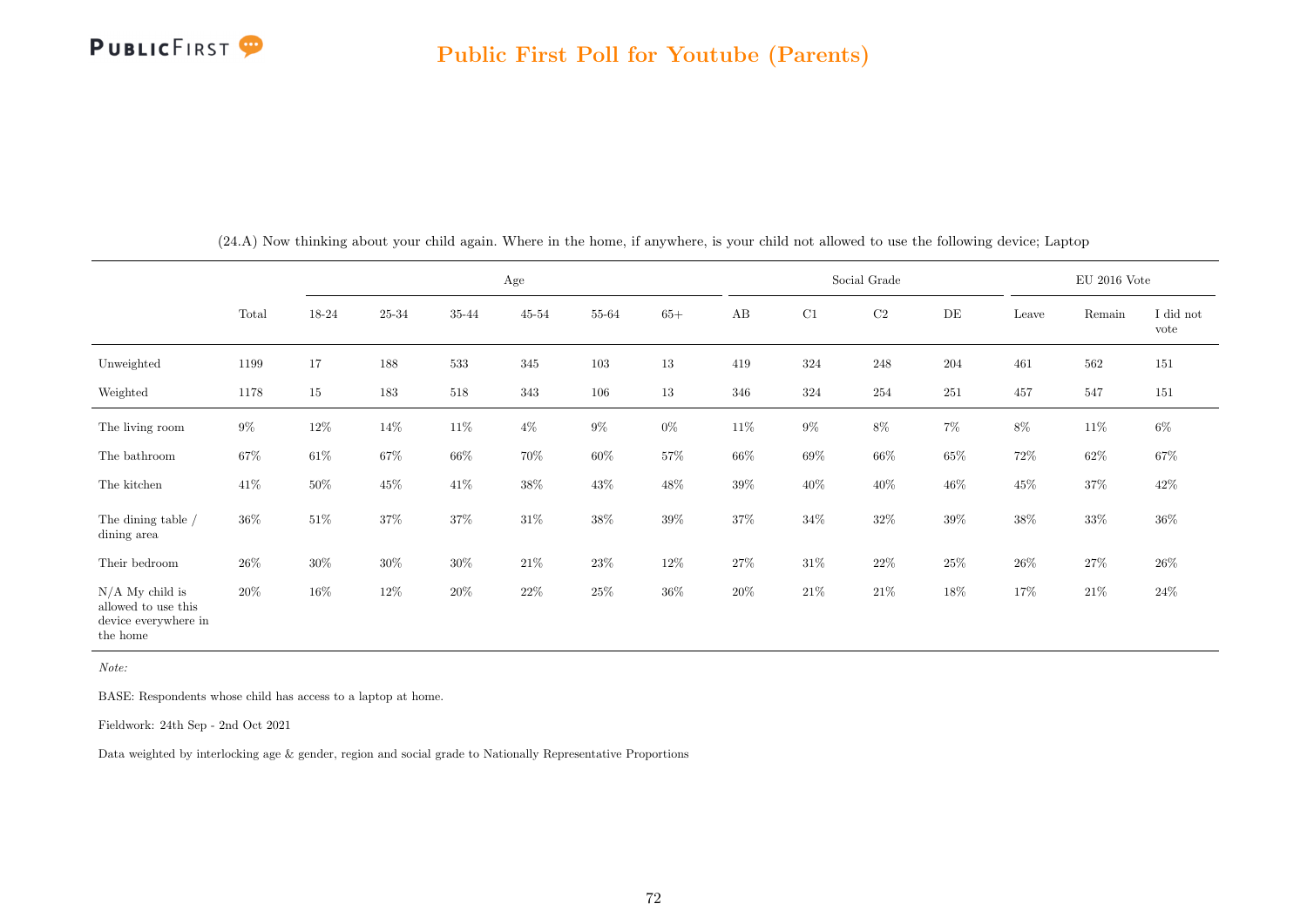|                                                                              |        |        | Gender          |                     |         |                     | $2019\,$                      |                   |                      |                       |                          | Education                                              |                                                             |                          |
|------------------------------------------------------------------------------|--------|--------|-----------------|---------------------|---------|---------------------|-------------------------------|-------------------|----------------------|-----------------------|--------------------------|--------------------------------------------------------|-------------------------------------------------------------|--------------------------|
|                                                                              | Total  | Male   | $\mbox{Female}$ | Conservative Labour |         | Liberal<br>Democrat | The<br><b>Brexit</b><br>Party | I did not<br>vote | None of<br>the above | GCSE or<br>equivalent | A Level or<br>equivalent | University<br>Under-<br>graduate<br>Degree<br>(BA/BSc) | University<br>Postgrad-<br>uate<br>Degree<br>(MA/MSc/MPhil) | Doctorate<br>(PhD/DPHil) |
| Unweighted                                                                   | 1199   | 558    | 641             | 451                 | 331     | 118                 | 10                            | 152               | $\overline{0}$       | $\boldsymbol{0}$      | $\boldsymbol{0}$         | 327                                                    | 274                                                         | $39\,$                   |
| Weighted                                                                     | 1178   | 600    | 578             | 436                 | $322\,$ | 109                 | 9                             | 154               | $\overline{0}$       | $\boldsymbol{0}$      | $\boldsymbol{0}$         | 311                                                    | 246                                                         | $33\,$                   |
| The living room                                                              | $9\%$  | $12\%$ | $6\%$           | $9\%$               | $7\%$   | $14\%$              | $0\%$                         | $9\%$             | $\ast$               | $4\%$                 | $7\%$                    | $9\%$                                                  | $18\%$                                                      | $11\%$                   |
| The bathroom                                                                 | $67\%$ | 67%    | $66\%$          | 67%                 | $62\%$  | $62\%$              | 77%                           | 70%               | $\ast$               | $67\%$                | 69%                      | $68\%$                                                 | $61\%$                                                      | $64\%$                   |
| The kitchen                                                                  | $41\%$ | $44\%$ | $38\%$          | $43\%$              | $39\%$  | $40\%$              | $23\%$                        | $44\%$            | $\ast$               | 42\%                  | 41%                      | 40\%                                                   | $40\%$                                                      | $37\%$                   |
| The dining table /<br>dining area                                            | $36\%$ | 37%    | $34\%$          | $38\%$              | $31\%$  | $40\%$              | $33\%$                        | $36\%$            | $\ast$               | $33\%$                | 38%                      | $31\%$                                                 | $38\%$                                                      | $46\%$                   |
| Their bedroom                                                                | 26\%   | 25%    | $28\%$          | $23\%$              | $27\%$  | $33\%$              | $28\%$                        | $26\%$            | $\ast$               | $19\%$                | $25\%$                   | $32\%$                                                 | $30\%$                                                      | $15\%$                   |
| $N/A$ My child is<br>allowed to use this<br>device everywhere in<br>the home | $20\%$ | $19\%$ | $21\%$          | $18\%$              | $24\%$  | $16\%$              | $23\%$                        | $23\%$            | $\ast$               | 23%                   | $21\%$                   | 19%                                                    | 18%                                                         | $13\%$                   |

(24.B) Now thinking about your child again. Where in the home, if anywhere, is your child not allowed to use the following device; Laptop

Note:

BASE: Respondents whose child has access to a laptop at home.

Fieldwork: 24th Sep - 2nd Oct 2021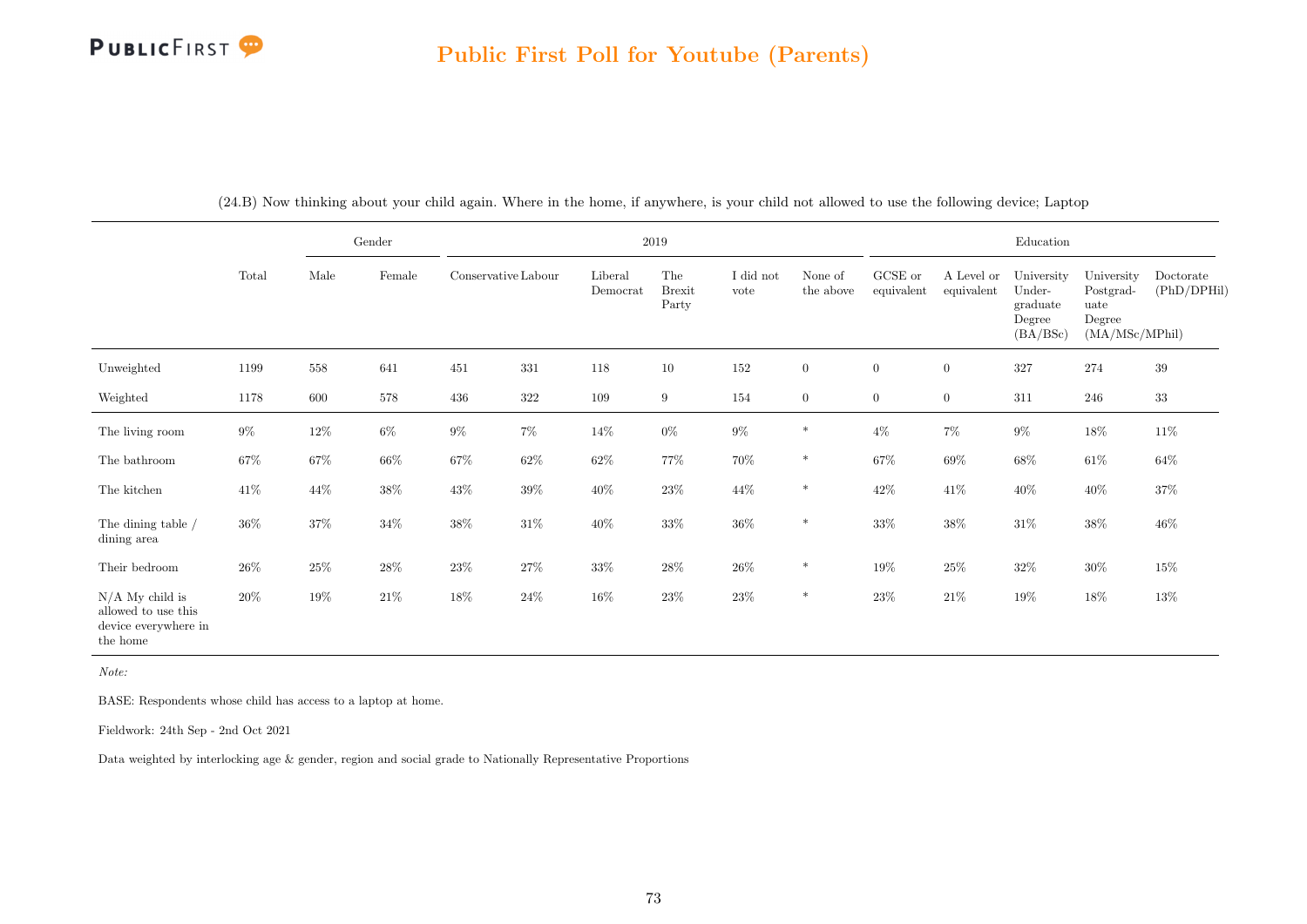|                                                                              |        |        |               |               |                    |                  |                  | Region                         |               |               |          |        |                     |
|------------------------------------------------------------------------------|--------|--------|---------------|---------------|--------------------|------------------|------------------|--------------------------------|---------------|---------------|----------|--------|---------------------|
|                                                                              | Total  | London | South<br>East | South<br>West | East of<br>England | East<br>Midlands | West<br>Midlands | Yorkshire<br>and the<br>Humber | North<br>East | North<br>West | Scotland | Wales  | Northern<br>Ireland |
| Unweighted                                                                   | 1199   | 210    | 154           | 97            | 101                | 60               | 99               | 103                            | 61            | 153           | 81       | 48     | $32\,$              |
| Weighted                                                                     | 1178   | 174    | 152           | 100           | 100                | 69               | 99               | 94                             | 56            | 136           | 100      | 58     | $38\,$              |
| The living room                                                              | $9\%$  | $15\%$ | $8\%$         | $10\%$        | $8\%$              | $2\%$            | $9\%$            | $7\%$                          | $7\%$         | $8\%$         | $8\%$    | $9\%$  | $17\%$              |
| The bathroom                                                                 | $67\%$ | $66\%$ | $61\%$        | $65\%$        | $61\%$             | $74\%$           | $75\%$           | $67\%$                         | $79\%$        | $58\%$        | $73\%$   | $66\%$ | $66\%$              |
| The kitchen                                                                  | $41\%$ | $45\%$ | $40\%$        | $39\%$        | $32\%$             | $53\%$           | $50\%$           | $35\%$                         | $48\%$        | $39\%$        | $47\%$   | $27\%$ | $22\%$              |
| The dining table /<br>dining area                                            | $36\%$ | $38\%$ | $33\%$        | $43\%$        | $30\%$             | $41\%$           | $42\%$           | $39\%$                         | $40\%$        | $34\%$        | $29\%$   | $35\%$ | $15\%$              |
| Their bedroom                                                                | $26\%$ | $23\%$ | $27\%$        | $27\%$        | $22\%$             | $30\%$           | $33\%$           | $27\%$                         | $23\%$        | $22\%$        | $25\%$   | $25\%$ | $55\%$              |
| $N/A$ My child is<br>allowed to use this<br>device everywhere in<br>the home | $20\%$ | $16\%$ | $23\%$        | $22\%$        | $23\%$             | $14\%$           | $18\%$           | $16\%$                         | $16\%$        | $28\%$        | $16\%$   | $26\%$ | 17%                 |

(24.C) Now thinking about your child again. Where in the home, if anywhere, is your child not allowed to use the following device; Laptop

Note:

BASE: Respondents whose child has access to a laptop at home.

Fieldwork: 24th Sep - 2nd Oct 2021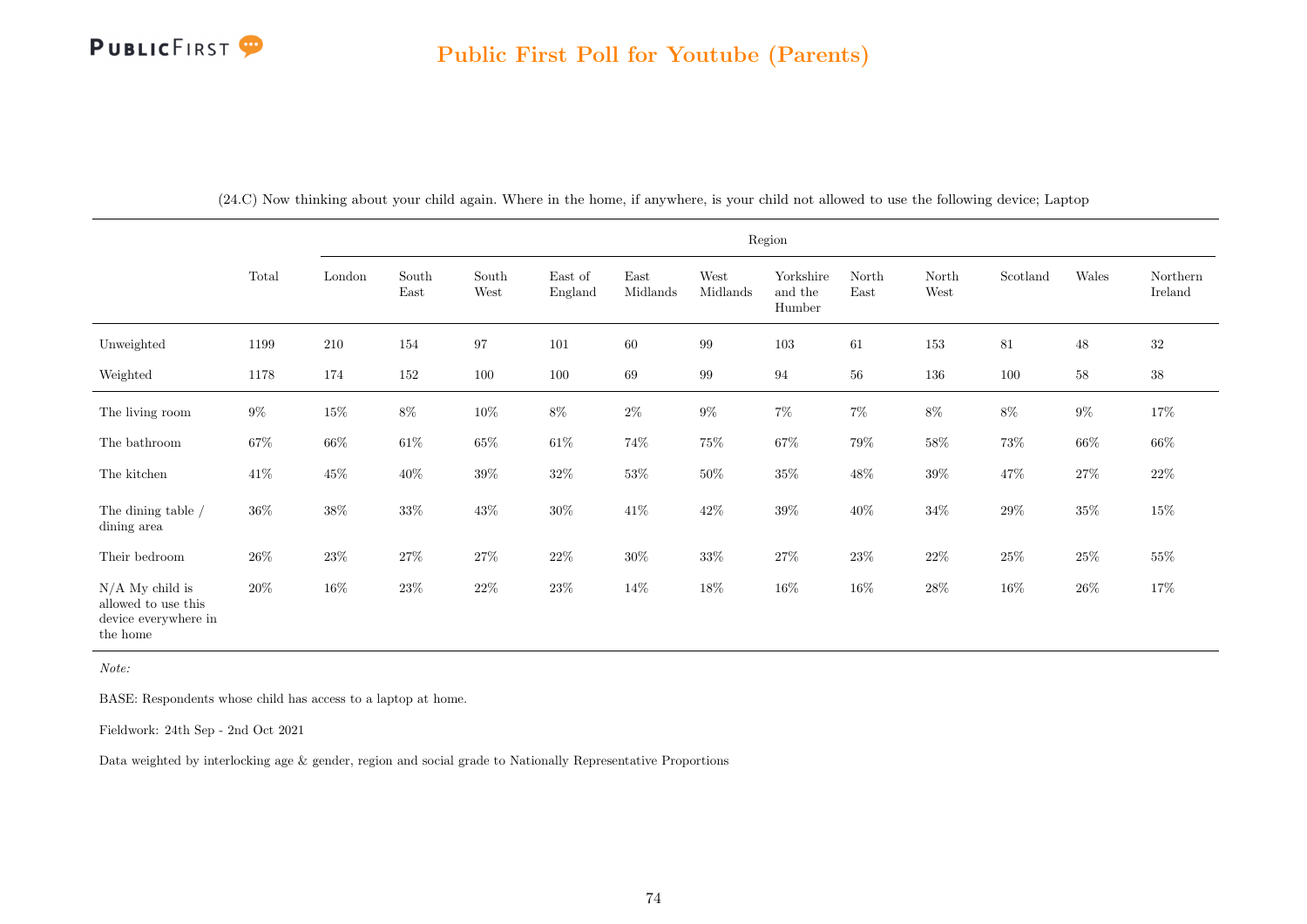|                                                                              |        |        |           |         | Age       |        |                 |        |        | Social Grade |        |         | EU 2016 Vote |                   |
|------------------------------------------------------------------------------|--------|--------|-----------|---------|-----------|--------|-----------------|--------|--------|--------------|--------|---------|--------------|-------------------|
|                                                                              | Total  | 18-24  | $25 - 34$ | 35-44   | $45 - 54$ | 55-64  | $65+$           | AB     | C1     | $\rm{C2}$    | DE     | Leave   | Remain       | I did not<br>vote |
| Unweighted                                                                   | 669    | 12     | 121       | 310     | 161       | 60     | $5\phantom{.0}$ | 278    | 162    | 120          | 105    | $237\,$ | $358\,$      | 63                |
| Weighted                                                                     | 657    | 11     | 115       | $306\,$ | 156       | 63     | $5^{\circ}$     | 229    | 166    | 126          | 133    | $236\,$ | 347          | 64                |
| The bathroom                                                                 | $64\%$ | $38\%$ | $61\%$    | $63\%$  | $68\%$    | $64\%$ | $65\%$          | $64\%$ | $68\%$ | $64\%$       | $56\%$ | $69\%$  | $61\%$       | $56\%$            |
| The kitchen                                                                  | $53\%$ | $40\%$ | $46\%$    | 55%     | $55\%$    | $58\%$ | $40\%$          | $54\%$ | $58\%$ | $50\%$       | $49\%$ | $57\%$  | $51\%$       | $51\%$            |
| The dining table $\slash$<br>dining area                                     | $49\%$ | $47\%$ | $40\%$    | $50\%$  | $53\%$    | $51\%$ | $40\%$          | $54\%$ | $51\%$ | $45\%$       | $42\%$ | $53\%$  | $49\%$       | $40\%$            |
| Their bedroom                                                                | $36\%$ | 10%    | $36\%$    | 37%     | 37%       | $38\%$ | $40\%$          | 36%    | $36\%$ | $36\%$       | 38%    | $39\%$  | $34\%$       | $32\%$            |
| The living room                                                              | 27%    | $36\%$ | $26\%$    | $27\%$  | $26\%$    | $27\%$ | $25\%$          | $28\%$ | $30\%$ | $22\%$       | 25%    | $29\%$  | $28\%$       | $15\%$            |
| $N/A$ My child is<br>allowed to use this<br>device everywhere in<br>the home | $16\%$ | $9\%$  | $10\%$    | 14%     | $22\%$    | $25\%$ | 19%             | 13%    | $19\%$ | 17%          | 19%    | $16\%$  | $15\%$       | 27%               |
| Other, please specify                                                        | $1\%$  | $0\%$  | 1%        | $0\%$   | $1\%$     | $0\%$  | $16\%$          | $1\%$  | 1%     | $0\%$        | $0\%$  | $1\%$   | $0\%$        | $0\%$             |

(25.A) Now thinking about your child again. Where in the home, if anywhere, is your child not allowed to use the following device; Desktop computer

Note:

BASE: Respondents whose child has access to a desktop computer at home.

Fieldwork: 24th Sep - 2nd Oct 2021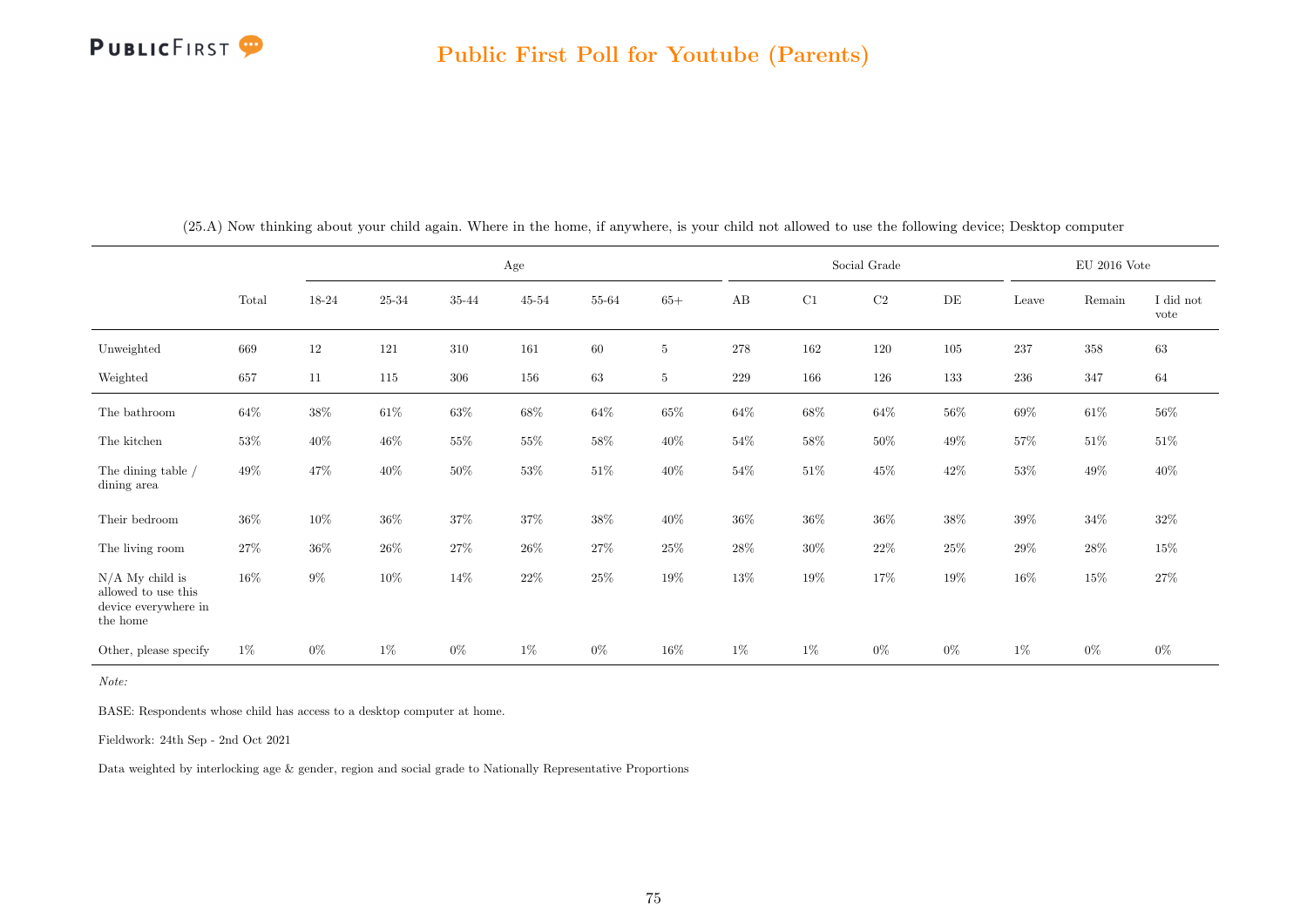## Public First Poll for Youtube (Parents)

|                                                                              |        |        | Gender  |                     |        |                     | $2019\,$                      |                   |                      |                       |                          | Education                                              |                                                             |                          |
|------------------------------------------------------------------------------|--------|--------|---------|---------------------|--------|---------------------|-------------------------------|-------------------|----------------------|-----------------------|--------------------------|--------------------------------------------------------|-------------------------------------------------------------|--------------------------|
|                                                                              | Total  | Male   | Female  | Conservative Labour |        | Liberal<br>Democrat | The<br><b>Brexit</b><br>Party | I did not<br>vote | None of<br>the above | GCSE or<br>equivalent | A Level or<br>equivalent | University<br>Under-<br>graduate<br>Degree<br>(BA/BSc) | University<br>Postgrad-<br>uate<br>Degree<br>(MA/MSc/MPhil) | Doctorate<br>(PhD/DPHil) |
| Unweighted                                                                   | 669    | 388    | $281\,$ | 268                 | 176    | $81\,$              | $5\,$                         | $53\,$            | $\boldsymbol{0}$     | $\overline{0}$        | $\boldsymbol{0}$         | 189                                                    | 176                                                         | $38\,$                   |
| Weighted                                                                     | 657    | 405    | 252     | 257                 | 170    | 75                  | 5                             | 57                | $\overline{0}$       | $\overline{0}$        | $\boldsymbol{0}$         | 182                                                    | 160                                                         | 34                       |
| The bathroom                                                                 | $64\%$ | $64\%$ | $62\%$  | $67\%$              | $59\%$ | $57\%$              | $74\%$                        | $64\%$            | $\ast$               | $63\%$                | $65\%$                   | $69\%$                                                 | $61\%$                                                      | $46\%$                   |
| The kitchen                                                                  | $53\%$ | $55\%$ | $51\%$  | $56\%$              | 47\%   | $51\%$              | $53\%$                        | $54\%$            | $\ast$               | $52\%$                | $50\%$                   | $59\%$                                                 | $55\%$                                                      | $43\%$                   |
| The dining table /<br>dining area                                            | $49\%$ | $50\%$ | 48%     | $49\%$              | $48\%$ | $48\%$              | $38\%$                        | $54\%$            | $\ast$               | $46\%$                | $47\%$                   | $52\%$                                                 | $50\%$                                                      | $44\%$                   |
| Their bedroom                                                                | $36\%$ | $35\%$ | $38\%$  | $35\%$              | $35\%$ | $30\%$              | $53\%$                        | $47\%$            | $\ast$               | $42\%$                | 35%                      | 42\%                                                   | $30\%$                                                      | $18\%$                   |
| The living room                                                              | $27\%$ | $29\%$ | $24\%$  | $31\%$              | $24\%$ | $33\%$              | $41\%$                        | $15\%$            | $\ast$               | $23\%$                | $24\%$                   | $25\%$                                                 | $34\%$                                                      | $32\%$                   |
| $N/A$ My child is<br>allowed to use this<br>device everywhere in<br>the home | $16\%$ | $13\%$ | $22\%$  | $13\%$              | $22\%$ | $10\%$              | $0\%$                         | $24\%$            | $\ast$               | $24\%$                | 23\%                     | $14\%$                                                 | $8\%$                                                       | $11\%$                   |
| Other, please specify                                                        | 1%     | 1%     | $1\%$   | $1\%$               | $1\%$  | $1\%$               | $0\%$                         | $0\%$             | $\ast$               | $0\%$                 | $1\%$                    | $2\%$                                                  | $0\%$                                                       | $0\%$                    |

(25.B) Now thinking about your child again. Where in the home, if anywhere, is your child not allowed to use the following device; Desktop computer

Note:

BASE: Respondents whose child has access to a desktop computer at home.

Fieldwork: 24th Sep - 2nd Oct 2021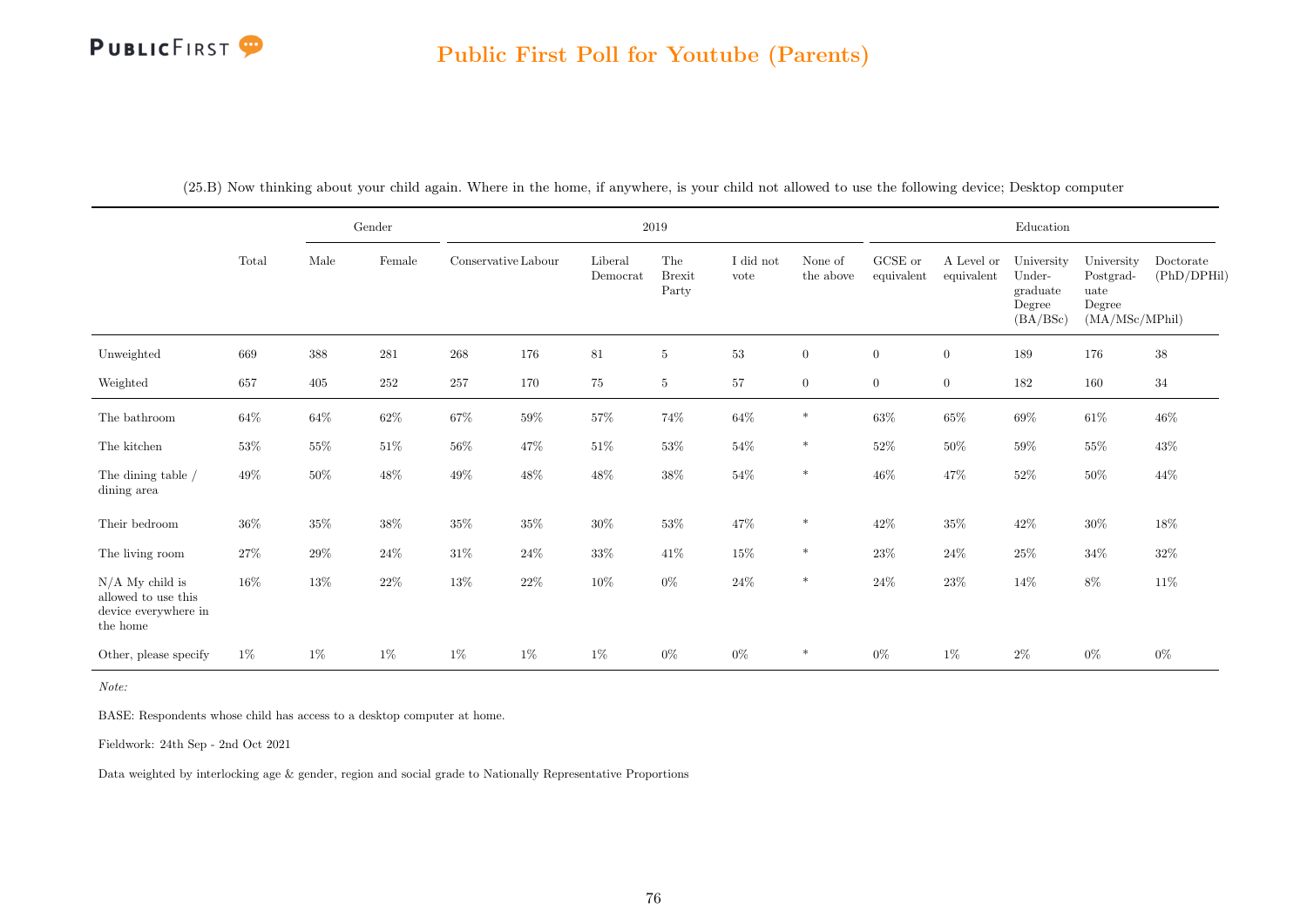|                                                                              |        |        |               |               |                    |                  |                  | Region                         |               |               |          |            |                     |
|------------------------------------------------------------------------------|--------|--------|---------------|---------------|--------------------|------------------|------------------|--------------------------------|---------------|---------------|----------|------------|---------------------|
|                                                                              | Total  | London | South<br>East | South<br>West | East of<br>England | East<br>Midlands | West<br>Midlands | Yorkshire<br>and the<br>Humber | North<br>East | North<br>West | Scotland | Wales      | Northern<br>Ireland |
| Unweighted                                                                   | 669    | 149    | 80            | 50            | 46                 | $35\,$           | 54               | 50                             | $\,29$        | 101           | 41       | 21         | 13                  |
| Weighted                                                                     | 657    | 122    | $82\,$        | 51            | $48\,$             | 41               | 54               | 46                             | $26\,$        | $\rm 92$      | $53\,$   | ${\bf 26}$ | 15                  |
| The bathroom                                                                 | $64\%$ | $58\%$ | $69\%$        | $68\%$        | $68\%$             | $58\%$           | $65\%$           | $65\%$                         | $62\%$        | $64\%$        | $61\%$   | $67\%$     | $57\%$              |
| The kitchen                                                                  | $53\%$ | $47\%$ | $59\%$        | $53\%$        | $56\%$             | $55\%$           | $63\%$           | $51\%$                         | $51\%$        | $51\%$        | $54\%$   | $45\%$     | $65\%$              |
| The dining table /<br>dining area                                            | $49\%$ | $47\%$ | $48\%$        | $46\%$        | $64\%$             | $49\%$           | $55\%$           | $36\%$                         | $43\%$        | $50\%$        | $55\%$   | $36\%$     | $47\%$              |
| Their bedroom                                                                | $36\%$ | $30\%$ | $40\%$        | $33\%$        | $36\%$             | $31\%$           | $51\%$           | $34\%$                         | $41\%$        | $35\%$        | $34\%$   | $42\%$     | 45%                 |
| The living room                                                              | $27\%$ | $24\%$ | $26\%$        | $28\%$        | $20\%$             | $27\%$           | $26\%$           | $39\%$                         | $18\%$        | $30\%$        | $23\%$   | $37\%$     | $31\%$              |
| $N/A$ My child is<br>allowed to use this<br>device everywhere in<br>the home | 16%    | $12\%$ | $15\%$        | $15\%$        | $18\%$             | $30\%$           | $15\%$           | $16\%$                         | $19\%$        | $15\%$        | $16\%$   | $24\%$     | $18\%$              |
| Other, please specify                                                        | $1\%$  | $0\%$  | $3\%$         | $0\%$         | $0\%$              | $0\%$            | $0\%$            | $0\%$                          | $0\%$         | $1\%$         | $0\%$    | $0\%$      | $0\%$               |

(25.C) Now thinking about your child again. Where in the home, if anywhere, is your child not allowed to use the following device; Desktop computer

Note:

BASE: Respondents whose child has access to a desktop computer at home.

Fieldwork: 24th Sep - 2nd Oct 2021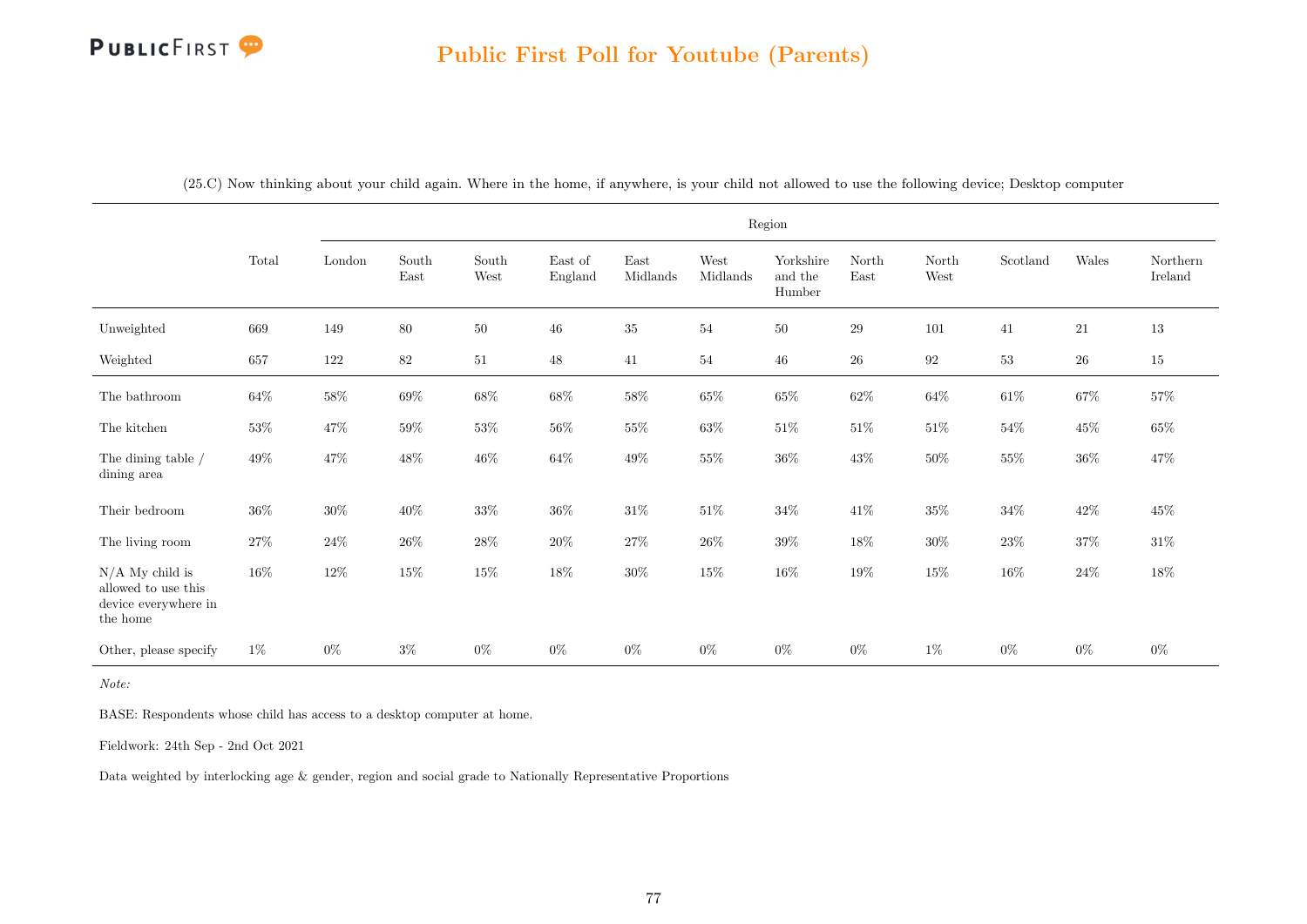|                                                                              |        |        |           |        | Age       |        |        |        |         | Social Grade |        |         | $EU$ 2016 Vote |                   |
|------------------------------------------------------------------------------|--------|--------|-----------|--------|-----------|--------|--------|--------|---------|--------------|--------|---------|----------------|-------------------|
|                                                                              | Total  | 18-24  | $25 - 34$ | 35-44  | $45 - 54$ | 55-64  | $65+$  | AB     | C1      | $\rm{C2}$    | DE     | Leave   | Remain         | I did not<br>vote |
| Unweighted                                                                   | 1391   | $21\,$ | 258       | 623    | 372       | 106    | 11     | 469    | 345     | 305          | 269    | 543     | 637            | 173               |
| Weighted                                                                     | 1389   | $20\,$ | $250\,$   | 620    | 376       | 111    | $11\,$ | 393    | $351\,$ | 311          | 330    | $552\,$ | 624            | 173               |
| The bathroom                                                                 | 68%    | $55\%$ | $64\%$    | $69\%$ | $68\%$    | $70\%$ | $78\%$ | $64\%$ | $74\%$  | $64\%$       | $69\%$ | $73\%$  | $64\%$         | $66\%$            |
| The kitchen                                                                  | $56\%$ | 66\%   | $53\%$    | $55\%$ | 57%       | $60\%$ | $78\%$ | 56%    | $57\%$  | $52\%$       | $59\%$ | $61\%$  | $52\%$         | $53\%$            |
| The dining table /<br>dining area                                            | $53\%$ | $48\%$ | $52\%$    | $54\%$ | $51\%$    | $57\%$ | $67\%$ | $52\%$ | $59\%$  | $49\%$       | $52\%$ | $58\%$  | $51\%$         | 47%               |
| Their bedroom                                                                | 27%    | 37%    | $28\%$    | $26\%$ | 27%       | $23\%$ | 43\%   | $27\%$ | $28\%$  | $27\%$       | $24\%$ | $25\%$  | $28\%$         | 28\%              |
| The living room                                                              | 17%    | $16\%$ | $20\%$    | $15\%$ | $16\%$    | $17\%$ | $21\%$ | $18\%$ | $15\%$  | $17\%$       | $15\%$ | $18\%$  | $15\%$         | 17%               |
| $N/A$ My child is<br>allowed to use this<br>device everywhere in<br>the home | 17%    | 14%    | 14%       | $16\%$ | 20%       | $20\%$ | 15%    | 17%    | 17%     | 19%          | 17%    | $15\%$  | $18\%$         | $19\%$            |
| Other, please specify                                                        | $0\%$  | $0\%$  | $1\%$     | $0\%$  | $1\%$     | $1\%$  | $0\%$  | $0\%$  | $1\%$   | $0\%$        | $0\%$  | $0\%$   | $1\%$          | 1%                |

(26.A) Now thinking about your child again. Where in the home, if anywhere, is your child not allowed to use the following device; Games console

Note:

BASE: Respondents whose child has access to a games console at home.

Fieldwork: 24th Sep - 2nd Oct 2021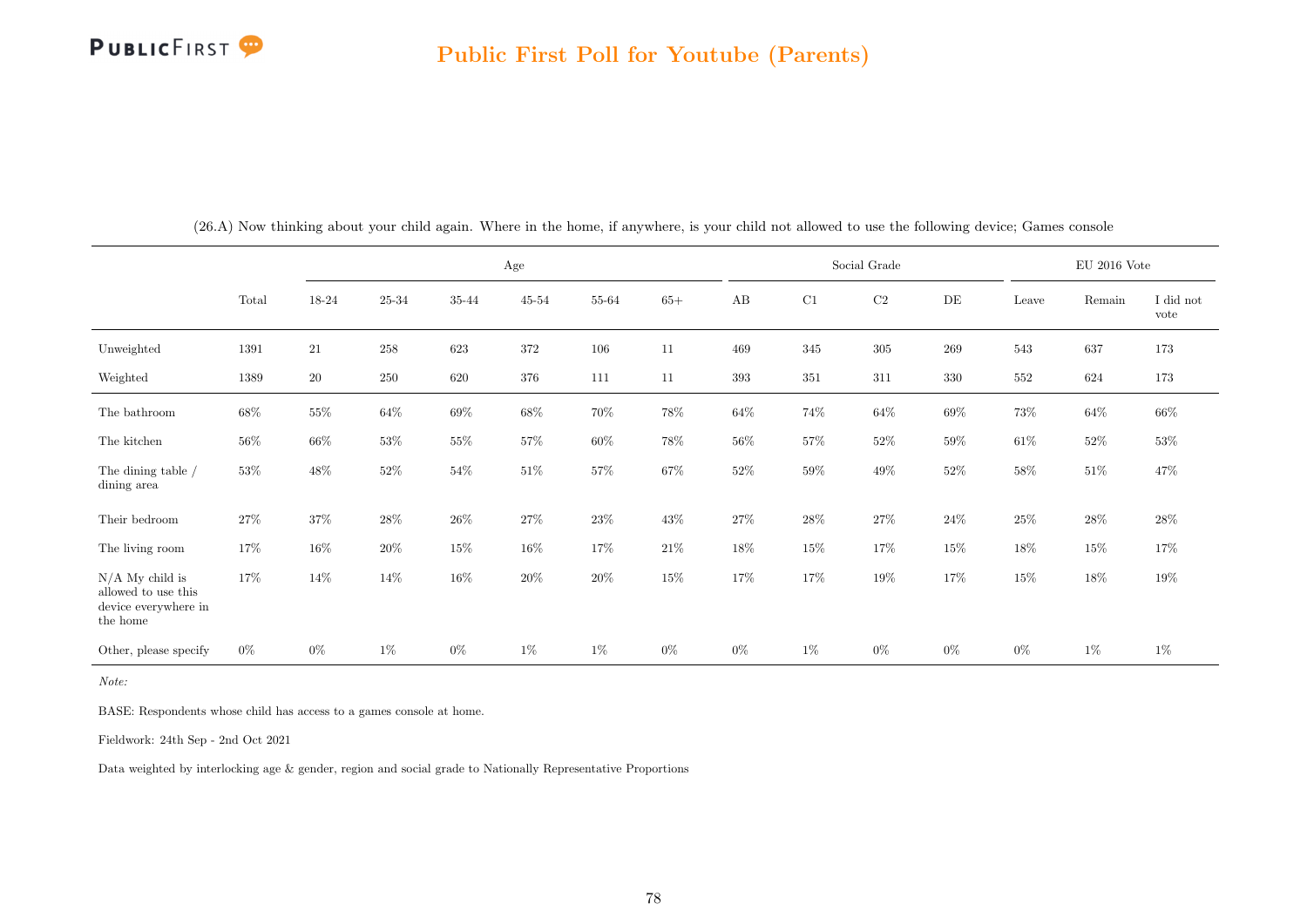## Public First Poll for Youtube (Parents)

|                                                                              |        |        | Gender |                     |        |                     | 2019                          |                   |                      |                       |                          | Education                                              |                                                             |                          |
|------------------------------------------------------------------------------|--------|--------|--------|---------------------|--------|---------------------|-------------------------------|-------------------|----------------------|-----------------------|--------------------------|--------------------------------------------------------|-------------------------------------------------------------|--------------------------|
|                                                                              | Total  | Male   | Female | Conservative Labour |        | Liberal<br>Democrat | The<br><b>Brexit</b><br>Party | I did not<br>vote | None of<br>the above | GCSE or<br>equivalent | A Level or<br>equivalent | University<br>Under-<br>graduate<br>Degree<br>(BA/BSc) | University<br>Postgrad-<br>uate<br>Degree<br>(MA/MSc/MPhil) | Doctorate<br>(PhD/DPHil) |
| Unweighted                                                                   | 1391   | 654    | 737    | 537                 | 384    | 120                 | 11                            | 166               | $\overline{0}$       | $\overline{0}$        | $\boldsymbol{0}$         | $332\,$                                                | 304                                                         | $37\,$                   |
| Weighted                                                                     | 1389   | 704    | 684    | 525                 | 383    | 110                 | 10                            | 173               | $\overline{0}$       | $\overline{0}$        | $\overline{0}$           | 318                                                    | 274                                                         | $30\,$                   |
| The bathroom                                                                 | $68\%$ | $68\%$ | $67\%$ | $70\%$              | $63\%$ | $67\%$              | $72\%$                        | $66\%$            | $\ast$               | $66\%$                | $73\%$                   | $70\%$                                                 | $60\%$                                                      | $59\%$                   |
| The kitchen                                                                  | $56\%$ | $58\%$ | $54\%$ | $60\%$              | $50\%$ | $60\%$              | $34\%$                        | $55\%$            | $\ast$               | $56\%$                | $58\%$                   | $56\%$                                                 | $52\%$                                                      | 60%                      |
| The dining table /<br>dining area                                            | $53\%$ | $54\%$ | $52\%$ | $54\%$              | $54\%$ | $55\%$              | $35\%$                        | $51\%$            | $\ast$               | $50\%$                | $55\%$                   | $58\%$                                                 | $48\%$                                                      | $48\%$                   |
| Their bedroom                                                                | $27\%$ | $27\%$ | $26\%$ | $27\%$              | $27\%$ | $30\%$              | $19\%$                        | $22\%$            | $\ast$               | $20\%$                | $26\%$                   | $34\%$                                                 | $30\%$                                                      | $15\%$                   |
| The living room                                                              | $17\%$ | 18%    | $16\%$ | $17\%$              | $16\%$ | $18\%$              | $15\%$                        | 18%               | $\ast$               | 13%                   | 19%                      | $13\%$                                                 | $19\%$                                                      | $20\%$                   |
| $N/A$ My child is<br>allowed to use this<br>device everywhere in<br>the home | 17%    | $15\%$ | $20\%$ | 14\%                | $20\%$ | $15\%$              | $28\%$                        | $22\%$            | $\ast$               | $22\%$                | $16\%$                   | $17\%$                                                 | 13%                                                         | $12\%$                   |
| Other, please specify                                                        | $0\%$  | $0\%$  | $0\%$  | $0\%$               | $1\%$  | 1%                  | $0\%$                         | $0\%$             | $\ast$               | $0\%$                 | $1\%$                    | $0\%$                                                  | $0\%$                                                       | $0\%$                    |

(26.B) Now thinking about your child again. Where in the home, if anywhere, is your child not allowed to use the following device; Games console

Note:

BASE: Respondents whose child has access to a games console at home.

Fieldwork: 24th Sep - 2nd Oct 2021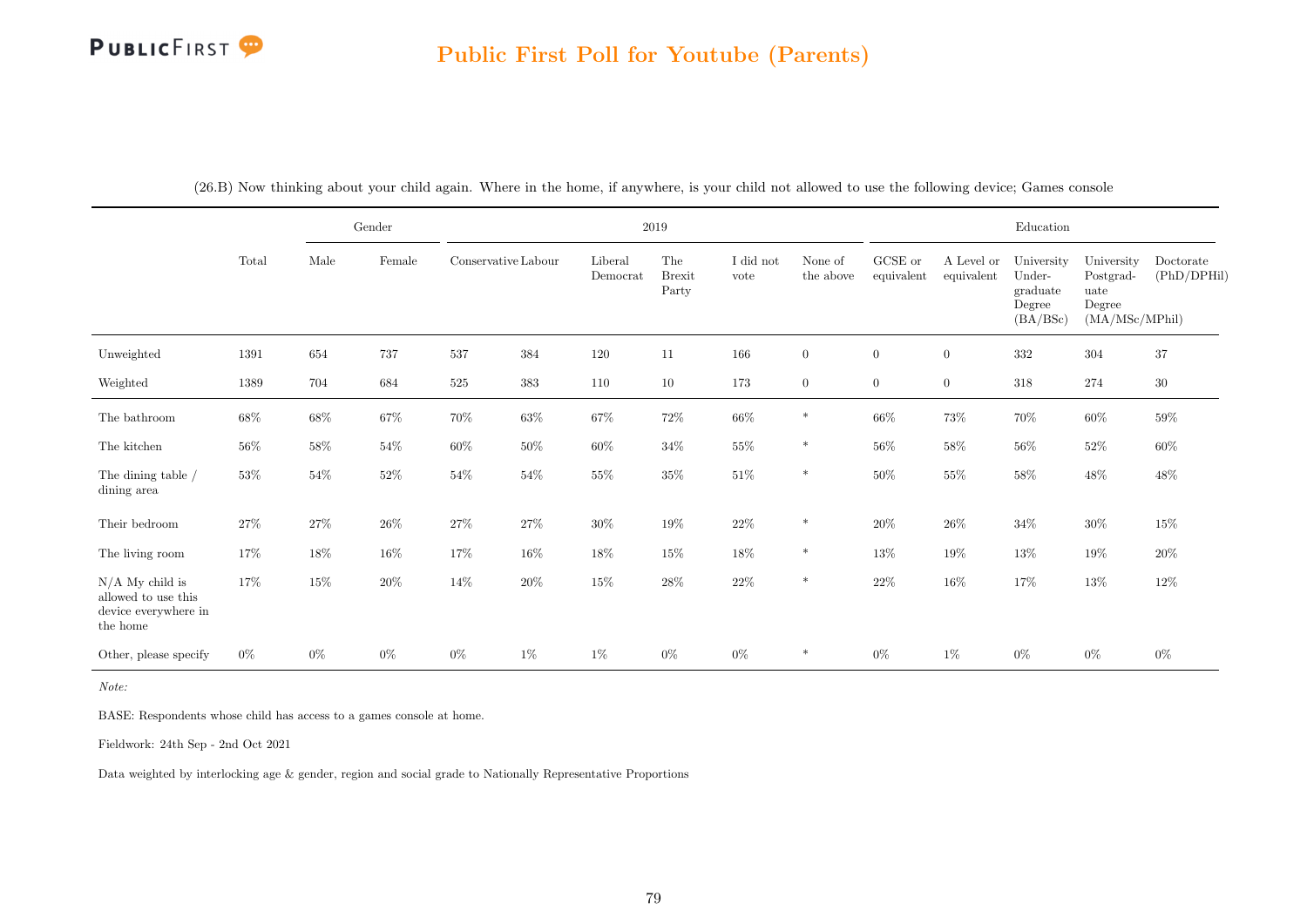|                                                                              |        |         |               |               |                    |                  |                  | Region                         |               |               |          |        |                     |
|------------------------------------------------------------------------------|--------|---------|---------------|---------------|--------------------|------------------|------------------|--------------------------------|---------------|---------------|----------|--------|---------------------|
|                                                                              | Total  | London  | South<br>East | South<br>West | East of<br>England | East<br>Midlands | West<br>Midlands | Yorkshire<br>and the<br>Humber | North<br>East | North<br>West | Scotland | Wales  | Northern<br>Ireland |
| Unweighted                                                                   | 1391   | $239\,$ | 165           | 100           | 126                | 89               | 116              | 116                            | 63            | 181           | 107      | 54     | $35\,$              |
| Weighted                                                                     | 1389   | 198     | 169           | 103           | 127                | 104              | 116              | 104                            | 60            | 162           | 135      | 69     | 41                  |
| The bathroom                                                                 | $68\%$ | $62\%$  | $76\%$        | $73\%$        | $70\%$             | $69\%$           | $69\%$           | $66\%$                         | $66\%$        | $59\%$        | $66\%$   | $77\%$ | $68\%$              |
| The kitchen                                                                  | 56%    | $52\%$  | $66\%$        | $65\%$        | 53%                | 54%              | 54%              | $51\%$                         | $54\%$        | 54%           | 50%      | $65\%$ | $62\%$              |
| The dining table /<br>dining area                                            | $53\%$ | $52\%$  | $58\%$        | $61\%$        | $48\%$             | $55\%$           | $54\%$           | $46\%$                         | $53\%$        | $51\%$        | $48\%$   | $63\%$ | $54\%$              |
| Their bedroom                                                                | $27\%$ | $29\%$  | $34\%$        | $27\%$        | $22\%$             | $18\%$           | $36\%$           | $26\%$                         | $16\%$        | $23\%$        | $20\%$   | $35\%$ | $32\%$              |
| The living room                                                              | 17%    | $17\%$  | 17%           | $22\%$        | $16\%$             | $12\%$           | 14%              | $17\%$                         | $15\%$        | $21\%$        | $14\%$   | 14%    | $22\%$              |
| $N/A$ My child is<br>allowed to use this<br>device everywhere in<br>the home | 17%    | $16\%$  | $13\%$        | $15\%$        | $20\%$             | $21\%$           | $18\%$           | $16\%$                         | $20\%$        | $17\%$        | $18\%$   | $17\%$ | $19\%$              |
| Other, please specify                                                        | $0\%$  | $0\%$   | $0\%$         | $0\%$         | $1\%$              | $2\%$            | $0\%$            | $2\%$                          | $0\%$         | $0\%$         | $0\%$    | $0\%$  | $0\%$               |

(26.C) Now thinking about your child again. Where in the home, if anywhere, is your child not allowed to use the following device; Games console

Note:

BASE: Respondents whose child has access to a games console at home.

Fieldwork: 24th Sep - 2nd Oct 2021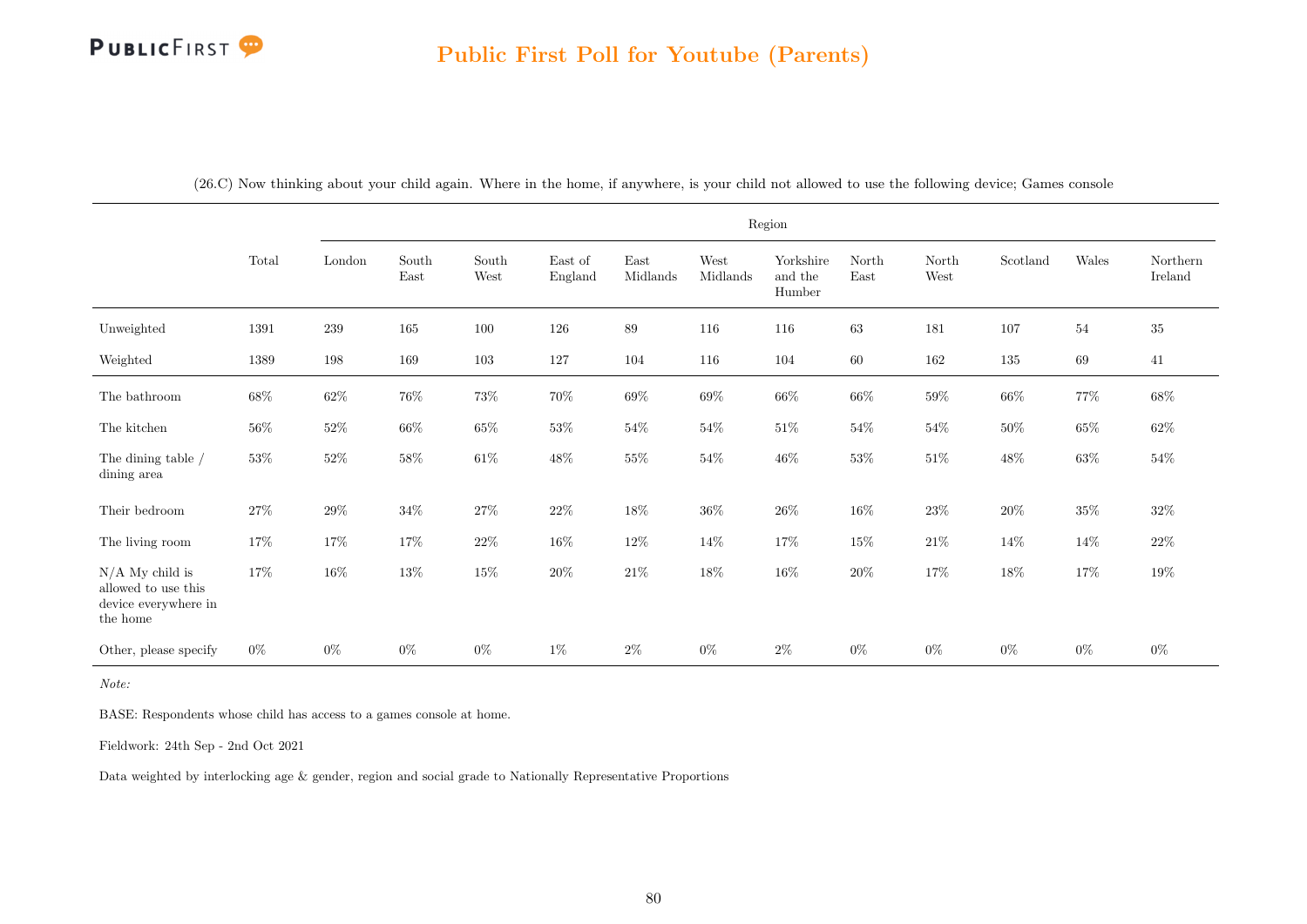

|                                                                              |        |        |        |         | Age       |           |        |        |        | Social Grade |           |        | $EU$ 2016 Vote |                   |
|------------------------------------------------------------------------------|--------|--------|--------|---------|-----------|-----------|--------|--------|--------|--------------|-----------|--------|----------------|-------------------|
|                                                                              | Total  | 18-24  | 25-34  | 35-44   | $45 - 54$ | $55 - 64$ | $65+$  | AB     | C1     | C2           | $\rm{DE}$ | Leave  | Remain         | I did not<br>vote |
| Unweighted                                                                   | 1745   | $\,29$ | 306    | 791     | 465       | 135       | $19\,$ | 550    | 458    | $382\,$      | 351       | 677    | 779            | 249               |
| Weighted                                                                     | 1745   | 27     | 301    | $785\,$ | 471       | 142       | $20\,$ | 464    | 463    | 386          | 428       | 685    | 768            | $253\,$           |
| The bathroom                                                                 | 67%    | $51\%$ | $65\%$ | $66\%$  | $69\%$    | $70\%$    | $77\%$ | $67\%$ | $69\%$ | $66\%$       | $66\%$    | $70\%$ | $64\%$         | $66\%$            |
| The living room                                                              | $6\%$  | $13\%$ | $7\%$  | $6\%$   | $5\%$     | $3\%$     | $0\%$  | $7\%$  | $4\%$  | $5\%$        | $6\%$     | $5\%$  | $7\%$          | $4\%$             |
| The kitchen                                                                  | $50\%$ | $41\%$ | $50\%$ | $51\%$  | 48\%      | $53\%$    | $60\%$ | $50\%$ | $51\%$ | $46\%$       | $52\%$    | $50\%$ | 49%            | $51\%$            |
| The dining table /<br>dining area                                            | 43\%   | $55\%$ | $42\%$ | $41\%$  | $44\%$    | $51\%$    | $66\%$ | $43\%$ | $46\%$ | $39\%$       | $44\%$    | $44\%$ | $43\%$         | 42\%              |
| Their bedroom                                                                | $30\%$ | $25\%$ | $29\%$ | $29\%$  | $33\%$    | $29\%$    | $51\%$ | 37%    | $33\%$ | $25\%$       | $25\%$    | $30\%$ | $31\%$         | $32\%$            |
| $N/A$ My child is<br>allowed to use this<br>device everywhere in<br>the home | $20\%$ | 28%    | 17%    | $20\%$  | $21\%$    | 19%       | $10\%$ | 17%    | 19%    | $22\%$       | $21\%$    | 17%    | 21\%           | $23\%$            |
| Other, please specify                                                        | $1\%$  | $0\%$  | $0\%$  | $1\%$   | $1\%$     | $0\%$     | $0\%$  | $0\%$  | $1\%$  | $0\%$        | $0\%$     | $1\%$  | $1\%$          | $0\%$             |

(27.A) Now thinking about your child again. Where in the home, if anywhere, is your child not allowed to use the following device; TV

Note:

BASE: Respondents whose child has access to a TV at home.

Fieldwork: 24th Sep - 2nd Oct 2021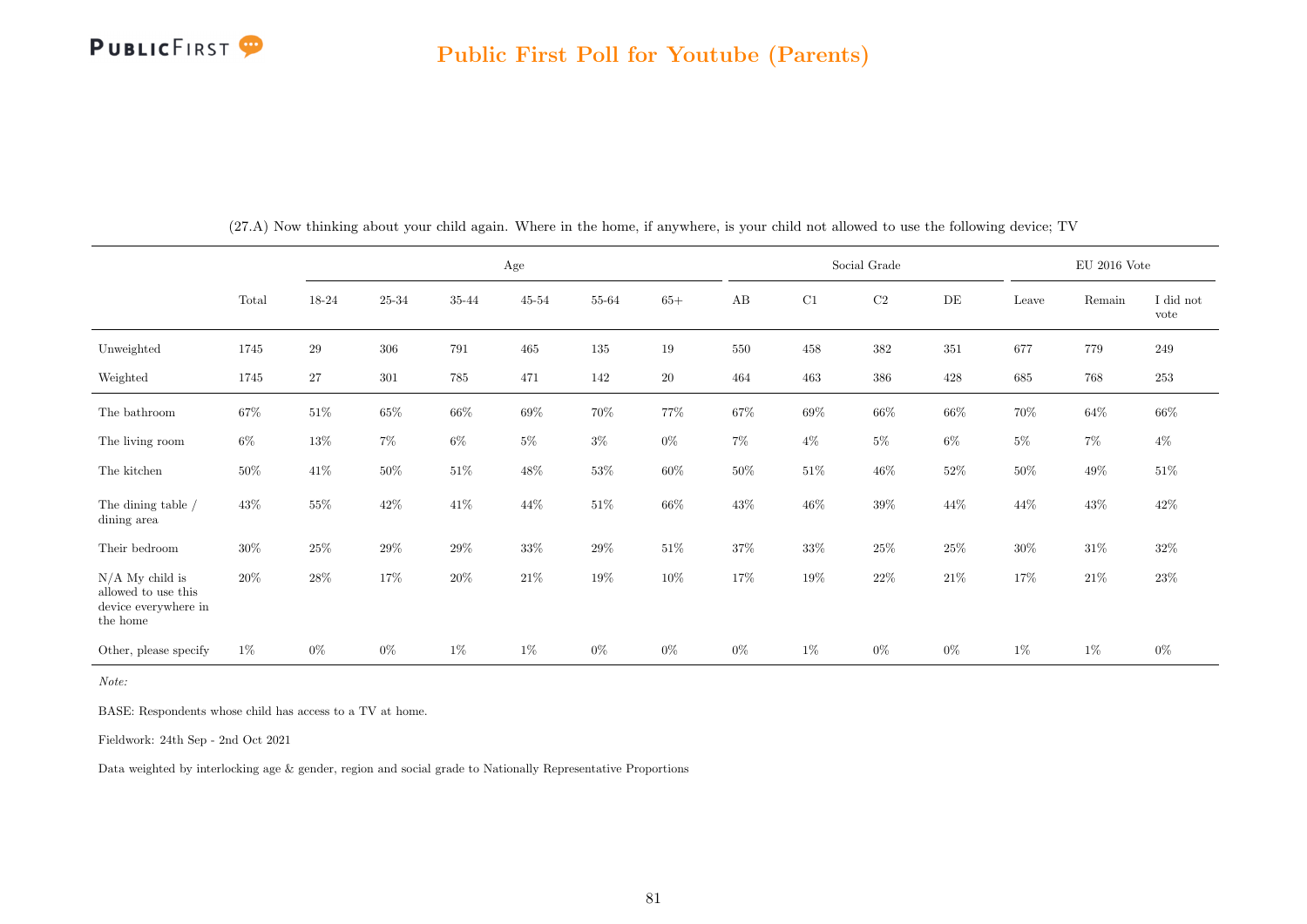## Public First Poll for Youtube (Parents)

|                                                                              |        |        | Gender             |                     |        |                     | $2019\,$                      |                   |                      |                       |                          | Education                                              |                                                             |                          |
|------------------------------------------------------------------------------|--------|--------|--------------------|---------------------|--------|---------------------|-------------------------------|-------------------|----------------------|-----------------------|--------------------------|--------------------------------------------------------|-------------------------------------------------------------|--------------------------|
|                                                                              | Total  | Male   | Female             | Conservative Labour |        | Liberal<br>Democrat | The<br><b>Brexit</b><br>Party | I did not<br>vote | None of<br>the above | GCSE or<br>equivalent | A Level or<br>equivalent | University<br>Under-<br>graduate<br>Degree<br>(BA/BSc) | University<br>Postgrad-<br>uate<br>Degree<br>(MA/MSc/MPhil) | Doctorate<br>(PhD/DPHil) |
| Unweighted                                                                   | 1745   | 767    | 978                | 622                 | 476    | 156                 | 13                            | 251               | $\overline{0}$       | $\boldsymbol{0}$      | $\boldsymbol{0}$         | 448                                                    | 346                                                         | 43                       |
| Weighted                                                                     | 1745   | 842    | $\boldsymbol{903}$ | 609                 | 475    | 144                 | 12                            | 263               | $\overline{0}$       | $\overline{0}$        | $\overline{0}$           | 428                                                    | 317                                                         | $36\,$                   |
| The bathroom                                                                 | $67\%$ | 68%    | $66\%$             | $69\%$              | $63\%$ | $65\%$              | $61\%$                        | $67\%$            | $\ast$               | $66\%$                | $71\%$                   | $69\%$                                                 | $61\%$                                                      | $58\%$                   |
| The living room                                                              | $6\%$  | $7\%$  | $4\%$              | $6\%$               | $4\%$  | 14\%                | $0\%$                         | $3\%$             | $\ast$               | $5\%$                 | $5\%$                    | $4\%$                                                  | 11\%                                                        | $4\%$                    |
| The kitchen                                                                  | $50\%$ | $52\%$ | $49\%$             | $53\%$              | $42\%$ | $54\%$              | $39\%$                        | $53\%$            | $\ast$               | $45\%$                | $54\%$                   | 49\%                                                   | $53\%$                                                      | $37\%$                   |
| The dining table /<br>dining area                                            | $43\%$ | $43\%$ | $43\%$             | $43\%$              | $40\%$ | $45\%$              | $42\%$                        | $44\%$            | $\ast$               | $39\%$                | $48\%$                   | $43\%$                                                 | 41%                                                         | $31\%$                   |
| Their bedroom                                                                | $30\%$ | $31\%$ | $30\%$             | $28\%$              | $30\%$ | $39\%$              | $16\%$                        | $32\%$            | $\ast$               | 17%                   | 27%                      | 42\%                                                   | 38%                                                         | $19\%$                   |
| $N/A$ My child is<br>allowed to use this<br>device everywhere in<br>the home | $20\%$ | $16\%$ | $23\%$             | $16\%$              | $25\%$ | $12\%$              | $29\%$                        | $23\%$            | $\ast$               | $24\%$                | $20\%$                   | $20\%$                                                 | $13\%$                                                      | $25\%$                   |
| Other, please specify                                                        | $1\%$  | $1\%$  | $0\%$              | $0\%$               | $0\%$  | $1\%$               | $0\%$                         | 1%                | $\ast$               | $0\%$                 | $0\%$                    | $1\%$                                                  | $0\%$                                                       | $0\%$                    |

(27.B) Now thinking about your child again. Where in the home, if anywhere, is your child not allowed to use the following device; TV

Note:

BASE: Respondents whose child has access to a TV at home.

Fieldwork: 24th Sep - 2nd Oct 2021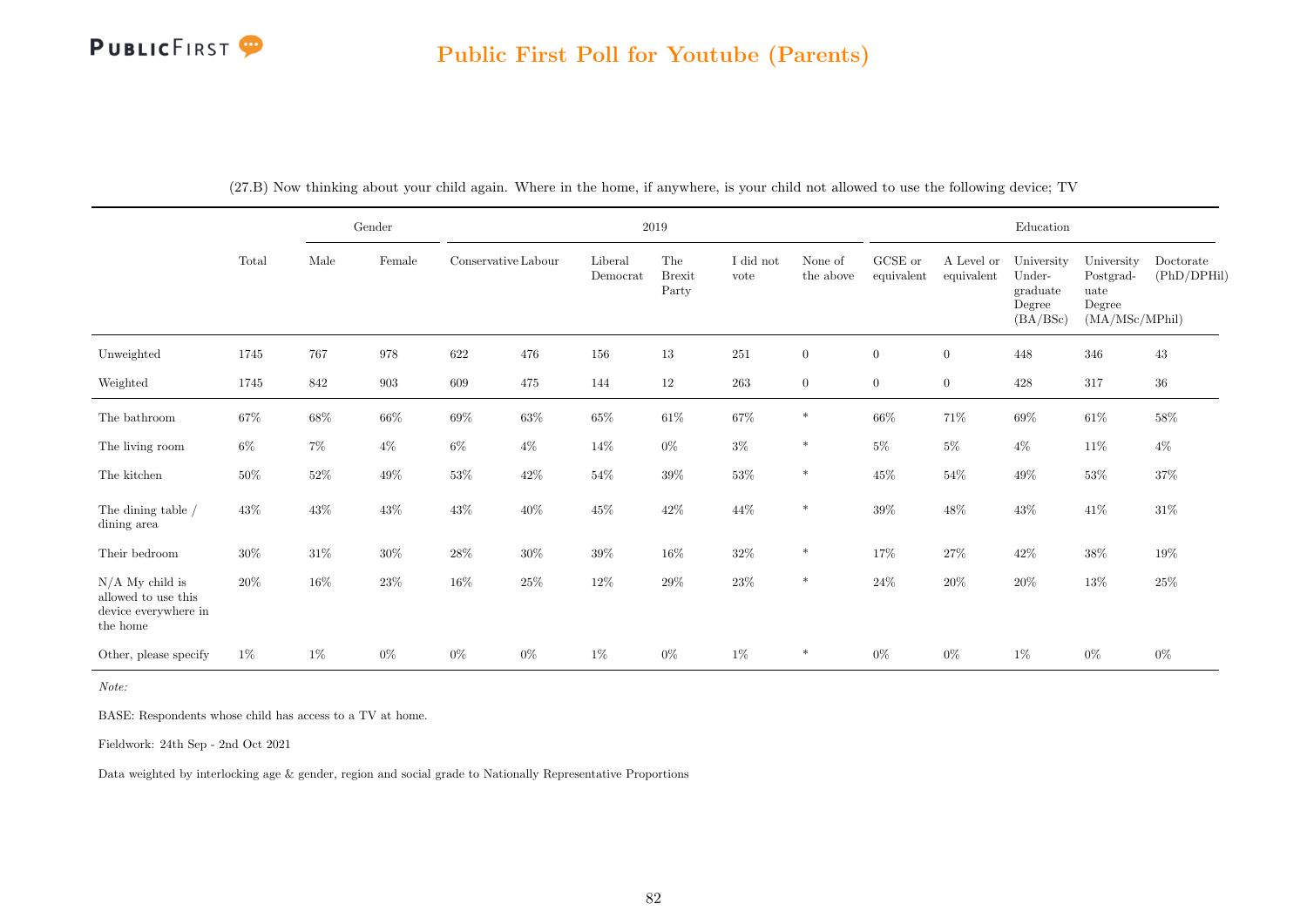|                                                                              |        |         |                                |               |                    |                  |                  | Region                         |                                |                                |          |        |                     |
|------------------------------------------------------------------------------|--------|---------|--------------------------------|---------------|--------------------|------------------|------------------|--------------------------------|--------------------------------|--------------------------------|----------|--------|---------------------|
|                                                                              | Total  | London  | South<br>$\operatorname{East}$ | South<br>West | East of<br>England | East<br>Midlands | West<br>Midlands | Yorkshire<br>and the<br>Humber | North<br>$\operatorname{East}$ | North<br>$\operatorname{West}$ | Scotland | Wales  | Northern<br>Ireland |
| Unweighted                                                                   | 1745   | $268\,$ | 232                            | $133\,$       | 156                | $108\,$          | 155              | 151                            | 77                             | 221                            | 126      | $73\,$ | 45                  |
| Weighted                                                                     | 1745   | 224     | 235                            | 139           | 157                | 127              | 157              | 138                            | 71                             | 197                            | 156      | 91     | 53                  |
| The bathroom                                                                 | $67\%$ | $63\%$  | $68\%$                         | $64\%$        | $66\%$             | $66\%$           | $71\%$           | $71\%$                         | $61\%$                         | $65\%$                         | $66\%$   | $70\%$ | $76\%$              |
| The living room                                                              | $6\%$  | $13\%$  | $7\%$                          | $6\%$         | $2\%$              | $2\%$            | $4\%$            | $4\%$                          | $5\%$                          | $9\%$                          | $3\%$    | $1\%$  | $0\%$               |
| The kitchen                                                                  | $50\%$ | $49\%$  | 57%                            | $51\%$        | $47\%$             | $48\%$           | $56\%$           | $45\%$                         | $51\%$                         | $46\%$                         | 54%      | $45\%$ | $40\%$              |
| The dining table /<br>dining area                                            | $43\%$ | $37\%$  | $42\%$                         | $52\%$        | $43\%$             | $43\%$           | $47\%$           | $42\%$                         | $48\%$                         | $43\%$                         | $42\%$   | $44\%$ | $40\%$              |
| Their bedroom                                                                | $30\%$ | $39\%$  | $40\%$                         | $34\%$        | $30\%$             | $21\%$           | $34\%$           | $24\%$                         | 17%                            | $27\%$                         | $21\%$   | $21\%$ | $42\%$              |
| $N/A$ My child is<br>allowed to use this<br>device everywhere in<br>the home | $20\%$ | $17\%$  | 17%                            | $24\%$        | $19\%$             | $25\%$           | $20\%$           | $21\%$                         | $21\%$                         | $21\%$                         | $18\%$   | $22\%$ | $16\%$              |
| Other, please specify                                                        | $1\%$  | $0\%$   | $0\%$                          | $0\%$         | $0\%$              | $2\%$            | $1\%$            | $0\%$                          | $0\%$                          | $1\%$                          | $0\%$    | $2\%$  | $0\%$               |

(27.C) Now thinking about your child again. Where in the home, if anywhere, is your child not allowed to use the following device; TV

Note:

BASE: Respondents whose child has access to a TV at home.

Fieldwork: 24th Sep - 2nd Oct 2021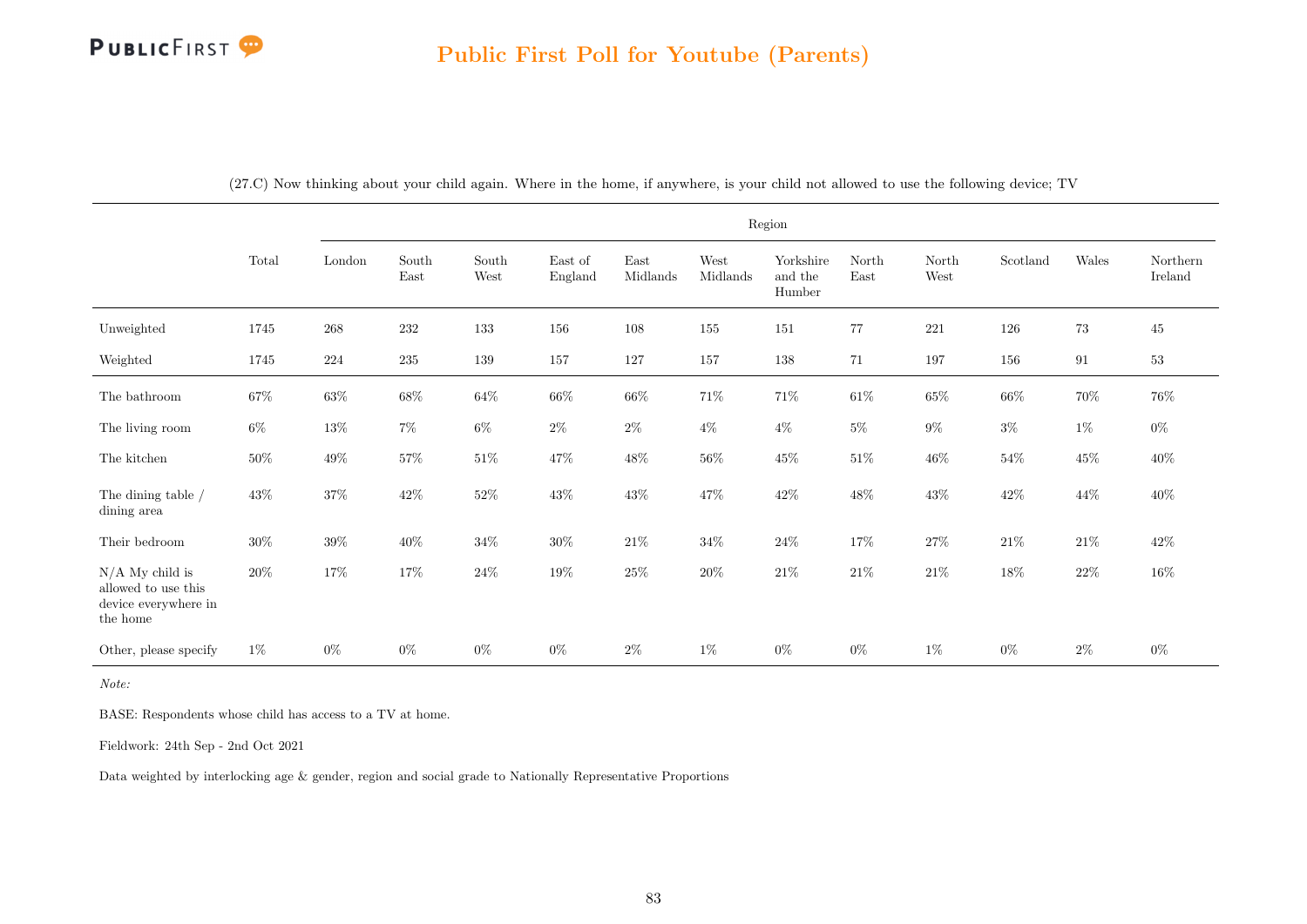

|                                           |        |        |        |        | Age       |        |        |       |        | Social Grade |        |        | $EU$ 2016 Vote |                   |
|-------------------------------------------|--------|--------|--------|--------|-----------|--------|--------|-------|--------|--------------|--------|--------|----------------|-------------------|
|                                           | Total  | 18-24  | 25-34  | 35-44  | $45 - 54$ | 55-64  | $65+$  | AB    | C1     | C2           | DE     | Leave  | Remain         | I did not<br>vote |
| Unweighted                                | 2010   | 33     | 370    | 924    | 520       | 144    | 19     | 647   | 514    | 433          | 409    | 740    | 931            | 282               |
| Weighted                                  | 2010   | 31     | 361    | 918    | 527       | 153    | 20     | 541   | 521    | 441          | 500    | 749    | 918            | 287               |
| Yes, always                               | $35\%$ | $52\%$ | $38\%$ | $37\%$ | $29\%$    | 28%    | $23\%$ | 41\%  | $34\%$ | $35\%$       | $29\%$ | $31\%$ | 40\%           | $26\%$            |
| Yes, sometimes                            | 47%    | 39%    | $46\%$ | 44%    | $50\%$    | $51\%$ | 40%    | 46%   | $48\%$ | 46%          | 46%    | $50\%$ | 44\%           | 49%               |
| $\rm No$                                  | 17%    | $6\%$  | 14\%   | 17%    | $20\%$    | $20\%$ | 37%    | 12\%  | 17%    | 18%          | $23\%$ | $19\%$ | 15%            | $22\%$            |
| $N/A$ My child is never<br>online at home | $1\%$  | $3\%$  | $2\%$  | $1\%$  | $1\%$     | $1\%$  | $0\%$  | $1\%$ | $2\%$  | $1\%$        | $2\%$  | $1\%$  | $1\%$          | $2\%$             |

(28.A) Do you put any limits on the time your child spends online at home?

Note:

BASE: All Respondents

Fieldwork: 24th Sep - 2nd Oct 2021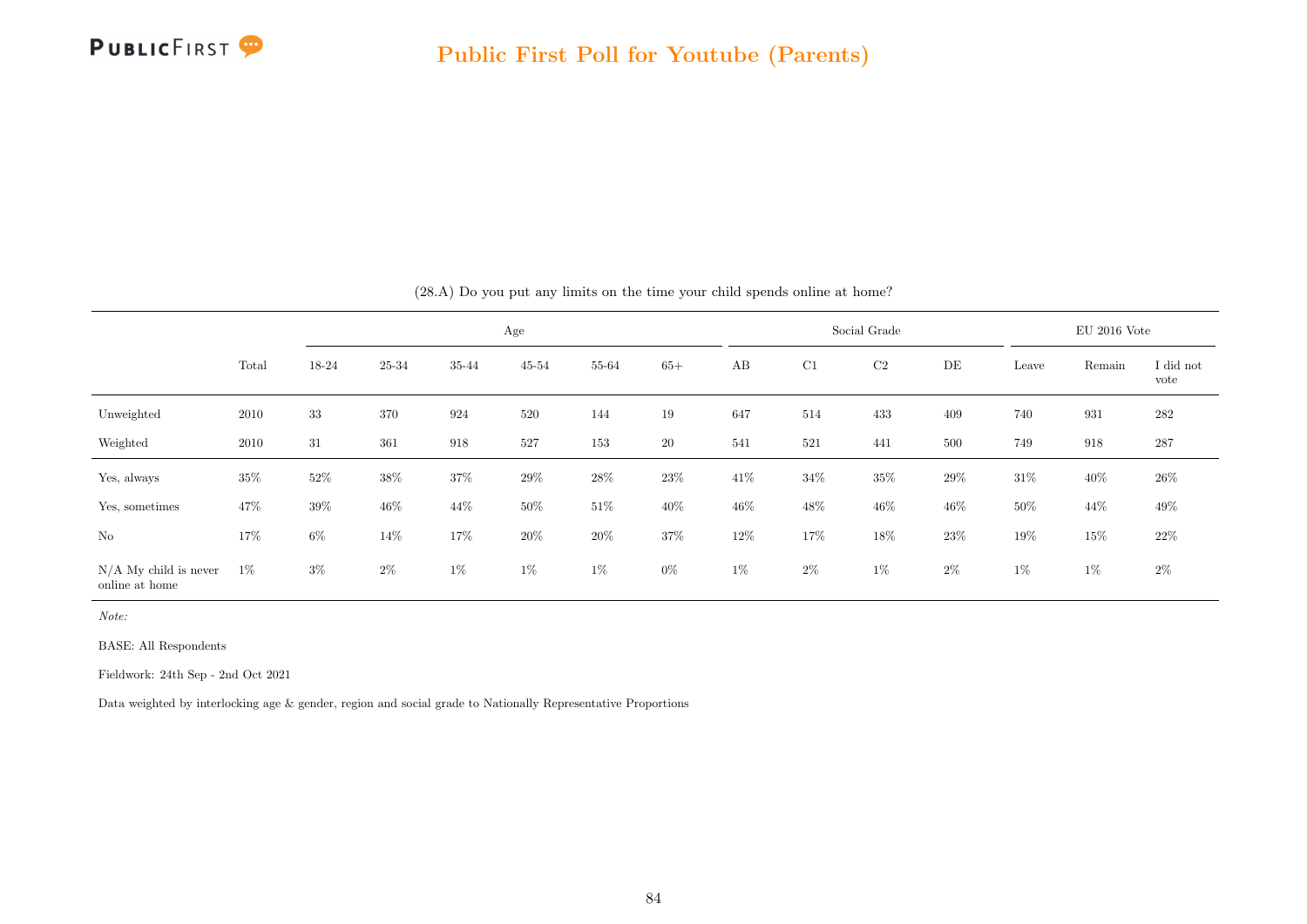

|                                           |        |        | Gender |                     |        |                     | 2019                          |                   |                      |                       |                          | Education                                              |                                                             |                          |
|-------------------------------------------|--------|--------|--------|---------------------|--------|---------------------|-------------------------------|-------------------|----------------------|-----------------------|--------------------------|--------------------------------------------------------|-------------------------------------------------------------|--------------------------|
|                                           | Total  | Male   | Female | Conservative Labour |        | Liberal<br>Democrat | The<br><b>Brexit</b><br>Party | I did not<br>vote | None of<br>the above | GCSE or<br>equivalent | A Level or<br>equivalent | University<br>Under-<br>graduate<br>Degree<br>(BA/BSc) | University<br>Postgrad-<br>uate<br>Degree<br>(MA/MSc/MPhil) | Doctorate<br>(PhD/DPHil) |
| Unweighted                                | 2010   | 922    | 1087   | 714                 | 539    | 198                 | 14                            | $280\,$           | $\overline{0}$       | 405                   | 559                      | 513                                                    | 434                                                         | 57                       |
| Weighted                                  | 2010   | 1004   | 1005   | 699                 | 537    | 186                 | 14                            | $\,292$           | $\overline{0}$       | 440                   | 587                      | 488                                                    | 399                                                         | 50                       |
| Yes, always                               | $35\%$ | $39\%$ | $31\%$ | $36\%$              | $36\%$ | $37\%$              | $24\%$                        | $27\%$            | $\ast$               | 25%                   | $32\%$                   | $35\%$                                                 | 49\%                                                        | 47%                      |
| Yes, sometimes                            | 47%    | $45\%$ | $48\%$ | 47\%                | 43\%   | $50\%$              | $42\%$                        | 47%               | $\ast$               | 47\%                  | 47%                      | 49\%                                                   | $44\%$                                                      | $37\%$                   |
| N <sub>o</sub>                            | 17%    | $15\%$ | $20\%$ | 16%                 | $20\%$ | $12\%$              | $34\%$                        | $23\%$            | $\ast$               | 26\%                  | 20%                      | 15%                                                    | $7\%$                                                       | $11\%$                   |
| $N/A$ My child is never<br>online at home | $1\%$  | $1\%$  | $2\%$  | $1\%$               | $1\%$  | $1\%$               | $0\%$                         | $3\%$             | $\ast$               | $2\%$                 | $2\%$                    | $1\%$                                                  | $0\%$                                                       | $4\%$                    |

(28.B) Do you put any limits on the time your child spends online at home?

Note:

BASE: All Respondents

Fieldwork: 24th Sep - 2nd Oct 2021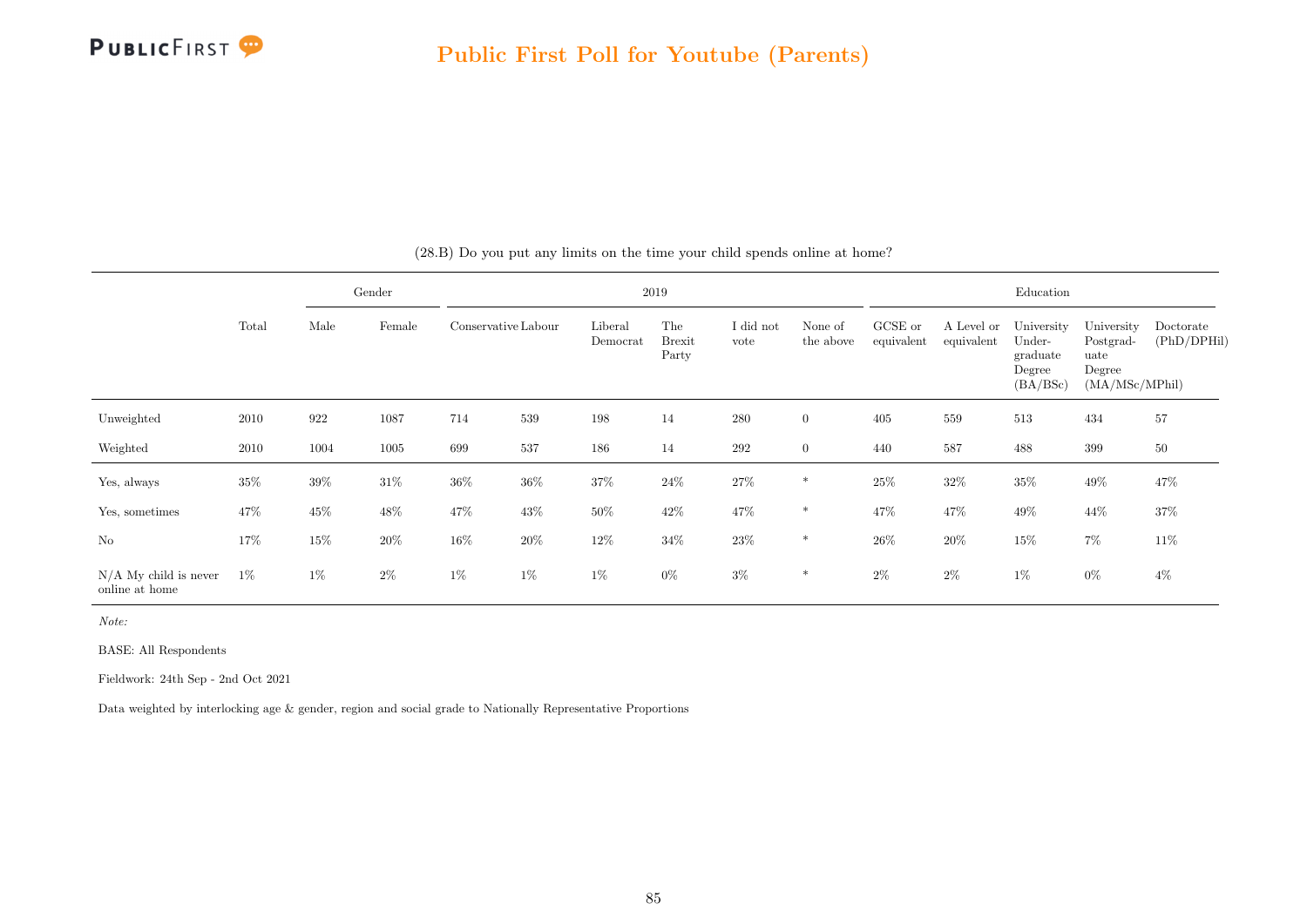

|                                           |        |         |               |               |                    |                  |                  | Region                         |               |               |          |        |                     |
|-------------------------------------------|--------|---------|---------------|---------------|--------------------|------------------|------------------|--------------------------------|---------------|---------------|----------|--------|---------------------|
|                                           | Total  | London  | South<br>East | South<br>West | East of<br>England | East<br>Midlands | West<br>Midlands | Yorkshire<br>and the<br>Humber | North<br>East | North<br>West | Scotland | Wales  | Northern<br>Ireland |
| Unweighted                                | 2010   | $335\,$ | 257           | 156           | 177                | 120              | 180              | 175                            | $86\,$        | 247           | 145      | 81     | 51                  |
| Weighted                                  | 2010   | 281     | 261           | 161           | 181                | 141              | 181              | 161                            | 80            | $221\,$       | 181      | 101    | 60                  |
| Yes, always                               | $35\%$ | $48\%$  | $35\%$        | $36\%$        | $30\%$             | $26\%$           | $33\%$           | $34\%$                         | $32\%$        | $31\%$        | $34\%$   | $32\%$ | $28\%$              |
| Yes, sometimes                            | 47\%   | $39\%$  | $48\%$        | 47\%          | 47%                | $50\%$           | $45\%$           | $44\%$                         | 44%           | $52\%$        | $50\%$   | $46\%$ | $51\%$              |
| No                                        | 17%    | $11\%$  | $16\%$        | $17\%$        | $20\%$             | $21\%$           | $21\%$           | $21\%$                         | $24\%$        | $16\%$        | $13\%$   | $22\%$ | $17\%$              |
| $N/A$ My child is never<br>online at home | $1\%$  | $2\%$   | $1\%$         | $0\%$         | $3\%$              | $3\%$            | $1\%$            | $0\%$                          | $0\%$         | $1\%$         | $3\%$    | $0\%$  | $4\%$               |

(28.C) Do you put any limits on the time your child spends online at home?

Note:

BASE: All Respondents

Fieldwork: 24th Sep - 2nd Oct 2021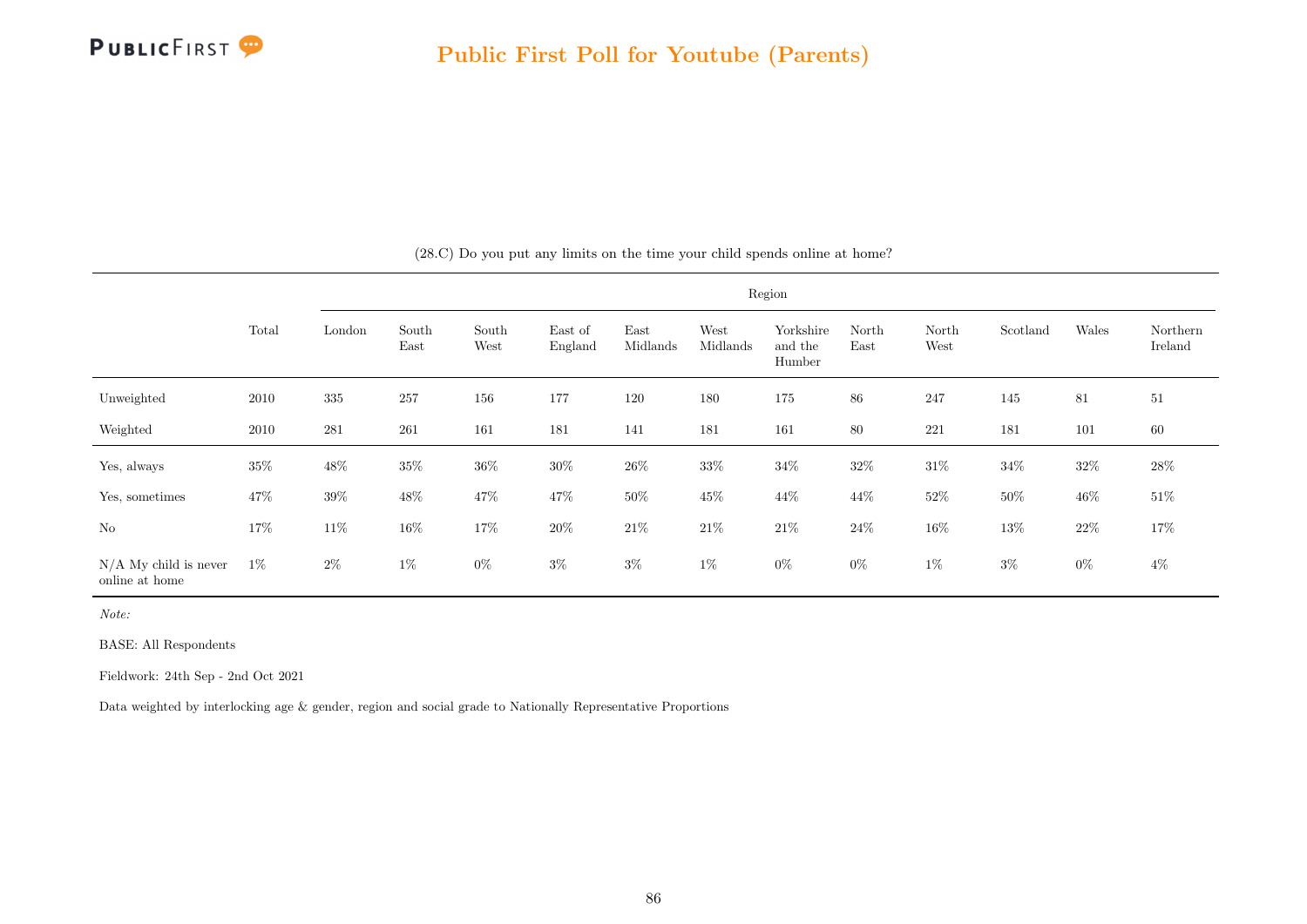

|                                                                                            |        |          |         |        | Age       |        |        |        |        | Social Grade |        |        | $EU$ 2016 Vote |                   |
|--------------------------------------------------------------------------------------------|--------|----------|---------|--------|-----------|--------|--------|--------|--------|--------------|--------|--------|----------------|-------------------|
|                                                                                            | Total  | 18-24    | 25-34   | 35-44  | $45 - 54$ | 55-64  | $65+$  | AB     | C1     | $\rm C2$     | DE     | Leave  | Remain         | I did not<br>vote |
| Unweighted                                                                                 | 1644   | 30       | 315     | 762    | 411       | 114    | $12\,$ | 564    | 418    | 348          | 308    | 600    | 784            | 215               |
| Weighted                                                                                   | 1633   | $\bf 28$ | $305\,$ | 751    | 416       | 121    | 12     | 472    | 425    | 354          | 377    | 602    | 771            | 217               |
| I just know when they<br>have been on the<br>internet too long                             | 41\%   | 39%      | $42\%$  | $39\%$ | 43%       | $52\%$ | $36\%$ | $39\%$ | 44%    | $42\%$       | $41\%$ | $43\%$ | $40\%$         | 43%               |
| I tell them how long<br>they can spend online<br>and trust them to keep<br>to those limits | 32%    | $20\%$   | $29\%$  | $36\%$ | $30\%$    | $22\%$ | $31\%$ | $38\%$ | $30\%$ | $27\%$       | $30\%$ | $31\%$ | $34\%$         | $27\%$            |
| We have a schedule of<br>when they are allowed<br>online                                   | 29%    | 39%      | $32\%$  | $30\%$ | 26%       | $24\%$ | $32\%$ | 31\%   | $30\%$ | $31\%$       | 23\%   | $29\%$ | $30\%$         | 25%               |
| I time how long they<br>are using the internet<br>each day                                 | 25%    | 47%      | $30\%$  | $24\%$ | $23\%$    | $20\%$ | $24\%$ | $30\%$ | 19%    | $24\%$       | $26\%$ | $25\%$ | 26%            | 20%               |
| I use apps and other<br>tools to help me apply<br>limits                                   | $19\%$ | 22%      | $19\%$  | $21\%$ | 18%       | $12\%$ | $18\%$ | $25\%$ | 18%    | $16\%$       | $16\%$ | $15\%$ | $22\%$         | 17%               |
| Other, please specify                                                                      | $1\%$  | $0\%$    | $0\%$   | $1\%$  | $1\%$     | $0\%$  | $0\%$  | $0\%$  | $1\%$  | $1\%$        | $1\%$  | $1\%$  | $1\%$          | $0\%$             |
| Don't know                                                                                 | $1\%$  | $0\%$    | $1\%$   | $1\%$  | $1\%$     | 1%     | $0\%$  | $0\%$  | $1\%$  | 1%           | $2\%$  | $1\%$  | $1\%$          | $1\%$             |

(29.A) You said that you put limits on how much time your child spends online at home. How do you do this?

Note:

BASE: Respondents who always or sometimes put limits on the time their child spends online at home.

Fieldwork: 24th Sep - 2nd Oct 2021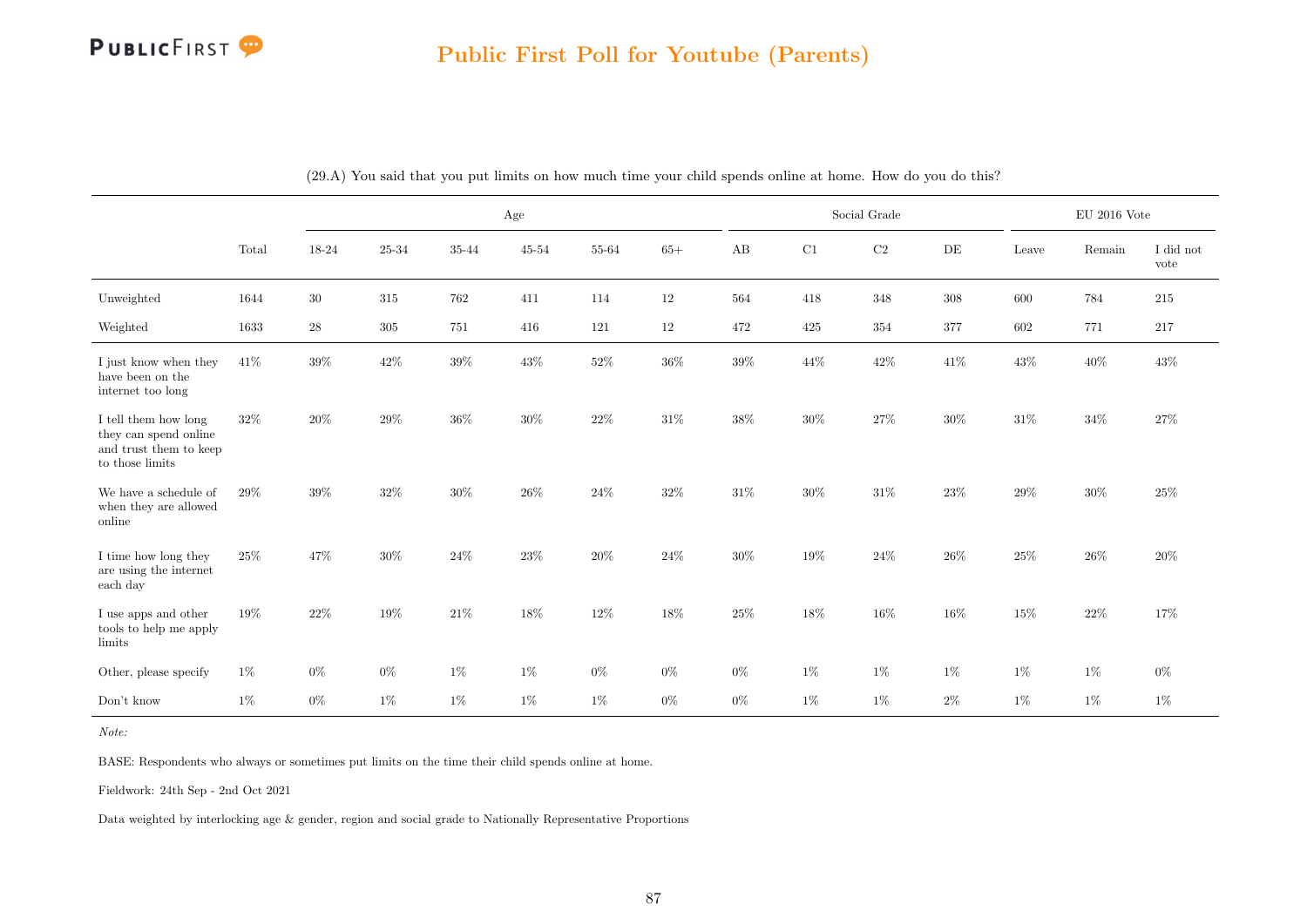

|                                                                                            |        |         | Gender |                     |         | 2019                |                               |                   |                      |                       |                          | Education                                              |                                                             |                          |
|--------------------------------------------------------------------------------------------|--------|---------|--------|---------------------|---------|---------------------|-------------------------------|-------------------|----------------------|-----------------------|--------------------------|--------------------------------------------------------|-------------------------------------------------------------|--------------------------|
|                                                                                            | Total  | Male    | Female | Conservative Labour |         | Liberal<br>Democrat | The<br><b>Brexit</b><br>Party | I did not<br>vote | None of<br>the above | GCSE or<br>equivalent | A Level or<br>equivalent | University<br>Under-<br>graduate<br>Degree<br>(BA/BSc) | University<br>Postgrad-<br>uate<br>Degree<br>(MA/MSc/MPhil) | Doctorate<br>(PhD/DPHil) |
| Unweighted                                                                                 | 1644   | $782\,$ | 862    | 597                 | $428\,$ | 172                 | $10\,$                        | 210               | $\boldsymbol{0}$     | $\overline{0}$        | $\boldsymbol{0}$         | 435                                                    | $398\,$                                                     | $48\,$                   |
| Weighted                                                                                   | 1633   | 842     | 792    | 581                 | 424     | 161                 | $\boldsymbol{9}$              | 217               | $\overline{0}$       | $\overline{0}$        | $\overline{0}$           | 412                                                    | 369                                                         | $42\,$                   |
| I just know when they<br>have been on the<br>internet too long                             | 41\%   | $38\%$  | $45\%$ | 40%                 | $43\%$  | $35\%$              | $54\%$                        | $46\%$            | $\ast$               | $46\%$                | 45%                      | 41\%                                                   | $32\%$                                                      | 44%                      |
| I tell them how long<br>they can spend online<br>and trust them to keep<br>to those limits | $32\%$ | $36\%$  | $27\%$ | $33\%$              | $28\%$  | $40\%$              | $22\%$                        | $27\%$            | $\ast$               | $28\%$                | $25\%$                   | $30\%$                                                 | $44\%$                                                      | $42\%$                   |
| We have a schedule of<br>when they are allowed<br>online                                   | 29%    | $33\%$  | $25\%$ | $32\%$              | $31\%$  | $34\%$              | $50\%$                        | $18\%$            | $\ast$               | $21\%$                | 24%                      | $31\%$                                                 | $38\%$                                                      | 41\%                     |
| I time how long they<br>are using the internet<br>each day                                 | 25%    | $27\%$  | $23\%$ | $27\%$              | $26\%$  | $30\%$              | $8\%$                         | $21\%$            | $\ast$               | $19\%$                | $23\%$                   | $24\%$                                                 | $32\%$                                                      | 51%                      |
| I use apps and other<br>tools to help me apply<br>limits                                   | $19\%$ | $24\%$  | 14%    | $21\%$              | 17%     | $28\%$              | $15\%$                        | $17\%$            | $\ast$               | $17\%$                | $16\%$                   | $18\%$                                                 | $27\%$                                                      | $27\%$                   |
| Other, please specify                                                                      | $1\%$  | $1\%$   | $1\%$  | $1\%$               | 1%      | $0\%$               | $0\%$                         | $0\%$             | $\ast$               | $0\%$                 | $2\%$                    | $1\%$                                                  | $0\%$                                                       | $0\%$                    |
| Don't know                                                                                 | $1\%$  | $1\%$   | $2\%$  | $1\%$               | $1\%$   | $0\%$               | $0\%$                         | $2\%$             | $\ast$               | $2\%$                 | $1\%$                    | $2\%$                                                  | $0\%$                                                       | $0\%$                    |

(29.B) You said that you put limits on how much time your child spends online at home. How do you do this?

Note:

BASE: Respondents who always or sometimes put limits on the time their child spends online at home.

Fieldwork: 24th Sep - 2nd Oct 2021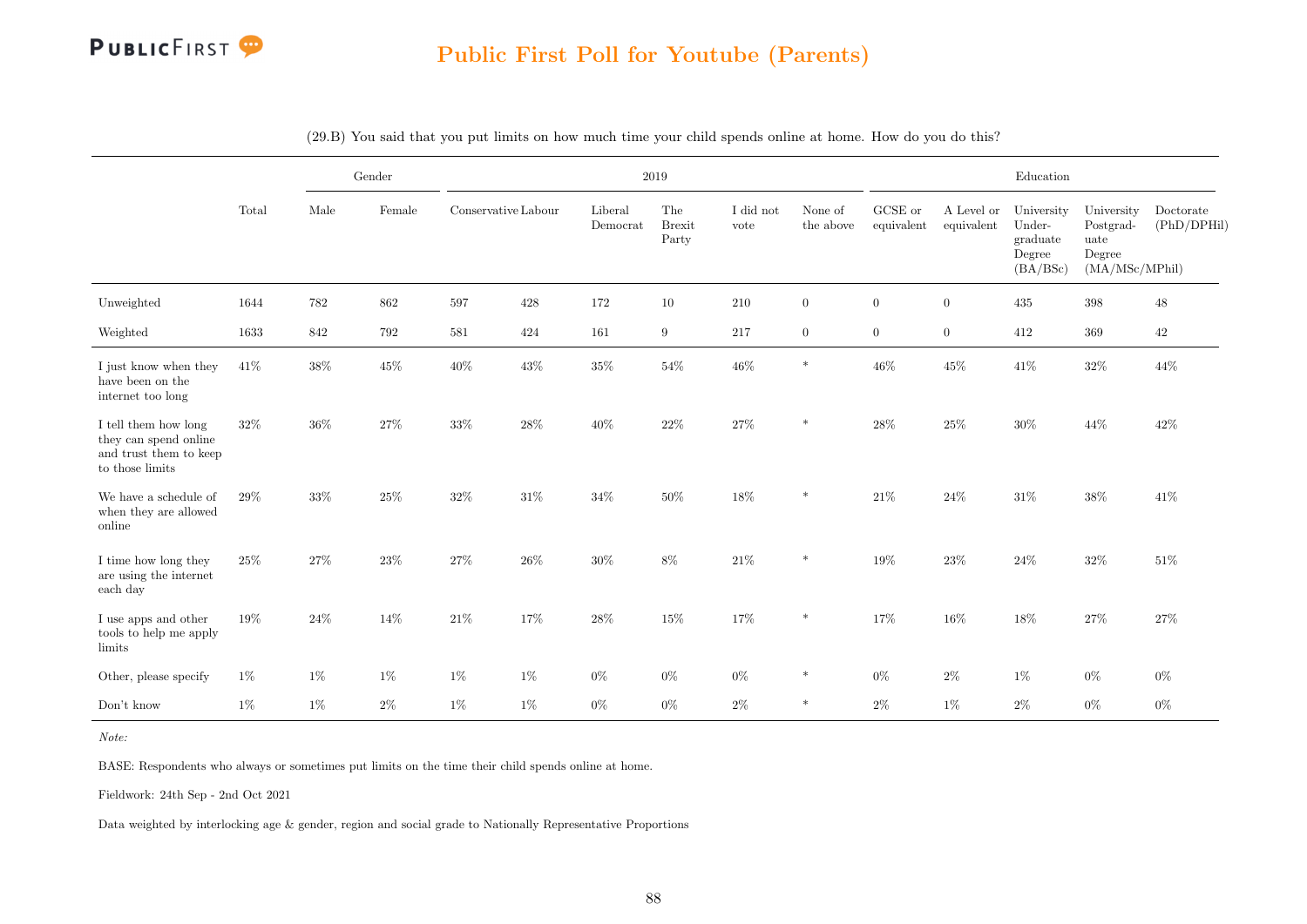

|                                                                                            |        |        |               |               |                    |                  |                  | Region                         |               |               |          |        |                     |
|--------------------------------------------------------------------------------------------|--------|--------|---------------|---------------|--------------------|------------------|------------------|--------------------------------|---------------|---------------|----------|--------|---------------------|
|                                                                                            | Total  | London | South<br>East | South<br>West | East of<br>England | East<br>Midlands | West<br>Midlands | Yorkshire<br>and the<br>Humber | North<br>East | North<br>West | Scotland | Wales  | Northern<br>Ireland |
| Unweighted                                                                                 | 1644   | 295    | 214           | 130           | 135                | 91               | 141              | 138                            | 66            | 206           | 124      | 64     | 40                  |
| Weighted                                                                                   | 1633   | 246    | 216           | 134           | 140                | 107              | 141              | 127                            | 61            | 183           | 152      | 79     | 47                  |
| I just know when they<br>have been on the<br>internet too long                             | 41%    | $36\%$ | 44%           | $35\%$        | 47%                | $50\%$           | $32\%$           | $41\%$                         | $56\%$        | $40\%$        | 44%      | 46%    | $37\%$              |
| I tell them how long<br>they can spend online<br>and trust them to keep<br>to those limits | $32\%$ | 43%    | $27\%$        | $27\%$        | $27\%$             | $36\%$           | $30\%$           | $34\%$                         | $27\%$        | $34\%$        | $30\%$   | $20\%$ | $23\%$              |
| We have a schedule of<br>when they are allowed<br>online                                   | 29%    | 41\%   | $28\%$        | $27\%$        | 25%                | $18\%$           | $29\%$           | 31\%                           | $30\%$        | 31%           | 24%      | 24%    | 31\%                |
| I time how long they<br>are using the internet<br>each day                                 | $25\%$ | $31\%$ | 19%           | $32\%$        | $25\%$             | $25\%$           | 27%              | $21\%$                         | $29\%$        | $29\%$        | $21\%$   | 15%    | 14%                 |
| I use apps and other<br>tools to help me apply<br>limits                                   | 19%    | $29\%$ | 18%           | $15\%$        | $18\%$             | $13\%$           | $22\%$           | $18\%$                         | 11%           | 17%           | 18%      | $12\%$ | 30%                 |
| Other, please specify                                                                      | $1\%$  | $1\%$  | $1\%$         | $2\%$         | $1\%$              | $0\%$            | $0\%$            | $0\%$                          | $1\%$         | $2\%$         | $0\%$    | $2\%$  | $3\%$               |
| Don't know                                                                                 | $1\%$  | $0\%$  | $0\%$         | $1\%$         | $3\%$              | $1\%$            | $3\%$            | $1\%$                          | $0\%$         | $1\%$         | $0\%$    | $1\%$  | $0\%$               |

(29.C) You said that you put limits on how much time your child spends online at home. How do you do this?

Note:

BASE: Respondents who always or sometimes put limits on the time their child spends online at home.

Fieldwork: 24th Sep - 2nd Oct 2021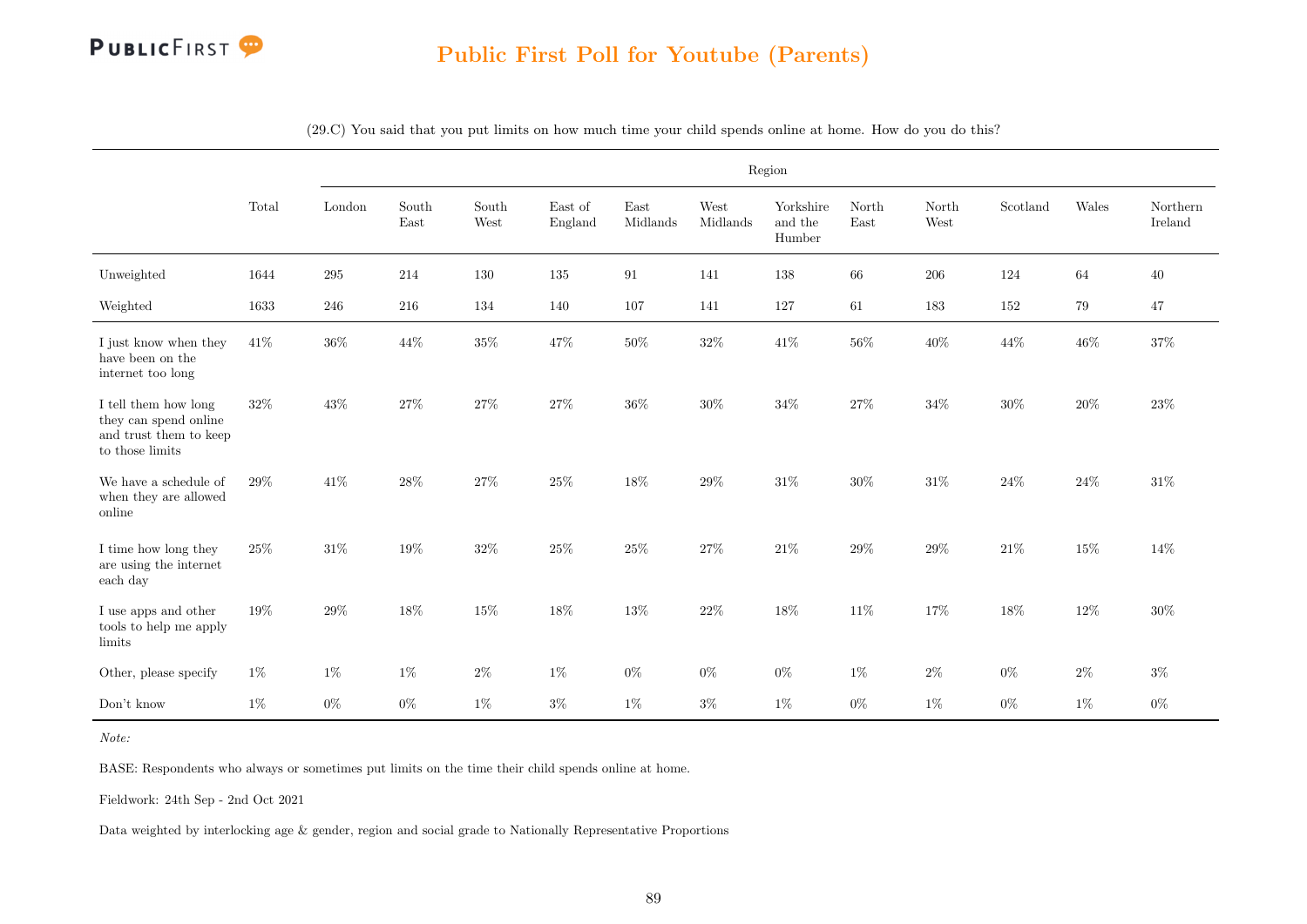

|                                            |        |        |        |        | Age       |        |        |        |        | Social Grade |        |        | $EU$ 2016 Vote |                   |
|--------------------------------------------|--------|--------|--------|--------|-----------|--------|--------|--------|--------|--------------|--------|--------|----------------|-------------------|
|                                            | Total  | 18-24  | 25-34  | 35-44  | $45 - 54$ | 55-64  | $65+$  | AB     | C1     | C2           | DE     | Leave  | Remain         | I did not<br>vote |
| Unweighted                                 | 2010   | 33     | 370    | 924    | 520       | 144    | 19     | 647    | 514    | 433          | 409    | 740    | 931            | 282               |
| Weighted                                   | 2010   | 31     | 361    | 918    | 527       | 153    | 20     | 541    | 521    | 441          | 500    | 749    | 918            | 287               |
| Yes, always                                | $22\%$ | $32\%$ | 27%    | 25%    | 15%       | $20\%$ | 16\%   | $30\%$ | $20\%$ | $22\%$       | 17%    | 19%    | $27\%$         | $15\%$            |
| Yes, sometimes                             | 44\%   | $52\%$ | $45\%$ | $42\%$ | 45\%      | $52\%$ | $53\%$ | 45\%   | $49\%$ | 42%          | $41\%$ | 44\%   | $45\%$         | $44\%$            |
| $\rm No$                                   | 32%    | $16\%$ | 28\%   | $31\%$ | $39\%$    | 28%    | $27\%$ | $24\%$ | 29%    | $35\%$       | 40%    | $35\%$ | $27\%$         | $39\%$            |
| $N/A$ My child never<br>watches TV at home | $2\%$  | $0\%$  | $1\%$  | $1\%$  | $2\%$     | $1\%$  | $4\%$  | $1\%$  | $2\%$  | $1\%$        | $2\%$  | $1\%$  | $1\%$          | $2\%$             |

(30.A) Do you put any limits on the time your child spends watching TV at home?

Note:

BASE: All Respondents

Fieldwork: 24th Sep - 2nd Oct 2021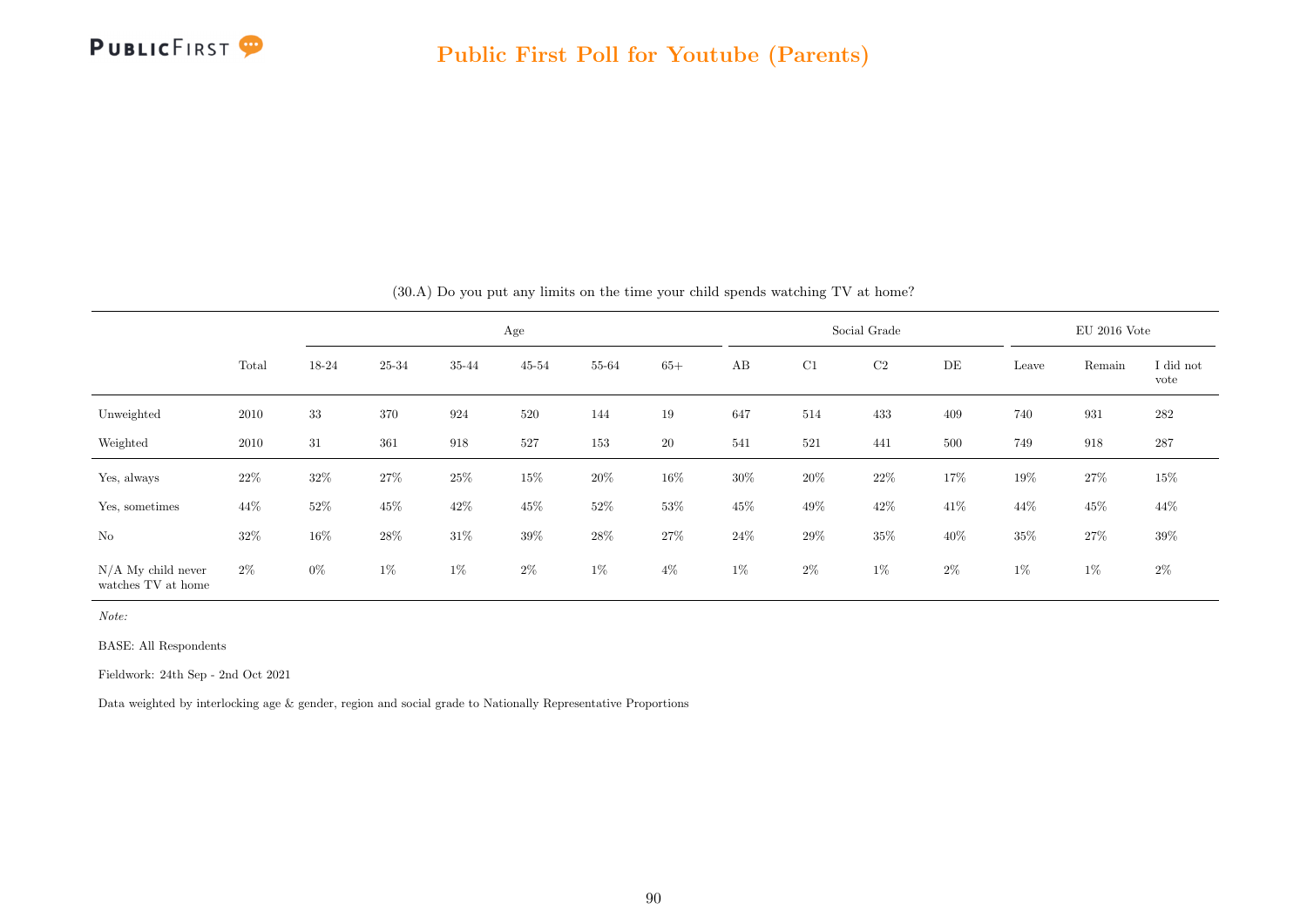

|                                            |        |        | Gender |                     |        |                     | 2019                          |                   |                      |                       |                          | Education                                              |                                                             |                          |
|--------------------------------------------|--------|--------|--------|---------------------|--------|---------------------|-------------------------------|-------------------|----------------------|-----------------------|--------------------------|--------------------------------------------------------|-------------------------------------------------------------|--------------------------|
|                                            | Total  | Male   | Female | Conservative Labour |        | Liberal<br>Democrat | The<br><b>Brexit</b><br>Party | I did not<br>vote | None of<br>the above | GCSE or<br>equivalent | A Level or<br>equivalent | University<br>Under-<br>graduate<br>Degree<br>(BA/BSc) | University<br>Postgrad-<br>uate<br>Degree<br>(MA/MSc/MPhil) | Doctorate<br>(PhD/DPHil) |
| Unweighted                                 | 2010   | 922    | 1087   | 714                 | 539    | 198                 | 14                            | $280\,$           | $\overline{0}$       | 405                   | 559                      | 513                                                    | 434                                                         | 57                       |
| Weighted                                   | 2010   | 1004   | 1005   | 699                 | 537    | 186                 | 14                            | $\,292$           | $\overline{0}$       | 440                   | 587                      | 488                                                    | 399                                                         | 50                       |
| Yes, always                                | $22\%$ | 29%    | $15\%$ | $26\%$              | $21\%$ | $30\%$              | $5\%$                         | 14\%              | $\ast$               | $12\%$                | $19\%$                   | $20\%$                                                 | $39\%$                                                      | 48%                      |
| Yes, sometimes                             | 44%    | $46\%$ | 43\%   | $45\%$              | $45\%$ | $51\%$              | $33\%$                        | $40\%$            | $\ast$               | 42%                   | 43%                      | $52\%$                                                 | $44\%$                                                      | $31\%$                   |
| N <sub>o</sub>                             | 32\%   | $24\%$ | $40\%$ | $28\%$              | $34\%$ | 18%                 | $61\%$                        | $42\%$            | $\ast$               | $45\%$                | $36\%$                   | $27\%$                                                 | 17%                                                         | $19\%$                   |
| $N/A$ My child never<br>watches TV at home | $2\%$  | $1\%$  | $2\%$  | $1\%$               | $1\%$  | $1\%$               | $0\%$                         | $3\%$             | $\ast$               | $1\%$                 | $2\%$                    | $1\%$                                                  | $1\%$                                                       | $2\%$                    |

(30.B) Do you put any limits on the time your child spends watching TV at home?

Note:

BASE: All Respondents

Fieldwork: 24th Sep - 2nd Oct 2021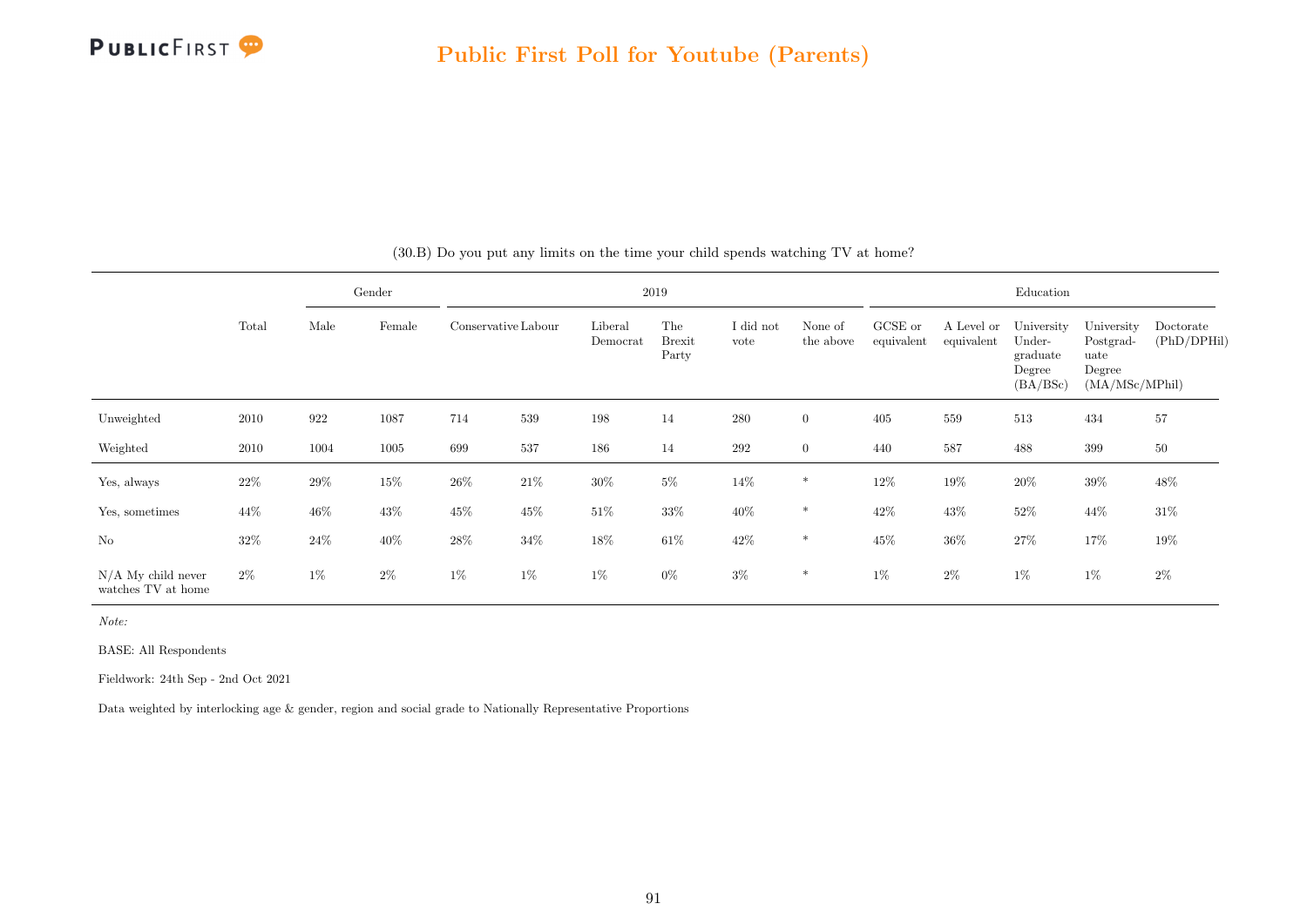

|                                            |        |         |               |               |                    |                  |                  | Region                         |               |               |          |         |                     |
|--------------------------------------------|--------|---------|---------------|---------------|--------------------|------------------|------------------|--------------------------------|---------------|---------------|----------|---------|---------------------|
|                                            | Total  | London  | South<br>East | South<br>West | East of<br>England | East<br>Midlands | West<br>Midlands | Yorkshire<br>and the<br>Humber | North<br>East | North<br>West | Scotland | Wales   | Northern<br>Ireland |
| Unweighted                                 | 2010   | $335\,$ | 257           | 156           | 177                | 120              | 180              | 175                            | 86            | 247           | 145      | 81      | 51                  |
| Weighted                                   | 2010   | 281     | 261           | 161           | 181                | 141              | 181              | 161                            | 80            | 221           | 181      | $101\,$ | 60                  |
| Yes, always                                | $22\%$ | $37\%$  | $24\%$        | 17%           | $19\%$             | $11\%$           | $19\%$           | $24\%$                         | $18\%$        | $22\%$        | $21\%$   | $19\%$  | 14\%                |
| Yes, sometimes                             | $44\%$ | $48\%$  | 39%           | $52\%$        | $42\%$             | 50%              | $41\%$           | $39\%$                         | 40\%          | $46\%$        | 46\%     | $40\%$  | 53%                 |
| No                                         | $32\%$ | $14\%$  | $36\%$        | $28\%$        | $36\%$             | $38\%$           | $37\%$           | $35\%$                         | $42\%$        | $31\%$        | $31\%$   | $38\%$  | $31\%$              |
| $N/A$ My child never<br>watches TV at home | $2\%$  | $1\%$   | $1\%$         | $3\%$         | $2\%$              | $1\%$            | $2\%$            | $1\%$                          | $0\%$         | $1\%$         | $2\%$    | $2\%$   | $2\%$               |

(30.C) Do you put any limits on the time your child spends watching TV at home?

Note:

BASE: All Respondents

Fieldwork: 24th Sep - 2nd Oct 2021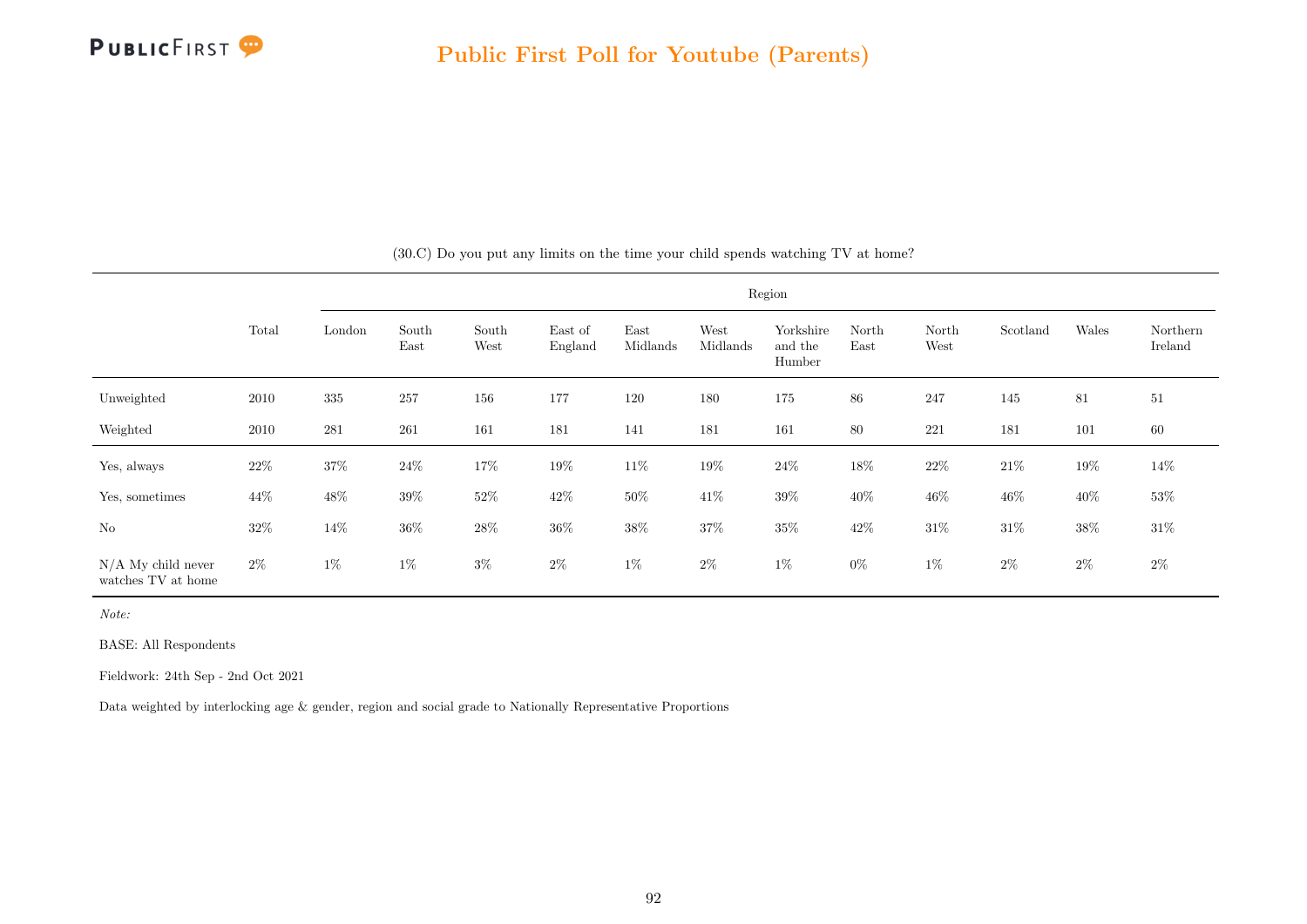#### Public First Poll for Youtube (Parents)

|                                                                                                     |       |             |        |        | Age       |        |        |        |         | Social Grade |        |        | $\rm EU$ 2016 Vote      |                   |
|-----------------------------------------------------------------------------------------------------|-------|-------------|--------|--------|-----------|--------|--------|--------|---------|--------------|--------|--------|-------------------------|-------------------|
|                                                                                                     | Total | 18-24       | 25-34  | 35-44  | $45 - 54$ | 55-64  | $65+$  | AB     | C1      | $\rm{C2}$    | DE     | Leave  | $\operatorname{Remain}$ | I did not<br>vote |
| Unweighted                                                                                          | 1348  | $\sqrt{28}$ | 267    | 633    | $305\,$   | 102    | $13\,$ | 488    | $349\,$ | $274\,$      | 233    | 473    | 672                     | 166               |
| Weighted                                                                                            | 1341  | $26\,$      | 259    | 622    | 311       | 109    | 13     | 405    | $359\,$ | $283\,$      | 290    | 475    | 662                     | 169               |
| I just know when they<br>have been watching TV<br>too long                                          | 44\%  | 42%         | $41\%$ | $45\%$ | $45\%$    | $50\%$ | $34\%$ | $45\%$ | 47%     | $43\%$       | $42\%$ | $46\%$ | $43\%$                  | $46\%$            |
| I tell them how long<br>they can spend<br>watching TV and trust<br>them to keep to those<br>limits. | 31%   | 32%         | $30\%$ | 33%    | 32%       | 26%    | 30%    | 36%    | 26\%    | 32%          | $31\%$ | 34%    | 30%                     | 29%               |
| We have a schedule<br>when the children know<br>when they can watch<br>TV                           | 29%   | 46%         | $27\%$ | $30\%$ | 28%       | $25\%$ | $45\%$ | 34%    | 25%     | 28%          | 28%    | 28%    | 32%                     | 24\%              |
| I time how long they<br>are watching the TV<br>each day                                             | 24\%  | 16%         | $33\%$ | $24\%$ | 20%       | 12%    | $29\%$ | 25%    | $23\%$  | $20\%$       | 27%    | $23\%$ | $25\%$                  | 19%               |
| I use apps and other<br>tools to help me apply<br>limits                                            | 11\%  | 13%         | $16\%$ | $13\%$ | $8\%$     | $3\%$  | $6\%$  | 18%    | $9\%$   | $12\%$       | $5\%$  | $8\%$  | 15%                     | $6\%$             |
| Other, please specify                                                                               | $1\%$ | $0\%$       | $0\%$  | $2\%$  | $1\%$     | 1%     | $0\%$  | $0\%$  | $2\%$   | $1\%$        | $1\%$  | $1\%$  | $1\%$                   | $2\%$             |
| Don't know                                                                                          | $1\%$ | $0\%$       | $0\%$  | $1\%$  | $2\%$     | $0\%$  | $0\%$  | $1\%$  | $1\%$   | $2\%$        | 1%     | $1\%$  | $1\%$                   | $1\%$             |

(31.A) You said that you put limits on how much time your child spends watching TV at home. How do you do this?

Note:

BASE: Respondents who always or sometimes put limits on the time their child spends watching TV at home.

Fieldwork: 24th Sep - 2nd Oct 2021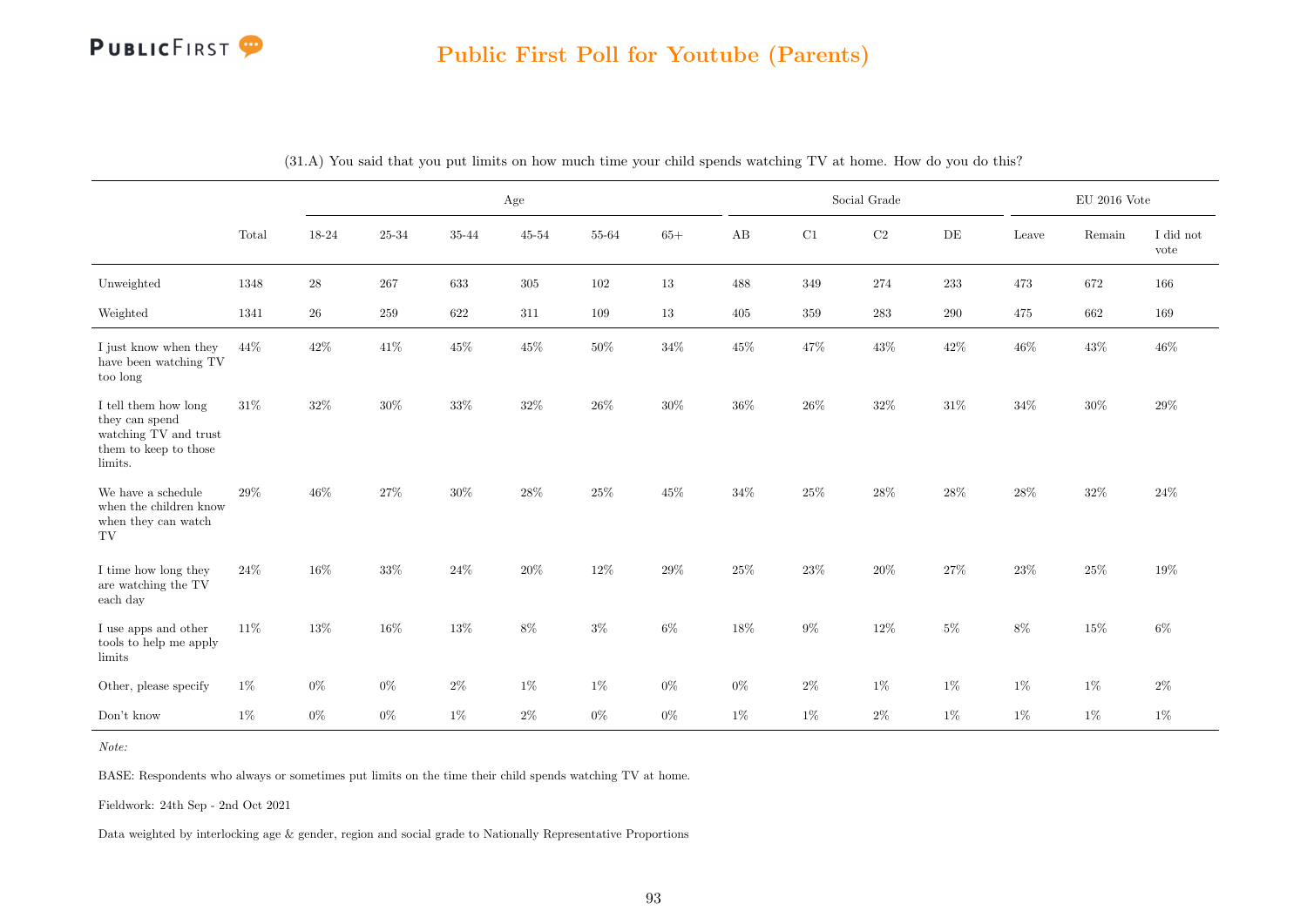

|                                                                                                     |        |        | Gender |                     |        | $2019\,$                                        |                               |                   |                      |                               |                          | Education                                              |                                                             |                          |
|-----------------------------------------------------------------------------------------------------|--------|--------|--------|---------------------|--------|-------------------------------------------------|-------------------------------|-------------------|----------------------|-------------------------------|--------------------------|--------------------------------------------------------|-------------------------------------------------------------|--------------------------|
|                                                                                                     | Total  | Male   | Female | Conservative Labour |        | Liberal<br>$\label{eq:emocrat} {\rm Demonorat}$ | The<br><b>Brexit</b><br>Party | I did not<br>vote | None of<br>the above | ${\rm GCSE}$ or<br>equivalent | A Level or<br>equivalent | University<br>Under-<br>graduate<br>Degree<br>(BA/BSc) | University<br>Postgrad-<br>uate<br>Degree<br>(MA/MSc/MPhil) | Doctorate<br>(PhD/DPHil) |
| Unweighted                                                                                          | 1348   | 707    | 641    | 507                 | 354    | 158                                             | 6                             | 152               | $\overline{0}$       | $\overline{0}$                | $\overline{0}$           | 369                                                    | 356                                                         | 45                       |
| Weighted                                                                                            | 1341   | 757    | 584    | 494                 | 351    | 150                                             | $\overline{5}$                | 160               | $\overline{0}$       | $\overline{0}$                | $\overline{0}$           | 349                                                    | $329\,$                                                     | $39\,$                   |
| I just know when they<br>have been watching TV<br>too long                                          | $44\%$ | 41\%   | $49\%$ | $46\%$              | $41\%$ | $41\%$                                          | $52\%$                        | 49%               | $\ast$               | $44\%$                        | $44\%$                   | $49\%$                                                 | $41\%$                                                      | 40%                      |
| I tell them how long<br>they can spend<br>watching TV and trust<br>them to keep to those<br>limits. | 31%    | 35%    | $27\%$ | 32%                 | 32%    | $35\%$                                          | 31%                           | 27%               | $\ast$               | $32\%$                        | 26%                      | $29\%$                                                 | 40%                                                         | 36%                      |
| We have a schedule<br>when the children know<br>when they can watch<br>TV                           | 29%    | 33%    | $23\%$ | $31\%$              | 28%    | $39\%$                                          | $32\%$                        | $19\%$            | $\ast$               | $20\%$                        | 27%                      | $27\%$                                                 | $35\%$                                                      | 50%                      |
| I time how long they<br>are watching the TV<br>each day                                             | $24\%$ | $26\%$ | $20\%$ | $25\%$              | $24\%$ | $23\%$                                          | $29\%$                        | $23\%$            | $\ast$               | $21\%$                        | $22\%$                   | $22\%$                                                 | $28\%$                                                      | 38%                      |
| I use apps and other<br>tools to help me apply<br>limits                                            | $11\%$ | 16%    | $6\%$  | 15%                 | $8\%$  | 18%                                             | $0\%$                         | $5\%$             | $\ast$               | $6\%$                         | $8\%$                    | $9\%$                                                  | $20\%$                                                      | 36%                      |
| Other, please specify                                                                               | 1%     | $1\%$  | 1%     | $1\%$               | $1\%$  | $0\%$                                           | $15\%$                        | $3\%$             | $\ast$               | $1\%$                         | $2\%$                    | $1\%$                                                  | $1\%$                                                       | $0\%$                    |
| Don't know                                                                                          | $1\%$  | $1\%$  | $1\%$  | $0\%$               | $2\%$  | $1\%$                                           | $0\%$                         | $1\%$             | $\ast$               | $1\%$                         | $2\%$                    | $1\%$                                                  | $1\%$                                                       | $0\%$                    |

(31.B) You said that you put limits on how much time your child spends watching TV at home. How do you do this?

Note:

BASE: Respondents who always or sometimes put limits on the time their child spends watching TV at home.

Fieldwork: 24th Sep - 2nd Oct 2021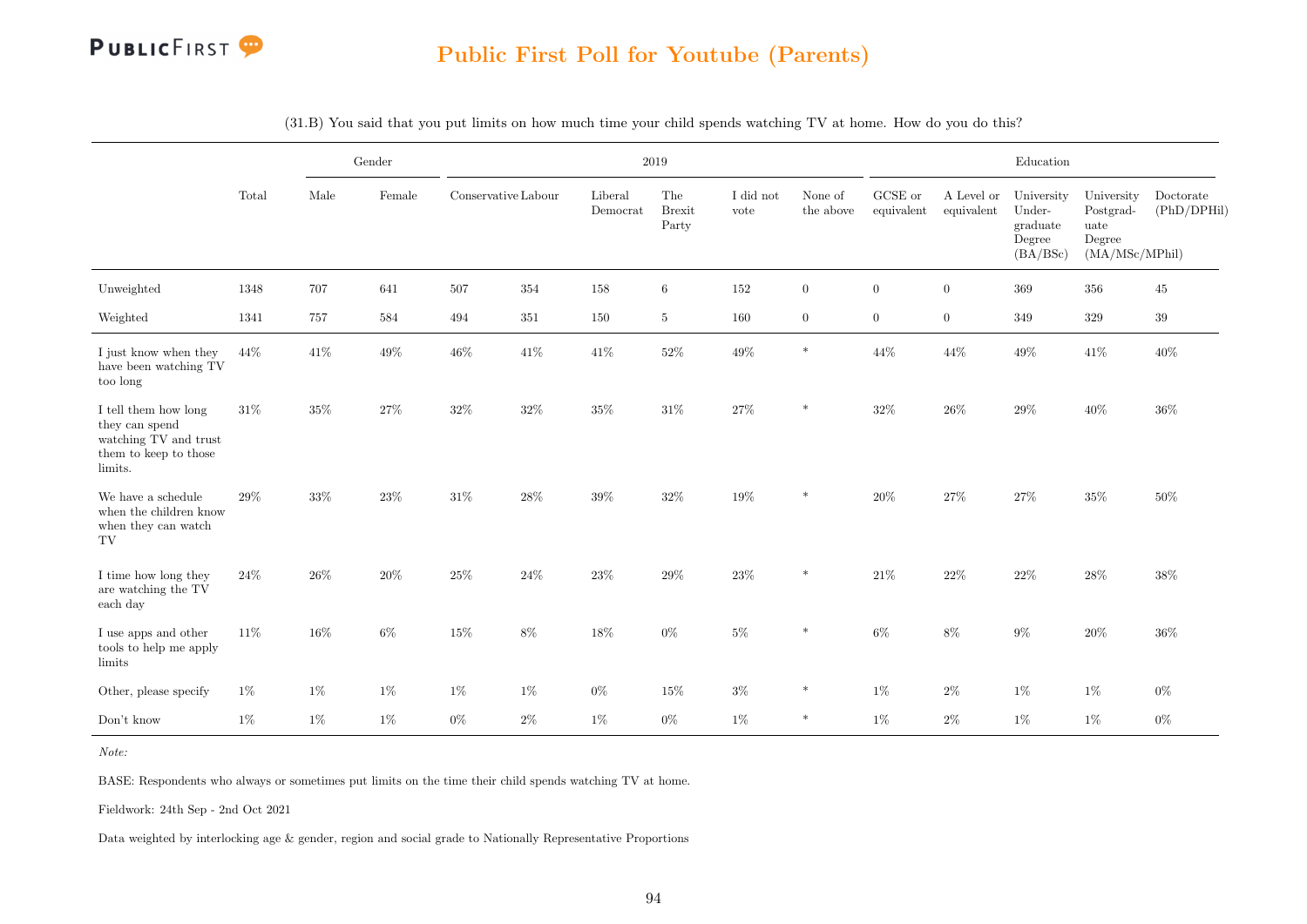

(31.C) You said that you put limits on how much time your child spends watching TV at home. How do you do this?

|                                                                                                                      |        |           |               |               |                    |                  |                  | Region                         |               |               |                   |        |                     |
|----------------------------------------------------------------------------------------------------------------------|--------|-----------|---------------|---------------|--------------------|------------------|------------------|--------------------------------|---------------|---------------|-------------------|--------|---------------------|
|                                                                                                                      | Total  | London    | South<br>East | South<br>West | East of<br>England | East<br>Midlands | West<br>Midlands | Yorkshire<br>and the<br>Humber | North<br>East | North<br>West | Scotland          | Wales  | Northern<br>Ireland |
| Unweighted                                                                                                           | 1348   | $\bf 283$ | 162           | $106\,$       | 106                | 71               | 110              | 112                            | $50\,$        | 168           | $\boldsymbol{98}$ | $49\,$ | $33\,$              |
| Weighted                                                                                                             | 1341   | $238\,$   | 164           | 111           | 111                | 86               | 109              | 102                            | 47            | 150           | 122               | 60     | 40                  |
| I just know when they<br>have been watching TV<br>too long                                                           | 44%    | 42%       | 46%           | 43%           | $47\%$             | $57\%$           | $38\%$           | $38\%$                         | 42%           | 47%           | $50\%$            | $39\%$ | $38\%$              |
| I tell them how long<br>they can spend<br>watching $\operatorname{TV}$ and trust<br>them to keep to those<br>limits. | $31\%$ | $38\%$    | 28%           | $27\%$        | $30\%$             | $30\%$           | $29\%$           | $33\%$                         | 35%           | $35\%$        | $25\%$            | $28\%$ | $37\%$              |
| We have a schedule<br>when the children know<br>when they can watch<br>TV                                            | 29%    | $36\%$    | $30\%$        | $24\%$        | $29\%$             | $24\%$           | 26%              | $32\%$                         | $33\%$        | $28\%$        | $28\%$            | $20\%$ | $20\%$              |
| I time how long they<br>are watching the $\operatorname{TV}$<br>each day                                             | $24\%$ | $26\%$    | 22%           | 19%           | $25\%$             | 17%              | $29\%$           | $27\%$                         | $34\%$        | $25\%$        | $18\%$            | $25\%$ | $22\%$              |
| I use apps and other<br>tools to help me apply<br>limits                                                             | 11%    | 19%       | $6\%$         | 11%           | 12%                | $6\%$            | 12%              | $12\%$                         | 10%           | $13\%$        | $8\%$             | $2\%$  | 18%                 |
| Other, please specify                                                                                                | $1\%$  | $0\%$     | $3\%$         | $3\%$         | $1\%$              | $0\%$            | $1\%$            | $2\%$                          | $2\%$         | $1\%$         | $1\%$             | $0\%$  | $0\%$               |
| Don't know                                                                                                           | $1\%$  | $1\%$     | $1\%$         | $1\%$         | $2\%$              | $0\%$            | $2\%$            | $1\%$                          | $2\%$         | $1\%$         | $2\%$             | $0\%$  | $4\%$               |

Note:

BASE: Respondents who always or sometimes put limits on the time their child spends watching TV at home.

Fieldwork: 24th Sep - 2nd Oct 2021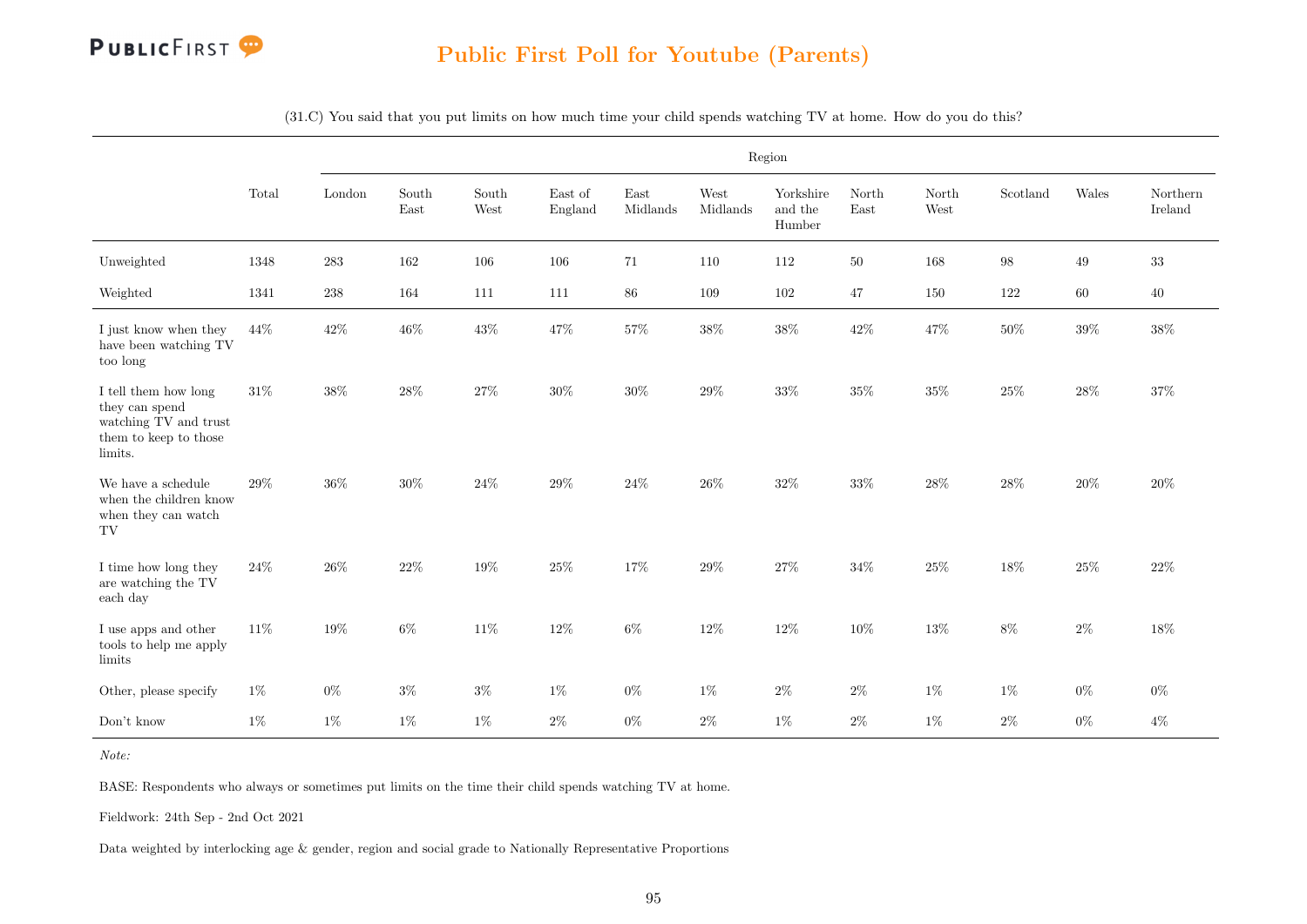

|                                                                        |        |        |        |        | Age       |        |        |       |        | Social Grade |       |        | $EU$ 2016 Vote |                   |
|------------------------------------------------------------------------|--------|--------|--------|--------|-----------|--------|--------|-------|--------|--------------|-------|--------|----------------|-------------------|
|                                                                        | Total  | 18-24  | 25-34  | 35-44  | $45 - 54$ | 55-64  | $65+$  | AB    | C1     | C2           | DE    | Leave  | Remain         | I did not<br>vote |
| Unweighted                                                             | 2010   | 33     | 370    | 924    | 520       | 144    | 19     | 647   | 514    | 433          | 409   | 740    | 931            | $\bf 282$         |
| Weighted                                                               | 2010   | 31     | 361    | 918    | 527       | 153    | 20     | 541   | 521    | 441          | 500   | 749    | 918            | 287               |
| Yes                                                                    | $56\%$ | $67\%$ | $56\%$ | $59\%$ | $52\%$    | $49\%$ | $37\%$ | 66\%  | $55\%$ | $52\%$       | 49%   | $52\%$ | $62\%$         | 48\%              |
| $\rm No$                                                               | $40\%$ | $33\%$ | $38\%$ | $38\%$ | 44\%      | 48%    | $59\%$ | 31\%  | 41\%   | 44\%         | 46%   | $45\%$ | $35\%$         | 47\%              |
| My child does not have<br>any devices that gives<br>them online access | 4%     | $0\%$  | $6\%$  | $3\%$  | $4\%$     | $4\%$  | $4\%$  | $3\%$ | $4\%$  | $4\%$        | $5\%$ | $4\%$  | $3\%$          | $5\%$             |

(32.A) Are you aware of any features on your or your childs device(s) that help manage time spent online?

Note:

BASE: All Respondents

Fieldwork: 24th Sep - 2nd Oct 2021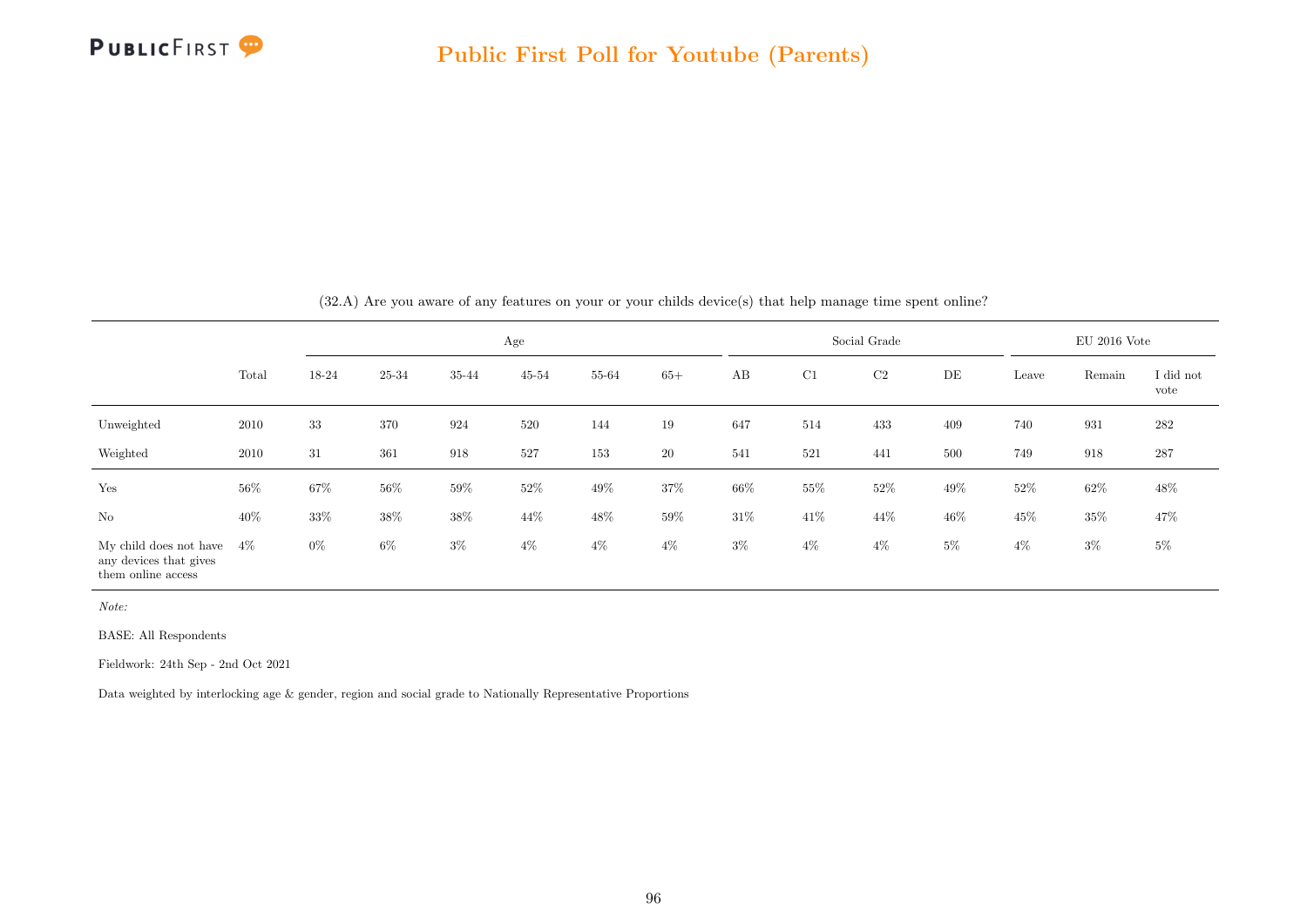

|                                                                        |        |       | Gender |                     |        |                     | 2019                          |                   |                      |                       |                          | Education                                              |                                                             |                          |
|------------------------------------------------------------------------|--------|-------|--------|---------------------|--------|---------------------|-------------------------------|-------------------|----------------------|-----------------------|--------------------------|--------------------------------------------------------|-------------------------------------------------------------|--------------------------|
|                                                                        | Total  | Male  | Female | Conservative Labour |        | Liberal<br>Democrat | The<br><b>Brexit</b><br>Party | I did not<br>vote | None of<br>the above | GCSE or<br>equivalent | A Level or<br>equivalent | University<br>Under-<br>graduate<br>Degree<br>(BA/BSc) | University<br>Postgrad-<br>uate<br>Degree<br>(MA/MSc/MPhil) | Doctorate<br>(PhD/DPHil) |
| Unweighted                                                             | 2010   | 922   | 1087   | 714                 | 539    | 198                 | 14                            | 280               | $\overline{0}$       | 405                   | 559                      | 513                                                    | 434                                                         | 57                       |
| Weighted                                                               | 2010   | 1004  | 1005   | 699                 | 537    | 186                 | 14                            | 292               | $\overline{0}$       | 440                   | 587                      | 488                                                    | 399                                                         | $50\,$                   |
| Yes                                                                    | $56\%$ | 66%   | $46\%$ | $57\%$              | $52\%$ | 70%                 | $54\%$                        | 48\%              | $\ast$               | 47\%                  | $49\%$                   | $56\%$                                                 | 76%                                                         | 72%                      |
| No                                                                     | 40%    | 32%   | $49\%$ | 40%                 | 44\%   | $27\%$              | 46%                           | 47%               | $\ast$               | $48\%$                | 47%                      | $40\%$                                                 | 23%                                                         | 26%                      |
| My child does not have<br>any devices that gives<br>them online access | $4\%$  | $3\%$ | $5\%$  | $3\%$               | $4\%$  | $4\%$               | $0\%$                         | $5\%$             | $\ast$               | $4\%$                 | $4\%$                    | $4\%$                                                  | $1\%$                                                       | $2\%$                    |

(32.B) Are you aware of any features on your or your childs device(s) that help manage time spent online?

Note:

BASE: All Respondents

Fieldwork: 24th Sep - 2nd Oct 2021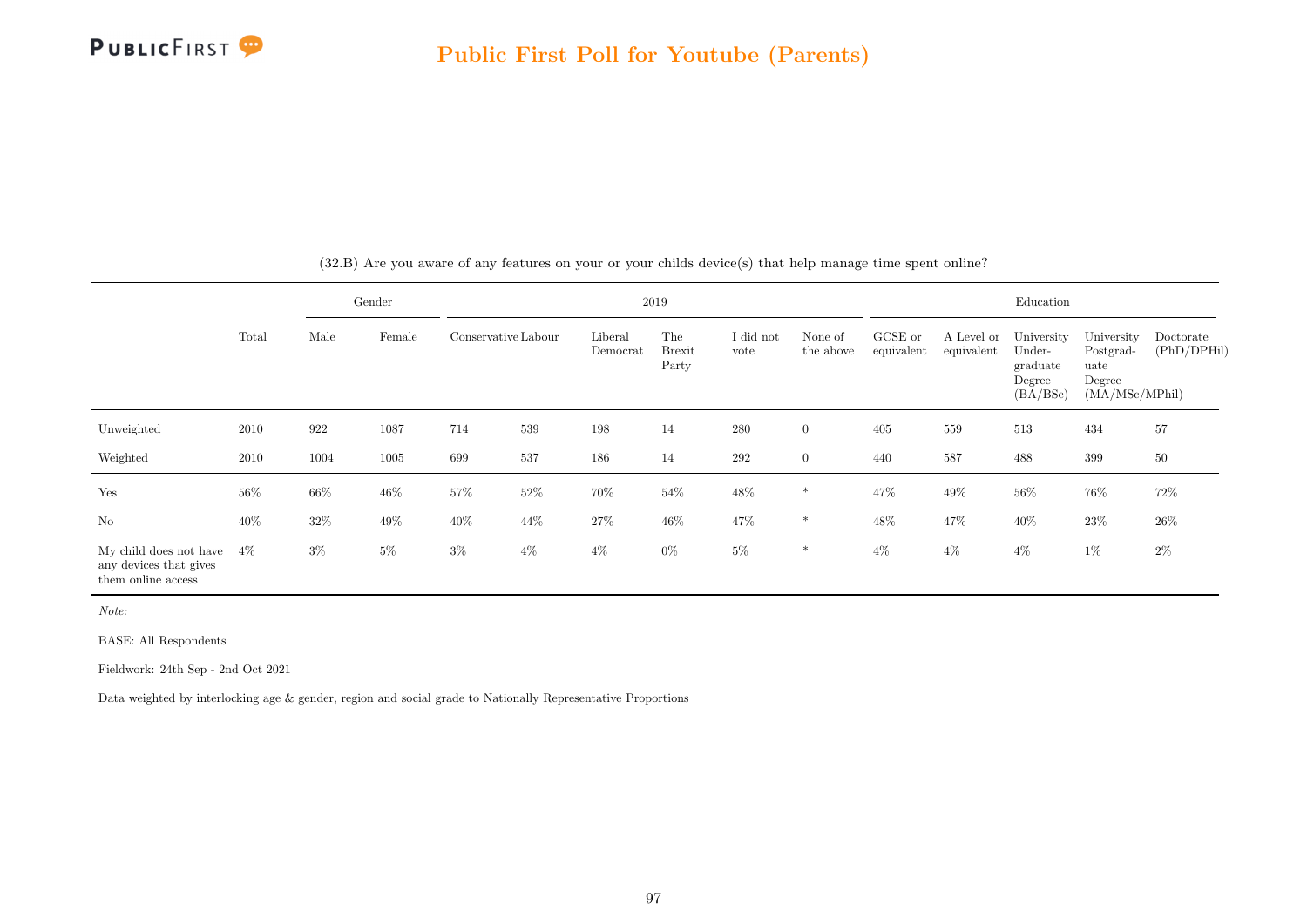

|                                                                        |        |         |               |               |                    |                  |                  | Region                         |               |               |          |        |                     |
|------------------------------------------------------------------------|--------|---------|---------------|---------------|--------------------|------------------|------------------|--------------------------------|---------------|---------------|----------|--------|---------------------|
|                                                                        | Total  | London  | South<br>East | South<br>West | East of<br>England | East<br>Midlands | West<br>Midlands | Yorkshire<br>and the<br>Humber | North<br>East | North<br>West | Scotland | Wales  | Northern<br>Ireland |
| Unweighted                                                             | 2010   | $335\,$ | 257           | 156           | 177                | 120              | 180              | 175                            | 86            | 247           | 145      | 81     | $51\,$              |
| Weighted                                                               | 2010   | 281     | 261           | 161           | 181                | 141              | 181              | 161                            | 80            | 221           | 181      | 101    | 60                  |
| Yes                                                                    | $56\%$ | $69\%$  | $59\%$        | $50\%$        | $53\%$             | $49\%$           | $55\%$           | $55\%$                         | $45\%$        | $56\%$        | $55\%$   | $47\%$ | 57%                 |
| $\rm No$                                                               | $40\%$ | $28\%$  | $39\%$        | $46\%$        | $41\%$             | $46\%$           | $43\%$           | $42\%$                         | $53\%$        | $41\%$        | $40\%$   | $48\%$ | $34\%$              |
| My child does not have<br>any devices that gives<br>them online access | $4\%$  | $3\%$   | $2\%$         | $4\%$         | $7\%$              | $5\%$            | $2\%$            | $3\%$                          | $1\%$         | $3\%$         | $5\%$    | $5\%$  | $9\%$               |

(32.C) Are you aware of any features on your or your childs device(s) that help manage time spent online?

Note:

BASE: All Respondents

Fieldwork: 24th Sep - 2nd Oct 2021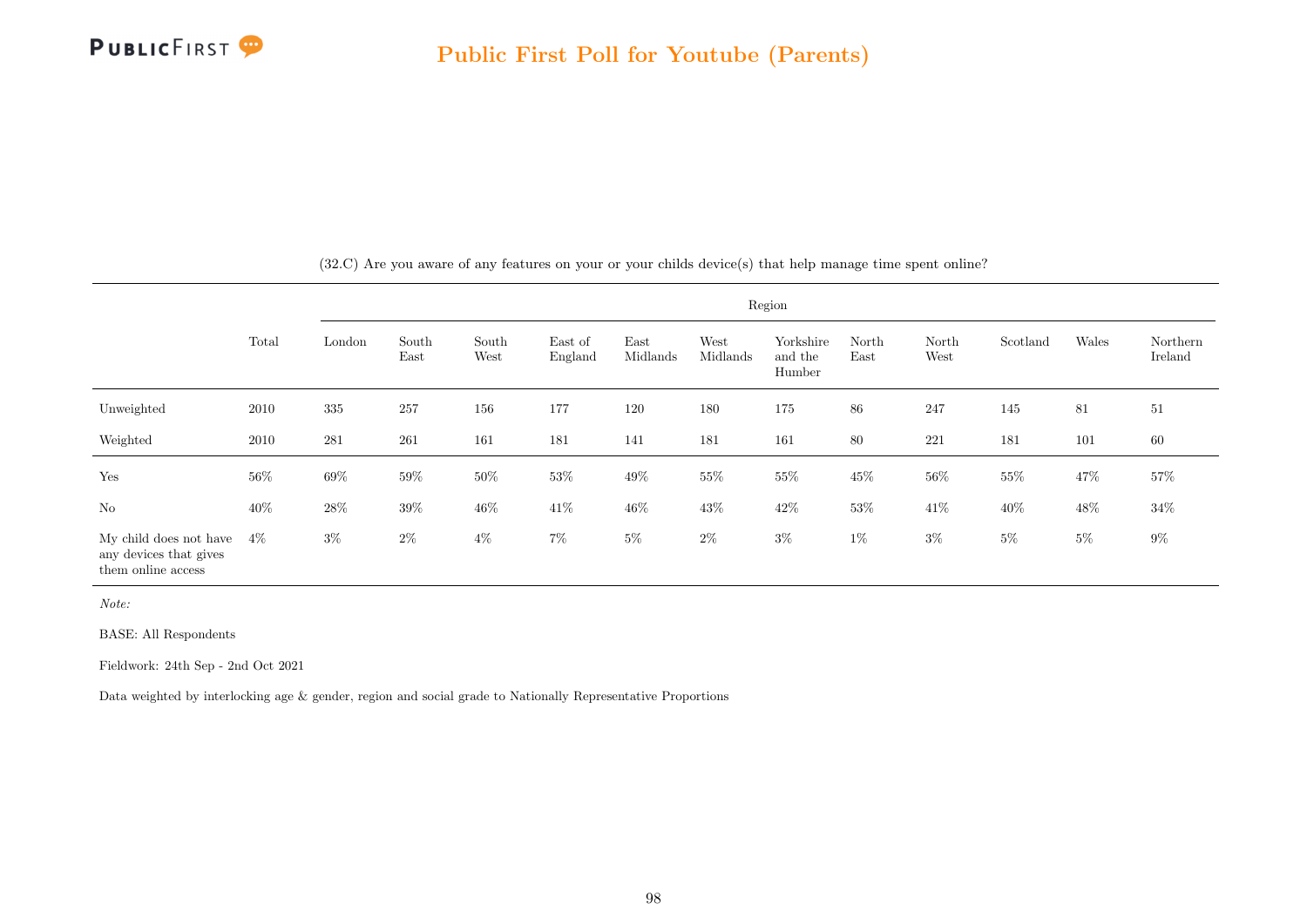

|                                               |        |        |        |        | Age       |        |           |        |        | Social Grade |        |        | $\mathrm{EU}$ 2016 Vote |                   |
|-----------------------------------------------|--------|--------|--------|--------|-----------|--------|-----------|--------|--------|--------------|--------|--------|-------------------------|-------------------|
|                                               | Total  | 18-24  | 25-34  | 35-44  | $45 - 54$ | 55-64  | $65+$     | AB     | C1     | $\rm{C2}$    | DE     | Leave  | Remain                  | I did not<br>vote |
| Unweighted                                    | 2010   | $33\,$ | 370    | 924    | 520       | 144    | $19\,$    | 647    | 514    | 433          | 409    | 740    | 931                     | $282\,$           |
| Weighted                                      | 2010   | 31     | 361    | 918    | 527       | 153    | <b>20</b> | 541    | 521    | 441          | 500    | 749    | 918                     | $287\,$           |
| Qustodio                                      | $4\%$  | $9\%$  | $6\%$  | $5\%$  | $2\%$     | $3\%$  | $0\%$     | $8\%$  | $2\%$  | $3\%$        | $2\%$  | $2\%$  | $6\%$                   | $2\%$             |
| OurPact                                       | $3\%$  | $5\%$  | $4\%$  | $3\%$  | $1\%$     | $3\%$  | $0\%$     | $6\%$  | $2\%$  | $1\%$        | $1\%$  | $2\%$  | $4\%$                   | $0\%$             |
| Google Family Link                            | 27\%   | $6\%$  | $32\%$ | $30\%$ | 22%       | $19\%$ | 31%       | 35%    | $24\%$ | 21\%         | 27%    | 25%    | 31%                     | 24\%              |
| Family Time                                   | 23%    | $23\%$ | $28\%$ | $25\%$ | 15%       | $23\%$ | 14%       | 34%    | $16\%$ | $21\%$       | 18%    | $20\%$ | 28\%                    | $13\%$            |
| Disable notification<br>sounds and vibrations | 18%    | 30%    | $17\%$ | $17\%$ | $20\%$    | $21\%$ | $10\%$    | $17\%$ | $17\%$ | $17\%$       | $21\%$ | $17\%$ | $20\%$                  | $18\%$            |
| Norton Family                                 | $16\%$ | $13\%$ | $20\%$ | $14\%$ | 15%       | $19\%$ | $32\%$    | $22\%$ | $13\%$ | 14\%         | $12\%$ | $16\%$ | 17%                     | $11\%$            |
| Take a break reminder                         | 15%    | 31\%   | $19\%$ | 14%    | 13%       | $12\%$ | 16%       | 23\%   | 10%    | 13%          | 13%    | $11\%$ | 19%                     | 12%               |
| Boomerang                                     | $15\%$ | $20\%$ | $20\%$ | $15\%$ | 14%       | $11\%$ | $6\%$     | 23%    | $13\%$ | $12\%$       | $12\%$ | $16\%$ | 16%                     | $11\%$            |
| Time watched profile                          | $10\%$ | 17%    | 12%    | 11\%   | $6\%$     | $8\%$  | $0\%$     | 16%    | $8\%$  | 8%           | 6%     | $6\%$  | 14%                     | $5\%$             |
| Net Nanny                                     | $10\%$ | 16%    | 10%    | 10%    | $9\%$     | 12%    | $6\%$     | 14%    | $9\%$  | $9\%$        | 7%     | $10\%$ | 11\%                    | $6\%$             |
| None of the above                             | $38\%$ | 16%    | $29\%$ | $38\%$ | 43%       | $43\%$ | 44\%      | 27%    | 44\%   | 43%          | $38\%$ | $39\%$ | $32\%$                  | 49\%              |

(33.A) Which of the following are you familiar with, if any?Tick all that apply

Note:

BASE: All Respondents

Fieldwork: 24th Sep - 2nd Oct 2021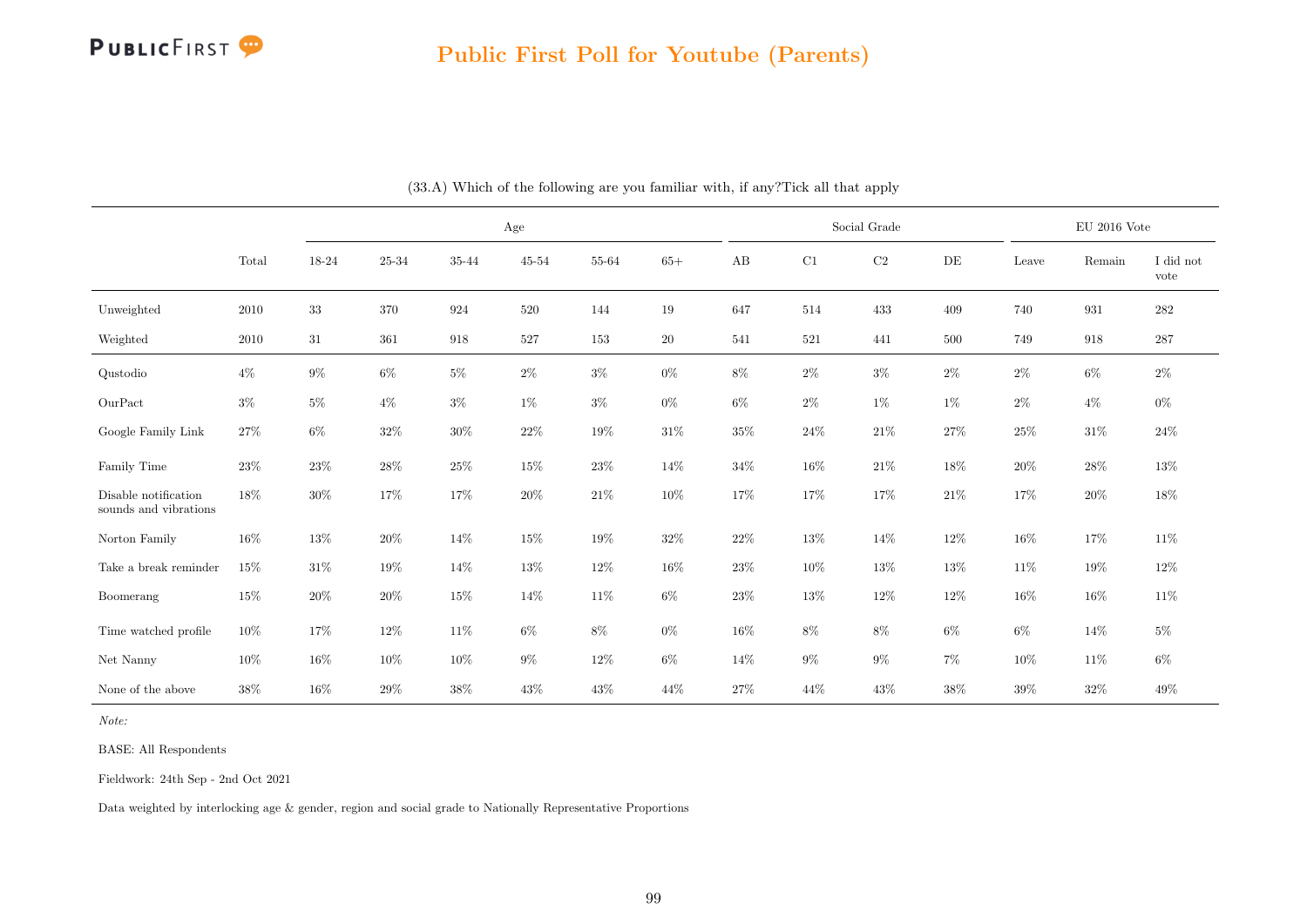

|                                               |        |         | Gender |                     |         |                     | 2019                          |                   |                      |                       |                          | Education                                              |                                                             |                          |
|-----------------------------------------------|--------|---------|--------|---------------------|---------|---------------------|-------------------------------|-------------------|----------------------|-----------------------|--------------------------|--------------------------------------------------------|-------------------------------------------------------------|--------------------------|
|                                               | Total  | Male    | Female | Conservative Labour |         | Liberal<br>Democrat | The<br><b>Brexit</b><br>Party | I did not<br>vote | None of<br>the above | GCSE or<br>equivalent | A Level or<br>equivalent | University<br>Under-<br>graduate<br>Degree<br>(BA/BSc) | University<br>Postgrad-<br>uate<br>Degree<br>(MA/MSc/MPhil) | Doctorate<br>(PhD/DPHil) |
| Unweighted                                    | 2010   | $922\,$ | 1087   | 714                 | $539\,$ | 198                 | 14                            | $280\,$           | $\overline{0}$       | $405\,$               | 559                      | 513                                                    | 434                                                         | $57\,$                   |
| Weighted                                      | 2010   | 1004    | 1005   | 699                 | 537     | 186                 | 14                            | 292               | $\overline{0}$       | 440                   | 587                      | 488                                                    | 399                                                         | $50\,$                   |
| Qustodio                                      | $4\%$  | $6\%$   | $2\%$  | $4\%$               | $4\%$   | $8\%$               | $24\%$                        | $1\%$             | $\ast$               | $1\%$                 | $1\%$                    | $4\%$                                                  | $10\%$                                                      | $9\%$                    |
| OurPact                                       | $3\%$  | $4\%$   | $1\%$  | $3\%$               | $2\%$   | $8\%$               | $0\%$                         | $0\%$             | *                    | $0\%$                 | $1\%$                    | $3\%$                                                  | $7\%$                                                       | $8\%$                    |
| Google Family Link                            | $27\%$ | $33\%$  | $21\%$ | $27\%$              | 26%     | $36\%$              | $19\%$                        | $21\%$            | $\ast$               | $23\%$                | $22\%$                   | $26\%$                                                 | 41\%                                                        | 41\%                     |
| Family Time                                   | 23%    | 30%     | $15\%$ | 27%                 | $22\%$  | $33\%$              | $7\%$                         | $9\%$             | $\ast$               | 13%                   | 17%                      | $18\%$                                                 | $45\%$                                                      | 43%                      |
| Disable notification<br>sounds and vibrations | $18\%$ | 19%     | $18\%$ | 17%                 | $21\%$  | 16%                 | $20\%$                        | $18\%$            | $\ast$               | $20\%$                | 18%                      | $20\%$                                                 | 17%                                                         | 19%                      |
| Norton Family                                 | $16\%$ | 19%     | $12\%$ | $19\%$              | 14\%    | $20\%$              | $21\%$                        | $9\%$             | $\ast$               | 11%                   | 12%                      | $16\%$                                                 | $24\%$                                                      | $34\%$                   |
| Take a break reminder                         | $15\%$ | 20%     | $10\%$ | 17%                 | $13\%$  | 18%                 | $16\%$                        | $9\%$             | $\ast$               | $9\%$                 | 11\%                     | 11\%                                                   | $30\%$                                                      | $35\%$                   |
| Boomerang                                     | $15\%$ | 18%     | $12\%$ | 17%                 | 17%     | 19%                 | $32\%$                        | $9\%$             | $\ast$               | 13%                   | 12%                      | 17%                                                    | $22\%$                                                      | 19%                      |
| Time watched profile                          | $10\%$ | 13%     | $6\%$  | 10%                 | 11\%    | 17%                 | $6\%$                         | $3\%$             | $\ast$               | $3\%$                 | $7\%$                    | $9\%$                                                  | $21\%$                                                      | $25\%$                   |
| Net Nanny                                     | 10%    | 14%     | $6\%$  | 11\%                | 10%     | 14%                 | 16%                           | $6\%$             | $\ast$               | $8\%$                 | 8%                       | $10\%$                                                 | 15%                                                         | $20\%$                   |
| None of the above                             | 38%    | 30%     | 46\%   | $35\%$              | 36%     | 23\%                | 34%                           | 56%               | $\ast$               | 44%                   | 44%                      | 40%                                                    | $20\%$                                                      | $20\%$                   |

#### (33.B) Which of the following are you familiar with, if any?Tick all that apply

Note:

BASE: All Respondents

Fieldwork: 24th Sep - 2nd Oct 2021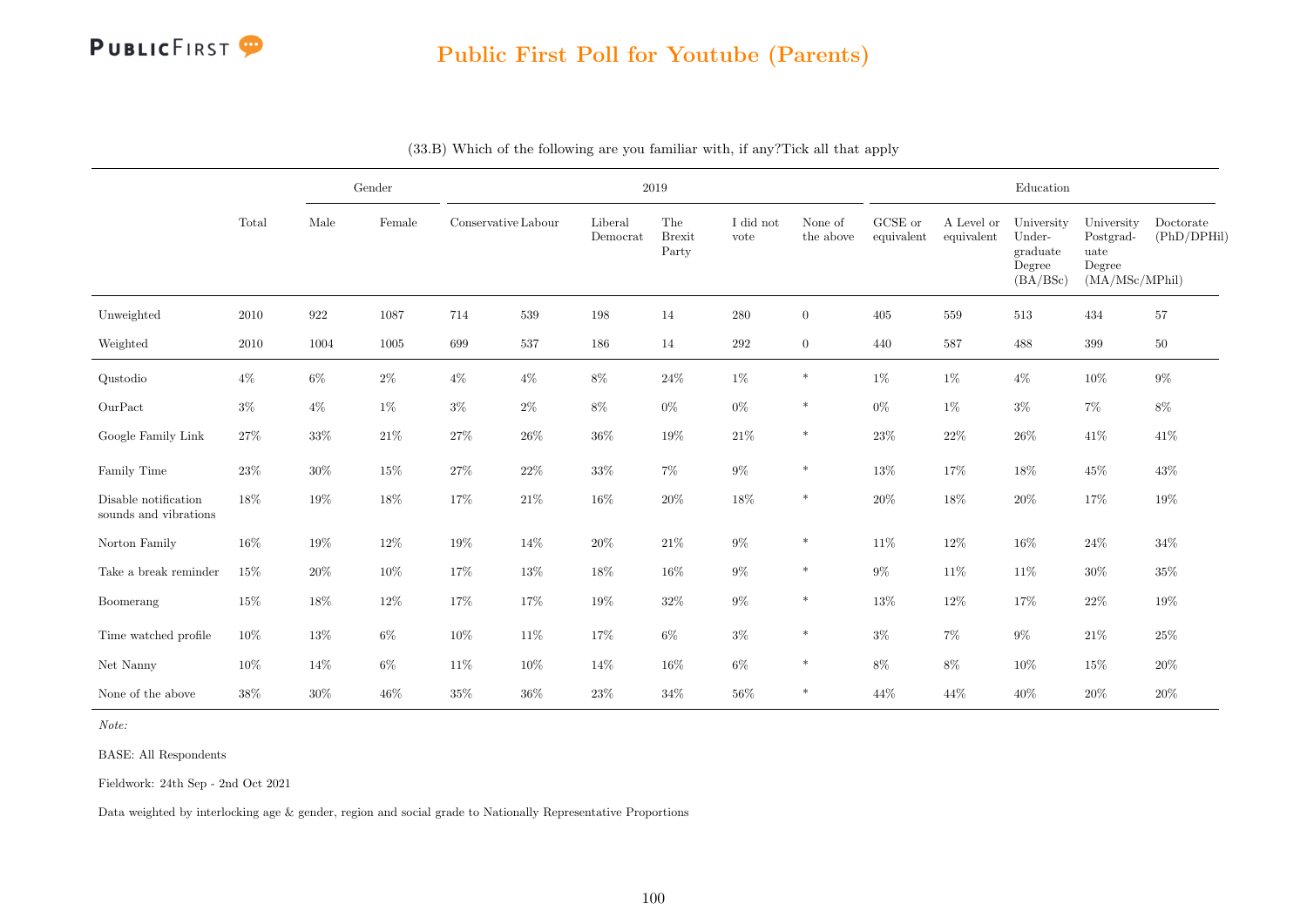

|                                               |        |         |               |               |                    |                  |                  | Region                         |               |               |          |        |                     |
|-----------------------------------------------|--------|---------|---------------|---------------|--------------------|------------------|------------------|--------------------------------|---------------|---------------|----------|--------|---------------------|
|                                               | Total  | London  | South<br>East | South<br>West | East of<br>England | East<br>Midlands | West<br>Midlands | Yorkshire<br>and the<br>Humber | North<br>East | North<br>West | Scotland | Wales  | Northern<br>Ireland |
| Unweighted                                    | 2010   | $335\,$ | 257           | 156           | 177                | 120              | 180              | 175                            | $86\,$        | 247           | 145      | $81\,$ | $51\,$              |
| Weighted                                      | 2010   | 281     | 261           | 161           | 181                | 141              | 181              | 161                            | $80\,$        | $221\,$       | 181      | 101    | 60                  |
| Qustodio                                      | $4\%$  | $9\%$   | $1\%$         | $4\%$         | $2\%$              | $3\%$            | $5\%$            | $4\%$                          | $6\%$         | $6\%$         | $3\%$    | $1\%$  | $2\%$               |
| OurPact                                       | $3\%$  | $9\%$   | $2\%$         | $1\%$         | $3\%$              | $1\%$            | $0\%$            | $1\%$                          | $4\%$         | $2\%$         | $2\%$    | $1\%$  | $0\%$               |
| Google Family Link                            | 27%    | $37\%$  | $24\%$        | $26\%$        | $23\%$             | $26\%$           | $23\%$           | $26\%$                         | 26\%          | 30%           | 26\%     | $24\%$ | $30\%$              |
| Family Time                                   | $23\%$ | $41\%$  | 14%           | $19\%$        | $23\%$             | $24\%$           | 17%              | $22\%$                         | $24\%$        | $26\%$        | 18%      | $11\%$ | 14%                 |
| Disable notification<br>sounds and vibrations | $18\%$ | $17\%$  | $21\%$        | $12\%$        | $21\%$             | $24\%$           | 16%              | 19%                            | $16\%$        | $16\%$        | $19\%$   | $23\%$ | $13\%$              |
| Norton Family                                 | 16%    | $21\%$  | 18%           | 13%           | $15\%$             | $9\%$            | $13\%$           | $15\%$                         | $18\%$        | $19\%$        | $15\%$   | $12\%$ | $15\%$              |
| Take a break reminder                         | $15\%$ | $27\%$  | $12\%$        | 13%           | 14%                | $11\%$           | 15%              | $12\%$                         | $15\%$        | $16\%$        | $10\%$   | $10\%$ | $10\%$              |
| Boomerang                                     | $15\%$ | $23\%$  | $13\%$        | $12\%$        | 16%                | $9\%$            | 11%              | $19\%$                         | $21\%$        | $21\%$        | $9\%$    | $17\%$ | $4\%$               |
| Time watched profile                          | 10%    | 20%     | $9\%$         | $5\%$         | $8\%$              | $13\%$           | $7\%$            | $3\%$                          | 12%           | 10%           | $7\%$    | $4\%$  | 12%                 |
| Net Nanny                                     | 10%    | 14%     | $9\%$         | 11%           | 10%                | 10%              | $6\%$            | 11%                            | 10%           | 10%           | $9\%$    | $3\%$  | $6\%$               |
| None of the above                             | $38\%$ | $24\%$  | $38\%$        | $39\%$        | 40%                | $40\%$           | $42\%$           | $37\%$                         | $41\%$        | $34\%$        | $44\%$   | $47\%$ | $45\%$              |

(33.C) Which of the following are you familiar with, if any?Tick all that apply

Note:

BASE: All Respondents

Fieldwork: 24th Sep - 2nd Oct 2021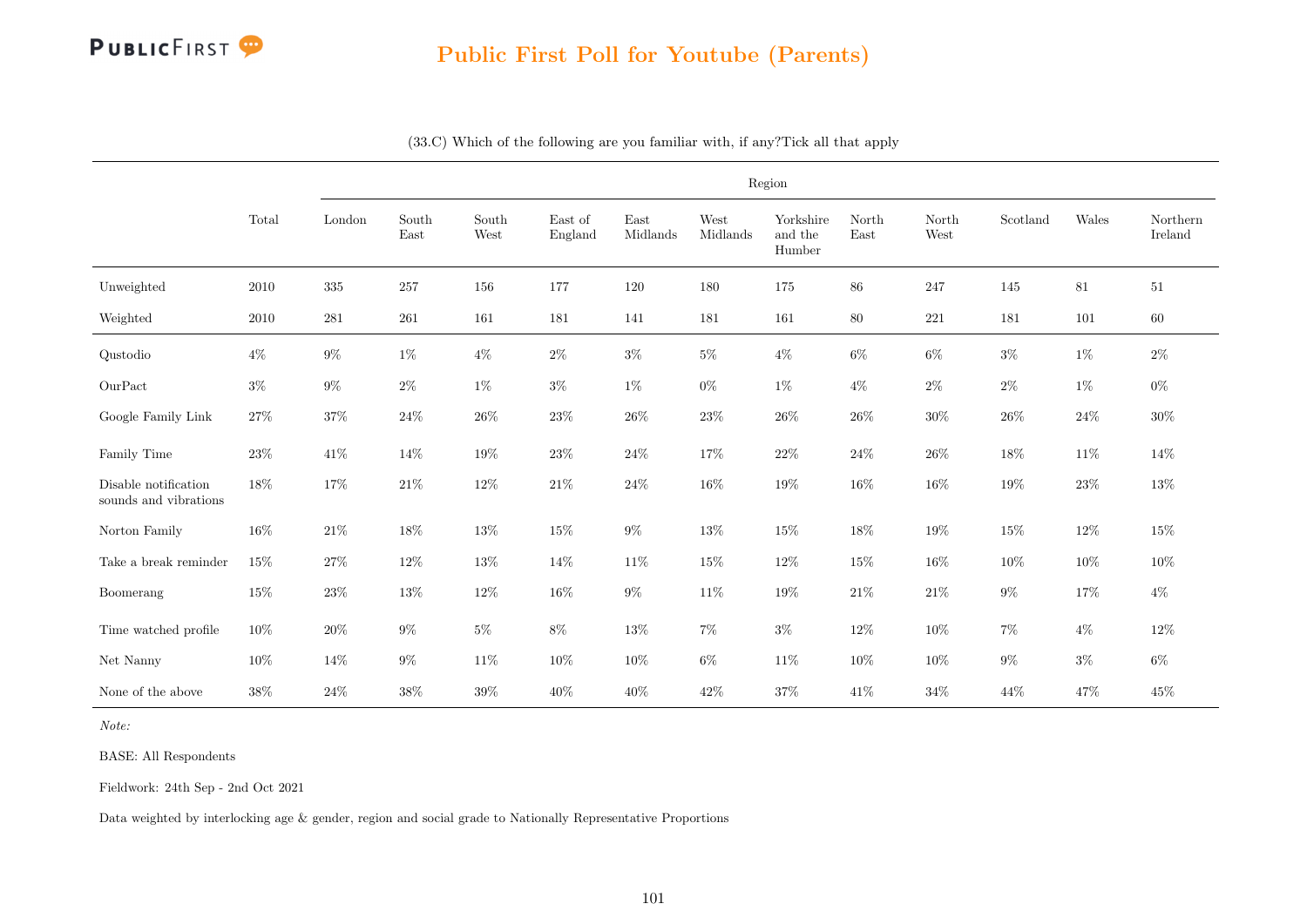

|                                   |       |        |        |        |           |        |        | (34.A) Do you actively monitor what your child does online? |        |                |        |        |                |                   |
|-----------------------------------|-------|--------|--------|--------|-----------|--------|--------|-------------------------------------------------------------|--------|----------------|--------|--------|----------------|-------------------|
|                                   |       |        |        |        | Age       |        |        |                                                             |        | Social Grade   |        |        | $EU$ 2016 Vote |                   |
|                                   | Total | 18-24  | 25-34  | 35-44  | $45 - 54$ | 55-64  | $65+$  | AB                                                          | C1     | C <sub>2</sub> | DE     | Leave  | Remain         | I did not<br>vote |
| Unweighted                        | 2010  | 33     | 370    | 924    | 520       | 144    | 19     | 647                                                         | 514    | 433            | 409    | 740    | 931            | 282               |
| Weighted                          | 2010  | 31     | 361    | 918    | 527       | 153    | $20\,$ | 541                                                         | 521    | 441            | 500    | 749    | 918            | 287               |
| Yes                               | 70%   | 70%    | $78\%$ | $75\%$ | $60\%$    | 57%    | 64%    | 71\%                                                        | $68\%$ | 70%            | 71%    | $67\%$ | 73%            | $69\%$            |
| No                                | 28%   | $25\%$ | $19\%$ | $23\%$ | $38\%$    | $42\%$ | $36\%$ | $27\%$                                                      | $30\%$ | $28\%$         | $27\%$ | $31\%$ | $26\%$         | 27\%              |
| $N/A$ My child is never<br>online | $2\%$ | $5\%$  | $3\%$  | $2\%$  | $2\%$     | $1\%$  | $0\%$  | $1\%$                                                       | $2\%$  | $2\%$          | $2\%$  | $2\%$  | $1\%$          | $4\%$             |

 $(34.4)$  Do you actively manitor what your child does online?

Note:

BASE: All Respondents

Fieldwork: 24th Sep - 2nd Oct 2021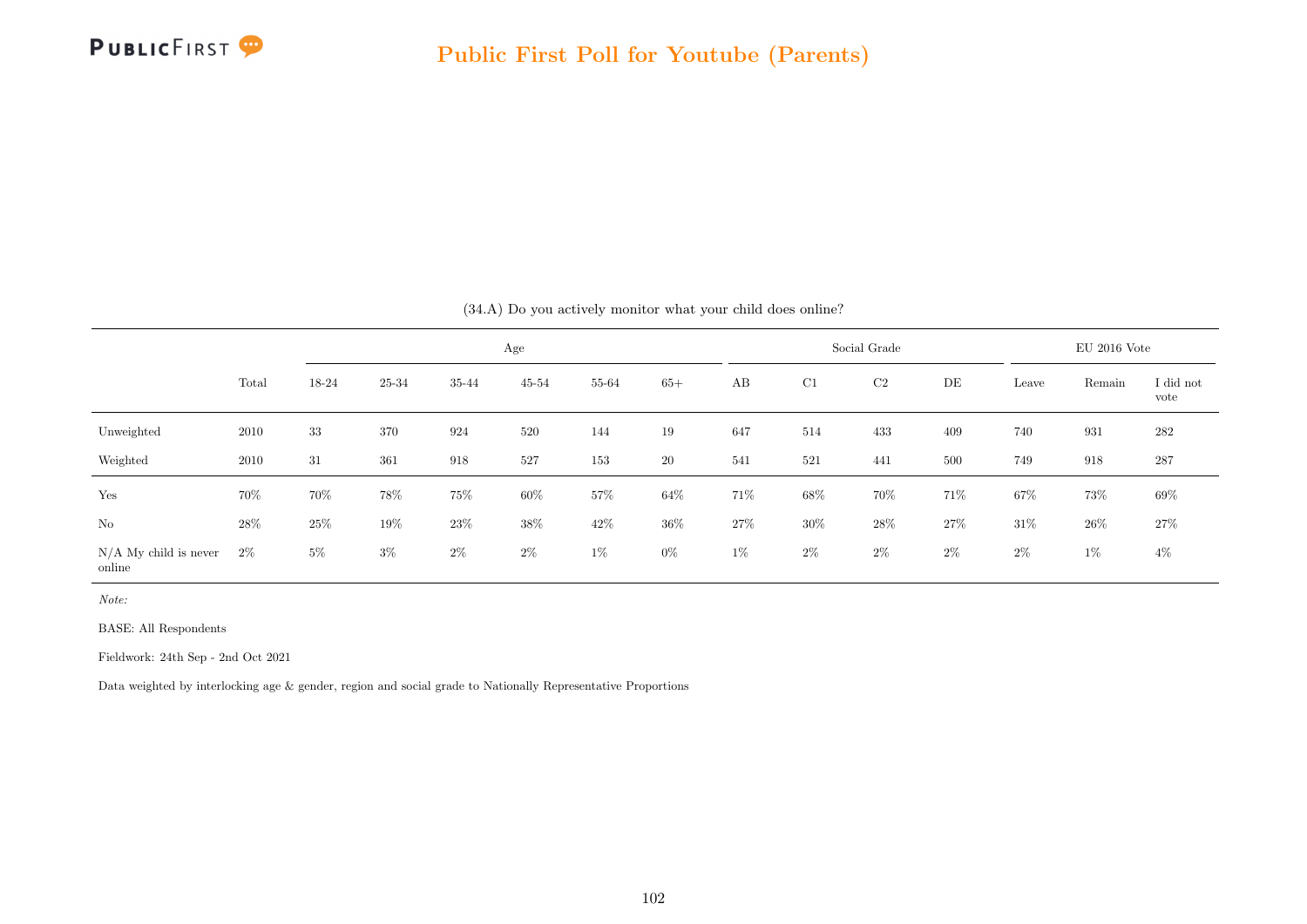

|                                   |       |        | Gender |        |                     |                     | 2019                          |                   |                      |                       |                          | Education                                              |                                                             |                          |
|-----------------------------------|-------|--------|--------|--------|---------------------|---------------------|-------------------------------|-------------------|----------------------|-----------------------|--------------------------|--------------------------------------------------------|-------------------------------------------------------------|--------------------------|
|                                   | Total | Male   | Female |        | Conservative Labour | Liberal<br>Democrat | The<br><b>Brexit</b><br>Party | I did not<br>vote | None of<br>the above | GCSE or<br>equivalent | A Level or<br>equivalent | University<br>Under-<br>graduate<br>Degree<br>(BA/BSc) | University<br>Postgrad-<br>uate<br>Degree<br>(MA/MSc/MPhil) | Doctorate<br>(PhD/DPHil) |
| Unweighted                        | 2010  | 922    | 1087   | 714    | 539                 | 198                 | 14                            | 280               | $\overline{0}$       | 405                   | 559                      | 513                                                    | 434                                                         | 57                       |
| Weighted                          | 2010  | 1004   | 1005   | 699    | 537                 | 186                 | 14                            | 292               | $\overline{0}$       | 440                   | 587                      | 488                                                    | 399                                                         | 50                       |
| Yes                               | 70%   | $68\%$ | 72%    | $69\%$ | 70%                 | 75%                 | 44\%                          | $67\%$            | $\ast$               | $66\%$                | 68%                      | $69\%$                                                 | 79%                                                         | 80%                      |
| No                                | 28\%  | $30\%$ | $26\%$ | $29\%$ | $29\%$              | $24\%$              | 56%                           | $28\%$            | $\ast$               | 32%                   | $30\%$                   | $30\%$                                                 | $20\%$                                                      | 18%                      |
| $N/A$ My child is never<br>online | $2\%$ | $2\%$  | $2\%$  | $1\%$  | $1\%$               | $1\%$               | $0\%$                         | $5\%$             | $\ast$               | $2\%$                 | $2\%$                    | $1\%$                                                  | $1\%$                                                       | $2\%$                    |

(34.B) Do you actively monitor what your child does online?

Note:

BASE: All Respondents

Fieldwork: 24th Sep - 2nd Oct 2021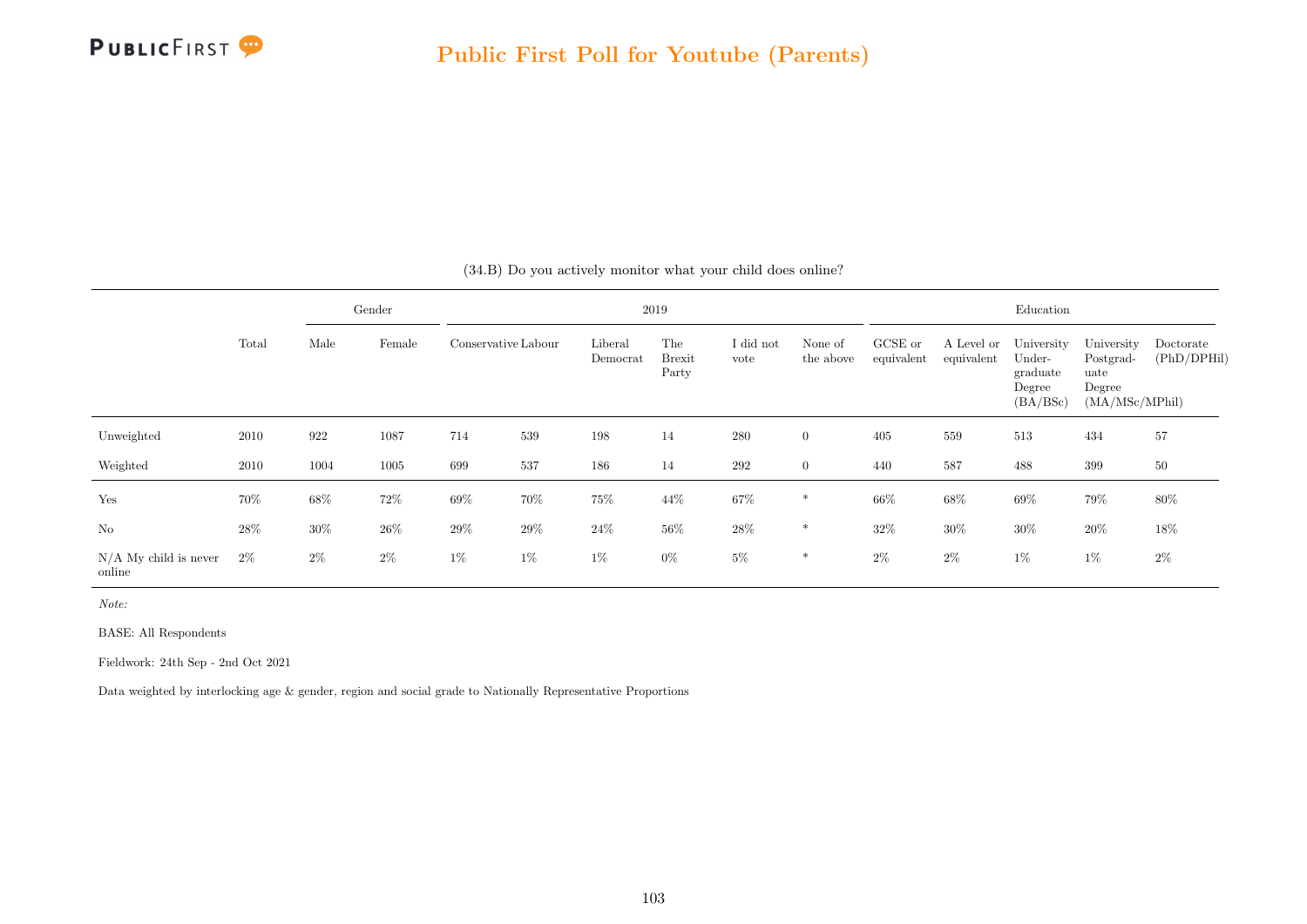

|                                   |       |         |               |               |                    |                  |                  | Region                         |               |               |          |        |                     |  |  |
|-----------------------------------|-------|---------|---------------|---------------|--------------------|------------------|------------------|--------------------------------|---------------|---------------|----------|--------|---------------------|--|--|
|                                   | Total | London  | South<br>East | South<br>West | East of<br>England | East<br>Midlands | West<br>Midlands | Yorkshire<br>and the<br>Humber | North<br>East | North<br>West | Scotland | Wales  | Northern<br>Ireland |  |  |
| Unweighted                        | 2010  | 335     | 257           | 156           | 177                | 120              | 180              | 175                            | $86\,$        | 247           | 145      | 81     | 51                  |  |  |
| Weighted                          | 2010  | $281\,$ | $261\,$       | 161           | 181                | 141              | 181              | 161                            | $80\,$        | 221           | 181      | 101    | 60                  |  |  |
| Yes                               | 70%   | $78\%$  | 68%           | $66\%$        | 66%                | $63\%$           | 71%              | $69\%$                         | 73%           | $69\%$        | 75%      | $75\%$ | 58%                 |  |  |
| $\rm No$                          | 28\%  | $21\%$  | $29\%$        | 33\%          | $30\%$             | $34\%$           | $26\%$           | $30\%$                         | $27\%$        | $29\%$        | 23\%     | $25\%$ | 37%                 |  |  |
| $N/A$ My child is never<br>online | $2\%$ | $1\%$   | $3\%$         | $1\%$         | $4\%$              | $2\%$            | $2\%$            | $1\%$                          | $0\%$         | $2\%$         | $3\%$    | $0\%$  | $4\%$               |  |  |

(34.C) Do you actively monitor what your child does online?

Note:

BASE: All Respondents

Fieldwork: 24th Sep - 2nd Oct 2021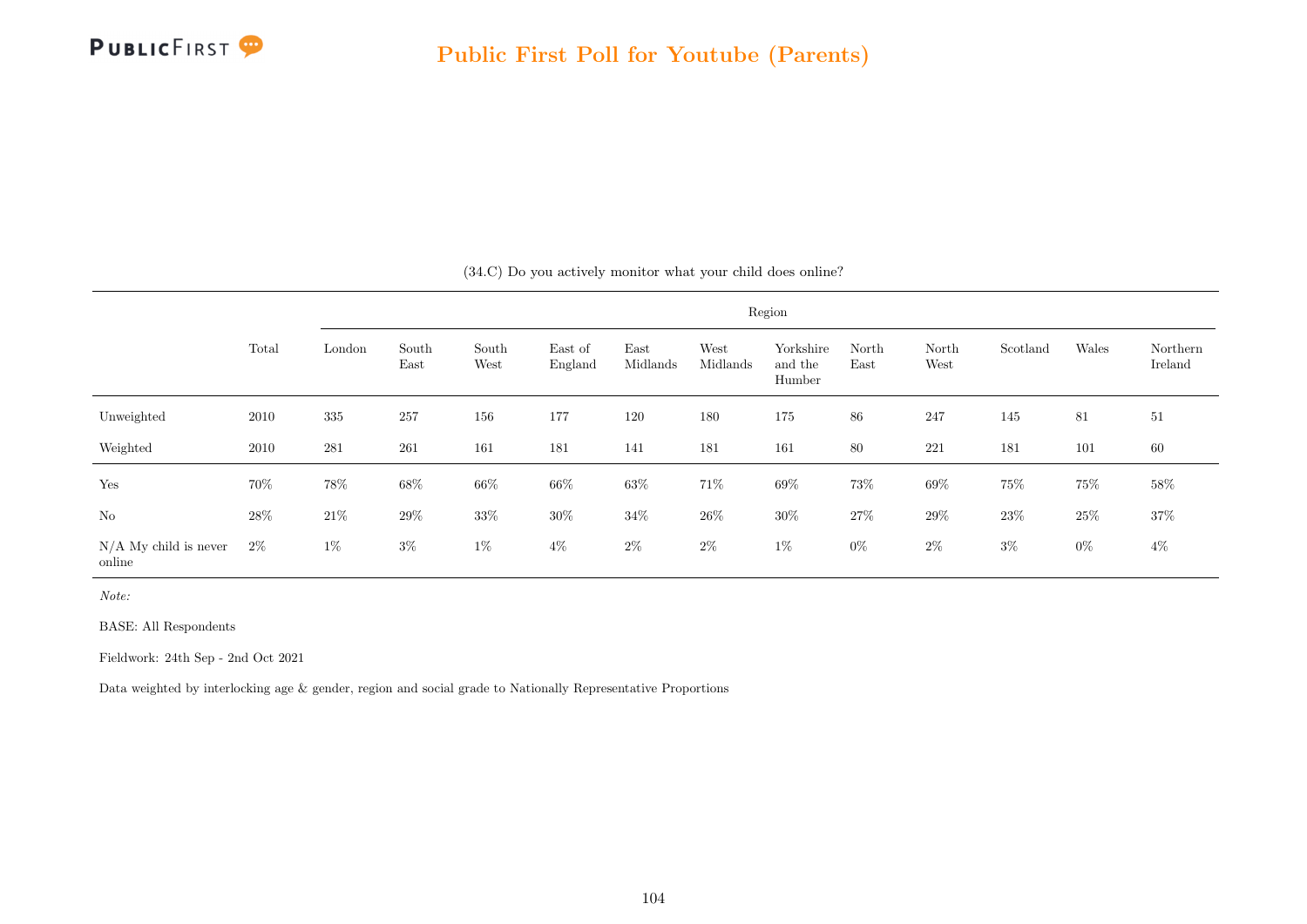

|                                                                         |        |          |           |        | $_{\rm Age}$ |        |        |        |         | Social Grade |           |         | $\rm EU$ 2016 Vote |                   |
|-------------------------------------------------------------------------|--------|----------|-----------|--------|--------------|--------|--------|--------|---------|--------------|-----------|---------|--------------------|-------------------|
|                                                                         | Total  | 18-24    | $25 - 34$ | 35-44  | $45 - 54$    | 55-64  | $65+$  | AB     | C1      | $\rm C2$     | $\rm{DE}$ | Leave   | Remain             | I did not<br>vote |
| Unweighted                                                              | 1423   | $\bf 23$ | 291       | 694    | $319\,$      | 84     | $12\,$ | 472    | $349\,$ | 304          | 291       | $503\,$ | 682                | $195\,$           |
| Weighted                                                                | 1408   | 22       | 281       | 687    | 319          | 87     | $13\,$ | 386    | 354     | $307\,$      | 354       | 501     | 669                | 197               |
| I do spot checks                                                        | $52\%$ | $55\%$   | $45\%$    | $51\%$ | $57\%$       | $66\%$ | $56\%$ | $40\%$ | $55\%$  | $59\%$       | $55\%$    | $57\%$  | $46\%$             | $59\%$            |
| I check their web<br>history                                            | $51\%$ | $38\%$   | $54\%$    | $50\%$ | $49\%$       | $59\%$ | $34\%$ | $52\%$ | $44\%$  | $52\%$       | $56\%$    | $51\%$  | $51\%$             | $49\%$            |
| They are always<br>supervised $/$ within<br>sight when using the<br>web | $47\%$ | 58%      | $55\%$    | $50\%$ | 39%          | $31\%$ | $33\%$ | 47%    | $50\%$  | $43\%$       | 47%       | $43\%$  | $50\%$             | $49\%$            |
| ${\rm I}$ use an app that<br>monitors their online<br>activity          | $24\%$ | 20%      | 27%       | $27\%$ | 17%          | $15\%$ | $27\%$ | 35%    | $20\%$  | $24\%$       | 15%       | $18\%$  | $30\%$             | $15\%$            |
| Other (Please Specify)                                                  | $2\%$  | $0\%$    | $1\%$     | $2\%$  | $2\%$        | $2\%$  | $17\%$ | $2\%$  | $1\%$   | $1\%$        | $1\%$     | $2\%$   | $2\%$              | $1\%$             |
| Don't know                                                              | $0\%$  | $0\%$    | $0\%$     | $0\%$  | $1\%$        | $1\%$  | $0\%$  | $0\%$  | $1\%$   | $0\%$        | $0\%$     | $0\%$   | $1\%$              | $0\%$             |

(35.A) You said you monitor what your child does online. How do you do this?

Note:

BASE: Respondents who actively monitor what their child does online.

Fieldwork: 24th Sep - 2nd Oct 2021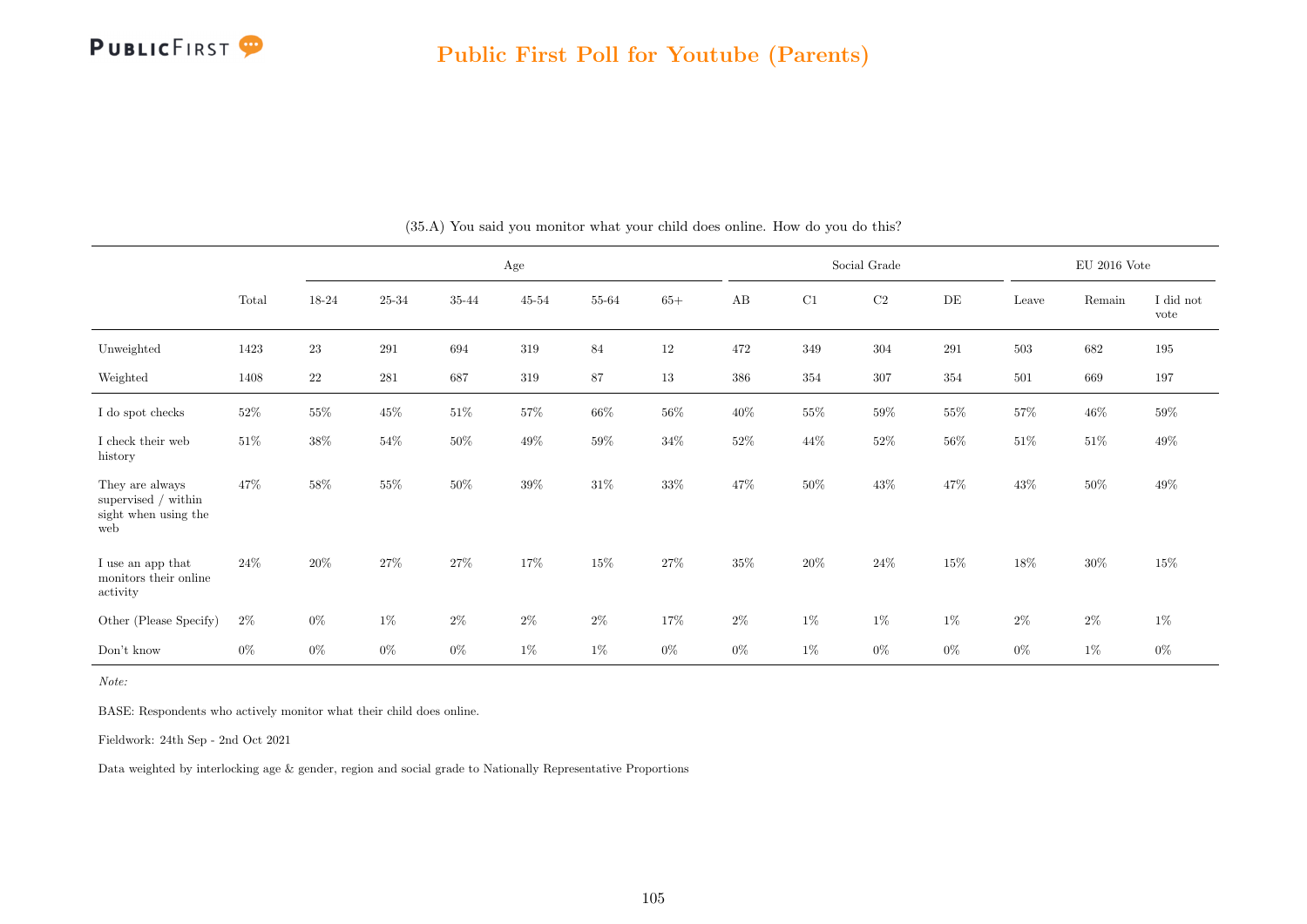

|                                                                       |        |        | Gender |                     |         |                     | $2019\,$                      |                   |                      |                               |                          | Education                                              |                                                             |                          |
|-----------------------------------------------------------------------|--------|--------|--------|---------------------|---------|---------------------|-------------------------------|-------------------|----------------------|-------------------------------|--------------------------|--------------------------------------------------------|-------------------------------------------------------------|--------------------------|
|                                                                       | Total  | Male   | Female | Conservative Labour |         | Liberal<br>Democrat | The<br><b>Brexit</b><br>Party | I did not<br>vote | None of<br>the above | ${\rm GCSE}$ or<br>equivalent | A Level or<br>equivalent | University<br>Under-<br>graduate<br>Degree<br>(BA/BSc) | University<br>Postgrad-<br>uate<br>Degree<br>(MA/MSc/MPhil) | Doctorate<br>(PhD/DPHil) |
| Unweighted                                                            | 1423   | 644    | 779    | 504                 | $382\,$ | 151                 | $\,6\,$                       | 190               | $\overline{0}$       | $\boldsymbol{0}$              | $\boldsymbol{0}$         | $355\,$                                                | $345\,$                                                     | 45                       |
| Weighted                                                              | 1408   | 686    | 722    | 485                 | 376     | 140                 | 6                             | 197               | $\overline{0}$       | $\overline{0}$                | $\overline{0}$           | 335                                                    | 315                                                         | 40                       |
| I do spot checks                                                      | $52\%$ | $45\%$ | $59\%$ | $51\%$              | $55\%$  | $38\%$              | $100\%$                       | $60\%$            | $\ast$               | $65\%$                        | $62\%$                   | $51\%$                                                 | $33\%$                                                      | $32\%$                   |
| I check their web<br>history                                          | $51\%$ | $53\%$ | $49\%$ | $54\%$              | $49\%$  | $45\%$              | $39\%$                        | $48\%$            | $\ast$               | $56\%$                        | 49%                      | $45\%$                                                 | $55\%$                                                      | $51\%$                   |
| They are always<br>supervised / within<br>sight when using the<br>web | 47%    | $45\%$ | $49\%$ | $43\%$              | 49\%    | $56\%$              | $40\%$                        | $52\%$            | $\ast$               | $40\%$                        | $42\%$                   | $55\%$                                                 | $52\%$                                                      | $49\%$                   |
| I use an app that<br>monitors their online<br>activity                | 24\%   | 34\%   | 15%    | 25%                 | 19%     | $42\%$              | $0\%$                         | $15\%$            | $\ast$               | 15%                           | $16\%$                   | $21\%$                                                 | 43%                                                         | $49\%$                   |
| Other (Please Specify)                                                | $2\%$  | $1\%$  | $2\%$  | $2\%$               | $1\%$   | $2\%$               | $0\%$                         | 1%                | $\ast$               | $2\%$                         | $3\%$                    | $1\%$                                                  | $0\%$                                                       | $3\%$                    |
| Don't know                                                            | $0\%$  | $0\%$  | $0\%$  | $0\%$               | $1\%$   | $0\%$               | $0\%$                         | $0\%$             | $\ast$               | $0\%$                         | $1\%$                    | $0\%$                                                  | $0\%$                                                       | $0\%$                    |

Note:

BASE: Respondents who actively monitor what their child does online.

Fieldwork: 24th Sep - 2nd Oct 2021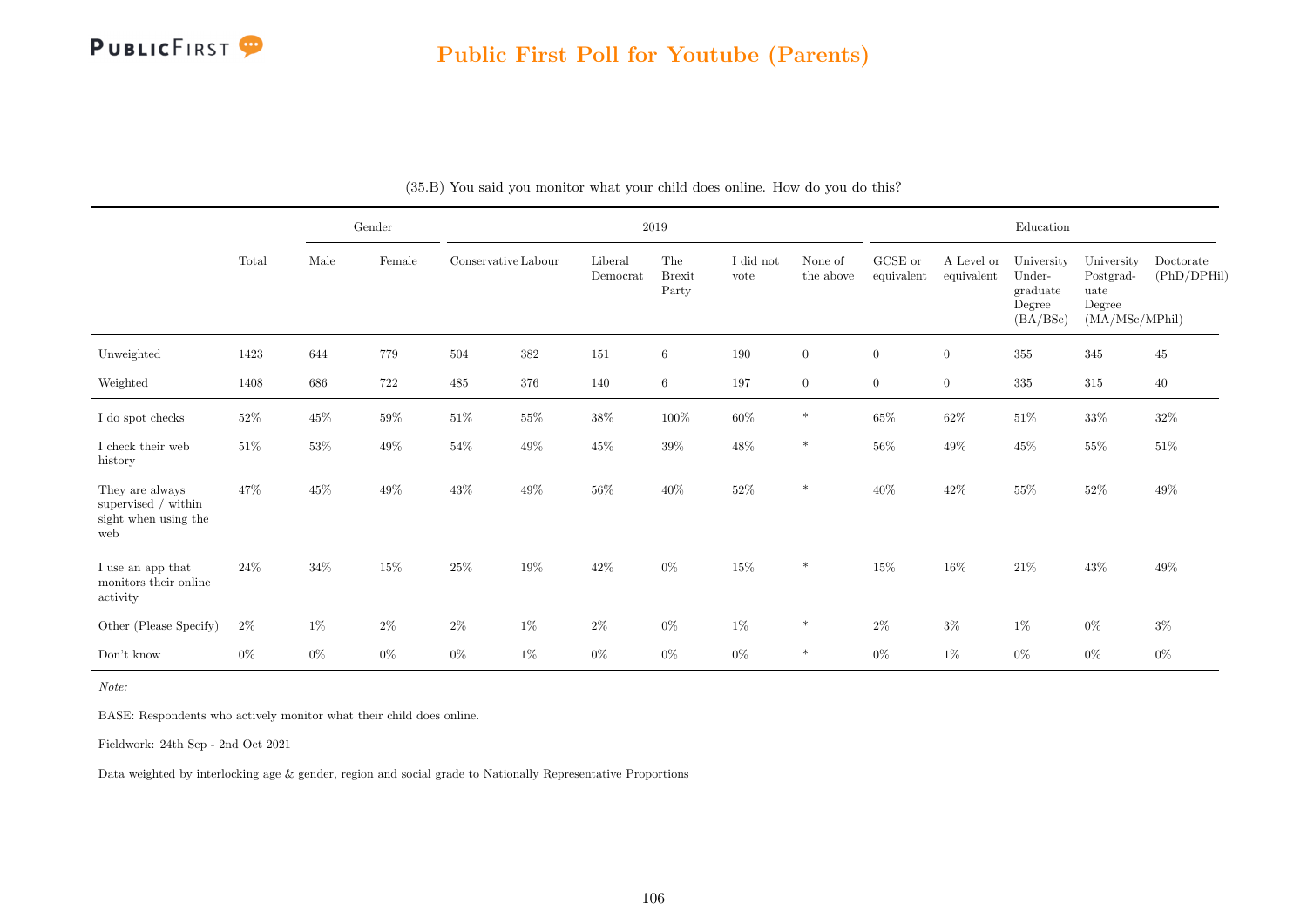

|                                                                         |        | Region |               |               |                    |                  |                  |                                |               |               |                           |        |                     |
|-------------------------------------------------------------------------|--------|--------|---------------|---------------|--------------------|------------------|------------------|--------------------------------|---------------|---------------|---------------------------|--------|---------------------|
|                                                                         | Total  | London | South<br>East | South<br>West | East of<br>England | East<br>Midlands | West<br>Midlands | Yorkshire<br>and the<br>Humber | North<br>East | North<br>West | $\operatorname{Scotland}$ | Wales  | Northern<br>Ireland |
| Unweighted                                                              | 1423   | 263    | 177           | 105           | 116                | $76\,$           | 130              | 122                            | $63\,$        | 173           | 108                       | $60\,$ | $30\,$              |
| Weighted                                                                | 1408   | 220    | 177           | 106           | 119                | $90\,$           | 129              | 110                            | $59\,$        | $152\,$       | 135                       | 76     | $35\,$              |
| I do spot checks                                                        | $52\%$ | $39\%$ | $57\%$        | $50\%$        | $49\%$             | $50\%$           | $55\%$           | $45\%$                         | 66%           | $55\%$        | 56\%                      | $65\%$ | $58\%$              |
| I check their web<br>history                                            | $51\%$ | $55\%$ | $49\%$        | $45\%$        | $43\%$             | $52\%$           | $49\%$           | $51\%$                         | $54\%$        | $55\%$        | $58\%$                    | $46\%$ | $40\%$              |
| They are always<br>supervised $/$ within<br>sight when using the<br>web | 47%    | $56\%$ | $50\%$        | $49\%$        | $52\%$             | $54\%$           | 41\%             | $49\%$                         | $35\%$        | $39\%$        | $41\%$                    | $44\%$ | $39\%$              |
| I use an app that<br>monitors their online<br>activity                  | $24\%$ | $42\%$ | $20\%$        | $20\%$        | $20\%$             | $10\%$           | 27%              | $21\%$                         | 23\%          | $27\%$        | 19%                       | $9\%$  | $25\%$              |
| Other (Please Specify)                                                  | $2\%$  | $1\%$  | 1%            | $4\%$         | $3\%$              | $2\%$            | $2\%$            | $3\%$                          | $0\%$         | $0\%$         | $2\%$                     | $3\%$  | $0\%$               |
| Don't know                                                              | $0\%$  | $0\%$  | $0\%$         | $0\%$         | $1\%$              | $0\%$            | $0\%$            | $1\%$                          | $0\%$         | $0\%$         | $1\%$                     | $0\%$  | $0\%$               |

(35.C) You said you monitor what your child does online. How do you do this?

Note:

BASE: Respondents who actively monitor what their child does online.

Fieldwork: 24th Sep - 2nd Oct 2021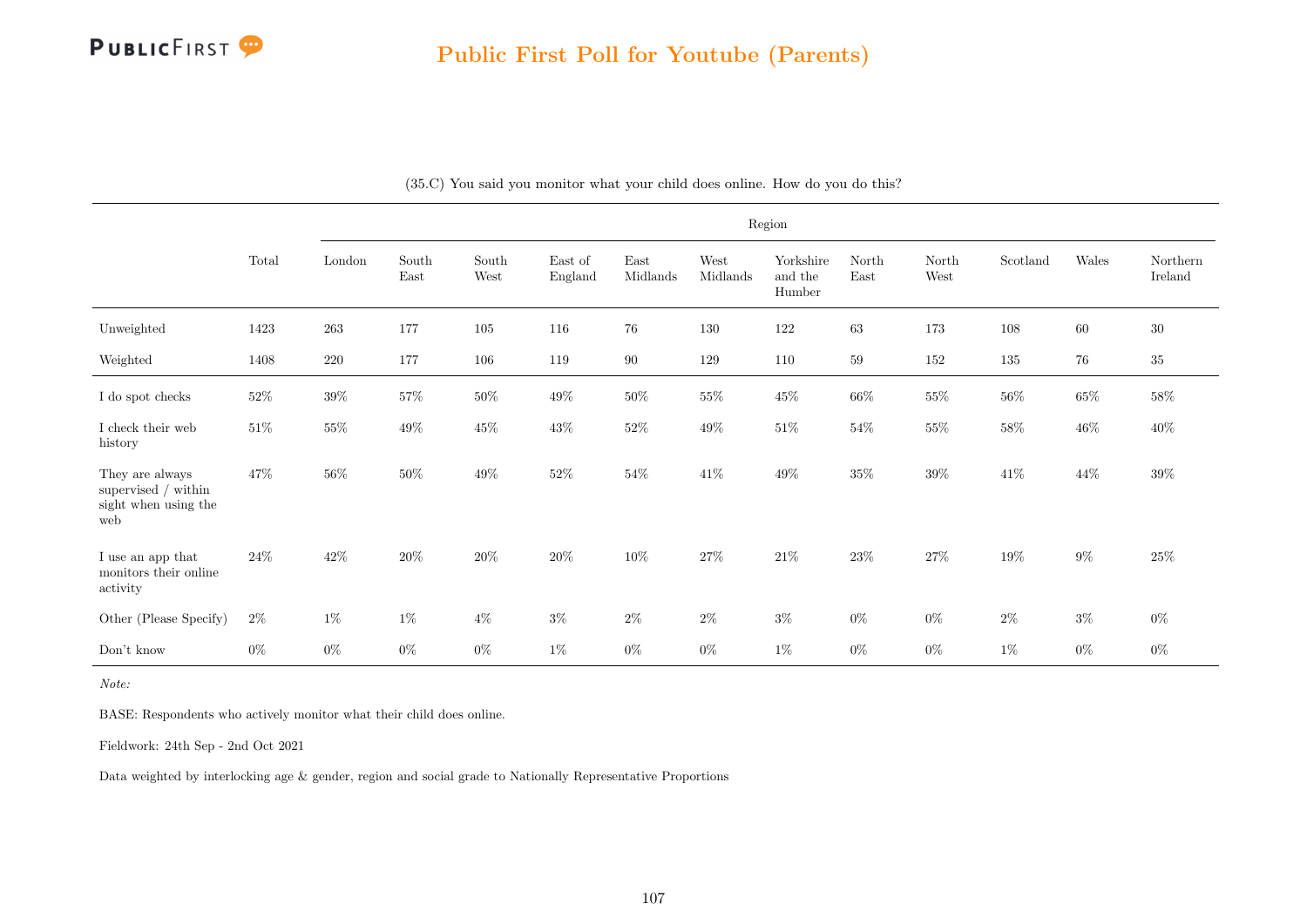

|                                   |          |        |        |                    | $\rm Age$ |        |        |        |         | Social Grade |           |        | $\rm EU$ 2016 Vote |                   |
|-----------------------------------|----------|--------|--------|--------------------|-----------|--------|--------|--------|---------|--------------|-----------|--------|--------------------|-------------------|
|                                   | Total    | 18-24  | 25-34  | 35-44              | $45 - 54$ | 55-64  | $65+$  | AB     | C1      | $\rm{C2}$    | $\rm{DE}$ | Leave  | Remain             | I did not<br>vote |
| Unweighted                        | $2010\,$ | 33     | 370    | 924                | 520       | 144    | 19     | 647    | 514     | 433          | 409       | 740    | 931                | $282\,$           |
| Weighted                          | 2010     | 31     | 361    | $\boldsymbol{918}$ | 527       | 153    | $20\,$ | 541    | $521\,$ | 441          | 500       | 749    | 918                | $287\,$           |
| Very safe                         | $19\%$   | $21\%$ | $22\%$ | $22\%$             | $16\%$    | $8\%$  | $21\%$ | $24\%$ | $15\%$  | 18%          | $19\%$    | 17%    | $23\%$             | $13\%$            |
| Quite safe                        | $58\%$   | $59\%$ | $55\%$ | $55\%$             | $63\%$    | $64\%$ | $65\%$ | 57%    | $62\%$  | 57%          | $55\%$    | $62\%$ | $58\%$             | $51\%$            |
| Neither safe nor unsafe           | 16%      | $18\%$ | $16\%$ | $15\%$             | $15\%$    | $21\%$ | $14\%$ | 13%    | $14\%$  | 18%          | 17%       | $15\%$ | 13%                | $25\%$            |
| Quite unsafe                      | $4\%$    | $0\%$  | $4\%$  | $4\%$              | $3\%$     | $2\%$  | $0\%$  | $3\%$  | $3\%$   | $4\%$        | $4\%$     | $4\%$  | $3\%$              | $5\%$             |
| Very unsafe                       | $1\%$    | $0\%$  | $0\%$  | $1\%$              | $1\%$     | $3\%$  | $0\%$  | $0\%$  | $1\%$   | $0\%$        | $1\%$     | $1\%$  | $1\%$              | $1\%$             |
| $N/A$ My child is never<br>online | $1\%$    | $0\%$  | $2\%$  | $1\%$              | $1\%$     | $1\%$  | $0\%$  | $1\%$  | $2\%$   | $1\%$        | $1\%$     | $1\%$  | $1\%$              | $2\%$             |
| Dont know                         | $2\%$    | $3\%$  | $1\%$  | $2\%$              | $2\%$     | $1\%$  | $0\%$  | 1%     | $2\%$   | $2\%$        | $2\%$     | $1\%$  | $1\%$              | $3\%$             |

(36.A) How safe do you feel your child is online?

Note:

BASE: All Respondents

Fieldwork: 24th Sep - 2nd Oct 2021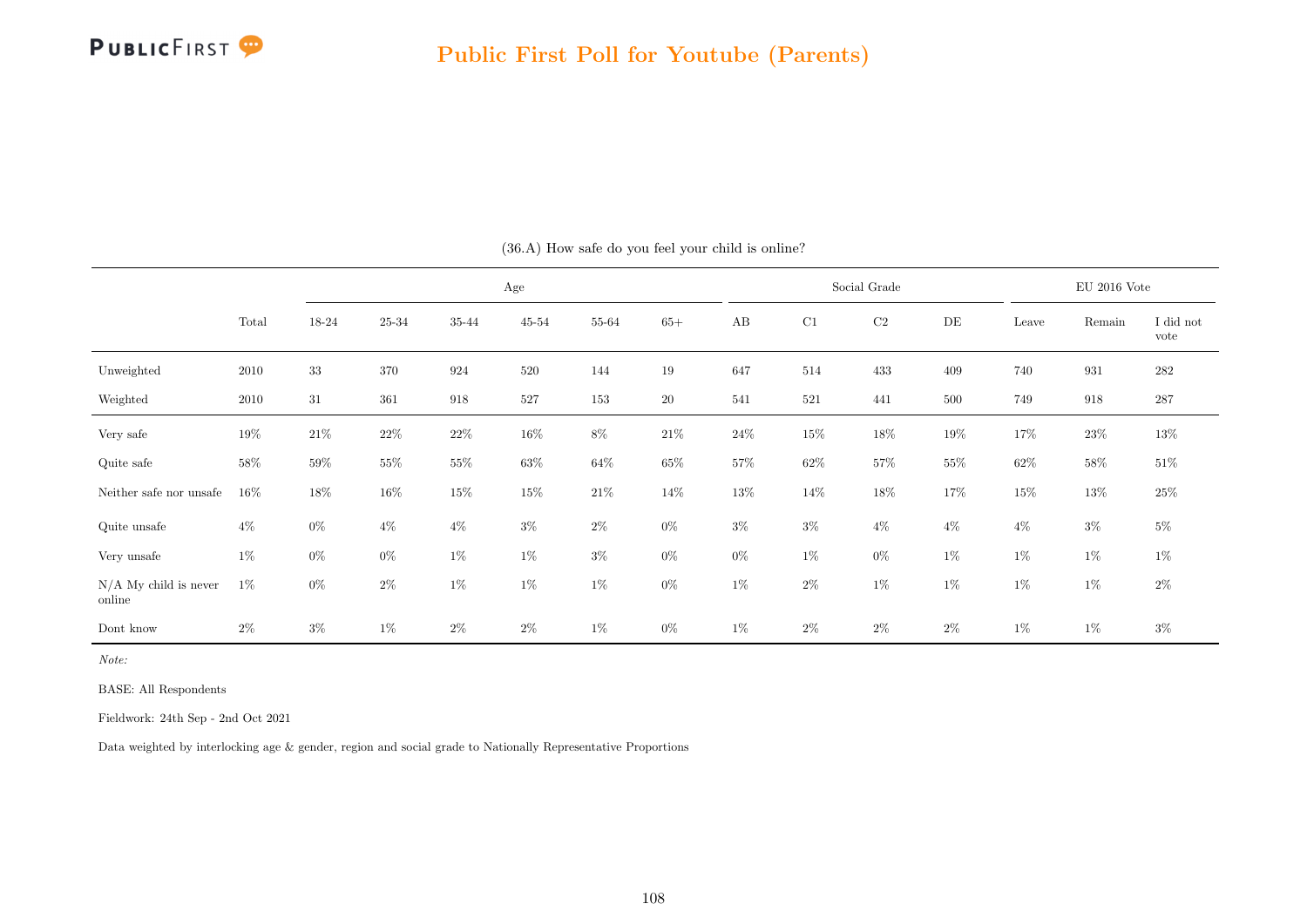

|                                   |        |        | Gender |                     |        |                     | 2019                          |                   |                      |                       |                          | Education                                              |                                                             |                          |
|-----------------------------------|--------|--------|--------|---------------------|--------|---------------------|-------------------------------|-------------------|----------------------|-----------------------|--------------------------|--------------------------------------------------------|-------------------------------------------------------------|--------------------------|
|                                   | Total  | Male   | Female | Conservative Labour |        | Liberal<br>Democrat | The<br><b>Brexit</b><br>Party | I did not<br>vote | None of<br>the above | GCSE or<br>equivalent | A Level or<br>equivalent | University<br>Under-<br>graduate<br>Degree<br>(BA/BSc) | University<br>Postgrad-<br>uate<br>Degree<br>(MA/MSc/MPhil) | Doctorate<br>(PhD/DPHil) |
| Unweighted                        | 2010   | 922    | 1087   | 714                 | 539    | 198                 | 14                            | $280\,$           | $\overline{0}$       | 405                   | 559                      | $513\,$                                                | 434                                                         | 57                       |
| Weighted                          | 2010   | 1004   | 1005   | 699                 | 537    | 186                 | 14                            | $\,292$           | $\overline{0}$       | 440                   | 587                      | 488                                                    | $399\,$                                                     | $50\,$                   |
| Very safe                         | 19%    | $26\%$ | $13\%$ | $21\%$              | $18\%$ | $28\%$              | 17%                           | $14\%$            | $\ast$               | $16\%$                | $12\%$                   | 14\%                                                   | $37\%$                                                      | $45\%$                   |
| Quite safe                        | $58\%$ | $56\%$ | $60\%$ | $59\%$              | $61\%$ | $55\%$              | $56\%$                        | $54\%$            | $\ast$               | $60\%$                | $64\%$                   | $62\%$                                                 | $47\%$                                                      | 46%                      |
| Neither safe nor unsafe           | $16\%$ | 13%    | $19\%$ | 14\%                | $16\%$ | $10\%$              | $6\%$                         | $22\%$            | $\ast$               | $20\%$                | $15\%$                   | $18\%$                                                 | $10\%$                                                      | $4\%$                    |
| Quite unsafe                      | $4\%$  | $3\%$  | $4\%$  | $3\%$               | $2\%$  | $3\%$               | $16\%$                        | $5\%$             | $\ast$               | $2\%$                 | $4\%$                    | $3\%$                                                  | $5\%$                                                       | $2\%$                    |
| Very unsafe                       | $1\%$  | $0\%$  | $1\%$  | $0\%$               | $1\%$  | 1%                  | $6\%$                         | $1\%$             | $\ast$               | $0\%$                 | 1%                       | $1\%$                                                  | $0\%$                                                       | $0\%$                    |
| $N/A$ My child is never<br>online | $1\%$  | $1\%$  | $1\%$  | $1\%$               | $1\%$  | $1\%$               | $0\%$                         | $2\%$             | $\ast$               | $2\%$                 | $2\%$                    | $1\%$                                                  | $0\%$                                                       | $2\%$                    |
| Dont know                         | $2\%$  | $2\%$  | $2\%$  | $1\%$               | $2\%$  | $1\%$               | $0\%$                         | $2\%$             | $\ast$               | $1\%$                 | $2\%$                    | $2\%$                                                  | $0\%$                                                       | $0\%$                    |

(36.B) How safe do you feel your child is online?

Note:

BASE: All Respondents

Fieldwork: 24th Sep - 2nd Oct 2021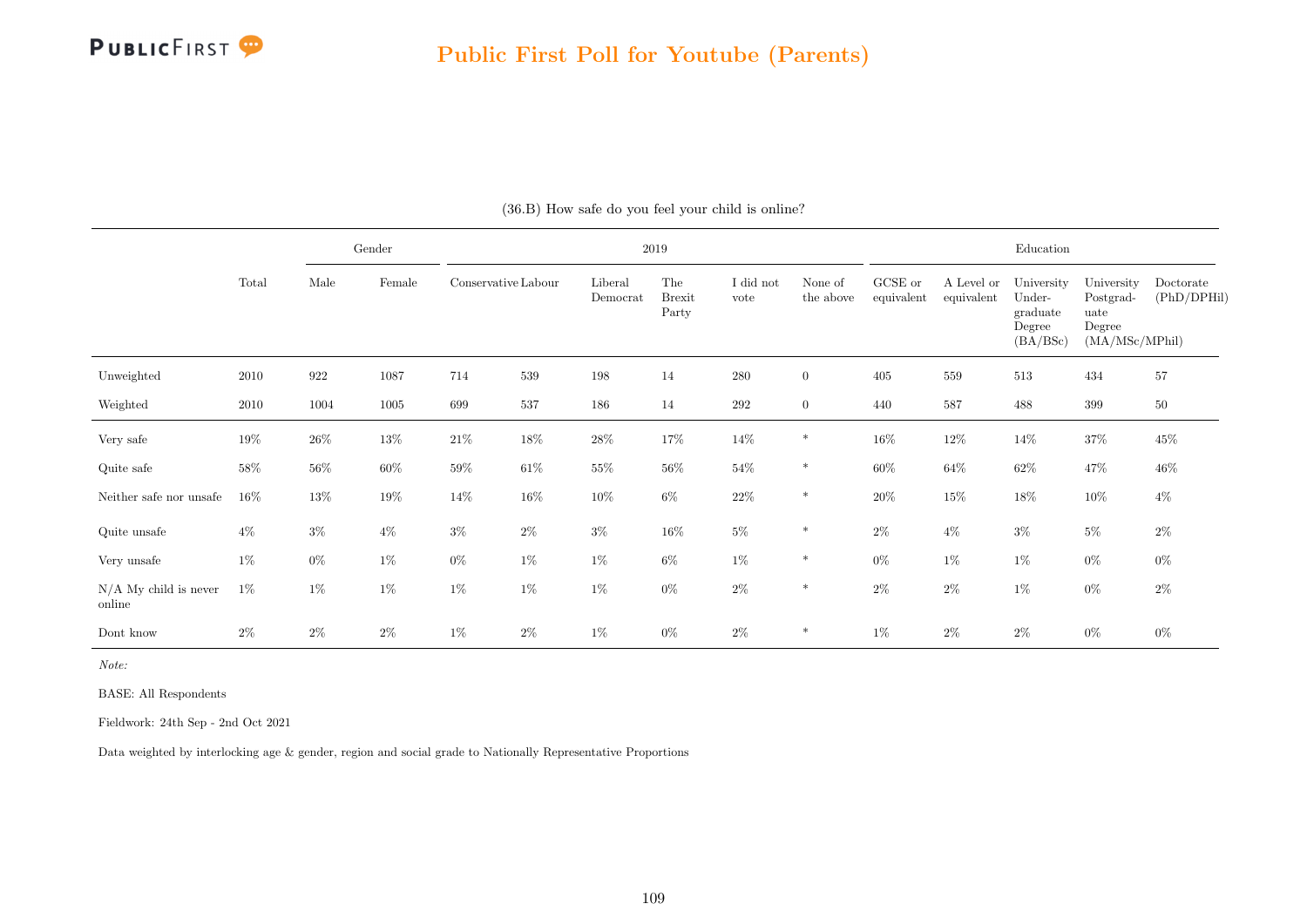

|                                   |        |           |               |               |                    |                  |                  | Region                         |               |               |          |        |                     |
|-----------------------------------|--------|-----------|---------------|---------------|--------------------|------------------|------------------|--------------------------------|---------------|---------------|----------|--------|---------------------|
|                                   | Total  | London    | South<br>East | South<br>West | East of<br>England | East<br>Midlands | West<br>Midlands | Yorkshire<br>and the<br>Humber | North<br>East | North<br>West | Scotland | Wales  | Northern<br>Ireland |
| Unweighted                        | 2010   | $335\,$   | $257\,$       | 156           | 177                | 120              | 180              | 175                            | $86\,$        | 247           | 145      | 81     | 51                  |
| Weighted                          | 2010   | $\bf 281$ | $261\,$       | 161           | 181                | 141              | 181              | 161                            | $80\,$        | $221\,$       | 181      | 101    | $60\,$              |
| Very safe                         | $19\%$ | $35\%$    | $17\%$        | $11\%$        | $15\%$             | $19\%$           | 14\%             | $15\%$                         | $25\%$        | $20\%$        | $15\%$   | $21\%$ | $20\%$              |
| Quite safe                        | $58\%$ | $45\%$    | $61\%$        | $62\%$        | $56\%$             | $55\%$           | $65\%$           | $66\%$                         | $49\%$        | $57\%$        | $67\%$   | $59\%$ | $52\%$              |
| Neither safe nor unsafe           | $16\%$ | $14\%$    | 14\%          | $18\%$        | $20\%$             | $18\%$           | $13\%$           | 14\%                           | $16\%$        | $15\%$        | $13\%$   | $14\%$ | $21\%$              |
| Quite unsafe                      | $4\%$  | $2\%$     | $5\%$         | $6\%$         | $5\%$              | $4\%$            | $3\%$            | $2\%$                          | $7\%$         | $5\%$         | $1\%$    | $3\%$  | $0\%$               |
| Very unsafe                       | $1\%$  | $1\%$     | $1\%$         | $1\%$         | $2\%$              | $0\%$            | $1\%$            | $0\%$                          | $0\%$         | $1\%$         | $0\%$    | $0\%$  | $0\%$               |
| $N/A$ My child is never<br>online | $1\%$  | $1\%$     | $1\%$         | $1\%$         | $1\%$              | $2\%$            | $1\%$            | $1\%$                          | $0\%$         | $1\%$         | $2\%$    | $0\%$  | $4\%$               |
| Dont know                         | $2\%$  | $2\%$     | $1\%$         | $1\%$         | $2\%$              | $2\%$            | $2\%$            | $1\%$                          | $2\%$         | $1\%$         | $1\%$    | $4\%$  | $2\%$               |

(36.C) How safe do you feel your child is online?

Note:

BASE: All Respondents

Fieldwork: 24th Sep - 2nd Oct 2021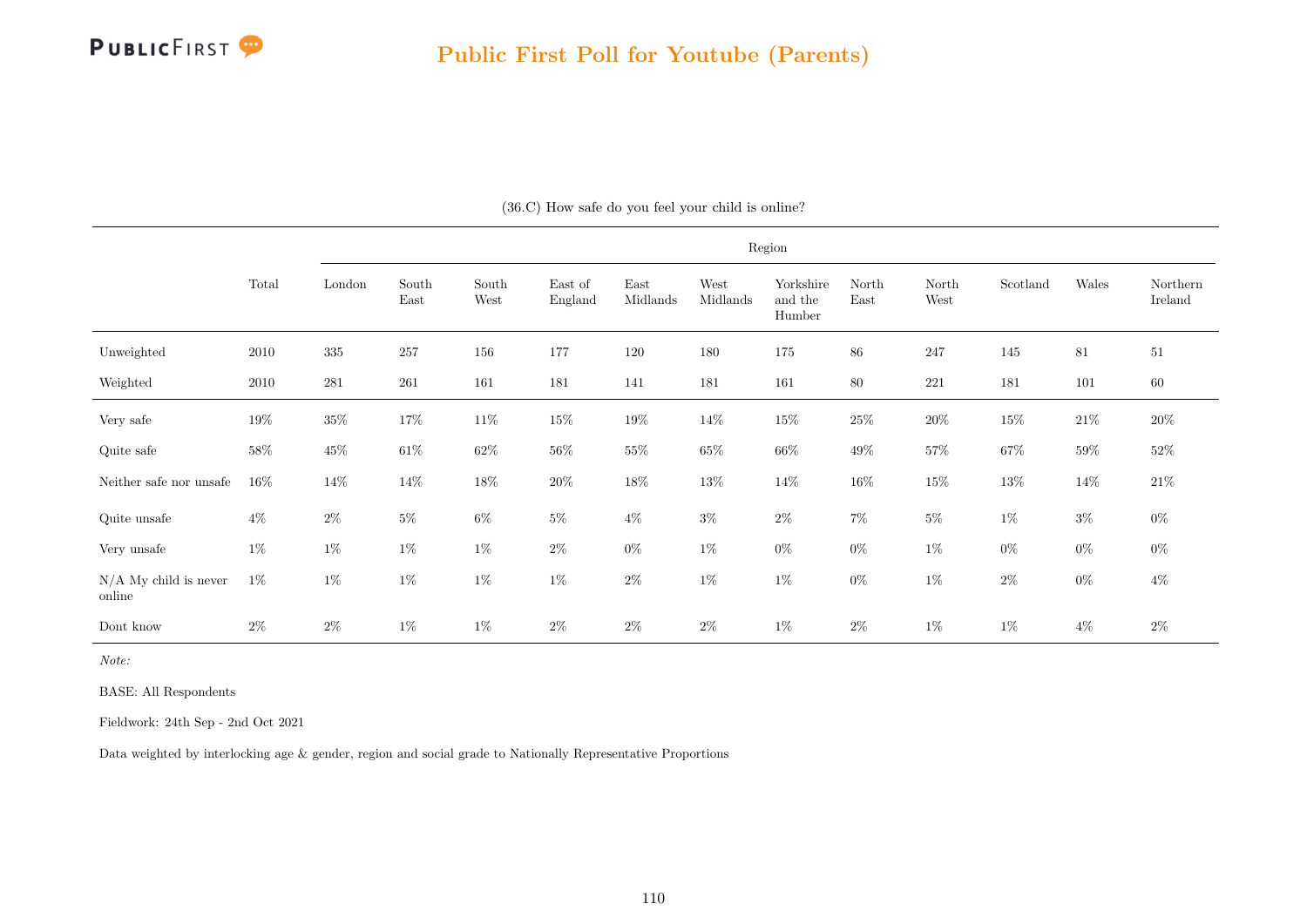

|                                                                |        |        |        |        | Age       |        |        |        |        | Social Grade |           |        | $\mathrm{EU}$ 2016 Vote |                   |
|----------------------------------------------------------------|--------|--------|--------|--------|-----------|--------|--------|--------|--------|--------------|-----------|--------|-------------------------|-------------------|
|                                                                | Total  | 18-24  | 25-34  | 35-44  | $45 - 54$ | 55-64  | $65+$  | AB     | C1     | C2           | $\rm{DE}$ | Leave  | Remain                  | I did not<br>vote |
| Unweighted                                                     | 2010   | $33\,$ | 370    | 924    | 520       | 144    | 19     | 647    | 514    | 433          | 409       | 740    | 931                     | $282\,$           |
| Weighted                                                       | 2010   | 31     | 361    | 918    | 527       | 153    | $20\,$ | 541    | 521    | 441          | 500       | 749    | 918                     | $287\,$           |
| Very safe                                                      | $12\%$ | $24\%$ | $16\%$ | $14\%$ | $8\%$     | $5\%$  | $0\%$  | $18\%$ | $10\%$ | $10\%$       | 11\%      | $9\%$  | 17%                     | $7\%$             |
| Quite safe                                                     | $40\%$ | $31\%$ | $35\%$ | $37\%$ | $46\%$    | $46\%$ | $61\%$ | $43\%$ | $41\%$ | $40\%$       | $36\%$    | $44\%$ | $41\%$                  | $32\%$            |
| Neither safe nor unsafe                                        | $16\%$ | 18%    | $13\%$ | $15\%$ | $18\%$    | $19\%$ | $22\%$ | 17%    | 13%    | $17\%$       | 17%       | 15%    | 15%                     | $22\%$            |
| Quite unsafe                                                   | $8\%$  | $0\%$  | $11\%$ | $9\%$  | $5\%$     | $9\%$  | $0\%$  | $8\%$  | $8\%$  | $9\%$        | $7\%$     | $8\%$  | $8\%$                   | $8\%$             |
| Very unsafe                                                    | $2\%$  | $9\%$  | $3\%$  | $3\%$  | $2\%$     | $1\%$  | $0\%$  | $2\%$  | $3\%$  | $3\%$        | $2\%$     | $3\%$  | $2\%$                   | $3\%$             |
| $N/A$ My child does not<br>go out without adult<br>supervision | $20\%$ | 18%    | $19\%$ | $21\%$ | $19\%$    | 17%    | 17%    | 12%    | $23\%$ | 19%          | $26\%$    | $20\%$ | 17%                     | $26\%$            |
| Don't know                                                     | $1\%$  | $0\%$  | $2\%$  | $1\%$  | $1\%$     | $2\%$  | $0\%$  | $1\%$  | $2\%$  | $2\%$        | $1\%$     | $1\%$  | $1\%$                   | $2\%$             |

(37.A) How safe do you feel your child is when they are out with their friends without adult supervision?

Note:

BASE: All Respondents

Fieldwork: 24th Sep - 2nd Oct 2021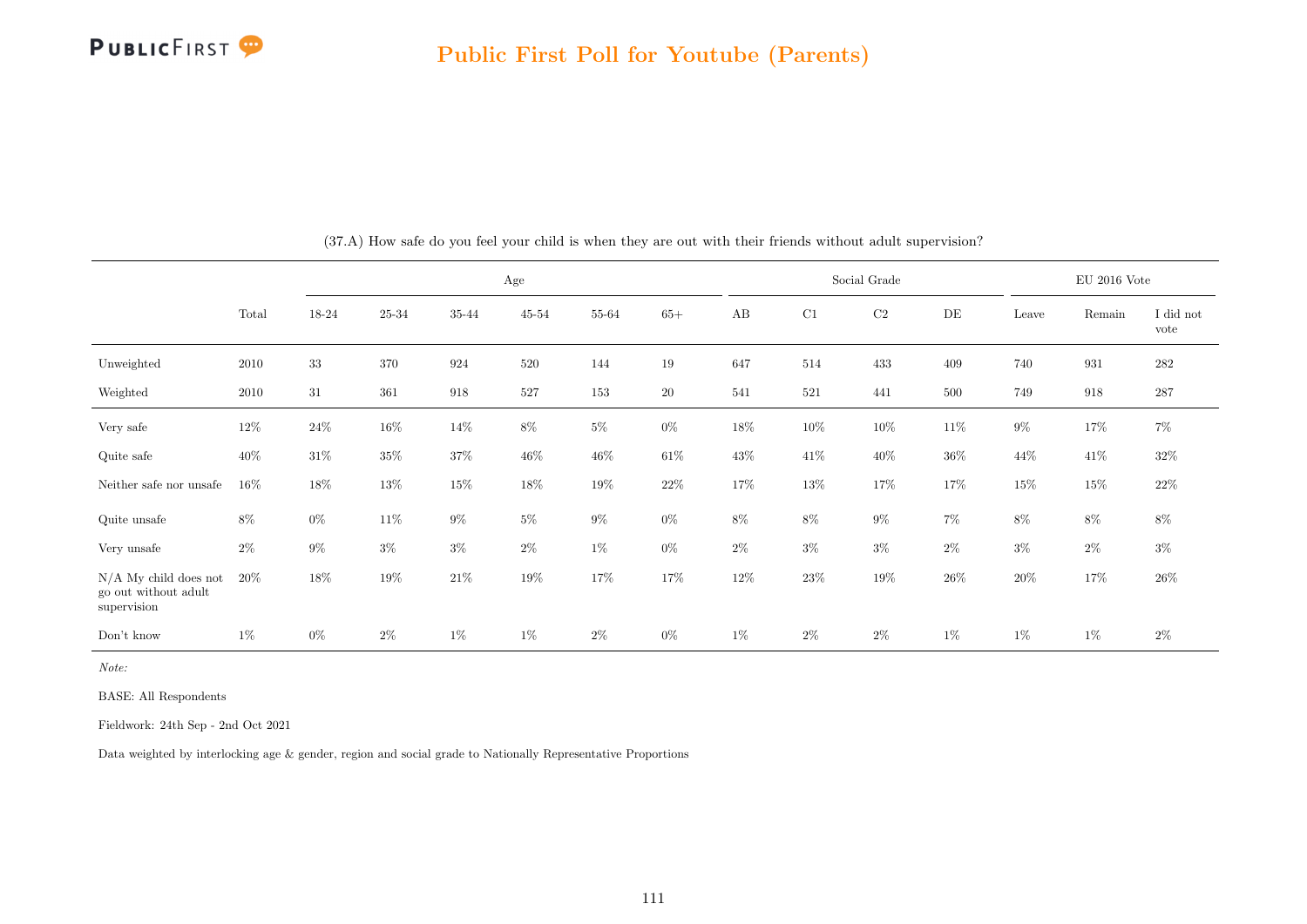|                                                                |          |        | Gender |                     |        |                     | 2019                          |                   |                      |                       |                          | $\operatorname{Education}$                             |                                                             |                          |
|----------------------------------------------------------------|----------|--------|--------|---------------------|--------|---------------------|-------------------------------|-------------------|----------------------|-----------------------|--------------------------|--------------------------------------------------------|-------------------------------------------------------------|--------------------------|
|                                                                | Total    | Male   | Female | Conservative Labour |        | Liberal<br>Democrat | The<br><b>Brexit</b><br>Party | I did not<br>vote | None of<br>the above | GCSE or<br>equivalent | A Level or<br>equivalent | University<br>Under-<br>graduate<br>Degree<br>(BA/BSc) | University<br>Postgrad-<br>uate<br>Degree<br>(MA/MSc/MPhil) | Doctorate<br>(PhD/DPHil) |
| Unweighted                                                     | $2010\,$ | 922    | 1087   | 714                 | 539    | 198                 | 14                            | $280\,$           | $\overline{0}$       | 405                   | 559                      | 513                                                    | 434                                                         | 57                       |
| Weighted                                                       | 2010     | 1004   | 1005   | 699                 | 537    | 186                 | 14                            | 292               | $\overline{0}$       | 440                   | 587                      | 488                                                    | 399                                                         | $50\,$                   |
| Very safe                                                      | $12\%$   | $19\%$ | $6\%$  | $14\%$              | $11\%$ | $22\%$              | $19\%$                        | $6\%$             | $\ast$               | $8\%$                 | $5\%$                    | $7\%$                                                  | $32\%$                                                      | $39\%$                   |
| Quite safe                                                     | 40%      | $43\%$ | $37\%$ | $45\%$              | $40\%$ | $36\%$              | $45\%$                        | $28\%$            | $\ast$               | $40\%$                | $40\%$                   | 47\%                                                   | $34\%$                                                      | $41\%$                   |
| Neither safe nor unsafe                                        | 16%      | $15\%$ | 17%    | $15\%$              | 14%    | $14\%$              | $13\%$                        | $22\%$            | $\ast$               | $21\%$                | 17%                      | 14%                                                    | $13\%$                                                      | $7\%$                    |
| Quite unsafe                                                   | $8\%$    | $8\%$  | 8%     | $8\%$               | $8\%$  | $11\%$              | $6\%$                         | $8\%$             | $\ast$               | $9\%$                 | $6\%$                    | $7\%$                                                  | $9\%$                                                       | $4\%$                    |
| Very unsafe                                                    | $2\%$    | $2\%$  | $3\%$  | $2\%$               | $2\%$  | $2\%$               | $12\%$                        | $5\%$             | $\ast$               | $1\%$                 | $4\%$                    | $3\%$                                                  | $2\%$                                                       | $1\%$                    |
| $N/A$ My child does not<br>go out without adult<br>supervision | 20%      | $13\%$ | $26\%$ | $16\%$              | $22\%$ | $15\%$              | $0\%$                         | $29\%$            | $\ast$               | $21\%$                | 26\%                     | $21\%$                                                 | $9\%$                                                       | $7\%$                    |
| Don't know                                                     | $1\%$    | $1\%$  | $2\%$  | $1\%$               | $1\%$  | $0\%$               | $5\%$                         | $2\%$             | $\ast$               | $1\%$                 | $2\%$                    | $1\%$                                                  | $0\%$                                                       | $2\%$                    |

(37.B) How safe do you feel your child is when they are out with their friends without adult supervision?

Note:

BASE: All Respondents

Fieldwork: 24th Sep - 2nd Oct 2021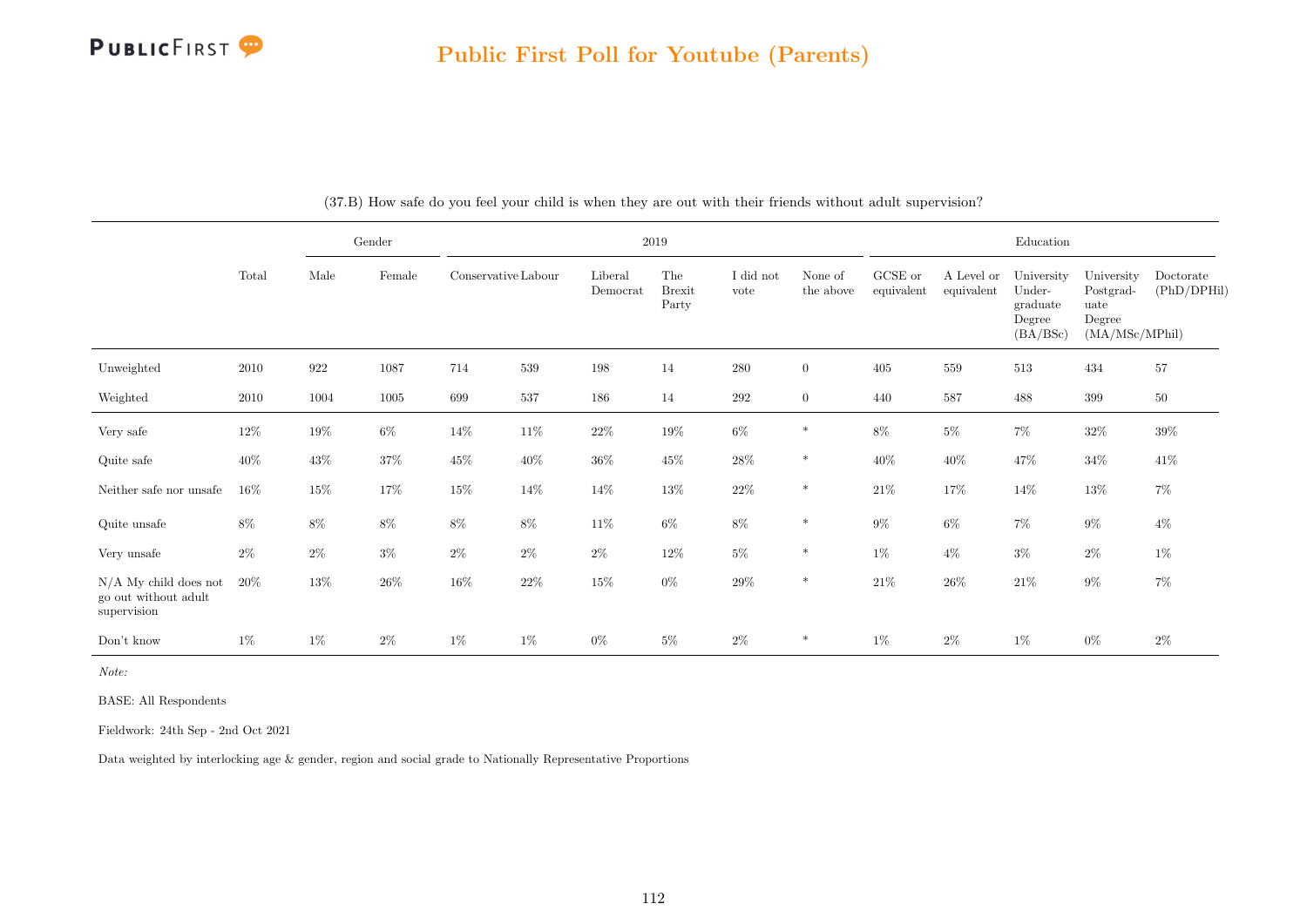|                                                                |        |         |               |                                |                    |                  |                  | Region                         |               |               |          |        |                     |
|----------------------------------------------------------------|--------|---------|---------------|--------------------------------|--------------------|------------------|------------------|--------------------------------|---------------|---------------|----------|--------|---------------------|
|                                                                | Total  | London  | South<br>East | $\operatorname{South}$<br>West | East of<br>England | East<br>Midlands | West<br>Midlands | Yorkshire<br>and the<br>Humber | North<br>East | North<br>West | Scotland | Wales  | Northern<br>Ireland |
| Unweighted                                                     | 2010   | $335\,$ | 257           | 156                            | 177                | 120              | 180              | 175                            | 86            | 247           | 145      | 81     | 51                  |
| Weighted                                                       | 2010   | 281     | 261           | 161                            | 181                | 141              | 181              | 161                            | 80            | $221\,$       | 181      | 101    | $60\,$              |
| Very safe                                                      | $12\%$ | $26\%$  | $9\%$         | $4\%$                          | $11\%$             | $9\%$            | $9\%$            | $10\%$                         | $19\%$        | $13\%$        | $13\%$   | $8\%$  | $8\%$               |
| Quite safe                                                     | $40\%$ | $35\%$  | $39\%$        | $46\%$                         | $39\%$             | $41\%$           | $41\%$           | $42\%$                         | $35\%$        | $42\%$        | $43\%$   | $37\%$ | 44\%                |
| Neither safe nor unsafe                                        | $16\%$ | $16\%$  | $15\%$        | $18\%$                         | $15\%$             | $9\%$            | $16\%$           | $12\%$                         | $18\%$        | $18\%$        | $18\%$   | $22\%$ | $16\%$              |
| Quite unsafe                                                   | 8%     | $9\%$   | $10\%$        | $10\%$                         | $8\%$              | $9\%$            | $7\%$            | $6\%$                          | $9\%$         | $8\%$         | $5\%$    | $5\%$  | $4\%$               |
| Very unsafe                                                    | $2\%$  | $2\%$   | $4\%$         | $2\%$                          | $2\%$              | $1\%$            | $4\%$            | $2\%$                          | $1\%$         | $2\%$         | $1\%$    | $2\%$  | $3\%$               |
| $N/A$ My child does not<br>go out without adult<br>supervision | $20\%$ | $11\%$  | $21\%$        | $19\%$                         | $23\%$             | $30\%$           | $21\%$           | $25\%$                         | $16\%$        | $15\%$        | 18%      | $25\%$ | $24\%$              |
| Don't know                                                     | 1%     | $0\%$   | $1\%$         | $1\%$                          | $1\%$              | $0\%$            | $3\%$            | $2\%$                          | $2\%$         | $2\%$         | $2\%$    | $1\%$  | $2\%$               |

(37.C) How safe do you feel your child is when they are out with their friends without adult supervision?

Note:

BASE: All Respondents

Fieldwork: 24th Sep - 2nd Oct 2021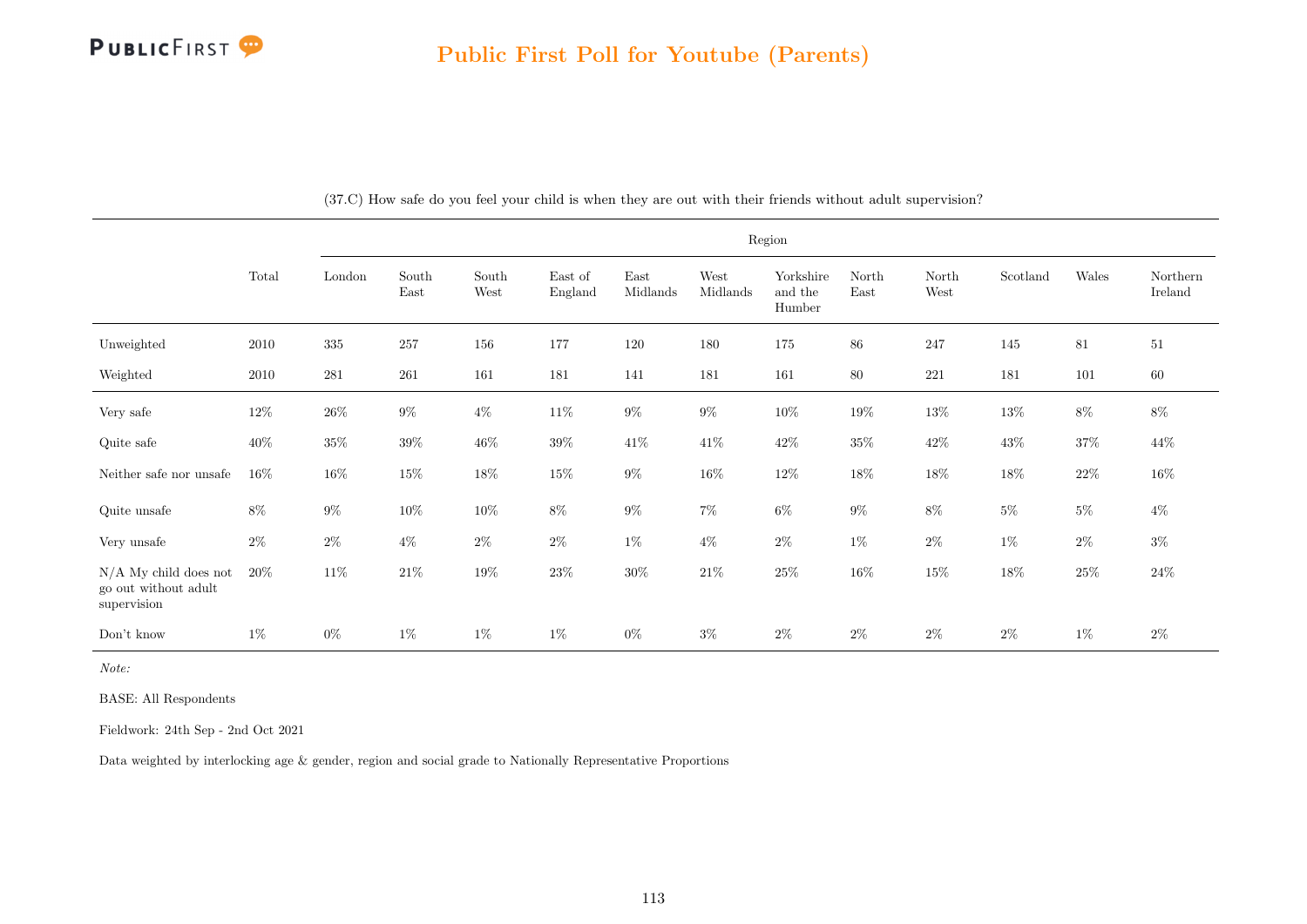

|                              |        | Age    |         |        |           |        |        |        | Social Grade |        |           | $\rm EU$ 2016 Vote |        |                   |
|------------------------------|--------|--------|---------|--------|-----------|--------|--------|--------|--------------|--------|-----------|--------------------|--------|-------------------|
|                              | Total  | 18-24  | 25-34   | 35-44  | $45 - 54$ | 55-64  | $65+$  | AB     | C1           | C2     | $\rm{DE}$ | Leave              | Remain | I did not<br>vote |
| Unweighted                   | 2010   | 33     | 370     | 924    | 520       | 144    | 19     | 647    | 514          | 433    | 409       | 740                | 931    | $282\,$           |
| Weighted                     | 2010   | $31\,$ | $361\,$ | 918    | 527       | 153    | $20\,$ | 541    | $521\,$      | 441    | 500       | 749                | 918    | $287\,$           |
| Strongly Agree               | $24\%$ | $34\%$ | $27\%$  | $25\%$ | $20\%$    | $20\%$ | $32\%$ | 27%    | $26\%$       | $23\%$ | 18%       | $22\%$             | $27\%$ | $17\%$            |
| Slightly Agree               | $40\%$ | $23\%$ | $36\%$  | $40\%$ | $42\%$    | $42\%$ | $59\%$ | $40\%$ | $40\%$       | $40\%$ | $40\%$    | $42\%$             | $40\%$ | $37\%$            |
| Neither Agree or<br>Disagree | 27%    | 33%    | $26\%$  | $26\%$ | 29%       | $33\%$ | $10\%$ | $24\%$ | $24\%$       | $27\%$ | $34\%$    | $27\%$             | $25\%$ | $33\%$            |
| <b>Slightly Disagree</b>     | $5\%$  | $8\%$  | $6\%$   | $5\%$  | $5\%$     | $2\%$  | $0\%$  | $5\%$  | $5\%$        | $4\%$  | $5\%$     | $5\%$              | $4\%$  | $7\%$             |
| <b>Strongly Disagree</b>     | $2\%$  | $2\%$  | $2\%$   | $2\%$  | $1\%$     | $1\%$  | $0\%$  | $2\%$  | $2\%$        | $2\%$  | $1\%$     | $1\%$              | $1\%$  | $3\%$             |
| $\mathrm{Don't}$ know        | $3\%$  | $0\%$  | $3\%$   | $3\%$  | $3\%$     | $2\%$  | $0\%$  | $2\%$  | $4\%$        | $3\%$  | $2\%$     | $2\%$              | $2\%$  | $4\%$             |
| Total Agree:                 | $64\%$ | 57%    | $63\%$  | $65\%$ | $62\%$    | $62\%$ | $90\%$ | $68\%$ | $65\%$       | $63\%$ | $58\%$    | $65\%$             | $67\%$ | $54\%$            |
| Total Disagree:              | $6\%$  | $10\%$ | $9\%$   | $6\%$  | $6\%$     | $3\%$  | $0\%$  | $7\%$  | $7\%$        | $6\%$  | $6\%$     | $6\%$              | $6\%$  | $9\%$             |
| Net:                         | 57%    | 48%    | $54\%$  | 59%    | $56\%$    | $59\%$ | $90\%$ | $61\%$ | $59\%$       | $56\%$ | $52\%$    | $59\%$             | $61\%$ | $44\%$            |

(38.A) Do you agree or disagree with the following statements?: Time online is about quality not quantity

Note:

BASE: All Respondents

Fieldwork: 24th Sep - 2nd Oct 2021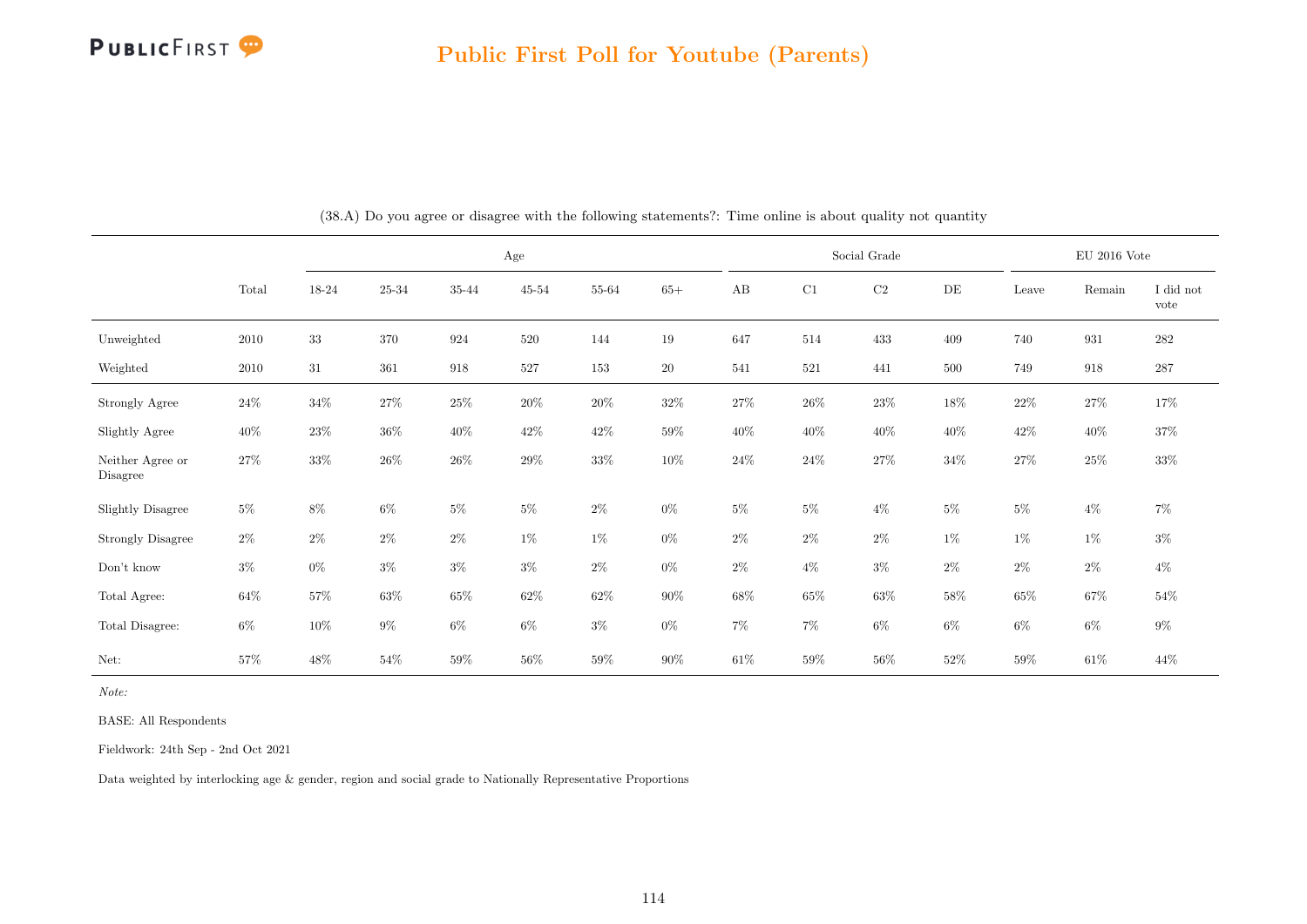

|                              |        |        | $\operatorname{Gender}$ |                     |         |                     | $\,2019$                      |                   |                      |                               |                          | Education                                              |                                                             |                          |
|------------------------------|--------|--------|-------------------------|---------------------|---------|---------------------|-------------------------------|-------------------|----------------------|-------------------------------|--------------------------|--------------------------------------------------------|-------------------------------------------------------------|--------------------------|
|                              | Total  | Male   | Female                  | Conservative Labour |         | Liberal<br>Democrat | The<br><b>Brexit</b><br>Party | I did not<br>vote | None of<br>the above | ${\rm GCSE}$ or<br>equivalent | A Level or<br>equivalent | University<br>Under-<br>graduate<br>Degree<br>(BA/BSc) | University<br>Postgrad-<br>uate<br>Degree<br>(MA/MSc/MPhil) | Doctorate<br>(PhD/DPHil) |
| Unweighted                   | 2010   | 922    | 1087                    | 714                 | $539\,$ | 198                 | 14                            | $280\,$           | $\overline{0}$       | 405                           | $559\,$                  | 513                                                    | 434                                                         | $57\,$                   |
| Weighted                     | 2010   | 1004   | 1005                    | 699                 | 537     | 186                 | 14                            | $\,292$           | $\overline{0}$       | 440                           | 587                      | 488                                                    | 399                                                         | $50\,$                   |
| Strongly Agree               | $24\%$ | $29\%$ | $19\%$                  | $25\%$              | $26\%$  | $29\%$              | $12\%$                        | $17\%$            | $\ast$               | $16\%$                        | $20\%$                   | $26\%$                                                 | $34\%$                                                      | $39\%$                   |
| Slightly Agree               | $40\%$ | $41\%$ | $39\%$                  | $42\%$              | $39\%$  | $43\%$              | $44\%$                        | $39\%$            | $\ast$               | $44\%$                        | $40\%$                   | $41\%$                                                 | $38\%$                                                      | $27\%$                   |
| Neither Agree or<br>Disagree | $27\%$ | $22\%$ | $32\%$                  | $26\%$              | $25\%$  | $20\%$              | $34\%$                        | $34\%$            | $\ast$               | $32\%$                        | $31\%$                   | $25\%$                                                 | $19\%$                                                      | $23\%$                   |
| Slightly Disagree            | $5\%$  | $5\%$  | $5\%$                   | $4\%$               | $5\%$   | $6\%$               | $0\%$                         | $5\%$             | $\ast$               | $4\%$                         | $5\%$                    | $4\%$                                                  | $6\%$                                                       | $2\%$                    |
| <b>Strongly Disagree</b>     | $2\%$  | $1\%$  | $2\%$                   | $2\%$               | $1\%$   | $2\%$               | $0\%$                         | $2\%$             | $\ast$               | $2\%$                         | $1\%$                    | $2\%$                                                  | $1\%$                                                       | $5\%$                    |
| Don't know                   | $3\%$  | $2\%$  | $3\%$                   | $2\%$               | $3\%$   | $0\%$               | $10\%$                        | $3\%$             | $\ast$               | $2\%$                         | $3\%$                    | $3\%$                                                  | $1\%$                                                       | $4\%$                    |
| Total Agree:                 | $64\%$ | $69\%$ | $58\%$                  | $67\%$              | $65\%$  | $72\%$              | $56\%$                        | $55\%$            | $\ast$               | $60\%$                        | $60\%$                   | $66\%$                                                 | $73\%$                                                      | 66%                      |
| Total Disagree:              | $6\%$  | $6\%$  | $6\%$                   | $6\%$               | $6\%$   | $8\%$               | $0\%$                         | $7\%$             | $\ast$               | $5\%$                         | $6\%$                    | $6\%$                                                  | $8\%$                                                       | $7\%$                    |
| Net:                         | 57%    | 63%    | $52\%$                  | $61\%$              | 59%     | $64\%$              | $56\%$                        | $48\%$            | $\ast$               | $55\%$                        | 54%                      | $61\%$                                                 | $65\%$                                                      | $59\%$                   |

|  |  | (38.B) Do you agree or disagree with the following statements?: Time online is about quality not quantity |  |  |
|--|--|-----------------------------------------------------------------------------------------------------------|--|--|
|  |  |                                                                                                           |  |  |

Note:

BASE: All Respondents

Fieldwork: 24th Sep - 2nd Oct 2021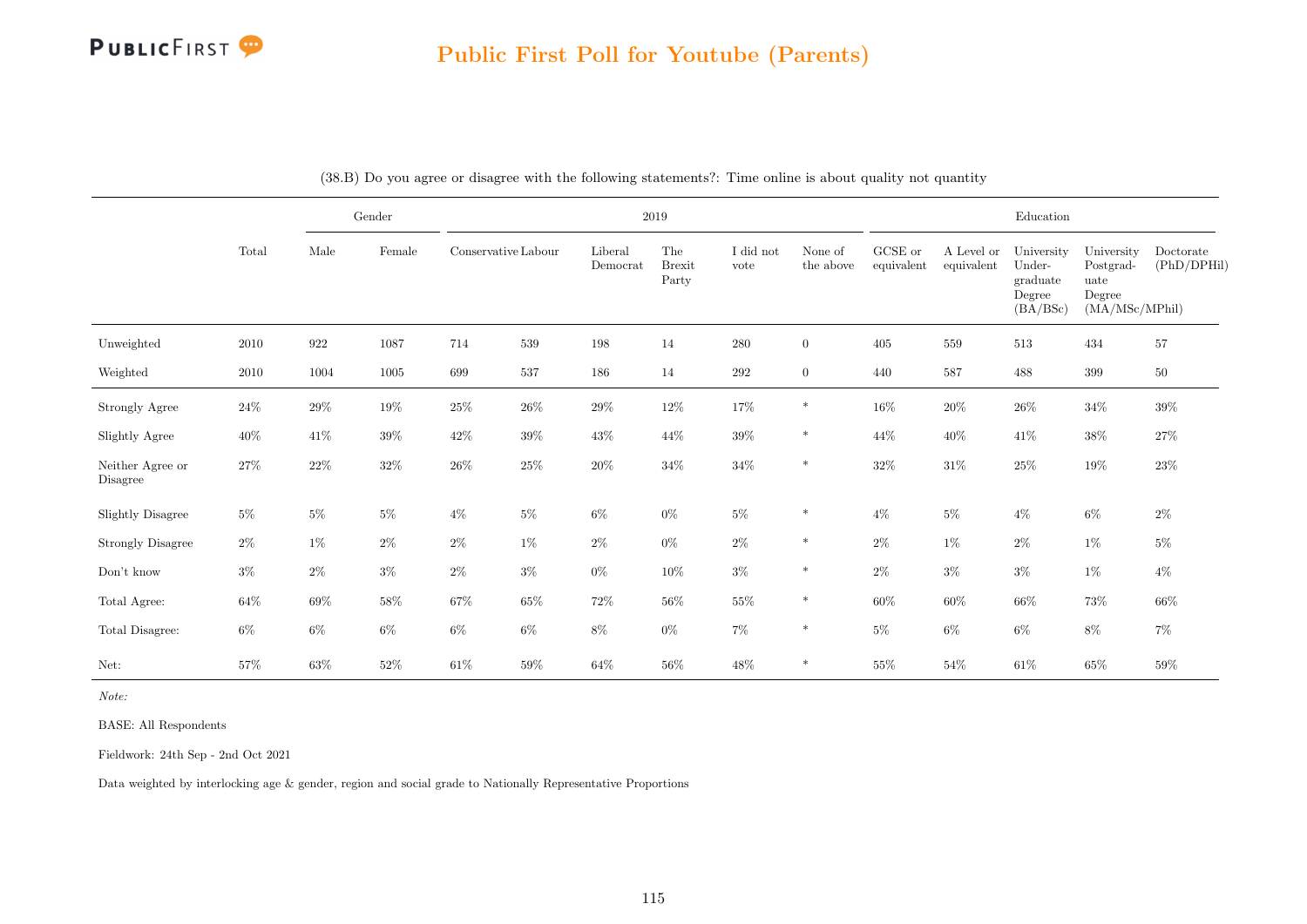

|                              |          |           |                                |                                |                    |                  |                  | Region                         |               |               |          |        |                     |
|------------------------------|----------|-----------|--------------------------------|--------------------------------|--------------------|------------------|------------------|--------------------------------|---------------|---------------|----------|--------|---------------------|
|                              | Total    | London    | South<br>$\operatorname{East}$ | South<br>$\operatorname{West}$ | East of<br>England | East<br>Midlands | West<br>Midlands | Yorkshire<br>and the<br>Humber | North<br>East | North<br>West | Scotland | Wales  | Northern<br>Ireland |
| Unweighted                   | 2010     | $335\,$   | $257\,$                        | 156                            | 177                | 120              | 180              | $175\,$                        | $86\,$        | 247           | 145      | $81\,$ | $51\,$              |
| Weighted                     | $2010\,$ | $\bf 281$ | $261\,$                        | 161                            | 181                | 141              | 181              | 161                            | 80            | 221           | 181      | 101    | $60\,$              |
| Strongly Agree               | $24\%$   | $34\%$    | $23\%$                         | $19\%$                         | $23\%$             | $18\%$           | $24\%$           | $23\%$                         | $22\%$        | $23\%$        | $25\%$   | $24\%$ | $11\%$              |
| Slightly Agree               | $40\%$   | $33\%$    | $42\%$                         | $42\%$                         | 41%                | $49\%$           | $40\%$           | $36\%$                         | $40\%$        | $39\%$        | $38\%$   | $41\%$ | $47\%$              |
| Neither Agree or<br>Disagree | $27\%$   | $24\%$    | $29\%$                         | $30\%$                         | $29\%$             | $21\%$           | $22\%$           | $33\%$                         | $31\%$        | $29\%$        | $27\%$   | $29\%$ | $24\%$              |
| <b>Slightly Disagree</b>     | $5\%$    | $4\%$     | $3\%$                          | $6\%$                          | $5\%$              | $8\%$            | $6\%$            | $4\%$                          | $4\%$         | $4\%$         | $4\%$    | $4\%$  | $10\%$              |
| <b>Strongly Disagree</b>     | $2\%$    | $2\%$     | $1\%$                          | $1\%$                          | $1\%$              | $0\%$            | $3\%$            | $1\%$                          | $1\%$         | $2\%$         | $2\%$    | $1\%$  | $2\%$               |
| $\mathrm{Don't}$ know        | $3\%$    | $2\%$     | $3\%$                          | $1\%$                          | $1\%$              | $3\%$            | $4\%$            | $3\%$                          | $3\%$         | $3\%$         | $4\%$    | $1\%$  | $6\%$               |
| Total Agree:                 | $64\%$   | $68\%$    | $65\%$                         | $61\%$                         | $64\%$             | 67%              | $64\%$           | $59\%$                         | $61\%$        | $62\%$        | $63\%$   | $65\%$ | $58\%$              |
| Total Disagree:              | $6\%$    | $6\%$     | $4\%$                          | $7\%$                          | $6\%$              | $8\%$            | $9\%$            | $6\%$                          | $5\%$         | $6\%$         | $6\%$    | $5\%$  | $12\%$              |
| Net:                         | $57\%$   | $61\%$    | $61\%$                         | $54\%$                         | $58\%$             | $58\%$           | $55\%$           | $53\%$                         | $56\%$        | $56\%$        | $57\%$   | $60\%$ | $46\%$              |

(38.C) Do you agree or disagree with the following statements?: Time online is about quality not quantity

Note:

BASE: All Respondents

Fieldwork: 24th Sep - 2nd Oct 2021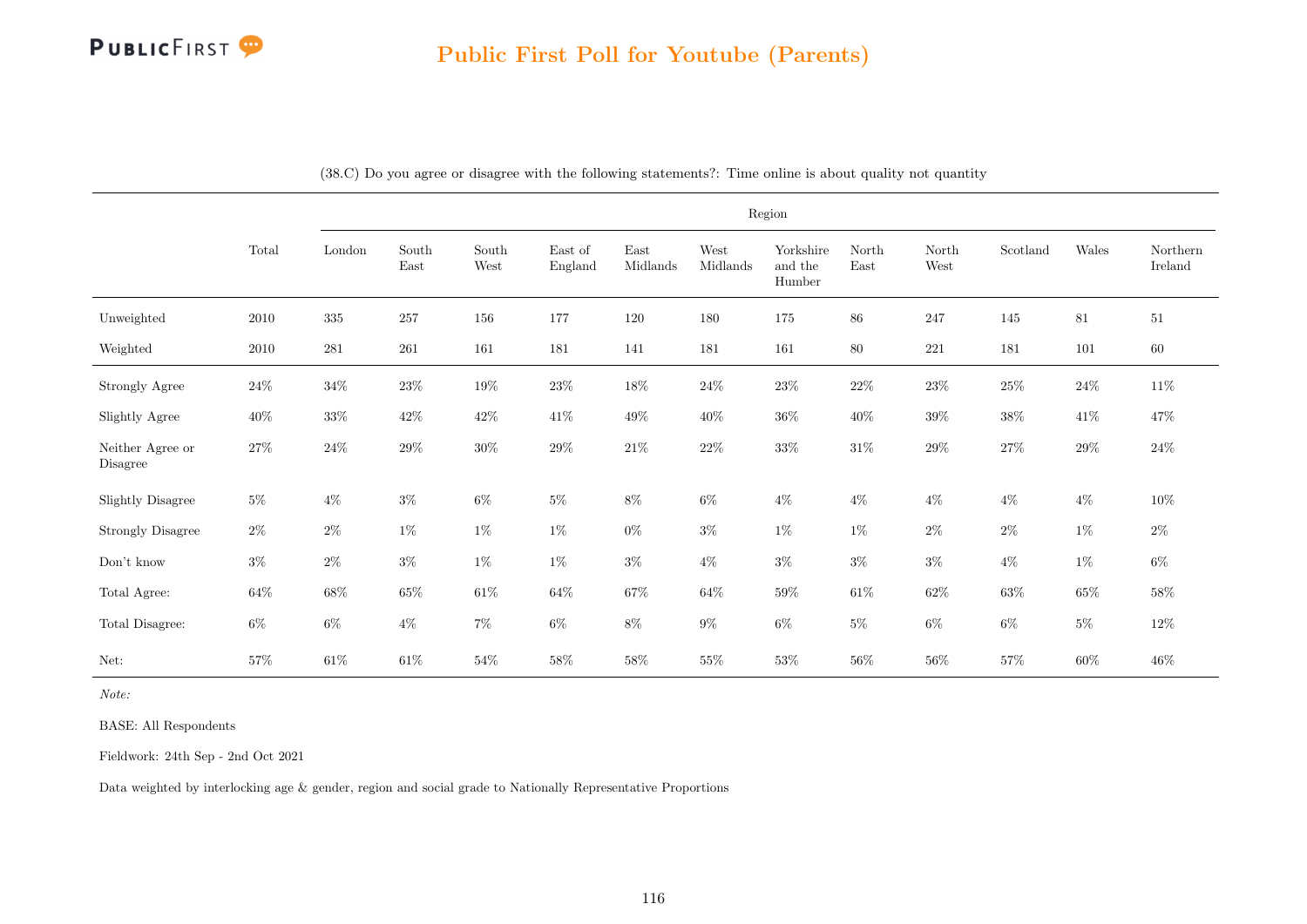|                              |        |        |           | Age    |           |        |        |        |        | Social Grade |           |        | $\rm EU$ 2016 Vote |                   |
|------------------------------|--------|--------|-----------|--------|-----------|--------|--------|--------|--------|--------------|-----------|--------|--------------------|-------------------|
|                              | Total  | 18-24  | $25 - 34$ | 35-44  | $45 - 54$ | 55-64  | $65+$  | AB     | C1     | $\rm{C2}$    | $\rm{DE}$ | Leave  | Remain             | I did not<br>vote |
| Unweighted                   | 2010   | $33\,$ | 370       | 924    | 520       | 144    | 19     | 647    | 514    | 433          | 409       | 740    | 931                | $\bf 282$         |
| Weighted                     | 2010   | 31     | 361       | 918    | 527       | 153    | $20\,$ | 541    | 521    | 441          | 500       | 749    | 918                | 287               |
| <b>Strongly Agree</b>        | $28\%$ | 28\%   | $31\%$    | $30\%$ | $24\%$    | $23\%$ | $25\%$ | $32\%$ | $24\%$ | $27\%$       | 28\%      | $26\%$ | $31\%$             | $23\%$            |
| Slightly Agree               | $45\%$ | $46\%$ | $42\%$    | $43\%$ | $48\%$    | $52\%$ | $53\%$ | $43\%$ | $47\%$ | $45\%$       | 45\%      | $46\%$ | $46\%$             | $39\%$            |
| Neither Agree or<br>Disagree | $19\%$ | 14\%   | $19\%$    | 18%    | $20\%$    | $21\%$ | $16\%$ | 17%    | $21\%$ | $19\%$       | 18%       | $20\%$ | $16\%$             | $25\%$            |
| <b>Slightly Disagree</b>     | $5\%$  | $7\%$  | $4\%$     | $6\%$  | $4\%$     | $2\%$  | $0\%$  | $4\%$  | $5\%$  | $6\%$        | $4\%$     | $5\%$  | $3\%$              | $7\%$             |
| <b>Strongly Disagree</b>     | $2\%$  | $4\%$  | $3\%$     | $2\%$  | $3\%$     | $2\%$  | $5\%$  | $2\%$  | $2\%$  | $2\%$        | $3\%$     | $3\%$  | $2\%$              | $2\%$             |
| Don't know                   | $1\%$  | $2\%$  | $1\%$     | $1\%$  | $2\%$     | $0\%$  | $0\%$  | $1\%$  | $1\%$  | $2\%$        | $2\%$     | $1\%$  | $1\%$              | $3\%$             |
| Total Agree:                 | $73\%$ | 74%    | $72\%$    | $73\%$ | 72\%      | $75\%$ | 78%    | 76%    | $71\%$ | 71\%         | 73%       | $72\%$ | 77%                | $62\%$            |
| Total Disagree:              | $7\%$  | $10\%$ | $7\%$     | $8\%$  | 7%        | $4\%$  | $5\%$  | $6\%$  | $7\%$  | $8\%$        | $7\%$     | $7\%$  | $6\%$              | $9\%$             |
| Net:                         | $66\%$ | $63\%$ | 66\%      | $65\%$ | $65\%$    | 71\%   | 73%    | $69\%$ | $64\%$ | $63\%$       | 66%       | $65\%$ | $72\%$             | $52\%$            |

(39.A) Do you agree or disagree with the following statements?: As a family we have spent far more time online over the last year but it has helped us cope with the pandemic

Note:

BASE: All Respondents

Fieldwork: 24th Sep - 2nd Oct 2021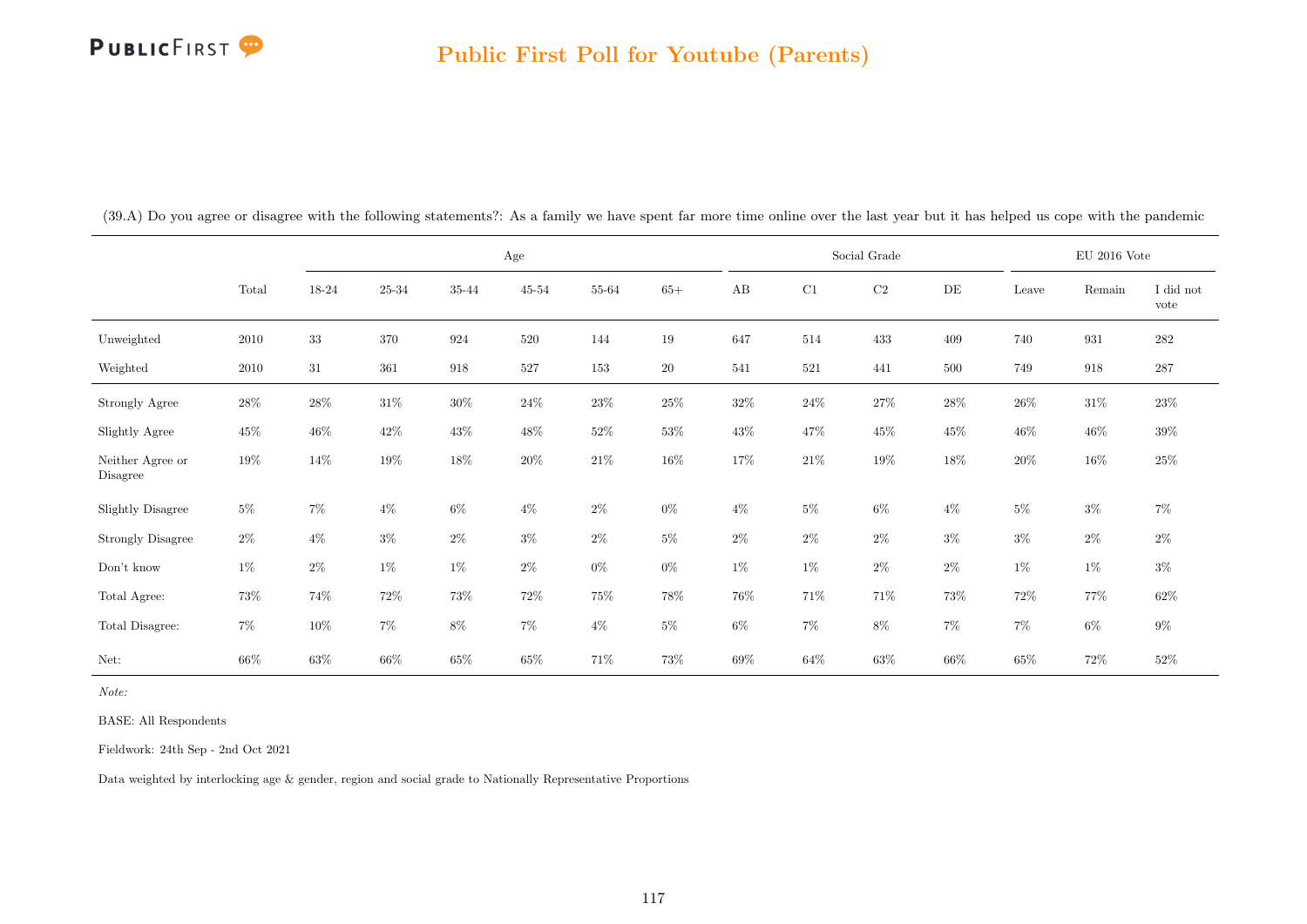#### Public First Poll for Youtube (Parents)

|                              |        |        | Gender          |                     |        |                     | $\,2019$                      |                   |                      |                               |                          | Education                                              |                                                             |                          |
|------------------------------|--------|--------|-----------------|---------------------|--------|---------------------|-------------------------------|-------------------|----------------------|-------------------------------|--------------------------|--------------------------------------------------------|-------------------------------------------------------------|--------------------------|
|                              | Total  | Male   | $\mbox{Female}$ | Conservative Labour |        | Liberal<br>Democrat | The<br><b>Brexit</b><br>Party | I did not<br>vote | None of<br>the above | ${\rm GCSE}$ or<br>equivalent | A Level or<br>equivalent | University<br>Under-<br>graduate<br>Degree<br>(BA/BSc) | University<br>Postgrad-<br>uate<br>Degree<br>(MA/MSc/MPhil) | Doctorate<br>(PhD/DPHil) |
| Unweighted                   | 2010   | 922    | 1087            | 714                 | 539    | 198                 | 14                            | 280               | $\overline{0}$       | 405                           | 559                      | 513                                                    | 434                                                         | 57                       |
| Weighted                     | 2010   | 1004   | 1005            | 699                 | 537    | 186                 | 14                            | 292               | $\overline{0}$       | 440                           | 587                      | 488                                                    | 399                                                         | $50\,$                   |
| Strongly Agree               | $28\%$ | $28\%$ | $27\%$          | $30\%$              | $30\%$ | $28\%$              | $15\%$                        | $22\%$            | $\ast$               | $25\%$                        | $24\%$                   | $26\%$                                                 | $38\%$                                                      | $42\%$                   |
| Slightly Agree               | $45\%$ | 44\%   | $46\%$          | $47\%$              | $43\%$ | $52\%$              | 44\%                          | $40\%$            | $\ast$               | $46\%$                        | $50\%$                   | 45\%                                                   | $40\%$                                                      | $32\%$                   |
| Neither Agree or<br>Disagree | 19%    | $19\%$ | $18\%$          | $18\%$              | $18\%$ | $13\%$              | $23\%$                        | $25\%$            | $\ast$               | $20\%$                        | $18\%$                   | $19\%$                                                 | 17%                                                         | $13\%$                   |
| <b>Slightly Disagree</b>     | $5\%$  | $5\%$  | $4\%$           | $3\%$               | $4\%$  | $2\%$               | $3\%$                         | $7\%$             | $\ast$               | $4\%$                         | $5\%$                    | $5\%$                                                  | $2\%$                                                       | $10\%$                   |
| <b>Strongly Disagree</b>     | $2\%$  | $3\%$  | $2\%$           | $2\%$               | $3\%$  | $2\%$               | $5\%$                         | $4\%$             | $\ast$               | $3\%$                         | $2\%$                    | $3\%$                                                  | $2\%$                                                       | $2\%$                    |
| $\mathrm{Don't}$ know        | $1\%$  | $1\%$  | $2\%$           | $0\%$               | $1\%$  | $2\%$               | 10%                           | $2\%$             | $\ast$               | $1\%$                         | $1\%$                    | $2\%$                                                  | $1\%$                                                       | $2\%$                    |
| Total Agree:                 | $73\%$ | $72\%$ | 74%             | $77\%$              | 73%    | 80%                 | $59\%$                        | $63\%$            | $\ast$               | 71\%                          | $73\%$                   | 71%                                                    | $78\%$                                                      | 74%                      |
| Total Disagree:              | $7\%$  | $8\%$  | $6\%$           | $5\%$               | $7\%$  | $4\%$               | $9\%$                         | $11\%$            | $\ast$               | $8\%$                         | $7\%$                    | $7\%$                                                  | $4\%$                                                       | $12\%$                   |
| Net:                         | 66%    | $64\%$ | $67\%$          | $72\%$              | $66\%$ | $76\%$              | $50\%$                        | $52\%$            | $\ast$               | $63\%$                        | $66\%$                   | $64\%$                                                 | 74%                                                         | $62\%$                   |

(39.B) Do you agree or disagree with the following statements?: As a family we have spent far more time online over the last year but it has helped us cope with the pandemic

Note:

BASE: All Respondents

Fieldwork: 24th Sep - 2nd Oct 2021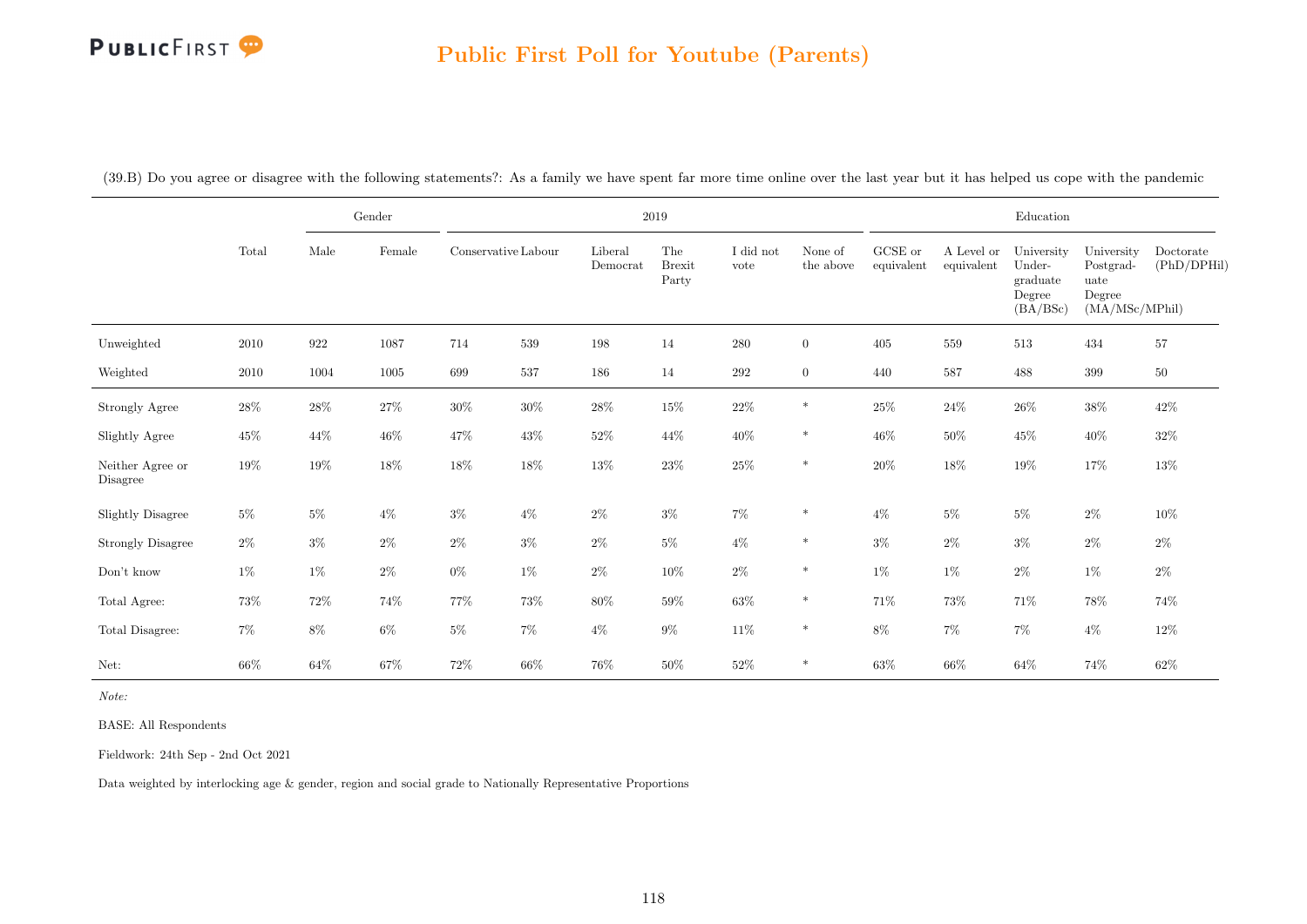# Public First Poll for Youtube (Parents)

|  |  |  | (39.C) Do you agree or disagree with the following statements?: As a family we have spent far more time online over the last year but it has helped us cope with the pandemic |  |  |  |  |  |  |
|--|--|--|-------------------------------------------------------------------------------------------------------------------------------------------------------------------------------|--|--|--|--|--|--|
|--|--|--|-------------------------------------------------------------------------------------------------------------------------------------------------------------------------------|--|--|--|--|--|--|

|                              |          |           |                                |               |                    |                                   |                  | Region                         |               |               |          |        |                     |
|------------------------------|----------|-----------|--------------------------------|---------------|--------------------|-----------------------------------|------------------|--------------------------------|---------------|---------------|----------|--------|---------------------|
|                              | Total    | London    | $\operatorname{South}$<br>East | South<br>West | East of<br>England | $\operatorname{East}$<br>Midlands | West<br>Midlands | Yorkshire<br>and the<br>Humber | North<br>East | North<br>West | Scotland | Wales  | Northern<br>Ireland |
| Unweighted                   | $2010\,$ | $335\,$   | $257\,$                        | 156           | 177                | 120                               | 180              | 175                            | $86\,$        | 247           | 145      | $81\,$ | $51\,$              |
| Weighted                     | 2010     | $\bf 281$ | $261\,$                        | 161           | 181                | 141                               | 181              | 161                            | $80\,$        | $221\,$       | 181      | 101    | 60                  |
| Strongly Agree               | $28\%$   | $38\%$    | $24\%$                         | $19\%$        | $20\%$             | $29\%$                            | $30\%$           | $28\%$                         | $28\%$        | $26\%$        | $31\%$   | $35\%$ | $17\%$              |
| Slightly Agree               | $45\%$   | $37\%$    | $51\%$                         | $53\%$        | $51\%$             | $47\%$                            | $39\%$           | $46\%$                         | $48\%$        | $45\%$        | $44\%$   | $36\%$ | 44\%                |
| Neither Agree or<br>Disagree | $19\%$   | $18\%$    | $16\%$                         | $19\%$        | $21\%$             | $21\%$                            | $20\%$           | $17\%$                         | $15\%$        | $21\%$        | $18\%$   | $19\%$ | $20\%$              |
| <b>Slightly Disagree</b>     | $5\%$    | $4\%$     | $4\%$                          | $4\%$         | $5\%$              | $2\%$                             | $6\%$            | $6\%$                          | $6\%$         | $4\%$         | $2\%$    | $7\%$  | $9\%$               |
| <b>Strongly Disagree</b>     | $2\%$    | $1\%$     | $3\%$                          | $3\%$         | $2\%$              | $1\%$                             | $3\%$            | $2\%$                          | $3\%$         | $2\%$         | $3\%$    | $2\%$  | $7\%$               |
| Don't know                   | $1\%$    | $1\%$     | $1\%$                          | $1\%$         | $1\%$              | $1\%$                             | $2\%$            | $1\%$                          | $0\%$         | $2\%$         | $2\%$    | $0\%$  | $4\%$               |
| Total Agree:                 | $73\%$   | $75\%$    | $75\%$                         | $72\%$        | $71\%$             | $76\%$                            | 69%              | $74\%$                         | $76\%$        | $71\%$        | $75\%$   | $71\%$ | $61\%$              |
| Total Disagree:              | $7\%$    | $6\%$     | $7\%$                          | $7\%$         | $7\%$              | $2\%$                             | $9\%$            | $8\%$                          | $9\%$         | $6\%$         | $5\%$    | $10\%$ | $15\%$              |
| Net:                         | 66\%     | $69\%$    | $68\%$                         | $65\%$        | $64\%$             | 73%                               | $60\%$           | $65\%$                         | $67\%$        | $65\%$        | $70\%$   | $62\%$ | $46\%$              |

Note:

BASE: All Respondents

Fieldwork: 24th Sep - 2nd Oct 2021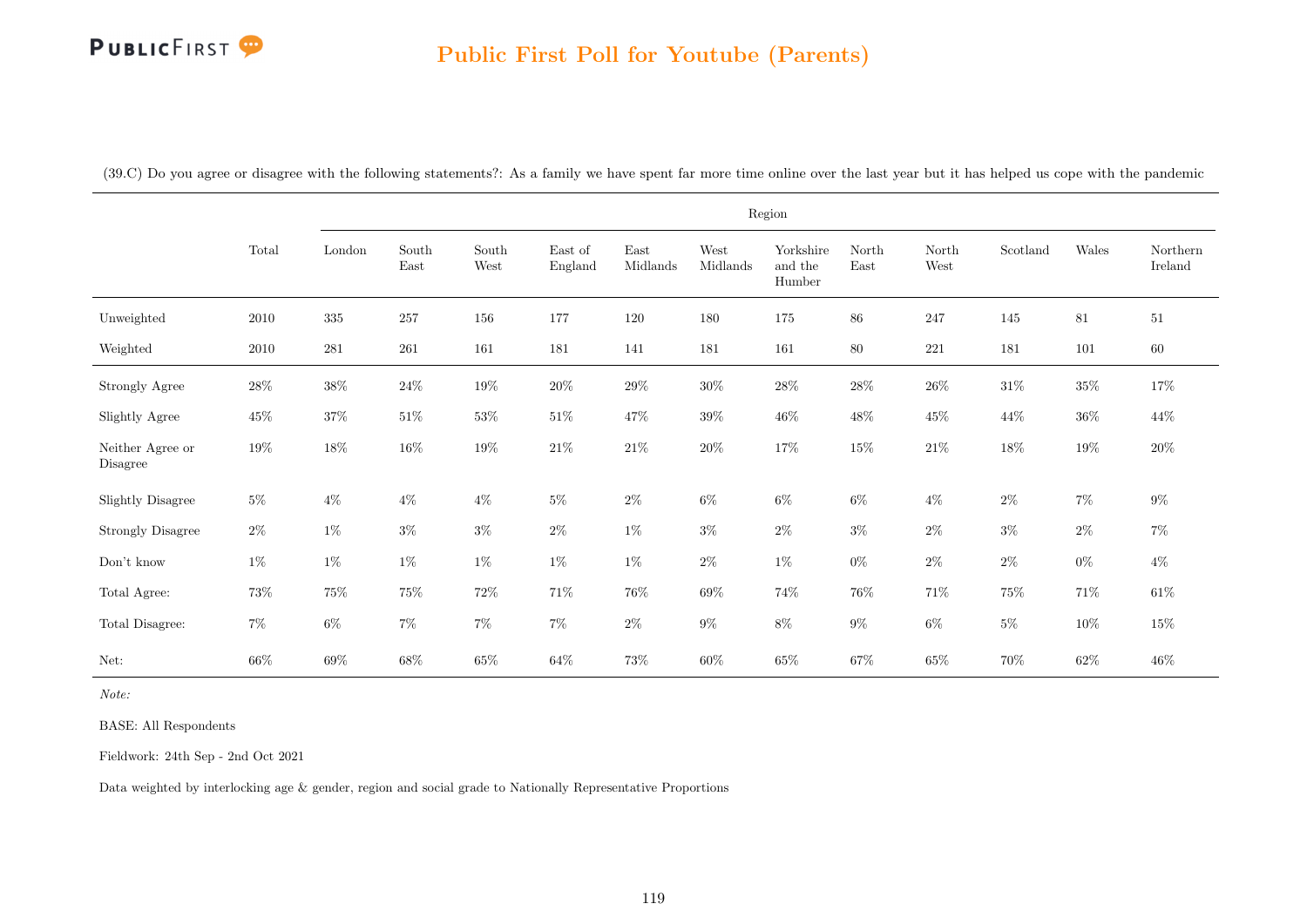#### Public First Poll for Youtube (Parents)

|                              |          |        |           |        | Age       |        |        |        |         | Social Grade |           |        | $\rm EU$ 2016 Vote |                   |
|------------------------------|----------|--------|-----------|--------|-----------|--------|--------|--------|---------|--------------|-----------|--------|--------------------|-------------------|
|                              | Total    | 18-24  | $25 - 34$ | 35-44  | $45 - 54$ | 55-64  | $65+$  | AB     | C1      | $\rm{C2}$    | $\rm{DE}$ | Leave  | Remain             | I did not<br>vote |
| Unweighted                   | 2010     | $33\,$ | $370\,$   | 924    | 520       | 144    | $19\,$ | 647    | 514     | 433          | 409       | 740    | 931                | $282\,$           |
| Weighted                     | $2010\,$ | $31\,$ | 361       | 918    | 527       | 153    | $20\,$ | 541    | $521\,$ | 441          | 500       | 749    | 918                | $287\,$           |
| Strongly Agree               | $24\%$   | $31\%$ | 28%       | $25\%$ | $19\%$    | $24\%$ | $37\%$ | 27\%   | $23\%$  | $23\%$       | $23\%$    | $21\%$ | $27\%$             | $23\%$            |
| Slightly Agree               | $43\%$   | 48\%   | $37\%$    | $43\%$ | $46\%$    | $50\%$ | $43\%$ | $46\%$ | $46\%$  | $43\%$       | $38\%$    | $45\%$ | 44\%               | $37\%$            |
| Neither Agree or<br>Disagree | $22\%$   | $15\%$ | $25\%$    | $21\%$ | $24\%$    | $14\%$ | 14\%   | 18%    | $20\%$  | $23\%$       | $27\%$    | $22\%$ | $21\%$             | $28\%$            |
| <b>Slightly Disagree</b>     | $6\%$    | $3\%$  | $6\%$     | $5\%$  | 7%        | $6\%$  | $0\%$  | $5\%$  | $5\%$   | $6\%$        | $7\%$     | $7\%$  | $4\%$              | $7\%$             |
| <b>Strongly Disagree</b>     | $2\%$    | $0\%$  | $1\%$     | $2\%$  | $2\%$     | $3\%$  | $5\%$  | $1\%$  | $3\%$   | $2\%$        | $2\%$     | $3\%$  | $1\%$              | $1\%$             |
| Don't know                   | $3\%$    | $3\%$  | $3\%$     | $2\%$  | $2\%$     | $3\%$  | $0\%$  | $2\%$  | $2\%$   | $3\%$        | $3\%$     | $2\%$  | $2\%$              | $4\%$             |
| Total Agree:                 | $68\%$   | 79%    | $65\%$    | $68\%$ | $66\%$    | $74\%$ | $80\%$ | 74%    | $69\%$  | $66\%$       | $61\%$    | $67\%$ | $72\%$             | $59\%$            |
| Total Disagree:              | $8\%$    | $3\%$  | $7\%$     | $8\%$  | $8\%$     | $9\%$  | $5\%$  | $6\%$  | $8\%$   | $8\%$        | $9\%$     | $10\%$ | $6\%$              | $8\%$             |
| Net:                         | 60%      | 76%    | 58%       | $60\%$ | $57\%$    | $65\%$ | $75\%$ | 67%    | $62\%$  | 58%          | $52\%$    | 57%    | 66%                | $51\%$            |

(40.A) Do you agree or disagree with the following statements?: I think about my childs behaviour online in the same sort of way I think about their behaviour in real life

Note:

BASE: All Respondents

Fieldwork: 24th Sep - 2nd Oct 2021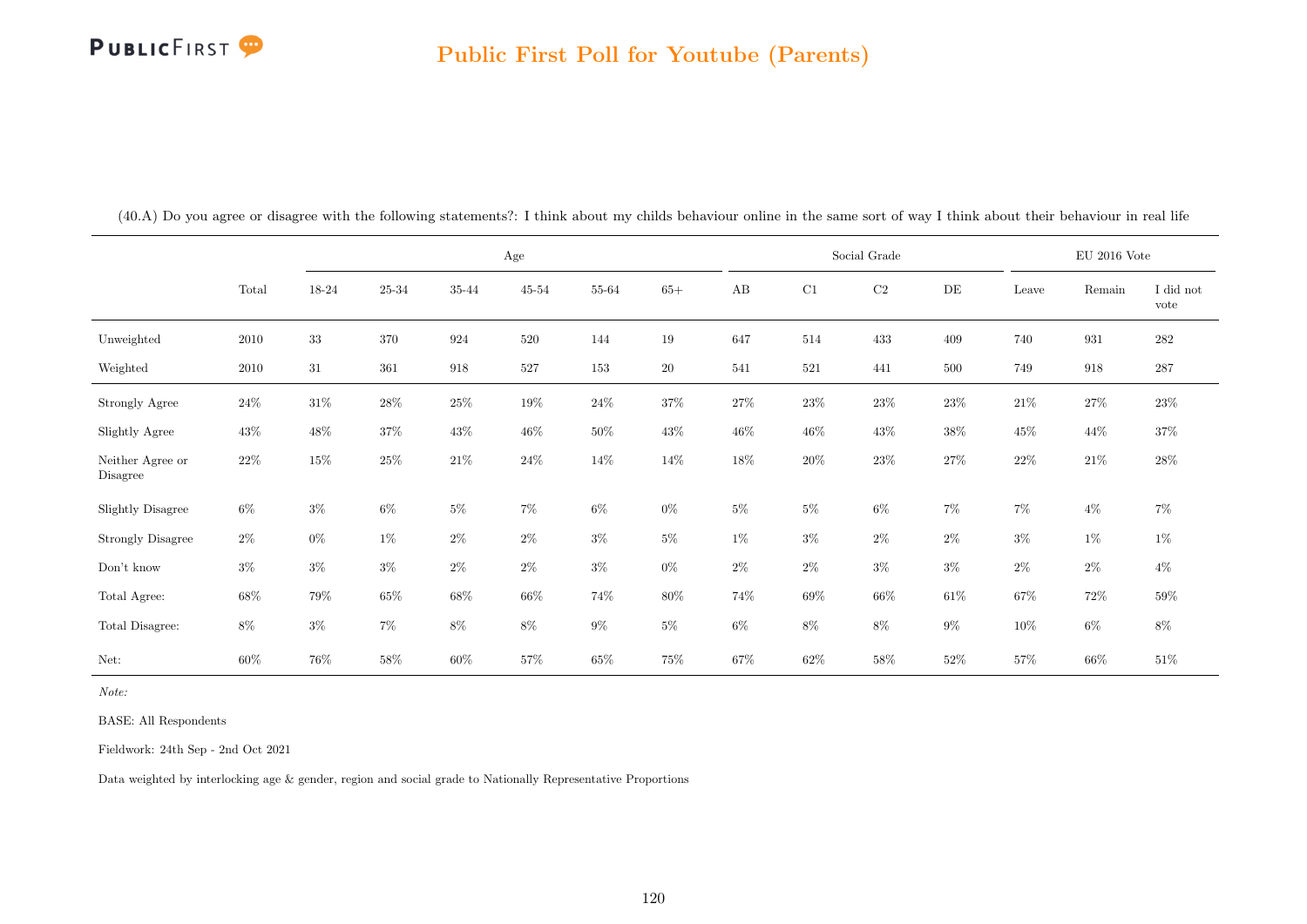#### Public First Poll for Youtube (Parents)

|                              |        |        | Gender   |                     |        | $2019\,$            |                               |                   |                      |                               |                          | Education                                              |                                                             |                          |
|------------------------------|--------|--------|----------|---------------------|--------|---------------------|-------------------------------|-------------------|----------------------|-------------------------------|--------------------------|--------------------------------------------------------|-------------------------------------------------------------|--------------------------|
|                              | Total  | Male   | Female   | Conservative Labour |        | Liberal<br>Democrat | The<br><b>Brexit</b><br>Party | I did not<br>vote | None of<br>the above | ${\rm GCSE}$ or<br>equivalent | A Level or<br>equivalent | University<br>Under-<br>graduate<br>Degree<br>(BA/BSc) | University<br>Postgrad-<br>uate<br>Degree<br>(MA/MSc/MPhil) | Doctorate<br>(PhD/DPHil) |
| Unweighted                   | 2010   | 922    | 1087     | 714                 | 539    | 198                 | 14                            | $280\,$           | $\overline{0}$       | 405                           | 559                      | 513                                                    | 434                                                         | 57                       |
| Weighted                     | 2010   | 1004   | $1005\,$ | 699                 | 537    | 186                 | 14                            | 292               | $\overline{0}$       | 440                           | 587                      | 488                                                    | 399                                                         | $50\,$                   |
| Strongly Agree               | $24\%$ | $26\%$ | $23\%$   | $26\%$              | $26\%$ | $27\%$              | $6\%$                         | $19\%$            | $\ast$               | $22\%$                        | $20\%$                   | $22\%$                                                 | $32\%$                                                      | 51%                      |
| Slightly Agree               | $43\%$ | $45\%$ | $42\%$   | $47\%$              | 41\%   | 44\%                | $36\%$                        | $39\%$            | $\ast$               | 41\%                          | 44%                      | $44\%$                                                 | $48\%$                                                      | $24\%$                   |
| Neither Agree or<br>Disagree | $22\%$ | $20\%$ | $24\%$   | $17\%$              | $23\%$ | $22\%$              | $35\%$                        | $29\%$            | $\ast$               | $25\%$                        | $24\%$                   | $24\%$                                                 | $14\%$                                                      | $19\%$                   |
| <b>Slightly Disagree</b>     | $6\%$  | $5\%$  | $7\%$    | $6\%$               | $6\%$  | $5\%$               | $8\%$                         | $6\%$             | $\ast$               | $6\%$                         | $8\%$                    | $4\%$                                                  | $4\%$                                                       | $6\%$                    |
| <b>Strongly Disagree</b>     | $2\%$  | $2\%$  | $2\%$    | $2\%$               | $1\%$  | $1\%$               | $0\%$                         | $3\%$             | $\ast$               | $4\%$                         | $1\%$                    | $2\%$                                                  | $1\%$                                                       | $0\%$                    |
| $\mathrm{Don't}$ know        | $3\%$  | $2\%$  | $3\%$    | $1\%$               | $2\%$  | $1\%$               | $15\%$                        | $5\%$             | $\ast$               | $1\%$                         | $3\%$                    | $3\%$                                                  | $2\%$                                                       | $0\%$                    |
| Total Agree:                 | $68\%$ | 71%    | $64\%$   | $73\%$              | $67\%$ | $71\%$              | $42\%$                        | $58\%$            | $\ast$               | $64\%$                        | $64\%$                   | $66\%$                                                 | $80\%$                                                      | 75%                      |
| Total Disagree:              | $8\%$  | $7\%$  | $8\%$    | $8\%$               | $7\%$  | $6\%$               | $8\%$                         | $9\%$             | $\ast$               | $10\%$                        | $9\%$                    | $7\%$                                                  | $4\%$                                                       | $6\%$                    |
| Net:                         | 60%    | $64\%$ | $56\%$   | $65\%$              | $60\%$ | $65\%$              | $34\%$                        | $49\%$            | $\ast$               | $54\%$                        | $54\%$                   | $59\%$                                                 | 76%                                                         | 69%                      |

(40.B) Do you agree or disagree with the following statements?: I think about my childs behaviour online in the same sort of way I think about their behaviour in real life

Note:

BASE: All Respondents

Fieldwork: 24th Sep - 2nd Oct 2021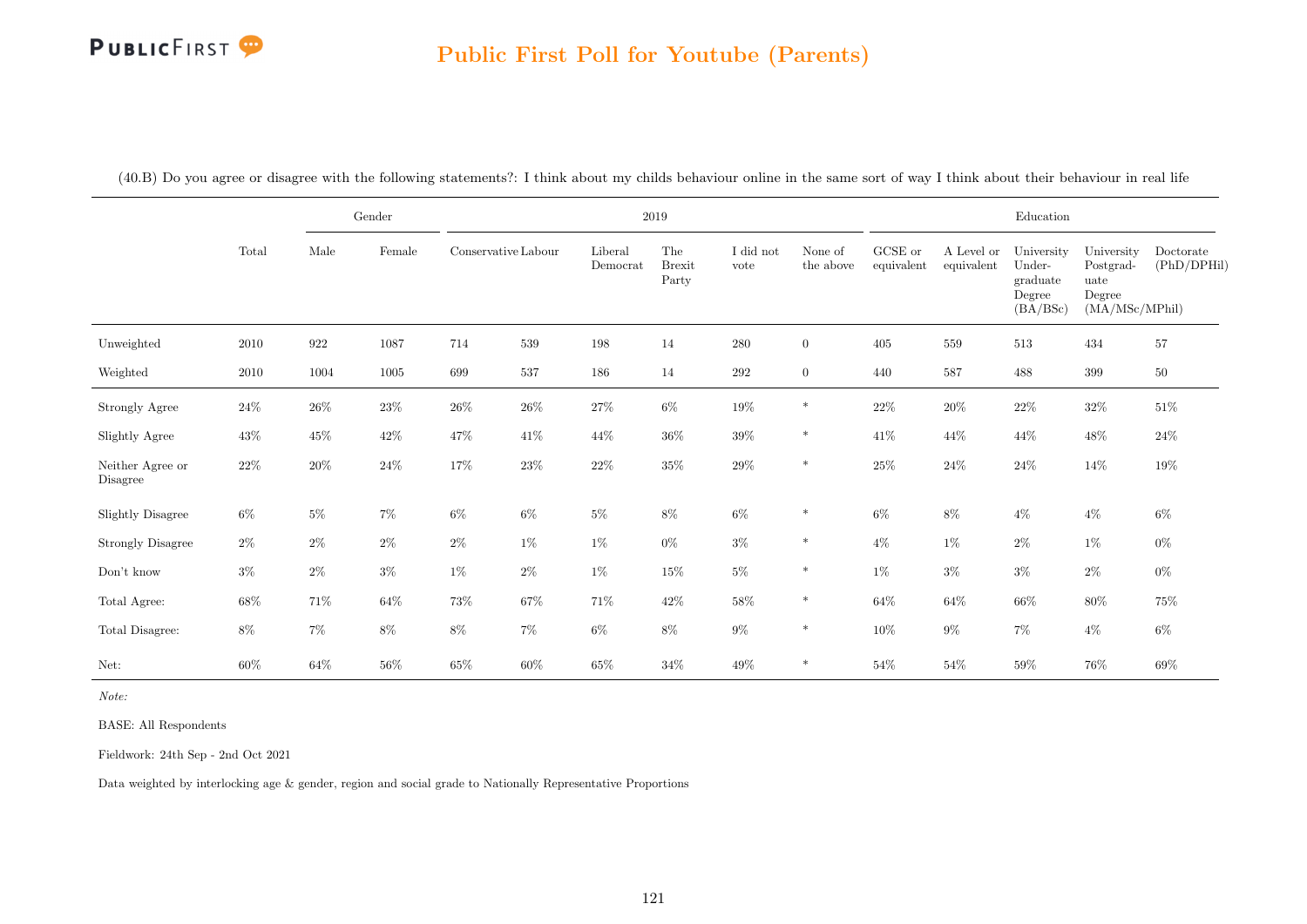|                              |        |         |               |               |                    |                  |                  | Region                         |                                |               |          |        |                     |
|------------------------------|--------|---------|---------------|---------------|--------------------|------------------|------------------|--------------------------------|--------------------------------|---------------|----------|--------|---------------------|
|                              | Total  | London  | South<br>East | South<br>West | East of<br>England | East<br>Midlands | West<br>Midlands | Yorkshire<br>and the<br>Humber | North<br>$\operatorname{East}$ | North<br>West | Scotland | Wales  | Northern<br>Ireland |
| Unweighted                   | 2010   | $335\,$ | $257\,$       | 156           | 177                | 120              | 180              | 175                            | $86\,$                         | 247           | 145      | 81     | $51\,$              |
| Weighted                     | 2010   | 281     | 261           | $161\,$       | $181\,$            | 141              | 181              | 161                            | $80\,$                         | $221\,$       | 181      | 101    | $60\,$              |
| Strongly Agree               | $24\%$ | $33\%$  | $20\%$        | $23\%$        | $22\%$             | $25\%$           | $23\%$           | $29\%$                         | $24\%$                         | $26\%$        | $19\%$   | $22\%$ | $15\%$              |
| Slightly Agree               | $43\%$ | $42\%$  | $45\%$        | $42\%$        | $54\%$             | $37\%$           | $40\%$           | $40\%$                         | $44\%$                         | $46\%$        | $44\%$   | $42\%$ | $41\%$              |
| Neither Agree or<br>Disagree | $22\%$ | $18\%$  | $22\%$        | $26\%$        | $15\%$             | $28\%$           | $26\%$           | $20\%$                         | $25\%$                         | $19\%$        | $23\%$   | $26\%$ | $29\%$              |
| <b>Slightly Disagree</b>     | $6\%$  | $4\%$   | $7\%$         | $3\%$         | $6\%$              | $6\%$            | $4\%$            | $7\%$                          | $6\%$                          | $6\%$         | $9\%$    | $6\%$  | $3\%$               |
| <b>Strongly Disagree</b>     | $2\%$  | $1\%$   | $2\%$         | $2\%$         | $2\%$              | $2\%$            | $4\%$            | $3\%$                          | $0\%$                          | $0\%$         | $3\%$    | $3\%$  | $3\%$               |
| Don't know                   | $3\%$  | $1\%$   | $4\%$         | $3\%$         | $1\%$              | $2\%$            | $4\%$            | $2\%$                          | $1\%$                          | $3\%$         | $2\%$    | $1\%$  | $8\%$               |
| Total Agree:                 | $68\%$ | $75\%$  | $65\%$        | $66\%$        | $76\%$             | $61\%$           | $63\%$           | $68\%$                         | $69\%$                         | $72\%$        | $63\%$   | $64\%$ | $57\%$              |
| Total Disagree:              | $8\%$  | $5\%$   | $9\%$         | $5\%$         | $8\%$              | $8\%$            | $8\%$            | $10\%$                         | $6\%$                          | $6\%$         | $12\%$   | $9\%$  | $7\%$               |
| Net:                         | $60\%$ | $69\%$  | $57\%$        | $61\%$        | $68\%$             | $53\%$           | $55\%$           | $58\%$                         | $63\%$                         | $66\%$        | $52\%$   | $55\%$ | $50\%$              |

(40.C) Do you agree or disagree with the following statements?: I think about my childs behaviour online in the same sort of way I think about their behaviour in real life

Note:

BASE: All Respondents

Fieldwork: 24th Sep - 2nd Oct 2021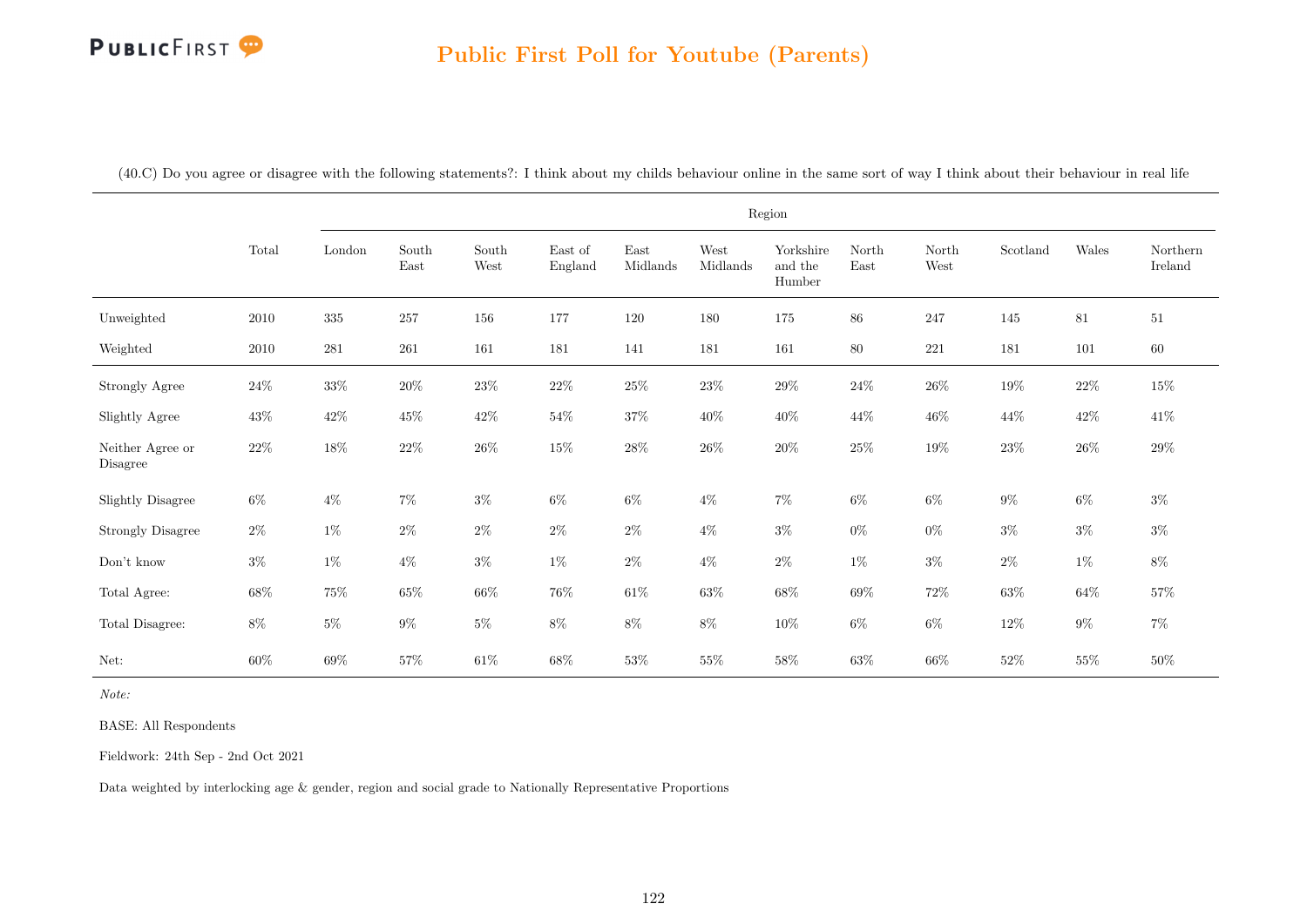|                              |        |        |         | $\rm Age$ |           |        |           |        |         | Social Grade |           |        | $\rm EU$ 2016 Vote |                   |
|------------------------------|--------|--------|---------|-----------|-----------|--------|-----------|--------|---------|--------------|-----------|--------|--------------------|-------------------|
|                              | Total  | 18-24  | 25-34   | 35-44     | $45 - 54$ | 55-64  | $65+$     | AB     | C1      | $\rm C2$     | $\rm{DE}$ | Leave  | Remain             | I did not<br>vote |
| Unweighted                   | 2010   | $33\,$ | $370\,$ | 924       | 520       | 144    | 19        | 647    | 514     | 433          | 409       | 740    | 931                | $\bf 282$         |
| Weighted                     | 2010   | 31     | 361     | 918       | 527       | 153    | <b>20</b> | 541    | $521\,$ | 441          | 500       | 749    | 918                | $287\,$           |
| Strongly Agree               | 13%    | $25\%$ | 14%     | $15\%$    | 8%        | 12\%   | $21\%$    | $20\%$ | $9\%$   | $12\%$       | $11\%$    | 11\%   | 17%                | $4\%$             |
| Slightly Agree               | $23\%$ | 16%    | $26\%$  | $24\%$    | $20\%$    | 19%    | $27\%$    | $29\%$ | $21\%$  | $21\%$       | $20\%$    | $23\%$ | 26%                | $15\%$            |
| Neither Agree or<br>Disagree | $29\%$ | 37%    | $25\%$  | $26\%$    | $32\%$    | 37%    | $35\%$    | $23\%$ | $31\%$  | $32\%$       | $29\%$    | $30\%$ | 26%                | $36\%$            |
| Slightly Disagree            | $20\%$ | $0\%$  | $18\%$  | 19%       | $25\%$    | $20\%$ | $11\%$    | 17%    | $23\%$  | $20\%$       | $22\%$    | $22\%$ | $19\%$             | $24\%$            |
| <b>Strongly Disagree</b>     | 13%    | 19%    | 13%     | $13\%$    | 12%       | 12\%   | $5\%$     | $10\%$ | 14%     | $12\%$       | $15\%$    | 14%    | $10\%$             | $16\%$            |
| Don't know                   | $3\%$  | $3\%$  | $3\%$   | $3\%$     | $3\%$     | $0\%$  | $0\%$     | $2\%$  | $2\%$   | $3\%$        | $4\%$     | $2\%$  | $2\%$              | $6\%$             |
| Total Agree:                 | $36\%$ | 41%    | 40\%    | $39\%$    | 27%       | $31\%$ | 49%       | $48\%$ | $30\%$  | $33\%$       | $30\%$    | $34\%$ | 43\%               | $19\%$            |
| Total Disagree:              | $33\%$ | 19%    | $31\%$  | $32\%$    | 38%       | $32\%$ | $16\%$    | 27%    | $37\%$  | $32\%$       | 37%       | $35\%$ | 29%                | $40\%$            |
| Net:                         | $3\%$  | 22\%   | $9\%$   | 7%        | $-10\%$   | $-1\%$ | $32\%$    | 21\%   | $-7%$   | $1\%$        | $-6\%$    | $-2\%$ | 14%                | $-21\%$           |

(41.A) Do you agree or disagree with the following statements?: My children are better at managing the time they spend online than I am

Note:

BASE: All Respondents

Fieldwork: 24th Sep - 2nd Oct 2021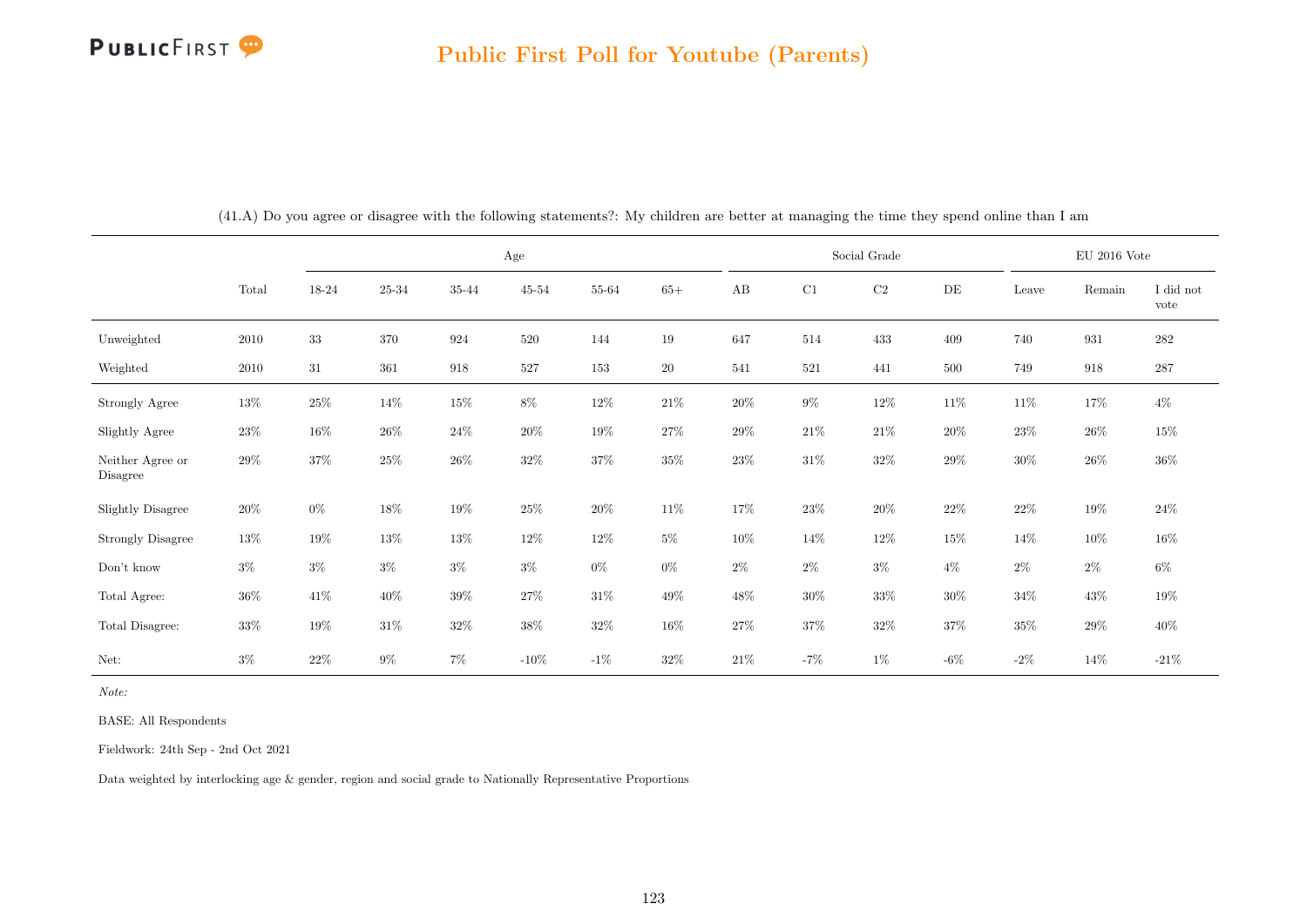|                              |          |        | $\operatorname{Gender}$ |                     |        |                     | $2019\,$                      |                   |                      |                       |                          | $\operatorname{Education}$                             |                                                             |                          |
|------------------------------|----------|--------|-------------------------|---------------------|--------|---------------------|-------------------------------|-------------------|----------------------|-----------------------|--------------------------|--------------------------------------------------------|-------------------------------------------------------------|--------------------------|
|                              | Total    | Male   | Female                  | Conservative Labour |        | Liberal<br>Democrat | The<br><b>Brexit</b><br>Party | I did not<br>vote | None of<br>the above | GCSE or<br>equivalent | A Level or<br>equivalent | University<br>Under-<br>graduate<br>Degree<br>(BA/BSc) | University<br>Postgrad-<br>uate<br>Degree<br>(MA/MSc/MPhil) | Doctorate<br>(PhD/DPHil) |
| Unweighted                   | $2010\,$ | 922    | 1087                    | 714                 | 539    | 198                 | 14                            | $280\,$           | $\overline{0}$       | 405                   | 559                      | 513                                                    | 434                                                         | $57\,$                   |
| Weighted                     | $2010\,$ | 1004   | 1005                    | 699                 | 537    | 186                 | 14                            | 292               | $\overline{0}$       | 440                   | 587                      | 488                                                    | 399                                                         | $50\,$                   |
| <b>Strongly Agree</b>        | $13\%$   | $18\%$ | $8\%$                   | $13\%$              | $12\%$ | $22\%$              | $7\%$                         | $4\%$             | $\ast$               | $7\%$                 | $8\%$                    | $9\%$                                                  | $30\%$                                                      | $25\%$                   |
| Slightly Agree               | $23\%$   | $26\%$ | $20\%$                  | $25\%$              | $27\%$ | $26\%$              | $37\%$                        | $13\%$            | $\ast$               | $18\%$                | $21\%$                   | $23\%$                                                 | $30\%$                                                      | $39\%$                   |
| Neither Agree or<br>Disagree | 29%      | $27\%$ | $31\%$                  | $28\%$              | $27\%$ | $26\%$              | $20\%$                        | $36\%$            | $\ast$               | $35\%$                | $32\%$                   | $29\%$                                                 | $20\%$                                                      | $9\%$                    |
| Slightly Disagree            | $20\%$   | $18\%$ | $23\%$                  | $21\%$              | $21\%$ | $15\%$              | $17\%$                        | $23\%$            | $\ast$               | $23\%$                | $22\%$                   | $22\%$                                                 | $13\%$                                                      | $13\%$                   |
| <b>Strongly Disagree</b>     | 13%      | 11\%   | $15\%$                  | 12\%                | $10\%$ | $10\%$              | $3\%$                         | $20\%$            | $\ast$               | $15\%$                | $15\%$                   | $14\%$                                                 | $6\%$                                                       | $11\%$                   |
| Don't know                   | $3\%$    | $2\%$  | $3\%$                   | $1\%$               | $3\%$  | $1\%$               | $16\%$                        | $4\%$             | $\ast$               | $3\%$                 | $2\%$                    | $3\%$                                                  | $1\%$                                                       | $4\%$                    |
| Total Agree:                 | 36%      | $43\%$ | $28\%$                  | $39\%$              | $39\%$ | $48\%$              | $44\%$                        | $17\%$            | $\ast$               | $25\%$                | $29\%$                   | $32\%$                                                 | $60\%$                                                      | $64\%$                   |
| Total Disagree:              | $33\%$   | $28\%$ | $38\%$                  | $33\%$              | $31\%$ | $24\%$              | $20\%$                        | $43\%$            | $\ast$               | $37\%$                | $37\%$                   | $36\%$                                                 | $19\%$                                                      | $24\%$                   |
| Net:                         | $3\%$    | $15\%$ | $-10\%$                 | $6\%$               | $8\%$  | $24\%$              | $23\%$                        | $-26\%$           | $\ast$               | $-12\%$               | $-8\%$                   | $-4\%$                                                 | $41\%$                                                      | $40\%$                   |

(41.B) Do you agree or disagree with the following statements?: My children are better at managing the time they spend online than I am

Note:

BASE: All Respondents

Fieldwork: 24th Sep - 2nd Oct 2021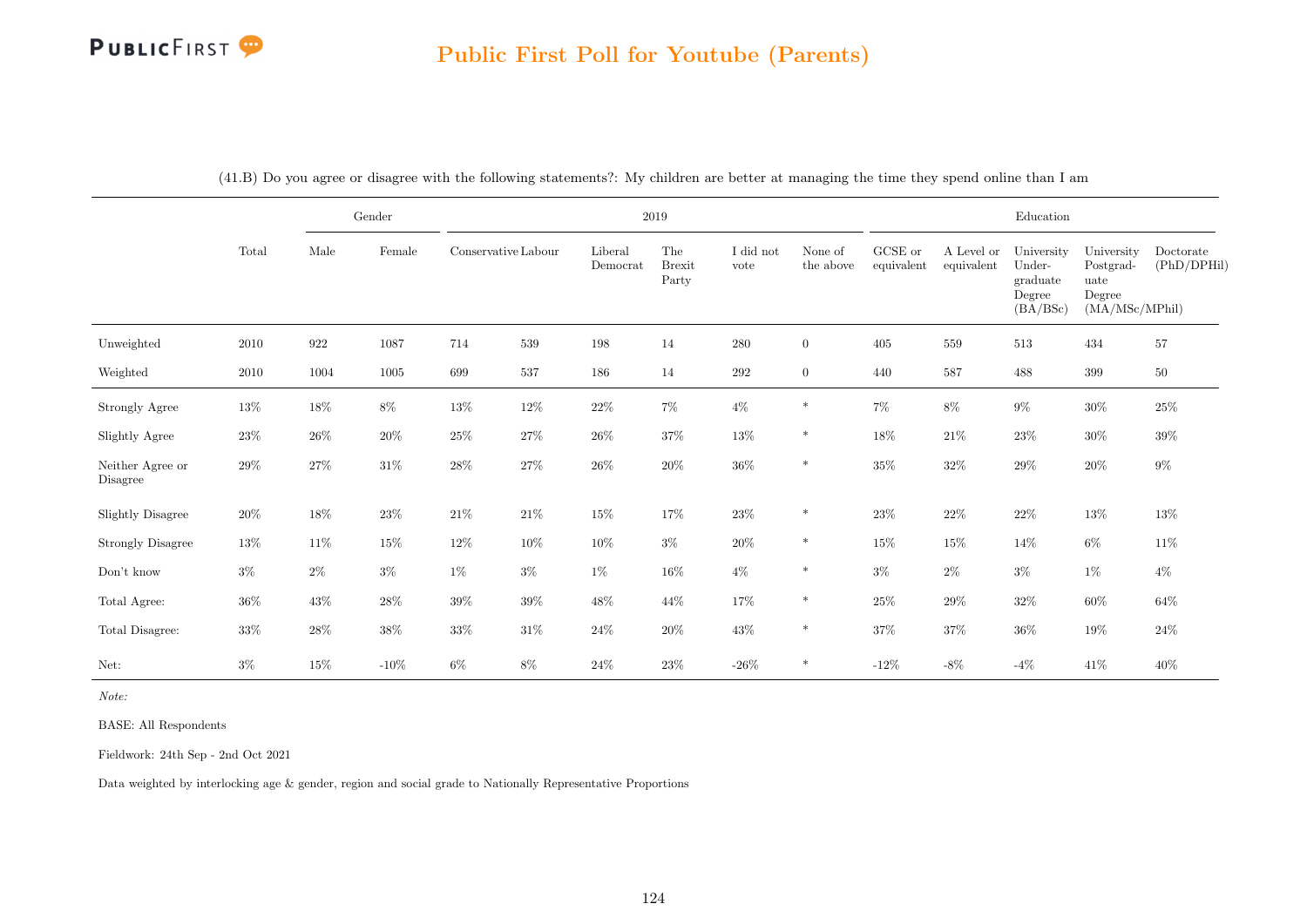|                              |          |           |                                |               |                    |                  |                  | Region                         |               |               |          |         |                     |
|------------------------------|----------|-----------|--------------------------------|---------------|--------------------|------------------|------------------|--------------------------------|---------------|---------------|----------|---------|---------------------|
|                              | Total    | London    | $\operatorname{South}$<br>East | South<br>West | East of<br>England | East<br>Midlands | West<br>Midlands | Yorkshire<br>and the<br>Humber | North<br>East | North<br>West | Scotland | Wales   | Northern<br>Ireland |
| Unweighted                   | $2010\,$ | $335\,$   | 257                            | $156\,$       | 177                | $120\,$          | 180              | $175\,$                        | $86\,$        | 247           | 145      | $81\,$  | $51\,$              |
| Weighted                     | $2010\,$ | $\bf 281$ | $261\,$                        | 161           | 181                | 141              | 181              | $161\,$                        | $80\,$        | 221           | 181      | $101\,$ | $60\,$              |
| Strongly Agree               | $13\%$   | $26\%$    | $10\%$                         | $4\%$         | $7\%$              | $10\%$           | $12\%$           | $9\%$                          | $19\%$        | $18\%$        | $11\%$   | $10\%$  | $9\%$               |
| Slightly Agree               | $23\%$   | $28\%$    | $23\%$                         | $24\%$        | $27\%$             | $19\%$           | $20\%$           | $26\%$                         | $23\%$        | $23\%$        | $21\%$   | $10\%$  | $22\%$              |
| Neither Agree or<br>Disagree | $29\%$   | $24\%$    | $30\%$                         | $31\%$        | $28\%$             | $27\%$           | $27\%$           | $29\%$                         | $28\%$        | $32\%$        | $27\%$   | $34\%$  | $33\%$              |
| Slightly Disagree            | $20\%$   | $12\%$    | $21\%$                         | $23\%$        | $21\%$             | $25\%$           | $24\%$           | $19\%$                         | $22\%$        | $14\%$        | $22\%$   | $34\%$  | $24\%$              |
| <b>Strongly Disagree</b>     | $13\%$   | $9\%$     | $14\%$                         | $16\%$        | $15\%$             | $16\%$           | $13\%$           | $15\%$                         | $6\%$         | $9\%$         | $17\%$   | $9\%$   | $5\%$               |
| Don't know                   | $3\%$    | $2\%$     | $3\%$                          | $2\%$         | $2\%$              | $3\%$            | $3\%$            | $3\%$                          | $1\%$         | $4\%$         | $1\%$    | $3\%$   | $7\%$               |
| Total Agree:                 | $36\%$   | $54\%$    | $32\%$                         | $29\%$        | $35\%$             | $29\%$           | $32\%$           | $35\%$                         | $42\%$        | $41\%$        | $32\%$   | $20\%$  | $32\%$              |
| Total Disagree:              | $33\%$   | $21\%$    | $36\%$                         | $39\%$        | $36\%$             | $41\%$           | $38\%$           | $33\%$                         | $28\%$        | $24\%$        | $39\%$   | $43\%$  | $29\%$              |
| Net:                         | $3\%$    | $33\%$    | $-3\%$                         | $-10\%$       | $-1\%$             | $-12\%$          | $-6\%$           | $1\%$                          | $14\%$        | $17\%$        | $-7%$    | $-23\%$ | $3\%$               |

(41.C) Do you agree or disagree with the following statements?: My children are better at managing the time they spend online than I am

Note:

BASE: All Respondents

Fieldwork: 24th Sep - 2nd Oct 2021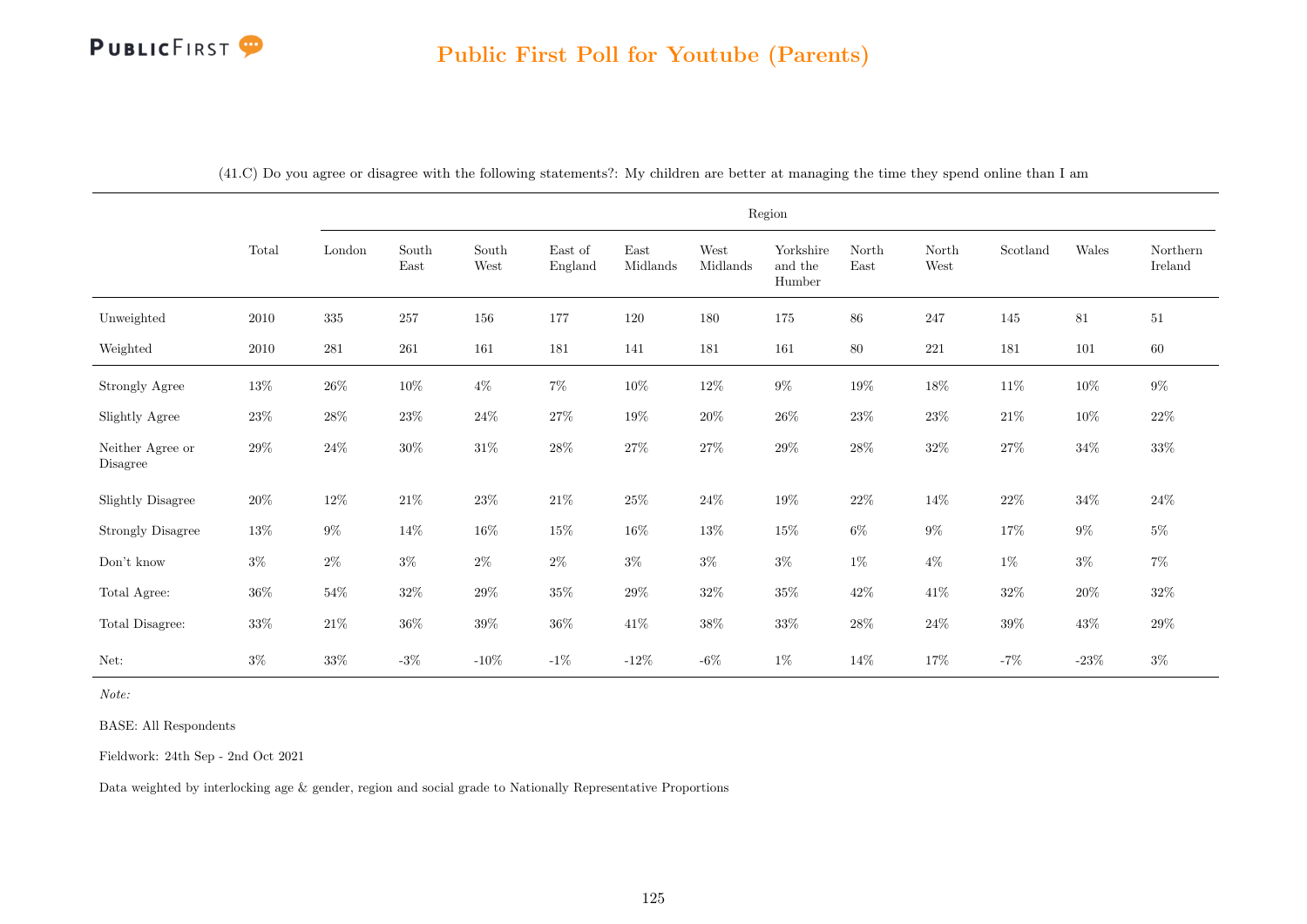

|                              |        |        |           |        | $_{\rm Age}$ |        |        |        |        | Social Grade |           |        | $\rm EU$ 2016 Vote |                   |
|------------------------------|--------|--------|-----------|--------|--------------|--------|--------|--------|--------|--------------|-----------|--------|--------------------|-------------------|
|                              | Total  | 18-24  | $25 - 34$ | 35-44  | $45 - 54$    | 55-64  | $65+$  | AB     | C1     | $\rm{C2}$    | $\rm{DE}$ | Leave  | Remain             | I did not<br>vote |
| Unweighted                   | 2010   | $33\,$ | 370       | 924    | 520          | 144    | 19     | 647    | 514    | 433          | 409       | 740    | 931                | 282               |
| Weighted                     | 2010   | 31     | 361       | 918    | $527\,$      | 153    | 20     | 541    | 521    | 441          | 500       | 749    | 918                | 287               |
| Strongly Agree               | $25\%$ | $25\%$ | $31\%$    | $28\%$ | $17\%$       | $20\%$ | $25\%$ | $29\%$ | $23\%$ | $24\%$       | $24\%$    | $22\%$ | $28\%$             | $22\%$            |
| Slightly Agree               | $46\%$ | $42\%$ | 47%       | 46\%   | 48\%         | $39\%$ | $42\%$ | $46\%$ | $46\%$ | $45\%$       | $45\%$    | 48\%   | 47%                | $40\%$            |
| Neither Agree or<br>Disagree | $20\%$ | $28\%$ | $14\%$    | 18%    | $26\%$       | $33\%$ | 17%    | $18\%$ | $21\%$ | $21\%$       | $22\%$    | $22\%$ | 17%                | $27\%$            |
| <b>Slightly Disagree</b>     | $6\%$  | $0\%$  | $5\%$     | $6\%$  | 6%           | $8\%$  | $16\%$ | 5%     | $8\%$  | $6\%$        | 5%        | $6\%$  | $5\%$              | $7\%$             |
| <b>Strongly Disagree</b>     | $1\%$  | $3\%$  | $1\%$     | $1\%$  | $1\%$        | $0\%$  | $0\%$  | $0\%$  | $1\%$  | $2\%$        | $1\%$     | 1%     | $1\%$              | $1\%$             |
| $\mathrm{Don't}$ know        | $2\%$  | $3\%$  | $2\%$     | $2\%$  | $2\%$        | $0\%$  | $0\%$  | $2\%$  | $2\%$  | $2\%$        | $2\%$     | 1%     | $1\%$              | $3\%$             |
| Total Agree:                 | 71\%   | $66\%$ | $78\%$    | 74%    | 65%          | $59\%$ | $66\%$ | $75\%$ | $69\%$ | $69\%$       | $69\%$    | $70\%$ | 75%                | $62\%$            |
| Total Disagree:              | $7\%$  | $3\%$  | $6\%$     | $7\%$  | $7\%$        | $8\%$  | $16\%$ | $5\%$  | $9\%$  | $8\%$        | $6\%$     | $7\%$  | $6\%$              | $8\%$             |
| Net:                         | $64\%$ | $64\%$ | $72\%$    | $67\%$ | $58\%$       | $51\%$ | $50\%$ | 70%    | $60\%$ | $62\%$       | $63\%$    | $62\%$ | $69\%$             | $54\%$            |

(42.A) Do you agree or disagree with the following statements?: I feel in control when managing my childrens use of the internet

Note:

BASE: All Respondents

Fieldwork: 24th Sep - 2nd Oct 2021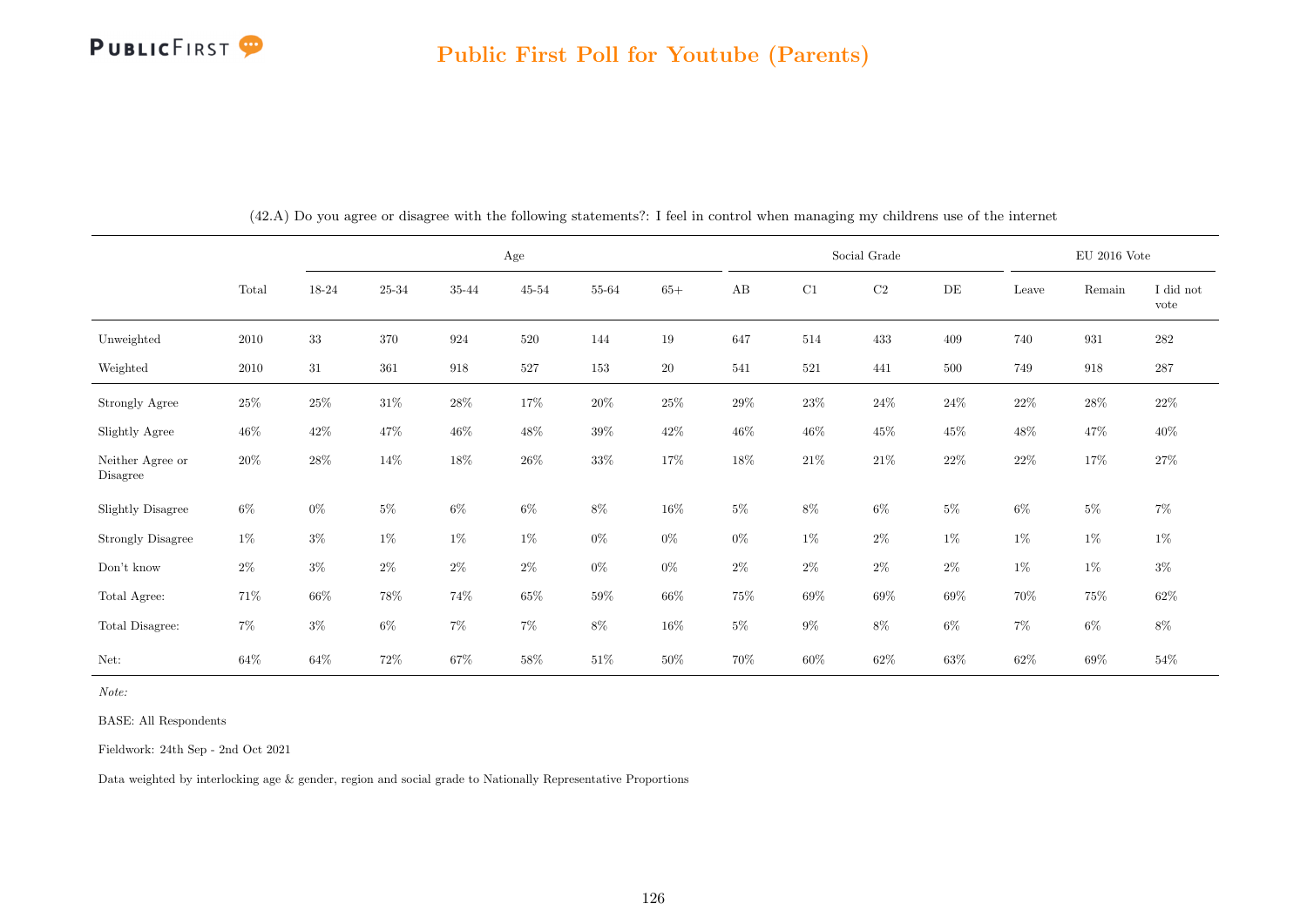|                              |          |        | $\operatorname{Gender}$ |                     |        |                     | $2019\,$                      |                   |                      |                       |                          | ${\bf Education}$                                      |                                                             |                          |
|------------------------------|----------|--------|-------------------------|---------------------|--------|---------------------|-------------------------------|-------------------|----------------------|-----------------------|--------------------------|--------------------------------------------------------|-------------------------------------------------------------|--------------------------|
|                              | Total    | Male   | Female                  | Conservative Labour |        | Liberal<br>Democrat | The<br><b>Brexit</b><br>Party | I did not<br>vote | None of<br>the above | GCSE or<br>equivalent | A Level or<br>equivalent | University<br>Under-<br>graduate<br>Degree<br>(BA/BSc) | University<br>Postgrad-<br>uate<br>Degree<br>(MA/MSc/MPhil) | Doctorate<br>(PhD/DPHil) |
| Unweighted                   | $2010\,$ | 922    | 1087                    | 714                 | 539    | 198                 | 14                            | 280               | $\overline{0}$       | 405                   | 559                      | 513                                                    | 434                                                         | 57                       |
| Weighted                     | 2010     | 1004   | 1005                    | 699                 | 537    | 186                 | 14                            | 292               | $\overline{0}$       | 440                   | 587                      | 488                                                    | 399                                                         | $50\,$                   |
| <b>Strongly Agree</b>        | $25\%$   | $29\%$ | $21\%$                  | $27\%$              | $26\%$ | $24\%$              | $14\%$                        | $21\%$            | $\ast$               | $22\%$                | $20\%$                   | $23\%$                                                 | $37\%$                                                      | $38\%$                   |
| Slightly Agree               | $46\%$   | 44\%   | $48\%$                  | $46\%$              | $46\%$ | $50\%$              | $36\%$                        | $40\%$            | $\ast$               | $46\%$                | 47%                      | $47\%$                                                 | $44\%$                                                      | $35\%$                   |
| Neither Agree or<br>Disagree | $20\%$   | $20\%$ | $21\%$                  | $20\%$              | $19\%$ | $20\%$              | $29\%$                        | $27\%$            | $\ast$               | $23\%$                | 23%                      | $21\%$                                                 | $13\%$                                                      | $16\%$                   |
| Slightly Disagree            | $6\%$    | $5\%$  | $7\%$                   | $6\%$               | $5\%$  | $4\%$               | $12\%$                        | $8\%$             | $\ast$               | $6\%$                 | $5\%$                    | $7\%$                                                  | $5\%$                                                       | $4\%$                    |
| <b>Strongly Disagree</b>     | $1\%$    | $0\%$  | $2\%$                   | $1\%$               | $1\%$  | $1\%$               | $0\%$                         | $1\%$             | $\ast$               | $1\%$                 | $1\%$                    | $1\%$                                                  | $0\%$                                                       | $0\%$                    |
| Don't know                   | $2\%$    | $2\%$  | $2\%$                   | $0\%$               | $2\%$  | 1%                  | $10\%$                        | $2\%$             | $\ast$               | $1\%$                 | $2\%$                    | $1\%$                                                  | $1\%$                                                       | $7\%$                    |
| Total Agree:                 | 71%      | $73\%$ | $69\%$                  | $73\%$              | 72\%   | $74\%$              | $49\%$                        | $61\%$            | $\ast$               | $68\%$                | $68\%$                   | $70\%$                                                 | $81\%$                                                      | $73\%$                   |
| Total Disagree:              | $7\%$    | $5\%$  | $9\%$                   | $7\%$               | $6\%$  | $5\%$               | $12\%$                        | $9\%$             | $\ast$               | $8\%$                 | $7\%$                    | $8\%$                                                  | $5\%$                                                       | $4\%$                    |
| Net:                         | 64%      | $68\%$ | $60\%$                  | $66\%$              | $66\%$ | $69\%$              | $37\%$                        | $52\%$            | $\ast$               | $60\%$                | $61\%$                   | $62\%$                                                 | $76\%$                                                      | $69\%$                   |

(42.B) Do you agree or disagree with the following statements?: I feel in control when managing my childrens use of the internet

Note:

BASE: All Respondents

Fieldwork: 24th Sep - 2nd Oct 2021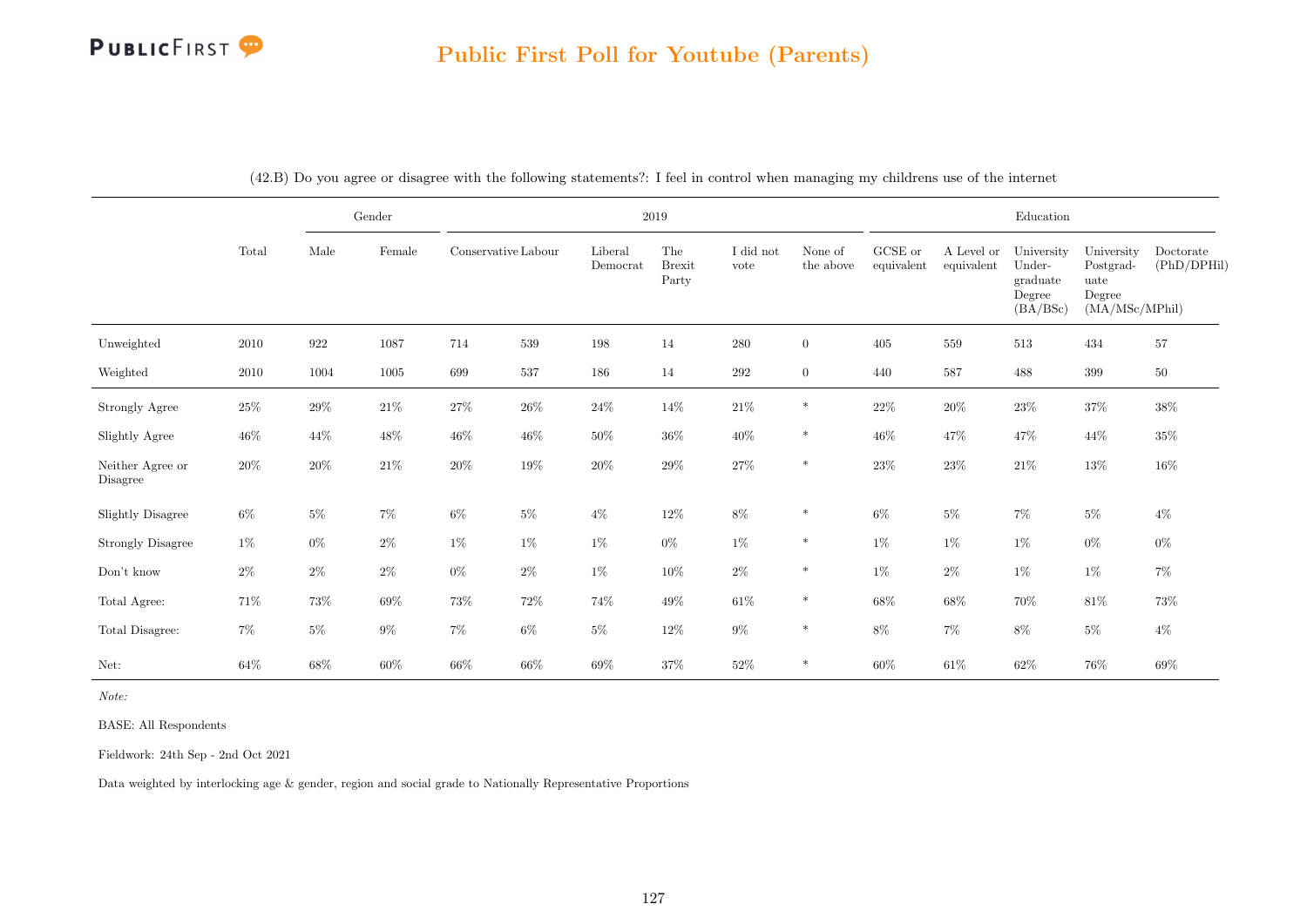|                              |          |         |               |               |                    |                  |                  | Region                         |               |               |          |        |                     |
|------------------------------|----------|---------|---------------|---------------|--------------------|------------------|------------------|--------------------------------|---------------|---------------|----------|--------|---------------------|
|                              | Total    | London  | South<br>East | South<br>West | East of<br>England | East<br>Midlands | West<br>Midlands | Yorkshire<br>and the<br>Humber | North<br>East | North<br>West | Scotland | Wales  | Northern<br>Ireland |
| Unweighted                   | 2010     | $335\,$ | $257\,$       | 156           | 177                | $120\,$          | 180              | 175                            | $86\,$        | $247\,$       | 145      | $81\,$ | $51\,$              |
| Weighted                     | $2010\,$ | $281\,$ | 261           | 161           | 181                | 141              | 181              | 161                            | 80            | $221\,$       | 181      | 101    | $60\,$              |
| <b>Strongly Agree</b>        | $25\%$   | $36\%$  | $22\%$        | $21\%$        | $23\%$             | $20\%$           | $25\%$           | $21\%$                         | $25\%$        | $27\%$        | $26\%$   | $30\%$ | $4\%$               |
| Slightly Agree               | $46\%$   | $41\%$  | $46\%$        | $46\%$        | $45\%$             | $45\%$           | $45\%$           | $51\%$                         | $50\%$        | $44\%$        | $50\%$   | $43\%$ | $52\%$              |
| Neither Agree or<br>Disagree | $20\%$   | $17\%$  | $23\%$        | $27\%$        | $22\%$             | $23\%$           | $18\%$           | $19\%$                         | $14\%$        | $21\%$        | $15\%$   | $21\%$ | $34\%$              |
| <b>Slightly Disagree</b>     | $6\%$    | $4\%$   | $6\%$         | $6\%$         | $7\%$              | $9\%$            | $9\%$            | $3\%$                          | $7\%$         | $5\%$         | $6\%$    | $5\%$  | $4\%$               |
| <b>Strongly Disagree</b>     | $1\%$    | $0\%$   | $1\%$         | $0\%$         | $2\%$              | $1\%$            | $0\%$            | $3\%$                          | $3\%$         | $1\%$         | $1\%$    | $2\%$  | $2\%$               |
| Don't know                   | $2\%$    | $1\%$   | $1\%$         | $1\%$         | $2\%$              | $2\%$            | $2\%$            | $3\%$                          | $1\%$         | $2\%$         | $3\%$    | $0\%$  | $4\%$               |
| Total Agree:                 | $71\%$   | $78\%$  | $68\%$        | $66\%$        | $68\%$             | $65\%$           | $70\%$           | $73\%$                         | $75\%$        | $71\%$        | $76\%$   | $73\%$ | $56\%$              |
| Total Disagree:              | $7\%$    | $4\%$   | $7\%$         | $6\%$         | $9\%$              | $10\%$           | $10\%$           | $6\%$                          | $10\%$        | $6\%$         | $7\%$    | $6\%$  | $6\%$               |
| Net:                         | $64\%$   | $73\%$  | $61\%$        | $60\%$        | $59\%$             | $55\%$           | $60\%$           | $67\%$                         | $65\%$        | $66\%$        | $69\%$   | $66\%$ | $51\%$              |

(42.C) Do you agree or disagree with the following statements?: I feel in control when managing my childrens use of the internet

Note:

BASE: All Respondents

Fieldwork: 24th Sep - 2nd Oct 2021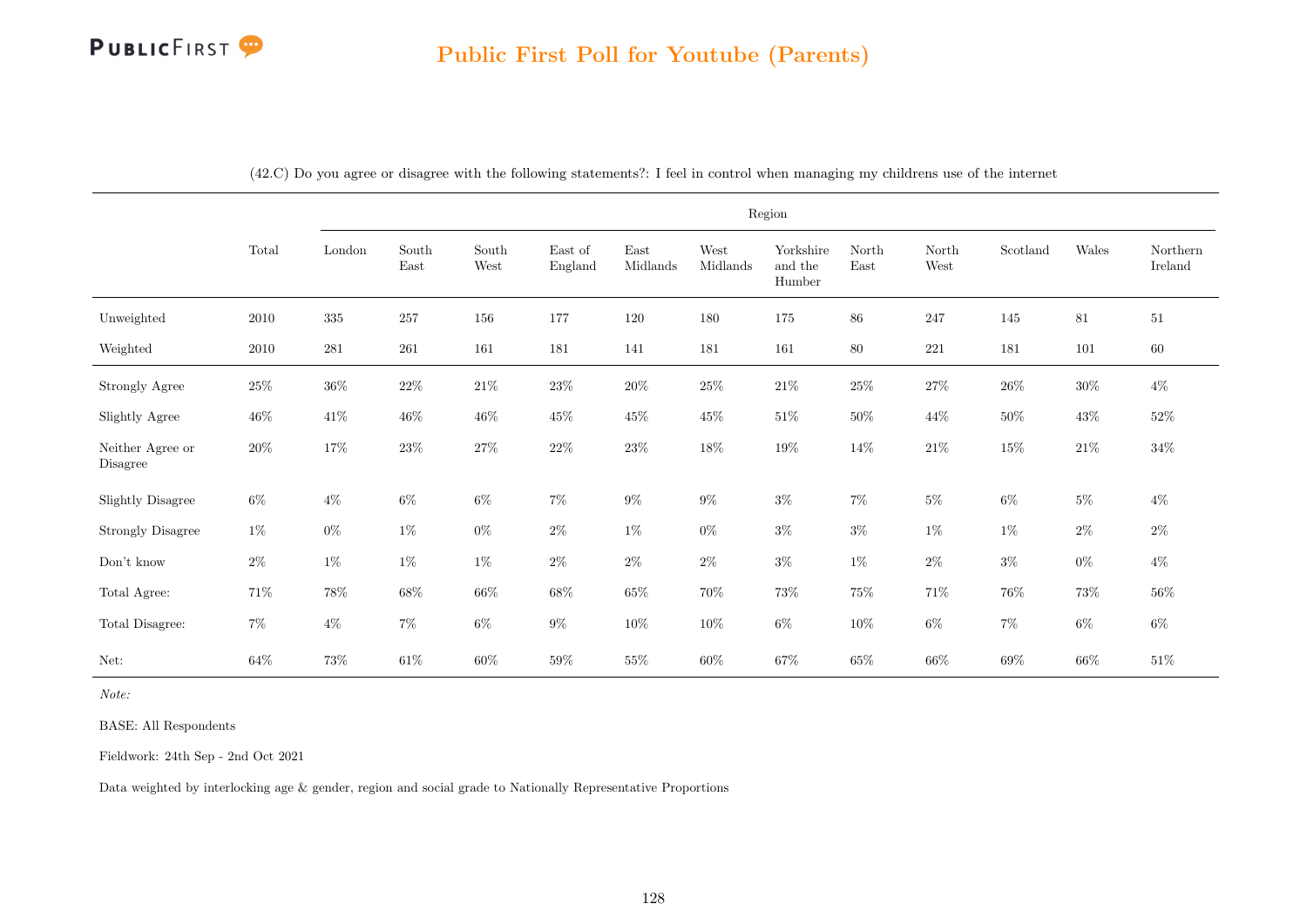

(43.A) Do you agree or disagree with the following statements?: The amount of time children spend online isnt much different to how much time I spent watching TV when I was their age

|                              |          |        |           |        | $\rm Age$ |           |         |        |         | Social Grade |           |        | EU 2016 Vote |                   |
|------------------------------|----------|--------|-----------|--------|-----------|-----------|---------|--------|---------|--------------|-----------|--------|--------------|-------------------|
|                              | Total    | 18-24  | $25 - 34$ | 35-44  | $45 - 54$ | $55 - 64$ | $65+$   | AB     | C1      | $\rm{C2}$    | $\rm{DE}$ | Leave  | Remain       | I did not<br>vote |
| Unweighted                   | 2010     | $33\,$ | $370\,$   | 924    | $520\,$   | 144       | 19      | 647    | 514     | 433          | 409       | 740    | 931          | $282\,$           |
| Weighted                     | $2010\,$ | 31     | 361       | 918    | 527       | 153       | $20\,$  | 541    | $521\,$ | 441          | 500       | 749    | 918          | 287               |
| Strongly Agree               | $19\%$   | $28\%$ | $23\%$    | $22\%$ | $12\%$    | $16\%$    | $4\%$   | $23\%$ | $14\%$  | 19%          | $19\%$    | $19\%$ | $21\%$       | $14\%$            |
| Slightly Agree               | $34\%$   | $46\%$ | $32\%$    | $35\%$ | $34\%$    | $30\%$    | $22\%$  | $35\%$ | $36\%$  | $34\%$       | $30\%$    | $33\%$ | $36\%$       | $31\%$            |
| Neither Agree or<br>Disagree | $18\%$   | $12\%$ | 19%       | 17%    | $20\%$    | $22\%$    | 17%     | 17%    | $20\%$  | 19%          | 19%       | $21\%$ | $16\%$       | $20\%$            |
| <b>Slightly Disagree</b>     | 15%      | $6\%$  | $12\%$    | $15\%$ | 18%       | $16\%$    | $15\%$  | 14%    | $14\%$  | $15\%$       | 17%       | 15%    | 15%          | 17%               |
| <b>Strongly Disagree</b>     | $12\%$   | $5\%$  | $12\%$    | $10\%$ | 14%       | $16\%$    | $42\%$  | $10\%$ | $15\%$  | $11\%$       | 14\%      | 12\%   | 11\%         | $15\%$            |
| $\mathrm{Don't}$ know        | $2\%$    | $4\%$  | $2\%$     | $2\%$  | $1\%$     | $0\%$     | $0\%$   | $1\%$  | $1\%$   | $2\%$        | $2\%$     | $1\%$  | $1\%$        | $3\%$             |
| Total Agree:                 | $53\%$   | 73%    | $55\%$    | $56\%$ | $46\%$    | $46\%$    | $26\%$  | $58\%$ | $50\%$  | $53\%$       | $48\%$    | $51\%$ | $57\%$       | 45%               |
| Total Disagree:              | $27\%$   | 11\%   | $24\%$    | 25%    | $32\%$    | $32\%$    | $56\%$  | $24\%$ | $29\%$  | $26\%$       | $31\%$    | $27\%$ | $26\%$       | $32\%$            |
| Net:                         | $25\%$   | 63%    | $31\%$    | $31\%$ | 13%       | 14%       | -30 $%$ | 34%    | $21\%$  | $28\%$       | 17%       | $24\%$ | $30\%$       | 13%               |

Note:

BASE: All Respondents

Fieldwork: 24th Sep - 2nd Oct 2021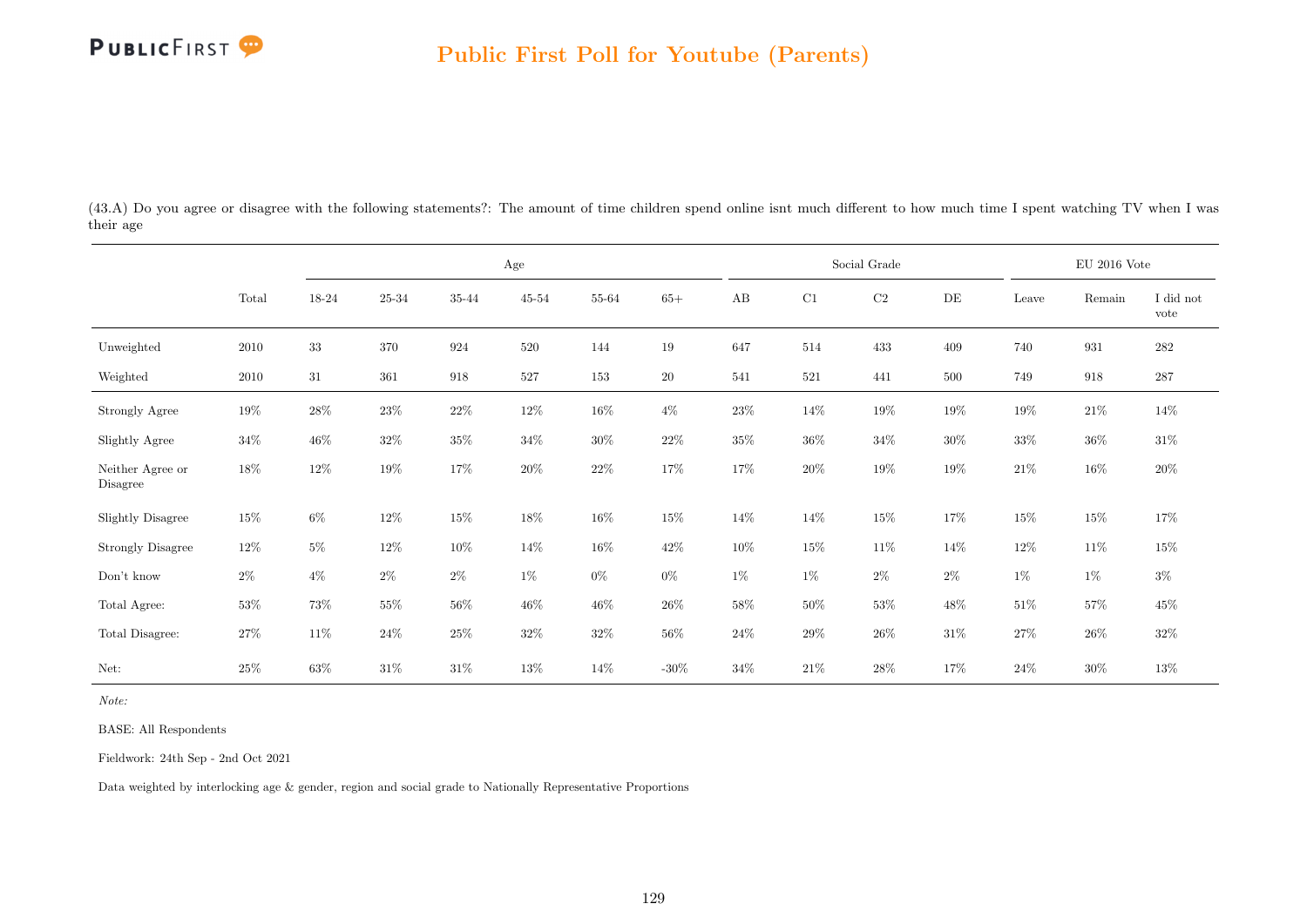

(43.B) Do you agree or disagree with the following statements?: The amount of time children spend online isnt much different to how much time I spent watching TV when I was their age

|                              |        |        | Gender   |                     |         |                     | 2019                          |                   |                      |                       |                          | Education                                              |                                                             |                          |
|------------------------------|--------|--------|----------|---------------------|---------|---------------------|-------------------------------|-------------------|----------------------|-----------------------|--------------------------|--------------------------------------------------------|-------------------------------------------------------------|--------------------------|
|                              | Total  | Male   | Female   | Conservative Labour |         | Liberal<br>Democrat | The<br><b>Brexit</b><br>Party | I did not<br>vote | None of<br>the above | GCSE or<br>equivalent | A Level or<br>equivalent | University<br>Under-<br>graduate<br>Degree<br>(BA/BSc) | University<br>Postgrad-<br>uate<br>Degree<br>(MA/MSc/MPhil) | Doctorate<br>(PhD/DPHil) |
| Unweighted                   | 2010   | 922    | 1087     | 714                 | 539     | 198                 | 14                            | $280\,$           | $\overline{0}$       | 405                   | 559                      | $513\,$                                                | 434                                                         | 57                       |
| Weighted                     | 2010   | 1004   | $1005\,$ | 699                 | $537\,$ | 186                 | 14                            | $\,292$           | $\overline{0}$       | 440                   | 587                      | 488                                                    | 399                                                         | $50\,$                   |
| <b>Strongly Agree</b>        | 19%    | $22\%$ | $16\%$   | $20\%$              | $19\%$  | $24\%$              | $13\%$                        | $14\%$            | $\ast$               | $19\%$                | $15\%$                   | $13\%$                                                 | $32\%$                                                      | $27\%$                   |
| Slightly Agree               | $34\%$ | $36\%$ | $31\%$   | $36\%$              | $34\%$  | $37\%$              | $31\%$                        | $26\%$            | $\ast$               | $31\%$                | $30\%$                   | $39\%$                                                 | $38\%$                                                      | $30\%$                   |
| Neither Agree or<br>Disagree | 18%    | $19\%$ | $18\%$   | $17\%$              | $17\%$  | $19\%$              | $32\%$                        | $20\%$            | $\ast$               | $20\%$                | $19\%$                   | $18\%$                                                 | 14\%                                                        | $23\%$                   |
| Slightly Disagree            | $15\%$ | $11\%$ | $19\%$   | $15\%$              | $15\%$  | $7\%$               | $15\%$                        | $18\%$            | $\ast$               | 17%                   | $18\%$                   | $16\%$                                                 | $9\%$                                                       | $8\%$                    |
| <b>Strongly Disagree</b>     | 12\%   | $11\%$ | 14\%     | $10\%$              | $12\%$  | $13\%$              | $0\%$                         | $18\%$            | $\ast$               | 11\%                  | $16\%$                   | $13\%$                                                 | $6\%$                                                       | $12\%$                   |
| Don't know                   | $2\%$  | $1\%$  | $2\%$    | $0\%$               | $1\%$   | $0\%$               | $10\%$                        | $3\%$             | $\ast$               | $2\%$                 | $2\%$                    | $1\%$                                                  | $1\%$                                                       | $0\%$                    |
| Total Agree:                 | 53%    | $58\%$ | $47\%$   | 57%                 | $54\%$  | $61\%$              | $43\%$                        | $41\%$            | $\ast$               | $50\%$                | $45\%$                   | $52\%$                                                 | $70\%$                                                      | $57\%$                   |
| Total Disagree:              | $27\%$ | $22\%$ | $33\%$   | $26\%$              | $27\%$  | $20\%$              | $15\%$                        | $36\%$            | $\ast$               | 28%                   | $34\%$                   | $29\%$                                                 | $16\%$                                                      | $20\%$                   |
| Net:                         | 25%    | $36\%$ | 14\%     | $31\%$              | $26\%$  | 42\%                | $28\%$                        | $5\%$             | $\ast$               | $22\%$                | $11\%$                   | $23\%$                                                 | 54%                                                         | 37%                      |

Note:

BASE: All Respondents

Fieldwork: 24th Sep - 2nd Oct 2021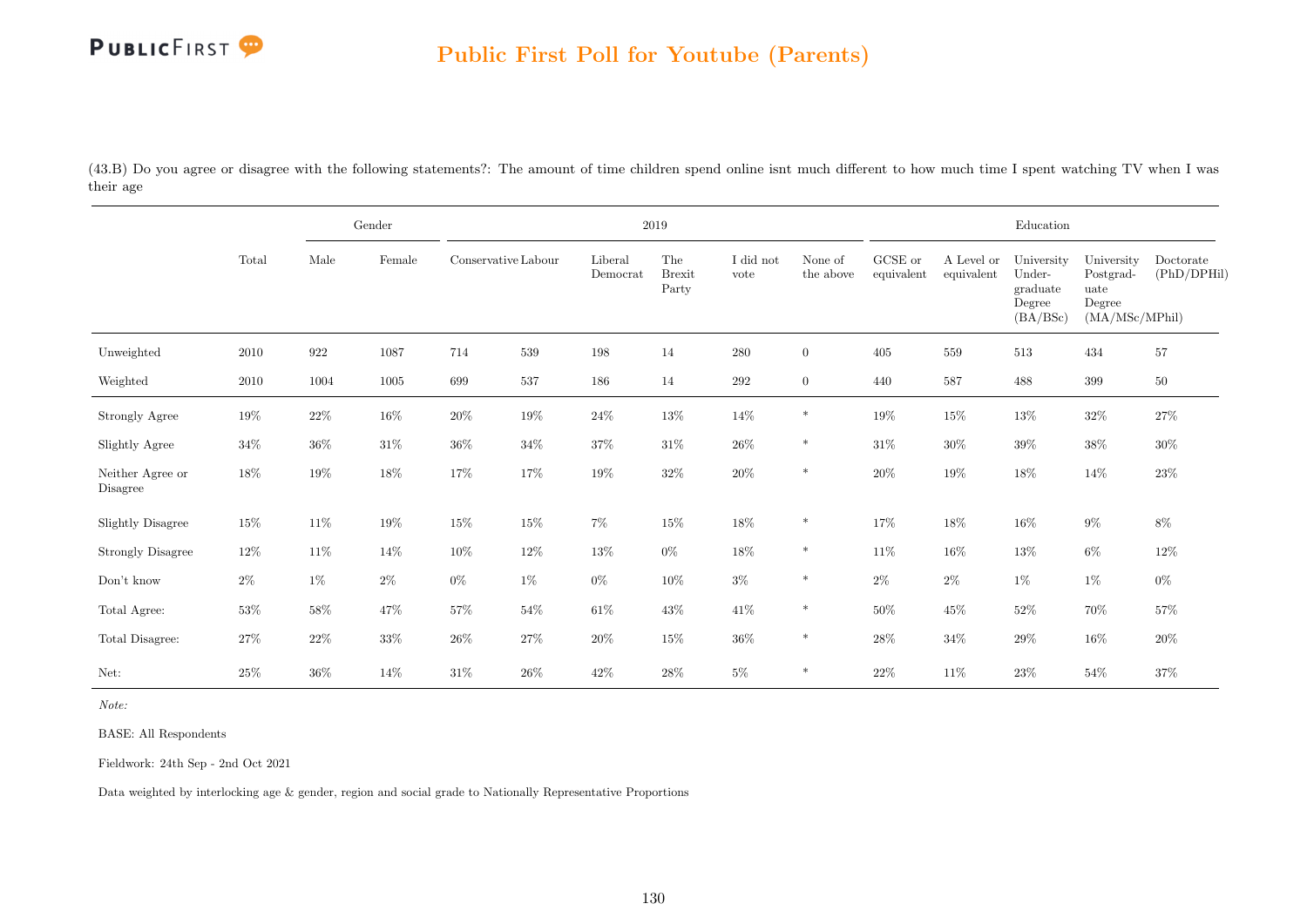

(43.C) Do you agree or disagree with the following statements?: The amount of time children spend online isnt much different to how much time I spent watching TV when I was their age

|                              |          |         |               |               |                    |                  |                  | Region                         |               |               |          |        |                     |
|------------------------------|----------|---------|---------------|---------------|--------------------|------------------|------------------|--------------------------------|---------------|---------------|----------|--------|---------------------|
|                              | Total    | London  | South<br>East | South<br>West | East of<br>England | East<br>Midlands | West<br>Midlands | Yorkshire<br>and the<br>Humber | North<br>East | North<br>West | Scotland | Wales  | Northern<br>Ireland |
| Unweighted                   | 2010     | $335\,$ | $257\,$       | 156           | 177                | 120              | 180              | 175                            | 86            | 247           | 145      | 81     | $51\,$              |
| Weighted                     | $2010\,$ | $281\,$ | 261           | 161           | 181                | 141              | 181              | 161                            | 80            | 221           | 181      | 101    | 60                  |
| Strongly Agree               | $19\%$   | $30\%$  | $17\%$        | $12\%$        | $19\%$             | $18\%$           | $18\%$           | $18\%$                         | $25\%$        | $19\%$        | $16\%$   | $11\%$ | $11\%$              |
| Slightly Agree               | $34\%$   | $33\%$  | $31\%$        | $39\%$        | $39\%$             | $36\%$           | $29\%$           | $28\%$                         | $35\%$        | $36\%$        | $34\%$   | $32\%$ | $36\%$              |
| Neither Agree or<br>Disagree | $18\%$   | $17\%$  | $21\%$        | $19\%$        | $14\%$             | $19\%$           | $19\%$           | $21\%$                         | $19\%$        | $18\%$        | $16\%$   | $26\%$ | $17\%$              |
| <b>Slightly Disagree</b>     | $15\%$   | $9\%$   | $16\%$        | $20\%$        | $15\%$             | $16\%$           | $17\%$           | $13\%$                         | $12\%$        | 14\%          | $19\%$   | $18\%$ | $13\%$              |
| <b>Strongly Disagree</b>     | $12\%$   | $10\%$  | $14\%$        | $9\%$         | $13\%$             | $10\%$           | $15\%$           | $17\%$                         | 8%            | $11\%$        | $13\%$   | $12\%$ | 17%                 |
| Don't know                   | $2\%$    | $1\%$   | $1\%$         | $1\%$         | $0\%$              | $1\%$            | $3\%$            | $3\%$                          | $0\%$         | $3\%$         | $2\%$    | $1\%$  | $6\%$               |
| Total Agree:                 | $53\%$   | $63\%$  | $49\%$        | $51\%$        | $57\%$             | $54\%$           | 47%              | $46\%$                         | $61\%$        | $55\%$        | $50\%$   | $43\%$ | 47%                 |
| Total Disagree:              | $27\%$   | $19\%$  | $30\%$        | $29\%$        | $28\%$             | $26\%$           | $32\%$           | $30\%$                         | $21\%$        | $24\%$        | $32\%$   | $30\%$ | $30\%$              |
| Net:                         | $25\%$   | $44\%$  | $18\%$        | $21\%$        | $29\%$             | $28\%$           | 14%              | $16\%$                         | 40%           | $31\%$        | 18%      | $13\%$ | 17%                 |

Note:

BASE: All Respondents

Fieldwork: 24th Sep - 2nd Oct 2021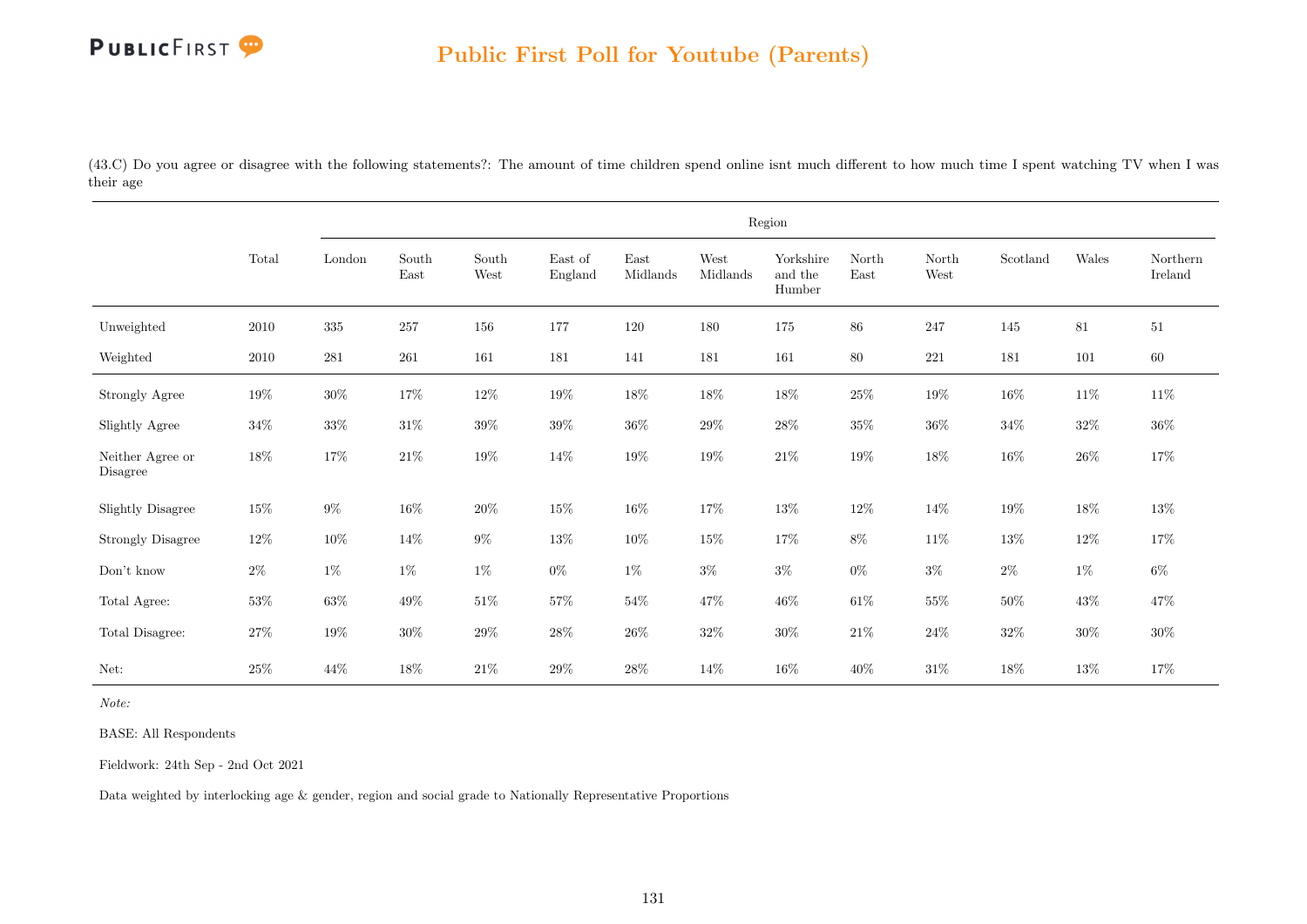

(44.A) Do you agree or disagree with the following statements?: The things our children watch online are no better or worse than the things we watched on TV when we were their age

|                              |          |        |           |        | Age       |         |         |        |         | Social Grade |           |        | $\rm EU$ 2016 Vote |                   |
|------------------------------|----------|--------|-----------|--------|-----------|---------|---------|--------|---------|--------------|-----------|--------|--------------------|-------------------|
|                              | Total    | 18-24  | $25 - 34$ | 35-44  | $45 - 54$ | 55-64   | $65+$   | AB     | C1      | $\rm{C2}$    | $\rm{DE}$ | Leave  | Remain             | I did not<br>vote |
| Unweighted                   | $2010\,$ | $33\,$ | $370\,$   | 924    | 520       | 144     | 19      | 647    | 514     | 433          | 409       | 740    | 931                | $282\,$           |
| Weighted                     | 2010     | $31\,$ | 361       | 918    | 527       | $153\,$ | $20\,$  | 541    | $521\,$ | 441          | 500       | 749    | 918                | $287\,$           |
| Strongly Agree               | $15\%$   | 19%    | $19\%$    | $18\%$ | $11\%$    | $8\%$   | $0\%$   | $20\%$ | $14\%$  | 14\%         | $12\%$    | $14\%$ | 17%                | $10\%$            |
| Slightly Agree               | $29\%$   | $23\%$ | $28\%$    | $32\%$ | $28\%$    | 17%     | 17%     | $35\%$ | $26\%$  | $27\%$       | 27%       | $28\%$ | $33\%$             | $21\%$            |
| Neither Agree or<br>Disagree | 24%      | 37%    | $25\%$    | 22%    | 24\%      | $26\%$  | $26\%$  | $21\%$ | $23\%$  | $26\%$       | 25%       | $23\%$ | $22\%$             | $31\%$            |
| <b>Slightly Disagree</b>     | $18\%$   | 18%    | 16%       | $15\%$ | $21\%$    | $36\%$  | $32\%$  | 12\%   | $22\%$  | 19%          | $21\%$    | $20\%$ | 17%                | 19%               |
| <b>Strongly Disagree</b>     | $12\%$   | $4\%$  | $11\%$    | $11\%$ | 14%       | $12\%$  | $24\%$  | $10\%$ | $13\%$  | 12\%         | $12\%$    | $13\%$ | $10\%$             | $15\%$            |
| Don't know                   | $2\%$    | $0\%$  | $2\%$     | $3\%$  | $2\%$     | $1\%$   | $0\%$   | $2\%$  | $2\%$   | $3\%$        | $3\%$     | $2\%$  | $1\%$              | $4\%$             |
| Total Agree:                 | 44\%     | $42\%$ | 47%       | $50\%$ | $39\%$    | $25\%$  | 17%     | $56\%$ | $40\%$  | $40\%$       | $39\%$    | 42\%   | $50\%$             | $31\%$            |
| Total Disagree:              | $30\%$   | $21\%$ | $27\%$    | $26\%$ | $35\%$    | $48\%$  | $56\%$  | $22\%$ | $35\%$  | $31\%$       | $33\%$    | $33\%$ | $27\%$             | $35\%$            |
| Net:                         | 14%      | 21\%   | $20\%$    | $24\%$ | $4\%$     | $-23\%$ | $-39\%$ | 34%    | $5\%$   | $9\%$        | $5\%$     | $10\%$ | 23%                | $-4\%$            |

Note:

BASE: All Respondents

Fieldwork: 24th Sep - 2nd Oct 2021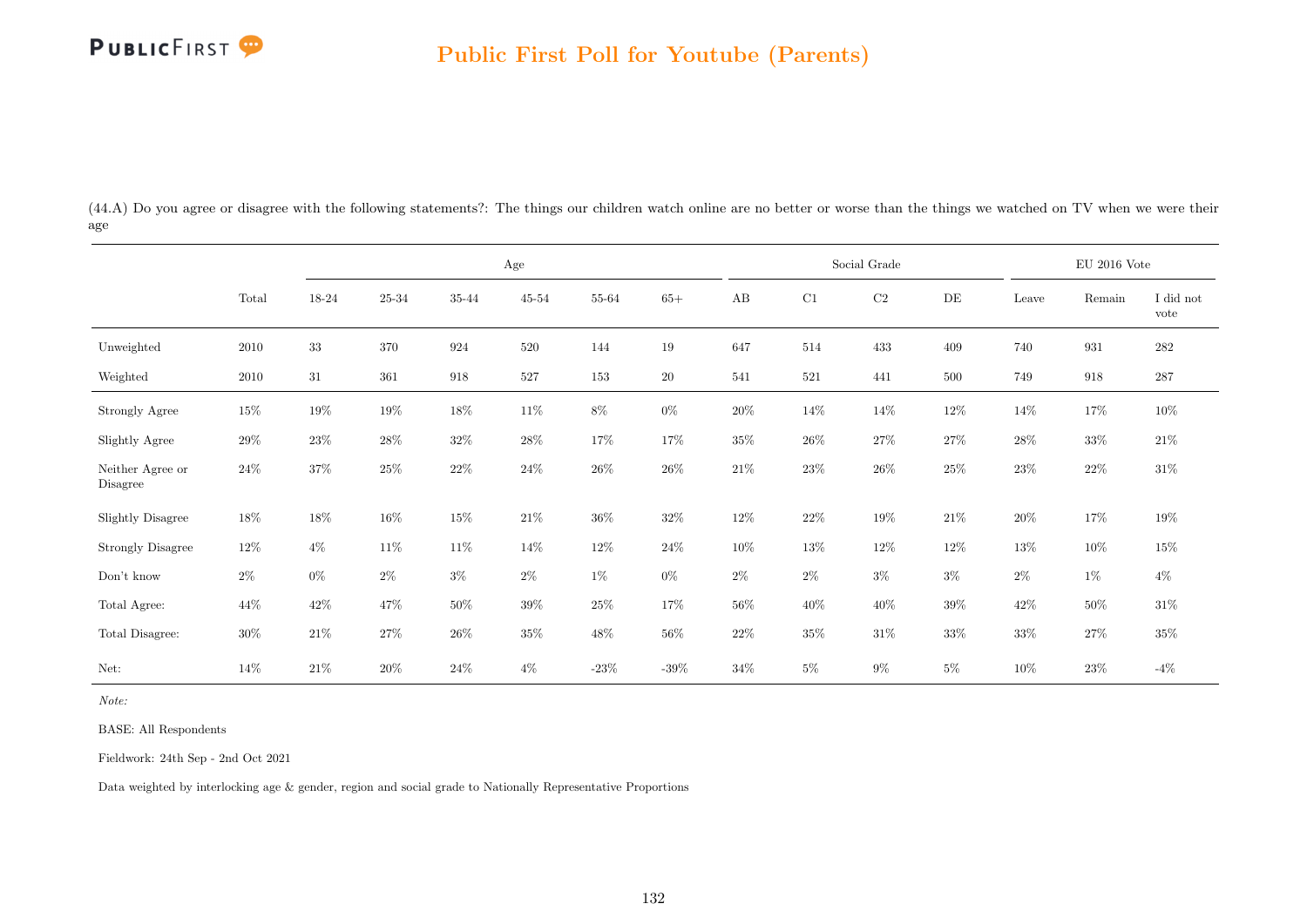

(44.B) Do you agree or disagree with the following statements?: The things our children watch online are no better or worse than the things we watched on TV when we were their age

|                              |          |                    | Gender |                     |        |                     | $2019\,$                      |                   |                      |                                                |                          | Education                                              |                                                             |                          |
|------------------------------|----------|--------------------|--------|---------------------|--------|---------------------|-------------------------------|-------------------|----------------------|------------------------------------------------|--------------------------|--------------------------------------------------------|-------------------------------------------------------------|--------------------------|
|                              | Total    | Male               | Female | Conservative Labour |        | Liberal<br>Democrat | The<br><b>Brexit</b><br>Party | I did not<br>vote | None of<br>the above | ${\rm GCSE}$ or<br>$\operatorname{equivalent}$ | A Level or<br>equivalent | University<br>Under-<br>graduate<br>Degree<br>(BA/BSc) | University<br>Postgrad-<br>uate<br>Degree<br>(MA/MSc/MPhil) | Doctorate<br>(PhD/DPHil) |
| Unweighted                   | $2010\,$ | $\boldsymbol{922}$ | 1087   | 714                 | 539    | $198\,$             | 14                            | $280\,$           | $\overline{0}$       | 405                                            | $559\,$                  | $513\,$                                                | 434                                                         | $57\,$                   |
| Weighted                     | 2010     | 1004               | 1005   | 699                 | 537    | 186                 | 14                            | $\,292$           | $\overline{0}$       | 440                                            | 587                      | 488                                                    | 399                                                         | $50\,$                   |
| Strongly Agree               | $15\%$   | $20\%$             | $10\%$ | $17\%$              | 17%    | $20\%$              | $0\%$                         | $8\%$             | $\ast$               | $12\%$                                         | $11\%$                   | $12\%$                                                 | $28\%$                                                      | $28\%$                   |
| Slightly Agree               | $29\%$   | $31\%$             | $27\%$ | $30\%$              | $26\%$ | $39\%$              | $37\%$                        | $22\%$            | $\ast$               | $26\%$                                         | $23\%$                   | $33\%$                                                 | $36\%$                                                      | $30\%$                   |
| Neither Agree or<br>Disagree | $24\%$   | 23\%               | $24\%$ | 23\%                | $22\%$ | $20\%$              | $32\%$                        | $30\%$            | $\ast$               | $25\%$                                         | $26\%$                   | $22\%$                                                 | 18%                                                         | $26\%$                   |
| <b>Slightly Disagree</b>     | 18%      | $14\%$             | $23\%$ | $19\%$              | $20\%$ | $14\%$              | $9\%$                         | $17\%$            | $\ast$               | $21\%$                                         | $24\%$                   | $17\%$                                                 | $9\%$                                                       | $9\%$                    |
| <b>Strongly Disagree</b>     | $12\%$   | $10\%$             | $14\%$ | $10\%$              | $13\%$ | $6\%$               | $12\%$                        | $20\%$            | $\ast$               | $14\%$                                         | $13\%$                   | $13\%$                                                 | $7\%$                                                       | $6\%$                    |
| Don't know                   | $2\%$    | $2\%$              | $2\%$  | $1\%$               | $3\%$  | $1\%$               | $10\%$                        | $3\%$             | $\ast$               | $1\%$                                          | $3\%$                    | $2\%$                                                  | $1\%$                                                       | $0\%$                    |
| Total Agree:                 | $44\%$   | $51\%$             | $37\%$ | 47\%                | $42\%$ | $59\%$              | $37\%$                        | $30\%$            | $\ast$               | $39\%$                                         | $34\%$                   | $46\%$                                                 | $64\%$                                                      | $58\%$                   |
| Total Disagree:              | $30\%$   | $24\%$             | $37\%$ | $29\%$              | $33\%$ | $21\%$              | $21\%$                        | $36\%$            | $\ast$               | $35\%$                                         | $37\%$                   | $30\%$                                                 | $16\%$                                                      | $16\%$                   |
| Net:                         | 14%      | $27\%$             | $0\%$  | 18%                 | $9\%$  | $38\%$              | $16\%$                        | $-6%$             | $\ast$               | $4\%$                                          | $-3\%$                   | $16\%$                                                 | $48\%$                                                      | $42\%$                   |

Note:

BASE: All Respondents

Fieldwork: 24th Sep - 2nd Oct 2021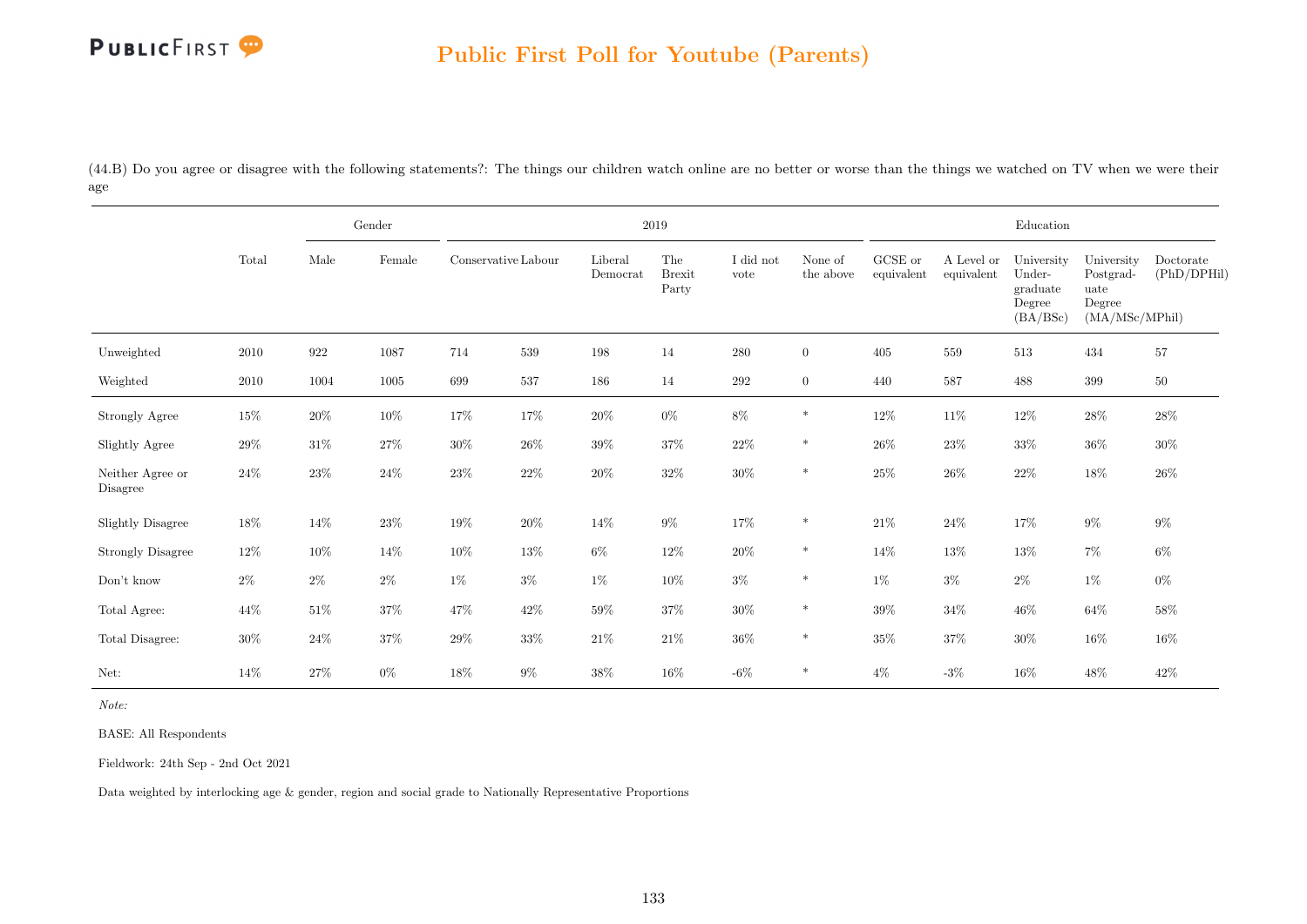

(44.C) Do you agree or disagree with the following statements?: The things our children watch online are no better or worse than the things we watched on TV when we were their age

|                              |        |           |               |               |                                     |                                   |                  | Region                         |               |               |          |        |                     |
|------------------------------|--------|-----------|---------------|---------------|-------------------------------------|-----------------------------------|------------------|--------------------------------|---------------|---------------|----------|--------|---------------------|
|                              | Total  | London    | South<br>East | South<br>West | $\operatorname{East}$ of<br>England | $\operatorname{East}$<br>Midlands | West<br>Midlands | Yorkshire<br>and the<br>Humber | North<br>East | North<br>West | Scotland | Wales  | Northern<br>Ireland |
| Unweighted                   | 2010   | $335\,$   | 257           | 156           | 177                                 | 120                               | 180              | 175                            | 86            | 247           | 145      | 81     | $51\,$              |
| Weighted                     | 2010   | $\bf 281$ | $261\,$       | 161           | 181                                 | 141                               | 181              | 161                            | 80            | 221           | 181      | 101    | $60\,$              |
| Strongly Agree               | $15\%$ | $24\%$    | $11\%$        | $11\%$        | $11\%$                              | $11\%$                            | $17\%$           | $16\%$                         | $22\%$        | $19\%$        | $13\%$   | $11\%$ | $12\%$              |
| Slightly Agree               | $29\%$ | $36\%$    | $27\%$        | $27\%$        | $32\%$                              | $33\%$                            | $23\%$           | $26\%$                         | $26\%$        | $29\%$        | $27\%$   | $24\%$ | $33\%$              |
| Neither Agree or<br>Disagree | $24\%$ | $18\%$    | $25\%$        | $34\%$        | $27\%$                              | $20\%$                            | $24\%$           | $24\%$                         | $23\%$        | $18\%$        | $24\%$   | $27\%$ | $20\%$              |
| <b>Slightly Disagree</b>     | $18\%$ | $12\%$    | $22\%$        | $17\%$        | $16\%$                              | $22\%$                            | $19\%$           | $18\%$                         | $16\%$        | $20\%$        | $23\%$   | $24\%$ | $13\%$              |
| <b>Strongly Disagree</b>     | $12\%$ | $9\%$     | $13\%$        | $10\%$        | 12%                                 | $12\%$                            | $13\%$           | $13\%$                         | $11\%$        | $13\%$        | 12%      | $13\%$ | $15\%$              |
| Don't know                   | $2\%$  | $1\%$     | $2\%$         | $1\%$         | $2\%$                               | $1\%$                             | $5\%$            | $2\%$                          | $2\%$         | $2\%$         | $2\%$    | $1\%$  | $8\%$               |
| Total Agree:                 | 44\%   | $60\%$    | $39\%$        | $37\%$        | $43\%$                              | $44\%$                            | $40\%$           | $43\%$                         | $48\%$        | $47\%$        | $39\%$   | $35\%$ | $45\%$              |
| Total Disagree:              | $30\%$ | $21\%$    | $35\%$        | $27\%$        | $28\%$                              | $34\%$                            | $32\%$           | $31\%$                         | $27\%$        | $32\%$        | $34\%$   | $37\%$ | $27\%$              |
| Net:                         | $14\%$ | $39\%$    | $4\%$         | 10%           | $14\%$                              | 10%                               | $8\%$            | $11\%$                         | $21\%$        | $15\%$        | $5\%$    | $-2\%$ | $18\%$              |

Note:

BASE: All Respondents

Fieldwork: 24th Sep - 2nd Oct 2021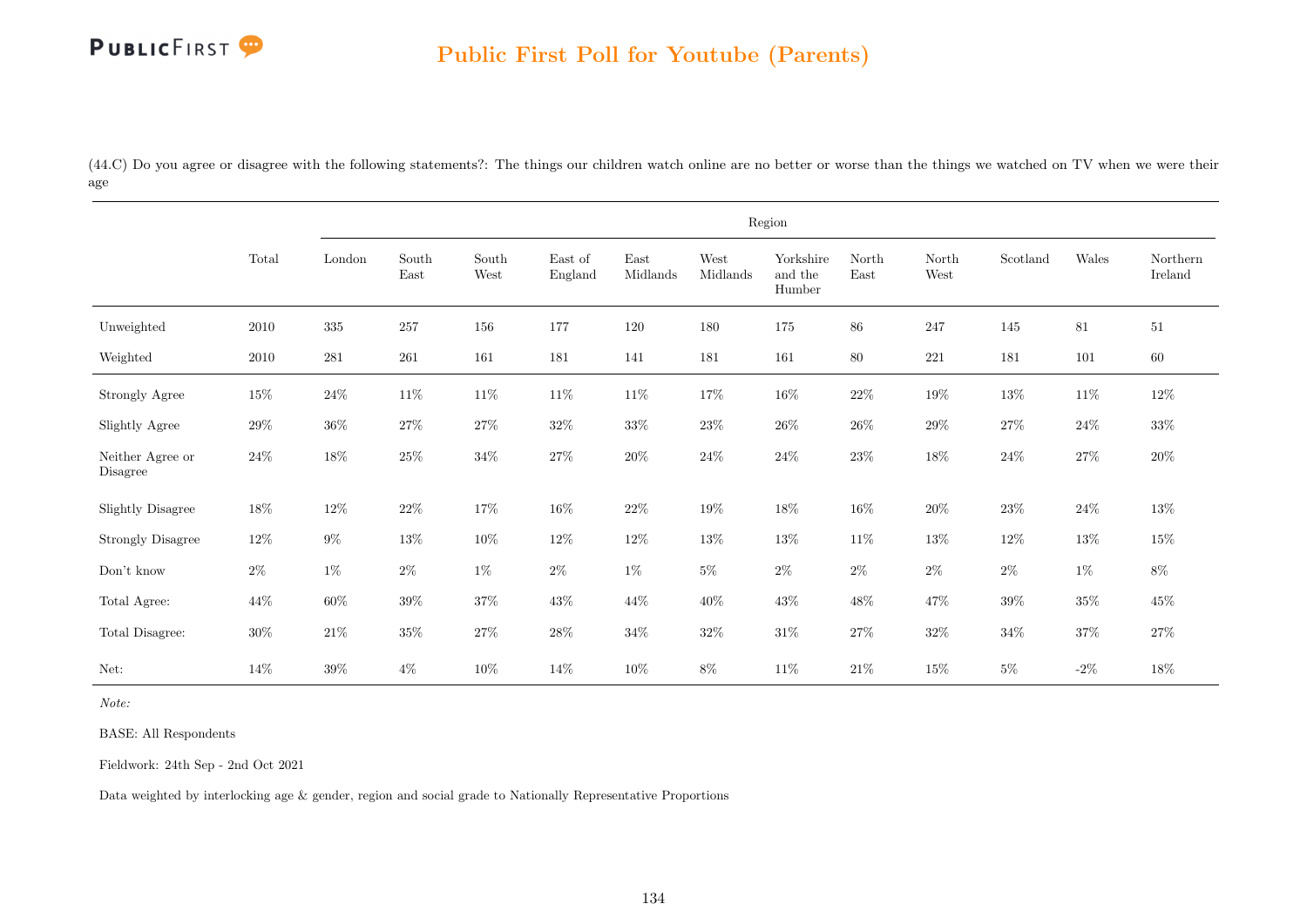

|                              |        |        |           | Age    |           |        |        |        | Social Grade |          |        |        | EU 2016 Vote |                   |
|------------------------------|--------|--------|-----------|--------|-----------|--------|--------|--------|--------------|----------|--------|--------|--------------|-------------------|
|                              | Total  | 18-24  | $25 - 34$ | 35-44  | $45 - 54$ | 55-64  | $65+$  | AB     | C1           | $\rm C2$ | DE     | Leave  | Remain       | I did not<br>vote |
| Unweighted                   | 2010   | $33\,$ | 370       | 924    | 520       | 144    | 19     | 647    | 514          | 433      | 409    | 740    | 931          | 282               |
| Weighted                     | 2010   | 31     | 361       | 918    | 527       | 153    | $20\,$ | 541    | 521          | 441      | 500    | 749    | 918          | 287               |
| Strongly Agree               | $31\%$ | $35\%$ | $28\%$    | $31\%$ | 33%       | $35\%$ | $20\%$ | $35\%$ | $28\%$       | $29\%$   | $32\%$ | $30\%$ | $34\%$       | 27%               |
| Slightly Agree               | $46\%$ | $42\%$ | $45\%$    | $46\%$ | $47\%$    | $42\%$ | $64\%$ | $46\%$ | $48\%$       | $46\%$   | $44\%$ | $49\%$ | $45\%$       | $44\%$            |
| Neither Agree or<br>Disagree | 17%    | $19\%$ | $19\%$    | $16\%$ | $14\%$    | $21\%$ | $12\%$ | $13\%$ | $19\%$       | $18\%$   | 18%    | $16\%$ | $16\%$       | $20\%$            |
| Slightly Disagree            | $3\%$  | $0\%$  | $3\%$     | $3\%$  | $3\%$     | $1\%$  | $4\%$  | $3\%$  | $2\%$        | $4\%$    | $2\%$  | $3\%$  | $3\%$        | $4\%$             |
| <b>Strongly Disagree</b>     | $1\%$  | $0\%$  | $2\%$     | $1\%$  | $1\%$     | $1\%$  | $0\%$  | $1\%$  | $1\%$        | $1\%$    | $2\%$  | $1\%$  | $1\%$        | $2\%$             |
| Don't know                   | $2\%$  | $5\%$  | $3\%$     | $2\%$  | $1\%$     | $1\%$  | $0\%$  | $1\%$  | $2\%$        | $2\%$    | $2\%$  | $1\%$  | $1\%$        | $3\%$             |
| Total Agree:                 | $77\%$ | 76%    | $73\%$    | 77%    | $81\%$    | 76%    | $84\%$ | $81\%$ | 76%          | $75\%$   | $76\%$ | $79\%$ | $79\%$       | 71%               |
| Total Disagree:              | $4\%$  | $0\%$  | $5\%$     | $4\%$  | $4\%$     | $1\%$  | $4\%$  | $4\%$  | $3\%$        | $6\%$    | $4\%$  | $3\%$  | $4\%$        | 6%                |
| Net:                         | 73%    | 76%    | $68\%$    | 73%    | $76\%$    | 75%    | $80\%$ | 77%    | $73\%$       | 70%      | 73%    | 76%    | 75%          | $66\%$            |

(45.A) Do you agree or disagree with the following statements?: I trust my child to behave safely and appropriately online

Note:

BASE: All Respondents

Fieldwork: 24th Sep - 2nd Oct 2021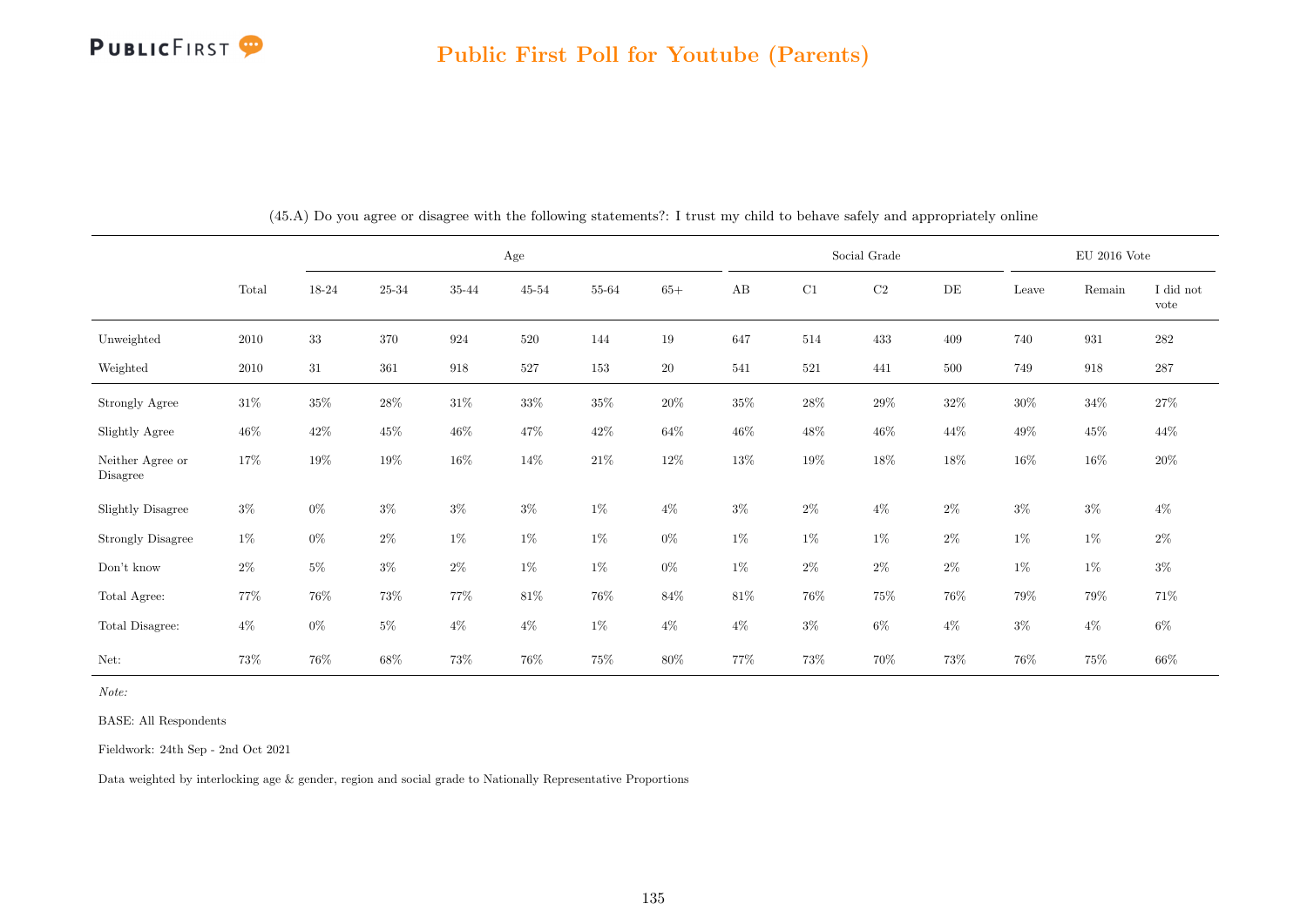|                              |        |        | $\operatorname{Gender}$ |                     |        |                     | $2019\,$                      |                   |                      |                               |                          | Education                                              |                                                             |                          |
|------------------------------|--------|--------|-------------------------|---------------------|--------|---------------------|-------------------------------|-------------------|----------------------|-------------------------------|--------------------------|--------------------------------------------------------|-------------------------------------------------------------|--------------------------|
|                              | Total  | Male   | Female                  | Conservative Labour |        | Liberal<br>Democrat | The<br><b>Brexit</b><br>Party | I did not<br>vote | None of<br>the above | ${\rm GCSE}$ or<br>equivalent | A Level or<br>equivalent | University<br>Under-<br>graduate<br>Degree<br>(BA/BSc) | University<br>Postgrad-<br>uate<br>Degree<br>(MA/MSc/MPhil) | Doctorate<br>(PhD/DPHil) |
| Unweighted                   | 2010   | 922    | 1087                    | 714                 | 539    | 198                 | 14                            | $280\,$           | $\overline{0}$       | 405                           | 559                      | $513\,$                                                | 434                                                         | 57                       |
| Weighted                     | 2010   | 1004   | $1005\,$                | 699                 | 537    | 186                 | 14                            | 292               | $\overline{0}$       | 440                           | 587                      | 488                                                    | 399                                                         | $50\,$                   |
| Strongly Agree               | $31\%$ | $35\%$ | $28\%$                  | $33\%$              | $33\%$ | $38\%$              | $15\%$                        | $27\%$            | $\ast$               | $34\%$                        | $26\%$                   | $26\%$                                                 | $43\%$                                                      | $39\%$                   |
| Slightly Agree               | $46\%$ | 41\%   | $51\%$                  | $50\%$              | $43\%$ | $39\%$              | $46\%$                        | $44\%$            | $\ast$               | $46\%$                        | $49\%$                   | $48\%$                                                 | $41\%$                                                      | $36\%$                   |
| Neither Agree or<br>Disagree | 17%    | $19\%$ | $15\%$                  | $15\%$              | 17%    | $19\%$              | $29\%$                        | $20\%$            | $\ast$               | $16\%$                        | 17%                      | $19\%$                                                 | $14\%$                                                      | $14\%$                   |
| <b>Slightly Disagree</b>     | $3\%$  | $2\%$  | $4\%$                   | $2\%$               | $3\%$  | $4\%$               | $0\%$                         | $4\%$             | $\ast$               | $2\%$                         | $4\%$                    | $4\%$                                                  | $2\%$                                                       | $2\%$                    |
| <b>Strongly Disagree</b>     | $1\%$  | $1\%$  | $1\%$                   | $1\%$               | $2\%$  | $0\%$               | $0\%$                         | $1\%$             | $\ast$               | $0\%$                         | $2\%$                    | $1\%$                                                  | $0\%$                                                       | $4\%$                    |
| $\mathrm{Don't}$ know        | $2\%$  | $2\%$  | $2\%$                   | $0\%$               | $2\%$  | $0\%$               | 10%                           | $3\%$             | $\ast$               | $1\%$                         | $2\%$                    | $2\%$                                                  | $1\%$                                                       | $5\%$                    |
| Total Agree:                 | $77\%$ | 77%    | $78\%$                  | $82\%$              | $76\%$ | $76\%$              | $61\%$                        | $72\%$            | $\ast$               | $80\%$                        | $75\%$                   | 75%                                                    | $83\%$                                                      | 75%                      |
| Total Disagree:              | $4\%$  | $3\%$  | $5\%$                   | $3\%$               | $5\%$  | $5\%$               | $0\%$                         | $5\%$             | $\ast$               | $2\%$                         | $6\%$                    | $4\%$                                                  | $2\%$                                                       | $6\%$                    |
| Net:                         | 73%    | 73%    | $73\%$                  | $79\%$              | 71\%   | 72%                 | $61\%$                        | 67%               | $\ast$               | $78\%$                        | $69\%$                   | $71\%$                                                 | $81\%$                                                      | $69\%$                   |

(45.B) Do you agree or disagree with the following statements?: I trust my child to behave safely and appropriately online

Note:

BASE: All Respondents

Fieldwork: 24th Sep - 2nd Oct 2021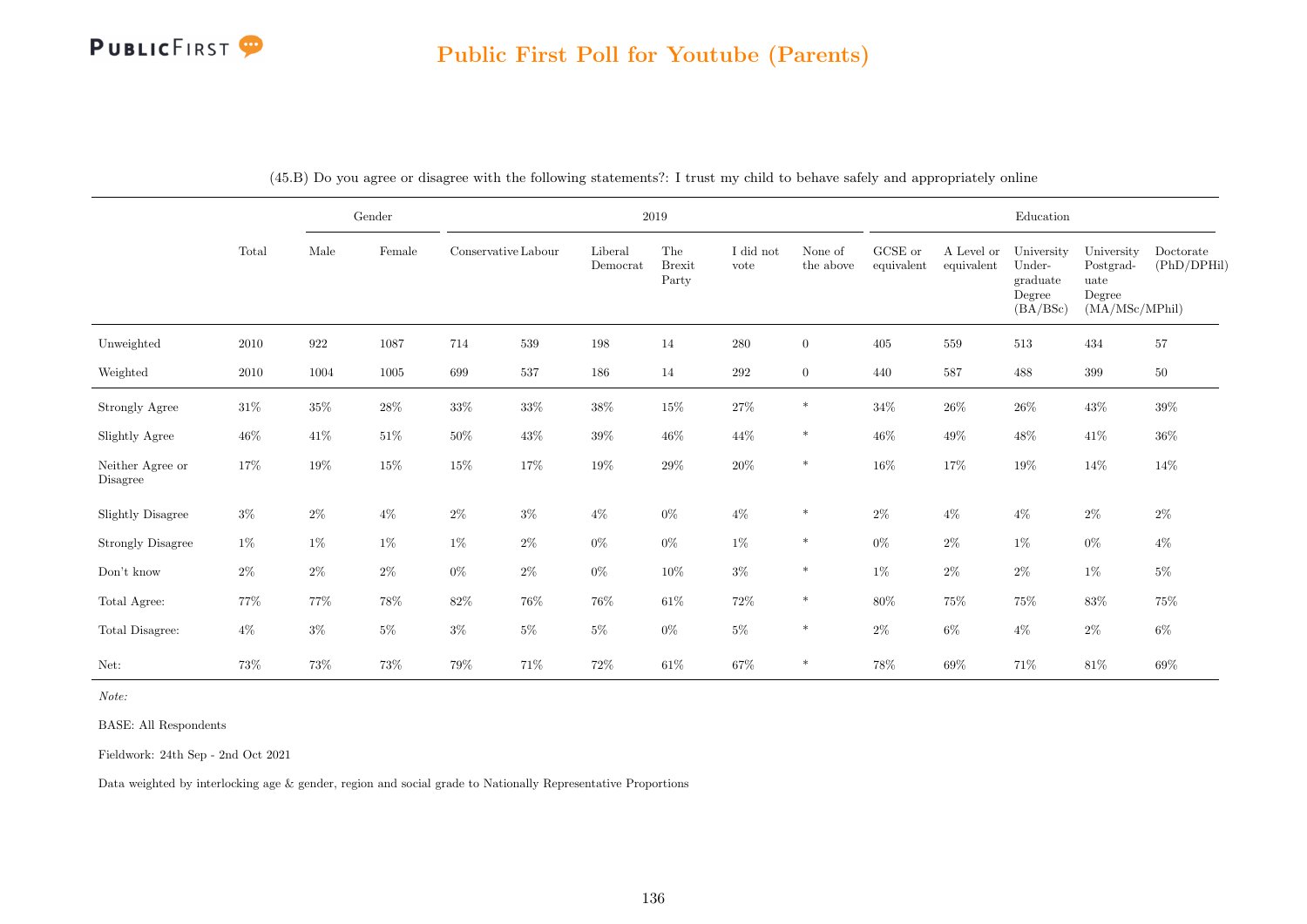|                              |          |           |               |               |                    |                  |                  | Region                         |               |               |          |         |                     |
|------------------------------|----------|-----------|---------------|---------------|--------------------|------------------|------------------|--------------------------------|---------------|---------------|----------|---------|---------------------|
|                              | Total    | London    | South<br>East | South<br>West | East of<br>England | East<br>Midlands | West<br>Midlands | Yorkshire<br>and the<br>Humber | North<br>East | North<br>West | Scotland | Wales   | Northern<br>Ireland |
| Unweighted                   | 2010     | $335\,$   | 257           | 156           | 177                | 120              | 180              | 175                            | 86            | 247           | 145      | 81      | $51\,$              |
| Weighted                     | $2010\,$ | $\bf 281$ | $261\,$       | 161           | 181                | 141              | $181\,$          | $161\,$                        | $80\,$        | $221\,$       | 181      | $101\,$ | $60\,$              |
| Strongly Agree               | $31\%$   | $40\%$    | $31\%$        | $25\%$        | $24\%$             | $26\%$           | $32\%$           | $31\%$                         | $34\%$        | $37\%$        | $27\%$   | $30\%$  | $31\%$              |
| Slightly Agree               | $46\%$   | $39\%$    | $45\%$        | $52\%$        | $51\%$             | $51\%$           | $43\%$           | $45\%$                         | $53\%$        | $45\%$        | $51\%$   | $45\%$  | $41\%$              |
| Neither Agree or<br>Disagree | 17%      | $19\%$    | $19\%$        | $17\%$        | $19\%$             | $17\%$           | $17\%$           | $18\%$                         | $8\%$         | 14%           | $16\%$   | 17%     | $16\%$              |
| <b>Slightly Disagree</b>     | $3\%$    | $3\%$     | $3\%$         | $3\%$         | $3\%$              | $3\%$            | $4\%$            | $3\%$                          | $1\%$         | $1\%$         | $2\%$    | $5\%$   | $5\%$               |
| <b>Strongly Disagree</b>     | $1\%$    | $0\%$     | $0\%$         | $1\%$         | $2\%$              | $1\%$            | $2\%$            | $0\%$                          | $1\%$         | $0\%$         | $2\%$    | $3\%$   | $2\%$               |
| Don't know                   | $2\%$    | $0\%$     | $1\%$         | $1\%$         | $1\%$              | $3\%$            | $3\%$            | $3\%$                          | $3\%$         | $2\%$         | $2\%$    | $0\%$   | $4\%$               |
| Total Agree:                 | 77%      | $78\%$    | $76\%$        | $78\%$        | 75%                | $77\%$           | $75\%$           | $76\%$                         | $87\%$        | $82\%$        | $78\%$   | $75\%$  | $72\%$              |
| Total Disagree:              | $4\%$    | $3\%$     | $4\%$         | $5\%$         | $5\%$              | $4\%$            | $6\%$            | $4\%$                          | $3\%$         | $1\%$         | $4\%$    | $8\%$   | $8\%$               |
| Net:                         | 73%      | $76\%$    | $72\%$        | 73%           | 70%                | $73\%$           | $69\%$           | $72\%$                         | 84%           | $81\%$        | 73%      | $67\%$  | $65\%$              |

(45.C) Do you agree or disagree with the following statements?: I trust my child to behave safely and appropriately online

Note:

BASE: All Respondents

Fieldwork: 24th Sep - 2nd Oct 2021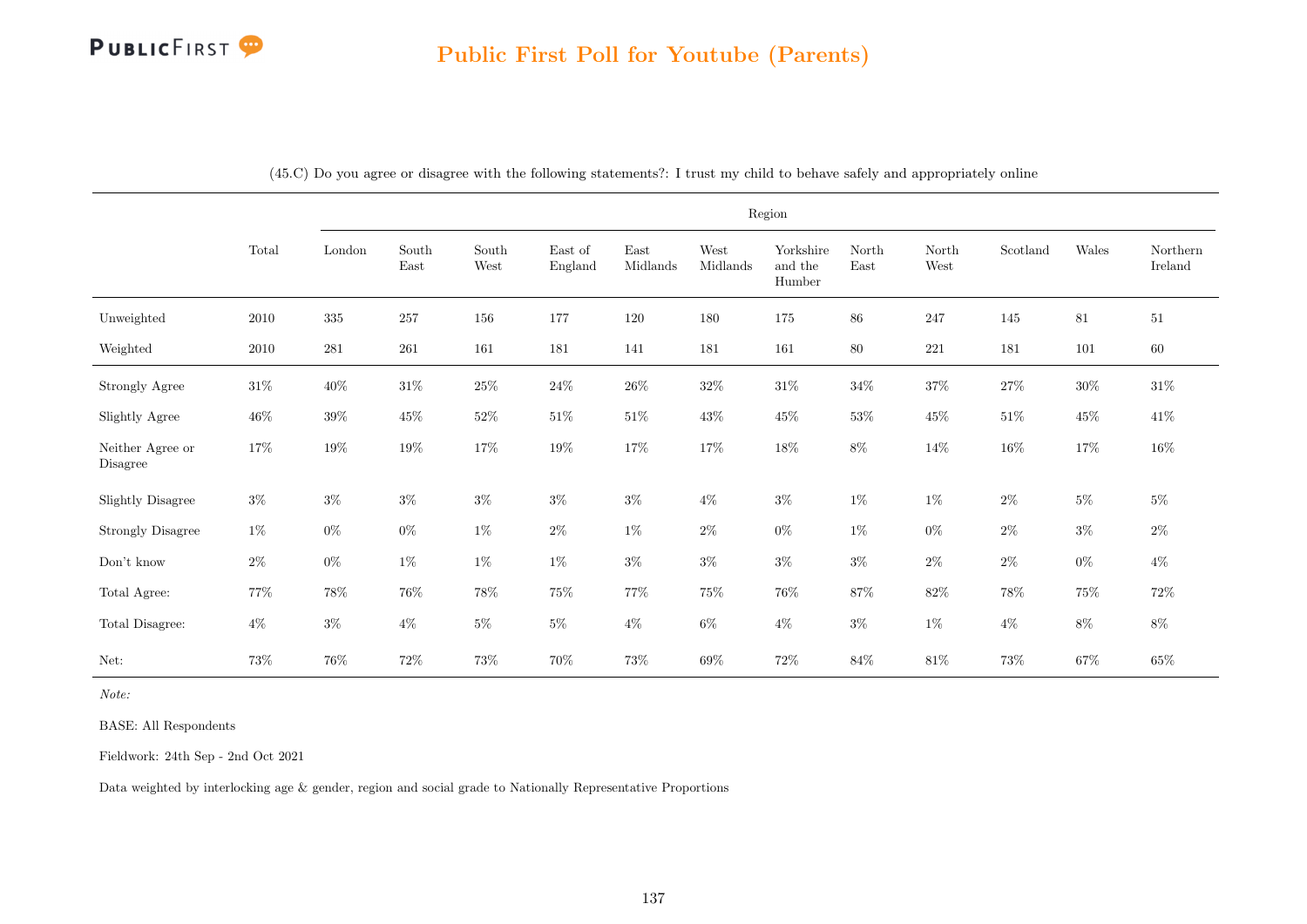

|                              |        |        |                |        | Age       |        |        |        | Social Grade |           |           |        | $\mathrm{EU}$ 2016 Vote |                   |
|------------------------------|--------|--------|----------------|--------|-----------|--------|--------|--------|--------------|-----------|-----------|--------|-------------------------|-------------------|
|                              | Total  | 18-24  | $25\hbox{-}34$ | 35-44  | $45 - 54$ | 55-64  | $65+$  | AB     | C1           | $\rm{C2}$ | $\rm{DE}$ | Leave  | Remain                  | I did not<br>vote |
| Unweighted                   | 2010   | $33\,$ | 370            | 924    | 520       | 144    | $19\,$ | 647    | 514          | 433       | 409       | 740    | 931                     | 282               |
| Weighted                     | 2010   | 31     | 361            | 918    | 527       | 153    | 20     | 541    | 521          | 441       | 500       | 749    | 918                     | 287               |
| Strongly Agree               | $14\%$ | $9\%$  | $17\%$         | $16\%$ | 11\%      | $8\%$  | $4\%$  | $18\%$ | $14\%$       | $11\%$    | 12%       | $11\%$ | $17\%$                  | $10\%$            |
| Slightly Agree               | $33\%$ | $36\%$ | $33\%$         | $31\%$ | $36\%$    | $33\%$ | $28\%$ | $33\%$ | $32\%$       | $34\%$    | $32\%$    | $32\%$ | $33\%$                  | $36\%$            |
| Neither Agree or<br>Disagree | $27\%$ | $23\%$ | $24\%$         | $27\%$ | $26\%$    | $33\%$ | $33\%$ | $25\%$ | $26\%$       | $28\%$    | $28\%$    | $30\%$ | $25\%$                  | $26\%$            |
| Slightly Disagree            | 17%    | 18%    | $13\%$         | 18%    | 18%       | 16%    | $24\%$ | 17%    | 17%          | $16\%$    | 17%       | 17%    | 17%                     | 17%               |
| <b>Strongly Disagree</b>     | $8\%$  | $14\%$ | $11\%$         | $7\%$  | $8\%$     | $9\%$  | 11\%   | $6\%$  | $9\%$        | $9\%$     | $9\%$     | $9\%$  | $7\%$                   | $10\%$            |
| Don't know                   | $1\%$  | $0\%$  | $2\%$          | $1\%$  | $1\%$     | $1\%$  | $0\%$  | 1%     | $1\%$        | $2\%$     | $1\%$     | 1%     | $1\%$                   | $3\%$             |
| Total Agree:                 | $47\%$ | $45\%$ | $50\%$         | 47\%   | 47\%      | $41\%$ | $32\%$ | 51\%   | $46\%$       | $45\%$    | 44\%      | $43\%$ | $51\%$                  | $45\%$            |
| Total Disagree:              | $25\%$ | $32\%$ | $24\%$         | $25\%$ | $25\%$    | $25\%$ | $35\%$ | $23\%$ | $26\%$       | $25\%$    | $26\%$    | $26\%$ | $23\%$                  | $26\%$            |
| Net:                         | $22\%$ | 13%    | $26\%$         | $22\%$ | $22\%$    | $16\%$ | $-3\%$ | $28\%$ | $20\%$       | $20\%$    | 18%       | $17\%$ | $27\%$                  | 19%               |

(46.A) Do you agree or disagree with the following statements?: I am worried about how much my children are online

Note:

BASE: All Respondents

Fieldwork: 24th Sep - 2nd Oct 2021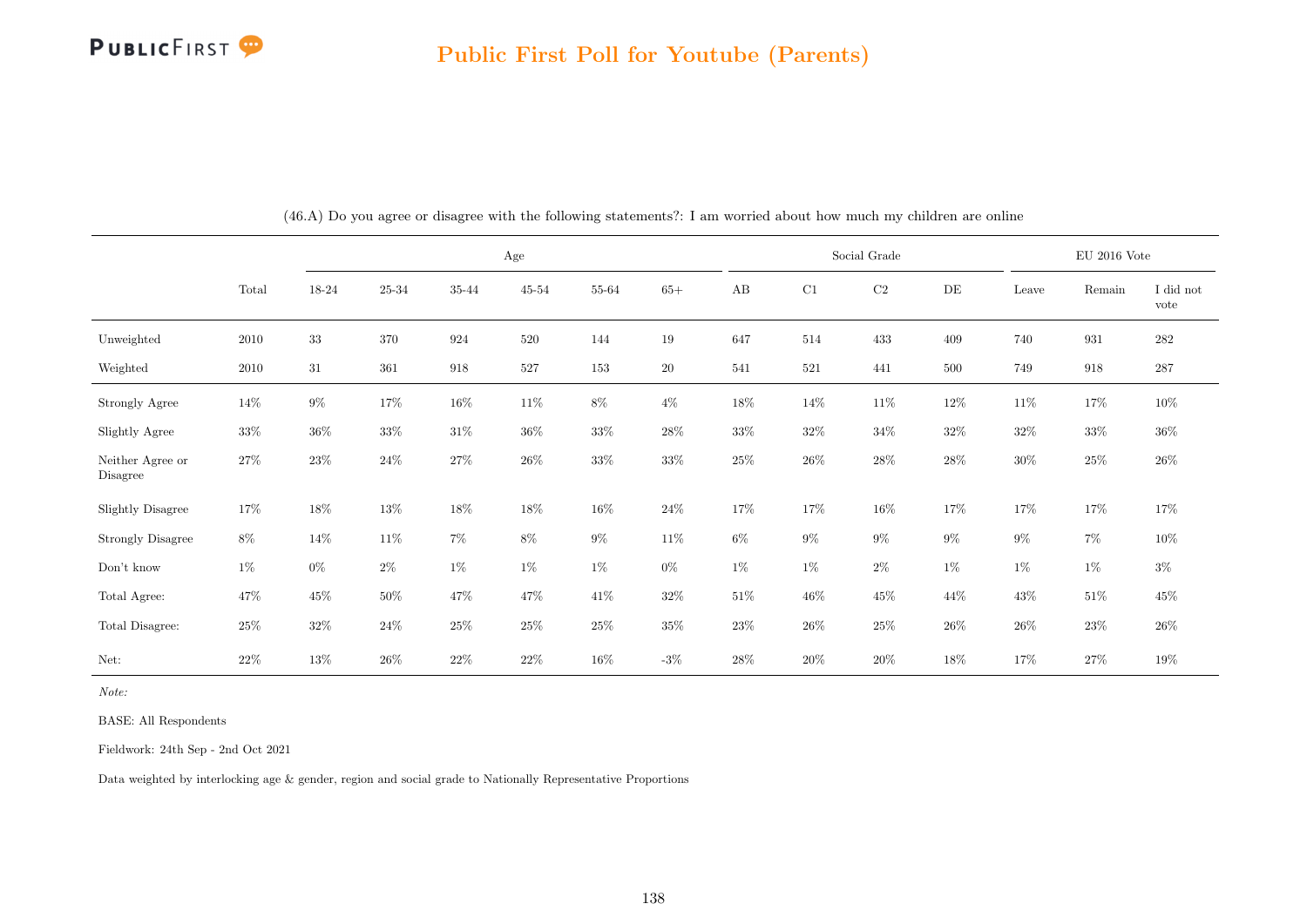#### Public First Poll for Youtube (Parents)

|                              |          |        | $\operatorname{Gender}$ |                     |         |                     | $2019\,$                      |                   |                      |                       |                          | Education                                              |                                                             |                          |
|------------------------------|----------|--------|-------------------------|---------------------|---------|---------------------|-------------------------------|-------------------|----------------------|-----------------------|--------------------------|--------------------------------------------------------|-------------------------------------------------------------|--------------------------|
|                              | Total    | Male   | Female                  | Conservative Labour |         | Liberal<br>Democrat | The<br><b>Brexit</b><br>Party | I did not<br>vote | None of<br>the above | GCSE or<br>equivalent | A Level or<br>equivalent | University<br>Under-<br>graduate<br>Degree<br>(BA/BSc) | University<br>Postgrad-<br>uate<br>Degree<br>(MA/MSc/MPhil) | Doctorate<br>(PhD/DPHil) |
| Unweighted                   | 2010     | 922    | $1087\,$                | 714                 | $539\,$ | 198                 | 14                            | $280\,$           | $\overline{0}$       | 405                   | $559\,$                  | $513\,$                                                | 434                                                         | $57\,$                   |
| Weighted                     | $2010\,$ | 1004   | 1005                    | 699                 | 537     | 186                 | 14                            | 292               | $\overline{0}$       | 440                   | 587                      | 488                                                    | 399                                                         | $50\,$                   |
| <b>Strongly Agree</b>        | 14%      | 17%    | $11\%$                  | $16\%$              | $15\%$  | $19\%$              | $6\%$                         | $8\%$             | $\ast$               | $10\%$                | $8\%$                    | $14\%$                                                 | $27\%$                                                      | $27\%$                   |
| Slightly Agree               | $33\%$   | $32\%$ | $33\%$                  | $33\%$              | $32\%$  | $35\%$              | $12\%$                        | $35\%$            | $\ast$               | $28\%$                | $33\%$                   | $35\%$                                                 | $34\%$                                                      | $31\%$                   |
| Neither Agree or<br>Disagree | 27%      | $27\%$ | $27\%$                  | $26\%$              | $27\%$  | $27\%$              | $32\%$                        | $24\%$            | $\ast$               | $30\%$                | $31\%$                   | $25\%$                                                 | $22\%$                                                      | $20\%$                   |
| <b>Slightly Disagree</b>     | 17%      | $15\%$ | $19\%$                  | 17%                 | 16\%    | $15\%$              | $34\%$                        | 19%               | $\ast$               | $20\%$                | $17\%$                   | 17%                                                    | $12\%$                                                      | $18\%$                   |
| <b>Strongly Disagree</b>     | $8\%$    | $8\%$  | $8\%$                   | $7\%$               | $9\%$   | $5\%$               | $7\%$                         | $11\%$            | $\ast$               | $11\%$                | $10\%$                   | $7\%$                                                  | $4\%$                                                       | $5\%$                    |
| Don't know                   | $1\%$    | $1\%$  | $2\%$                   | $0\%$               | $2\%$   | $0\%$               | 10%                           | $2\%$             | $\ast$               | $1\%$                 | $2\%$                    | $1\%$                                                  | $1\%$                                                       | $0\%$                    |
| Total Agree:                 | 47%      | $49\%$ | 44%                     | $49\%$              | $46\%$  | $53\%$              | 18%                           | $43\%$            | $\ast$               | $38\%$                | 41%                      | $49\%$                                                 | $61\%$                                                      | $57\%$                   |
| Total Disagree:              | $25\%$   | $23\%$ | $27\%$                  | $24\%$              | $25\%$  | $20\%$              | $41\%$                        | $30\%$            | $\ast$               | $31\%$                | 27%                      | $25\%$                                                 | $16\%$                                                      | $23\%$                   |
| Net:                         | $22\%$   | $27\%$ | $17\%$                  | $24\%$              | $22\%$  | $33\%$              | $-23\%$                       | $13\%$            | $\ast$               | $7\%$                 | $14\%$                   | $24\%$                                                 | $45\%$                                                      | $34\%$                   |

(46.B) Do you agree or disagree with the following statements?: I am worried about how much my children are online

Note:

BASE: All Respondents

Fieldwork: 24th Sep - 2nd Oct 2021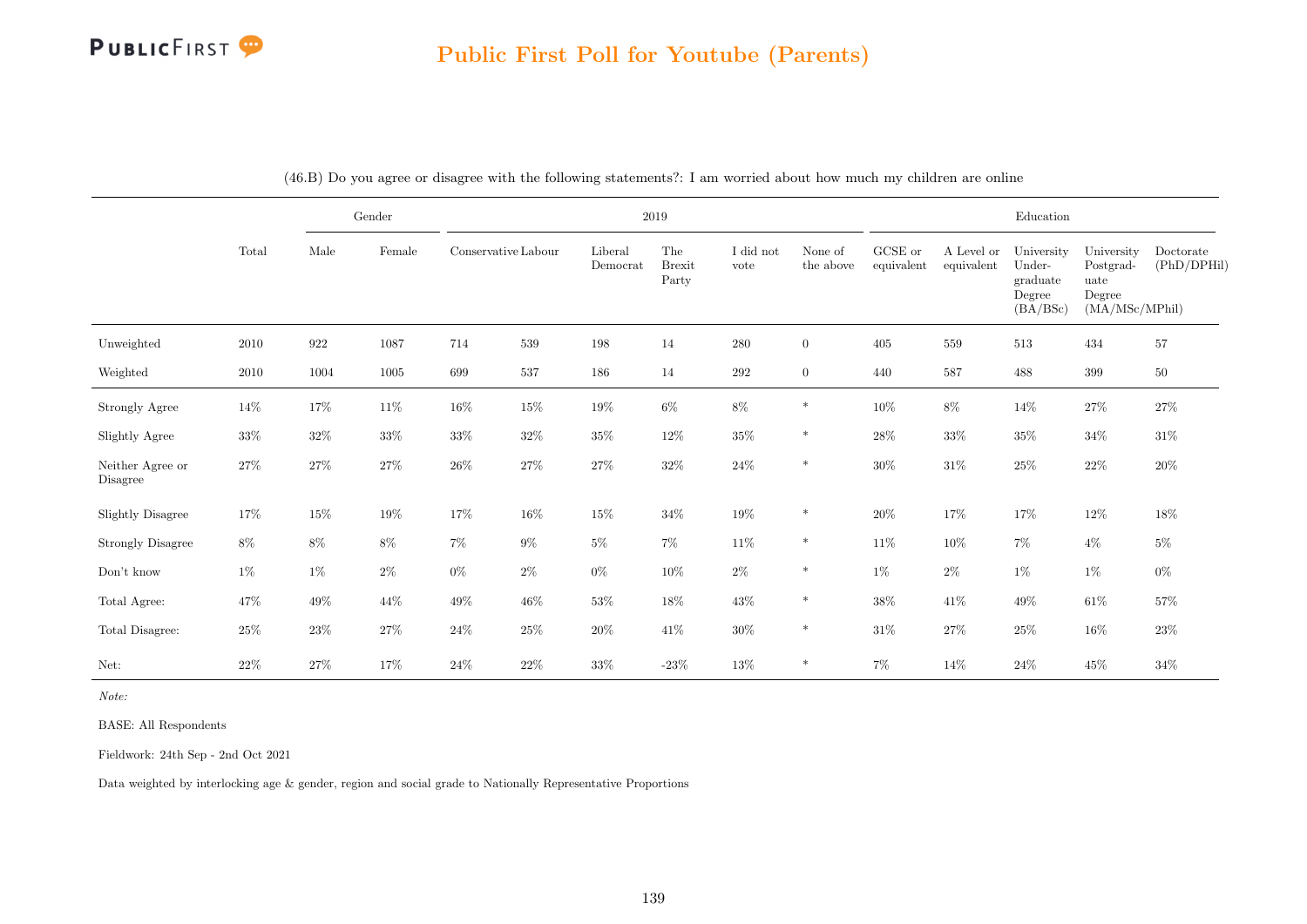|                              |        |           |                                |               |                    |                  |                  | Region                         |               |               |          |        |                     |
|------------------------------|--------|-----------|--------------------------------|---------------|--------------------|------------------|------------------|--------------------------------|---------------|---------------|----------|--------|---------------------|
|                              | Total  | London    | $\operatorname{South}$<br>East | South<br>West | East of<br>England | East<br>Midlands | West<br>Midlands | Yorkshire<br>and the<br>Humber | North<br>East | North<br>West | Scotland | Wales  | Northern<br>Ireland |
| Unweighted                   | 2010   | $335\,$   | 257                            | 156           | 177                | 120              | 180              | 175                            | 86            | 247           | 145      | 81     | $51\,$              |
| Weighted                     | 2010   | $\bf 281$ | 261                            | 161           | 181                | 141              | 181              | 161                            | 80            | $221\,$       | 181      | 101    | $60\,$              |
| Strongly Agree               | $14\%$ | $24\%$    | $13\%$                         | $7\%$         | $14\%$             | $9\%$            | $12\%$           | 14\%                           | $12\%$        | $13\%$        | $15\%$   | $10\%$ | 14%                 |
| Slightly Agree               | $33\%$ | $33\%$    | $35\%$                         | $31\%$        | $32\%$             | $34\%$           | $33\%$           | $32\%$                         | $37\%$        | $34\%$        | $33\%$   | $26\%$ | $28\%$              |
| Neither Agree or<br>Disagree | $27\%$ | $24\%$    | $25\%$                         | $28\%$        | $28\%$             | $29\%$           | $27\%$           | $25\%$                         | $20\%$        | $27\%$        | $26\%$   | $36\%$ | $32\%$              |
| <b>Slightly Disagree</b>     | 17%    | $11\%$    | $18\%$                         | $22\%$        | $17\%$             | $18\%$           | $13\%$           | $18\%$                         | $23\%$        | $17\%$        | $18\%$   | $17\%$ | $13\%$              |
| <b>Strongly Disagree</b>     | $8\%$  | $7\%$     | $8\%$                          | $9\%$         | $8\%$              | $8\%$            | $13\%$           | $9\%$                          | $7\%$         | $7\%$         | $6\%$    | $10\%$ | $6\%$               |
| Don't know                   | $1\%$  | $1\%$     | $1\%$                          | $1\%$         | $1\%$              | $2\%$            | $2\%$            | $1\%$                          | $0\%$         | $1\%$         | $2\%$    | $0\%$  | $6\%$               |
| Total Agree:                 | $47\%$ | $57\%$    | 49\%                           | $39\%$        | $46\%$             | $43\%$           | 44\%             | 47%                            | $49\%$        | 47\%          | $48\%$   | $36\%$ | $43\%$              |
| Total Disagree:              | $25\%$ | $18\%$    | $26\%$                         | $32\%$        | $25\%$             | $26\%$           | $26\%$           | $27\%$                         | $30\%$        | $24\%$        | $24\%$   | $28\%$ | $19\%$              |
| Net:                         | $22\%$ | $39\%$    | $23\%$                         | $7\%$         | $21\%$             | $16\%$           | $19\%$           | $20\%$                         | $19\%$        | $22\%$        | $25\%$   | $9\%$  | $24\%$              |

(46.C) Do you agree or disagree with the following statements?: I am worried about how much my children are online

Note:

BASE: All Respondents

Fieldwork: 24th Sep - 2nd Oct 2021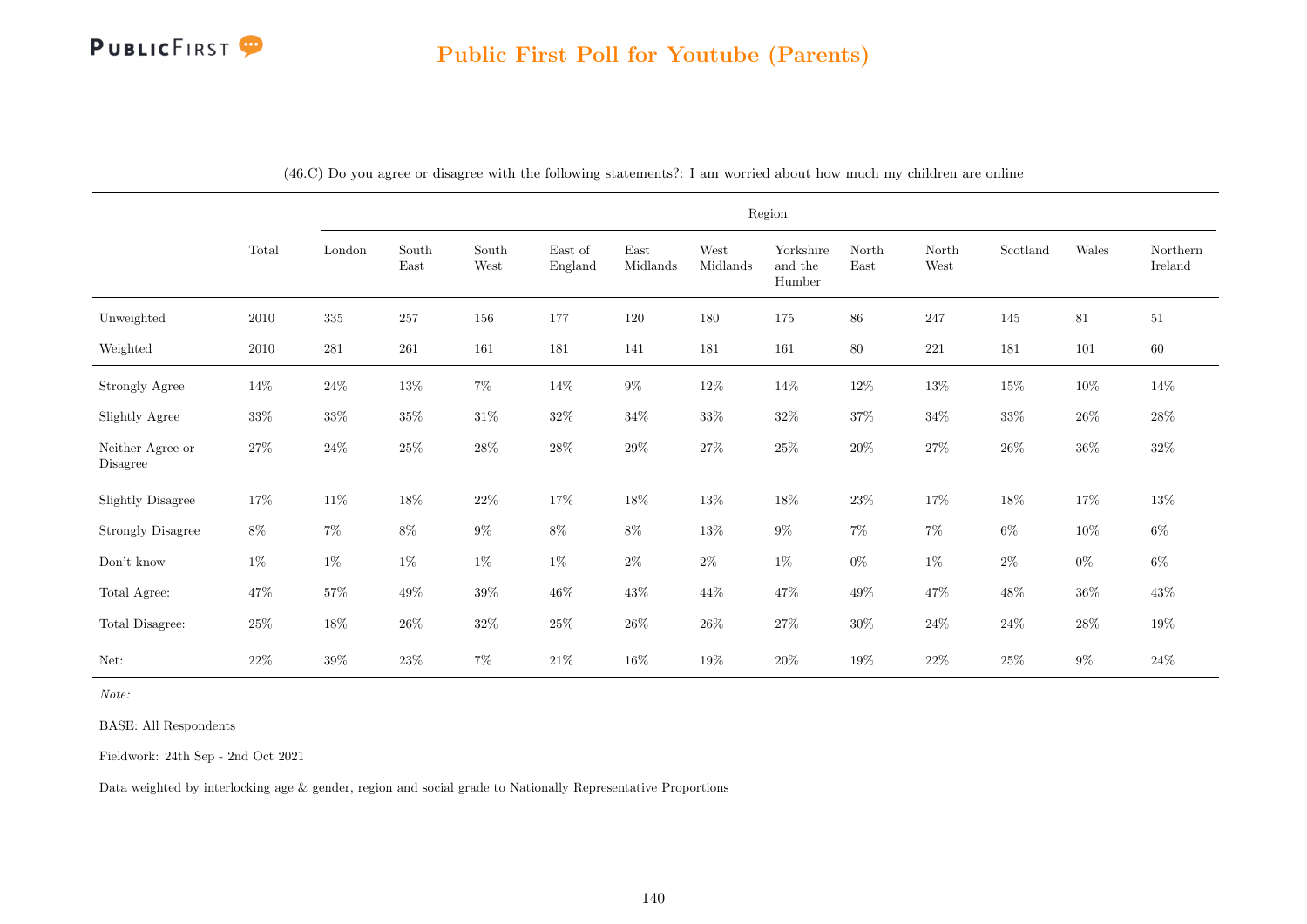

|                              |          |        |           | Age    |           |        |        |        |        | Social Grade |        |        | $EU$ 2016 Vote |                   |
|------------------------------|----------|--------|-----------|--------|-----------|--------|--------|--------|--------|--------------|--------|--------|----------------|-------------------|
|                              | Total    | 18-24  | $25 - 34$ | 35-44  | $45 - 54$ | 55-64  | $65+$  | AB     | C1     | $\rm{C2}$    | DE     | Leave  | Remain         | I did not<br>vote |
| Unweighted                   | $2010\,$ | $33\,$ | 370       | 924    | 520       | 144    | 19     | 647    | 514    | 433          | 409    | 740    | 931            | 282               |
| Weighted                     | 2010     | 31     | 361       | 918    | 527       | 153    | $20\,$ | 541    | 521    | 441          | 500    | 749    | 918            | 287               |
| Strongly Agree               | $34\%$   | 42\%   | $37\%$    | $38\%$ | $26\%$    | $29\%$ | $33\%$ | $36\%$ | $33\%$ | $33\%$       | $34\%$ | $30\%$ | $36\%$         | $36\%$            |
| Slightly Agree               | $35\%$   | $37\%$ | $39\%$    | $33\%$ | $39\%$    | $29\%$ | $30\%$ | $35\%$ | $36\%$ | $36\%$       | $34\%$ | $39\%$ | $34\%$         | $34\%$            |
| Neither Agree or<br>Disagree | $18\%$   | $13\%$ | $16\%$    | 17%    | $19\%$    | $25\%$ | $4\%$  | 18%    | $18\%$ | 18%          | 18%    | $18\%$ | 17%            | 17%               |
| <b>Slightly Disagree</b>     | $8\%$    | $6\%$  | $6\%$     | $7\%$  | $10\%$    | $11\%$ | $22\%$ | $8\%$  | $8\%$  | $8\%$        | $9\%$  | $9\%$  | $8\%$          | $9\%$             |
| <b>Strongly Disagree</b>     | $3\%$    | $0\%$  | $2\%$     | $2\%$  | $5\%$     | $5\%$  | 11\%   | $3\%$  | $3\%$  | $4\%$        | $2\%$  | $4\%$  | $3\%$          | $2\%$             |
| Don't know                   | $2\%$    | $2\%$  | $1\%$     | $2\%$  | $2\%$     | $0\%$  | $0\%$  | $2\%$  | $1\%$  | $1\%$        | $2\%$  | $1\%$  | $2\%$          | $2\%$             |
| Total Agree:                 | $69\%$   | 79%    | $76\%$    | $71\%$ | $64\%$    | $58\%$ | $63\%$ | 70%    | $70\%$ | $69\%$       | 69%    | $69\%$ | $70\%$         | 70%               |
| Total Disagree:              | $11\%$   | $6\%$  | $7\%$     | $10\%$ | $15\%$    | $16\%$ | $33\%$ | $11\%$ | $12\%$ | $12\%$       | $11\%$ | $13\%$ | 11\%           | 11\%              |
| Net:                         | 58%      | 72%    | $68\%$    | $62\%$ | $49\%$    | $42\%$ | $30\%$ | 59%    | $58\%$ | 57%          | 58%    | $56\%$ | $60\%$         | $59\%$            |

(47.A) Do you agree or disagree with the following statements?: I use the internet as much if not more than my child does

Note:

BASE: All Respondents

Fieldwork: 24th Sep - 2nd Oct 2021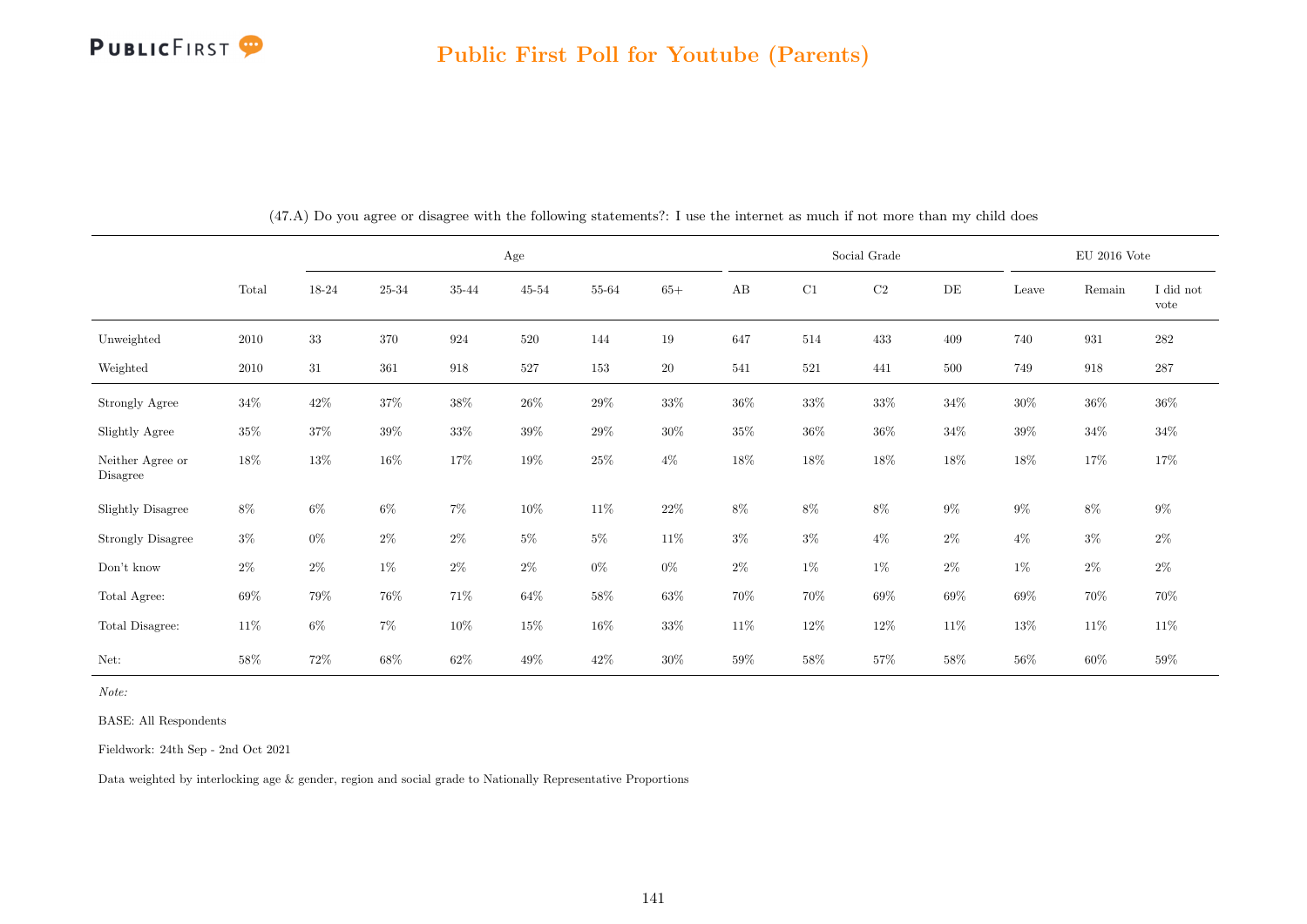|                              |        |         | $\operatorname{Gender}$ | $2019\,$            |        |                     |                               |                   |                      |                       | ${\bf Education}$        |                                                        |                                                             |                          |  |
|------------------------------|--------|---------|-------------------------|---------------------|--------|---------------------|-------------------------------|-------------------|----------------------|-----------------------|--------------------------|--------------------------------------------------------|-------------------------------------------------------------|--------------------------|--|
|                              | Total  | Male    | Female                  | Conservative Labour |        | Liberal<br>Democrat | The<br><b>Brexit</b><br>Party | I did not<br>vote | None of<br>the above | GCSE or<br>equivalent | A Level or<br>equivalent | University<br>Under-<br>graduate<br>Degree<br>(BA/BSc) | University<br>Postgrad-<br>uate<br>Degree<br>(MA/MSc/MPhil) | Doctorate<br>(PhD/DPHil) |  |
| Unweighted                   | 2010   | $922\,$ | 1087                    | 714                 | 539    | 198                 | 14                            | $280\,$           | $\overline{0}$       | 405                   | 559                      | 513                                                    | 434                                                         | $57\,$                   |  |
| Weighted                     | 2010   | 1004    | 1005                    | 699                 | 537    | 186                 | 14                            | 292               | $\overline{0}$       | 440                   | 587                      | 488                                                    | 399                                                         | $50\,$                   |  |
| Strongly Agree               | $34\%$ | $35\%$  | $33\%$                  | $33\%$              | $35\%$ | $31\%$              | $13\%$                        | $36\%$            | $\ast$               | $29\%$                | $33\%$                   | $32\%$                                                 | $42\%$                                                      | $39\%$                   |  |
| Slightly Agree               | $35\%$ | $34\%$  | $36\%$                  | $37\%$              | $36\%$ | $39\%$              | $48\%$                        | $32\%$            | $\ast$               | $39\%$                | $33\%$                   | $39\%$                                                 | $33\%$                                                      | $23\%$                   |  |
| Neither Agree or<br>Disagree | $18\%$ | $19\%$  | $17\%$                  | 18%                 | 17%    | 17%                 | $21\%$                        | $16\%$            | $\ast$               | 18%                   | $19\%$                   | $17\%$                                                 | $16\%$                                                      | $26\%$                   |  |
| <b>Slightly Disagree</b>     | $8\%$  | $8\%$   | $9\%$                   | $9\%$               | $8\%$  | $7\%$               | $0\%$                         | $10\%$            | $\ast$               | $8\%$                 | $9\%$                    | $9\%$                                                  | $6\%$                                                       | $6\%$                    |  |
| <b>Strongly Disagree</b>     | $3\%$  | $2\%$   | $4\%$                   | $3\%$               | $3\%$  | $4\%$               | $8\%$                         | $3\%$             | $\ast$               | $5\%$                 | $3\%$                    | $2\%$                                                  | $1\%$                                                       | $2\%$                    |  |
| $\mathrm{Don't}$ know        | $2\%$  | $1\%$   | $2\%$                   | $1\%$               | $1\%$  | $1\%$               | $10\%$                        | $2\%$             | $\ast$               | $1\%$                 | $1\%$                    | $1\%$                                                  | $1\%$                                                       | $4\%$                    |  |
| Total Agree:                 | 69%    | 70%     | $69\%$                  | 70%                 | $71\%$ | $71\%$              | $61\%$                        | $69\%$            | $\ast$               | $68\%$                | $66\%$                   | $71\%$                                                 | 76%                                                         | $62\%$                   |  |
| Total Disagree:              | $11\%$ | $10\%$  | $12\%$                  | $11\%$              | $11\%$ | $12\%$              | $8\%$                         | $14\%$            | $\ast$               | $13\%$                | $13\%$                   | $11\%$                                                 | $7\%$                                                       | $9\%$                    |  |
| Net:                         | 58%    | $59\%$  | $57\%$                  | $58\%$              | $61\%$ | $59\%$              | $53\%$                        | $55\%$            | $\ast$               | $55\%$                | $54\%$                   | $60\%$                                                 | $68\%$                                                      | $53\%$                   |  |

(47.B) Do you agree or disagree with the following statements?: I use the internet as much if not more than my child does

Note:

BASE: All Respondents

Fieldwork: 24th Sep - 2nd Oct 2021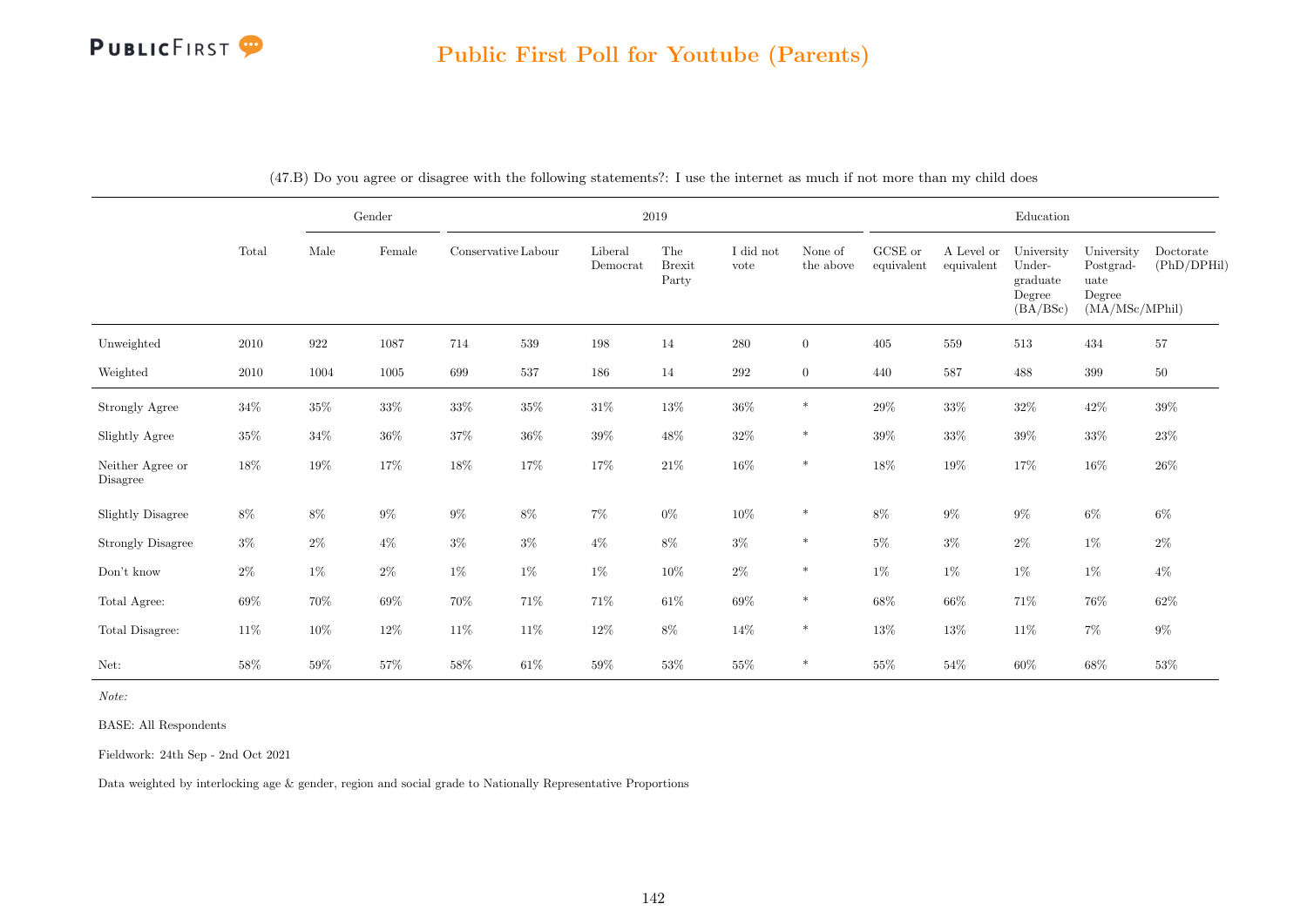|                              |          | Region  |                                |               |                    |                  |                  |                                |               |               |          |        |                     |
|------------------------------|----------|---------|--------------------------------|---------------|--------------------|------------------|------------------|--------------------------------|---------------|---------------|----------|--------|---------------------|
|                              | Total    | London  | South<br>$\operatorname{East}$ | South<br>West | East of<br>England | East<br>Midlands | West<br>Midlands | Yorkshire<br>and the<br>Humber | North<br>East | North<br>West | Scotland | Wales  | Northern<br>Ireland |
| Unweighted                   | 2010     | $335\,$ | $257\,$                        | 156           | 177                | 120              | 180              | 175                            | $86\,$        | $247\,$       | 145      | 81     | $51\,$              |
| Weighted                     | $2010\,$ | $281\,$ | 261                            | 161           | 181                | 141              | 181              | 161                            | 80            | $221\,$       | 181      | 101    | $60\,$              |
| <b>Strongly Agree</b>        | $34\%$   | $36\%$  | $33\%$                         | $31\%$        | $38\%$             | $36\%$           | $36\%$           | $32\%$                         | $40\%$        | $30\%$        | $37\%$   | $29\%$ | $30\%$              |
| Slightly Agree               | $35\%$   | $35\%$  | $37\%$                         | $40\%$        | $38\%$             | $35\%$           | $34\%$           | $34\%$                         | $35\%$        | $36\%$        | $26\%$   | $38\%$ | $38\%$              |
| Neither Agree or<br>Disagree | $18\%$   | $18\%$  | $19\%$                         | $13\%$        | $15\%$             | $15\%$           | $15\%$           | $19\%$                         | $17\%$        | $21\%$        | $21\%$   | $19\%$ | $20\%$              |
| <b>Slightly Disagree</b>     | $8\%$    | $6\%$   | $7\%$                          | $14\%$        | $7\%$              | $5\%$            | $10\%$           | $10\%$                         | $7\%$         | $7\%$         | $11\%$   | $7\%$  | $10\%$              |
| <b>Strongly Disagree</b>     | $3\%$    | $3\%$   | $3\%$                          | $2\%$         | $1\%$              | $6\%$            | $4\%$            | $3\%$                          | $1\%$         | $3\%$         | $4\%$    | $5\%$  | $0\%$               |
| Don't know                   | $2\%$    | $2\%$   | $1\%$                          | $1\%$         | $1\%$              | $2\%$            | $2\%$            | $2\%$                          | $0\%$         | $3\%$         | $1\%$    | $1\%$  | $2\%$               |
| Total Agree:                 | $69\%$   | $71\%$  | 70%                            | $71\%$        | 75%                | $72\%$           | 70%              | $66\%$                         | $75\%$        | $66\%$        | $63\%$   | $67\%$ | $68\%$              |
| Total Disagree:              | $11\%$   | $9\%$   | $10\%$                         | $16\%$        | $9\%$              | $11\%$           | 14%              | $13\%$                         | $8\%$         | $10\%$        | $14\%$   | $13\%$ | $10\%$              |
| Net:                         | $58\%$   | $63\%$  | $60\%$                         | $55\%$        | $67\%$             | $60\%$           | $56\%$           | $52\%$                         | $67\%$        | $56\%$        | $48\%$   | $55\%$ | $58\%$              |

(47.C) Do you agree or disagree with the following statements?: I use the internet as much if not more than my child does

Note:

BASE: All Respondents

Fieldwork: 24th Sep - 2nd Oct 2021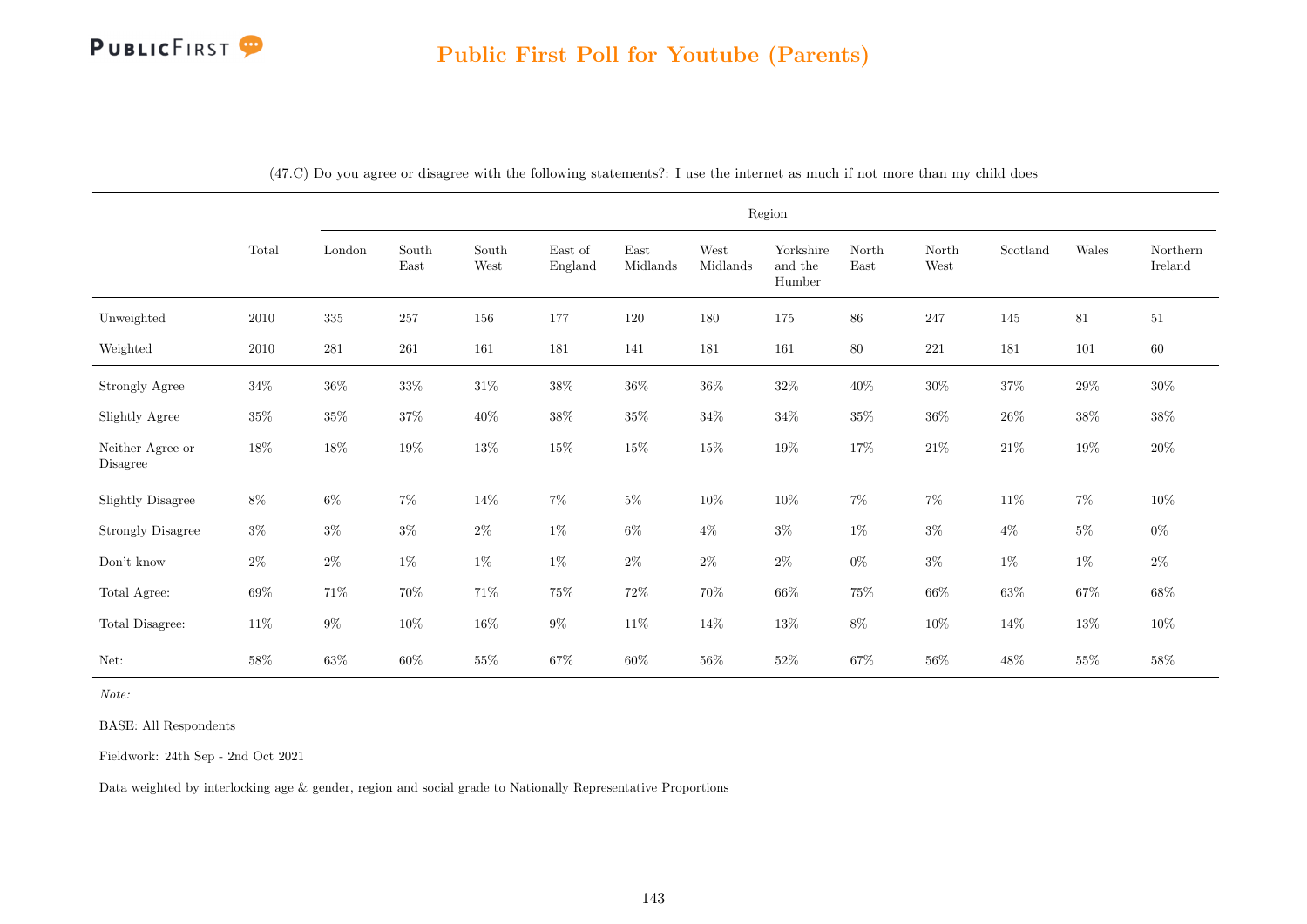

|            |       |       |        |        |           |        |        |       |        | $\left(10.11\right)$ for the heat bet of questions prease series which you think has higher quality contents. |      |        |                |                   |
|------------|-------|-------|--------|--------|-----------|--------|--------|-------|--------|---------------------------------------------------------------------------------------------------------------|------|--------|----------------|-------------------|
|            |       |       |        |        | Age       |        |        |       |        | Social Grade                                                                                                  |      |        | $EU$ 2016 Vote |                   |
|            | Total | 18-24 | 25-34  | 35-44  | $45 - 54$ | 55-64  | $65+$  | AB    | C1     | C2                                                                                                            | DE   | Leave  | Remain         | I did not<br>vote |
| Unweighted | 2010  | 33    | 370    | 924    | 520       | 144    | 19     | 647   | 514    | 433                                                                                                           | 409  | 740    | 931            | 282               |
| Weighted   | 2010  | 31    | 361    | 918    | 527       | 153    | $20\,$ | 541   | 521    | 441                                                                                                           | 500  | 749    | 918            | 287               |
| YouTube    | 53%   | 66%   | 59%    | $56\%$ | 45%       | $48\%$ | 49\%   | 58%   | $45\%$ | $54\%$                                                                                                        | 55%  | $53\%$ | $55\%$         | 47%               |
| Cheebies   | 35%   | 30%   | $32\%$ | $34\%$ | $39\%$    | $35\%$ | 40%    | 33%   | $42\%$ | 34\%                                                                                                          | 31%  | $35\%$ | 35%            | 38%               |
| Don't know | 12%   | $4\%$ | $9\%$  | 10%    | 16\%      | 17%    | 11%    | $9\%$ | 13%    | 12\%                                                                                                          | 14\% | 12%    | 10%            | 16\%              |

(48.A) For the next set of questions please select which you think has higher quality content:

Note:

BASE: All Respondents

Fieldwork: 24th Sep - 2nd Oct 2021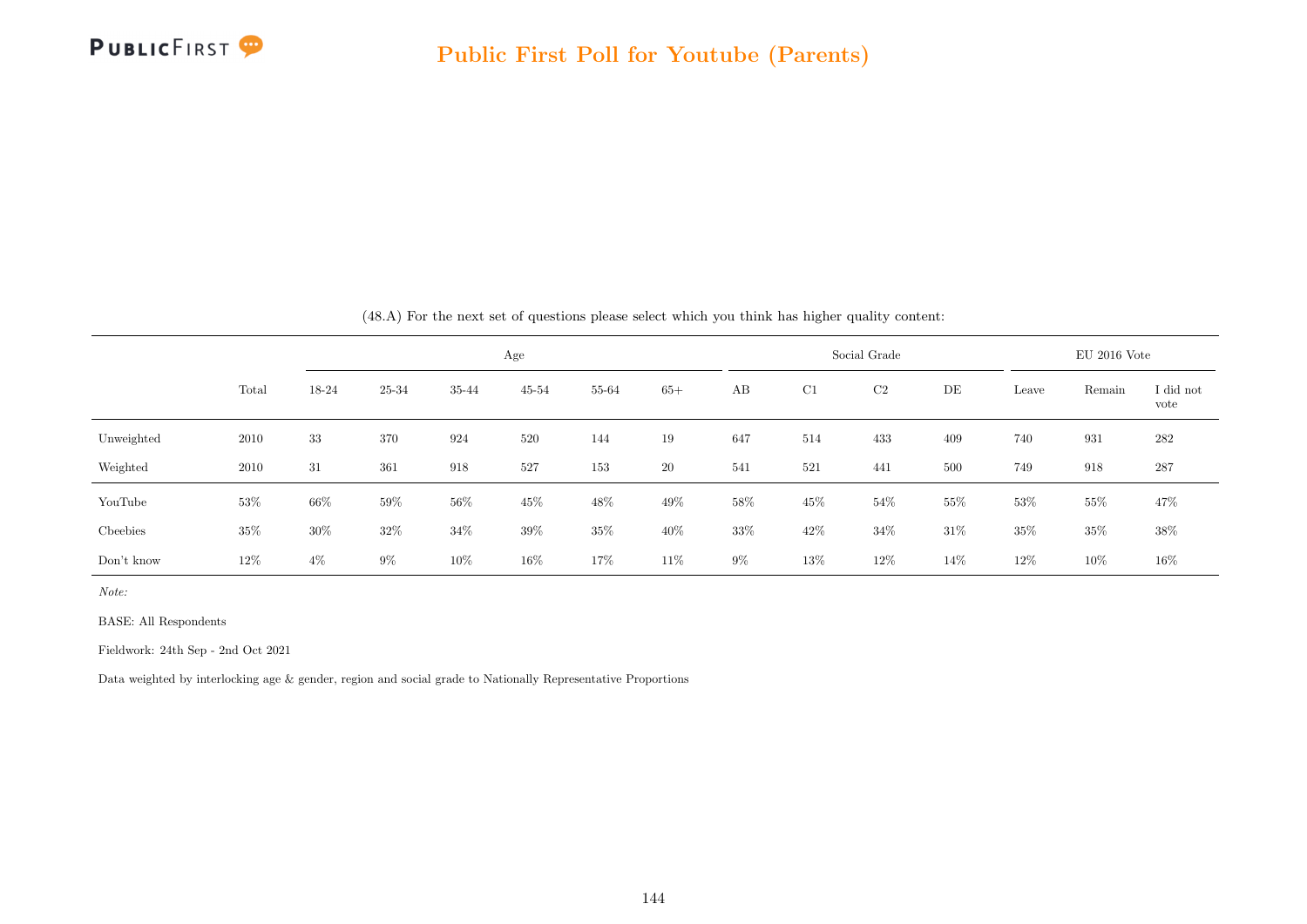

|            |       |        | Gender |        |                            |                     | 2019                          |                   |                      |                       |                          | Education                                              |                                                             |                          |
|------------|-------|--------|--------|--------|----------------------------|---------------------|-------------------------------|-------------------|----------------------|-----------------------|--------------------------|--------------------------------------------------------|-------------------------------------------------------------|--------------------------|
|            | Total | Male   | Female |        | Conservative Labour<br>198 | Liberal<br>Democrat | The<br><b>Brexit</b><br>Party | I did not<br>vote | None of<br>the above | GCSE or<br>equivalent | A Level or<br>equivalent | University<br>Under-<br>graduate<br>Degree<br>(BA/BSc) | University<br>Postgrad-<br>uate<br>Degree<br>(MA/MSc/MPhil) | Doctorate<br>(PhD/DPHil) |
| Unweighted | 2010  | 922    | 1087   | 714    | 539                        |                     | 14                            | 280               | $\overline{0}$       | 405                   | 559                      | 513                                                    | 434                                                         | 57                       |
| Weighted   | 2010  | 1004   | 1005   | 699    | 537                        | 186                 | 14                            | 292               | $\overline{0}$       | 440                   | 587                      | 488                                                    | 399                                                         | 50                       |
| YouTube    | 53%   | 60%    | $46\%$ | 58%    | 52%                        | $51\%$              | 45%                           | 47\%              | $\ast$               | 52%                   | 50%                      | 45\%                                                   | 67%                                                         | 69%                      |
| Cheebies   | 35%   | $30\%$ | 40\%   | $31\%$ | 38%                        | $41\%$              | 44\%                          | $37\%$            | $\ast$               | 35%                   | $35\%$                   | $43\%$                                                 | 28\%                                                        | 23%                      |
| Don't know | 12%   | 10%    | 14%    | 11%    | 10%                        | $9\%$               | 11%                           | 16%               | $*$                  | 13%                   | 15%                      | $12\%$                                                 | $5\%$                                                       | 8%                       |

(48.B) For the next set of questions please select which you think has higher quality content:

Note:

BASE: All Respondents

Fieldwork: 24th Sep - 2nd Oct 2021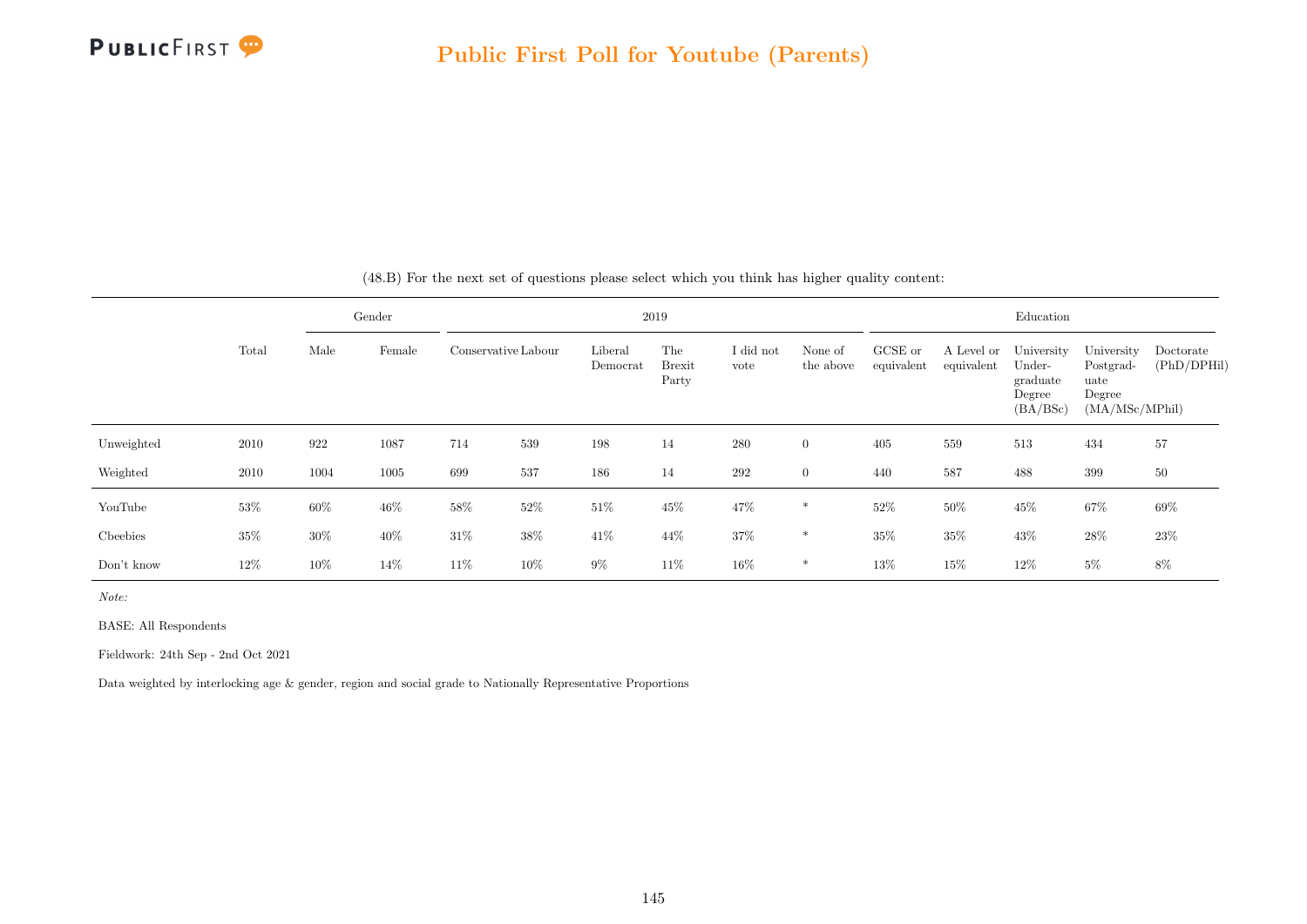

|            |        |         |               |               |                    |                  |                  | Region                         |               |               |          |       |                     |
|------------|--------|---------|---------------|---------------|--------------------|------------------|------------------|--------------------------------|---------------|---------------|----------|-------|---------------------|
|            | Total  | London  | South<br>East | South<br>West | East of<br>England | East<br>Midlands | West<br>Midlands | Yorkshire<br>and the<br>Humber | North<br>East | North<br>West | Scotland | Wales | Northern<br>Ireland |
| Unweighted | 2010   | $335\,$ | 257           | 156           | 177                | 120              | 180              | 175                            | 86            | 247           | 145      | 81    | 51                  |
| Weighted   | 2010   | 281     | 261           | 161           | 181                | 141              | 181              | 161                            | 80            | 221           | 181      | 101   | 60                  |
| YouTube    | $53\%$ | $69\%$  | 49%           | $51\%$        | 51\%               | $50\%$           | 46\%             | $54\%$                         | $58\%$        | $56\%$        | 48%      | 40\%  | $51\%$              |
| Cheebies   | $35\%$ | $27\%$  | 37%           | $35\%$        | $36\%$             | $41\%$           | $39\%$           | $36\%$                         | $32\%$        | $30\%$        | $40\%$   | 44\%  | $35\%$              |
| Don't know | 12\%   | $4\%$   | 14\%          | 14%           | $13\%$             | $9\%$            | 16%              | $10\%$                         | 10%           | 15%           | 12%      | 16%   | 13%                 |

(48.C) For the next set of questions please select which you think has higher quality content:

Note:

BASE: All Respondents

Fieldwork: 24th Sep - 2nd Oct 2021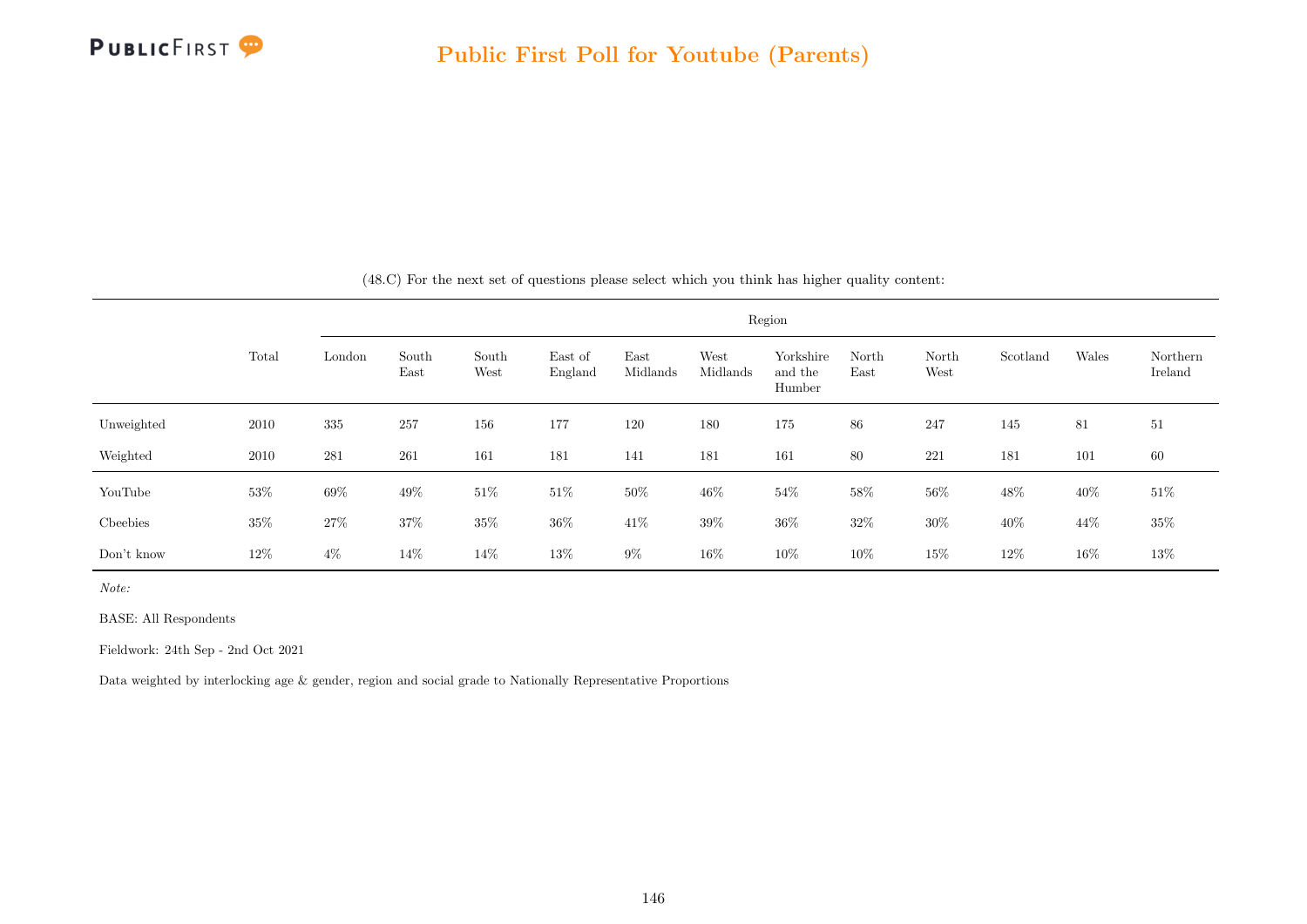

|            |       |       |        |        |           |        |        | (49.A) Please select which you think has higher quality content |        |              |     |       |                |                   |
|------------|-------|-------|--------|--------|-----------|--------|--------|-----------------------------------------------------------------|--------|--------------|-----|-------|----------------|-------------------|
|            |       |       |        |        | Age       |        |        |                                                                 |        | Social Grade |     |       | $EU$ 2016 Vote |                   |
|            | Total | 18-24 | 25-34  | 35-44  | $45 - 54$ | 55-64  | $65+$  | AB                                                              | C1     | C2           | DE  | Leave | Remain         | I did not<br>vote |
| Unweighted | 2010  | 33    | 370    | 924    | 520       | 144    | 19     | 647                                                             | 514    | 433          | 409 | 740   | 931            | 282               |
| Weighted   | 2010  | 31    | 361    | 918    | 527       | 153    | 20     | 541                                                             | 521    | 441          | 500 | 749   | 918            | 287               |
| Netflix    | 69%   | 68%   | 74%    | 69%    | $66\%$    | $66\%$ | $64\%$ | 70%                                                             | $65\%$ | 68%          | 72% | 70%   | 70%            | $63\%$            |
| Cheebies   | 22\%  | 25%   | $19\%$ | $23\%$ | 23\%      | $21\%$ | $30\%$ | 23%                                                             | 24\%   | 24\%         | 17% | 22%   | 23\%           | $22\%$            |
| Don't know | $9\%$ | $6\%$ | $7\%$  | 8%     | 11\%      | 13%    | $5\%$  | $7\%$                                                           | $11\%$ | 8%           | 10% | 8%    | $7\%$          | 15%               |

Note:

BASE: All Respondents

Fieldwork: 24th Sep - 2nd Oct 2021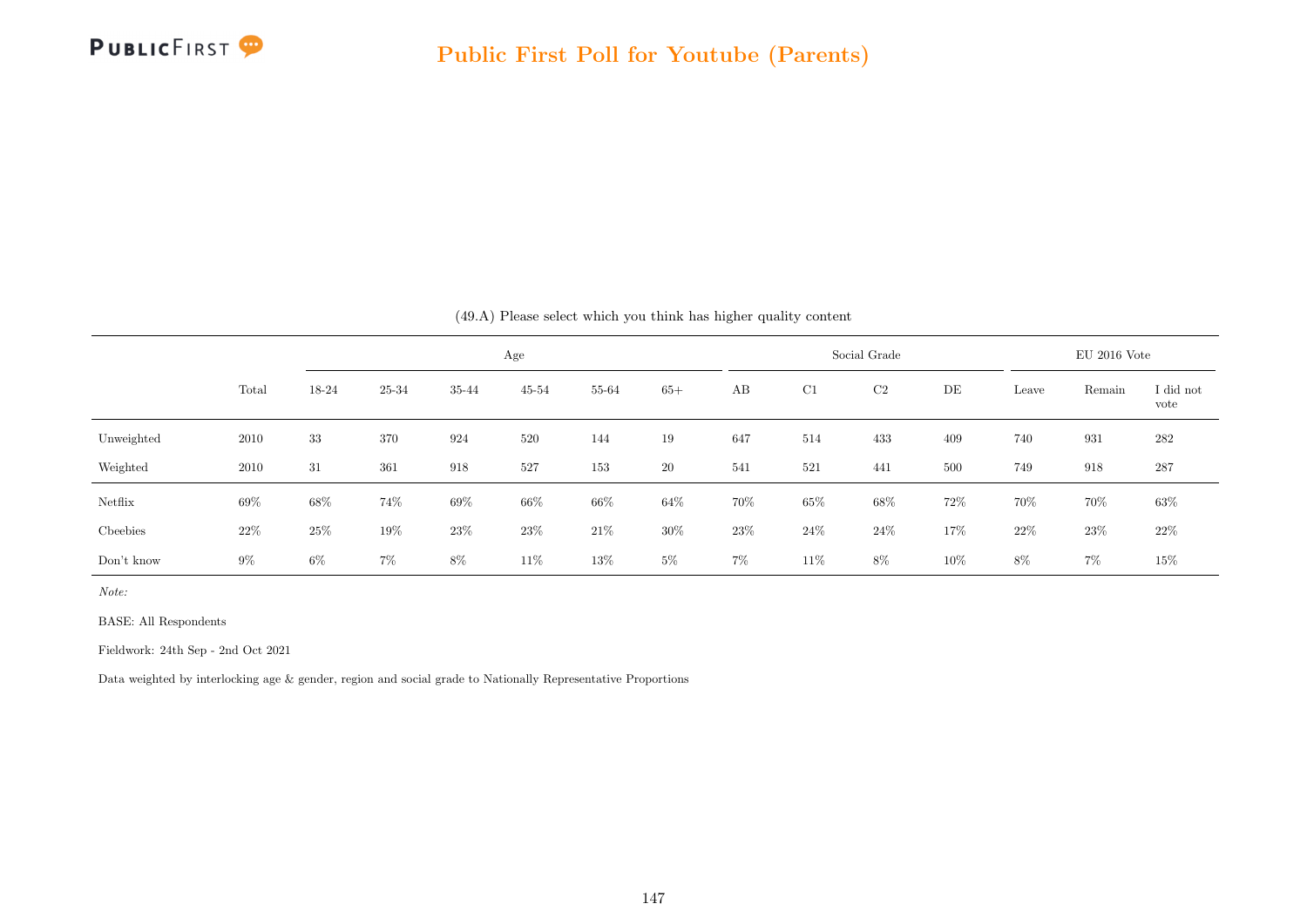

|            |       |       | Gender |                     |      |                     | 2019                          |                   |                      |                       |                          | Education                                              |                                                             |                          |
|------------|-------|-------|--------|---------------------|------|---------------------|-------------------------------|-------------------|----------------------|-----------------------|--------------------------|--------------------------------------------------------|-------------------------------------------------------------|--------------------------|
|            | Total | Male  | Female | Conservative Labour |      | Liberal<br>Democrat | The<br><b>Brexit</b><br>Party | I did not<br>vote | None of<br>the above | GCSE or<br>equivalent | A Level or<br>equivalent | University<br>Under-<br>graduate<br>Degree<br>(BA/BSc) | University<br>Postgrad-<br>uate<br>Degree<br>(MA/MSc/MPhil) | Doctorate<br>(PhD/DPHil) |
| Unweighted | 2010  | 922   | 1087   | 714                 | 539  | 198                 | 14                            | 280               | $\overline{0}$       | 405                   | 559                      | 513                                                    | 434                                                         | 57                       |
| Weighted   | 2010  | 1004  | 1005   | 699                 | 537  | 186                 | 14                            | 292               | $\overline{0}$       | 440                   | 587                      | 488                                                    | 399                                                         | 50                       |
| Netflix    | 69%   | 72%   | $65\%$ | 72%                 | 70%  | 71%                 | 48%                           | $63\%$            | $\ast$               | 73%                   | 69%                      | $61\%$                                                 | 73%                                                         | 83%                      |
| Cheebies   | 22%   | 21\%  | $24\%$ | $22\%$              | 22\% | $23\%$              | 41\%                          | $23\%$            | $\ast$               | 17%                   | 21\%                     | $30\%$                                                 | $22\%$                                                      | 14%                      |
| Don't know | $9\%$ | $7\%$ | 11\%   | $6\%$               | 8%   | $7\%$               | 11%                           | 14%               | *                    | 10%                   | 10%                      | $9\%$                                                  | $4\%$                                                       | 4%                       |

(49.B) Please select which you think has higher quality content

Note:

BASE: All Respondents

Fieldwork: 24th Sep - 2nd Oct 2021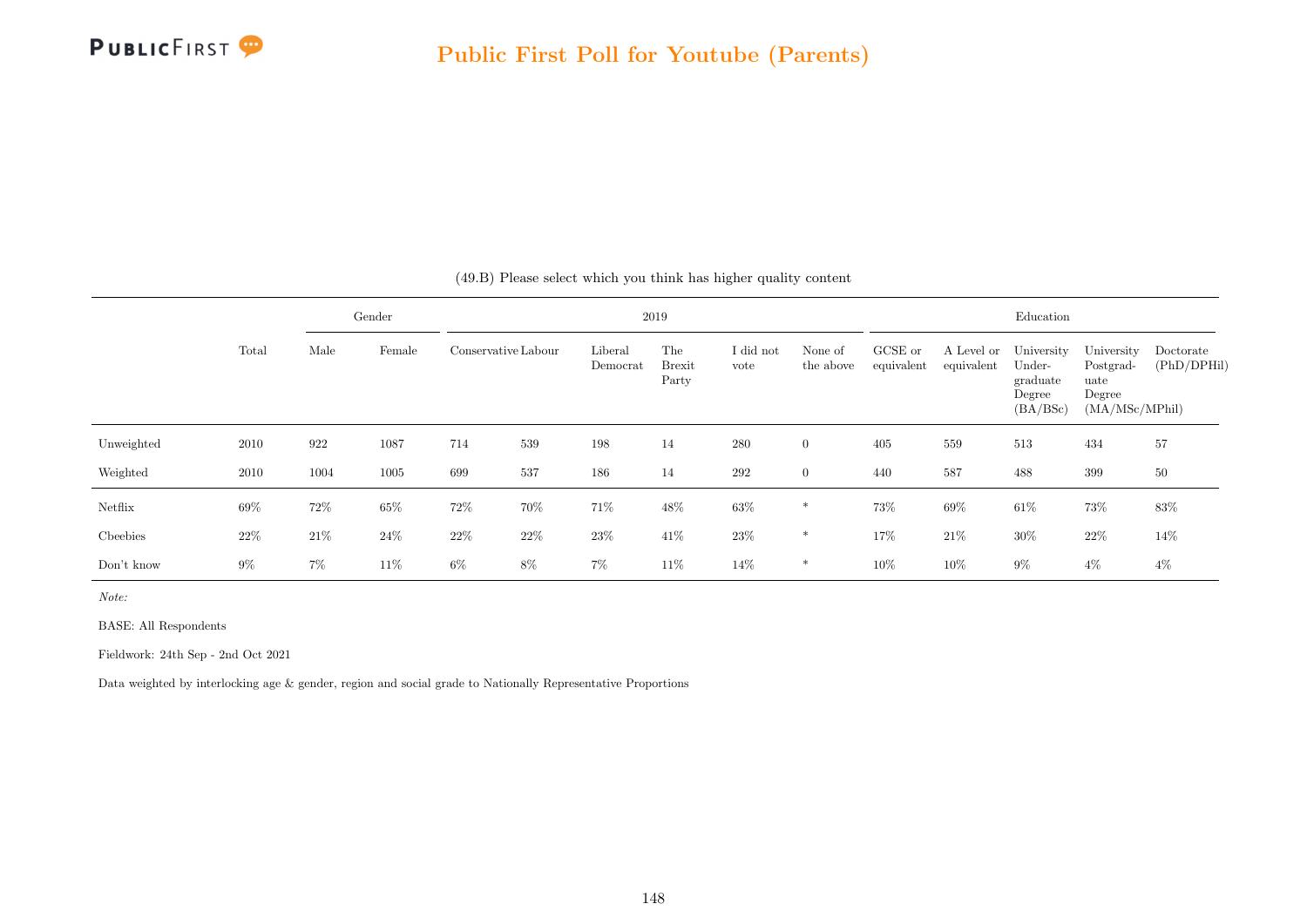

|            |        |        |               |               |                    |                  |                  | Region                         |               |               |          |        |                     |
|------------|--------|--------|---------------|---------------|--------------------|------------------|------------------|--------------------------------|---------------|---------------|----------|--------|---------------------|
|            | Total  | London | South<br>East | South<br>West | East of<br>England | East<br>Midlands | West<br>Midlands | Yorkshire<br>and the<br>Humber | North<br>East | North<br>West | Scotland | Wales  | Northern<br>Ireland |
| Unweighted | 2010   | 335    | 257           | 156           | 177                | 120              | 180              | 175                            | 86            | 247           | 145      | 81     | 51                  |
| Weighted   | 2010   | 281    | 261           | 161           | 181                | 141              | 181              | 161                            | 80            | 221           | 181      | 101    | 60                  |
| Netflix    | 69%    | 76%    | 69%           | $66\%$        | 67%                | 77%              | $60\%$           | 67%                            | 79%           | $69\%$        | $64\%$   | 70%    | 59%                 |
| Cheebies   | $22\%$ | $19\%$ | 22%           | $28\%$        | $25\%$             | $18\%$           | $25\%$           | 26\%                           | 16%           | $20\%$        | $26\%$   | 17%    | 28\%                |
| Don't know | $9\%$  | $5\%$  | $9\%$         | $6\%$         | $8\%$              | $5\%$            | 16\%             | $7\%$                          | $4\%$         | 12%           | 10%      | $13\%$ | 13%                 |

(49.C) Please select which you think has higher quality content

Note:

BASE: All Respondents

Fieldwork: 24th Sep - 2nd Oct 2021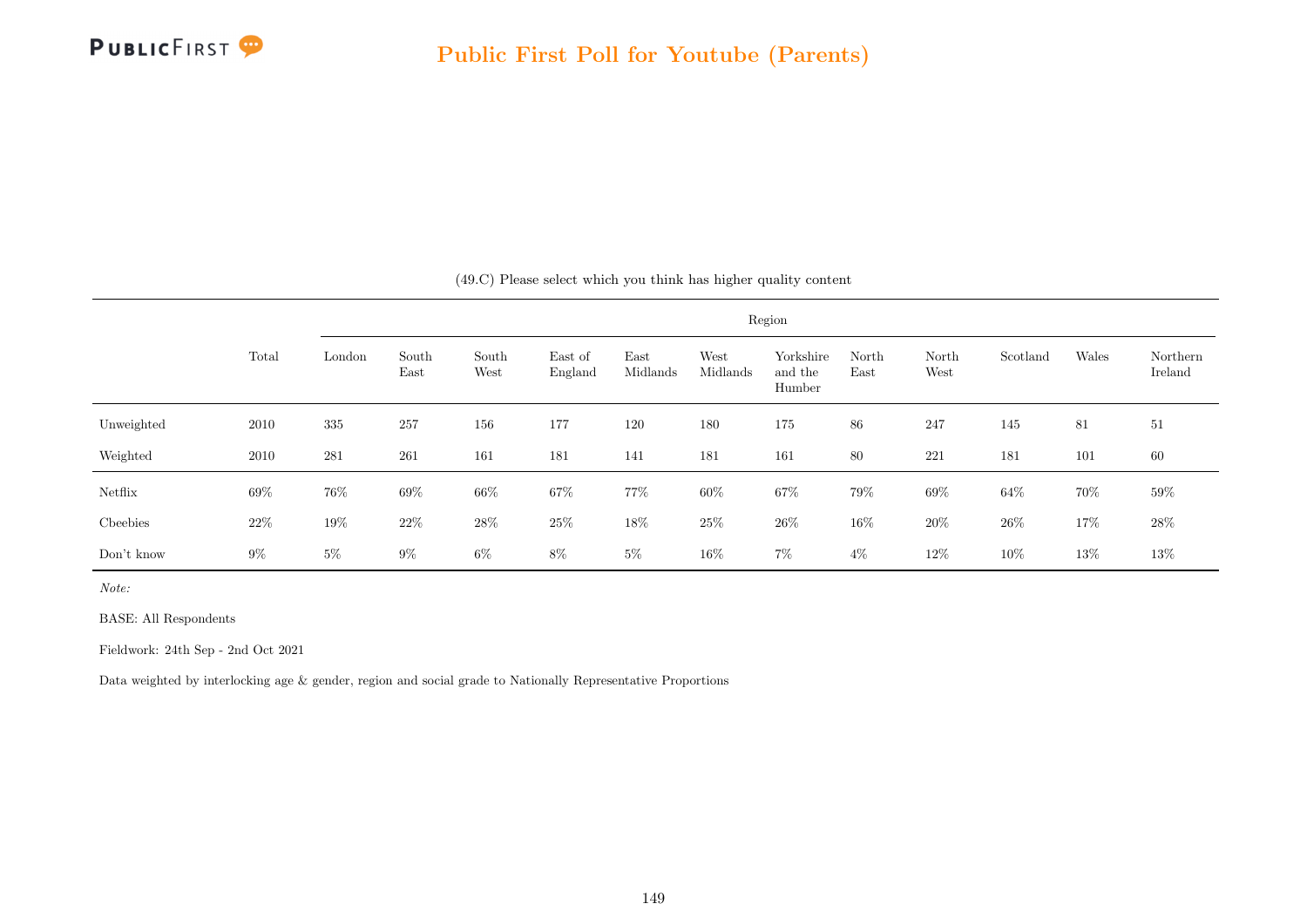

|            |       |       |        |       |           | (50.A) Please select which you think has higher quality content |       |       |        |              |     |        |                |                   |
|------------|-------|-------|--------|-------|-----------|-----------------------------------------------------------------|-------|-------|--------|--------------|-----|--------|----------------|-------------------|
|            |       |       |        |       | Age       |                                                                 |       |       |        | Social Grade |     |        | $EU$ 2016 Vote |                   |
|            | Total | 18-24 | 25-34  | 35-44 | $45 - 54$ | 55-64                                                           | $65+$ | AB    | C1     | C2           | DE  | Leave  | Remain         | I did not<br>vote |
| Unweighted | 2010  | 33    | 370    | 924   | 520       | 144                                                             | 19    | 647   | 514    | 433          | 409 | 740    | 931            | 282               |
| Weighted   | 2010  | 31    | 361    | 918   | 527       | 153                                                             | 20    | 541   | 521    | 441          | 500 | 749    | 918            | 287               |
| YouTube    | 26%   | 44\%  | $26\%$ | 27%   | 24%       | $23\%$                                                          | 36%   | 30%   | 21%    | $25\%$       | 29% | $26\%$ | 27\%           | $24\%$            |
| Netflix    | 64\%  | 53%   | 66%    | 64%   | $64\%$    | $64\%$                                                          | 55%   | 63%   | 67%    | 65%          | 60% | 65%    | 65%            | $63\%$            |
| Don't know | 10%   | $3\%$ | 8%     | $9\%$ | 12%       | 13%                                                             | $9\%$ | $7\%$ | $11\%$ | $9\%$        | 11% | $9\%$  | 8%             | 13%               |

Note:

BASE: All Respondents

Fieldwork: 24th Sep - 2nd Oct 2021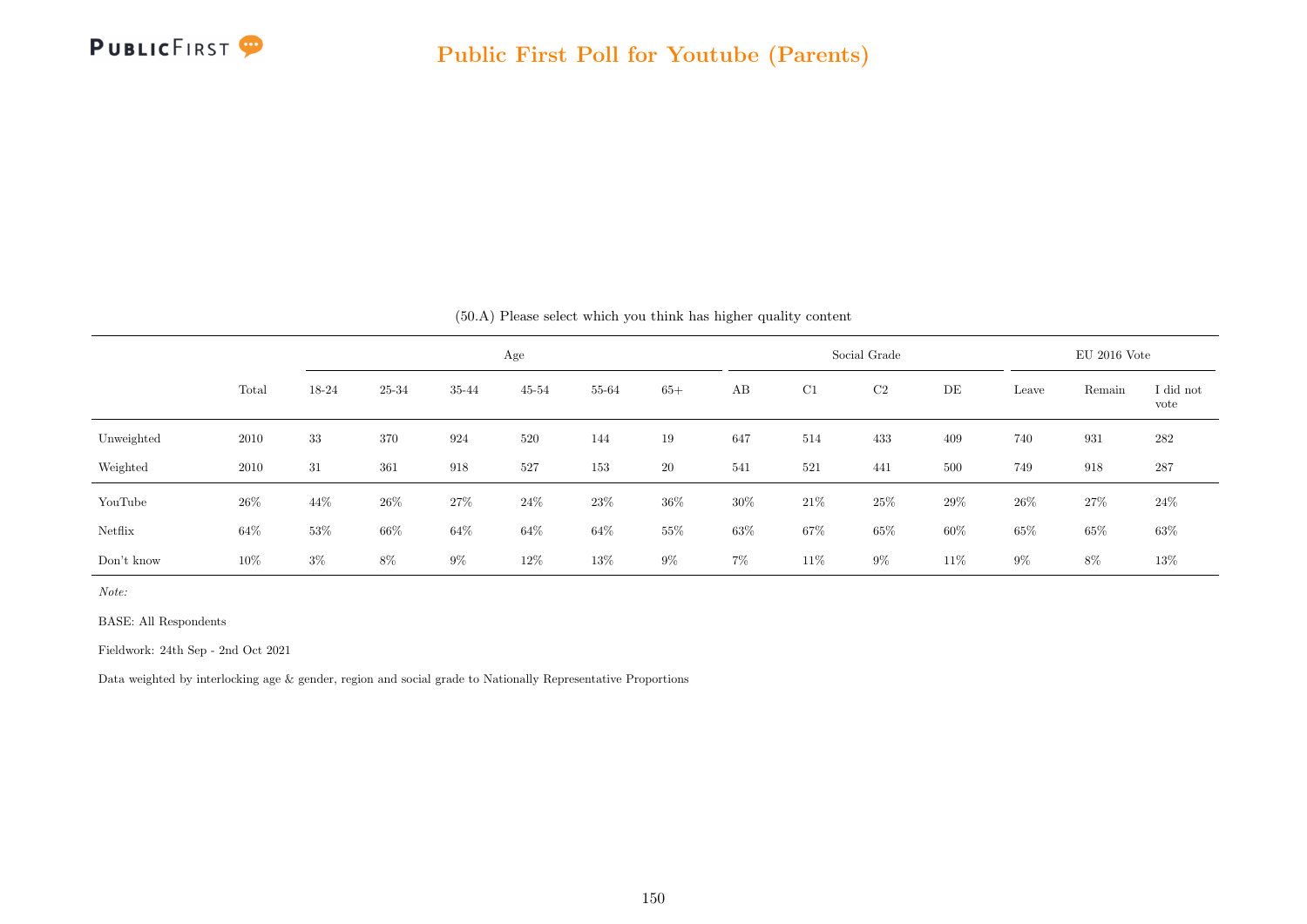

|            |        |      | Gender |        |                     |                     | 2019                          |                   |                      |                       |                          | Education                                              |                                                             |                          |
|------------|--------|------|--------|--------|---------------------|---------------------|-------------------------------|-------------------|----------------------|-----------------------|--------------------------|--------------------------------------------------------|-------------------------------------------------------------|--------------------------|
|            | Total  | Male | Female |        | Conservative Labour | Liberal<br>Democrat | The<br><b>Brexit</b><br>Party | I did not<br>vote | None of<br>the above | GCSE or<br>equivalent | A Level or<br>equivalent | University<br>Under-<br>graduate<br>Degree<br>(BA/BSc) | University<br>Postgrad-<br>uate<br>Degree<br>(MA/MSc/MPhil) | Doctorate<br>(PhD/DPHil) |
| Unweighted | 2010   | 922  | 1087   | 714    | 539                 | 198                 | 14                            | 280               | $\overline{0}$       | 405                   | 559                      | 513                                                    | 434                                                         | 57                       |
| Weighted   | 2010   | 1004 | 1005   | 699    | 537                 | 186                 | 14                            | 292               | $\overline{0}$       | 440                   | 587                      | 488                                                    | 399                                                         | 50                       |
| YouTube    | $26\%$ | 30%  | 23\%   | 27%    | 27%                 | $30\%$              | 42\%                          | 24%               | *                    | 26\%                  | 24\%                     | 22%                                                    | 35%                                                         | 25%                      |
| Netflix    | $64\%$ | 62%  | $66\%$ | $66\%$ | 64%                 | $65\%$              | 43\%                          | 61\%              | $*$                  | 64%                   | 65%                      | 69%                                                    | $59\%$                                                      | 69%                      |
| Don't know | 10%    | 8%   | 11\%   | $7\%$  | $9\%$               | $5\%$               | 15%                           | 15%               | *                    | 11%                   | 11\%                     | $9\%$                                                  | $6\%$                                                       | $6\%$                    |

(50.B) Please select which you think has higher quality content

Note:

BASE: All Respondents

Fieldwork: 24th Sep - 2nd Oct 2021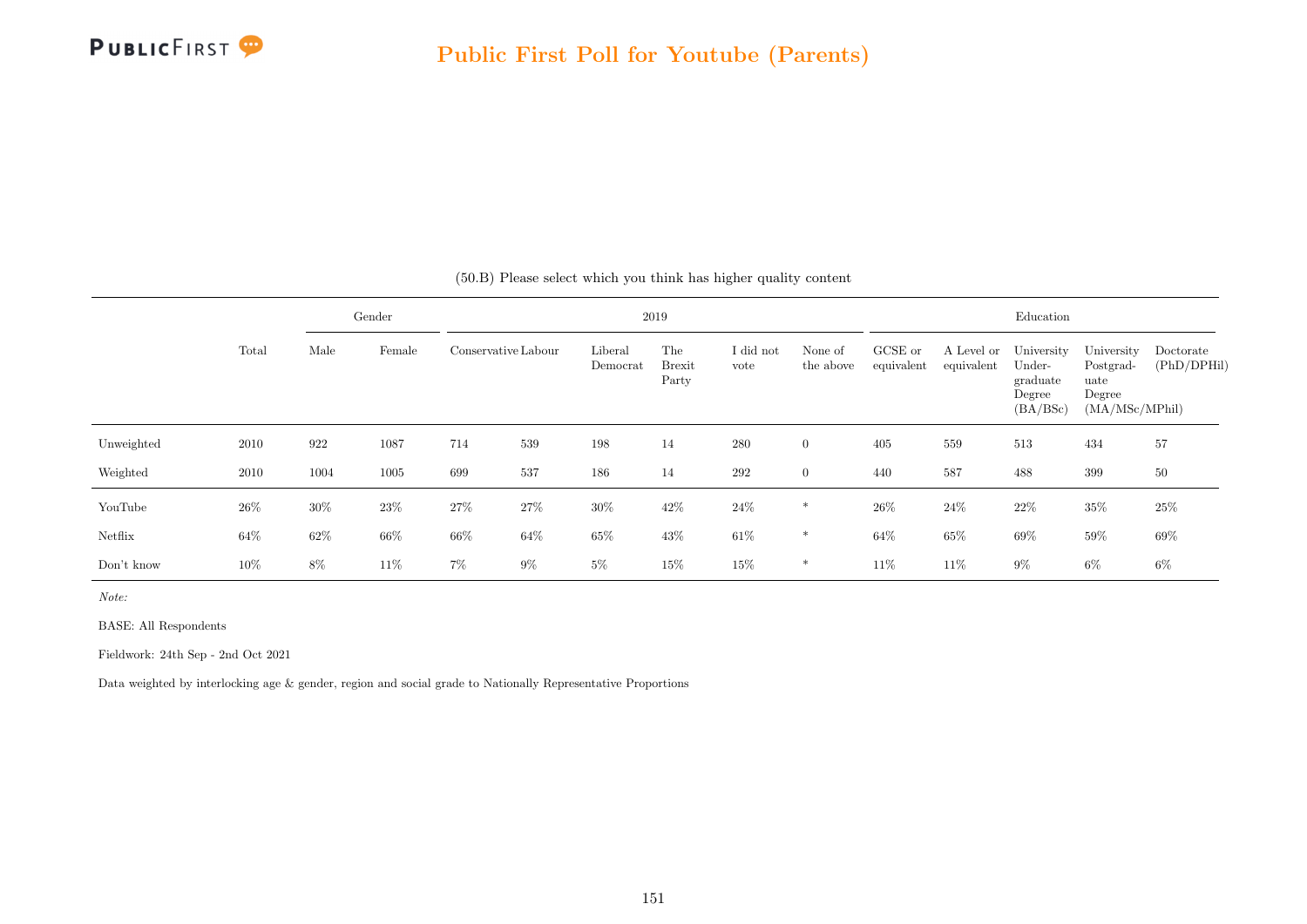

|            |        |        |               |               |                    |                  |                  | Region                         |               |               |          |       |                     |
|------------|--------|--------|---------------|---------------|--------------------|------------------|------------------|--------------------------------|---------------|---------------|----------|-------|---------------------|
|            | Total  | London | South<br>East | South<br>West | East of<br>England | East<br>Midlands | West<br>Midlands | Yorkshire<br>and the<br>Humber | North<br>East | North<br>West | Scotland | Wales | Northern<br>Ireland |
| Unweighted | 2010   | 335    | 257           | 156           | 177                | 120              | 180              | 175                            | 86            | 247           | 145      | 81    | 51                  |
| Weighted   | 2010   | 281    | 261           | 161           | 181                | 141              | 181              | 161                            | 80            | 221           | 181      | 101   | 60                  |
| YouTube    | $26\%$ | $37\%$ | 22%           | $28\%$        | 24%                | $20\%$           | $25\%$           | 29%                            | $28\%$        | $24\%$        | 24\%     | 22\%  | $28\%$              |
| Netflix    | 64\%   | $58\%$ | $68\%$        | $66\%$        | $65\%$             | 75%              | $61\%$           | $63\%$                         | $67\%$        | 66\%          | $60\%$   | 60%   | 57%                 |
| Don't know | $10\%$ | $5\%$  | 10%           | $6\%$         | 10%                | $5\%$            | 14\%             | $8\%$                          | $4\%$         | 10%           | 16%      | 18%   | $15\%$              |

(50.C) Please select which you think has higher quality content

Note:

BASE: All Respondents

Fieldwork: 24th Sep - 2nd Oct 2021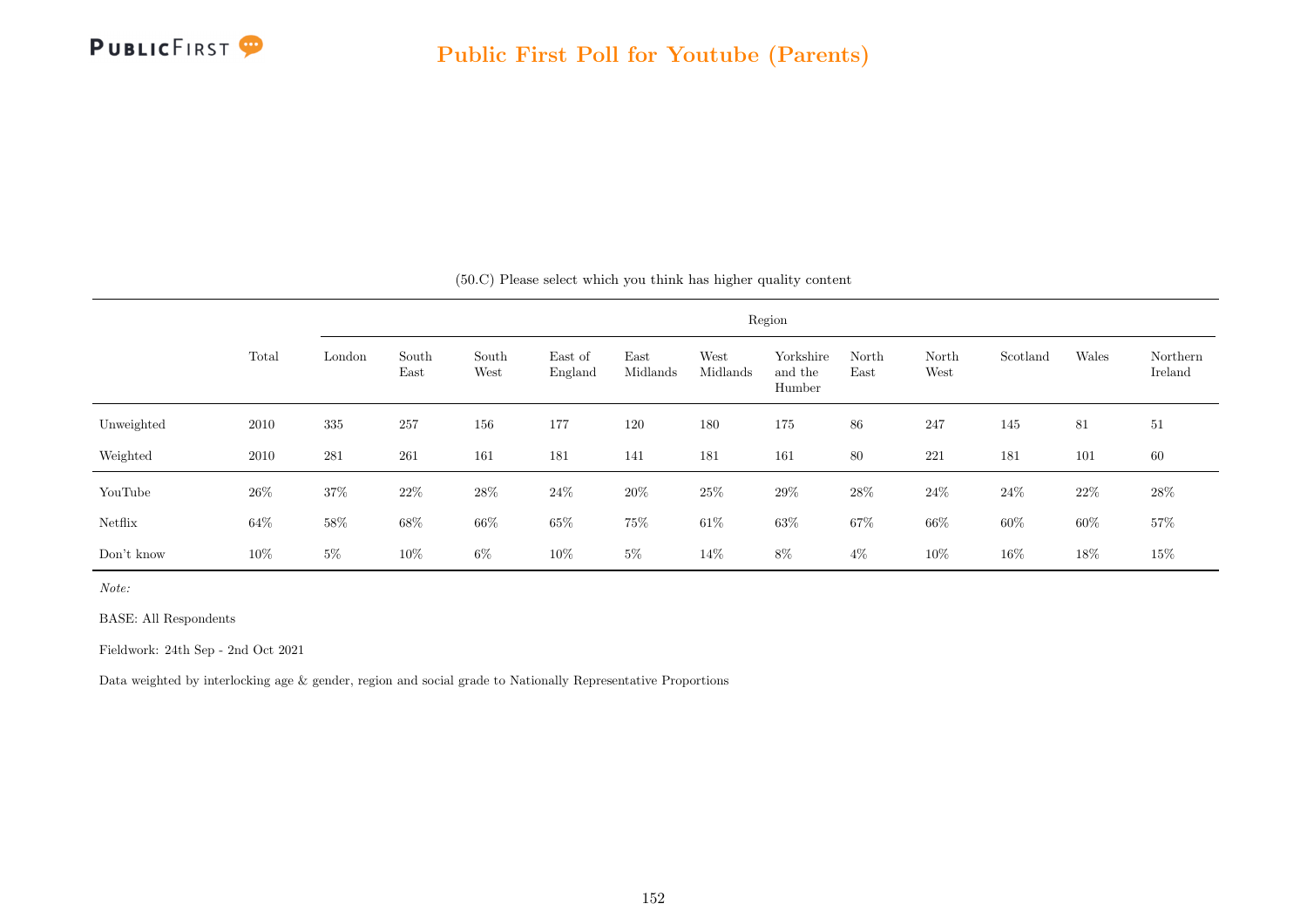

|            |       |       |        |       |           | (51.A) Please select which you think has higher quality content |       |        |        |              |     |       |                |                   |
|------------|-------|-------|--------|-------|-----------|-----------------------------------------------------------------|-------|--------|--------|--------------|-----|-------|----------------|-------------------|
|            |       |       |        |       | Age       |                                                                 |       |        |        | Social Grade |     |       | $EU$ 2016 Vote |                   |
|            | Total | 18-24 | 25-34  | 35-44 | $45 - 54$ | 55-64                                                           | $65+$ | AB     | C1     | C2           | DE  | Leave | Remain         | I did not<br>vote |
| Unweighted | 2010  | 33    | 370    | 924   | 520       | 144                                                             | 19    | 647    | 514    | 433          | 409 | 740   | 931            | 282               |
| Weighted   | 2010  | 31    | 361    | 918   | 527       | 153                                                             | 20    | 541    | 521    | 441          | 500 | 749   | 918            | 287               |
| TikTok     | 23%   | 47%   | 33%    | 23%   | 16%       | 15%                                                             | $6\%$ | 24\%   | $15\%$ | $23\%$       | 29% | 22%   | 25%            | $16\%$            |
| Cheebies   | 59%   | 41\%  | $53\%$ | 61\%  | $60\%$    | $62\%$                                                          | 57%   | 60%    | 67%    | 57%          | 52% | 59%   | 60%            | $61\%$            |
| Don't know | 18%   | 12%   | 14%    | 16%   | 24%       | 23\%                                                            | 36%   | $15\%$ | 18%    | 20%          | 19% | 19%   | 15%            | $24\%$            |

Note:

BASE: All Respondents

Fieldwork: 24th Sep - 2nd Oct 2021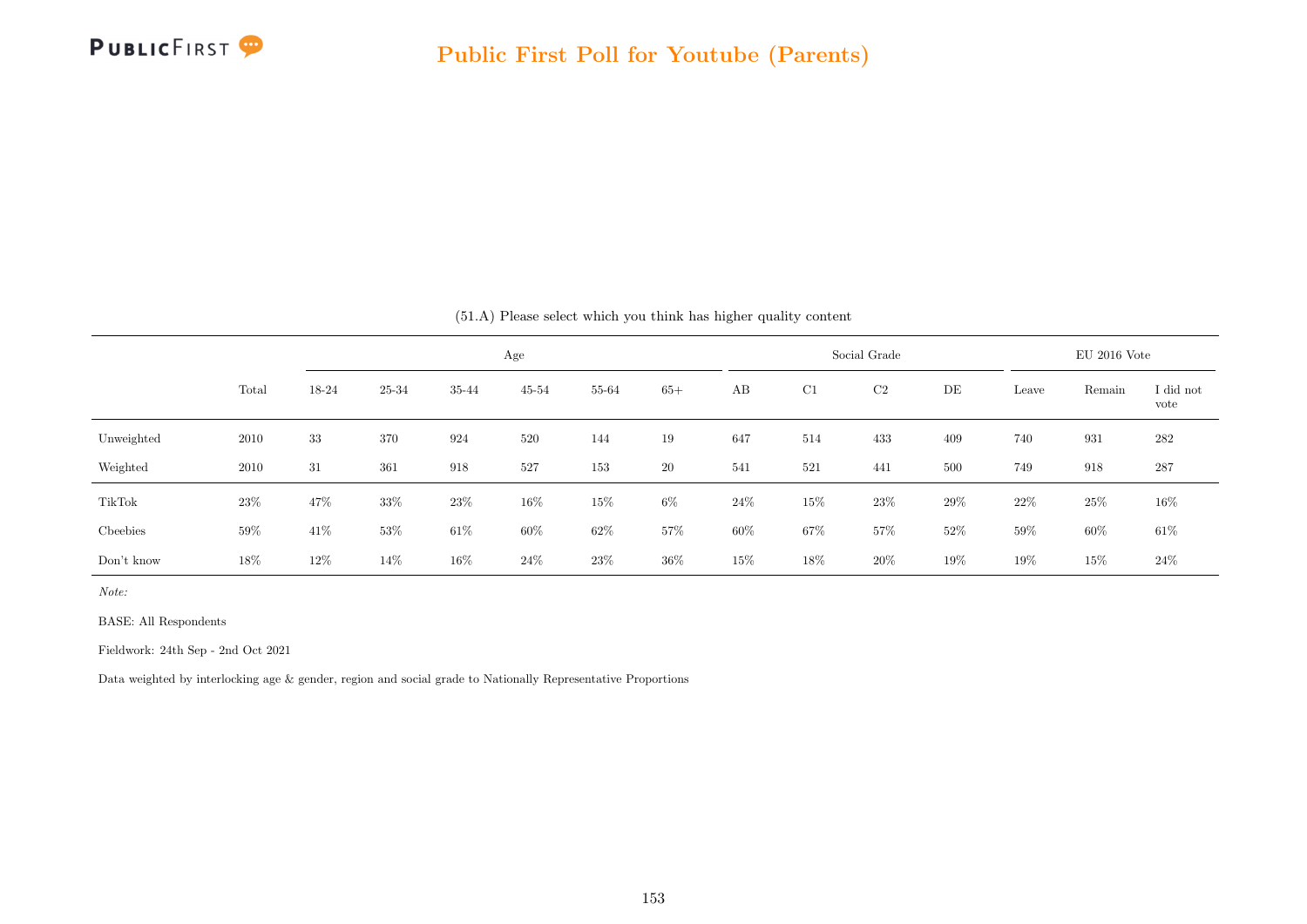

|            |        |      | Gender |        |                     |                     | 2019                          |                   |                      |                       |                          | Education                                              |                                                             |                          |
|------------|--------|------|--------|--------|---------------------|---------------------|-------------------------------|-------------------|----------------------|-----------------------|--------------------------|--------------------------------------------------------|-------------------------------------------------------------|--------------------------|
|            | Total  | Male | Female |        | Conservative Labour | Liberal<br>Democrat | The<br><b>Brexit</b><br>Party | I did not<br>vote | None of<br>the above | GCSE or<br>equivalent | A Level or<br>equivalent | University<br>Under-<br>graduate<br>Degree<br>(BA/BSc) | University<br>Postgrad-<br>uate<br>Degree<br>(MA/MSc/MPhil) | Doctorate<br>(PhD/DPHil) |
| Unweighted | 2010   | 922  | 1087   | 714    | 539                 | 198                 | 14                            | 280               | $\overline{0}$       | 405                   | 559                      | 513                                                    | 434                                                         | 57                       |
| Weighted   | 2010   | 1004 | 1005   | 699    | 537                 | 186                 | 14                            | 292               | $\overline{0}$       | 440                   | 587                      | 488                                                    | 399                                                         | 50                       |
| TikTok     | 23\%   | 25%  | 20%    | 23%    | 23\%                | 32%                 | 33%                           | 15%               | *                    | 26\%                  | 18%                      | 17%                                                    | 32\%                                                        | $34\%$                   |
| Cheebies   | $59\%$ | 57%  | 62\%   | $59\%$ | 60%                 | $57\%$              | 45%                           | 63%               | $*$                  | 54%                   | 63%                      | $67\%$                                                 | $54\%$                                                      | 45%                      |
| Don't know | 18%    | 18%  | 18%    | 18%    | 17%                 | 12%                 | 22%                           | 23\%              | *                    | 21\%                  | 18%                      | 16%                                                    | 14%                                                         | 21\%                     |

(51.B) Please select which you think has higher quality content

Note:

BASE: All Respondents

Fieldwork: 24th Sep - 2nd Oct 2021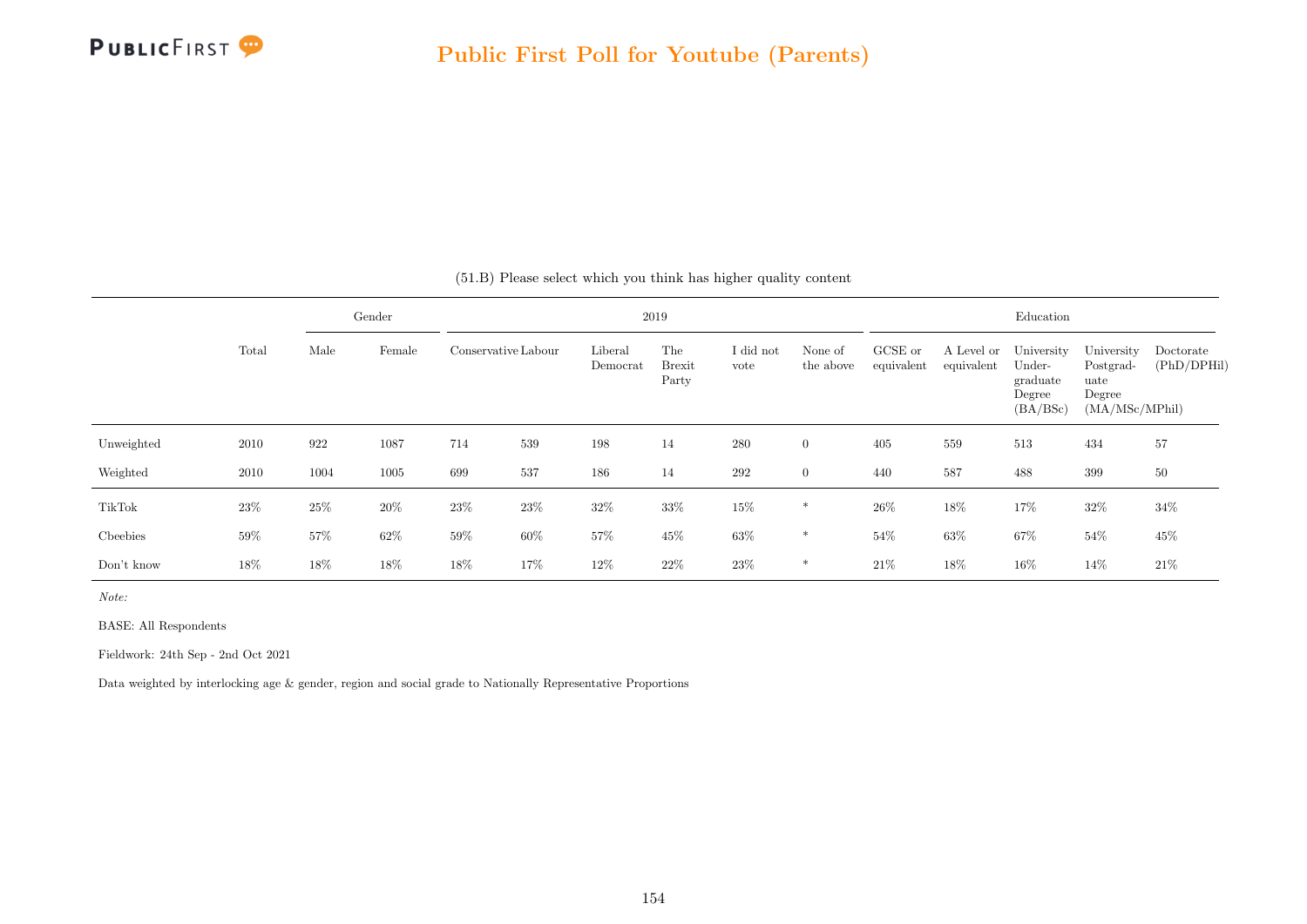

|            |        |        |               |               |                    |                  |                  | Region                         |               |               |          |        |                     |
|------------|--------|--------|---------------|---------------|--------------------|------------------|------------------|--------------------------------|---------------|---------------|----------|--------|---------------------|
|            | Total  | London | South<br>East | South<br>West | East of<br>England | East<br>Midlands | West<br>Midlands | Yorkshire<br>and the<br>Humber | North<br>East | North<br>West | Scotland | Wales  | Northern<br>Ireland |
| Unweighted | 2010   | 335    | 257           | 156           | 177                | 120              | 180              | 175                            | 86            | 247           | 145      | 81     | 51                  |
| Weighted   | 2010   | 281    | 261           | 161           | 181                | 141              | 181              | 161                            | 80            | 221           | 181      | 101    | 60                  |
| TikTok     | $23\%$ | $37\%$ | 19%           | $17\%$        | 18%                | $21\%$           | $18\%$           | 23\%                           | 28%           | $23\%$        | $25\%$   | 15%    | 17%                 |
| Cheebies   | $59\%$ | $48\%$ | $59\%$        | $67\%$        | $67\%$             | $59\%$           | $60\%$           | $62\%$                         | $58\%$        | $53\%$        | $60\%$   | $63\%$ | $66\%$              |
| Don't know | 18%    | 15%    | 22%           | $16\%$        | 15%                | 19%              | $22\%$           | 15%                            | 14%           | $24\%$        | 15%      | 22%    | $16\%$              |

(51.C) Please select which you think has higher quality content

Note:

BASE: All Respondents

Fieldwork: 24th Sep - 2nd Oct 2021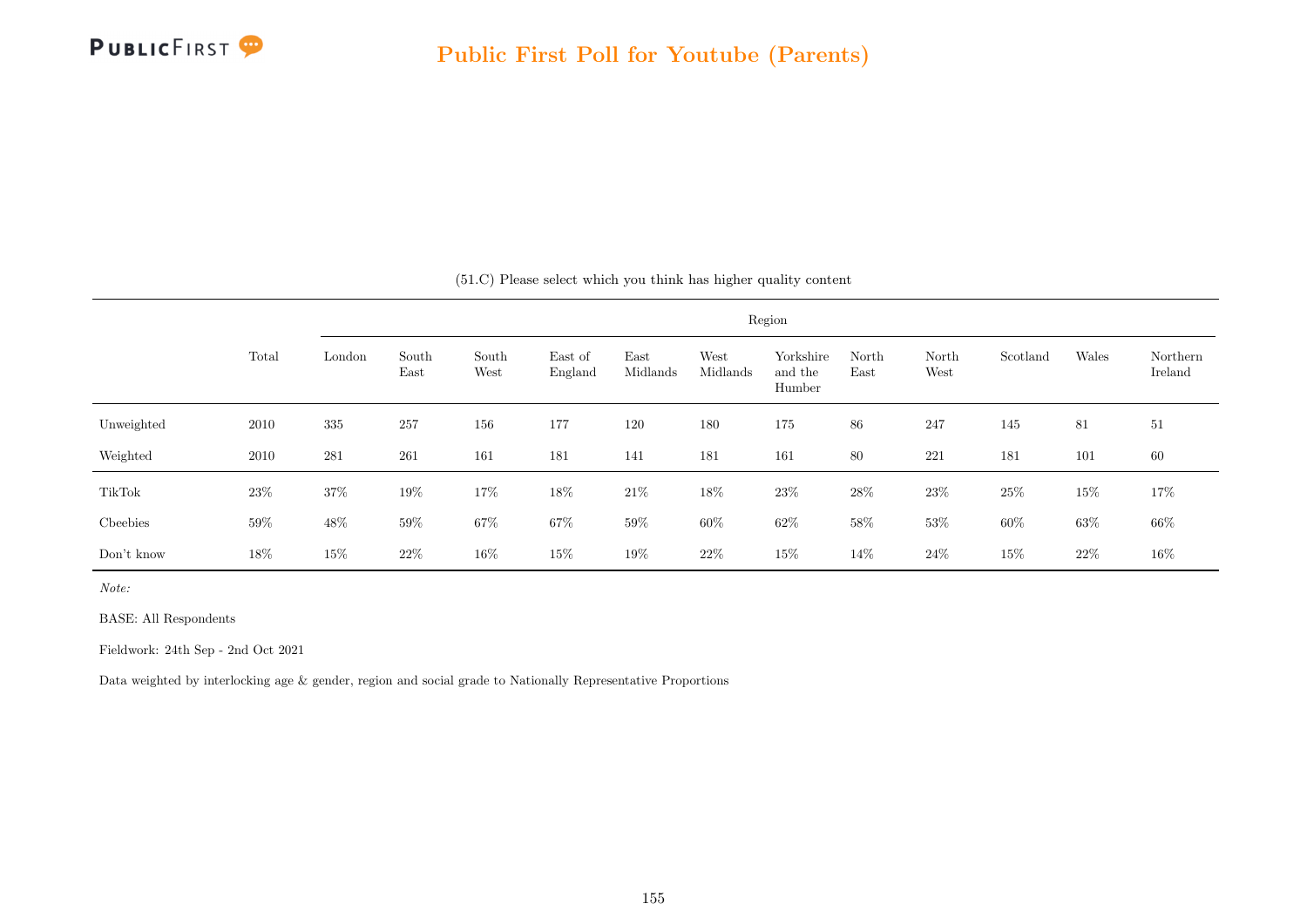

|            |       |       |        |        |           |        |        | (52.A) Please select which you think has higher quality content |        |              |      |       |                |                   |
|------------|-------|-------|--------|--------|-----------|--------|--------|-----------------------------------------------------------------|--------|--------------|------|-------|----------------|-------------------|
|            |       |       |        |        | Age       |        |        |                                                                 |        | Social Grade |      |       | $EU$ 2016 Vote |                   |
|            | Total | 18-24 | 25-34  | 35-44  | $45 - 54$ | 55-64  | $65+$  | AB                                                              | C1     | C2           | DE   | Leave | Remain         | I did not<br>vote |
| Unweighted | 2010  | 33    | 370    | 924    | 520       | 144    | 19     | 647                                                             | 514    | 433          | 409  | 740   | 931            | 282               |
| Weighted   | 2010  | 31    | 361    | 918    | 527       | 153    | 20     | 541                                                             | 521    | 441          | 500  | 749   | 918            | 287               |
| YouTube    | 76%   | 56%   | $72\%$ | $81\%$ | 74%       | $68\%$ | 83%    | 79%                                                             | 75%    | 77%          | 72%  | 77%   | 77%            | 73%               |
| TikTok     | 8%    | 36%   | 17%    | $7\%$  | $4\%$     | $6\%$  | $0\%$  | $7\%$                                                           | $6\%$  | $9\%$        | 11%  | $9\%$ | $9\%$          | $6\%$             |
| Don't know | 16\%  | 8%    | 12%    | 13%    | $22\%$    | $26\%$ | $17\%$ | 14%                                                             | $19\%$ | 14\%         | 16\% | 14%   | 15%            | $21\%$            |

Note:

BASE: All Respondents

Fieldwork: 24th Sep - 2nd Oct 2021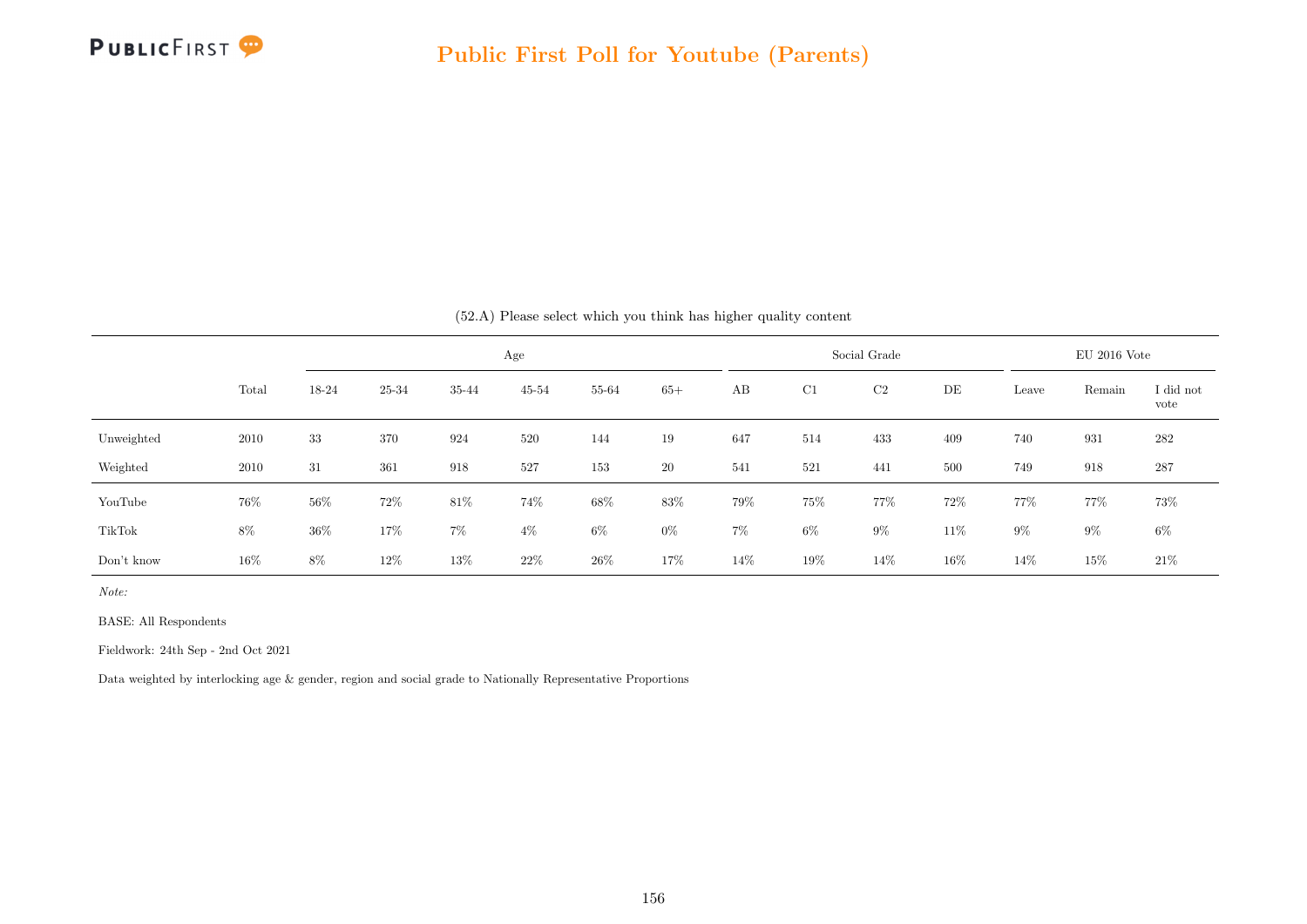

|            |       |       | Gender         |       |                     |                     | 2019                   |                   |                      |                       |                          | Education                                              |                                                             |                          |
|------------|-------|-------|----------------|-------|---------------------|---------------------|------------------------|-------------------|----------------------|-----------------------|--------------------------|--------------------------------------------------------|-------------------------------------------------------------|--------------------------|
|            | Total | Male  | Female<br>1087 |       | Conservative Labour | Liberal<br>Democrat | The<br>Brexit<br>Party | I did not<br>vote | None of<br>the above | GCSE or<br>equivalent | A Level or<br>equivalent | University<br>Under-<br>graduate<br>Degree<br>(BA/BSc) | University<br>Postgrad-<br>uate<br>Degree<br>(MA/MSc/MPhil) | Doctorate<br>(PhD/DPHil) |
| Unweighted | 2010  | 922   |                | 714   | $539\,$             | 198                 | 14                     | 280               | $\overline{0}$       | 405                   | 559                      | 513                                                    | 434                                                         | 57                       |
| Weighted   | 2010  | 1004  | 1005           | 699   | 537                 | 186                 | 14                     | $\,292$           | $\overline{0}$       | 440                   | 587                      | 488                                                    | 399                                                         | 50                       |
| YouTube    | 76%   | 81\%  | 71%            | 80%   | 75%                 | 80%                 | 68%                    | 70%               | *                    | 73%                   | 77%                      | 75%                                                    | 82\%                                                        | 71%                      |
| TikTok     | 8%    | $6\%$ | $10\%$         | $8\%$ | $9\%$               | $9\%$               | 13%                    | $4\%$             | $\ast$               | $10\%$                | $8\%$                    | $6\%$                                                  | 8%                                                          | 15%                      |
| Don't know | 16%   | 12%   | $19\%$         | 12%   | 15%                 | $11\%$              | 19%                    | 25%               | *                    | 17%                   | 15%                      | 19%                                                    | $10\%$                                                      | 13%                      |

(52.B) Please select which you think has higher quality content

Note:

BASE: All Respondents

Fieldwork: 24th Sep - 2nd Oct 2021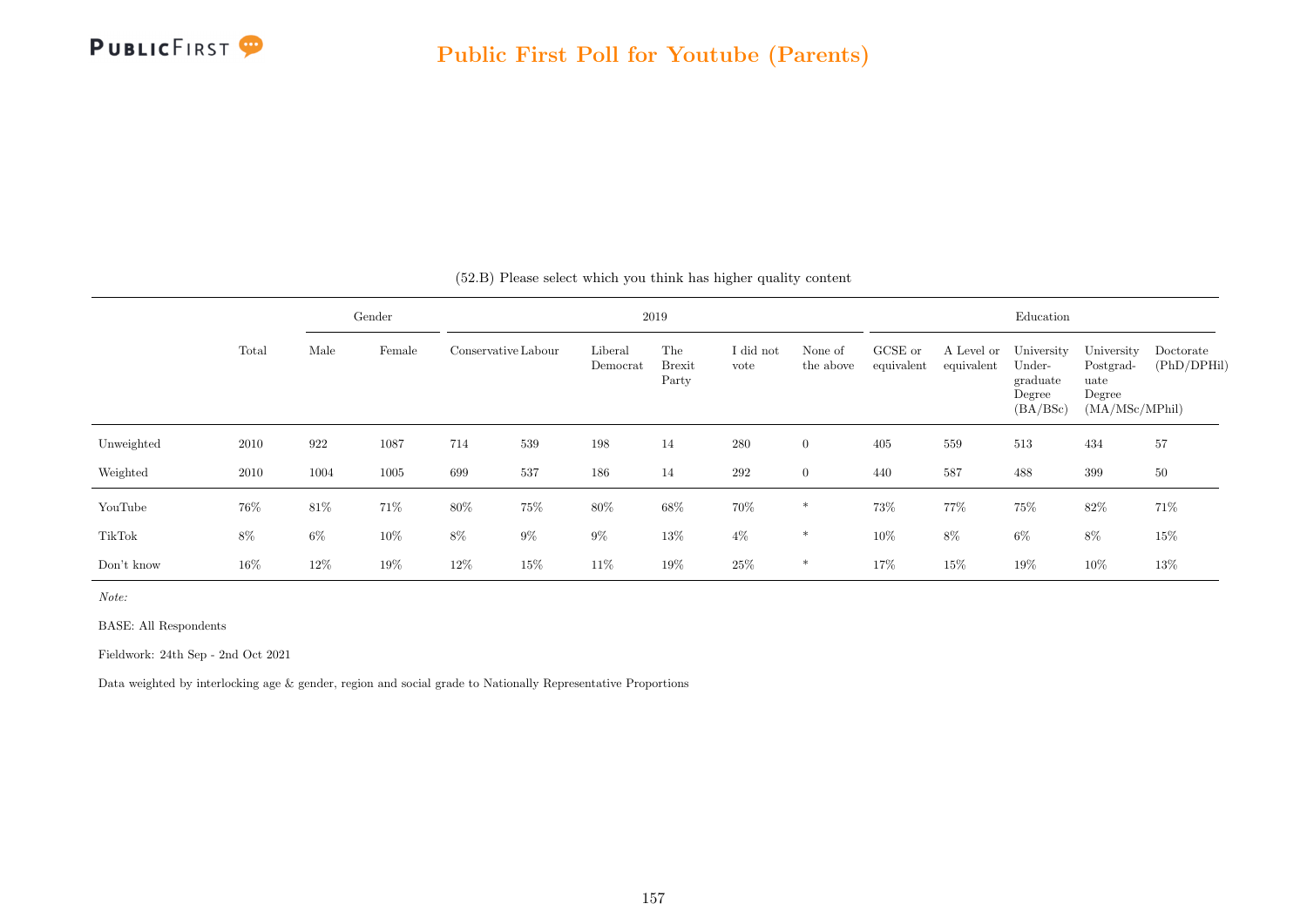

|            |        |        |               |               |                    |                  |                  | Region                         |               |               |          |       |                     |
|------------|--------|--------|---------------|---------------|--------------------|------------------|------------------|--------------------------------|---------------|---------------|----------|-------|---------------------|
|            | Total  | London | South<br>East | South<br>West | East of<br>England | East<br>Midlands | West<br>Midlands | Yorkshire<br>and the<br>Humber | North<br>East | North<br>West | Scotland | Wales | Northern<br>Ireland |
| Unweighted | 2010   | 335    | 257           | 156           | 177                | 120              | 180              | 175                            | 86            | 247           | 145      | 81    | 51                  |
| Weighted   | 2010   | 281    | 261           | 161           | 181                | 141              | 181              | 161                            | 80            | 221           | 181      | 101   | 60                  |
| YouTube    | 76%    | 83%    | 79%           | 77%           | 73%                | 77%              | 72\%             | $78\%$                         | 75%           | 74%           | $75\%$   | 67%   | $69\%$              |
| TikTok     | $8\%$  | $10\%$ | $7\%$         | $6\%$         | 7%                 | $7\%$            | $6\%$            | $9\%$                          | 14%           | $8\%$         | 10%      | 11\%  | $7\%$               |
| Don't know | $16\%$ | $7\%$  | $15\%$        | 17%           | $20\%$             | 16%              | $22\%$           | 14\%                           | 11\%          | 18%           | $15\%$   | 22%   | $24\%$              |

(52.C) Please select which you think has higher quality content

Note:

BASE: All Respondents

Fieldwork: 24th Sep - 2nd Oct 2021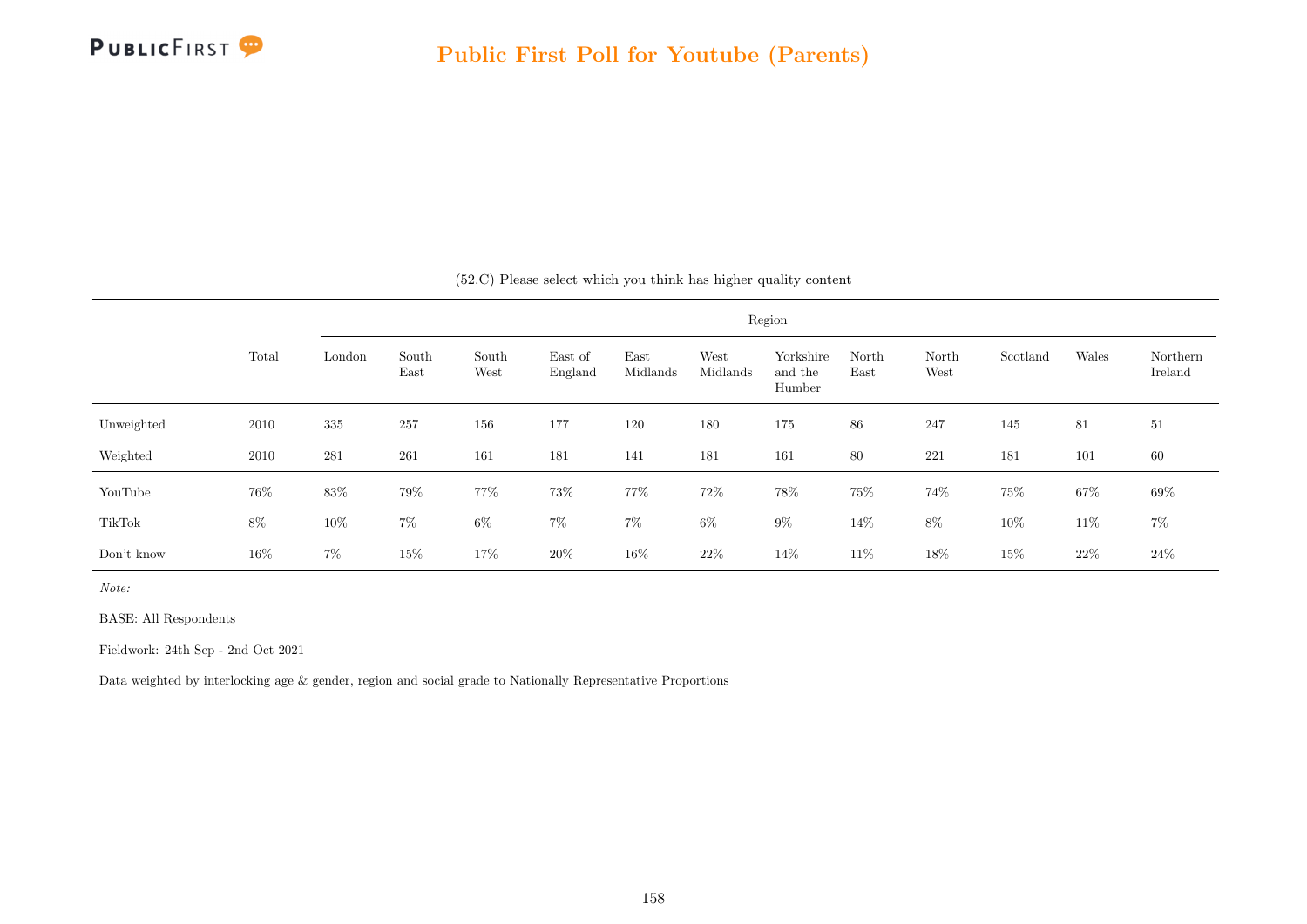

|                   |        |        |                |        | Age       |                |           |        |        | Social Grade |        |        | $\rm EU$ 2016 Vote |                   |
|-------------------|--------|--------|----------------|--------|-----------|----------------|-----------|--------|--------|--------------|--------|--------|--------------------|-------------------|
|                   | Total  | 18-24  | $25\hbox{-}34$ | 35-44  | $45 - 54$ | $55\mbox{-}64$ | $65+$     | AB     | C1     | $\rm C2$     | DE     | Leave  | Remain             | I did not<br>vote |
| Unweighted        | 2010   | $33\,$ | 370            | 924    | 520       | 144            | 19        | 647    | 514    | 433          | 409    | 740    | 931                | $282\,$           |
| Weighted          | 2010   | 31     | 361            | 918    | 527       | 153            | <b>20</b> | 541    | 521    | 441          | 500    | 749    | 918                | 287               |
| YouTube           | 70%    | $72\%$ | $68\%$         | $68\%$ | $73\%$    | $68\%$         | $71\%$    | $70\%$ | $65\%$ | $69\%$       | 74%    | $73\%$ | $67\%$             | $70\%$            |
| Google            | 47\%   | $34\%$ | $41\%$         | $46\%$ | $53\%$    | $56\%$         | $34\%$    | $57\%$ | 45\%   | 43\%         | 43%    | $49\%$ | 49%                | $39\%$            |
| YouTube Kids      | $36\%$ | 44\%   | $45\%$         | $41\%$ | $25\%$    | $24\%$         | $37\%$    | $45\%$ | $35\%$ | $34\%$       | $30\%$ | $34\%$ | $40\%$             | $30\%$            |
| Tiktok            | 32\%   | $39\%$ | $31\%$         | 30%    | $36\%$    | $31\%$         | 27%       | $32\%$ | $29\%$ | $32\%$       | $35\%$ | $32\%$ | $33\%$             | $28\%$            |
| Instagram         | $26\%$ | 41%    | $22\%$         | $26\%$ | $27\%$    | $26\%$         | $9\%$     | $31\%$ | $23\%$ | $29\%$       | $21\%$ | $26\%$ | $29\%$             | 17%               |
| Facebook          | $23\%$ | 21%    | $24\%$         | $24\%$ | 19%       | $33\%$         | $9\%$     | $34\%$ | $15\%$ | $25\%$       | $18\%$ | $22\%$ | $27\%$             | $15\%$            |
| Snapchat          | $21\%$ | $25\%$ | $21\%$         | 18%    | $25\%$    | $22\%$         | $9\%$     | $22\%$ | 18%    | $22\%$       | $21\%$ | $21\%$ | $22\%$             | $16\%$            |
| Twitter           | $12\%$ | 11\%   | $14\%$         | $12\%$ | $9\%$     | $12\%$         | $10\%$    | $18\%$ | $8\%$  | $9\%$        | 10%    | $10\%$ | 14%                | $7\%$             |
| Dont know         | $1\%$  | $0\%$  | $1\%$          | $1\%$  | $1\%$     | 1%             | $0\%$     | $1\%$  | $2\%$  | $0\%$        | 1%     | $1\%$  | $1\%$              | $1\%$             |
| None of the above | $6\%$  | $0\%$  | $5\%$          | $6\%$  | $6\%$     | $7\%$          | $4\%$     | $6\%$  | $8\%$  | $5\%$        | $4\%$  | $5\%$  | $6\%$              | $7\%$             |

(53.A) To your knowledge, which of the following does your children regularly use, if any?Tick all that apply

Note:

BASE: All Respondents

Fieldwork: 24th Sep - 2nd Oct 2021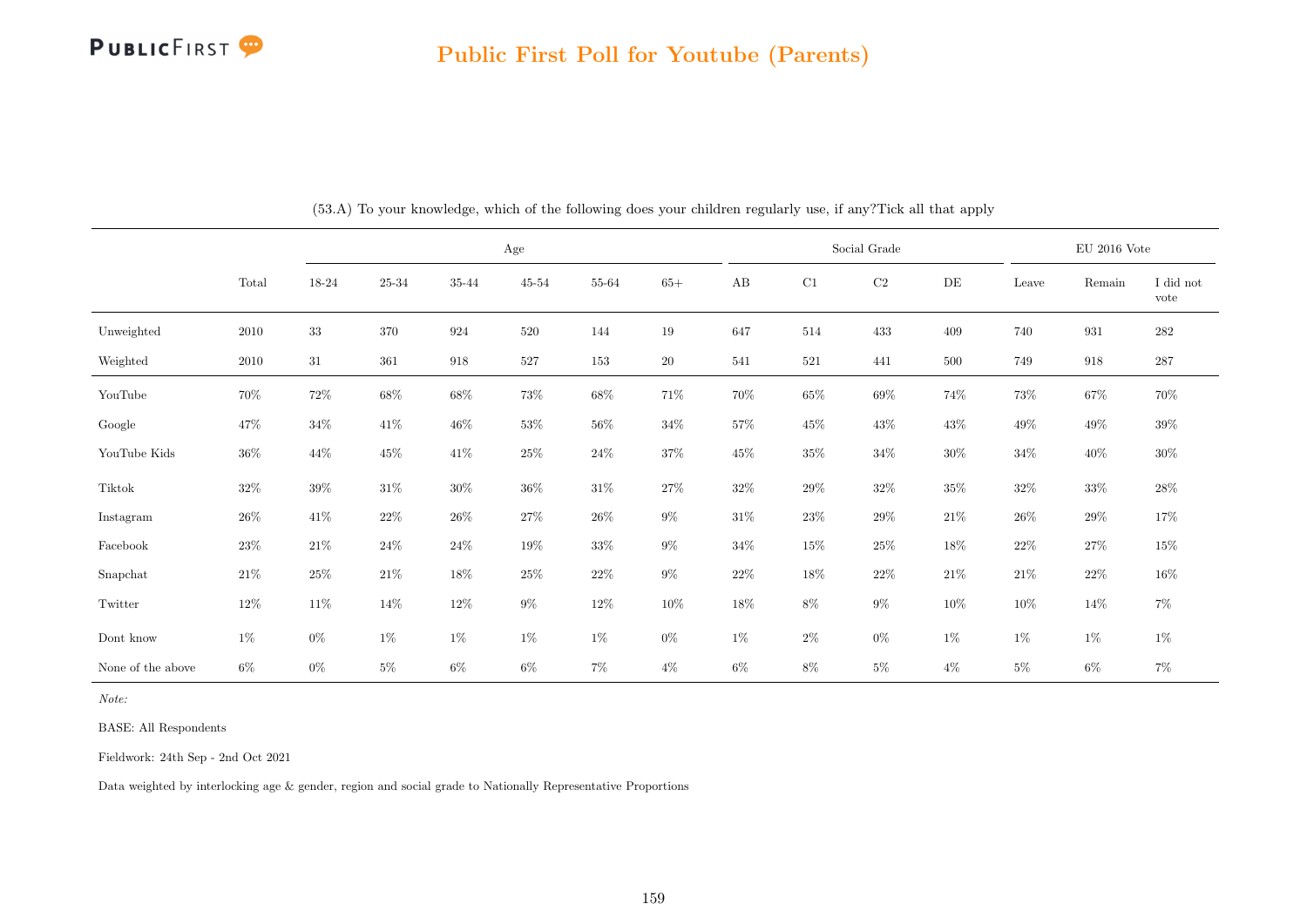

|                   |        |            | Gender |                     |        |                     | 2019                                  |                   |                      |                               |                          | Education                                              |                                                             |                          |
|-------------------|--------|------------|--------|---------------------|--------|---------------------|---------------------------------------|-------------------|----------------------|-------------------------------|--------------------------|--------------------------------------------------------|-------------------------------------------------------------|--------------------------|
|                   | Total  | $\rm Male$ | Female | Conservative Labour |        | Liberal<br>Democrat | ${\rm The}$<br><b>Brexit</b><br>Party | I did not<br>vote | None of<br>the above | ${\rm GCSE}$ or<br>equivalent | A Level or<br>equivalent | University<br>Under-<br>graduate<br>Degree<br>(BA/BSc) | University<br>Postgrad-<br>uate<br>Degree<br>(MA/MSc/MPhil) | Doctorate<br>(PhD/DPHil) |
| Unweighted        | 2010   | $922\,$    | 1087   | 714                 | 539    | $198\,$             | 14                                    | $280\,$           | $\overline{0}$       | 405                           | 559                      | 513                                                    | 434                                                         | 57                       |
| Weighted          | 2010   | 1004       | 1005   | 699                 | 537    | 186                 | 14                                    | 292               | $\overline{0}$       | 440                           | 587                      | 488                                                    | $399\,$                                                     | $50\,$                   |
| YouTube           | 70%    | $70\%$     | $70\%$ | $74\%$              | $70\%$ | $64\%$              | $55\%$                                | $67\%$            | $\ast$               | $79\%$                        | $67\%$                   | $65\%$                                                 | $70\%$                                                      | $72\%$                   |
| Google            | $47\%$ | $53\%$     | $41\%$ | $52\%$              | $46\%$ | $48\%$              | $44\%$                                | $37\%$            | $\ast$               | $49\%$                        | 43%                      | $43\%$                                                 | $58\%$                                                      | 59%                      |
| YouTube Kids      | 36%    | 41\%       | $32\%$ | 36%                 | 39%    | $43\%$              | 21\%                                  | $34\%$            | $\ast$               | $28\%$                        | $34\%$                   | $37\%$                                                 | $50\%$                                                      | $37\%$                   |
| Tiktok            | $32\%$ | $30\%$     | $34\%$ | $33\%$              | $31\%$ | $33\%$              | $37\%$                                | $28\%$            | $\ast$               | $39\%$                        | $31\%$                   | $27\%$                                                 | $32\%$                                                      | $35\%$                   |
| Instagram         | 26%    | 29%        | $23\%$ | 29%                 | $24\%$ | $37\%$              | $41\%$                                | $15\%$            | $\ast$               | $26\%$                        | 18%                      | $24\%$                                                 | $38\%$                                                      | 54%                      |
| Facebook          | 23%    | $31\%$     | $15\%$ | $28\%$              | 17%    | $38\%$              | $32\%$                                | $11\%$            | $\ast$               | $22\%$                        | 14%                      | $20\%$                                                 | 40%                                                         | 41\%                     |
| Snapchat          | $21\%$ | $19\%$     | $22\%$ | $20\%$              | 22\%   | $24\%$              | $19\%$                                | $16\%$            | $\ast$               | $26\%$                        | 17%                      | $18\%$                                                 | $23\%$                                                      | 32%                      |
| Twitter           | 12%    | 17%        | $6\%$  | 14%                 | $10\%$ | $20\%$              | $0\%$                                 | $4\%$             | $\ast$               | $9\%$                         | $6\%$                    | $9\%$                                                  | $24\%$                                                      | $30\%$                   |
| Dont know         | $1\%$  | $1\%$      | $1\%$  | $0\%$               | 1%     | $0\%$               | $0\%$                                 | $2\%$             | $\ast$               | $0\%$                         | $1\%$                    | $0\%$                                                  | $1\%$                                                       | $4\%$                    |
| None of the above | $6\%$  | $5\%$      | $6\%$  | $5\%$               | $5\%$  | $7\%$               | $12\%$                                | $8\%$             | $\ast$               | $3\%$                         | $7\%$                    | $9\%$                                                  | $3\%$                                                       | $3\%$                    |

|  |  | (53.B) To your knowledge, which of the following does your children regularly use, if any?Tick all that apply |  |  |  |  |  |  |  |  |  |  |  |
|--|--|---------------------------------------------------------------------------------------------------------------|--|--|--|--|--|--|--|--|--|--|--|
|--|--|---------------------------------------------------------------------------------------------------------------|--|--|--|--|--|--|--|--|--|--|--|

Note:

BASE: All Respondents

Fieldwork: 24th Sep - 2nd Oct 2021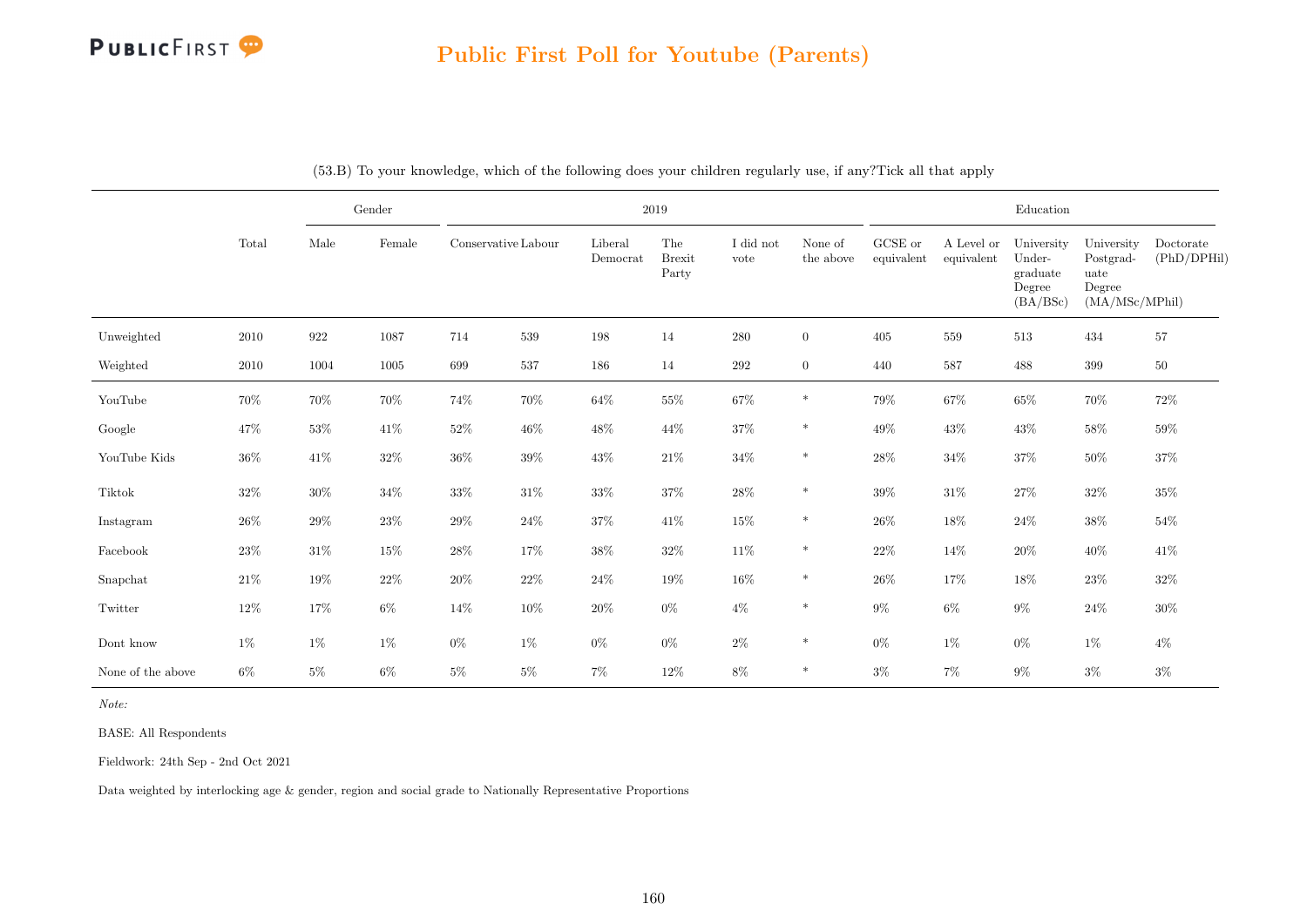

|                           |          |           |               |                                |                    |                  | Region           |                                |               |               |          |         |                     |
|---------------------------|----------|-----------|---------------|--------------------------------|--------------------|------------------|------------------|--------------------------------|---------------|---------------|----------|---------|---------------------|
|                           | Total    | London    | South<br>East | $\operatorname{South}$<br>West | East of<br>England | East<br>Midlands | West<br>Midlands | Yorkshire<br>and the<br>Humber | North<br>East | North<br>West | Scotland | Wales   | Northern<br>Ireland |
| Unweighted                | $2010\,$ | $335\,$   | 257           | 156                            | 177                | $120\,$          | 180              | 175                            | $86\,$        | 247           | 145      | 81      | $51\,$              |
| Weighted                  | $2010\,$ | $\bf 281$ | $261\,$       | 161                            | 181                | 141              | 181              | 161                            | $80\,$        | $221\,$       | 181      | $101\,$ | $60\,$              |
| YouTube                   | $70\%$   | $67\%$    | $71\%$        | $69\%$                         | $73\%$             | $75\%$           | $64\%$           | $70\%$                         | $71\%$        | $72\%$        | $71\%$   | $70\%$  | $60\%$              |
| Google                    | $47\%$   | $56\%$    | 44\%          | $43\%$                         | $50\%$             | $41\%$           | $42\%$           | $47\%$                         | $56\%$        | $54\%$        | $44\%$   | $40\%$  | $43\%$              |
| YouTube Kids              | $36\%$   | $50\%$    | $36\%$        | $28\%$                         | $33\%$             | $32\%$           | $38\%$           | $44\%$                         | $38\%$        | $33\%$        | $31\%$   | $29\%$  | $32\%$              |
| Tiktok                    | $32\%$   | $34\%$    | $32\%$        | $25\%$                         | $29\%$             | $32\%$           | $31\%$           | $34\%$                         | $37\%$        | $33\%$        | $36\%$   | $33\%$  | $22\%$              |
| Instagram                 | $26\%$   | $35\%$    | $24\%$        | $21\%$                         | $27\%$             | $21\%$           | $21\%$           | $29\%$                         | $26\%$        | $28\%$        | $24\%$   | $21\%$  | $23\%$              |
| $\operatorname{Facebook}$ | $23\%$   | $36\%$    | $19\%$        | $17\%$                         | $22\%$             | $16\%$           | $20\%$           | $20\%$                         | $24\%$        | $30\%$        | $25\%$   | $18\%$  | $14\%$              |
| Snapchat                  | $21\%$   | $22\%$    | $23\%$        | $13\%$                         | $20\%$             | $16\%$           | 17%              | $25\%$                         | $26\%$        | $24\%$        | $26\%$   | $16\%$  | $18\%$              |
| Twitter                   | $12\%$   | $20\%$    | $7\%$         | $5\%$                          | $12\%$             | $7\%$            | $10\%$           | $11\%$                         | $15\%$        | $17\%$        | $15\%$   | $2\%$   | $7\%$               |
| $\mbox{Dont}$ know        | $1\%$    | 1%        | $1\%$         | 1%                             | $2\%$              | $0\%$            | $1\%$            | $0\%$                          | $0\%$         | $1\%$         | $2\%$    | $1\%$   | $2\%$               |
| None of the above         | $6\%$    | $4\%$     | $6\%$         | $6\%$                          | $8\%$              | $5\%$            | $10\%$           | $4\%$                          | $5\%$         | $4\%$         | $5\%$    | $4\%$   | $13\%$              |

(53.C) To your knowledge, which of the following does your children regularly use, if any?Tick all that apply

Note:

BASE: All Respondents

Fieldwork: 24th Sep - 2nd Oct 2021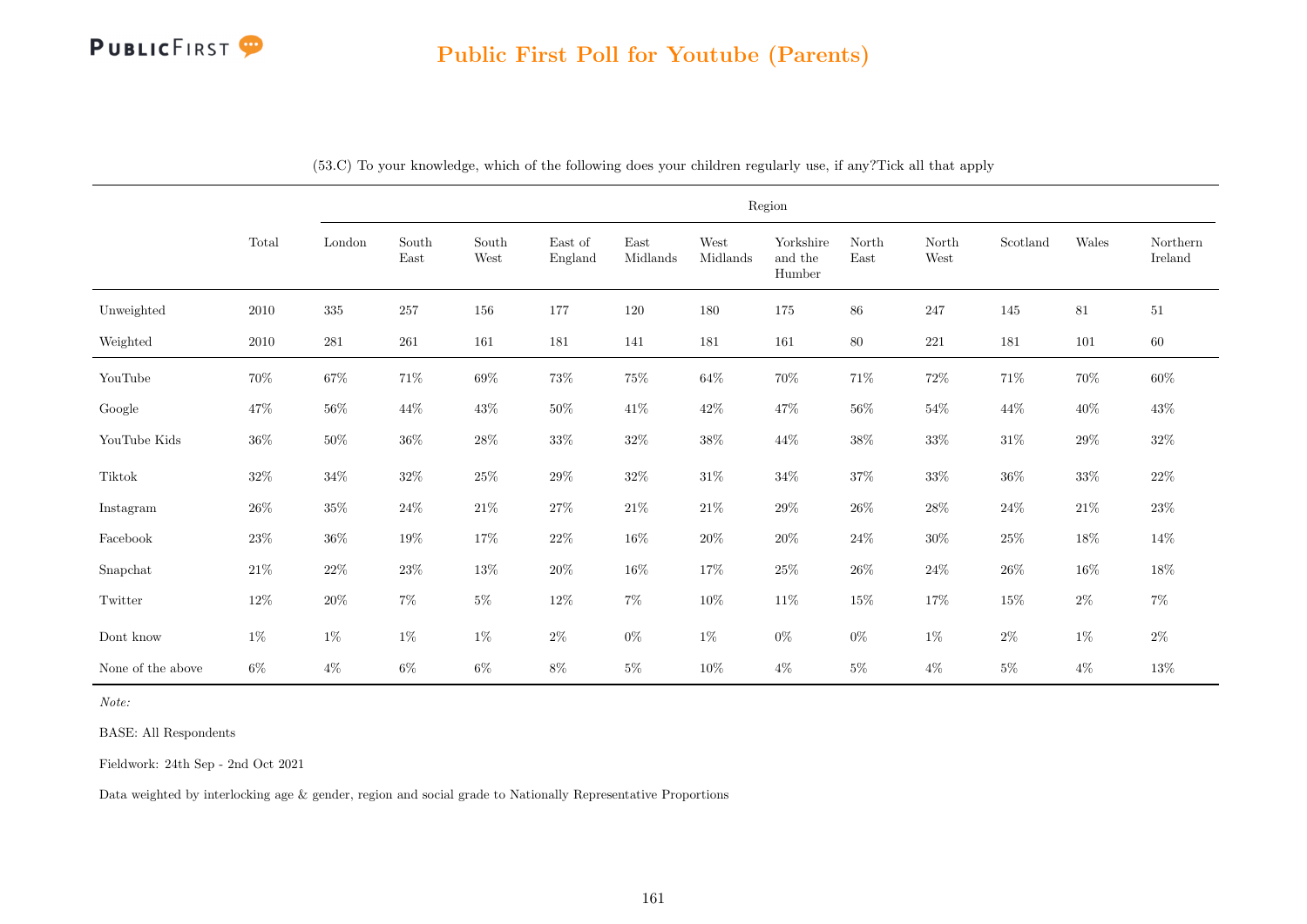## PUBLICFIRST<sup>9</sup>

#### Public First Poll for Youtube (Parents)

|                   |        |        |         |        | Age       |        |        |        |          | Social Grade |           |        | $\mathrm{EU}$ 2016 Vote |                   |
|-------------------|--------|--------|---------|--------|-----------|--------|--------|--------|----------|--------------|-----------|--------|-------------------------|-------------------|
|                   | Total  | 18-24  | 25-34   | 35-44  | $45 - 54$ | 55-64  | $65+$  | AB     | $\rm C1$ | $\rm{C2}$    | $\rm{DE}$ | Leave  | Remain                  | I did not<br>vote |
| Unweighted        | 2010   | $33\,$ | $370\,$ | 924    | 520       | 144    | 19     | 647    | 514      | 433          | 409       | 740    | 931                     | $\bf 282$         |
| Weighted          | 2010   | 31     | 361     | 918    | 527       | 153    | $20\,$ | 541    | 521      | 441          | 500       | 749    | 918                     | $287\,$           |
| YouTube           | $27\%$ | $23\%$ | $29\%$  | $29\%$ | $27\%$    | $15\%$ | $9\%$  | $32\%$ | $24\%$   | $26\%$       | $26\%$    | $27\%$ | $29\%$                  | $22\%$            |
| Tiktok            | 24\%   | 25%    | 27%     | $21\%$ | $30\%$    | $22\%$ | $16\%$ | $24\%$ | $23\%$   | $25\%$       | 26%       | $24\%$ | $27\%$                  | 18%               |
| Facebook          | $23\%$ | $10\%$ | $21\%$  | $24\%$ | $23\%$    | $25\%$ | $11\%$ | $29\%$ | $18\%$   | $25\%$       | $19\%$    | $21\%$ | $27\%$                  | $15\%$            |
| Instagram         | $23\%$ | $22\%$ | $21\%$  | $24\%$ | $23\%$    | $19\%$ | $9\%$  | 26%    | $22\%$   | $23\%$       | 20%       | $23\%$ | 26%                     | $13\%$            |
| Google            | $22\%$ | $22\%$ | $21\%$  | $23\%$ | $21\%$    | $19\%$ | $10\%$ | $30\%$ | $19\%$   | $19\%$       | 17%       | $20\%$ | $25\%$                  | $15\%$            |
| YouTube kids      | $20\%$ | $35\%$ | $26\%$  | $23\%$ | $12\%$    | $11\%$ | $4\%$  | $30\%$ | $15\%$   | $18\%$       | $15\%$    | $17\%$ | $24\%$                  | $13\%$            |
| Dont know         | $2\%$  | $0\%$  | $2\%$   | $1\%$  | $3\%$     | $6\%$  | $6\%$  | $2\%$  | $2\%$    | $1\%$        | $3\%$     | $2\%$  | $2\%$                   | $2\%$             |
| Snapchat          | 18%    | 25%    | $17\%$  | $16\%$ | 22%       | $19\%$ | $9\%$  | $19\%$ | $17\%$   | 17%          | $19\%$    | $19\%$ | 19%                     | $14\%$            |
| Twitter           | 10%    | 14\%   | $13\%$  | 10%    | $9\%$     | $11\%$ | $4\%$  | $15\%$ | $8\%$    | $8\%$        | $9\%$     | 12\%   | 11\%                    | $5\%$             |
| None of the above | $37\%$ | $25\%$ | $37\%$  | $38\%$ | 37%       | $38\%$ | 48\%   | $29\%$ | $45\%$   | $37\%$       | $38\%$    | $40\%$ | 32%                     | $48\%$            |

(54.A) To your knowledge, which of the following does your child have a personal account with, if any?Tick all that apply

Note:

BASE: All Respondents

Fieldwork: 24th Sep - 2nd Oct 2021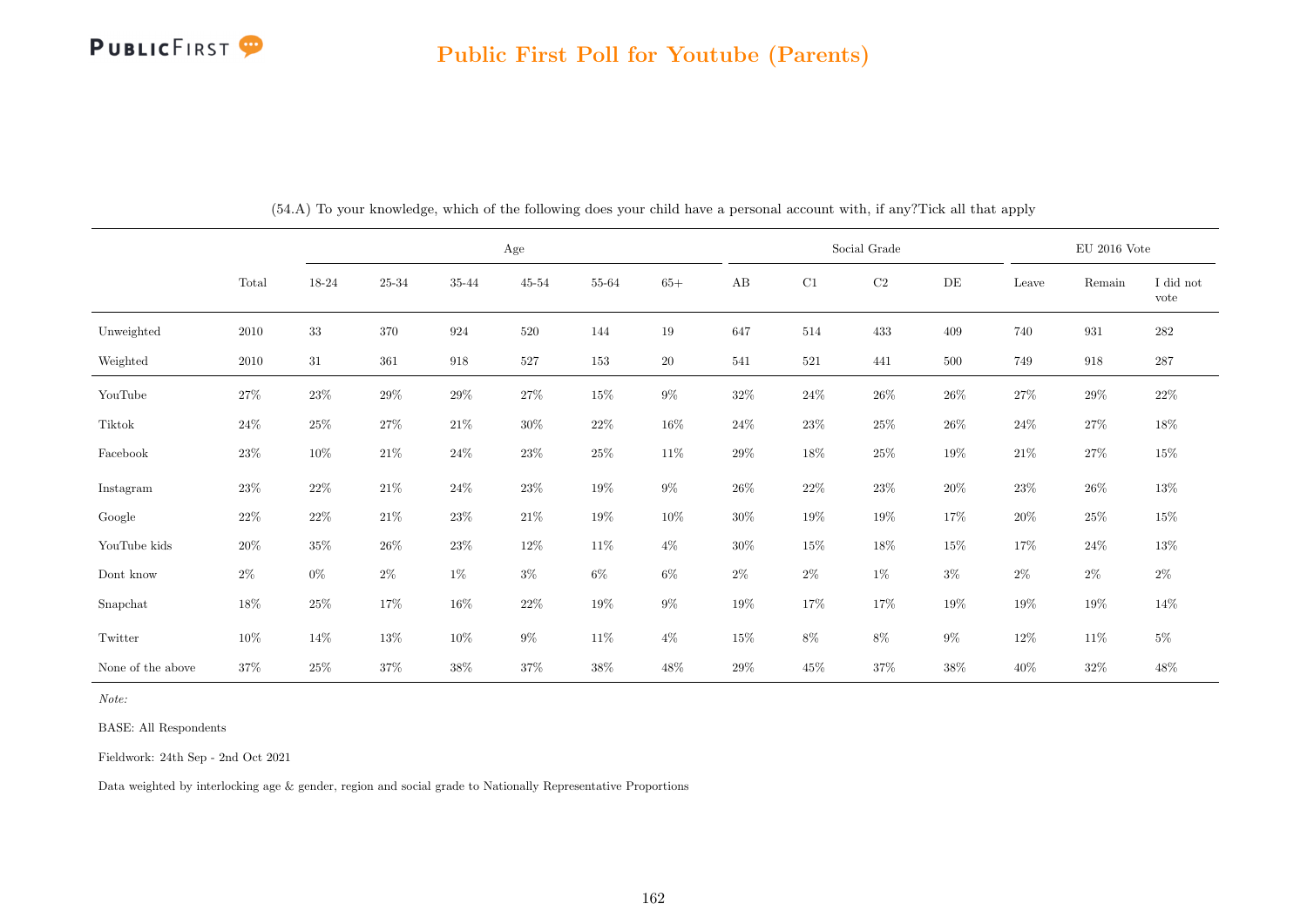

|                   |          |        | Gender |                     |        |                     | 2019                          |                   |                      |                               |                          | Education                                              |                                                             |                          |
|-------------------|----------|--------|--------|---------------------|--------|---------------------|-------------------------------|-------------------|----------------------|-------------------------------|--------------------------|--------------------------------------------------------|-------------------------------------------------------------|--------------------------|
|                   | Total    | Male   | Female | Conservative Labour |        | Liberal<br>Democrat | The<br><b>Brexit</b><br>Party | I did not<br>vote | None of<br>the above | ${\rm GCSE}$ or<br>equivalent | A Level or<br>equivalent | University<br>Under-<br>graduate<br>Degree<br>(BA/BSc) | University<br>Postgrad-<br>uate<br>Degree<br>(MA/MSc/MPhil) | Doctorate<br>(PhD/DPHil) |
| Unweighted        | $2010\,$ | 922    | 1087   | 714                 | 539    | 198                 | 14                            | 280               | $\overline{0}$       | 405                           | 559                      | 513                                                    | 434                                                         | 57                       |
| Weighted          | 2010     | 1004   | 1005   | 699                 | 537    | 186                 | 14                            | 292               | $\overline{0}$       | 440                           | 587                      | 488                                                    | 399                                                         | 50                       |
| YouTube           | 27%      | $31\%$ | $23\%$ | $30\%$              | $25\%$ | $34\%$              | $20\%$                        | $18\%$            | $\ast$               | $30\%$                        | $23\%$                   | $23\%$                                                 | $36\%$                                                      | 46%                      |
| Tiktok            | $24\%$   | $23\%$ | $26\%$ | $24\%$              | $25\%$ | $28\%$              | $27\%$                        | $20\%$            | $\ast$               | $30\%$                        | $22\%$                   | $22\%$                                                 | $23\%$                                                      | 35%                      |
| Facebook          | 23\%     | $30\%$ | $16\%$ | 28%                 | 17%    | $31\%$              | $32\%$                        | $15\%$            | $\ast$               | $24\%$                        | 15%                      | 17%                                                    | $39\%$                                                      | $43\%$                   |
| Instagram         | 23\%     | $26\%$ | $20\%$ | $27\%$              | $20\%$ | $30\%$              | 41\%                          | $14\%$            | $\ast$               | $25\%$                        | $15\%$                   | $21\%$                                                 | $35\%$                                                      | 44\%                     |
| Google            | 22\%     | $28\%$ | $15\%$ | 24%                 | $19\%$ | $31\%$              | $17\%$                        | $13\%$            | $\ast$               | $18\%$                        | 14%                      | $20\%$                                                 | $38\%$                                                      | 42\%                     |
| YouTube kids      | 20%      | $26\%$ | 14%    | 21\%                | 21\%   | $30\%$              | $6\%$                         | $12\%$            | *                    | 14%                           | 14%                      | 17%                                                    | $37\%$                                                      | 37%                      |
| Dont know         | $2\%$    | $2\%$  | $2\%$  | $1\%$               | $3\%$  | $1\%$               | $0\%$                         | $2\%$             | $\ast$               | $2\%$                         | $2\%$                    | $2\%$                                                  | $1\%$                                                       | $6\%$                    |
| Snapchat          | 18%      | 17%    | $19\%$ | $19\%$              | $18\%$ | $22\%$              | $26\%$                        | $14\%$            | $\ast$               | $24\%$                        | $13\%$                   | $17\%$                                                 | $21\%$                                                      | $30\%$                   |
| Twitter           | 10%      | $16\%$ | $5\%$  | 12%                 | $9\%$  | $21\%$              | 16%                           | $4\%$             | $\ast$               | $10\%$                        | $6\%$                    | $7\%$                                                  | $21\%$                                                      | 29%                      |
| None of the above | 37%      | $31\%$ | 44%    | 36%                 | 37%    | $28\%$              | 17%                           | $51\%$            | $\ast$               | 36%                           | 46%                      | 43%                                                    | 22%                                                         | $7\%$                    |

(54.B) To your knowledge, which of the following does your child have a personal account with, if any?Tick all that apply

Note:

BASE: All Respondents

Fieldwork: 24th Sep - 2nd Oct 2021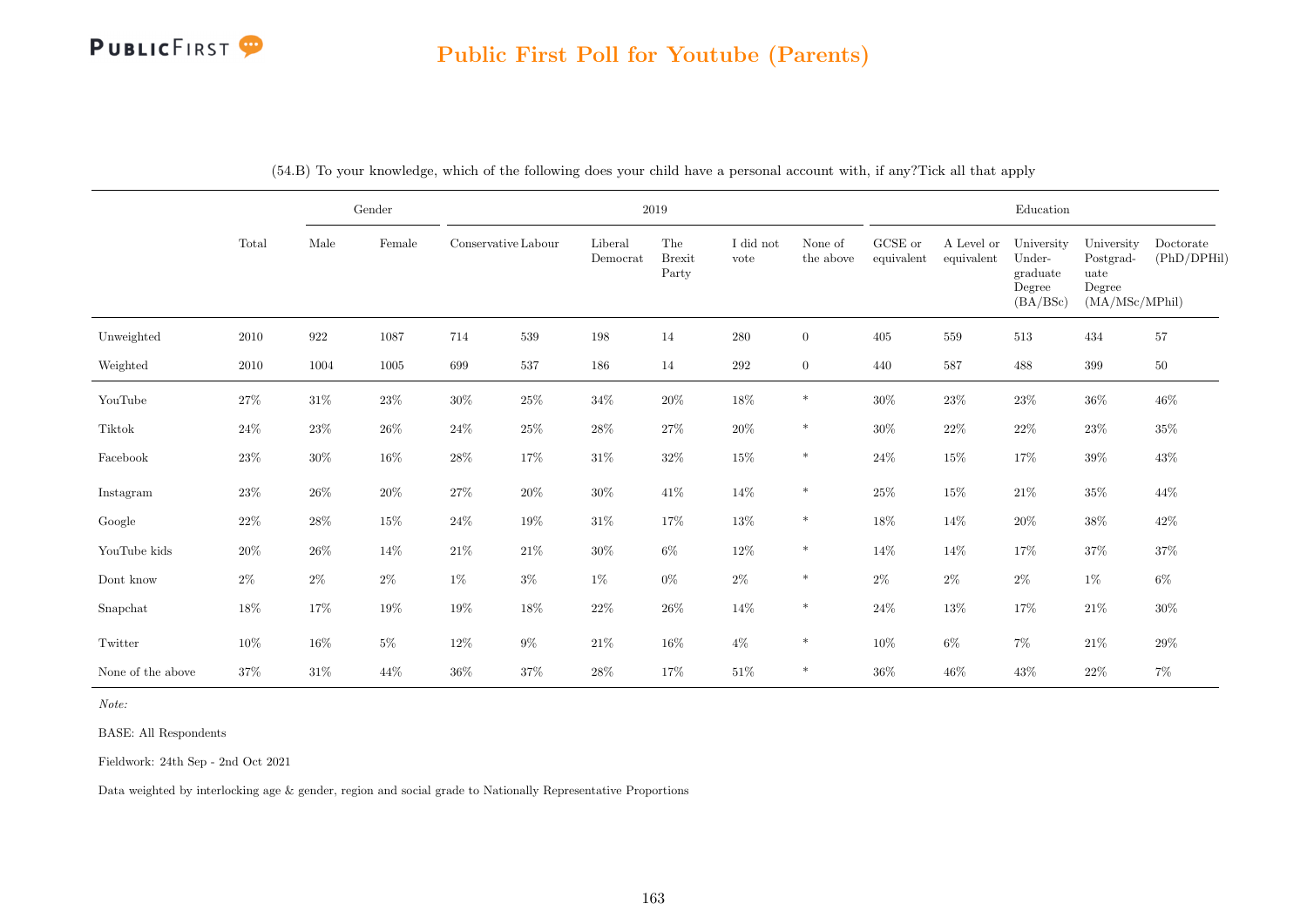

|                          |          |                         |                                |               |                    |                                   |                  | Region                            |               |               |          |        |                     |
|--------------------------|----------|-------------------------|--------------------------------|---------------|--------------------|-----------------------------------|------------------|-----------------------------------|---------------|---------------|----------|--------|---------------------|
|                          | Total    | $\operatorname{London}$ | $\operatorname{South}$<br>East | South<br>West | East of<br>England | $\operatorname{East}$<br>Midlands | West<br>Midlands | Yorkshire<br>and the<br>$H$ umber | North<br>East | North<br>West | Scotland | Wales  | Northern<br>Ireland |
| Unweighted               | $2010\,$ | $335\,$                 | 257                            | $156\,$       | 177                | $120\,$                           | 180              | 175                               | 86            | $247\,$       | 145      | $81\,$ | $51\,$              |
| Weighted                 | 2010     | 281                     | 261                            | 161           | 181                | 141                               | 181              | 161                               | 80            | 221           | 181      | 101    | 60                  |
| $\operatorname{YouTube}$ | $27\%$   | $35\%$                  | $21\%$                         | $21\%$        | $27\%$             | $25\%$                            | $25\%$           | $30\%$                            | $24\%$        | $30\%$        | $32\%$   | $21\%$ | $22\%$              |
| Tiktok                   | $24\%$   | $28\%$                  | $25\%$                         | $16\%$        | $25\%$             | $22\%$                            | $23\%$           | $23\%$                            | $23\%$        | $24\%$        | $29\%$   | $27\%$ | $26\%$              |
| Facebook                 | $23\%$   | $34\%$                  | $18\%$                         | $16\%$        | $21\%$             | $24\%$                            | $20\%$           | $20\%$                            | $25\%$        | $28\%$        | $27\%$   | $14\%$ | $12\%$              |
| Instagram                | $23\%$   | $33\%$                  | $20\%$                         | $18\%$        | $26\%$             | $20\%$                            | $19\%$           | $21\%$                            | $25\%$        | $26\%$        | $21\%$   | $19\%$ | $15\%$              |
| Google                   | $22\%$   | $34\%$                  | $17\%$                         | $18\%$        | $19\%$             | $15\%$                            | $21\%$           | $19\%$                            | $19\%$        | $28\%$        | $21\%$   | $11\%$ | $27\%$              |
| YouTube kids             | $20\%$   | $28\%$                  | $22\%$                         | $11\%$        | $15\%$             | 14\%                              | $20\%$           | $27\%$                            | $23\%$        | $21\%$        | $18\%$   | $11\%$ | $18\%$              |
| Dont know                | $2\%$    | $2\%$                   | $3\%$                          | $1\%$         | $4\%$              | $1\%$                             | $2\%$            | $4\%$                             | $1\%$         | $1\%$         | $1\%$    | $0\%$  | $4\%$               |
| Snapchat                 | $18\%$   | $20\%$                  | $19\%$                         | $9\%$         | $16\%$             | $13\%$                            | $15\%$           | $25\%$                            | $23\%$        | $23\%$        | $21\%$   | $16\%$ | $10\%$              |
| Twitter                  | $10\%$   | $19\%$                  | $6\%$                          | $7\%$         | $9\%$              | $7\%$                             | $10\%$           | $8\%$                             | $10\%$        | $14\%$        | $16\%$   | $4\%$  | $4\%$               |
| None of the above        | 37%      | $25\%$                  | $38\%$                         | 47%           | $40\%$             | $46\%$                            | 37%              | $33\%$                            | $37\%$        | $32\%$        | 37%      | $48\%$ | $43\%$              |

(54.C) To your knowledge, which of the following does your child have a personal account with, if any?Tick all that apply

Note:

BASE: All Respondents

Fieldwork: 24th Sep - 2nd Oct 2021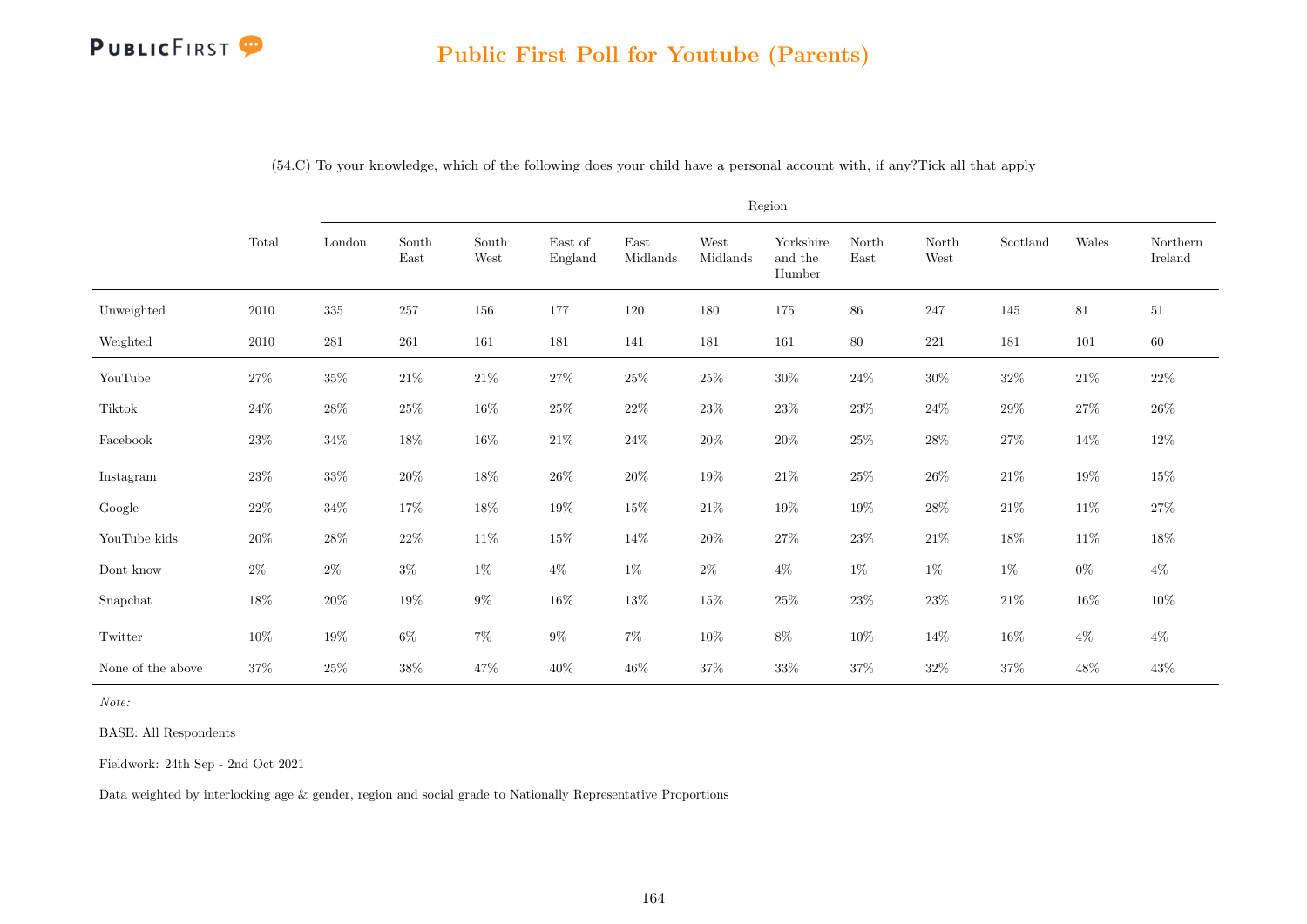

|                                   |        |        |           |        | $\rm Age$ |        |        |        |        | Social Grade |        |        | $\mathrm{EU}$ 2016 Vote |                   |
|-----------------------------------|--------|--------|-----------|--------|-----------|--------|--------|--------|--------|--------------|--------|--------|-------------------------|-------------------|
|                                   | Total  | 18-24  | $25 - 34$ | 35-44  | $45 - 54$ | 55-64  | $65+$  | AB     | C1     | $\rm{C2}$    | DE     | Leave  | Remain                  | I did not<br>vote |
| Unweighted                        | 2010   | $33\,$ | 370       | 924    | 520       | 144    | $19\,$ | 647    | 514    | 433          | 409    | 740    | 931                     | 282               |
| Weighted                          | 2010   | $31\,$ | 361       | 918    | 527       | 153    | 20     | 541    | 521    | 441          | 500    | 749    | 918                     | $287\,$           |
| Very worried                      | $6\%$  | $9\%$  | $8\%$     | $8\%$  | $4\%$     | $3\%$  | $0\%$  | $7\%$  | $6\%$  | $6\%$        | $7\%$  | $5\%$  | $9\%$                   | $3\%$             |
| Slightly worried                  | $36\%$ | 48\%   | $34\%$    | $35\%$ | $38\%$    | $35\%$ | $51\%$ | $40\%$ | $35\%$ | $37\%$       | $31\%$ | $34\%$ | $36\%$                  | $39\%$            |
| Not really worried                | $42\%$ | $21\%$ | $39\%$    | 41\%   | 46\%      | $47\%$ | $33\%$ | $38\%$ | $44\%$ | $42\%$       | 44\%   | 44%    | $41\%$                  | $41\%$            |
| Not at all worried                | $12\%$ | 19%    | 14\%      | 12\%   | 11\%      | 13%    | $16\%$ | 12\%   | $11\%$ | $13\%$       | 15%    | $14\%$ | $12\%$                  | $11\%$            |
| $N/A$ My child is never<br>online | $2\%$  | $0\%$  | $3\%$     | $2\%$  | $1\%$     | $1\%$  | $0\%$  | $2\%$  | $3\%$  | $1\%$        | $2\%$  | $2\%$  | $1\%$                   | $3\%$             |
| Dont know                         | $1\%$  | $3\%$  | $2\%$     | $1\%$  | $1\%$     | $1\%$  | $0\%$  | 1%     | $1\%$  | $2\%$        | $2\%$  | 1%     | $0\%$                   | $3\%$             |

(55.A) How worried or not worried are you when your child is online?

Note:

BASE: All Respondents

Fieldwork: 24th Sep - 2nd Oct 2021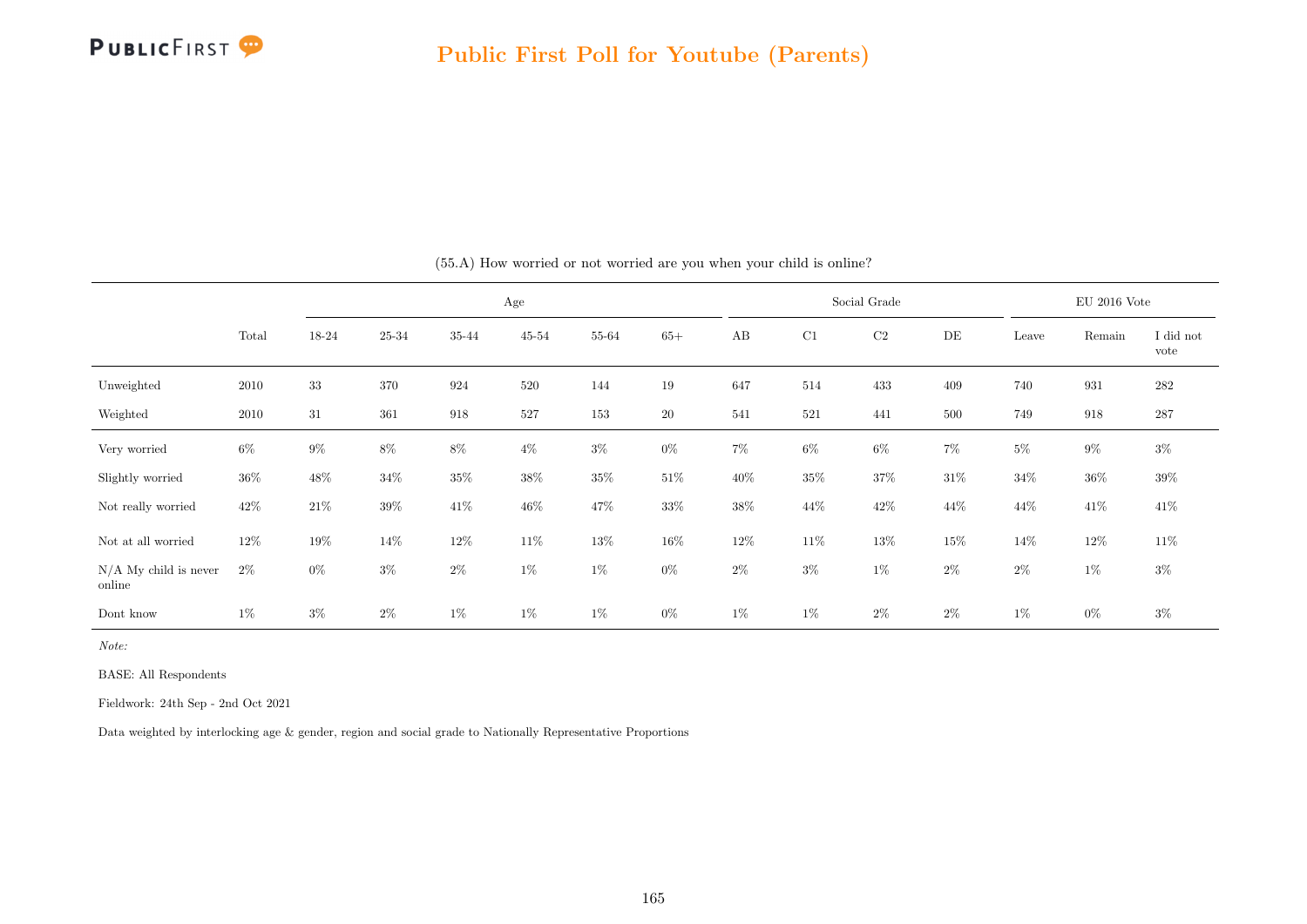

|                                   |        |        | Gender   |                     |        |                     | 2019                          |                   |                      |                       |                          | Education                                              |                                                             |                          |
|-----------------------------------|--------|--------|----------|---------------------|--------|---------------------|-------------------------------|-------------------|----------------------|-----------------------|--------------------------|--------------------------------------------------------|-------------------------------------------------------------|--------------------------|
|                                   | Total  | Male   | Female   | Conservative Labour |        | Liberal<br>Democrat | The<br><b>Brexit</b><br>Party | I did not<br>vote | None of<br>the above | GCSE or<br>equivalent | A Level or<br>equivalent | University<br>Under-<br>graduate<br>Degree<br>(BA/BSc) | University<br>Postgrad-<br>uate<br>Degree<br>(MA/MSc/MPhil) | Doctorate<br>(PhD/DPHil) |
| Unweighted                        | 2010   | 922    | $1087\,$ | 714                 | 539    | $198\,$             | 14                            | 280               | $\overline{0}$       | 405                   | 559                      | 513                                                    | 434                                                         | $57\,$                   |
| Weighted                          | 2010   | 1004   | 1005     | 699                 | 537    | 186                 | 14                            | $\,292$           | $\overline{0}$       | 440                   | 587                      | 488                                                    | 399                                                         | $50\,$                   |
| Very worried                      | $6\%$  | $9\%$  | $4\%$    | $7\%$               | $7\%$  | $10\%$              | $6\%$                         | $3\%$             | $\ast$               | $5\%$                 | $3\%$                    | $6\%$                                                  | $14\%$                                                      | $15\%$                   |
| Slightly worried                  | $36\%$ | $35\%$ | $37\%$   | $36\%$              | $36\%$ | $41\%$              | $16\%$                        | $35\%$            | $\ast$               | 32%                   | $34\%$                   | $38\%$                                                 | 41\%                                                        | $34\%$                   |
| Not really worried                | $42\%$ | $40\%$ | $44\%$   | 43\%                | 41\%   | $34\%$              | $70\%$                        | $46\%$            | $\ast$               | $46\%$                | 47%                      | $43\%$                                                 | $34\%$                                                      | $22\%$                   |
| Not at all worried                | $12\%$ | $13\%$ | $11\%$   | 12\%                | $13\%$ | $13\%$              | $8\%$                         | $9\%$             | $\ast$               | 14\%                  | $13\%$                   | $11\%$                                                 | 10%                                                         | $25\%$                   |
| $N/A$ My child is never<br>online | $2\%$  | $2\%$  | $2\%$    | $2\%$               | $1\%$  | $1\%$               | $0\%$                         | $4\%$             | $\ast$               | $2\%$                 | $3\%$                    | $2\%$                                                  | $1\%$                                                       | $0\%$                    |
| Dont know                         | $1\%$  | $1\%$  | $2\%$    | $1\%$               | $1\%$  | $1\%$               | $0\%$                         | $3\%$             | $\ast$               | $2\%$                 | 1%                       | $1\%$                                                  | $0\%$                                                       | $4\%$                    |

(55.B) How worried or not worried are you when your child is online?

Note:

BASE: All Respondents

Fieldwork: 24th Sep - 2nd Oct 2021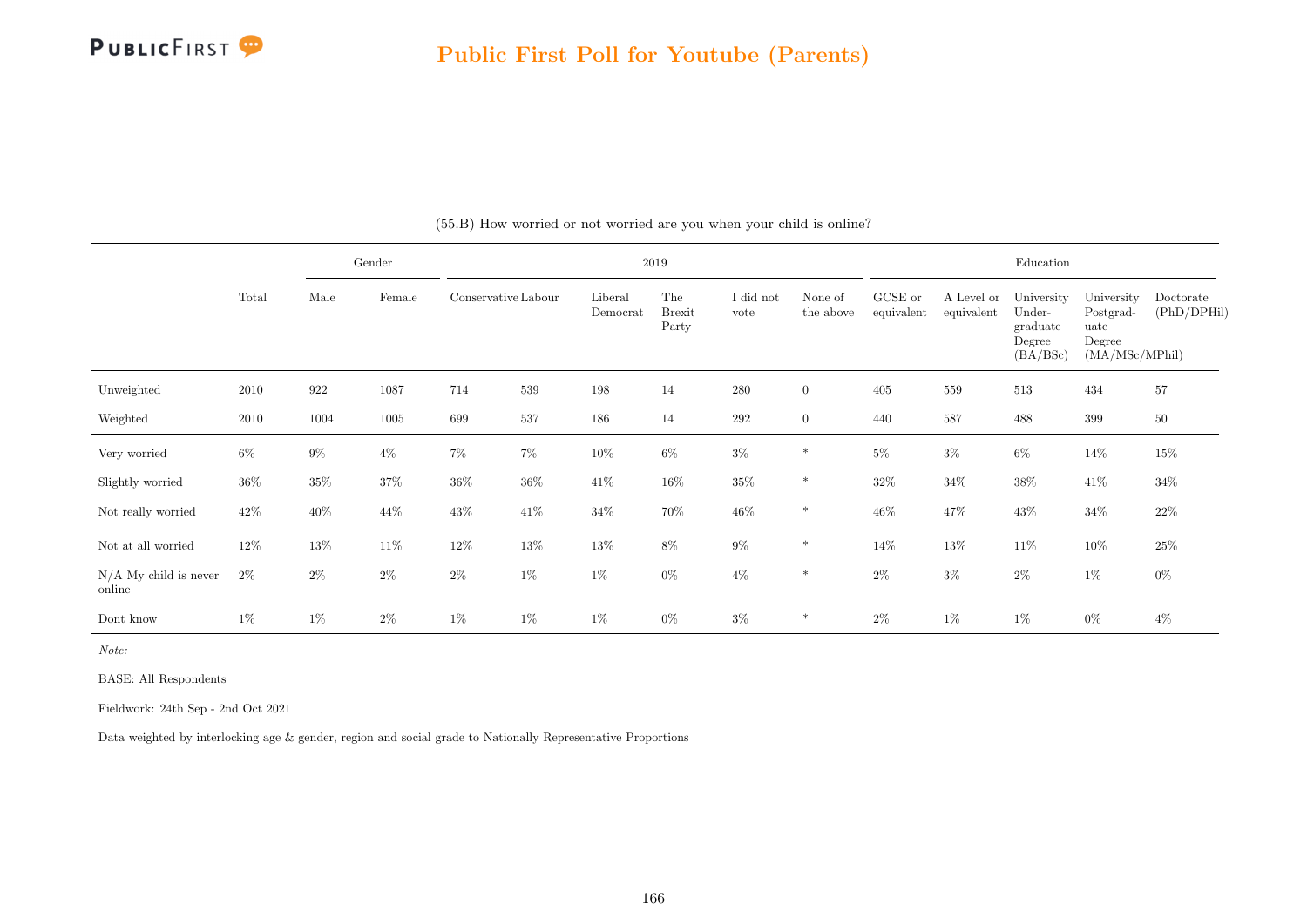

|                                   |        |           |               |               |                    |                  |                  | Region                         |               |               |          |        |                     |
|-----------------------------------|--------|-----------|---------------|---------------|--------------------|------------------|------------------|--------------------------------|---------------|---------------|----------|--------|---------------------|
|                                   | Total  | London    | South<br>East | South<br>West | East of<br>England | East<br>Midlands | West<br>Midlands | Yorkshire<br>and the<br>Humber | North<br>East | North<br>West | Scotland | Wales  | Northern<br>Ireland |
| Unweighted                        | 2010   | 335       | 257           | 156           | 177                | 120              | 180              | 175                            | 86            | 247           | 145      | 81     | 51                  |
| Weighted                          | 2010   | $\bf 281$ | 261           | 161           | 181                | 141              | 181              | 161                            | $80\,$        | 221           | 181      | 101    | 60                  |
| Very worried                      | $6\%$  | $14\%$    | $6\%$         | $4\%$         | $5\%$              | $4\%$            | $5\%$            | $6\%$                          | $8\%$         | $6\%$         | $7\%$    | $3\%$  | $0\%$               |
| Slightly worried                  | $36\%$ | $42\%$    | $35\%$        | $32\%$        | $35\%$             | $38\%$           | $35\%$           | $29\%$                         | $32\%$        | $39\%$        | $35\%$   | $31\%$ | 44\%                |
| Not really worried                | $42\%$ | $30\%$    | 44\%          | $52\%$        | $43\%$             | $40\%$           | $42\%$           | $48\%$                         | $45\%$        | $39\%$        | $43\%$   | $50\%$ | $40\%$              |
| Not at all worried                | $12\%$ | $12\%$    | $10\%$        | $9\%$         | $12\%$             | $13\%$           | $12\%$           | $15\%$                         | 14%           | 14\%          | $12\%$   | $16\%$ | $10\%$              |
| $N/A$ My child is never<br>online | $2\%$  | $1\%$     | $2\%$         | $2\%$         | $3\%$              | $4\%$            | $3\%$            | $1\%$                          | $0\%$         | $0\%$         | $2\%$    | $0\%$  | $4\%$               |
| Dont know                         | $1\%$  | $1\%$     | $1\%$         | $1\%$         | $1\%$              | $0\%$            | $2\%$            | $1\%$                          | $1\%$         | $2\%$         | $1\%$    | $1\%$  | $2\%$               |

(55.C) How worried or not worried are you when your child is online?

Note:

BASE: All Respondents

Fieldwork: 24th Sep - 2nd Oct 2021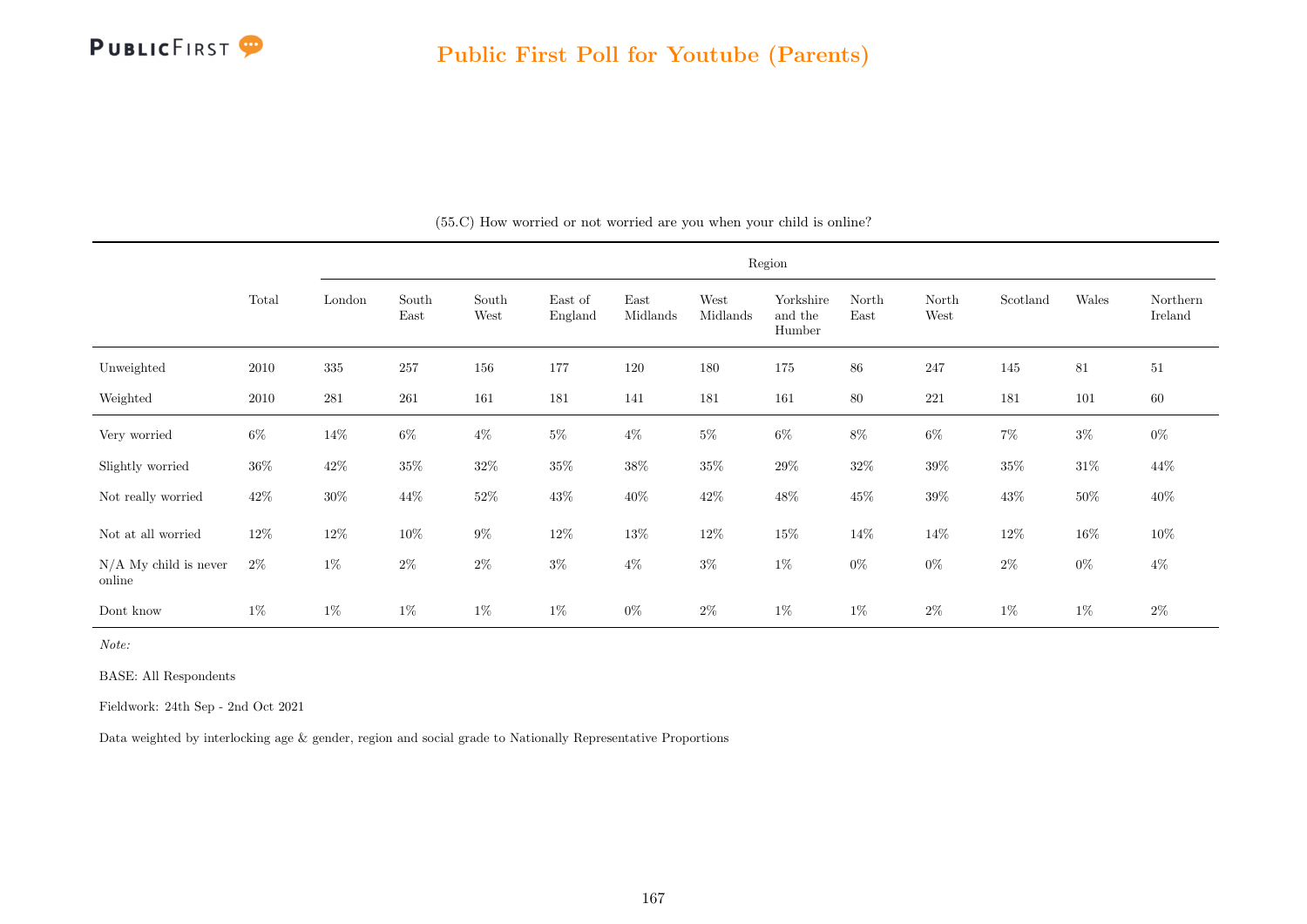## PUBLICFIRST<sup>9</sup>

|                                                                                  |         |        |        |        | $_{\rm Age}$ |        |        |        |             | Social Grade |        |        | $EU$ 2016 Vote |                |
|----------------------------------------------------------------------------------|---------|--------|--------|--------|--------------|--------|--------|--------|-------------|--------------|--------|--------|----------------|----------------|
|                                                                                  | Total   | 18-24  | 25-34  | 35-44  | $45 - 54$    | 55-64  | $65+$  | AB     | $_{\rm C1}$ | $_{\rm C2}$  | DE     | Leave  | Remain         | I did not vote |
| Unweighted                                                                       | 867     | 18     | 159    | 409    | 216          | $55\,$ | $10\,$ | 309    | 214         | 187          | 154    | 299    | 427            | 121            |
| Weighted                                                                         | $852\,$ | 18     | 152    | 396    | $218\,$      | 58     | 10     | 257    | 214         | 189          | 189    | 295    | 417            | 120            |
| They might be exposed to<br>sexual content                                       | 45%     | 19%    | 44%    | $43\%$ | 50%          | 52%    | $28\%$ | 42%    | 46%         | $46\%$       | 48%    | 48%    | $41\%$         | $55\%$         |
| They might be contacted by<br>complete strangers                                 | $43\%$  | $31\%$ | 41%    | $43\%$ | 44%          | 48%    | $42\%$ | 40%    | $44\%$      | 42%          | 46%    | $44\%$ | 41%            | 50%            |
| They might be exposed to<br>violent material                                     | 36%     | $54\%$ | 39%    | $32\%$ | 37%          | 37%    | $34\%$ | $35\%$ | 31%         | $37\%$       | $40\%$ | $35\%$ | 37%            | $33\%$         |
| They might be bullied                                                            | $31\%$  | $30\%$ | $30\%$ | 27%    | $35\%$       | 43%    | $42\%$ | 25%    | $34\%$      | $33\%$       | $32\%$ | $31\%$ | 30%            | $33\%$         |
| They might develop the wrong<br>ideas about body image                           | 21%     | 35%    | 22%    | $21\%$ | 17%          | 18%    | 39%    | 20%    | 21%         | $20\%$       | 20%    | $20\%$ | $21\%$         | $20\%$         |
| They might get the wrong ideas<br>about what peoples supposedly<br>perfect lives | 19%     | $11\%$ | $18\%$ | $20\%$ | 18%          | $23\%$ | $12\%$ | 17%    | $26\%$      | $21\%$       | 12%    | $15\%$ | 21%            | $24\%$         |
| They might be exposed to fake<br>news / misinformation                           | 19%     | $0\%$  | 16%    | 19%    | $21\%$       | 20%    | 12%    | $23\%$ | 18%         | 19%          | 14%    | 19%    | 18%            | 17%            |
| They might be contacted by<br>older children and led astray                      | 19%     | 15%    | 19%    | $20\%$ | 20%          | 18%    | $20\%$ | 17%    | 20%         | 19%          | 22%    | $23\%$ | 17%            | 18%            |
| The way their brains work will<br>be affected                                    | 14%     | 13%    | 13%    | 18%    | $8\%$        | $5\%$  | $0\%$  | 18%    | $9\%$       | 14%          | 13%    | $11\%$ | 14%            | 15%            |
| They might spend money they<br>dont have by mistake                              | 12%     | 12%    | 16%    | $10\%$ | 13%          | 16%    | $22\%$ | 12%    | 12%         | $9\%$        | 15%    | $14\%$ | $13\%$         | $8\%$          |
| They might be exposed to<br>extreme political opinions                           | 10%     | 20%    | $9\%$  | 11%    | $9\%$        | $4\%$  | $8\%$  | 14%    | $6\%$       | 10%          | $8\%$  | 7%     | 13%            | $6\%$          |
| Other (Please Specify)                                                           | $0\%$   | $0\%$  | $0\%$  | $0\%$  | 1%           | $0\%$  | $0\%$  | $0\%$  | $1\%$       | $0\%$        | 0%     | $0\%$  | $0\%$          | 0%             |
| Don't know                                                                       | $2\%$   | $5\%$  | $2\%$  | $1\%$  | $2\%$        | $0\%$  | $9\%$  | $2\%$  | $2\%$       | $0\%$        | $2\%$  | $2\%$  | $2\%$          | $1\%$          |

(56.A) You said that you worry about your child when they are online. What things are you mostly worried about?Tick up to three

Note:

BASE: Respondents who are worried when their child is online.

Fieldwork: 24th Sep - 2nd Oct 2021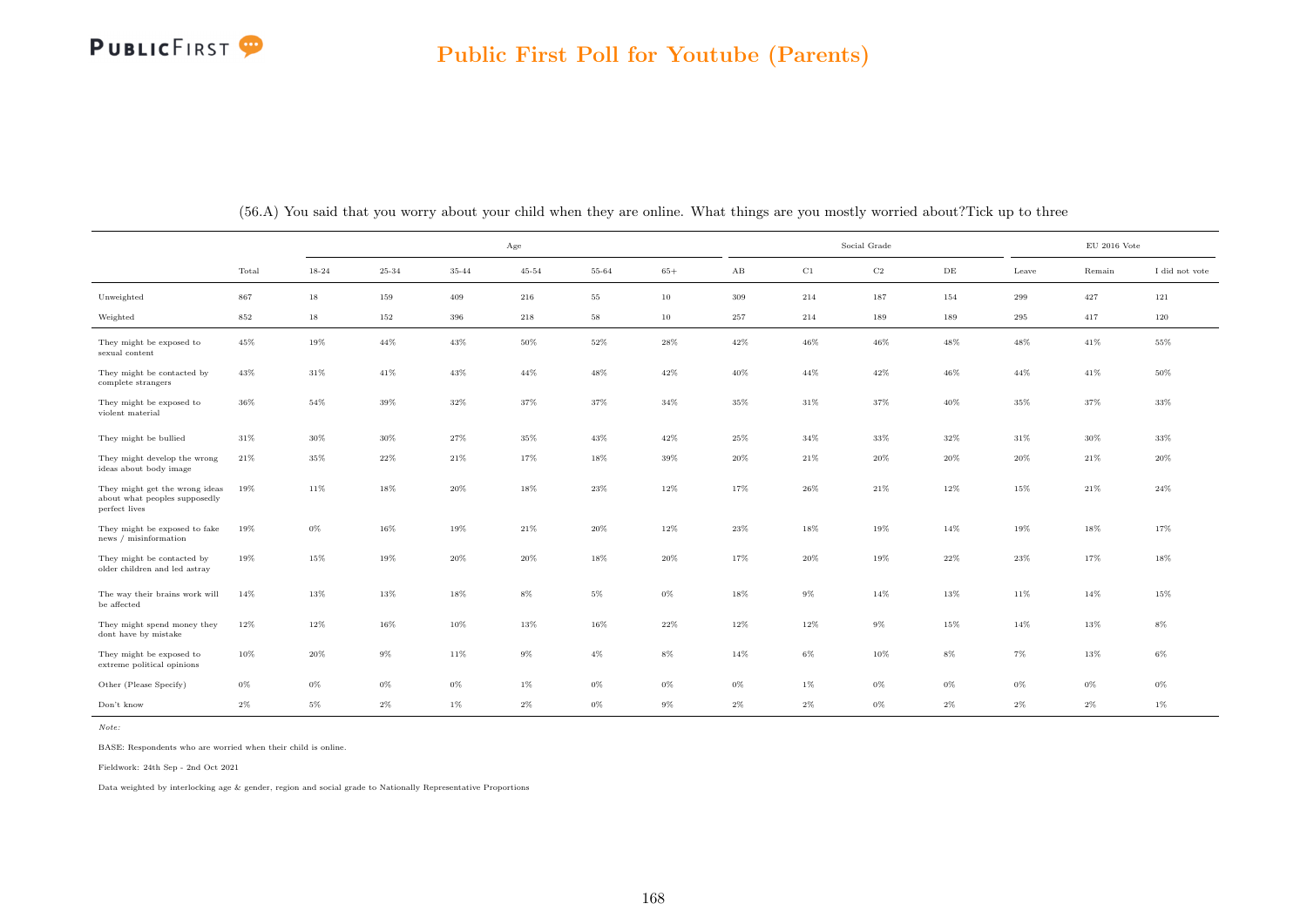## PUBLICFIRST<sup>9</sup>

|                                                                                  |        |        | Gender |              |         |                     | 2019                |                |                      |                               |                          | Education                                           |                                                         |                          |
|----------------------------------------------------------------------------------|--------|--------|--------|--------------|---------|---------------------|---------------------|----------------|----------------------|-------------------------------|--------------------------|-----------------------------------------------------|---------------------------------------------------------|--------------------------|
|                                                                                  | Total  | Male   | Female | Conservative | Labour  | Liberal<br>Democrat | The Brexit<br>Party | I did not vote | None of the<br>above | ${\rm GCSE}$ or<br>equivalent | A Level or<br>equivalent | University<br>Undergradu-<br>ate Degree<br>(BA/BSc) | University<br>Postgraduate<br>Degree<br>(MA/MSc/MPhill) | Doctorate<br>(PhD/DPHil) |
| Unweighted                                                                       | 867    | 413    | 454    | $305\,$      | $\,236$ | 104                 | 3                   | 110            | $\overline{0}$       | $\overline{0}$                | $\mathbf{0}$             | 229                                                 | $232\,$                                                 | 28                       |
| Weighted                                                                         | 852    | 438    | 414    | 297          | 231     | 95                  | 3                   | 112            | $\overline{0}$       | $\overline{0}$                | $\mathbf{0}$             | 212                                                 | 218                                                     | 24                       |
| They might be exposed to<br>sexual content                                       | $45\%$ | 41%    | $50\%$ | $45\%$       | 44%     | $31\%$              | $26\%$              | 55%            | $\ast$               | $52\%$                        | 47%                      | $48\%$                                              | $35\%$                                                  | 28%                      |
| They might be contacted by<br>complete strangers                                 | $43\%$ | 37%    | 49%    | $41\%$       | 46%     | 34%                 | 71%                 | 53%            | $*$                  | 52%                           | 47%                      | $44\%$                                              | 34%                                                     | 11%                      |
| They might be exposed to<br>violent material                                     | $36\%$ | 35%    | 36%    | 39%          | 34%     | 22%                 | $0\%$               | 43%            | $\ast$               | 38%                           | 37%                      | 32%                                                 | 34%                                                     | 33%                      |
| They might be bullied                                                            | $31\%$ | 27%    | $35\%$ | $32\%$       | 30%     | 28%                 | $0\%$               | 41%            | $\ast$               | $42\%$                        | 31%                      | $34\%$                                              | $21\%$                                                  | 34%                      |
| They might develop the wrong<br>ideas about body image                           | $21\%$ | $20\%$ | $21\%$ | $18\%$       | 20%     | 28%                 | $55\%$              | 20%            | $*$                  | 18%                           | 25%                      | 17%                                                 | $22\%$                                                  | 22%                      |
| They might get the wrong ideas<br>about what peoples supposedly<br>perfect lives | 19%    | 20%    | 18%    | 19%          | 18%     | 21%                 | $29\%$              | 20%            | $\ast$               | 17%                           | 15%                      | $21\%$                                              | $23\%$                                                  | 19%                      |
| They might be exposed to fake<br>news / misinformation                           | 19%    | 20%    | 17%    | 19%          | 14%     | 28%                 | $0\%$               | 15%            | $*$                  | 17%                           | 13%                      | 21%                                                 | 23%                                                     | 25%                      |
| They might be contacted by<br>older children and led astray                      | $19\%$ | 19%    | 20%    | 19%          | 20%     | 25%                 | $0\%$               | 14%            | $*$                  | $21\%$                        | 22%                      | 18%                                                 | 19%                                                     | 10%                      |
| The way their brains work will<br>be affected                                    | $14\%$ | 15%    | 12%    | 11%          | $15\%$  | 18%                 | $0\%$               | 13%            | $*$                  | 10%                           | $8\%$                    | 14%                                                 | $21\%$                                                  | 13%                      |
| They might spend money they<br>dont have by mistake                              | $12\%$ | 15%    | $9\%$  | 13%          | 15%     | 13%                 | $29\%$              | $8\%$          | $\ast$               | 10%                           | 14%                      | 11%                                                 | 11%                                                     | 32%                      |
| They might be exposed to<br>extreme political opinions                           | 10%    | 14%    | $6\%$  | $12\%$       | $6\%$   | 15%                 | $0\%$               | $5\%$          | $*$                  | $6\%$                         | $7\%$                    | $8\%$                                               | 17%                                                     | 17%                      |
| Other (Please Specify)                                                           | $0\%$  | $0\%$  | $0\%$  | $0\%$        | $1\%$   | $0\%$               | $0\%$               | $0\%$          | $\ast$               | $0\%$                         | $1\%$                    | $0\%$                                               | $0\%$                                                   | $0\%$                    |
| Don't know                                                                       | $2\%$  | $2\%$  | $1\%$  | $1\%$        | $3\%$   | $2\%$               | $0\%$               | $0\%$          | $*$                  | $2\%$                         | $1\%$                    | $2\%$                                               | $2\%$                                                   | $0\%$                    |

(56.B) You said that you worry about your child when they are online. What things are you mostly worried about?Tick up to three

Note:

BASE: Respondents who are worried when their child is online.

Fieldwork: 24th Sep - 2nd Oct 2021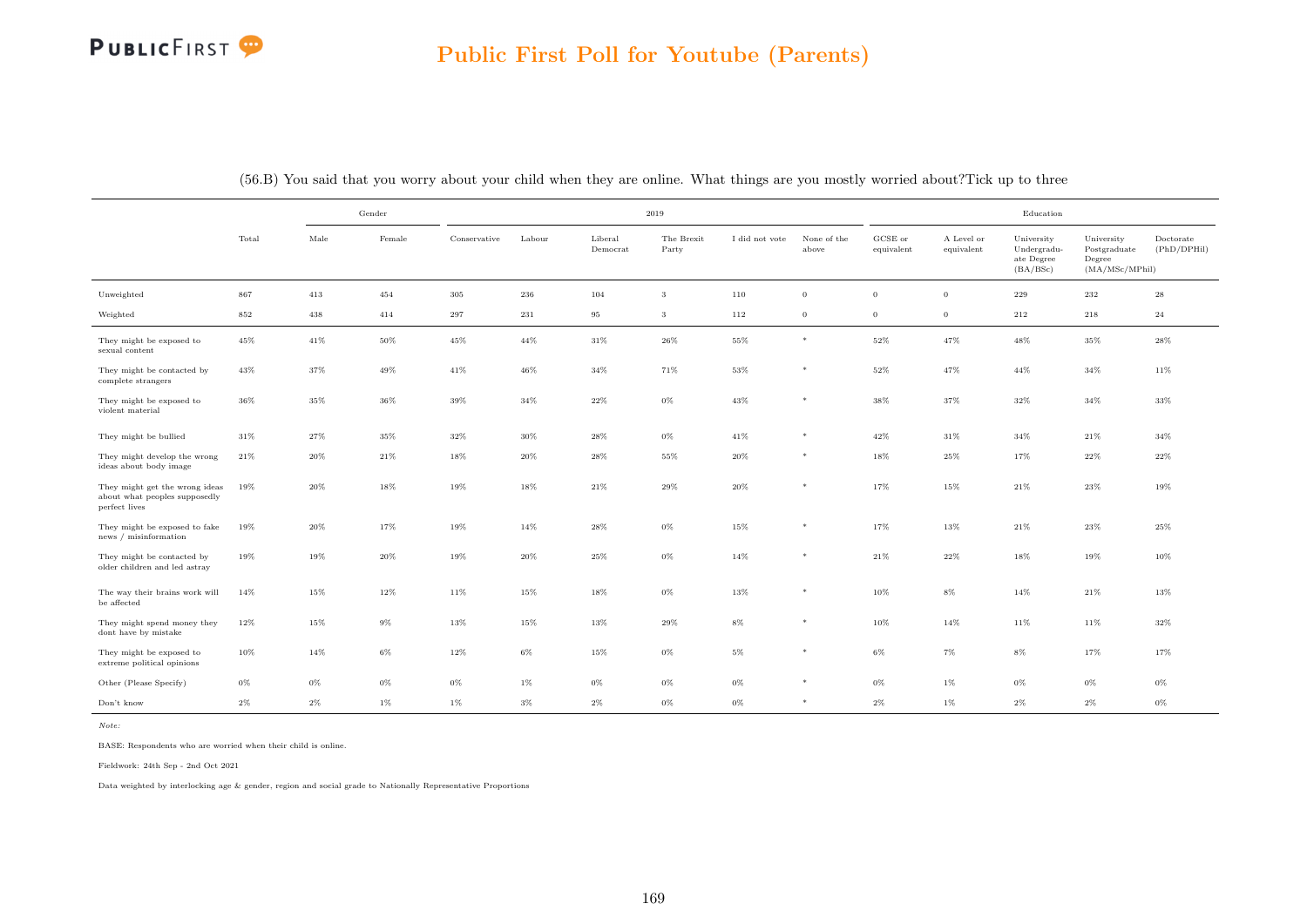

|                                                                                  |        |        |            |             |                    |               |                  | Region                      |            |            |          |        |                     |
|----------------------------------------------------------------------------------|--------|--------|------------|-------------|--------------------|---------------|------------------|-----------------------------|------------|------------|----------|--------|---------------------|
|                                                                                  | Total  | London | South East | South West  | East of<br>England | East Midlands | West<br>Midlands | Yorkshire and<br>the Humber | North East | North West | Scotland | Wales  | Northern<br>Ireland |
| Unweighted                                                                       | 867    | 190    | 106        | $5\,7$      | 73                 | $51\,$        | $\bf 72$         | $61\,$                      | $35\,$     | 114        | $\bf 59$ | $27\,$ | $\bf{^{22}}$        |
| Weighted                                                                         | 852    | 158    | 109        | $^{\rm 58}$ | 73                 | 60            | 73               | 55                          | 32         | 99         | 75       | 34     | $\bf 26$            |
| They might be exposed to<br>sexual content                                       | 45%    | 38%    | 47%        | 46%         | 45%                | 54%           | 44%              | 46%                         | 46%        | 47%        | 42%      | 46%    | 50%                 |
| They might be contacted by<br>complete strangers                                 | 43%    | 37%    | 42%        | 45%         | 50%                | $46\%$        | 46%              | 49%                         | 29%        | 43%        | 35%      | 49%    | 64%                 |
| They might be exposed to<br>violent material                                     | $36\%$ | 35%    | 36%        | $24\%$      | 38%                | $45\%$        | $34\%$           | $35\%$                      | 25%        | $36\%$     | 39%      | $36\%$ | $42\%$              |
| They might be bullied                                                            | $31\%$ | 28%    | 36%        | $32\%$      | 39%                | 35%           | 28%              | $22\%$                      | $22\%$     | 27%        | 31%      | $33\%$ | 39%                 |
| They might develop the wrong<br>ideas about body image                           | 21%    | 14%    | 22%        | 18%         | 22%                | 19%           | 28%              | $18\%$                      | 17%        | $26\%$     | 25%      | $20\%$ | 14%                 |
| They might get the wrong ideas<br>about what peoples supposedly<br>perfect lives | 19%    | $18\%$ | 20%        | 28%         | 22%                | $11\%$        | 18%              | $8\%$                       | 19%        | 27%        | 17%      | 17%    | $9\%$               |
| They might be exposed to fake<br>news / misinformation                           | 19%    | $25\%$ | 17%        | 18%         | 15%                | $20\%$        | 15%              | $12\%$                      | 26%        | 20%        | 18%      | $22\%$ | $4\%$               |
| They might be contacted by<br>older children and led astray                      | 19%    | 21%    | 16%        | 20%         | 15%                | 17%           | 19%              | 37%                         | 26%        | 17%        | 11%      | 31%    | 18%                 |
| The way their brains work will<br>be affected                                    | 14%    | $20\%$ | 10%        | 10%         | 5%                 | 18%           | 17%              | 18%                         | 20%        | 11%        | 14%      | $0\%$  | 12%                 |
| They might spend money they<br>dont have by mistake                              | 12%    | 11%    | 19%        | 14%         | 18%                | 13%           | $9\%$            | 15%                         | 5%         | 8%         | 15%      | $4\%$  | $4\%$               |
| They might be exposed to<br>extreme political opinions                           | 10%    | $13\%$ | 10%        | 12%         | 11%                | $2\%$         | $7\%$            | $5\%$                       | 16%        | 11%        | 10%      | $3\%$  | 17%                 |
| Other (Please Specify)                                                           | 0%     | 0%     | 0%         | $0\%$       | 0%                 | $0\%$         | $0\%$            | 0%                          | 0%         | $0\%$      | 2%       | $0\%$  | $0\%$               |
| Don't know                                                                       | $2\%$  | $3\%$  | 0%         | $0\%$       | 0%                 | 0%            | $1\%$            | $3\%$                       | 9%         | 3%         | $2\%$    | 0%     | $0\%$               |

(56.C) You said that you worry about your child when they are online. What things are you mostly worried about?Tick up to three

Note:

BASE: Respondents who are worried when their child is online.

Fieldwork: 24th Sep - 2nd Oct 2021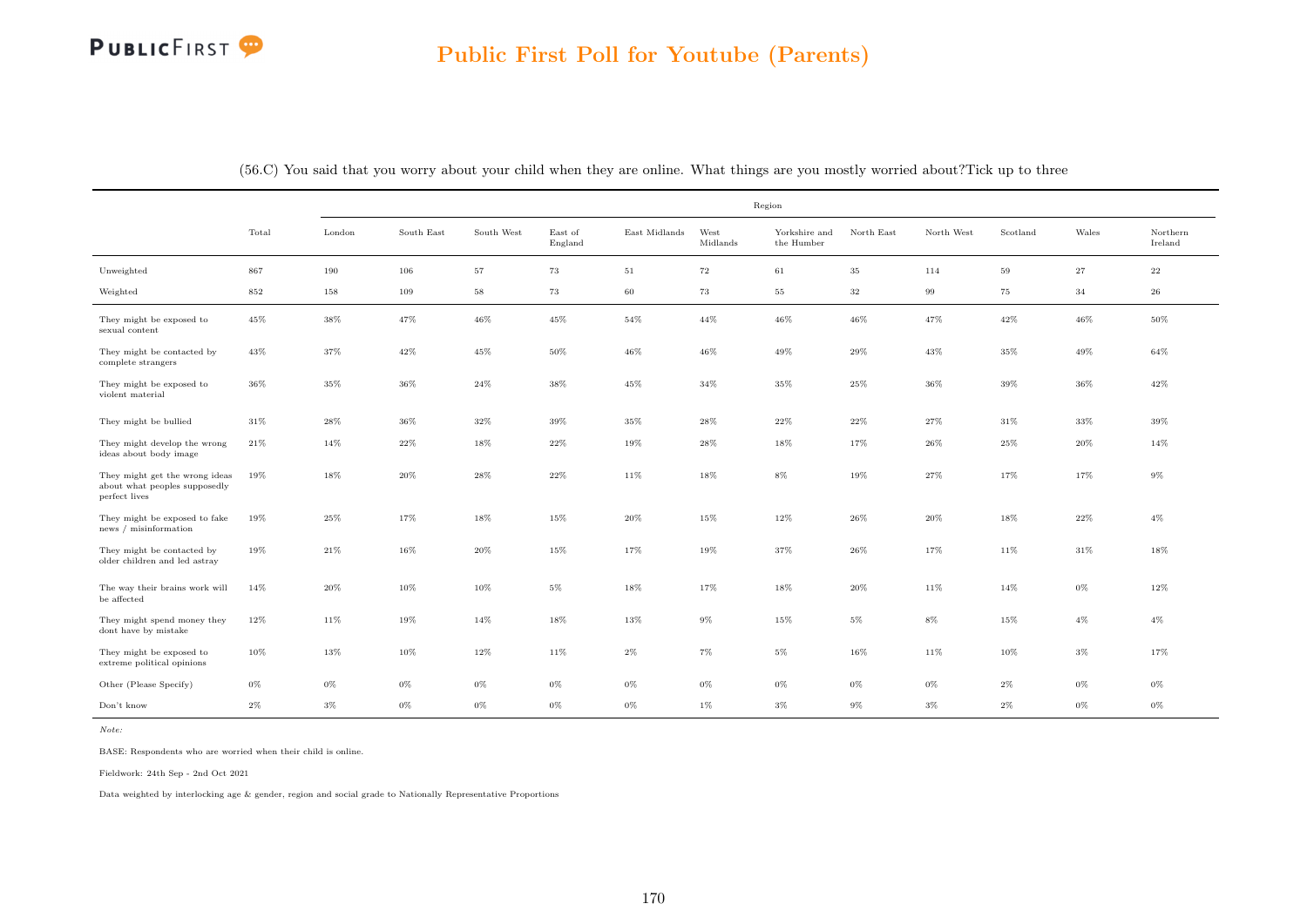# PUBLICFIRST<sup>9</sup>

#### Public First Poll for Youtube (Parents)

|                                                             |        |        |           | Age    |           |        |        |         |              | Social Grade |           |        | $EU$ 2016 Vote |                   |
|-------------------------------------------------------------|--------|--------|-----------|--------|-----------|--------|--------|---------|--------------|--------------|-----------|--------|----------------|-------------------|
|                                                             | Total  | 18-24  | $25 - 34$ | 35-44  | $45 - 54$ | 55-64  | $65+$  | AB      | C1           | $\rm{C2}$    | $\rm{DE}$ | Leave  | Remain         | I did not<br>vote |
| Unweighted                                                  | 1081   | 14     | 192       | 485    | $\,295$   | $86\,$ | 9      | $322\,$ | 281          | $235\,$      | $\,239$   | 421    | 489            | 142               |
| Weighted                                                    | 1095   | 12     | 191       | 491    | 299       | 92     | $10\,$ | 271     | $\sqrt{287}$ | 241          | $\,292$   | 434    | 484            | 149               |
| Threats are no worse<br>online than in the real<br>world    | $8\%$  | $13\%$ | $8\%$     | $10\%$ | $4\%$     | $7\%$  | $0\%$  | $9\%$   | $6\%$        | $7\%$        | $8\%$     | $8\%$  | $9\%$          | $4\%$             |
| Nothing bad has ever<br>happened to anyone I<br>know online | $8\%$  | $12\%$ | $10\%$    | $7\%$  | $10\%$    | $3\%$  | $9\%$  | $10\%$  | $6\%$        | $8\%$        | $8\%$     | $8\%$  | $7\%$          | $9\%$             |
| $\rm I$ trust them to behave<br>safely and<br>appropriately | $54\%$ | $34\%$ | 40%       | $52\%$ | $64\%$    | 63%    | $77\%$ | $54\%$  | $54\%$       | 58%          | $51\%$    | $53\%$ | $56\%$         | $55\%$            |
| I monitor their actions<br>online                           | $43\%$ | 58%    | $50\%$    | $44\%$ | $36\%$    | $41\%$ | $35\%$ | $40\%$  | 42\%         | $40\%$       | $47\%$    | $41\%$ | $43\%$         | 46\%              |
| They are always<br>supervised when they<br>are online       | $29\%$ | $49\%$ | $39\%$    | $32\%$ | $20\%$    | $20\%$ | $23\%$ | $26\%$  | $32\%$       | $27\%$       | $30\%$    | $28\%$ | $28\%$         | $35\%$            |
| They are safer at home<br>online than out on the<br>streets | $28\%$ | $25\%$ | $25\%$    | $28\%$ | $26\%$    | $37\%$ | $45\%$ | $25\%$  | $26\%$       | $24\%$       | $33\%$    | $28\%$ | $26\%$         | $30\%$            |
| I have taken steps to<br>restrict their use online          | $23\%$ | $15\%$ | 26\%      | $22\%$ | 23%       | $21\%$ | 18%    | $27\%$  | 25%          | $21\%$       | 19%       | $21\%$ | $25\%$         | $22\%$            |
| Dont know                                                   | $2\%$  | $0\%$  | $4\%$     | $1\%$  | $2\%$     | $2\%$  | $0\%$  | $1\%$   | $2\%$        | $3\%$        | $1\%$     | $2\%$  | $1\%$          | $2\%$             |
| The internet is safer<br>than it used to be                 | $10\%$ | $3\%$  | $10\%$    | $9\%$  | $9\%$     | $10\%$ | $23\%$ | $13\%$  | $7\%$        | $8\%$        | $9\%$     | $9\%$  | $11\%$         | $7\%$             |
| Other (Please Specify)                                      | $2\%$  | $0\%$  | $0\%$     | $3\%$  | $4\%$     | $0\%$  | $0\%$  | $2\%$   | $3\%$        | $2\%$        | $3\%$     | $2\%$  | $3\%$          | $2\%$             |

(57.A) You said that you did not worry about your child when they are online. Which of the following reasons best explains why?Tick up to three

Note:

BASE: Respondents who are not worried when their child is online.

Fieldwork: 24th Sep - 2nd Oct 2021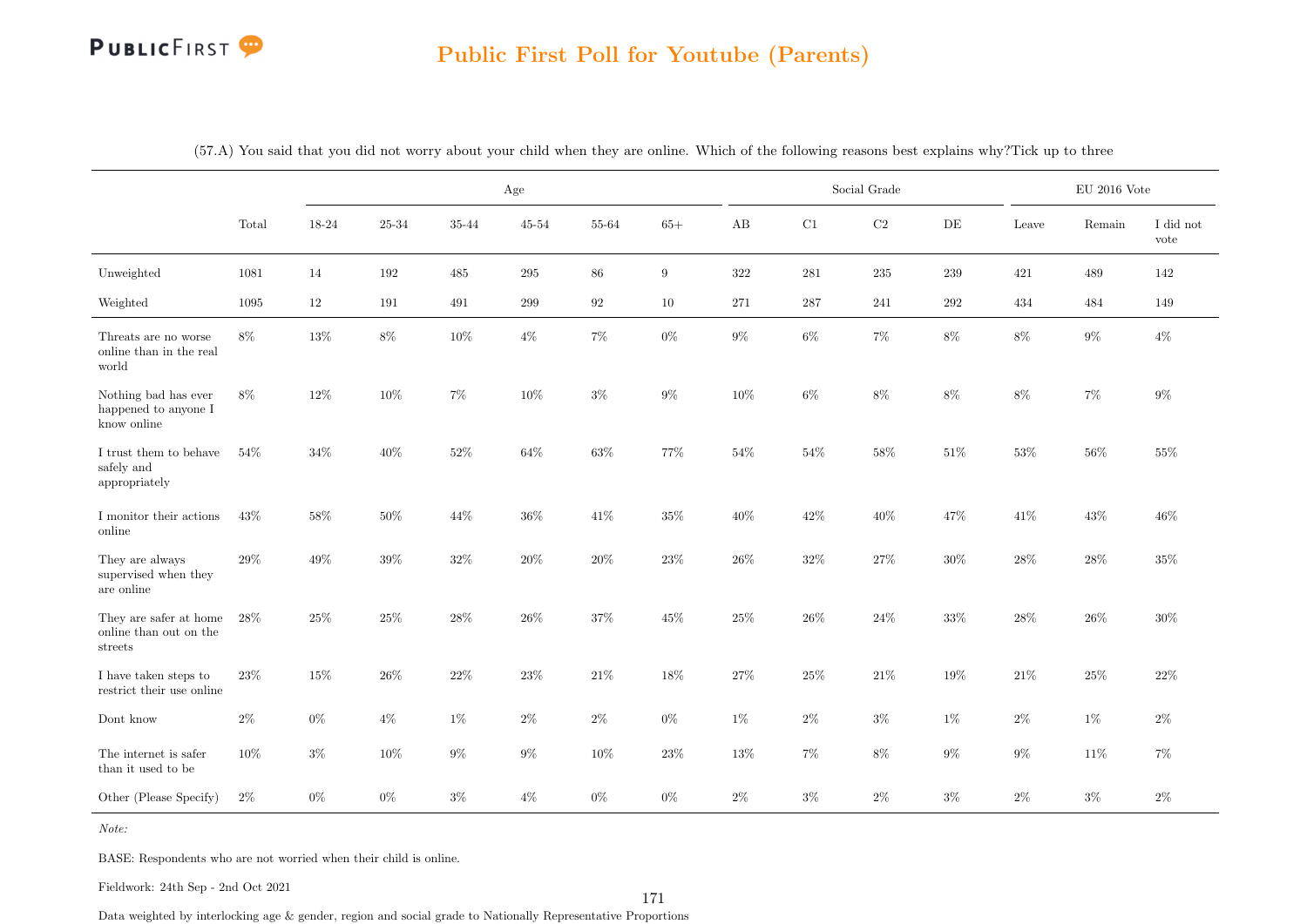

(57.B) You said that you did not worry about your child when they are online. Which of the following reasons best explains why?Tick up to three

|                                                             |        |        | Gender |                     |         |                     | $2019\,$                      |                   |                      |                               |                          | Education                                              |                                                             |                          |
|-------------------------------------------------------------|--------|--------|--------|---------------------|---------|---------------------|-------------------------------|-------------------|----------------------|-------------------------------|--------------------------|--------------------------------------------------------|-------------------------------------------------------------|--------------------------|
|                                                             | Total  | Male   | Female | Conservative Labour |         | Liberal<br>Democrat | The<br><b>Brexit</b><br>Party | I did not<br>vote | None of<br>the above | ${\rm GCSE}$ or<br>equivalent | A Level or<br>equivalent | University<br>Under-<br>graduate<br>Degree<br>(BA/BSc) | University<br>Postgrad-<br>uate<br>Degree<br>(MA/MSc/MPhil) | Doctorate<br>(PhD/DPHil) |
| Unweighted                                                  | 1081   | 487    | 593    | 393                 | 292     | $90\,$              | 11                            | 152               | $\overline{0}$       | $\overline{0}$                | $\boldsymbol{0}$         | 271                                                    | 198                                                         | 27                       |
| Weighted                                                    | 1095   | 540    | 554    | 386                 | $\,295$ | 87                  | 11                            | 161               | $\overline{0}$       | $\overline{0}$                | $\overline{0}$           | 264                                                    | 177                                                         | 24                       |
| Threats are no worse<br>online than in the real<br>world    | 8%     | $10\%$ | $5\%$  | $8\%$               | $7\%$   | $12\%$              | $25\%$                        | $4\%$             | $\ast$               | $8\%$                         | $6\%$                    | $6\%$                                                  | $12\%$                                                      | 15%                      |
| Nothing bad has ever<br>happened to anyone I<br>know online | 8%     | 10%    | $6\%$  | $8\%$               | $8\%$   | $10\%$              | $8\%$                         | $5\%$             | $\ast$               | 10%                           | $7\%$                    | $5\%$                                                  | 11%                                                         | 10%                      |
| I trust them to behave<br>safely and<br>appropriately       | 54%    | 54%    | $55\%$ | 55%                 | 56%     | 49%                 | $56\%$                        | 54%               | $\ast$               | $60\%$                        | $53\%$                   | 52%                                                    | 54%                                                         | 45%                      |
| I monitor their actions<br>online                           | $43\%$ | 37%    | 48%    | $43\%$              | 40%     | $41\%$              | $33\%$                        | 48%               | $\ast$               | $40\%$                        | 46\%                     | $46\%$                                                 | $36\%$                                                      | 31%                      |
| They are always<br>supervised when they<br>are online       | $29\%$ | $25\%$ | $33\%$ | $26\%$              | $34\%$  | $22\%$              | $18\%$                        | $36\%$            | $\ast$               | $21\%$                        | $32\%$                   | $29\%$                                                 | $34\%$                                                      | $30\%$                   |
| They are safer at home<br>online than out on the<br>streets | $28\%$ | $29\%$ | $26\%$ | $29\%$              | 24%     | $33\%$              | $29\%$                        | $30\%$            | $\ast$               | $35\%$                        | $27\%$                   | $21\%$                                                 | $27\%$                                                      | 18%                      |
| I have taken steps to<br>restrict their use online          | $23\%$ | $25\%$ | $22\%$ | $24\%$              | $21\%$  | $29\%$              | $26\%$                        | $24\%$            | $\ast$               | 17%                           | $22\%$                   | $26\%$                                                 | $33\%$                                                      | $20\%$                   |
| Dont know                                                   | $2\%$  | $2\%$  | $2\%$  | $1\%$               | $2\%$   | $1\%$               | $0\%$                         | $3\%$             | $\ast$               | $1\%$                         | $2\%$                    | $2\%$                                                  | $1\%$                                                       | $5\%$                    |
| The internet is safer<br>than it used to be                 | 10%    | 13%    | $7\%$  | $12\%$              | 10%     | 18%                 | $4\%$                         | $6\%$             | $\ast$               | 10%                           | $7\%$                    | $9\%$                                                  | $13\%$                                                      | 19%                      |
| Other (Please Specify)                                      | $2\%$  | $2\%$  | $3\%$  | $2\%$               | $2\%$   | $7\%$               | $0\%$                         | $3\%$             | $\ast$               | $2\%$                         | $3\%$                    | $3\%$                                                  | $2\%$                                                       | $0\%$                    |

Note:

BASE: Respondents who are not worried when their child is online.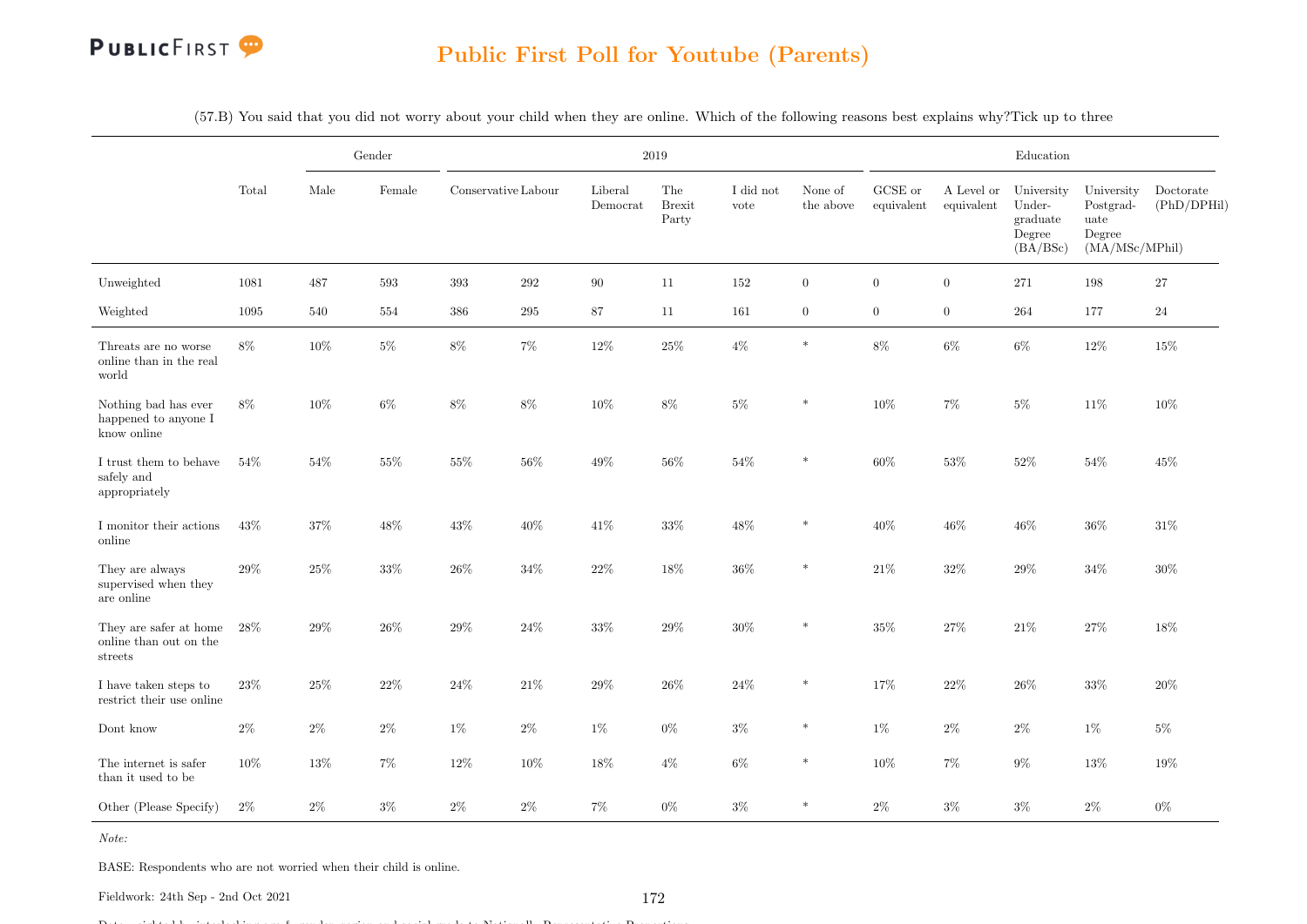

(57.C) You said that you did not worry about your child when they are online. Which of the following reasons best explains why?Tick up to three

|                                                             |        |        |                                |               |                    |                  |                   | Region                         |               |                                |          |        |                     |
|-------------------------------------------------------------|--------|--------|--------------------------------|---------------|--------------------|------------------|-------------------|--------------------------------|---------------|--------------------------------|----------|--------|---------------------|
|                                                             | Total  | London | South<br>$\operatorname{East}$ | South<br>West | East of<br>England | East<br>Midlands | West<br>Midlands  | Yorkshire<br>and the<br>Humber | North<br>East | North<br>$\operatorname{West}$ | Scotland | Wales  | Northern<br>Ireland |
| Unweighted                                                  | 1081   | 139    | 142                            | 94            | $96\,$             | $63\,$           | $98\,$            | 110                            | $50\,$        | 128                            | $82\,$   | $53\,$ | ${\bf 26}$          |
| Weighted                                                    | 1095   | 118    | 142                            | 98            | 100                | 76               | $\boldsymbol{99}$ | $102\,$                        | $47\,$        | 117                            | 100      | $66\,$ | $30\,$              |
| Threats are no worse<br>online than in the real<br>world    | $8\%$  | 10%    | $3\%$                          | $6\%$         | 10%                | $4\%$            | $10\%$            | $10\%$                         | $9\%$         | $9\%$                          | $5\%$    | $10\%$ | $7\%$               |
| Nothing bad has ever<br>happened to anyone I<br>know online | $8\%$  | 15%    | $4\%$                          | $7\%$         | $9\%$              | $5\%$            | $10\%$            | $9\%$                          | $4\%$         | $7\%$                          | $6\%$    | $6\%$  | $13\%$              |
| I trust them to behave<br>safely and<br>appropriately       | 54%    | 47%    | $55\%$                         | $60\%$        | 50%                | $50\%$           | 55%               | $54\%$                         | $61\%$        | $58\%$                         | 50%      | $61\%$ | $61\%$              |
| I monitor their actions<br>online                           | 43%    | $34\%$ | 47%                            | $46\%$        | 43%                | $39\%$           | $44\%$            | $44\%$                         | $48\%$        | $35\%$                         | $52\%$   | $41\%$ | 40%                 |
| They are always<br>supervised when they<br>are online       | $29\%$ | $34\%$ | $25\%$                         | $29\%$        | $32\%$             | $39\%$           | $29\%$            | $27\%$                         | $22\%$        | $25\%$                         | $29\%$   | $28\%$ | $27\%$              |
| They are safer at home<br>online than out on the<br>streets | $28\%$ | $26\%$ | $25\%$                         | $26\%$        | $32\%$             | $24\%$           | $30\%$            | $30\%$                         | $34\%$        | $34\%$                         | $19\%$   | $28\%$ | $24\%$              |
| I have taken steps to<br>restrict their use online          | $23\%$ | $26\%$ | $23\%$                         | $27\%$        | 17%                | $9\%$            | $22\%$            | $24\%$                         | $20\%$        | $23\%$                         | $23\%$   | $36\%$ | 33%                 |
| Dont know                                                   | $2\%$  | $1\%$  | $1\%$                          | $2\%$         | $2\%$              | $0\%$            | $1\%$             | $1\%$                          | $2\%$         | $4\%$                          | $2\%$    | $0\%$  | $4\%$               |
| The internet is safer<br>than it used to be                 | 10%    | 14%    | 8%                             | $10\%$        | 16%                | $7\%$            | $10\%$            | $8\%$                          | $9\%$         | $13\%$                         | $6\%$    | $3\%$  | $3\%$               |
| Other (Please Specify)                                      | $2\%$  | $2\%$  | $6\%$                          | $3\%$         | $1\%$              | $4\%$            | $3\%$             | $3\%$                          | $0\%$         | $2\%$                          | $1\%$    | $0\%$  | $0\%$               |

Note:

BASE: Respondents who are not worried when their child is online.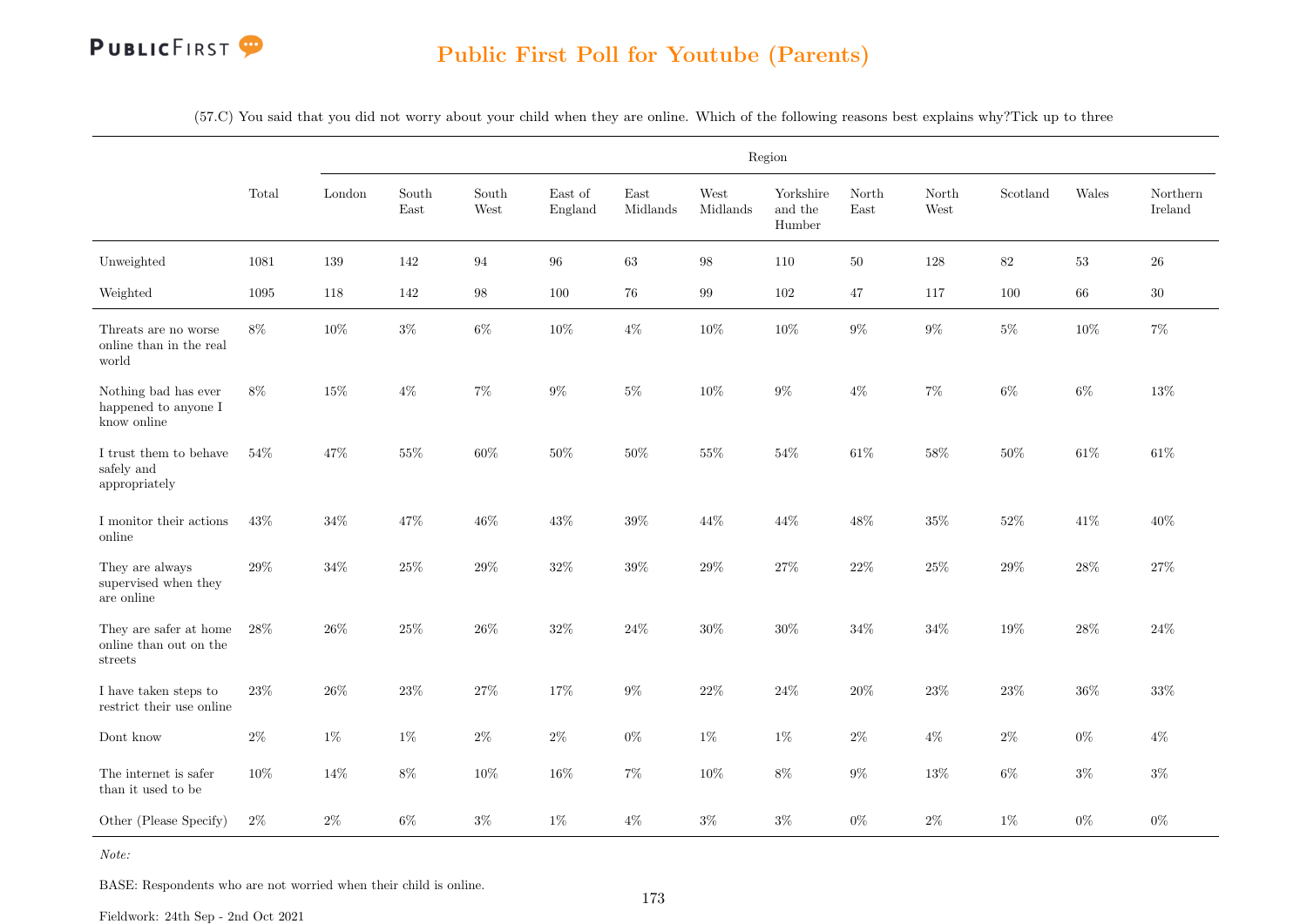

|                     |       |        |        |        | Age       |        |        |        |        | Social Grade |        |        | $EU$ 2016 Vote |                   |
|---------------------|-------|--------|--------|--------|-----------|--------|--------|--------|--------|--------------|--------|--------|----------------|-------------------|
|                     | Total | 18-24  | 25-34  | 35-44  | $45 - 54$ | 55-64  | $65+$  | AB     | C1     | C2           | DE     | Leave  | Remain         | I did not<br>vote |
| Unweighted          | 2010  | $33\,$ | 370    | 924    | 520       | 144    | 19     | 647    | 514    | 433          | 409    | 740    | 931            | $282\,$           |
| Weighted            | 2010  | 31     | 361    | 918    | 527       | 153    | 20     | 541    | 521    | 441          | 500    | 749    | 918            | 287               |
| Trust entirely      | 27\%  | $31\%$ | $26\%$ | $27\%$ | 27%       | $30\%$ | $31\%$ | $31\%$ | $23\%$ | $26\%$       | $28\%$ | $26\%$ | $31\%$         | 19%               |
| Trust somewhat      | 62%   | 54%    | 58%    | $61\%$ | 65%       | $60\%$ | $65\%$ | 59%    | $65\%$ | 62\%         | 61\%   | $63\%$ | $60\%$         | $66\%$            |
| Do not really trust | $6\%$ | $5\%$  | $9\%$  | $6\%$  | $5\%$     | $7\%$  | $4\%$  | 6%     | $7\%$  | $6\%$        | 6%     | $7\%$  | $6\%$          | $7\%$             |
| Do not trust at all | $1\%$ | $3\%$  | $1\%$  | $1\%$  | $0\%$     | $1\%$  | $0\%$  | $0\%$  | $1\%$  | $1\%$        | $1\%$  | $1\%$  | $0\%$          | $1\%$             |
| Don't know          | $4\%$ | $7\%$  | 6%     | $4\%$  | $3\%$     | $3\%$  | $0\%$  | $3\%$  | $4\%$  | $5\%$        | $4\%$  | $3\%$  | $3\%$          | $7\%$             |

(58.A) All things considered, to what extent do you trust or not trust your child to behave safely and appropriately online?

Note:

BASE: All Respondents

Fieldwork: 24th Sep - 2nd Oct 2021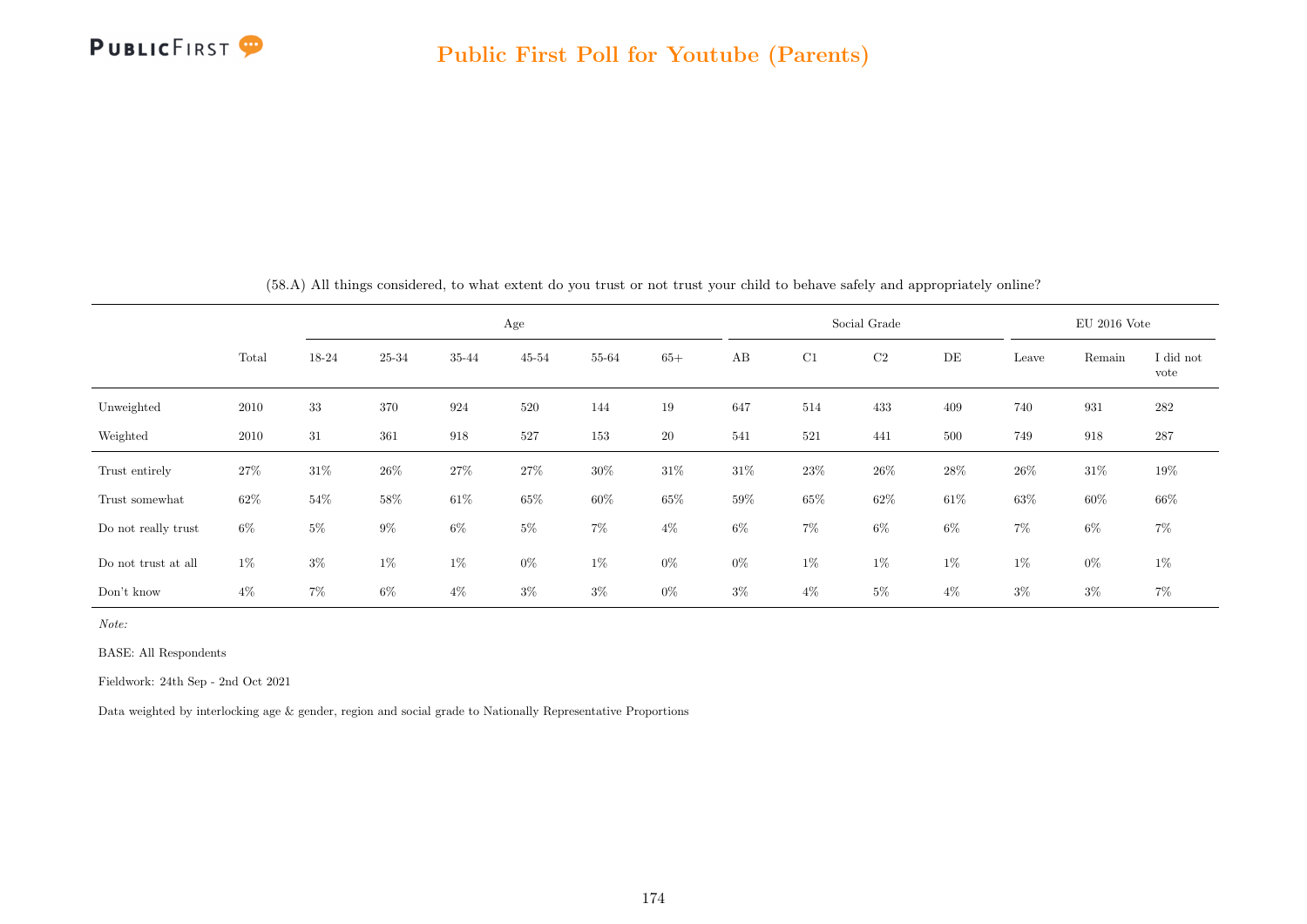

|                     |        |        | Gender |                     |        |                     | 2019                          |                   |                      |                       |                          | Education                                              |                                                             |                          |
|---------------------|--------|--------|--------|---------------------|--------|---------------------|-------------------------------|-------------------|----------------------|-----------------------|--------------------------|--------------------------------------------------------|-------------------------------------------------------------|--------------------------|
|                     | Total  | Male   | Female | Conservative Labour |        | Liberal<br>Democrat | The<br><b>Brexit</b><br>Party | I did not<br>vote | None of<br>the above | GCSE or<br>equivalent | A Level or<br>equivalent | University<br>Under-<br>graduate<br>Degree<br>(BA/BSc) | University<br>Postgrad-<br>uate<br>Degree<br>(MA/MSc/MPhil) | Doctorate<br>(PhD/DPHil) |
| Unweighted          | 2010   | 922    | 1087   | 714                 | 539    | 198                 | 14                            | 280               | $\overline{0}$       | 405                   | 559                      | 513                                                    | 434                                                         | 57                       |
| Weighted            | 2010   | 1004   | 1005   | 699                 | 537    | 186                 | 14                            | 292               | $\overline{0}$       | 440                   | 587                      | 488                                                    | 399                                                         | $50\,$                   |
| Trust entirely      | $27\%$ | $33\%$ | $22\%$ | $31\%$              | $25\%$ | $36\%$              | $22\%$                        | $21\%$            | $\ast$               | $27\%$                | $22\%$                   | $19\%$                                                 | $43\%$                                                      | $48\%$                   |
| Trust somewhat      | $62\%$ | $58\%$ | $65\%$ | $61\%$              | $63\%$ | $58\%$              | $50\%$                        | $66\%$            | $\ast$               | $64\%$                | $65\%$                   | 67%                                                    | $50\%$                                                      | 47%                      |
| Do not really trust | $6\%$  | $6\%$  | $7\%$  | $6\%$               | $8\%$  | $5\%$               | $12\%$                        | $7\%$             | $\ast$               | $6\%$                 | $6\%$                    | $8\%$                                                  | $5\%$                                                       | $4\%$                    |
| Do not trust at all | $1\%$  | $0\%$  | $1\%$  | $1\%$               | $1\%$  | $0\%$               | $0\%$                         | $1\%$             | $*$                  | $0\%$                 | $1\%$                    | $1\%$                                                  | $0\%$                                                       | $0\%$                    |
| Don't know          | $4\%$  | $3\%$  | $5\%$  | $2\%$               | $4\%$  | $2\%$               | 16%                           | $5\%$             | $\ast$               | $3\%$                 | $5\%$                    | $5\%$                                                  | $2\%$                                                       | $2\%$                    |

(58.B) All things considered, to what extent do you trust or not trust your child to behave safely and appropriately online?

Note:

BASE: All Respondents

Fieldwork: 24th Sep - 2nd Oct 2021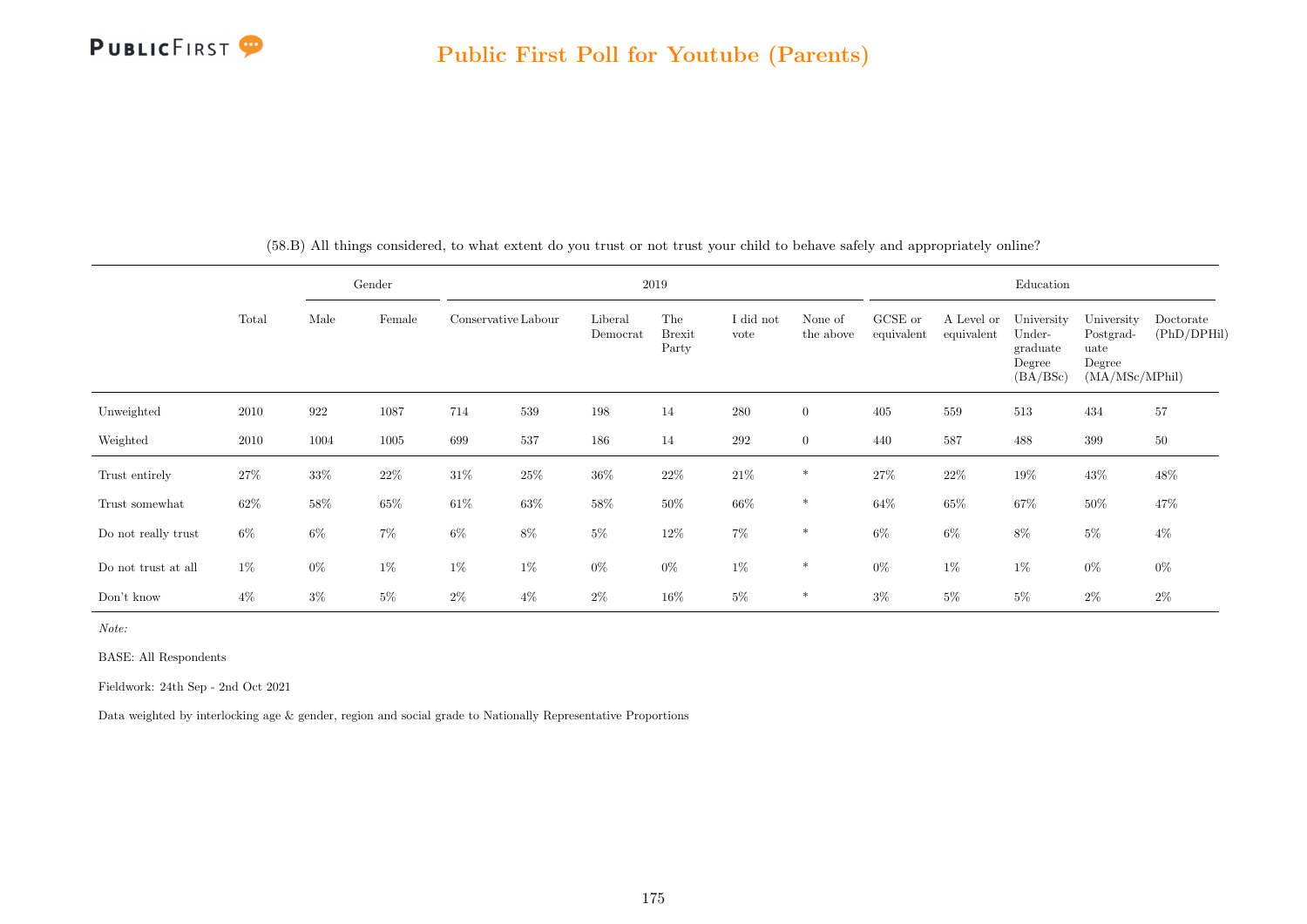

|                     |        |         |               |               |                    |                  |                  | Region                         |               |               |          |        |                     |
|---------------------|--------|---------|---------------|---------------|--------------------|------------------|------------------|--------------------------------|---------------|---------------|----------|--------|---------------------|
|                     | Total  | London  | South<br>East | South<br>West | East of<br>England | East<br>Midlands | West<br>Midlands | Yorkshire<br>and the<br>Humber | North<br>East | North<br>West | Scotland | Wales  | Northern<br>Ireland |
| Unweighted          | 2010   | $335\,$ | 257           | 156           | 177                | 120              | 180              | 175                            | $86\,$        | 247           | 145      | 81     | 51                  |
| Weighted            | 2010   | 281     | 261           | 161           | 181                | 141              | 181              | 161                            | $80\,$        | 221           | 181      | 101    | 60                  |
| Trust entirely      | 27%    | $38\%$  | 23\%          | $22\%$        | 24\%               | 18%              | $24\%$           | $25\%$                         | 23\%          | $32\%$        | 29%      | $33\%$ | $27\%$              |
| Trust somewhat      | $62\%$ | $54\%$  | $66\%$        | $65\%$        | $64\%$             | $72\%$           | $62\%$           | $64\%$                         | $70\%$        | $58\%$        | $57\%$   | $58\%$ | $55\%$              |
| Do not really trust | $6\%$  | $5\%$   | $8\%$         | $8\%$         | $7\%$              | $3\%$            | $6\%$            | $8\%$                          | $2\%$         | $5\%$         | $9\%$    | $5\%$  | $10\%$              |
| Do not trust at all | $1\%$  | $1\%$   | $0\%$         | $1\%$         | $0\%$              | $1\%$            | $0\%$            | $0\%$                          | $0\%$         | $1\%$         | $0\%$    | $2\%$  | $2\%$               |
| Don't know          | $4\%$  | $2\%$   | $2\%$         | $3\%$         | $5\%$              | $6\%$            | 8%               | $3\%$                          | $5\%$         | $4\%$         | $6\%$    | $2\%$  | $6\%$               |

(58.C) All things considered, to what extent do you trust or not trust your child to behave safely and appropriately online?

Note:

BASE: All Respondents

Fieldwork: 24th Sep - 2nd Oct 2021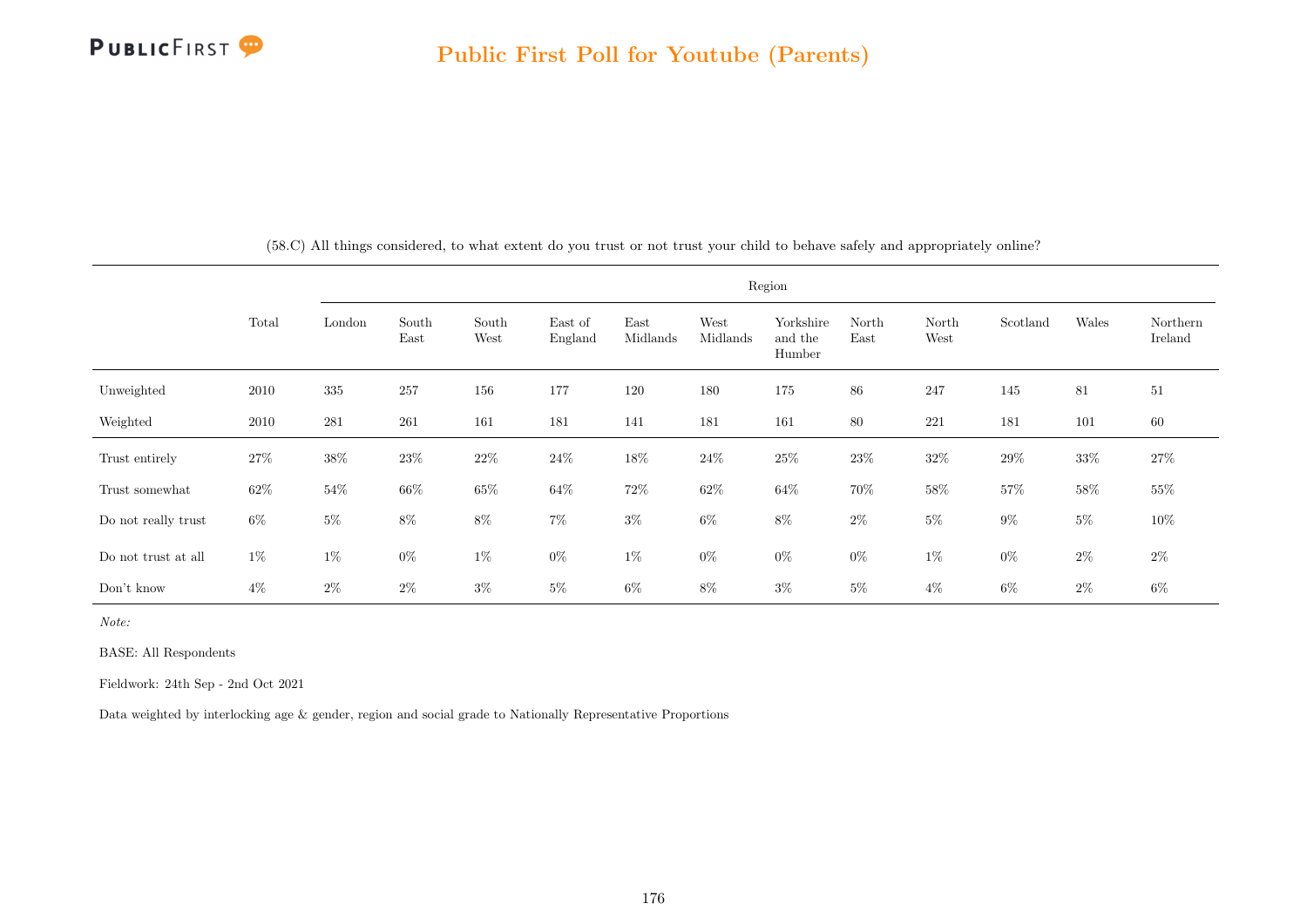

(59.A) Do you think social media accounts should be age-restricted (for example, no one under under a certain age would be allowed to access Facebook, Instagram, Snap, etc.)

|            |       |        |       |        | Age    |       |           |       |        | Social Grade |       |       | $EU$ 2016 Vote |                   |
|------------|-------|--------|-------|--------|--------|-------|-----------|-------|--------|--------------|-------|-------|----------------|-------------------|
|            | Total | 18-24  | 25-34 | 35-44  | 45-54  | 55-64 | $65+$     | AB    | C1     | C2           | DE    | Leave | Remain         | I did not<br>vote |
| Unweighted | 2010  | 33     | 370   | 924    | 520    | 144   | 19        | 647   | 514    | 433          | 409   | 740   | 931            | 282               |
| Weighted   | 2010  | 31     | 361   | 918    | 527    | 153   | <b>20</b> | 541   | 521    | 441          | 500   | 749   | 918            | 287               |
| Yes        | 87%   | $89\%$ | 83%   | $88\%$ | $88\%$ | 84\%  | 100%      | 87%   | $89\%$ | $86\%$       | 86%   | 87%   | 88%            | 87%               |
| $\rm No$   | $6\%$ | $5\%$  | $9\%$ | $6\%$  | $5\%$  | $8\%$ | $0\%$     | $9\%$ | $4\%$  | $6\%$        | $6\%$ | $6\%$ | $7\%$          | $3\%$             |
| Don't know | $7\%$ | $5\%$  | $8\%$ | $6\%$  | $7\%$  | 8%    | $0\%$     | $5\%$ | $6\%$  | 8%           | 8%    | $7\%$ | $5\%$          | $10\%$            |

Note:

BASE: All Respondents

Fieldwork: 24th Sep - 2nd Oct 2021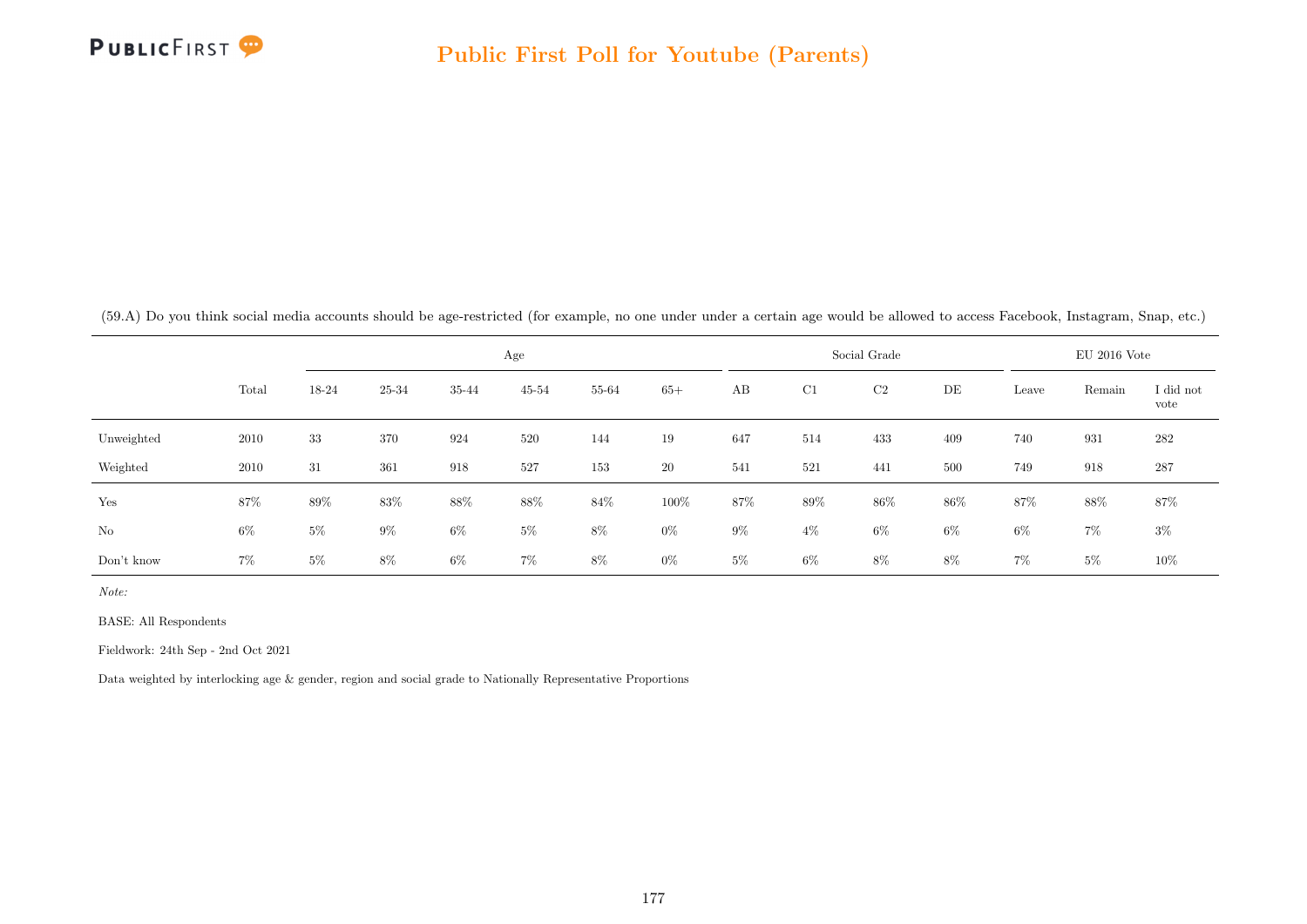

(59.B) Do you think social media accounts should be age-restricted (for example, no one under under a certain age would be allowed to access Facebook, Instagram, Snap, etc.)

|            |       |       | Gender |                     |       |                     | 2019                          |                   |                      |                       |                          | Education                                              |                                                             |                          |
|------------|-------|-------|--------|---------------------|-------|---------------------|-------------------------------|-------------------|----------------------|-----------------------|--------------------------|--------------------------------------------------------|-------------------------------------------------------------|--------------------------|
|            | Total | Male  | Female | Conservative Labour |       | Liberal<br>Democrat | The<br><b>Brexit</b><br>Party | I did not<br>vote | None of<br>the above | GCSE or<br>equivalent | A Level or<br>equivalent | University<br>Under-<br>graduate<br>Degree<br>(BA/BSc) | University<br>Postgrad-<br>uate<br>Degree<br>(MA/MSc/MPhil) | Doctorate<br>(PhD/DPHil) |
| Unweighted | 2010  | 922   | 1087   | 714                 | 539   | 198                 | 14                            | 280               | $\overline{0}$       | 405                   | 559                      | 513                                                    | 434                                                         | 57                       |
| Weighted   | 2010  | 1004  | 1005   | 699                 | 537   | 186                 | 14                            | 292               | $\overline{0}$       | 440                   | 587                      | 488                                                    | 399                                                         | $50\,$                   |
| Yes        | 87%   | 86%   | $89\%$ | 87%                 | 87%   | $88\%$              | $84\%$                        | $90\%$            | $\ast$               | 85%                   | 87%                      | 87%                                                    | $91\%$                                                      | 85%                      |
| No         | $6\%$ | $8\%$ | $5\%$  | $6\%$               | 7%    | 8%                  | $0\%$                         | $4\%$             | $\ast$               | $6\%$                 | $5\%$                    | $7\%$                                                  | 6%                                                          | $8\%$                    |
| Don't know | $7\%$ | $7\%$ | $7\%$  | $7\%$               | $6\%$ | $4\%$               | 16%                           | $5\%$             | ∗                    | 10%                   | $7\%$                    | $6\%$                                                  | $3\%$                                                       | 6%                       |

Note:

BASE: All Respondents

Fieldwork: 24th Sep - 2nd Oct 2021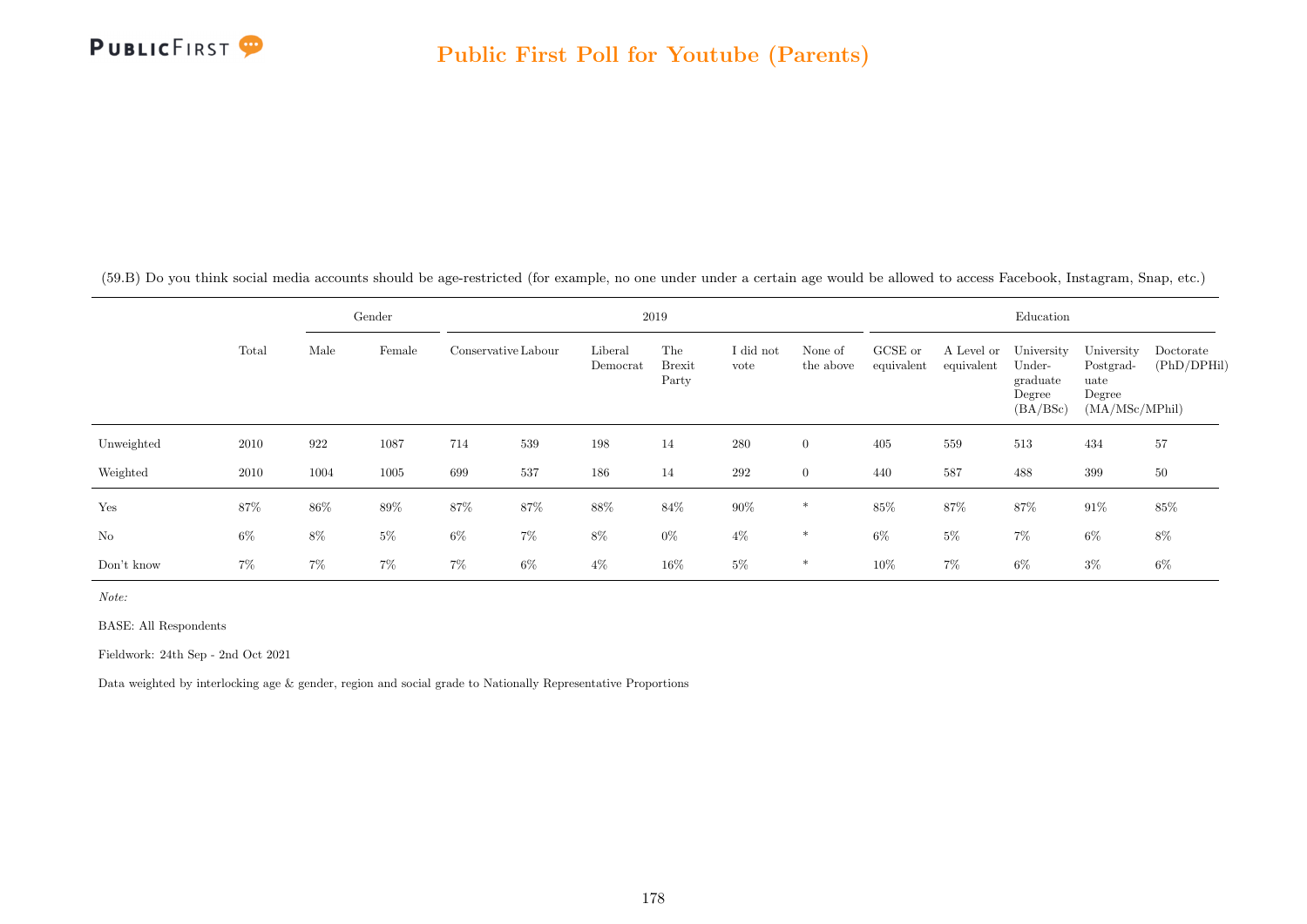

(59.C) Do you think social media accounts should be age-restricted (for example, no one under under a certain age would be allowed to access Facebook, Instagram, Snap, etc.)

|            |       | Region |               |               |                    |                  |                  |                                |               |               |          |       |                     |
|------------|-------|--------|---------------|---------------|--------------------|------------------|------------------|--------------------------------|---------------|---------------|----------|-------|---------------------|
|            | Total | London | South<br>East | South<br>West | East of<br>England | East<br>Midlands | West<br>Midlands | Yorkshire<br>and the<br>Humber | North<br>East | North<br>West | Scotland | Wales | Northern<br>Ireland |
| Unweighted | 2010  | 335    | 257           | 156           | 177                | 120              | 180              | 175                            | 86            | 247           | 145      | 81    | 51                  |
| Weighted   | 2010  | 281    | 261           | 161           | 181                | 141              | 181              | 161                            | 80            | 221           | 181      | 101   | 60                  |
| Yes        | 87%   | $89\%$ | $87\%$        | $83\%$        | $91\%$             | 97%              | 86%              | 86\%                           | $91\%$        | $82\%$        | $85\%$   | 85%   | $85\%$              |
| $\rm No$   | $6\%$ | $5\%$  | $5\%$         | 11\%          | $6\%$              | $0\%$            | $8\%$            | $6\%$                          | $3\%$         | $7\%$         | $8\%$    | 10%   | $6\%$               |
| Don't know | $7\%$ | $6\%$  | $8\%$         | $7\%$         | $3\%$              | $3\%$            | $6\%$            | $8\%$                          | $7\%$         | $12\%$        | $7\%$    | $5\%$ | $9\%$               |

Note:

BASE: All Respondents

Fieldwork: 24th Sep - 2nd Oct 2021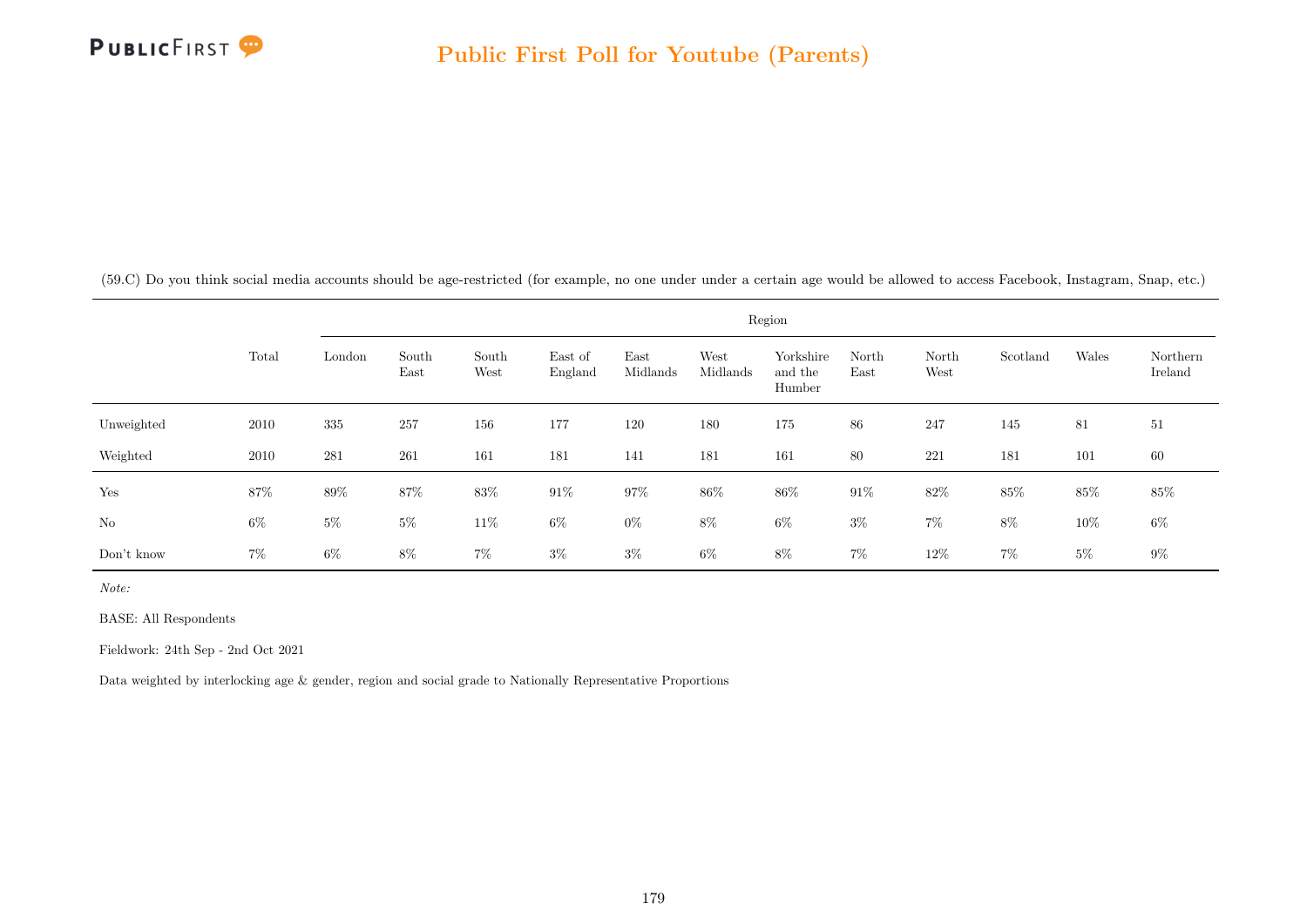

|            |        |       |        |       |           |        |       |       |        | (60.11) Do you feel that there should be age restrictions on the following services Google bearen |     |        |                |                   |
|------------|--------|-------|--------|-------|-----------|--------|-------|-------|--------|---------------------------------------------------------------------------------------------------|-----|--------|----------------|-------------------|
|            |        |       |        |       | Age       |        |       |       |        | Social Grade                                                                                      |     |        | $EU$ 2016 Vote |                   |
|            | Total  | 18-24 | 25-34  | 35-44 | $45 - 54$ | 55-64  | $65+$ | AB    | C1     | C2                                                                                                | DE  | Leave  | Remain         | I did not<br>vote |
| Unweighted | 2010   | 33    | 370    | 924   | 520       | 144    | 19    | 647   | 514    | 433                                                                                               | 409 | 740    | 931            | 282               |
| Weighted   | 2010   | 31    | 361    | 918   | 527       | 153    | 20    | 541   | 521    | 441                                                                                               | 500 | 749    | 918            | 287               |
| Yes        | $50\%$ | 53%   | 55%    | 54%   | 44\%      | 41\%   | 53%   | 57%   | $51\%$ | 48%                                                                                               | 45% | 49%    | 53%            | 45%               |
| No         | 40\%   | 33%   | 35%    | 37%   | 47%       | $51\%$ | 38%   | 38%   | 41\%   | 40\%                                                                                              | 43% | $43\%$ | 40%            | 40%               |
| Don't know | $9\%$  | 15%   | $10\%$ | $9\%$ | $9\%$     | $7\%$  | 8%    | $5\%$ | 8%     | 12%                                                                                               | 12% | 8%     | $7\%$          | 16%               |

(60.A) Do you feel that there should be age restrictions on the following services?: Google Search

Note:

BASE: All Respondents

Fieldwork: 24th Sep - 2nd Oct 2021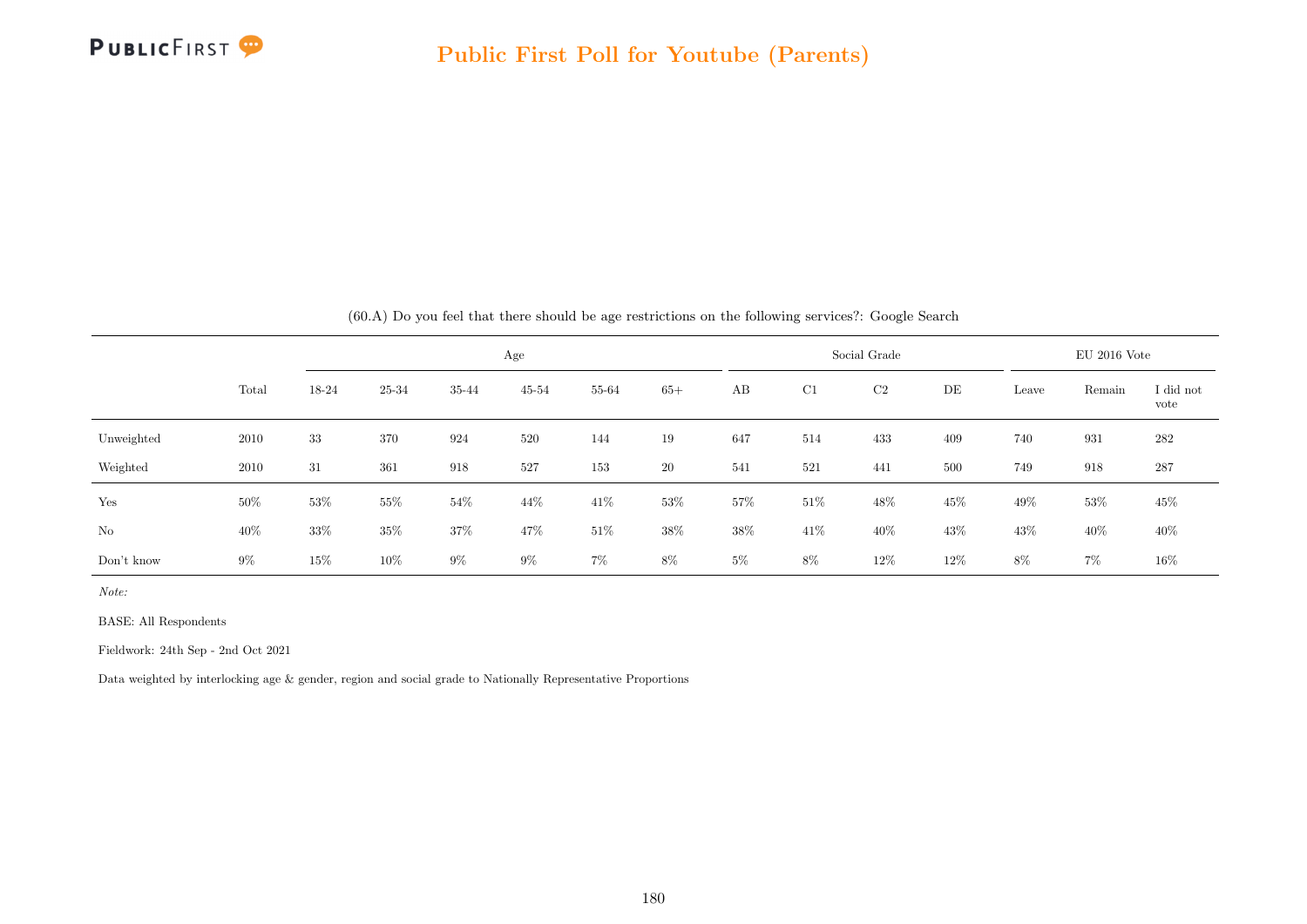

|            |        |       | Gender |                     |        |                     | 2019                          |                   |                      |                       |                          | Education                                              |                                                             |                          |
|------------|--------|-------|--------|---------------------|--------|---------------------|-------------------------------|-------------------|----------------------|-----------------------|--------------------------|--------------------------------------------------------|-------------------------------------------------------------|--------------------------|
|            | Total  | Male  | Female | Conservative Labour |        | Liberal<br>Democrat | The<br><b>Brexit</b><br>Party | I did not<br>vote | None of<br>the above | GCSE or<br>equivalent | A Level or<br>equivalent | University<br>Under-<br>graduate<br>Degree<br>(BA/BSc) | University<br>Postgrad-<br>uate<br>Degree<br>(MA/MSc/MPhil) | Doctorate<br>(PhD/DPHil) |
| Unweighted | 2010   | 922   | 1087   | 714                 | 539    | 198                 | 14                            | 280               | $\overline{0}$       | 405                   | 559                      | 513                                                    | 434                                                         | 57                       |
| Weighted   | 2010   | 1004  | 1005   | 699                 | 537    | 186                 | 14                            | 292               | $\overline{0}$       | 440                   | 587                      | 488                                                    | 399                                                         | 50                       |
| Yes        | $50\%$ | 54%   | 47%    | 53%                 | $51\%$ | $59\%$              | 66%                           | $46\%$            | $\ast$               | 44%                   | 46%                      | $52\%$                                                 | $63\%$                                                      | 55%                      |
| No         | 40%    | 40\%  | $40\%$ | 41\%                | 40\%   | $35\%$              | $34\%$                        | $38\%$            | $\ast$               | 44\%                  | 42\%                     | 42\%                                                   | $33\%$                                                      | 36%                      |
| Don't know | $9\%$  | $6\%$ | 12\%   | $6\%$               | $9\%$  | $6\%$               | $0\%$                         | 15%               | *                    | 12%                   | 12%                      | $6\%$                                                  | $4\%$                                                       | 9%                       |

(60.B) Do you feel that there should be age restrictions on the following services?: Google Search

Note:

BASE: All Respondents

Fieldwork: 24th Sep - 2nd Oct 2021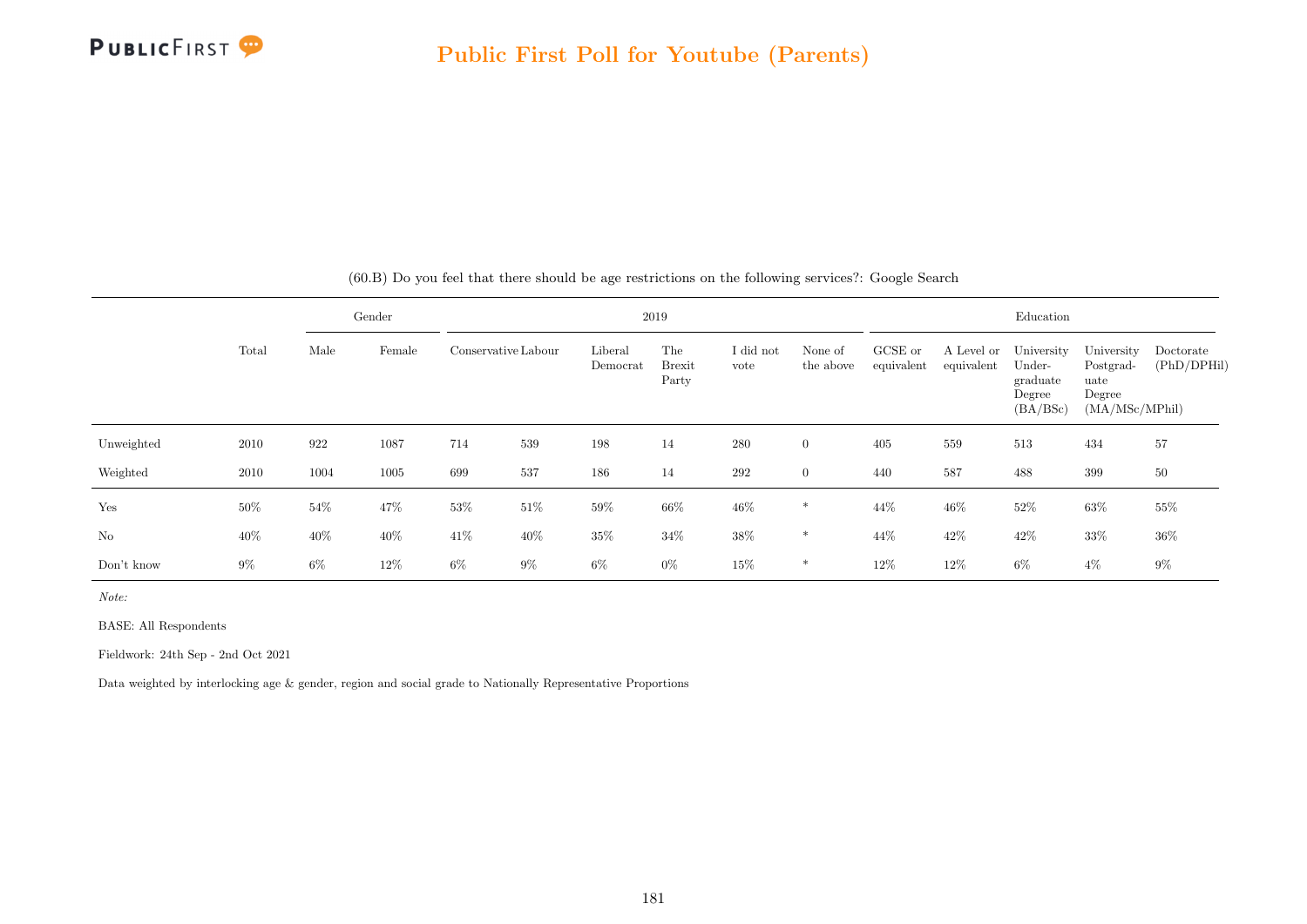

|            |        |        |               |               |                    |                  |                  | Region                         |               |               |          |       |                     |
|------------|--------|--------|---------------|---------------|--------------------|------------------|------------------|--------------------------------|---------------|---------------|----------|-------|---------------------|
|            | Total  | London | South<br>East | South<br>West | East of<br>England | East<br>Midlands | West<br>Midlands | Yorkshire<br>and the<br>Humber | North<br>East | North<br>West | Scotland | Wales | Northern<br>Ireland |
| Unweighted | 2010   | 335    | 257           | 156           | 177                | 120              | 180              | 175                            | 86            | 247           | 145      | 81    | 51                  |
| Weighted   | 2010   | 281    | 261           | 161           | 181                | 141              | 181              | 161                            | 80            | 221           | 181      | 101   | 60                  |
| Yes        | $50\%$ | $57\%$ | 52%           | $49\%$        | 49\%               | $55\%$           | 49%              | 47\%                           | 54\%          | 46\%          | 48\%     | 48%   | $45\%$              |
| No         | 40\%   | $38\%$ | 40\%          | 39%           | 41\%               | $41\%$           | 39%              | 41\%                           | $38\%$        | 42\%          | 45%      | 43%   | $36\%$              |
| Don't know | $9\%$  | $6\%$  | $7\%$         | 12\%          | $10\%$             | $5\%$            | 12%              | 12\%                           | $8\%$         | 12\%          | $7\%$    | $9\%$ | 19%                 |

(60.C) Do you feel that there should be age restrictions on the following services?: Google Search

Note:

BASE: All Respondents

Fieldwork: 24th Sep - 2nd Oct 2021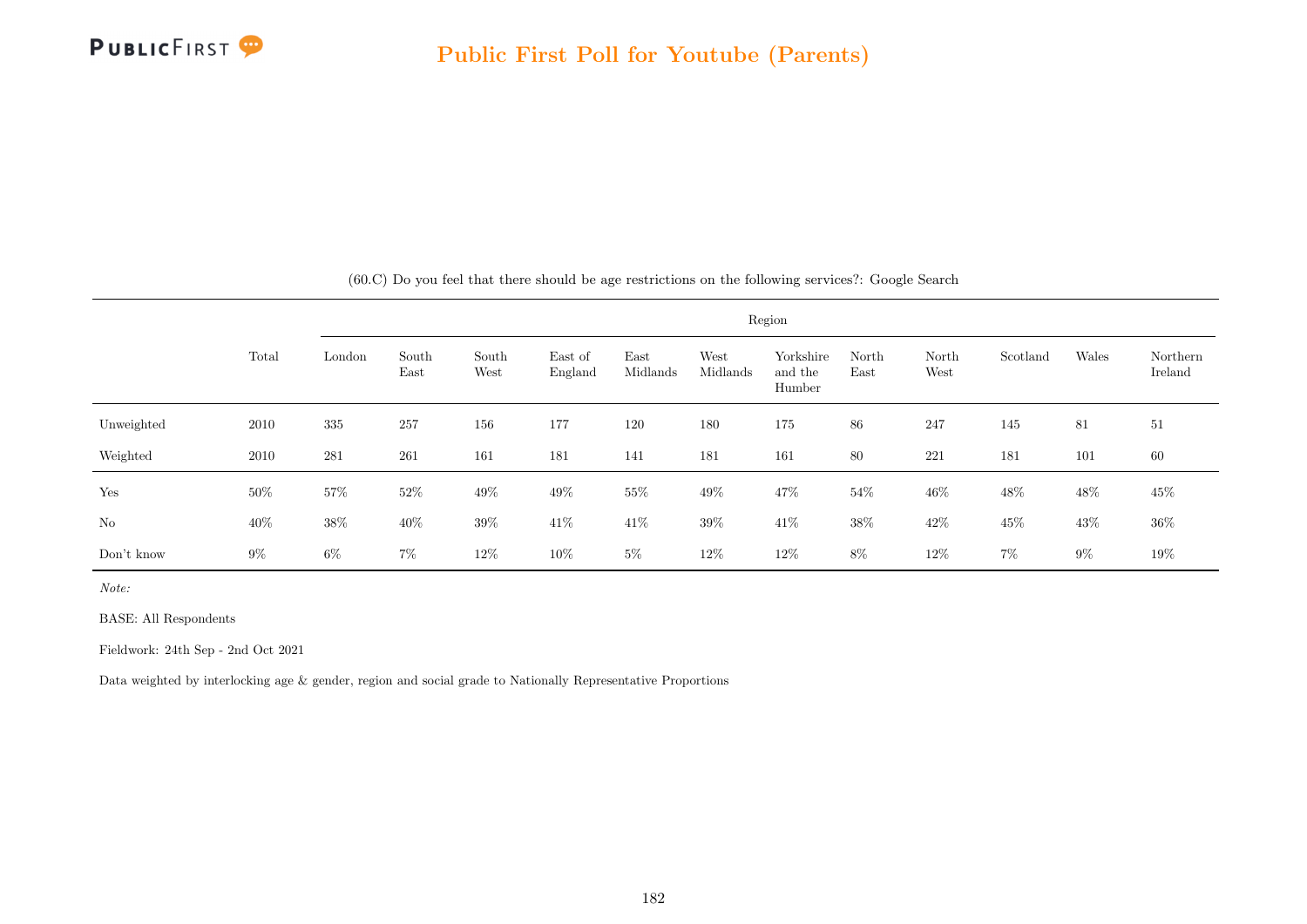

|            |        |        |        |        | Age       |       |        |       |        | Social Grade |        |        | $EU$ 2016 Vote |                   |
|------------|--------|--------|--------|--------|-----------|-------|--------|-------|--------|--------------|--------|--------|----------------|-------------------|
|            | Total  | 18-24  | 25-34  | 35-44  | $45 - 54$ | 55-64 | $65+$  | AB    | C1     | C2           | DE     | Leave  | Remain         | I did not<br>vote |
| Unweighted | 2010   | 33     | 370    | 924    | 520       | 144   | 19     | 647   | 514    | 433          | 409    | 740    | 931            | 282               |
| Weighted   | 2010   | 31     | 361    | 918    | 527       | 153   | 20     | 541   | 521    | 441          | 500    | 749    | 918            | 287               |
| Yes        | $30\%$ | $38\%$ | $39\%$ | $32\%$ | 23%       | 18%   | 10%    | 34%   | $26\%$ | $30\%$       | 29%    | $27\%$ | 33%            | 29%               |
| No         | $60\%$ | $45\%$ | $51\%$ | 57%    | 68%       | 73%   | $90\%$ | 59%   | $65\%$ | $59\%$       | $56\%$ | $63\%$ | 59%            | 54\%              |
| Don't know | 11\%   | 17%    | 11%    | 11\%   | 10%       | $9\%$ | $0\%$  | $7\%$ | $9\%$  | 11\%         | 16%    | 10%    | 8%             | 17%               |

(61.A) Do you feel that there should be age restrictions on the following services?: Google Maps

Note:

BASE: All Respondents

Fieldwork: 24th Sep - 2nd Oct 2021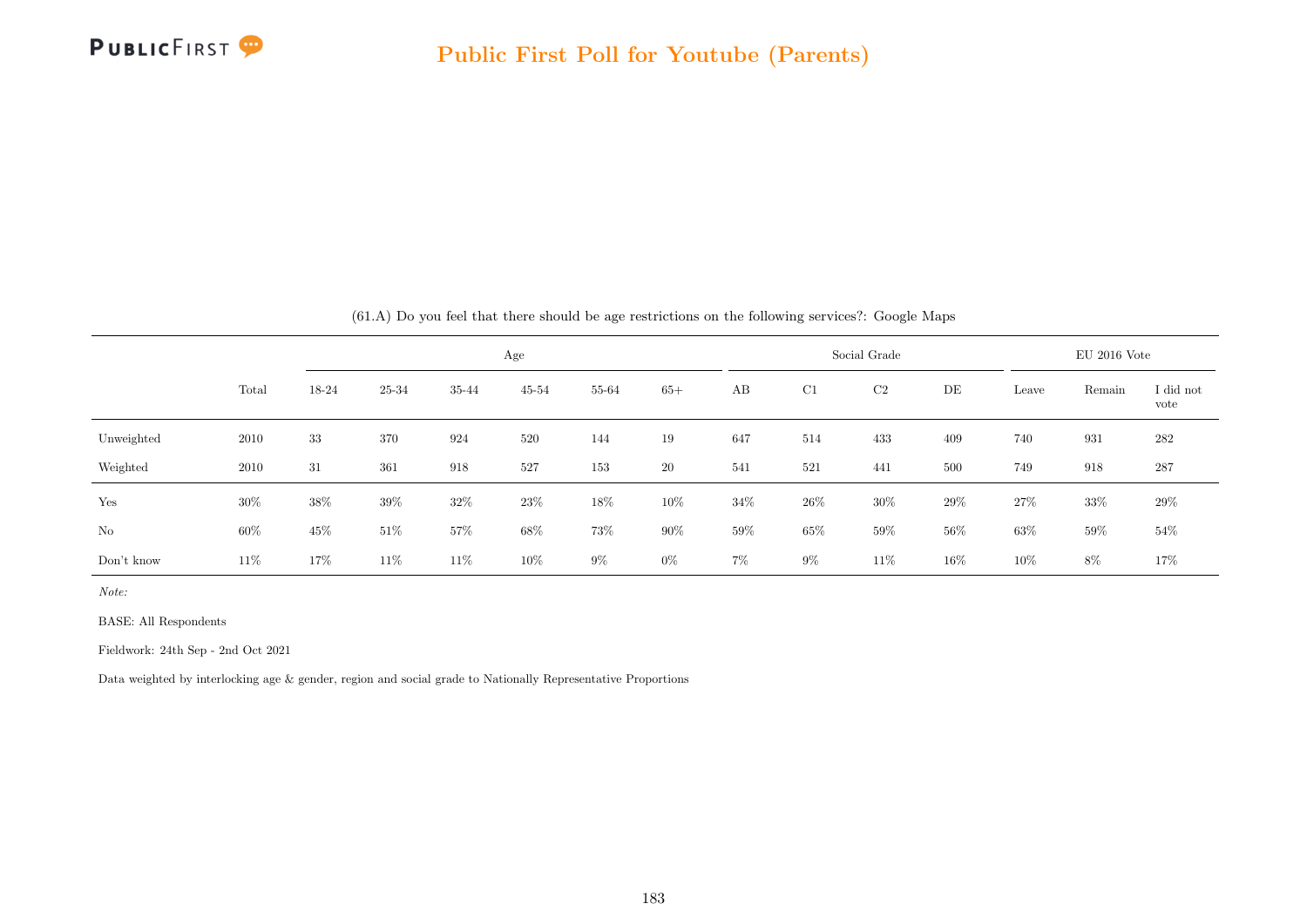

|                |       |       | Gender |        |                     |                     | 2019                          |                   |                      |                       |                          | Education                                              |                                                             |                          |
|----------------|-------|-------|--------|--------|---------------------|---------------------|-------------------------------|-------------------|----------------------|-----------------------|--------------------------|--------------------------------------------------------|-------------------------------------------------------------|--------------------------|
|                | Total | Male  | Female |        | Conservative Labour | Liberal<br>Democrat | The<br><b>Brexit</b><br>Party | I did not<br>vote | None of<br>the above | GCSE or<br>equivalent | A Level or<br>equivalent | University<br>Under-<br>graduate<br>Degree<br>(BA/BSc) | University<br>Postgrad-<br>uate<br>Degree<br>(MA/MSc/MPhil) | Doctorate<br>(PhD/DPHil) |
| Unweighted     | 2010  | 922   | 1087   | 714    | 539                 | 198                 | 14                            | 280               | $\overline{0}$       | 405                   | 559                      | 513                                                    | 434                                                         | 57                       |
| Weighted       | 2010  | 1004  | 1005   | 699    | 537                 | 186                 | 14                            | 292               | $\overline{0}$       | 440                   | 587                      | 488                                                    | 399                                                         | $50\,$                   |
| Yes            | 30%   | 31\%  | $28\%$ | $29\%$ | 31\%                | $38\%$              | $26\%$                        | $24\%$            | $\ast$               | $26\%$                | $24\%$                   | $30\%$                                                 | $41\%$                                                      | 44%                      |
| N <sub>o</sub> | 60%   | 63%   | $56\%$ | 64%    | 59%                 | $54\%$              | 65%                           | 58%               | $\ast$               | 62%                   | 63%                      | 62%                                                    | 53%                                                         | 46%                      |
| Don't know     | 11\%  | $6\%$ | 15%    | $7\%$  | 10%                 | 8%                  | 10%                           | 18%               | $\ast$               | 12%                   | 12%                      | 8%                                                     | $6\%$                                                       | 10%                      |

(61.B) Do you feel that there should be age restrictions on the following services?: Google Maps

Note:

BASE: All Respondents

Fieldwork: 24th Sep - 2nd Oct 2021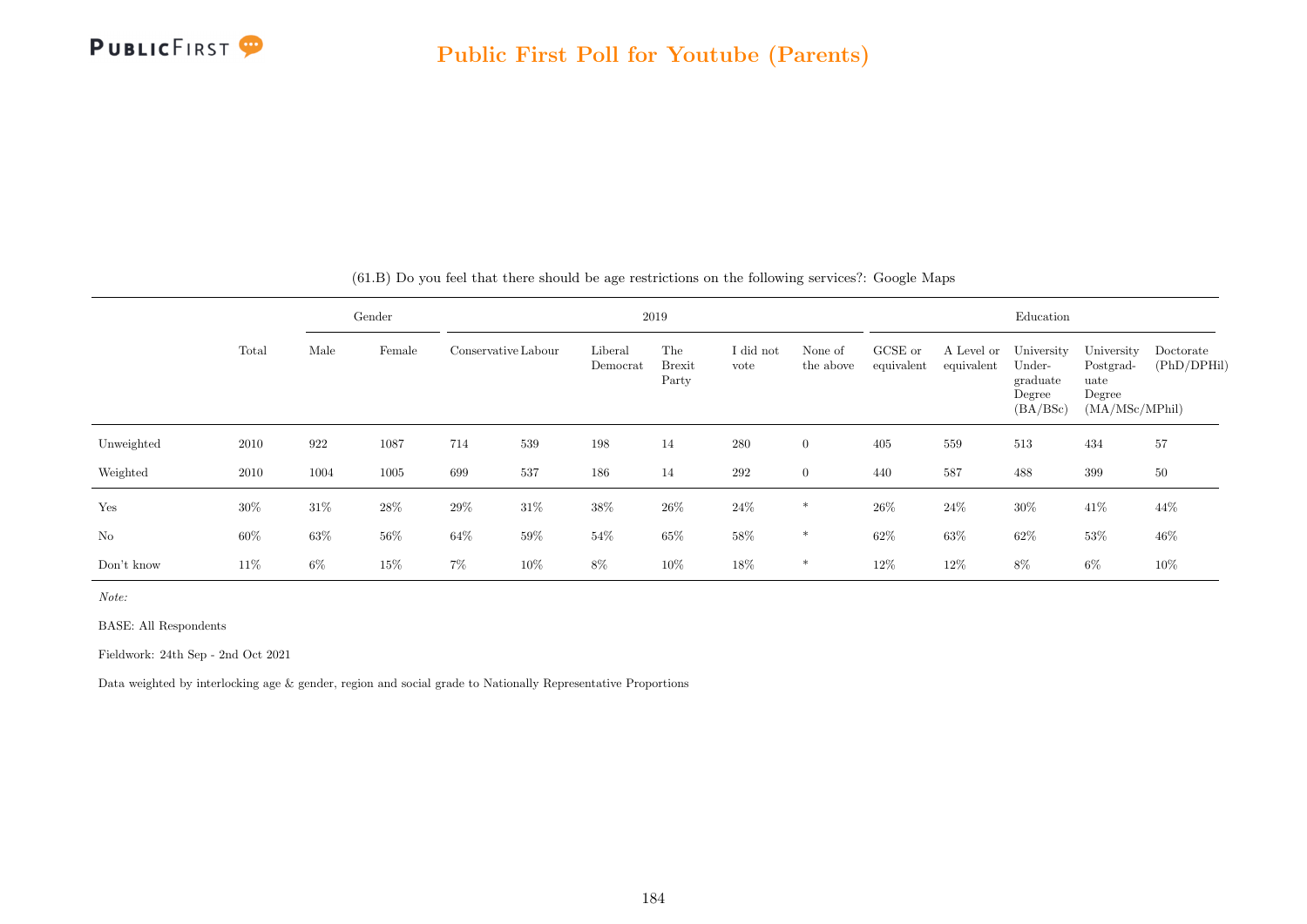

|            |        |        |               |               |                    |                  |                  | Region                         |               |               |          |        |                     |
|------------|--------|--------|---------------|---------------|--------------------|------------------|------------------|--------------------------------|---------------|---------------|----------|--------|---------------------|
|            | Total  | London | South<br>East | South<br>West | East of<br>England | East<br>Midlands | West<br>Midlands | Yorkshire<br>and the<br>Humber | North<br>East | North<br>West | Scotland | Wales  | Northern<br>Ireland |
| Unweighted | 2010   | 335    | 257           | 156           | 177                | 120              | 180              | 175                            | 86            | 247           | 145      | 81     | 51                  |
| Weighted   | 2010   | 281    | 261           | 161           | 181                | 141              | 181              | 161                            | 80            | 221           | 181      | 101    | 60                  |
| Yes        | $30\%$ | 38%    | 22\%          | 23\%          | 27\%               | 27\%             | $38\%$           | $33\%$                         | 33%           | $29\%$        | $26\%$   | 29%    | $32\%$              |
| $\rm No$   | $60\%$ | $55\%$ | $69\%$        | $67\%$        | $62\%$             | $63\%$           | $52\%$           | $53\%$                         | $55\%$        | $58\%$        | $64\%$   | $56\%$ | $57\%$              |
| Don't know | 11\%   | $7\%$  | $9\%$         | 10%           | 12\%               | 10%              | 11\%             | $13\%$                         | 12%           | 13%           | 10%      | 15%    | 11\%                |

(61.C) Do you feel that there should be age restrictions on the following services?: Google Maps

Note:

BASE: All Respondents

Fieldwork: 24th Sep - 2nd Oct 2021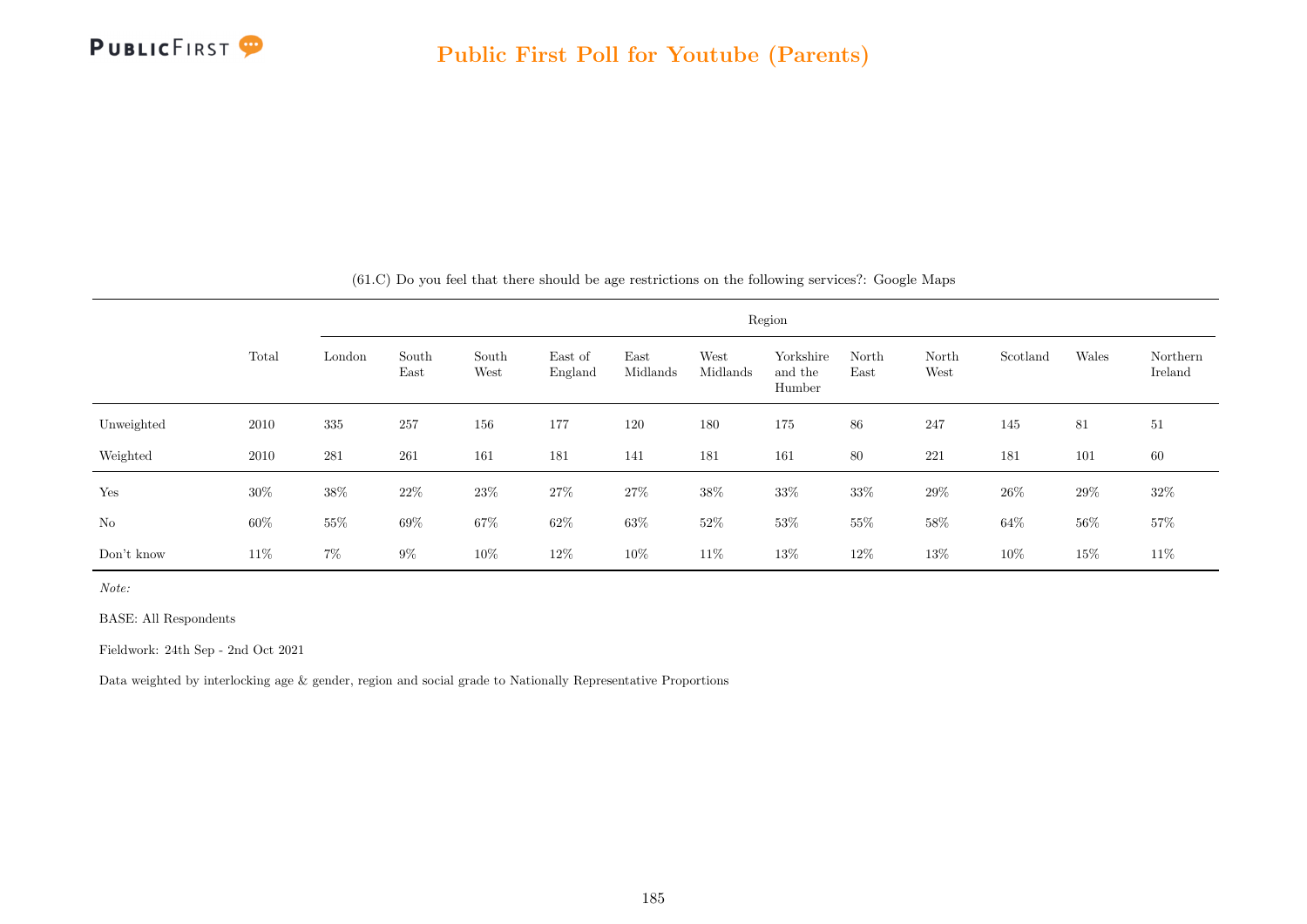

|            |        |        |        |       | Age       |        |       |        |        | Social Grade |     |        | $EU$ 2016 Vote |                   |
|------------|--------|--------|--------|-------|-----------|--------|-------|--------|--------|--------------|-----|--------|----------------|-------------------|
|            | Total  | 18-24  | 25-34  | 35-44 | $45 - 54$ | 55-64  | $65+$ | AB     | C1     | C2           | DE  | Leave  | Remain         | I did not<br>vote |
| Unweighted | 2010   | 33     | 370    | 924   | 520       | 144    | 19    | 647    | 514    | 433          | 409 | 740    | 931            | 282               |
| Weighted   | 2010   | 31     | 361    | 918   | 527       | 153    | 20    | 541    | 521    | 441          | 500 | 749    | 918            | 287               |
| Yes        | 40%    | 41%    | 48%    | 44%   | 32%       | $33\%$ | 16%   | 41\%   | $39\%$ | 38%          | 43% | $40\%$ | 42\%           | $39\%$            |
| No         | $50\%$ | $55\%$ | $41\%$ | 47%   | $57\%$    | $60\%$ | 78%   | $52\%$ | $50\%$ | $52\%$       | 46% | $52\%$ | $51\%$         | 44\%              |
| Don't know | 10%    | $4\%$  | 11\%   | $9\%$ | 10%       | 8%     | $6\%$ | $7\%$  | $10\%$ | 10%          | 11% | 8%     | $7\%$          | 17%               |

(62.A) Do you feel that there should be age restrictions on the following services?: News websites e.g BBC News

Note:

BASE: All Respondents

Fieldwork: 24th Sep - 2nd Oct 2021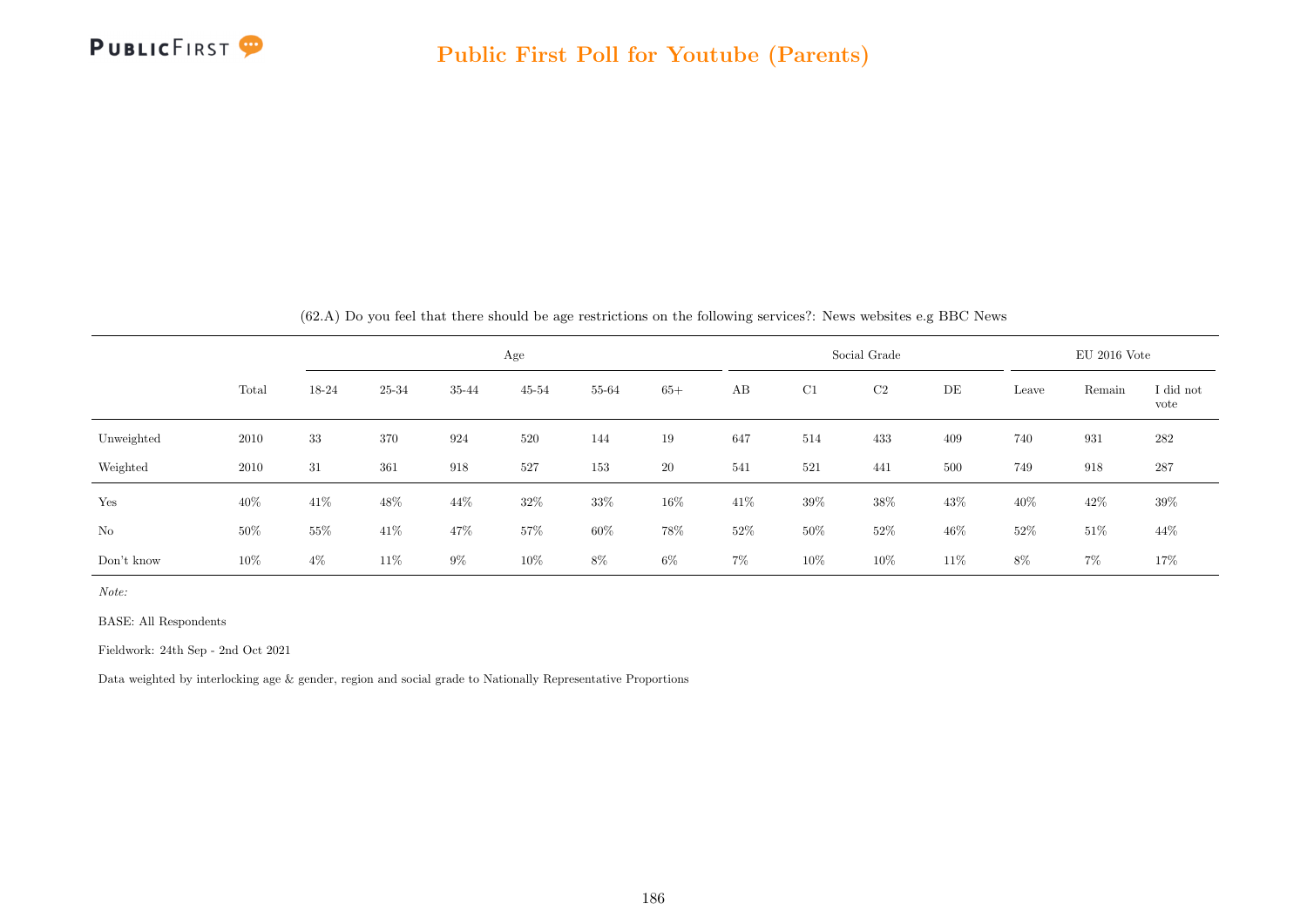

|                |        |       | Gender |       |                     |                     | 2019                          |                   |                      |                       |                          | Education                                              |                                                             |                          |
|----------------|--------|-------|--------|-------|---------------------|---------------------|-------------------------------|-------------------|----------------------|-----------------------|--------------------------|--------------------------------------------------------|-------------------------------------------------------------|--------------------------|
|                | Total  | Male  | Female |       | Conservative Labour | Liberal<br>Democrat | The<br><b>Brexit</b><br>Party | I did not<br>vote | None of<br>the above | GCSE or<br>equivalent | A Level or<br>equivalent | University<br>Under-<br>graduate<br>Degree<br>(BA/BSc) | University<br>Postgrad-<br>uate<br>Degree<br>(MA/MSc/MPhil) | Doctorate<br>(PhD/DPHil) |
| Unweighted     | 2010   | 922   | 1087   | 714   | $539\,$             | 198                 | 14                            | 280               | $\overline{0}$       | 405                   | 559                      | 513                                                    | 434                                                         | 57                       |
| Weighted       | 2010   | 1004  | 1005   | 699   | 537                 | 186                 | 14                            | $\,292$           | $\overline{0}$       | 440                   | 587                      | 488                                                    | 399                                                         | $50\,$                   |
| Yes            | 40%    | 39%   | 42\%   | 41\%  | 40\%                | $49\%$              | 63%                           | 37%               | $\ast$               | 37%                   | 37%                      | $40\%$                                                 | 49%                                                         | 45%                      |
| N <sub>o</sub> | $50\%$ | 54%   | 47%    | 53%   | $52\%$              | 45%                 | 37%                           | $46\%$            | $\ast$               | 52%                   | 51\%                     | $52\%$                                                 | 45%                                                         | 45%                      |
| Don't know     | 10%    | $7\%$ | 12%    | $6\%$ | $9\%$               | $6\%$               | $0\%$                         | 17%               | $\ast$               | 11%                   | 12%                      | 8%                                                     | $5\%$                                                       | $9\%$                    |

(62.B) Do you feel that there should be age restrictions on the following services?: News websites e.g BBC News

Note:

BASE: All Respondents

Fieldwork: 24th Sep - 2nd Oct 2021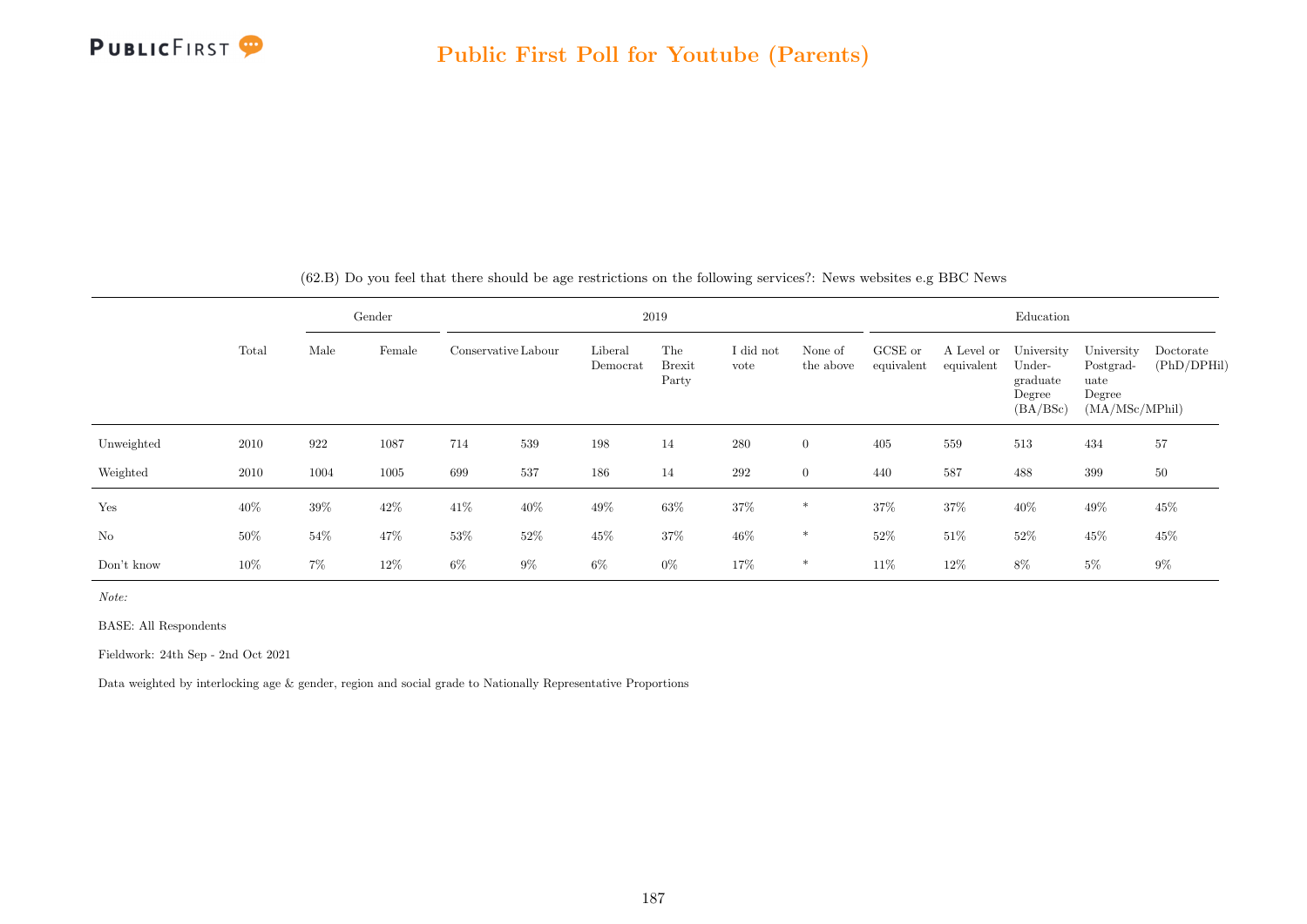

|            |        |        |               |               |                    |                  |                  | Region                         |               |               |          |        |                     |
|------------|--------|--------|---------------|---------------|--------------------|------------------|------------------|--------------------------------|---------------|---------------|----------|--------|---------------------|
|            | Total  | London | South<br>East | South<br>West | East of<br>England | East<br>Midlands | West<br>Midlands | Yorkshire<br>and the<br>Humber | North<br>East | North<br>West | Scotland | Wales  | Northern<br>Ireland |
| Unweighted | 2010   | 335    | 257           | 156           | 177                | 120              | 180              | 175                            | 86            | 247           | 145      | 81     | 51                  |
| Weighted   | 2010   | 281    | 261           | 161           | 181                | 141              | 181              | 161                            | 80            | 221           | 181      | 101    | 60                  |
| Yes        | 40\%   | 47%    | $33\%$        | $42\%$        | 42\%               | 43\%             | 44\%             | 42\%                           | 47%           | 35%           | 37%      | $35\%$ | 40\%                |
| $\rm No$   | $50\%$ | $47\%$ | $60\%$        | 48%           | 44%                | $52\%$           | $44\%$           | 50%                            | $47\%$        | 55\%          | $53\%$   | $50\%$ | $39\%$              |
| Don't know | $10\%$ | $6\%$  | $7\%$         | 10%           | 14\%               | $5\%$            | 11\%             | $9\%$                          | $6\%$         | 10%           | 10%      | 15%    | $21\%$              |

(62.C) Do you feel that there should be age restrictions on the following services?: News websites e.g BBC News

Note:

BASE: All Respondents

Fieldwork: 24th Sep - 2nd Oct 2021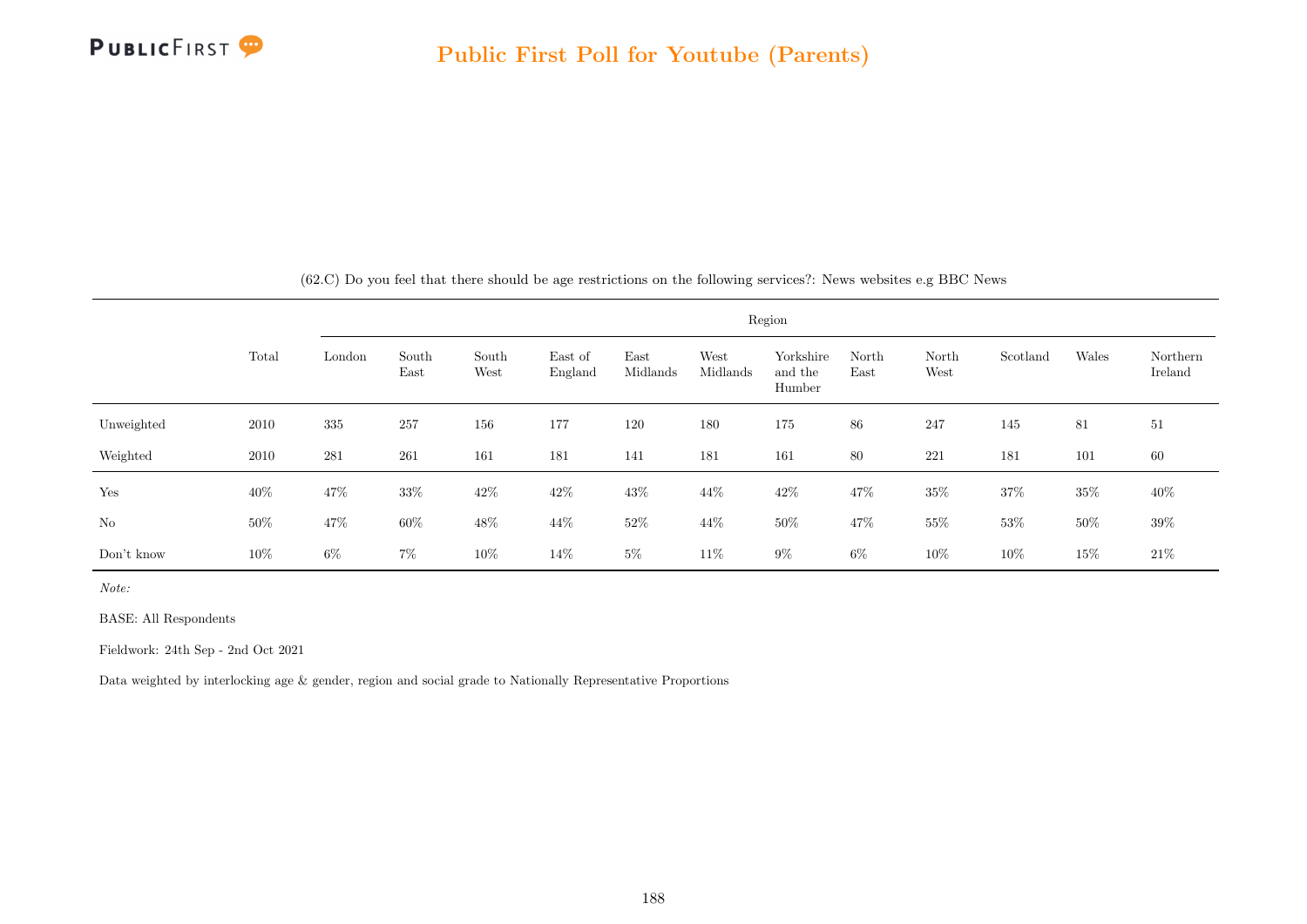

|            |       |       |       |        | Age       |        |       |       |        | Social Grade |     |        | $EU$ 2016 Vote |                   |
|------------|-------|-------|-------|--------|-----------|--------|-------|-------|--------|--------------|-----|--------|----------------|-------------------|
|            | Total | 18-24 | 25-34 | 35-44  | $45 - 54$ | 55-64  | $65+$ | AB    | C1     | C2           | DE  | Leave  | Remain         | I did not<br>vote |
| Unweighted | 2010  | 33    | 370   | 924    | 520       | 144    | 19    | 647   | 514    | 433          | 409 | 740    | 931            | 282               |
| Weighted   | 2010  | 31    | 361   | 918    | 527       | 153    | 20    | 541   | 521    | 441          | 500 | 749    | 918            | 287               |
| Yes        | 73%   | 67%   | 74%   | 74%    | 72%       | $69\%$ | 59%   | 76%   | $73\%$ | 72%          | 70% | $73\%$ | 75%            | 68%               |
| No         | 20%   | 26\%  | 17%   | $19\%$ | 20%       | $25\%$ | 41\%  | 21\%  | $21\%$ | 20%          | 18% | $21\%$ | 20%            | $19\%$            |
| Don't know | $7\%$ | $6\%$ | $9\%$ | $6\%$  | 8%        | $7\%$  | $0\%$ | $3\%$ | $6\%$  | 8%           | 12% | $6\%$  | $5\%$          | $13\%$            |

(63.A) Do you feel that there should be age restrictions on the following services?: YouTube

Note:

BASE: All Respondents

Fieldwork: 24th Sep - 2nd Oct 2021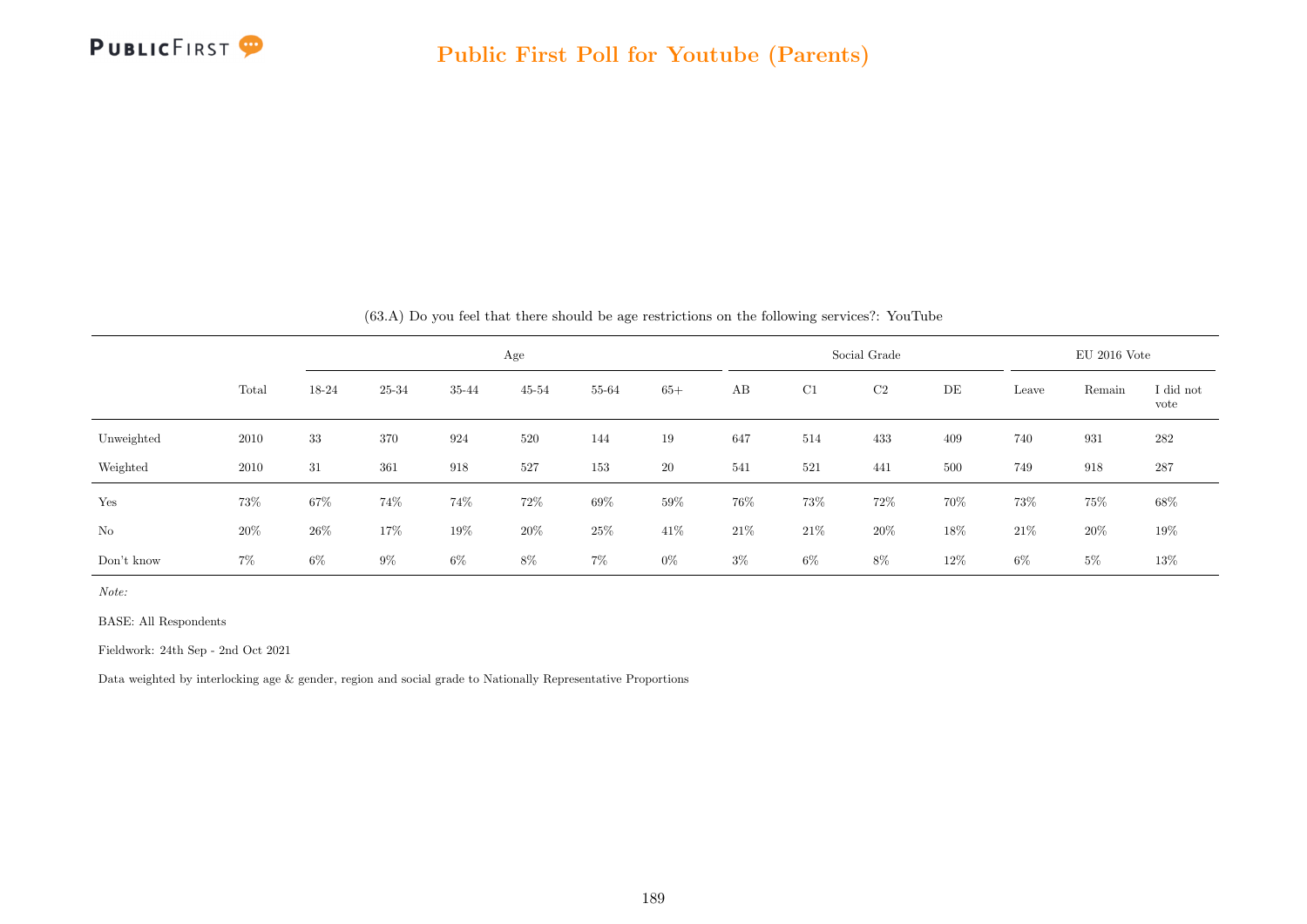

|                |       |       | Gender |                     |     |                     | 2019                          |                   |                      |                       |                          | Education                                              |                                                             |                          |
|----------------|-------|-------|--------|---------------------|-----|---------------------|-------------------------------|-------------------|----------------------|-----------------------|--------------------------|--------------------------------------------------------|-------------------------------------------------------------|--------------------------|
|                | Total | Male  | Female | Conservative Labour |     | Liberal<br>Democrat | The<br><b>Brexit</b><br>Party | I did not<br>vote | None of<br>the above | GCSE or<br>equivalent | A Level or<br>equivalent | University<br>Under-<br>graduate<br>Degree<br>(BA/BSc) | University<br>Postgrad-<br>uate<br>Degree<br>(MA/MSc/MPhil) | Doctorate<br>(PhD/DPHil) |
| Unweighted     | 2010  | 922   | 1087   | 714                 | 539 | 198                 | 14                            | 280               | $\overline{0}$       | 405                   | 559                      | 513                                                    | 434                                                         | 57                       |
| Weighted       | 2010  | 1004  | 1005   | 699                 | 537 | 186                 | 14                            | 292               | $\overline{0}$       | 440                   | 587                      | 488                                                    | 399                                                         | 50                       |
| Yes            | 73%   | 73%   | 73%    | 74%                 | 75% | 79%                 | 70%                           | 70%               | $\ast$               | 69%                   | $72\%$                   | 76%                                                    | 79%                                                         | 65%                      |
| N <sub>o</sub> | 20%   | 21\%  | 19%    | $21\%$              | 18% | 17%                 | $30\%$                        | 18%               | $\ast$               | 21\%                  | 19%                      | 19%                                                    | 18%                                                         | 29%                      |
| Don't know     | $7\%$ | $6\%$ | 8%     | $5\%$               | 7%  | $4\%$               | $0\%$                         | 12%               | $\ast$               | 10%                   | 8%                       | $5\%$                                                  | $3\%$                                                       | 6%                       |

(63.B) Do you feel that there should be age restrictions on the following services?: YouTube

Note:

BASE: All Respondents

Fieldwork: 24th Sep - 2nd Oct 2021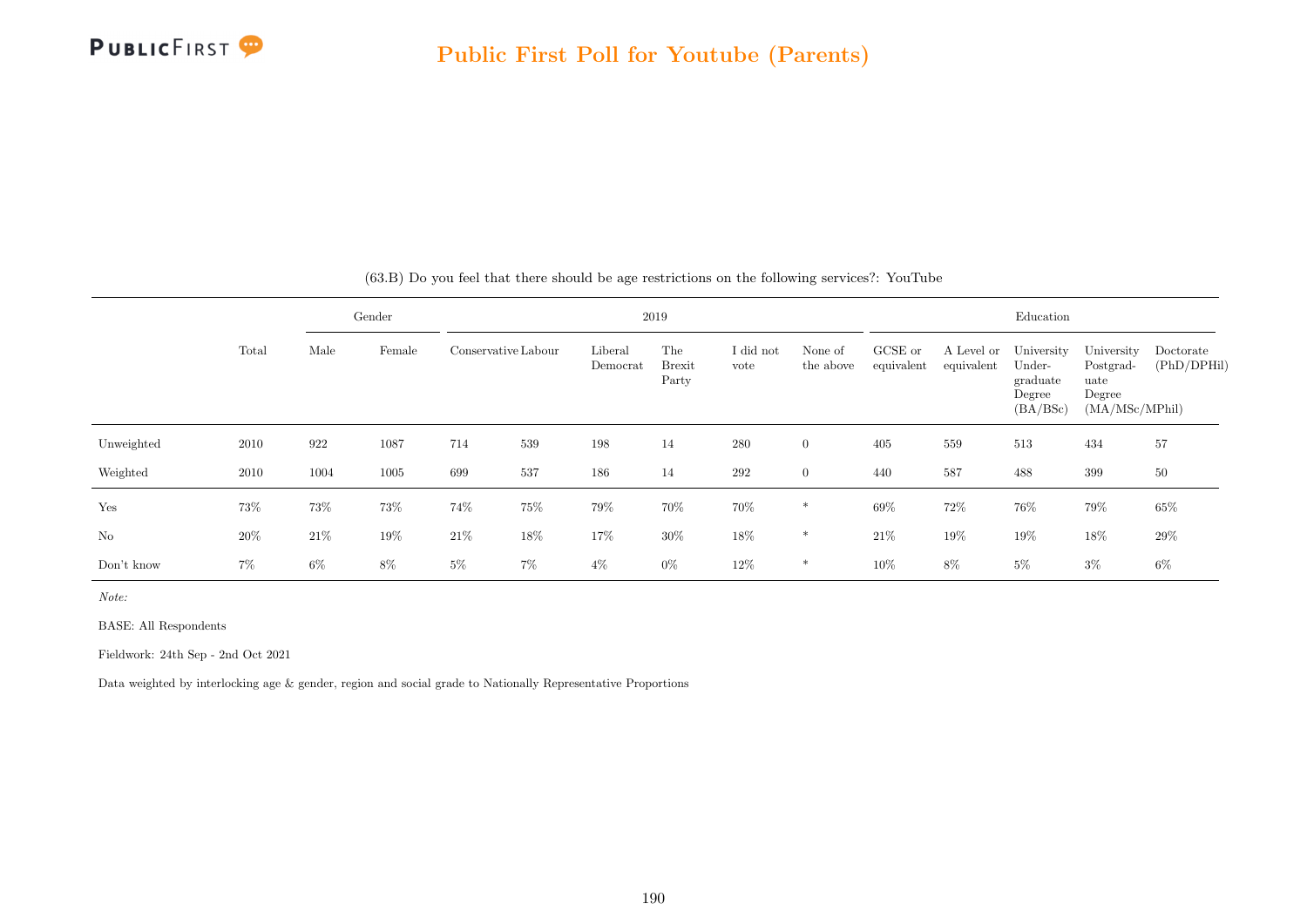

|            |        |        |               |               |                    |                  |                  | Region                         |               |               |          |        |                     |
|------------|--------|--------|---------------|---------------|--------------------|------------------|------------------|--------------------------------|---------------|---------------|----------|--------|---------------------|
|            | Total  | London | South<br>East | South<br>West | East of<br>England | East<br>Midlands | West<br>Midlands | Yorkshire<br>and the<br>Humber | North<br>East | North<br>West | Scotland | Wales  | Northern<br>Ireland |
| Unweighted | 2010   | 335    | 257           | 156           | 177                | 120              | 180              | 175                            | 86            | 247           | 145      | 81     | 51                  |
| Weighted   | 2010   | 281    | 261           | 161           | 181                | 141              | 181              | 161                            | 80            | 221           | 181      | 101    | 60                  |
| Yes        | 73%    | $75\%$ | 72\%          | $72\%$        | 71%                | $80\%$           | $72\%$           | $72\%$                         | 74%           | 68\%          | 74%      | $74\%$ | $75\%$              |
| No         | $20\%$ | 20%    | 21\%          | $21\%$        | $22\%$             | $17\%$           | $18\%$           | $19\%$                         | $19\%$        | $22\%$        | $21\%$   | 19%    | 14\%                |
| Don't know | $7\%$  | $5\%$  | $6\%$         | $7\%$         | $7\%$              | $3\%$            | 10%              | $9\%$                          | $8\%$         | $10\%$        | $5\%$    | $7\%$  | 11\%                |

(63.C) Do you feel that there should be age restrictions on the following services?: YouTube

Note:

BASE: All Respondents

Fieldwork: 24th Sep - 2nd Oct 2021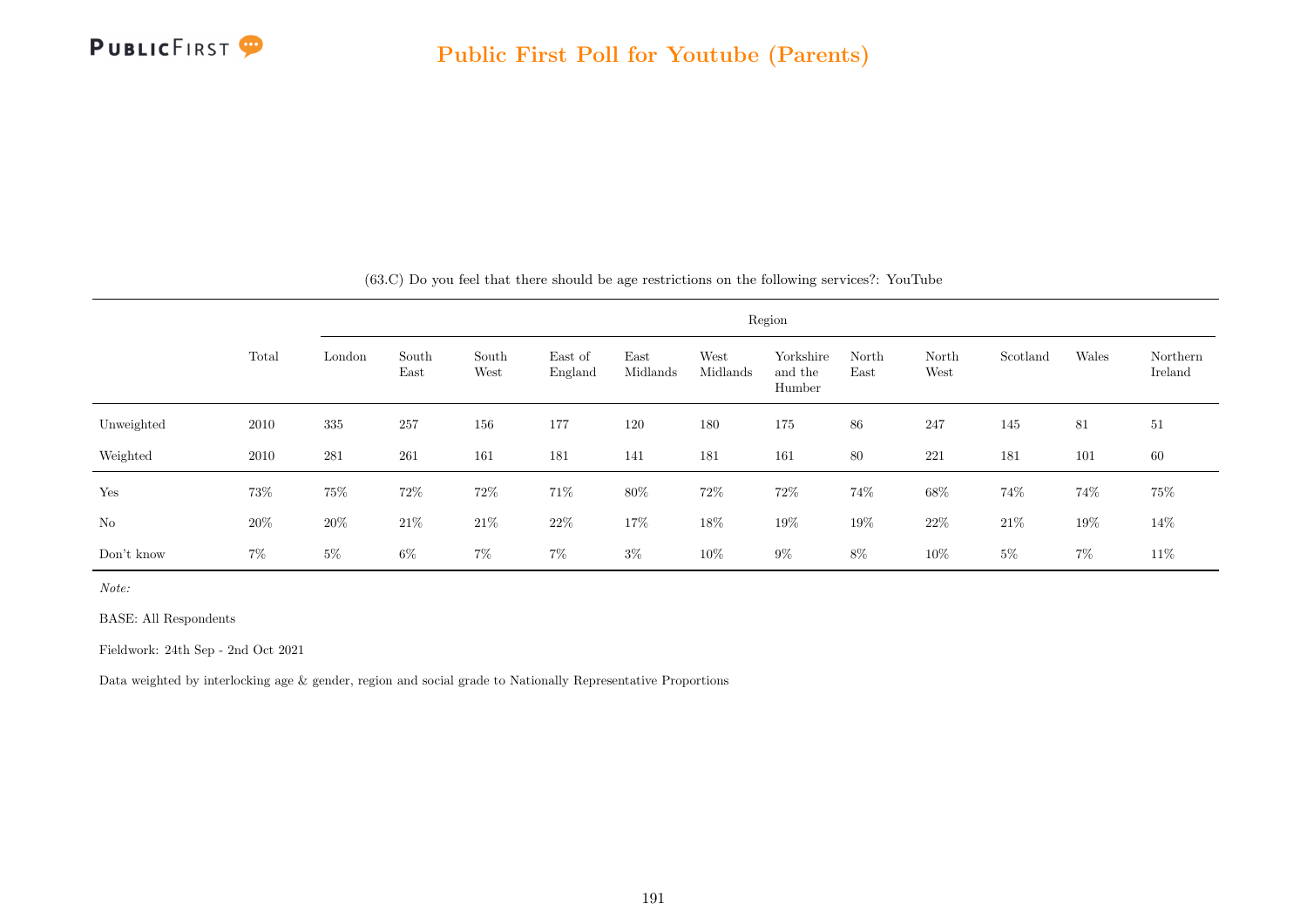

|            |       |        |        |       | Age       |        |           |        |        | Social Grade | $EU$ 2016 Vote |        |        |                   |
|------------|-------|--------|--------|-------|-----------|--------|-----------|--------|--------|--------------|----------------|--------|--------|-------------------|
|            | Total | 18-24  | 25-34  | 35-44 | $45 - 54$ | 55-64  | $65+$     | AB     | C1     | C2           | DE             | Leave  | Remain | I did not<br>vote |
| Unweighted | 2010  | 33     | 370    | 924   | 520       | 144    | 19        | 647    | 514    | 433          | 409            | 740    | 931    | 282               |
| Weighted   | 2010  | 31     | 361    | 918   | 527       | 153    | <b>20</b> | 541    | 521    | 441          | 500            | 749    | 918    | 287               |
| Yes        | 68%   | 52%    | $62\%$ | 70%   | 70%       | 63%    | 83%       | 71%    | 71%    | 68%          | 60%            | $66\%$ | 73%    | $59\%$            |
| No         | 25%   | $45\%$ | 29%    | 23%   | $24\%$    | $30\%$ | 17%       | $24\%$ | $22\%$ | 25%          | 30%            | 28\%   | 22%    | $27\%$            |
| Don't know | 7%    | $3\%$  | $9\%$  | 7%    | $6\%$     | 6%     | $0\%$     | $4\%$  | $7\%$  | $7\%$        | 10%            | 6%     | $5\%$  | 14%               |

BASE: All Respondents

Fieldwork: 24th Sep - 2nd Oct 2021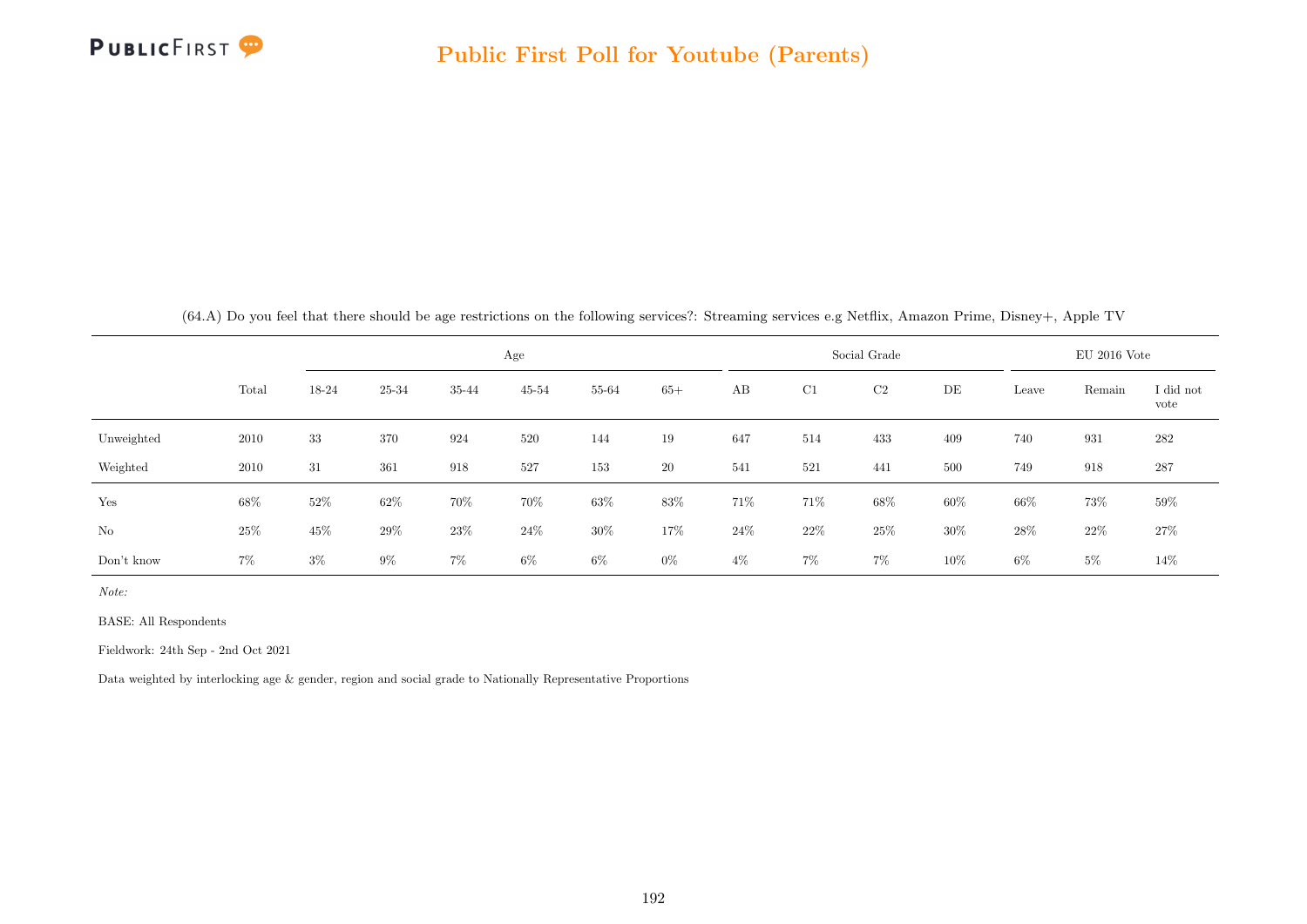

| (64.B) Do you feel that there should be age restrictions on the following services?: Streaming services e.g Netflix, Amazon Prime, Disney+, Apple TV |
|------------------------------------------------------------------------------------------------------------------------------------------------------|
|------------------------------------------------------------------------------------------------------------------------------------------------------|

|            |       |       | Gender | 2019                |        |                     |                        |                   |                      |                       | Education                |                                                        |                                                             |                          |  |  |
|------------|-------|-------|--------|---------------------|--------|---------------------|------------------------|-------------------|----------------------|-----------------------|--------------------------|--------------------------------------------------------|-------------------------------------------------------------|--------------------------|--|--|
|            | Total | Male  | Female | Conservative Labour |        | Liberal<br>Democrat | The<br>Brexit<br>Party | I did not<br>vote | None of<br>the above | GCSE or<br>equivalent | A Level or<br>equivalent | University<br>Under-<br>graduate<br>Degree<br>(BA/BSc) | University<br>Postgrad-<br>uate<br>Degree<br>(MA/MSc/MPhil) | Doctorate<br>(PhD/DPHil) |  |  |
| Unweighted | 2010  | 922   | 1087   | 714                 | 539    | 198                 | 14                     | 280               | $\overline{0}$       | 405                   | 559                      | 513                                                    | 434                                                         | 57                       |  |  |
| Weighted   | 2010  | 1004  | 1005   | 699                 | 537    | 186                 | 14                     | $\,292$           | $\overline{0}$       | 440                   | 587                      | 488                                                    | 399                                                         | 50                       |  |  |
| Yes        | 68%   | 71\%  | $65\%$ | 71%                 | 66%    | $76\%$              | $68\%$                 | $65\%$            | $\ast$               | 64%                   | 65%                      | 72\%                                                   | 73%                                                         | 74%                      |  |  |
| No         | 25%   | 24\%  | $26\%$ | 25%                 | $28\%$ | $20\%$              | 32\%                   | $23\%$            | $\ast$               | 27%                   | $27\%$                   | $22\%$                                                 | $23\%$                                                      | 23%                      |  |  |
| Don't know | $7\%$ | $5\%$ | $9\%$  | $5\%$               | $6\%$  | $5\%$               | $0\%$                  | 13%               | $*$                  | 8%                    | $8\%$                    | $6\%$                                                  | $4\%$                                                       | $3\%$                    |  |  |

BASE: All Respondents

Fieldwork: 24th Sep - 2nd Oct 2021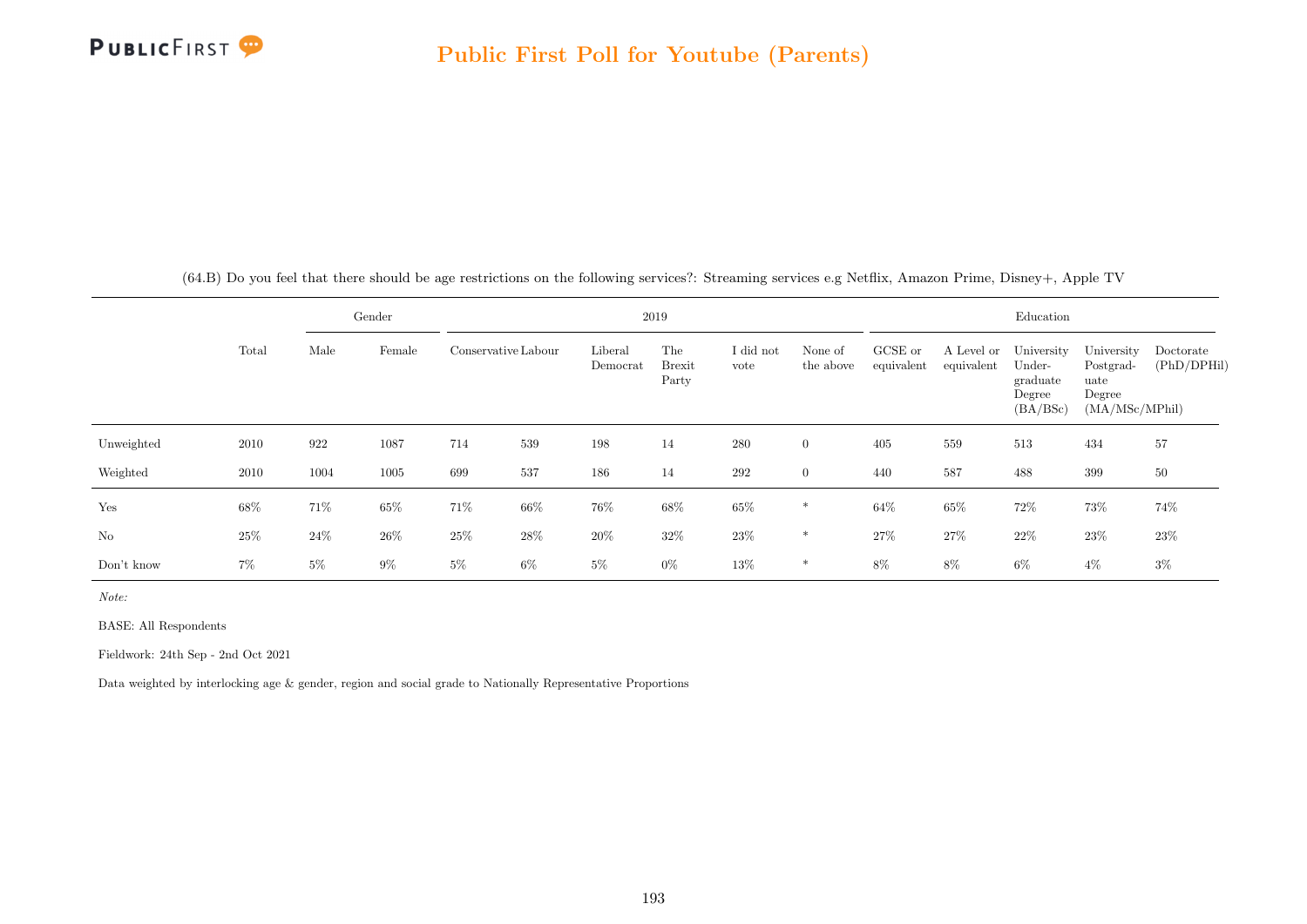

|  |  | (64.C) Do you feel that there should be age restrictions on the following services?: Streaming services e.g Netflix, Amazon Prime, Disney+, Apple TV |  |  |  |
|--|--|------------------------------------------------------------------------------------------------------------------------------------------------------|--|--|--|
|  |  |                                                                                                                                                      |  |  |  |

|            |        |        | Region        |               |                    |                  |                  |                                |               |               |          |        |                     |  |  |
|------------|--------|--------|---------------|---------------|--------------------|------------------|------------------|--------------------------------|---------------|---------------|----------|--------|---------------------|--|--|
|            | Total  | London | South<br>East | South<br>West | East of<br>England | East<br>Midlands | West<br>Midlands | Yorkshire<br>and the<br>Humber | North<br>East | North<br>West | Scotland | Wales  | Northern<br>Ireland |  |  |
| Unweighted | 2010   | 335    | 257           | 156           | 177                | 120              | 180              | 175                            | 86            | 247           | 145      | 81     | 51                  |  |  |
| Weighted   | 2010   | 281    | 261           | 161           | 181                | 141              | 181              | 161                            | 80            | 221           | 181      | 101    | 60                  |  |  |
| Yes        | $68\%$ | 73%    | 70%           | $68\%$        | 67%                | 65%              | 71%              | 66%                            | 68\%          | $61\%$        | 65%      | $65\%$ | 72\%                |  |  |
| $\rm No$   | $25\%$ | 23\%   | 25%           | $26\%$        | 25\%               | $30\%$           | $18\%$           | $28\%$                         | $25\%$        | $28\%$        | $30\%$   | $30\%$ | $13\%$              |  |  |
| Don't know | $7\%$  | $4\%$  | $5\%$         | $6\%$         | $8\%$              | $5\%$            | 11\%             | $6\%$                          | $7\%$         | 11\%          | $5\%$    | $5\%$  | 14%                 |  |  |

BASE: All Respondents

Fieldwork: 24th Sep - 2nd Oct 2021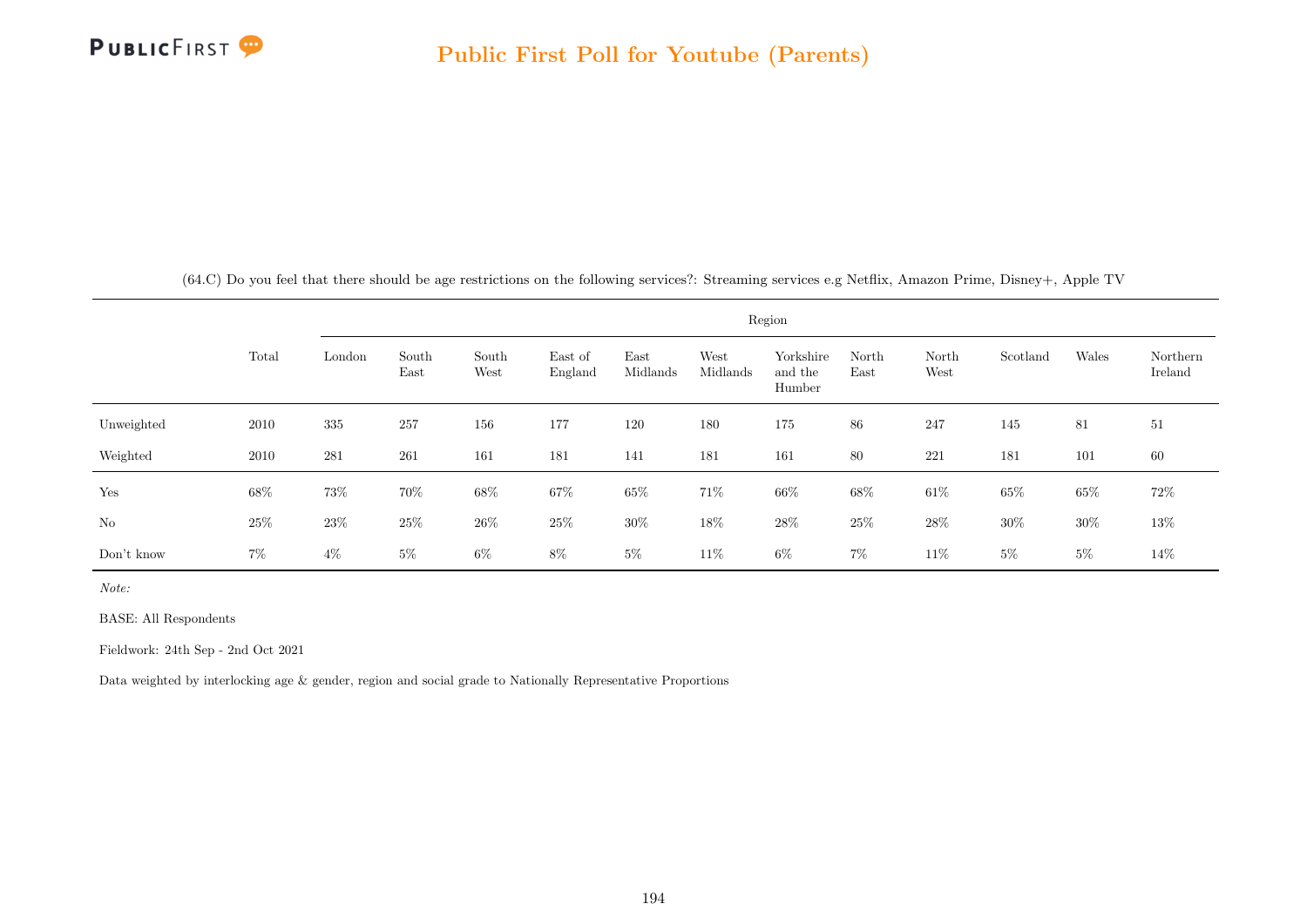

|            |       |       |        |        |           |        |        |       |              | (b).A) Do you leer that there should be age restrictions on the following services: Whatsapp |                |        |        |                   |
|------------|-------|-------|--------|--------|-----------|--------|--------|-------|--------------|----------------------------------------------------------------------------------------------|----------------|--------|--------|-------------------|
|            |       |       |        |        |           |        |        |       | Social Grade |                                                                                              | $EU$ 2016 Vote |        |        |                   |
|            | Total | 18-24 | 25-34  | 35-44  | $45 - 54$ | 55-64  | $65+$  | AB    | C1           | $\rm{C2}$                                                                                    | DE             | Leave  | Remain | I did not<br>vote |
| Unweighted | 2010  | 33    | 370    | 924    | 520       | 144    | 19     | 647   | 514          | 433                                                                                          | 409            | 740    | 931    | 282               |
| Weighted   | 2010  | 31    | 361    | 918    | 527       | 153    | $20\,$ | 541   | 521          | 441                                                                                          | 500            | 749    | 918    | 287               |
| Yes        | 62%   | 75%   | $64\%$ | $63\%$ | $59\%$    | $58\%$ | $64\%$ | 64%   | $60\%$       | $62\%$                                                                                       | 62%            | $63\%$ | 64%    | 56%               |
| No         | 30%   | 20%   | $28\%$ | $29\%$ | 32%       | $33\%$ | $36\%$ | 31%   | $32\%$       | 29%                                                                                          | $28\%$         | $30\%$ | $29\%$ | 31\%              |
| Don't know | 8%    | $4\%$ | 8%     | 8%     | $9\%$     | $9\%$  | $0\%$  | $5\%$ | 8%           | $9\%$                                                                                        | 10%            | $7\%$  | $7\%$  | $13\%$            |

 $(65.4)$  Do you feel that there should be age restrictions on the following services?: Whatsapp

Note:

BASE: All Respondents

Fieldwork: 24th Sep - 2nd Oct 2021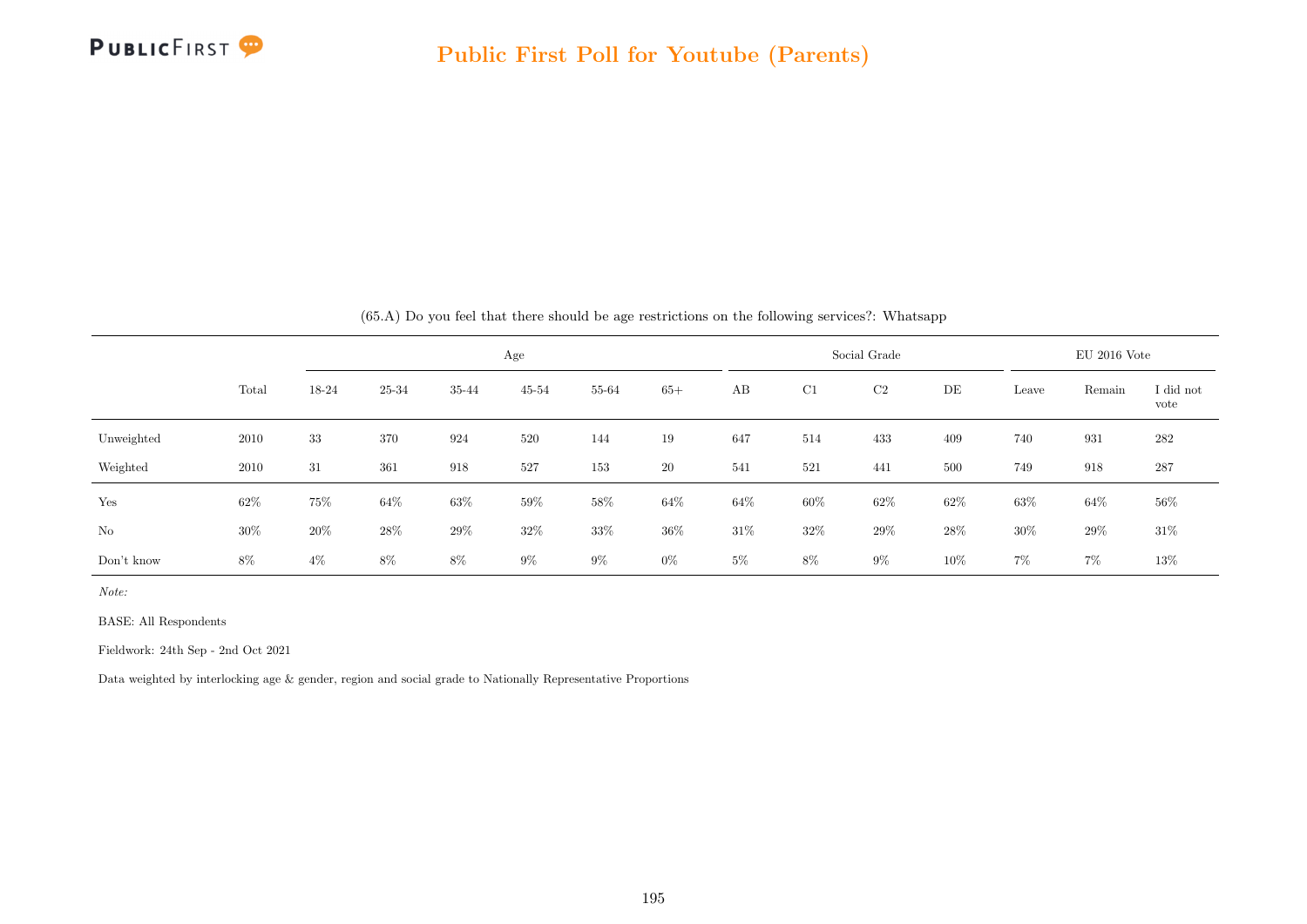

|            |        |        | Gender | 2019                |        |                     |                               |                   |                      |                       | Education                |                                                        |                                                             |                          |  |  |
|------------|--------|--------|--------|---------------------|--------|---------------------|-------------------------------|-------------------|----------------------|-----------------------|--------------------------|--------------------------------------------------------|-------------------------------------------------------------|--------------------------|--|--|
|            | Total  | Male   | Female | Conservative Labour |        | Liberal<br>Democrat | The<br><b>Brexit</b><br>Party | I did not<br>vote | None of<br>the above | GCSE or<br>equivalent | A Level or<br>equivalent | University<br>Under-<br>graduate<br>Degree<br>(BA/BSc) | University<br>Postgrad-<br>uate<br>Degree<br>(MA/MSc/MPhil) | Doctorate<br>(PhD/DPHil) |  |  |
| Unweighted | 2010   | 922    | 1087   | 714                 | 539    | 198                 | 14                            | 280               | $\overline{0}$       | 405                   | 559                      | 513                                                    | 434                                                         | 57                       |  |  |
| Weighted   | 2010   | 1004   | 1005   | 699                 | 537    | 186                 | 14                            | 292               | $\overline{0}$       | 440                   | 587                      | 488                                                    | 399                                                         | 50                       |  |  |
| Yes        | $62\%$ | $63\%$ | $61\%$ | 62%                 | 63%    | $68\%$              | 72%                           | $57\%$            | $\ast$               | $56\%$                | 61\%                     | $61\%$                                                 | 72%                                                         | 66%                      |  |  |
| No         | $30\%$ | $30\%$ | $30\%$ | $32\%$              | $28\%$ | $24\%$              | $28\%$                        | $32\%$            | $\ast$               | 35%                   | 28%                      | $32\%$                                                 | $24\%$                                                      | 27%                      |  |  |
| Don't know | 8%     | $7\%$  | $9\%$  | $5\%$               | $9\%$  | 8%                  | $0\%$                         | 11\%              | *                    | $9\%$                 | 10%                      | $7\%$                                                  | $4\%$                                                       | $7\%$                    |  |  |

(65.B) Do you feel that there should be age restrictions on the following services?: Whatsapp

Note:

BASE: All Respondents

Fieldwork: 24th Sep - 2nd Oct 2021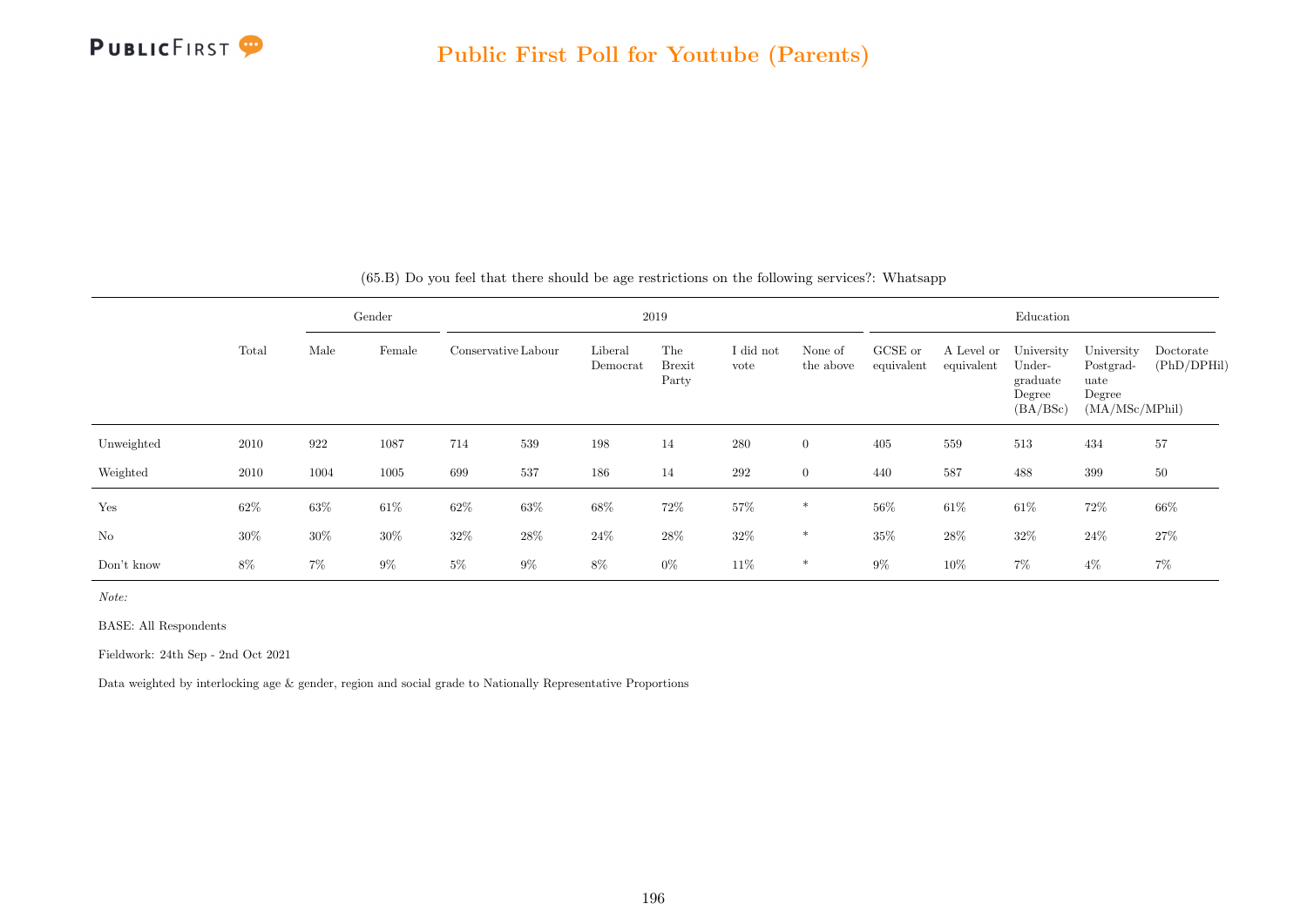

|            |        |        | Region        |               |                    |                  |                  |                                |               |               |          |        |                     |  |
|------------|--------|--------|---------------|---------------|--------------------|------------------|------------------|--------------------------------|---------------|---------------|----------|--------|---------------------|--|
|            | Total  | London | South<br>East | South<br>West | East of<br>England | East<br>Midlands | West<br>Midlands | Yorkshire<br>and the<br>Humber | North<br>East | North<br>West | Scotland | Wales  | Northern<br>Ireland |  |
| Unweighted | 2010   | 335    | 257           | 156           | 177                | 120              | 180              | 175                            | 86            | 247           | 145      | 81     | 51                  |  |
| Weighted   | 2010   | 281    | 261           | 161           | 181                | 141              | 181              | 161                            | 80            | 221           | 181      | 101    | 60                  |  |
| Yes        | $62\%$ | $64\%$ | $55\%$        | $58\%$        | 69%                | $69\%$           | 66\%             | $65\%$                         | 65%           | $57\%$        | $62\%$   | 57%    | $63\%$              |  |
| No         | $30\%$ | $29\%$ | 37%           | $34\%$        | $24\%$             | $28\%$           | $26\%$           | $27\%$                         | $27\%$        | $34\%$        | $31\%$   | $29\%$ | 20%                 |  |
| Don't know | $8\%$  | $7\%$  | $7\%$         | $8\%$         | $7\%$              | $3\%$            | $9\%$            | $8\%$                          | $8\%$         | $9\%$         | 8%       | 14\%   | 17%                 |  |

(65.C) Do you feel that there should be age restrictions on the following services?: Whatsapp

Note:

BASE: All Respondents

Fieldwork: 24th Sep - 2nd Oct 2021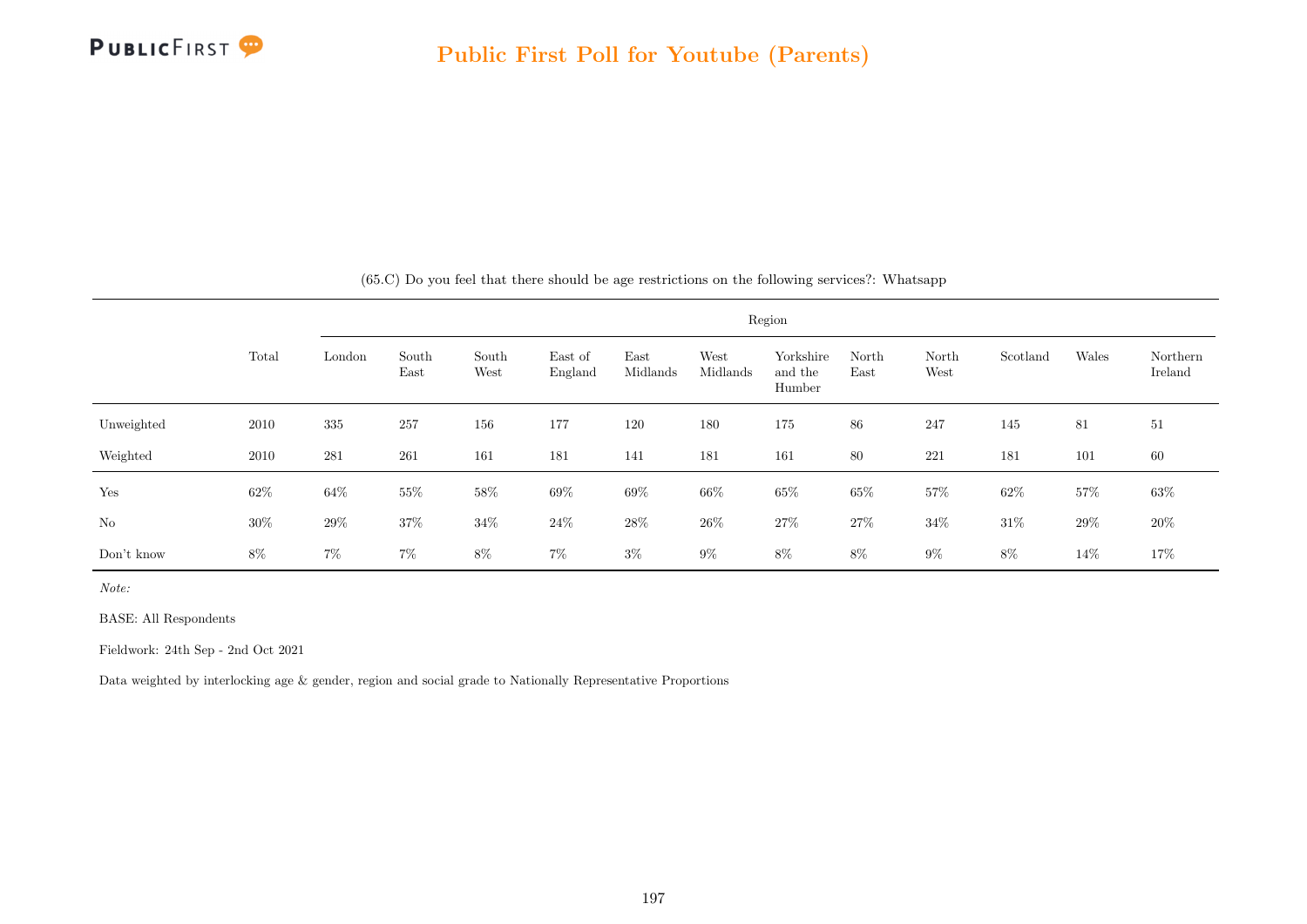

|            | (66.A) Do you feel that there should be age restrictions on the following services?: Food delivery apps e.g Deliveroo, Uber |       |        |       |           |        |           |        |     |                |       |       |                |                   |
|------------|-----------------------------------------------------------------------------------------------------------------------------|-------|--------|-------|-----------|--------|-----------|--------|-----|----------------|-------|-------|----------------|-------------------|
|            |                                                                                                                             |       |        |       | Age       |        |           |        |     | Social Grade   |       |       | $EU$ 2016 Vote |                   |
|            | Total                                                                                                                       | 18-24 | 25-34  | 35-44 | $45 - 54$ | 55-64  | $65+$     | AB     | C1  | C <sub>2</sub> | DE    | Leave | Remain         | I did not<br>vote |
| Unweighted | 2010                                                                                                                        | 33    | 370    | 924   | 520       | 144    | 19        | 647    | 514 | 433            | 409   | 740   | 931            | 282               |
| Weighted   | 2010                                                                                                                        | 31    | 361    | 918   | 527       | 153    | <b>20</b> | 541    | 521 | 441            | 500   | 749   | 918            | 287               |
| Yes        | 68%                                                                                                                         | 67%   | $63\%$ | 69%   | 68%       | 73%    | $78\%$    | $66\%$ | 70% | $69\%$         | 68%   | 69%   | 68%            | 70%               |
| No         | 24\%                                                                                                                        | 31\%  | 30%    | 23\%  | 23\%      | $20\%$ | 12\%      | 29%    | 20% | 22\%           | 23\%  | 24%   | 25%            | $20\%$            |
| Don't know | 8%                                                                                                                          | $3\%$ | $7\%$  | 8%    | $9\%$     | $7\%$  | 10%       | $5\%$  | 10% | $9\%$          | $9\%$ | $7\%$ | $7\%$          | 10%               |

BASE: All Respondents

Fieldwork: 24th Sep - 2nd Oct 2021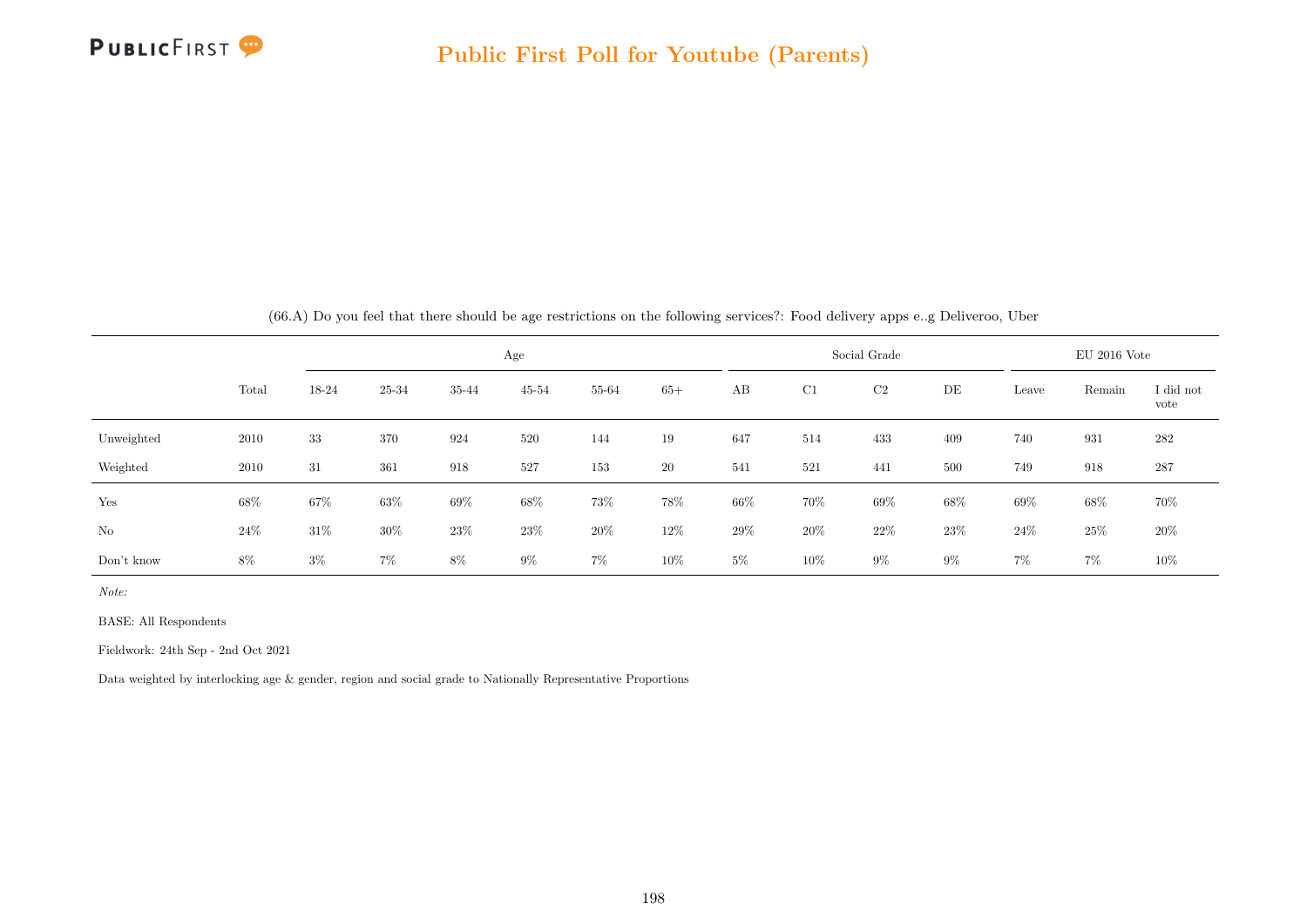

|            |       |        | Gender |                     |       | 2019                |                               |                   |                      | Education             |                          |                                                        |                                                             |                          |
|------------|-------|--------|--------|---------------------|-------|---------------------|-------------------------------|-------------------|----------------------|-----------------------|--------------------------|--------------------------------------------------------|-------------------------------------------------------------|--------------------------|
|            | Total | Male   | Female | Conservative Labour |       | Liberal<br>Democrat | The<br><b>Brexit</b><br>Party | I did not<br>vote | None of<br>the above | GCSE or<br>equivalent | A Level or<br>equivalent | University<br>Under-<br>graduate<br>Degree<br>(BA/BSc) | University<br>Postgrad-<br>uate<br>Degree<br>(MA/MSc/MPhil) | Doctorate<br>(PhD/DPHil) |
| Unweighted | 2010  | 922    | 1087   | 714                 | 539   | 198                 | 14                            | 280               | $\overline{0}$       | 405                   | 559                      | 513                                                    | 434                                                         | 57                       |
| Weighted   | 2010  | 1004   | 1005   | 699                 | 537   | 186                 | 14                            | $\,292$           | $\overline{0}$       | 440                   | 587                      | 488                                                    | 399                                                         | $50\,$                   |
| Yes        | 68%   | $65\%$ | 71%    | 66%                 | 70%   | $67\%$              | $84\%$                        | $73\%$            | $\ast$               | $69\%$                | 72%                      | $69\%$                                                 | $63\%$                                                      | $61\%$                   |
| No         | 24%   | 28\%   | 20%    | 29%                 | 21%   | 27%                 | 16%                           | $16\%$            | $\ast$               | 24\%                  | 18%                      | $23\%$                                                 | 32\%                                                        | 34%                      |
| Don't know | 8%    | $7\%$  | $9\%$  | 6%                  | $9\%$ | $6\%$               | $0\%$                         | 10%               | $\ast$               | $7\%$                 | 11%                      | $7\%$                                                  | $4\%$                                                       | $5\%$                    |

(66.B) Do you feel that there should be age restrictions on the following services?: Food delivery apps e..g Deliveroo, Uber

Note:

BASE: All Respondents

Fieldwork: 24th Sep - 2nd Oct 2021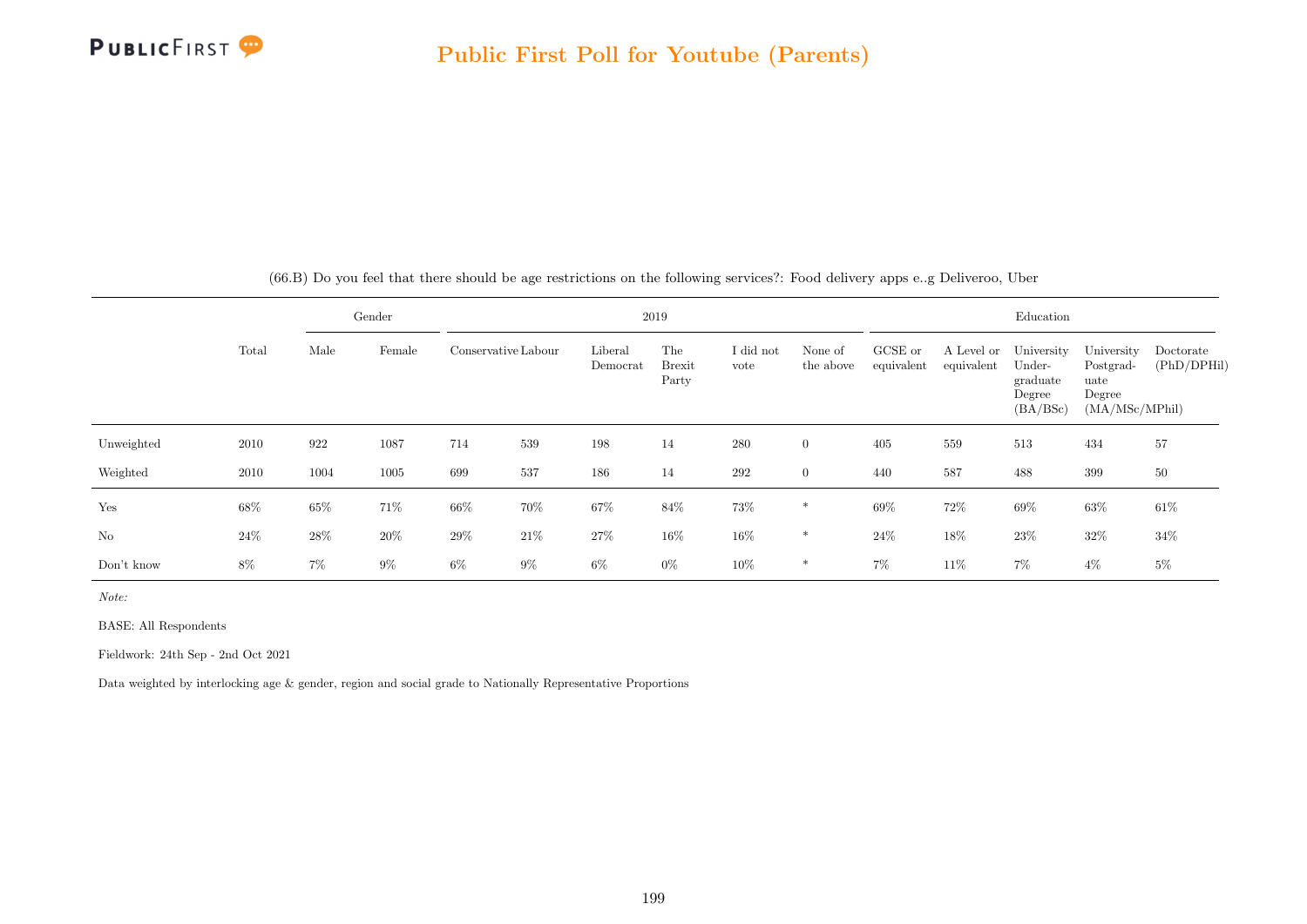

|            |        |        | Region        |               |                    |                  |                  |                                |               |               |          |       |                     |  |  |
|------------|--------|--------|---------------|---------------|--------------------|------------------|------------------|--------------------------------|---------------|---------------|----------|-------|---------------------|--|--|
|            | Total  | London | South<br>East | South<br>West | East of<br>England | East<br>Midlands | West<br>Midlands | Yorkshire<br>and the<br>Humber | North<br>East | North<br>West | Scotland | Wales | Northern<br>Ireland |  |  |
| Unweighted | 2010   | 335    | 257           | 156           | 177                | 120              | 180              | 175                            | 86            | 247           | 145      | 81    | 51                  |  |  |
| Weighted   | 2010   | 281    | 261           | 161           | 181                | 141              | 181              | 161                            | 80            | 221           | 181      | 101   | 60                  |  |  |
| Yes        | 68\%   | $61\%$ | $65\%$        | $67\%$        | 71%                | $75\%$           | $78\%$           | 72\%                           | 77%           | $63\%$        | $63\%$   | 66%   | 77%                 |  |  |
| No         | $24\%$ | $33\%$ | 28\%          | $24\%$        | 18%                | $20\%$           | $19\%$           | $18\%$                         | 17%           | $25\%$        | $26\%$   | 28\%  | $12\%$              |  |  |
| Don't know | $8\%$  | $6\%$  | $7\%$         | $10\%$        | 11\%               | $4\%$            | $3\%$            | 10%                            | $6\%$         | 12%           | 11\%     | $6\%$ | 11\%                |  |  |

(66.C) Do you feel that there should be age restrictions on the following services?: Food delivery apps e..g Deliveroo, Uber

Note:

BASE: All Respondents

Fieldwork: 24th Sep - 2nd Oct 2021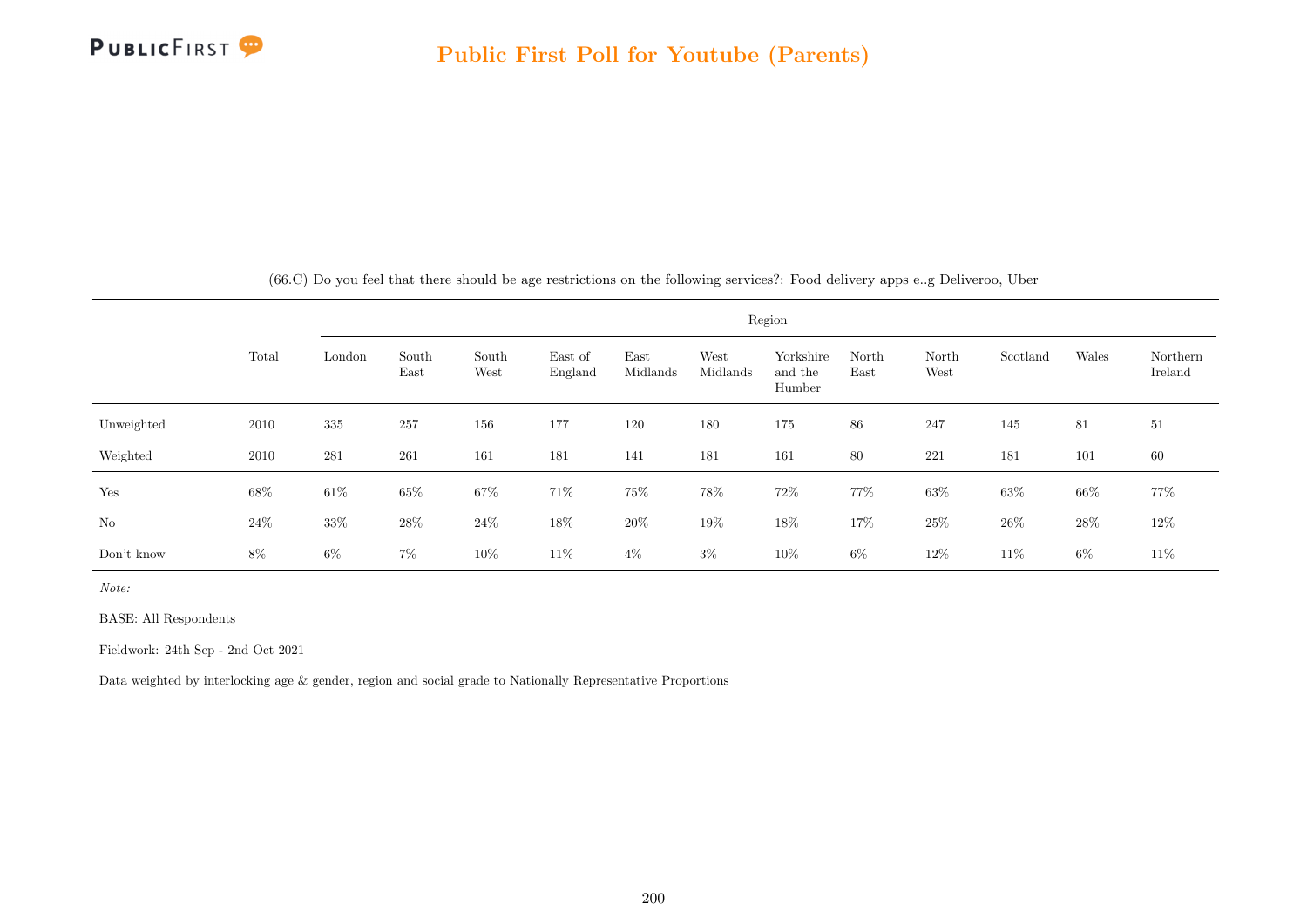

|            |        |        | $\sqrt{2}$ |        |           | $\cdot$ |        |     | $\cdots$ | . .          |     |        |                |                   |
|------------|--------|--------|------------|--------|-----------|---------|--------|-----|----------|--------------|-----|--------|----------------|-------------------|
|            |        |        |            |        | Age       |         |        |     |          | Social Grade |     |        | $EU$ 2016 Vote |                   |
|            | Total  | 18-24  | 25-34      | 35-44  | $45 - 54$ | 55-64   | $65+$  | AB  | C1       | C2           | DE  | Leave  | Remain         | I did not<br>vote |
| Unweighted | 2010   | 33     | 370        | 924    | 520       | 144     | 19     | 647 | 514      | 433          | 409 | 740    | 931            | $282\,$           |
| Weighted   | 2010   | 31     | 361        | 918    | 527       | 153     | $20\,$ | 541 | 521      | 441          | 500 | 749    | 918            | 287               |
| Yes        | 28%    | 40%    | 37%        | $29\%$ | 20%       | $22\%$  | $20\%$ | 33% | 24%      | $26\%$       | 27% | $25\%$ | $31\%$         | 25%               |
| No         | $31\%$ | 29%    | 29%        | $31\%$ | $32\%$    | $31\%$  | 22\%   | 40% | $30\%$   | 29%          | 23% | $29\%$ | 35%            | 22\%              |
| Don't know | 42%    | $31\%$ | 34%        | 40%    | 48%       | 48%     | 58%    | 28% | $46\%$   | 45\%         | 50% | $46\%$ | $34\%$         | 54%               |

(67.A) Do you feel that there should be age restrictions on the following services?: Citymapper

Note:

BASE: All Respondents

Fieldwork: 24th Sep - 2nd Oct 2021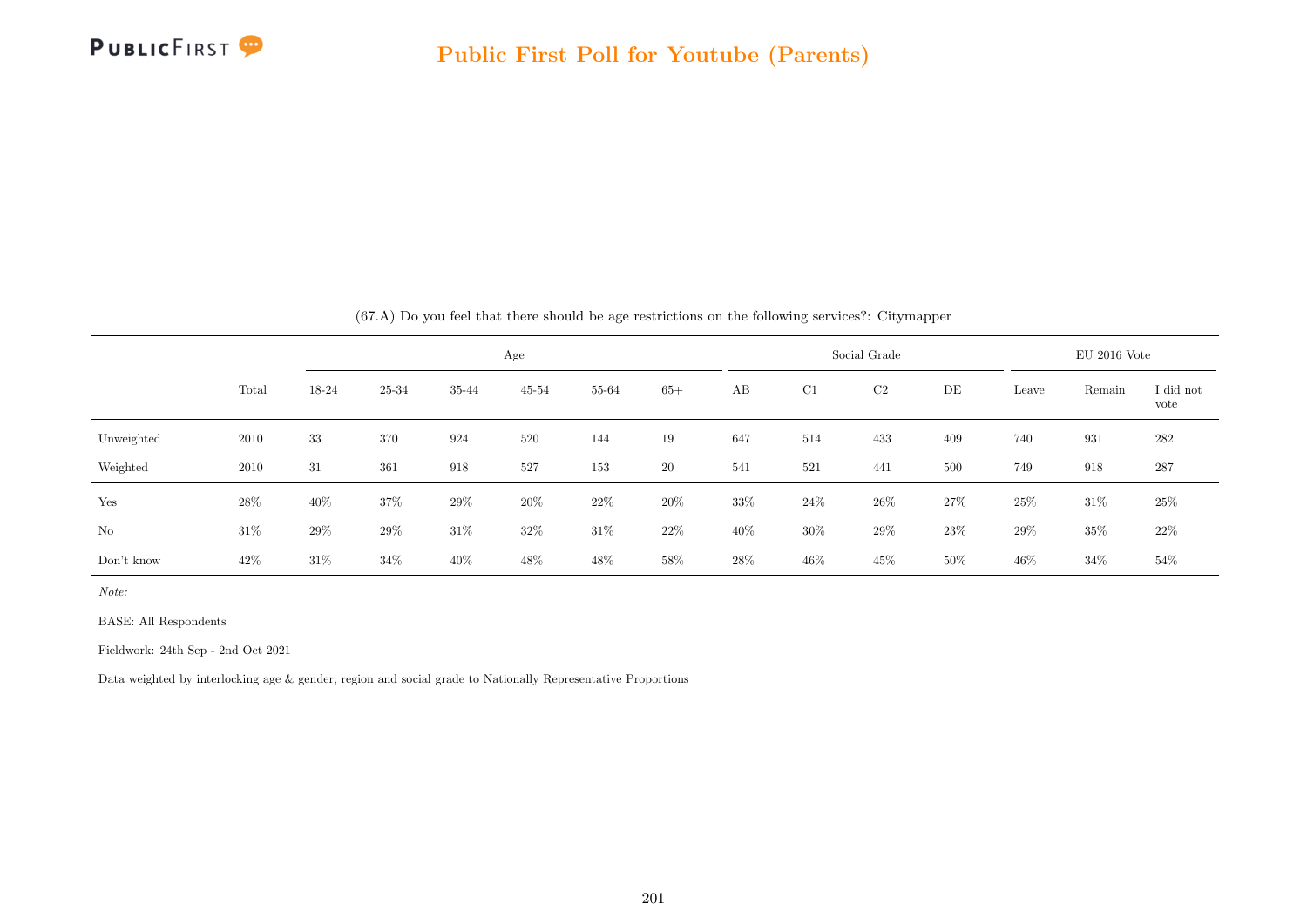

|            |        |      | Gender |                     |        |                     | 2019                          |                   |                      |                       |                          | Education                                              |                                                             |                          |
|------------|--------|------|--------|---------------------|--------|---------------------|-------------------------------|-------------------|----------------------|-----------------------|--------------------------|--------------------------------------------------------|-------------------------------------------------------------|--------------------------|
|            | Total  | Male | Female | Conservative Labour |        | Liberal<br>Democrat | The<br><b>Brexit</b><br>Party | I did not<br>vote | None of<br>the above | GCSE or<br>equivalent | A Level or<br>equivalent | University<br>Under-<br>graduate<br>Degree<br>(BA/BSc) | University<br>Postgrad-<br>uate<br>Degree<br>(MA/MSc/MPhil) | Doctorate<br>(PhD/DPHil) |
| Unweighted | 2010   | 922  | 1087   | 714                 | 539    | 198                 | 14                            | 280               | $\overline{0}$       | 405                   | 559                      | 513                                                    | 434                                                         | 57                       |
| Weighted   | 2010   | 1004 | 1005   | 699                 | 537    | 186                 | 14                            | 292               | $\overline{0}$       | 440                   | 587                      | 488                                                    | 399                                                         | 50                       |
| Yes        | 28%    | 28\% | $27\%$ | $28\%$              | $30\%$ | $31\%$              | 32%                           | $22\%$            | $\ast$               | 19%                   | 23%                      | $30\%$                                                 | 39%                                                         | 32%                      |
| No         | $31\%$ | 40\% | $21\%$ | $33\%$              | $30\%$ | 42%                 | $21\%$                        | $22\%$            | $\ast$               | $28\%$                | 25%                      | $35\%$                                                 | $39\%$                                                      | 47%                      |
| Don't know | 42%    | 32%  | 52%    | 39%                 | 40\%   | 28%                 | 47%                           | $56\%$            | $\ast$               | 53%                   | 53%                      | $35\%$                                                 | 22%                                                         | 21%                      |

(67.B) Do you feel that there should be age restrictions on the following services?: Citymapper

Note:

BASE: All Respondents

Fieldwork: 24th Sep - 2nd Oct 2021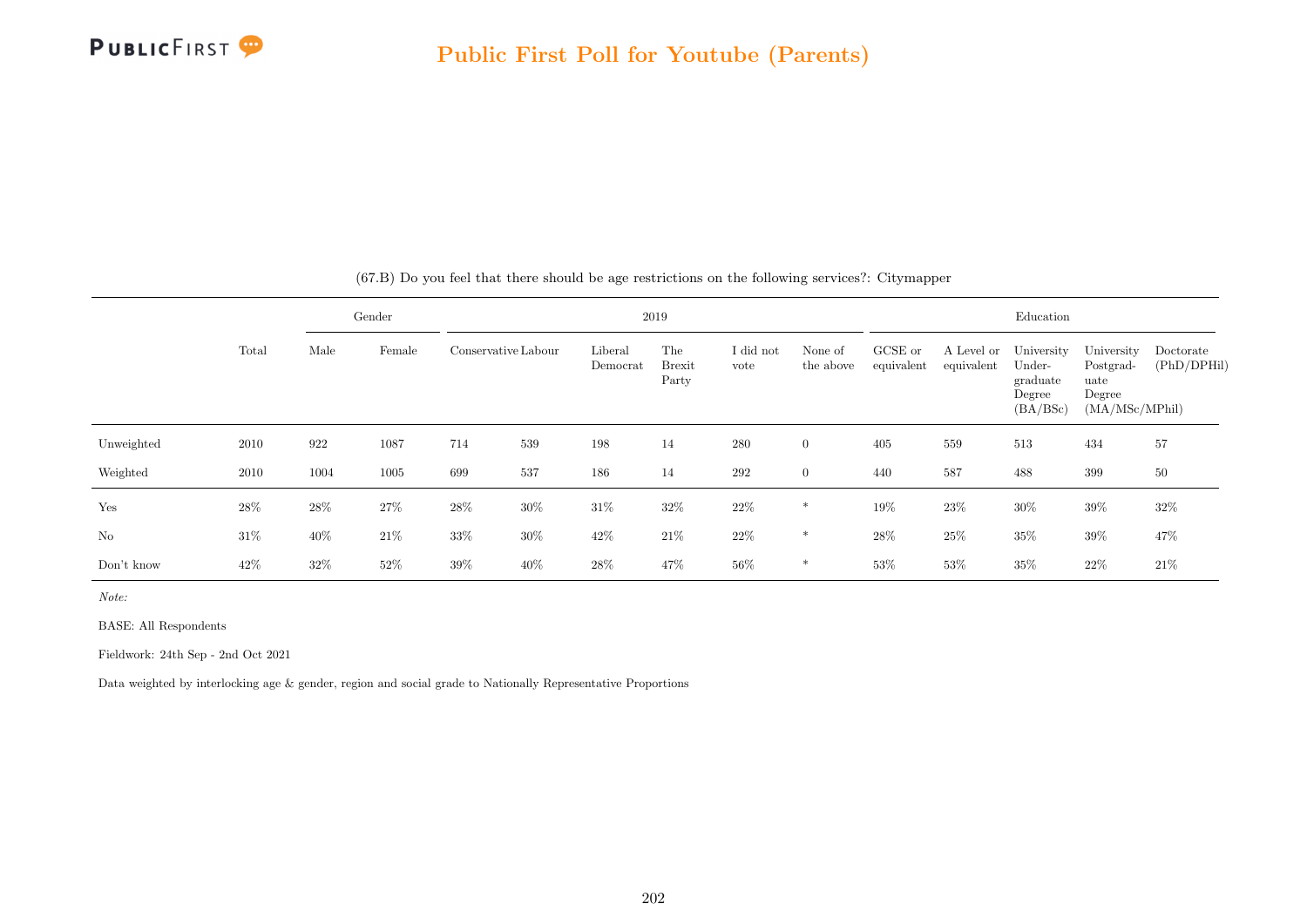

|            |        |        |               |               |                    |                  |                  | Region                         |               |               |          |        |                     |
|------------|--------|--------|---------------|---------------|--------------------|------------------|------------------|--------------------------------|---------------|---------------|----------|--------|---------------------|
|            | Total  | London | South<br>East | South<br>West | East of<br>England | East<br>Midlands | West<br>Midlands | Yorkshire<br>and the<br>Humber | North<br>East | North<br>West | Scotland | Wales  | Northern<br>Ireland |
| Unweighted | 2010   | 335    | 257           | 156           | 177                | 120              | 180              | 175                            | 86            | 247           | 145      | 81     | 51                  |
| Weighted   | 2010   | 281    | 261           | 161           | 181                | 141              | 181              | 161                            | 80            | 221           | 181      | 101    | 60                  |
| Yes        | $28\%$ | $34\%$ | $21\%$        | $26\%$        | $24\%$             | $32\%$           | $28\%$           | $24\%$                         | $28\%$        | $30\%$        | $29\%$   | $24\%$ | 28\%                |
| No         | $31\%$ | $45\%$ | 34%           | $27\%$        | $28\%$             | $29\%$           | $23\%$           | $28\%$                         | $33\%$        | $31\%$        | $28\%$   | $24\%$ | 20%                 |
| Don't know | 42\%   | $21\%$ | $45\%$        | 47%           | 49\%               | 39%              | 48%              | 48\%                           | 40%           | $39\%$        | 43%      | $52\%$ | $52\%$              |

(67.C) Do you feel that there should be age restrictions on the following services?: Citymapper

Note:

BASE: All Respondents

Fieldwork: 24th Sep - 2nd Oct 2021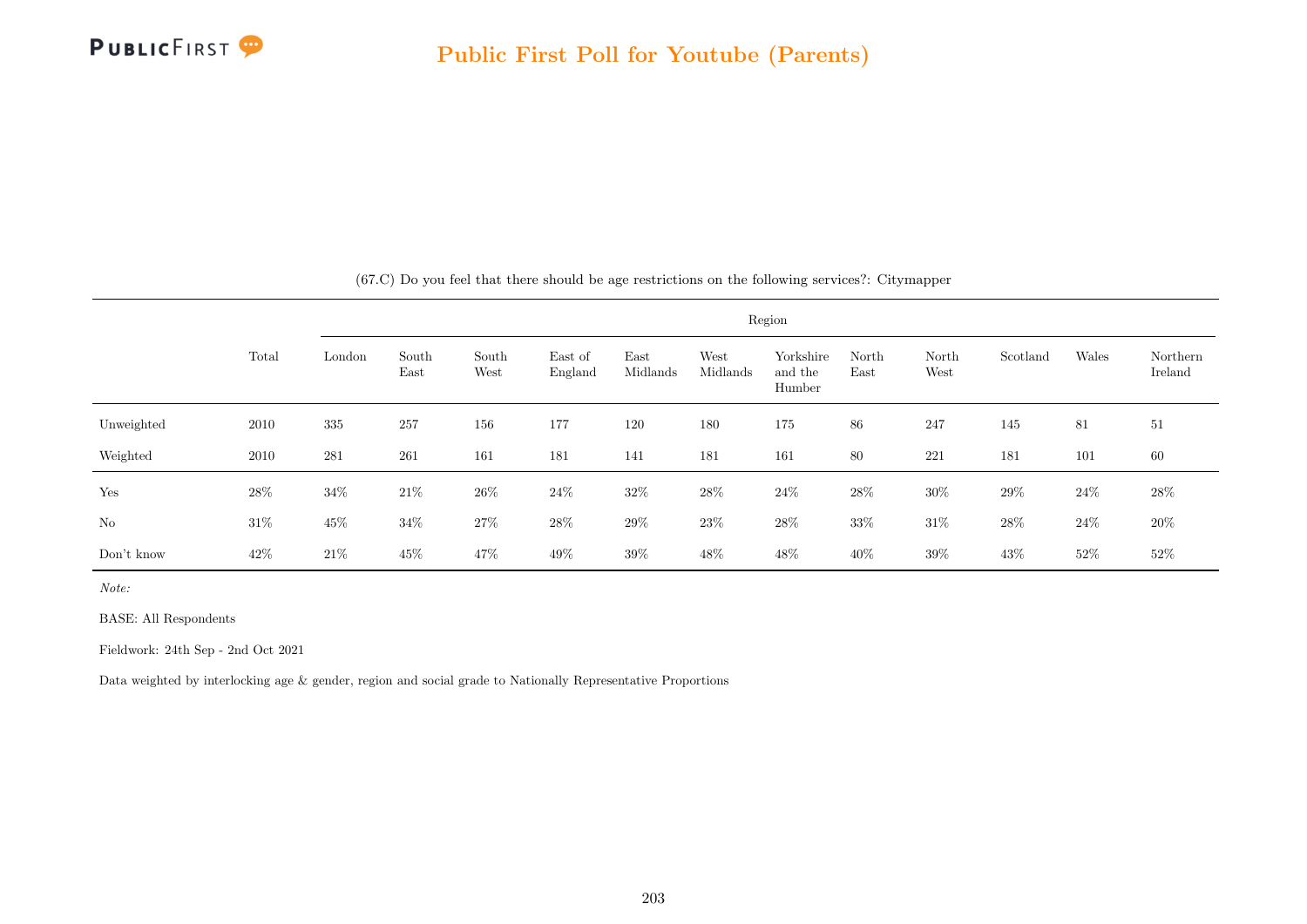

|                     |        |          |           |         | Age       |        |        |        |          | Social Grade |           |        | $\rm EU$ 2016 Vote |                |
|---------------------|--------|----------|-----------|---------|-----------|--------|--------|--------|----------|--------------|-----------|--------|--------------------|----------------|
|                     | Total  | 18-24    | $25 - 34$ | 35-44   | $45 - 54$ | 55-64  | $65+$  | AB     | $\rm C1$ | $_{\rm C2}$  | $\rm{DE}$ | Leave  | Remain             | I did not vote |
| Unweighted          | 1754   | 29       | 310       | $818\,$ | 457       | 121    | 19     | 564    | 460      | 373          | 351       | 646    | $818\,$            | 246            |
| Weighted            | 1749   | $\bf 28$ | 299       | 812     | 461       | 129    | $20\,$ | 469    | 465      | 380          | 430       | 651    | 806                | 250            |
| 5 years old or less | $2\%$  | $0\%$    | $2\%$     | $3\%$   | $1\%$     | $1\%$  | $0\%$  | $2\%$  | $2\%$    | $3\%$        | $1\%$     | $1\%$  | $3\%$              | $2\%$          |
| $\,6\,$             | $1\%$  | $3\%$    | $2\%$     | $0\%$   | $0\%$     | $0\%$  | $0\%$  | $1\%$  | $1\%$    | $0\%$        | $0\%$     | $0\%$  | $1\%$              | $0\%$          |
| $\overline{7}$      | $1\%$  | $0\%$    | $2\%$     | $1\%$   | $0\%$     | $1\%$  | $0\%$  | $2\%$  | $0\%$    | $1\%$        | $2\%$     | $1\%$  | $1\%$              | $0\%$          |
| $\,$ 8 $\,$         | $2\%$  | $0\%$    | $2\%$     | $2\%$   | $2\%$     | $4\%$  | $0\%$  | $3\%$  | $1\%$    | $1\%$        | $2\%$     | $2\%$  | $2\%$              | $1\%$          |
| 9                   | $2\%$  | $0\%$    | $2\%$     | $1\%$   | $2\%$     | $1\%$  | $11\%$ | $2\%$  | $1\%$    | $2\%$        | $2\%$     | $2\%$  | $2\%$              | $1\%$          |
| $10\,$              | $8\%$  | $11\%$   | $8\%$     | $7\%$   | $7\%$     | $14\%$ | $0\%$  | $10\%$ | $7\%$    | $7\%$        | $7\%$     | $8\%$  | $9\%$              | $4\%$          |
| 11                  | $3\%$  | $7\%$    | $3\%$     | $3\%$   | $3\%$     | $5\%$  | $0\%$  | $4\%$  | $3\%$    | $3\%$        | $2\%$     | $5\%$  | $3\%$              | $2\%$          |
| 12                  | 12%    | $16\%$   | 10%       | 12%     | $12\%$    | $9\%$  | $16\%$ | $14\%$ | $12\%$   | $12\%$       | $8\%$     | 11%    | $12\%$             | 13%            |
| 13                  | 17%    | 16%      | 19%       | $16\%$  | 19%       | $9\%$  | $12\%$ | 12%    | 17%      | $16\%$       | 23%       | 18%    | $15\%$             | 19%            |
| 14                  | $13\%$ | 18%      | $13\%$    | $13\%$  | 12%       | $18\%$ | $0\%$  | 10%    | $12\%$   | $16\%$       | 14%       | $13\%$ | $13\%$             | 15%            |
| 15                  | $9\%$  | $0\%$    | $8\%$     | $8\%$   | 11%       | $11\%$ | $4\%$  | 10%    | $7\%$    | $6\%$        | 11%       | $7\%$  | $10\%$             | 10%            |
| 16                  | 19%    | $14\%$   | 19%       | $19\%$  | $21\%$    | 16%    | $46\%$ | 15%    | $25\%$   | $19\%$       | 18%       | $22\%$ | $18\%$             | 18%            |
| 17                  | $1\%$  | $6\%$    | $0\%$     | $2\%$   | $2\%$     | $0\%$  | $0\%$  | $2\%$  | $2\%$    | $1\%$        | $1\%$     | $1\%$  | $2\%$              | $1\%$          |
| 18                  | $7\%$  | $5\%$    | $7\%$     | $9\%$   | $5\%$     | $7\%$  | $11\%$ | $11\%$ | $6\%$    | $8\%$        | $4\%$     | $6\%$  | $9\%$              | $7\%$          |
| $19+$               | $1\%$  | $0\%$    | $1\%$     | $1\%$   | $2\%$     | $2\%$  | $0\%$  | $1\%$  | $2\%$    | $2\%$        | $1\%$     | $2\%$  | $1\%$              | $1\%$          |
| Don't know          | $2\%$  | $3\%$    | $2\%$     | $2\%$   | $2\%$     | $1\%$  | $0\%$  | $1\%$  | $2\%$    | $3\%$        | $2\%$     | $2\%$  | $1\%$              | $4\%$          |

(68.A) You said that you think social media accounts should be age-restricted. What age limit do you think is most appropriate?

BASE: Respondents who think social media accounts should be age restricted.

Fieldwork: 24th Sep - 2nd Oct 2021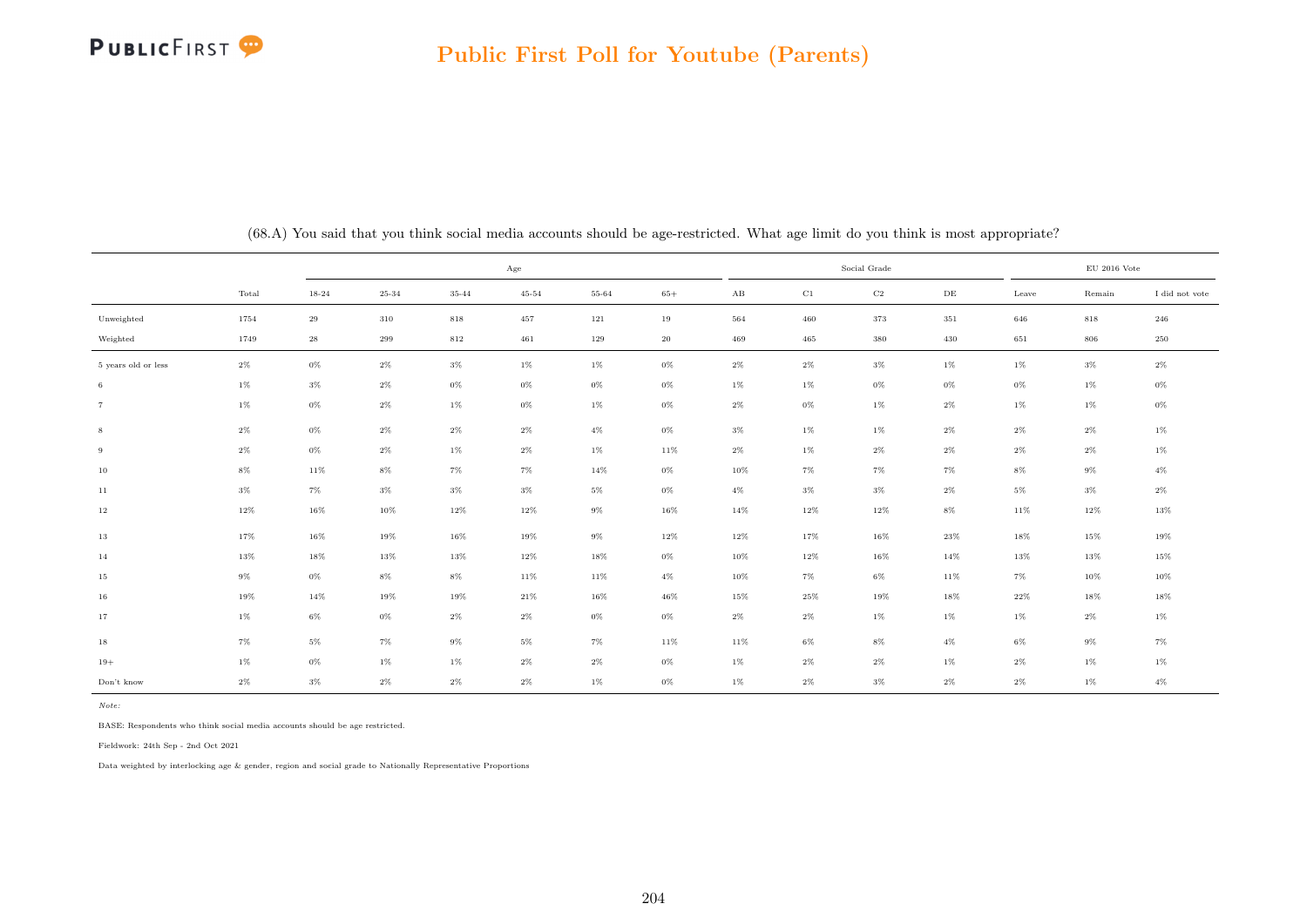## **PUBLICFIRST**

|                     |        |               | Gender |              |        |                     | 2019                |                |                      |                               |                          | Education                                           |                                                         |                          |
|---------------------|--------|---------------|--------|--------------|--------|---------------------|---------------------|----------------|----------------------|-------------------------------|--------------------------|-----------------------------------------------------|---------------------------------------------------------|--------------------------|
|                     | Total  | $_{\rm Male}$ | Female | Conservative | Labour | Liberal<br>Democrat | The Brexit<br>Party | I did not vote | None of the<br>above | ${\rm GCSE}$ or<br>equivalent | A Level or<br>equivalent | University<br>Undergradu-<br>ate Degree<br>(BA/BSc) | University<br>Postgraduate<br>Degree<br>(MA/MSc/MPhill) | Doctorate<br>(PhD/DPHil) |
| Unweighted          | 1754   | 789           | 965    | 625          | 471    | 174                 | $12\,$              | 254            | $\overline{0}$       | $\mathbf{0}$                  | $\overline{0}$           | 448                                                 | 395                                                     | 47                       |
| Weighted            | 1749   | 860           | 890    | 607          | 470    | 164                 | $12\,$              | 264            | $\overline{0}$       | $\mathbf{0}$                  | $\overline{0}$           | 423                                                 | 363                                                     | 43                       |
| 5 years old or less | $2\%$  | $3\%$         | 1%     | $1\%$        | $2\%$  | $2\%$               | $8\%$               | $0\%$          | $\ast$               | $2\%$                         | $1\%$                    | $2\%$                                               | $4\%$                                                   | $2\%$                    |
| 6                   | $1\%$  | $0\%$         | $1\%$  | $0\%$        | $1\%$  | $1\%$               | $0\%$               | $1\%$          | $*$                  | $1\%$                         | $0\%$                    | $0\%$                                               | $1\%$                                                   | $0\%$                    |
| $\overline{7}$      | $1\%$  | $1\%$         | $1\%$  | $1\%$        | $2\%$  | $1\%$               | $0\%$               | $0\%$          | $*$                  | $0\%$                         | $1\%$                    | $2\%$                                               | $2\%$                                                   | $0\%$                    |
| 8                   | $2\%$  | $3\%$         | $1\%$  | $2\%$        | $2\%$  | $2\%$               | $0\%$               | $1\%$          | $\ast$               | $1\%$                         | $2\%$                    | 1%                                                  | $3\%$                                                   | 10%                      |
| 9                   | $2\%$  | $2\%$         | $1\%$  | $2\%$        | $2\%$  | $3\%$               | $0\%$               | $1\%$          | $\ast$               | $2\%$                         | $1\%$                    | $1\%$                                               | $3\%$                                                   | 0%                       |
| 10                  | $8\%$  | 10%           | $5\%$  | $7\%$        | $5\%$  | 12%                 | $22\%$              | $5\%$          | $\ast$               | $6\%$                         | $6\%$                    | $7\%$                                               | 13%                                                     | 16%                      |
| 11                  | $3\%$  | $4\%$         | $3\%$  | $4\%$        | $3\%$  | $5\%$               | $0\%$               | $2\%$          | $*$                  | $3\%$                         | $3\%$                    | $3\%$                                               | $4\%$                                                   | 0%                       |
| $12\,$              | $12\%$ | 11%           | $12\%$ | $13\%$       | $12\%$ | $12\%$              | 17%                 | 10%            | $\ast$               | 10%                           | 10%                      | 14%                                                 | 15%                                                     | $7\%$                    |
| $13\,$              | 17%    | $12\%$        | $21\%$ | 17%          | 17%    | $14\%$              | $0\%$               | 17%            | $\ast$               | 20%                           | 20%                      | 17%                                                 | $9\%$                                                   | 11%                      |
| 14                  | 13%    | 12%           | 14%    | $12\%$       | 12%    | 13%                 | $20\%$              | 15%            | $*$                  | 15%                           | 15%                      | 16%                                                 | $6\%$                                                   | 11%                      |
| 15                  | $9\%$  | $8\%$         | $10\%$ | 10%          | 10%    | $8\%$               | $0\%$               | 9%             | $\ast$               | $7\%$                         | 9%                       | $9\%$                                               | 10%                                                     | 12%                      |
| 16                  | 19%    | 18%           | $21\%$ | $18\%$       | 20%    | 16%                 | $14\%$              | 26%            | $*$                  | $27\%$                        | 20%                      | $18\%$                                              | 13%                                                     | $9\%$                    |
| 17                  | $1\%$  | $2\%$         | $1\%$  | $1\%$        | $1\%$  | $1\%$               | $0\%$               | $0\%$          | $*$                  | $0\%$                         | $0\%$                    | $3\%$                                               | $2\%$                                                   | 0%                       |
| 18                  | $7\%$  | $9\%$         | $6\%$  | $8\%$        | $6\%$  | $9\%$               | $10\%$              | $7\%$          | $\ast$               | $3\%$                         | 7%                       | $5\%$                                               | 13%                                                     | 15%                      |
| $19+$               | $1\%$  | $2\%$         | $0\%$  | $1\%$        | $1\%$  | $1\%$               | 11%                 | $1\%$          | $\ast$               | $1\%$                         | $1\%$                    | $1\%$                                               | $2\%$                                                   | $4\%$                    |
| Don't know          | $2\%$  | $2\%$         | $2\%$  | $1\%$        | $2\%$  | $1\%$               | 0%                  | $3\%$          | $*$                  | $2\%$                         | $3\%$                    | $2\%$                                               | $1\%$                                                   | $4\%$                    |

(68.B) You said that you think social media accounts should be age-restricted. What age limit do you think is most appropriate?

Note:

BASE: Respondents who think social media accounts should be age restricted.

Fieldwork: 24th Sep - 2nd Oct 2021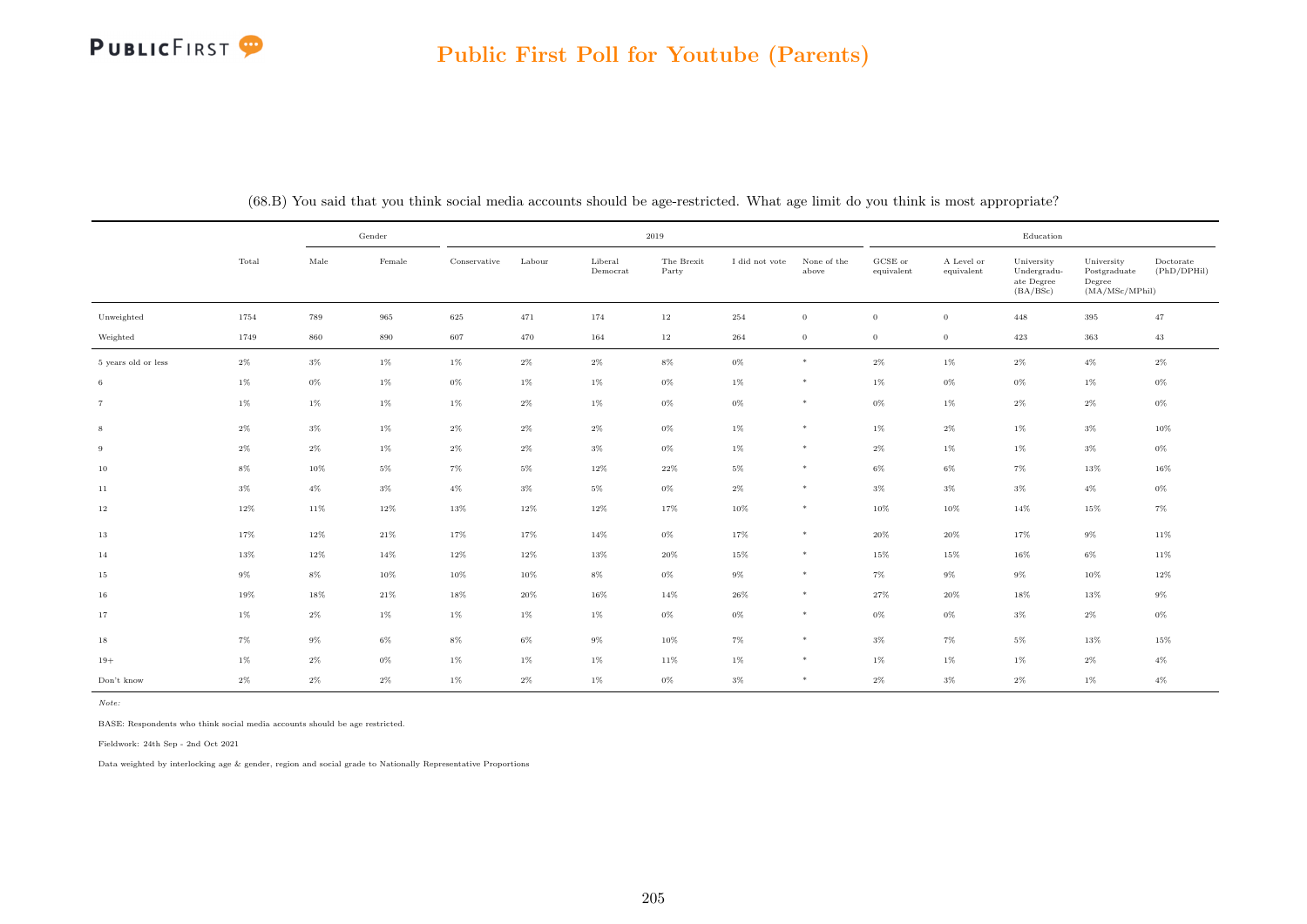## **PUBLICFIRST**

|                     |       |        |            |            |                    |                                |                  | Region                      |            |            |          |        |                     |
|---------------------|-------|--------|------------|------------|--------------------|--------------------------------|------------------|-----------------------------|------------|------------|----------|--------|---------------------|
|                     | Total | London | South East | South West | East of<br>England | $\operatorname{East}$ Midlands | West<br>Midlands | Yorkshire and<br>the Humber | North East | North West | Scotland | Wales  | Northern<br>Ireland |
| Unweighted          | 1754  | 297    | 225        | 130        | 162                | 116                            | 155              | 149                         | 78         | 206        | 124      | 69     | 43                  |
| Weighted            | 1749  | 249    | $228\,$    | 133        | 165                | 136                            | 155              | 138                         | 73         | 181        | 154      | 86     | 51                  |
| 5 years old or less | $2\%$ | $4\%$  | $2\%$      | $1\%$      | $0\%$              | $3\%$                          | $2\%$            | $1\%$                       | $1\%$      | $2\%$      | $2\%$    | $0\%$  | $2\%$               |
| 6                   | $1\%$ | $1\%$  | $0\%$      | $1\%$      | $0\%$              | $0\%$                          | $0\%$            | $1\%$                       | $1\%$      | $0\%$      | $1\%$    | $0\%$  | $0\%$               |
| $\overline{7}$      | $1\%$ | $1\%$  | $1\%$      | 1%         | $0\%$              | $1\%$                          | $1\%$            | $3\%$                       | $1\%$      | $2\%$      | $2\%$    | $0\%$  | $0\%$               |
| 8                   | $2\%$ | $2\%$  | $3\%$      | 0%         | 2%                 | $2\%$                          | 1%               | $2\%$                       | $1\%$      | $1\%$      | $2\%$    | $2\%$  | $2\%$               |
| 9                   | $2\%$ | $3\%$  | $1\%$      | $2\%$      | $1\%$              | $1\%$                          | $0\%$            | $1\%$                       | $1\%$      | $3\%$      | $2\%$    | $2\%$  | $0\%$               |
| 10                  | $8\%$ | 14%    | $5\%$      | $8\%$      | 9%                 | 10%                            | $6\%$            | $5\%$                       | $5\%$      | 6%         | $9\%$    | 5%     | $8\%$               |
| 11                  | $3\%$ | $4\%$  | $3\%$      | $5\%$      | 3%                 | $1\%$                          | $4\%$            | $4\%$                       | $5\%$      | 5%         | $2\%$    | $3\%$  | $0\%$               |
| 12                  | 12%   | 14%    | 9%         | 13%        | $9\%$              | 12%                            | 10%              | 15%                         | 13%        | 10%        | 13%      | 15%    | $5\%$               |
| 13                  | 17%   | $9\%$  | 17%        | 16%        | 19%                | 26%                            | 15%              | 13%                         | 22%        | 20%        | 16%      | 15%    | 25%                 |
| 14                  | 13%   | $8\%$  | 11%        | 16%        | 13%                | 13%                            | 22%              | 13%                         | $9\%$      | $10\%$     | 20%      | 12%    | $9\%$               |
| 15                  | $9\%$ | 10%    | $12\%$     | $10\%$     | $10\%$             | 10%                            | $11\%$           | $5\%$                       | $7\%$      | $7\%$      | $7\%$    | 7%     | $2\%$               |
| 16                  | 19%   | 12%    | 23%        | 16%        | 19%                | 14%                            | 15%              | 26%                         | 25%        | 23%        | 18%      | $24\%$ | 27%                 |
| 17                  | $1\%$ | $2\%$  | $0\%$      | $1\%$      | $1\%$              | $1\%$                          | $2\%$            | $2\%$                       | $0\%$      | $2\%$      | $1\%$    | $0\%$  | $5\%$               |
| 18                  | $7\%$ | 11%    | $7\%$      | 7%         | 10%                | $5\%$                          | 6%               | $6\%$                       | $5\%$      | $8\%$      | $2\%$    | $9\%$  | 12%                 |
| $19+$               | $1\%$ | $2\%$  | $3\%$      | $2\%$      | $1\%$              | $0\%$                          | 1%               | $2\%$                       | $2\%$      | 1%         | $0\%$    | $4\%$  | $0\%$               |
| Don't know          | $2\%$ | $2\%$  | $1\%$      | $1\%$      | $3\%$              | $2\%$                          | $2\%$            | $1\%$                       | $3\%$      | $2\%$      | $3\%$    | $3\%$  | $3\%$               |

(68.C) You said that you think social media accounts should be age-restricted. What age limit do you think is most appropriate?

Note:

BASE: Respondents who think social media accounts should be age restricted.

Fieldwork: 24th Sep - 2nd Oct 2021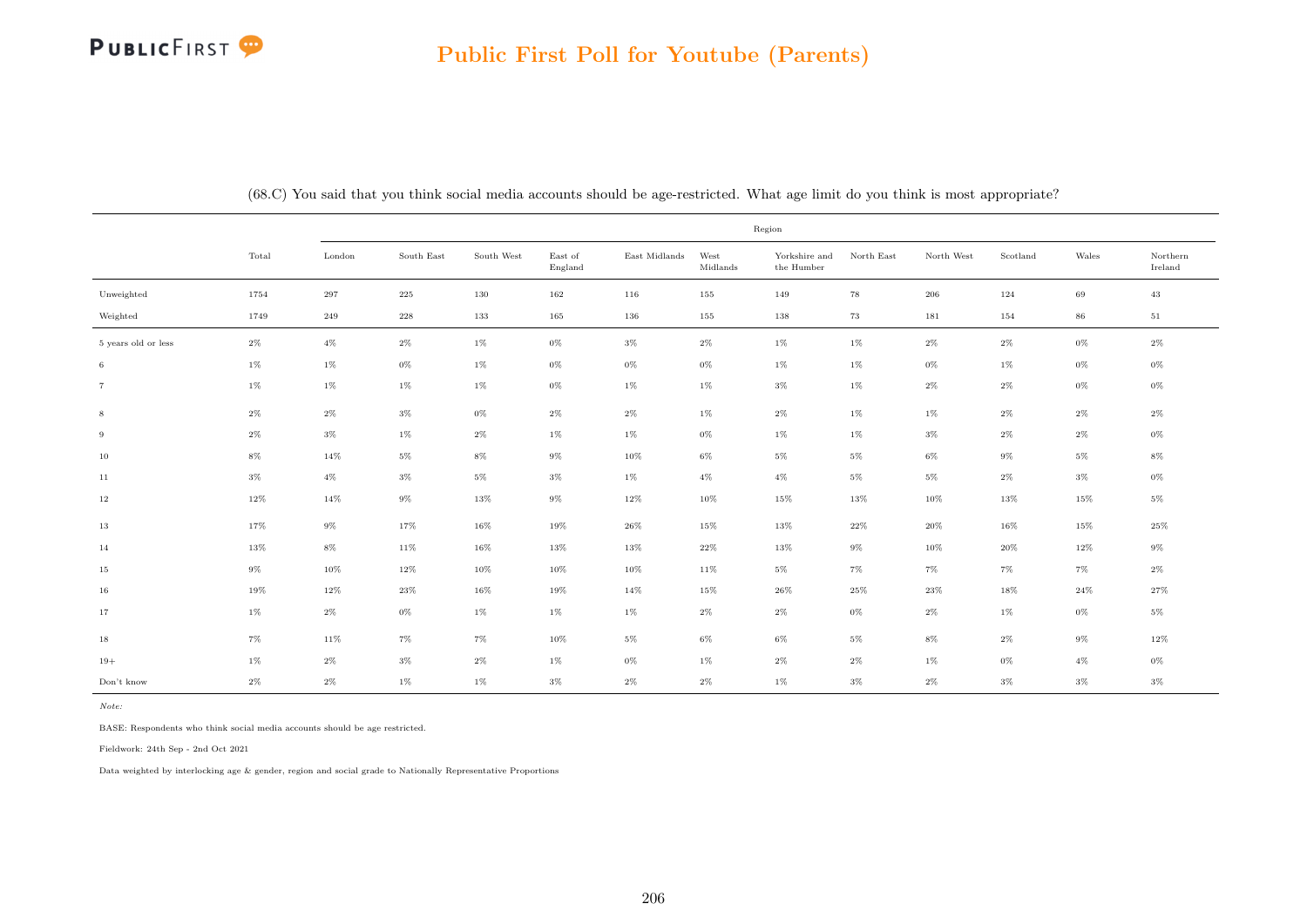

|            |       |        |        |        | Age       |        |        |        |        | Social Grade |      |        | $EU$ 2016 Vote |                   |
|------------|-------|--------|--------|--------|-----------|--------|--------|--------|--------|--------------|------|--------|----------------|-------------------|
|            | Total | 18-24  | 25-34  | 35-44  | $45 - 54$ | 55-64  | $65+$  | AB     | C1     | C2           | DE   | Leave  | Remain         | I did not<br>vote |
| Unweighted | 2010  | 33     | 370    | 924    | 520       | 144    | 19     | 647    | 514    | 433          | 409  | 740    | 931            | 282               |
| Weighted   | 2010  | 31     | 361    | 918    | 527       | 153    | 20     | 541    | 521    | 441          | 500  | 749    | 918            | 287               |
| Yes        | 33%   | 28%    | 43%    | 35%    | $31\%$    | $12\%$ | $15\%$ | 43%    | $28\%$ | $31\%$       | 31\% | $30\%$ | 40%            | 21\%              |
| No         | 43\%  | $52\%$ | $37\%$ | $43\%$ | $45\%$    | $56\%$ | 48\%   | $37\%$ | $49\%$ | $43\%$       | 45%  | 47%    | 39%            | 47\%              |
| Dont know  | 23%   | 21\%   | 20%    | 22\%   | 25%       | 33%    | 37%    | 20%    | $23\%$ | 26\%         | 24\% | 23\%   | $20\%$         | 32%               |

(69.A) Are you aware of any age restrictions required to register with any of these accounts? : YouTube

Note:

BASE: All Respondents

Fieldwork: 24th Sep - 2nd Oct 2021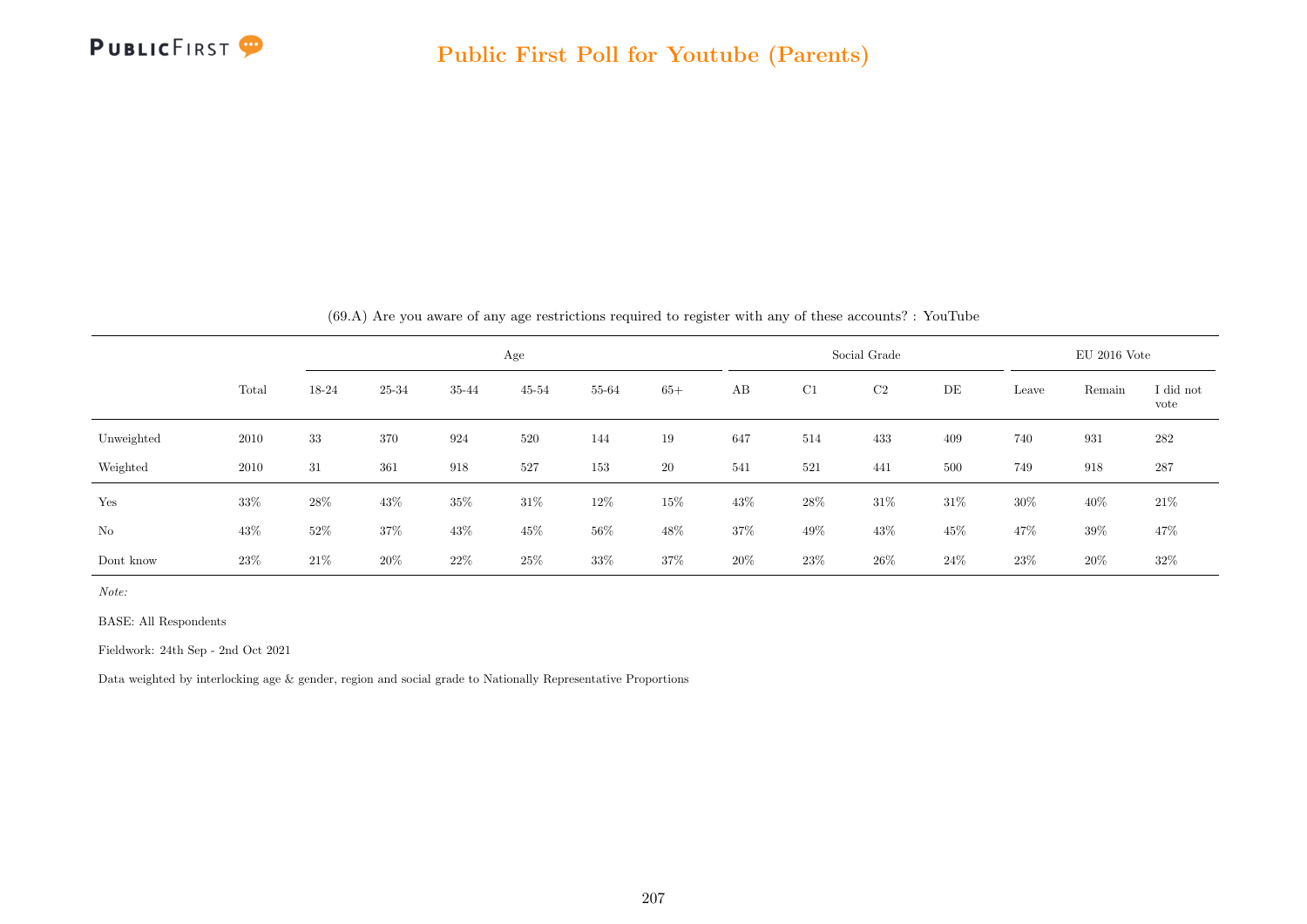

|                |       |      | Gender |        |                     |                     | 2019                          |                   |                      |                       |                          | Education                                              |                                                             |                          |
|----------------|-------|------|--------|--------|---------------------|---------------------|-------------------------------|-------------------|----------------------|-----------------------|--------------------------|--------------------------------------------------------|-------------------------------------------------------------|--------------------------|
|                | Total | Male | Female |        | Conservative Labour | Liberal<br>Democrat | The<br><b>Brexit</b><br>Party | I did not<br>vote | None of<br>the above | GCSE or<br>equivalent | A Level or<br>equivalent | University<br>Under-<br>graduate<br>Degree<br>(BA/BSc) | University<br>Postgrad-<br>uate<br>Degree<br>(MA/MSc/MPhil) | Doctorate<br>(PhD/DPHil) |
| Unweighted     | 2010  | 922  | 1087   | 714    | 539                 | 198                 | 14                            | 280               | $\overline{0}$       | 405                   | 559                      | 513                                                    | 434                                                         | 57                       |
| Weighted       | 2010  | 1004 | 1005   | 699    | 537                 | 186                 | 14                            | 292               | $\overline{0}$       | 440                   | 587                      | 488                                                    | 399                                                         | 50                       |
| Yes            | 33%   | 40%  | $26\%$ | 32%    | 34\%                | $54\%$              | 33%                           | $20\%$            | *                    | 25%                   | $28\%$                   | $32\%$                                                 | 52%                                                         | 44%                      |
| N <sub>o</sub> | 43\%  | 41\% | 46%    | $46\%$ | 44\%                | $30\%$              | 67%                           | $48\%$            | $\ast$               | 48%                   | 46%                      | 44%                                                    | 34%                                                         | 41\%                     |
| Dont know      | 23\%  | 19%  | 28\%   | 21\%   | 22\%                | 16%                 | $0\%$                         | 32%               | *                    | 27%                   | 27%                      | 24\%                                                   | 14%                                                         | 14%                      |

(69.B) Are you aware of any age restrictions required to register with any of these accounts? : YouTube

Note:

BASE: All Respondents

Fieldwork: 24th Sep - 2nd Oct 2021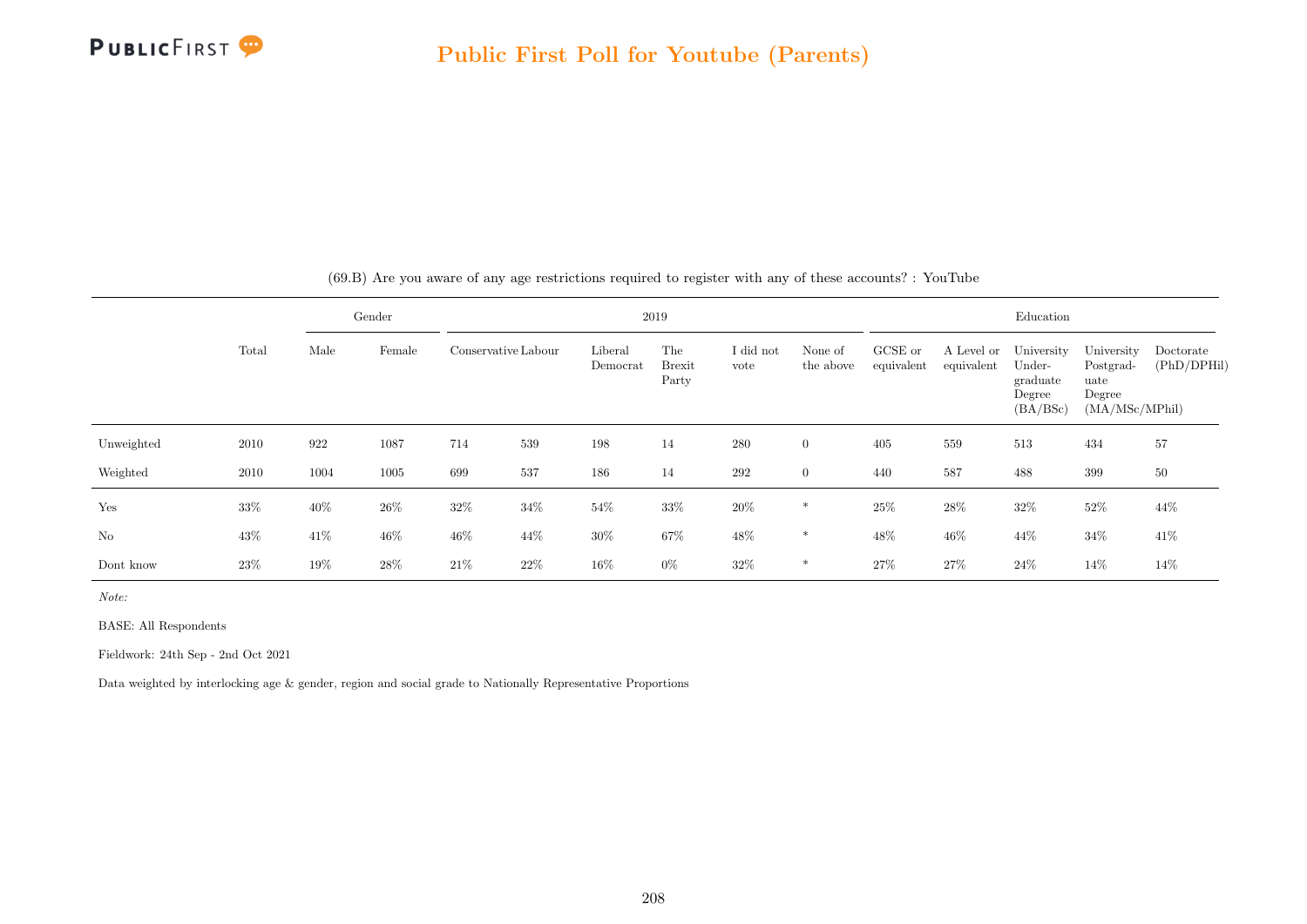

|            |        |        |               |               |                    |                  |                  | Region                         |               |               |          |        |                     |
|------------|--------|--------|---------------|---------------|--------------------|------------------|------------------|--------------------------------|---------------|---------------|----------|--------|---------------------|
|            | Total  | London | South<br>East | South<br>West | East of<br>England | East<br>Midlands | West<br>Midlands | Yorkshire<br>and the<br>Humber | North<br>East | North<br>West | Scotland | Wales  | Northern<br>Ireland |
| Unweighted | 2010   | 335    | 257           | 156           | 177                | 120              | 180              | 175                            | 86            | 247           | 145      | 81     | 51                  |
| Weighted   | 2010   | 281    | 261           | 161           | 181                | 141              | 181              | 161                            | 80            | 221           | 181      | 101    | 60                  |
| Yes        | $33\%$ | 49%    | $35\%$        | 23\%          | 30%                | $35\%$           | $31\%$           | $30\%$                         | $34\%$        | $33\%$        | $36\%$   | $12\%$ | $27\%$              |
| No         | 43\%   | $36\%$ | 37%           | 49\%          | 40\%               | 47%              | 42%              | $51\%$                         | 42%           | 42\%          | 46\%     | $62\%$ | $40\%$              |
| Dont know  | 23\%   | 15%    | $28\%$        | 27\%          | $30\%$             | 18%              | 27%              | 19%                            | $24\%$        | $25\%$        | 18%      | 26%    | $33\%$              |

(69.C) Are you aware of any age restrictions required to register with any of these accounts? : YouTube

Note:

BASE: All Respondents

Fieldwork: 24th Sep - 2nd Oct 2021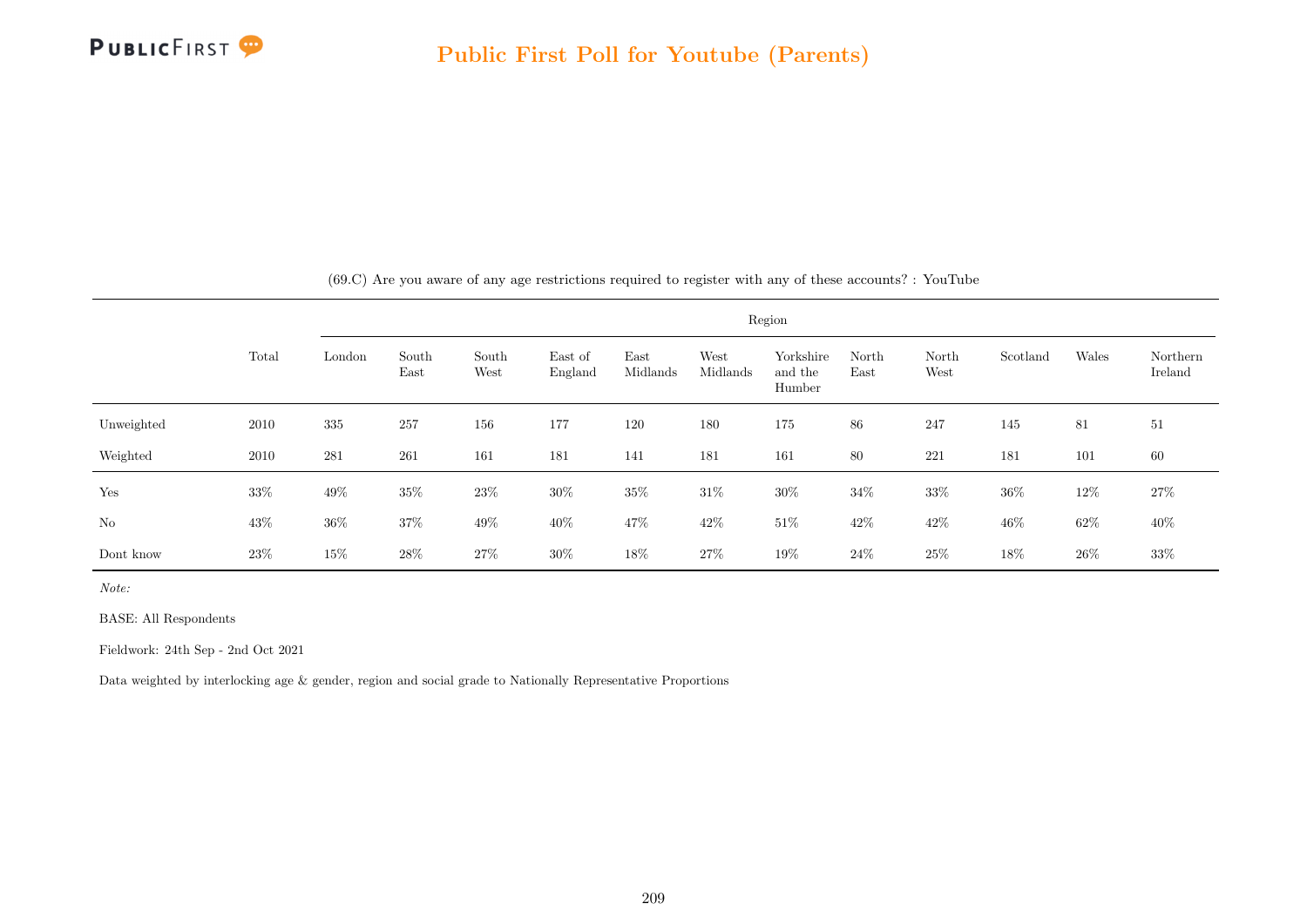

|            |       |       |        |        | Age       |        |        |     |        | Social Grade |      |        | $EU$ 2016 Vote |                   |
|------------|-------|-------|--------|--------|-----------|--------|--------|-----|--------|--------------|------|--------|----------------|-------------------|
|            | Total | 18-24 | 25-34  | 35-44  | $45 - 54$ | 55-64  | $65+$  | AB  | C1     | C2           | DE   | Leave  | Remain         | I did not<br>vote |
| Unweighted | 2010  | 33    | 370    | 924    | 520       | 144    | 19     | 647 | 514    | 433          | 409  | 740    | 931            | 282               |
| Weighted   | 2010  | 31    | 361    | 918    | 527       | 153    | 20     | 541 | 521    | 441          | 500  | 749    | 918            | 287               |
| Yes        | 23%   | 20%   | 30%    | $27\%$ | 19%       | 10%    | $15\%$ | 34% | $19\%$ | $22\%$       | 18%  | $21\%$ | 29%            | 13%               |
| No         | 52%   | 69%   | $50\%$ | $51\%$ | $54\%$    | $58\%$ | $48\%$ | 46% | 57%    | $51\%$       | 56%  | $57\%$ | 47%            | $56\%$            |
| Dont know  | 24%   | 11\%  | 21\%   | $23\%$ | 27%       | 32\%   | 37%    | 20% | 25%    | 27%          | 26\% | 22\%   | $23\%$         | $31\%$            |

(70.A) Are you aware of any age restrictions required to register with any of these accounts? : Google

Note:

BASE: All Respondents

Fieldwork: 24th Sep - 2nd Oct 2021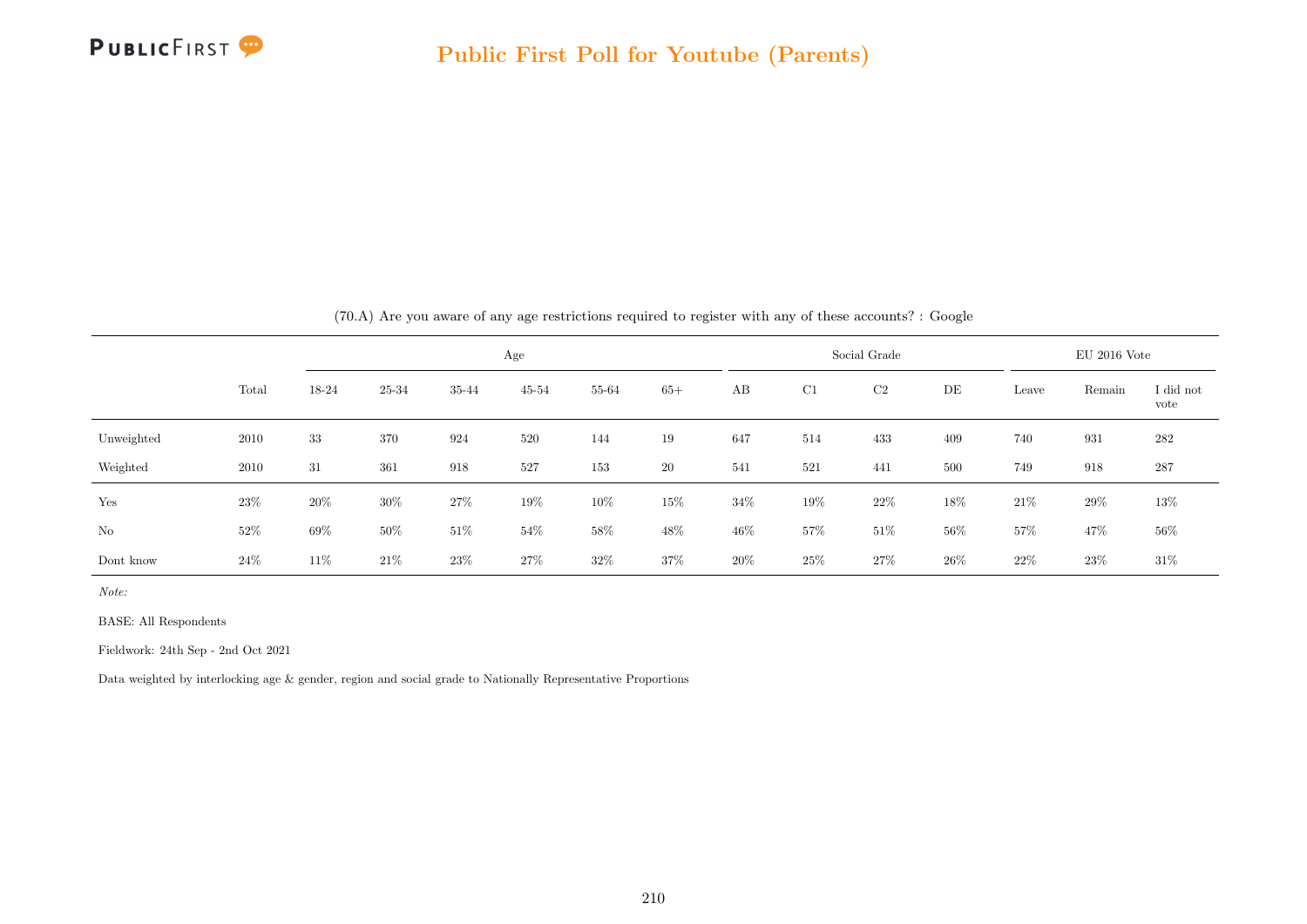

|                |        |        | Gender |      |                     |                     | 2019                          |                   |                      |                       |                          | Education                                              |                                                             |                          |
|----------------|--------|--------|--------|------|---------------------|---------------------|-------------------------------|-------------------|----------------------|-----------------------|--------------------------|--------------------------------------------------------|-------------------------------------------------------------|--------------------------|
|                | Total  | Male   | Female |      | Conservative Labour | Liberal<br>Democrat | The<br><b>Brexit</b><br>Party | I did not<br>vote | None of<br>the above | GCSE or<br>equivalent | A Level or<br>equivalent | University<br>Under-<br>graduate<br>Degree<br>(BA/BSc) | University<br>Postgrad-<br>uate<br>Degree<br>(MA/MSc/MPhil) | Doctorate<br>(PhD/DPHil) |
| Unweighted     | 2010   | 922    | 1087   | 714  | 539                 | 198                 | 14                            | 280               | $\overline{0}$       | 405                   | 559                      | 513                                                    | 434                                                         | 57                       |
| Weighted       | 2010   | 1004   | 1005   | 699  | 537                 | 186                 | 14                            | 292               | $\overline{0}$       | 440                   | 587                      | 488                                                    | 399                                                         | 50                       |
| Yes            | 23\%   | 32%    | $15\%$ | 25%  | 22%                 | 41\%                | $21\%$                        | 11\%              | $\ast$               | 15%                   | 14%                      | $22\%$                                                 | 47%                                                         | 43%                      |
| N <sub>o</sub> | 52%    | $46\%$ | 59%    | 53%  | 54%                 | 39%                 | 69%                           | 60%               | $\ast$               | 62%                   | 56%                      | 53%                                                    | 37%                                                         | 44%                      |
| Dont know      | $24\%$ | 22\%   | $26\%$ | 22\% | 24\%                | 20%                 | 10%                           | 29%               | $\ast$               | 23\%                  | 31\%                     | 25%                                                    | 15%                                                         | 13%                      |

(70.B) Are you aware of any age restrictions required to register with any of these accounts? : Google

Note:

BASE: All Respondents

Fieldwork: 24th Sep - 2nd Oct 2021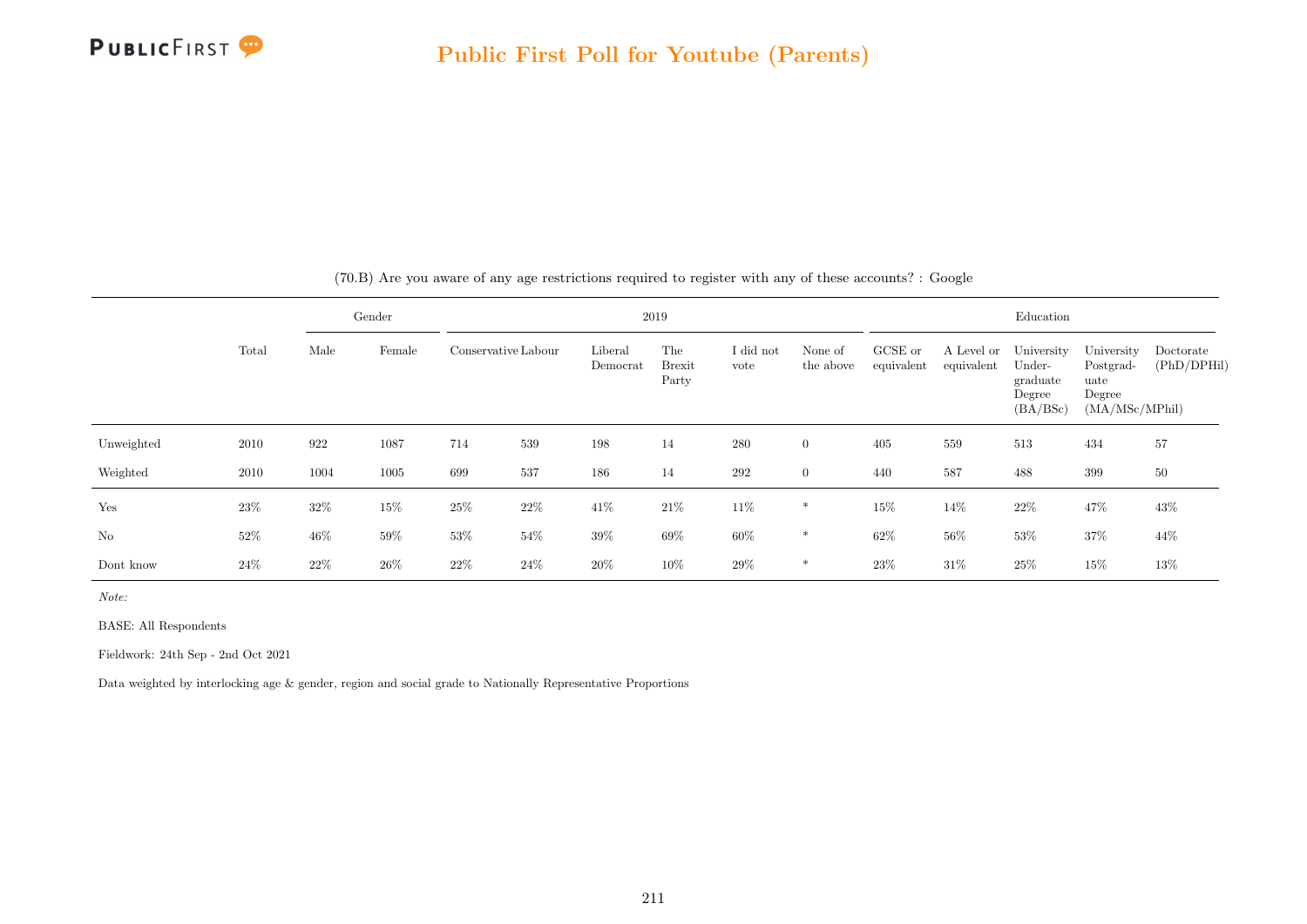

|            |        |        |               |               |                    |                  |                  | Region                         |               |               |          |        |                     |
|------------|--------|--------|---------------|---------------|--------------------|------------------|------------------|--------------------------------|---------------|---------------|----------|--------|---------------------|
|            | Total  | London | South<br>East | South<br>West | East of<br>England | East<br>Midlands | West<br>Midlands | Yorkshire<br>and the<br>Humber | North<br>East | North<br>West | Scotland | Wales  | Northern<br>Ireland |
| Unweighted | 2010   | 335    | 257           | 156           | 177                | 120              | 180              | 175                            | 86            | 247           | 145      | 81     | 51                  |
| Weighted   | 2010   | 281    | 261           | 161           | 181                | 141              | 181              | 161                            | 80            | 221           | 181      | 101    | 60                  |
| Yes        | $23\%$ | $46\%$ | $22\%$        | 14\%          | $22\%$             | $19\%$           | $17\%$           | $23\%$                         | 24\%          | $23\%$        | 19%      | 13%    | 23\%                |
| No         | $52\%$ | $38\%$ | 49\%          | $60\%$        | $47\%$             | $58\%$           | $53\%$           | $59\%$                         | 57%           | $52\%$        | 57%      | $68\%$ | $51\%$              |
| Dont know  | 24\%   | 17%    | 29%           | $26\%$        | $31\%$             | 23\%             | $30\%$           | 18\%                           | 19%           | $25\%$        | 24%      | $19\%$ | $26\%$              |

(70.C) Are you aware of any age restrictions required to register with any of these accounts? : Google

Note:

BASE: All Respondents

Fieldwork: 24th Sep - 2nd Oct 2021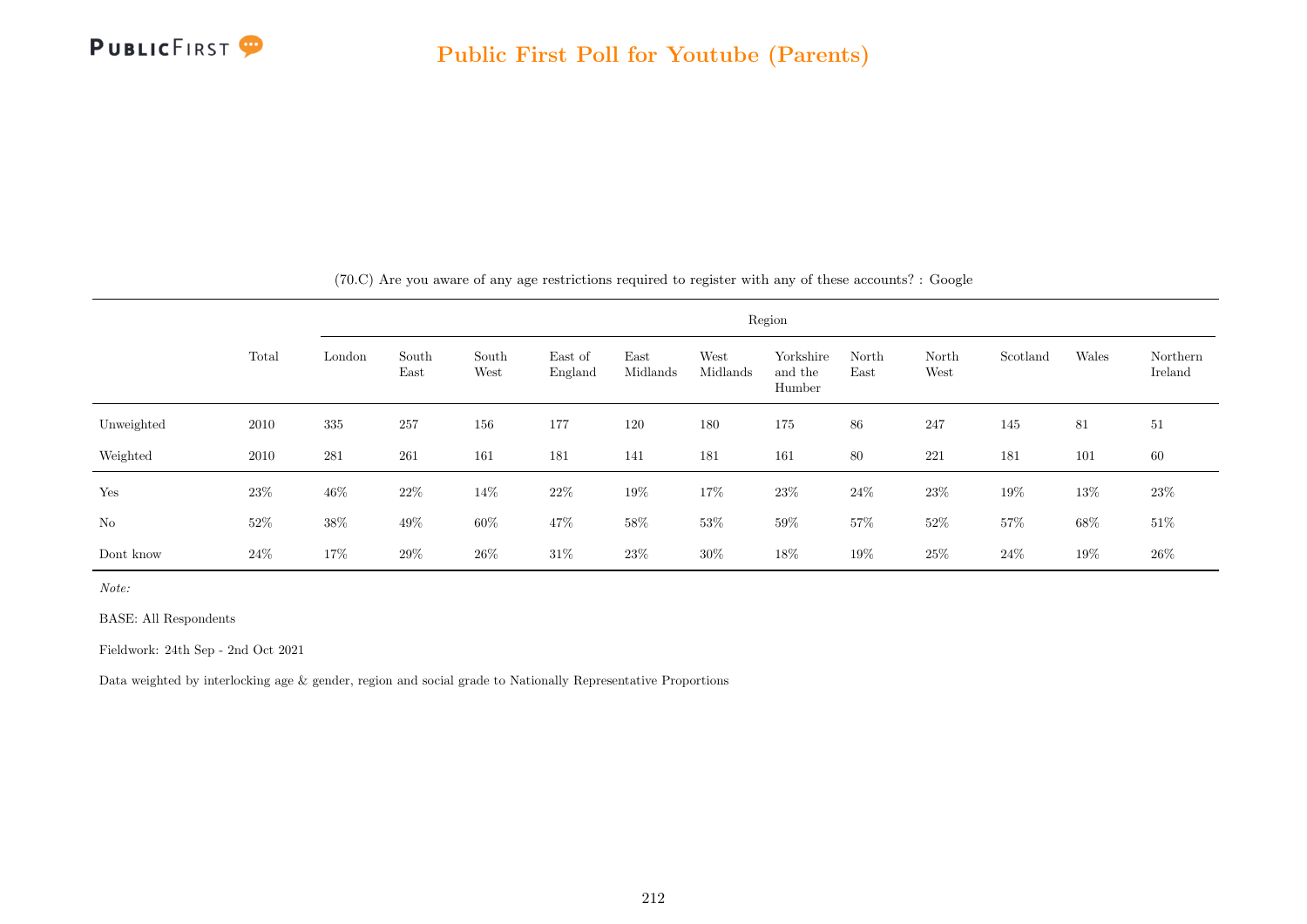

|            |        |        | $\sim$ |        | $\cdot$<br>$\sim$ |        |        |     |        |              |                |        |        |                   |
|------------|--------|--------|--------|--------|-------------------|--------|--------|-----|--------|--------------|----------------|--------|--------|-------------------|
|            |        |        | Age    |        |                   |        |        |     |        | Social Grade | $EU$ 2016 Vote |        |        |                   |
|            | Total  | 18-24  | 25-34  | 35-44  | $45 - 54$         | 55-64  | $65+$  | AB  | C1     | C2           | DE             | Leave  | Remain | I did not<br>vote |
| Unweighted | 2010   | 33     | 370    | 924    | 520               | 144    | 19     | 647 | 514    | 433          | 409            | 740    | 931    | $282\,$           |
| Weighted   | 2010   | 31     | 361    | 918    | 527               | 153    | 20     | 541 | 521    | 441          | 500            | 749    | 918    | 287               |
| Yes        | $59\%$ | $67\%$ | $62\%$ | $61\%$ | $58\%$            | 41\%   | $25\%$ | 59% | $56\%$ | $59\%$       | 60%            | $55\%$ | $63\%$ | 52%               |
| No         | 26%    | 22%    | 25%    | $24\%$ | 25%               | $38\%$ | 48\%   | 26% | $29\%$ | $26\%$       | 23%            | $30\%$ | 23%    | 24\%              |
| Dont know  | $16\%$ | 11\%   | 13%    | 15%    | 17%               | 21\%   | 27%    | 15% | 15%    | $16\%$       | 17%            | $15\%$ | 14%    | 23\%              |

(71.A) Are you aware of any age restrictions required to register with any of these accounts? : Facebook

Note:

BASE: All Respondents

Fieldwork: 24th Sep - 2nd Oct 2021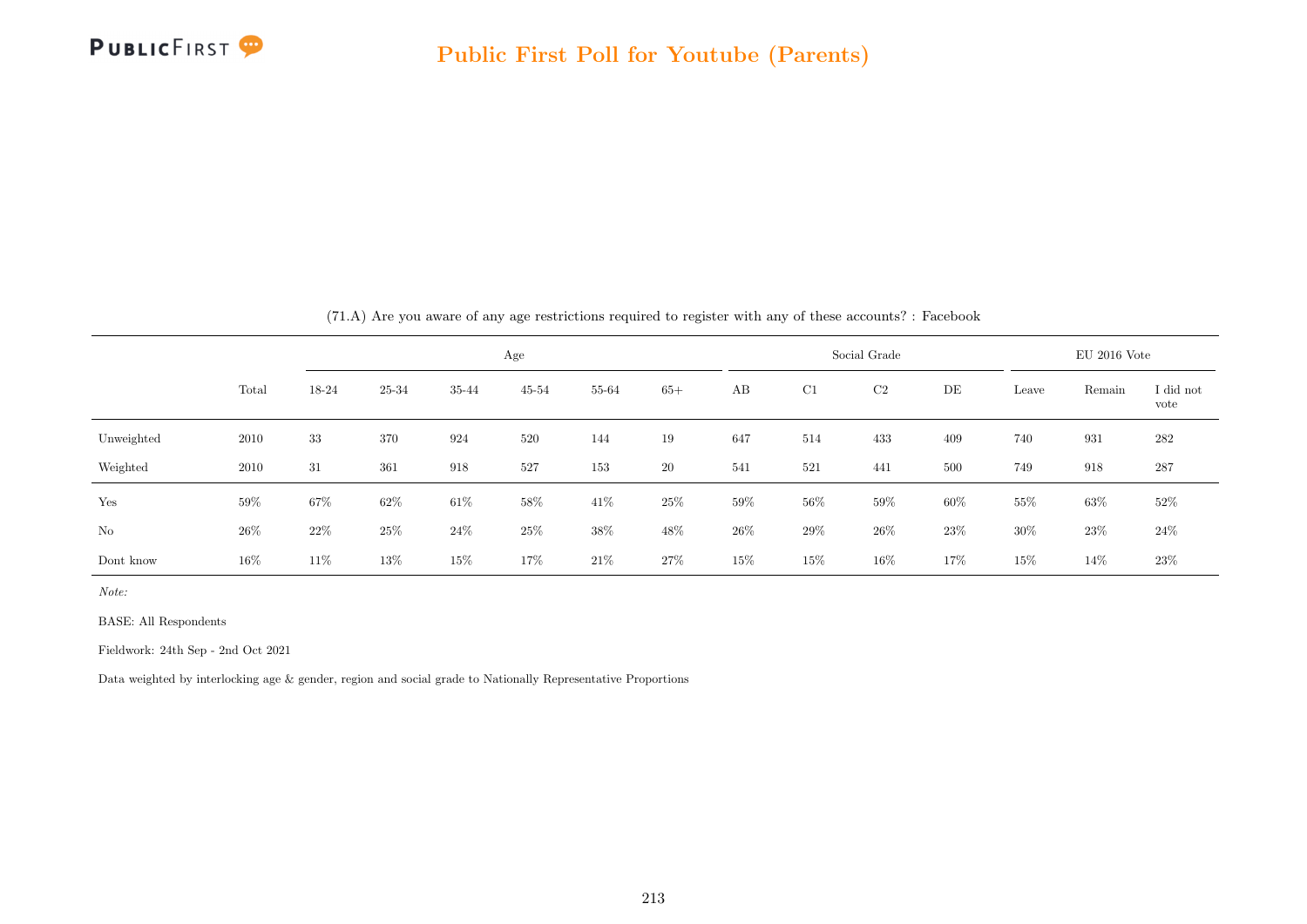

|            | Total |        | Gender | 2019   |                     |                     |                               |                   |                      |                       | Education                |                                                        |                                                             |                          |  |
|------------|-------|--------|--------|--------|---------------------|---------------------|-------------------------------|-------------------|----------------------|-----------------------|--------------------------|--------------------------------------------------------|-------------------------------------------------------------|--------------------------|--|
|            |       | Male   | Female |        | Conservative Labour | Liberal<br>Democrat | The<br><b>Brexit</b><br>Party | I did not<br>vote | None of<br>the above | GCSE or<br>equivalent | A Level or<br>equivalent | University<br>Under-<br>graduate<br>Degree<br>(BA/BSc) | University<br>Postgrad-<br>uate<br>Degree<br>(MA/MSc/MPhil) | Doctorate<br>(PhD/DPHil) |  |
| Unweighted | 2010  | 922    | 1087   | 714    | 539                 | 198                 | 14                            | 280               | $\overline{0}$       | 405                   | 559                      | 513                                                    | 434                                                         | 57                       |  |
| Weighted   | 2010  | 1004   | 1005   | 699    | 537                 | 186                 | 14                            | 292               | $\overline{0}$       | 440                   | 587                      | 488                                                    | 399                                                         | 50                       |  |
| Yes        | 59%   | $54\%$ | $63\%$ | $58\%$ | $61\%$              | $68\%$              | $58\%$                        | $49\%$            | $\ast$               | 57%                   | $57\%$                   | $56\%$                                                 | $67\%$                                                      | 65%                      |  |
| No         | 26%   | $31\%$ | $21\%$ | 28%    | 25%                 | 23%                 | 32\%                          | $29\%$            | $\ast$               | 28\%                  | $26\%$                   | $29\%$                                                 | 22%                                                         | $20\%$                   |  |
| Dont know  | 16%   | 15%    | 16%    | 14%    | 14%                 | $9\%$               | 10%                           | 22\%              | $\ast$               | 15%                   | 18%                      | $16\%$                                                 | 11\%                                                        | 15%                      |  |

(71.B) Are you aware of any age restrictions required to register with any of these accounts? : Facebook

Note:

BASE: All Respondents

Fieldwork: 24th Sep - 2nd Oct 2021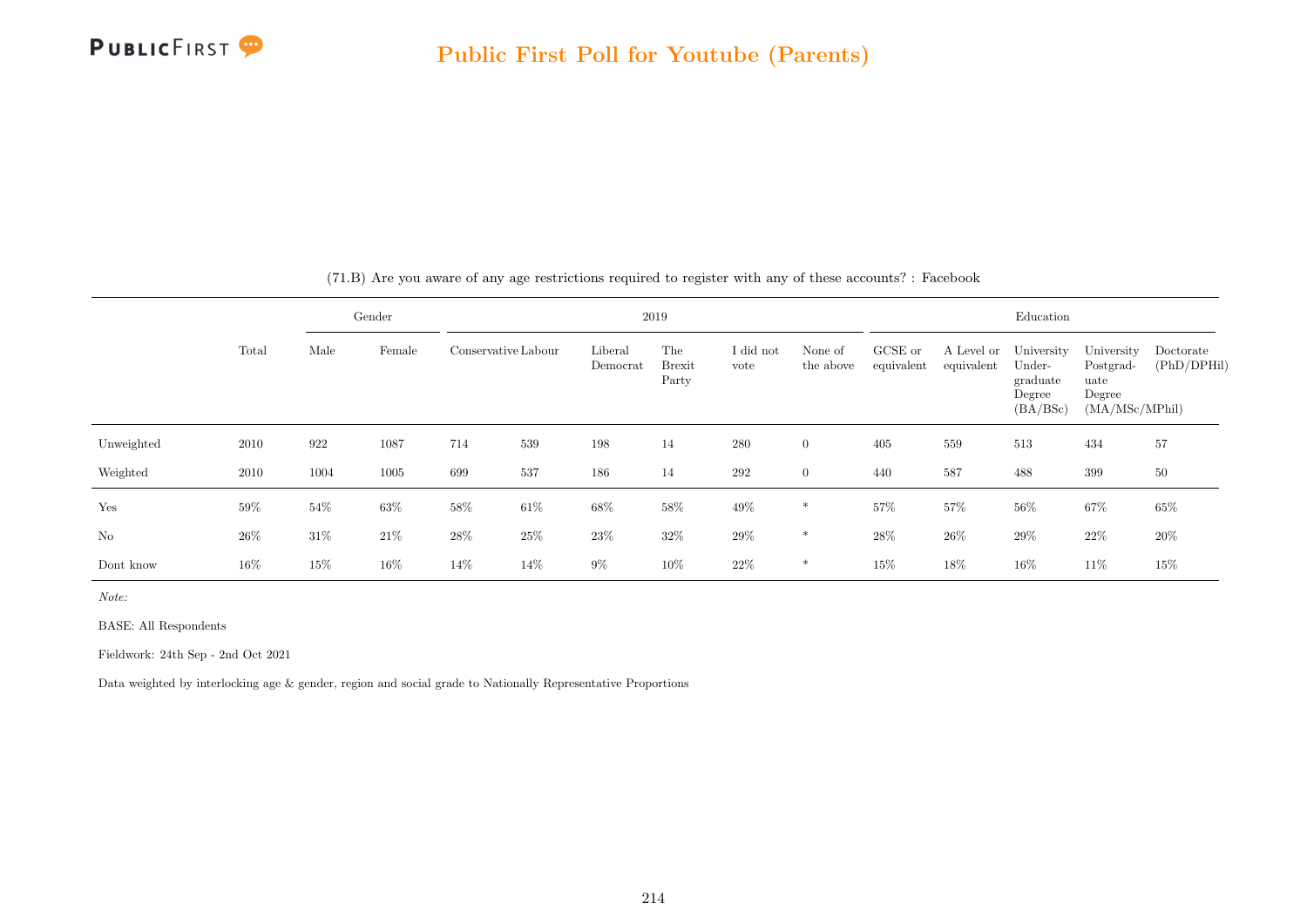

|            | Region |        |               |               |                    |                  |                  |                                |               |               |          |        |                     |
|------------|--------|--------|---------------|---------------|--------------------|------------------|------------------|--------------------------------|---------------|---------------|----------|--------|---------------------|
|            | Total  | London | South<br>East | South<br>West | East of<br>England | East<br>Midlands | West<br>Midlands | Yorkshire<br>and the<br>Humber | North<br>East | North<br>West | Scotland | Wales  | Northern<br>Ireland |
| Unweighted | 2010   | 335    | 257           | 156           | 177                | 120              | 180              | 175                            | 86            | 247           | 145      | 81     | 51                  |
| Weighted   | 2010   | 281    | 261           | 161           | 181                | 141              | 181              | 161                            | 80            | 221           | 181      | 101    | 60                  |
| Yes        | $59\%$ | $64\%$ | 57%           | $57\%$        | 56\%               | $65\%$           | $53\%$           | $59\%$                         | $63\%$        | $55\%$        | 56%      | 64\%   | 54\%                |
| $\rm No$   | $26\%$ | $24\%$ | $24\%$        | $26\%$        | $24\%$             | $23\%$           | $32\%$           | $25\%$                         | $22\%$        | $28\%$        | $30\%$   | $26\%$ | $25\%$              |
| Dont know  | 16\%   | $12\%$ | 19%           | 17%           | 20%                | 12\%             | 15%              | $16\%$                         | 15%           | 17%           | 14%      | 10%    | $21\%$              |

(71.C) Are you aware of any age restrictions required to register with any of these accounts? : Facebook

Note:

BASE: All Respondents

Fieldwork: 24th Sep - 2nd Oct 2021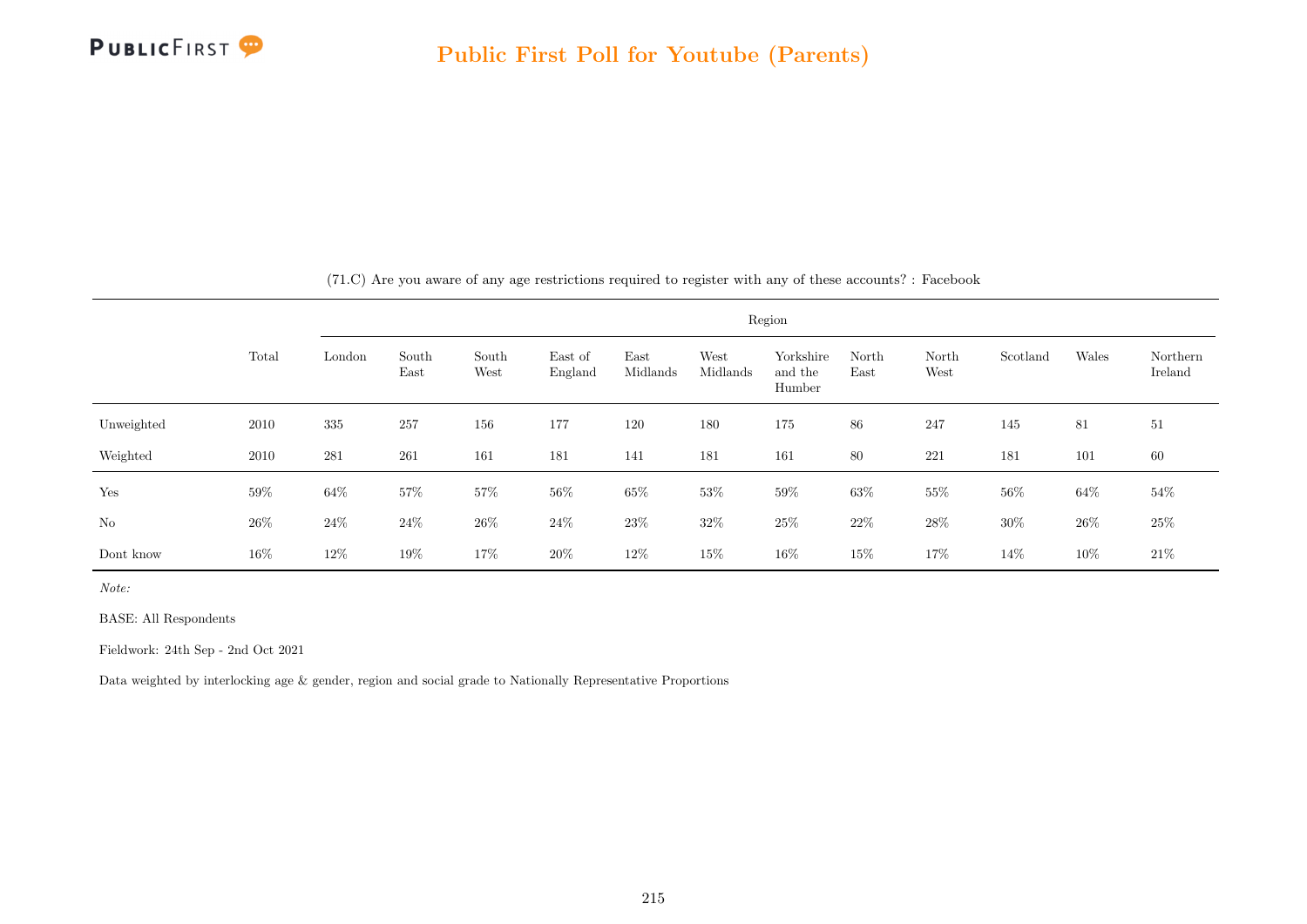

|                |       |       |       |       | Age       |        |       |      |        | Social Grade |      |        | $EU$ 2016 Vote |                   |
|----------------|-------|-------|-------|-------|-----------|--------|-------|------|--------|--------------|------|--------|----------------|-------------------|
|                | Total | 18-24 | 25-34 | 35-44 | $45 - 54$ | 55-64  | $65+$ | AB   | C1     | C2           | DE   | Leave  | Remain         | I did not<br>vote |
| Unweighted     | 2010  | 33    | 370   | 924   | 520       | 144    | 19    | 647  | 514    | 433          | 409  | 740    | 931            | 282               |
| Weighted       | 2010  | 31    | 361   | 918   | 527       | 153    | 20    | 541  | 521    | 441          | 500  | 749    | 918            | 287               |
| Yes            | 34%   | 47%   | 40%   | 37%   | 29%       | $16\%$ | 12%   | 40%  | $29\%$ | 34%          | 30%  | $29\%$ | 42\%           | $20\%$            |
| N <sub>o</sub> | 39%   | 36%   | 38%   | 38%   | 40%       | 47%    | 38\%  | 37%  | 42\%   | $36\%$       | 41\% | 44\%   | $34\%$         | 42\%              |
| Dont know      | 28\%  | 17%   | 22%   | 25\%  | $32\%$    | 37%    | 50%   | 22\% | 29%    | $31\%$       | 29%  | 27\%   | 24\%           | $39\%$            |

 $(72 \text{ A})$  Are you aware of any age restrictions required to register with any of these accounts?  $\cdot$  Twitter

Note:

BASE: All Respondents

Fieldwork: 24th Sep - 2nd Oct 2021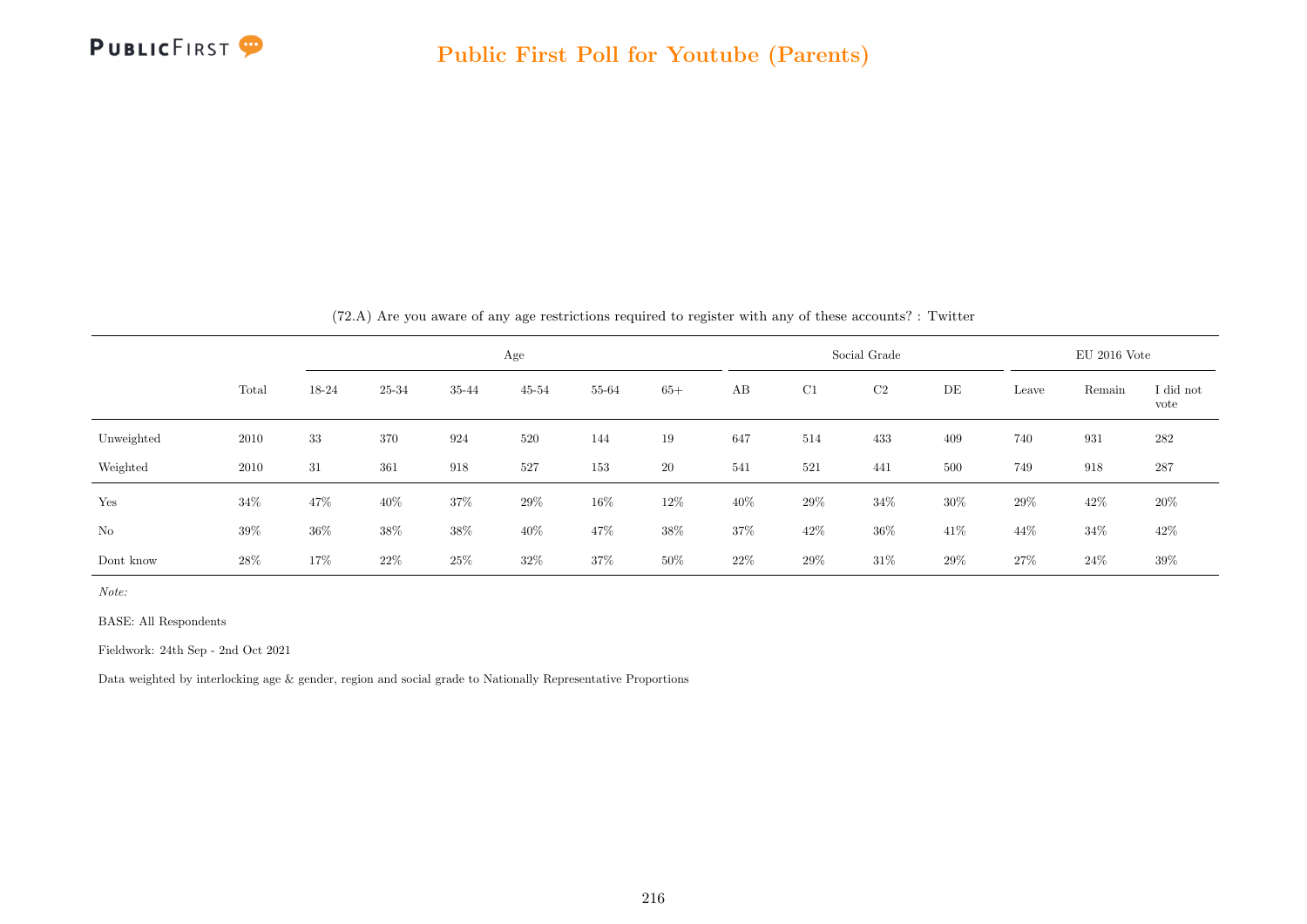

|            |        |        | Gender |                     |      |                     | 2019                          |                   |                      |                       |                          | Education                                              |                                                             |                          |
|------------|--------|--------|--------|---------------------|------|---------------------|-------------------------------|-------------------|----------------------|-----------------------|--------------------------|--------------------------------------------------------|-------------------------------------------------------------|--------------------------|
|            | Total  | Male   | Female | Conservative Labour |      | Liberal<br>Democrat | The<br><b>Brexit</b><br>Party | I did not<br>vote | None of<br>the above | GCSE or<br>equivalent | A Level or<br>equivalent | University<br>Under-<br>graduate<br>Degree<br>(BA/BSc) | University<br>Postgrad-<br>uate<br>Degree<br>(MA/MSc/MPhil) | Doctorate<br>(PhD/DPHil) |
| Unweighted | 2010   | 922    | 1087   | 714                 | 539  | 198                 | 14                            | 280               | $\overline{0}$       | 405                   | 559                      | 513                                                    | 434                                                         | 57                       |
| Weighted   | 2010   | 1004   | 1005   | 699                 | 537  | 186                 | 14                            | $\,292$           | $\overline{0}$       | 440                   | 587                      | 488                                                    | 399                                                         | 50                       |
| Yes        | $34\%$ | 38%    | 29%    | $36\%$              | 37%  | $46\%$              | $5\%$                         | 16%               | $\ast$               | 25\%                  | 29%                      | $30\%$                                                 | $51\%$                                                      | 57%                      |
| No         | 39%    | $39\%$ | $39\%$ | 41\%                | 39%  | $31\%$              | $69\%$                        | 44\%              | $\ast$               | $45\%$                | $40\%$                   | 41\%                                                   | $31\%$                                                      | 23%                      |
| Dont know  | 28%    | 24%    | 31\%   | 24%                 | 24\% | 23\%                | 25%                           | 40%               | $\ast$               | $30\%$                | 31%                      | 28\%                                                   | 17%                                                         | 20%                      |

(72.B) Are you aware of any age restrictions required to register with any of these accounts? : Twitter

Note:

BASE: All Respondents

Fieldwork: 24th Sep - 2nd Oct 2021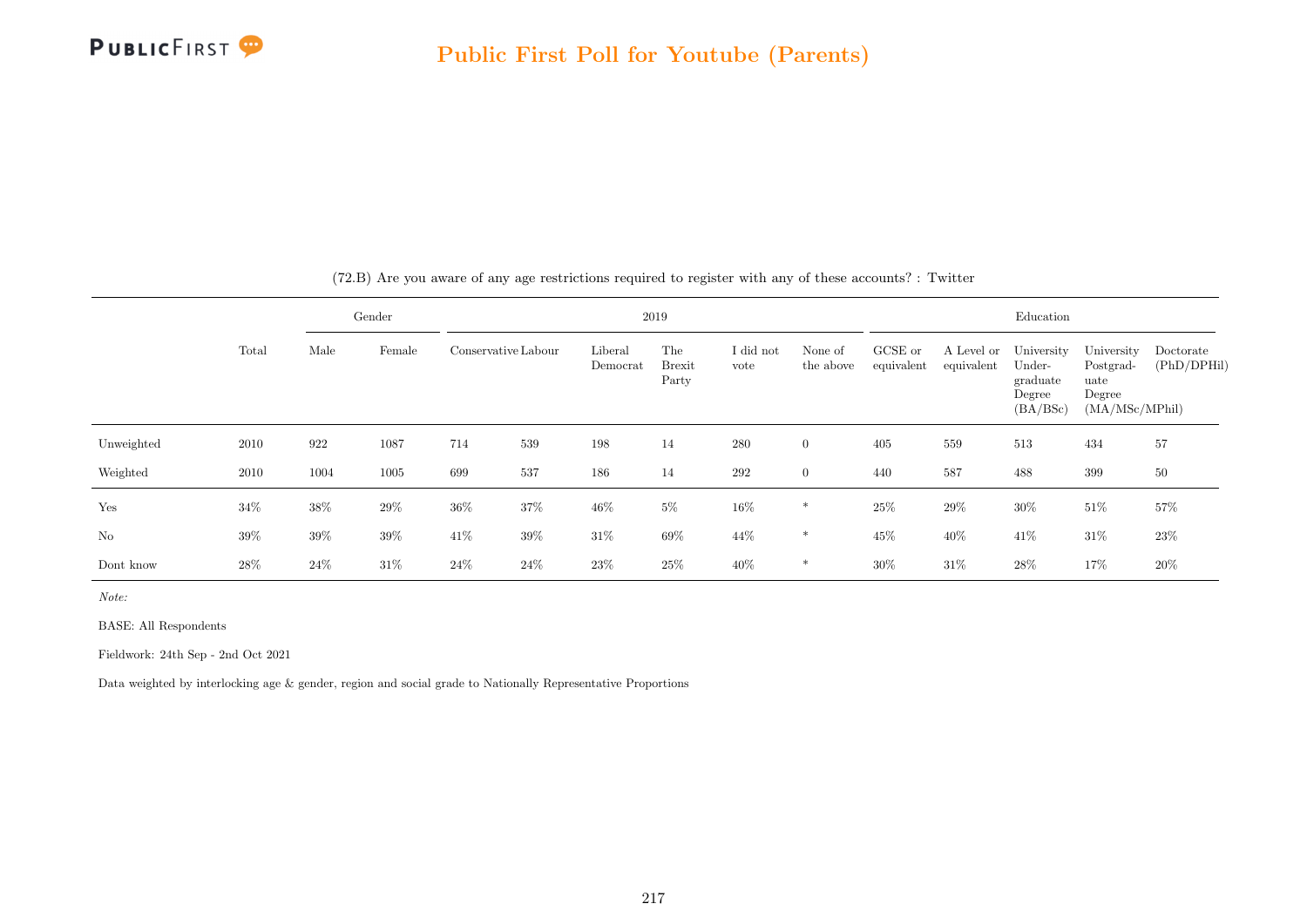

|            |        |        |               |               |                    |                  |                  | Region                         |               |               |          |        |                     |
|------------|--------|--------|---------------|---------------|--------------------|------------------|------------------|--------------------------------|---------------|---------------|----------|--------|---------------------|
|            | Total  | London | South<br>East | South<br>West | East of<br>England | East<br>Midlands | West<br>Midlands | Yorkshire<br>and the<br>Humber | North<br>East | North<br>West | Scotland | Wales  | Northern<br>Ireland |
| Unweighted | 2010   | 335    | 257           | 156           | 177                | 120              | 180              | 175                            | 86            | 247           | 145      | 81     | 51                  |
| Weighted   | 2010   | 281    | 261           | 161           | 181                | 141              | 181              | 161                            | 80            | 221           | 181      | 101    | 60                  |
| Yes        | $34\%$ | $46\%$ | $32\%$        | $28\%$        | 33%                | $34\%$           | $29\%$           | $29\%$                         | $34\%$        | $34\%$        | $29\%$   | $37\%$ | 25\%                |
| $\rm No$   | $39\%$ | $33\%$ | $33\%$        | $45\%$        | $37\%$             | $37\%$           | $39\%$           | $41\%$                         | $43\%$        | $40\%$        | 46%      | $42\%$ | $41\%$              |
| Dont know  | $28\%$ | $21\%$ | 34%           | 27\%          | $30\%$             | $29\%$           | $31\%$           | $30\%$                         | $22\%$        | $26\%$        | $25\%$   | $21\%$ | 35%                 |

(72.C) Are you aware of any age restrictions required to register with any of these accounts? : Twitter

Note:

BASE: All Respondents

Fieldwork: 24th Sep - 2nd Oct 2021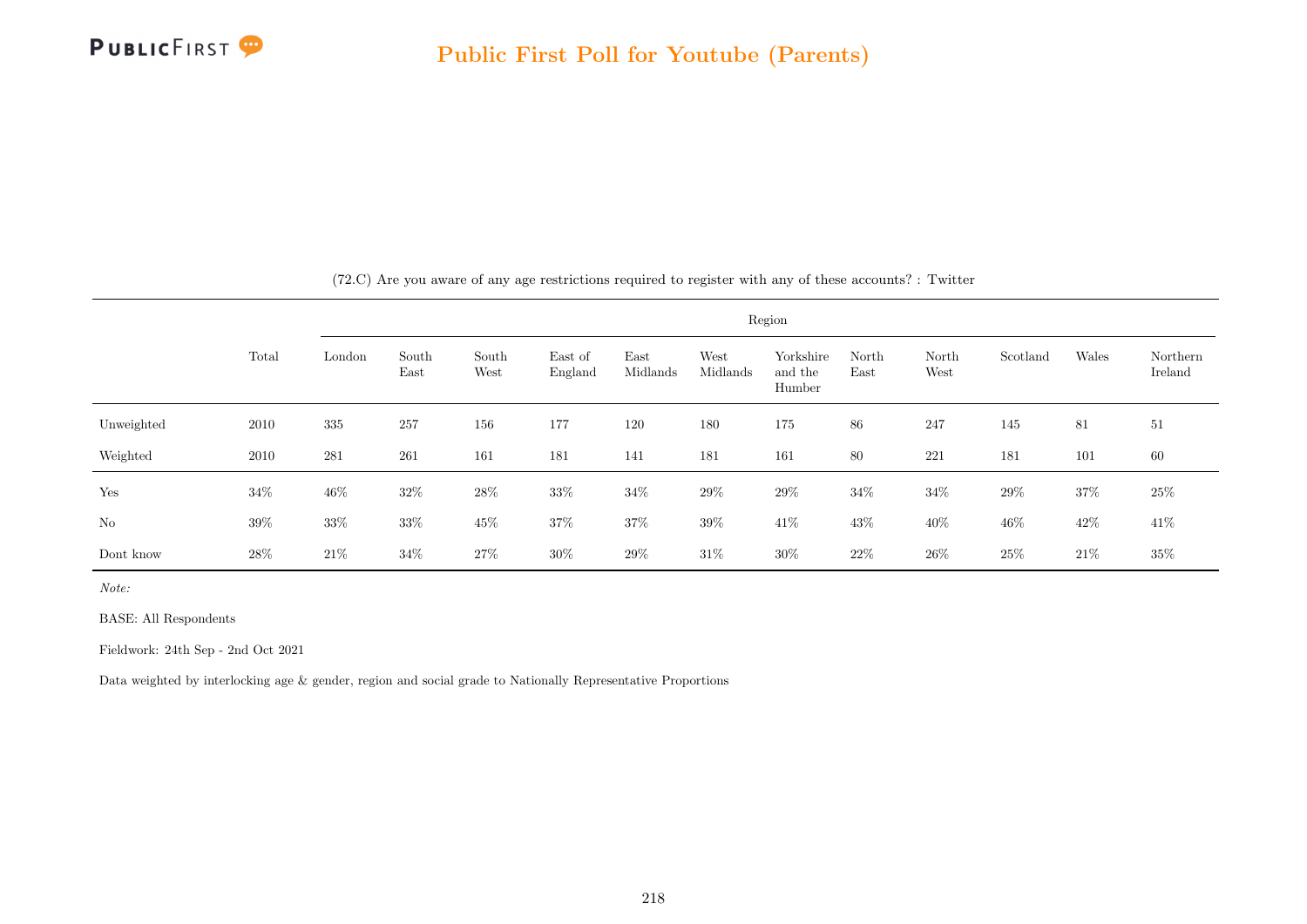

|            |       |        |        |       |           |        |       |      |        | (15.A) Are you aware of any age restrictions required to register with any of these accounts: : instagram |     |        |                |                   |
|------------|-------|--------|--------|-------|-----------|--------|-------|------|--------|-----------------------------------------------------------------------------------------------------------|-----|--------|----------------|-------------------|
|            |       |        |        |       | Age       |        |       |      |        | Social Grade                                                                                              |     |        | $EU$ 2016 Vote |                   |
|            | Total | 18-24  | 25-34  | 35-44 | $45 - 54$ | 55-64  | $65+$ | AB   | C1     | C2                                                                                                        | DE  | Leave  | Remain         | I did not<br>vote |
| Unweighted | 2010  | 33     | 370    | 924   | 520       | 144    | 19    | 647  | 514    | 433                                                                                                       | 409 | 740    | 931            | 282               |
| Weighted   | 2010  | 31     | 361    | 918   | 527       | 153    | 20    | 541  | 521    | 441                                                                                                       | 500 | 749    | 918            | 287               |
| Yes        | 39%   | 52%    | $50\%$ | 42\%  | $30\%$    | $17\%$ | 14%   | 45%  | $33\%$ | 40%                                                                                                       | 37% | $34\%$ | 45%            | 29%               |
| $\rm No$   | 36%   | $31\%$ | $31\%$ | 34%   | 39%       | 47%    | 38%   | 33%  | $40\%$ | 32\%                                                                                                      | 38% | 41%    | 32%            | $36\%$            |
| Dont know  | 26\%  | 17%    | $19\%$ | 23%   | $31\%$    | 37%    | 48%   | 22\% | 28%    | 28\%                                                                                                      | 25% | 25\%   | 23\%           | $35\%$            |

 $(73.4)$  Are you aware of any age restrictions required to register with any of these accounts? : Instagram

Note:

BASE: All Respondents

Fieldwork: 24th Sep - 2nd Oct 2021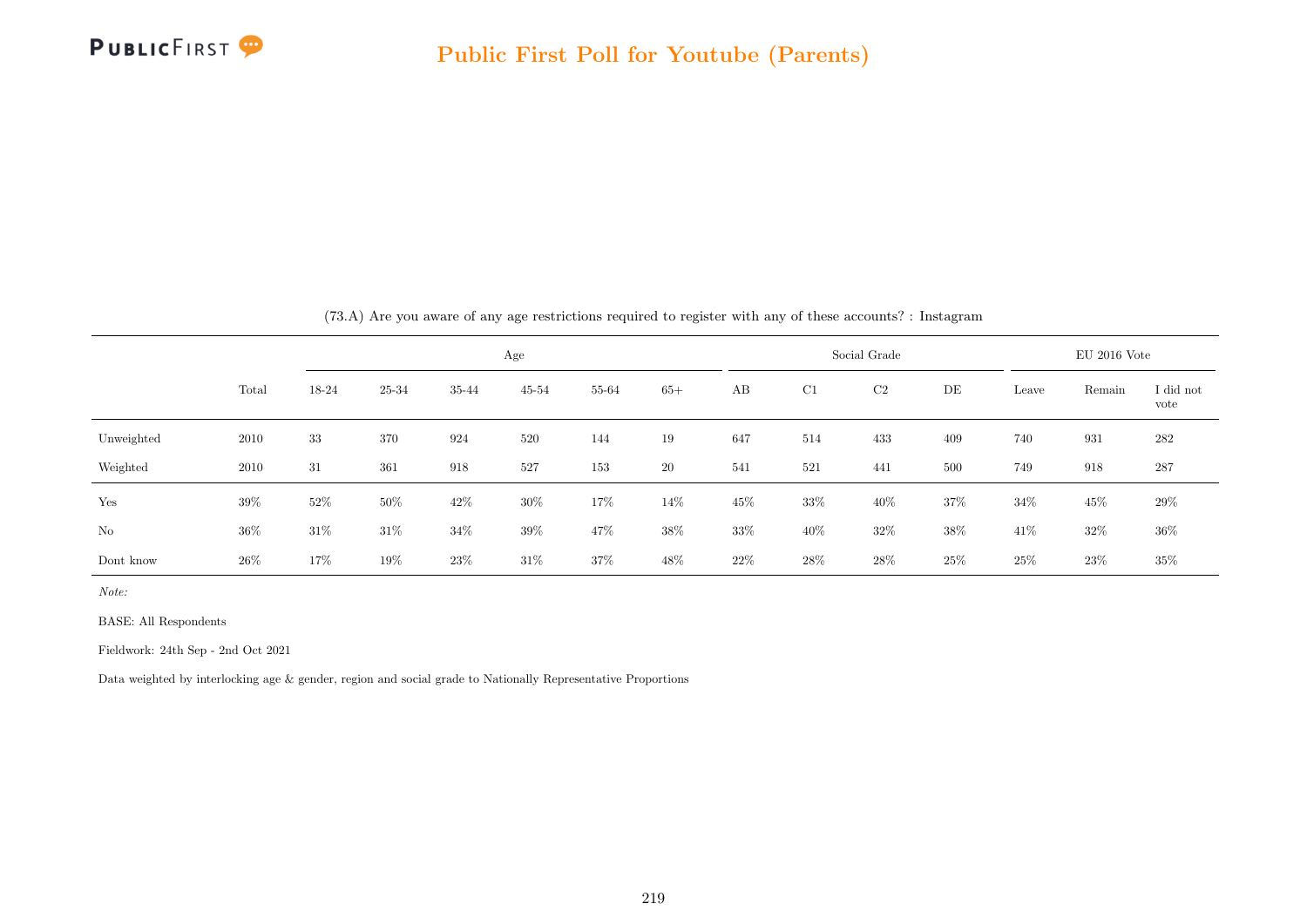

|            |        |        | Gender |                     |        |                     | 2019                          |                   |                      |                       |                          | Education                                              |                                                             |                          |
|------------|--------|--------|--------|---------------------|--------|---------------------|-------------------------------|-------------------|----------------------|-----------------------|--------------------------|--------------------------------------------------------|-------------------------------------------------------------|--------------------------|
|            | Total  | Male   | Female | Conservative Labour |        | Liberal<br>Democrat | The<br><b>Brexit</b><br>Party | I did not<br>vote | None of<br>the above | GCSE or<br>equivalent | A Level or<br>equivalent | University<br>Under-<br>graduate<br>Degree<br>(BA/BSc) | University<br>Postgrad-<br>uate<br>Degree<br>(MA/MSc/MPhil) | Doctorate<br>(PhD/DPHil) |
| Unweighted | 2010   | 922    | 1087   | 714                 | 539    | 198                 | 14                            | 280               | $\overline{0}$       | 405                   | 559                      | 513                                                    | 434                                                         | 57                       |
| Weighted   | 2010   | 1004   | 1005   | 699                 | 537    | 186                 | 14                            | 292               | $\overline{0}$       | 440                   | 587                      | 488                                                    | 399                                                         | 50                       |
| Yes        | 39%    | 39%    | 38%    | 39%                 | 39%    | 55%                 | 38%                           | $27\%$            | $\ast$               | 32\%                  | $32\%$                   | 37%                                                    | $56\%$                                                      | 55%                      |
| No         | $36\%$ | $37\%$ | $34\%$ | $38\%$              | $36\%$ | $27\%$              | $37\%$                        | $40\%$            | $\ast$               | 41\%                  | $37\%$                   | $38\%$                                                 | $27\%$                                                      | 29%                      |
| Dont know  | 26%    | 23%    | 28%    | 23%                 | 24%    | $19\%$              | 25%                           | 33%               | $\ast$               | $28\%$                | 31%                      | 25%                                                    | $16\%$                                                      | 16%                      |

(73.B) Are you aware of any age restrictions required to register with any of these accounts? : Instagram

Note:

BASE: All Respondents

Fieldwork: 24th Sep - 2nd Oct 2021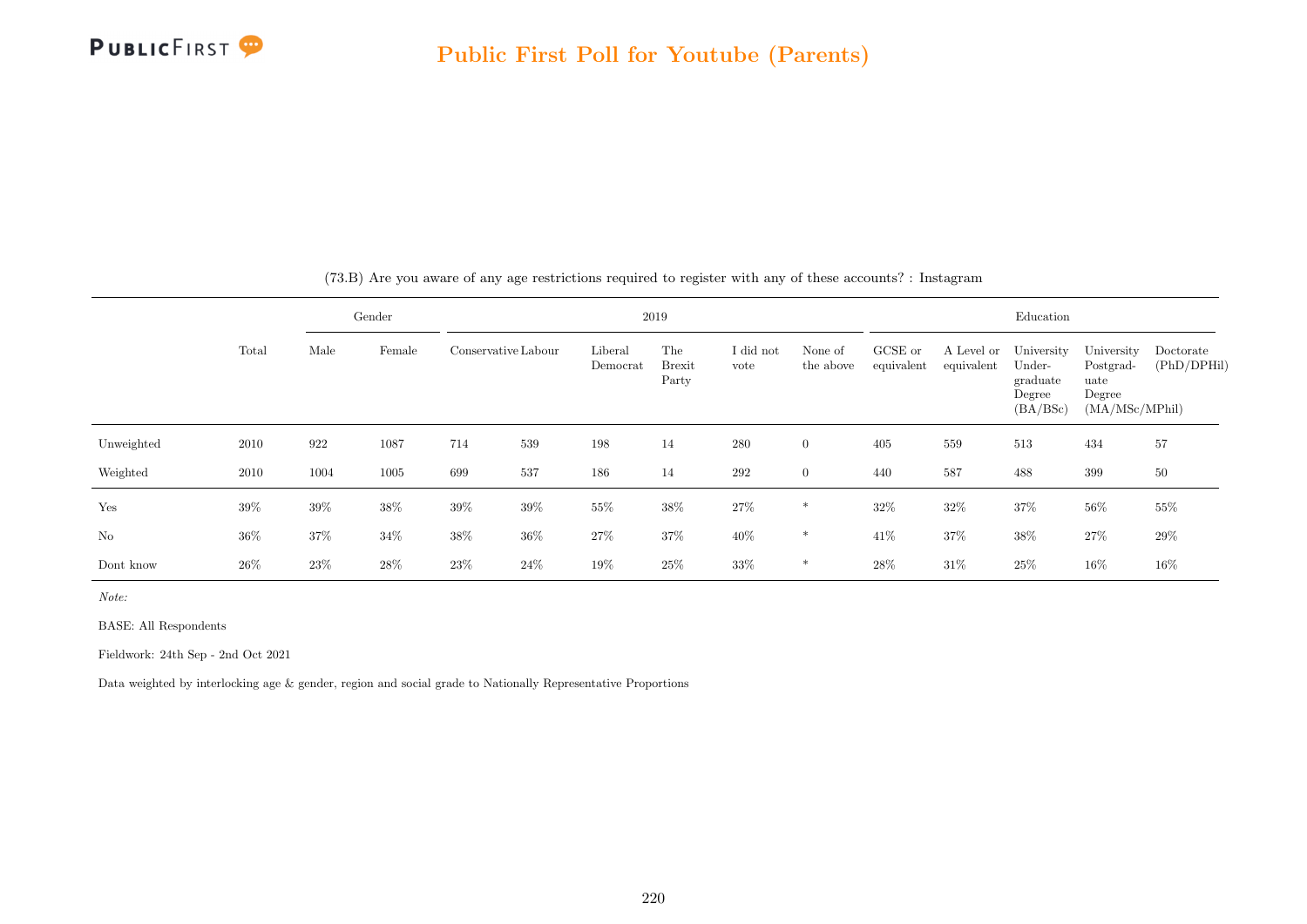

|            |        |        |               |               |                    |                  |                  | Region                         |               |               |          |        |                     |
|------------|--------|--------|---------------|---------------|--------------------|------------------|------------------|--------------------------------|---------------|---------------|----------|--------|---------------------|
|            | Total  | London | South<br>East | South<br>West | East of<br>England | East<br>Midlands | West<br>Midlands | Yorkshire<br>and the<br>Humber | North<br>East | North<br>West | Scotland | Wales  | Northern<br>Ireland |
| Unweighted | 2010   | 335    | 257           | 156           | 177                | 120              | 180              | 175                            | 86            | 247           | 145      | 81     | 51                  |
| Weighted   | 2010   | 281    | 261           | 161           | 181                | 141              | 181              | 161                            | 80            | 221           | 181      | 101    | 60                  |
| Yes        | $39\%$ | $54\%$ | $41\%$        | $32\%$        | 39%                | $41\%$           | $32\%$           | $35\%$                         | 43\%          | $37\%$        | $29\%$   | $35\%$ | $32\%$              |
| $\rm No$   | $36\%$ | $29\%$ | $32\%$        | $43\%$        | $31\%$             | $33\%$           | $39\%$           | $39\%$                         | $33\%$        | $36\%$        | 45%      | $38\%$ | $38\%$              |
| Dont know  | $26\%$ | 17%    | 27%           | 25%           | 30%                | $26\%$           | $29\%$           | 26\%                           | $23\%$        | $27\%$        | $26\%$   | $26\%$ | 30%                 |

(73.C) Are you aware of any age restrictions required to register with any of these accounts? : Instagram

Note:

BASE: All Respondents

Fieldwork: 24th Sep - 2nd Oct 2021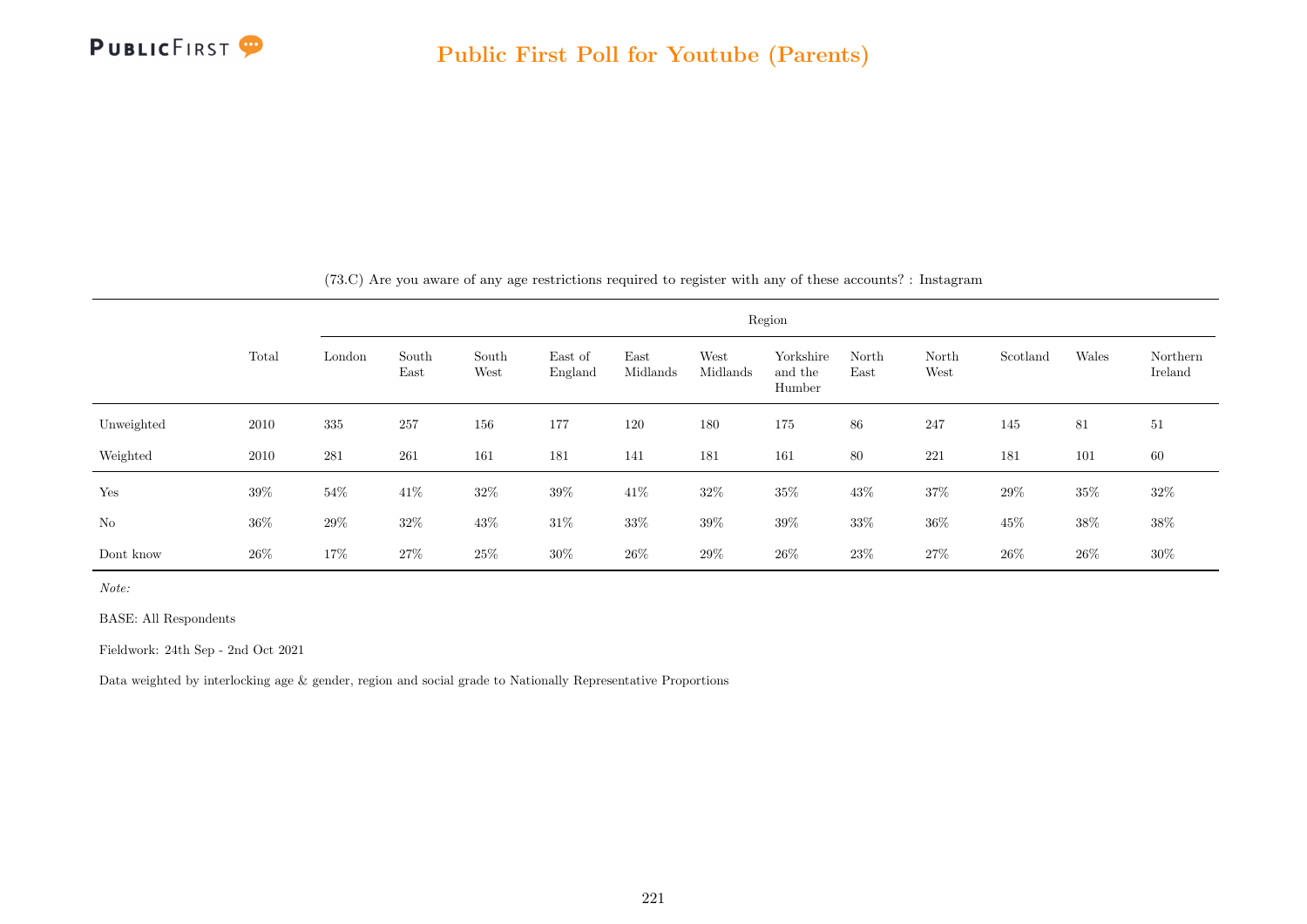

|            |        |       |        |        | Age       |       |        |        |        | Social Grade |      |        | $EU$ 2016 Vote |                   |
|------------|--------|-------|--------|--------|-----------|-------|--------|--------|--------|--------------|------|--------|----------------|-------------------|
|            | Total  | 18-24 | 25-34  | 35-44  | $45 - 54$ | 55-64 | $65+$  | AB     | C1     | C2           | DE   | Leave  | Remain         | I did not<br>vote |
| Unweighted | 2010   | 33    | 370    | 924    | 520       | 144   | 19     | 647    | 514    | 433          | 409  | 740    | 931            | 282               |
| Weighted   | 2010   | 31    | 361    | 918    | 527       | 153   | 20     | 541    | 521    | 441          | 500  | 749    | 918            | 287               |
| Yes        | 23%    | 59%   | $34\%$ | $25\%$ | 17%       | $8\%$ | $10\%$ | 30%    | $19\%$ | $21\%$       | 23\% | $20\%$ | 29%            | $15\%$            |
| No         | 42\%   | 33%   | $40\%$ | 43\%   | 42%       | 47%   | $45\%$ | $41\%$ | $45\%$ | $41\%$       | 42%  | $46\%$ | 40%            | 41\%              |
| Dont know  | $34\%$ | 8%    | 25%    | 32\%   | 42%       | 45%   | 45%    | 29%    | $36\%$ | 38%          | 35%  | $34\%$ | $31\%$         | 44%               |

(74.A) Are you aware of any age restrictions required to register with any of these accounts? : Snap

Note:

BASE: All Respondents

Fieldwork: 24th Sep - 2nd Oct 2021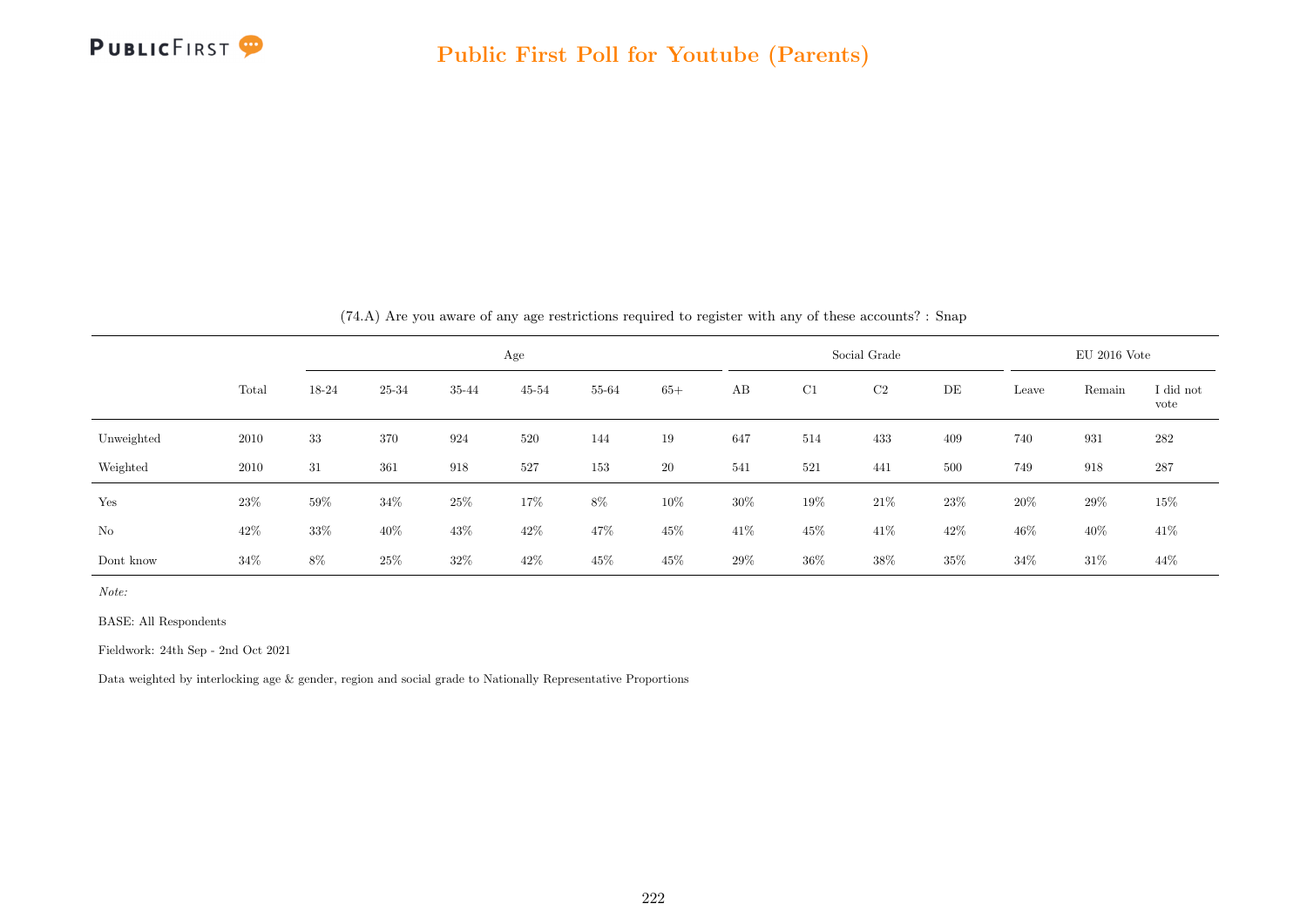

|            |        |        | Gender |        |                     |                     | 2019                          |                   |                      |                       |                          | Education                                              |                                                             |                          |
|------------|--------|--------|--------|--------|---------------------|---------------------|-------------------------------|-------------------|----------------------|-----------------------|--------------------------|--------------------------------------------------------|-------------------------------------------------------------|--------------------------|
|            | Total  | Male   | Female |        | Conservative Labour | Liberal<br>Democrat | The<br><b>Brexit</b><br>Party | I did not<br>vote | None of<br>the above | GCSE or<br>equivalent | A Level or<br>equivalent | University<br>Under-<br>graduate<br>Degree<br>(BA/BSc) | University<br>Postgrad-<br>uate<br>Degree<br>(MA/MSc/MPhil) | Doctorate<br>(PhD/DPHil) |
| Unweighted | 2010   | 922    | 1087   | 714    | 539                 | 198                 | 14                            | 280               | $\overline{0}$       | 405                   | 559                      | 513                                                    | 434                                                         | 57                       |
| Weighted   | 2010   | 1004   | 1005   | 699    | 537                 | 186                 | 14                            | 292               | $\overline{0}$       | 440                   | 587                      | 488                                                    | 399                                                         | 50                       |
| Yes        | 23%    | $26\%$ | $21\%$ | $24\%$ | $26\%$              | $31\%$              | $13\%$                        | 14\%              | $\ast$               | 18%                   | 18%                      | $21\%$                                                 | $37\%$                                                      | 46%                      |
| No         | 42\%   | 43\%   | $41\%$ | 45%    | 41%                 | 39%                 | 70%                           | $43\%$            | $\ast$               | $46\%$                | 41\%                     | $43\%$                                                 | 41\%                                                        | $34\%$                   |
| Dont know  | $34\%$ | $31\%$ | 38%    | $31\%$ | 34%                 | 30%                 | 17%                           | 43\%              | $\ast$               | 36%                   | 41\%                     | $36\%$                                                 | 22\%                                                        | 20%                      |

(74.B) Are you aware of any age restrictions required to register with any of these accounts? : Snap

Note:

BASE: All Respondents

Fieldwork: 24th Sep - 2nd Oct 2021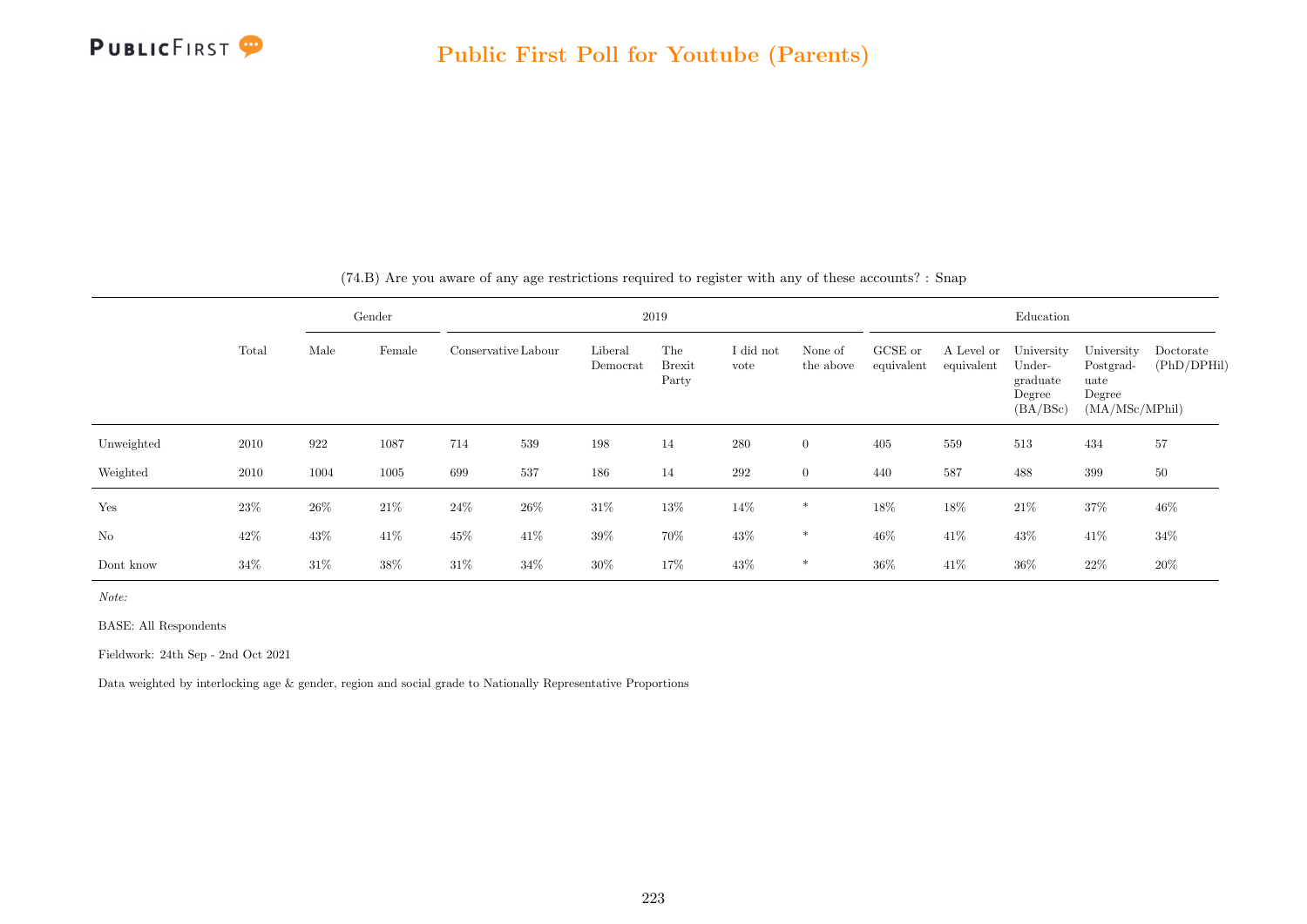

|            |        |        |               |               |                    |                  |                  | Region                         |               |               |          |       |                     |
|------------|--------|--------|---------------|---------------|--------------------|------------------|------------------|--------------------------------|---------------|---------------|----------|-------|---------------------|
|            | Total  | London | South<br>East | South<br>West | East of<br>England | East<br>Midlands | West<br>Midlands | Yorkshire<br>and the<br>Humber | North<br>East | North<br>West | Scotland | Wales | Northern<br>Ireland |
| Unweighted | 2010   | 335    | 257           | 156           | 177                | 120              | 180              | 175                            | 86            | 247           | 145      | 81    | 51                  |
| Weighted   | 2010   | 281    | 261           | 161           | 181                | 141              | 181              | 161                            | 80            | 221           | 181      | 101   | 60                  |
| Yes        | $23\%$ | 34%    | 22\%          | 16%           | 25\%               | 22%              | 20%              | $24\%$                         | 33%           | $23\%$        | 18%      | 17%   | 18%                 |
| $\rm No$   | $42\%$ | $42\%$ | $36\%$        | $44\%$        | $38\%$             | $41\%$           | $44\%$           | $45\%$                         | 40%           | $42\%$        | 50%      | 43%   | $48\%$              |
| Dont know  | 34%    | $23\%$ | 42\%          | 39%           | 37%                | 38%              | $36\%$           | $31\%$                         | $27\%$        | $35\%$        | $32\%$   | 40\%  | $34\%$              |

(74.C) Are you aware of any age restrictions required to register with any of these accounts? : Snap

Note:

BASE: All Respondents

Fieldwork: 24th Sep - 2nd Oct 2021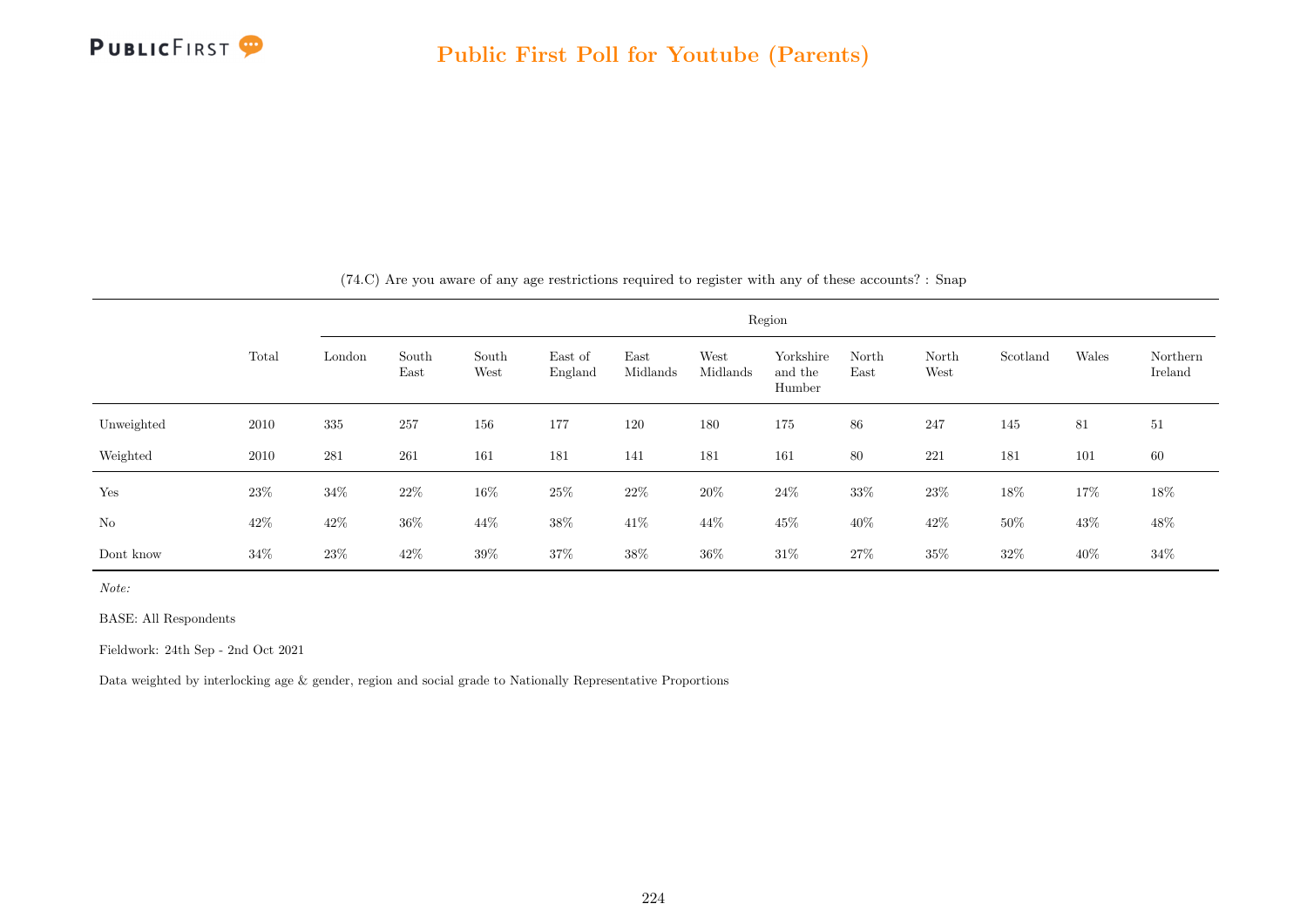

|            |       |       |       |        | Age       |        |       |      |        | Social Grade |        |        | $EU$ 2016 Vote |                   |
|------------|-------|-------|-------|--------|-----------|--------|-------|------|--------|--------------|--------|--------|----------------|-------------------|
|            | Total | 18-24 | 25-34 | 35-44  | $45 - 54$ | 55-64  | $65+$ | AB   | C1     | C2           | DE     | Leave  | Remain         | I did not<br>vote |
| Unweighted | 2010  | 33    | 370   | 924    | 520       | 144    | 19    | 647  | 514    | 433          | 409    | 740    | 931            | 282               |
| Weighted   | 2010  | 31    | 361   | 918    | 527       | 153    | 20    | 541  | 521    | 441          | 500    | 749    | 918            | 287               |
| Yes        | 33%   | 56%   | 45%   | $36\%$ | 27\%      | 15%    | $4\%$ | 38%  | $27\%$ | $33\%$       | 34%    | $31\%$ | 38%            | 24\%              |
| No         | 41\%  | 32\%  | 35%   | $41\%$ | 43%       | $49\%$ | 44\%  | 40%  | $45\%$ | $41\%$       | $38\%$ | 45%    | 38%            | 41\%              |
| Dont know  | 26\%  | 12%   | 20%   | 23\%   | 30%       | $36\%$ | 52%   | 22\% | 28%    | 26\%         | 27\%   | $24\%$ | 23\%           | $35\%$            |

(75.A) Are you aware of any age restrictions required to register with any of these accounts? : Tiktok

Note:

BASE: All Respondents

Fieldwork: 24th Sep - 2nd Oct 2021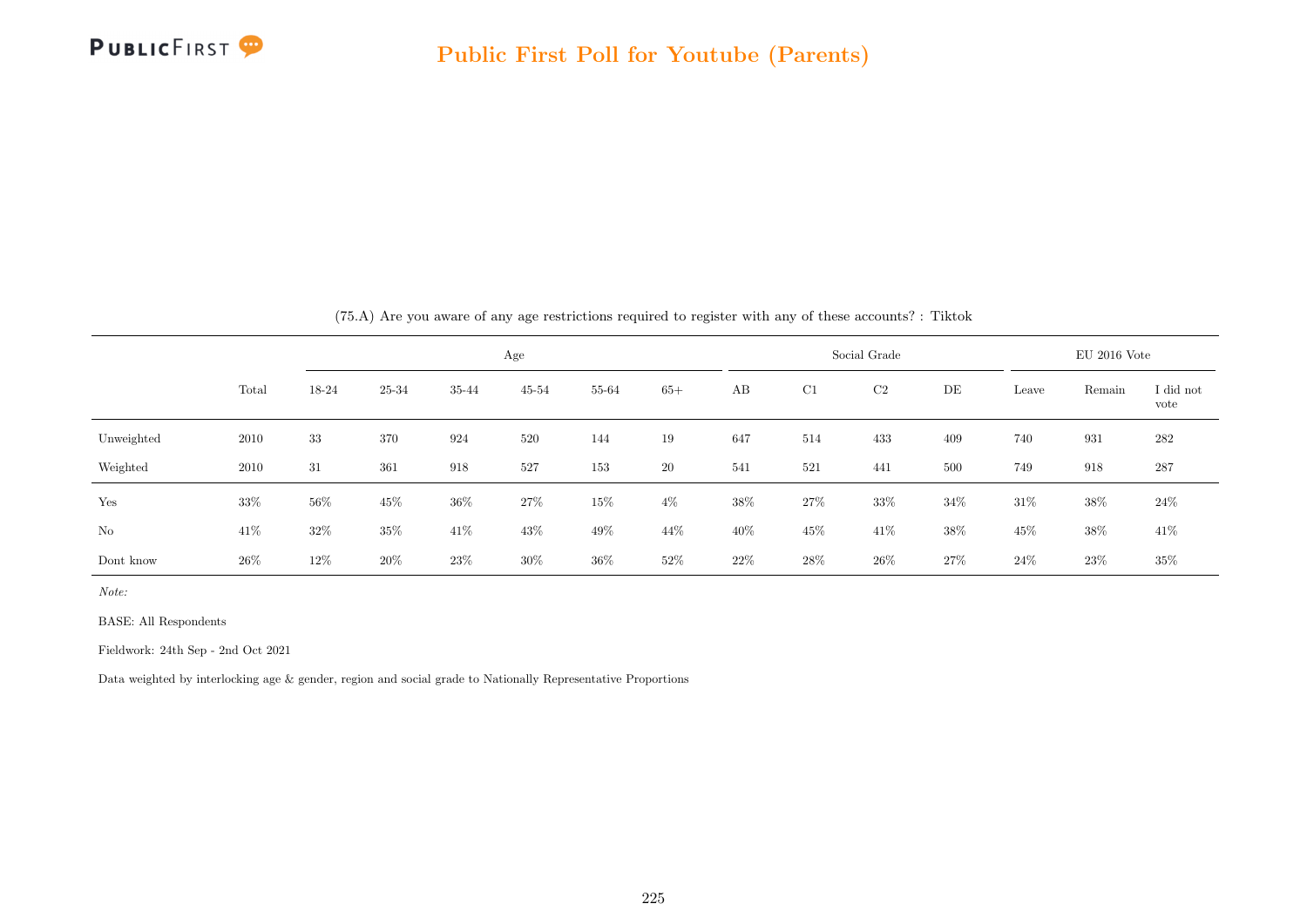

|                |       |      | Gender |     |                     |                     | 2019                   |                   |                      |                       |                          | Education                                              |                                                             |                          |
|----------------|-------|------|--------|-----|---------------------|---------------------|------------------------|-------------------|----------------------|-----------------------|--------------------------|--------------------------------------------------------|-------------------------------------------------------------|--------------------------|
|                | Total | Male | Female |     | Conservative Labour | Liberal<br>Democrat | The<br>Brexit<br>Party | I did not<br>vote | None of<br>the above | GCSE or<br>equivalent | A Level or<br>equivalent | University<br>Under-<br>graduate<br>Degree<br>(BA/BSc) | University<br>Postgrad-<br>uate<br>Degree<br>(MA/MSc/MPhil) | Doctorate<br>(PhD/DPHil) |
| Unweighted     | 2010  | 922  | 1087   | 714 | $539\,$             | 198                 | 14                     | 280               | $\overline{0}$       | 405                   | 559                      | 513                                                    | 434                                                         | 57                       |
| Weighted       | 2010  | 1004 | 1005   | 699 | 537                 | 186                 | 14                     | $\,292$           | $\overline{0}$       | 440                   | 587                      | 488                                                    | 399                                                         | 50                       |
| Yes            | 33%   | 33%  | $34\%$ | 34% | 37%                 | 45%                 | 29%                    | $23\%$            | $\ast$               | 28\%                  | $31\%$                   | $31\%$                                                 | 45%                                                         | 47%                      |
| N <sub>o</sub> | 41\%  | 44\% | 38%    | 44% | 38%                 | $34\%$              | $61\%$                 | 44\%              | $\ast$               | 45\%                  | 38%                      | 43\%                                                   | 39%                                                         | 36%                      |
| Dont know      | 26%   | 23\% | 28%    | 22% | 24\%                | 21\%                | 10%                    | $32\%$            | $\ast$               | 27\%                  | 31\%                     | 26\%                                                   | $16\%$                                                      | 17%                      |

(75.B) Are you aware of any age restrictions required to register with any of these accounts? : Tiktok

Note:

BASE: All Respondents

Fieldwork: 24th Sep - 2nd Oct 2021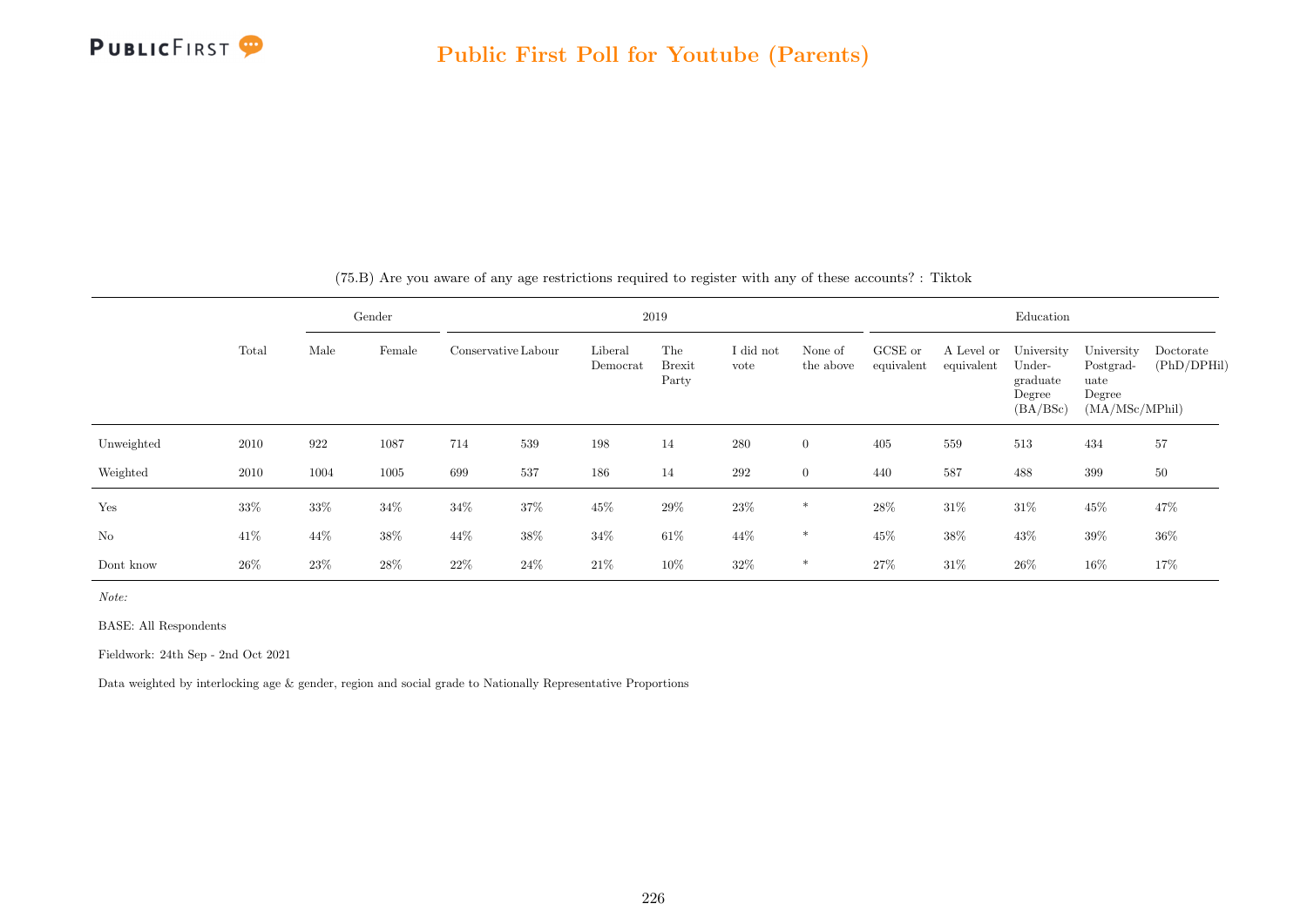

|            |        |        |               |               |                    |                  |                  | Region                         |               |               |          |        |                     |
|------------|--------|--------|---------------|---------------|--------------------|------------------|------------------|--------------------------------|---------------|---------------|----------|--------|---------------------|
|            | Total  | London | South<br>East | South<br>West | East of<br>England | East<br>Midlands | West<br>Midlands | Yorkshire<br>and the<br>Humber | North<br>East | North<br>West | Scotland | Wales  | Northern<br>Ireland |
| Unweighted | 2010   | 335    | 257           | 156           | 177                | 120              | 180              | 175                            | 86            | 247           | 145      | 81     | 51                  |
| Weighted   | 2010   | 281    | 261           | 161           | 181                | 141              | 181              | 161                            | 80            | 221           | 181      | 101    | 60                  |
| Yes        | $33\%$ | $41\%$ | 34%           | $29\%$        | $31\%$             | $29\%$           | 32\%             | $35\%$                         | $41\%$        | $33\%$        | $28\%$   | $34\%$ | $32\%$              |
| No         | 41\%   | $39\%$ | $35\%$        | $44\%$        | $40\%$             | $43\%$           | $42\%$           | $44\%$                         | $34\%$        | 40\%          | 47%      | $44\%$ | 38%                 |
| Dont know  | 26\%   | 20%    | $31\%$        | 26\%          | $29\%$             | $28\%$           | 26\%             | $22\%$                         | $25\%$        | $27\%$        | 24%      | 22%    | $31\%$              |

(75.C) Are you aware of any age restrictions required to register with any of these accounts? : Tiktok

Note:

BASE: All Respondents

Fieldwork: 24th Sep - 2nd Oct 2021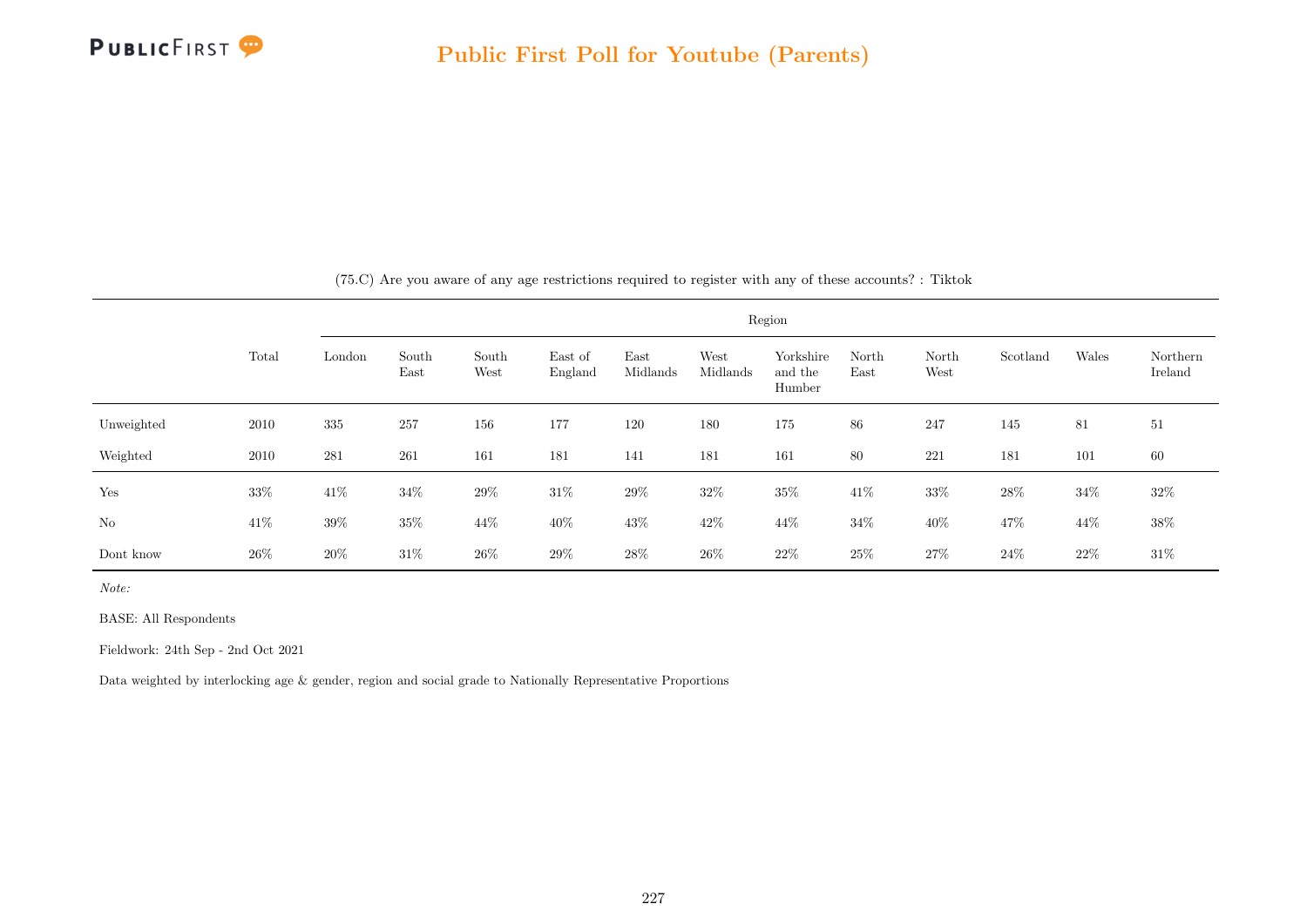

|                |       |        |        |        |           |        |       |        |        | (0.A) Are you aware or any age restrictions required to register with any or these accounts: : whatsapp ( |     |        |                |                   |
|----------------|-------|--------|--------|--------|-----------|--------|-------|--------|--------|-----------------------------------------------------------------------------------------------------------|-----|--------|----------------|-------------------|
|                |       |        |        |        | Age       |        |       |        |        | Social Grade                                                                                              |     |        | $EU$ 2016 Vote |                   |
|                | Total | 18-24  | 25-34  | 35-44  | $45 - 54$ | 55-64  | $65+$ | AB     | C1     | C2                                                                                                        | DE  | Leave  | Remain         | I did not<br>vote |
| Unweighted     | 2010  | 33     | 370    | 924    | 520       | 144    | 19    | 647    | 514    | 433                                                                                                       | 409 | 740    | 931            | 282               |
| Weighted       | 2010  | 31     | 361    | 918    | 527       | 153    | 20    | 541    | 521    | 441                                                                                                       | 500 | 749    | 918            | 287               |
| Yes            | 29%   | $30\%$ | $34\%$ | $32\%$ | $26\%$    | 14%    | $9\%$ | $38\%$ | $25\%$ | 27%                                                                                                       | 25% | $24\%$ | $36\%$         | $19\%$            |
| N <sub>o</sub> | 47%   | 58%    | 45\%   | 45\%   | 48%       | $53\%$ | 52%   | 40%    | $49\%$ | 47%                                                                                                       | 51% | $51\%$ | 41\%           | $51\%$            |
| Dont know      | 24\%  | 12%    | $21\%$ | 23%    | 27\%      | 33%    | 39%   | 22\%   | $26\%$ | 25\%                                                                                                      | 25% | 24\%   | 23\%           | $30\%$            |

(76.A) Are you aware of any age restrictions required to register with any of these accounts? : Whatsapp

Note:

BASE: All Respondents

Fieldwork: 24th Sep - 2nd Oct 2021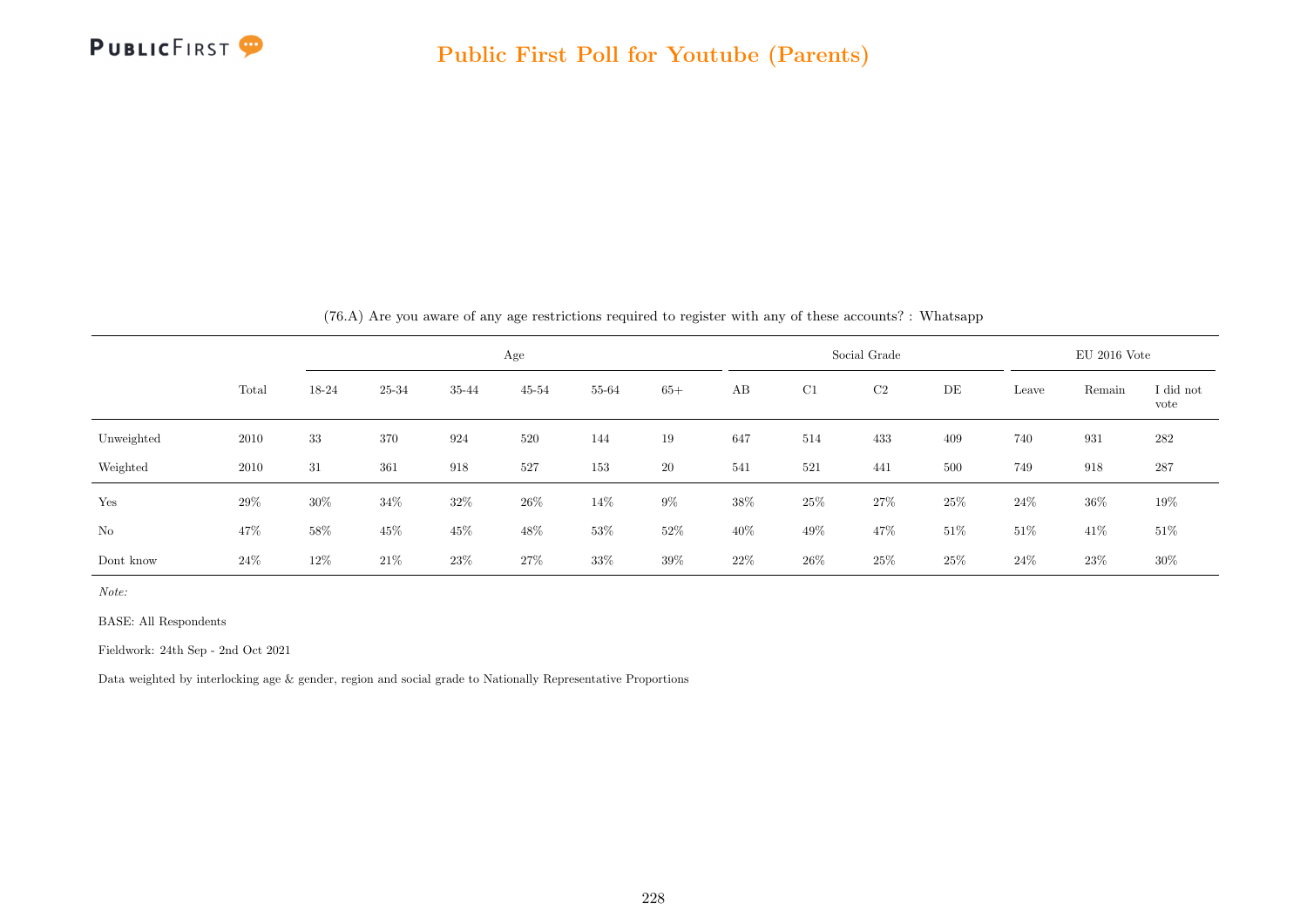

|                |        |      | Gender |                     |      |                     | 2019                          |                   |                      |                       |                          | Education                                              |                                                             |                          |
|----------------|--------|------|--------|---------------------|------|---------------------|-------------------------------|-------------------|----------------------|-----------------------|--------------------------|--------------------------------------------------------|-------------------------------------------------------------|--------------------------|
|                | Total  | Male | Female | Conservative Labour |      | Liberal<br>Democrat | The<br><b>Brexit</b><br>Party | I did not<br>vote | None of<br>the above | GCSE or<br>equivalent | A Level or<br>equivalent | University<br>Under-<br>graduate<br>Degree<br>(BA/BSc) | University<br>Postgrad-<br>uate<br>Degree<br>(MA/MSc/MPhil) | Doctorate<br>(PhD/DPHil) |
| Unweighted     | 2010   | 922  | 1087   | 714                 | 539  | 198                 | 14                            | 280               | $\overline{0}$       | 405                   | 559                      | 513                                                    | 434                                                         | 57                       |
| Weighted       | 2010   | 1004 | 1005   | 699                 | 537  | 186                 | 14                            | 292               | $\overline{0}$       | 440                   | 587                      | 488                                                    | 399                                                         | 50                       |
| Yes            | 29%    | 34%  | $24\%$ | 30%                 | 28%  | $43\%$              | 20%                           | 17%               | $\ast$               | 19%                   | $22\%$                   | $28\%$                                                 | 49%                                                         | 42\%                     |
| N <sub>o</sub> | 47%    | 44%  | $50\%$ | 47%                 | 48%  | $38\%$              | $80\%$                        | $54\%$            | $\ast$               | $53\%$                | $50\%$                   | 47\%                                                   | $35\%$                                                      | 45%                      |
| Dont know      | $24\%$ | 22%  | 26\%   | 23%                 | 24\% | 18%                 | $0\%$                         | $30\%$            | $\ast$               | 28%                   | 28%                      | 25%                                                    | 16%                                                         | 13%                      |

(76.B) Are you aware of any age restrictions required to register with any of these accounts? : Whatsapp

Note:

BASE: All Respondents

Fieldwork: 24th Sep - 2nd Oct 2021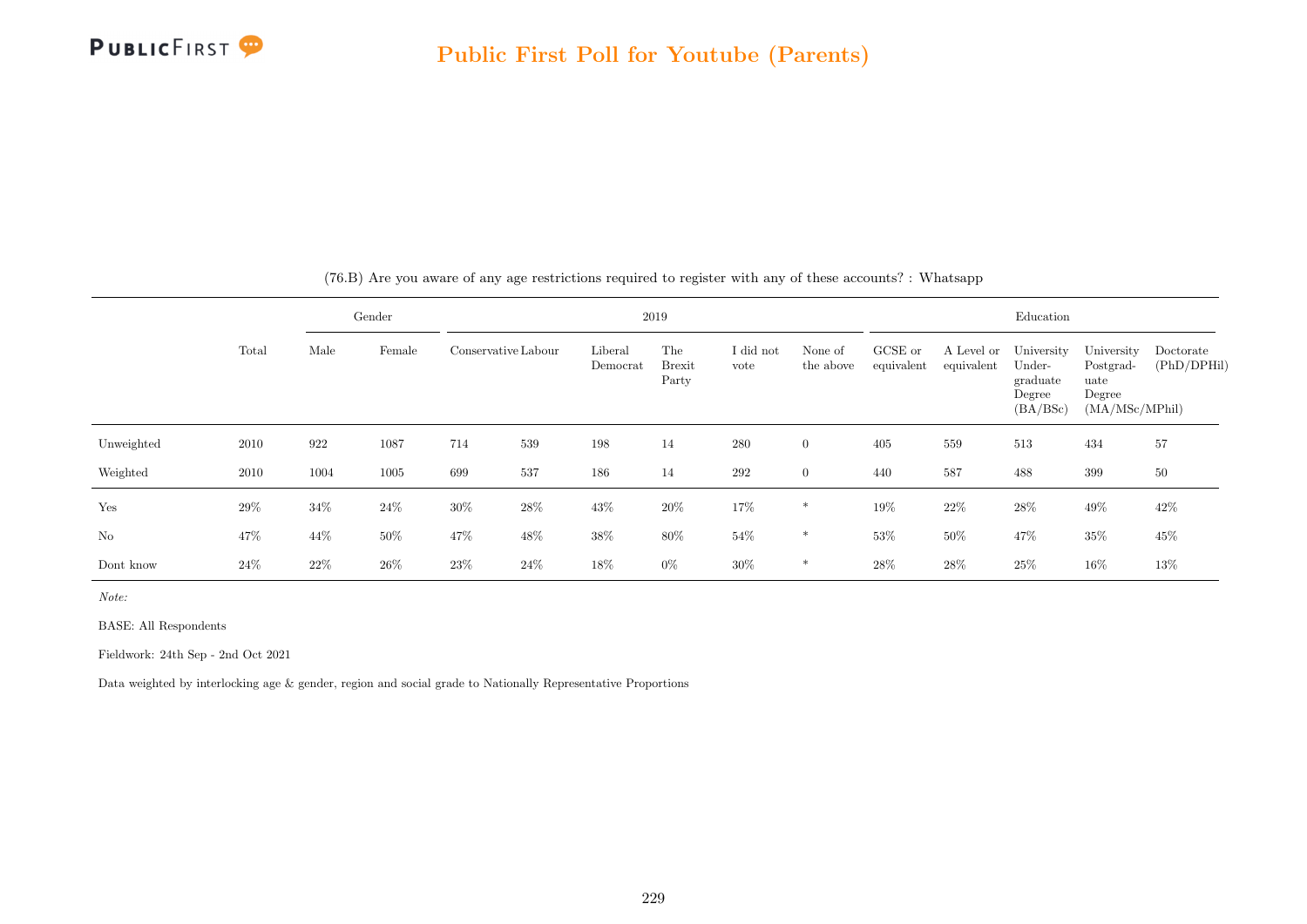

|            |        |        |               |               |                    |                  |                  | Region                         |               |               |          |        |                     |
|------------|--------|--------|---------------|---------------|--------------------|------------------|------------------|--------------------------------|---------------|---------------|----------|--------|---------------------|
|            | Total  | London | South<br>East | South<br>West | East of<br>England | East<br>Midlands | West<br>Midlands | Yorkshire<br>and the<br>Humber | North<br>East | North<br>West | Scotland | Wales  | Northern<br>Ireland |
| Unweighted | 2010   | 335    | 257           | 156           | 177                | 120              | 180              | 175                            | 86            | 247           | 145      | 81     | 51                  |
| Weighted   | 2010   | 281    | 261           | 161           | 181                | 141              | 181              | 161                            | 80            | 221           | 181      | 101    | 60                  |
| Yes        | $29\%$ | $45\%$ | 27\%          | $22\%$        | $27\%$             | $29\%$           | $26\%$           | $26\%$                         | $34\%$        | $31\%$        | $24\%$   | 18%    | $22\%$              |
| $\rm No$   | $47\%$ | $39\%$ | $42\%$        | 55%           | $43\%$             | $45\%$           | $48\%$           | $55\%$                         | $45\%$        | $43\%$        | $55\%$   | $56\%$ | $51\%$              |
| Dont know  | $24\%$ | $16\%$ | $30\%$        | $24\%$        | $30\%$             | $26\%$           | $27\%$           | $20\%$                         | $22\%$        | $26\%$        | $22\%$   | $26\%$ | 27\%                |

(76.C) Are you aware of any age restrictions required to register with any of these accounts? : Whatsapp

Note:

BASE: All Respondents

Fieldwork: 24th Sep - 2nd Oct 2021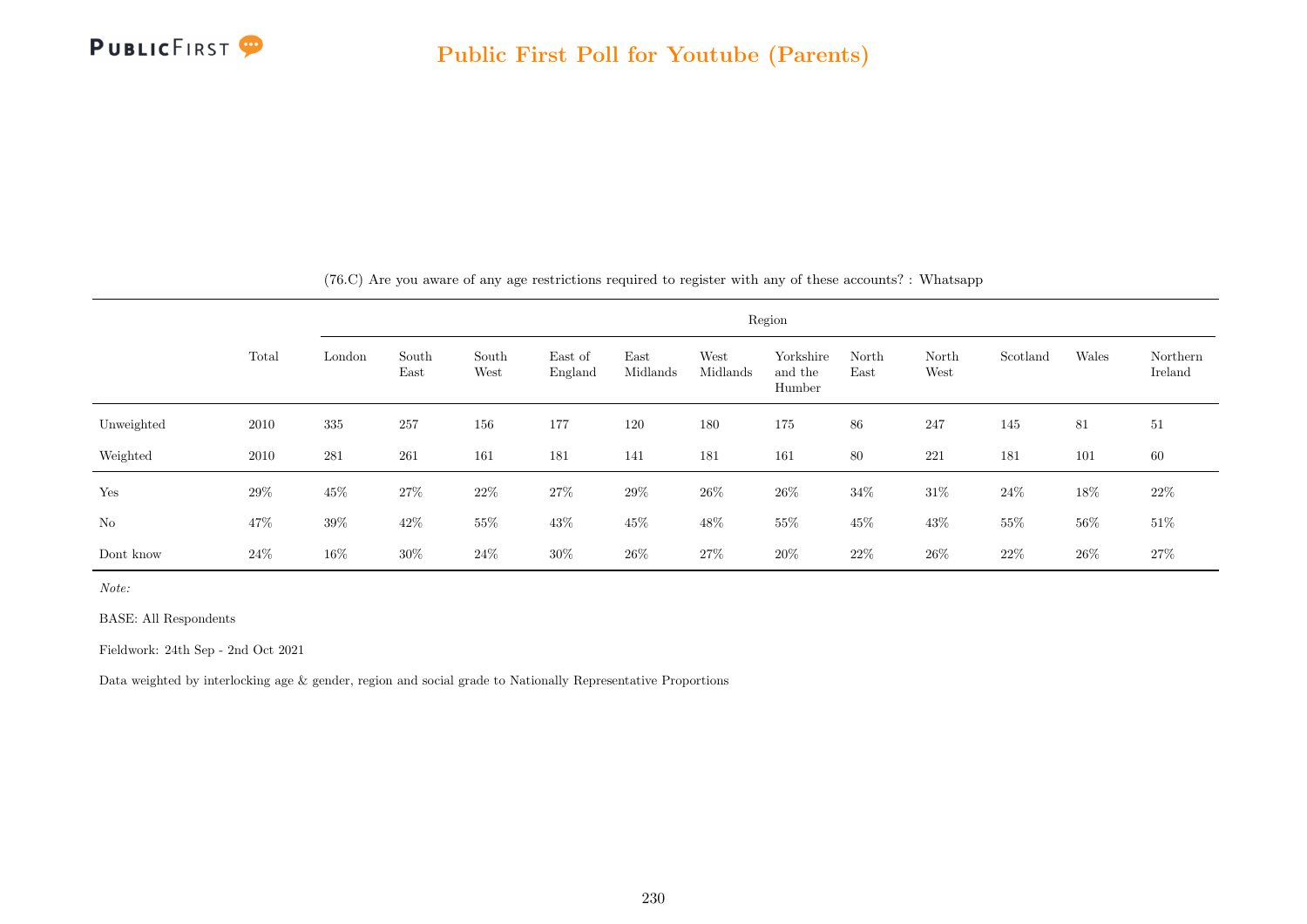

|            | ( <i>(i.</i> A) Are you aware of any recommendations from social media companies about the age they consider to be appropriate to use these accounts <i>!</i> |        |        |       |           |       |       |      |     |              |     |       |                |                   |
|------------|---------------------------------------------------------------------------------------------------------------------------------------------------------------|--------|--------|-------|-----------|-------|-------|------|-----|--------------|-----|-------|----------------|-------------------|
|            |                                                                                                                                                               |        |        |       | Age       |       |       |      |     | Social Grade |     |       | $EU$ 2016 Vote |                   |
|            | Total                                                                                                                                                         | 18-24  | 25-34  | 35-44 | $45 - 54$ | 55-64 | $65+$ | AB   | C1  | C2           | DE  | Leave | Remain         | I did not<br>vote |
| Unweighted | 2010                                                                                                                                                          | 33     | 370    | 924   | 520       | 144   | 19    | 647  | 514 | 433          | 409 | 740   | 931            | 282               |
| Weighted   | 2010                                                                                                                                                          | 31     | 361    | 918   | 527       | 153   | 20    | 541  | 521 | 441          | 500 | 749   | 918            | 287               |
| Yes        | 39%                                                                                                                                                           | $51\%$ | $46\%$ | 43%   | 32%       | 22\%  | 12%   | 52%  | 30% | 35%          | 37% | 33%   | 48%            | 25\%              |
| No         | $61\%$                                                                                                                                                        | 49\%   | 54%    | 57\%  | 68\%      | 78%   | 88\%  | 48\% | 70% | $65\%$       | 63% | 67%   | 52\%           | $75\%$            |

 $(77.4)$  Are you aware of any recommendations from social media companies about the age they consider to be appropriate to use these accounts?

Note:

BASE: All Respondents

Fieldwork: 24th Sep - 2nd Oct 2021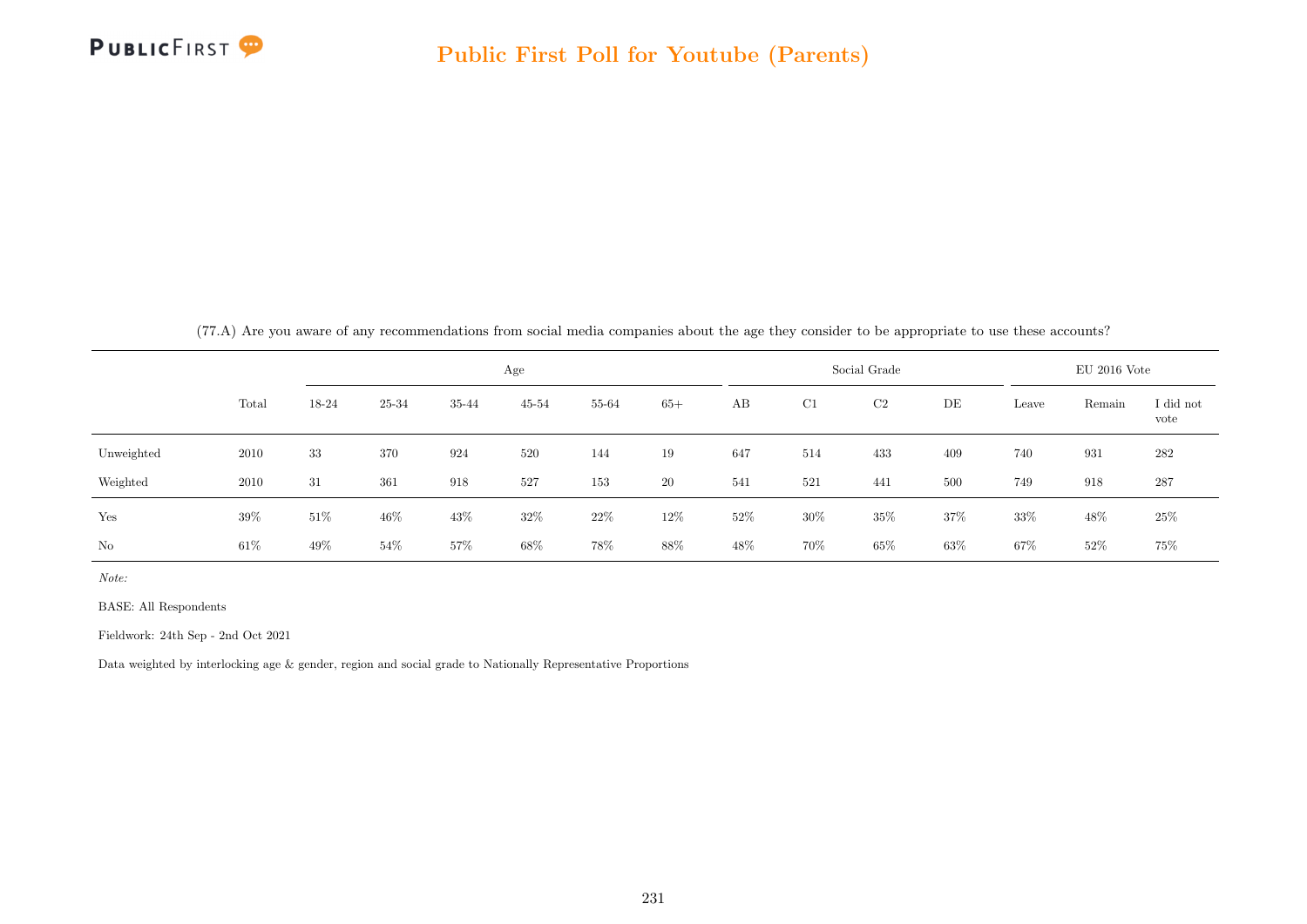

(77.B) Are you aware of any recommendations from social media companies about the age they consider to be appropriate to use these accounts?

|            |        |      | Gender |                     |        |                     | 2019                   |                   |                      |                       |                          | Education                                              |                                                             |                          |
|------------|--------|------|--------|---------------------|--------|---------------------|------------------------|-------------------|----------------------|-----------------------|--------------------------|--------------------------------------------------------|-------------------------------------------------------------|--------------------------|
|            | Total  | Male | Female | Conservative Labour |        | Liberal<br>Democrat | The<br>Brexit<br>Party | I did not<br>vote | None of<br>the above | GCSE or<br>equivalent | A Level or<br>equivalent | University<br>Under-<br>graduate<br>Degree<br>(BA/BSc) | University<br>Postgrad-<br>uate<br>Degree<br>(MA/MSc/MPhil) | Doctorate<br>(PhD/DPHil) |
| Unweighted | 2010   | 922  | 1087   | 714                 | 539    | 198                 | 14                     | 280               | $\overline{0}$       | 405                   | 559                      | 513                                                    | 434                                                         | 57                       |
| Weighted   | 2010   | 1004 | 1005   | 699                 | 537    | 186                 | 14                     | 292               | $\overline{0}$       | 440                   | 587                      | 488                                                    | 399                                                         | 50                       |
| Yes        | 39%    | 44\% | 33%    | 41\%                | 39%    | $61\%$              | 31\%                   | 23\%              | $\ast$               | 28%                   | 30%                      | $36\%$                                                 | 64%                                                         | 66%                      |
| No         | $61\%$ | 56%  | $67\%$ | 59%                 | $61\%$ | 39%                 | 69%                    | 77%               | $\ast$               | 72%                   | 70%                      | $64\%$                                                 | 36%                                                         | 34%                      |

Note:

BASE: All Respondents

Fieldwork: 24th Sep - 2nd Oct 2021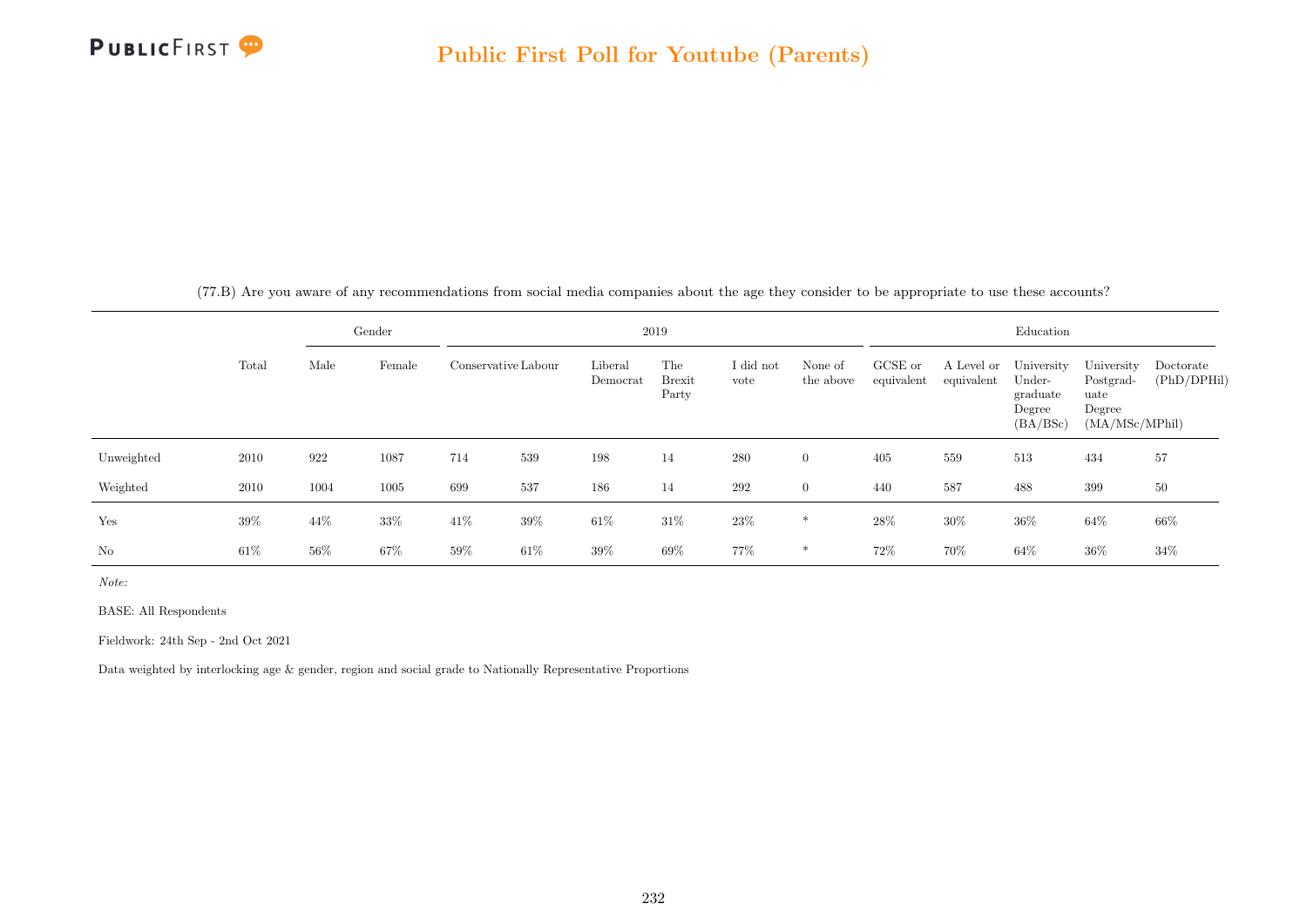

(77.C) Are you aware of any recommendations from social media companies about the age they consider to be appropriate to use these accounts?

|            |        |        |               |               |                    |                  |                  | Region                         |               |               |          |       |                     |
|------------|--------|--------|---------------|---------------|--------------------|------------------|------------------|--------------------------------|---------------|---------------|----------|-------|---------------------|
|            | Total  | London | South<br>East | South<br>West | East of<br>England | East<br>Midlands | West<br>Midlands | Yorkshire<br>and the<br>Humber | North<br>East | North<br>West | Scotland | Wales | Northern<br>Ireland |
| Unweighted | 2010   | 335    | 257           | 156           | 177                | 120              | 180              | 175                            | 86            | 247           | 145      | 81    | 51                  |
| Weighted   | 2010   | 281    | 261           | 161           | 181                | 141              | 181              | 161                            | 80            | 221           | 181      | 101   | 60                  |
| Yes        | $39\%$ | $59\%$ | $38\%$        | $35\%$        | 33%                | $37\%$           | $36\%$           | 35%                            | 39%           | 41\%          | 34%      | 29%   | $24\%$              |
| No         | $61\%$ | 41\%   | $62\%$        | $65\%$        | 67%                | $63\%$           | $64\%$           | 65%                            | $61\%$        | $59\%$        | 66\%     | 71%   | 76%                 |

Note:

BASE: All Respondents

Fieldwork: 24th Sep - 2nd Oct 2021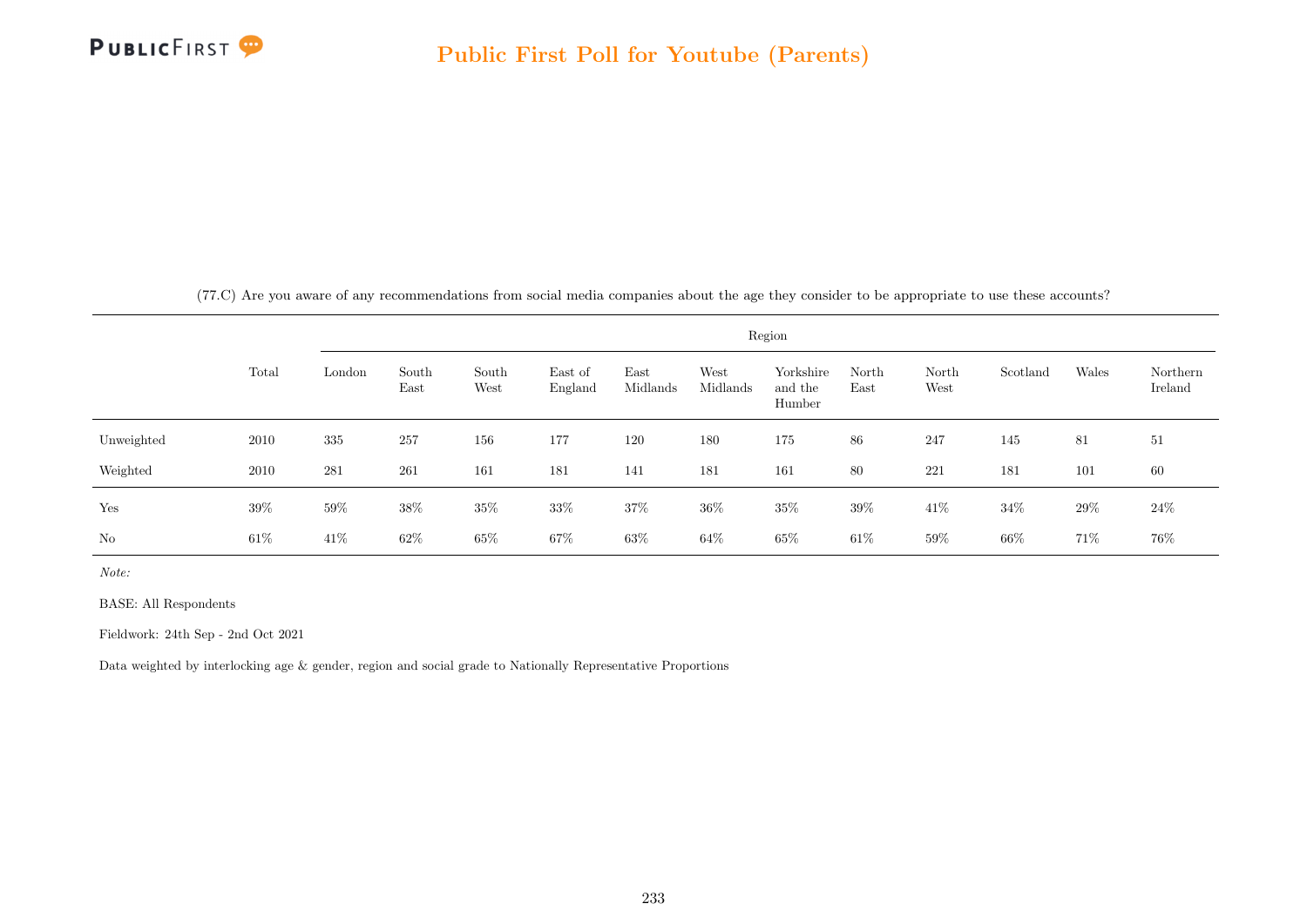

|                                                            |        |       |       |                    | Age       |        |        |        |        | Social Grade |           |        | $EU$ 2016 Vote |                   |
|------------------------------------------------------------|--------|-------|-------|--------------------|-----------|--------|--------|--------|--------|--------------|-----------|--------|----------------|-------------------|
|                                                            | Total  | 18-24 | 25-34 | 35-44              | $45 - 54$ | 55-64  | $65+$  | AB     | C1     | $\rm C2$     | $\rm{DE}$ | Leave  | Remain         | I did not<br>vote |
| Unweighted                                                 | 2010   | 33    | 370   | 924                | 520       | 144    | 19     | 647    | 514    | 433          | 409       | 740    | 931            | 282               |
| Weighted                                                   | 2010   | 31    | 361   | $\boldsymbol{918}$ | 527       | 153    | $20\,$ | 541    | 521    | 441          | 500       | 749    | 918            | $287\,$           |
| The childs parents                                         | $72\%$ | 76%   | 70%   | $71\%$             | $72\%$    | $80\%$ | $66\%$ | $66\%$ | 74%    | $73\%$       | 75%       | 73%    | 71\%           | $75\%$            |
| The social media /<br>internet companies                   | 63%    | 69%   | 66%   | $61\%$             | 64%       | 64%    | 81\%   | 64%    | 63%    | 63%          | $63\%$    | $62\%$ | 67%            | 59%               |
| The Government<br>through law                              | 43%    | 36%   | 41\%  | $42\%$             | $45\%$    | $49\%$ | 74%    | 48\%   | $45\%$ | 42\%         | 38%       | $45\%$ | 45\%           | $35\%$            |
| Nobody other than the<br>child should be able to<br>decide | $1\%$  | $0\%$ | $2\%$ | $1\%$              | $1\%$     | $1\%$  | $0\%$  | $1\%$  | $1\%$  | $2\%$        | $2\%$     | $2\%$  | $1\%$          | $2\%$             |
| Don't know                                                 | $6\%$  | $6\%$ | $6\%$ | $6\%$              | $5\%$     | $3\%$  | $0\%$  | $4\%$  | $7\%$  | $5\%$        | $6\%$     | $6\%$  | $4\%$          | 10%               |

(78.A) Who, if anyone, do you think is responsible for restricting the age a child is allowed to create an account with any of the platforms mentioned earlier?Select all that apply

Note:

BASE: All Respondents

Fieldwork: 24th Sep - 2nd Oct 2021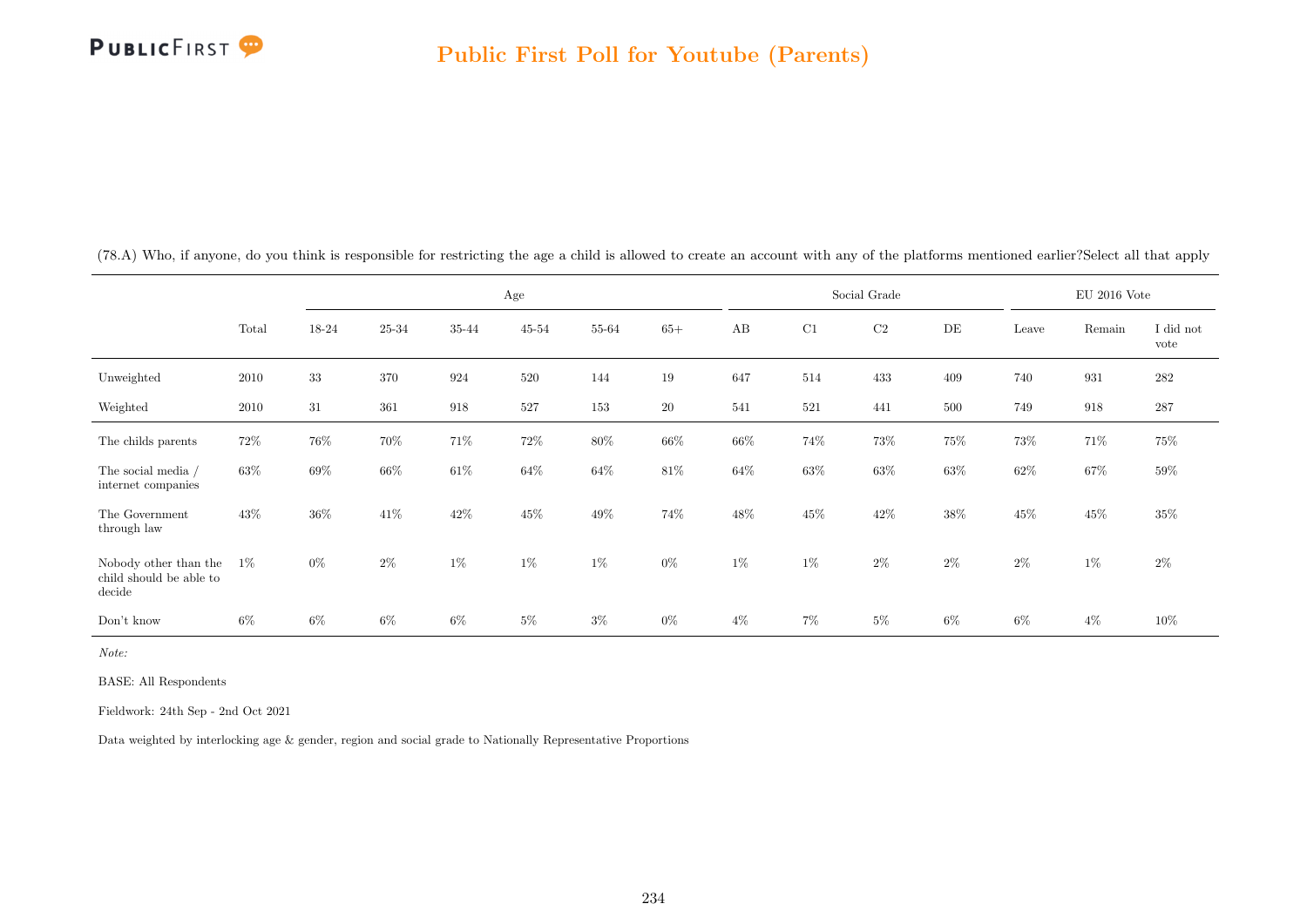## PUBLICFIRST<sup>9</sup>

|                                                            |       |        | Gender |                     |        |                     | 2019                          |                   |                      |                       |                          | Education                                              |                                                             |                          |
|------------------------------------------------------------|-------|--------|--------|---------------------|--------|---------------------|-------------------------------|-------------------|----------------------|-----------------------|--------------------------|--------------------------------------------------------|-------------------------------------------------------------|--------------------------|
|                                                            | Total | Male   | Female | Conservative Labour |        | Liberal<br>Democrat | The<br><b>Brexit</b><br>Party | I did not<br>vote | None of<br>the above | GCSE or<br>equivalent | A Level or<br>equivalent | University<br>Under-<br>graduate<br>Degree<br>(BA/BSc) | University<br>Postgrad-<br>uate<br>Degree<br>(MA/MSc/MPhil) | Doctorate<br>(PhD/DPHil) |
| Unweighted                                                 | 2010  | 922    | 1087   | 714                 | 539    | 198                 | 14                            | 280               | $\overline{0}$       | 405                   | 559                      | 513                                                    | 434                                                         | 57                       |
| Weighted                                                   | 2010  | 1004   | 1005   | 699                 | 537    | 186                 | 14                            | $\,292$           | $\overline{0}$       | 440                   | 587                      | 488                                                    | 399                                                         | 50                       |
| The childs parents                                         | 72%   | $68\%$ | $76\%$ | $73\%$              | 72\%   | 70%                 | 73%                           | 78%               | $\ast$               | $76\%$                | $76\%$                   | 73%                                                    | $62\%$                                                      | 63%                      |
| The social media /<br>internet companies                   | 63%   | 65%    | $62\%$ | 63%                 | $62\%$ | 73%                 | $66\%$                        | $64\%$            | $\ast$               | $63\%$                | 64%                      | $63\%$                                                 | $64\%$                                                      | $69\%$                   |
| The Government<br>through law                              | 43%   | 47%    | $40\%$ | 46%                 | $40\%$ | $49\%$              | $73\%$                        | $36\%$            | $\ast$               | 39%                   | 40%                      | 47%                                                    | $50\%$                                                      | $51\%$                   |
| Nobody other than the<br>child should be able to<br>decide | $1\%$ | $1\%$  | 1%     | $1\%$               | $2\%$  | $1\%$               | $0\%$                         | $2\%$             | $\ast$               | $2\%$                 | $1\%$                    | $1\%$                                                  | $0\%$                                                       | $2\%$                    |
| Don't know                                                 | $6\%$ | $4\%$  | 8%     | $4\%$               | $6\%$  | $2\%$               | $6\%$                         | $8\%$             | $\ast$               | $5\%$                 | $7\%$                    | $5\%$                                                  | $3\%$                                                       | $2\%$                    |

(78.B) Who, if anyone, do you think is responsible for restricting the age a child is allowed to create an account with any of the platforms mentioned earlier?Select all that apply

Note:

BASE: All Respondents

Fieldwork: 24th Sep - 2nd Oct 2021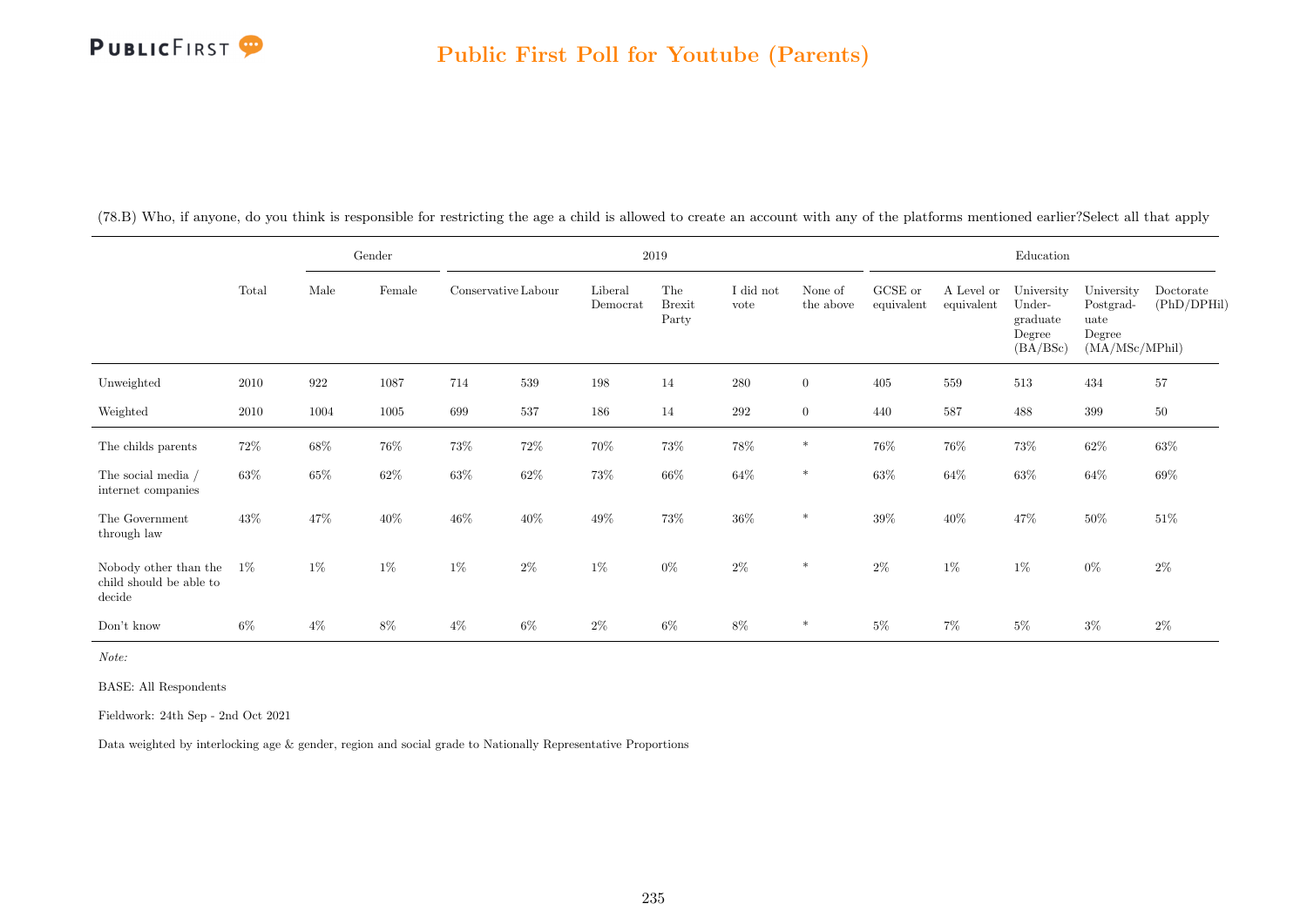## PUBLICFIRST<sup>9</sup>

|                                                            |        |        |               |               |                    |                  | Region           |                                |               |               |          |        |                     |
|------------------------------------------------------------|--------|--------|---------------|---------------|--------------------|------------------|------------------|--------------------------------|---------------|---------------|----------|--------|---------------------|
|                                                            | Total  | London | South<br>East | South<br>West | East of<br>England | East<br>Midlands | West<br>Midlands | Yorkshire<br>and the<br>Humber | North<br>East | North<br>West | Scotland | Wales  | Northern<br>Ireland |
| Unweighted                                                 | 2010   | 335    | 257           | 156           | 177                | 120              | 180              | 175                            | 86            | 247           | 145      | 81     | 51                  |
| Weighted                                                   | 2010   | 281    | 261           | 161           | 181                | 141              | 181              | 161                            | $80\,$        | 221           | 181      | 101    | 60                  |
| The childs parents                                         | $72\%$ | $70\%$ | 77%           | $72\%$        | 74%                | 77%              | $66\%$           | 74%                            | 77%           | $72\%$        | $64\%$   | 74%    | $68\%$              |
| The social media /<br>internet companies                   | $63\%$ | $67\%$ | 69%           | $59\%$        | $65\%$             | $67\%$           | 65%              | $60\%$                         | 65%           | $58\%$        | 56%      | $62\%$ | $62\%$              |
| The Government<br>through law                              | 43%    | $51\%$ | 47%           | 37%           | 39%                | 44%              | 42\%             | 43\%                           | 45%           | 40%           | 41\%     | 43%    | 42\%                |
| Nobody other than the<br>child should be able to<br>decide | $1\%$  | $0\%$  | $0\%$         | $2\%$         | $1\%$              | $1\%$            | $2\%$            | $1\%$                          | $1\%$         | $2\%$         | $3\%$    | $1\%$  | $1\%$               |
| Don't know                                                 | $6\%$  | $3\%$  | $2\%$         | $5\%$         | $9\%$              | $3\%$            | $5\%$            | $7\%$                          | $7\%$         | 8%            | $9\%$    | $6\%$  | $9\%$               |

(78.C) Who, if anyone, do you think is responsible for restricting the age a child is allowed to create an account with any of the platforms mentioned earlier?Select all that apply

Note:

BASE: All Respondents

Fieldwork: 24th Sep - 2nd Oct 2021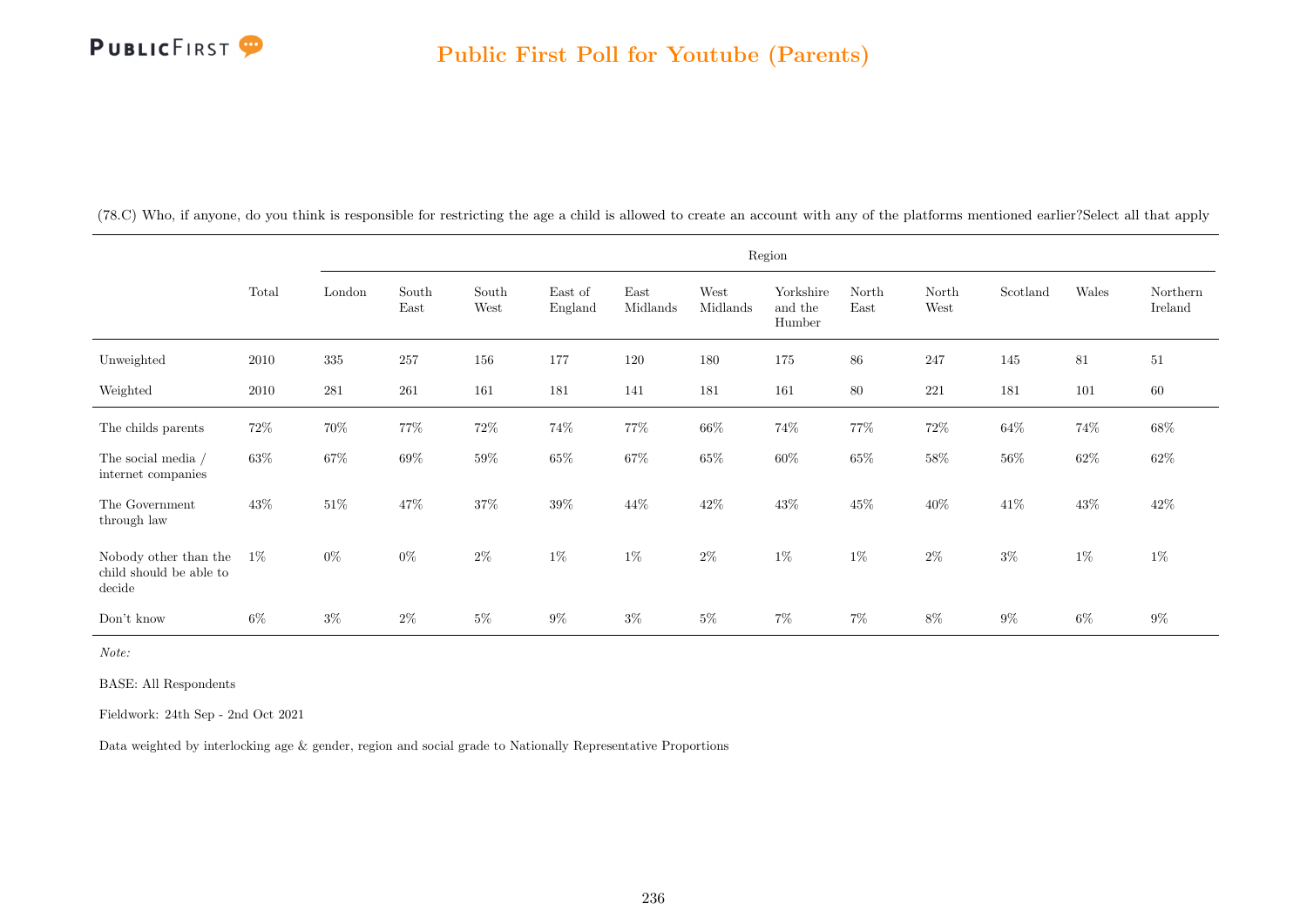

|  |  |  |  | (79.A) Do you believe only those with registered personal accounts should be able to use platforms like Instagram, Youtube, TikTok etc? |
|--|--|--|--|-----------------------------------------------------------------------------------------------------------------------------------------|
|  |  |  |  |                                                                                                                                         |

|            |       |        |        |       | Age       |       |       |     |     | Social Grade |      |        | $EU$ 2016 Vote |                   |
|------------|-------|--------|--------|-------|-----------|-------|-------|-----|-----|--------------|------|--------|----------------|-------------------|
|            | Total | 18-24  | 25-34  | 35-44 | $45 - 54$ | 55-64 | $65+$ | AB  | C1  | C2           | DE   | Leave  | Remain         | I did not<br>vote |
| Unweighted | 2010  | 33     | 370    | 924   | 520       | 144   | 19    | 647 | 514 | 433          | 409  | 740    | 931            | 282               |
| Weighted   | 2010  | 31     | 361    | 918   | 527       | 153   | 20    | 541 | 521 | 441          | 500  | 749    | 918            | 287               |
| Yes        | 69%   | 70%    | 64%    | 73%   | 67%       | 69%   | 89%   | 71% | 73% | 66%          | 68%  | 69%    | 73%            | 62%               |
| No         | 13%   | $16\%$ | $19\%$ | 10%   | 12%       | 14%   | 11\%  | 15% | 11% | 13%          | 12%  | $13\%$ | 13%            | 14%               |
| Dont know  | 18%   | 14%    | 17%    | 17%   | 20%       | 18%   | $0\%$ | 14% | 16% | 22\%         | 21\% | 18%    | 14%            | 24%               |

Note:

BASE: All Respondents

Fieldwork: 24th Sep - 2nd Oct 2021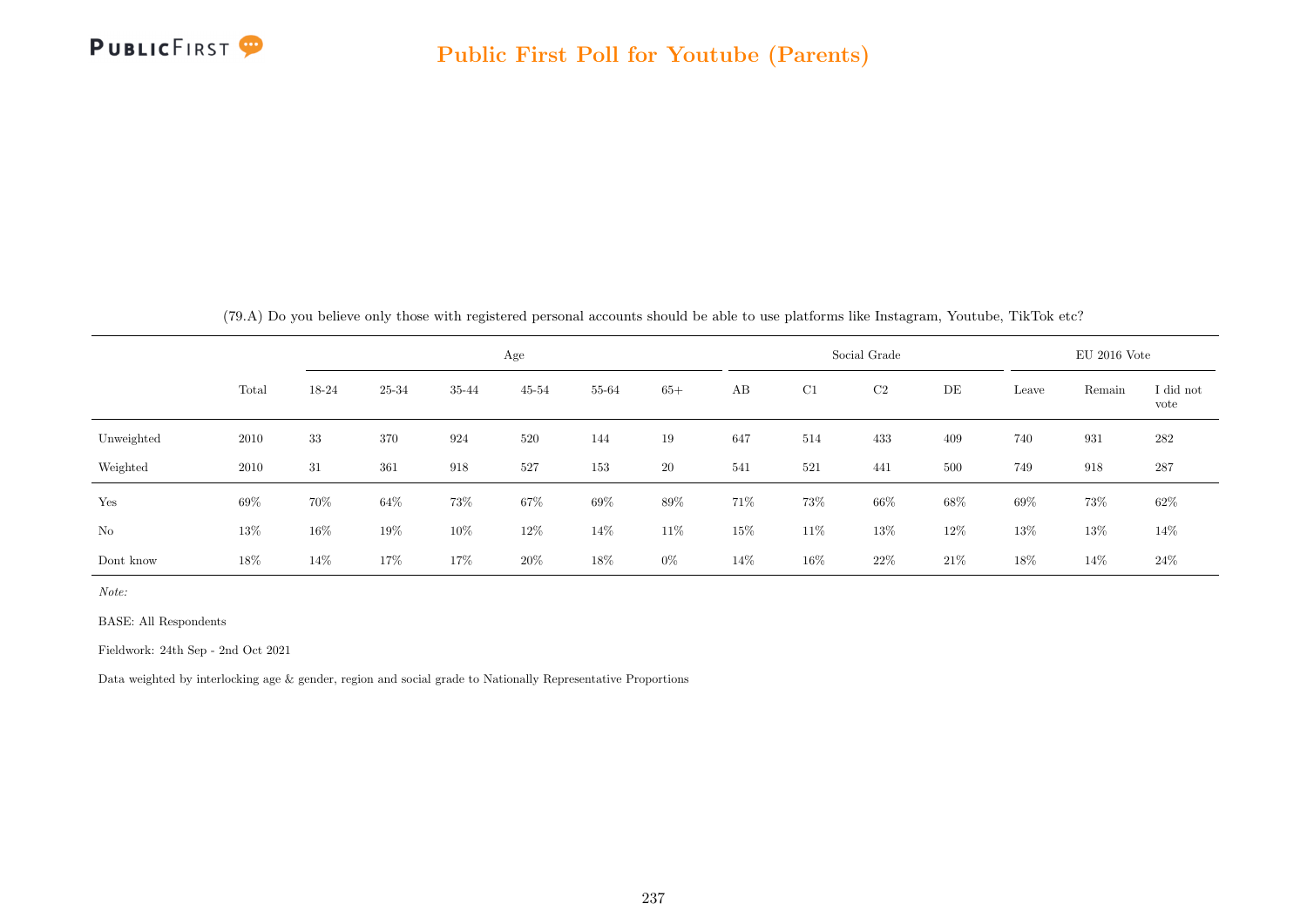

|            |       |      | Gender |        |                     |                     | 2019                          |                   |                      |                       |                          | Education                                              |                                                             |                          |
|------------|-------|------|--------|--------|---------------------|---------------------|-------------------------------|-------------------|----------------------|-----------------------|--------------------------|--------------------------------------------------------|-------------------------------------------------------------|--------------------------|
|            | Total | Male | Female |        | Conservative Labour | Liberal<br>Democrat | The<br><b>Brexit</b><br>Party | I did not<br>vote | None of<br>the above | GCSE or<br>equivalent | A Level or<br>equivalent | University<br>Under-<br>graduate<br>Degree<br>(BA/BSc) | University<br>Postgrad-<br>uate<br>Degree<br>(MA/MSc/MPhil) | Doctorate<br>(PhD/DPHil) |
| Unweighted | 2010  | 922  | 1087   | 714    | 539                 | 198                 | 14                            | 280               | $\overline{0}$       | 405                   | 559                      | 513                                                    | 434                                                         | 57                       |
| Weighted   | 2010  | 1004 | 1005   | 699    | 537                 | 186                 | 14                            | 292               | $\overline{0}$       | 440                   | 587                      | 488                                                    | 399                                                         | $50\,$                   |
| Yes        | 69%   | 72%  | 67%    | 73%    | 70%                 | 74%                 | $58\%$                        | $64\%$            | $\ast$               | 67%                   | $68\%$                   | 67%                                                    | 79%                                                         | 71\%                     |
| $\rm No$   | 13%   | 15%  | 11%    | 11%    | 14%                 | 13%                 | 30%                           | 11\%              | $*$                  | 11%                   | 11%                      | 16%                                                    | 12%                                                         | 20%                      |
| Dont know  | 18%   | 13%  | 23\%   | $16\%$ | 16%                 | 13%                 | 12%                           | 25\%              | *                    | 21\%                  | 21%                      | 17%                                                    | $9\%$                                                       | $9\%$                    |

(79.B) Do you believe only those with registered personal accounts should be able to use platforms like Instagram, Youtube, TikTok etc?

Note:

BASE: All Respondents

Fieldwork: 24th Sep - 2nd Oct 2021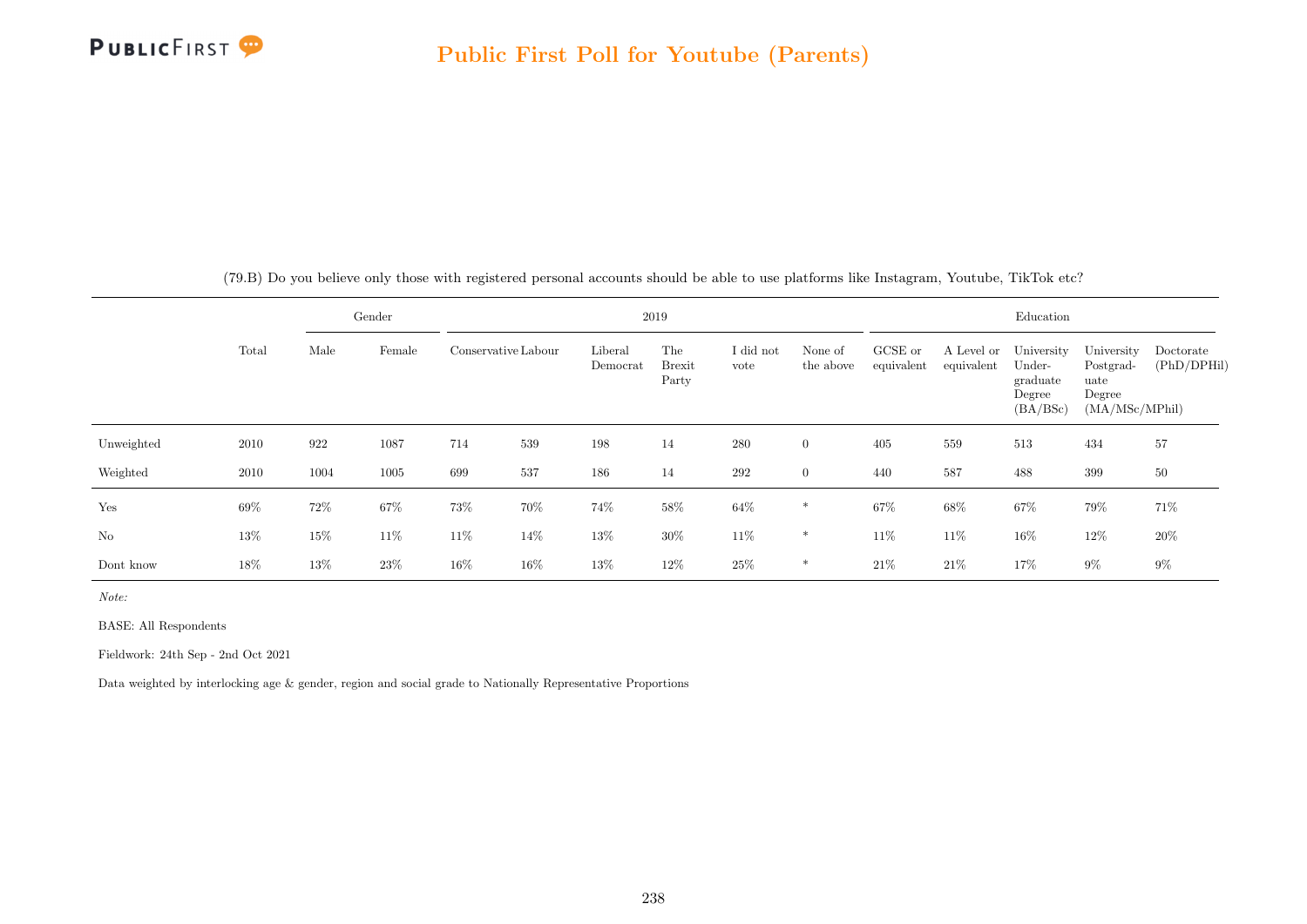

|            |       |        |               |               |                    |                  |                  | Region                         |               |               |          |        |                     |
|------------|-------|--------|---------------|---------------|--------------------|------------------|------------------|--------------------------------|---------------|---------------|----------|--------|---------------------|
|            | Total | London | South<br>East | South<br>West | East of<br>England | East<br>Midlands | West<br>Midlands | Yorkshire<br>and the<br>Humber | North<br>East | North<br>West | Scotland | Wales  | Northern<br>Ireland |
| Unweighted | 2010  | 335    | 257           | 156           | 177                | 120              | 180              | 175                            | 86            | 247           | 145      | 81     | 51                  |
| Weighted   | 2010  | 281    | 261           | 161           | 181                | 141              | 181              | 161                            | 80            | 221           | 181      | 101    | 60                  |
| Yes        | 69%   | 76%    | 68%           | $61\%$        | $61\%$             | $68\%$           | 71%              | 74%                            | 77%           | 69%           | 69%      | $75\%$ | $63\%$              |
| No         | 13%   | $15\%$ | 11\%          | $20\%$        | 14%                | $15\%$           | 10%              | $12\%$                         | $8\%$         | $9\%$         | $13\%$   | $12\%$ | 14\%                |
| Dont know  | 18%   | $10\%$ | $21\%$        | $19\%$        | $24\%$             | 17%              | 19%              | 14\%                           | 15%           | $22\%$        | 18%      | 14%    | $23\%$              |

(79.C) Do you believe only those with registered personal accounts should be able to use platforms like Instagram, Youtube, TikTok etc?

Note:

BASE: All Respondents

Fieldwork: 24th Sep - 2nd Oct 2021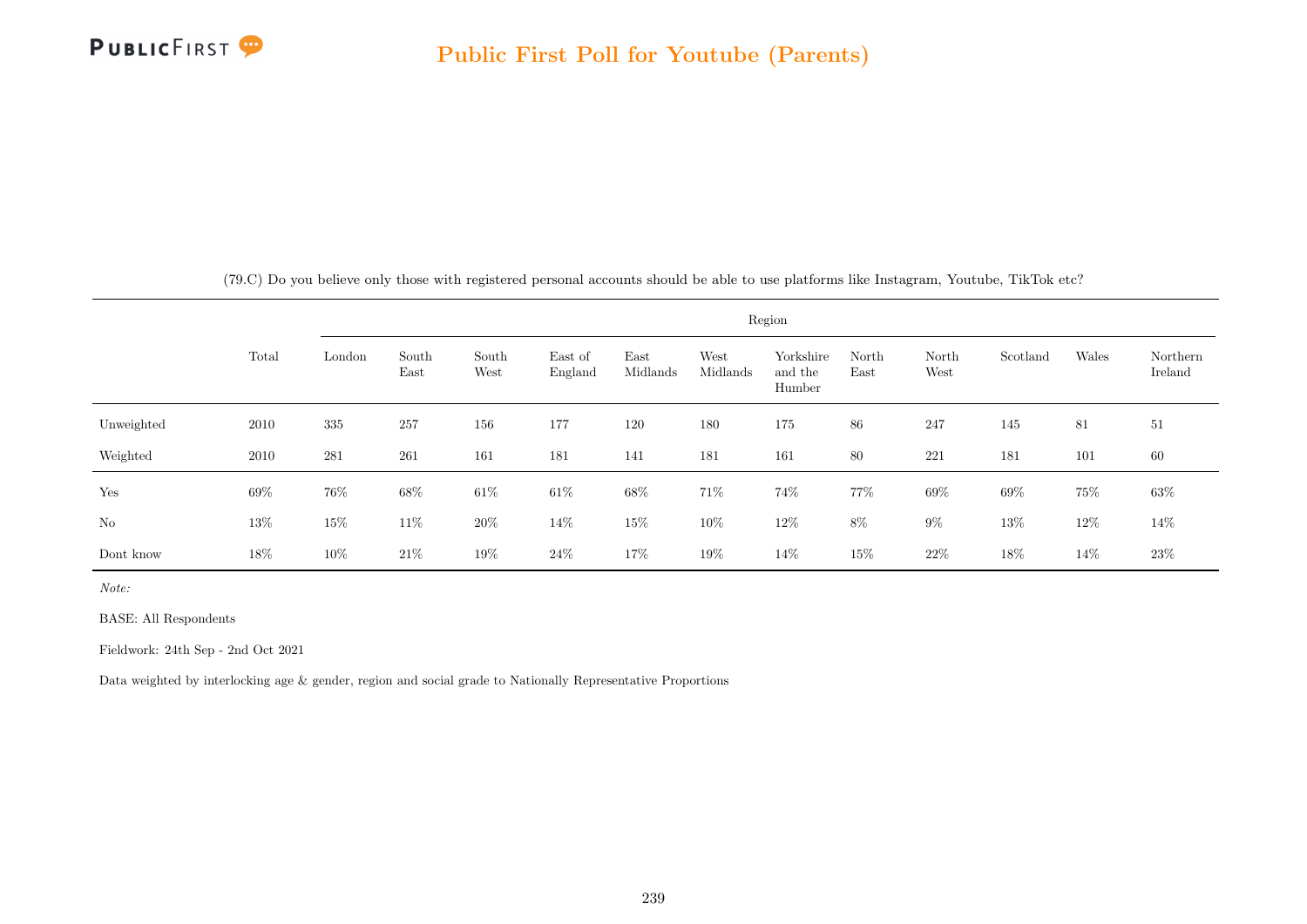

|  |  |  |  | (80.A) Would you like the platforms we are talking about to ensure parental permission was granted before a child could create an account? |
|--|--|--|--|--------------------------------------------------------------------------------------------------------------------------------------------|
|  |  |  |  |                                                                                                                                            |

|            |       |       |        |       | Age       |        |       |     |       | Social Grade |       |       | $EU$ 2016 Vote |                   |
|------------|-------|-------|--------|-------|-----------|--------|-------|-----|-------|--------------|-------|-------|----------------|-------------------|
|            | Total | 18-24 | 25-34  | 35-44 | $45 - 54$ | 55-64  | $65+$ | AB  | C1    | C2           | DE    | Leave | Remain         | I did not<br>vote |
| Unweighted | 2010  | 33    | 370    | 924   | 520       | 144    | 19    | 647 | 514   | 433          | 409   | 740   | 931            | 282               |
| Weighted   | 2010  | 31    | 361    | 918   | 527       | 153    | 20    | 541 | 521   | 441          | 500   | 749   | 918            | 287               |
| Yes        | 84%   | 92%   | 79%    | 84%   | 86%       | $81\%$ | 100%  | 86% | 84%   | 82%          | 82%   | 84%   | 86%            | 78%               |
| No         | $7\%$ | $6\%$ | $11\%$ | $6\%$ | $5\%$     | $8\%$  | $0\%$ | 8%  | $6\%$ | $6\%$        | $7\%$ | $7\%$ | $7\%$          | $6\%$             |
| Dont know  | 10%   | $2\%$ | $10\%$ | 10%   | $9\%$     | $10\%$ | $0\%$ | 6%  | 10%   | 12%          | 11%   | $9\%$ | 8%             | $16\%$            |

Note:

BASE: All Respondents

Fieldwork: 24th Sep - 2nd Oct 2021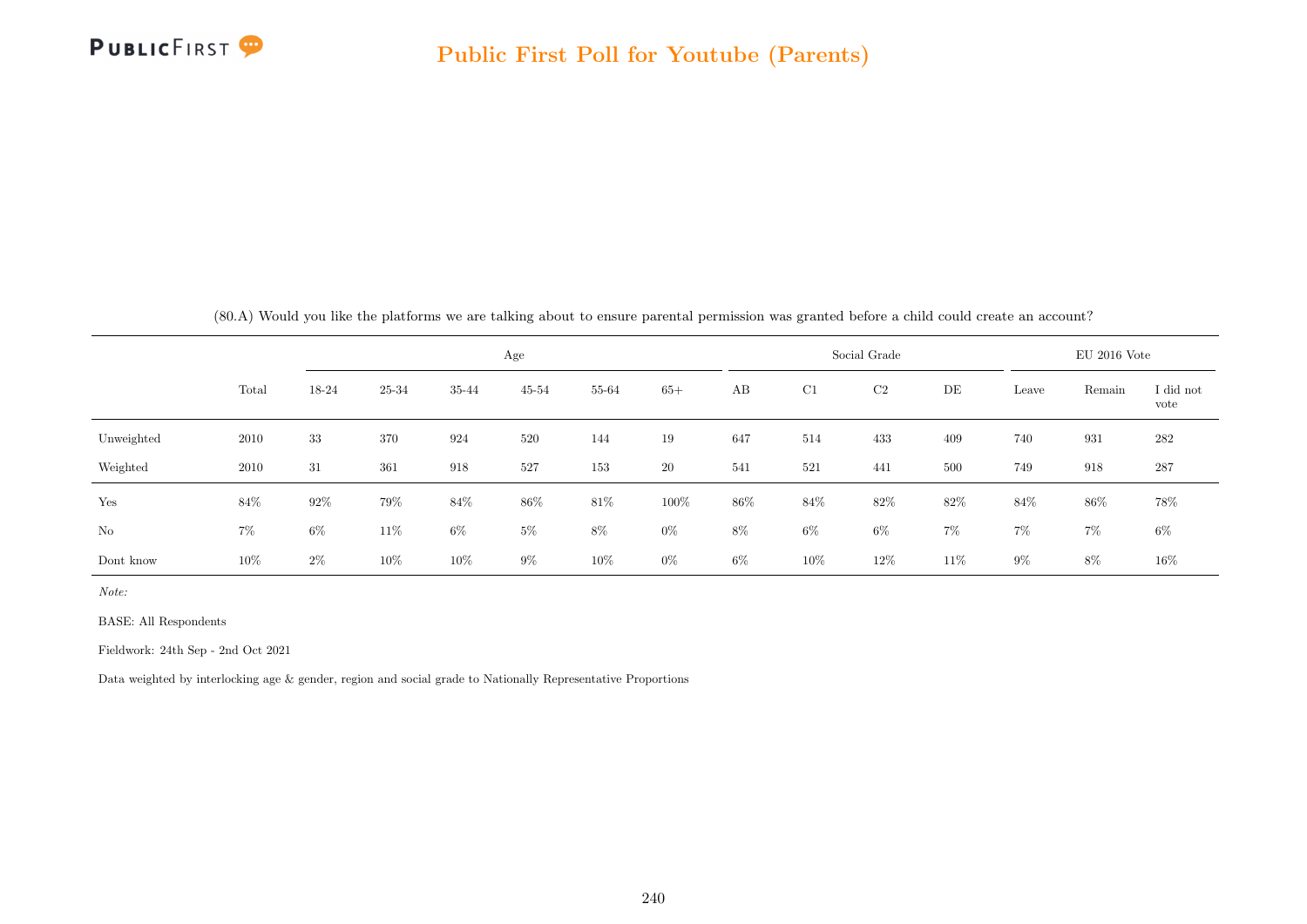

|            |       |       | Gender |        |                     |                     | 2019                          |                   |                      |                       |                          | Education                                              |                                                             |                          |
|------------|-------|-------|--------|--------|---------------------|---------------------|-------------------------------|-------------------|----------------------|-----------------------|--------------------------|--------------------------------------------------------|-------------------------------------------------------------|--------------------------|
|            | Total | Male  | Female |        | Conservative Labour | Liberal<br>Democrat | The<br><b>Brexit</b><br>Party | I did not<br>vote | None of<br>the above | GCSE or<br>equivalent | A Level or<br>equivalent | University<br>Under-<br>graduate<br>Degree<br>(BA/BSc) | University<br>Postgrad-<br>uate<br>Degree<br>(MA/MSc/MPhil) | Doctorate<br>(PhD/DPHil) |
| Unweighted | 2010  | 922   | 1087   | 714    | 539                 | 198                 | 14                            | 280               | $\overline{0}$       | 405                   | 559                      | 513                                                    | 434                                                         | 57                       |
| Weighted   | 2010  | 1004  | 1005   | 699    | 537                 | 186                 | 14                            | 292               | $\overline{0}$       | 440                   | 587                      | 488                                                    | 399                                                         | 50                       |
| Yes        | 84%   | 83%   | 85%    | $86\%$ | 83%                 | $88\%$              | $81\%$                        | $81\%$            | $\ast$               | $85\%$                | $82\%$                   | $84\%$                                                 | $86\%$                                                      | 85\%                     |
| No         | $7\%$ | 8%    | $5\%$  | $7\%$  | $7\%$               | $5\%$               | $6\%$                         | $6\%$             | $\ast$               | 6%                    | $5\%$                    | $7\%$                                                  | $8\%$                                                       | $10\%$                   |
| Dont know  | 10%   | $9\%$ | $10\%$ | $7\%$  | 10%                 | $7\%$               | 13%                           | 13%               | $\ast$               | 9%                    | 12%                      | 10%                                                    | $6\%$                                                       | $5\%$                    |

(80.B) Would you like the platforms we are talking about to ensure parental permission was granted before a child could create an account?

Note:

BASE: All Respondents

Fieldwork: 24th Sep - 2nd Oct 2021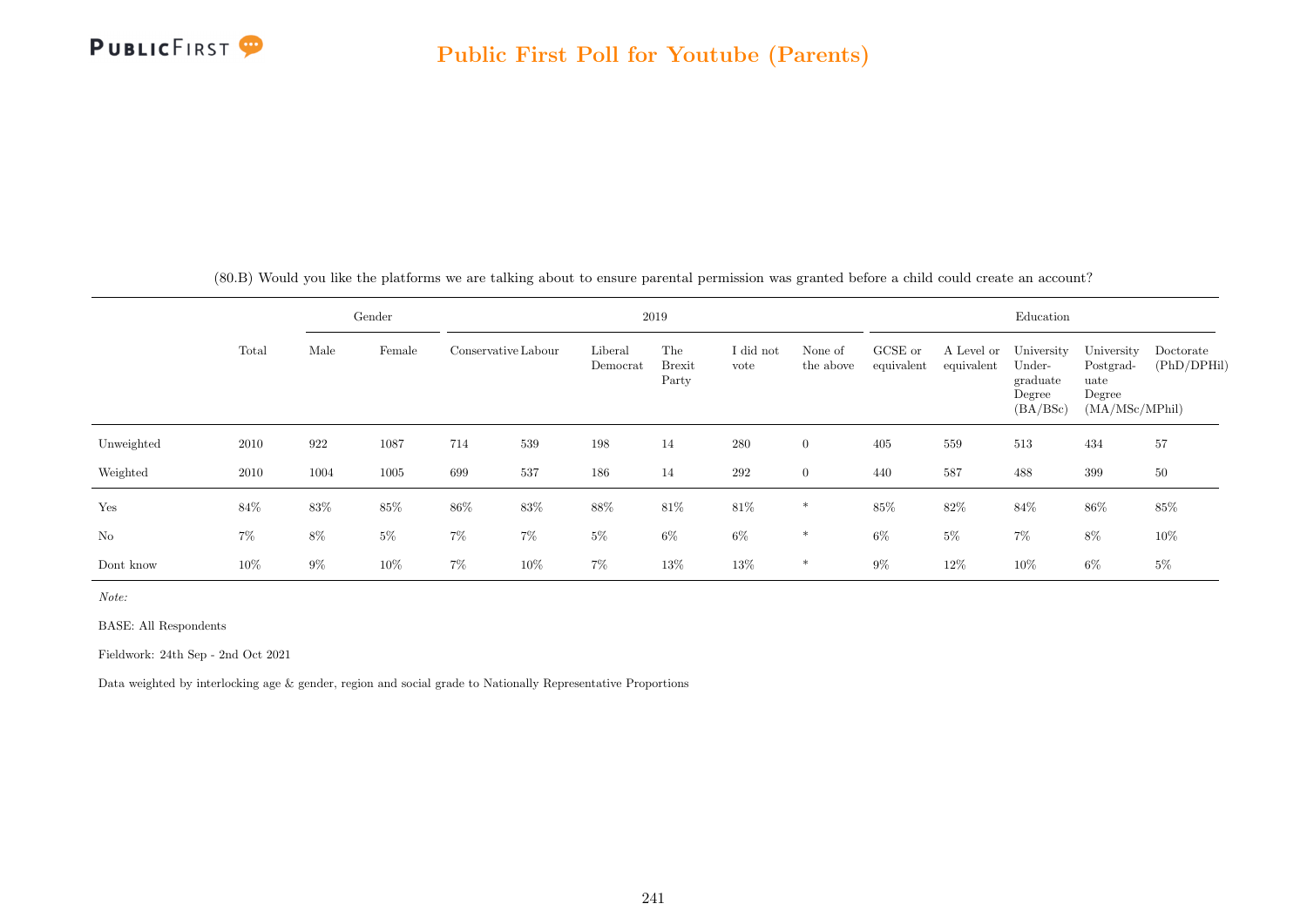

|            |       |        |               |               |                    |                  |                  | Region                         |               |               |          |        |                     |
|------------|-------|--------|---------------|---------------|--------------------|------------------|------------------|--------------------------------|---------------|---------------|----------|--------|---------------------|
|            | Total | London | South<br>East | South<br>West | East of<br>England | East<br>Midlands | West<br>Midlands | Yorkshire<br>and the<br>Humber | North<br>East | North<br>West | Scotland | Wales  | Northern<br>Ireland |
| Unweighted | 2010  | 335    | 257           | 156           | 177                | 120              | $180\,$          | $175\,$                        | 86            | 247           | 145      | 81     | $51\,$              |
| Weighted   | 2010  | 281    | 261           | 161           | 181                | 141              | 181              | 161                            | 80            | 221           | 181      | 101    | 60                  |
| Yes        | 84%   | $84\%$ | $86\%$        | $78\%$        | $81\%$             | $89\%$           | $82\%$           | $88\%$                         | $87\%$        | $82\%$        | $81\%$   | $89\%$ | 82\%                |
| No         | $7\%$ | $9\%$  | $7\%$         | $9\%$         | $6\%$              | $4\%$            | $6\%$            | $6\%$                          | $4\%$         | 7%            | $7\%$    | $6\%$  | $6\%$               |
| Dont know  | 10%   | $7\%$  | 8%            | $13\%$        | $13\%$             | $7\%$            | 12\%             | $6\%$                          | $9\%$         | 11\%          | 11\%     | $5\%$  | $12\%$              |

(80.C) Would you like the platforms we are talking about to ensure parental permission was granted before a child could create an account?

Note:

BASE: All Respondents

Fieldwork: 24th Sep - 2nd Oct 2021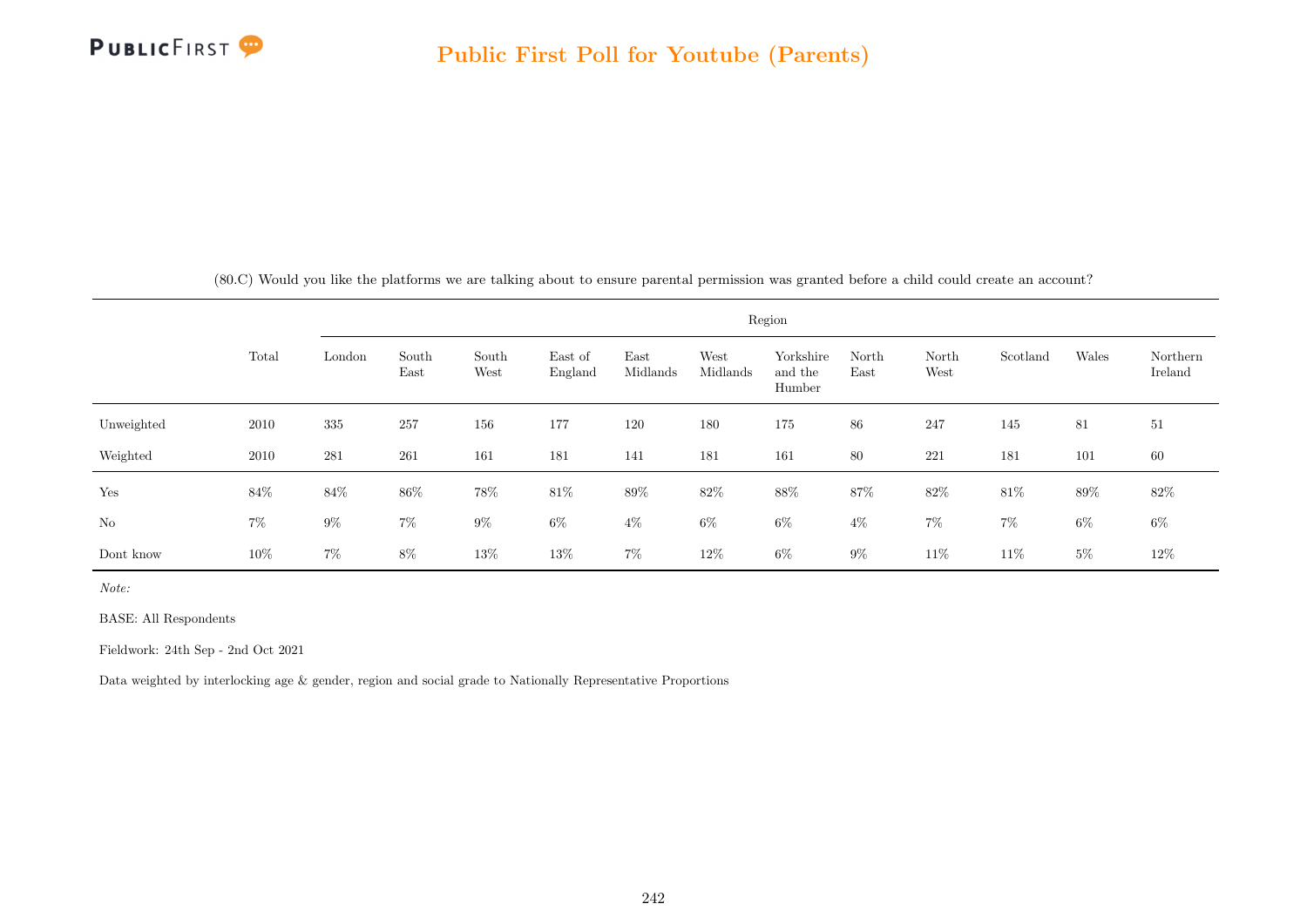

(81.A) You said you thought platforms should ensure parental permission was granted before a child could create an account. How should platforms verify parental permission?Tick all that apply

|                                                                     |        |        |           |         | $\rm Age$ |           |        |        |        | Social Grade |        |        | $\rm EU$ 2016 Vote |                   |
|---------------------------------------------------------------------|--------|--------|-----------|---------|-----------|-----------|--------|--------|--------|--------------|--------|--------|--------------------|-------------------|
|                                                                     | Total  | 18-24  | $25 - 34$ | 35-44   | $45 - 54$ | $55 - 64$ | $65+$  | AB     | C1     | $\rm{C2}$    | DE     | Leave  | Remain             | I did not<br>vote |
| Unweighted                                                          | 1690   | $30\,$ | $\,292$   | $785\,$ | 446       | 118       | $19\,$ | 558    | 436    | $353\,$      | 336    | 624    | 800                | $221\,$           |
| Weighted                                                            | 1684   | $\,29$ | 284       | 777     | 451       | 124       | $20\,$ | 465    | 440    | 361          | 411    | 629    | 788                | $223\,$           |
| Providing proof of<br>permission via a<br>parents e-signature       | 45%    | 46%    | $46\%$    | $48\%$  | $42\%$    | $41\%$    | $53\%$ | $47\%$ | $41\%$ | $46\%$       | $48\%$ | $46\%$ | $43\%$             | $51\%$            |
| Providing proof of<br>permission via parental<br>facial recognition | $42\%$ | 34%    | 47%       | $44\%$  | 38%       | $39\%$    | $25\%$ | 45%    | $41\%$ | $42\%$       | $42\%$ | $40\%$ | $44\%$             | $42\%$            |
| Proof of relationship<br>required, like a birth<br>certificate      | $35\%$ | 38%    | $38\%$    | $37\%$  | 31%       | $29\%$    | $26\%$ | $40\%$ | $32\%$ | $35\%$       | $31\%$ | $35\%$ | $36\%$             | $29\%$            |
| Some form of payment<br>verification, like a<br>credit card         | $34\%$ | 51\%   | $35\%$    | $34\%$  | $32\%$    | $38\%$    | $35\%$ | $39\%$ | $37\%$ | $30\%$       | $29\%$ | $36\%$ | $35\%$             | $27\%$            |
| Other, please specify                                               | $2\%$  | $0\%$  | 1%        | $2\%$   | $2\%$     | $2\%$     | $5\%$  | $2\%$  | $3\%$  | $2\%$        | $1\%$  | $2\%$  | $1\%$              | $3\%$             |
| Dont know                                                           | $11\%$ | $0\%$  | $9\%$     | $10\%$  | 14%       | 19%       | 12%    | $9\%$  | 13%    | 11%          | 13%    | 12%    | 9%                 | 13%               |

Note:

BASE: Respondents who would want social media platforms to ensure parental permission was granted before a child could create an account.

Fieldwork: 24th Sep - 2nd Oct 2021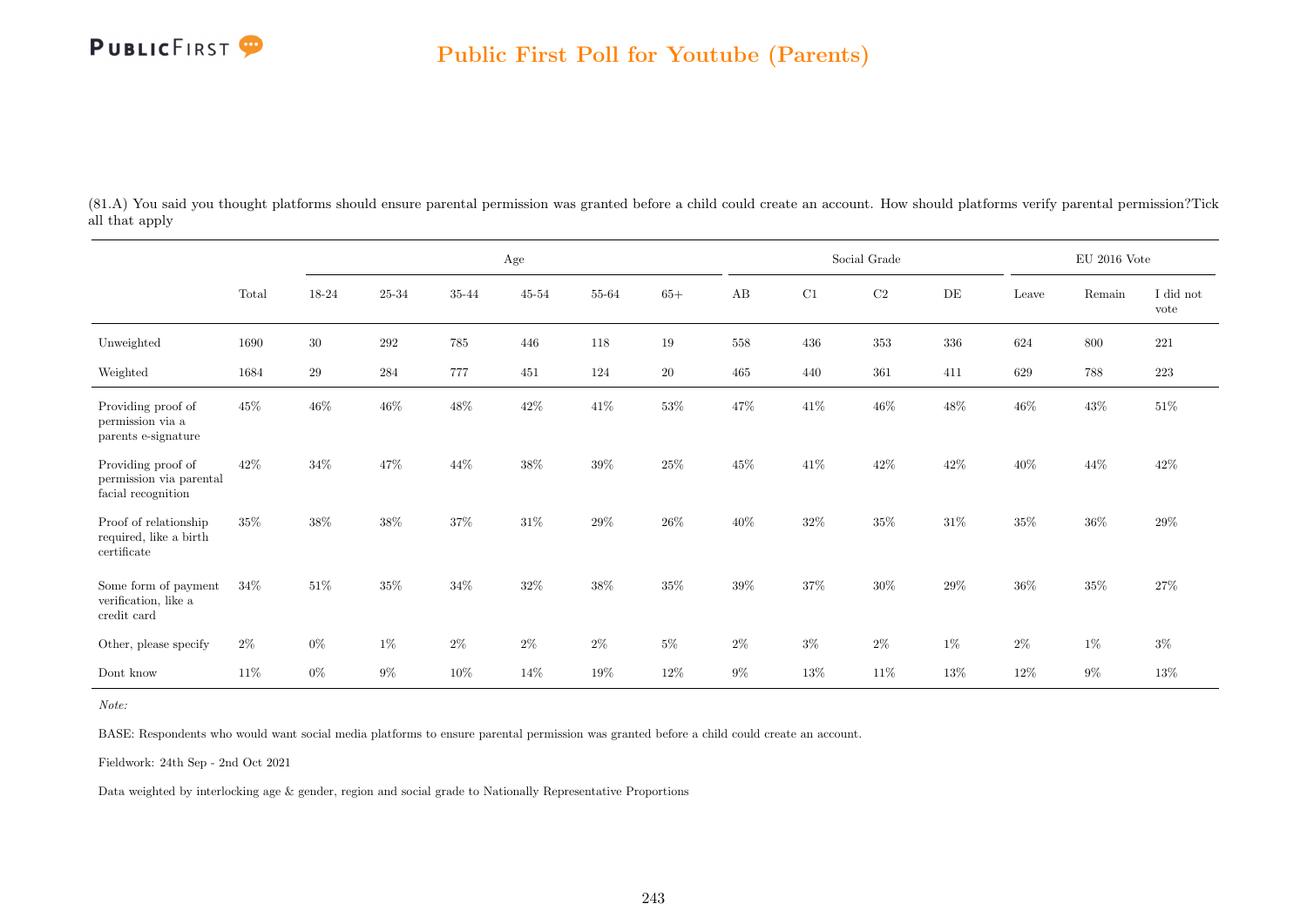

(81.B) You said you thought platforms should ensure parental permission was granted before a child could create an account. How should platforms verify parental permission?Tick all that apply

|                                                                     |        |       | Gender |                     |        |                     | 2019                          |                   |                      |                       |                          | Education                                              |                                                             |                          |
|---------------------------------------------------------------------|--------|-------|--------|---------------------|--------|---------------------|-------------------------------|-------------------|----------------------|-----------------------|--------------------------|--------------------------------------------------------|-------------------------------------------------------------|--------------------------|
|                                                                     | Total  | Male  | Female | Conservative Labour |        | Liberal<br>Democrat | The<br><b>Brexit</b><br>Party | I did not<br>vote | None of<br>the above | GCSE or<br>equivalent | A Level or<br>equivalent | University<br>Under-<br>graduate<br>Degree<br>(BA/BSc) | University<br>Postgrad-<br>uate<br>Degree<br>(MA/MSc/MPhil) | Doctorate<br>(PhD/DPHil) |
| Unweighted                                                          | 1690   | 769   | 921    | 616                 | 449    | 173                 | 11                            | 230               | $\overline{0}$       | $\overline{0}$        | $\boldsymbol{0}$         | 430                                                    | 373                                                         | 47                       |
| Weighted                                                            | 1684   | 834   | 849    | 601                 | 445    | 164                 | 11                            | $\,238$           | $\overline{0}$       | $\overline{0}$        | $\boldsymbol{0}$         | 408                                                    | 341                                                         | 43                       |
| Providing proof of<br>permission via a<br>parents e-signature       | 45%    | 44\%  | $47\%$ | $46\%$              | $46\%$ | $38\%$              | $35\%$                        | $45\%$            | $\ast$               | $45\%$                | $45\%$                   | $44\%$                                                 | $49\%$                                                      | $46\%$                   |
| Providing proof of<br>permission via parental<br>facial recognition | $42\%$ | 43%   | $41\%$ | $41\%$              | 42%    | $50\%$              | $50\%$                        | $45\%$            | $\ast$               | $40\%$                | $38\%$                   | $42\%$                                                 | $48\%$                                                      | $61\%$                   |
| Proof of relationship<br>required, like a birth<br>certificate      | 35%    | 38%   | $31\%$ | $38\%$              | 32%    | $41\%$              | $34\%$                        | $28\%$            | $\ast$               | $29\%$                | $30\%$                   | $36\%$                                                 | $45\%$                                                      | 41\%                     |
| Some form of payment<br>verification, like a<br>credit card         | $34\%$ | 39%   | $30\%$ | $37\%$              | 34%    | $38\%$              | $26\%$                        | $30\%$            | $\ast$               | $29\%$                | $32\%$                   | $37\%$                                                 | $40\%$                                                      | $49\%$                   |
| Other, please specify                                               | $2\%$  | $2\%$ | $2\%$  | $2\%$               | $1\%$  | $1\%$               | $7\%$                         | $3\%$             | $\ast$               | $2\%$                 | $2\%$                    | $3\%$                                                  | $1\%$                                                       | $2\%$                    |
| Dont know                                                           | 11\%   | $9\%$ | 14\%   | 11%                 | 12%    | $10\%$              | $0\%$                         | 12%               | $\ast$               | 14\%                  | 15%                      | $9\%$                                                  | 6%                                                          | $4\%$                    |

Note:

BASE: Respondents who would want social media platforms to ensure parental permission was granted before a child could create an account.

Fieldwork: 24th Sep - 2nd Oct 2021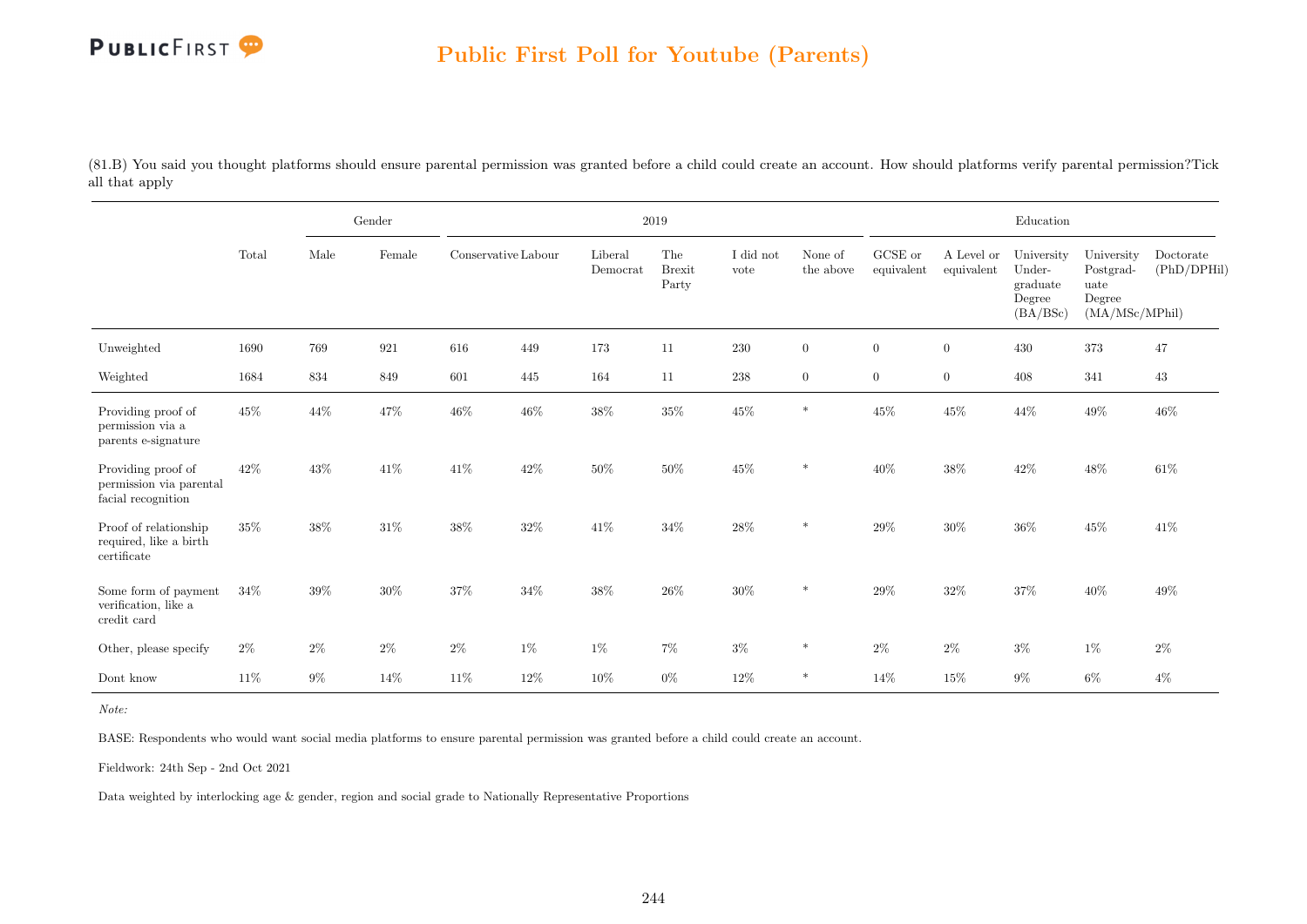## PUBLICFIRST<sup>9</sup>

(81.C) You said you thought platforms should ensure parental permission was granted before a child could create an account. How should platforms verify parental permission?Tick all that apply

|                                                                     |        |           |               |               |                    |                  |                  | Region                         |               |               |          |        |                     |
|---------------------------------------------------------------------|--------|-----------|---------------|---------------|--------------------|------------------|------------------|--------------------------------|---------------|---------------|----------|--------|---------------------|
|                                                                     | Total  | London    | South<br>East | South<br>West | East of<br>England | East<br>Midlands | West<br>Midlands | Yorkshire<br>and the<br>Humber | North<br>East | North<br>West | Scotland | Wales  | Northern<br>Ireland |
| Unweighted                                                          | 1690   | $\bf 283$ | 221           | $124\,$       | 145                | 107              | 147              | 154                            | 74            | $202\,$       | 119      | $72\,$ | $42\,$              |
| Weighted                                                            | 1684   | 236       | $225\,$       | 125           | 147                | 125              | 148              | 141                            | 70            | 181           | 147      | 90     | 49                  |
| Providing proof of<br>permission via a<br>parents e-signature       | $45\%$ | $50\%$    | $44\%$        | $48\%$        | $44\%$             | $48\%$           | $44\%$           | $39\%$                         | $48\%$        | $45\%$        | $44\%$   | $44\%$ | 47\%                |
| Providing proof of<br>permission via parental<br>facial recognition | 42\%   | $51\%$    | 37%           | $41\%$        | 42\%               | $46\%$           | 44\%             | $40\%$                         | $60\%$        | $40\%$        | $35\%$   | $42\%$ | 23\%                |
| Proof of relationship<br>required, like a birth<br>certificate      | 35%    | $43\%$    | $35\%$        | $33\%$        | $36\%$             | $25\%$           | $24\%$           | $30\%$                         | $41\%$        | $37\%$        | $34\%$   | $36\%$ | $41\%$              |
| Some form of payment<br>verification, like a<br>credit card         | 34%    | $38\%$    | $34\%$        | $34\%$        | $36\%$             | $31\%$           | 37%              | $35\%$                         | $31\%$        | $36\%$        | 27%      | $38\%$ | 25%                 |
| Other, please specify                                               | $2\%$  | $1\%$     | $2\%$         | $3\%$         | $3\%$              | $3\%$            | $2\%$            | $2\%$                          | $4\%$         | $1\%$         | $1\%$    | $2\%$  | $0\%$               |
| Dont know                                                           | $11\%$ | $5\%$     | $13\%$        | $14\%$        | $11\%$             | $10\%$           | $12\%$           | $14\%$                         | 8%            | $10\%$        | $13\%$   | $19\%$ | 10%                 |

Note:

BASE: Respondents who would want social media platforms to ensure parental permission was granted before a child could create an account.

Fieldwork: 24th Sep - 2nd Oct 2021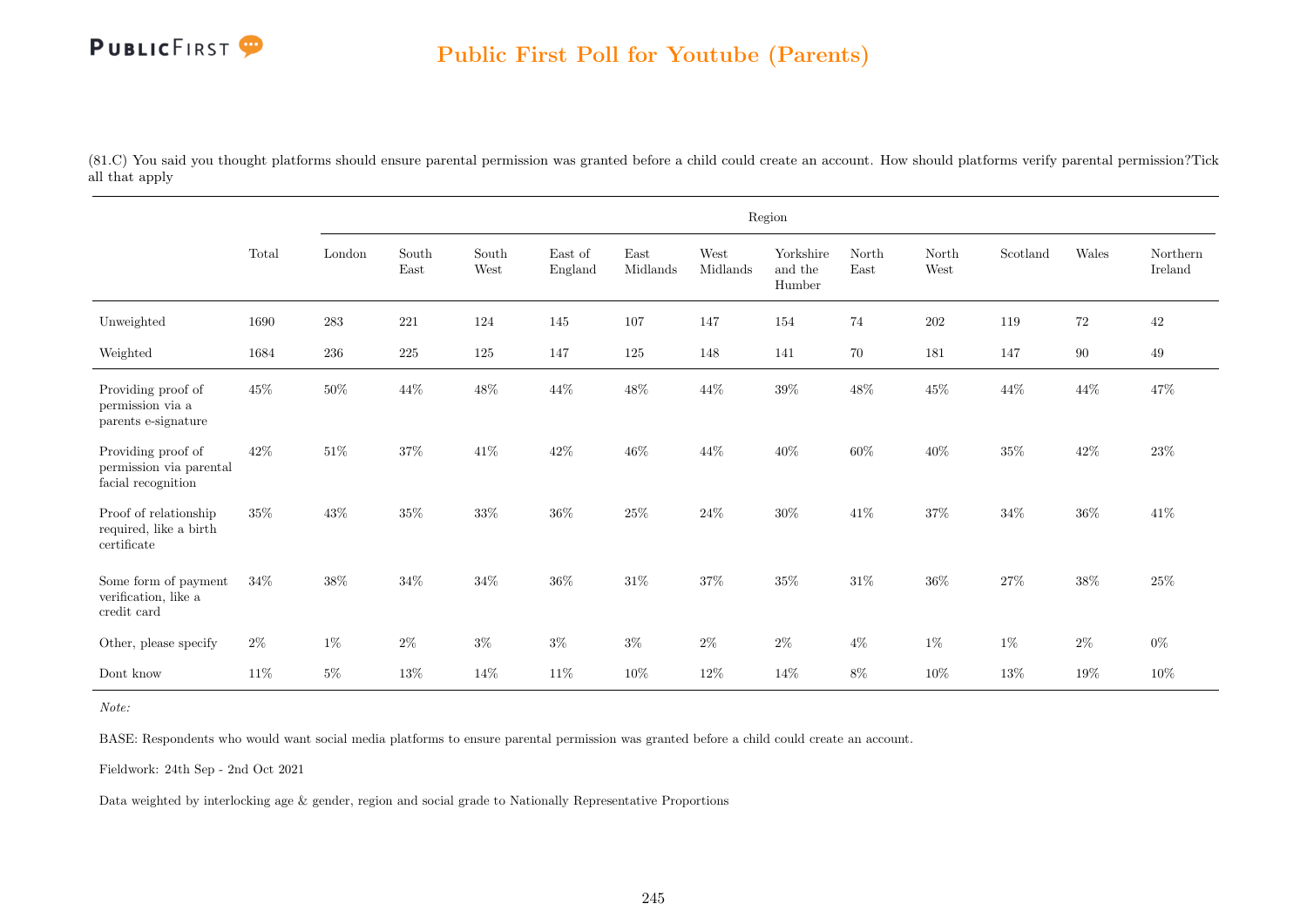

(82.A) You said you thought platforms should ensure parental permission was granted before a child could create an account. Having thought about it and considered that you may be required to provide your own data and personal information, do you still think parental permission is a good idea?

|            |       |       |       |       | Age       |       |       |        |       | Social Grade |        |       | $EU$ 2016 Vote |                   |
|------------|-------|-------|-------|-------|-----------|-------|-------|--------|-------|--------------|--------|-------|----------------|-------------------|
|            | Total | 18-24 | 25-34 | 35-44 | $45 - 54$ | 55-64 | $65+$ | AB     | C1    | C2           | DE     | Leave | Remain         | I did not<br>vote |
| Unweighted | 1689  | 30    | 292   | 784   | 446       | 118   | 19    | 558    | 436   | 353          | 335    | 623   | 800            | 221               |
| Weighted   | 1682  | 29    | 284   | 775   | 451       | 124   | 20    | 465    | 440   | 361          | 409    | 628   | 788            | 223               |
| Yes        | 86%   | 72%   | 87%   | 87%   | $85\%$    | 87%   | 95%   | $89\%$ | 87%   | 84\%         | $85\%$ | 87%   | 89%            | 79%               |
| No         | $5\%$ | 10%   | $5\%$ | $5\%$ | $4\%$     | $4\%$ | $0\%$ | $5\%$  | $4\%$ | $5\%$        | $4\%$  | $5\%$ | $4\%$          | $5\%$             |
| Dont know  | $9\%$ | 18%   | $8\%$ | 8%    | 11%       | $9\%$ | $5\%$ | $5\%$  | $9\%$ | 11%          | 12%    | 8%    | 8%             | $16\%$            |

Note:

BASE: Respondents who would want social media platforms to ensure parental permission was granted before a child could create an account.

Fieldwork: 24th Sep - 2nd Oct 2021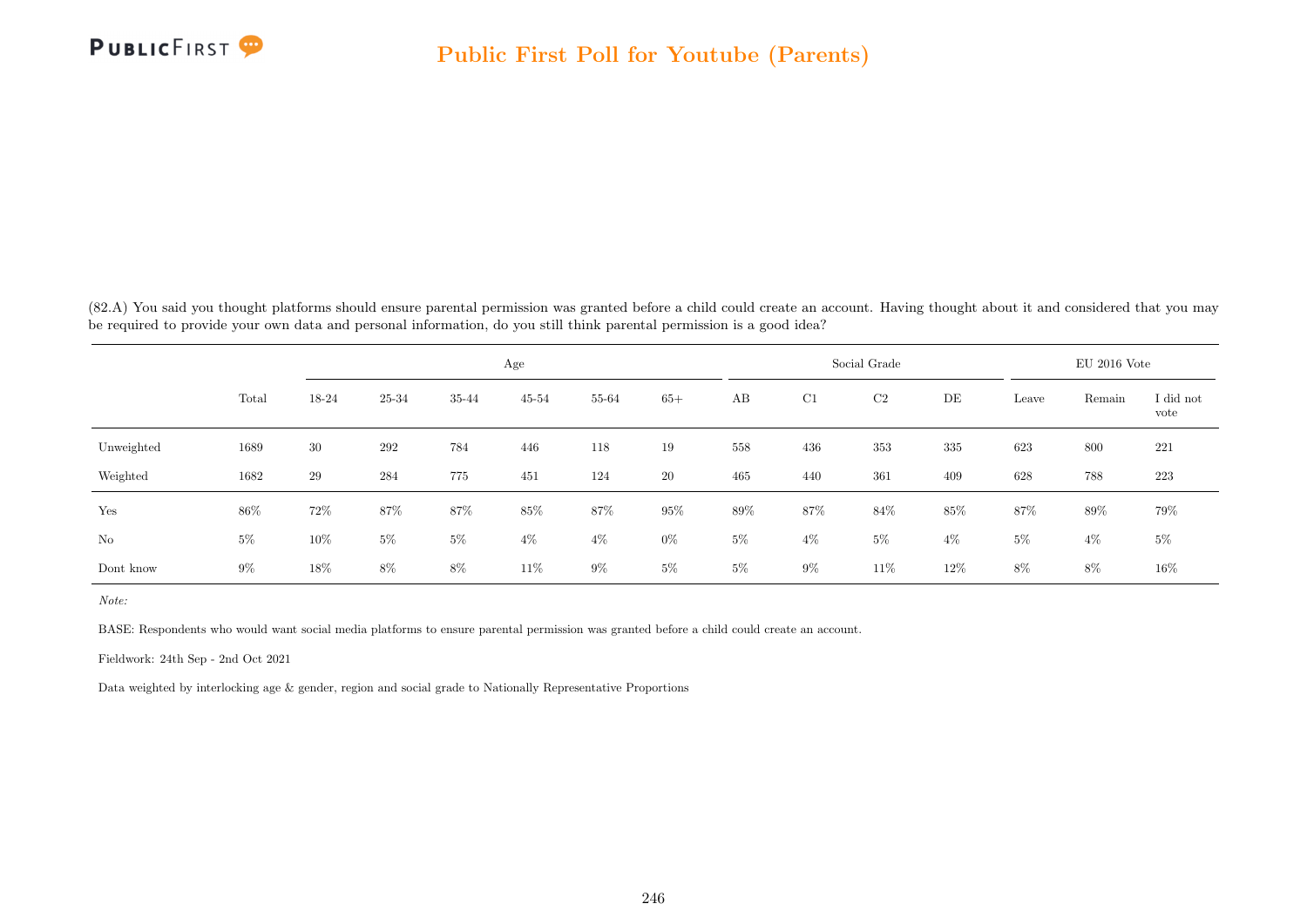

(82.B) You said you thought platforms should ensure parental permission was granted before a child could create an account. Having thought about it and considered that you may be required to provide your own data and personal information, do you still think parental permission is a good idea?

|            |       |       | Gender |                     |       |                     | 2019                          |                   |                      |                       |                          | Education                                              |                                                             |                          |
|------------|-------|-------|--------|---------------------|-------|---------------------|-------------------------------|-------------------|----------------------|-----------------------|--------------------------|--------------------------------------------------------|-------------------------------------------------------------|--------------------------|
|            | Total | Male  | Female | Conservative Labour |       | Liberal<br>Democrat | The<br><b>Brexit</b><br>Party | I did not<br>vote | None of<br>the above | GCSE or<br>equivalent | A Level or<br>equivalent | University<br>Under-<br>graduate<br>Degree<br>(BA/BSc) | University<br>Postgrad-<br>uate<br>Degree<br>(MA/MSc/MPhil) | Doctorate<br>(PhD/DPHil) |
| Unweighted | 1689  | 768   | 921    | 616                 | 449   | 173                 | 11                            | 229               | $\overline{0}$       | $\overline{0}$        | $\overline{0}$           | 430                                                    | 373                                                         | 47                       |
| Weighted   | 1682  | 833   | 849    | 601                 | 445   | 164                 | 11                            | 237               | $\overline{0}$       | $\overline{0}$        | $\overline{0}$           | 408                                                    | 341                                                         | 43                       |
| Yes        | 86%   | 88%   | $85\%$ | $89\%$              | 85%   | $89\%$              | 89%                           | $81\%$            | $\ast$               | 84%                   | 86%                      | $85\%$                                                 | $92\%$                                                      | $90\%$                   |
| No         | $5\%$ | $5\%$ | $4\%$  | $5\%$               | $4\%$ | $3\%$               | 11\%                          | $4\%$             | $\ast$               | $4\%$                 | $5\%$                    | $5\%$                                                  | $4\%$                                                       | $4\%$                    |
| Dont know  | $9\%$ | $7\%$ | 11\%   | $7\%$               | 10%   | $7\%$               | $0\%$                         | 15%               | $\ast$               | 12%                   | $9\%$                    | $9\%$                                                  | $4\%$                                                       | 6%                       |

Note:

BASE: Respondents who would want social media platforms to ensure parental permission was granted before a child could create an account.

Fieldwork: 24th Sep - 2nd Oct 2021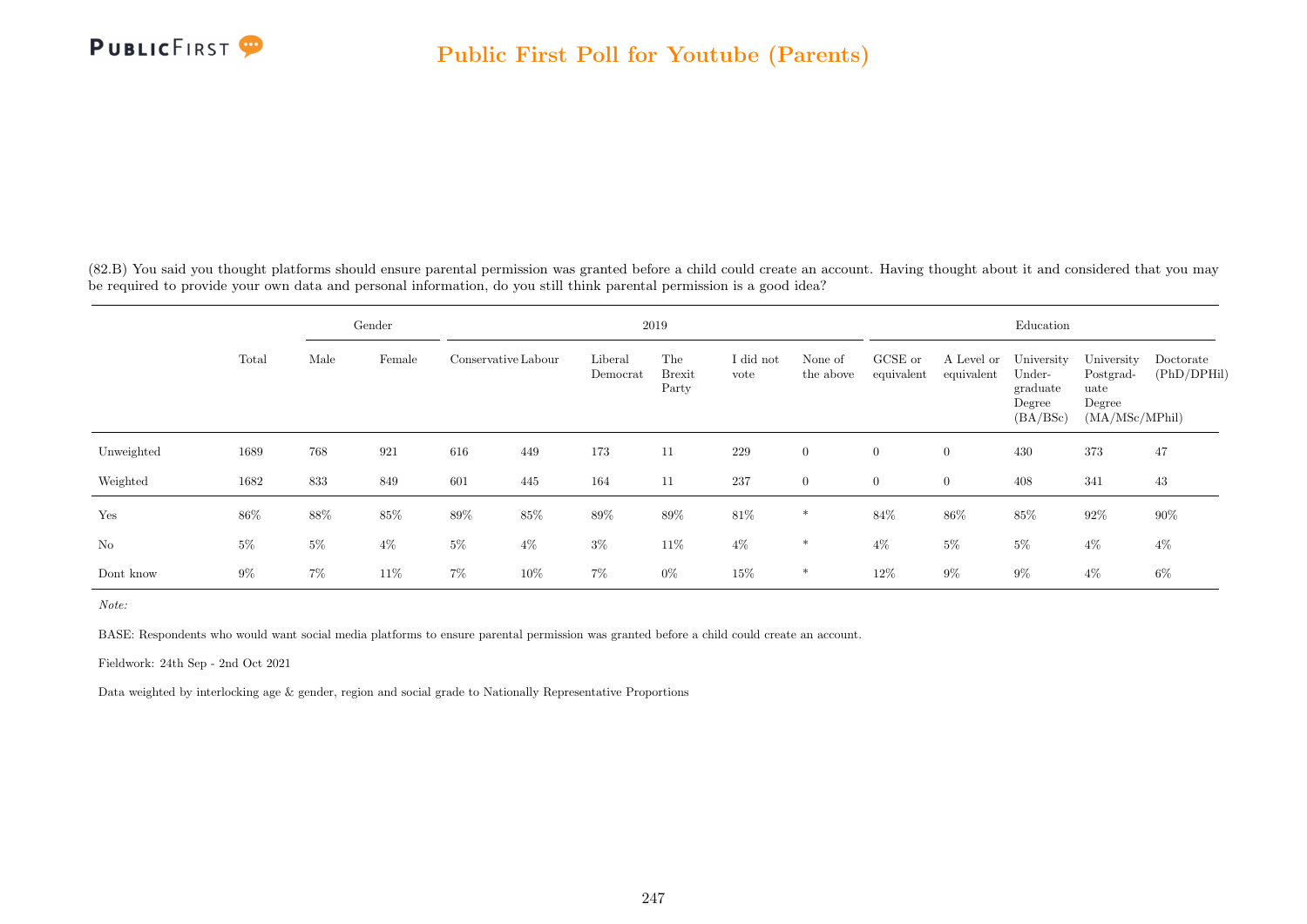

(82.C) You said you thought platforms should ensure parental permission was granted before a child could create an account. Having thought about it and considered that you may be required to provide your own data and personal information, do you still think parental permission is a good idea?

|            |       |        |               |               |                    |                  |                  | Region                         |               |               |          |       |                     |
|------------|-------|--------|---------------|---------------|--------------------|------------------|------------------|--------------------------------|---------------|---------------|----------|-------|---------------------|
|            | Total | London | South<br>East | South<br>West | East of<br>England | East<br>Midlands | West<br>Midlands | Yorkshire<br>and the<br>Humber | North<br>East | North<br>West | Scotland | Wales | Northern<br>Ireland |
| Unweighted | 1689  | 283    | $220\,$       | 124           | 145                | 107              | 147              | 154                            | $74\,$        | 202           | 119      | 72    | 42                  |
| Weighted   | 1682  | 236    | 223           | 125           | 147                | 125              | 148              | 141                            | 70            | 181           | 147      | 90    | 49                  |
| Yes        | 86\%  | 88%    | $90\%$        | $86\%$        | 85%                | $86\%$           | 87%              | 88%                            | 81\%          | 86%           | 86%      | 89%   | 73%                 |
| No         | $5\%$ | $3\%$  | $5\%$         | $6\%$         | $4\%$              | $5\%$            | $1\%$            | $6\%$                          | $5\%$         | $6\%$         | 8%       | $0\%$ | $5\%$               |
| Dont know  | $9\%$ | $9\%$  | $6\%$         | $8\%$         | 11\%               | $9\%$            | 12%              | $7\%$                          | 14\%          | 8%            | 6%       | 11\%  | $23\%$              |

Note:

BASE: Respondents who would want social media platforms to ensure parental permission was granted before a child could create an account.

Fieldwork: 24th Sep - 2nd Oct 2021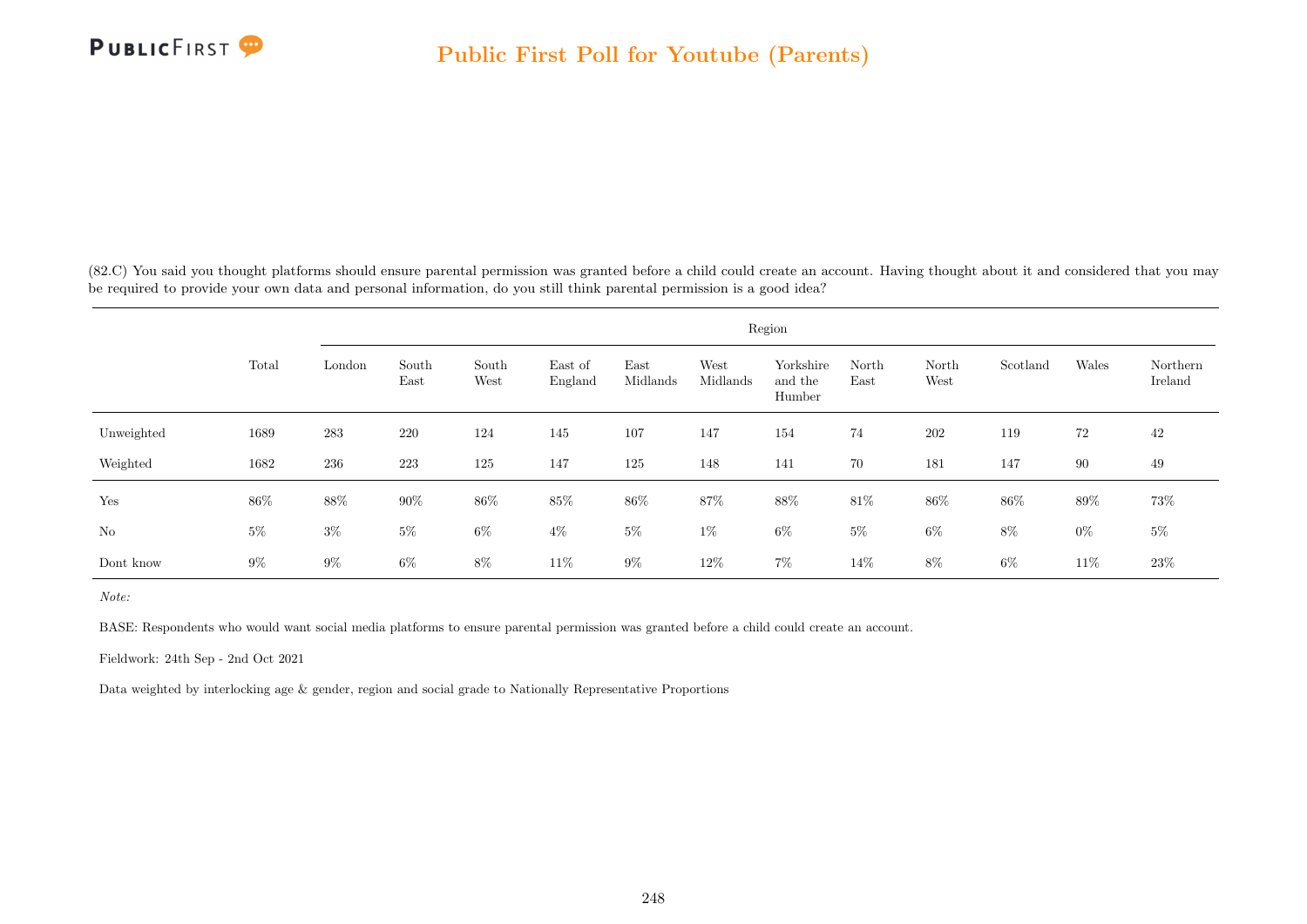

|  |  |  |  |  | $(83.A)$ Do vou think children should be able to have anonymity online, for example letting them put comments on message boards anonymously? |  |
|--|--|--|--|--|----------------------------------------------------------------------------------------------------------------------------------------------|--|
|  |  |  |  |  |                                                                                                                                              |  |

|            |       |        | Age   |        |           |        |        |     |        | Social Grade |        |        |        | $EU$ 2016 Vote    |  |  |  |
|------------|-------|--------|-------|--------|-----------|--------|--------|-----|--------|--------------|--------|--------|--------|-------------------|--|--|--|
|            | Total | 18-24  | 25-34 | 35-44  | $45 - 54$ | 55-64  | $65+$  | AB  | C1     | C2           | DE     | Leave  | Remain | I did not<br>vote |  |  |  |
| Unweighted | 2010  | 33     | 370   | 924    | 520       | 144    | 19     | 647 | 514    | 433          | 409    | 740    | 931    | 282               |  |  |  |
| Weighted   | 2010  | 31     | 361   | 918    | 527       | 153    | 20     | 541 | 521    | 441          | 500    | 749    | 918    | 287               |  |  |  |
| Yes        | 33%   | 46%    | 37%   | 36%    | 27%       | 26%    | 23%    | 44% | 28\%   | 27%          | 33%    | $31\%$ | 39%    | 23\%              |  |  |  |
| No         | 47%   | $29\%$ | 44%   | $45\%$ | 53%       | $54\%$ | $56\%$ | 43% | 50%    | 52%          | 45\%   | $52\%$ | $45\%$ | $46\%$            |  |  |  |
| Dont know  | 20%   | 25%    | 19%   | 19%    | 20%       | $20\%$ | 21\%   | 13% | $22\%$ | 22%          | $22\%$ | 17%    | 17%    | $31\%$            |  |  |  |

Note:

BASE: All Respondents

Fieldwork: 24th Sep - 2nd Oct 2021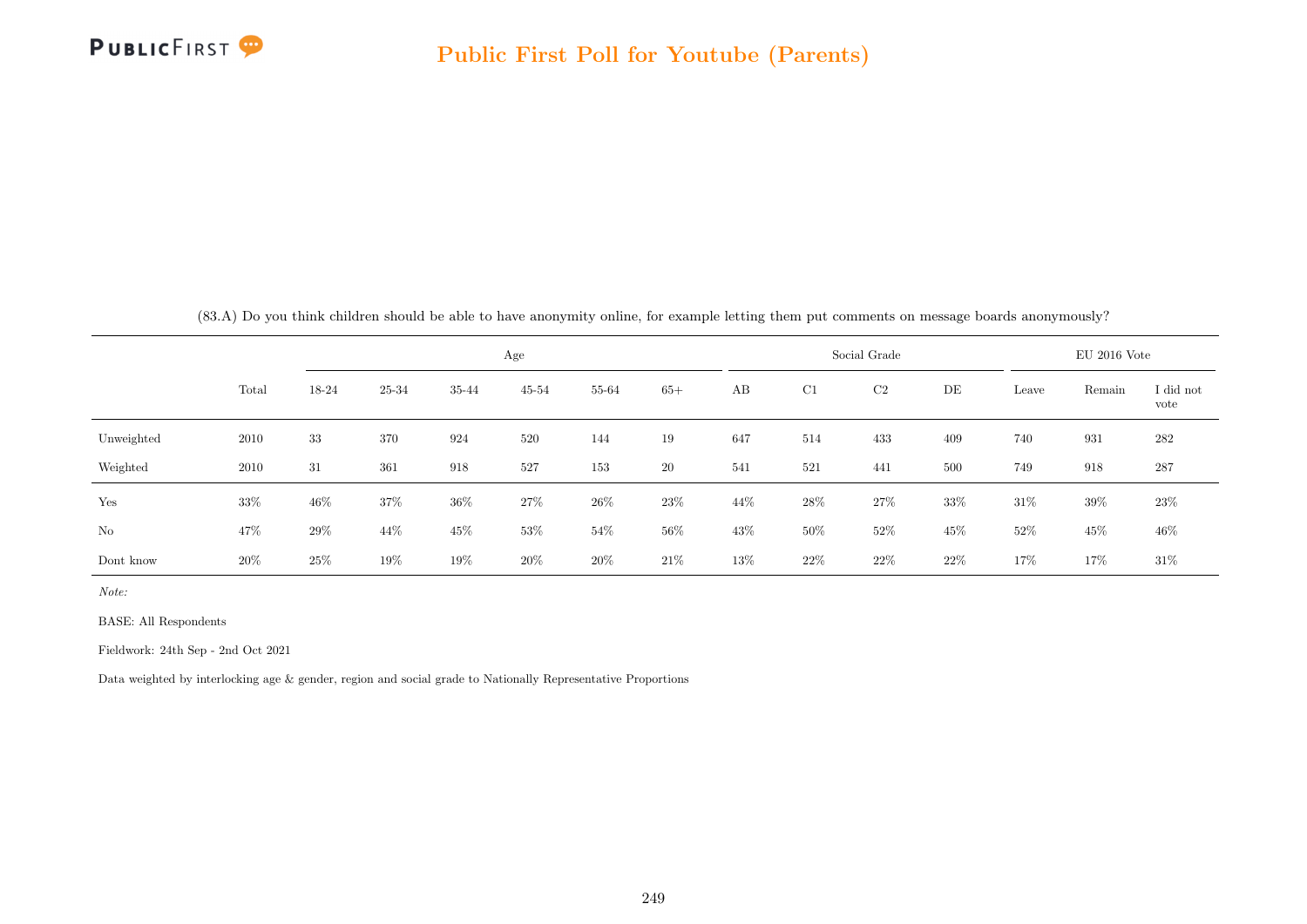

|       |      | Gender       |                     |                     | 2019                 |                   |                      |                                                                             | Education |           |    |
|-------|------|--------------|---------------------|---------------------|----------------------|-------------------|----------------------|-----------------------------------------------------------------------------|-----------|-----------|----|
| Total | Male | $\rm Female$ | Conservative Labour | Liberal<br>Democrat | The<br><b>Brexit</b> | I did not<br>vote | None of<br>the above | GCSE or A Level or University University De<br>equivalent equivalent Under- |           | Postgrad- | (F |

(83.B) Do you think children should be able to have anonymity online, for example letting them put comments on message boards anonymously?

|            | Total | Male | Female |        | Conservative Labour | Liberal<br>Democrat | The<br><b>Brexit</b><br>Party | I did not<br>vote | None of<br>the above | GCSE or<br>equivalent | A Level or<br>equivalent | University<br>Under-<br>graduate<br>Degree<br>(BA/BSc) | University<br>Postgrad-<br>uate<br>Degree<br>(MA/MSc/MPhill) | Doctorate<br>(PhD/DPHil) |
|------------|-------|------|--------|--------|---------------------|---------------------|-------------------------------|-------------------|----------------------|-----------------------|--------------------------|--------------------------------------------------------|--------------------------------------------------------------|--------------------------|
| Unweighted | 2010  | 922  | 1087   | 714    | 539                 | 198                 | 14                            | 280               | $\overline{0}$       | 405                   | 559                      | 513                                                    | 434                                                          | 57                       |
| Weighted   | 2010  | 1004 | 1005   | 699    | 537                 | 186                 | 14                            | 292               | $\overline{0}$       | 440                   | 587                      | 488                                                    | 399                                                          | 50                       |
| Yes        | 33%   | 40%  | 26\%   | 34%    | 30%                 | 49%                 | 23\%                          | 23%               | $\ast$               | 30%                   | $22\%$                   | 27%                                                    | 57%                                                          | $66\%$                   |
| No         | 47%   | 44%  | $51\%$ | $51\%$ | 49%                 | 40%                 | 39%                           | 48%               | $*$                  | 48%                   | 54%                      | 53%                                                    | $33\%$                                                       | 27%                      |
| Dont know  | 20%   | 16%  | 23\%   | 15%    | 21%                 | 11%                 | 38%                           | 28%               | $\ast$               | $22\%$                | 24%                      | 19%                                                    | 10%                                                          | 7%                       |

Note:

BASE: All Respondents

Fieldwork: 24th Sep - 2nd Oct 2021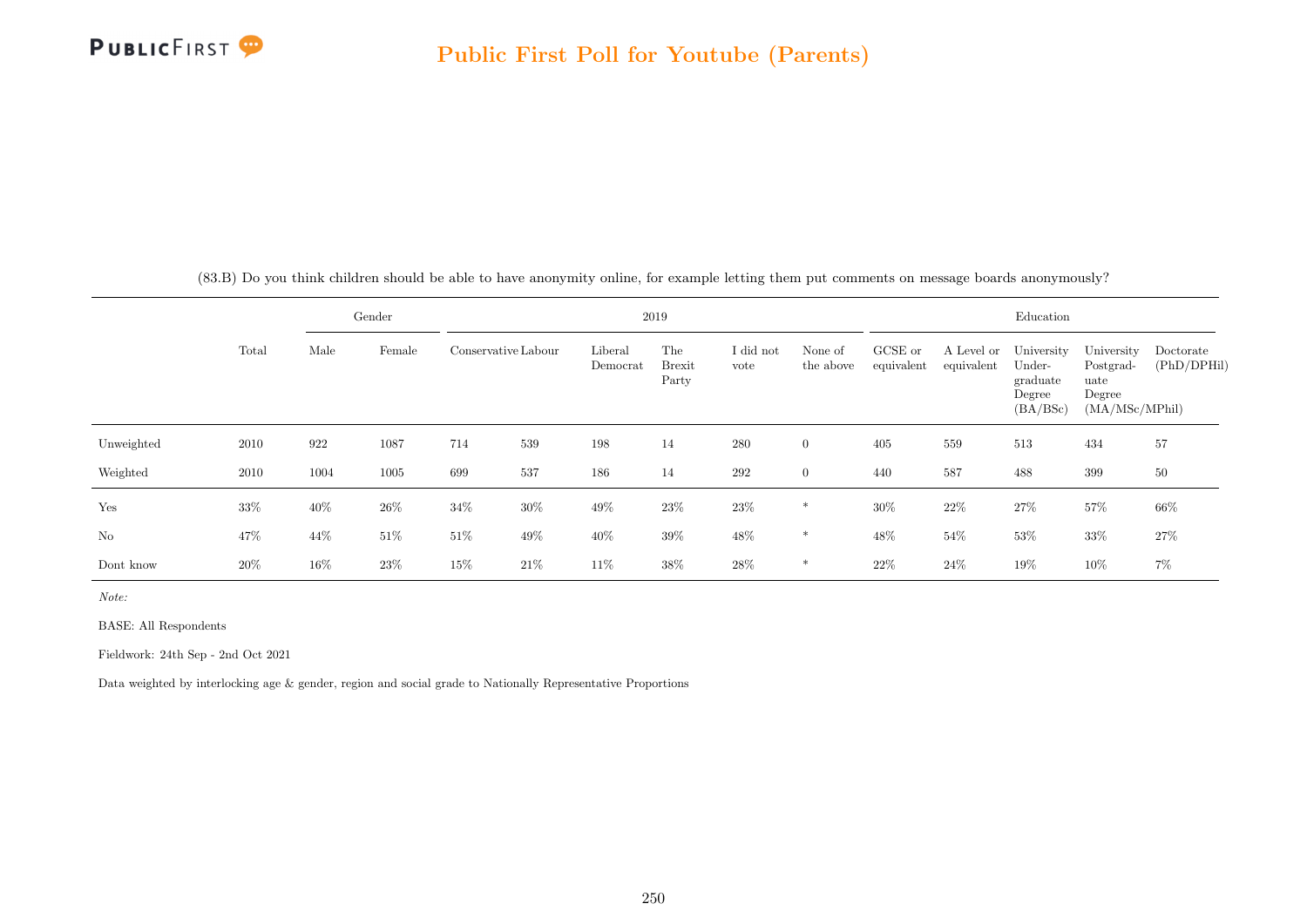

|  |  |  |  |  |  |  |  |  |  |  |  |  | $(83.C)$ Do you think children should be able to have anonymity online, for example letting them put comments on message boards anonymously? |  |  |  |
|--|--|--|--|--|--|--|--|--|--|--|--|--|----------------------------------------------------------------------------------------------------------------------------------------------|--|--|--|
|--|--|--|--|--|--|--|--|--|--|--|--|--|----------------------------------------------------------------------------------------------------------------------------------------------|--|--|--|

|            |        | Region  |               |               |                    |                  |                  |                                |               |               |          |       |                     |
|------------|--------|---------|---------------|---------------|--------------------|------------------|------------------|--------------------------------|---------------|---------------|----------|-------|---------------------|
|            | Total  | London  | South<br>East | South<br>West | East of<br>England | East<br>Midlands | West<br>Midlands | Yorkshire<br>and the<br>Humber | North<br>East | North<br>West | Scotland | Wales | Northern<br>Ireland |
| Unweighted | 2010   | $335\,$ | 257           | 156           | 177                | 120              | 180              | 175                            | 86            | 247           | 145      | 81    | 51                  |
| Weighted   | 2010   | 281     | 261           | 161           | 181                | 141              | 181              | 161                            | 80            | 221           | 181      | 101   | 60                  |
| Yes        | $33\%$ | $47\%$  | 34%           | $29\%$        | $29\%$             | $28\%$           | $26\%$           | $34\%$                         | 37%           | $37\%$        | 31\%     | 23\%  | 25\%                |
| No         | 47%    | $37\%$  | 46\%          | $51\%$        | $52\%$             | 47%              | $53\%$           | 44\%                           | $43\%$        | $42\%$        | $55\%$   | 65%   | 44\%                |
| Dont know  | $20\%$ | 16%     | $20\%$        | 20%           | 19%                | $24\%$           | $20\%$           | $22\%$                         | $20\%$        | $22\%$        | 14%      | 12%   | $31\%$              |

Note:

BASE: All Respondents

Fieldwork: 24th Sep - 2nd Oct 2021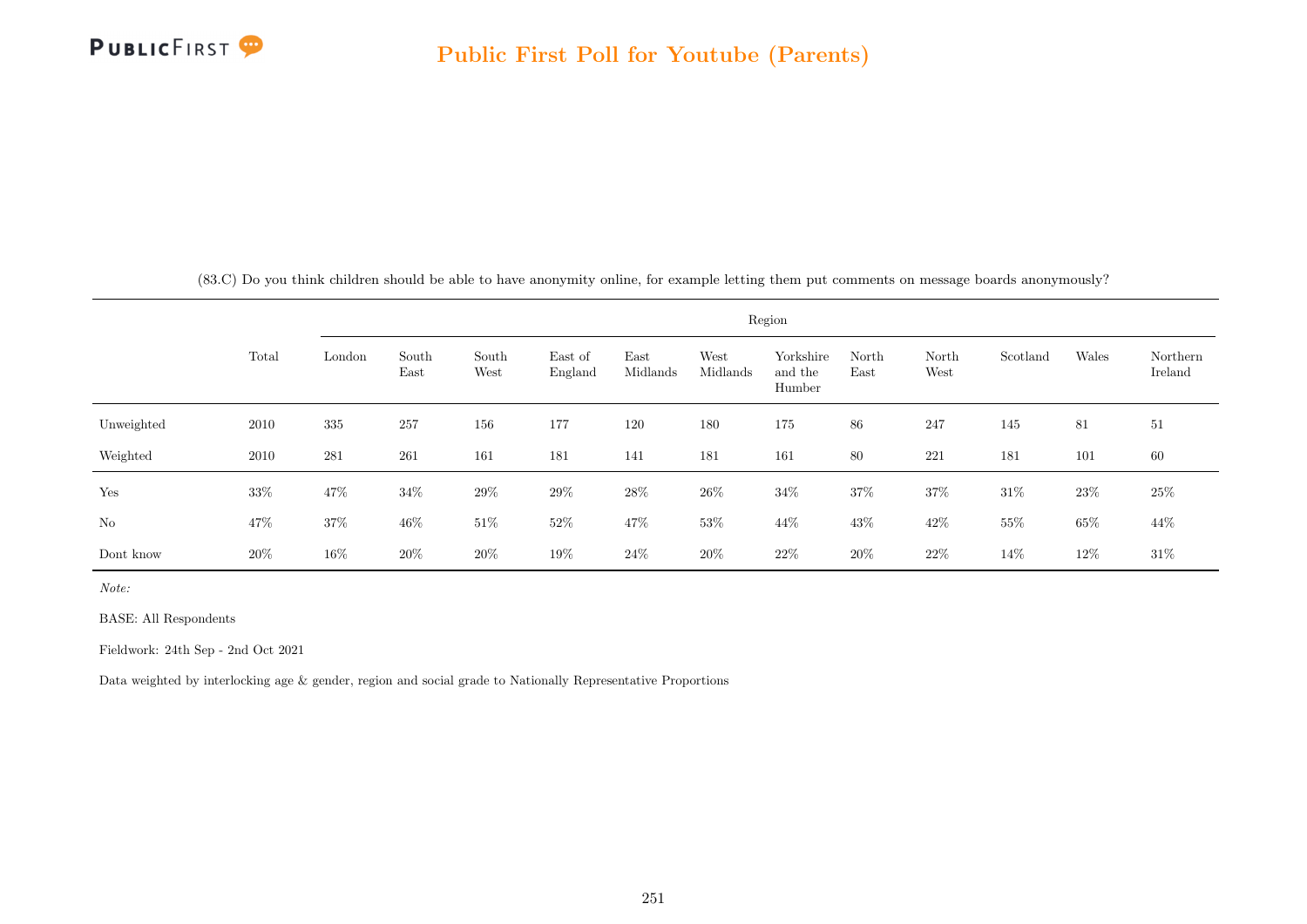

(84.A) Do you think adults should be able to be anonymous online for example when posting sensitive questions on online forms, visiting adult-content websites etc?

|            |       |        |       |       | Age       |        |       |      |        | Social Grade   |        |       | $EU$ 2016 Vote |                   |
|------------|-------|--------|-------|-------|-----------|--------|-------|------|--------|----------------|--------|-------|----------------|-------------------|
|            | Total | 18-24  | 25-34 | 35-44 | $45 - 54$ | 55-64  | $65+$ | AB   | C1     | C <sub>2</sub> | DE     | Leave | Remain         | I did not<br>vote |
| Unweighted | 2010  | $33\,$ | 370   | 924   | 520       | 144    | 19    | 647  | 514    | 433            | 409    | 740   | 931            | 282               |
| Weighted   | 2010  | 31     | 361   | 918   | 527       | 153    | 20    | 541  | 521    | 441            | 500    | 749   | 918            | 287               |
| Yes        | 38%   | 40%    | 44\%  | 42\%  | 31%       | $31\%$ | 28%   | 49%  | $33\%$ | $38\%$         | $33\%$ | 35%   | 44%            | $33\%$            |
| No         | 44\%  | 34%    | 38%   | 41\%  | 50%       | 52%    | 66%   | 40%  | 47%    | 43%            | 46\%   | 48%   | 41\%           | $42\%$            |
| Dont know  | 18%   | 26%    | 18%   | 17%   | 19%       | 18%    | $6\%$ | 11\% | $20\%$ | 19%            | 22%    | 17%   | 15%            | $25\%$            |

Note:

BASE: All Respondents

Fieldwork: 24th Sep - 2nd Oct 2021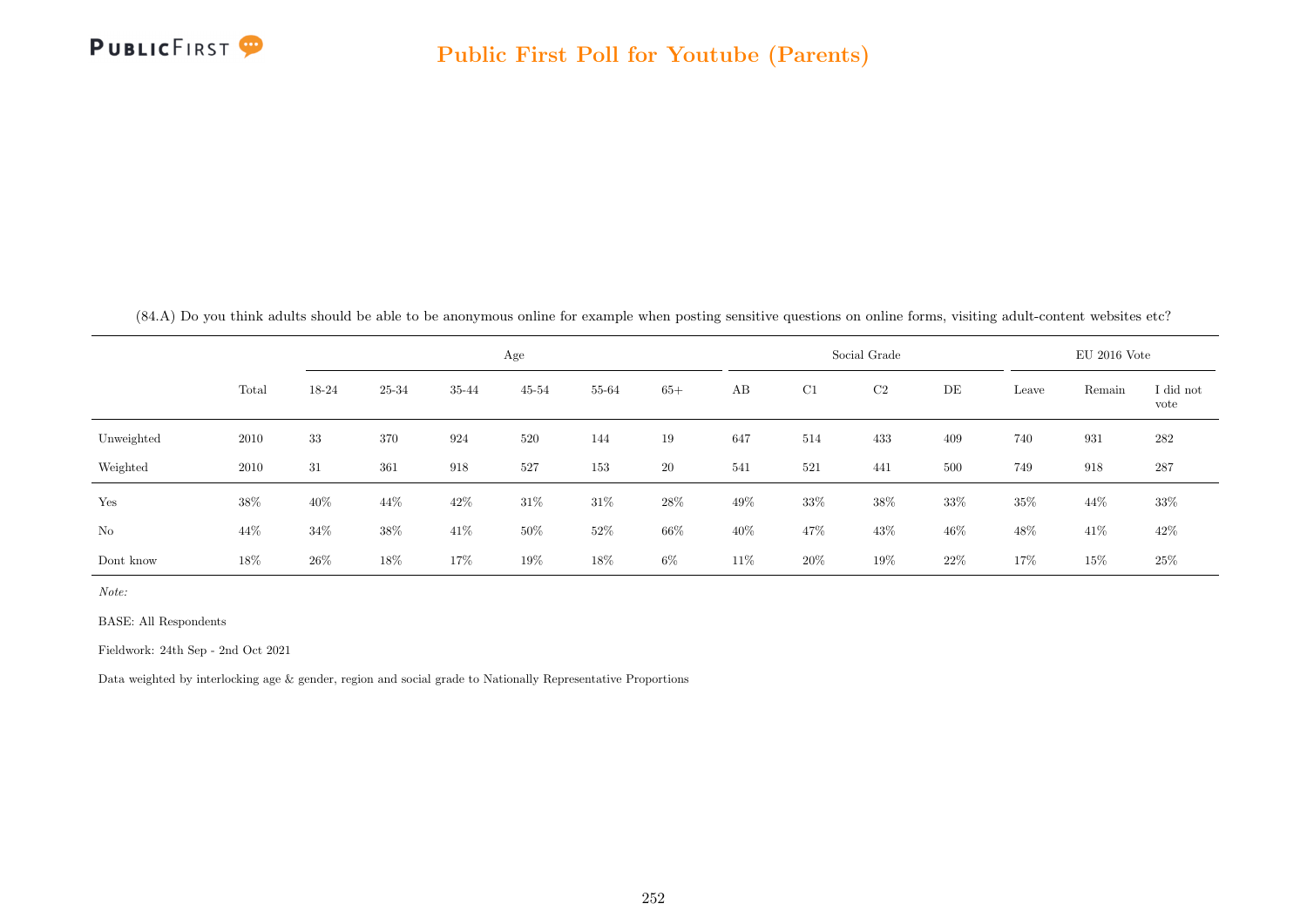

(84.B) Do you think adults should be able to be anonymous online for example when posting sensitive questions on online forms, visiting adult-content websites etc?

|            |       |        | Gender |                     |      |                     | 2019                          |                   |                      |                       |                          | Education                                              |                                                             |                          |
|------------|-------|--------|--------|---------------------|------|---------------------|-------------------------------|-------------------|----------------------|-----------------------|--------------------------|--------------------------------------------------------|-------------------------------------------------------------|--------------------------|
|            | Total | Male   | Female | Conservative Labour |      | Liberal<br>Democrat | The<br><b>Brexit</b><br>Party | I did not<br>vote | None of<br>the above | GCSE or<br>equivalent | A Level or<br>equivalent | University<br>Under-<br>graduate<br>Degree<br>(BA/BSc) | University<br>Postgrad-<br>uate<br>Degree<br>(MA/MSc/MPhil) | Doctorate<br>(PhD/DPHil) |
| Unweighted | 2010  | 922    | 1087   | 714                 | 539  | 198                 | 14                            | 280               | $\overline{0}$       | 405                   | 559                      | 513                                                    | 434                                                         | 57                       |
| Weighted   | 2010  | 1004   | 1005   | 699                 | 537  | 186                 | 14                            | 292               | $\overline{0}$       | 440                   | 587                      | 488                                                    | 399                                                         | 50                       |
| Yes        | 38%   | $46\%$ | 31\%   | 40%                 | 38%  | 53%                 | 29%                           | 29%               | $\ast$               | 33%                   | $28\%$                   | 36%                                                    | $61\%$                                                      | 59%                      |
| No         | 44\%  | 40%    | $48\%$ | 45%                 | 44\% | $38\%$              | $50\%$                        | 48\%              | $\ast$               | 48%                   | $50\%$                   | $46\%$                                                 | 30%                                                         | 30%                      |
| Dont know  | 18%   | 14%    | 21\%   | 16%                 | 18%  | 10%                 | 21%                           | $23\%$            | $\ast$               | $20\%$                | $22\%$                   | 17%                                                    | $9\%$                                                       | 11%                      |

Note:

BASE: All Respondents

Fieldwork: 24th Sep - 2nd Oct 2021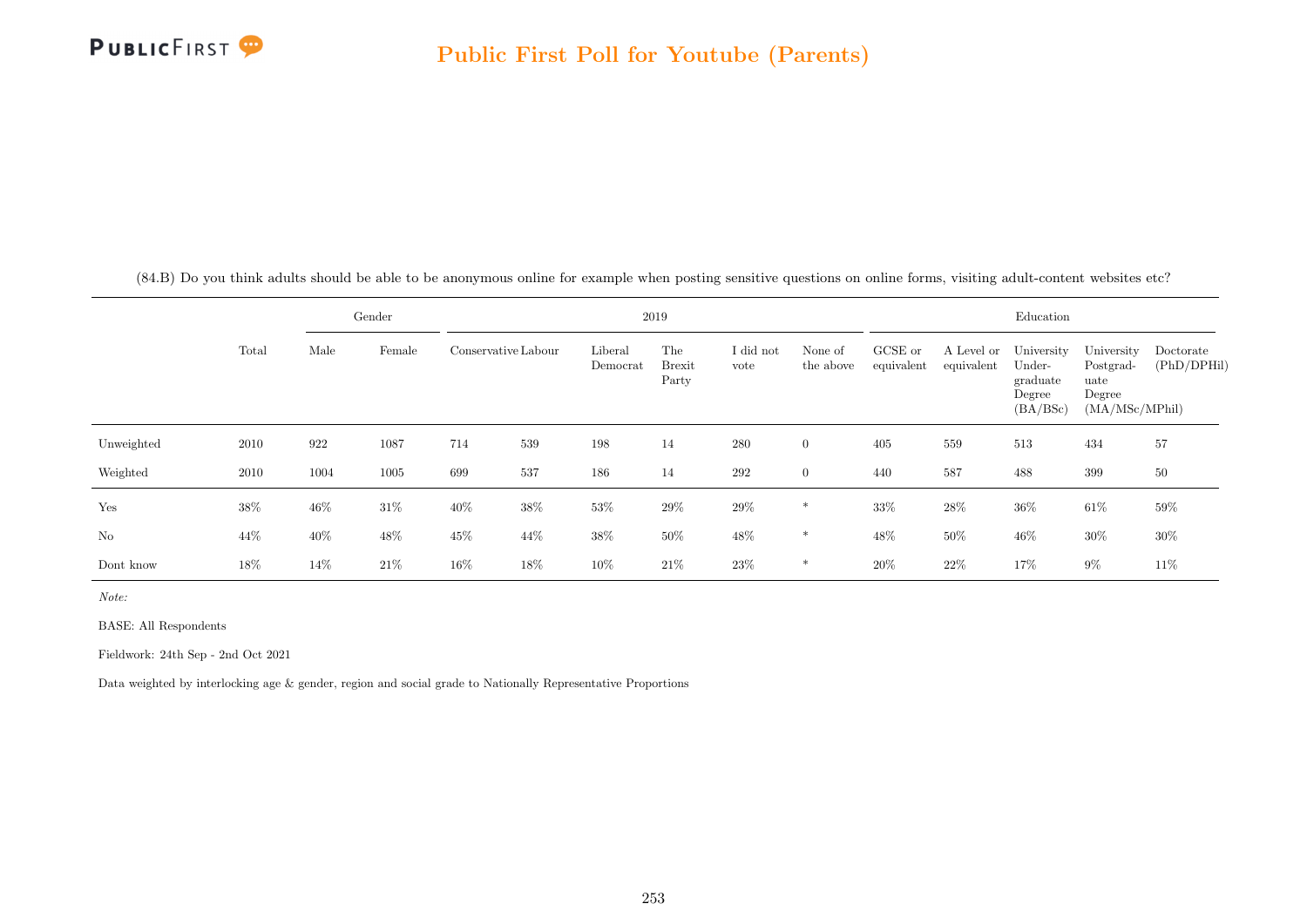

(84.C) Do you think adults should be able to be anonymous online for example when posting sensitive questions on online forms, visiting adult-content websites etc?

|                |       |        |               |               |                    |                  |                  | Region                         |               |               |          |        |                     |
|----------------|-------|--------|---------------|---------------|--------------------|------------------|------------------|--------------------------------|---------------|---------------|----------|--------|---------------------|
|                | Total | London | South<br>East | South<br>West | East of<br>England | East<br>Midlands | West<br>Midlands | Yorkshire<br>and the<br>Humber | North<br>East | North<br>West | Scotland | Wales  | Northern<br>Ireland |
| Unweighted     | 2010  | 335    | 257           | 156           | 177                | 120              | 180              | 175                            | 86            | 247           | 145      | 81     | 51                  |
| Weighted       | 2010  | 281    | 261           | 161           | 181                | 141              | 181              | 161                            | 80            | 221           | 181      | 101    | 60                  |
| Yes            | 38%   | 57%    | $36\%$        | $31\%$        | $35\%$             | 33%              | $34\%$           | $41\%$                         | 40%           | 43%           | $33\%$   | $28\%$ | $27\%$              |
| N <sub>o</sub> | 44%   | $30\%$ | 48\%          | 48%           | 45%                | 52\%             | 49%              | 41%                            | 40%           | $36\%$        | $50\%$   | $56\%$ | 42\%                |
| Dont know      | 18%   | 13%    | 16\%          | 21%           | $20\%$             | 15%              | 17%              | 18%                            | 19%           | $21\%$        | 17%      | 16%    | $31\%$              |

Note:

BASE: All Respondents

Fieldwork: 24th Sep - 2nd Oct 2021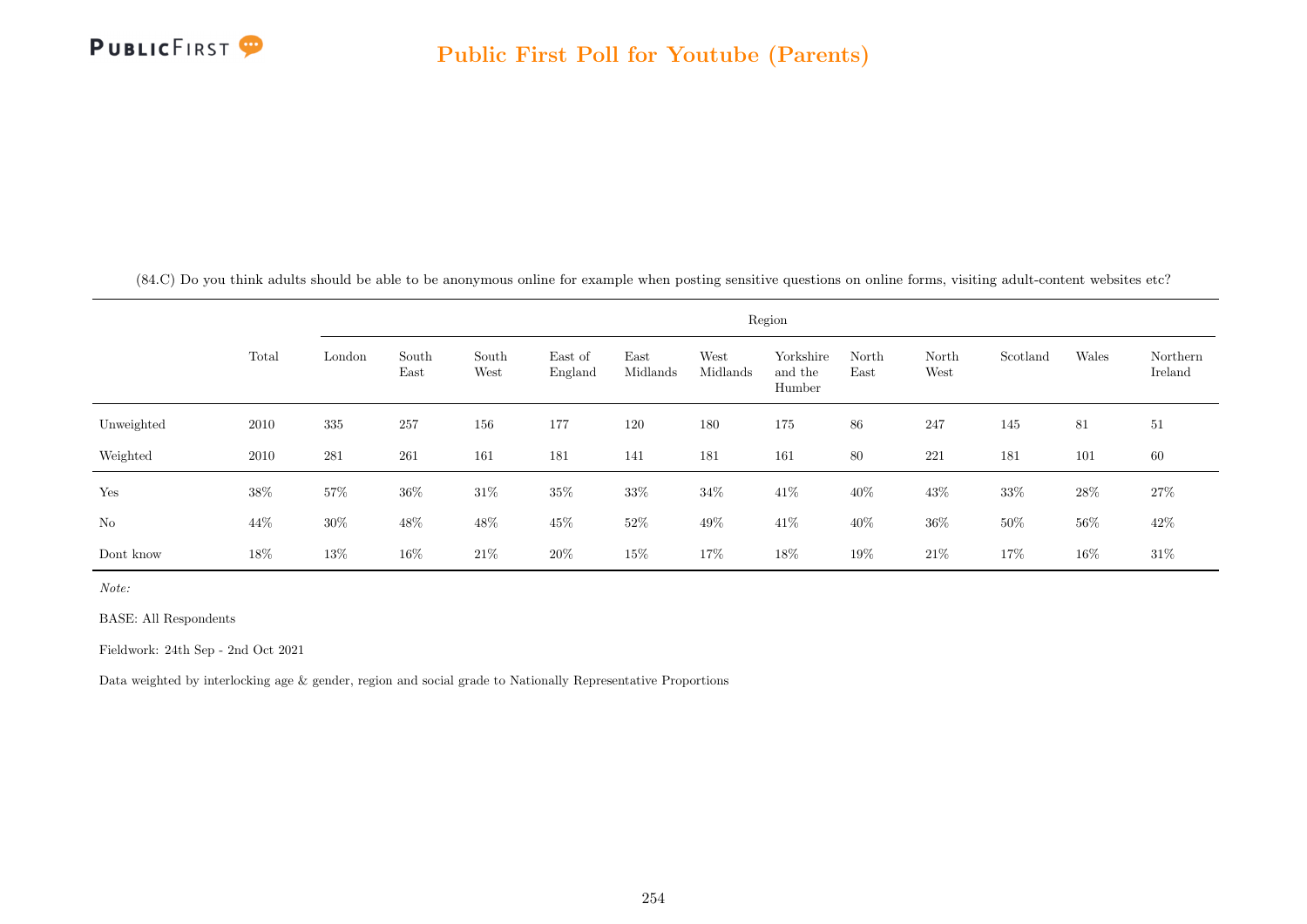

|                                 |        |        |        |        | Age       |        |        |        |        | Social Grade |           |        | $EU$ 2016 Vote |                   |
|---------------------------------|--------|--------|--------|--------|-----------|--------|--------|--------|--------|--------------|-----------|--------|----------------|-------------------|
|                                 | Total  | 18-24  | 25-34  | 35-44  | $45 - 54$ | 55-64  | $65+$  | AB     | C1     | $\rm C2$     | $\rm{DE}$ | Leave  | Remain         | I did not<br>vote |
| Unweighted                      | 2010   | $33\,$ | 370    | 924    | 520       | 144    | $19\,$ | 647    | 514    | 433          | 409       | 740    | 931            | 282               |
| Weighted                        | 2010   | 31     | 361    | 918    | 527       | 153    | $20\,$ | 541    | 521    | 441          | 500       | 749    | 918            | 287               |
| The parent                      | $75\%$ | $81\%$ | $76\%$ | $75\%$ | 74%       | 75%    | 70%    | 72\%   | 74%    | 78%          | 76%       | 76%    | 75%            | 73%               |
| The child                       | $68\%$ | $32\%$ | $65\%$ | $69\%$ | 73%       | $66\%$ | 72\%   | $65\%$ | $72\%$ | $68\%$       | $69\%$    | $68\%$ | 70%            | $68\%$            |
| Dont know                       | $4\%$  | $0\%$  | $4\%$  | $5\%$  | $4\%$     | $2\%$  | $5\%$  | $3\%$  | $4\%$  | $4\%$        | $6\%$     | $4\%$  | $3\%$          | $8\%$             |
| The internet companies          | $36\%$ | 50%    | $36\%$ | $33\%$ | $36\%$    | 47%    | $53\%$ | 40%    | $33\%$ | $34\%$       | $34\%$    | $34\%$ | $39\%$         | $28\%$            |
| The childs school               | $10\%$ | $14\%$ | $15\%$ | $9\%$  | $8\%$     | $7\%$  | $10\%$ | $13\%$ | $8\%$  | $8\%$        | $9\%$     | $9\%$  | $11\%$         | $7\%$             |
| Someone else, please<br>specify | $0\%$  | $0\%$  | $0\%$  | $0\%$  | $0\%$     | $0\%$  | $0\%$  | $0\%$  | $0\%$  | $0\%$        | $1\%$     | $0\%$  | $0\%$          | $0\%$             |
| Nobody                          | $0\%$  | $0\%$  | $1\%$  | $0\%$  | $0\%$     | $0\%$  | $0\%$  | $0\%$  | $0\%$  | $1\%$        | $0\%$     | $0\%$  | $0\%$          | $1\%$             |

(85.A) Who, if anyone, do you think is responsible for the content of the things your child posts online?Select all that apply

Note:

BASE: All Respondents

Fieldwork: 24th Sep - 2nd Oct 2021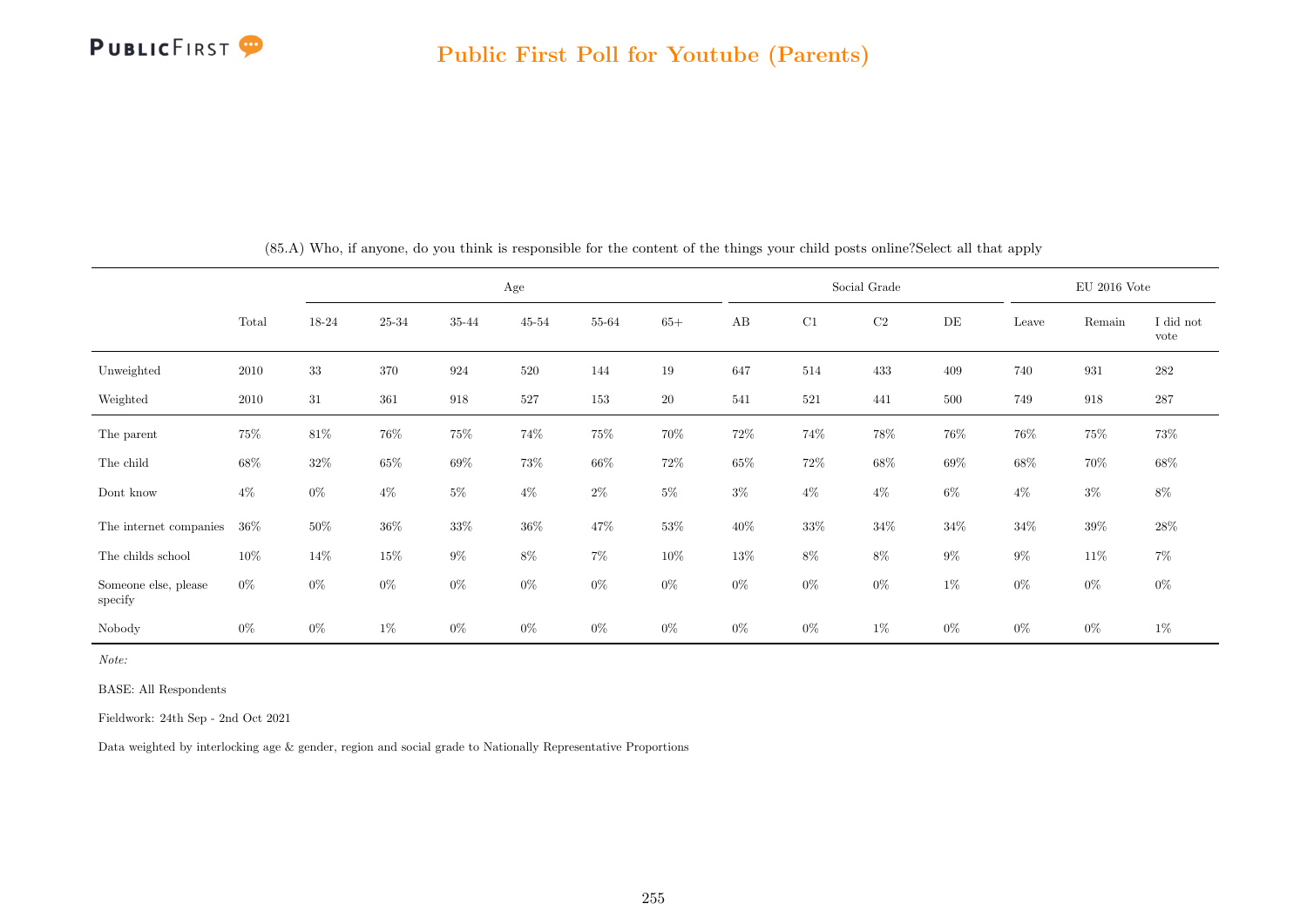

|                                 |        |        | $\operatorname{Gender}$ |                     |        |                     | 2019                          |                   |                      |                       |                          | Education                                              |                                                             |                          |
|---------------------------------|--------|--------|-------------------------|---------------------|--------|---------------------|-------------------------------|-------------------|----------------------|-----------------------|--------------------------|--------------------------------------------------------|-------------------------------------------------------------|--------------------------|
|                                 | Total  | Male   | Female                  | Conservative Labour |        | Liberal<br>Democrat | The<br><b>Brexit</b><br>Party | I did not<br>vote | None of<br>the above | GCSE or<br>equivalent | A Level or<br>equivalent | University<br>Under-<br>graduate<br>Degree<br>(BA/BSc) | University<br>Postgrad-<br>uate<br>Degree<br>(MA/MSc/MPhil) | Doctorate<br>(PhD/DPHil) |
| Unweighted                      | 2010   | 922    | 1087                    | 714                 | 539    | 198                 | 14                            | 280               | $\overline{0}$       | 405                   | 559                      | 513                                                    | 434                                                         | $57\,$                   |
| Weighted                        | 2010   | 1004   | 1005                    | 699                 | 537    | 186                 | 14                            | 292               | $\overline{0}$       | 440                   | 587                      | 488                                                    | 399                                                         | 50                       |
| The parent                      | $75\%$ | $71\%$ | $79\%$                  | $77\%$              | 77%    | $73\%$              | $44\%$                        | $75\%$            | $\ast$               | $79\%$                | $76\%$                   | 77%                                                    | $70\%$                                                      | $56\%$                   |
| The child                       | 68%    | $65\%$ | 72%                     | $69\%$              | $69\%$ | 71%                 | 78%                           | 70%               | $\ast$               | 74%                   | $72\%$                   | $69\%$                                                 | $61\%$                                                      | 56%                      |
| Dont know                       | $4\%$  | $4\%$  | $5\%$                   | $2\%$               | $5\%$  | $2\%$               | $0\%$                         | $8\%$             | $\ast$               | $3\%$                 | $6\%$                    | $4\%$                                                  | $3\%$                                                       | $4\%$                    |
| The internet companies          | $36\%$ | 41\%   | $30\%$                  | $38\%$              | $34\%$ | $36\%$              | $41\%$                        | $29\%$            | $\ast$               | $29\%$                | $32\%$                   | $35\%$                                                 | $47\%$                                                      | $54\%$                   |
| The childs school               | $10\%$ | $12\%$ | $7\%$                   | 10%                 | $9\%$  | $12\%$              | $23\%$                        | $9\%$             | $\ast$               | $7\%$                 | $7\%$                    | 11\%                                                   | $14\%$                                                      | $18\%$                   |
| Someone else, please<br>specify | $0\%$  | $0\%$  | $0\%$                   | $0\%$               | $0\%$  | $0\%$               | $0\%$                         | $1\%$             | $\ast$               | $0\%$                 | $1\%$                    | $0\%$                                                  | $0\%$                                                       | $0\%$                    |
| Nobody                          | $0\%$  | $0\%$  | $0\%$                   | $0\%$               | $0\%$  | $0\%$               | 10%                           | $0\%$             | $\ast$               | $0\%$                 | $0\%$                    | $0\%$                                                  | $0\%$                                                       | $2\%$                    |

(85.B) Who, if anyone, do you think is responsible for the content of the things your child posts online?Select all that apply

Note:

BASE: All Respondents

Fieldwork: 24th Sep - 2nd Oct 2021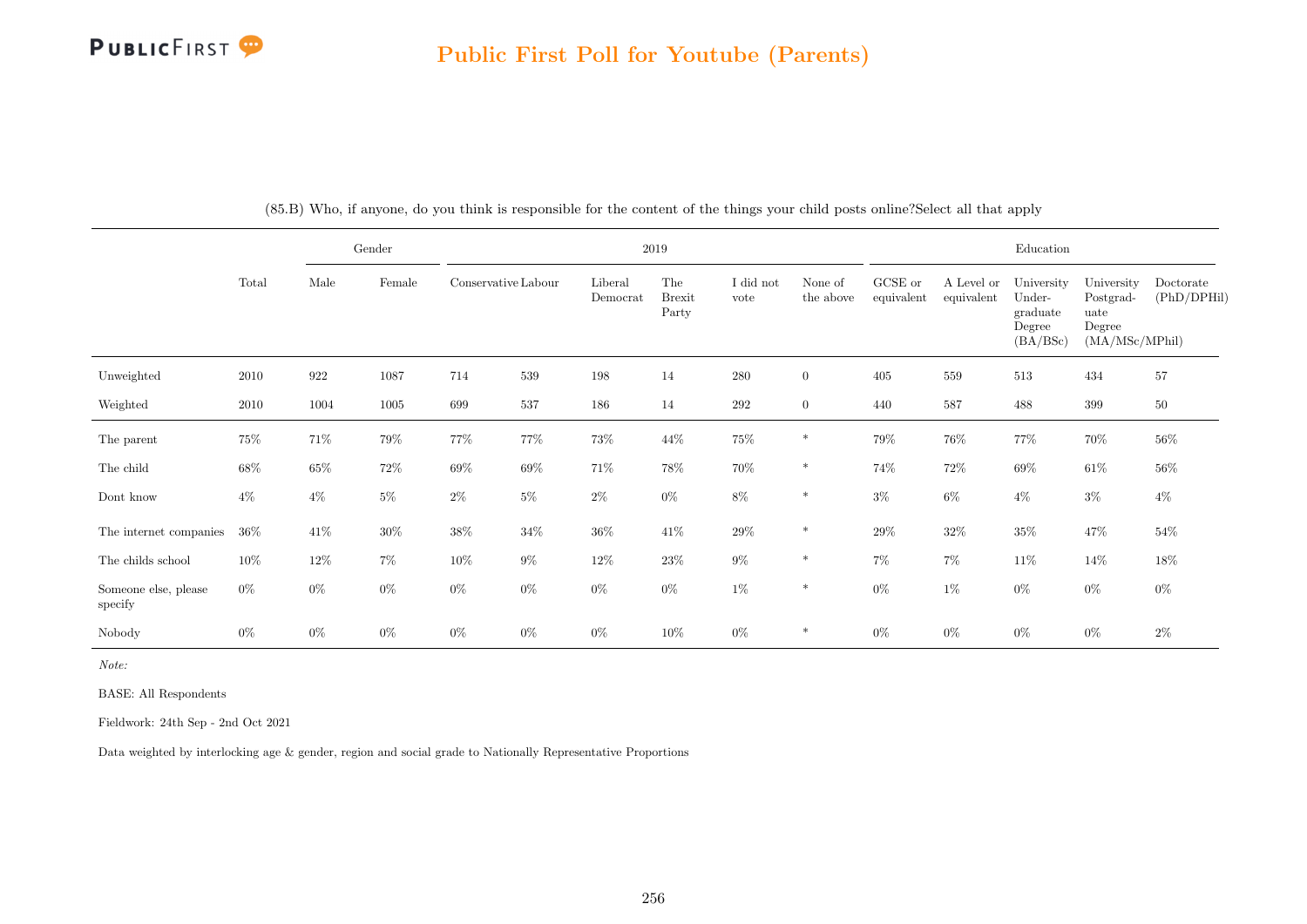

|                                 |        |         |               |               |                    |                  |                  | Region                         |               |               |                           |        |                     |
|---------------------------------|--------|---------|---------------|---------------|--------------------|------------------|------------------|--------------------------------|---------------|---------------|---------------------------|--------|---------------------|
|                                 | Total  | London  | South<br>East | South<br>West | East of<br>England | East<br>Midlands | West<br>Midlands | Yorkshire<br>and the<br>Humber | North<br>East | North<br>West | $\operatorname{Scotland}$ | Wales  | Northern<br>Ireland |
| Unweighted                      | 2010   | $335\,$ | 257           | 156           | 177                | 120              | 180              | 175                            | 86            | 247           | 145                       | 81     | 51                  |
| Weighted                        | 2010   | 281     | $261\,$       | 161           | 181                | 141              | 181              | 161                            | $80\,$        | $221\,$       | 181                       | 101    | 60                  |
| The parent                      | 75%    | 74%     | $75\%$        | $73\%$        | 74%                | $81\%$           | $75\%$           | $82\%$                         | $73\%$        | $74\%$        | $73\%$                    | $74\%$ | $64\%$              |
| The child                       | $68\%$ | $63\%$  | $75\%$        | $65\%$        | $67\%$             | 74%              | $72\%$           | $67\%$                         | $73\%$        | $68\%$        | $65\%$                    | $72\%$ | $61\%$              |
| Dont know                       | $4\%$  | $3\%$   | $3\%$         | $6\%$         | $6\%$              | $1\%$            | $3\%$            | $3\%$                          | $6\%$         | $6\%$         | $4\%$                     | $6\%$  | $13\%$              |
| The internet companies          | $36\%$ | $49\%$  | $33\%$        | $32\%$        | $33\%$             | $37\%$           | $35\%$           | $33\%$                         | $35\%$        | $31\%$        | $35\%$                    | $26\%$ | $41\%$              |
| The childs school               | $10\%$ | $14\%$  | $10\%$        | $6\%$         | $7\%$              | 17%              | $9\%$            | $8\%$                          | $12\%$        | $6\%$         | $11\%$                    | $7\%$  | $9\%$               |
| Someone else, please<br>specify | $0\%$  | $1\%$   | $0\%$         | $0\%$         | $0\%$              | $0\%$            | $0\%$            | $0\%$                          | $0\%$         | $0\%$         | $1\%$                     | $0\%$  | $0\%$               |
| Nobody                          | $0\%$  | $0\%$   | $0\%$         | $0\%$         | $0\%$              | $1\%$            | $1\%$            | $1\%$                          | $0\%$         | $0\%$         | $0\%$                     | $0\%$  | $0\%$               |

(85.C) Who, if anyone, do you think is responsible for the content of the things your child posts online?Select all that apply

Note:

BASE: All Respondents

Fieldwork: 24th Sep - 2nd Oct 2021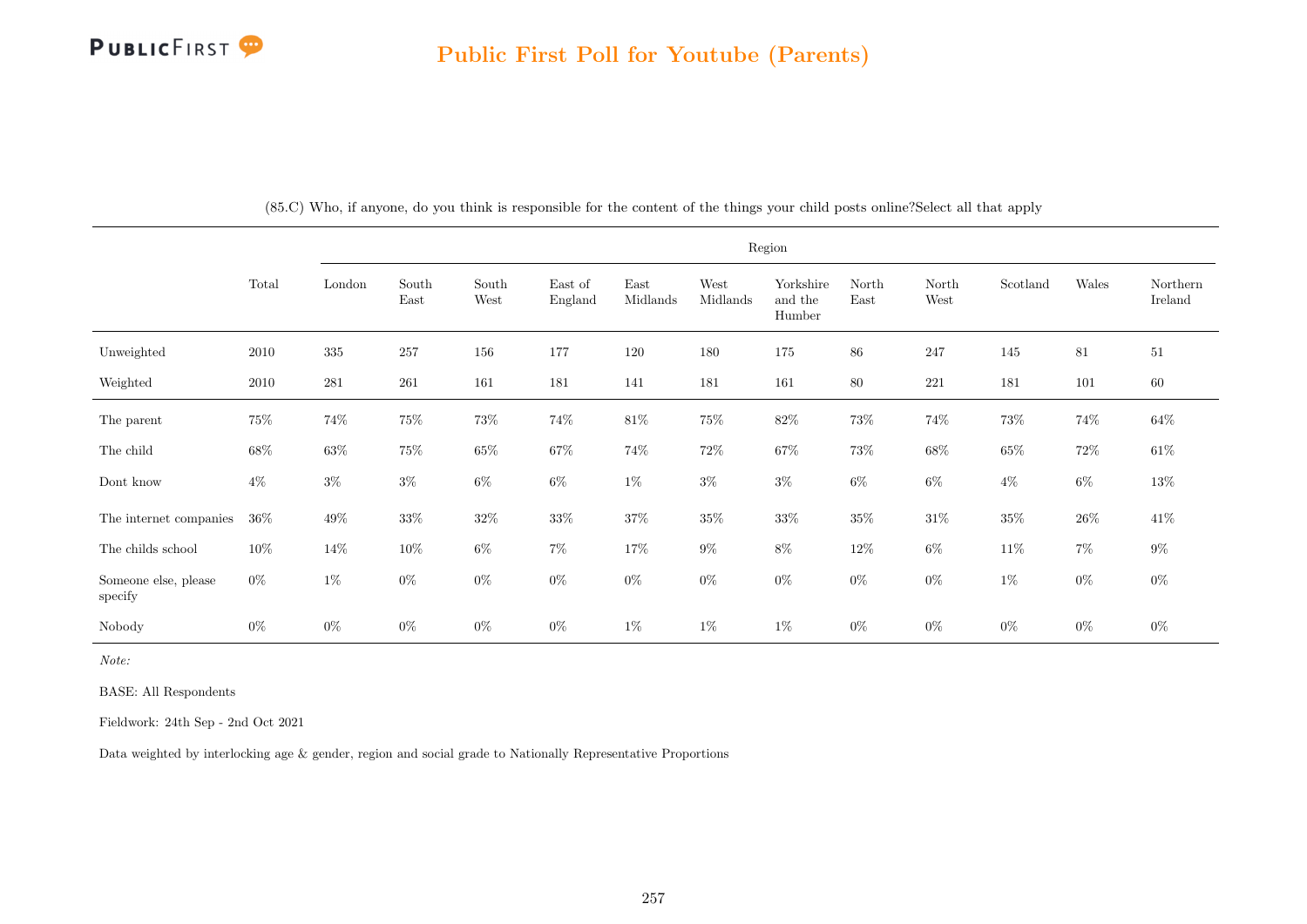|                                                         |          |        |         |                    | Age    |        |        |        |        | Social Grade |        |        | $\rm EU$ 2016 Vote |                   |
|---------------------------------------------------------|----------|--------|---------|--------------------|--------|--------|--------|--------|--------|--------------|--------|--------|--------------------|-------------------|
|                                                         | Total    | 18-24  | 25-34   | 35-44              | 45-54  | 55-64  | $65+$  | AB     | C1     | $\rm C2$     | DE     | Leave  | Remain             | I did not<br>vote |
| Unweighted                                              | $2010\,$ | $33\,$ | $370\,$ | $\boldsymbol{924}$ | 520    | 144    | $19\,$ | 647    | 514    | 433          | 409    | 740    | 931                | $282\,$           |
| Weighted                                                | $2010\,$ | 31     | 361     | 918                | 527    | 153    | $20\,$ | 541    | 521    | 441          | 500    | 749    | 918                | 287               |
| The parent                                              | $71\%$   | $57\%$ | $70\%$  | $70\%$             | $75\%$ | $78\%$ | $75\%$ | $67\%$ | $74\%$ | $72\%$       | $73\%$ | $74\%$ | $69\%$             | $72\%$            |
| The platforms human<br>moderators                       | $57\%$   | $45\%$ | $51\%$  | $54\%$             | $63\%$ | $66\%$ | $81\%$ | $55\%$ | $62\%$ | $56\%$       | $54\%$ | $59\%$ | $57\%$             | $51\%$            |
| The child                                               | $49\%$   | $40\%$ | $49\%$  | $50\%$             | $50\%$ | $45\%$ | $44\%$ | $46\%$ | $54\%$ | $46\%$       | $49\%$ | $51\%$ | $49\%$             | 47%               |
| Computer algorithms<br>employed by the $\,$<br>platform | 38%      | $45\%$ | $31\%$  | $37\%$             | $42\%$ | $45\%$ | $52\%$ | $43\%$ | $41\%$ | $35\%$       | $33\%$ | $37\%$ | $40\%$             | $35\%$            |
| The police                                              | $36\%$   | $42\%$ | $39\%$  | $36\%$             | $35\%$ | $37\%$ | $29\%$ | $34\%$ | $40\%$ | 31\%         | 40%    | $39\%$ | $35\%$             | $35\%$            |
| Anyone who appears/is<br>mentioned in the post          | 29%      | $22\%$ | $29\%$  | $29\%$             | $31\%$ | $22\%$ | $19\%$ | $27\%$ | $32\%$ | $28\%$       | $28\%$ | $28\%$ | $30\%$             | $26\%$            |
| Other, please specify                                   | $0\%$    | $0\%$  | $0\%$   | $0\%$              | $0\%$  | $0\%$  | $0\%$  | $0\%$  | $0\%$  | $0\%$        | $0\%$  | $0\%$  | $0\%$              | $0\%$             |
| Nobody                                                  | $0\%$    | $0\%$  | $1\%$   | $0\%$              | $0\%$  | $1\%$  | $0\%$  | $1\%$  | $1\%$  | $0\%$        | $0\%$  | $0\%$  | $0\%$              | $1\%$             |
| Don't know                                              | $5\%$    | $6\%$  | $6\%$   | $6\%$              | $5\%$  | $3\%$  | $5\%$  | $4\%$  | $5\%$  | $6\%$        | $8\%$  | $5\%$  | $4\%$              | $10\%$            |

(86.A) Who, if anyone, do you think should be able to moderate - for example edit or take down - a childs post?Select all that apply

Note:

BASE: All Respondents

Fieldwork: 24th Sep - 2nd Oct 2021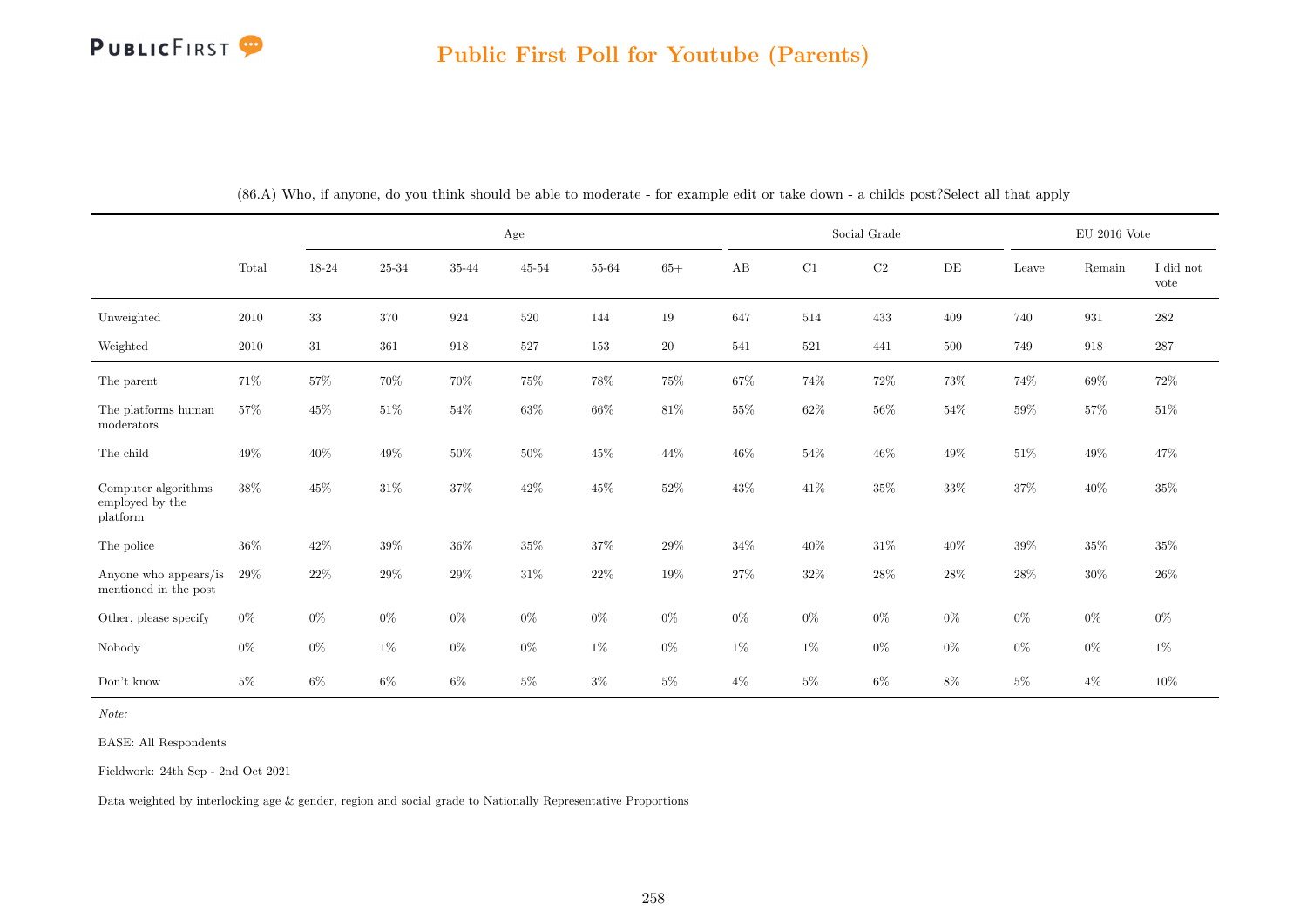

|                                                    |        |        | Gender |                     |        |                              | 2019                          |                   |                      |                       |                          | Education                                              |                                                             |                          |
|----------------------------------------------------|--------|--------|--------|---------------------|--------|------------------------------|-------------------------------|-------------------|----------------------|-----------------------|--------------------------|--------------------------------------------------------|-------------------------------------------------------------|--------------------------|
|                                                    | Total  | Male   | Female | Conservative Labour |        | Liberal<br>$\mbox{Democrat}$ | The<br><b>Brexit</b><br>Party | I did not<br>vote | None of<br>the above | GCSE or<br>equivalent | A Level or<br>equivalent | University<br>Under-<br>graduate<br>Degree<br>(BA/BSc) | University<br>Postgrad-<br>uate<br>Degree<br>(MA/MSc/MPhil) | Doctorate<br>(PhD/DPHil) |
| Unweighted                                         | 2010   | 922    | 1087   | 714                 | 539    | 198                          | 14                            | 280               | $\overline{0}$       | 405                   | 559                      | 513                                                    | 434                                                         | 57                       |
| Weighted                                           | 2010   | 1004   | 1005   | 699                 | 537    | 186                          | 14                            | $\,292$           | $\overline{0}$       | 440                   | 587                      | 488                                                    | 399                                                         | $50\,$                   |
| The parent                                         | 71%    | 67%    | $76\%$ | $72\%$              | $72\%$ | 67%                          | $72\%$                        | 76%               | $\ast$               | 76%                   | 77%                      | $73\%$                                                 | $58\%$                                                      | 54%                      |
| The platforms human<br>moderators                  | 57%    | 56%    | 57%    | 58%                 | 57%    | 54%                          | 31\%                          | 54%               | $\ast$               | 57%                   | 62%                      | 60%                                                    | $49\%$                                                      | 33%                      |
| The child                                          | 49%    | 45%    | 53%    | 51\%                | 47%    | $48\%$                       | 53%                           | 51\%              | $\ast$               | $52\%$                | 50%                      | 50%                                                    | $42\%$                                                      | 54%                      |
| Computer algorithms<br>employed by the<br>platform | 38%    | 41\%   | $35\%$ | 41\%                | $37\%$ | 44%                          | $38\%$                        | 32%               | $\ast$               | $34\%$                | $39\%$                   | $40\%$                                                 | 41\%                                                        | 40%                      |
| The police                                         | $36\%$ | $30\%$ | $42\%$ | $38\%$              | 41\%   | $25\%$                       | $45\%$                        | 37%               | $\ast$               | 41\%                  | 39%                      | $38\%$                                                 | $27\%$                                                      | $21\%$                   |
| Anyone who appears/is<br>mentioned in the post     | 29%    | 26%    | 32%    | $31\%$              | 26\%   | $32\%$                       | 26\%                          | 29%               | $\ast$               | 29%                   | 29%                      | $30\%$                                                 | 28%                                                         | 34%                      |
| Other, please specify                              | $0\%$  | $0\%$  | $0\%$  | $0\%$               | $0\%$  | $1\%$                        | $0\%$                         | $0\%$             | $\ast$               | $1\%$                 | $0\%$                    | $0\%$                                                  | $0\%$                                                       | $0\%$                    |
| Nobody                                             | $0\%$  | $1\%$  | $0\%$  | $0\%$               | $1\%$  | $0\%$                        | $3\%$                         | $1\%$             | $\ast$               | $0\%$                 | $0\%$                    | $1\%$                                                  | $0\%$                                                       | $5\%$                    |
| Don't know                                         | $5\%$  | $4\%$  | $7\%$  | $3\%$               | $6\%$  | $1\%$                        | $0\%$                         | $9\%$             | $\ast$               | $6\%$                 | $6\%$                    | $5\%$                                                  | $3\%$                                                       | $5\%$                    |

(86.B) Who, if anyone, do you think should be able to moderate - for example edit or take down - a childs post?Select all that apply

Note:

BASE: All Respondents

Fieldwork: 24th Sep - 2nd Oct 2021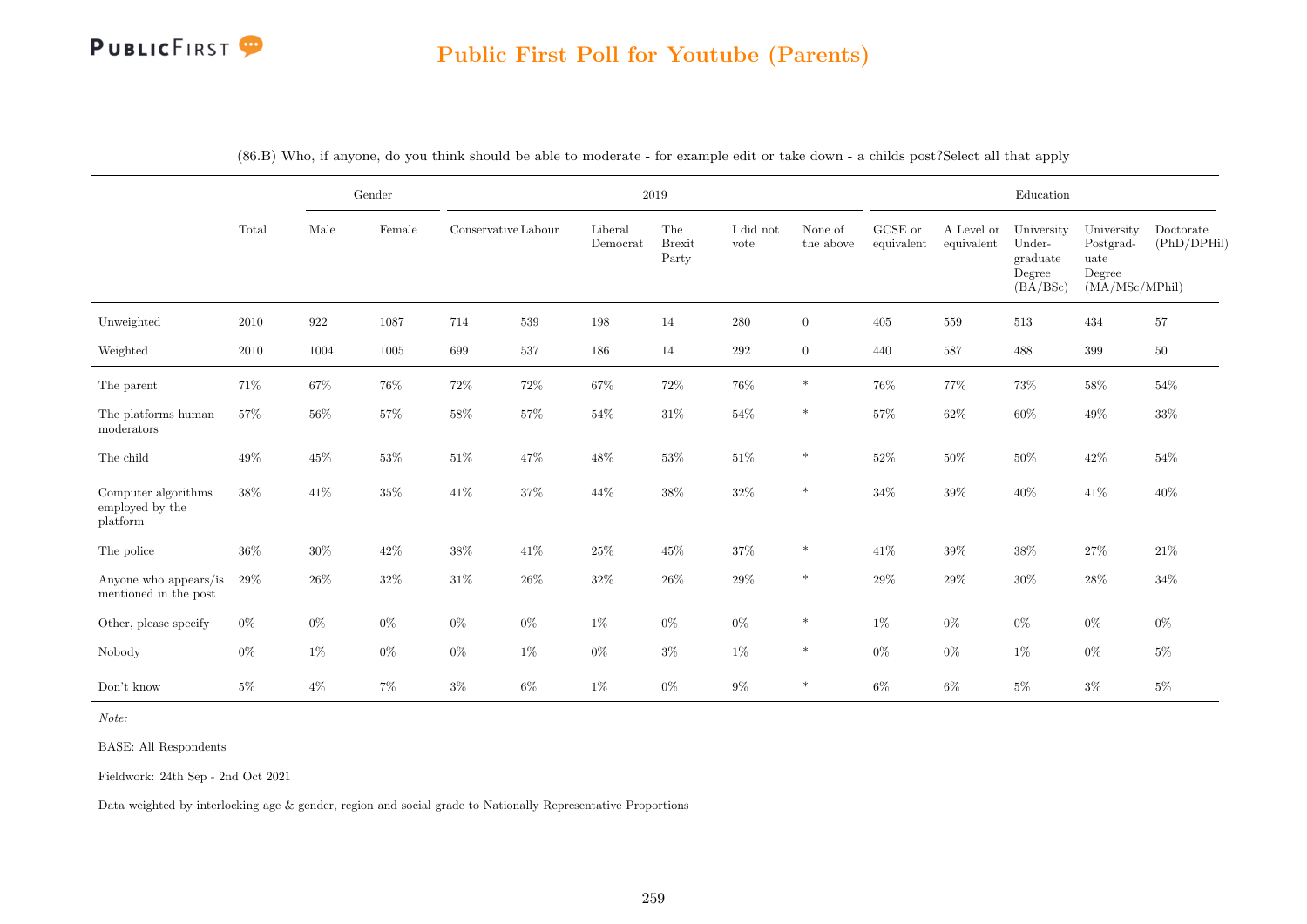### Public First Poll for Youtube (Parents)

|                                                    |          |           |                                |               |                    |                  |                  | Region                         |               |               |          |        |                     |
|----------------------------------------------------|----------|-----------|--------------------------------|---------------|--------------------|------------------|------------------|--------------------------------|---------------|---------------|----------|--------|---------------------|
|                                                    | Total    | London    | South<br>$\operatorname{East}$ | South<br>West | East of<br>England | East<br>Midlands | West<br>Midlands | Yorkshire<br>and the<br>Humber | North<br>East | North<br>West | Scotland | Wales  | Northern<br>Ireland |
| Unweighted                                         | $2010\,$ | $335\,$   | $257\,$                        | 156           | 177                | 120              | 180              | 175                            | $86\,$        | 247           | 145      | $81\,$ | 51                  |
| Weighted                                           | $2010\,$ | $\bf 281$ | 261                            | 161           | 181                | 141              | 181              | 161                            | $80\,$        | 221           | 181      | 101    | 60                  |
| The parent                                         | 71%      | $60\%$    | 74%                            | $70\%$        | 74%                | $84\%$           | 68%              | $74\%$                         | $75\%$        | $72\%$        | 74%      | 77%    | 63%                 |
| The platforms human<br>moderators                  | $57\%$   | $46\%$    | $60\%$                         | $58\%$        | 57%                | 70%              | $57\%$           | $61\%$                         | $52\%$        | $50\%$        | $54\%$   | $65\%$ | $62\%$              |
| The child                                          | 49%      | 42%       | $50\%$                         | $54\%$        | 55%                | $58\%$           | 45%              | $46\%$                         | 47%           | $48\%$        | 49%      | $56\%$ | $36\%$              |
| Computer algorithms<br>employed by the<br>platform | $38\%$   | $42\%$    | $38\%$                         | $39\%$        | $34\%$             | $38\%$           | $42\%$           | $38\%$                         | $34\%$        | $38\%$        | $31\%$   | $37\%$ | $38\%$              |
| The police                                         | $36\%$   | $26\%$    | 38%                            | $38\%$        | 41%                | 45%              | 39%              | $42\%$                         | 34%           | $35\%$        | $31\%$   | $40\%$ | 33%                 |
| Anyone who appears/is<br>mentioned in the post     | 29%      | 29%       | $30\%$                         | $28\%$        | $30\%$             | $32\%$           | $28\%$           | $30\%$                         | $30\%$        | $24\%$        | $26\%$   | $37\%$ | $26\%$              |
| Other, please specify                              | $0\%$    | $0\%$     | $0\%$                          | $0\%$         | $0\%$              | $1\%$            | $0\%$            | $1\%$                          | $0\%$         | $0\%$         | $0\%$    | $0\%$  | $0\%$               |
| Nobody                                             | $0\%$    | $1\%$     | $0\%$                          | $0\%$         | $1\%$              | $0\%$            | $2\%$            | $0\%$                          | $0\%$         | $0\%$         | $0\%$    | $0\%$  | $0\%$               |
| Don't know                                         | $5\%$    | $4\%$     | $5\%$                          | $5\%$         | $6\%$              | $2\%$            | $5\%$            | $5\%$                          | 8%            | $8\%$         | $6\%$    | $6\%$  | 10%                 |

(86.C) Who, if anyone, do you think should be able to moderate - for example edit or take down - a childs post?Select all that apply

Note:

BASE: All Respondents

Fieldwork: 24th Sep - 2nd Oct 2021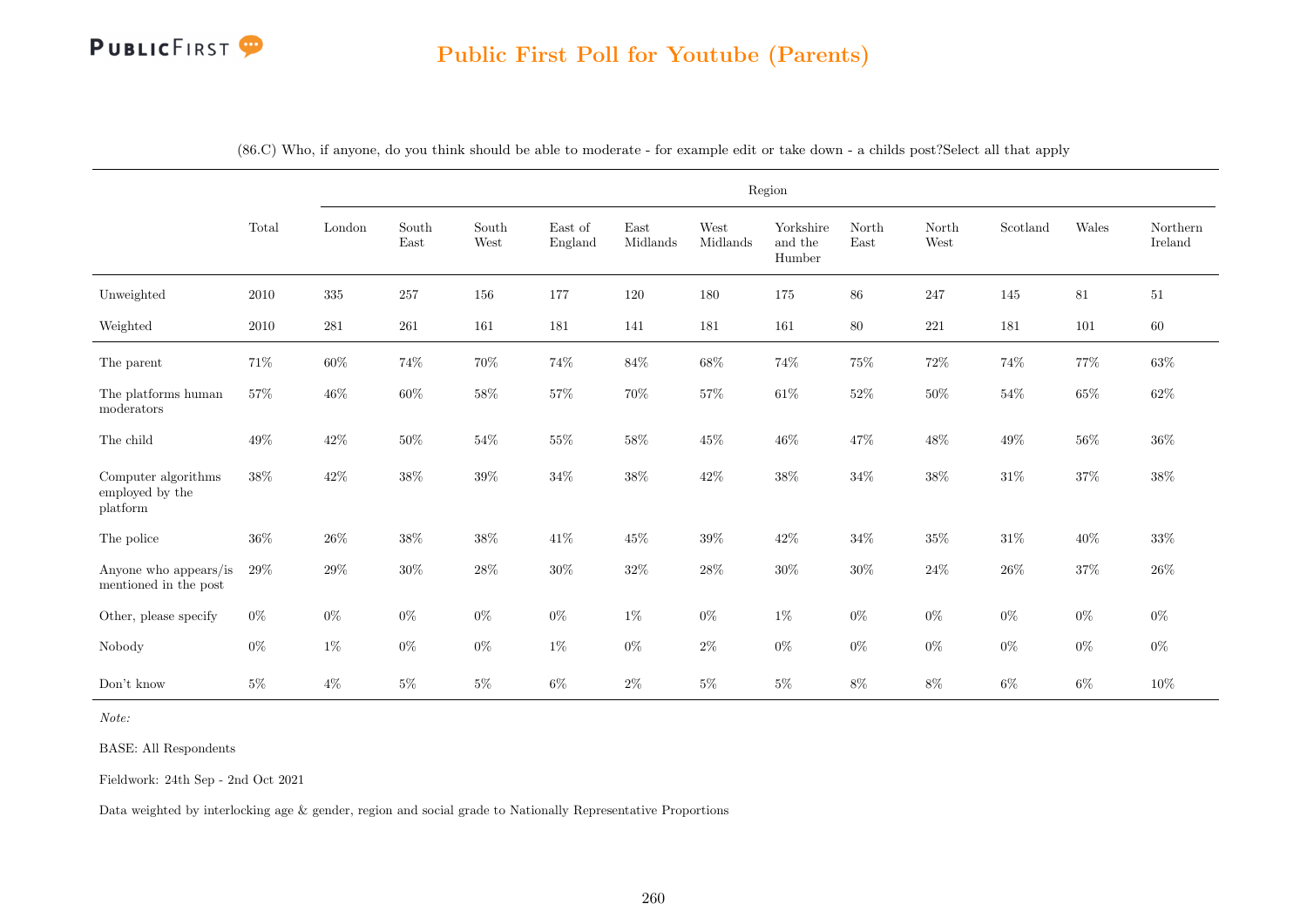# PUBLICFIRST<sup>9</sup>

### Public First Poll for Youtube (Parents)

|                                                                  |        |        |        | Age    |           |        |        |        |        | Social Grade |           |        | $\rm EU$ 2016 Vote |                   |
|------------------------------------------------------------------|--------|--------|--------|--------|-----------|--------|--------|--------|--------|--------------|-----------|--------|--------------------|-------------------|
|                                                                  | Total  | 18-24  | 25-34  | 35-44  | $45 - 54$ | 55-64  | $65+$  | AB     | C1     | $\rm C2$     | $\rm{DE}$ | Leave  | Remain             | I did not<br>vote |
| Unweighted                                                       | 2010   | $33\,$ | 370    | 924    | 520       | 144    | 19     | 647    | 514    | 433          | 409       | 740    | 931                | 282               |
| Weighted                                                         | 2010   | 31     | 361    | 918    | 527       | 153    | 20     | 541    | 521    | 441          | 500       | 749    | 918                | 287               |
| To create things like<br>videos or other content                 | $9\%$  | $19\%$ | $9\%$  | 11%    | $7\%$     | $5\%$  | $0\%$  | $12\%$ | $9\%$  | $7\%$        | $9\%$     | $9\%$  | $11\%$             | $5\%$             |
| To keep up to date<br>with news                                  | $8\%$  | $6\%$  | $9\%$  | $9\%$  | $6\%$     | $6\%$  | $0\%$  | $12\%$ | $6\%$  | $7\%$        | $5\%$     | $5\%$  | $11\%$             | $3\%$             |
| For entertainment                                                | $54\%$ | $49\%$ | $55\%$ | $53\%$ | $57\%$    | 49%    | $67\%$ | $48\%$ | $57\%$ | $52\%$       | $61\%$    | $57\%$ | $51\%$             | $59\%$            |
| To play games                                                    | 51\%   | 50%    | $54\%$ | 49%    | 53%       | 51%    | 55%    | 46%    | $51\%$ | 50%          | 58%       | $51\%$ | 49%                | 59%               |
| To help with their<br>school or college work                     | 41\%   | $22\%$ | $27\%$ | 40%    | 49%       | $53\%$ | $64\%$ | 42\%   | $46\%$ | 41\%         | $36\%$    | $43\%$ | $41\%$             | $40\%$            |
| Keeping in touch with<br>friends                                 | $32\%$ | $19\%$ | $25\%$ | $29\%$ | $41\%$    | $43\%$ | $29\%$ | $32\%$ | $30\%$ | $37\%$       | $32\%$    | $35\%$ | $32\%$             | $33\%$            |
| Keeping in touch with<br>family                                  | $24\%$ | $22\%$ | $29\%$ | $25\%$ | $19\%$    | $26\%$ | $10\%$ | $25\%$ | $23\%$ | $26\%$       | $22\%$    | $22\%$ | $26\%$             | $22\%$            |
| To learn a new skill or<br>improve a hobby                       | 14%    | $26\%$ | $16\%$ | $16\%$ | $9\%$     | $8\%$  | $12\%$ | $19\%$ | $10\%$ | $14\%$       | 11%       | $12\%$ | $17\%$             | $9\%$             |
| To learn more about<br>issues theyre personally<br>interested in | 14%    | 18%    | $13\%$ | $16\%$ | 13%       | $16\%$ | $25\%$ | $19\%$ | $12\%$ | $14\%$       | 13%       | $13\%$ | $17\%$             | $8\%$             |
| $N/A$ They don't use<br>the internet                             | $1\%$  | $0\%$  | $2\%$  | $2\%$  | $0\%$     | $2\%$  | $0\%$  | $1\%$  | $3\%$  | $1\%$        | $1\%$     | 1%     | $1\%$              | $2\%$             |
| Don't know                                                       | $2\%$  | $0\%$  | $3\%$  | $2\%$  | $2\%$     | $1\%$  | $0\%$  | $1\%$  | $2\%$  | $2\%$        | $3\%$     | $2\%$  | $1\%$              | $3\%$             |

(87.A) Thinking about life across a typical month, for what purposes does your child most uses the internet the most, if at all?Tick up to three

Note:

BASE: All Respondents

Fieldwork: 24th Sep - 2nd Oct 2021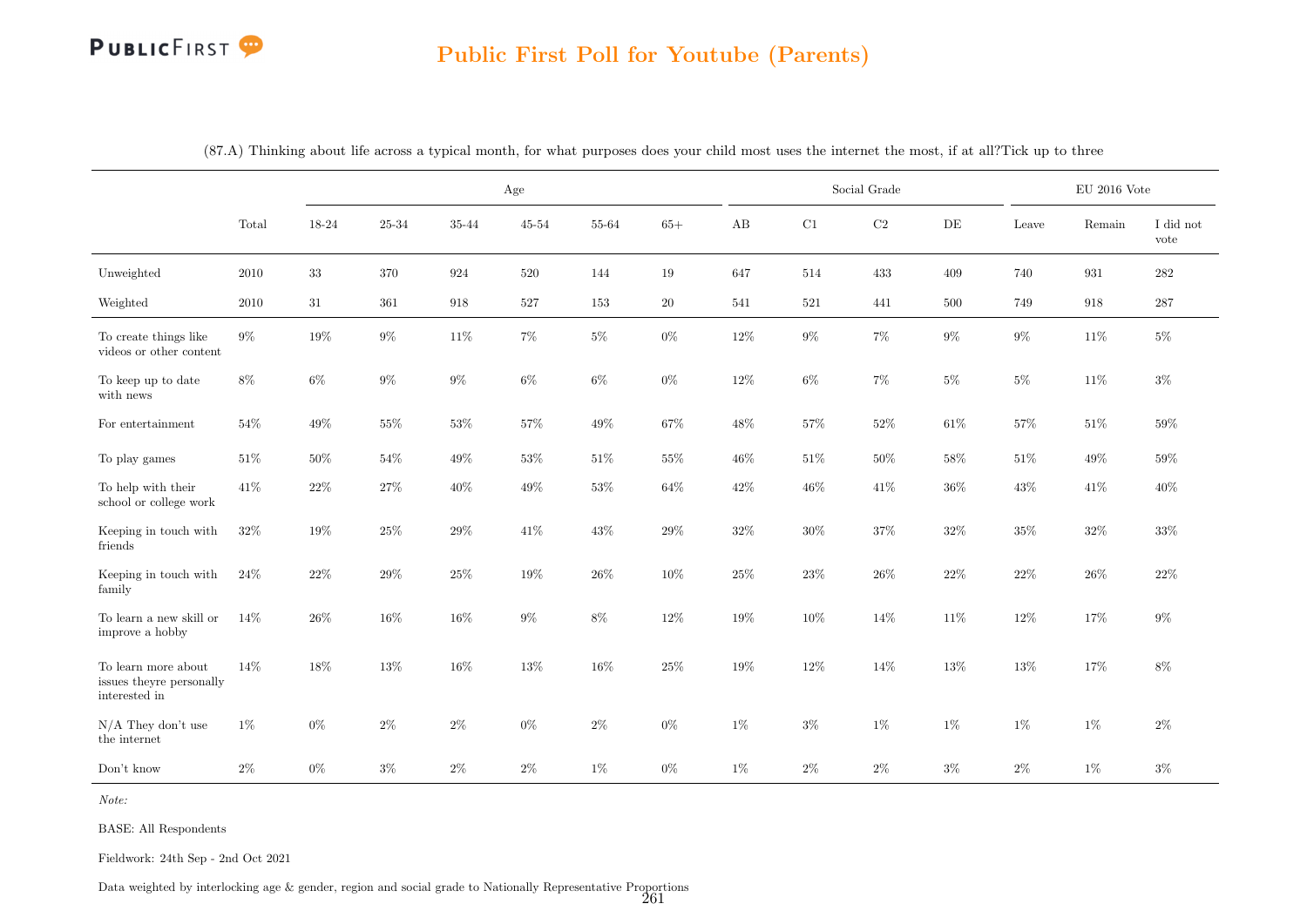

(87.B) Thinking about life across a typical month, for what purposes does your child most uses the internet the most, if at all?Tick up to three

|                                                                  |          |                    | Gender |                     |         |                                               | 2019                          |                   |                      |                       |                          | Education                                              |                                                             |                          |
|------------------------------------------------------------------|----------|--------------------|--------|---------------------|---------|-----------------------------------------------|-------------------------------|-------------------|----------------------|-----------------------|--------------------------|--------------------------------------------------------|-------------------------------------------------------------|--------------------------|
|                                                                  | Total    | Male               | Female | Conservative Labour |         | Liberal<br>$\label{eq:emocr} {\rm Demonorat}$ | The<br><b>Brexit</b><br>Party | I did not<br>vote | None of<br>the above | GCSE or<br>equivalent | A Level or<br>equivalent | University<br>Under-<br>graduate<br>Degree<br>(BA/BSc) | University<br>Postgrad-<br>uate<br>Degree<br>(MA/MSc/MPhil) | Doctorate<br>(PhD/DPHil) |
| Unweighted                                                       | $2010\,$ | $\boldsymbol{922}$ | 1087   | 714                 | $539\,$ | $198\,$                                       | 14                            | $280\,$           | $\overline{0}$       | 405                   | 559                      | 513                                                    | 434                                                         | $57\,$                   |
| Weighted                                                         | $2010\,$ | 1004               | 1005   | 699                 | 537     | 186                                           | 14                            | $\,292$           | $\overline{0}$       | 440                   | 587                      | 488                                                    | 399                                                         | $50\,$                   |
| To create things like<br>videos or other content                 | $9\%$    | $12\%$             | $7\%$  | $10\%$              | $8\%$   | $16\%$                                        | $6\%$                         | $6\%$             | $\ast$               | $7\%$                 | $7\%$                    | $8\%$                                                  | $17\%$                                                      | 16%                      |
| To keep up to date<br>with news                                  | $8\%$    | $11\%$             | $4\%$  | $10\%$              | $6\%$   | $12\%$                                        | $9\%$                         | $4\%$             | $\ast$               | $6\%$                 | $4\%$                    | $8\%$                                                  | $15\%$                                                      | 15%                      |
| For entertainment                                                | 54%      | $52\%$             | $57\%$ | $55\%$              | $53\%$  | $41\%$                                        | $64\%$                        | $60\%$            | $\ast$               | $59\%$                | $59\%$                   | $55\%$                                                 | 44\%                                                        | $36\%$                   |
| To play games                                                    | $51\%$   | $45\%$             | 58%    | $48\%$              | $56\%$  | 44\%                                          | 48%                           | $61\%$            | $\ast$               | $56\%$                | 55%                      | 47%                                                    | $45\%$                                                      | 47%                      |
| To help with their<br>school or college work                     | $41\%$   | 41\%               | 41\%   | $43\%$              | 40%     | $42\%$                                        | 48\%                          | 40%               | $\ast$               | $42\%$                | 43%                      | 44%                                                    | $37\%$                                                      | $33\%$                   |
| Keeping in touch with<br>friends                                 | $32\%$   | 28%                | $37\%$ | $36\%$              | $30\%$  | $33\%$                                        | $32\%$                        | $30\%$            | $\ast$               | $42\%$                | $29\%$                   | $31\%$                                                 | $30\%$                                                      | $29\%$                   |
| Keeping in touch with<br>family                                  | $24\%$   | $28\%$             | $20\%$ | $24\%$              | $22\%$  | $28\%$                                        | $32\%$                        | $24\%$            | $\ast$               | $20\%$                | $25\%$                   | $23\%$                                                 | $28\%$                                                      | $27\%$                   |
| To learn a new skill or<br>improve a hobby                       | 14%      | 16%                | $11\%$ | $14\%$              | $15\%$  | $18\%$                                        | $0\%$                         | $7\%$             | $\ast$               | $7\%$                 | 12%                      | $14\%$                                                 | $23\%$                                                      | 16%                      |
| To learn more about<br>issues theyre personally<br>interested in | 14%      | 17%                | $12\%$ | $15\%$              | $15\%$  | $22\%$                                        | $11\%$                        | $9\%$             | $\ast$               | 12%                   | $12\%$                   | 14%                                                    | $21\%$                                                      | $18\%$                   |
| $N/A$ They don't use<br>the internet                             | $1\%$    | $1\%$              | $1\%$  | $1\%$               | $1\%$   | $0\%$                                         | $0\%$                         | $2\%$             | $\ast$               | $1\%$                 | $2\%$                    | $2\%$                                                  | $1\%$                                                       | $0\%$                    |
| Don't know                                                       | $2\%$    | $2\%$              | $3\%$  | 1%                  | $2\%$   | $0\%$                                         | $6\%$                         | $3\%$             | $\ast$               | $2\%$                 | $2\%$                    | $2\%$                                                  | $1\%$                                                       | $4\%$                    |

Note:

BASE: All Respondents

Fieldwork: 24th Sep - 2nd Oct 2021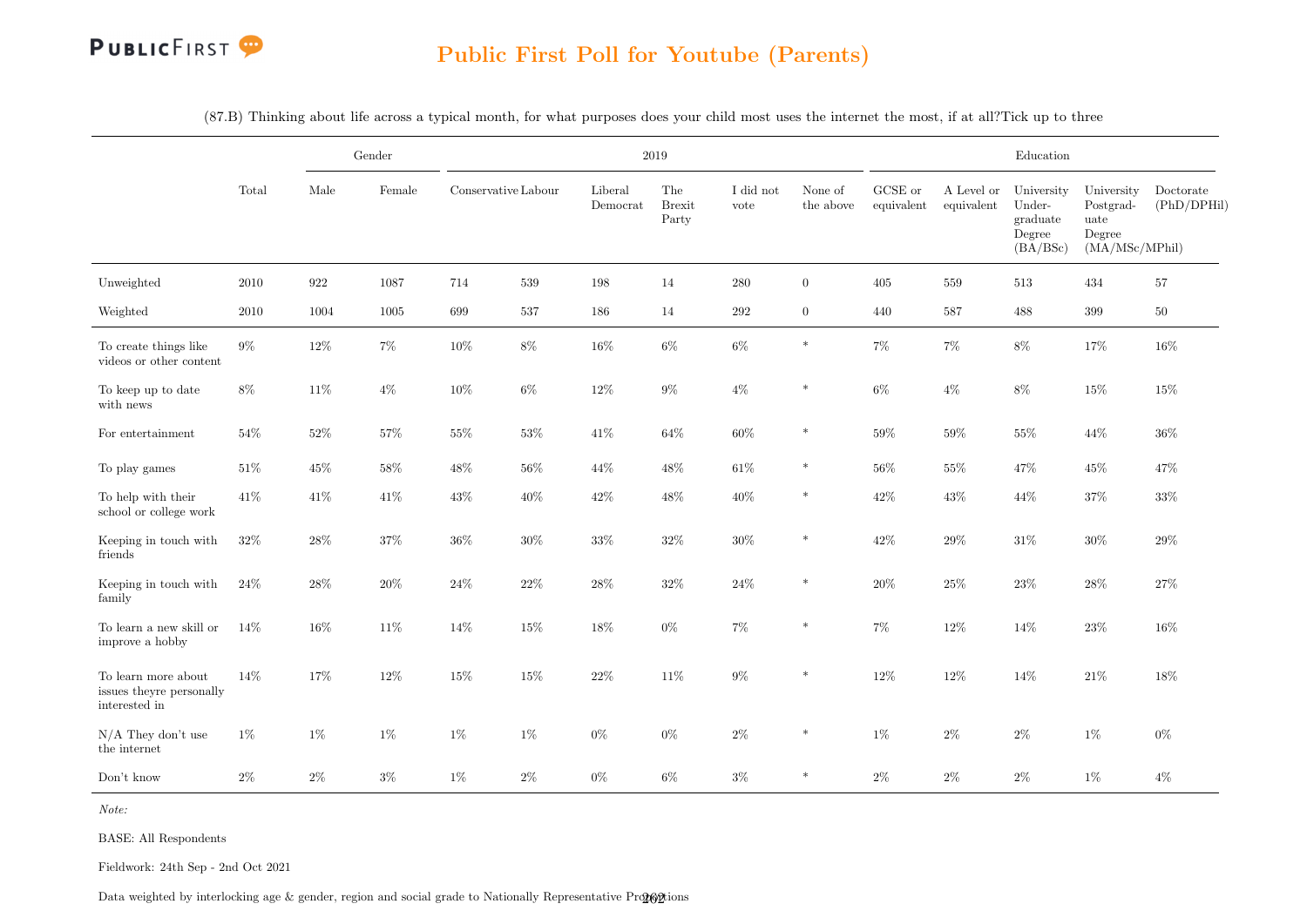

(87.C) Thinking about life across a typical month, for what purposes does your child most uses the internet the most, if at all?Tick up to three

|                                                                  |          |           |               |               |                    |                  |                  | Region                         |               |               |                           |         |                     |
|------------------------------------------------------------------|----------|-----------|---------------|---------------|--------------------|------------------|------------------|--------------------------------|---------------|---------------|---------------------------|---------|---------------------|
|                                                                  | Total    | London    | South<br>East | South<br>West | East of<br>England | East<br>Midlands | West<br>Midlands | Yorkshire<br>and the<br>Humber | North<br>East | North<br>West | $\operatorname{Scotland}$ | Wales   | Northern<br>Ireland |
| Unweighted                                                       | $2010\,$ | 335       | 257           | $156\,$       | 177                | 120              | 180              | 175                            | $86\,$        | 247           | 145                       | $81\,$  | $51\,$              |
| Weighted                                                         | $2010\,$ | $\bf 281$ | $261\,$       | 161           | 181                | 141              | 181              | 161                            | $80\,$        | $221\,$       | 181                       | $101\,$ | 60                  |
| To create things like<br>videos or other content                 | $9\%$    | $14\%$    | $9\%$         | $11\%$        | $9\%$              | $8\%$            | $7\%$            | $7\%$                          | $7\%$         | $13\%$        | $8\%$                     | $1\%$   | $5\%$               |
| To keep up to date<br>with news                                  | $8\%$    | $13\%$    | $9\%$         | $5\%$         | $6\%$              | $3\%$            | $7\%$            | $7\%$                          | $9\%$         | $9\%$         | $8\%$                     | $2\%$   | $8\%$               |
| For entertainment                                                | 54%      | $45\%$    | $56\%$        | $56\%$        | $55\%$             | $55\%$           | $58\%$           | $61\%$                         | 56%           | 49%           | $57\%$                    | $58\%$  | $57\%$              |
| To play games                                                    | $51\%$   | $43\%$    | $59\%$        | $50\%$        | $45\%$             | $55\%$           | $55\%$           | $50\%$                         | 49%           | $54\%$        | 47%                       | 67%     | $35\%$              |
| To help with their<br>school or college work                     | $41\%$   | $40\%$    | $43\%$        | $45\%$        | $43\%$             | $41\%$           | $39\%$           | $34\%$                         | $42\%$        | $45\%$        | $38\%$                    | $42\%$  | $39\%$              |
| Keeping in touch with<br>friends                                 | $32\%$   | $31\%$    | $37\%$        | $28\%$        | $36\%$             | $30\%$           | $28\%$           | $36\%$                         | $31\%$        | $33\%$        | $32\%$                    | $37\%$  | $27\%$              |
| Keeping in touch with<br>family                                  | $24\%$   | $28\%$    | $20\%$        | $26\%$        | $26\%$             | $25\%$           | $21\%$           | $24\%$                         | $27\%$        | $24\%$        | $25\%$                    | 17%     | $19\%$              |
| To learn a new skill or<br>improve a hobby                       | 14%      | $25\%$    | $11\%$        | $11\%$        | $9\%$              | $12\%$           | 11%              | $15\%$                         | $12\%$        | $13\%$        | $13\%$                    | $9\%$   | $16\%$              |
| To learn more about<br>issues theyre personally<br>interested in | 14%      | $21\%$    | 12%           | $17\%$        | $16\%$             | 14%              | $13\%$           | 14%                            | $10\%$        | $13\%$        | 14%                       | $9\%$   | 13%                 |
| $N/A$ They don't use<br>the internet                             | $1\%$    | $0\%$     | $1\%$         | $1\%$         | $3\%$              | $3\%$            | $2\%$            | $1\%$                          | $0\%$         | $1\%$         | $1\%$                     | $0\%$   | $4\%$               |
| Don't know                                                       | $2\%$    | $1\%$     | $1\%$         | $2\%$         | $3\%$              | $2\%$            | $3\%$            | $3\%$                          | $5\%$         | $3\%$         | $1\%$                     | $0\%$   | $2\%$               |

Note:

BASE: All Respondents

Fieldwork: 24th Sep - 2nd Oct 2021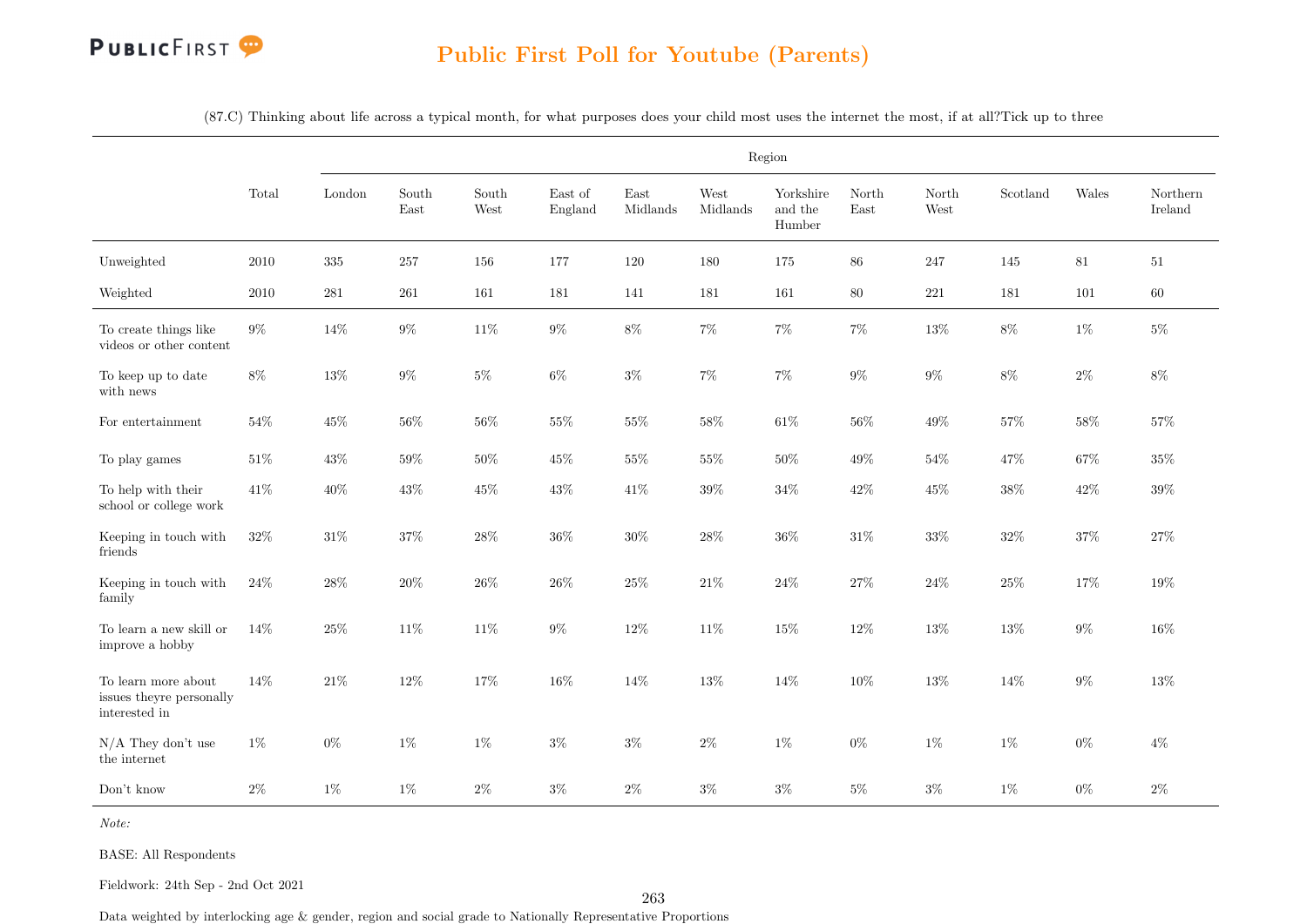|                                                                                                          |        |        |        |        | Age       |        |        |                        |        | Social Grade |       |        | $\rm EU$ 2016 Vote |                |
|----------------------------------------------------------------------------------------------------------|--------|--------|--------|--------|-----------|--------|--------|------------------------|--------|--------------|-------|--------|--------------------|----------------|
|                                                                                                          | Total  | 18-24  | 25-34  | 35-44  | $45 - 54$ | 55-64  | $65+$  | $\mathbf{A}\mathbf{B}$ | C1     | $_{\rm C2}$  | DE    | Leave  | Remain             | I did not vote |
| Unweighted                                                                                               | 2010   | $33\,$ | 370    | 924    | 520       | 144    | 19     | 647                    | 514    | 433          | 409   | 740    | 931                | 282            |
| Weighted                                                                                                 | 2010   | 31     | 361    | 918    | 527       | 153    | 20     | 541                    | 521    | 441          | 500   | 749    | 918                | 287            |
| To follow workouts                                                                                       | $9\%$  | $9\%$  | $9\%$  | 10%    | $8\%$     | 6%     | $4\%$  | 16%                    | 10%    | $5\%$        | $3\%$ | $6\%$  | $12\%$             | $4\%$          |
| Watching films or show clips                                                                             | 49%    | 37%    | $45\%$ | 48%    | 54%       | 47%    | $55\%$ | 46%                    | 50%    | 49%          | 50%   | 49%    | 48%                | 53%            |
| Listening to music / watching<br>music videos                                                            | 41%    | 38%    | 37%    | 41%    | 40%       | 58%    | 47%    | 46%                    | 39%    | 39%          | 41%   | 45%    | 40%                | 37%            |
| Watching content<br>creators/influencers                                                                 | 38%    | $24\%$ | $33\%$ | 40%    | 45%       | $21\%$ | $39\%$ | $32\%$                 | $43\%$ | 37%          | 43%   | $40\%$ | 36%                | 43%            |
| $N/A$ My child does not use<br>YouTube                                                                   | $3\%$  | $0\%$  | $4\%$  | $3\%$  | $4\%$     | $5\%$  | $5\%$  | $2\%$                  | $4\%$  | $4\%$        | $3\%$ | $3\%$  | $3\%$              | $4\%$          |
| To help with school or college<br>work                                                                   | 27%    | 17%    | 20%    | 27%    | 31%       | 33%    | $31\%$ | 35%                    | 27%    | $23\%$       | 23%   | 29%    | 29%                | 21%            |
| To learn how to perform<br>particular tasks, like applying<br>make-up, assembling models<br>and toys etc | $24\%$ | 18%    | 19%    | 24%    | 26%       | 27%    | 30%    | $28\%$                 | 23%    | 20%          | 24%   | 24%    | 25%                | 23%            |
| To learn more about issues<br>theyre personally interested in                                            | $22\%$ | 37%    | 19%    | $22\%$ | 24%       | 23%    | 47%    | $28\%$                 | 19%    | 23%          | 19%   | $22\%$ | 24%                | $21\%$         |
| Product reviews                                                                                          | 13%    | 10%    | 16%    | 14%    | 12%       | 11%    | 10%    | 16%                    | 14%    | $9\%$        | 13%   | 12%    | 15%                | 11%            |
| As an outlet for their creativity                                                                        | 13%    | 18%    | 13%    | 13%    | 12%       | 10%    | 10%    | 17%                    | 11%    | 12%          | $9\%$ | 14%    | 12%                | 9%             |
| To learn about other cultures -<br>including food, dress, language<br>etc.                               | 11%    | 10%    | 11%    | 14%    | $9\%$     | $8\%$  | $0\%$  | 19%                    | $9\%$  | 10%          | $7\%$ | $9\%$  | $14\%$             | $9\%$          |
| To learn about current affairs<br>and news events                                                        | 10%    | 15%    | 10%    | $10\%$ | $8\%$     | 11%    | $0\%$  | 16%                    | $8\%$  | $7\%$        | $7\%$ | $9\%$  | $12\%$             | $4\%$          |
| Other, please specify                                                                                    | $1\%$  | $0\%$  | $0\%$  | $1\%$  | $1\%$     | $2\%$  | $0\%$  | $1\%$                  | $2\%$  | $2\%$        | $0\%$ | $1\%$  | $1\%$              | $2\%$          |
| Don't know                                                                                               | $4\%$  | $0\%$  | $4\%$  | $4\%$  | $3\%$     | $3\%$  | $5\%$  | $3\%$                  | $4\%$  | $4\%$        | $5\%$ | $4\%$  | $3\%$              | $4\%$          |

(88.A) Thinking specifically about YouTube, to the best of your knowledge in what ways do your children use it, if at all?Tick all that apply

Note:

BASE: All Respondents

Fieldwork: 24th Sep - 2nd Oct 2021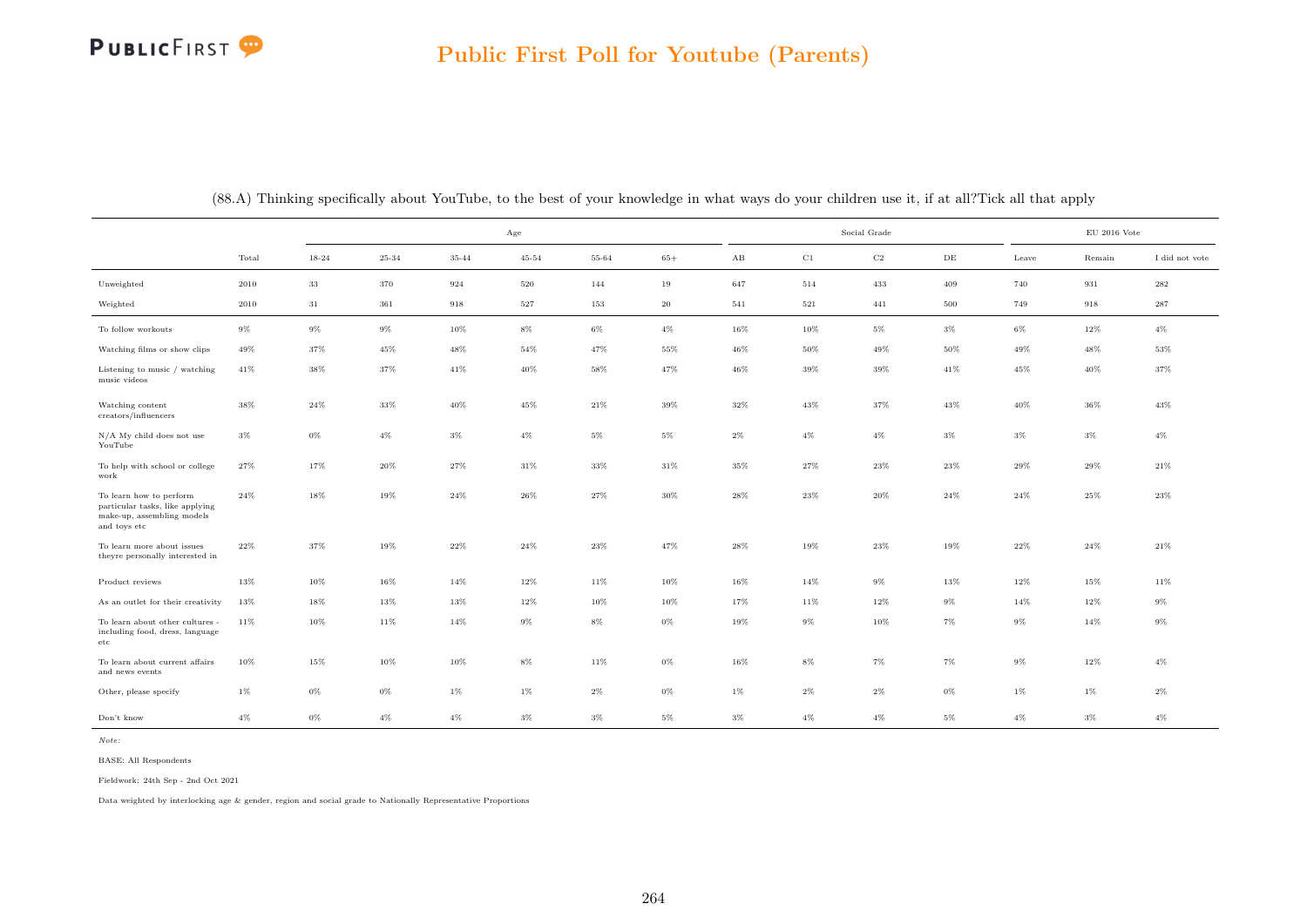

|                                                                                                          |        |        | Gender |              |        |                     | $2019\,$            |                |                      |                                |                          | $\operatorname{Education}$                          |                                                        |                          |
|----------------------------------------------------------------------------------------------------------|--------|--------|--------|--------------|--------|---------------------|---------------------|----------------|----------------------|--------------------------------|--------------------------|-----------------------------------------------------|--------------------------------------------------------|--------------------------|
|                                                                                                          | Total  | Male   | Female | Conservative | Labour | Liberal<br>Democrat | The Brexit<br>Party | I did not vote | None of the<br>above | $_{\rm GCSE~or}$<br>equivalent | A Level or<br>equivalent | University<br>Undergradu-<br>ate Degree<br>(BA/BSc) | University<br>Postgraduate<br>Degree<br>(MA/MSc/MPhil) | Doctorate<br>(PhD/DPHil) |
| Unweighted                                                                                               | 2010   | 922    | 1087   | 714          | 539    | 198                 | 14                  | 280            | $\mathbf{0}$         | 405                            | 559                      | 513                                                 | 434                                                    | $57\,$                   |
| Weighted                                                                                                 | 2010   | 1004   | 1005   | 699          | 537    | 186                 | 14                  | 292            | $\mathbf{0}$         | 440                            | 587                      | 488                                                 | 399                                                    | $50\,$                   |
| To follow workouts                                                                                       | $9\%$  | 12%    | $6\%$  | 10%          | $7\%$  | 21%                 | $0\%$               | $3\%$          | $\ast$               | $5\%$                          | $4\%$                    | $9\%$                                               | 18%                                                    | 23%                      |
| Watching films or show clips                                                                             | 49%    | 45%    | 53%    | 49%          | 50%    | 40%                 | 49%                 | 52%            | *                    | 57%                            | 49%                      | 48%                                                 | 42%                                                    | 43%                      |
| Listening to music / watching<br>music videos                                                            | 41%    | 41%    | 42%    | 44%          | 39%    | 40%                 | 37%                 | 40%            | $*$                  | 43%                            | 43%                      | 39%                                                 | 40%                                                    | 45%                      |
| Watching content<br>creators/influencers                                                                 | 38%    | 33%    | 44%    | $37\%$       | 36%    | 33%                 | $31\%$              | 48%            | $*$                  | 45%                            | 43%                      | 34%                                                 | 32%                                                    | 28%                      |
| N/A My child does not use<br>YouTube                                                                     | $3\%$  | $3\%$  | $4\%$  | $3\%$        | $2\%$  | $2\%$               | $0\%$               | 6%             | $*$                  | $2\%$                          | $4\%$                    | $4\%$                                               | $2\%$                                                  | $1\%$                    |
| To help with school or college<br>work                                                                   | $27\%$ | 30%    | $24\%$ | $31\%$       | $26\%$ | $31\%$              | $42\%$              | 20%            | $*$                  | $26\%$                         | $25\%$                   | 29%                                                 | $31\%$                                                 | $31\%$                   |
| To learn how to perform<br>particular tasks, like applying<br>make-up, assembling models<br>and toys etc | $24\%$ | 25%    | 23%    | $28\%$       | 22%    | 26%                 | $12\%$              | 18%            | $*$                  | 26%                            | 20%                      | 24%                                                 | 27%                                                    | 34%                      |
| To learn more about issues<br>theyre personally interested in                                            | 22%    | 26%    | 19%    | $24\%$       | 23%    | 20%                 | 24%                 | 18%            |                      | $20\%$                         | 20%                      | 25%                                                 | 26%                                                    | 27%                      |
| Product reviews                                                                                          | 13%    | 15%    | 11%    | $14\%$       | 12%    | 16%                 | $6\%$               | 11%            | $*$                  | 11%                            | 12%                      | 13%                                                 | 17%                                                    | 26%                      |
| As an outlet for their creativity                                                                        | 13%    | $16\%$ | $9\%$  | 14%          | 10%    | 17%                 | $8\%$               | $9\%$          | $*$                  | $8\%$                          | 10%                      | $10\%$                                              | $22\%$                                                 | $24\%$                   |
| To learn about other cultures -<br>including food, dress, language<br>$_{\rm etc}$                       | 11%    | $16\%$ | $7\%$  | 12%          | 11%    | 17%                 | 28%                 | $5\%$          |                      | $6\%$                          | $5\%$                    | 13%                                                 | $23\%$                                                 | 29%                      |
| To learn about current affairs<br>and news events                                                        | 10%    | 14%    | $5\%$  | 11%          | 9%     | 14%                 | $21\%$              | $3\%$          | $*$                  | $6\%$                          | $7\%$                    | $9\%$                                               | 17%                                                    | 23%                      |
| Other, please specify                                                                                    | $1\%$  | $1\%$  | $1\%$  | $1\%$        | $1\%$  | $1\%$               | $0\%$               | $3\%$          | $*$                  | $1\%$                          | $2\%$                    | $1\%$                                               | $0\%$                                                  | $2\%$                    |
| Don't know                                                                                               | $4\%$  | $4\%$  | $4\%$  | $2\%$        | $5\%$  | $2\%$               | $9\%$               | $5\%$          | $*$                  | $4\%$                          | $3\%$                    | $4\%$                                               | $2\%$                                                  | $3\%$                    |

(88.B) Thinking specifically about YouTube, to the best of your knowledge in what ways do your children use it, if at all?Tick all that apply

Note:

BASE: All Respondents

Fieldwork: 24th Sep - 2nd Oct 2021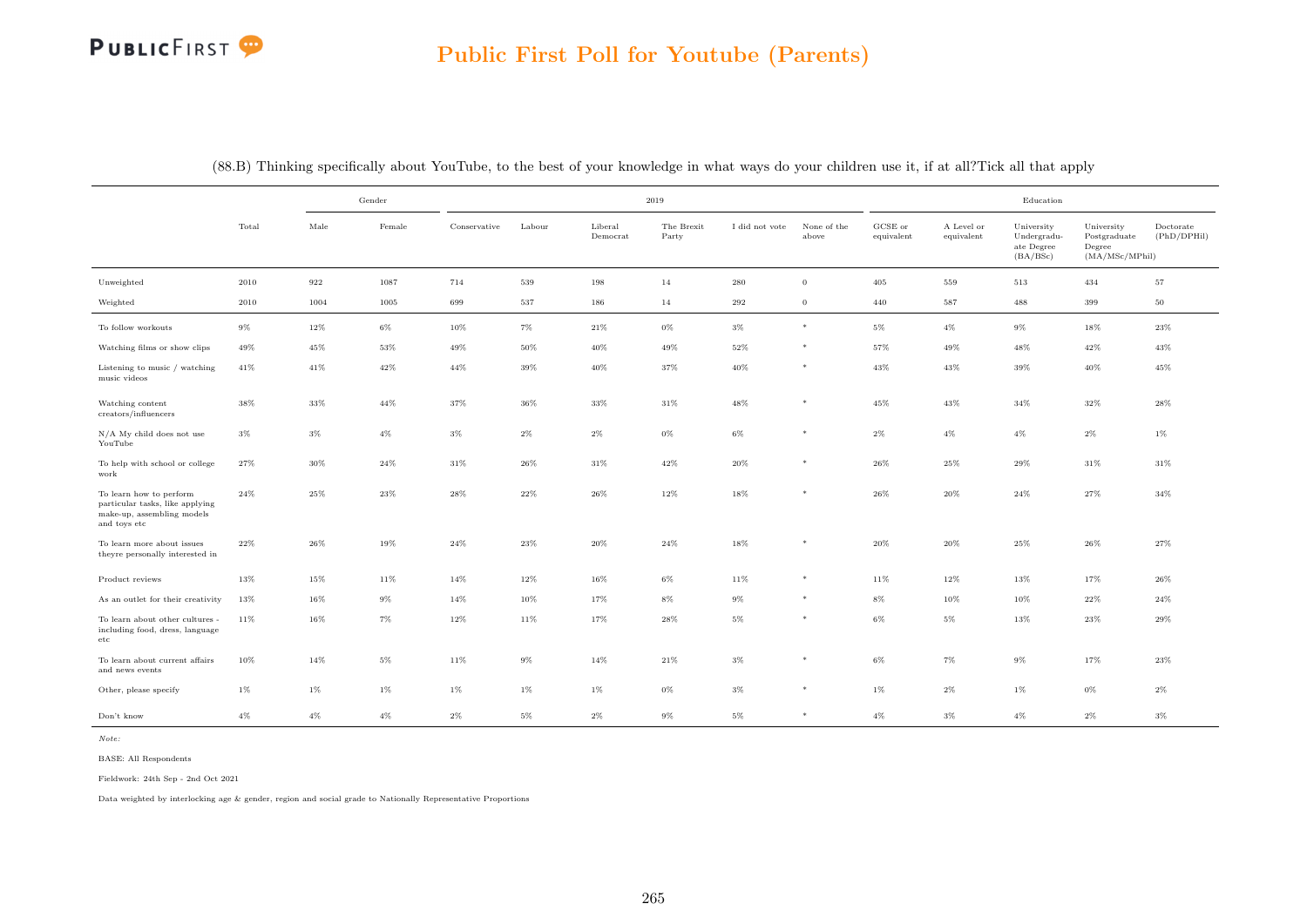|                                                                                                          |        |           |            |            |                    |               |                  | Region                      |            |              |          |             |                     |
|----------------------------------------------------------------------------------------------------------|--------|-----------|------------|------------|--------------------|---------------|------------------|-----------------------------|------------|--------------|----------|-------------|---------------------|
|                                                                                                          | Total  | London    | South East | South West | East of<br>England | East Midlands | West<br>Midlands | Yorkshire and<br>the Humber | North East | North West   | Scotland | Wales       | Northern<br>Ireland |
| Unweighted                                                                                               | 2010   | $335\,$   | 257        | 156        | 177                | 120           | 180              | 175                         | $86\,$     | 247          | 145      | $8\sqrt{1}$ | $51\,$              |
| Weighted                                                                                                 | 2010   | $\bf 281$ | $261\,$    | 161        | 181                | 141           | 181              | 161                         | $80\,$     | $2\sqrt{21}$ | 181      | 101         | 60                  |
| To follow workouts                                                                                       | $9\%$  | 14%       | 10%        | $7\%$      | $9\%$              | $6\%$         | $8\%$            | 10%                         | 10%        | $8\%$        | 6%       | $3\%$       | $3\%$               |
| Watching films or show clips                                                                             | 49%    | 43%       | 43%        | $50\%$     | $53\%$             | $54\%$        | $46\%$           | $46\%$                      | $64\%$     | 48%          | $51\%$   | 58%         | 47%                 |
| Listening to music / watching<br>music videos                                                            | $41\%$ | 45%       | 43%        | $35\%$     | 48%                | 41%           | $34\%$           | $43\%$                      | $52\%$     | $43\%$       | $35\%$   | $36\%$      | 35%                 |
| Watching content<br>creators/influencers                                                                 | 38%    | 33%       | 40%        | 39%        | 42%                | 53%           | 35%              | $40\%$                      | 40%        | 32%          | 34%      | $42\%$      | 41%                 |
| N/A My child does not use<br>YouTube                                                                     | $3\%$  | $1\%$     | $5\%$      | $2\%$      | $4\%$              | $4\%$         | $7\%$            | $3\%$                       | $2\%$      | $3\%$        | $4\%$    | $1\%$       | 10%                 |
| To help with school or college<br>work                                                                   | 27%    | 34%       | 28%        | 30%        | 26%                | 32%           | 23%              | 24%                         | 22%        | 34%          | 24%      | 15%         | 17%                 |
| To learn how to perform<br>particular tasks, like applying<br>make-up, assembling models<br>and toys etc | 24%    | $31\%$    | 27%        | $24\%$     | 21%                | 24%           | 21%              | $27\%$                      | 13%        | $23\%$       | 19%      | $23\%$      | 17%                 |
| To learn more about issues<br>theyre personally interested in                                            | $22\%$ | 27%       | 26%        | 19%        | $21\%$             | $23\%$        | 19%              | $24\%$                      | $20\%$     | $22\%$       | 23%      | 17%         | 10%                 |
| Product reviews                                                                                          | 13%    | 17%       | 16%        | 10%        | 14%                | 15%           | 11%              | 10%                         | 12%        | 12%          | $16\%$   | $5\%$       | 17%                 |
| As an outlet for their creativity                                                                        | 13%    | $22\%$    | 13%        | 16%        | $9\%$              | 11%           | 10%              | $7\%$                       | $5\%$      | 12%          | 14%      | $4\%$       | 15%                 |
| To learn about other cultures -<br>including food, dress, language<br>etc                                | $11\%$ | 22%       | $9\%$      | 10%        | $8\%$              | 11%           | 14%              | 11%                         | 8%         | 10%          | 10%      | $3\%$       | 11%                 |
| To learn about current affairs<br>and news events                                                        | 10%    | 16%       | 12%        | $7\%$      | $8\%$              | $8\%$         | $8\%$            | $9\%$                       | 10%        | 10%          | 10%      | $2\%$       | $4\%$               |
| Other, please specify                                                                                    | $1\%$  | $0\%$     | $1\%$      | $3\%$      | 1%                 | $2\%$         | $2\%$            | $1\%$                       | 0%         | $2\%$        | $0\%$    | $0\%$       | $0\%$               |
| Don't know                                                                                               | $4\%$  | $3\%$     | $2\%$      | $4\%$      | $3\%$              | $0\%$         | $4\%$            | $5\%$                       | $6\%$      | 7%           | 3%       | 0%          | 6%                  |

(88.C) Thinking specifically about YouTube, to the best of your knowledge in what ways do your children use it, if at all?Tick all that apply

Note:

BASE: All Respondents

Fieldwork: 24th Sep - 2nd Oct 2021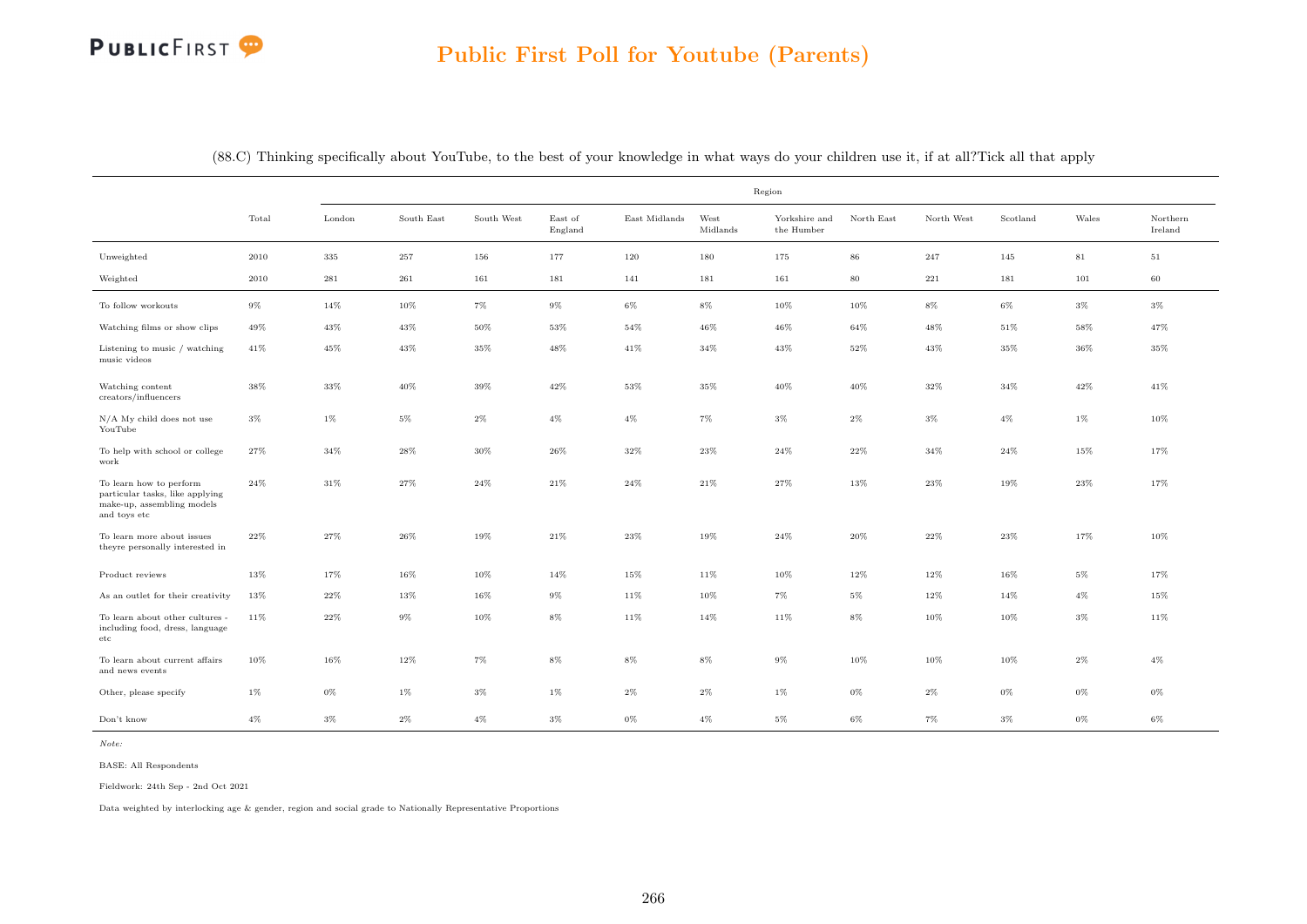

|                                               |        |        |        |        | Age       |        |        |        |         | Social Grade |        |        | $\rm EU$ 2016 Vote |                   |
|-----------------------------------------------|--------|--------|--------|--------|-----------|--------|--------|--------|---------|--------------|--------|--------|--------------------|-------------------|
|                                               | Total  | 18-24  | 25-34  | 35-44  | $45 - 54$ | 55-64  | $65+$  | AB     | C1      | $\rm C2$     | DE     | Leave  | Remain             | I did not<br>vote |
| Unweighted                                    | 2010   | $33\,$ | 370    | 924    | 520       | 144    | $19\,$ | 647    | $514\,$ | 433          | 409    | 740    | 931                | $\bf 282$         |
| Weighted                                      | 2010   | 31     | 361    | 918    | 527       | 153    | $20\,$ | 541    | 521     | 441          | 500    | 749    | 918                | $287\,$           |
| Be entertained                                | $56\%$ | $44\%$ | $57\%$ | $59\%$ | $55\%$    | $45\%$ | $60\%$ | $53\%$ | $55\%$  | $56\%$       | $61\%$ | $56\%$ | $55\%$             | $59\%$            |
| Help complete<br>homework/coursework          | $36\%$ | $48\%$ | $36\%$ | $38\%$ | $35\%$    | $29\%$ | $47\%$ | $42\%$ | $37\%$  | $35\%$       | $32\%$ | $36\%$ | $39\%$             | $33\%$            |
| Keep them occupied                            | $33\%$ | $50\%$ | $39\%$ | $35\%$ | $25\%$    | $25\%$ | $21\%$ | $31\%$ | $32\%$  | $35\%$       | $33\%$ | $32\%$ | $31\%$             | $40\%$            |
| Be creative                                   | $30\%$ | $45\%$ | $35\%$ | $32\%$ | 27%       | 18%    | $27\%$ | 41\%   | $27\%$  | $27\%$       | $23\%$ | $27\%$ | $35\%$             | $24\%$            |
| Follow a recipe                               | 23\%   | $22\%$ | $25\%$ | $24\%$ | 23\%      | 17%    | $22\%$ | 26\%   | $20\%$  | $26\%$       | 22%    | $22\%$ | 25%                | $21\%$            |
| Learn a new skill or<br>language              | $21\%$ | $16\%$ | $21\%$ | $24\%$ | 17%       | $12\%$ | $12\%$ | $30\%$ | 19%     | 17%          | 15%    | $18\%$ | $24\%$             | 15%               |
| Reward them                                   | $15\%$ | $35\%$ | $20\%$ | $16\%$ | $11\%$    | $6\%$  | 17%    | $18\%$ | $14\%$  | 14%          | $13\%$ | $16\%$ | $15\%$             | 11\%              |
| $N/A$ I haven't used<br>YouTube with my child | 13%    | $0\%$  | $7\%$  | $11\%$ | $18\%$    | $27\%$ | $26\%$ | 10%    | $17\%$  | $13\%$       | 13%    | $15\%$ | 12\%               | 13%               |
| Other, please specify                         | $1\%$  | $0\%$  | $0\%$  | $1\%$  | $1\%$     | $0\%$  | $0\%$  | $1\%$  | $1\%$   | $1\%$        | $0\%$  | $1\%$  | $1\%$              | $1\%$             |

(89.A) For what purposes, if any have you used YouTube with your child? Tick all that apply

Note:

BASE: All Respondents

Fieldwork: 24th Sep - 2nd Oct 2021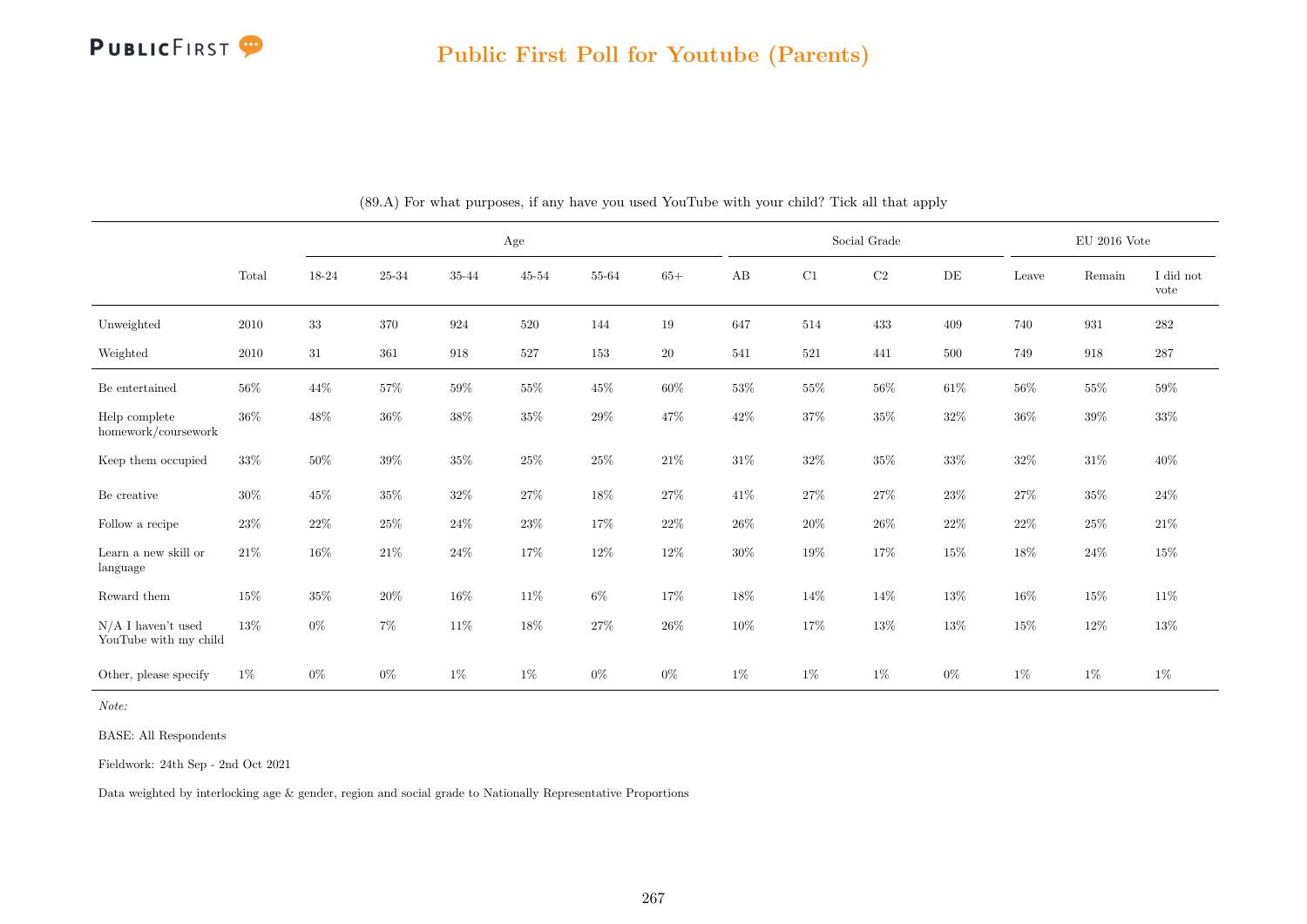

|                                               |        | Gender |        |                     |        | 2019                |                               |                   |                      |                       |                          | Education                                              |                                                             |                          |
|-----------------------------------------------|--------|--------|--------|---------------------|--------|---------------------|-------------------------------|-------------------|----------------------|-----------------------|--------------------------|--------------------------------------------------------|-------------------------------------------------------------|--------------------------|
|                                               | Total  | Male   | Female | Conservative Labour |        | Liberal<br>Democrat | The<br><b>Brexit</b><br>Party | I did not<br>vote | None of<br>the above | GCSE or<br>equivalent | A Level or<br>equivalent | University<br>Under-<br>graduate<br>Degree<br>(BA/BSc) | University<br>Postgrad-<br>uate<br>Degree<br>(MA/MSc/MPhil) | Doctorate<br>(PhD/DPHil) |
| Unweighted                                    | 2010   | 922    | 1087   | 714                 | 539    | 198                 | 14                            | $280\,$           | $\overline{0}$       | 405                   | 559                      | 513                                                    | 434                                                         | 57                       |
| Weighted                                      | 2010   | 1004   | 1005   | 699                 | 537    | 186                 | 14                            | 292               | $\overline{0}$       | 440                   | 587                      | 488                                                    | $399\,$                                                     | $50\,$                   |
| Be entertained                                | $56\%$ | 56%    | 57%    | 53%                 | 60%    | 55%                 | $56\%$                        | 60%               | $\ast$               | $59\%$                | 60%                      | 53%                                                    | $54\%$                                                      | 48%                      |
| Help complete<br>homework/coursework          | $36\%$ | 40%    | $33\%$ | 39%                 | $35\%$ | $41\%$              | 41\%                          | $33\%$            | $\ast$               | $31\%$                | $35\%$                   | $39\%$                                                 | $42\%$                                                      | 48%                      |
| Keep them occupied                            | 33%    | $34\%$ | $31\%$ | $30\%$              | $32\%$ | $30\%$              | $29\%$                        | $39\%$            | $\ast$               | $31\%$                | $34\%$                   | $33\%$                                                 | $31\%$                                                      | $37\%$                   |
| Be creative                                   | 30%    | $35\%$ | 25%    | 32%                 | $30\%$ | $42\%$              | $7\%$                         | 24\%              | $\ast$               | 23%                   | 24\%                     | 31\%                                                   | $45\%$                                                      | 41%                      |
| Follow a recipe                               | 23\%   | 23%    | $24\%$ | 25%                 | 23%    | $27\%$              | $26\%$                        | $18\%$            | $\ast$               | $22\%$                | 22%                      | 23%                                                    | $27\%$                                                      | 32%                      |
| Learn a new skill or<br>language              | $21\%$ | $26\%$ | $16\%$ | 23%                 | 18%    | $31\%$              | $5\%$                         | $14\%$            | $\ast$               | 14%                   | 16%                      | $21\%$                                                 | $34\%$                                                      | $25\%$                   |
| Reward them                                   | $15\%$ | $18\%$ | 11\%   | 16%                 | $13\%$ | $20\%$              | 14%                           | 11\%              | $\ast$               | 11%                   | $12\%$                   | 14%                                                    | $24\%$                                                      | 24%                      |
| $N/A$ I haven't used<br>YouTube with my child | 13%    | 10%    | 16%    | 14%                 | 13%    | $5\%$               | 12%                           | $16\%$            | $\ast$               | 16%                   | 14%                      | 14%                                                    | $6\%$                                                       | 11%                      |
| Other, please specify                         | 1%     | $1\%$  | $1\%$  | $1\%$               | $1\%$  | $0\%$               | $0\%$                         | $0\%$             | $\ast$               | $1\%$                 | $1\%$                    | $1\%$                                                  | $1\%$                                                       | $0\%$                    |

(89.B) For what purposes, if any have you used YouTube with your child? Tick all that apply

Note:

BASE: All Respondents

Fieldwork: 24th Sep - 2nd Oct 2021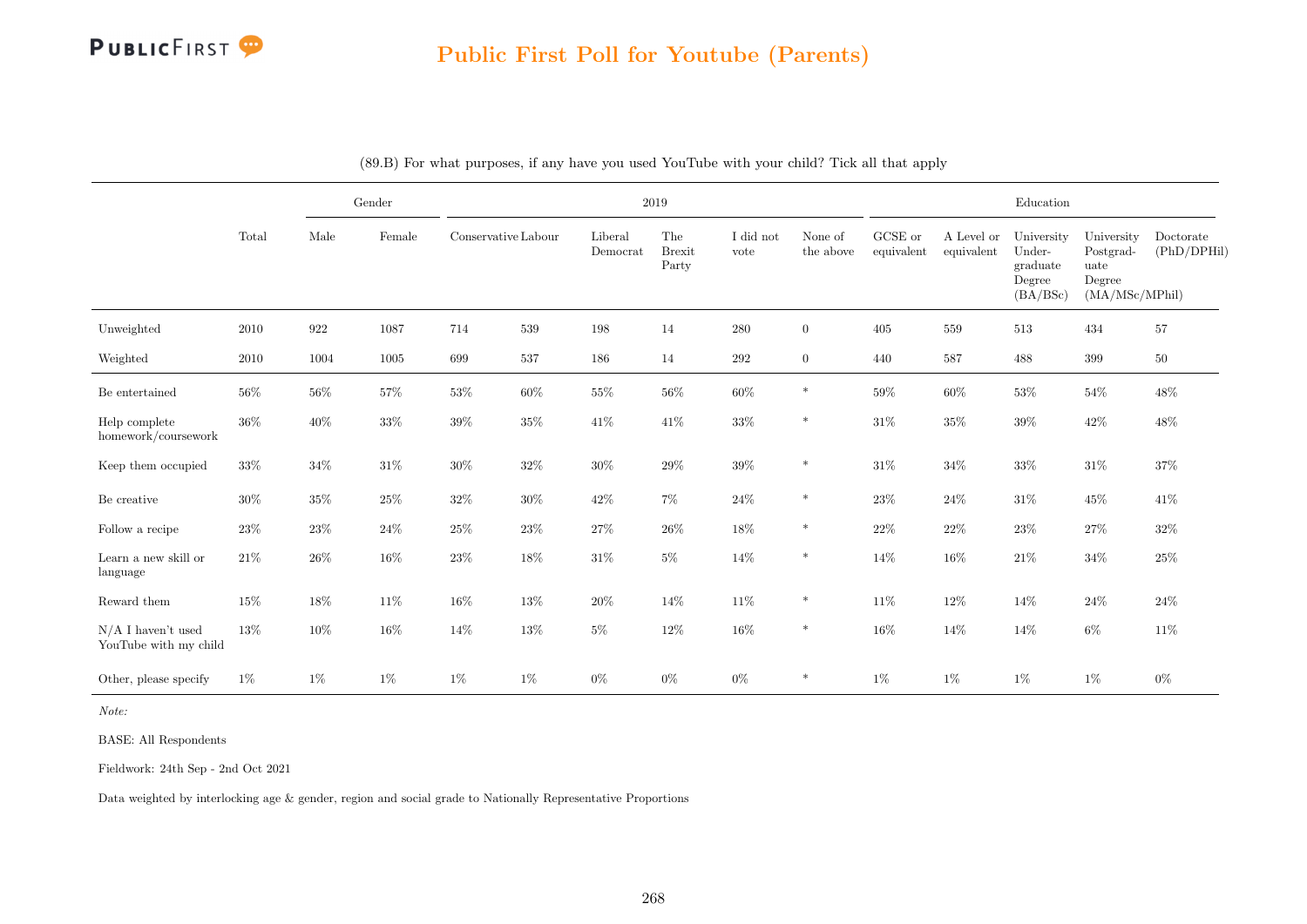

### Public First Poll for Youtube (Parents)

|                                               |        |        |               |               |                    |                  |                  | Region                         |               |               |          |        |                     |
|-----------------------------------------------|--------|--------|---------------|---------------|--------------------|------------------|------------------|--------------------------------|---------------|---------------|----------|--------|---------------------|
|                                               | Total  | London | South<br>East | South<br>West | East of<br>England | East<br>Midlands | West<br>Midlands | Yorkshire<br>and the<br>Humber | North<br>East | North<br>West | Scotland | Wales  | Northern<br>Ireland |
| Unweighted                                    | 2010   | 335    | 257           | 156           | 177                | 120              | 180              | 175                            | 86            | 247           | 145      | 81     | $51\,$              |
| Weighted                                      | 2010   | 281    | 261           | 161           | 181                | 141              | 181              | 161                            | 80            | 221           | 181      | 101    | 60                  |
| Be entertained                                | 56%    | $53\%$ | $55\%$        | $53\%$        | $59\%$             | $66\%$           | $54\%$           | $62\%$                         | $55\%$        | $52\%$        | $59\%$   | $54\%$ | $50\%$              |
| Help complete<br>homework/coursework          | 36%    | $43\%$ | $36\%$        | $37\%$        | $37\%$             | $42\%$           | $31\%$           | $33\%$                         | $38\%$        | $36\%$        | $37\%$   | $29\%$ | $27\%$              |
| Keep them occupied                            | 33%    | $34\%$ | 35%           | $28\%$        | $34\%$             | $28\%$           | $35\%$           | $37\%$                         | $41\%$        | $28\%$        | 34%      | $26\%$ | 25%                 |
| Be creative                                   | 30%    | $42\%$ | 29%           | $34\%$        | $31\%$             | $22\%$           | 20%              | $25\%$                         | 36%           | $34\%$        | 29%      | 23%    | $24\%$              |
| Follow a recipe                               | $23\%$ | $33\%$ | $21\%$        | $27\%$        | $22\%$             | $19\%$           | 19%              | $22\%$                         | $22\%$        | $23\%$        | 19%      | $24\%$ | $25\%$              |
| Learn a new skill or<br>language              | $21\%$ | $35\%$ | $18\%$        | $19\%$        | 14%                | 14%              | $21\%$           | $20\%$                         | $13\%$        | $22\%$        | $21\%$   | $13\%$ | $19\%$              |
| Reward them                                   | 15%    | $24\%$ | $12\%$        | 17%           | $15\%$             | $11\%$           | $15\%$           | $13\%$                         | 13%           | $14\%$        | 12%      | $13\%$ | 10%                 |
| $N/A$ I haven't used<br>YouTube with my child | $13\%$ | $6\%$  | $14\%$        | $14\%$        | $11\%$             | 14%              | $14\%$           | $11\%$                         | $17\%$        | $17\%$        | 14%      | $19\%$ | $18\%$              |
| Other, please specify                         | $1\%$  | $0\%$  | $1\%$         | $2\%$         | $1\%$              | $0\%$            | $0\%$            | $0\%$                          | $0\%$         | $2\%$         | $0\%$    | $0\%$  | $4\%$               |

(89.C) For what purposes, if any have you used YouTube with your child? Tick all that apply

Note:

BASE: All Respondents

Fieldwork: 24th Sep - 2nd Oct 2021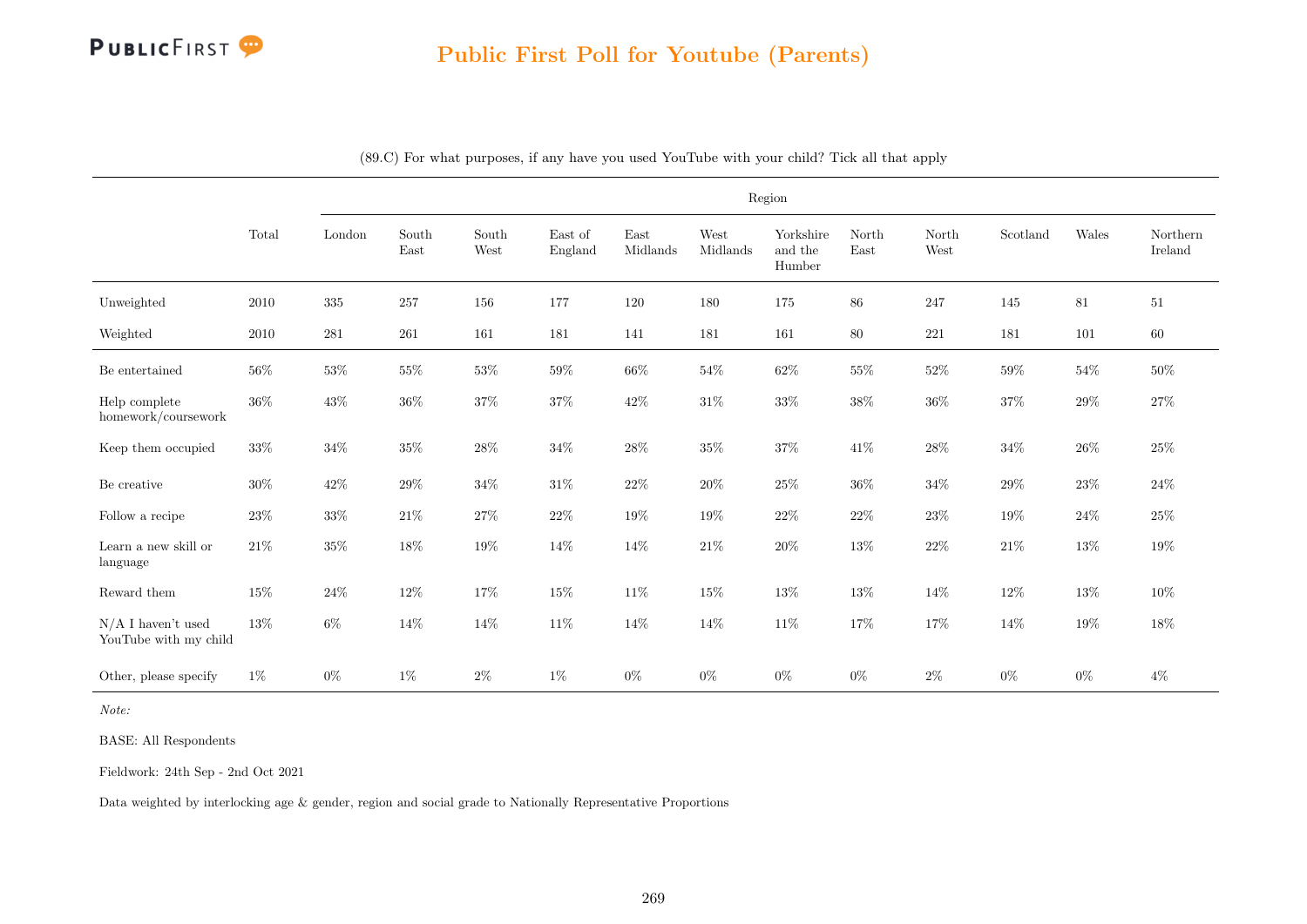

|                                                           |        |        |           |        | Age       |           |        |        |         | Social Grade |        |        | $\rm EU$ 2016 Vote |                   |
|-----------------------------------------------------------|--------|--------|-----------|--------|-----------|-----------|--------|--------|---------|--------------|--------|--------|--------------------|-------------------|
|                                                           | Total  | 18-24  | $25 - 34$ | 35-44  | $45 - 54$ | $55 - 64$ | $65+$  | AB     | C1      | $\rm{C2}$    | DE     | Leave  | Remain             | I did not<br>vote |
| Unweighted                                                | 2010   | $33\,$ | 370       | 924    | 520       | 144       | $19\,$ | 647    | 514     | 433          | 409    | 740    | 931                | $282\,$           |
| Weighted                                                  | 2010   | 31     | 361       | 918    | 527       | 153       | $20\,$ | 541    | $521\,$ | 441          | 500    | 749    | 918                | $287\,$           |
| Spam and deceptive<br>practices                           | $40\%$ | $45\%$ | $39\%$    | $39\%$ | $39\%$    | $49\%$    | $61\%$ | $44\%$ | $43\%$  | $37\%$       | $35\%$ | $41\%$ | 41\%               | 37%               |
| Misinformation                                            | 40\%   | 41\%   | $40\%$    | $40\%$ | $37\%$    | $46\%$    | $32\%$ | 44\%   | $42\%$  | $37\%$       | $36\%$ | $40\%$ | $42\%$             | $35\%$            |
| Nudity and sexual<br>content that I did not<br>search for | 28\%   | 40%    | 33%       | $30\%$ | 23%       | $22\%$    | $25\%$ | $32\%$ | $24\%$  | $28\%$       | $28\%$ | $27\%$ | $29\%$             | $29\%$            |
| Hate Speech                                               | $21\%$ | 27%    | $27\%$    | $21\%$ | 20%       | 14%       | $5\%$  | $26\%$ | $20\%$  | $19\%$       | $18\%$ | 18%    | $25\%$             | $19\%$            |
| Harassment and<br>cyberbullying                           | 18%    | 35%    | $29\%$    | 18%    | 14%       | 10%       | $4\%$  | $22\%$ | $17\%$  | 16%          | $18\%$ | $16\%$ | $20\%$             | $16\%$            |
| None of the above                                         | $34\%$ | 14\%   | $28\%$    | $35\%$ | $37\%$    | $30\%$    | $35\%$ | 27%    | $34\%$  | $37\%$       | 37%    | $35\%$ | $30\%$             | 41%               |
| Prefer not to say                                         | $2\%$  | $0\%$  | $3\%$     | $2\%$  | $1\%$     | $1\%$     | $0\%$  | $2\%$  | $1\%$   | $2\%$        | $3\%$  | $2\%$  | $2\%$              | $1\%$             |

(90.A) Thinking about your own personal experience online, which of the following have you encountered online, if any?Tick all that apply

Note:

BASE: All Respondents

Fieldwork: 24th Sep - 2nd Oct 2021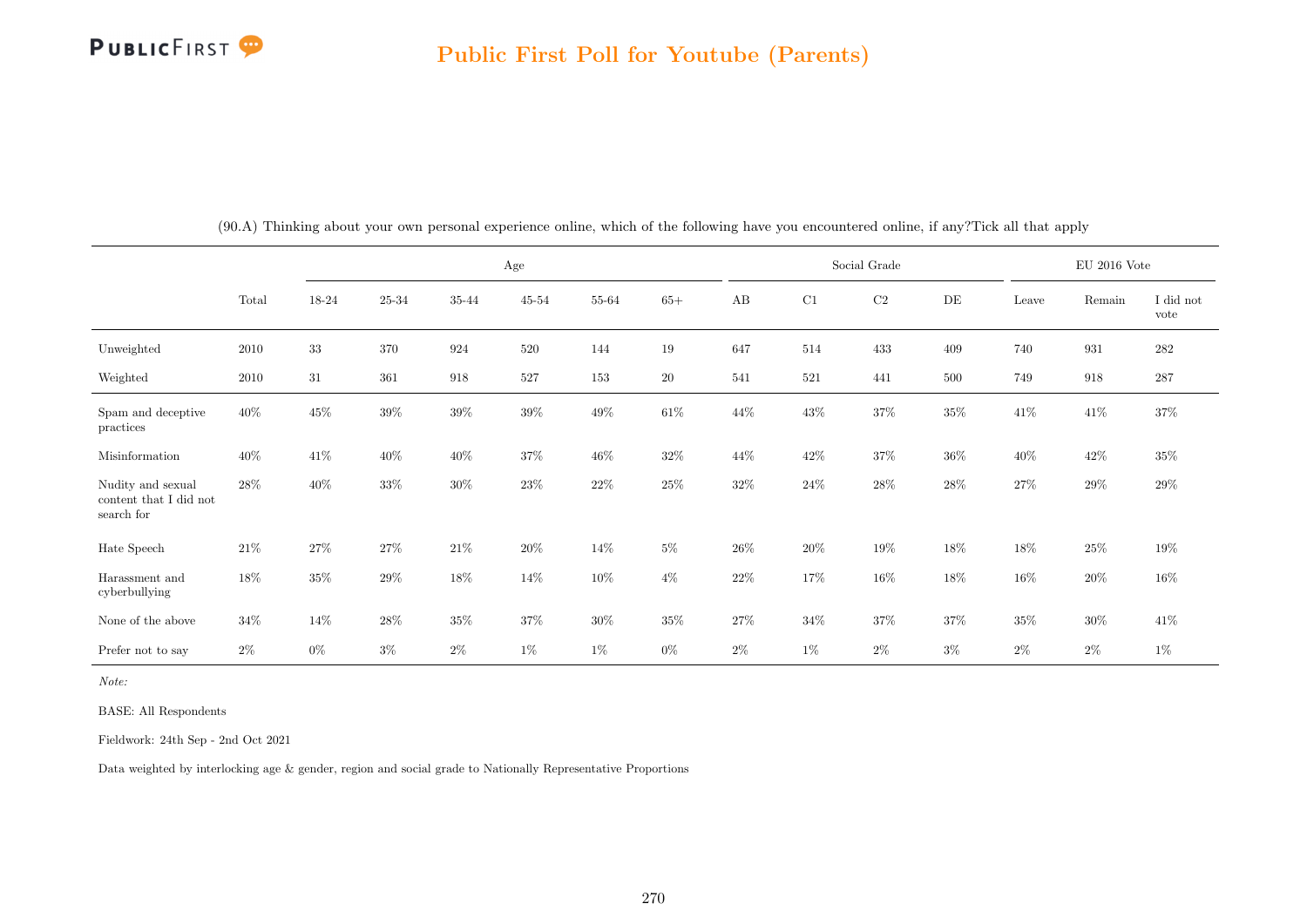### Public First Poll for Youtube (Parents)

|                                                           |        |        | Gender   |                     |        |                     | 2019                          |                   |                      |                       |                          | Education                                              |                                                             |                          |
|-----------------------------------------------------------|--------|--------|----------|---------------------|--------|---------------------|-------------------------------|-------------------|----------------------|-----------------------|--------------------------|--------------------------------------------------------|-------------------------------------------------------------|--------------------------|
|                                                           | Total  | Male   | Female   | Conservative Labour |        | Liberal<br>Democrat | The<br><b>Brexit</b><br>Party | I did not<br>vote | None of<br>the above | GCSE or<br>equivalent | A Level or<br>equivalent | University<br>Under-<br>graduate<br>Degree<br>(BA/BSc) | University<br>Postgrad-<br>uate<br>Degree<br>(MA/MSc/MPhil) | Doctorate<br>(PhD/DPHil) |
| Unweighted                                                | 2010   | 922    | $1087\,$ | 714                 | 539    | 198                 | 14                            | $280\,$           | $\overline{0}$       | 405                   | 559                      | 513                                                    | 434                                                         | 57                       |
| Weighted                                                  | 2010   | 1004   | 1005     | 699                 | 537    | 186                 | 14                            | $\,292$           | $\overline{0}$       | 440                   | 587                      | 488                                                    | 399                                                         | $50\,$                   |
| Spam and deceptive<br>practices                           | $40\%$ | $47\%$ | $33\%$   | $42\%$              | $38\%$ | $42\%$              | $37\%$                        | $37\%$            | $\ast$               | $36\%$                | $38\%$                   | $42\%$                                                 | $44\%$                                                      | $49\%$                   |
| Misinformation                                            | $40\%$ | $46\%$ | $34\%$   | $40\%$              | 41\%   | $40\%$              | $60\%$                        | $32\%$            | $\ast$               | $36\%$                | $38\%$                   | 43\%                                                   | $44\%$                                                      | $40\%$                   |
| Nudity and sexual<br>content that I did not<br>search for | $28\%$ | $34\%$ | $22\%$   | $25\%$              | $29\%$ | $36\%$              | $21\%$                        | $27\%$            | $\ast$               | $28\%$                | $25\%$                   | $23\%$                                                 | $38\%$                                                      | $39\%$                   |
| Hate Speech                                               | $21\%$ | $25\%$ | 17%      | $18\%$              | $24\%$ | 27%                 | $35\%$                        | $18\%$            | $\ast$               | $16\%$                | 17%                      | $23\%$                                                 | $28\%$                                                      | $28\%$                   |
| Harassment and<br>cyberbullying                           | $18\%$ | $22\%$ | $14\%$   | 17%                 | 19%    | $22\%$              | $15\%$                        | 15%               | $\ast$               | 14%                   | $11\%$                   | $20\%$                                                 | $29\%$                                                      | $30\%$                   |
| None of the above                                         | $34\%$ | 24\%   | 43\%     | $33\%$              | $34\%$ | $26\%$              | $6\%$                         | $44\%$            | $\ast$               | 40\%                  | $39\%$                   | $34\%$                                                 | $20\%$                                                      | $18\%$                   |
| Prefer not to say                                         | $2\%$  | $2\%$  | $2\%$    | $1\%$               | $2\%$  | $0\%$               | $6\%$                         | $2\%$             | $\ast$               | $2\%$                 | $2\%$                    | $2\%$                                                  | $1\%$                                                       | $2\%$                    |

(90.B) Thinking about your own personal experience online, which of the following have you encountered online, if any?Tick all that apply

Note:

BASE: All Respondents

Fieldwork: 24th Sep - 2nd Oct 2021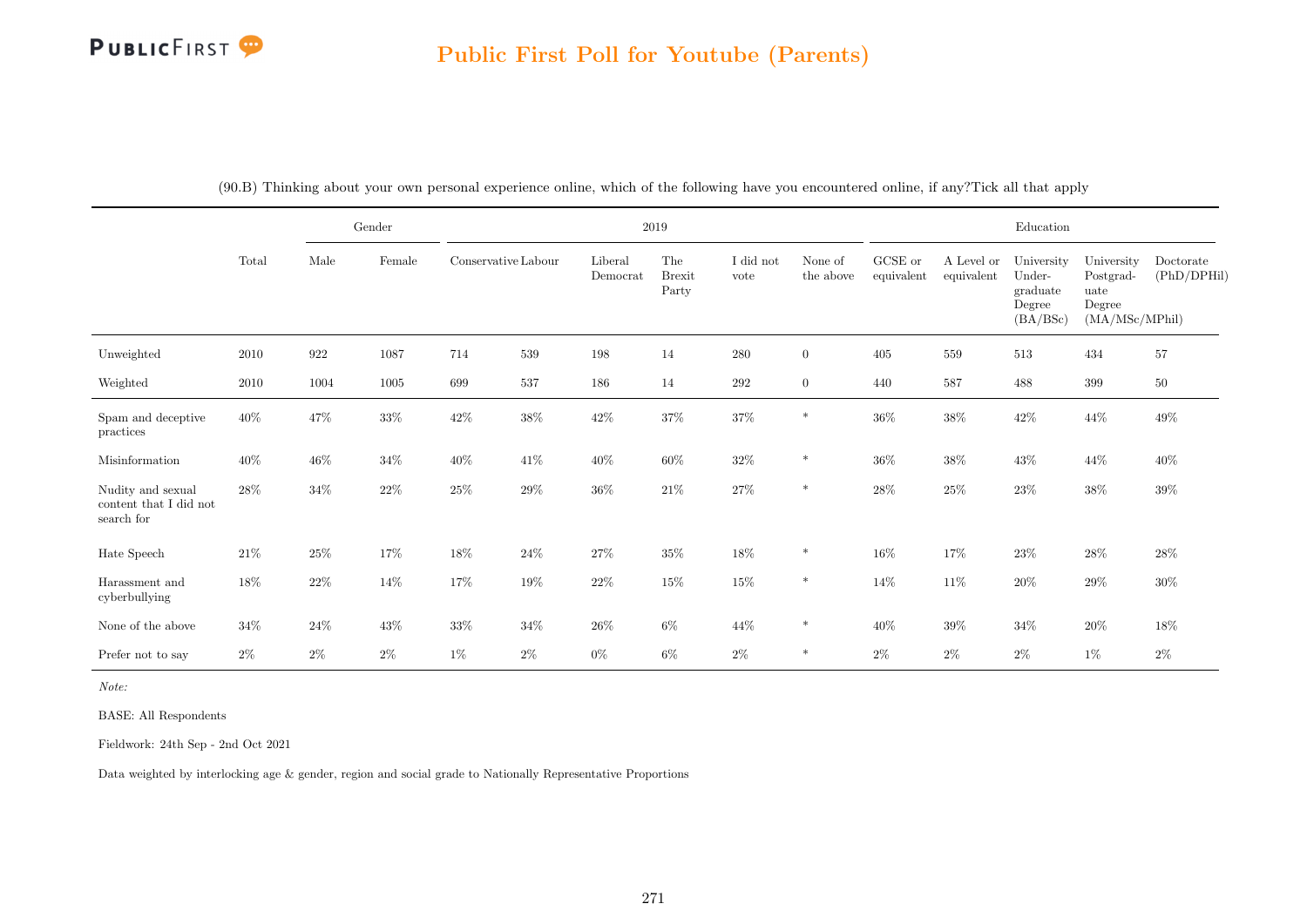|                                                           |        |         |                                |                                |                    |                  |                  | Region                         |               |               |          |        |                     |
|-----------------------------------------------------------|--------|---------|--------------------------------|--------------------------------|--------------------|------------------|------------------|--------------------------------|---------------|---------------|----------|--------|---------------------|
|                                                           | Total  | London  | South<br>$\operatorname{East}$ | South<br>$\operatorname{West}$ | East of<br>England | East<br>Midlands | West<br>Midlands | Yorkshire<br>and the<br>Humber | North<br>East | North<br>West | Scotland | Wales  | Northern<br>Ireland |
| Unweighted                                                | 2010   | $335\,$ | $257\,$                        | 156                            | 177                | 120              | 180              | 175                            | $86\,$        | 247           | 145      | $81\,$ | 51                  |
| Weighted                                                  | 2010   | 281     | 261                            | 161                            | 181                | 141              | 181              | 161                            | $80\,$        | $221\,$       | 181      | 101    | 60                  |
| Spam and deceptive<br>practices                           | $40\%$ | $43\%$  | 37%                            | $34\%$                         | 44\%               | 44\%             | $39\%$           | $46\%$                         | $41\%$        | $41\%$        | $36\%$   | $34\%$ | $36\%$              |
| Misinformation                                            | $40\%$ | 44\%    | $43\%$                         | $33\%$                         | $46\%$             | $43\%$           | $35\%$           | $44\%$                         | $31\%$        | $36\%$        | $41\%$   | $35\%$ | $33\%$              |
| Nudity and sexual<br>content that I did not<br>search for | 28\%   | $33\%$  | $22\%$                         | $28\%$                         | $28\%$             | $28\%$           | $30\%$           | $30\%$                         | $32\%$        | $31\%$        | $22\%$   | $20\%$ | $37\%$              |
| Hate Speech                                               | $21\%$ | $27\%$  | 17%                            | $18\%$                         | $23\%$             | $19\%$           | 18%              | $26\%$                         | $25\%$        | $23\%$        | $20\%$   | $13\%$ | 24%                 |
| Harassment and<br>cyberbullying                           | $18\%$ | $28\%$  | $16\%$                         | $16\%$                         | 17%                | $20\%$           | $12\%$           | $22\%$                         | $22\%$        | $16\%$        | $16\%$   | $10\%$ | $21\%$              |
| None of the above                                         | $34\%$ | $24\%$  | $36\%$                         | $43\%$                         | $29\%$             | $30\%$           | $36\%$           | $29\%$                         | $38\%$        | $33\%$        | $35\%$   | $50\%$ | 39%                 |
| Prefer not to say                                         | $2\%$  | $1\%$   | $1\%$                          | $3\%$                          | $2\%$              | $1\%$            | $2\%$            | $2\%$                          | $4\%$         | $3\%$         | $3\%$    | $1\%$  | $2\%$               |

(90.C) Thinking about your own personal experience online, which of the following have you encountered online, if any?Tick all that apply

Note:

BASE: All Respondents

Fieldwork: 24th Sep - 2nd Oct 2021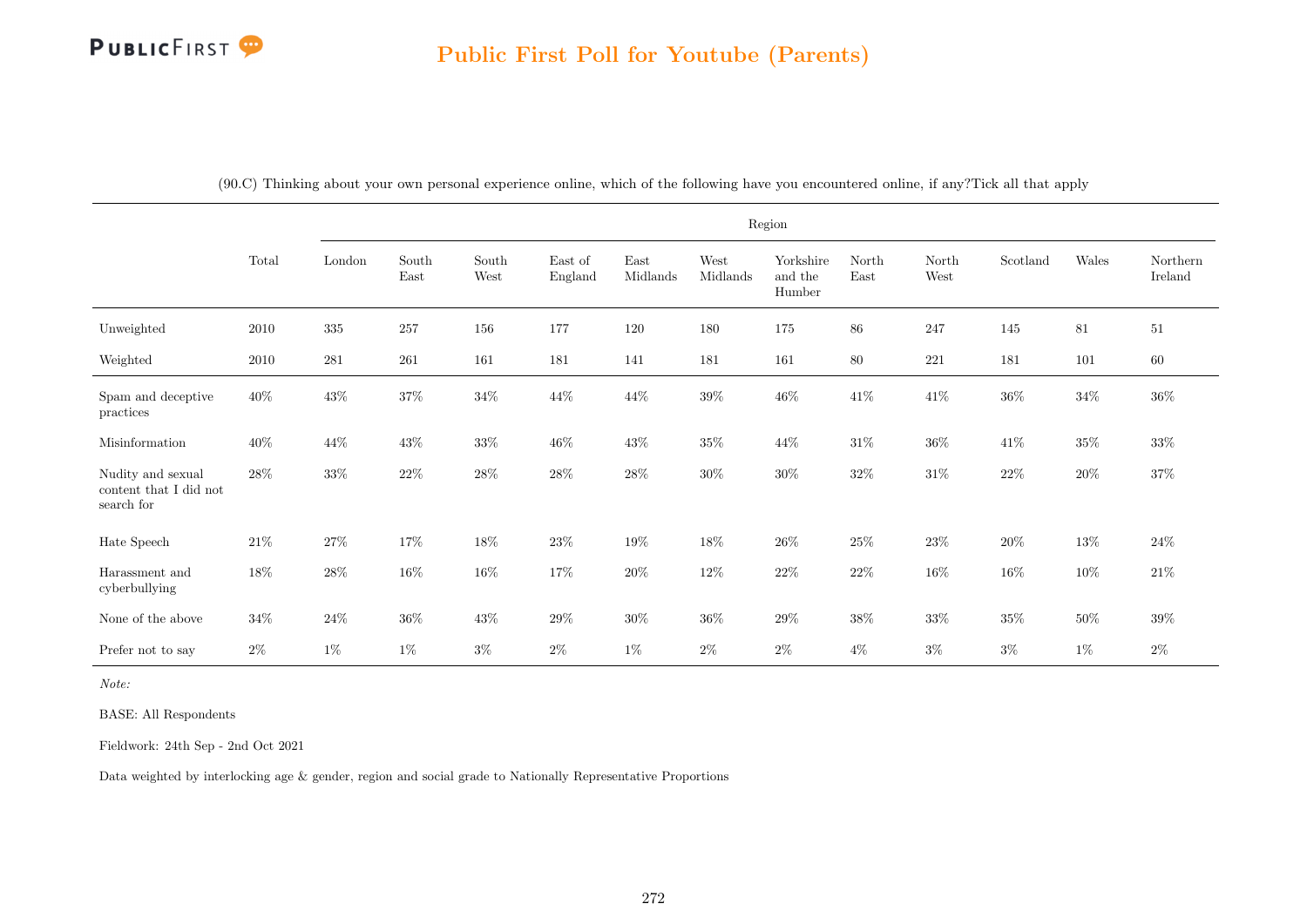|                                                              |        |        |        |        | Age       |        |        |        |        | Social Grade |           |        | EU 2016 Vote |                   |
|--------------------------------------------------------------|--------|--------|--------|--------|-----------|--------|--------|--------|--------|--------------|-----------|--------|--------------|-------------------|
|                                                              | Total  | 18-24  | 25-34  | 35-44  | $45 - 54$ | 55-64  | $65+$  | AB     | C1     | $\rm{C2}$    | $\rm{DE}$ | Leave  | Remain       | I did not<br>vote |
| Unweighted                                                   | 2010   | $33\,$ | 370    | 924    | 520       | 144    | 19     | 647    | 514    | 433          | 409       | 740    | 931          | $282\,$           |
| Weighted                                                     | 2010   | 31     | 361    | 918    | 527       | 153    | 20     | 541    | 521    | 441          | 500       | 749    | 918          | 287               |
| Misinformation                                               | $25\%$ | 12%    | $22\%$ | $26\%$ | $26\%$    | $28\%$ | $23\%$ | $32\%$ | $24\%$ | $27\%$       | 17%       | $27\%$ | $27\%$       | 19%               |
| Spam and deceptive<br>practices                              | $21\%$ | 43\%   | $18\%$ | $21\%$ | 19%       | $23\%$ | $22\%$ | 29%    | 18%    | 17%          | 17%       | 18%    | $23\%$       | 18%               |
| Harassment and<br>cyberbullying                              | $15\%$ | 35%    | 16%    | $16\%$ | 10%       | $14\%$ | $10\%$ | $18\%$ | $12\%$ | 11\%         | $16\%$    | $13\%$ | $17\%$       | $9\%$             |
| Nudity and sexual<br>content that they did<br>not search for | $15\%$ | 26%    | 16%    | $16\%$ | 13%       | $6\%$  | $11\%$ | $23\%$ | $9\%$  | $13\%$       | $13\%$    | 14\%   | 16\%         | $12\%$            |
| Hate speech                                                  | 13%    | 17%    | $14\%$ | $16\%$ | $11\%$    | $6\%$  | $5\%$  | $21\%$ | 12\%   | $9\%$        | 10%       | $13\%$ | 15%          | $9\%$             |
| None of the above                                            | $53\%$ | 29%    | $51\%$ | 53%    | 56%       | $55\%$ | $63\%$ | 41\%   | $59\%$ | 57%          | 58%       | $55\%$ | $50\%$       | $61\%$            |
| Prefer not to say                                            | $2\%$  | $0\%$  | $4\%$  | $2\%$  | $2\%$     | $5\%$  | $0\%$  | $2\%$  | $1\%$  | $3\%$        | $3\%$     | $2\%$  | $2\%$        | $4\%$             |

(91.A) Now thinking about your childs experience to the best of your knowledge which of the following have they encountered?Tick all that apply

Note:

BASE: All Respondents

Fieldwork: 24th Sep - 2nd Oct 2021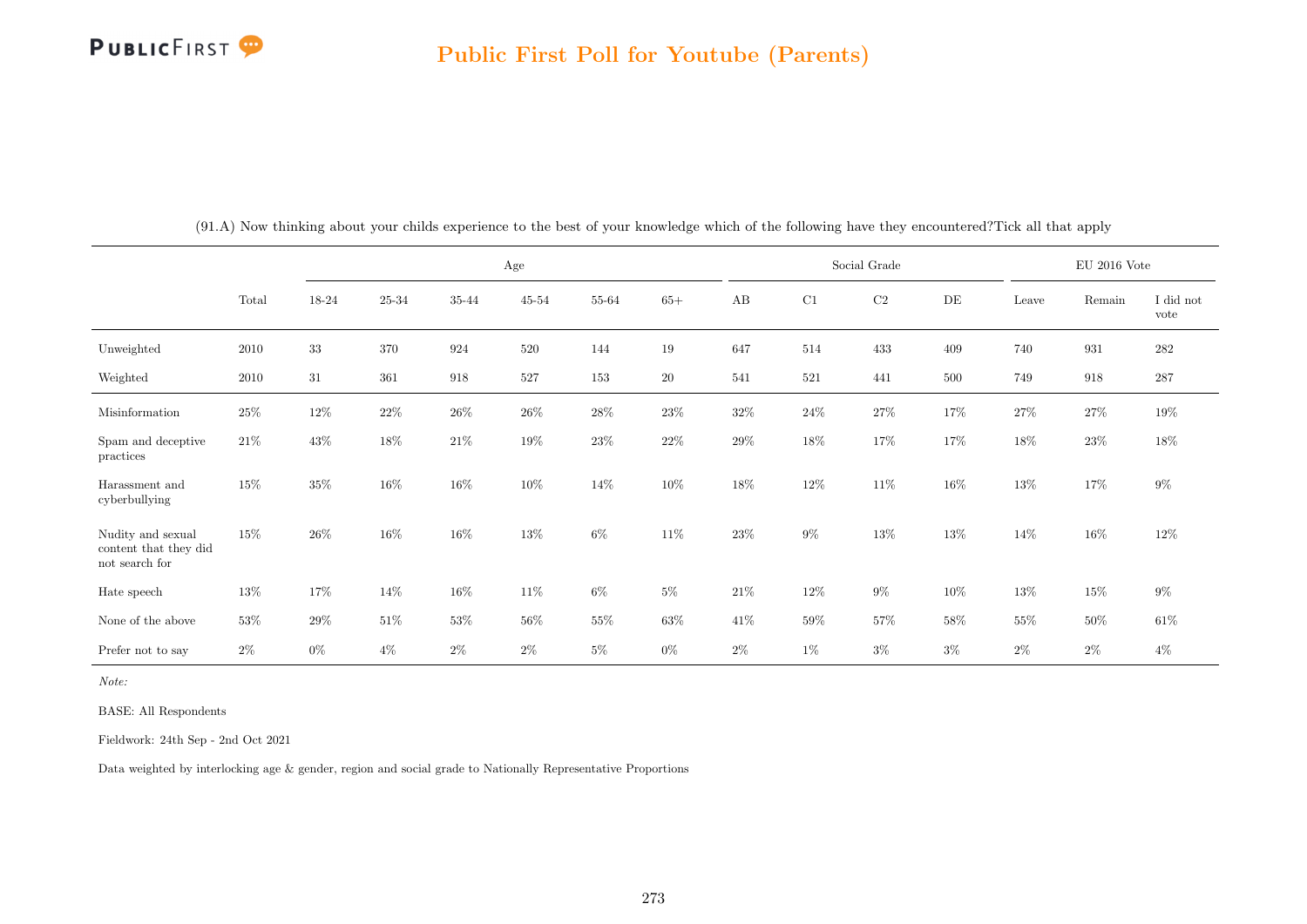### Public First Poll for Youtube (Parents)

|                                                                               |        |                    | Gender          |                     |        |                     | 2019                          |                   |                      |                       |                          | Education                                              |                                                             |                          |
|-------------------------------------------------------------------------------|--------|--------------------|-----------------|---------------------|--------|---------------------|-------------------------------|-------------------|----------------------|-----------------------|--------------------------|--------------------------------------------------------|-------------------------------------------------------------|--------------------------|
|                                                                               | Total  | Male               | $\mbox{Female}$ | Conservative Labour |        | Liberal<br>Democrat | The<br><b>Brexit</b><br>Party | I did not<br>vote | None of<br>the above | GCSE or<br>equivalent | A Level or<br>equivalent | University<br>Under-<br>graduate<br>Degree<br>(BA/BSc) | University<br>Postgrad-<br>uate<br>Degree<br>(MA/MSc/MPhil) | Doctorate<br>(PhD/DPHil) |
| Unweighted                                                                    | 2010   | $\boldsymbol{922}$ | $1087\,$        | 714                 | 539    | 198                 | 14                            | 280               | $\overline{0}$       | 405                   | 559                      | 513                                                    | 434                                                         | 57                       |
| Weighted                                                                      | 2010   | 1004               | 1005            | 699                 | 537    | 186                 | 14                            | $\,292$           | $\overline{0}$       | 440                   | 587                      | 488                                                    | $399\,$                                                     | $50\,$                   |
| Misinformation                                                                | $25\%$ | $33\%$             | $18\%$          | $29\%$              | $22\%$ | $35\%$              | $24\%$                        | 17%               | $\ast$               | $20\%$                | $22\%$                   | $25\%$                                                 | $35\%$                                                      | $39\%$                   |
| Spam and deceptive<br>practices                                               | $21\%$ | $27\%$             | $14\%$          | $22\%$              | $20\%$ | $31\%$              | $11\%$                        | $15\%$            | $\ast$               | 17%                   | 16%                      | 18%                                                    | 33%                                                         | $31\%$                   |
| Harassment and<br>cyberbullying                                               | $15\%$ | $19\%$             | $10\%$          | $16\%$              | $14\%$ | $21\%$              | $3\%$                         | $9\%$             | $\ast$               | $11\%$                | 10%                      | $14\%$                                                 | $25\%$                                                      | $21\%$                   |
| Nudity and sexual<br>content that they did<br>$\operatorname{not}$ search for | $15\%$ | $20\%$             | $9\%$           | 17%                 | 12\%   | $24\%$              | $39\%$                        | $10\%$            | $\ast$               | $10\%$                | $9\%$                    | $13\%$                                                 | $28\%$                                                      | $29\%$                   |
| Hate speech                                                                   | $13\%$ | $18\%$             | 8%              | $15\%$              | $12\%$ | $21\%$              | $18\%$                        | $8\%$             | $\ast$               | $8\%$                 | $8\%$                    | $13\%$                                                 | $25\%$                                                      | $34\%$                   |
| None of the above                                                             | $53\%$ | 41\%               | $65\%$          | $49\%$              | $57\%$ | 37%                 | $31\%$                        | $66\%$            | $\ast$               | $62\%$                | $61\%$                   | $58\%$                                                 | $31\%$                                                      | $22\%$                   |
| Prefer not to say                                                             | $2\%$  | $2\%$              | $2\%$           | $2\%$               | $3\%$  | $1\%$               | $0\%$                         | $3\%$             | $\ast$               | $3\%$                 | $1\%$                    | $1\%$                                                  | $2\%$                                                       | $8\%$                    |

(91.B) Now thinking about your childs experience to the best of your knowledge which of the following have they encountered?Tick all that apply

Note:

BASE: All Respondents

Fieldwork: 24th Sep - 2nd Oct 2021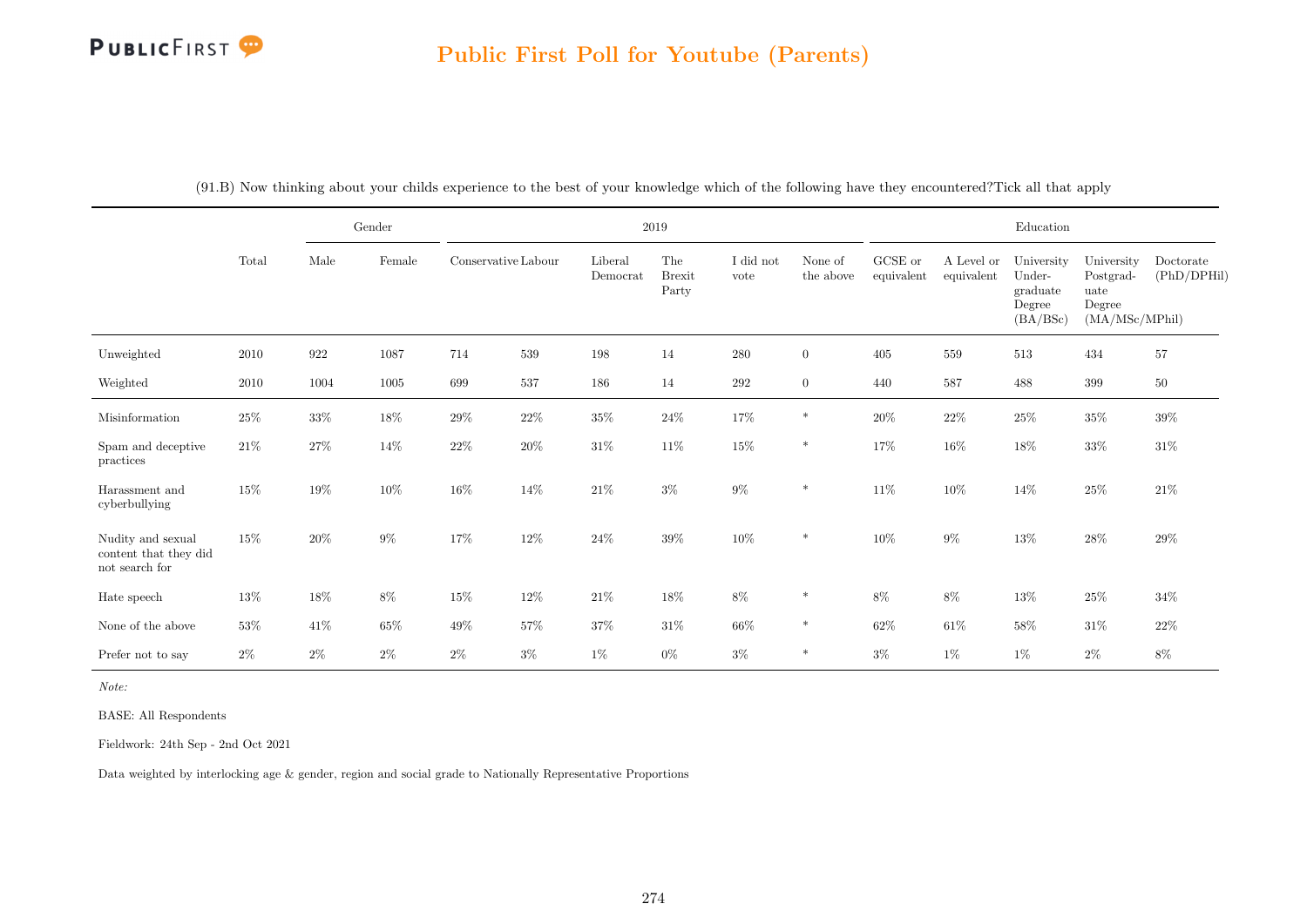|                                                              |        |        |               |                                |                    |                  |                  | Region                         |               |               |          |        |                     |
|--------------------------------------------------------------|--------|--------|---------------|--------------------------------|--------------------|------------------|------------------|--------------------------------|---------------|---------------|----------|--------|---------------------|
|                                                              | Total  | London | South<br>East | South<br>$\operatorname{West}$ | East of<br>England | East<br>Midlands | West<br>Midlands | Yorkshire<br>and the<br>Humber | North<br>East | North<br>West | Scotland | Wales  | Northern<br>Ireland |
| Unweighted                                                   | 2010   | 335    | 257           | 156                            | 177                | 120              | 180              | 175                            | 86            | 247           | 145      | 81     | $51\,$              |
| Weighted                                                     | 2010   | 281    | 261           | 161                            | 181                | 141              | 181              | 161                            | 80            | 221           | 181      | 101    | $60\,$              |
| Misinformation                                               | $25\%$ | $37\%$ | $24\%$        | $17\%$                         | $23\%$             | $26\%$           | $22\%$           | $28\%$                         | $26\%$        | $29\%$        | $23\%$   | $14\%$ | $24\%$              |
| Spam and deceptive<br>practices                              | $21\%$ | $26\%$ | $16\%$        | $16\%$                         | $25\%$             | $16\%$           | $14\%$           | $26\%$                         | $19\%$        | $30\%$        | $19\%$   | $11\%$ | $20\%$              |
| Harassment and<br>cyberbullying                              | $15\%$ | $24\%$ | 13%           | $10\%$                         | 12%                | $16\%$           | $9\%$            | $18\%$                         | 15%           | $18\%$        | 13%      | $6\%$  | $7\%$               |
| Nudity and sexual<br>content that they did<br>not search for | 15%    | $26\%$ | $13\%$        | $7\%$                          | $12\%$             | $11\%$           | $12\%$           | $16\%$                         | $21\%$        | $18\%$        | $13\%$   | $8\%$  | $6\%$               |
| Hate speech                                                  | $13\%$ | $23\%$ | $10\%$        | $11\%$                         | $12\%$             | $13\%$           | $11\%$           | $16\%$                         | $14\%$        | $14\%$        | $11\%$   | $3\%$  | $6\%$               |
| None of the above                                            | $53\%$ | $36\%$ | $58\%$        | $64\%$                         | $50\%$             | $56\%$           | $61\%$           | $52\%$                         | $51\%$        | $46\%$        | $60\%$   | $65\%$ | $60\%$              |
| Prefer not to say                                            | $2\%$  | $1\%$  | $3\%$         | $4\%$                          | $3\%$              | $0\%$            | $2\%$            | $1\%$                          | $1\%$         | $3\%$         | $3\%$    | $2\%$  | $2\%$               |

(91.C) Now thinking about your childs experience to the best of your knowledge which of the following have they encountered?Tick all that apply

Note:

BASE: All Respondents

Fieldwork: 24th Sep - 2nd Oct 2021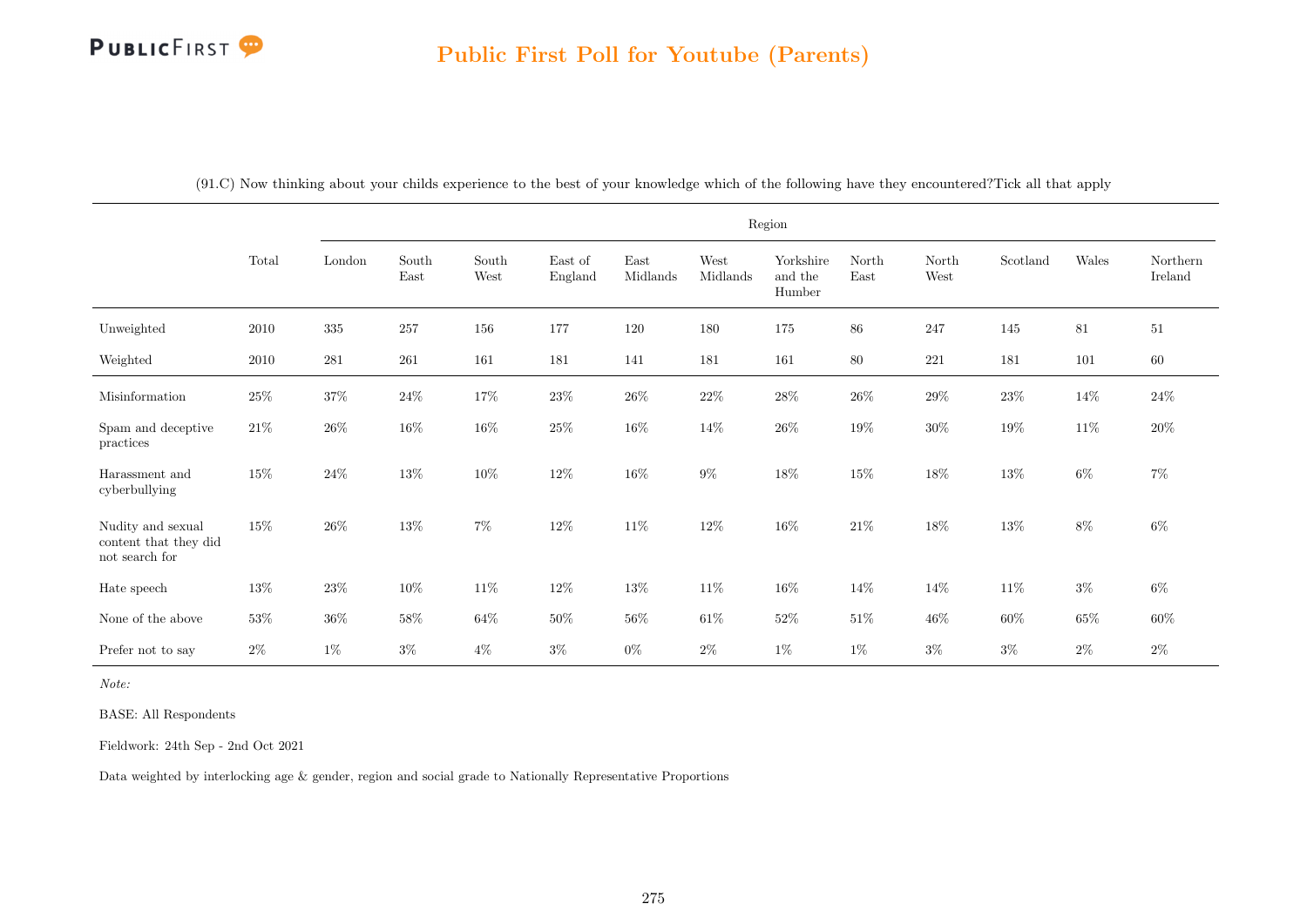

(92.A) How confident or unconfident are you personally in your ability to recognise and effectively deal with the following threats that you might encounter online? : Harassment and cyberbullying

|                                      |        |        | $\rm Age$ |        |           |        |        |        |        | Social Grade |        |        | $\rm EU$ 2016 Vote |                   |
|--------------------------------------|--------|--------|-----------|--------|-----------|--------|--------|--------|--------|--------------|--------|--------|--------------------|-------------------|
|                                      | Total  | 18-24  | 25-34     | 35-44  | $45 - 54$ | 55-64  | $65+$  | AB     | C1     | C2           | DE     | Leave  | Remain             | I did not<br>vote |
| Unweighted                           | 2010   | 33     | 370       | 924    | 520       | 144    | 19     | 647    | 514    | 433          | 409    | 740    | 931                | $282\,$           |
| Weighted                             | 2010   | 31     | 361       | 918    | 527       | 153    | $20\,$ | 541    | 521    | 441          | 500    | 749    | 918                | 287               |
| Very confident                       | 29%    | $28\%$ | 29%       | $30\%$ | $28\%$    | $29\%$ | $39\%$ | $34\%$ | $28\%$ | 27%          | $28\%$ | $29\%$ | $32\%$             | $25\%$            |
| Somewhat confident                   | $42\%$ | $45\%$ | $40\%$    | $43\%$ | $42\%$    | $42\%$ | $43\%$ | $42\%$ | $43\%$ | $43\%$       | 41\%   | $44\%$ | 43\%               | $35\%$            |
| Neither confident nor<br>unconfident | $18\%$ | $24\%$ | 17%       | $16\%$ | 20%       | $20\%$ | 18%    | 16%    | $19\%$ | $19\%$       | 17%    | 17%    | 17%                | $22\%$            |
| Somewhat unconfident                 | $5\%$  | $3\%$  | $7\%$     | $5\%$  | $4\%$     | $5\%$  | $0\%$  | $4\%$  | $5\%$  | $5\%$        | $6\%$  | $4\%$  | $5\%$              | $7\%$             |
| Very unconfident                     | $2\%$  | $0\%$  | $2\%$     | $2\%$  | $2\%$     | $2\%$  | $0\%$  | $2\%$  | 1%     | $2\%$        | $2\%$  | $2\%$  | $2\%$              | $1\%$             |
| Don't know                           | $4\%$  | $0\%$  | $5\%$     | $5\%$  | $4\%$     | $3\%$  | $0\%$  | $3\%$  | $3\%$  | $4\%$        | $7\%$  | $3\%$  | $3\%$              | $11\%$            |
| Total Confident:                     | 72%    | $72\%$ | 69%       | 73%    | 70%       | 71%    | $82\%$ | 76%    | 71%    | 70%          | 69%    | 73%    | 74%                | $60\%$            |
| Total Unconfident:                   | $7\%$  | $3\%$  | $9\%$     | $6\%$  | $6\%$     | $6\%$  | $0\%$  | $6\%$  | $6\%$  | $7\%$        | $8\%$  | $6\%$  | $6\%$              | $8\%$             |
| Net:                                 | 65%    | 69%    | 61\%      | 66%    | 65%       | 64%    | 82\%   | 70%    | $64\%$ | 63%          | 61\%   | $67\%$ | 68%                | 51\%              |

Note:

BASE: All Respondents

Fieldwork: 24th Sep - 2nd Oct 2021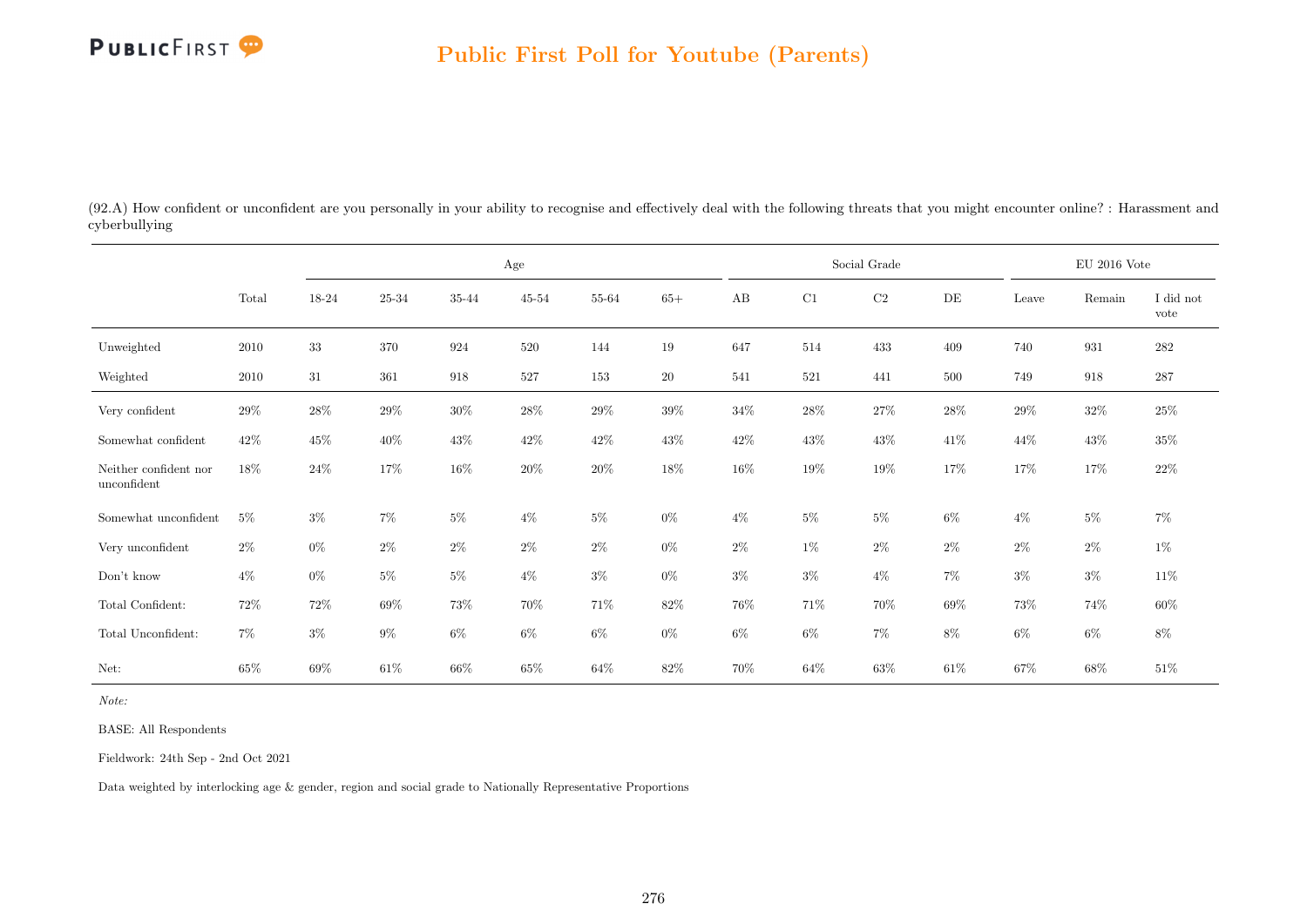

(92.B) How confident or unconfident are you personally in your ability to recognise and effectively deal with the following threats that you might encounter online? : Harassment and cyberbullying

|                                      |        |        | Gender |                     |        |                     | 2019                          |                   |                      |                               |                          | Education                                              |                                                             |                          |
|--------------------------------------|--------|--------|--------|---------------------|--------|---------------------|-------------------------------|-------------------|----------------------|-------------------------------|--------------------------|--------------------------------------------------------|-------------------------------------------------------------|--------------------------|
|                                      | Total  | Male   | Female | Conservative Labour |        | Liberal<br>Democrat | The<br><b>Brexit</b><br>Party | I did not<br>vote | None of<br>the above | ${\rm GCSE}$ or<br>equivalent | A Level or<br>equivalent | University<br>Under-<br>graduate<br>Degree<br>(BA/BSc) | University<br>Postgrad-<br>uate<br>Degree<br>(MA/MSc/MPhil) | Doctorate<br>(PhD/DPHil) |
| Unweighted                           | 2010   | 922    | 1087   | 714                 | 539    | 198                 | 14                            | 280               | $\overline{0}$       | 405                           | 559                      | 513                                                    | 434                                                         | $57\,$                   |
| Weighted                             | 2010   | 1004   | 1005   | 699                 | 537    | 186                 | 14                            | $\,292$           | $\overline{0}$       | 440                           | 587                      | 488                                                    | 399                                                         | $50\,$                   |
| Very confident                       | 29%    | 35%    | $24\%$ | $32\%$              | $28\%$ | $32\%$              | $29\%$                        | $21\%$            | $\ast$               | $28\%$                        | $26\%$                   | $27\%$                                                 | 38%                                                         | 47%                      |
| Somewhat confident                   | $42\%$ | $42\%$ | 42\%   | 44\%                | 44\%   | $42\%$              | $34\%$                        | $38\%$            | $\ast$               | $40\%$                        | 45%                      | 42\%                                                   | $42\%$                                                      | $38\%$                   |
| Neither confident nor<br>unconfident | 18%    | $15\%$ | $21\%$ | $16\%$              | $17\%$ | $20\%$              | $15\%$                        | $23\%$            | $\ast$               | $21\%$                        | $19\%$                   | $19\%$                                                 | $13\%$                                                      | $9\%$                    |
| Somewhat unconfident                 | $5\%$  | $4\%$  | $6\%$  | $4\%$               | $6\%$  | $4\%$               | $16\%$                        | $7\%$             | $\ast$               | $4\%$                         | $4\%$                    | $6\%$                                                  | $4\%$                                                       | $4\%$                    |
| Very unconfident                     | $2\%$  | $2\%$  | $2\%$  | $2\%$               | $2\%$  | 1%                  | $0\%$                         | $1\%$             | $\ast$               | $2\%$                         | $1\%$                    | $2\%$                                                  | $2\%$                                                       | $0\%$                    |
| Don't know                           | $4\%$  | $2\%$  | $6\%$  | $2\%$               | $4\%$  | $0\%$               | $6\%$                         | $10\%$            | $\ast$               | $5\%$                         | $5\%$                    | $4\%$                                                  | $1\%$                                                       | $3\%$                    |
| Total Confident:                     | 72\%   | 77%    | $66\%$ | 76%                 | $72\%$ | 74%                 | $63\%$                        | $59\%$            | $\ast$               | $68\%$                        | 71\%                     | $69\%$                                                 | $80\%$                                                      | 84%                      |
| Total Unconfident:                   | $7\%$  | $5\%$  | 8%     | $6\%$               | $8\%$  | $5\%$               | $16\%$                        | $8\%$             | $\ast$               | 6%                            | $5\%$                    | 8%                                                     | $6\%$                                                       | $4\%$                    |
| Net:                                 | 65%    | $72\%$ | $58\%$ | 70%                 | $64\%$ | $69\%$              | 47%                           | $51\%$            | $\ast$               | $62\%$                        | $66\%$                   | $61\%$                                                 | 75%                                                         | 81%                      |

Note:

BASE: All Respondents

Fieldwork: 24th Sep - 2nd Oct 2021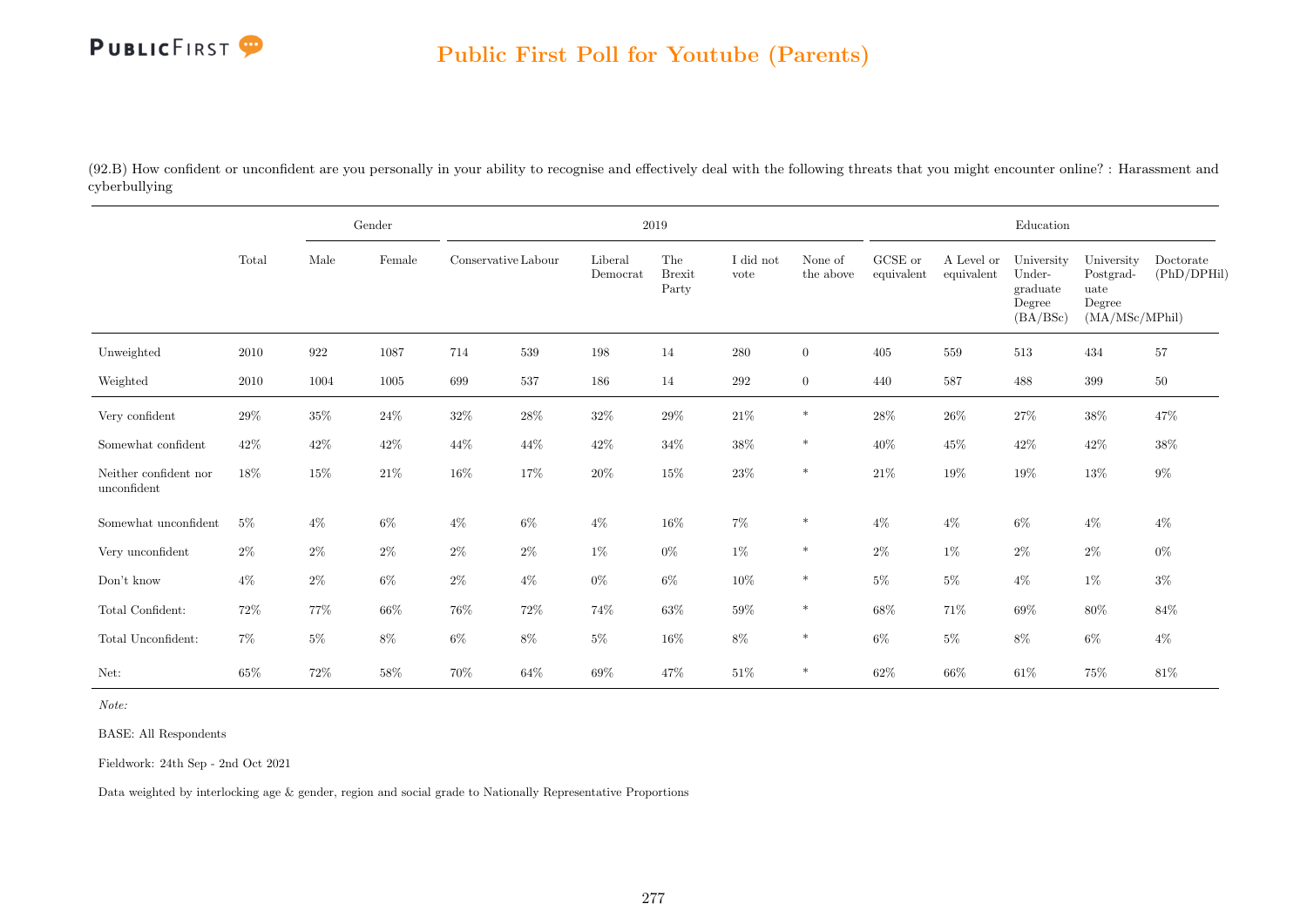

(92.C) How confident or unconfident are you personally in your ability to recognise and effectively deal with the following threats that you might encounter online? : Harassment and cyberbullying

|                                      |          |         |                                |               |                    |                  |                  | Region                         |               |               |          |        |                     |
|--------------------------------------|----------|---------|--------------------------------|---------------|--------------------|------------------|------------------|--------------------------------|---------------|---------------|----------|--------|---------------------|
|                                      | Total    | London  | $\operatorname{South}$<br>East | South<br>West | East of<br>England | East<br>Midlands | West<br>Midlands | Yorkshire<br>and the<br>Humber | North<br>East | North<br>West | Scotland | Wales  | Northern<br>Ireland |
| Unweighted                           | 2010     | $335\,$ | 257                            | 156           | 177                | 120              | 180              | 175                            | 86            | 247           | 145      | $81\,$ | 51                  |
| Weighted                             | $2010\,$ | 281     | 261                            | 161           | 181                | 141              | 181              | 161                            | $80\,$        | 221           | 181      | 101    | 60                  |
| Very confident                       | $29\%$   | $39\%$  | $27\%$                         | $21\%$        | $26\%$             | $30\%$           | $27\%$           | $34\%$                         | $25\%$        | $27\%$        | $31\%$   | $32\%$ | $27\%$              |
| Somewhat confident                   | 42\%     | $35\%$  | $45\%$                         | $41\%$        | 43\%               | 43%              | $41\%$           | 41\%                           | 49%           | 47\%          | 45\%     | $41\%$ | $32\%$              |
| Neither confident nor<br>unconfident | 18%      | 18%     | $17\%$                         | $24\%$        | $22\%$             | $16\%$           | $18\%$           | $15\%$                         | $20\%$        | 14%           | $15\%$   | $15\%$ | $31\%$              |
| Somewhat unconfident                 | $5\%$    | $3\%$   | $8\%$                          | $3\%$         | $3\%$              | $5\%$            | $6\%$            | $5\%$                          | $4\%$         | $6\%$         | $7\%$    | $3\%$  | $0\%$               |
| Very unconfident                     | $2\%$    | $3\%$   | $1\%$                          | $3\%$         | $2\%$              | $2\%$            | $1\%$            | $2\%$                          | $0\%$         | $1\%$         | $1\%$    | $3\%$  | $2\%$               |
| $\mathrm{Don't}$ know                | $4\%$    | $2\%$   | $3\%$                          | $7\%$         | $4\%$              | $4\%$            | $7\%$            | $3\%$                          | $2\%$         | $6\%$         | $3\%$    | $5\%$  | $7\%$               |
| Total Confident:                     | $72\%$   | $74\%$  | $71\%$                         | $63\%$        | $69\%$             | $73\%$           | $69\%$           | 75%                            | 74%           | 74%           | $75\%$   | $73\%$ | $59\%$              |
| Total Unconfident:                   | $7\%$    | $6\%$   | $9\%$                          | $6\%$         | $6\%$              | $8\%$            | $7\%$            | $7\%$                          | $4\%$         | $6\%$         | $7\%$    | $6\%$  | $2\%$               |
| Net:                                 | $65\%$   | $68\%$  | $62\%$                         | $57\%$        | 63%                | $66\%$           | $61\%$           | $68\%$                         | 70%           | $68\%$        | $68\%$   | $67\%$ | 57%                 |

Note:

BASE: All Respondents

Fieldwork: 24th Sep - 2nd Oct 2021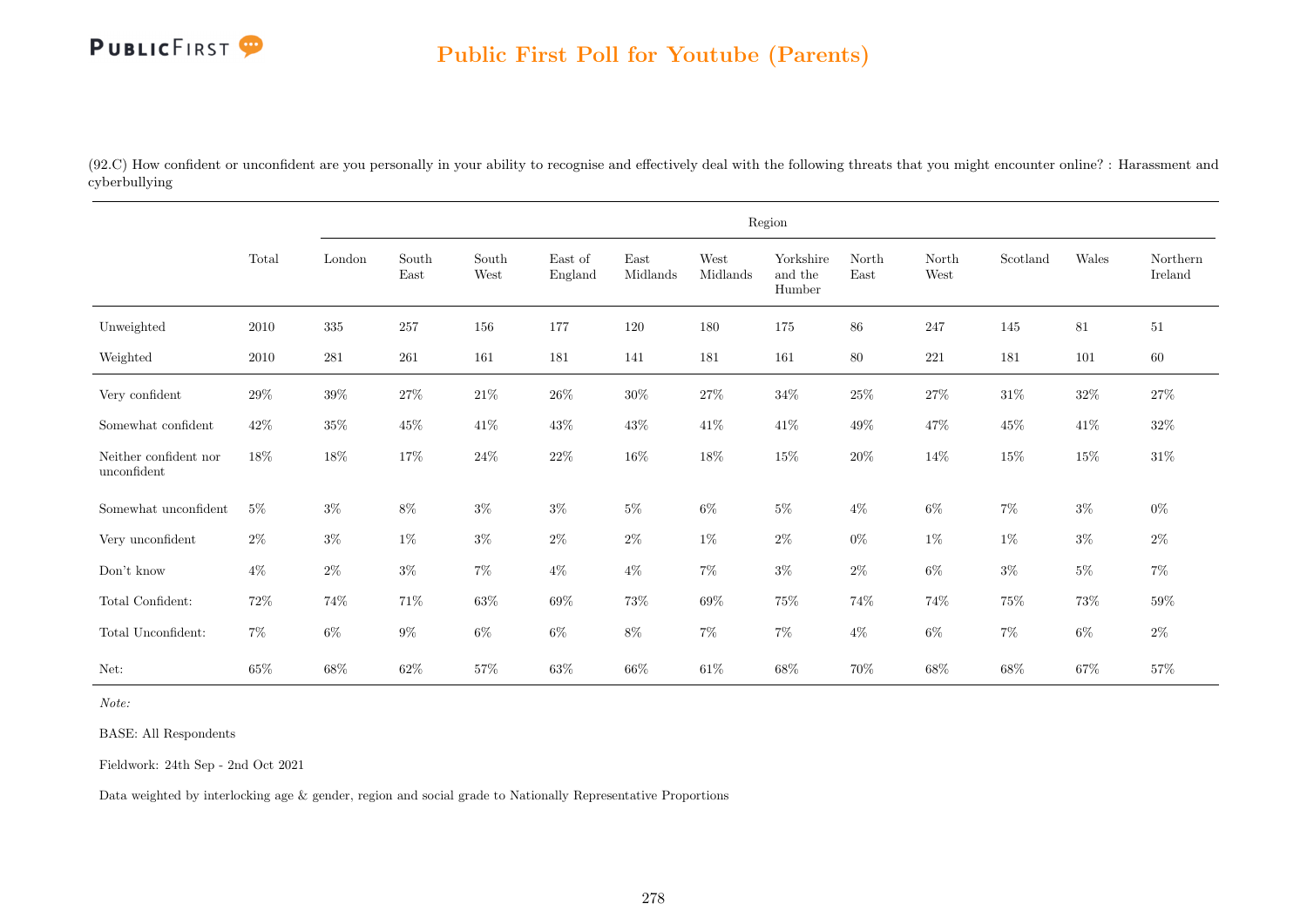

(93.A) How confident or unconfident are you personally in your ability to recognise and effectively deal with the following threats that you might encounter online? : Spam and deceptive practices

|                                      |        |        |        |        | $\rm Age$ |        |           |        |        | Social Grade |        |         | EU 2016 Vote |                   |
|--------------------------------------|--------|--------|--------|--------|-----------|--------|-----------|--------|--------|--------------|--------|---------|--------------|-------------------|
|                                      | Total  | 18-24  | 25-34  | 35-44  | $45 - 54$ | 55-64  | $65+$     | AB     | C1     | $\rm{C2}$    | DE     | Leave   | Remain       | I did not<br>vote |
| Unweighted                           | 2010   | 33     | 370    | 924    | 520       | 144    | 19        | 647    | 514    | 433          | 409    | $740\,$ | 931          | $282\,$           |
| Weighted                             | 2010   | 31     | 361    | 918    | 527       | 153    | <b>20</b> | 541    | 521    | 441          | 500    | 749     | 918          | $287\,$           |
| Very confident                       | $26\%$ | $18\%$ | $25\%$ | $27\%$ | $26\%$    | $27\%$ | $35\%$    | $28\%$ | $24\%$ | $28\%$       | $24\%$ | $24\%$  | $30\%$       | $21\%$            |
| Somewhat confident                   | $46\%$ | $39\%$ | $46\%$ | $46\%$ | 47\%      | $47\%$ | $52\%$    | 48%    | $50\%$ | $42\%$       | 44%    | $50\%$  | $46\%$       | 40%               |
| Neither confident nor<br>unconfident | 17%    | 31\%   | 17%    | 17%    | 17%       | 18%    | $9\%$     | 15%    | $16\%$ | 19%          | 19%    | 17%     | 16\%         | $22\%$            |
| Somewhat unconfident                 | $5\%$  | 12\%   | $5\%$  | $4\%$  | $4\%$     | $6\%$  | $4\%$     | $4\%$  | $4\%$  | $5\%$        | $5\%$  | $5\%$   | $5\%$        | $5\%$             |
| Very unconfident                     | $2\%$  | $0\%$  | $3\%$  | $2\%$  | $2\%$     | $1\%$  | $0\%$     | $2\%$  | $3\%$  | $2\%$        | $1\%$  | $2\%$   | $2\%$        | $2\%$             |
| Don't know                           | $4\%$  | $0\%$  | $4\%$  | $4\%$  | $4\%$     | $1\%$  | $0\%$     | $2\%$  | $3\%$  | $4\%$        | $6\%$  | $2\%$   | $2\%$        | $10\%$            |
| Total Confident:                     | $73\%$ | $57\%$ | 71%    | $73\%$ | 74%       | 74%    | 87%       | 76%    | 74%    | 70%          | 69%    | 74%     | 76%          | $61\%$            |
| Total Unconfident:                   | $7\%$  | 12\%   | $8\%$  | $6\%$  | $6\%$     | $7\%$  | $4\%$     | $6\%$  | $7\%$  | $7\%$        | $6\%$  | $7\%$   | $7\%$        | $7\%$             |
| Net:                                 | $66\%$ | 45%    | $63\%$ | 66%    | $68\%$    | $66\%$ | 83\%      | 70%    | $67\%$ | $63\%$       | 63%    | $67\%$  | 69%          | 54%               |

Note:

BASE: All Respondents

Fieldwork: 24th Sep - 2nd Oct 2021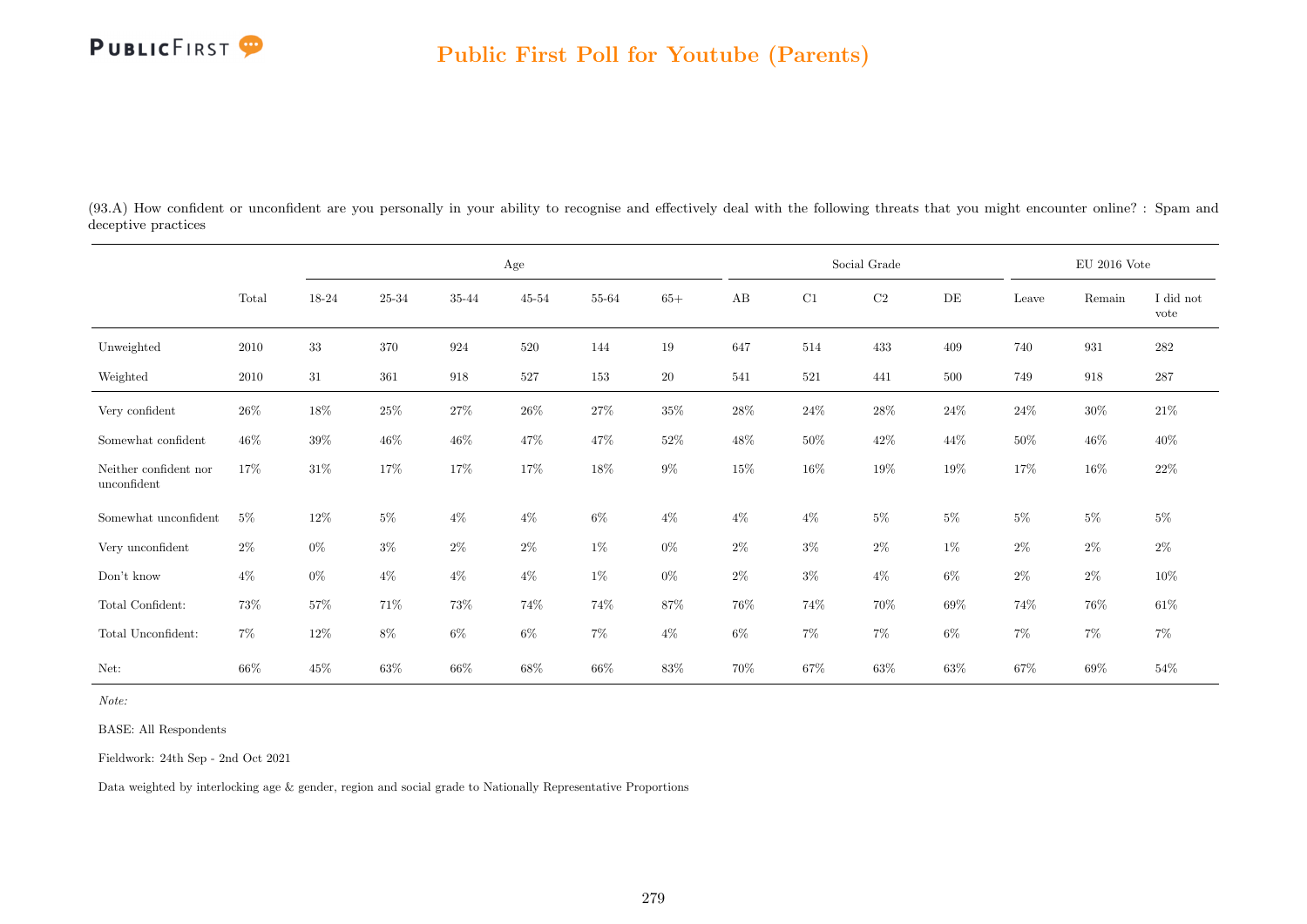

(93.B) How confident or unconfident are you personally in your ability to recognise and effectively deal with the following threats that you might encounter online? : Spam and deceptive practices

|                                           |       |        | Gender   |                     |        |                     | 2019                          |                   |                      |                       |                          | Education                                              |                                                             |                          |
|-------------------------------------------|-------|--------|----------|---------------------|--------|---------------------|-------------------------------|-------------------|----------------------|-----------------------|--------------------------|--------------------------------------------------------|-------------------------------------------------------------|--------------------------|
|                                           | Total | Male   | Female   | Conservative Labour |        | Liberal<br>Democrat | The<br><b>Brexit</b><br>Party | I did not<br>vote | None of<br>the above | GCSE or<br>equivalent | A Level or<br>equivalent | University<br>Under-<br>graduate<br>Degree<br>(BA/BSc) | University<br>Postgrad-<br>uate<br>Degree<br>(MA/MSc/MPhil) | Doctorate<br>(PhD/DPHil) |
| Unweighted                                | 2010  | 922    | $1087\,$ | 714                 | 539    | 198                 | 14                            | 280               | $\overline{0}$       | 405                   | 559                      | 513                                                    | 434                                                         | 57                       |
| Weighted                                  | 2010  | 1004   | 1005     | 699                 | 537    | 186                 | 14                            | $\,292$           | $\overline{0}$       | 440                   | 587                      | 488                                                    | 399                                                         | $50\,$                   |
| Very confident                            | 26\%  | $32\%$ | $20\%$   | $27\%$              | $29\%$ | 27%                 | $24\%$                        | 18%               | $\ast$               | $25\%$                | $24\%$                   | $24\%$                                                 | $34\%$                                                      | 36%                      |
| Somewhat confident                        | 46%   | 47\%   | $46\%$   | $49\%$              | 44\%   | 48%                 | 65%                           | $45\%$            | $\ast$               | 44\%                  | $50\%$                   | $46\%$                                                 | $47\%$                                                      | $45\%$                   |
| Neither confident nor<br>$\;$ unconfident | 17%   | 14%    | $20\%$   | $15\%$              | 17%    | $17\%$              | $6\%$                         | $23\%$            | $\ast$               | $20\%$                | 17%                      | $18\%$                                                 | $11\%$                                                      | 14%                      |
| Somewhat unconfident                      | $5\%$ | $3\%$  | $6\%$    | $5\%$               | $4\%$  | $5\%$               | $0\%$                         | $4\%$             | $\ast$               | $4\%$                 | $4\%$                    | $6\%$                                                  | $4\%$                                                       | $0\%$                    |
| Very unconfident                          | $2\%$ | $2\%$  | $2\%$    | $2\%$               | $3\%$  | $2\%$               | $0\%$                         | $2\%$             | $\ast$               | $1\%$                 | $2\%$                    | $3\%$                                                  | $2\%$                                                       | $2\%$                    |
| Don't know                                | $4\%$ | $2\%$  | $5\%$    | $2\%$               | $2\%$  | $1\%$               | $6\%$                         | $9\%$             | $\ast$               | $5\%$                 | $4\%$                    | $3\%$                                                  | $1\%$                                                       | $3\%$                    |
| Total Confident:                          | 73%   | $79\%$ | $66\%$   | 76%                 | 73%    | $75\%$              | 88%                           | $63\%$            | $\ast$               | $69\%$                | $73\%$                   | 70%                                                    | $81\%$                                                      | 81%                      |
| Total Unconfident:                        | $7\%$ | $6\%$  | $8\%$    | $7\%$               | $7\%$  | $7\%$               | $0\%$                         | $5\%$             | $\ast$               | $6\%$                 | $6\%$                    | $9\%$                                                  | $7\%$                                                       | $2\%$                    |
| Net:                                      | 66%   | 73%    | $58\%$   | 69%                 | $66\%$ | $68\%$              | 88%                           | 57%               | $\ast$               | 63%                   | 67%                      | $61\%$                                                 | 74%                                                         | $79\%$                   |

Note:

BASE: All Respondents

Fieldwork: 24th Sep - 2nd Oct 2021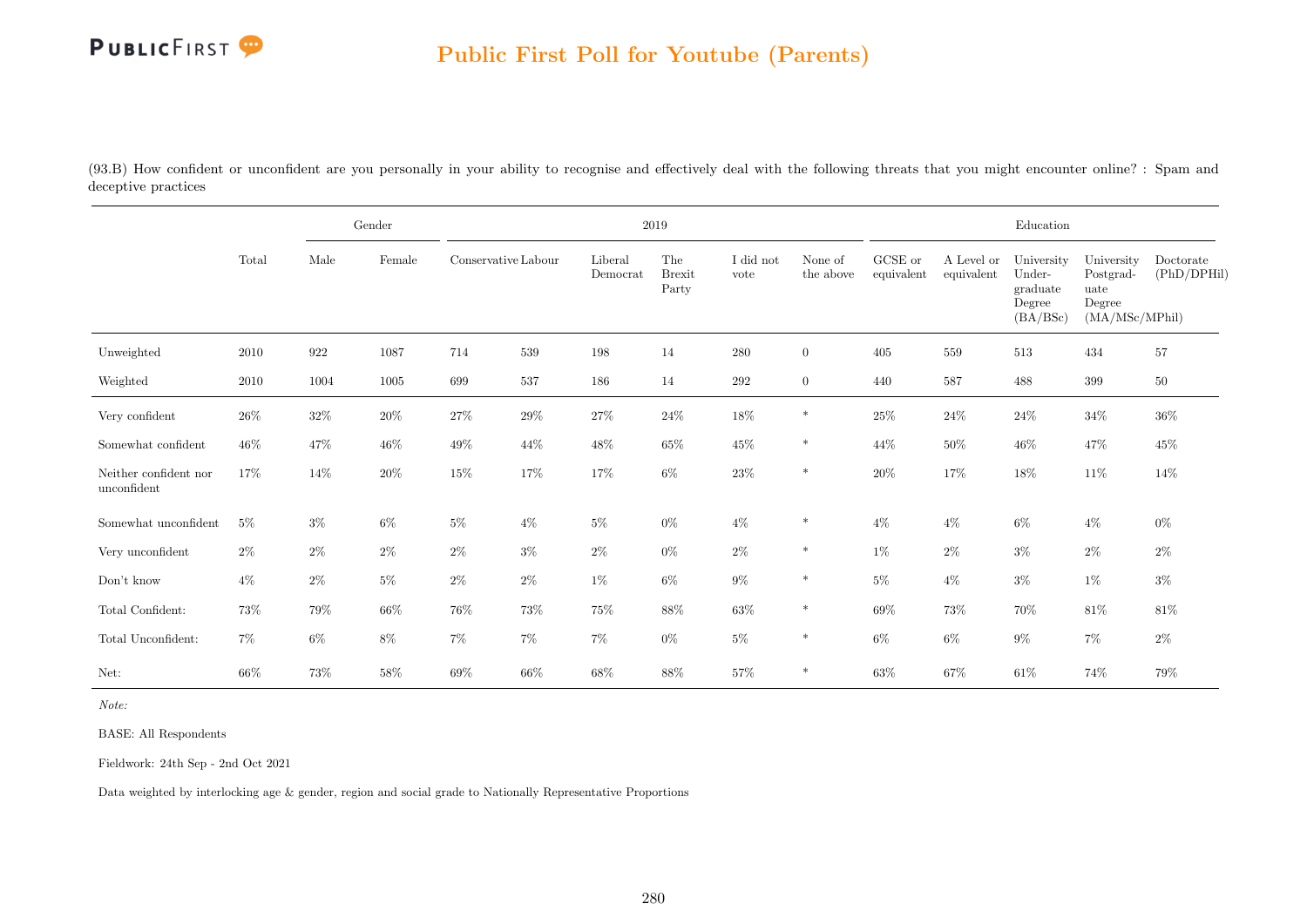(93.C) How confident or unconfident are you personally in your ability to recognise and effectively deal with the following threats that you might encounter online? : Spam and deceptive practices

|                                      |        |         |               |               |                    |                  |                  | Region                         |               |               |          |        |                     |
|--------------------------------------|--------|---------|---------------|---------------|--------------------|------------------|------------------|--------------------------------|---------------|---------------|----------|--------|---------------------|
|                                      | Total  | London  | South<br>East | South<br>West | East of<br>England | East<br>Midlands | West<br>Midlands | Yorkshire<br>and the<br>Humber | North<br>East | North<br>West | Scotland | Wales  | Northern<br>Ireland |
| Unweighted                           | 2010   | $335\,$ | 257           | 156           | 177                | 120              | 180              | 175                            | 86            | 247           | 145      | $81\,$ | $51\,$              |
| Weighted                             | 2010   | 281     | 261           | 161           | 181                | 141              | 181              | 161                            | $80\,$        | 221           | 181      | 101    | 60                  |
| Very confident                       | $26\%$ | $34\%$  | $21\%$        | $20\%$        | $22\%$             | $27\%$           | $22\%$           | $31\%$                         | $29\%$        | $26\%$        | $31\%$   | $25\%$ | $22\%$              |
| Somewhat confident                   | 46\%   | $40\%$  | $53\%$        | $48\%$        | $49\%$             | $48\%$           | 44\%             | $42\%$                         | $51\%$        | $46\%$        | 44\%     | $52\%$ | $38\%$              |
| Neither confident nor<br>unconfident | 17%    | $19\%$  | $18\%$        | $22\%$        | $17\%$             | 14%              | $19\%$           | $16\%$                         | $16\%$        | $16\%$        | $12\%$   | $13\%$ | $26\%$              |
| Somewhat unconfident                 | $5\%$  | $3\%$   | $5\%$         | $2\%$         | $6\%$              | $6\%$            | $7\%$            | $5\%$                          | $2\%$         | $4\%$         | $6\%$    | $4\%$  | $4\%$               |
| Very unconfident                     | $2\%$  | $2\%$   | $1\%$         | $3\%$         | $3\%$              | $2\%$            | $3\%$            | $2\%$                          | $1\%$         | $2\%$         | $2\%$    | $1\%$  | $2\%$               |
| Don't know                           | $4\%$  | $2\%$   | $3\%$         | $4\%$         | $3\%$              | $4\%$            | $4\%$            | $4\%$                          | $1\%$         | $5\%$         | $4\%$    | $4\%$  | $7\%$               |
| Total Confident:                     | 73%    | $74\%$  | $74\%$        | $69\%$        | 71%                | $75\%$           | $66\%$           | 73%                            | 80%           | 72%           | 76%      | 78%    | $60\%$              |
| Total Unconfident:                   | $7\%$  | $5\%$   | $6\%$         | $5\%$         | $9\%$              | $8\%$            | $10\%$           | $7\%$                          | $3\%$         | $6\%$         | $8\%$    | $5\%$  | $6\%$               |
| Net:                                 | $66\%$ | $69\%$  | 68%           | $63\%$        | $62\%$             | 67%              | 56%              | $66\%$                         | 77%           | $66\%$        | $68\%$   | 73%    | 54%                 |

Note:

BASE: All Respondents

Fieldwork: 24th Sep - 2nd Oct 2021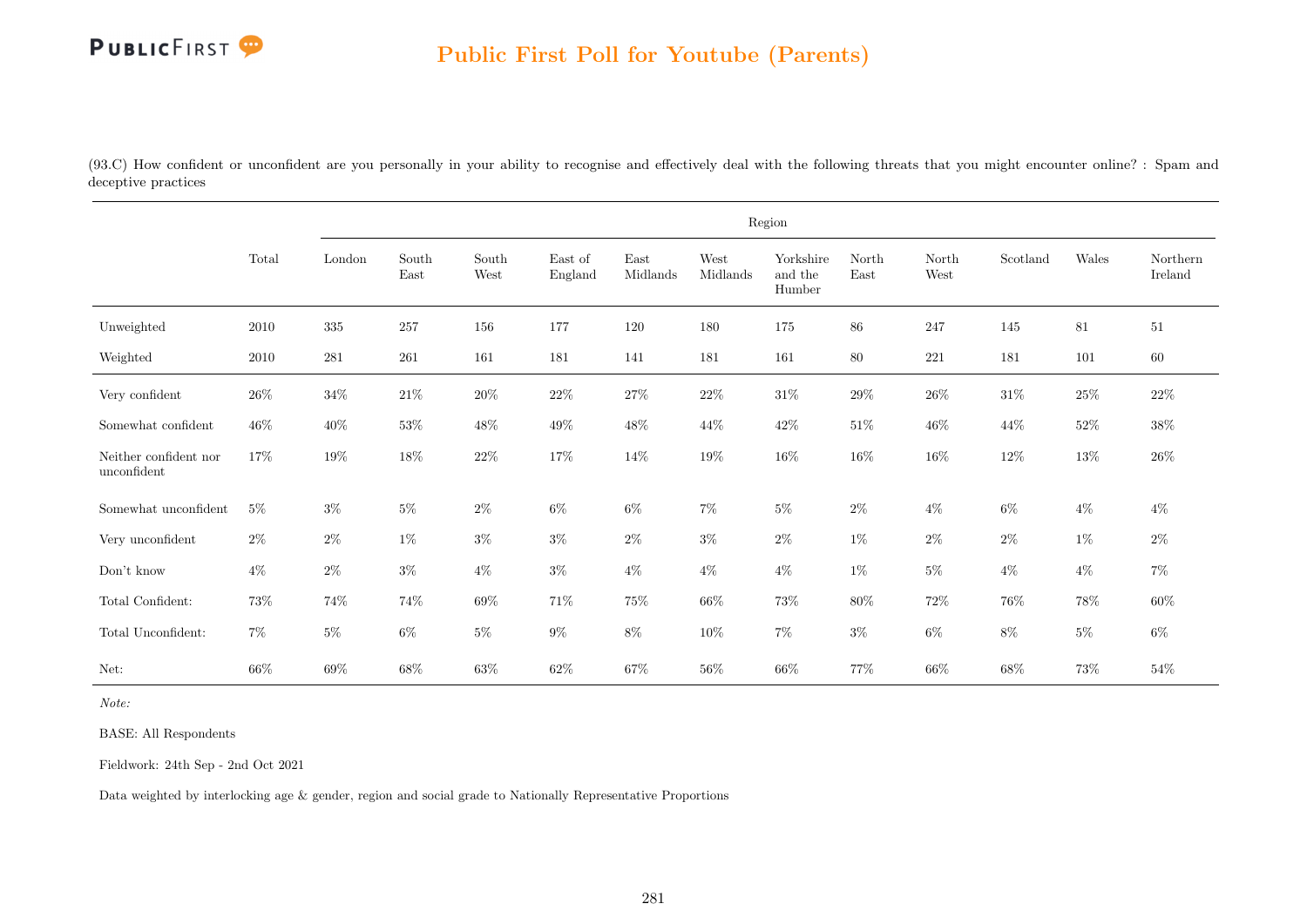#### Public First Poll for Youtube (Parents)

|                                      |          |        | Age<br>$25 - 34$<br>35-44<br>$45 - 54$<br>55-64<br>$65+$ |        |        |        |           |        |        | Social Grade |           |        | $\mathrm{EU}$ 2016 Vote |                   |
|--------------------------------------|----------|--------|----------------------------------------------------------|--------|--------|--------|-----------|--------|--------|--------------|-----------|--------|-------------------------|-------------------|
|                                      | Total    | 18-24  |                                                          |        |        |        |           | AB     | C1     | $\rm C2$     | $\rm{DE}$ | Leave  | Remain                  | I did not<br>vote |
| Unweighted                           | $2010\,$ | $33\,$ | 370                                                      | 924    | 520    | 144    | $19\,$    | 647    | 514    | 433          | 409       | 740    | 931                     | $\bf 282$         |
| Weighted                             | 2010     | 31     | 361                                                      | 918    | 527    | 153    | <b>20</b> | 541    | 521    | 441          | 500       | 749    | 918                     | $287\,$           |
| Very confident                       | $30\%$   | $20\%$ | 27%                                                      | $30\%$ | $29\%$ | $30\%$ | $45\%$    | $36\%$ | $27\%$ | $28\%$       | $27\%$    | 28\%   | $33\%$                  | $23\%$            |
| Somewhat confident                   | 43\%     | $38\%$ | $45\%$                                                   | $42\%$ | 41\%   | $45\%$ | $42\%$    | 40\%   | $45\%$ | $43\%$       | 42\%      | $45\%$ | $43\%$                  | $38\%$            |
| Neither confident nor<br>unconfident | 17%      | $29\%$ | $18\%$                                                   | $16\%$ | $19\%$ | 15%    | $9\%$     | $15\%$ | $18\%$ | 18%          | 19%       | 17%    | $16\%$                  | $22\%$            |
| Somewhat unconfident                 | $5\%$    | $6\%$  | $5\%$                                                    | $5\%$  | $4\%$  | $4\%$  | $0\%$     | $5\%$  | $4\%$  | $4\%$        | $5\%$     | $5\%$  | $5\%$                   | $6\%$             |
| Very unconfident                     | $2\%$    | $5\%$  | $2\%$                                                    | $2\%$  | $2\%$  | $2\%$  | $0\%$     | 1%     | $2\%$  | $3\%$        | $1\%$     | $1\%$  | $2\%$                   | $2\%$             |
| Don't know                           | $4\%$    | $3\%$  | $3\%$                                                    | $4\%$  | $5\%$  | $4\%$  | $4\%$     | $2\%$  | $3\%$  | $5\%$        | $6\%$     | $3\%$  | $3\%$                   | $9\%$             |
| Total Confident:                     | $72\%$   | $58\%$ | $72\%$                                                   | $73\%$ | 70%    | $75\%$ | 87%       | 76%    | $73\%$ | $70\%$       | 69%       | $73\%$ | 75%                     | $61\%$            |
| Total Unconfident:                   | $6\%$    | 11\%   | $6\%$                                                    | $7\%$  | $6\%$  | $6\%$  | $0\%$     | $7\%$  | $7\%$  | $7\%$        | $6\%$     | $6\%$  | $6\%$                   | $8\%$             |
| Net:                                 | 66%      | $48\%$ | $66\%$                                                   | $66\%$ | 65%    | 69%    | 87%       | 69%    | $66\%$ | 63%          | $64\%$    | 67%    | 69%                     | 52%               |

(94.A) How confident or unconfident are you personally in your ability to recognise and effectively deal with the following threats that you might encounter online? : Hate Speech

Note:

BASE: All Respondents

Fieldwork: 24th Sep - 2nd Oct 2021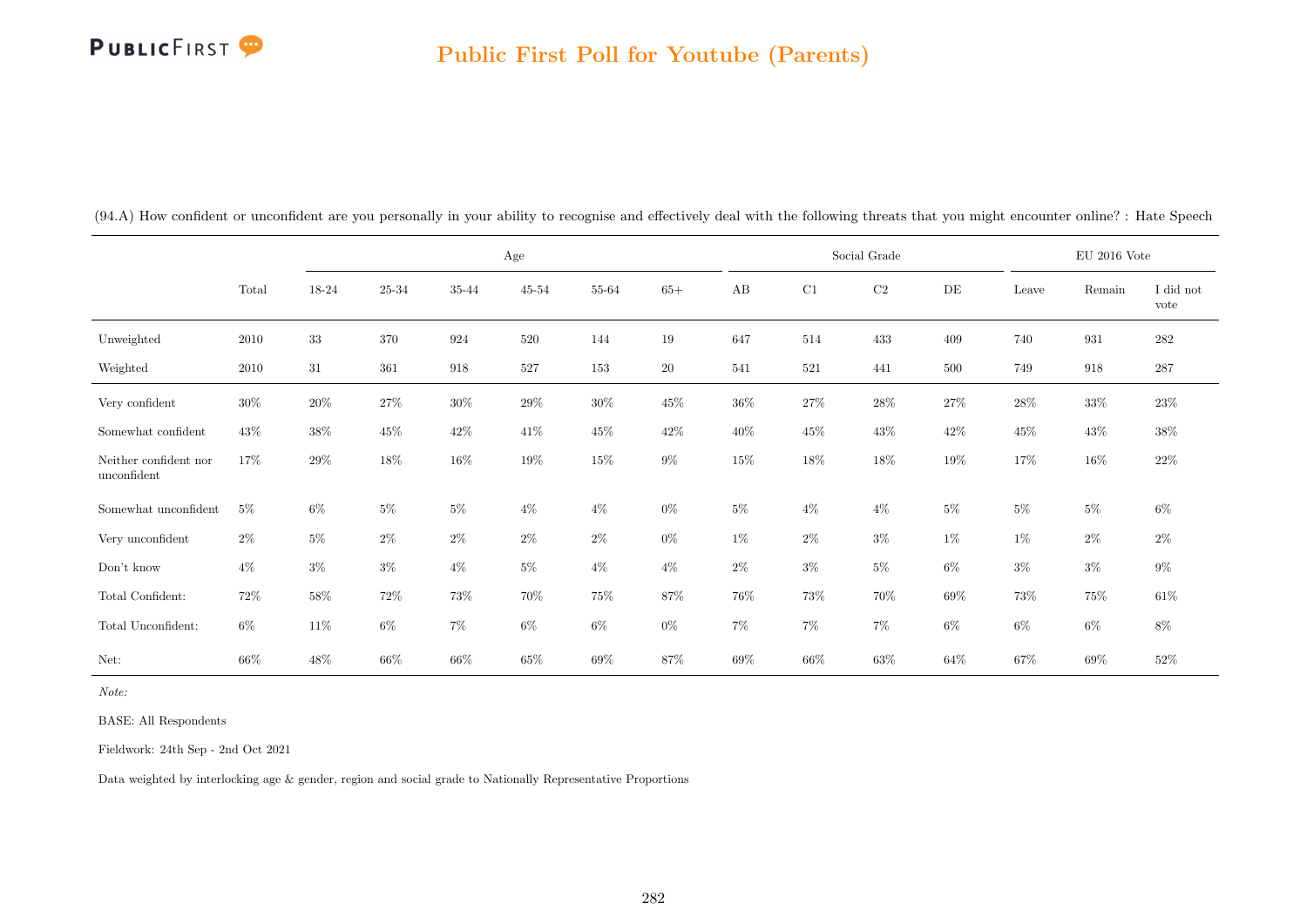### Public First Poll for Youtube (Parents)

|                                      |        |        | $\operatorname{Gender}$ |                     |        |                     | $2019\,$                      |                   |                      |                       |                          | Education                                              |                                                             |                          |
|--------------------------------------|--------|--------|-------------------------|---------------------|--------|---------------------|-------------------------------|-------------------|----------------------|-----------------------|--------------------------|--------------------------------------------------------|-------------------------------------------------------------|--------------------------|
|                                      | Total  | Male   | Female                  | Conservative Labour |        | Liberal<br>Democrat | The<br><b>Brexit</b><br>Party | I did not<br>vote | None of<br>the above | GCSE or<br>equivalent | A Level or<br>equivalent | University<br>Under-<br>graduate<br>Degree<br>(BA/BSc) | University<br>Postgrad-<br>uate<br>Degree<br>(MA/MSc/MPhil) | Doctorate<br>(PhD/DPHil) |
| Unweighted                           | 2010   | 922    | 1087                    | 714                 | 539    | 198                 | 14                            | 280               | $\overline{0}$       | 405                   | 559                      | 513                                                    | 434                                                         | 57                       |
| Weighted                             | 2010   | 1004   | 1005                    | 699                 | 537    | 186                 | 14                            | 292               | $\overline{0}$       | 440                   | 587                      | 488                                                    | $399\,$                                                     | $50\,$                   |
| Very confident                       | $30\%$ | $37\%$ | $23\%$                  | $31\%$              | $30\%$ | $34\%$              | $22\%$                        | $21\%$            | $\ast$               | $26\%$                | 27%                      | $26\%$                                                 | $41\%$                                                      | 50%                      |
| Somewhat confident                   | $43\%$ | $41\%$ | 44%                     | 45%                 | 44\%   | $39\%$              | $45\%$                        | $40\%$            | $\ast$               | $43\%$                | 44%                      | 47\%                                                   | $37\%$                                                      | 37%                      |
| Neither confident nor<br>unconfident | 17%    | 14\%   | $21\%$                  | $15\%$              | $16\%$ | $19\%$              | $9\%$                         | $25\%$            | $\ast$               | $21\%$                | $19\%$                   | 17%                                                    | $12\%$                                                      | $5\%$                    |
| Somewhat unconfident                 | $5\%$  | $4\%$  | $6\%$                   | $5\%$               | $5\%$  | $5\%$               | $18\%$                        | $4\%$             | $\ast$               | $3\%$                 | $3\%$                    | $6\%$                                                  | $7\%$                                                       | $2\%$                    |
| Very unconfident                     | $2\%$  | $2\%$  | $2\%$                   | $2\%$               | $2\%$  | $2\%$               | $0\%$                         | 1%                | $\ast$               | $2\%$                 | $2\%$                    | $2\%$                                                  | $1\%$                                                       | $3\%$                    |
| Don't know                           | $4\%$  | $3\%$  | $6\%$                   | $2\%$               | $4\%$  | 1%                  | $6\%$                         | $10\%$            | $\ast$               | 5%                    | $5\%$                    | $3\%$                                                  | $2\%$                                                       | $3\%$                    |
| Total Confident:                     | 72\%   | $78\%$ | $66\%$                  | 76%                 | 74%    | 73%                 | $67\%$                        | $60\%$            | $\ast$               | $69\%$                | 71%                      | 73%                                                    | $78\%$                                                      | 87%                      |
| Total Unconfident:                   | $6\%$  | $6\%$  | $7\%$                   | $7\%$               | $7\%$  | $7\%$               | $18\%$                        | $5\%$             | $\ast$               | $5\%$                 | $5\%$                    | $8\%$                                                  | $8\%$                                                       | $5\%$                    |
| Net:                                 | 66%    | $72\%$ | $59\%$                  | 69%                 | 68%    | $66\%$              | 49%                           | $55\%$            | $\ast$               | $64\%$                | 66\%                     | $65\%$                                                 | 70%                                                         | $82\%$                   |

(94.B) How confident or unconfident are you personally in your ability to recognise and effectively deal with the following threats that you might encounter online? : Hate Speech

Note:

BASE: All Respondents

Fieldwork: 24th Sep - 2nd Oct 2021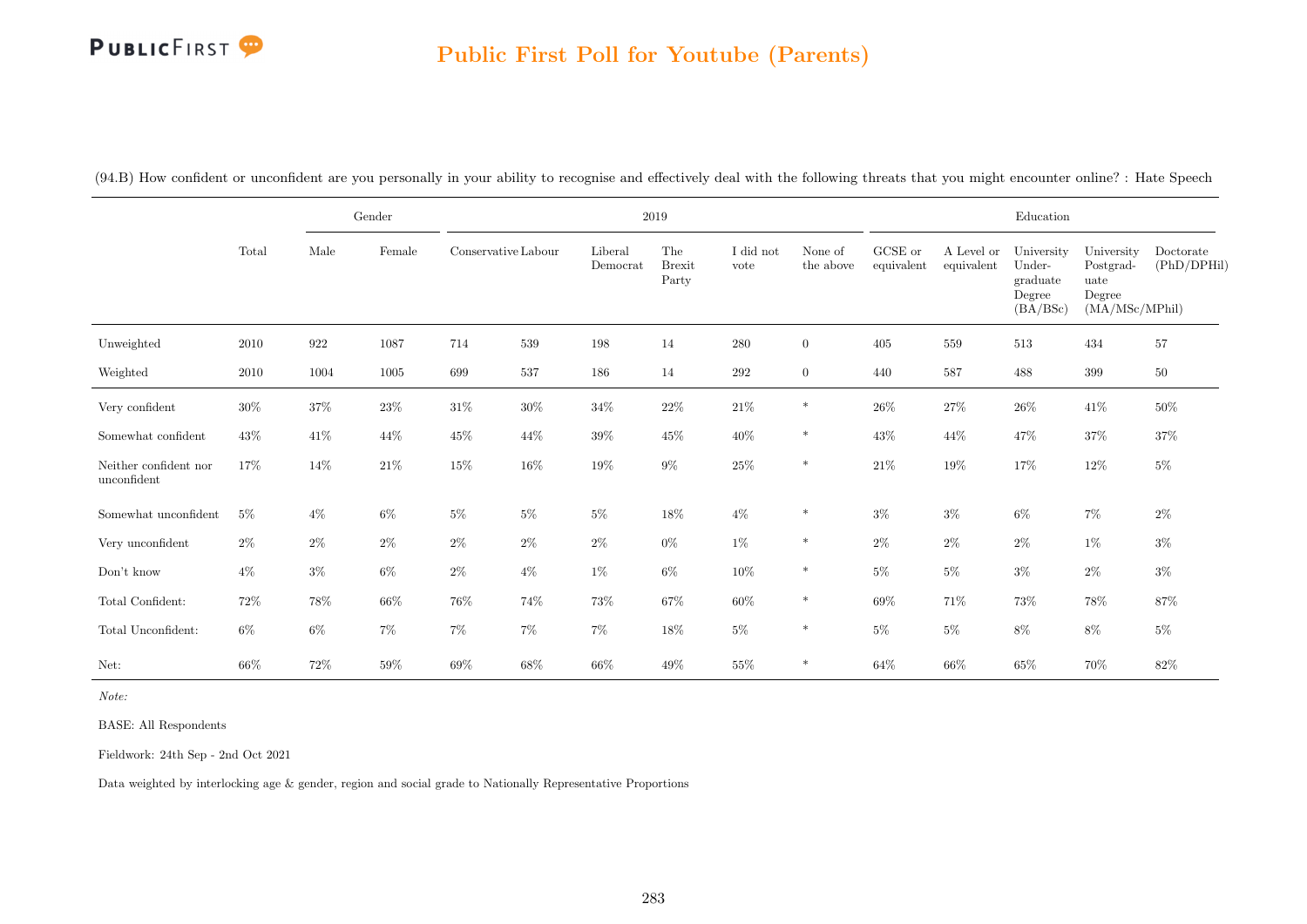#### Public First Poll for Youtube (Parents)

|                                      |        |         |               |               |                    |                        |                  | Region                         |               |               |          |        |                     |
|--------------------------------------|--------|---------|---------------|---------------|--------------------|------------------------|------------------|--------------------------------|---------------|---------------|----------|--------|---------------------|
|                                      | Total  | London  | South<br>East | South<br>West | East of<br>England | East<br>$\rm Midlands$ | West<br>Midlands | Yorkshire<br>and the<br>Humber | North<br>East | North<br>West | Scotland | Wales  | Northern<br>Ireland |
| Unweighted                           | 2010   | $335\,$ | 257           | 156           | 177                | 120                    | 180              | 175                            | 86            | 247           | 145      | 81     | 51                  |
| Weighted                             | 2010   | 281     | 261           | 161           | 181                | 141                    | 181              | 161                            | 80            | 221           | 181      | 101    | 60                  |
| Very confident                       | $30\%$ | $37\%$  | $28\%$        | $25\%$        | $25\%$             | $32\%$                 | $22\%$           | $30\%$                         | $31\%$        | $30\%$        | $32\%$   | $32\%$ | $24\%$              |
| Somewhat confident                   | 43%    | $39\%$  | 44\%          | $42\%$        | 44%                | $40\%$                 | 47%              | 44\%                           | $42\%$        | $45\%$        | $43\%$   | $39\%$ | $39\%$              |
| Neither confident nor<br>unconfident | 17%    | $15\%$  | 18%           | $24\%$        | 20%                | $15\%$                 | $19\%$           | $16\%$                         | $22\%$        | $14\%$        | $14\%$   | 16\%   | $25\%$              |
| Somewhat unconfident                 | $5\%$  | $6\%$   | $6\%$         | $2\%$         | $5\%$              | $6\%$                  | $5\%$            | $5\%$                          | $2\%$         | $5\%$         | $4\%$    | $6\%$  | $0\%$               |
| Very unconfident                     | $2\%$  | $1\%$   | $1\%$         | $3\%$         | $2\%$              | $2\%$                  | $2\%$            | $3\%$                          | $1\%$         | $0\%$         | $2\%$    | $1\%$  | $4\%$               |
| Don't know                           | $4\%$  | $2\%$   | $3\%$         | $4\%$         | $4\%$              | $5\%$                  | $5\%$            | $2\%$                          | $2\%$         | $6\%$         | $5\%$    | $5\%$  | $7\%$               |
| Total Confident:                     | 72\%   | 76%     | $72\%$        | $67\%$        | $69\%$             | $72\%$                 | 69%              | 74%                            | $72\%$        | $75\%$        | 75%      | $71\%$ | $63\%$              |
| Total Unconfident:                   | $6\%$  | $7\%$   | $7\%$         | $5\%$         | $7\%$              | $8\%$                  | $8\%$            | $8\%$                          | $3\%$         | $5\%$         | $6\%$    | $8\%$  | $4\%$               |
| Net:                                 | 66%    | $69\%$  | 66\%          | 62%           | $63\%$             | 64\%                   | $61\%$           | 66%                            | 69%           | 70%           | $69\%$   | 64%    | 59%                 |

(94.C) How confident or unconfident are you personally in your ability to recognise and effectively deal with the following threats that you might encounter online? : Hate Speech

Note:

BASE: All Respondents

Fieldwork: 24th Sep - 2nd Oct 2021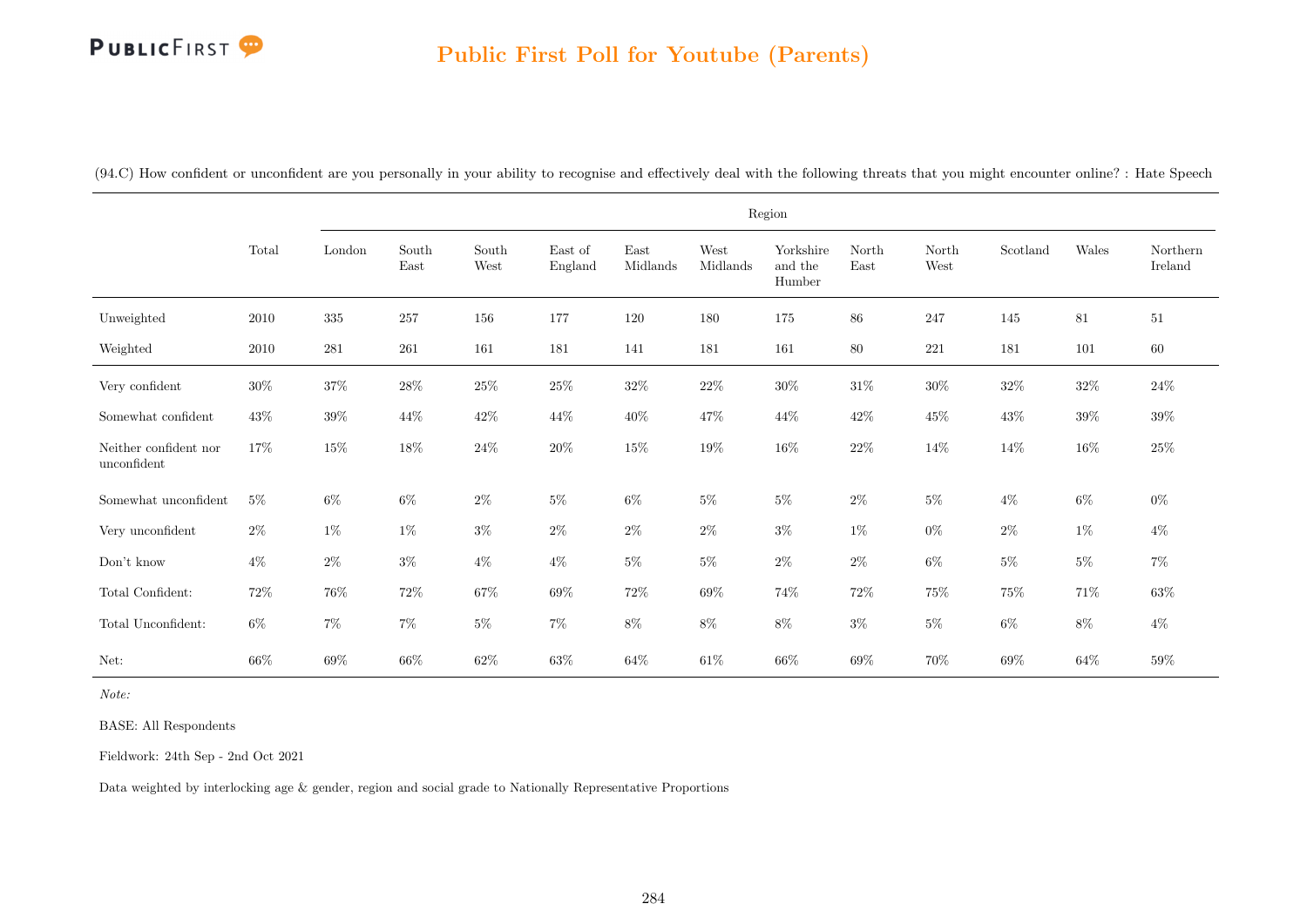### Public First Poll for Youtube (Parents)

|                                      |          |        |           |           | Age       |           |        |        |        | Social Grade |           |        | $\mathrm{EU}$ 2016 Vote |                   |
|--------------------------------------|----------|--------|-----------|-----------|-----------|-----------|--------|--------|--------|--------------|-----------|--------|-------------------------|-------------------|
|                                      | Total    | 18-24  | $25 - 34$ | $35 - 44$ | $45 - 54$ | $55 - 64$ | $65+$  | AB     | C1     | $\rm C2$     | $\rm{DE}$ | Leave  | Remain                  | I did not<br>vote |
| Unweighted                           | $2010\,$ | 33     | 370       | 924       | 520       | 144       | $19\,$ | 647    | 514    | 433          | 409       | 740    | 931                     | 282               |
| Weighted                             | 2010     | $31\,$ | 361       | 918       | 527       | 153       | 20     | 541    | 521    | 441          | 500       | 749    | 918                     | $287\,$           |
| Very confident                       | $27\%$   | $34\%$ | $24\%$    | $30\%$    | $25\%$    | $21\%$    | $30\%$ | $32\%$ | $26\%$ | $24\%$       | $25\%$    | 24\%   | $32\%$                  | $20\%$            |
| Somewhat confident                   | $44\%$   | $36\%$ | $43\%$    | $41\%$    | $46\%$    | $53\%$    | $52\%$ | $43\%$ | 44\%   | 47%          | 42\%      | 48%    | 43%                     | $39\%$            |
| Neither confident nor<br>unconfident | $19\%$   | $27\%$ | $20\%$    | 18%       | $19\%$    | $17\%$    | 14\%   | 17%    | $20\%$ | 19%          | 19%       | 19%    | 16%                     | $24\%$            |
| Somewhat unconfident                 | $5\%$    | $3\%$  | $7\%$     | $4\%$     | $5\%$     | $5\%$     | $0\%$  | $4\%$  | $5\%$  | $5\%$        | $5\%$     | $4\%$  | $6\%$                   | $6\%$             |
| Very unconfident                     | $2\%$    | $0\%$  | $2\%$     | $2\%$     | $2\%$     | $3\%$     | $0\%$  | 1%     | $2\%$  | $2\%$        | $2\%$     | $2\%$  | $1\%$                   | $2\%$             |
| Don't know                           | $4\%$    | $0\%$  | $4\%$     | $5\%$     | $3\%$     | $2\%$     | $4\%$  | $2\%$  | $3\%$  | $4\%$        | 7%        | $3\%$  | $2\%$                   | $9\%$             |
| Total Confident:                     | 71%      | 70%    | $67\%$    | $72\%$    | 71%       | 73%       | $82\%$ | 75%    | $70\%$ | 71\%         | 67%       | $72\%$ | 75%                     | $59\%$            |
| Total Unconfident:                   | $7\%$    | $3\%$  | $8\%$     | $6\%$     | 7%        | $8\%$     | $0\%$  | $6\%$  | $8\%$  | $6\%$        | $7\%$     | $6\%$  | $7\%$                   | $8\%$             |
| Net:                                 | $64\%$   | $67\%$ | $59\%$    | $65\%$    | 65%       | $66\%$    | $82\%$ | $69\%$ | $62\%$ | 65%          | $60\%$    | $66\%$ | 68%                     | $51\%$            |

(95.A) How confident or unconfident are you personally in your ability to recognise and effectively deal with the following threats that you might encounter online? : Misinformation

Note:

BASE: All Respondents

Fieldwork: 24th Sep - 2nd Oct 2021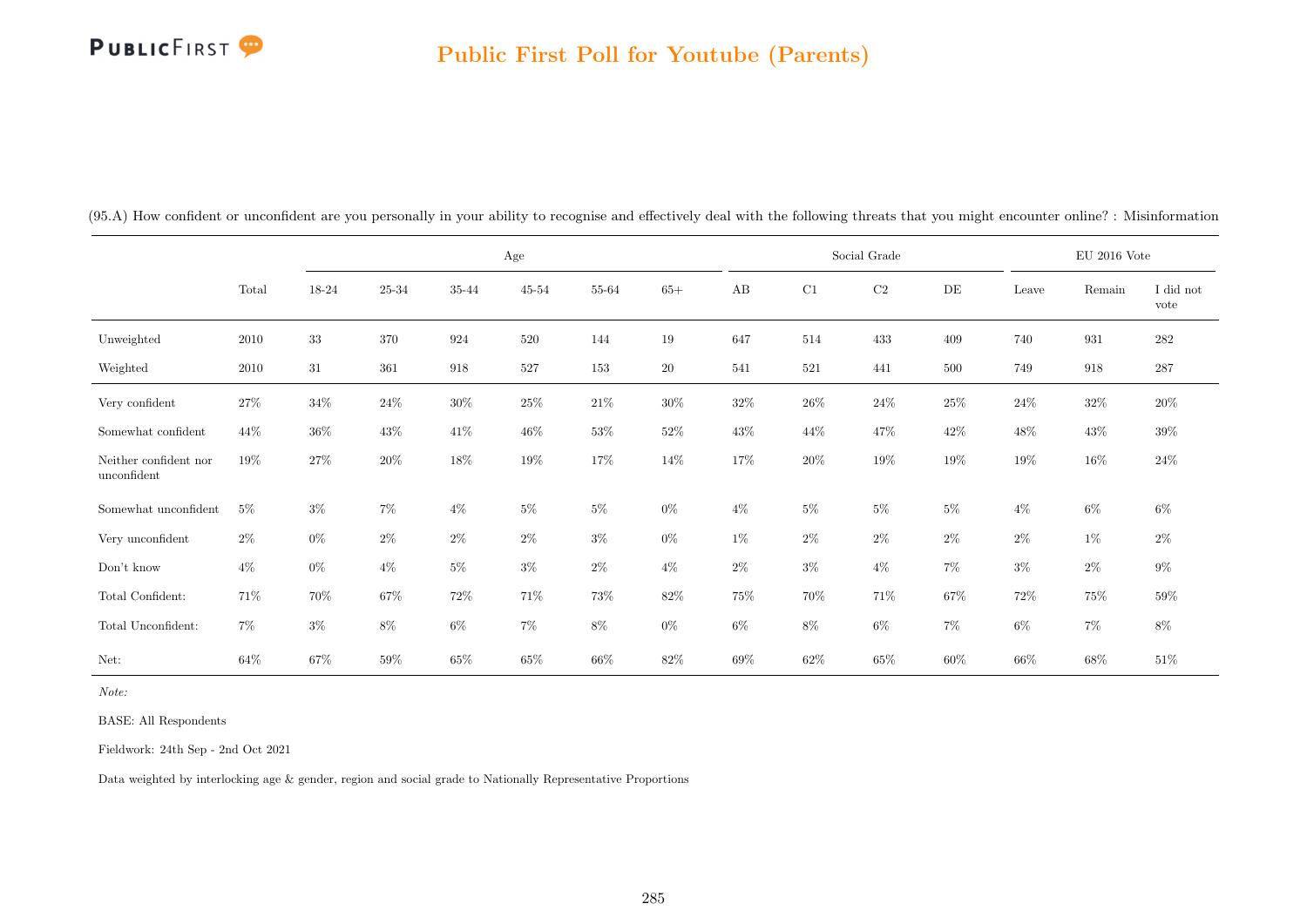### Public First Poll for Youtube (Parents)

|                                      |        |        | Gender |                     |        |                     | $2019\,$                      |                   |                      |                       |                          | Education                                              |                                                             |                          |
|--------------------------------------|--------|--------|--------|---------------------|--------|---------------------|-------------------------------|-------------------|----------------------|-----------------------|--------------------------|--------------------------------------------------------|-------------------------------------------------------------|--------------------------|
|                                      | Total  | Male   | Female | Conservative Labour |        | Liberal<br>Democrat | The<br><b>Brexit</b><br>Party | I did not<br>vote | None of<br>the above | GCSE or<br>equivalent | A Level or<br>equivalent | University<br>Under-<br>graduate<br>Degree<br>(BA/BSc) | University<br>Postgrad-<br>uate<br>Degree<br>(MA/MSc/MPhil) | Doctorate<br>(PhD/DPHil) |
| Unweighted                           | 2010   | 922    | 1087   | 714                 | 539    | 198                 | 14                            | 280               | $\overline{0}$       | 405                   | 559                      | 513                                                    | 434                                                         | 57                       |
| Weighted                             | 2010   | 1004   | 1005   | 699                 | 537    | 186                 | 14                            | $\,292$           | $\overline{0}$       | 440                   | 587                      | 488                                                    | $399\,$                                                     | $50\,$                   |
| Very confident                       | $27\%$ | $35\%$ | $20\%$ | $29\%$              | $28\%$ | $38\%$              | $16\%$                        | $16\%$            | $\ast$               | $24\%$                | $24\%$                   | $23\%$                                                 | $39\%$                                                      | 51%                      |
| Somewhat confident                   | 44\%   | 42\%   | $45\%$ | $46\%$              | $43\%$ | $36\%$              | $57\%$                        | $45\%$            | $\ast$               | $45\%$                | 46\%                     | $46\%$                                                 | $40\%$                                                      | 35%                      |
| Neither confident nor<br>unconfident | 19%    | $15\%$ | $22\%$ | 17%                 | $18\%$ | $19\%$              | 12%                           | $23\%$            | $\ast$               | $21\%$                | $21\%$                   | $19\%$                                                 | 14\%                                                        | $11\%$                   |
| Somewhat unconfident                 | $5\%$  | $4\%$  | $5\%$  | $4\%$               | $6\%$  | $5\%$               | $10\%$                        | $5\%$             | $\ast$               | $3\%$                 | $3\%$                    | $7\%$                                                  | $6\%$                                                       | $0\%$                    |
| Very unconfident                     | $2\%$  | $2\%$  | $2\%$  | $2\%$               | $2\%$  | $1\%$               | $0\%$                         | $2\%$             | $\ast$               | $2\%$                 | $2\%$                    | $3\%$                                                  | $1\%$                                                       | $0\%$                    |
| Don't know                           | $4\%$  | $2\%$  | $6\%$  | $3\%$               | $3\%$  | $0\%$               | $6\%$                         | $8\%$             | $\ast$               | $5\%$                 | $4\%$                    | $3\%$                                                  | $1\%$                                                       | $3\%$                    |
| Total Confident:                     | 71\%   | 77%    | $65\%$ | 74%                 | $72\%$ | 74%                 | $72\%$                        | $61\%$            | $\ast$               | $69\%$                | 70%                      | $68\%$                                                 | $78\%$                                                      | 86%                      |
| Total Unconfident:                   | $7\%$  | $6\%$  | $7\%$  | $6\%$               | $8\%$  | $7\%$               | $10\%$                        | $8\%$             | $\ast$               | $5\%$                 | $5\%$                    | $9\%$                                                  | $7\%$                                                       | $0\%$                    |
| Net:                                 | 64%    | 71%    | $58\%$ | 68\%                | 64%    | $67\%$              | $62\%$                        | $53\%$            | $\ast$               | $64\%$                | $65\%$                   | $59\%$                                                 | 71%                                                         | $86\%$                   |

(95.B) How confident or unconfident are you personally in your ability to recognise and effectively deal with the following threats that you might encounter online? : Misinformation

Note:

BASE: All Respondents

Fieldwork: 24th Sep - 2nd Oct 2021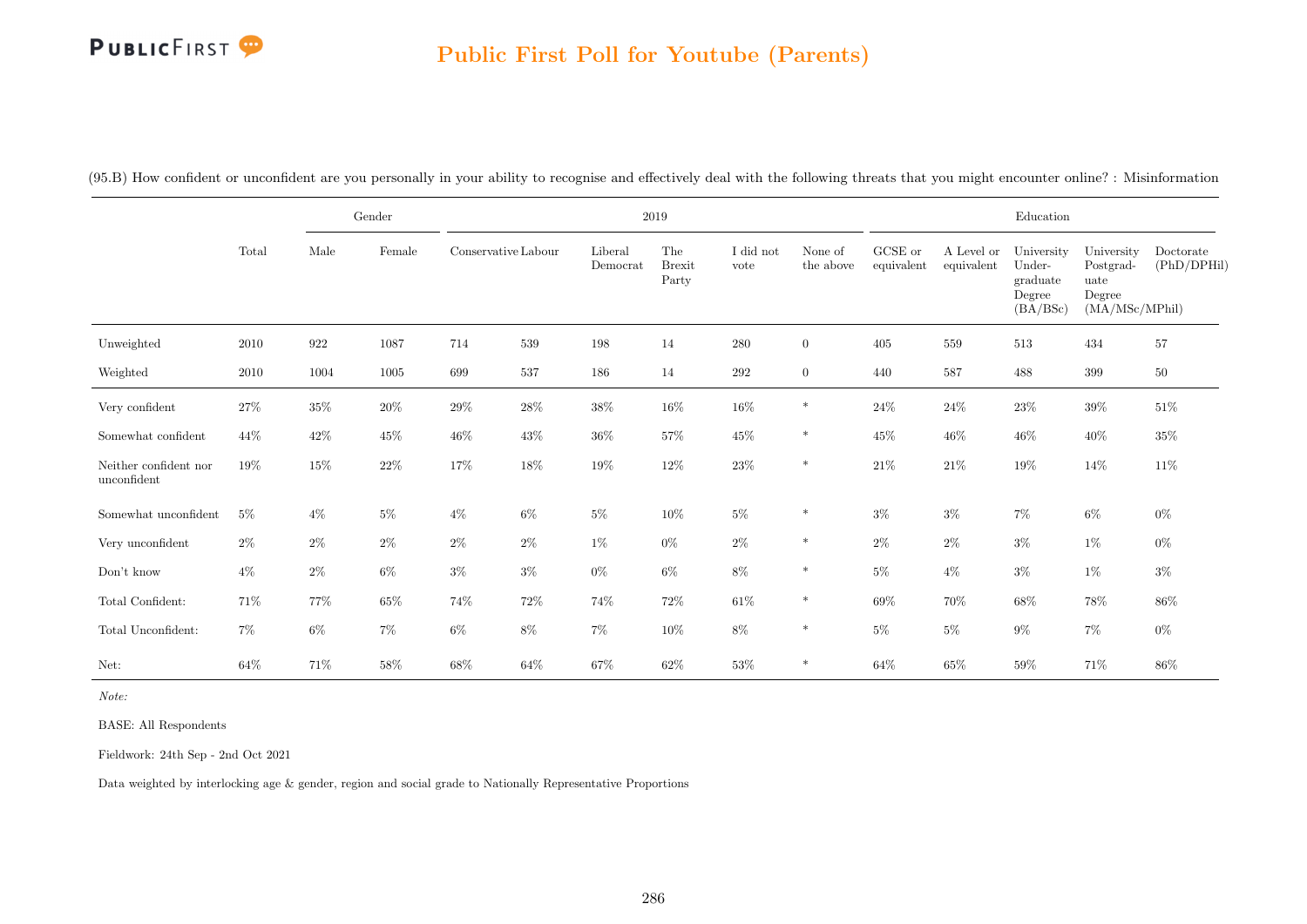#### Public First Poll for Youtube (Parents)

|                                      |        |           |                                |               |                    |                                   |                  | Region                         |               |               |          |        |                     |
|--------------------------------------|--------|-----------|--------------------------------|---------------|--------------------|-----------------------------------|------------------|--------------------------------|---------------|---------------|----------|--------|---------------------|
|                                      | Total  | London    | $\operatorname{South}$<br>East | South<br>West | East of<br>England | $\operatorname{East}$<br>Midlands | West<br>Midlands | Yorkshire<br>and the<br>Humber | North<br>East | North<br>West | Scotland | Wales  | Northern<br>Ireland |
| Unweighted                           | 2010   | $335\,$   | 257                            | 156           | 177                | $120\,$                           | 180              | $175\,$                        | 86            | 247           | 145      | 81     | 51                  |
| Weighted                             | 2010   | $\bf 281$ | 261                            | 161           | 181                | 141                               | 181              | 161                            | $80\,$        | $221\,$       | 181      | 101    | 60                  |
| Very confident                       | $27\%$ | $42\%$    | $24\%$                         | $15\%$        | $21\%$             | $31\%$                            | $23\%$           | $29\%$                         | $27\%$        | $27\%$        | $25\%$   | $30\%$ | $23\%$              |
| Somewhat confident                   | $44\%$ | $34\%$    | 48%                            | $45\%$        | 48%                | $42\%$                            | 46%              | $39\%$                         | $47\%$        | $46\%$        | $47\%$   | 47%    | 41\%                |
| Neither confident nor<br>unconfident | 19%    | $17\%$    | $17\%$                         | $29\%$        | $20\%$             | $13\%$                            | $21\%$           | $23\%$                         | $19\%$        | $15\%$        | $15\%$   | $12\%$ | $23\%$              |
| Somewhat unconfident                 | $5\%$  | $4\%$     | $5\%$                          | $6\%$         | $5\%$              | $7\%$                             | $4\%$            | $4\%$                          | $3\%$         | $4\%$         | $7\%$    | $4\%$  | $4\%$               |
| Very unconfident                     | $2\%$  | $1\%$     | $1\%$                          | $2\%$         | $3\%$              | $3\%$                             | $1\%$            | $2\%$                          | $1\%$         | $2\%$         | $2\%$    | $2\%$  | $2\%$               |
| Don't know                           | $4\%$  | $2\%$     | $3\%$                          | $4\%$         | $3\%$              | $4\%$                             | $5\%$            | $3\%$                          | $3\%$         | $7\%$         | $4\%$    | $6\%$  | $7\%$               |
| Total Confident:                     | 71%    | 76%       | 72\%                           | 60%           | 69%                | 74%                               | 68%              | 68%                            | 73%           | 72%           | 73%      | 77%    | 63%                 |
| Total Unconfident:                   | $7\%$  | $5\%$     | $7\%$                          | $8\%$         | $8\%$              | $10\%$                            | $5\%$            | $6\%$                          | $4\%$         | $6\%$         | $9\%$    | $5\%$  | $7\%$               |
| Net:                                 | $64\%$ | $70\%$    | $66\%$                         | $52\%$        | $62\%$             | $64\%$                            | $64\%$           | $63\%$                         | $69\%$        | $66\%$        | $64\%$   | $71\%$ | $57\%$              |

(95.C) How confident or unconfident are you personally in your ability to recognise and effectively deal with the following threats that you might encounter online? : Misinformation

Note:

BASE: All Respondents

Fieldwork: 24th Sep - 2nd Oct 2021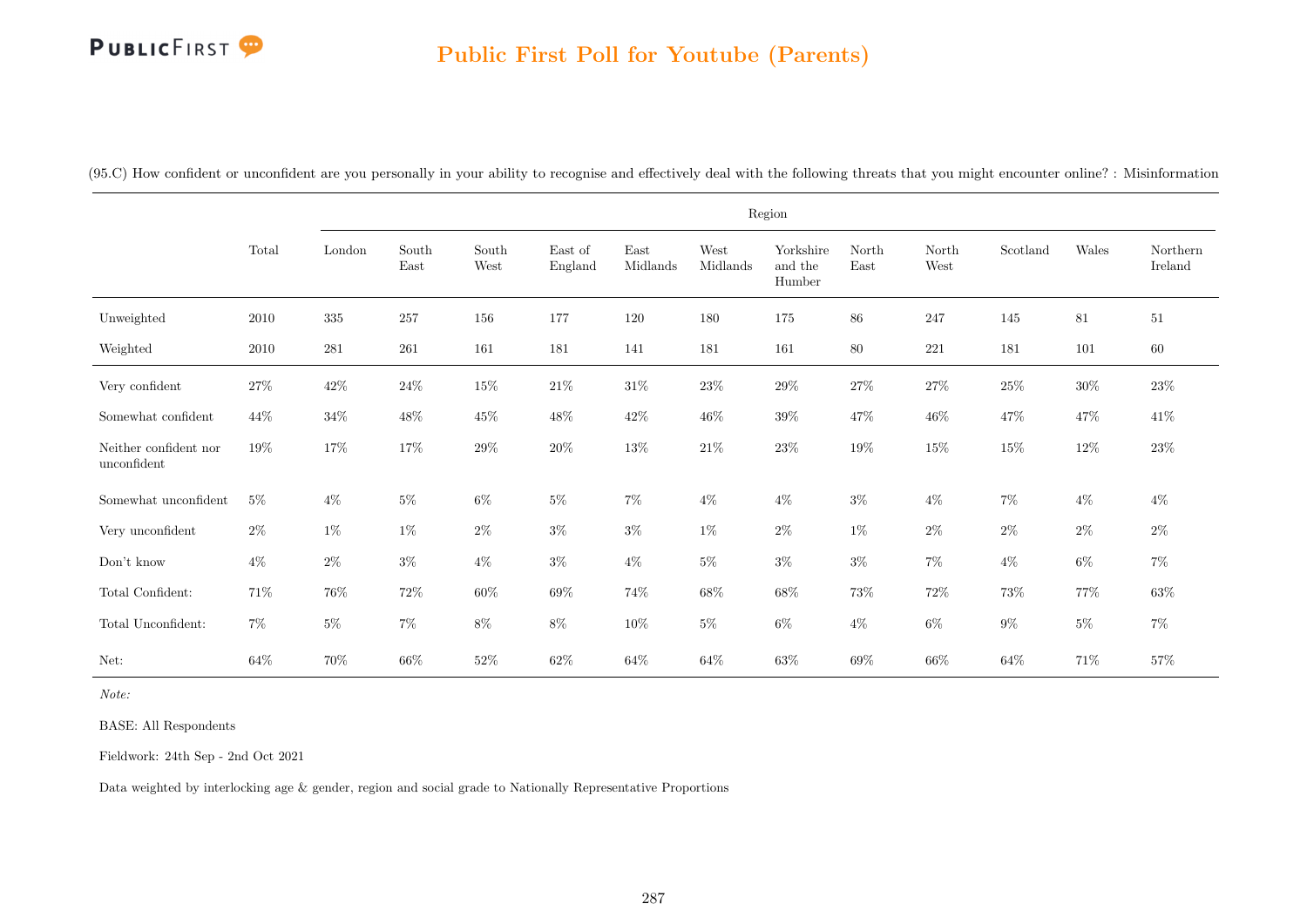

(96.A) How confident or unconfident are you personally in your ability to recognise and effectively deal with the following threats that you might encounter online? : Harmful or dangerous content

|                                      |        |        |        |        | $\rm Age$ |        |        |        |        | Social Grade |       |        | EU 2016 Vote |                   |
|--------------------------------------|--------|--------|--------|--------|-----------|--------|--------|--------|--------|--------------|-------|--------|--------------|-------------------|
|                                      | Total  | 18-24  | 25-34  | 35-44  | $45 - 54$ | 55-64  | $65+$  | AB     | C1     | $\rm{C2}$    | DE    | Leave  | Remain       | I did not<br>vote |
| Unweighted                           | 2010   | $33\,$ | 370    | 924    | 520       | 144    | 19     | 647    | 514    | 433          | 409   | 740    | 931          | $282\,$           |
| Weighted                             | 2010   | 31     | 361    | 918    | 527       | 153    | $20\,$ | 541    | 521    | 441          | 500   | 749    | 918          | $287\,$           |
| Very confident                       | 29%    | $15\%$ | 28\%   | $29\%$ | 29%       | $30\%$ | $39\%$ | $33\%$ | $27\%$ | $26\%$       | 29\%  | $29\%$ | $31\%$       | 23\%              |
| Somewhat confident                   | 44\%   | 44\%   | $41\%$ | $45\%$ | 44\%      | $49\%$ | $56\%$ | 44\%   | $48\%$ | 45\%         | 40%   | $46\%$ | $45\%$       | $39\%$            |
| Neither confident nor<br>unconfident | $16\%$ | 25%    | $18\%$ | $15\%$ | 17%       | $13\%$ | $5\%$  | 14%    | $15\%$ | $16\%$       | 18%   | $15\%$ | 15%          | $21\%$            |
| Somewhat unconfident                 | $4\%$  | 8%     | $6\%$  | $4\%$  | $3\%$     | $5\%$  | $0\%$  | $4\%$  | $4\%$  | $5\%$        | $4\%$ | $5\%$  | $4\%$        | $5\%$             |
| Very unconfident                     | $2\%$  | $9\%$  | $2\%$  | $2\%$  | $2\%$     | $2\%$  | $0\%$  | $1\%$  | $3\%$  | $2\%$        | $2\%$ | $2\%$  | $2\%$        | $3\%$             |
| Don't know                           | $4\%$  | $0\%$  | $5\%$  | $5\%$  | $4\%$     | $2\%$  | $0\%$  | $2\%$  | $3\%$  | $5\%$        | $7\%$ | $3\%$  | $3\%$        | $9\%$             |
| Total Confident:                     | $73\%$ | $59\%$ | 69%    | $74\%$ | 73%       | $78\%$ | $95\%$ | 77%    | $75\%$ | 71\%         | 69%   | $75\%$ | $76\%$       | $63\%$            |
| Total Unconfident:                   | $7\%$  | $16\%$ | $8\%$  | $6\%$  | $5\%$     | $7\%$  | $0\%$  | $6\%$  | $7\%$  | $7\%$        | $6\%$ | $7\%$  | $6\%$        | $7\%$             |
| Net:                                 | 67%    | 43%    | 61\%   | 68%    | 68%       | 71%    | $95\%$ | 71%    | 68%    | $64\%$       | 62%   | $68\%$ | 70%          | 55%               |

Note:

BASE: All Respondents

Fieldwork: 24th Sep - 2nd Oct 2021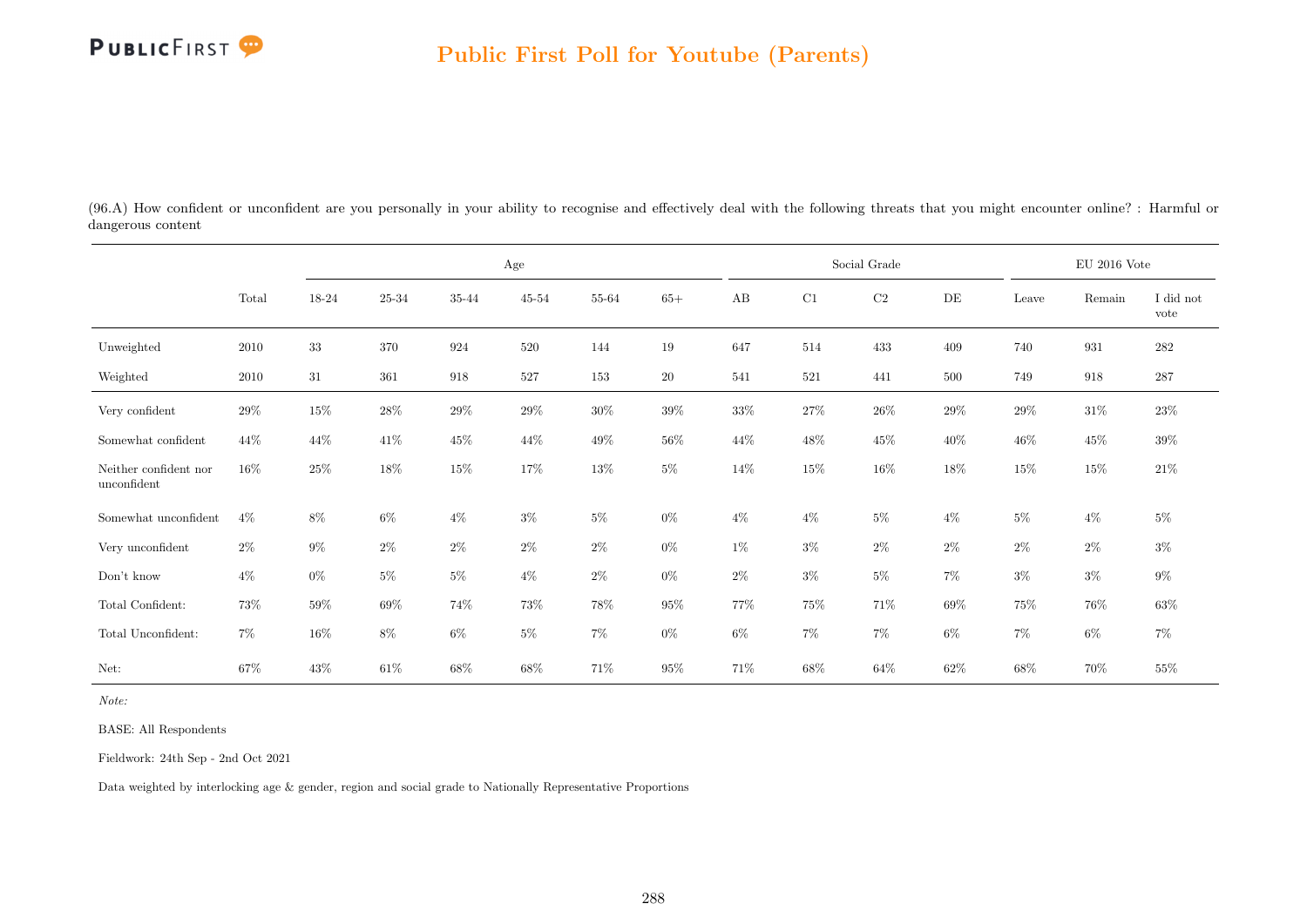

(96.B) How confident or unconfident are you personally in your ability to recognise and effectively deal with the following threats that you might encounter online? : Harmful or dangerous content

|                                           |       | Gender |        |                     |        | $2019\,$            |                               |                   |                      |                       |                          | Education                                              |                                                             |                          |
|-------------------------------------------|-------|--------|--------|---------------------|--------|---------------------|-------------------------------|-------------------|----------------------|-----------------------|--------------------------|--------------------------------------------------------|-------------------------------------------------------------|--------------------------|
|                                           | Total | Male   | Female | Conservative Labour |        | Liberal<br>Democrat | The<br><b>Brexit</b><br>Party | I did not<br>vote | None of<br>the above | GCSE or<br>equivalent | A Level or<br>equivalent | University<br>Under-<br>graduate<br>Degree<br>(BA/BSc) | University<br>Postgrad-<br>uate<br>Degree<br>(MA/MSc/MPhil) | Doctorate<br>(PhD/DPHil) |
| Unweighted                                | 2010  | 922    | 1087   | 714                 | 539    | 198                 | 14                            | 280               | $\overline{0}$       | 405                   | 559                      | 513                                                    | 434                                                         | 57                       |
| Weighted                                  | 2010  | 1004   | 1005   | 699                 | 537    | 186                 | 14                            | $\,292$           | $\overline{0}$       | 440                   | 587                      | 488                                                    | 399                                                         | $50\,$                   |
| Very confident                            | 29%   | 34%    | $24\%$ | $32\%$              | $31\%$ | $28\%$              | $16\%$                        | $20\%$            | $\ast$               | $30\%$                | $25\%$                   | $26\%$                                                 | $37\%$                                                      | $45\%$                   |
| Somewhat confident                        | 44%   | 44\%   | 44%    | 46%                 | $43\%$ | 47\%                | 45\%                          | $41\%$            | *                    | $40\%$                | 48\%                     | 47\%                                                   | $42\%$                                                      | $41\%$                   |
| Neither confident nor<br>$\;$ unconfident | 16%   | 13%    | $19\%$ | $14\%$              | 14%    | $17\%$              | $28\%$                        | $22\%$            | $\ast$               | $18\%$                | $16\%$                   | $16\%$                                                 | 14%                                                         | $6\%$                    |
| Somewhat unconfident                      | $4\%$ | $4\%$  | $5\%$  | $4\%$               | $6\%$  | $5\%$               | $6\%$                         | $4\%$             | $\ast$               | $4\%$                 | $4\%$                    | $5\%$                                                  | $4\%$                                                       | $4\%$                    |
| Very unconfident                          | $2\%$ | $2\%$  | $2\%$  | $2\%$               | $2\%$  | 1%                  | $0\%$                         | $3\%$             | $\ast$               | $2\%$                 | $2\%$                    | $2\%$                                                  | $2\%$                                                       | $0\%$                    |
| Don't know                                | $4\%$ | $3\%$  | 6%     | $2\%$               | $4\%$  | $2\%$               | $6\%$                         | $10\%$            | $\ast$               | $6\%$                 | $5\%$                    | $3\%$                                                  | $2\%$                                                       | $3\%$                    |
| Total Confident:                          | 73%   | $78\%$ | $68\%$ | 78%                 | $74\%$ | $75\%$              | $60\%$                        | $62\%$            | $\ast$               | 70%                   | $73\%$                   | 73%                                                    | $79\%$                                                      | 87%                      |
| Total Unconfident:                        | $7\%$ | $6\%$  | $7\%$  | $6\%$               | $8\%$  | 6%                  | $6\%$                         | $7\%$             | $\ast$               | $6\%$                 | $6\%$                    | 8%                                                     | $6\%$                                                       | $4\%$                    |
| Net:                                      | 67%   | $73\%$ | $61\%$ | $72\%$              | $66\%$ | 69%                 | 54%                           | $55\%$            | $\ast$               | $65\%$                | $67\%$                   | $65\%$                                                 | 73%                                                         | $83\%$                   |

Note:

BASE: All Respondents

Fieldwork: 24th Sep - 2nd Oct 2021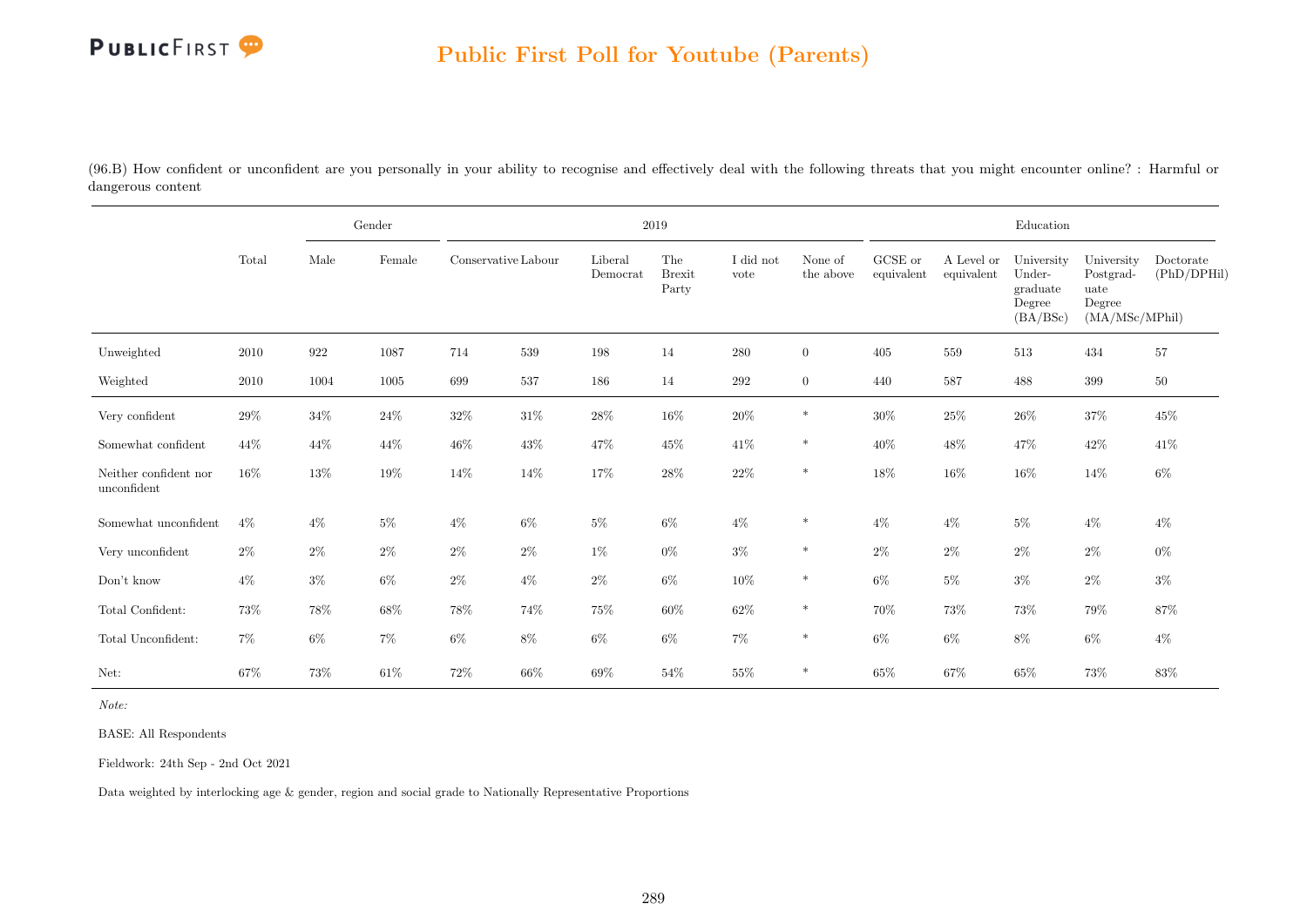(96.C) How confident or unconfident are you personally in your ability to recognise and effectively deal with the following threats that you might encounter online? : Harmful or dangerous content

|                                      |        |           |               |               |                    |                                   |                  | Region                         |               |               |          |        |                     |
|--------------------------------------|--------|-----------|---------------|---------------|--------------------|-----------------------------------|------------------|--------------------------------|---------------|---------------|----------|--------|---------------------|
|                                      | Total  | London    | South<br>East | South<br>West | East of<br>England | $\operatorname{East}$<br>Midlands | West<br>Midlands | Yorkshire<br>and the<br>Humber | North<br>East | North<br>West | Scotland | Wales  | Northern<br>Ireland |
| Unweighted                           | 2010   | $335\,$   | 257           | 156           | 177                | 120                               | 180              | 175                            | $86\,$        | 247           | 145      | $81\,$ | $51\,$              |
| Weighted                             | 2010   | $\bf 281$ | $261\,$       | 161           | 181                | 141                               | 181              | 161                            | 80            | $221\,$       | 181      | 101    | $60\,$              |
| Very confident                       | $29\%$ | $34\%$    | $29\%$        | $25\%$        | $23\%$             | $34\%$                            | $25\%$           | $31\%$                         | $27\%$        | $28\%$        | 29%      | $36\%$ | $25\%$              |
| Somewhat confident                   | 44\%   | $42\%$    | 46\%          | $42\%$        | $49\%$             | $39\%$                            | 47%              | 44\%                           | $46\%$        | $44\%$        | 47%      | $41\%$ | $39\%$              |
| Neither confident nor<br>unconfident | $16\%$ | $14\%$    | $15\%$        | $25\%$        | $17\%$             | $13\%$                            | 14%              | $15\%$                         | $20\%$        | $16\%$        | $13\%$   | $13\%$ | $23\%$              |
| Somewhat unconfident                 | $4\%$  | $3\%$     | $7\%$         | $2\%$         | $5\%$              | $7\%$                             | $6\%$            | $5\%$                          | $4\%$         | $4\%$         | $3\%$    | $5\%$  | $3\%$               |
| Very unconfident                     | $2\%$  | $3\%$     | $0\%$         | $3\%$         | $1\%$              | $2\%$                             | $1\%$            | $3\%$                          | $0\%$         | $3\%$         | $3\%$    | $2\%$  | $5\%$               |
| Don't know                           | $4\%$  | $3\%$     | $3\%$         | $4\%$         | $4\%$              | $5\%$                             | $7\%$            | $3\%$                          | $3\%$         | $6\%$         | $6\%$    | $4\%$  | $5\%$               |
| Total Confident:                     | 73%    | $75\%$    | $75\%$        | $67\%$        | $73\%$             | $74\%$                            | $72\%$           | 74%                            | $73\%$        | $72\%$        | $76\%$   | 77%    | 64%                 |
| Total Unconfident:                   | $7\%$  | $7\%$     | $7\%$         | $5\%$         | $6\%$              | $8\%$                             | $7\%$            | $8\%$                          | $4\%$         | $6\%$         | $6\%$    | $6\%$  | $8\%$               |
| Net:                                 | $67\%$ | $68\%$    | $68\%$        | $62\%$        | 67%                | $66\%$                            | 65%              | $67\%$                         | 69%           | $66\%$        | 70%      | 71%    | $56\%$              |

Note:

BASE: All Respondents

Fieldwork: 24th Sep - 2nd Oct 2021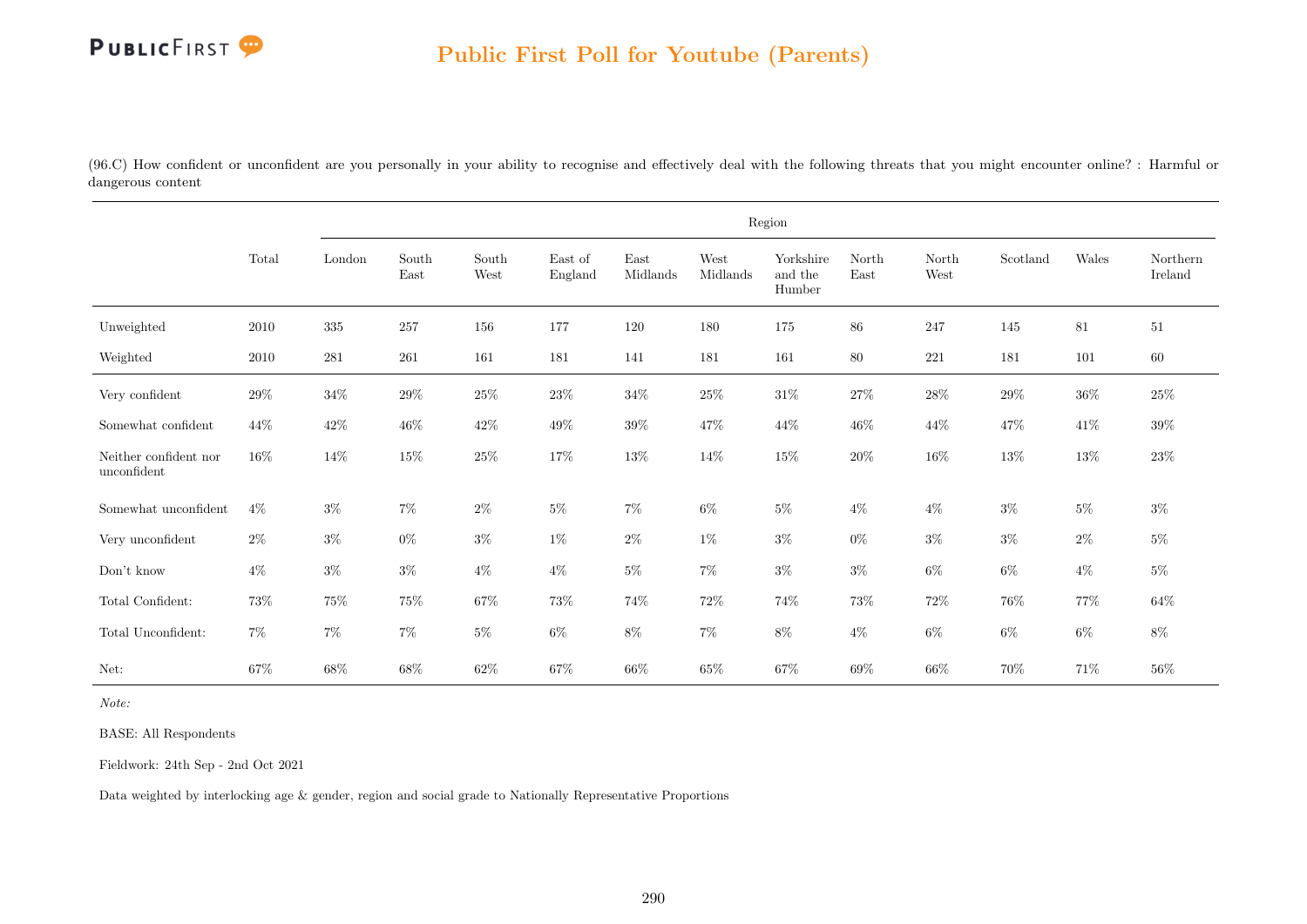

(97.A) How confident or unconfident are you personally in your ability to recognise and effectively deal with the following threats that you might encounter offline?: Harassment and bullying

|                                      |        |        |        |        | Age       |        |        |        |         | Social Grade |        |        | $\rm EU$ 2016 Vote |                   |
|--------------------------------------|--------|--------|--------|--------|-----------|--------|--------|--------|---------|--------------|--------|--------|--------------------|-------------------|
|                                      | Total  | 18-24  | 25-34  | 35-44  | $45 - 54$ | 55-64  | $65+$  | AB     | C1      | $\rm{C2}$    | DE     | Leave  | Remain             | I did not<br>vote |
| Unweighted                           | 2010   | 33     | 370    | 924    | 520       | 144    | 19     | 647    | 514     | 433          | 409    | 740    | 931                | $282\,$           |
| Weighted                             | 2010   | $31\,$ | 361    | 918    | 527       | 153    | $20\,$ | 541    | $521\,$ | 441          | 500    | 749    | 918                | $287\,$           |
| Very confident                       | $28\%$ | 19%    | $28\%$ | $28\%$ | $28\%$    | $31\%$ | $29\%$ | $35\%$ | $25\%$  | $29\%$       | $24\%$ | $27\%$ | $32\%$             | $21\%$            |
| Somewhat confident                   | 43\%   | $37\%$ | $42\%$ | $43\%$ | $43\%$    | $45\%$ | $58\%$ | $43\%$ | $46\%$  | $41\%$       | $42\%$ | $46\%$ | 42\%               | $39\%$            |
| Neither confident nor<br>unconfident | 17%    | 28\%   | 17%    | $16\%$ | 19%       | $16\%$ | 8%     | 14%    | 19%     | 19%          | $18\%$ | 17%    | $16\%$             | 23\%              |
| Somewhat unconfident                 | $6\%$  | $10\%$ | $6\%$  | $6\%$  | $5\%$     | $6\%$  | $0\%$  | $4\%$  | $6\%$   | $5\%$        | $8\%$  | $6\%$  | $6\%$              | $6\%$             |
| Very unconfident                     | $2\%$  | $0\%$  | $2\%$  | $2\%$  | $2\%$     | 1%     | $0\%$  | $2\%$  | $2\%$   | $2\%$        | $2\%$  | $2\%$  | $2\%$              | $3\%$             |
| Dont know                            | $4\%$  | $5\%$  | $5\%$  | $4\%$  | $3\%$     | $2\%$  | $5\%$  | $3\%$  | $3\%$   | $4\%$        | $6\%$  | $3\%$  | $2\%$              | $8\%$             |
| Total Confident:                     | 71%    | $57\%$ | 70%    | 71%    | 71%       | 76%    | 87%    | $78\%$ | 71%     | 70%          | 66\%   | $73\%$ | 74%                | $61\%$            |
| Total Unconfident:                   | $8\%$  | $10\%$ | $8\%$  | $8\%$  | $7\%$     | $7\%$  | $0\%$  | $6\%$  | $8\%$   | $8\%$        | $10\%$ | $7\%$  | $8\%$              | $8\%$             |
| Net:                                 | $64\%$ | $46\%$ | $62\%$ | $63\%$ | $65\%$    | 69%    | 87%    | 72%    | $63\%$  | $62\%$       | 57%    | $66\%$ | $66\%$             | $52\%$            |

Note:

BASE: All Respondents

Fieldwork: 24th Sep - 2nd Oct 2021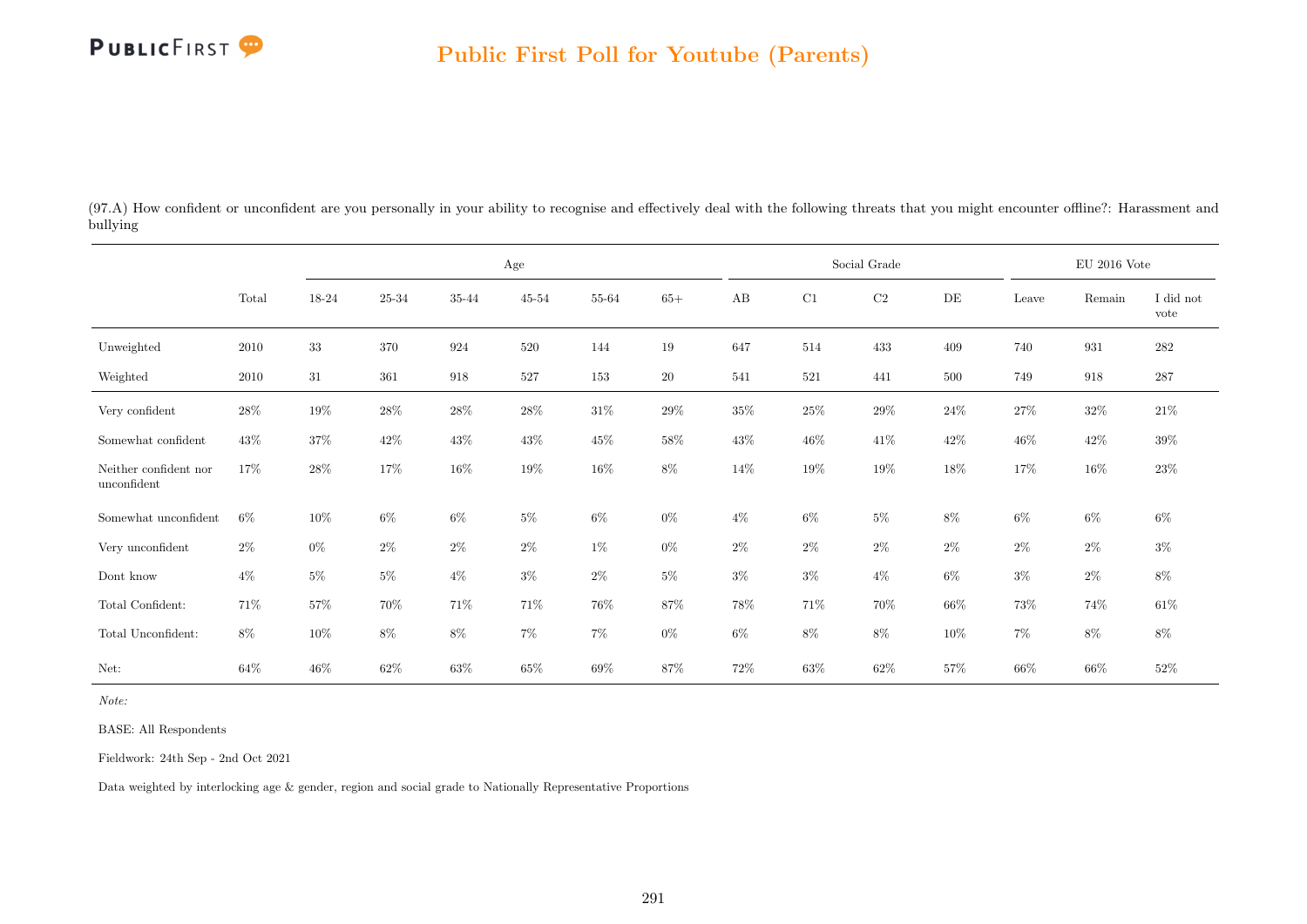

(97.B) How confident or unconfident are you personally in your ability to recognise and effectively deal with the following threats that you might encounter offline?: Harassment and bullying

|                                      |        |        | Gender |                     |        |                     | 2019                          |                   |                      |                               |                          | Education                                              |                                                             |                          |
|--------------------------------------|--------|--------|--------|---------------------|--------|---------------------|-------------------------------|-------------------|----------------------|-------------------------------|--------------------------|--------------------------------------------------------|-------------------------------------------------------------|--------------------------|
|                                      | Total  | Male   | Female | Conservative Labour |        | Liberal<br>Democrat | The<br><b>Brexit</b><br>Party | I did not<br>vote | None of<br>the above | ${\rm GCSE}$ or<br>equivalent | A Level or<br>equivalent | University<br>Under-<br>graduate<br>Degree<br>(BA/BSc) | University<br>Postgrad-<br>uate<br>Degree<br>(MA/MSc/MPhil) | Doctorate<br>(PhD/DPHil) |
| Unweighted                           | 2010   | 922    | 1087   | 714                 | 539    | 198                 | 14                            | 280               | $\overline{0}$       | 405                           | 559                      | 513                                                    | 434                                                         | $57\,$                   |
| Weighted                             | 2010   | 1004   | 1005   | 699                 | 537    | 186                 | 14                            | $\,292$           | $\overline{0}$       | 440                           | 587                      | 488                                                    | 399                                                         | $50\,$                   |
| Very confident                       | 28%    | 35%    | $22\%$ | $29\%$              | $31\%$ | $29\%$              | $16\%$                        | $20\%$            | $\ast$               | $28\%$                        | 27%                      | $25\%$                                                 | $37\%$                                                      | 34%                      |
| Somewhat confident                   | $43\%$ | $43\%$ | 44\%   | $48\%$              | $40\%$ | $43\%$              | $54\%$                        | $40\%$            | $\ast$               | $43\%$                        | 43%                      | 44\%                                                   | $43\%$                                                      | 47%                      |
| Neither confident nor<br>unconfident | 17%    | 14\%   | $20\%$ | $16\%$              | $16\%$ | $18\%$              | $21\%$                        | $23\%$            | $\ast$               | 18%                           | $19\%$                   | $18\%$                                                 | $12\%$                                                      | $13\%$                   |
| Somewhat unconfident                 | $6\%$  | $4\%$  | $7\%$  | $4\%$               | $7\%$  | 6%                  | $0\%$                         | $7\%$             | $\ast$               | $6\%$                         | $5\%$                    | $7\%$                                                  | $5\%$                                                       | $4\%$                    |
| Very unconfident                     | $2\%$  | $2\%$  | $2\%$  | $2\%$               | $3\%$  | $2\%$               | $10\%$                        | $2\%$             | $\ast$               | $2\%$                         | $1\%$                    | $3\%$                                                  | $2\%$                                                       | $0\%$                    |
| Dont know                            | $4\%$  | $2\%$  | $5\%$  | $1\%$               | $3\%$  | $1\%$               | $0\%$                         | $9\%$             | $\ast$               | $4\%$                         | $5\%$                    | $3\%$                                                  | $1\%$                                                       | $2\%$                    |
| Total Confident:                     | 71\%   | 78%    | $65\%$ | $77\%$              | 71%    | $72\%$              | $69\%$                        | $60\%$            | $\ast$               | 71%                           | 70%                      | 69%                                                    | $79\%$                                                      | 81%                      |
| Total Unconfident:                   | $8\%$  | $6\%$  | $9\%$  | $6\%$               | $10\%$ | $9\%$               | $10\%$                        | $9\%$             | $\ast$               | 8%                            | $6\%$                    | $10\%$                                                 | $7\%$                                                       | $4\%$                    |
| Net:                                 | 64%    | $72\%$ | $56\%$ | 71%                 | $61\%$ | $64\%$              | $60\%$                        | $51\%$            | $\ast$               | $63\%$                        | $64\%$                   | $59\%$                                                 | 72%                                                         | 76%                      |

Note:

BASE: All Respondents

Fieldwork: 24th Sep - 2nd Oct 2021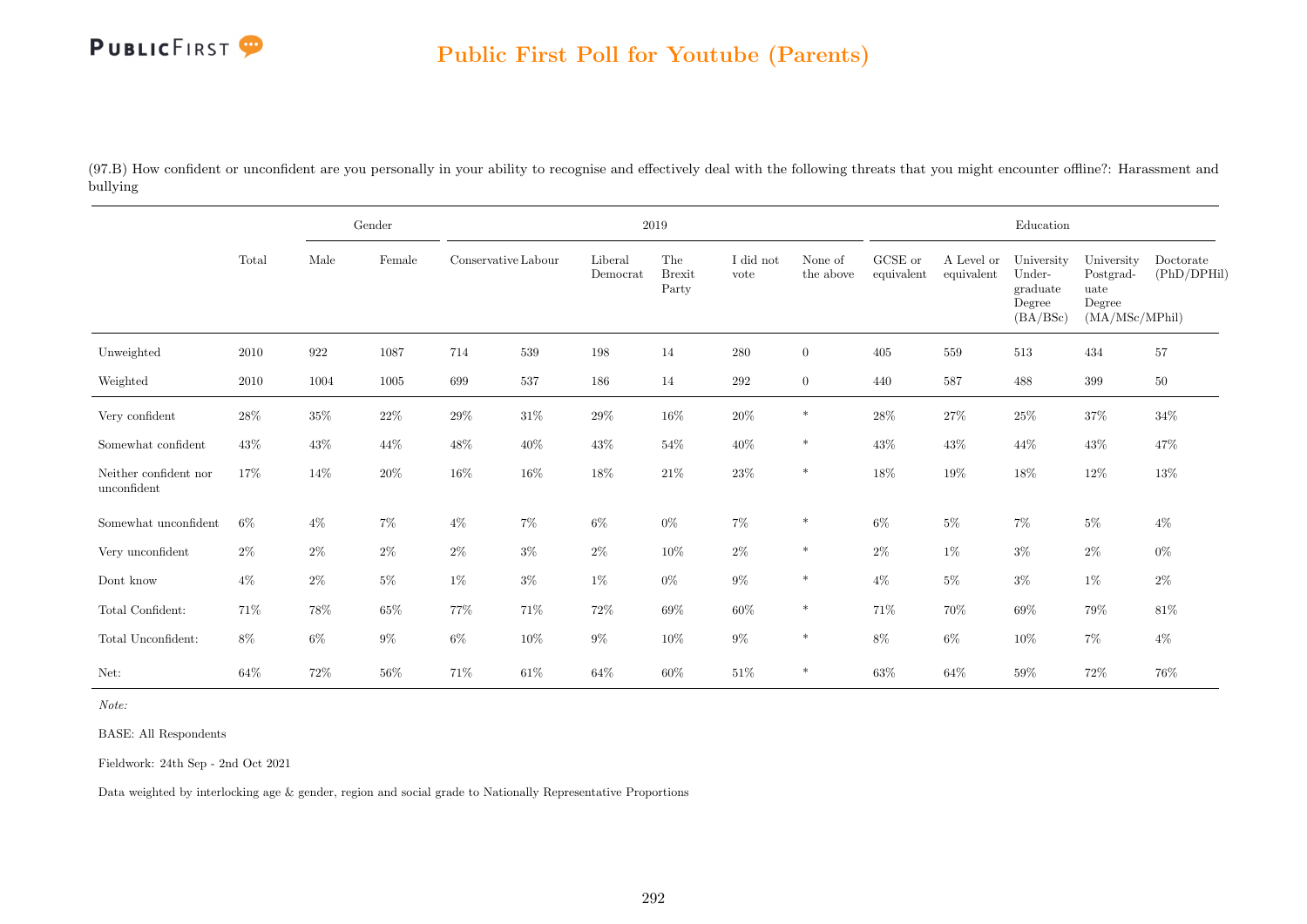

(97.C) How confident or unconfident are you personally in your ability to recognise and effectively deal with the following threats that you might encounter offline?: Harassment and bullying

|                                      |          |           |               |               |                    |                                   |                  | Region                         |               |                                |          |        |                     |
|--------------------------------------|----------|-----------|---------------|---------------|--------------------|-----------------------------------|------------------|--------------------------------|---------------|--------------------------------|----------|--------|---------------------|
|                                      | Total    | London    | South<br>East | South<br>West | East of<br>England | $\operatorname{East}$<br>Midlands | West<br>Midlands | Yorkshire<br>and the<br>Humber | North<br>East | North<br>$\operatorname{West}$ | Scotland | Wales  | Northern<br>Ireland |
| Unweighted                           | $2010\,$ | $335\,$   | 257           | $156\,$       | 177                | 120                               | 180              | $175\,$                        | $86\,$        | 247                            | 145      | 81     | 51                  |
| Weighted                             | 2010     | $\bf 281$ | 261           | 161           | 181                | 141                               | 181              | 161                            | 80            | 221                            | 181      | 101    | $60\,$              |
| Very confident                       | $28\%$   | $37\%$    | $24\%$        | $24\%$        | $25\%$             | $30\%$                            | $25\%$           | $30\%$                         | $28\%$        | $27\%$                         | $34\%$   | $28\%$ | $23\%$              |
| Somewhat confident                   | 43\%     | $37\%$    | $48\%$        | $40\%$        | $45\%$             | $44\%$                            | 47%              | $43\%$                         | $51\%$        | 44\%                           | $39\%$   | 44\%   | $35\%$              |
| Neither confident nor<br>unconfident | $17\%$   | $17\%$    | $16\%$        | $24\%$        | $19\%$             | $13\%$                            | $17\%$           | $19\%$                         | $12\%$        | $18\%$                         | 14%      | 14%    | $24\%$              |
| Somewhat unconfident                 | $6\%$    | $6\%$     | $8\%$         | $6\%$         | $5\%$              | $9\%$                             | $4\%$            | $5\%$                          | $7\%$         | $4\%$                          | $4\%$    | $5\%$  | $7\%$               |
| Very unconfident                     | $2\%$    | $2\%$     | $2\%$         | $2\%$         | $2\%$              | $2\%$                             | $1\%$            | $1\%$                          | $1\%$         | $2\%$                          | $3\%$    | $3\%$  | $2\%$               |
| Dont know                            | $4\%$    | $2\%$     | $2\%$         | $5\%$         | $4\%$              | $2\%$                             | $5\%$            | $2\%$                          | $1\%$         | $5\%$                          | $6\%$    | $5\%$  | $8\%$               |
| Total Confident:                     | 71%      | $74\%$    | $72\%$        | $63\%$        | $69\%$             | 74%                               | $72\%$           | $73\%$                         | 78%           | $71\%$                         | 73%      | $72\%$ | $59\%$              |
| Total Unconfident:                   | $8\%$    | $8\%$     | $10\%$        | $8\%$         | $7\%$              | $12\%$                            | $5\%$            | $7\%$                          | $8\%$         | $6\%$                          | $7\%$    | $8\%$  | $9\%$               |
| Net:                                 | 64%      | $66\%$    | 63%           | $56\%$        | $62\%$             | $62\%$                            | 67%              | $66\%$                         | 70%           | $65\%$                         | 65%      | $64\%$ | 50%                 |

Note:

BASE: All Respondents

Fieldwork: 24th Sep - 2nd Oct 2021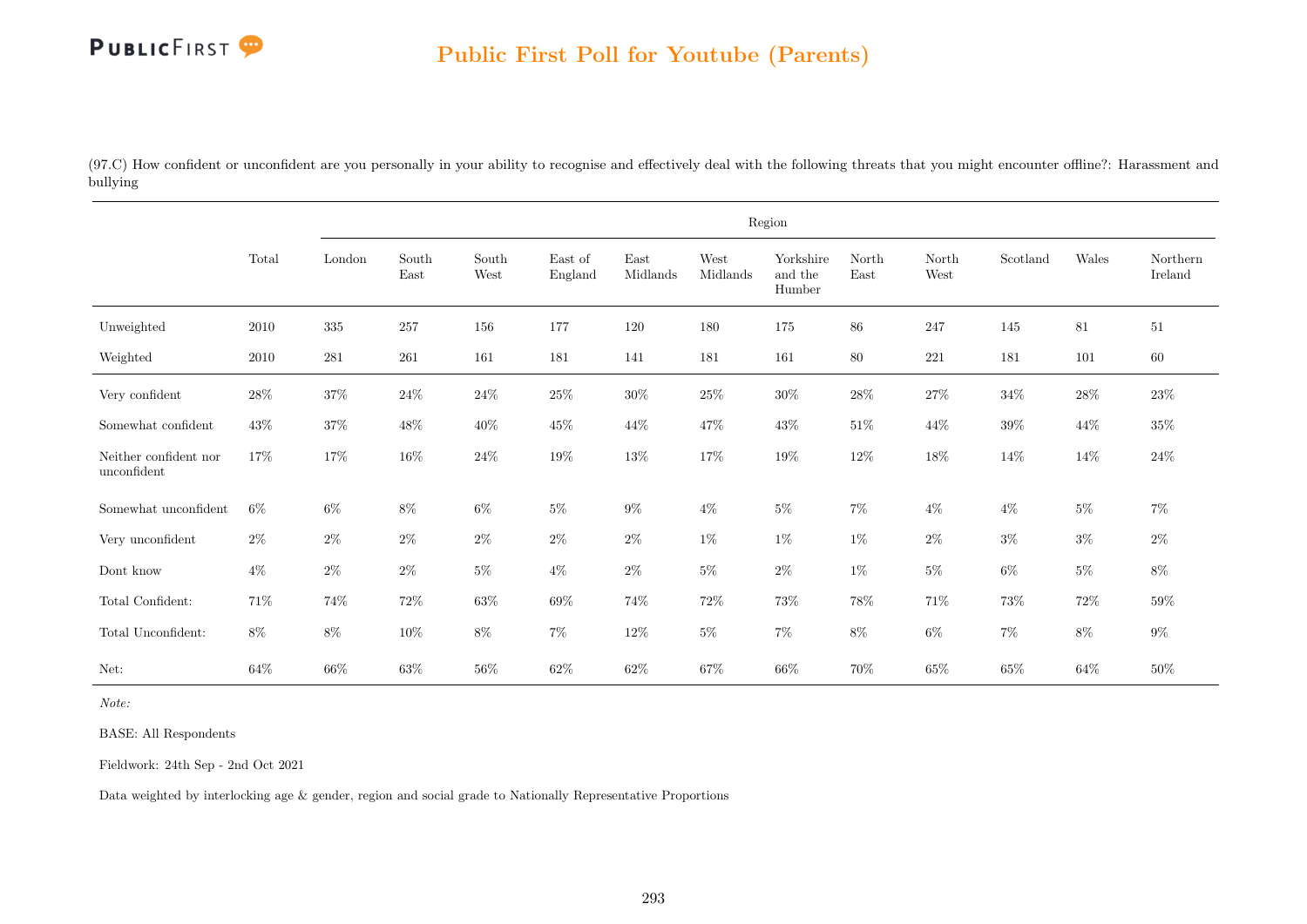

(98.A) How confident or unconfident are you personally in your ability to recognise and effectively deal with the following threats that you might encounter offline?: Spam and deceptive practices

|                                      |        |        |        |        | Age       |        |        |        |        | Social Grade |        |        | EU 2016 Vote |                   |
|--------------------------------------|--------|--------|--------|--------|-----------|--------|--------|--------|--------|--------------|--------|--------|--------------|-------------------|
|                                      | Total  | 18-24  | 25-34  | 35-44  | $45 - 54$ | 55-64  | $65+$  | AB     | C1     | $\rm{C2}$    | DE     | Leave  | Remain       | I did not<br>vote |
| Unweighted                           | 2010   | $33\,$ | 370    | 924    | 520       | 144    | 19     | 647    | 514    | 433          | 409    | 740    | 931          | 282               |
| Weighted                             | 2010   | 31     | 361    | 918    | 527       | 153    | 20     | 541    | 521    | 441          | 500    | 749    | 918          | 287               |
| Very confident                       | $27\%$ | $23\%$ | 23\%   | 29%    | $26\%$    | $30\%$ | $36\%$ | $32\%$ | $25\%$ | $26\%$       | $25\%$ | $27\%$ | $30\%$       | 19%               |
| Somewhat confident                   | $45\%$ | $43\%$ | $46\%$ | $44\%$ | 45\%      | $47\%$ | $51\%$ | 45%    | $50\%$ | $43\%$       | 41\%   | $47\%$ | $46\%$       | $41\%$            |
| Neither confident nor<br>unconfident | $18\%$ | $29\%$ | $20\%$ | $16\%$ | 19%       | 19%    | $0\%$  | $15\%$ | $16\%$ | $20\%$       | $20\%$ | 17%    | 16\%         | $25\%$            |
| Somewhat unconfident                 | $5\%$  | $6\%$  | $5\%$  | $5\%$  | $5\%$     | $2\%$  | $4\%$  | $4\%$  | $4\%$  | $5\%$        | 6%     | $5\%$  | $4\%$        | $5\%$             |
| Very unconfident                     | $1\%$  | $0\%$  | $1\%$  | $2\%$  | $1\%$     | $1\%$  | $0\%$  | $1\%$  | $2\%$  | $2\%$        | $1\%$  | $1\%$  | $2\%$        | $2\%$             |
| Dont know                            | $4\%$  | $0\%$  | $5\%$  | $5\%$  | $4\%$     | 1%     | $9\%$  | $3\%$  | $3\%$  | $4\%$        | 7%     | $4\%$  | $3\%$        | 8%                |
| Total Confident:                     | 72%    | $65\%$ | 69%    | 73%    | 72\%      | 77%    | 87%    | 77%    | 74%    | $69\%$       | $66\%$ | 73%    | 75%          | $60\%$            |
| Total Unconfident:                   | $6\%$  | 6%     | $6\%$  | $7\%$  | $6\%$     | $3\%$  | $4\%$  | $5\%$  | $6\%$  | $6\%$        | $7\%$  | $6\%$  | 6%           | 7%                |
| Net:                                 | 66%    | 59%    | $63\%$ | $66\%$ | 65%       | 73%    | 83\%   | 72%    | $68\%$ | $63\%$       | 59%    | $67\%$ | $69\%$       | $53\%$            |

Note:

BASE: All Respondents

Fieldwork: 24th Sep - 2nd Oct 2021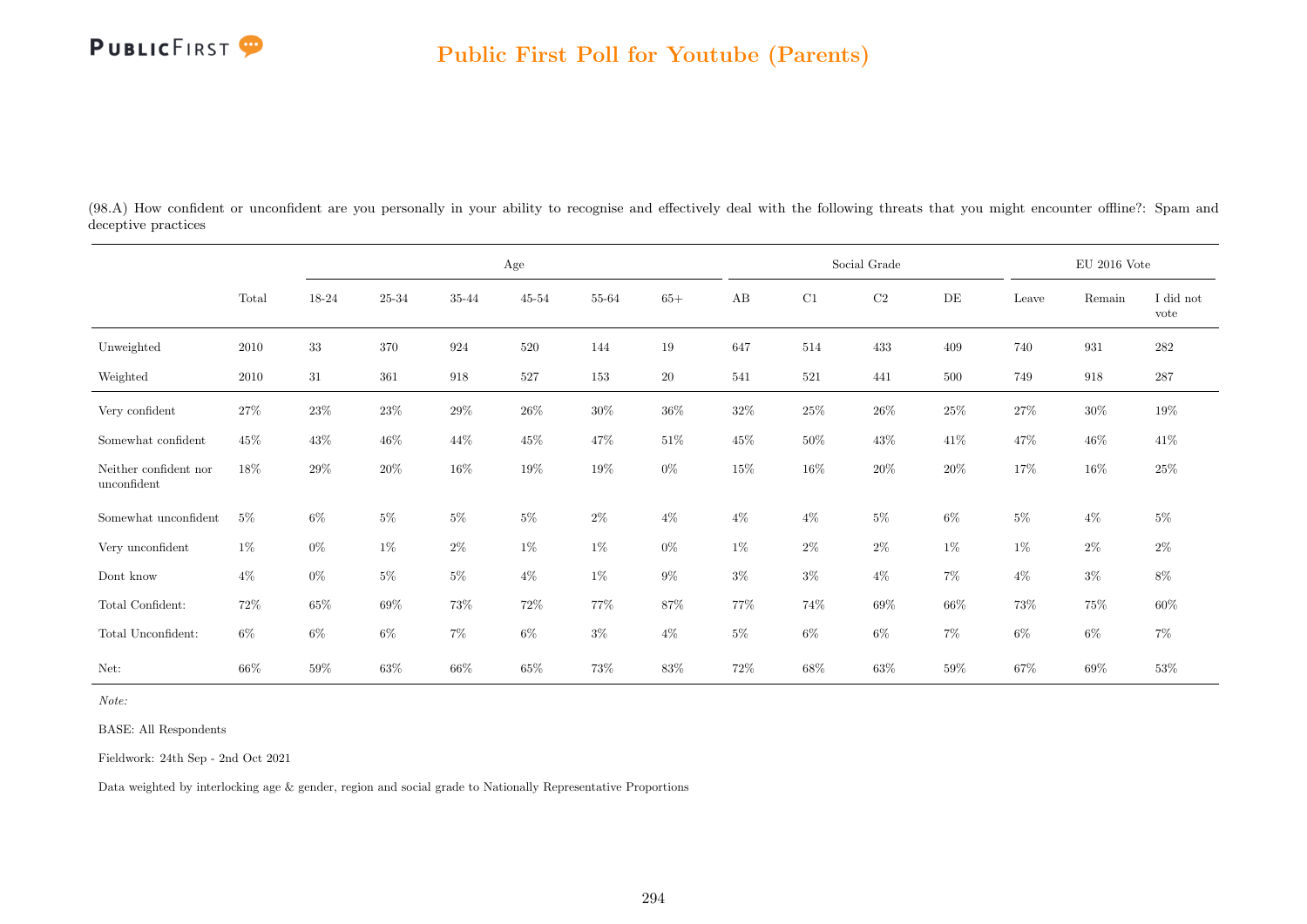

(98.B) How confident or unconfident are you personally in your ability to recognise and effectively deal with the following threats that you might encounter offline?: Spam and deceptive practices

|                                      |       |        | Gender |                     |        | 2019                |                               |                   |                      |                               |                          | Education                                              |                                                             |                          |
|--------------------------------------|-------|--------|--------|---------------------|--------|---------------------|-------------------------------|-------------------|----------------------|-------------------------------|--------------------------|--------------------------------------------------------|-------------------------------------------------------------|--------------------------|
|                                      | Total | Male   | Female | Conservative Labour |        | Liberal<br>Democrat | The<br><b>Brexit</b><br>Party | I did not<br>vote | None of<br>the above | ${\rm GCSE}$ or<br>equivalent | A Level or<br>equivalent | University<br>Under-<br>graduate<br>Degree<br>(BA/BSc) | University<br>Postgrad-<br>uate<br>Degree<br>(MA/MSc/MPhil) | Doctorate<br>(PhD/DPHil) |
| Unweighted                           | 2010  | 922    | 1087   | 714                 | 539    | 198                 | 14                            | 280               | $\overline{0}$       | 405                           | 559                      | 513                                                    | 434                                                         | 57                       |
| Weighted                             | 2010  | 1004   | 1005   | 699                 | 537    | 186                 | 14                            | 292               | $\overline{0}$       | 440                           | 587                      | 488                                                    | 399                                                         | $50\,$                   |
| Very confident                       | 27%   | $34\%$ | $20\%$ | $30\%$              | $28\%$ | $25\%$              | $30\%$                        | 18%               | $\ast$               | $25\%$                        | $24\%$                   | $23\%$                                                 | 37%                                                         | 45%                      |
| Somewhat confident                   | 45%   | $46\%$ | $44\%$ | 46%                 | 44\%   | $49\%$              | 45\%                          | $42\%$            | $\ast$               | $43\%$                        | $46\%$                   | 49\%                                                   | $43\%$                                                      | 39%                      |
| Neither confident nor<br>unconfident | 18%   | 14\%   | $22\%$ | $15\%$              | $16\%$ | $19\%$              | $22\%$                        | $25\%$            | $\ast$               | $21\%$                        | $19\%$                   | $18\%$                                                 | 13%                                                         | $7\%$                    |
| Somewhat unconfident                 | $5\%$ | $3\%$  | $6\%$  | $5\%$               | $6\%$  | $4\%$               | $3\%$                         | $4\%$             | $\ast$               | 5%                            | $5\%$                    | $5\%$                                                  | $4\%$                                                       | $4\%$                    |
| Very unconfident                     | $1\%$ | $1\%$  | $2\%$  | $1\%$               | $1\%$  | 1%                  | $0\%$                         | $1\%$             | $\ast$               | $1\%$                         | $1\%$                    | $2\%$                                                  | $1\%$                                                       | $0\%$                    |
| Dont know                            | $4\%$ | $2\%$  | $6\%$  | $2\%$               | $4\%$  | 1%                  | $0\%$                         | $9\%$             | $\ast$               | $5\%$                         | $5\%$                    | $3\%$                                                  | $1\%$                                                       | $5\%$                    |
| Total Confident:                     | 72\%  | $80\%$ | $64\%$ | 76%                 | $72\%$ | $74\%$              | 75%                           | $61\%$            | $\ast$               | 68%                           | 70%                      | 72\%                                                   | $80\%$                                                      | 84%                      |
| Total Unconfident:                   | $6\%$ | $4\%$  | 8%     | $6\%$               | $7\%$  | $5\%$               | $3\%$                         | $6\%$             | $\ast$               | $6\%$                         | $5\%$                    | $7\%$                                                  | $5\%$                                                       | $4\%$                    |
| Net:                                 | 66%   | $76\%$ | $56\%$ | 70%                 | $65\%$ | $69\%$              | 72\%                          | $55\%$            | $\ast$               | $62\%$                        | $65\%$                   | $64\%$                                                 | 75%                                                         | $80\%$                   |

Note:

BASE: All Respondents

Fieldwork: 24th Sep - 2nd Oct 2021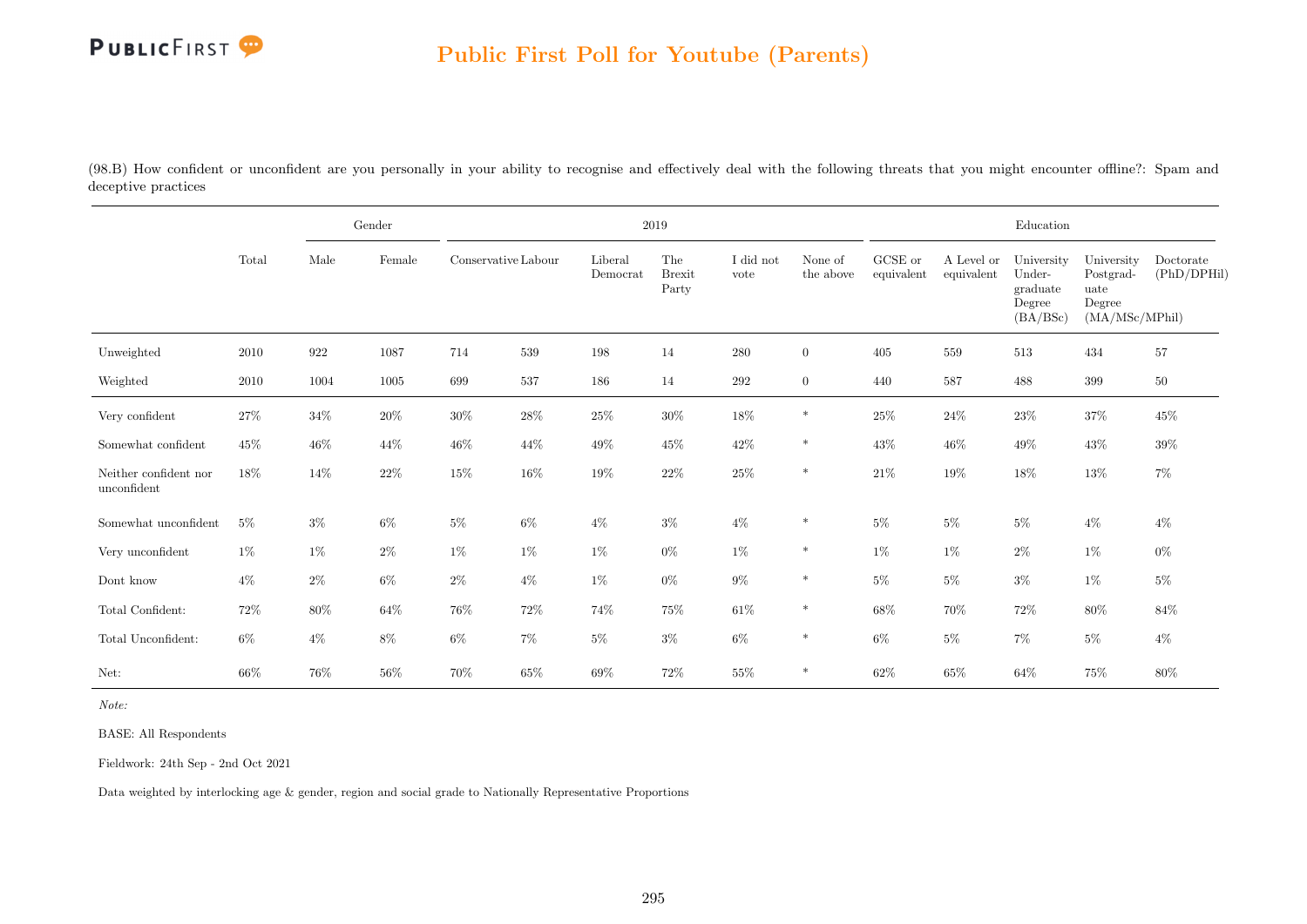(98.C) How confident or unconfident are you personally in your ability to recognise and effectively deal with the following threats that you might encounter offline?: Spam and deceptive practices

|                                      |        |           |               |               |                    |                  |                  | Region                         |               |               |          |        |                     |
|--------------------------------------|--------|-----------|---------------|---------------|--------------------|------------------|------------------|--------------------------------|---------------|---------------|----------|--------|---------------------|
|                                      | Total  | London    | South<br>East | South<br>West | East of<br>England | East<br>Midlands | West<br>Midlands | Yorkshire<br>and the<br>Humber | North<br>East | North<br>West | Scotland | Wales  | Northern<br>Ireland |
| Unweighted                           | 2010   | $335\,$   | 257           | 156           | 177                | 120              | 180              | 175                            | 86            | 247           | 145      | $81\,$ | 51                  |
| Weighted                             | 2010   | $\bf 281$ | $261\,$       | 161           | 181                | 141              | 181              | 161                            | 80            | 221           | 181      | 101    | 60                  |
| Very confident                       | $27\%$ | $38\%$    | $23\%$        | $19\%$        | $27\%$             | $26\%$           | $23\%$           | $28\%$                         | $28\%$        | $24\%$        | $32\%$   | $26\%$ | $24\%$              |
| Somewhat confident                   | 45%    | $37\%$    | 49\%          | 44\%          | 47%                | 48%              | $42\%$           | 45%                            | $50\%$        | $50\%$        | 43\%     | $45\%$ | 39%                 |
| Neither confident nor<br>unconfident | $18\%$ | $17\%$    | 18%           | $27\%$        | $17\%$             | $13\%$           | $24\%$           | $18\%$                         | 13%           | $15\%$        | $14\%$   | $16\%$ | $22\%$              |
| Somewhat unconfident                 | $5\%$  | $5\%$     | $4\%$         | $3\%$         | $4\%$              | $8\%$            | $6\%$            | $6\%$                          | $4\%$         | $3\%$         | $5\%$    | $6\%$  | $4\%$               |
| Very unconfident                     | $1\%$  | $2\%$     | $1\%$         | $2\%$         | $2\%$              | $2\%$            | $1\%$            | $1\%$                          | $2\%$         | $2\%$         | $2\%$    | $1\%$  | $2\%$               |
| Dont know                            | $4\%$  | $2\%$     | $4\%$         | $5\%$         | $4\%$              | $3\%$            | $5\%$            | $3\%$                          | $2\%$         | $5\%$         | $5\%$    | $6\%$  | $8\%$               |
| Total Confident:                     | $72\%$ | $75\%$    | $72\%$        | $63\%$        | 74%                | 74%              | $65\%$           | $73\%$                         | 78%           | 74%           | $75\%$   | 71%    | $64\%$              |
| Total Unconfident:                   | $6\%$  | $6\%$     | $6\%$         | $5\%$         | $5\%$              | $10\%$           | $6\%$            | $6\%$                          | $6\%$         | $5\%$         | $6\%$    | $7\%$  | $6\%$               |
| Net:                                 | 66%    | $69\%$    | $66\%$        | $58\%$        | 69%                | $64\%$           | 59%              | $66\%$                         | 73%           | $69\%$        | $69\%$   | $64\%$ | 58%                 |

Note:

BASE: All Respondents

Fieldwork: 24th Sep - 2nd Oct 2021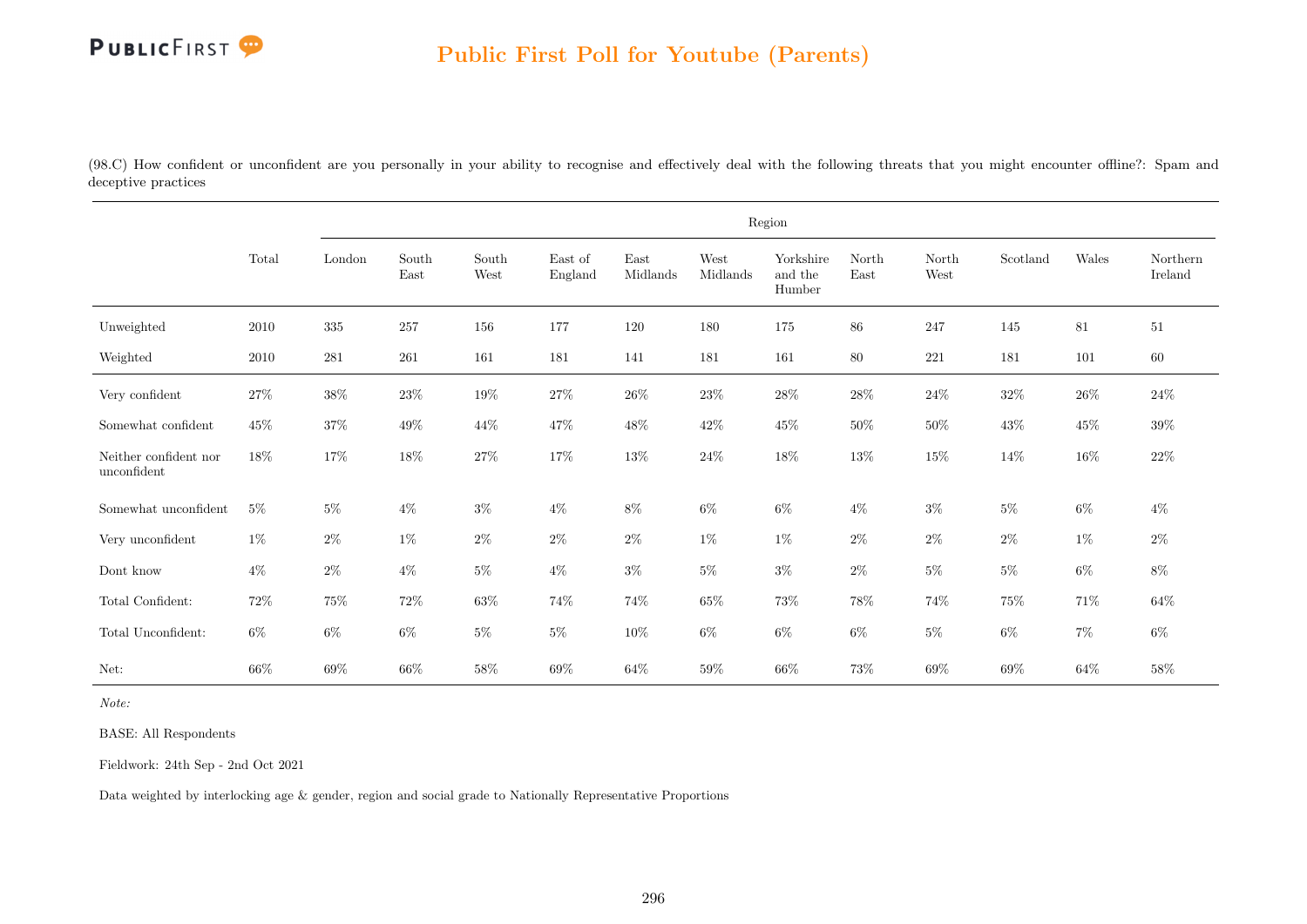### Public First Poll for Youtube (Parents)

|                                      |        |        |           |        | Age       |        |        |        |        | Social Grade |        |        | $\mathrm{EU}$ 2016 Vote |                   |
|--------------------------------------|--------|--------|-----------|--------|-----------|--------|--------|--------|--------|--------------|--------|--------|-------------------------|-------------------|
|                                      | Total  | 18-24  | $25 - 34$ | 35-44  | $45 - 54$ | 55-64  | $65+$  | AB     | C1     | $\rm{C2}$    | DE     | Leave  | Remain                  | I did not<br>vote |
| Unweighted                           | 2010   | $33\,$ | 370       | 924    | 520       | 144    | 19     | 647    | 514    | 433          | 409    | 740    | 931                     | $\bf 282$         |
| Weighted                             | 2010   | 31     | 361       | 918    | 527       | 153    | $20\,$ | 541    | 521    | 441          | 500    | 749    | 918                     | 287               |
| Very confident                       | $29\%$ | $23\%$ | 28\%      | 28\%   | $28\%$    | $31\%$ | $36\%$ | $35\%$ | $26\%$ | $27\%$       | $25\%$ | 28%    | $31\%$                  | $22\%$            |
| Somewhat confident                   | $43\%$ | 44\%   | $43\%$    | $42\%$ | $42\%$    | 47%    | $46\%$ | $42\%$ | $45\%$ | $42\%$       | 41%    | 44%    | $43\%$                  | $39\%$            |
| Neither confident nor<br>unconfident | $18\%$ | $25\%$ | $16\%$    | 18%    | $19\%$    | $17\%$ | $5\%$  | 14\%   | $18\%$ | $20\%$       | $20\%$ | $18\%$ | $16\%$                  | $21\%$            |
| Somewhat unconfident                 | $5\%$  | 8%     | $6\%$     | $6\%$  | $6\%$     | $2\%$  | $4\%$  | $4\%$  | $6\%$  | $5\%$        | $6\%$  | $5\%$  | $5\%$                   | $6\%$             |
| Very unconfident                     | $1\%$  | $0\%$  | $1\%$     | $2\%$  | $1\%$     | $2\%$  | $0\%$  | $2\%$  | $1\%$  | $2\%$        | $2\%$  | $1\%$  | $2\%$                   | $2\%$             |
| Dont know                            | $4\%$  | $0\%$  | $6\%$     | $5\%$  | $3\%$     | $1\%$  | $9\%$  | $3\%$  | $3\%$  | $5\%$        | $6\%$  | $3\%$  | $3\%$                   | $8\%$             |
| Total Confident:                     | 71%    | $67\%$ | $72\%$    | 70%    | 71%       | $78\%$ | 82\%   | 77%    | $72\%$ | $69\%$       | $66\%$ | $72\%$ | $74\%$                  | $61\%$            |
| Total Unconfident:                   | $7\%$  | 8%     | $6\%$     | $7\%$  | 7%        | $4\%$  | $4\%$  | $6\%$  | $7\%$  | $7\%$        | 8%     | $6\%$  | $7\%$                   | $9\%$             |
| Net:                                 | $64\%$ | $59\%$ | $65\%$    | $62\%$ | 64%       | 74%    | 78%    | 71%    | $65\%$ | $61\%$       | 58%    | $66\%$ | $67\%$                  | 52%               |

(99.A) How confident or unconfident are you personally in your ability to recognise and effectively deal with the following threats that you might encounter offline?: Hate Speech

Note:

BASE: All Respondents

Fieldwork: 24th Sep - 2nd Oct 2021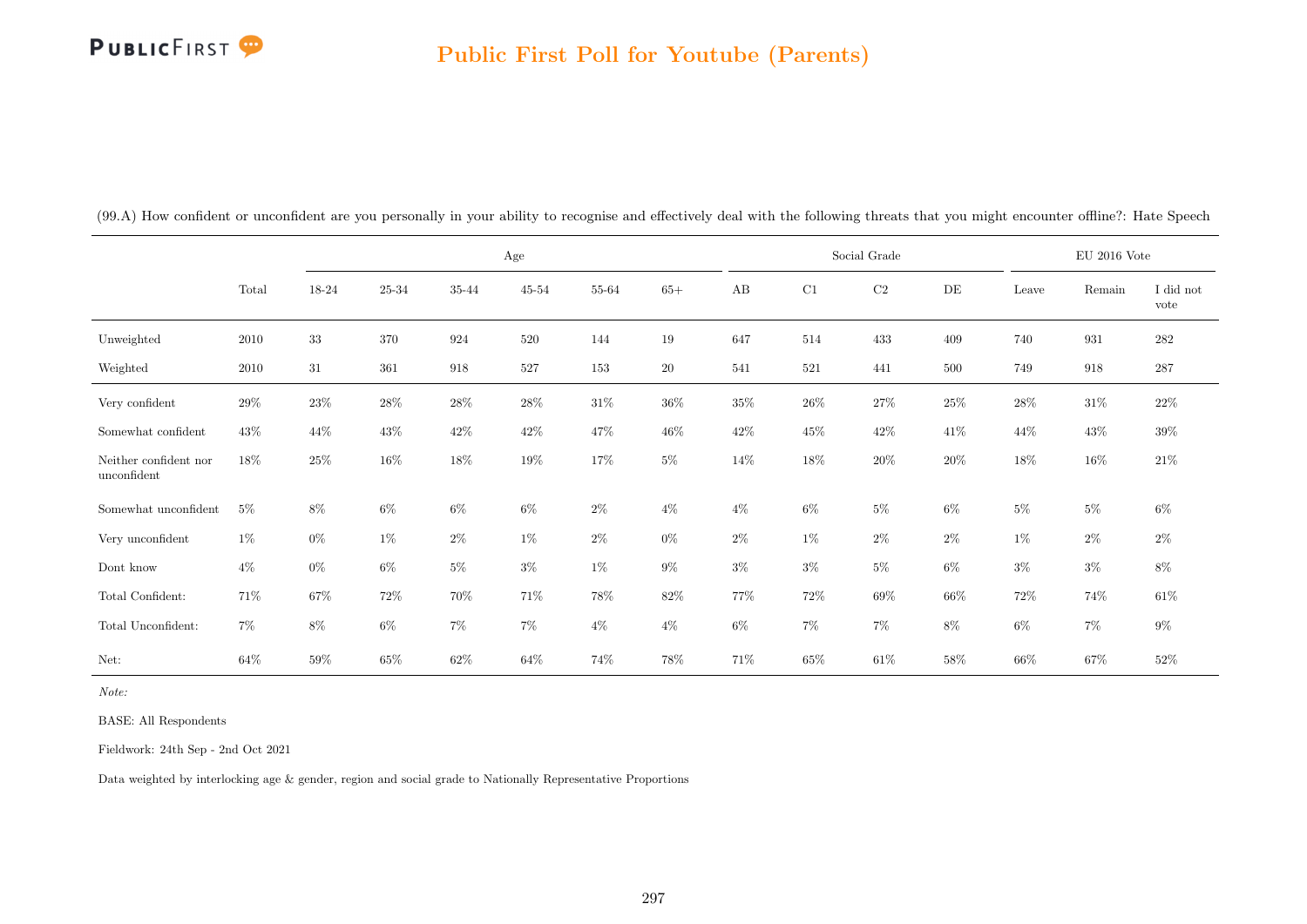### Public First Poll for Youtube (Parents)

|                                      |        |        | $\operatorname{Gender}$ |                     |        |                     | $2019\,$                      |                   |                      |                       |                          | Education                                              |                                                             |                          |
|--------------------------------------|--------|--------|-------------------------|---------------------|--------|---------------------|-------------------------------|-------------------|----------------------|-----------------------|--------------------------|--------------------------------------------------------|-------------------------------------------------------------|--------------------------|
|                                      | Total  | Male   | Female                  | Conservative Labour |        | Liberal<br>Democrat | The<br><b>Brexit</b><br>Party | I did not<br>vote | None of<br>the above | GCSE or<br>equivalent | A Level or<br>equivalent | University<br>Under-<br>graduate<br>Degree<br>(BA/BSc) | University<br>Postgrad-<br>uate<br>Degree<br>(MA/MSc/MPhil) | Doctorate<br>(PhD/DPHil) |
| Unweighted                           | 2010   | 922    | 1087                    | 714                 | 539    | 198                 | 14                            | 280               | $\overline{0}$       | 405                   | 559                      | 513                                                    | 434                                                         | 57                       |
| Weighted                             | 2010   | 1004   | 1005                    | 699                 | 537    | 186                 | 14                            | 292               | $\overline{0}$       | 440                   | 587                      | 488                                                    | $399\,$                                                     | $50\,$                   |
| Very confident                       | $29\%$ | $36\%$ | $21\%$                  | $29\%$              | $32\%$ | $30\%$              | $9\%$                         | $20\%$            | $\ast$               | $25\%$                | $26\%$                   | $26\%$                                                 | $38\%$                                                      | 47%                      |
| Somewhat confident                   | $43\%$ | $42\%$ | $43\%$                  | 48%                 | $40\%$ | $39\%$              | $60\%$                        | $40\%$            | $\ast$               | $42\%$                | 44%                      | 44%                                                    | $42\%$                                                      | $34\%$                   |
| Neither confident nor<br>unconfident | 18%    | 14\%   | $21\%$                  | $14\%$              | 17%    | $20\%$              | $21\%$                        | $24\%$            | $\ast$               | $21\%$                | $19\%$                   | $18\%$                                                 | $12\%$                                                      | 14%                      |
| Somewhat unconfident                 | $5\%$  | $4\%$  | $7\%$                   | $5\%$               | $5\%$  | $7\%$               | $10\%$                        | $5\%$             | $\ast$               | $5\%$                 | $5\%$                    | $6\%$                                                  | $5\%$                                                       | $2\%$                    |
| Very unconfident                     | $1\%$  | $1\%$  | $2\%$                   | $1\%$               | $2\%$  | $2\%$               | $0\%$                         | $2\%$             | $\ast$               | $1\%$                 | $1\%$                    | $2\%$                                                  | $1\%$                                                       | $1\%$                    |
| Dont know                            | $4\%$  | $2\%$  | $6\%$                   | $2\%$               | $4\%$  | $2\%$               | $0\%$                         | $9\%$             | $\ast$               | 5%                    | $5\%$                    | $4\%$                                                  | $2\%$                                                       | $2\%$                    |
| Total Confident:                     | 71\%   | $78\%$ | $64\%$                  | 78%                 | $72\%$ | 69%                 | $69\%$                        | $61\%$            | $\ast$               | 67%                   | 71%                      | 70%                                                    | $80\%$                                                      | $81\%$                   |
| Total Unconfident:                   | $7\%$  | $5\%$  | 8%                      | $6\%$               | $7\%$  | $9\%$               | 10%                           | $7\%$             | $\ast$               | $7\%$                 | $6\%$                    | $8\%$                                                  | $7\%$                                                       | $3\%$                    |
| Net:                                 | 64%    | $73\%$ | $56\%$                  | 71%                 | $65\%$ | $60\%$              | 59%                           | $54\%$            | $\ast$               | $61\%$                | $65\%$                   | $62\%$                                                 | 73%                                                         | $78\%$                   |

(99.B) How confident or unconfident are you personally in your ability to recognise and effectively deal with the following threats that you might encounter offline?: Hate Speech

Note:

BASE: All Respondents

Fieldwork: 24th Sep - 2nd Oct 2021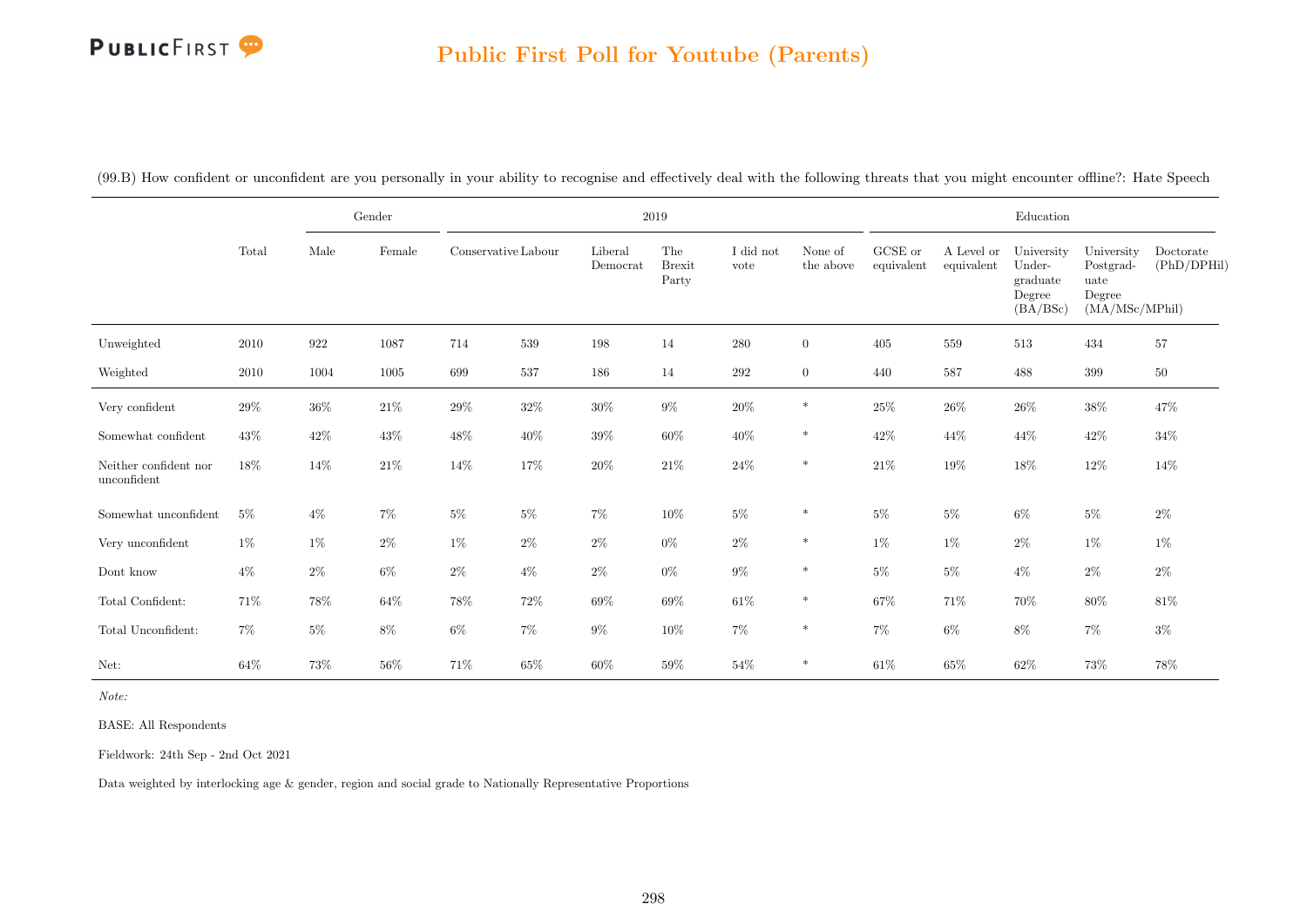# Public First Poll for Youtube (Parents)

|  |  |  |  |  | (99.C) How confident or unconfident are you personally in your ability to recognise and effectively deal with the following threats that you might encounter offline?: Hate Speech |  |
|--|--|--|--|--|------------------------------------------------------------------------------------------------------------------------------------------------------------------------------------|--|
|  |  |  |  |  |                                                                                                                                                                                    |  |

|                                      |        |         |               |               |                    |                  |                  | Region                         |               |               |          |        |                     |
|--------------------------------------|--------|---------|---------------|---------------|--------------------|------------------|------------------|--------------------------------|---------------|---------------|----------|--------|---------------------|
|                                      | Total  | London  | South<br>East | South<br>West | East of<br>England | East<br>Midlands | West<br>Midlands | Yorkshire<br>and the<br>Humber | North<br>East | North<br>West | Scotland | Wales  | Northern<br>Ireland |
| Unweighted                           | 2010   | $335\,$ | 257           | 156           | 177                | 120              | 180              | 175                            | 86            | 247           | 145      | $81\,$ | $51\,$              |
| Weighted                             | 2010   | $281\,$ | $261\,$       | 161           | 181                | 141              | 181              | 161                            | 80            | $221\,$       | 181      | 101    | 60                  |
| Very confident                       | $29\%$ | $38\%$  | $25\%$        | $23\%$        | $24\%$             | $31\%$           | $24\%$           | $32\%$                         | $28\%$        | $25\%$        | $34\%$   | $27\%$ | $27\%$              |
| Somewhat confident                   | $43\%$ | $38\%$  | $49\%$        | $40\%$        | $42\%$             | $44\%$           | $46\%$           | $42\%$                         | $43\%$        | 44\%          | $41\%$   | $45\%$ | $29\%$              |
| Neither confident nor<br>unconfident | $18\%$ | $15\%$  | $17\%$        | $24\%$        | $23\%$             | $10\%$           | $19\%$           | $17\%$                         | $21\%$        | $19\%$        | 14%      | $16\%$ | $27\%$              |
| Somewhat unconfident                 | $5\%$  | $4\%$   | $5\%$         | $7\%$         | $4\%$              | $11\%$           | $6\%$            | $6\%$                          | $5\%$         | $4\%$         | $5\%$    | $6\%$  | $4\%$               |
| Very unconfident                     | $1\%$  | $2\%$   | $1\%$         | $2\%$         | $2\%$              | $2\%$            | $1\%$            | $0\%$                          | $1\%$         | $2\%$         | $1\%$    | $2\%$  | $4\%$               |
| Dont know                            | $4\%$  | $2\%$   | $3\%$         | $4\%$         | $6\%$              | $2\%$            | $5\%$            | $3\%$                          | $2\%$         | $6\%$         | $5\%$    | $5\%$  | $8\%$               |
| Total Confident:                     | 71%    | $76\%$  | 73%           | $63\%$        | $66\%$             | $75\%$           | 69%              | $75\%$                         | 71%           | $70\%$        | 74%      | $72\%$ | 57%                 |
| Total Unconfident:                   | $7\%$  | $7\%$   | $7\%$         | $9\%$         | $6\%$              | $12\%$           | $6\%$            | $6\%$                          | $6\%$         | $5\%$         | $6\%$    | $7\%$  | $9\%$               |
| Net:                                 | 64\%   | 69%     | 66%           | 54%           | $61\%$             | $63\%$           | 63%              | $69\%$                         | 66%           | $65\%$        | 68%      | $65\%$ | $48\%$              |

Note:

BASE: All Respondents

Fieldwork: 24th Sep - 2nd Oct 2021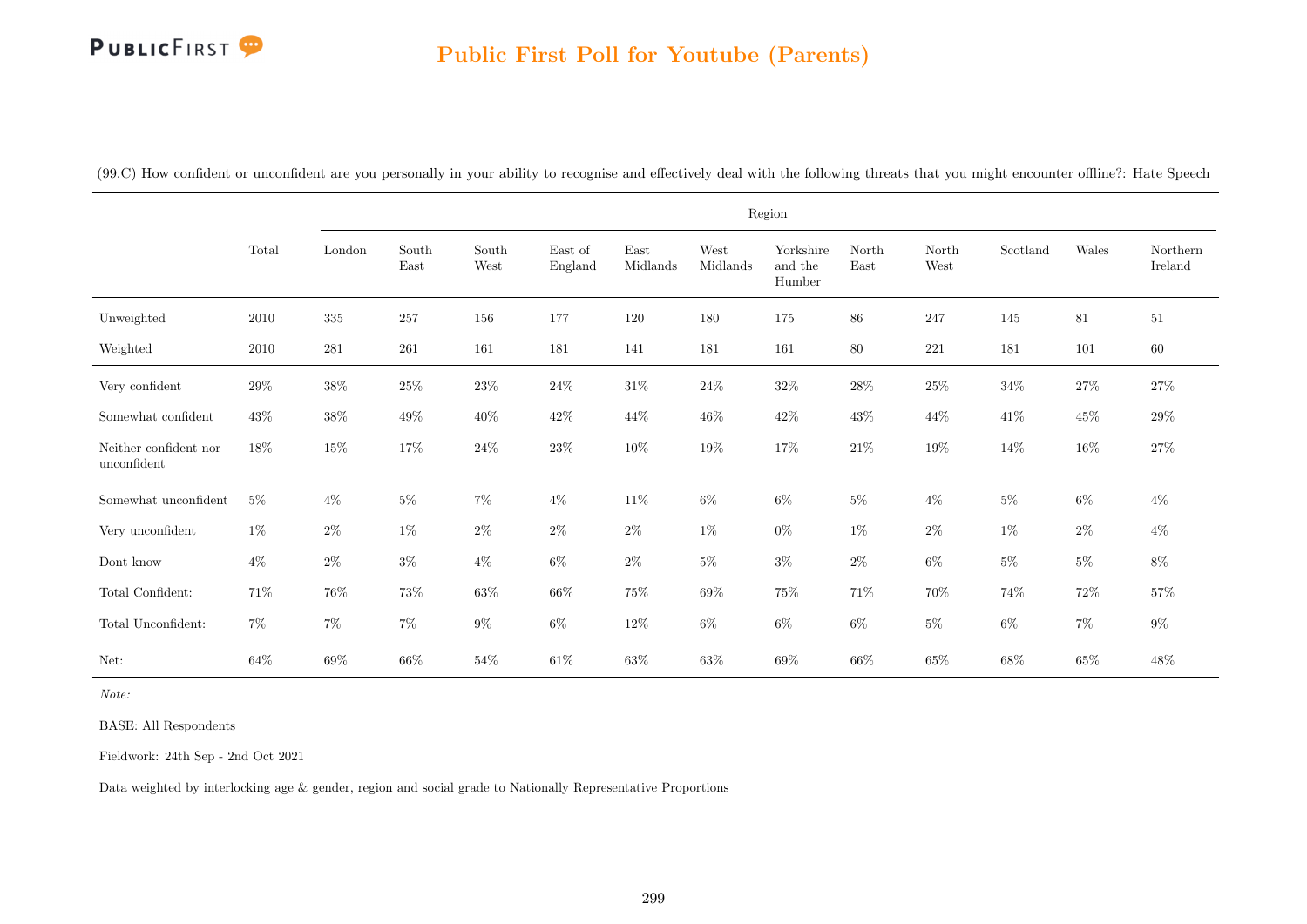|                                      |        |        |        |        | Age       |        |        |        |        | Social Grade |        |        | $\rm EU$ 2016 Vote |                   |
|--------------------------------------|--------|--------|--------|--------|-----------|--------|--------|--------|--------|--------------|--------|--------|--------------------|-------------------|
|                                      | Total  | 18-24  | 25-34  | 35-44  | $45 - 54$ | 55-64  | $65+$  | AB     | C1     | $\rm{C2}$    | DE     | Leave  | Remain             | I did not<br>vote |
| Unweighted                           | 2010   | 33     | 370    | 924    | 520       | 144    | 19     | 647    | 514    | 433          | 409    | 740    | 931                | $282\,$           |
| Weighted                             | 2010   | 31     | 361    | 918    | 527       | 153    | $20\,$ | 541    | 521    | 441          | 500    | 749    | 918                | $287\,$           |
| Very confident                       | $27\%$ | $27\%$ | $26\%$ | $28\%$ | $27\%$    | $26\%$ | $40\%$ | $33\%$ | $25\%$ | $24\%$       | $26\%$ | $27\%$ | $29\%$             | $21\%$            |
| Somewhat confident                   | 44\%   | 37%    | $43\%$ | 43%    | $45\%$    | $45\%$ | 37%    | $41\%$ | $48\%$ | 45%          | 40%    | $45\%$ | 44%                | 40%               |
| Neither confident nor<br>unconfident | 19%    | $30\%$ | $20\%$ | $19\%$ | $18\%$    | $21\%$ | $10\%$ | $18\%$ | $18\%$ | $19\%$       | $21\%$ | 18%    | $18\%$             | $24\%$            |
| Somewhat unconfident                 | $5\%$  | 6%     | $5\%$  | $4\%$  | $5\%$     | $4\%$  | $4\%$  | $5\%$  | $5\%$  | $4\%$        | $5\%$  | $5\%$  | $4\%$              | $5\%$             |
| Very unconfident                     | $2\%$  | $0\%$  | $1\%$  | $2\%$  | $2\%$     | $2\%$  | $0\%$  | $1\%$  | $1\%$  | $3\%$        | $2\%$  | $1\%$  | $2\%$              | $3\%$             |
| Dont know                            | $4\%$  | $0\%$  | $5\%$  | $4\%$  | $3\%$     | $1\%$  | $9\%$  | $3\%$  | $3\%$  | $4\%$        | 6%     | $4\%$  | $2\%$              | $8\%$             |
| Total Confident:                     | 71%    | 64%    | $69\%$ | 71%    | $72\%$    | $71\%$ | 77%    | 74%    | $73\%$ | $69\%$       | $66\%$ | $72\%$ | 74%                | $61\%$            |
| Total Unconfident:                   | $6\%$  | $6\%$  | $6\%$  | $6\%$  | 7%        | $7\%$  | $4\%$  | 6%     | $6\%$  | 8%           | 6%     | 6%     | $6\%$              | $8\%$             |
| Net:                                 | 64%    | $58\%$ | $63\%$ | $65\%$ | 65%       | $64\%$ | 73%    | 68%    | $67\%$ | $62\%$       | $60\%$ | $66\%$ | 68%                | $53\%$            |

(100.A) How confident or unconfident are you personally in your ability to recognise and effectively deal with the following threats that you might encounter offline?: Misinformation

Note:

BASE: All Respondents

Fieldwork: 24th Sep - 2nd Oct 2021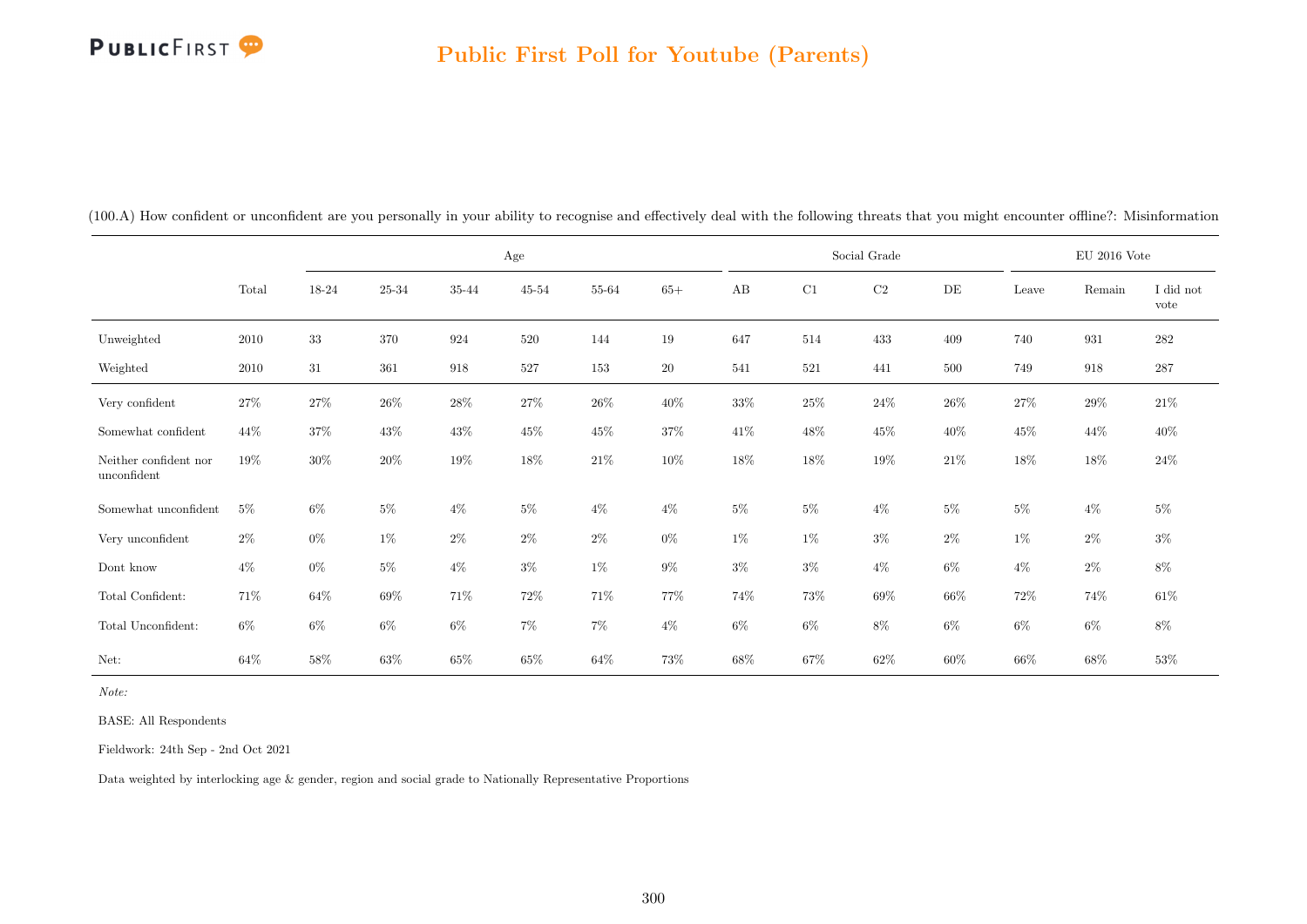### Public First Poll for Youtube (Parents)

|                                      |          |        | Gender |                     |        |                     | 2019                          |                   |                      |                               |                          | Education                                              |                                                             |                          |
|--------------------------------------|----------|--------|--------|---------------------|--------|---------------------|-------------------------------|-------------------|----------------------|-------------------------------|--------------------------|--------------------------------------------------------|-------------------------------------------------------------|--------------------------|
|                                      | Total    | Male   | Female | Conservative Labour |        | Liberal<br>Democrat | The<br><b>Brexit</b><br>Party | I did not<br>vote | None of<br>the above | ${\rm GCSE}$ or<br>equivalent | A Level or<br>equivalent | University<br>Under-<br>graduate<br>Degree<br>(BA/BSc) | University<br>Postgrad-<br>uate<br>Degree<br>(MA/MSc/MPhil) | Doctorate<br>(PhD/DPHil) |
| Unweighted                           | 2010     | 922    | 1087   | 714                 | 539    | 198                 | 14                            | 280               | $\overline{0}$       | 405                           | 559                      | 513                                                    | 434                                                         | 57                       |
| Weighted                             | $2010\,$ | 1004   | 1005   | 699                 | 537    | 186                 | 14                            | $\,292$           | $\overline{0}$       | 440                           | 587                      | 488                                                    | 399                                                         | $50\,$                   |
| Very confident                       | $27\%$   | $33\%$ | $21\%$ | $30\%$              | $27\%$ | $28\%$              | $24\%$                        | $18\%$            | $\ast$               | $24\%$                        | $26\%$                   | $24\%$                                                 | $35\%$                                                      | $39\%$                   |
| Somewhat confident                   | 44%      | 43\%   | $44\%$ | $46\%$              | $44\%$ | $43\%$              | $51\%$                        | $43\%$            | $\ast$               | $43\%$                        | $45\%$                   | $45\%$                                                 | $42\%$                                                      | 47%                      |
| Neither confident nor<br>unconfident | 19%      | $15\%$ | $23\%$ | $16\%$              | $18\%$ | $22\%$              | $15\%$                        | $25\%$            | $\ast$               | $21\%$                        | $20\%$                   | $19\%$                                                 | $15\%$                                                      | $8\%$                    |
| Somewhat unconfident                 | $5\%$    | $4\%$  | $5\%$  | $5\%$               | $5\%$  | $4\%$               | $0\%$                         | $4\%$             | $\ast$               | $4\%$                         | $4\%$                    | $6\%$                                                  | $5\%$                                                       | $4\%$                    |
| Very unconfident                     | $2\%$    | $2\%$  | $2\%$  | $1\%$               | $2\%$  | $2\%$               | $10\%$                        | $2\%$             | $\ast$               | $2\%$                         | $1\%$                    | $2\%$                                                  | $2\%$                                                       | $0\%$                    |
| Dont know                            | $4\%$    | $2\%$  | $6\%$  | $1\%$               | $4\%$  | $1\%$               | $0\%$                         | $8\%$             | $\ast$               | $5\%$                         | $4\%$                    | $4\%$                                                  | $1\%$                                                       | $2\%$                    |
| Total Confident:                     | 71\%     | 77%    | $65\%$ | $76\%$              | 71\%   | $70\%$              | $75\%$                        | $61\%$            | $\ast$               | $67\%$                        | 71%                      | 70%                                                    | 77%                                                         | 86%                      |
| Total Unconfident:                   | $6\%$    | $6\%$  | $7\%$  | $6\%$               | $7\%$  | $7\%$               | $10\%$                        | $7\%$             | $\ast$               | $6\%$                         | $5\%$                    | $8\%$                                                  | $6\%$                                                       | $4\%$                    |
| Net:                                 | 64%      | 71%    | $58\%$ | $70\%$              | $64\%$ | $64\%$              | $65\%$                        | $54\%$            | $\ast$               | $61\%$                        | $66\%$                   | $62\%$                                                 | 71%                                                         | $81\%$                   |

(100.B) How confident or unconfident are you personally in your ability to recognise and effectively deal with the following threats that you might encounter offline?: Misinformation

Note:

BASE: All Respondents

Fieldwork: 24th Sep - 2nd Oct 2021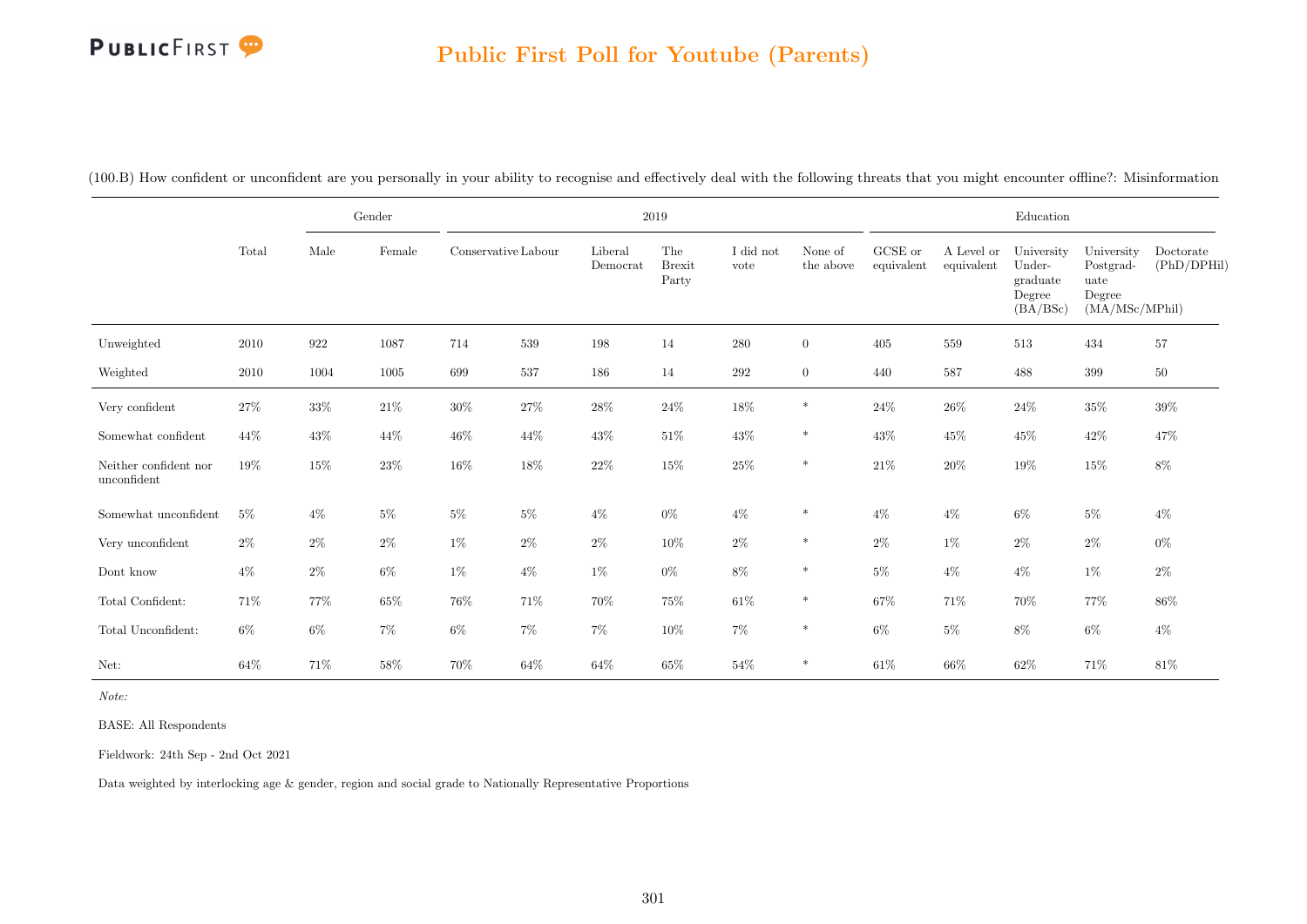#### Public First Poll for Youtube (Parents)

|                                      |        |        |                                |               |                    |                  |                  | Region                         |               |               |          |        |                     |
|--------------------------------------|--------|--------|--------------------------------|---------------|--------------------|------------------|------------------|--------------------------------|---------------|---------------|----------|--------|---------------------|
|                                      | Total  | London | $\operatorname{South}$<br>East | South<br>West | East of<br>England | East<br>Midlands | West<br>Midlands | Yorkshire<br>and the<br>Humber | North<br>East | North<br>West | Scotland | Wales  | Northern<br>Ireland |
| Unweighted                           | 2010   | 335    | 257                            | 156           | 177                | 120              | 180              | $175\,$                        | 86            | $247\,$       | 145      | 81     | 51                  |
| Weighted                             | 2010   | 281    | 261                            | 161           | 181                | 141              | 181              | 161                            | 80            | 221           | 181      | 101    | 60                  |
| Very confident                       | 27\%   | $39\%$ | $25\%$                         | $17\%$        | $25\%$             | $26\%$           | $23\%$           | $27\%$                         | $25\%$        | $27\%$        | $30\%$   | $27\%$ | $24\%$              |
| Somewhat confident                   | 44\%   | $35\%$ | 49%                            | 45%           | $47\%$             | 49%              | 44%              | $43\%$                         | $52\%$        | $43\%$        | $38\%$   | $45\%$ | $38\%$              |
| Neither confident nor<br>unconfident | 19%    | $17\%$ | $16\%$                         | $28\%$        | $17\%$             | $14\%$           | $24\%$           | $21\%$                         | $18\%$        | $18\%$        | $20\%$   | $16\%$ | $24\%$              |
| Somewhat unconfident                 | $5\%$  | $5\%$  | $5\%$                          | $5\%$         | $4\%$              | $6\%$            | $3\%$            | $5\%$                          | $3\%$         | $4\%$         | $5\%$    | $6\%$  | $4\%$               |
| Very unconfident                     | $2\%$  | $2\%$  | $1\%$                          | $2\%$         | $3\%$              | $3\%$            | $0\%$            | $0\%$                          | $1\%$         | $2\%$         | $2\%$    | $2\%$  | $2\%$               |
| Dont know                            | $4\%$  | $2\%$  | $4\%$                          | $4\%$         | $4\%$              | $2\%$            | $5\%$            | $4\%$                          | $1\%$         | $7\%$         | $5\%$    | $4\%$  | $8\%$               |
| Total Confident:                     | 71\%   | $74\%$ | 74%                            | $62\%$        | 72\%               | 75%              | 68%              | 70%                            | 77%           | 70%           | 68%      | 73%    | $62\%$              |
| Total Unconfident:                   | $6\%$  | $7\%$  | $7\%$                          | $6\%$         | $7\%$              | $9\%$            | $3\%$            | $5\%$                          | $4\%$         | $6\%$         | $7\%$    | $8\%$  | $6\%$               |
| Net:                                 | $64\%$ | $68\%$ | $67\%$                         | 56%           | $65\%$             | $66\%$           | $65\%$           | $65\%$                         | $73\%$        | $64\%$        | $61\%$   | $65\%$ | $56\%$              |

(100.C) How confident or unconfident are you personally in your ability to recognise and effectively deal with the following threats that you might encounter offline?: Misinformation

Note:

BASE: All Respondents

Fieldwork: 24th Sep - 2nd Oct 2021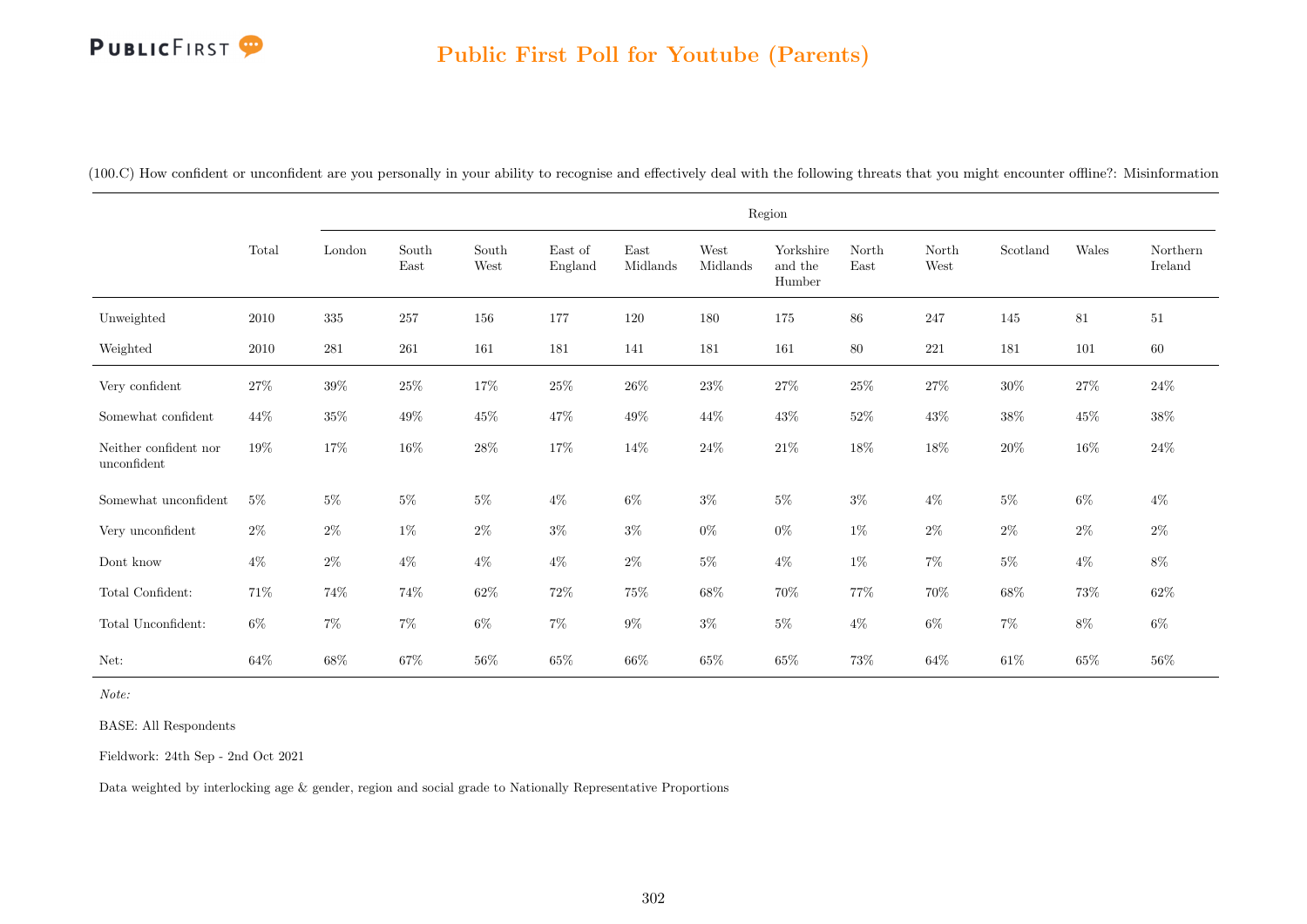

(101.A) How confident or unconfident are you personally in your ability to recognise and effectively deal with the following threats that you might encounter offline?: Harmful or dangerous content

|                                      |        |        |        |        | $\rm Age$ |        |        |       |        | Social Grade |           |        | EU 2016 Vote |                   |
|--------------------------------------|--------|--------|--------|--------|-----------|--------|--------|-------|--------|--------------|-----------|--------|--------------|-------------------|
|                                      | Total  | 18-24  | 25-34  | 35-44  | $45 - 54$ | 55-64  | $65+$  | AB    | C1     | $\rm{C2}$    | $\rm{DE}$ | Leave  | Remain       | I did not<br>vote |
| Unweighted                           | 2010   | $33\,$ | 370    | 924    | 520       | 144    | 19     | 647   | 514    | 433          | 409       | 740    | 931          | $282\,$           |
| Weighted                             | 2010   | 31     | 361    | 918    | 527       | 153    | $20\,$ | 541   | 521    | 441          | 500       | 749    | 918          | 287               |
| Very confident                       | 29%    | $21\%$ | $26\%$ | $30\%$ | $27\%$    | $30\%$ | $40\%$ | 33%   | $27\%$ | $26\%$       | $27\%$    | $29\%$ | $31\%$       | $20\%$            |
| Somewhat confident                   | 44\%   | $35\%$ | 44%    | $42\%$ | $45\%$    | $50\%$ | 47%    | 44\%  | 47%    | 43\%         | 41\%      | $45\%$ | 44\%         | $42\%$            |
| Neither confident nor<br>unconfident | 17%    | 36%    | 16%    | 17%    | 18%       | 14%    | $0\%$  | 14%   | 17%    | $19\%$       | 18%       | 17%    | 15%          | 23\%              |
| Somewhat unconfident                 | $5\%$  | $0\%$  | $6\%$  | $5\%$  | $5\%$     | $5\%$  | $4\%$  | $4\%$ | $5\%$  | $6\%$        | $5\%$     | $5\%$  | $5\%$        | $5\%$             |
| Very unconfident                     | $2\%$  | $9\%$  | $2\%$  | $2\%$  | $1\%$     | $1\%$  | $0\%$  | $2\%$ | 1%     | $1\%$        | $2\%$     | $1\%$  | $2\%$        | $1\%$             |
| Dont know                            | $4\%$  | $0\%$  | $5\%$  | $4\%$  | $3\%$     | 1%     | $9\%$  | $2\%$ | $3\%$  | $5\%$        | $6\%$     | $3\%$  | $3\%$        | $8\%$             |
| Total Confident:                     | $72\%$ | $56\%$ | 71%    | $72\%$ | 72\%      | $80\%$ | $87\%$ | 77%   | $74\%$ | 70%          | $68\%$    | $74\%$ | 75%          | $63\%$            |
| Total Unconfident:                   | $7\%$  | $9\%$  | $8\%$  | $6\%$  | $7\%$     | $6\%$  | $4\%$  | $6\%$ | $6\%$  | $7\%$        | $8\%$     | $7\%$  | $7\%$        | $7\%$             |
| Net:                                 | 66%    | 47%    | 63%    | 66%    | 66%       | 74%    | 83\%   | 71%   | 67%    | 63%          | 60%       | $67\%$ | 68%          | 56%               |

Note:

BASE: All Respondents

Fieldwork: 24th Sep - 2nd Oct 2021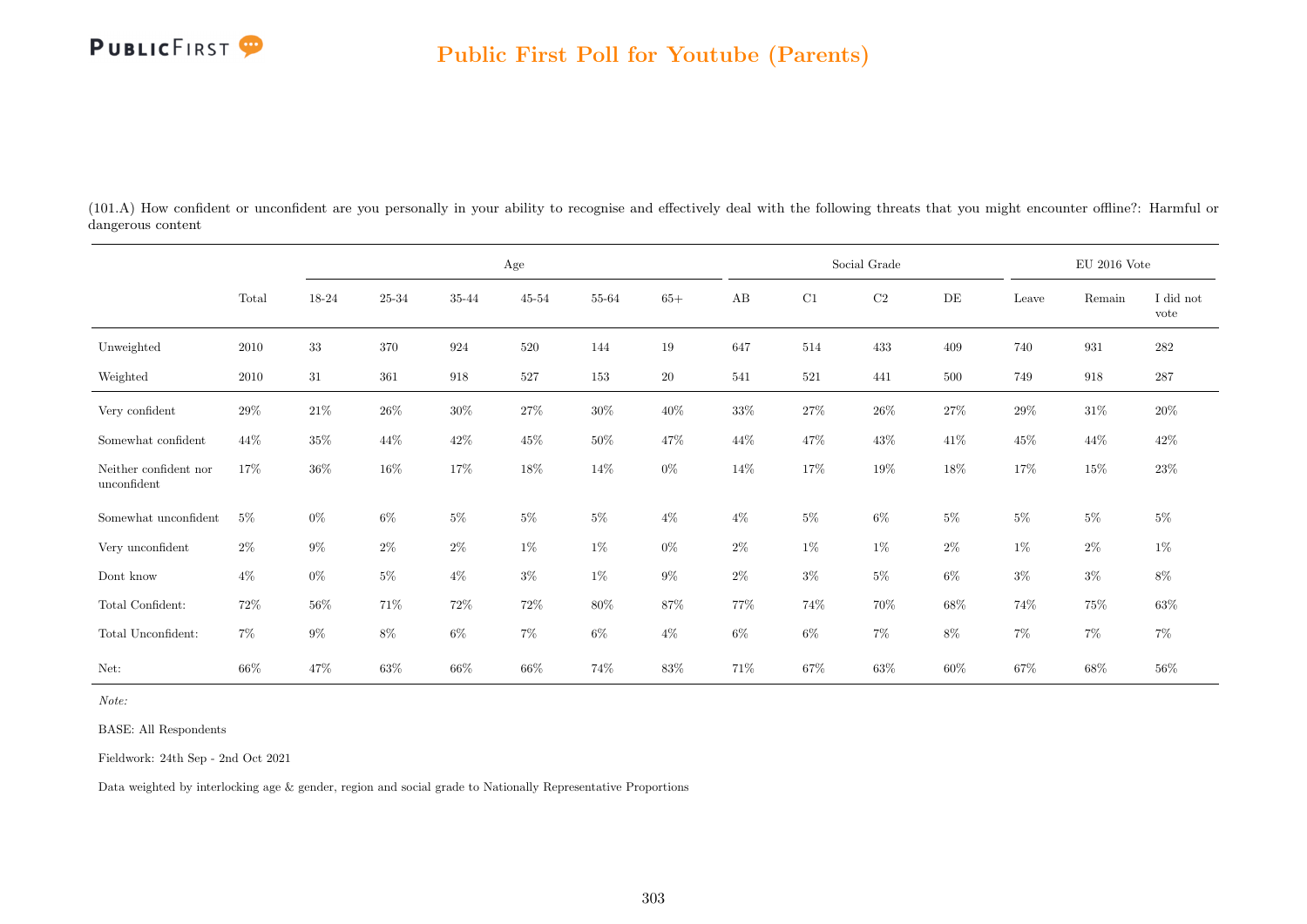

(101.B) How confident or unconfident are you personally in your ability to recognise and effectively deal with the following threats that you might encounter offline?: Harmful or dangerous content

|                                      |        |        | Gender |                     |        |                     | 2019                          |                   |                      |                       |                          | Education                                              |                                                             |                          |
|--------------------------------------|--------|--------|--------|---------------------|--------|---------------------|-------------------------------|-------------------|----------------------|-----------------------|--------------------------|--------------------------------------------------------|-------------------------------------------------------------|--------------------------|
|                                      | Total  | Male   | Female | Conservative Labour |        | Liberal<br>Democrat | The<br><b>Brexit</b><br>Party | I did not<br>vote | None of<br>the above | GCSE or<br>equivalent | A Level or<br>equivalent | University<br>Under-<br>graduate<br>Degree<br>(BA/BSc) | University<br>Postgrad-<br>uate<br>Degree<br>(MA/MSc/MPhil) | Doctorate<br>(PhD/DPHil) |
| Unweighted                           | 2010   | 922    | 1087   | 714                 | 539    | 198                 | 14                            | $280\,$           | $\overline{0}$       | 405                   | 559                      | 513                                                    | 434                                                         | 57                       |
| Weighted                             | 2010   | 1004   | 1005   | 699                 | 537    | 186                 | 14                            | $\,292$           | $\overline{0}$       | 440                   | 587                      | 488                                                    | 399                                                         | $50\,$                   |
| Very confident                       | $29\%$ | $36\%$ | $21\%$ | $31\%$              | $29\%$ | $32\%$              | $24\%$                        | $19\%$            | $\ast$               | $26\%$                | $26\%$                   | $25\%$                                                 | $39\%$                                                      | $52\%$                   |
| Somewhat confident                   | 44\%   | 44\%   | 44\%   | 46\%                | 44\%   | $45\%$              | $36\%$                        | $45\%$            | $\ast$               | $41\%$                | 47%                      | 47\%                                                   | $42\%$                                                      | $31\%$                   |
| Neither confident nor<br>unconfident | 17%    | 13%    | $21\%$ | $15\%$              | 17%    | $16\%$              | $31\%$                        | $22\%$            | $\ast$               | $21\%$                | 18%                      | 17%                                                    | $11\%$                                                      | $11\%$                   |
| Somewhat unconfident                 | $5\%$  | $4\%$  | $6\%$  | $5\%$               | $5\%$  | $5\%$               | $9\%$                         | $5\%$             | $\ast$               | 5%                    | $5\%$                    | $5\%$                                                  | $5\%$                                                       | $4\%$                    |
| $\,$ Very unconfident                | $2\%$  | $2\%$  | $2\%$  | $2\%$               | $2\%$  | $2\%$               | $0\%$                         | 1%                | $\ast$               | $2\%$                 | $1\%$                    | $2\%$                                                  | $2\%$                                                       | $0\%$                    |
| Dont know                            | $4\%$  | $2\%$  | $6\%$  | $1\%$               | $4\%$  | 1%                  | $0\%$                         | $8\%$             | $\ast$               | $5\%$                 | $4\%$                    | $4\%$                                                  | $2\%$                                                       | $2\%$                    |
| Total Confident:                     | $72\%$ | $80\%$ | $65\%$ | 77%                 | 73%    | 76%                 | 60%                           | $64\%$            | $\ast$               | $68\%$                | $72\%$                   | 72\%                                                   | $81\%$                                                      | 83%                      |
| Total Unconfident:                   | $7\%$  | $5\%$  | $8\%$  | $7\%$               | $7\%$  | $7\%$               | $9\%$                         | $6\%$             | $\ast$               | $7\%$                 | $5\%$                    | $7\%$                                                  | $7\%$                                                       | $4\%$                    |
| Net:                                 | $66\%$ | 74%    | $57\%$ | 71%                 | 66%    | $69\%$              | 51%                           | $58\%$            | *                    | $61\%$                | 67%                      | $65\%$                                                 | 74%                                                         | 79%                      |

Note:

BASE: All Respondents

Fieldwork: 24th Sep - 2nd Oct 2021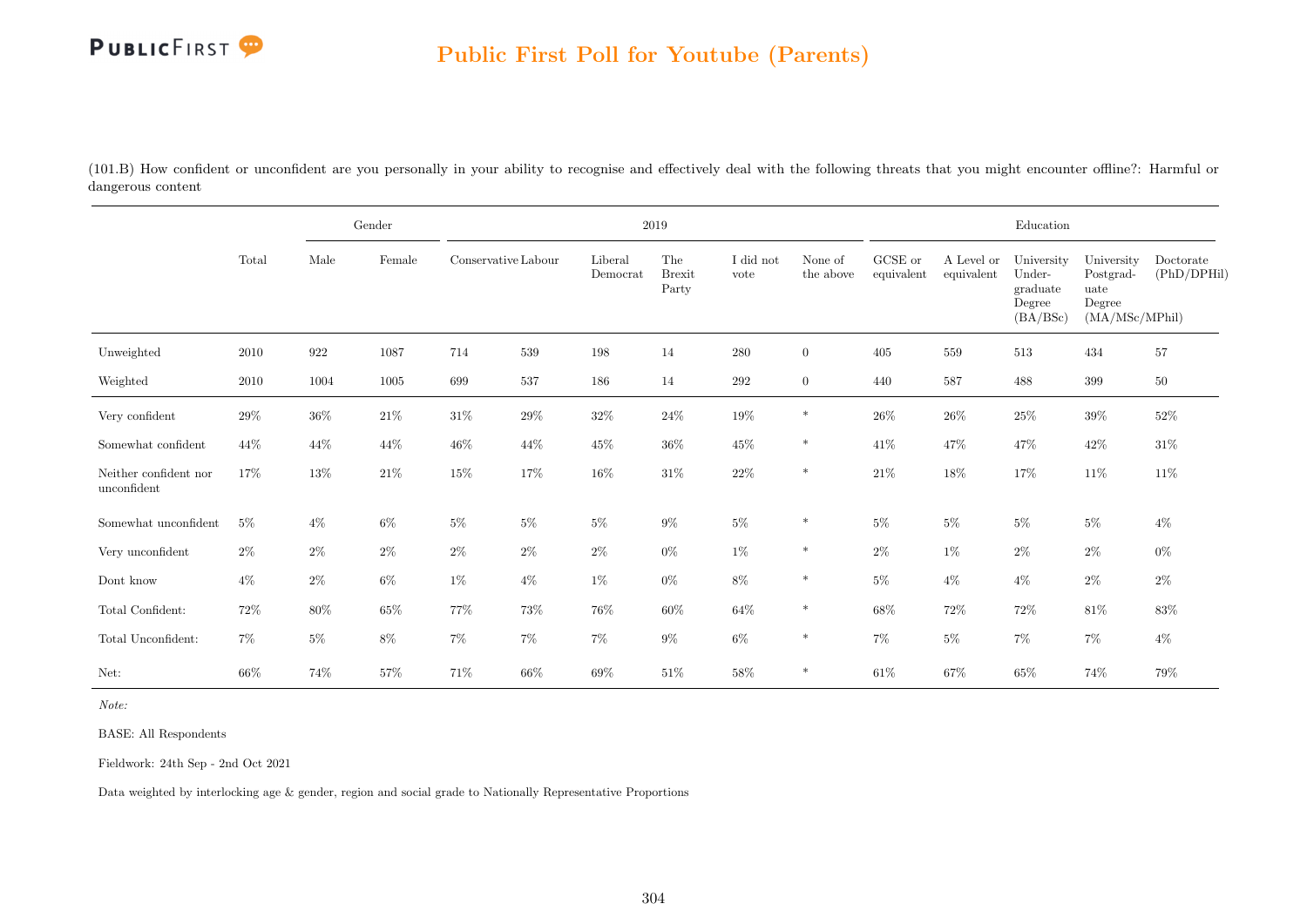(101.C) How confident or unconfident are you personally in your ability to recognise and effectively deal with the following threats that you might encounter offline?: Harmful or dangerous content

|                                      |        |         |               |               |                    |                  |                  | Region                         |               |               |          |        |                     |
|--------------------------------------|--------|---------|---------------|---------------|--------------------|------------------|------------------|--------------------------------|---------------|---------------|----------|--------|---------------------|
|                                      | Total  | London  | South<br>East | South<br>West | East of<br>England | East<br>Midlands | West<br>Midlands | Yorkshire<br>and the<br>Humber | North<br>East | North<br>West | Scotland | Wales  | Northern<br>Ireland |
| Unweighted                           | 2010   | $335\,$ | 257           | 156           | 177                | 120              | 180              | 175                            | 86            | 247           | 145      | 81     | $51\,$              |
| Weighted                             | 2010   | $281\,$ | 261           | 161           | 181                | 141              | 181              | 161                            | 80            | 221           | 181      | 101    | 60                  |
| Very confident                       | $29\%$ | $36\%$  | $26\%$        | $20\%$        | $25\%$             | $31\%$           | $26\%$           | $30\%$                         | $27\%$        | $26\%$        | $34\%$   | $29\%$ | $28\%$              |
| Somewhat confident                   | 44%    | $41\%$  | $45\%$        | $42\%$        | $45\%$             | $46\%$           | 44%              | 47\%                           | 47%           | $46\%$        | $41\%$   | $46\%$ | $35\%$              |
| Neither confident nor<br>unconfident | 17%    | $14\%$  | $20\%$        | $27\%$        | $20\%$             | $10\%$           | $18\%$           | $16\%$                         | $21\%$        | $16\%$        | $12\%$   | $12\%$ | $22\%$              |
| Somewhat unconfident                 | $5\%$  | $5\%$   | $5\%$         | $4\%$         | $4\%$              | $9\%$            | $5\%$            | $4\%$                          | $2\%$         | $4\%$         | $7\%$    | $5\%$  | $4\%$               |
| Very unconfident                     | $2\%$  | $2\%$   | $1\%$         | $2\%$         | $2\%$              | $2\%$            | $1\%$            | $0\%$                          | $0\%$         | $2\%$         | $2\%$    | $3\%$  | $2\%$               |
| Dont know                            | $4\%$  | $2\%$   | $4\%$         | $4\%$         | $4\%$              | $2\%$            | $6\%$            | $2\%$                          | $2\%$         | $5\%$         | $5\%$    | $4\%$  | $8\%$               |
| Total Confident:                     | 72%    | $77\%$  | $71\%$        | $62\%$        | 70%                | 77%              | $70\%$           | 78%                            | $75\%$        | 72\%          | 74%      | 76%    | $63\%$              |
| Total Unconfident:                   | $7\%$  | $7\%$   | $6\%$         | $7\%$         | $6\%$              | $10\%$           | $6\%$            | $4\%$                          | $2\%$         | $6\%$         | $9\%$    | $8\%$  | $7\%$               |
| Net:                                 | $66\%$ | 69%     | $65\%$        | 55%           | $64\%$             | 66%              | 64%              | 73%                            | $73\%$        | 66%           | $65\%$   | 67%    | $56\%$              |

Note:

BASE: All Respondents

Fieldwork: 24th Sep - 2nd Oct 2021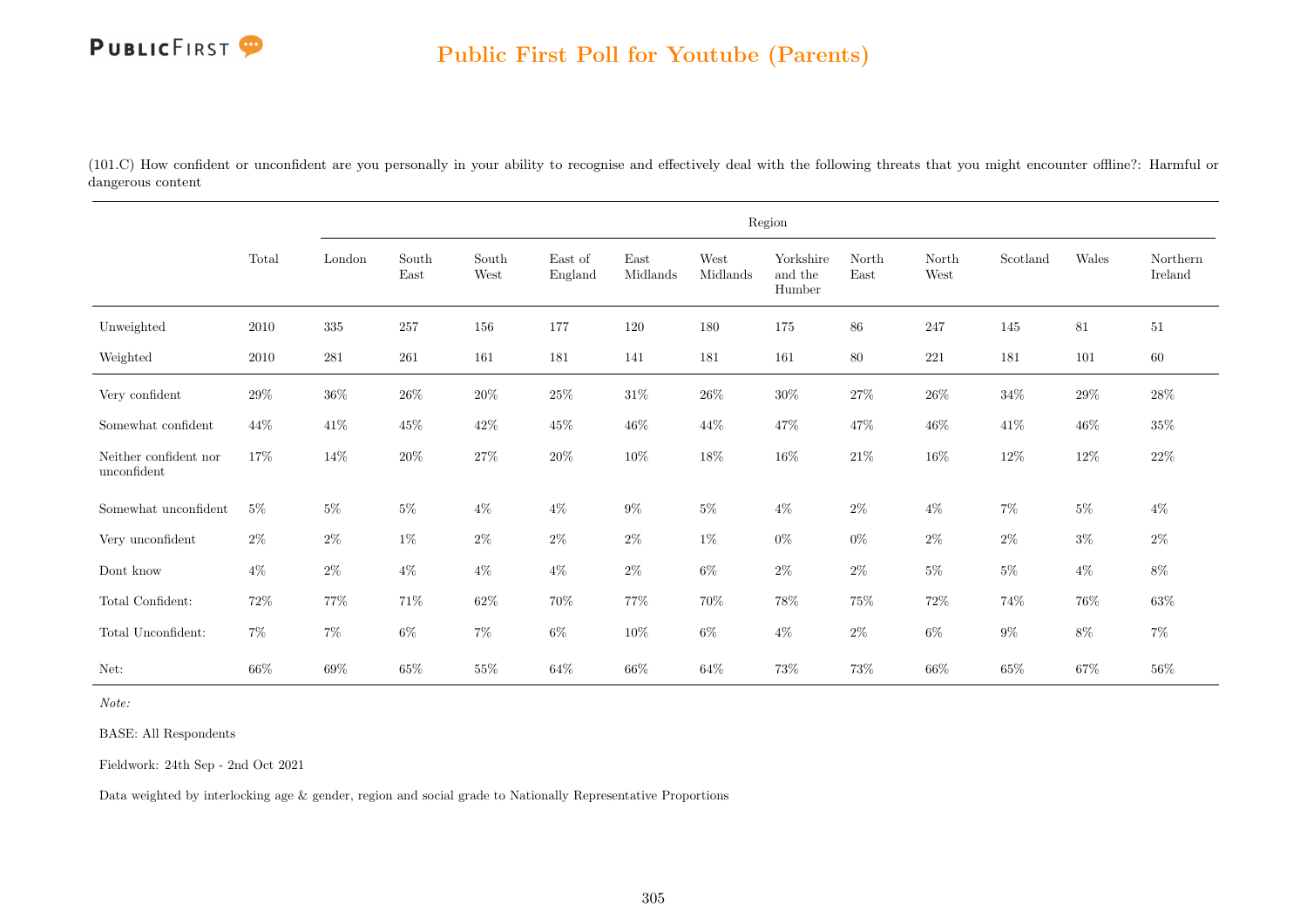

|                                      |        |        |        |                    | Age       |        |        |        |        | Social Grade |        |        | EU 2016 Vote |                   |
|--------------------------------------|--------|--------|--------|--------------------|-----------|--------|--------|--------|--------|--------------|--------|--------|--------------|-------------------|
|                                      | Total  | 18-24  | 25-34  | 35-44              | $45 - 54$ | 55-64  | $65+$  | AB     | C1     | $\rm C2$     | DE     | Leave  | Remain       | I did not<br>vote |
| Unweighted                           | 2010   | $33\,$ | 370    | 924                | 520       | 144    | 19     | 647    | 514    | 433          | 409    | 740    | 931          | 282               |
| Weighted                             | 2010   | 31     | 361    | $\boldsymbol{918}$ | 527       | 153    | $20\,$ | 541    | 521    | 441          | 500    | 749    | 918          | 287               |
| Very confident                       | $20\%$ | $19\%$ | $21\%$ | $21\%$             | $19\%$    | $19\%$ | 16\%   | 27\%   | $16\%$ | 17%          | $20\%$ | $18\%$ | $26\%$       | $11\%$            |
| Somewhat confident                   | 49%    | 49%    | 44\%   | $46\%$             | $56\%$    | $54\%$ | 69%    | 49%    | $47\%$ | 51\%         | $50\%$ | $51\%$ | 49%          | 48%               |
| Neither confident nor<br>unconfident | $18\%$ | 17%    | 18%    | 18%                | 17%       | $20\%$ | $16\%$ | $14\%$ | $22\%$ | $19\%$       | 17%    | 18%    | $16\%$       | 23\%              |
| Somewhat unconfident                 | 7%     | $9\%$  | $9\%$  | $8\%$              | $4\%$     | $4\%$  | $0\%$  | $5\%$  | $9\%$  | $7\%$        | $5\%$  | $6\%$  | $6\%$        | 8%                |
| Very unconfident                     | $3\%$  | $0\%$  | $2\%$  | $3\%$              | $2\%$     | $3\%$  | $0\%$  | $2\%$  | $2\%$  | $2\%$        | $4\%$  | $3\%$  | $2\%$        | $2\%$             |
| Dont know                            | $3\%$  | $6\%$  | $6\%$  | $3\%$              | $2\%$     | $1\%$  | $0\%$  | $3\%$  | $3\%$  | $4\%$        | $4\%$  | $3\%$  | $2\%$        | $7\%$             |
| Total Confident:                     | 70%    | $69\%$ | $65\%$ | 68\%               | 75%       | 73%    | 84\%   | $76\%$ | 63%    | $68\%$       | 70%    | 69%    | 74%          | $59\%$            |
| Total Unconfident:                   | $9\%$  | $9\%$  | $11\%$ | 11\%               | $6\%$     | $6\%$  | $0\%$  | $7\%$  | $12\%$ | $9\%$        | $9\%$  | $9\%$  | $8\%$        | $11\%$            |
| Net:                                 | $60\%$ | $60\%$ | $54\%$ | 57%                | 68%       | $67\%$ | 84\%   | $69\%$ | $51\%$ | $59\%$       | $61\%$ | $60\%$ | 66%          | $49\%$            |

(102.A) How confident or unconfident are you that your child knows how to stay safe online?

BASE: All Respondents

Fieldwork: 24th Sep - 2nd Oct 2021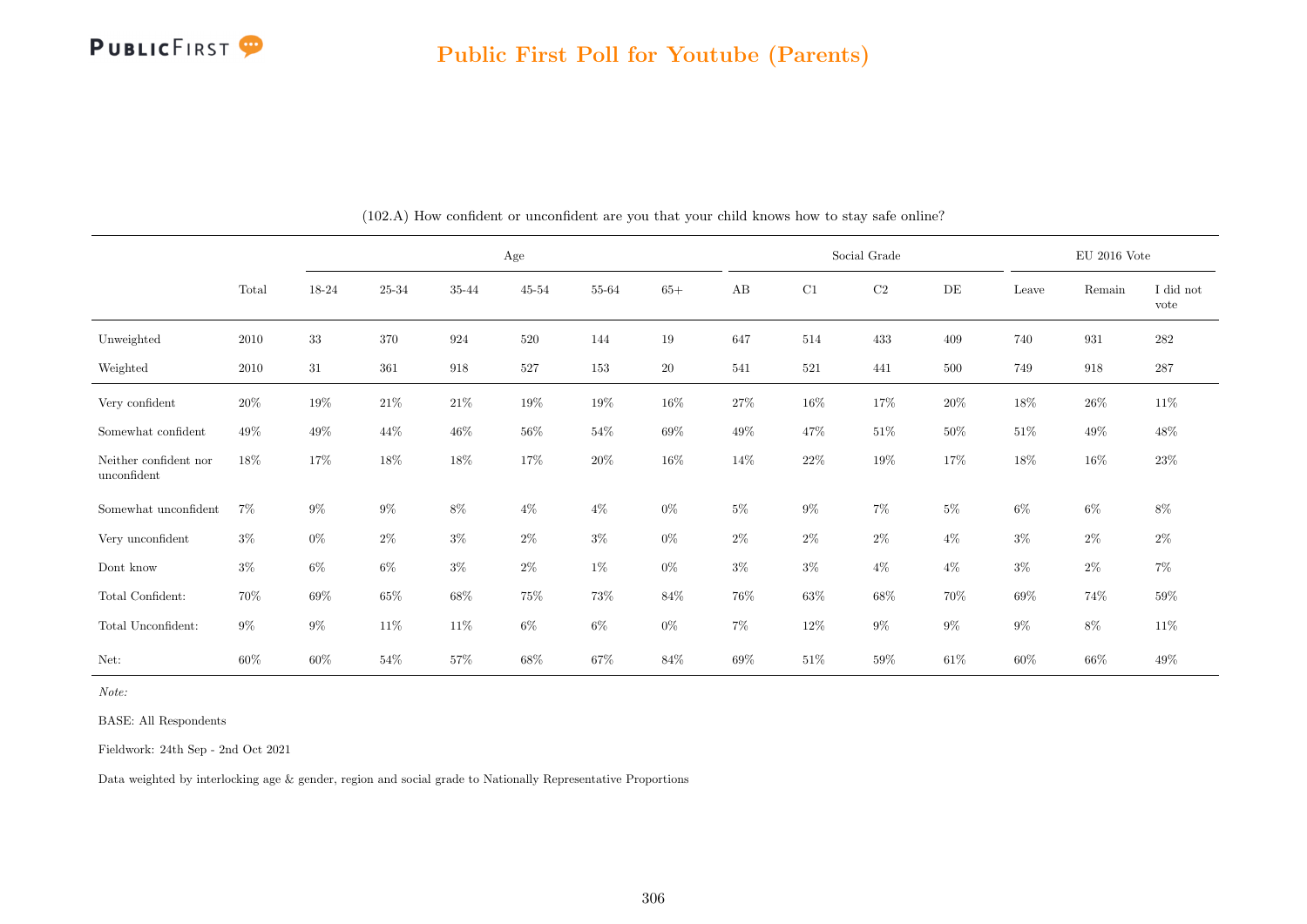

|                                      |        |        | Gender |                     |        | 2019                |                               |                   |                      |                       |                          | Education                                              |                                                             |                          |
|--------------------------------------|--------|--------|--------|---------------------|--------|---------------------|-------------------------------|-------------------|----------------------|-----------------------|--------------------------|--------------------------------------------------------|-------------------------------------------------------------|--------------------------|
|                                      | Total  | Male   | Female | Conservative Labour |        | Liberal<br>Democrat | The<br><b>Brexit</b><br>Party | I did not<br>vote | None of<br>the above | GCSE or<br>equivalent | A Level or<br>equivalent | University<br>Under-<br>graduate<br>Degree<br>(BA/BSc) | University<br>Postgrad-<br>uate<br>Degree<br>(MA/MSc/MPhil) | Doctorate<br>(PhD/DPHil) |
| Unweighted                           | 2010   | 922    | 1087   | 714                 | 539    | 198                 | 14                            | 280               | $\overline{0}$       | 405                   | 559                      | 513                                                    | 434                                                         | 57                       |
| Weighted                             | 2010   | 1004   | 1005   | 699                 | 537    | 186                 | 14                            | 292               | $\overline{0}$       | 440                   | 587                      | 488                                                    | 399                                                         | $50\,$                   |
| Very confident                       | $20\%$ | $27\%$ | $13\%$ | $22\%$              | 19%    | $30\%$              | $9\%$                         | $11\%$            | $\ast$               | 18%                   | 14%                      | 12%                                                    | $40\%$                                                      | 41\%                     |
| Somewhat confident                   | 49%    | $45\%$ | $53\%$ | $51\%$              | $51\%$ | $45\%$              | $46\%$                        | 47%               | $\ast$               | $53\%$                | $53\%$                   | 54%                                                    | $37\%$                                                      | 40%                      |
| Neither confident nor<br>unconfident | 18%    | 17%    | 19%    | $16\%$              | 18%    | 12%                 | $30\%$                        | $23\%$            | $\ast$               | 18%                   | 19%                      | $20\%$                                                 | $14\%$                                                      | 10%                      |
| Somewhat unconfident                 | 7%     | $6\%$  | $7\%$  | $5\%$               | $6\%$  | $10\%$              | 12%                           | $8\%$             | $\ast$               | $5\%$                 | $6\%$                    | 8%                                                     | $6\%$                                                       | $8\%$                    |
| Very unconfident                     | $3\%$  | $2\%$  | $3\%$  | $3\%$               | $2\%$  | $1\%$               | $3\%$                         | $4\%$             | $\ast$               | $3\%$                 | $3\%$                    | $2\%$                                                  | $2\%$                                                       | $0\%$                    |
| Dont know                            | $3\%$  | $3\%$  | $4\%$  | $2\%$               | $3\%$  | $2\%$               | $0\%$                         | $6\%$             | $\ast$               | $3\%$                 | $5\%$                    | $3\%$                                                  | $1\%$                                                       | $2\%$                    |
| Total Confident:                     | 70%    | $73\%$ | $66\%$ | 74%                 | $70\%$ | $76\%$              | $55\%$                        | $58\%$            | $\ast$               | 71\%                  | 67%                      | 66%                                                    | 77%                                                         | $80\%$                   |
| Total Unconfident:                   | $9\%$  | $8\%$  | $11\%$ | $8\%$               | $8\%$  | $11\%$              | 15%                           | $12\%$            | $\ast$               | $8\%$                 | $9\%$                    | $10\%$                                                 | $8\%$                                                       | $8\%$                    |
| Net:                                 | 60%    | $65\%$ | $56\%$ | $66\%$              | $62\%$ | $65\%$              | $40\%$                        | $46\%$            | $\ast$               | 63%                   | 58%                      | 56%                                                    | 69%                                                         | $72\%$                   |

(102.B) How confident or unconfident are you that your child knows how to stay safe online?

Note:

BASE: All Respondents

Fieldwork: 24th Sep - 2nd Oct 2021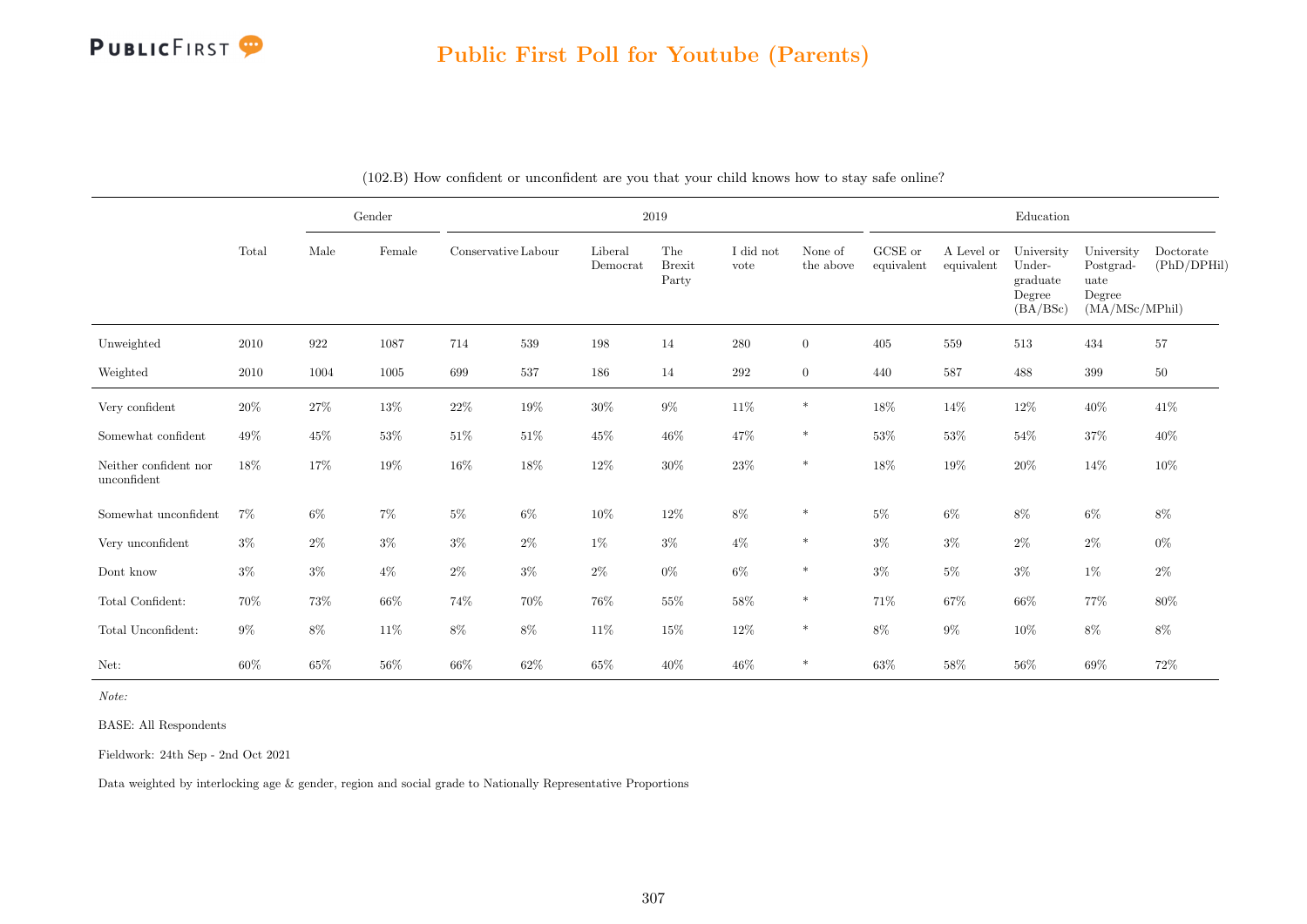

|                                      |          |           |               |               |                    |                  |                  | Region                         |               |               |          |        |                     |
|--------------------------------------|----------|-----------|---------------|---------------|--------------------|------------------|------------------|--------------------------------|---------------|---------------|----------|--------|---------------------|
|                                      | Total    | London    | South<br>East | South<br>West | East of<br>England | East<br>Midlands | West<br>Midlands | Yorkshire<br>and the<br>Humber | North<br>East | North<br>West | Scotland | Wales  | Northern<br>Ireland |
| Unweighted                           | 2010     | $335\,$   | $257\,$       | 156           | 177                | 120              | 180              | 175                            | $86\,$        | $247\,$       | 145      | 81     | 51                  |
| Weighted                             | $2010\,$ | $\bf 281$ | 261           | 161           | 181                | 141              | 181              | 161                            | $80\,$        | $221\,$       | 181      | 101    | 60                  |
| Very confident                       | $20\%$   | $37\%$    | $18\%$        | $16\%$        | $14\%$             | $21\%$           | $17\%$           | $20\%$                         | $22\%$        | $21\%$        | $14\%$   | $18\%$ | $11\%$              |
| Somewhat confident                   | $49\%$   | $37\%$    | $47\%$        | $52\%$        | $52\%$             | $49\%$           | $53\%$           | $48\%$                         | $56\%$        | $53\%$        | $51\%$   | $55\%$ | $56\%$              |
| Neither confident nor<br>unconfident | $18\%$   | $16\%$    | $20\%$        | $23\%$        | $18\%$             | $19\%$           | $16\%$           | $18\%$                         | $12\%$        | 14\%          | $21\%$   | $16\%$ | $16\%$              |
| Somewhat unconfident                 | $7\%$    | $6\%$     | $9\%$         | $5\%$         | $7\%$              | $8\%$            | $5\%$            | $8\%$                          | $4\%$         | $5\%$         | $7\%$    | $6\%$  | $7\%$               |
| Very unconfident                     | $3\%$    | $2\%$     | $1\%$         | $2\%$         | $4\%$              | $1\%$            | $4\%$            | $3\%$                          | $3\%$         | $1\%$         | $5\%$    | $4\%$  | $2\%$               |
| Dont know                            | $3\%$    | $2\%$     | $4\%$         | $3\%$         | $4\%$              | $2\%$            | $5\%$            | $3\%$                          | $3\%$         | $5\%$         | $2\%$    | $0\%$  | $8\%$               |
| Total Confident:                     | 70%      | $74\%$    | $65\%$        | $68\%$        | $66\%$             | 70%              | $70\%$           | $68\%$                         | 78%           | 74%           | $65\%$   | 73%    | $66\%$              |
| Total Unconfident:                   | $9\%$    | $8\%$     | $10\%$        | $7\%$         | $11\%$             | $9\%$            | $9\%$            | $10\%$                         | $7\%$         | $7\%$         | $12\%$   | $11\%$ | $10\%$              |
| Net:                                 | $60\%$   | $66\%$    | $55\%$        | $61\%$        | $55\%$             | $61\%$           | $61\%$           | $58\%$                         | 71%           | $68\%$        | $53\%$   | $63\%$ | $57\%$              |

(102.C) How confident or unconfident are you that your child knows how to stay safe online?

Note:

BASE: All Respondents

Fieldwork: 24th Sep - 2nd Oct 2021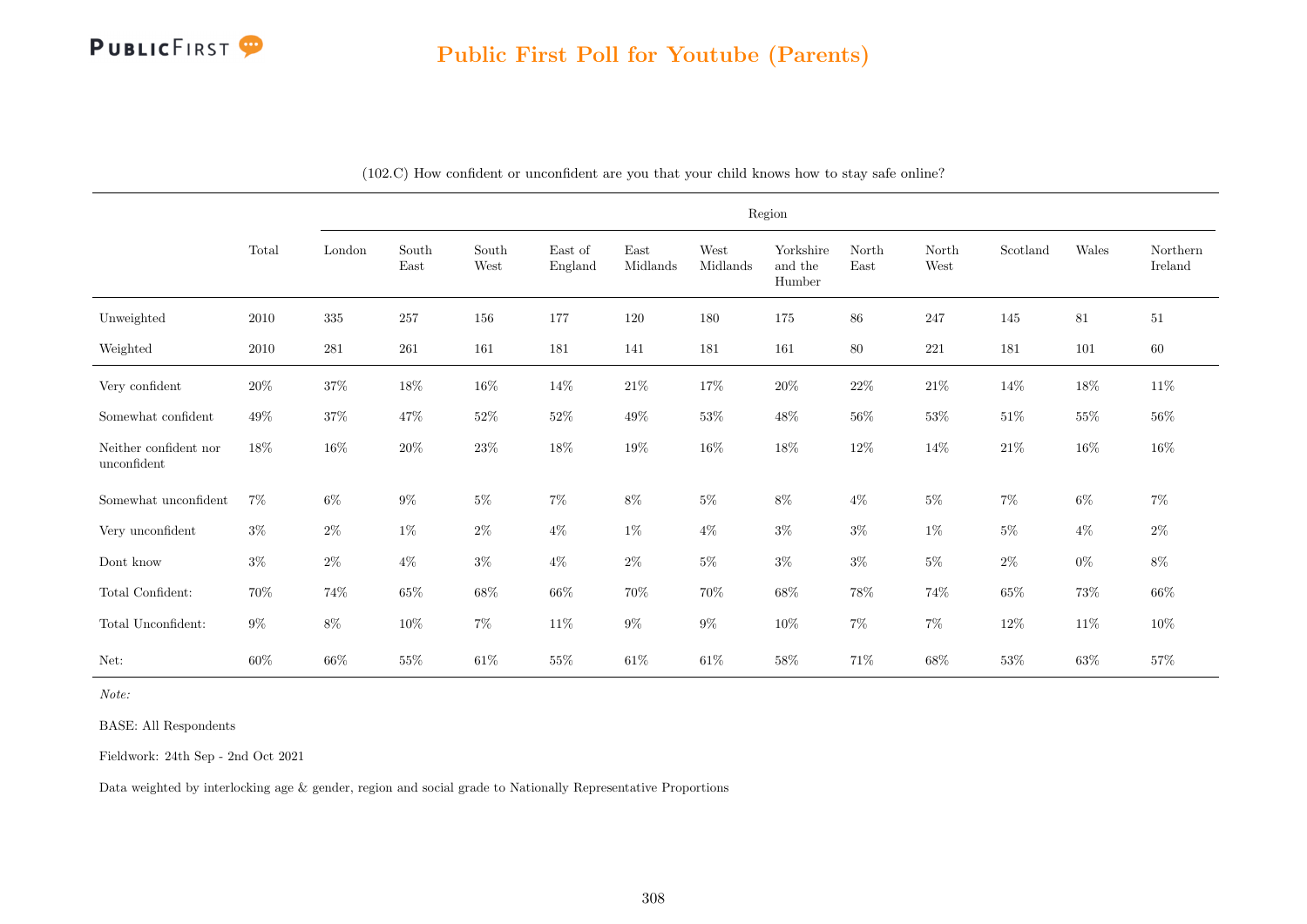

|                                      |        |        |        |                    | Age       |        |        |        |        | Social Grade |        |        | EU 2016 Vote |                   |
|--------------------------------------|--------|--------|--------|--------------------|-----------|--------|--------|--------|--------|--------------|--------|--------|--------------|-------------------|
|                                      | Total  | 18-24  | 25-34  | 35-44              | $45 - 54$ | 55-64  | $65+$  | AB     | C1     | $\rm C2$     | DE     | Leave  | Remain       | I did not<br>vote |
| Unweighted                           | 2010   | $33\,$ | 370    | 924                | 520       | 144    | 19     | 647    | 514    | 433          | 409    | 740    | 931          | 282               |
| Weighted                             | 2010   | 31     | 361    | $\boldsymbol{918}$ | 527       | 153    | $20\,$ | 541    | 521    | 441          | 500    | 749    | 918          | 287               |
| Very confident                       | $25\%$ | $23\%$ | $26\%$ | $28\%$             | $20\%$    | $17\%$ | $35\%$ | $30\%$ | $19\%$ | $23\%$       | 27%    | $23\%$ | $28\%$       | $20\%$            |
| Somewhat confident                   | $53\%$ | 45%    | $49\%$ | $51\%$             | 58%       | $60\%$ | $50\%$ | $52\%$ | $55\%$ | 55%          | $50\%$ | $56\%$ | 52%          | 49%               |
| Neither confident nor<br>unconfident | $15\%$ | $19\%$ | 17%    | 12\%               | 18%       | 18%    | $15\%$ | 13%    | $18\%$ | 14\%         | $16\%$ | 16%    | 13%          | $20\%$            |
| Somewhat unconfident                 | $4\%$  | 14%    | $4\%$  | $4\%$              | $3\%$     | $3\%$  | $0\%$  | $3\%$  | $4\%$  | $4\%$        | $3\%$  | $3\%$  | $4\%$        | $4\%$             |
| Very unconfident                     | $1\%$  | $0\%$  | $1\%$  | $2\%$              | $0\%$     | $1\%$  | $0\%$  | 1%     | $1\%$  | $1\%$        | $1\%$  | $1\%$  | $1\%$        | 1%                |
| Dont know                            | $3\%$  | $0\%$  | $3\%$  | $3\%$              | $2\%$     | $1\%$  | $0\%$  | $2\%$  | $3\%$  | $3\%$        | $3\%$  | $2\%$  | $1\%$        | $6\%$             |
| Total Confident:                     | 78%    | $67\%$ | $75\%$ | 79%                | 78%       | 77%    | 85%    | $81\%$ | $74\%$ | 78%          | 77%    | 78%    | 81\%         | 69%               |
| Total Unconfident:                   | $5\%$  | 14%    | $4\%$  | $5\%$              | $3\%$     | $4\%$  | $0\%$  | $4\%$  | $5\%$  | $5\%$        | $5\%$  | $4\%$  | $5\%$        | $5\%$             |
| Net:                                 | 73%    | $54\%$ | 71\%   | 74%                | $75\%$    | 73%    | $85\%$ | 77%    | $69\%$ | $73\%$       | $72\%$ | 74%    | 76%          | $65\%$            |

(103.A) How confident or unconfident do you feel in your ability to keep your child safe online?

BASE: All Respondents

Fieldwork: 24th Sep - 2nd Oct 2021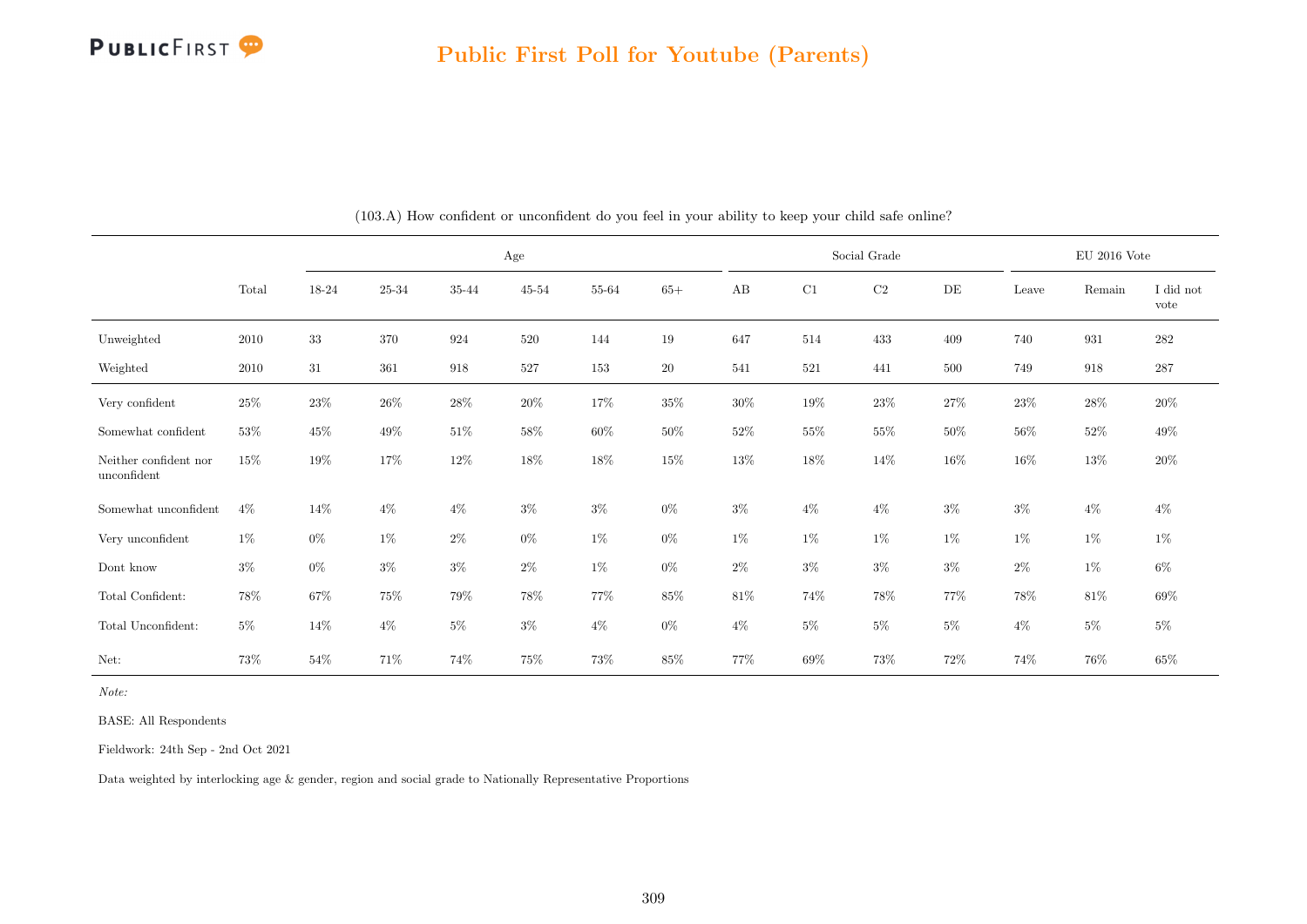

|                                      |        |                    | Gender |                     |        |                     | 2019                          |                   |                      |                       |                          | Education                                              |                                                             |                          |
|--------------------------------------|--------|--------------------|--------|---------------------|--------|---------------------|-------------------------------|-------------------|----------------------|-----------------------|--------------------------|--------------------------------------------------------|-------------------------------------------------------------|--------------------------|
|                                      | Total  | Male               | Female | Conservative Labour |        | Liberal<br>Democrat | The<br><b>Brexit</b><br>Party | I did not<br>vote | None of<br>the above | GCSE or<br>equivalent | A Level or<br>equivalent | University<br>Under-<br>graduate<br>Degree<br>(BA/BSc) | University<br>Postgrad-<br>uate<br>Degree<br>(MA/MSc/MPhil) | Doctorate<br>(PhD/DPHil) |
| Unweighted                           | 2010   | $\boldsymbol{922}$ | 1087   | 714                 | 539    | 198                 | 14                            | $280\,$           | $\overline{0}$       | 405                   | 559                      | 513                                                    | 434                                                         | $57\,$                   |
| Weighted                             | 2010   | 1004               | 1005   | 699                 | 537    | 186                 | 14                            | 292               | $\overline{0}$       | 440                   | 587                      | 488                                                    | 399                                                         | $50\,$                   |
| Very confident                       | $25\%$ | $31\%$             | $19\%$ | 27%                 | $25\%$ | $30\%$              | $17\%$                        | 17%               | $\ast$               | $26\%$                | 19%                      | $18\%$                                                 | $41\%$                                                      | 26%                      |
| Somewhat confident                   | 53%    | $50\%$             | $56\%$ | $57\%$              | $51\%$ | $49\%$              | 53%                           | $53\%$            | $\ast$               | $51\%$                | 58%                      | 58%                                                    | $41\%$                                                      | $52\%$                   |
| Neither confident nor<br>unconfident | $15\%$ | 14\%               | $16\%$ | $12\%$              | 17%    | $16\%$              | $24\%$                        | $18\%$            | $\ast$               | $17\%$                | 16%                      | $16\%$                                                 | $11\%$                                                      | 17%                      |
| Somewhat unconfident                 | $4\%$  | $2\%$              | $5\%$  | $2\%$               | $4\%$  | $4\%$               | $0\%$                         | $5\%$             | $\ast$               | $2\%$                 | $3\%$                    | $3\%$                                                  | $6\%$                                                       | $3\%$                    |
| Very unconfident                     | $1\%$  | $1\%$              | $1\%$  | $1\%$               | $1\%$  | $0\%$               | $6\%$                         | $2\%$             | $\ast$               | $1\%$                 | $1\%$                    | $2\%$                                                  | $0\%$                                                       | $0\%$                    |
| Dont know                            | $3\%$  | $2\%$              | $3\%$  | $1\%$               | $3\%$  | $1\%$               | $0\%$                         | $5\%$             | $\ast$               | $2\%$                 | $3\%$                    | $3\%$                                                  | $1\%$                                                       | $2\%$                    |
| Total Confident:                     | 78%    | $81\%$             | 75%    | $84\%$              | $76\%$ | $80\%$              | 70%                           | 69%               | $\ast$               | 77%                   | 77%                      | 77%                                                    | $82\%$                                                      | 78%                      |
| Total Unconfident:                   | $5\%$  | $3\%$              | $6\%$  | $3\%$               | $5\%$  | $4\%$               | $6\%$                         | $7\%$             | $\ast$               | $3\%$                 | $4\%$                    | $5\%$                                                  | $6\%$                                                       | $3\%$                    |
| Net:                                 | 73%    | 78%                | $69\%$ | $80\%$              | 71%    | 76%                 | $65\%$                        | 62%               | $\ast$               | 74%                   | 72%                      | 72\%                                                   | 76%                                                         | 75%                      |

| (103.B) How confident or unconfident do you feel in your ability to keep your child safe online? |
|--------------------------------------------------------------------------------------------------|
|--------------------------------------------------------------------------------------------------|

BASE: All Respondents

Fieldwork: 24th Sep - 2nd Oct 2021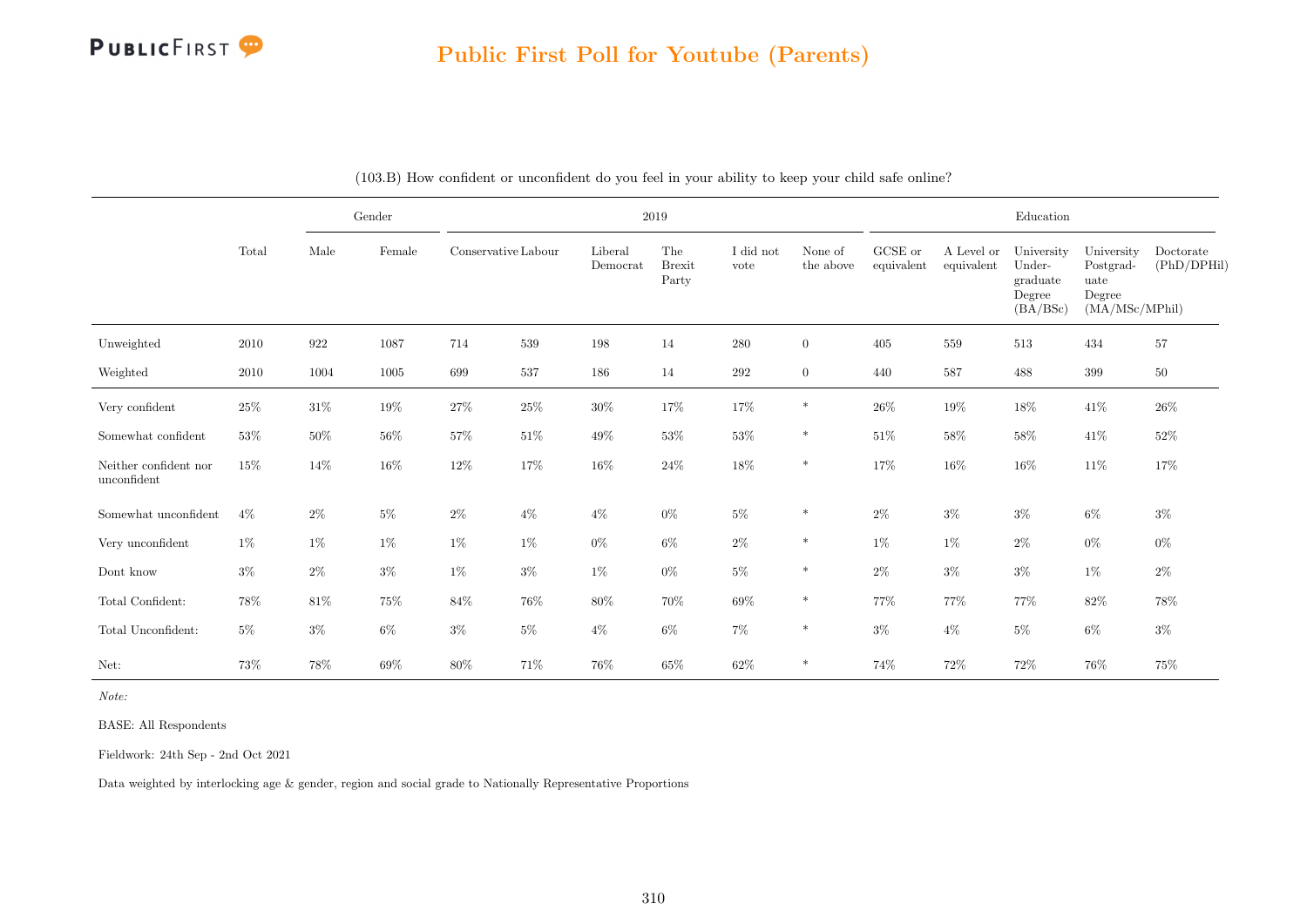

|                                      |          |         |               |               |                    |                  |                  | Region                         |               |               |          |        |                     |
|--------------------------------------|----------|---------|---------------|---------------|--------------------|------------------|------------------|--------------------------------|---------------|---------------|----------|--------|---------------------|
|                                      | Total    | London  | South<br>East | South<br>West | East of<br>England | East<br>Midlands | West<br>Midlands | Yorkshire<br>and the<br>Humber | North<br>East | North<br>West | Scotland | Wales  | Northern<br>Ireland |
| Unweighted                           | $2010\,$ | $335\,$ | 257           | 156           | 177                | 120              | 180              | 175                            | $86\,$        | $247\,$       | 145      | 81     | 51                  |
| Weighted                             | 2010     | $281\,$ | 261           | 161           | 181                | 141              | 181              | 161                            | $80\,$        | 221           | 181      | 101    | $60\,$              |
| Very confident                       | $25\%$   | $40\%$  | $21\%$        | $21\%$        | $22\%$             | $27\%$           | $21\%$           | $19\%$                         | $26\%$        | $26\%$        | $21\%$   | $28\%$ | $18\%$              |
| Somewhat confident                   | $53\%$   | $41\%$  | $56\%$        | $57\%$        | $50\%$             | $52\%$           | $56\%$           | $55\%$                         | $57\%$        | $53\%$        | $58\%$   | $54\%$ | $53\%$              |
| Neither confident nor<br>unconfident | $15\%$   | $15\%$  | $18\%$        | $16\%$        | $20\%$             | $13\%$           | 14%              | $16\%$                         | $11\%$        | $15\%$        | $12\%$   | $12\%$ | $12\%$              |
| Somewhat unconfident                 | $4\%$    | $3\%$   | $3\%$         | $3\%$         | $4\%$              | $5\%$            | $4\%$            | $6\%$                          | $1\%$         | $3\%$         | $2\%$    | $5\%$  | $4\%$               |
| Very unconfident                     | $1\%$    | $1\%$   | $0\%$         | $2\%$         | $1\%$              | $1\%$            | $1\%$            | $1\%$                          | $0\%$         | $0\%$         | $3\%$    | $2\%$  | $2\%$               |
| Dont know                            | $3\%$    | $1\%$   | $2\%$         | $2\%$         | $3\%$              | $2\%$            | $4\%$            | $3\%$                          | $5\%$         | $3\%$         | $3\%$    | $0\%$  | $10\%$              |
| Total Confident:                     | 78%      | $81\%$  | 77%           | $77\%$        | 71%                | $79\%$           | $78\%$           | 74%                            | $83\%$        | 79%           | $80\%$   | $82\%$ | $72\%$              |
| Total Unconfident:                   | $5\%$    | $3\%$   | $3\%$         | $5\%$         | $5\%$              | $6\%$            | $5\%$            | $8\%$                          | $1\%$         | $3\%$         | $5\%$    | $6\%$  | $6\%$               |
| Net:                                 | $73\%$   | 78%     | 74%           | $72\%$        | $66\%$             | $73\%$           | $73\%$           | $67\%$                         | $82\%$        | $76\%$        | 75%      | 75%    | $66\%$              |

(103.C) How confident or unconfident do you feel in your ability to keep your child safe online?

BASE: All Respondents

Fieldwork: 24th Sep - 2nd Oct 2021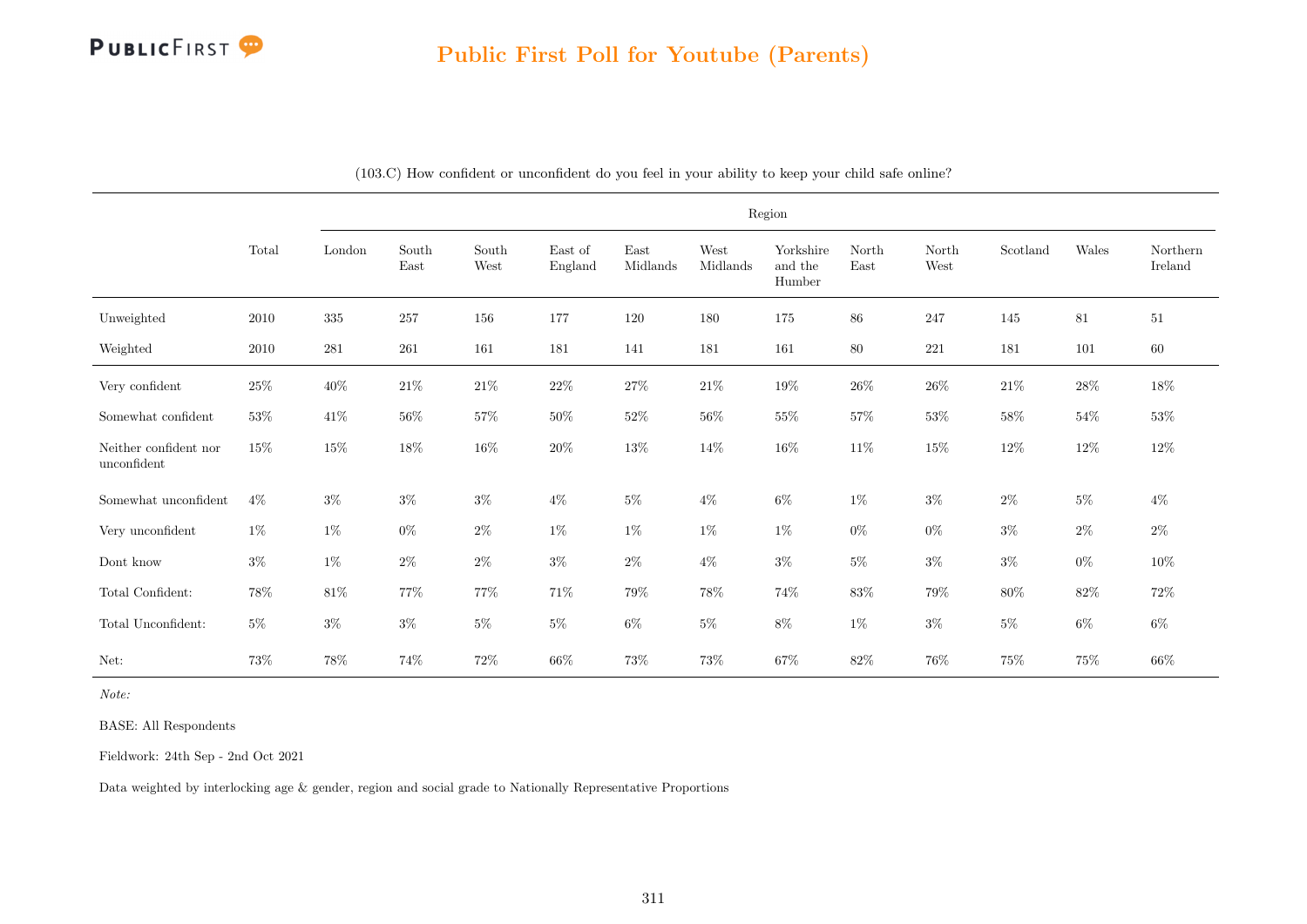

### Public First Poll for Youtube (Parents)

|                                                                                    |                   |                |        | Age             |        |         |                |        | Social Grade |          |           |        | $\rm EU$ 2016 Vote |                         |
|------------------------------------------------------------------------------------|-------------------|----------------|--------|-----------------|--------|---------|----------------|--------|--------------|----------|-----------|--------|--------------------|-------------------------|
|                                                                                    | Total             | 18-24          | 25-34  | $35\mbox{-} 44$ | 45-54  | 55-64   | $65+$          | AB     | $\rm C1$     | $\rm C2$ | $\rm{DE}$ | Leave  | Remain             | I did not<br>$\rm vote$ |
| Unweighted                                                                         | $\boldsymbol{93}$ | $\overline{4}$ | $16\,$ | $51\,$          | 16     | $\,6\,$ | $\overline{0}$ | 26     | $\sqrt{26}$  | 22       | 19        | 31     | 44                 | 13                      |
| Weighted                                                                           | 91                | $\overline{4}$ | 16     | 49              | 15     | $\,6\,$ | $\overline{0}$ | 22     | 25           | $21\,$   | 23        | $30\,$ | 43                 | 13                      |
| My children have<br>circumvented safety<br>features ive set before                 | $9\%$             | $24\%$         | 12%    | $5\%$           | 17%    | $0\%$   | $\ast$         | 16%    | 11%          | $9\%$    | $0\%$     | $0\%$  | $15\%$             | $13\%$                  |
| Dont know                                                                          | $6\%$             | $0\%$          | 14%    | $4\%$           | $9\%$  | $0\%$   | $\ast$         | $0\%$  | $3\%$        | $0\%$    | 21\%      | $5\%$  | $2\%$              | 18%                     |
| Just like the real-world,<br>I dont think I can<br>protect them from<br>every harm | 51%               | 58%            | $58\%$ | $52\%$          | $37\%$ | $52\%$  | $\ast$         | 50%    | $55\%$       | $51\%$   | 47%       | $66\%$ | $40\%$             | $54\%$                  |
| There is too much<br>information, it is<br>overwhelming                            | $32\%$            | $21\%$         | 19%    | $30\%$          | $42\%$ | $60\%$  | $\ast$         | $32\%$ | $46\%$       | $32\%$   | 16%       | $39\%$ | 29%                | 12%                     |
| Other, please specify                                                              | $3\%$             | $0\%$          | $0\%$  | $2\%$           | 12%    | $0\%$   | $\ast$         | 8%     | $0\%$        | $4\%$    | $0\%$     | $3\%$  | $4\%$              | $0\%$                   |
| My children know more<br>about the technology<br>than I do                         | 29%               | $21\%$         | $12\%$ | $29\%$          | 48%    | $39\%$  | $\ast$         | 17%    | 41\%         | 44%      | 16%       | $26\%$ | $37\%$             | 12%                     |
| I dont trust the<br>information that is<br>available                               | $25\%$            | $0\%$          | $29\%$ | $27\%$          | $28\%$ | $12\%$  | $\ast$         | 17%    | $33\%$       | $33\%$   | 17%       | $28\%$ | 17%                | $29\%$                  |
| The information<br>available is often<br>contradicted by other<br>information      | 20%               | 21\%           | 20%    | 19%             | 13%    | 48%     | $\ast$         | 15%    | 29%          | 23%      | 14%       | 29%    | 20%                | 7%                      |
| There isnt much<br>information for parents<br>that is easily available             | 18%               | $21\%$         | $25\%$ | $13\%$          | $21\%$ | $25\%$  | $\ast$         | 16%    | 18%          | $28\%$   | $9\%$     | 17%    | $24\%$             | $0\%$                   |

(104.A) You said you did not feel confident in your ability to keep your child safe online. Why is that?Tick all that apply

Note:

BASE: Respondents who are unconfident in their ability to keep their child safe online.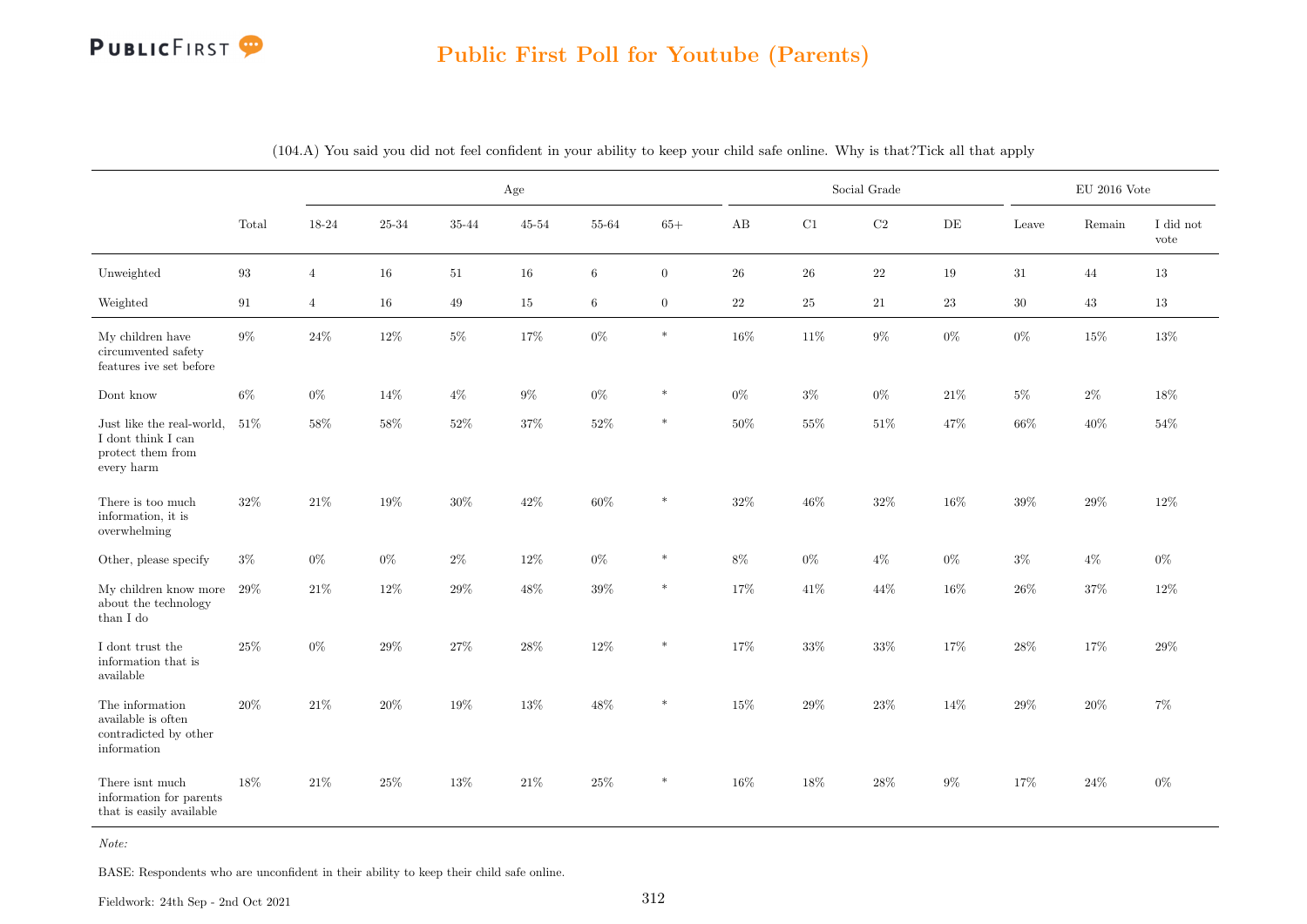

### Public First Poll for Youtube (Parents)

|                                                                                    |                   |        | Gender |                     |        |                             | $2019\,$                      |                   |                      |                               |                          | Education                                              |                                                             |                          |
|------------------------------------------------------------------------------------|-------------------|--------|--------|---------------------|--------|-----------------------------|-------------------------------|-------------------|----------------------|-------------------------------|--------------------------|--------------------------------------------------------|-------------------------------------------------------------|--------------------------|
|                                                                                    | Total             | Male   | Female | Conservative Labour |        | Liberal<br>${\it Democrat}$ | The<br><b>Brexit</b><br>Party | I did not<br>vote | None of<br>the above | ${\rm GCSE}$ or<br>equivalent | A Level or<br>equivalent | University<br>Under-<br>graduate<br>Degree<br>(BA/BSc) | University<br>Postgrad-<br>uate<br>Degree<br>(MA/MSc/MPhil) | Doctorate<br>(PhD/DPHil) |
| Unweighted                                                                         | $\boldsymbol{93}$ | $25\,$ | $68\,$ | $\sqrt{24}$         | $26\,$ | 8                           | $\mathbf{1}$                  | $20\,$            | $\overline{0}$       | $\overline{0}$                | $\boldsymbol{0}$         | $25\,$                                                 | $\sqrt{24}$                                                 | $\mathbf{1}$             |
| Weighted                                                                           | 91                | $30\,$ | 62     | 24                  | $25\,$ | 8                           | $\mathbf{1}$                  | $21\,$            | $\overline{0}$       | $\overline{0}$                | $\overline{0}$           | $22\,$                                                 | $23\,$                                                      | $\mathbf{1}$             |
| My children have<br>circumvented safety<br>features ive set before                 | $9\%$             | 19%    | $4\%$  | $9\%$               | $8\%$  | $0\%$                       | $0\%$                         | 8%                | $\ast$               | $0\%$                         | $4\%$                    | $14\%$                                                 | $18\%$                                                      | $0\%$                    |
| Dont know                                                                          | $6\%$             | $5\%$  | $7\%$  | $0\%$               | $0\%$  | $0\%$                       | $0\%$                         | 18%               | $\ast$               | $9\%$                         | $4\%$                    | $4\%$                                                  | $0\%$                                                       | $0\%$                    |
| Just like the real-world,<br>I dont think I can<br>protect them from<br>every harm | $51\%$            | 44\%   | 54%    | $52\%$              | $39\%$ | $75\%$                      | $100\%$                       | $57\%$            | $\ast$               | $34\%$                        | 66%                      | 48%                                                    | 47%                                                         | 100%                     |
| There is too much<br>information, it is<br>overwhelming                            | $32\%$            | $34\%$ | $30\%$ | $41\%$              | $23\%$ | $20\%$                      | $100\%$                       | $27\%$            |                      | $50\%$                        | 27%                      | $31\%$                                                 | $32\%$                                                      | $0\%$                    |
| Other, please specify                                                              | $3\%$             | $4\%$  | $3\%$  | $0\%$               | $4\%$  | $0\%$                       | $0\%$                         | $3\%$             | *                    | $0\%$                         | $4\%$                    | $3\%$                                                  | $5\%$                                                       | $0\%$                    |
| My children know more<br>about the technology<br>than I do                         | $29\%$            | $19\%$ | $35\%$ | 23\%                | $45\%$ | $23\%$                      | $100\%$                       | 18%               | $\ast$               | $22\%$                        | $37\%$                   | $34\%$                                                 | $28\%$                                                      | $0\%$                    |
| ${\rm I}$ dont trust the<br>information that is<br>available                       | $25\%$            | 29\%   | $23\%$ | $22\%$              | $21\%$ | $12\%$                      | $0\%$                         | $27\%$            | $\ast$               | $34\%$                        | 24\%                     | $24\%$                                                 | $26\%$                                                      | $0\%$                    |
| The information<br>available is often<br>contradicted by other<br>information      | $20\%$            | 31\%   | 16%    | $36\%$              | 16%    | $45\%$                      | $0\%$                         | $0\%$             |                      | 12%                           | 15%                      | $24\%$                                                 | $33\%$                                                      | $0\%$                    |
| There isnt much<br>information for parents<br>that is easily available             | $18\%$            | $10\%$ | $21\%$ | $23\%$              | 29%    | $14\%$                      | $0\%$                         | $3\%$             | $\ast$               | $17\%$                        | 14%                      | $23\%$                                                 | $20\%$                                                      | $0\%$                    |

(104.B) You said you did not feel confident in your ability to keep your child safe online. Why is that?Tick all that apply

Note:

BASE: Respondents who are unconfident in their ability to keep their child safe online.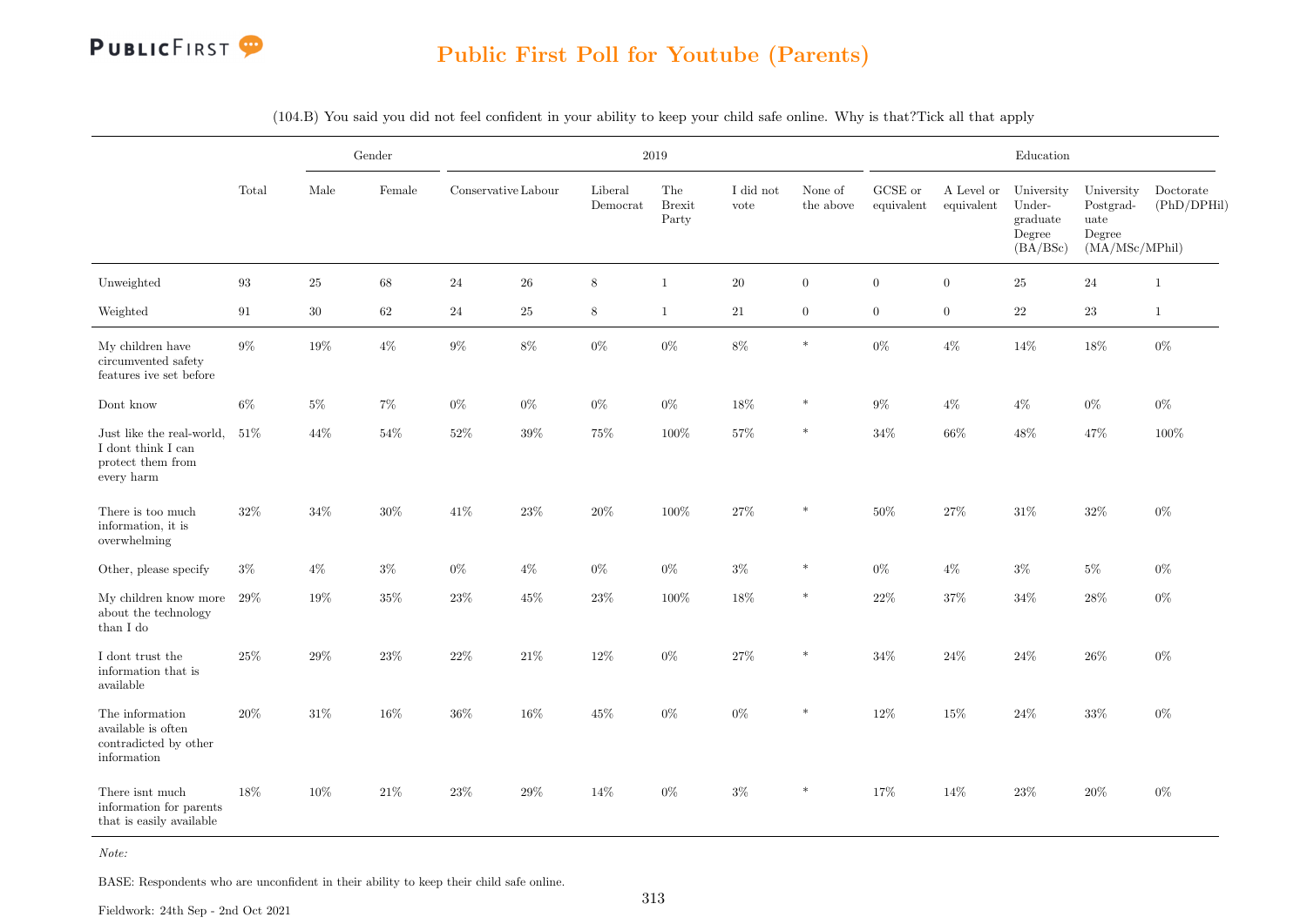

### Public First Poll for Youtube (Parents)

(104.C) You said you did not feel confident in your ability to keep your child safe online. Why is that?Tick all that apply

|                                                                                    |        |        |               |               |                    |                  |                  | Region                         |                                |               |          |             |                              |
|------------------------------------------------------------------------------------|--------|--------|---------------|---------------|--------------------|------------------|------------------|--------------------------------|--------------------------------|---------------|----------|-------------|------------------------------|
|                                                                                    | Total  | London | South<br>East | South<br>West | East of<br>England | East<br>Midlands | West<br>Midlands | Yorkshire<br>and the<br>Humber | North<br>$\operatorname{East}$ | North<br>West | Scotland | Wales       | $\mbox{Northern}$<br>Ireland |
| Unweighted                                                                         | 93     | $12\,$ | $8\,$         | $9\,$         | $10\,$             | $\,8\,$          | $\boldsymbol{9}$ | $13\,$                         | $\mathbf{1}$                   | $8\,$         | $\,7$    | $\,$ 5 $\,$ | $\sqrt{3}$                   |
| Weighted                                                                           | 91     | $10\,$ | $8\,$         | $8\,$         | $\boldsymbol{9}$   | $\boldsymbol{9}$ | $\boldsymbol{9}$ | $12\,$                         | $\,1$                          | $\,6\,$       | $\,9$    | $\,6\,$     | $\overline{4}$               |
| My children have<br>circumvented safety<br>features ive set before                 | $9\%$  | $21\%$ | $0\%$         | $11\%$        | $0\%$              | $12\%$           | $11\%$           | $7\%$                          | $0\%$                          | $0\%$         | $0\%$    | $21\%$      | $33\%$                       |
| Dont know                                                                          | $6\%$  | $0\%$  | $0\%$         | $0\%$         | $15\%$             | $0\%$            | $0\%$            | $7\%$                          | 100%                           | $0\%$         | $13\%$   | $20\%$      | $0\%$                        |
| Just like the real-world,<br>I dont think I can<br>protect them from<br>every harm | 51%    | $31\%$ | $77\%$        | $42\%$        | 41\%               | $60\%$           | $45\%$           | $58\%$                         | $0\%$                          | $47\%$        | $52\%$   | $59\%$      | 67%                          |
| There is too much<br>information, it is<br>$over {\bf w} {\bf h} {\bf elming}$     | $32\%$ | $22\%$ | $36\%$        | $24\%$        | $31\%$             | $53\%$           | $21\%$           | $40\%$                         | $0\%$                          | $35\%$        | $22\%$   | $18\%$      | $61\%$                       |
| Other, please specify                                                              | $3\%$  | $7\%$  | $0\%$         | $11\%$        | $0\%$              | $0\%$            | $0\%$            | $0\%$                          | $0\%$                          | $0\%$         | $0\%$    | $0\%$       | 33%                          |
| My children know more<br>about the technology<br>than I do                         | $29\%$ | $51\%$ | 23%           | 33%           | $46\%$             | $27\%$           | $20\%$           | 48%                            | $0\%$                          | $38\%$        | 10%      | $0\%$       | $0\%$                        |
| ${\rm I}$ dont trust the<br>information that is<br>available                       | $25\%$ | $50\%$ | $11\%$        | $11\%$        | 41\%               | $18\%$           | $23\%$           | $16\%$                         | $0\%$                          | $38\%$        | $22\%$   | $18\%$      | 33%                          |
| The information<br>available is often<br>contradicted by other<br>information      | 20%    | $39\%$ | 13%           | $0\%$         | 13%                | $25\%$           | 14%              | 14%                            | $0\%$                          | $41\%$        | $41\%$   | 18%         | $0\%$                        |
| There isnt much<br>information for parents<br>that is easily available             | 18%    | $42\%$ | $11\%$        | $35\%$        | $10\%$             | $30\%$           | $8\%$            | $7\%$                          | $0\%$                          | $12\%$        | $25\%$   | $0\%$       | $0\%$                        |

BASE: Respondents who are unconfident in their ability to keep their child safe online.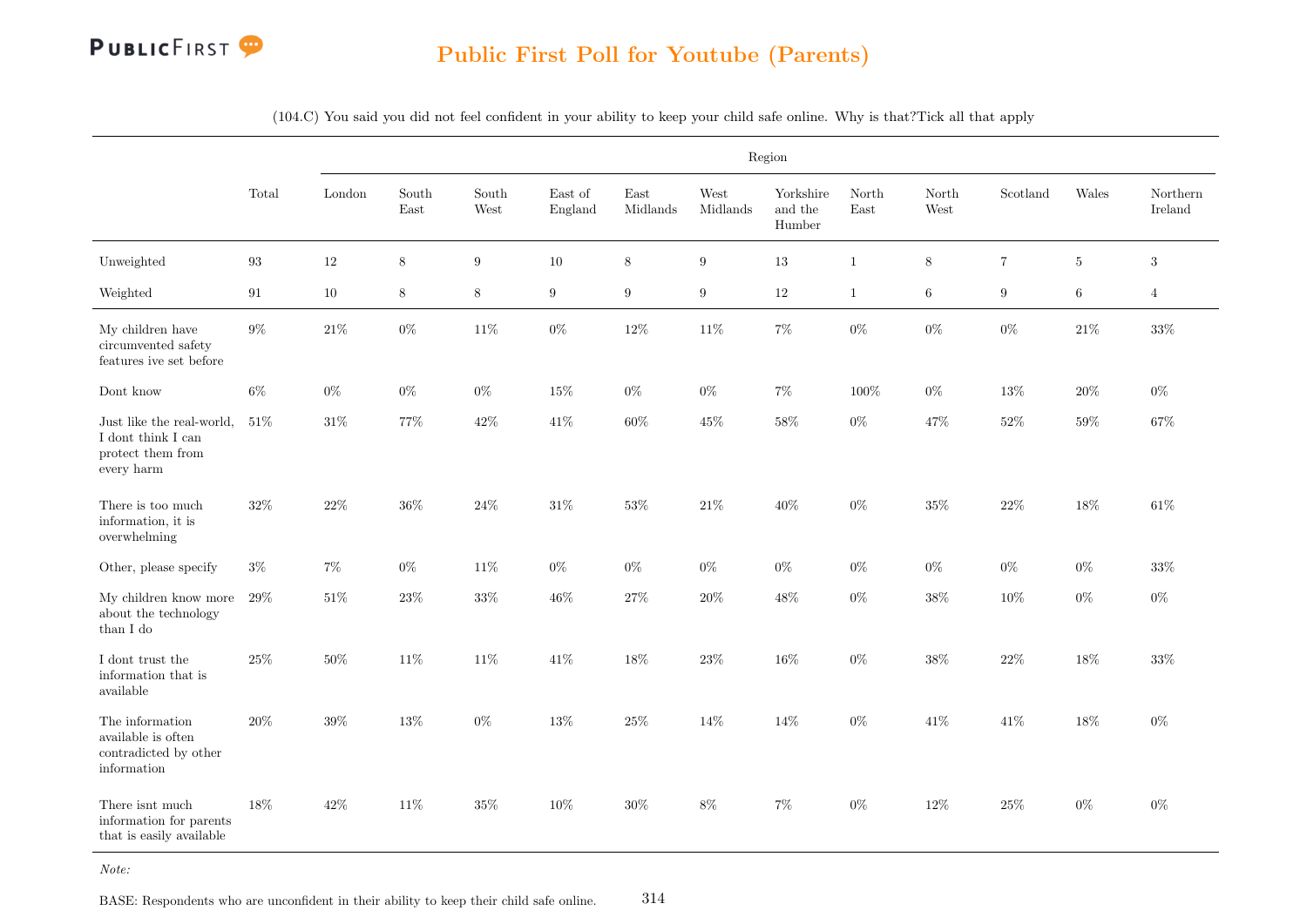

|                                    |        |        |        |        | Age       |        |        |        |        | Social Grade |        |        | $EU$ 2016 Vote |                   |
|------------------------------------|--------|--------|--------|--------|-----------|--------|--------|--------|--------|--------------|--------|--------|----------------|-------------------|
|                                    | Total  | 18-24  | 25-34  | 35-44  | $45 - 54$ | 55-64  | $65+$  | AB     | C1     | C2           | DE     | Leave  | Remain         | I did not<br>vote |
| Unweighted                         | 2010   | 33     | 370    | 924    | 520       | 144    | 19     | 647    | 514    | 433          | 409    | 740    | 931            | 282               |
| Weighted                           | 2010   | 31     | 361    | 918    | 527       | 153    | 20     | 541    | 521    | 441          | 500    | 749    | 918            | 287               |
| Yes                                | 53%    | $46\%$ | $45\%$ | $55\%$ | $56\%$    | 47%    | $61\%$ | $61\%$ | $50\%$ | 49\%         | $50\%$ | $51\%$ | $58\%$         | $42\%$            |
| $\rm No$                           | 24\%   | 42\%   | $30\%$ | 22%    | $21\%$    | $26\%$ | 16%    | 18%    | 25%    | $26\%$       | 26\%   | $25\%$ | 22%            | $25\%$            |
| Dont know                          | $22\%$ | $9\%$  | $22\%$ | $21\%$ | $23\%$    | $27\%$ | 17%    | 19%    | $24\%$ | $23\%$       | $22\%$ | $23\%$ | 19%            | $30\%$            |
| $N/A$ My child is not in<br>school | $1\%$  | $3\%$  | $3\%$  | $1\%$  | $1\%$     | $1\%$  | $5\%$  | $2\%$  | $1\%$  | $1\%$        | $2\%$  | $1\%$  | $1\%$          | $2\%$             |

(105.A) Do you think your child is taught enough about online safety at school?

Note:

BASE: All Respondents

Fieldwork: 24th Sep - 2nd Oct 2021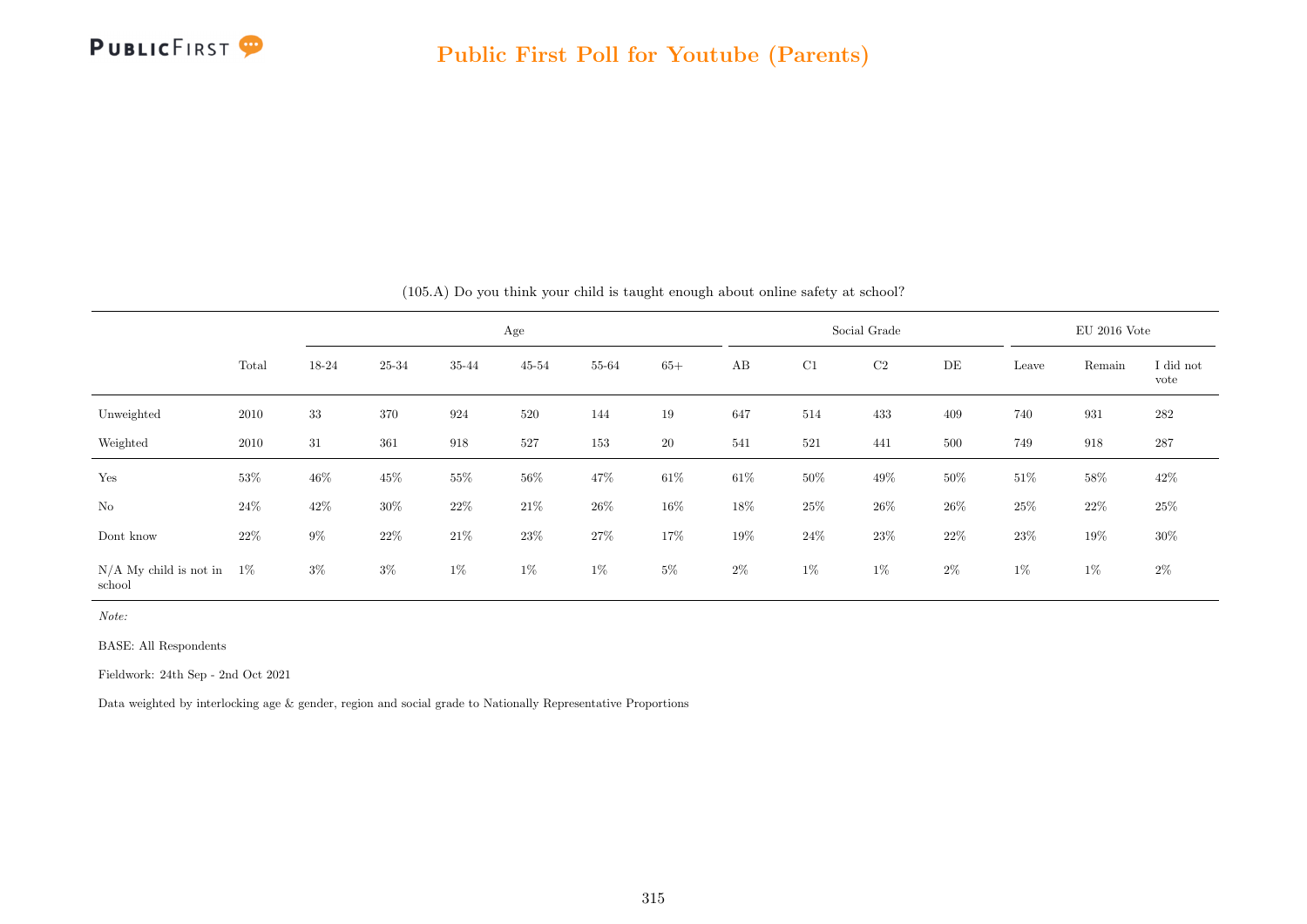

|                                    |        |        | Gender |                     |        |                     | 2019                          |                   |                      |                       |                          | Education                                              |                                                             |                          |
|------------------------------------|--------|--------|--------|---------------------|--------|---------------------|-------------------------------|-------------------|----------------------|-----------------------|--------------------------|--------------------------------------------------------|-------------------------------------------------------------|--------------------------|
|                                    | Total  | Male   | Female | Conservative Labour |        | Liberal<br>Democrat | The<br><b>Brexit</b><br>Party | I did not<br>vote | None of<br>the above | GCSE or<br>equivalent | A Level or<br>equivalent | University<br>Under-<br>graduate<br>Degree<br>(BA/BSc) | University<br>Postgrad-<br>uate<br>Degree<br>(MA/MSc/MPhil) | Doctorate<br>(PhD/DPHil) |
| Unweighted                         | 2010   | 922    | 1087   | 714                 | 539    | 198                 | 14                            | 280               | $\overline{0}$       | 405                   | 559                      | 513                                                    | 434                                                         | $57\,$                   |
| Weighted                           | 2010   | 1004   | 1005   | 699                 | 537    | 186                 | 14                            | $\,292$           | $\overline{0}$       | 440                   | 587                      | 488                                                    | 399                                                         | 50                       |
| Yes                                | $53\%$ | 53%    | $52\%$ | $58\%$              | $52\%$ | $66\%$              | 37%                           | 37%               | $\ast$               | $48\%$                | $46\%$                   | $51\%$                                                 | 70%                                                         | 66%                      |
| $\rm No$                           | $24\%$ | $24\%$ | $24\%$ | $24\%$              | $25\%$ | 17%                 | $36\%$                        | $26\%$            | $\ast$               | $29\%$                | $25\%$                   | $23\%$                                                 | 17%                                                         | $19\%$                   |
| Dont know                          | $22\%$ | $22\%$ | $22\%$ | $18\%$              | $21\%$ | $16\%$              | $27\%$                        | $34\%$            | $*$                  | $22\%$                | $27\%$                   | $24\%$                                                 | $12\%$                                                      | $13\%$                   |
| $N/A$ My child is not in<br>school | $1\%$  | $1\%$  | $2\%$  | $0\%$               | $2\%$  | 1%                  | $0\%$                         | $3\%$             | $\ast$               | $1\%$                 | $1\%$                    | $2\%$                                                  | $1\%$                                                       | $2\%$                    |

(105.B) Do you think your child is taught enough about online safety at school?

Note:

BASE: All Respondents

Fieldwork: 24th Sep - 2nd Oct 2021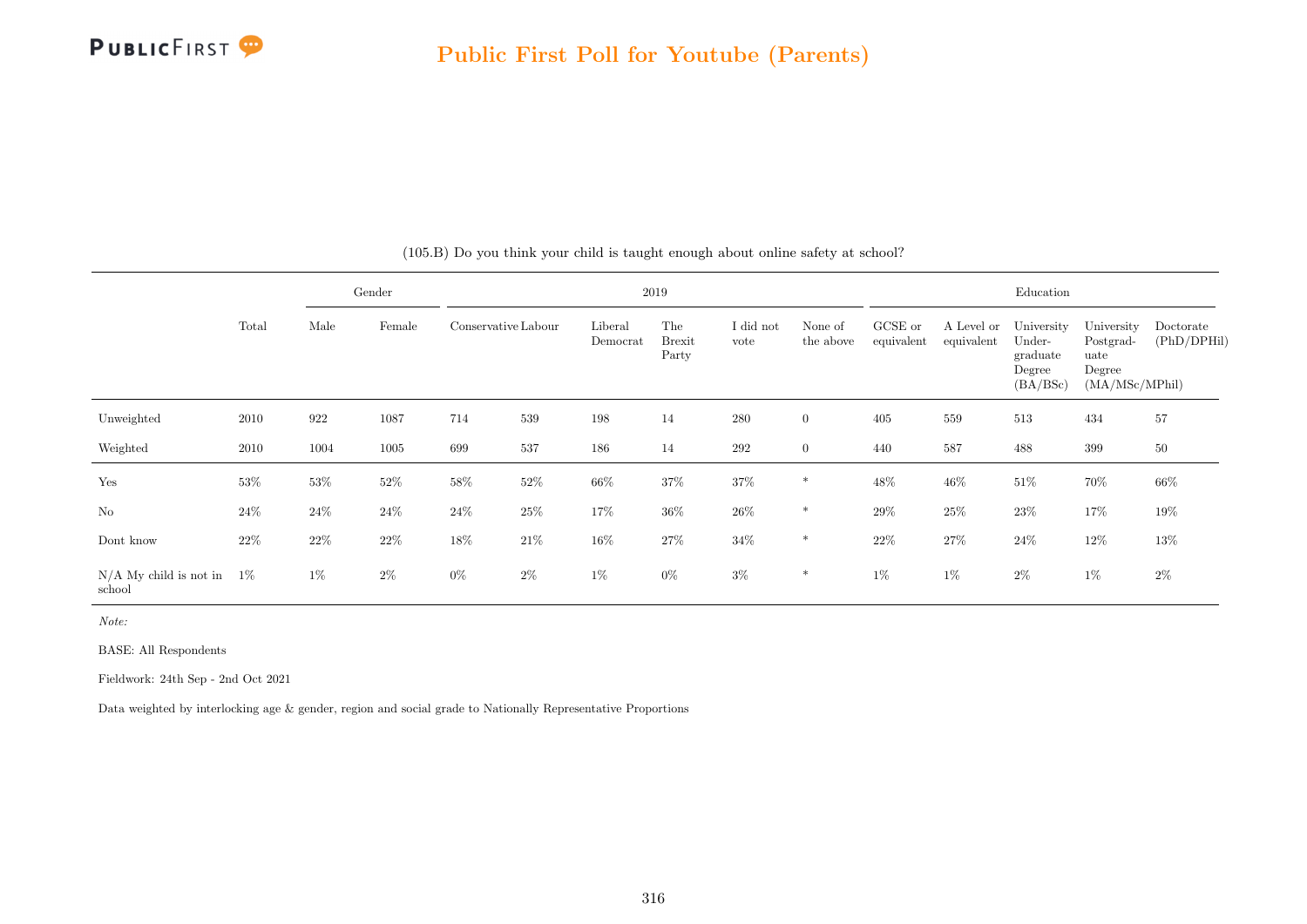

|                                    |        |        |               |               |                    |                  |                  | Region                         |               |               |          |        |                     |
|------------------------------------|--------|--------|---------------|---------------|--------------------|------------------|------------------|--------------------------------|---------------|---------------|----------|--------|---------------------|
|                                    | Total  | London | South<br>East | South<br>West | East of<br>England | East<br>Midlands | West<br>Midlands | Yorkshire<br>and the<br>Humber | North<br>East | North<br>West | Scotland | Wales  | Northern<br>Ireland |
| Unweighted                         | 2010   | 335    | 257           | 156           | 177                | 120              | 180              | 175                            | 86            | 247           | 145      | 81     | 51                  |
| Weighted                           | 2010   | 281    | 261           | 161           | 181                | 141              | 181              | 161                            | 80            | 221           | 181      | 101    | 60                  |
| Yes                                | $53\%$ | $65\%$ | $53\%$        | $49\%$        | $49\%$             | 49\%             | $51\%$           | $45\%$                         | $62\%$        | $58\%$        | $48\%$   | $45\%$ | $49\%$              |
| $\rm No$                           | $24\%$ | $16\%$ | $26\%$        | 27\%          | $30\%$             | $27\%$           | $18\%$           | $27\%$                         | $18\%$        | $21\%$        | $29\%$   | $27\%$ | $23\%$              |
| Dont know                          | $22\%$ | $19\%$ | $20\%$        | $23\%$        | $20\%$             | $24\%$           | $27\%$           | $27\%$                         | $19\%$        | $19\%$        | $21\%$   | $27\%$ | $28\%$              |
| $N/A$ My child is not in<br>school | $1\%$  | $0\%$  | $1\%$         | $1\%$         | $1\%$              | $1\%$            | $4\%$            | $1\%$                          | $1\%$         | $2\%$         | $2\%$    | $1\%$  | $0\%$               |

(105.C) Do you think your child is taught enough about online safety at school?

Note:

BASE: All Respondents

Fieldwork: 24th Sep - 2nd Oct 2021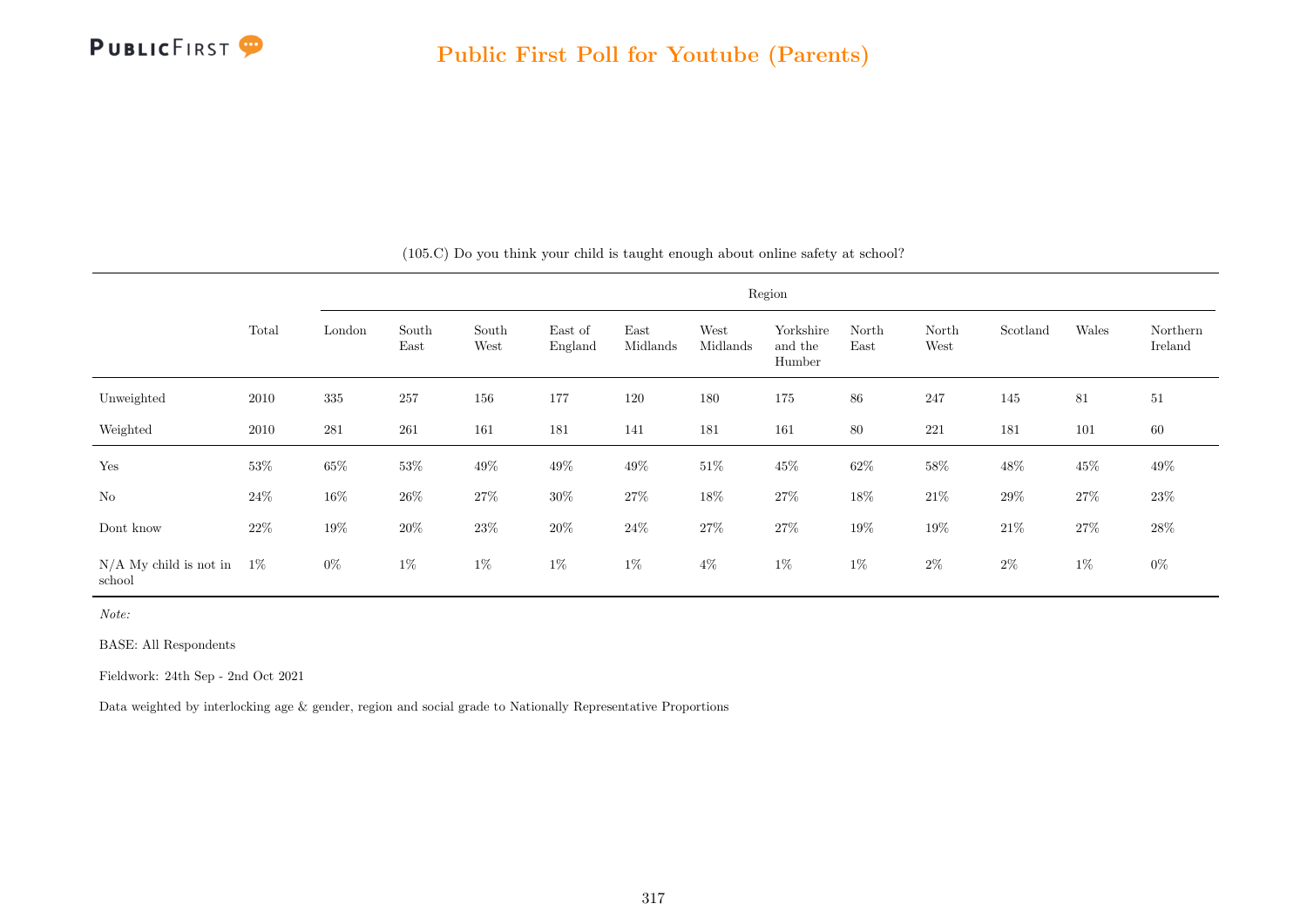

|                |       |        |        |       |           |       |       |     |        | $(100.11)$ Do you think teachers are equipped to neip teach emitten about now to stay said omine. |      |        |                |                   |
|----------------|-------|--------|--------|-------|-----------|-------|-------|-----|--------|---------------------------------------------------------------------------------------------------|------|--------|----------------|-------------------|
|                |       |        |        |       | Age       |       |       |     |        | Social Grade                                                                                      |      |        | $EU$ 2016 Vote |                   |
|                | Total | 18-24  | 25-34  | 35-44 | $45 - 54$ | 55-64 | $65+$ | AB  | C1     | C2                                                                                                | DE   | Leave  | Remain         | I did not<br>vote |
| Unweighted     | 2010  | 33     | 370    | 924   | 520       | 144   | 19    | 647 | 514    | 433                                                                                               | 409  | 740    | 931            | 282               |
| Weighted       | 2010  | 31     | 361    | 918   | 527       | 153   | 20    | 541 | 521    | 441                                                                                               | 500  | 749    | 918            | 287               |
| Yes            | 64%   | $51\%$ | 64%    | 66%   | 63%       | 55%   | 75%   | 72% | $60\%$ | $60\%$                                                                                            | 62%  | 62%    | 68%            | 57%               |
| N <sub>o</sub> | 19%   | 38%    | 20%    | 18%   | 19%       | 26%   | 15%   | 15% | 20%    | 22%                                                                                               | 21\% | $20\%$ | 18%            | 20%               |
| Dont know      | 17%   | 12%    | $16\%$ | 16\%  | 18%       | 19%   | $9\%$ | 13% | 20%    | 18%                                                                                               | 17%  | 18%    | 14\%           | 23\%              |

(106.A) Do you think teachers are equipped to help teach children about how to stay safe online?

Note:

BASE: All Respondents

Fieldwork: 24th Sep - 2nd Oct 2021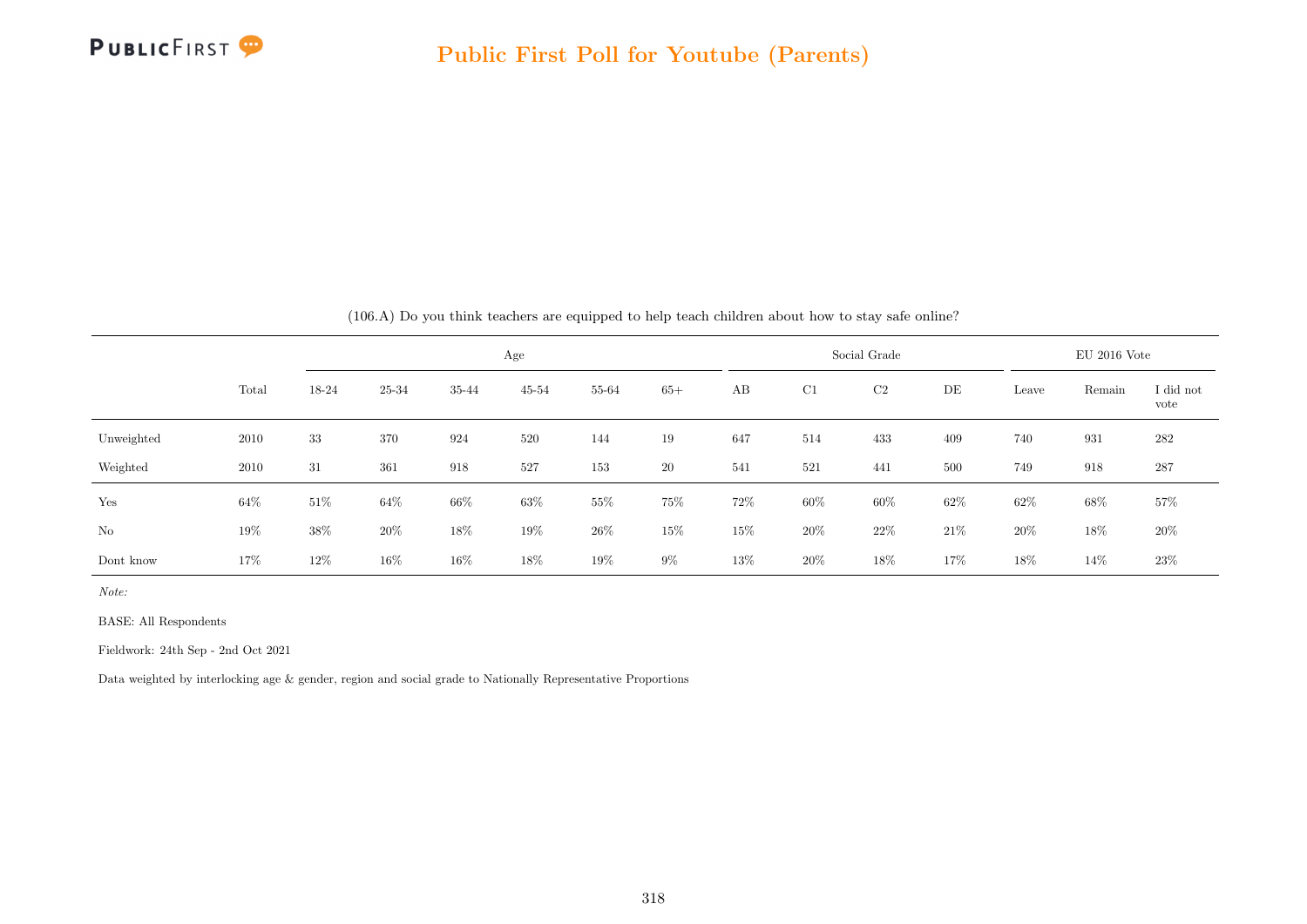

|            |        |        | Gender |                     |      |                     | 2019                          |                   |                      |                       |                          | Education                                              |                                                             |                          |
|------------|--------|--------|--------|---------------------|------|---------------------|-------------------------------|-------------------|----------------------|-----------------------|--------------------------|--------------------------------------------------------|-------------------------------------------------------------|--------------------------|
|            | Total  | Male   | Female | Conservative Labour |      | Liberal<br>Democrat | The<br><b>Brexit</b><br>Party | I did not<br>vote | None of<br>the above | GCSE or<br>equivalent | A Level or<br>equivalent | University<br>Under-<br>graduate<br>Degree<br>(BA/BSc) | University<br>Postgrad-<br>uate<br>Degree<br>(MA/MSc/MPhil) | Doctorate<br>(PhD/DPHil) |
| Unweighted | 2010   | 922    | 1087   | 714                 | 539  | 198                 | 14                            | 280               | $\overline{0}$       | 405                   | 559                      | 513                                                    | 434                                                         | 57                       |
| Weighted   | 2010   | 1004   | 1005   | 699                 | 537  | 186                 | 14                            | 292               | $\overline{0}$       | 440                   | 587                      | 488                                                    | 399                                                         | 50                       |
| Yes        | $64\%$ | 65%    | $63\%$ | $67\%$              | 64%  | 75%                 | $56\%$                        | $55\%$            | $\ast$               | 61\%                  | 57%                      | $62\%$                                                 | 78%                                                         | 77%                      |
| No         | 19%    | 20%    | 19%    | 18%                 | 21\% | 15%                 | 38%                           | $20\%$            | $\ast$               | 22%                   | 21\%                     | $22\%$                                                 | 12%                                                         | 13%                      |
| Dont know  | 17%    | $16\%$ | 18%    | 15%                 | 15%  | 10%                 | $6\%$                         | 25%               | $\ast$               | 17%                   | 21%                      | 17%                                                    | $9\%$                                                       | 10%                      |

(106.B) Do you think teachers are equipped to help teach children about how to stay safe online?

Note:

BASE: All Respondents

Fieldwork: 24th Sep - 2nd Oct 2021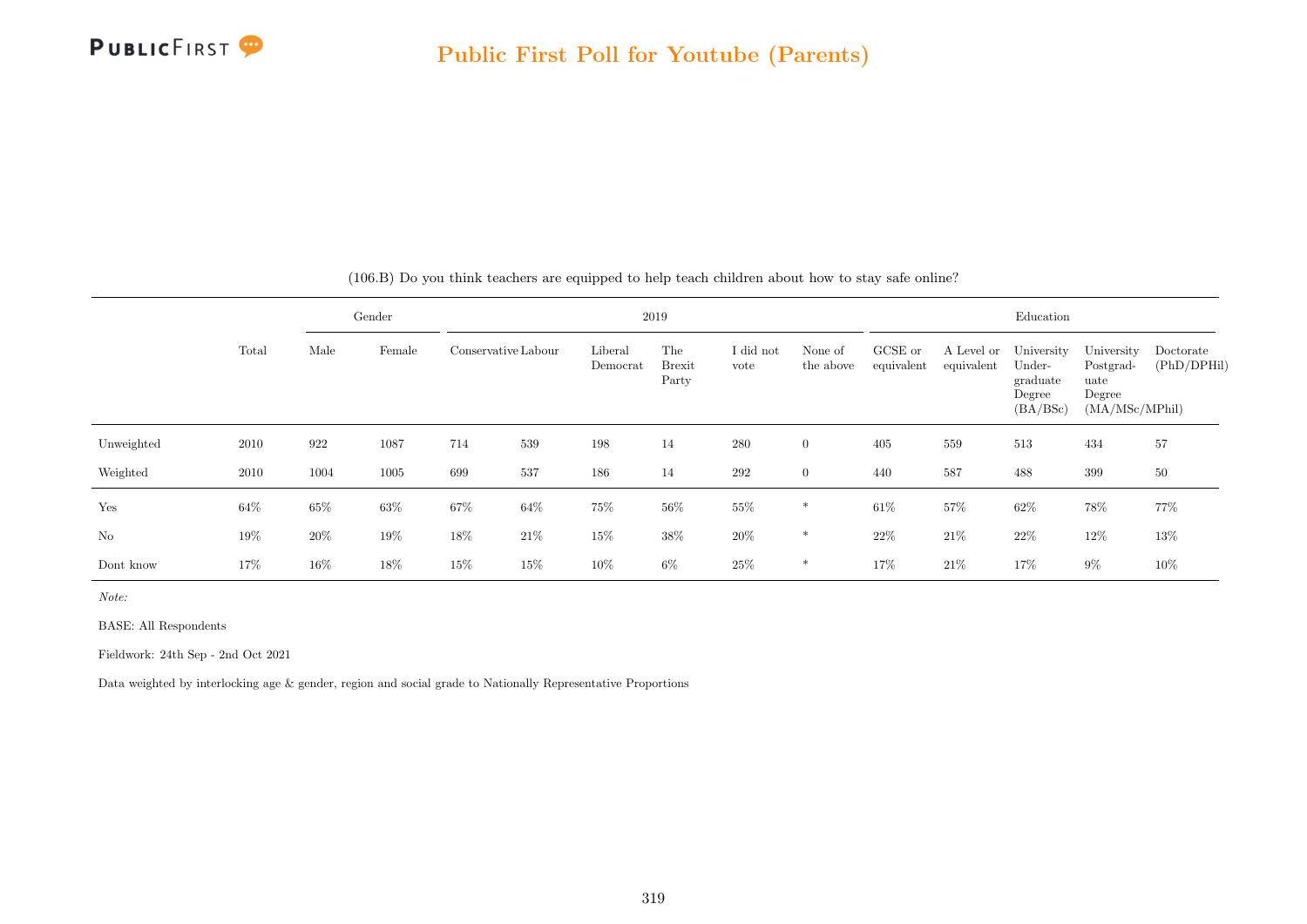

|            |       |        |               |               |                    |                  |                  | Region                         |               |               |          |        |                     |
|------------|-------|--------|---------------|---------------|--------------------|------------------|------------------|--------------------------------|---------------|---------------|----------|--------|---------------------|
|            | Total | London | South<br>East | South<br>West | East of<br>England | East<br>Midlands | West<br>Midlands | Yorkshire<br>and the<br>Humber | North<br>East | North<br>West | Scotland | Wales  | Northern<br>Ireland |
| Unweighted | 2010  | 335    | 257           | 156           | 177                | 120              | 180              | 175                            | 86            | 247           | 145      | 81     | 51                  |
| Weighted   | 2010  | 281    | 261           | 161           | 181                | 141              | 181              | 161                            | 80            | 221           | 181      | 101    | 60                  |
| Yes        | 64\%  | $74\%$ | $65\%$        | $65\%$        | 60%                | 53%              | $61\%$           | 64%                            | 70%           | $65\%$        | $59\%$   | $62\%$ | $62\%$              |
| $\rm No$   | 19%   | $14\%$ | $20\%$        | $22\%$        | $22\%$             | $25\%$           | $17\%$           | $21\%$                         | $12\%$        | $18\%$        | $25\%$   | 18%    | $22\%$              |
| Dont know  | 17%   | $12\%$ | $16\%$        | 14%           | 18%                | 23\%             | $22\%$           | $16\%$                         | 19%           | 17%           | 16%      | $20\%$ | 17%                 |

(106.C) Do you think teachers are equipped to help teach children about how to stay safe online?

Note:

BASE: All Respondents

Fieldwork: 24th Sep - 2nd Oct 2021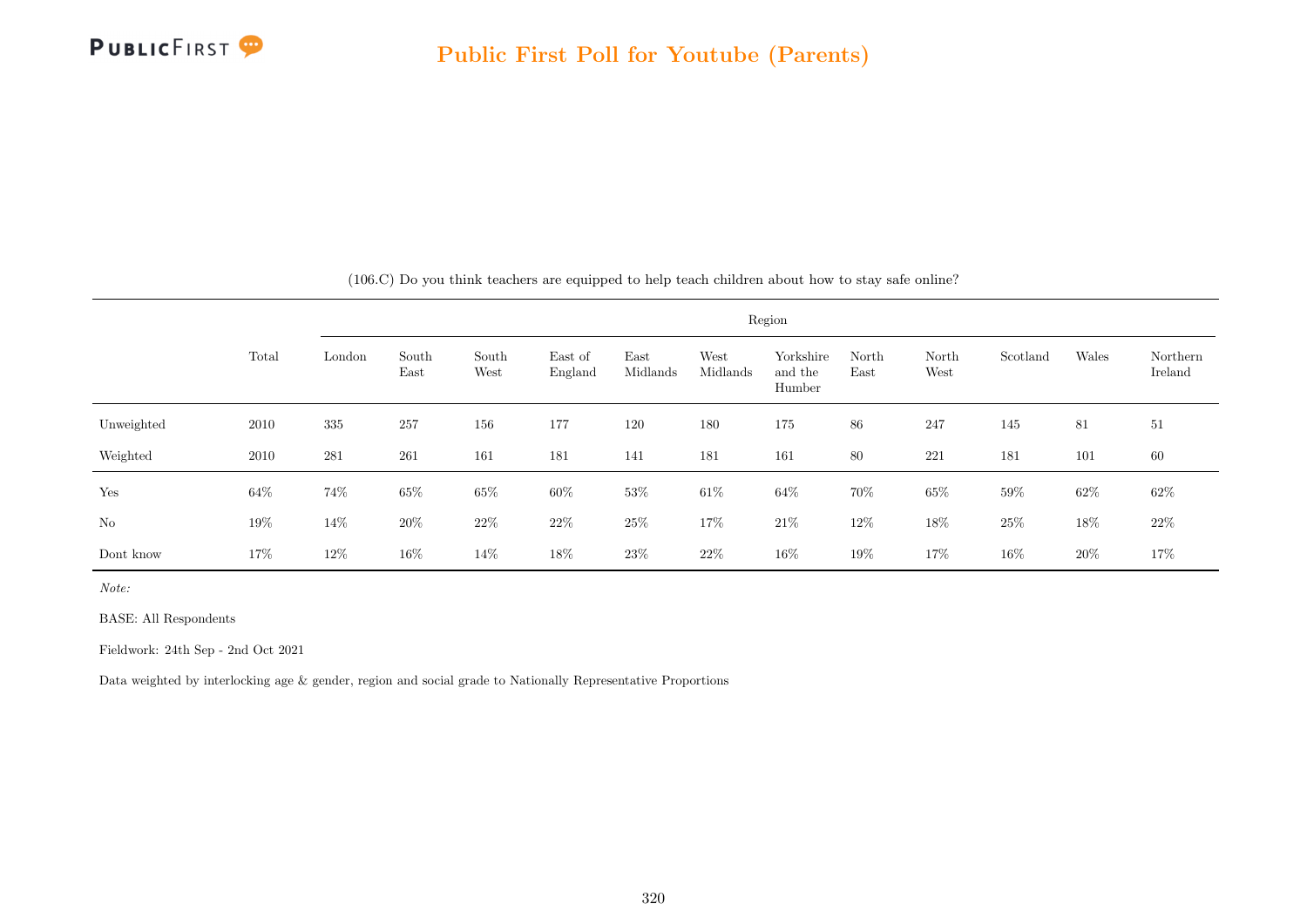

|                                                                    |        |       |           |        | Age       |        |              |        |        | Social Grade |        |        | $EU$ 2016 Vote |                   |
|--------------------------------------------------------------------|--------|-------|-----------|--------|-----------|--------|--------------|--------|--------|--------------|--------|--------|----------------|-------------------|
|                                                                    | Total  | 18-24 | $25 - 34$ | 35-44  | $45 - 54$ | 55-64  | $65+$        | AB     | C1     | $\rm C2$     | DE     | Leave  | Remain         | I did not<br>vote |
| Unweighted                                                         | 376    | 12    | 74        | 157    | 94        | $36\,$ | $\mathbf{3}$ | 96     | 99     | $96\,$       | 84     | 147    | 162            | $53\,$            |
| Weighted                                                           | 390    | 12    | 73        | 164    | 98        | 40     | 3            | 83     | 103    | 99           | 104    | 150    | 169            | 56                |
| Not enough time in the<br>school day                               | $56\%$ | 24\%  | $53\%$    | $55\%$ | $59\%$    | $67\%$ | $66\%$       | $49\%$ | $62\%$ | $51\%$       | $60\%$ | $53\%$ | $59\%$         | $52\%$            |
| Technology moves too<br>fast to keep up to date.                   | 49%    | 62%   | 47%       | 49\%   | 47%       | $51\%$ | $66\%$       | 50%    | $47\%$ | $45\%$       | 53%    | $45\%$ | $52\%$         | $52\%$            |
| Dont know                                                          | $4\%$  | $0\%$ | $6\%$     | $1\%$  | $7\%$     | $2\%$  | $0\%$        | $3\%$  | $5\%$  | $4\%$        | $2\%$  | $5\%$  | $2\%$          | $2\%$             |
| Teachers dont use the<br>same devices/apps that<br>the children do | 35%    | 40%   | 27%       | $35\%$ | 34%       | $48\%$ | 40\%         | $33\%$ | $28\%$ | $38\%$       | $39\%$ | $40\%$ | $29\%$         | 38\%              |
| Teachers dont have<br>access to good<br>information                | 34\%   | 60%   | 42\%      | 33%    | $30\%$    | $22\%$ | 100%         | 34%    | $38\%$ | $32\%$       | $31\%$ | 28\%   | 40%            | $32\%$            |
| Other, please specify                                              | $2\%$  | $0\%$ | $0\%$     | $3\%$  | $3\%$     | $2\%$  | $0\%$        | $2\%$  | $3\%$  | $4\%$        | $0\%$  | $5\%$  | $1\%$          | $0\%$             |

(107.A) You said that you don't think teachers are equipped to help teach children about how to stay safe online Why is that?

Note:

BASE: Respondents who do not think teachers are equipped to help teach children about how to stay safe online.

Fieldwork: 24th Sep - 2nd Oct 2021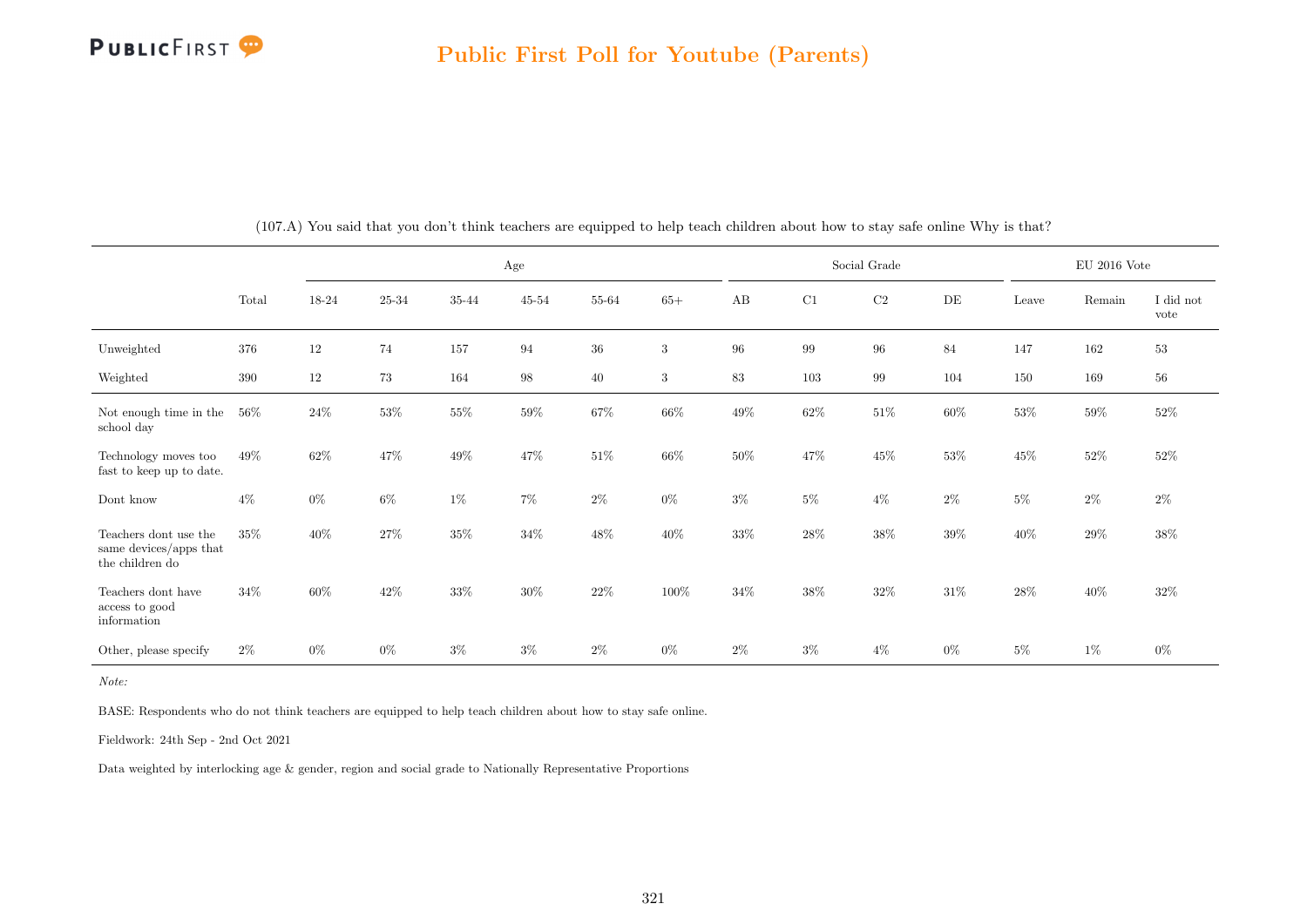### Public First Poll for Youtube (Parents)

|                                                                    |        | Gender |        | $2019\,$            |        |                     |                               |                   |                      |                       | Education                |                                                        |                                                             |                          |  |
|--------------------------------------------------------------------|--------|--------|--------|---------------------|--------|---------------------|-------------------------------|-------------------|----------------------|-----------------------|--------------------------|--------------------------------------------------------|-------------------------------------------------------------|--------------------------|--|
|                                                                    | Total  | Male   | Female | Conservative Labour |        | Liberal<br>Democrat | The<br><b>Brexit</b><br>Party | I did not<br>vote | None of<br>the above | GCSE or<br>equivalent | A Level or<br>equivalent | University<br>Under-<br>graduate<br>Degree<br>(BA/BSc) | University<br>Postgrad-<br>uate<br>Degree<br>(MA/MSc/MPhil) | Doctorate<br>(PhD/DPHil) |  |
| Unweighted                                                         | 376    | 172    | 204    | 125                 | 109    | $30\,$              | $\bf 5$                       | $53\,$            | $\overline{0}$       | $\boldsymbol{0}$      | $\boldsymbol{0}$         | 104                                                    | $52\,$                                                      | $\,8\,$                  |  |
| Weighted                                                           | 390    | 196    | 194    | 127                 | 112    | 27                  | 5                             | 59                | $\overline{0}$       | $\overline{0}$        | $\overline{0}$           | 107                                                    | 49                                                          | $\,6\,$                  |  |
| Not enough time in the<br>school day                               | $56\%$ | $51\%$ | $61\%$ | $54\%$              | $54\%$ | $58\%$              | $30\%$                        | $70\%$            | $\ast$               | $58\%$                | $58\%$                   | $57\%$                                                 | $52\%$                                                      | $25\%$                   |  |
| Technology moves too<br>fast to keep up to date.                   | 49%    | 44\%   | $54\%$ | $53\%$              | $43\%$ | $51\%$              | $53\%$                        | $53\%$            | $\ast$               | $48\%$                | $53\%$                   | $44\%$                                                 | $58\%$                                                      | $18\%$                   |  |
| Dont know                                                          | $4\%$  | $2\%$  | $5\%$  | $3\%$               | $6\%$  | $0\%$               | $16\%$                        | 1%                | $\ast$               | $7\%$                 | $1\%$                    | $3\%$                                                  | $6\%$                                                       | $0\%$                    |  |
| Teachers dont use the<br>same devices/apps that<br>the children do | $35\%$ | $32\%$ | $37\%$ | $39\%$              | $28\%$ | $22\%$              | $31\%$                        | $47\%$            | $\ast$               | $37\%$                | $32\%$                   | $36\%$                                                 | $30\%$                                                      | $34\%$                   |  |
| Teachers dont have<br>access to good<br>information                | 34%    | 41\%   | $26\%$ | $35\%$              | $36\%$ | $28\%$              | $23\%$                        | $29\%$            | $\ast$               | $35\%$                | $25\%$                   | 41\%                                                   | $29\%$                                                      | $73\%$                   |  |
| Other, please specify                                              | $2\%$  | $3\%$  | $1\%$  | $3\%$               | $2\%$  | $0\%$               | $0\%$                         | 0%                | $\ast$               | $2\%$                 | $3\%$                    | $2\%$                                                  | $0\%$                                                       | $0\%$                    |  |

(107.B) You said that you don't think teachers are equipped to help teach children about how to stay safe online Why is that?

Note:

BASE: Respondents who do not think teachers are equipped to help teach children about how to stay safe online.

Fieldwork: 24th Sep - 2nd Oct 2021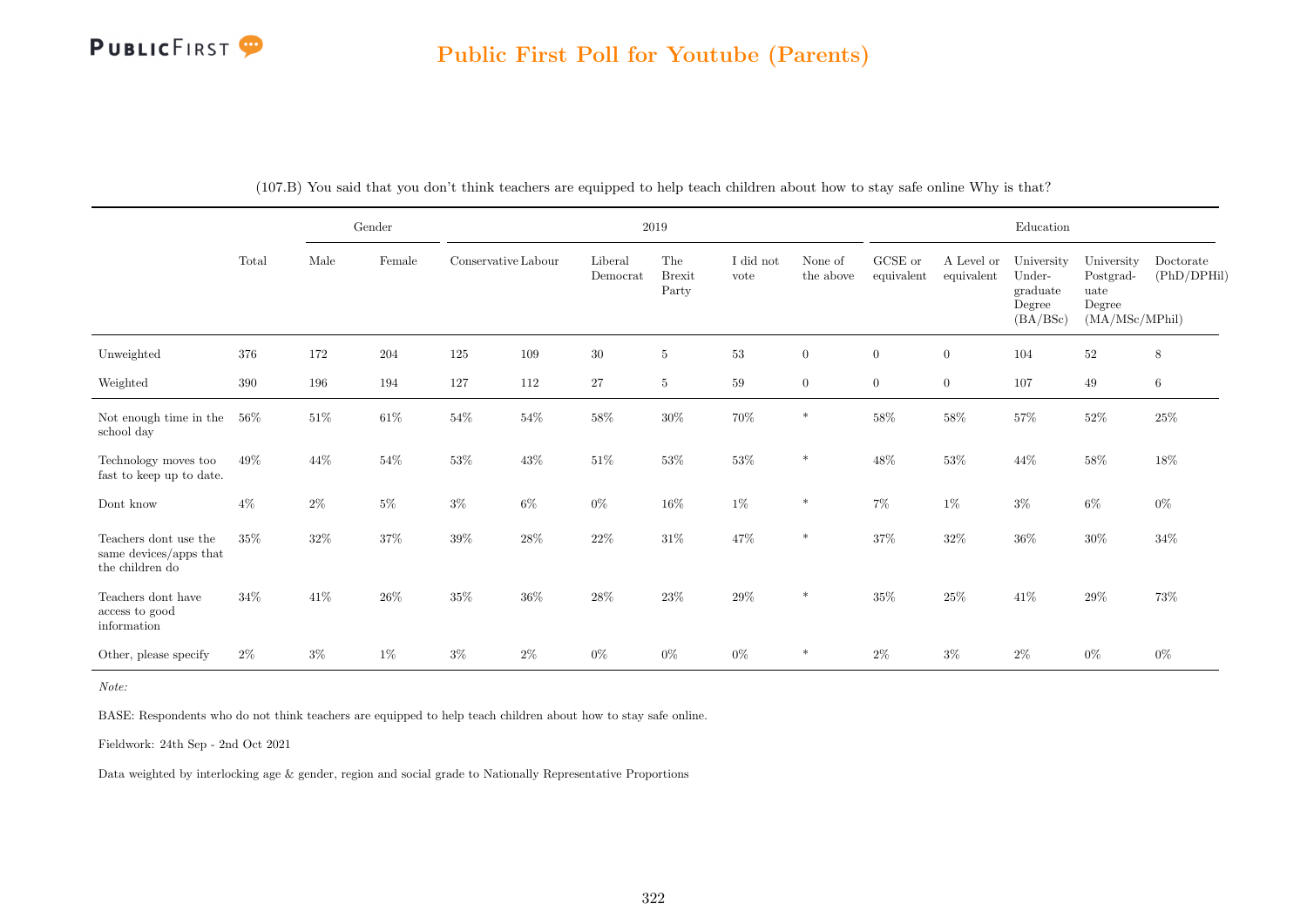

|                                                                    | Region  |        |                                |               |                    |                                   |                  |                                |                  |               |          |        |                     |
|--------------------------------------------------------------------|---------|--------|--------------------------------|---------------|--------------------|-----------------------------------|------------------|--------------------------------|------------------|---------------|----------|--------|---------------------|
|                                                                    | Total   | London | $\operatorname{South}$<br>East | South<br>West | East of<br>England | $\operatorname{East}$<br>Midlands | West<br>Midlands | Yorkshire<br>and the<br>Humber | North<br>East    | North<br>West | Scotland | Wales  | Northern<br>Ireland |
| Unweighted                                                         | 376     | 48     | 47                             | 34            | 40                 | 29                                | 30               | 36                             | 10               | 42            | 34       | 15     | 11                  |
| Weighted                                                           | $390\,$ | 40     | 51                             | 35            | 40                 | 35                                | $31\,$           | 33                             | $\boldsymbol{9}$ | $39\,$        | 45       | 18     | 13                  |
| Not enough time in the<br>school day                               | $56\%$  | $41\%$ | $55\%$                         | $53\%$        | $58\%$             | $63\%$                            | $47\%$           | $56\%$                         | $37\%$           | $56\%$        | $65\%$   | $70\%$ | $72\%$              |
| Technology moves too<br>fast to keep up to date.                   | 49%     | $40\%$ | $33\%$                         | $57\%$        | 51%                | $51\%$                            | 50%              | $61\%$                         | $64\%$           | $62\%$        | 40%      | $53\%$ | 44\%                |
| Dont know                                                          | $4\%$   | $2\%$  | $4\%$                          | $2\%$         | $4\%$              | $3\%$                             | $3\%$            | $8\%$                          | $0\%$            | 6%            | $0\%$    | $7\%$  | $0\%$               |
| Teachers dont use the<br>same devices/apps that<br>the children do | $35\%$  | $36\%$ | $30\%$                         | $43\%$        | $51\%$             | $37\%$                            | $34\%$           | $34\%$                         | $29\%$           | $25\%$        | $21\%$   | $46\%$ | $36\%$              |
| Teachers dont have<br>access to good<br>information                | 34%     | $39\%$ | 37%                            | $28\%$        | 39%                | $48\%$                            | 34%              | $37\%$                         | 43%              | $25\%$        | 26\%     | $12\%$ | 38%                 |
| Other, please specify                                              | $2\%$   | $0\%$  | $2\%$                          | $3\%$         | $2\%$              | $0\%$                             | $2\%$            | $10\%$                         | $0\%$            | $0\%$         | $3\%$    | $0\%$  | $0\%$               |

(107.C) You said that you don't think teachers are equipped to help teach children about how to stay safe online Why is that?

Note:

BASE: Respondents who do not think teachers are equipped to help teach children about how to stay safe online.

Fieldwork: 24th Sep - 2nd Oct 2021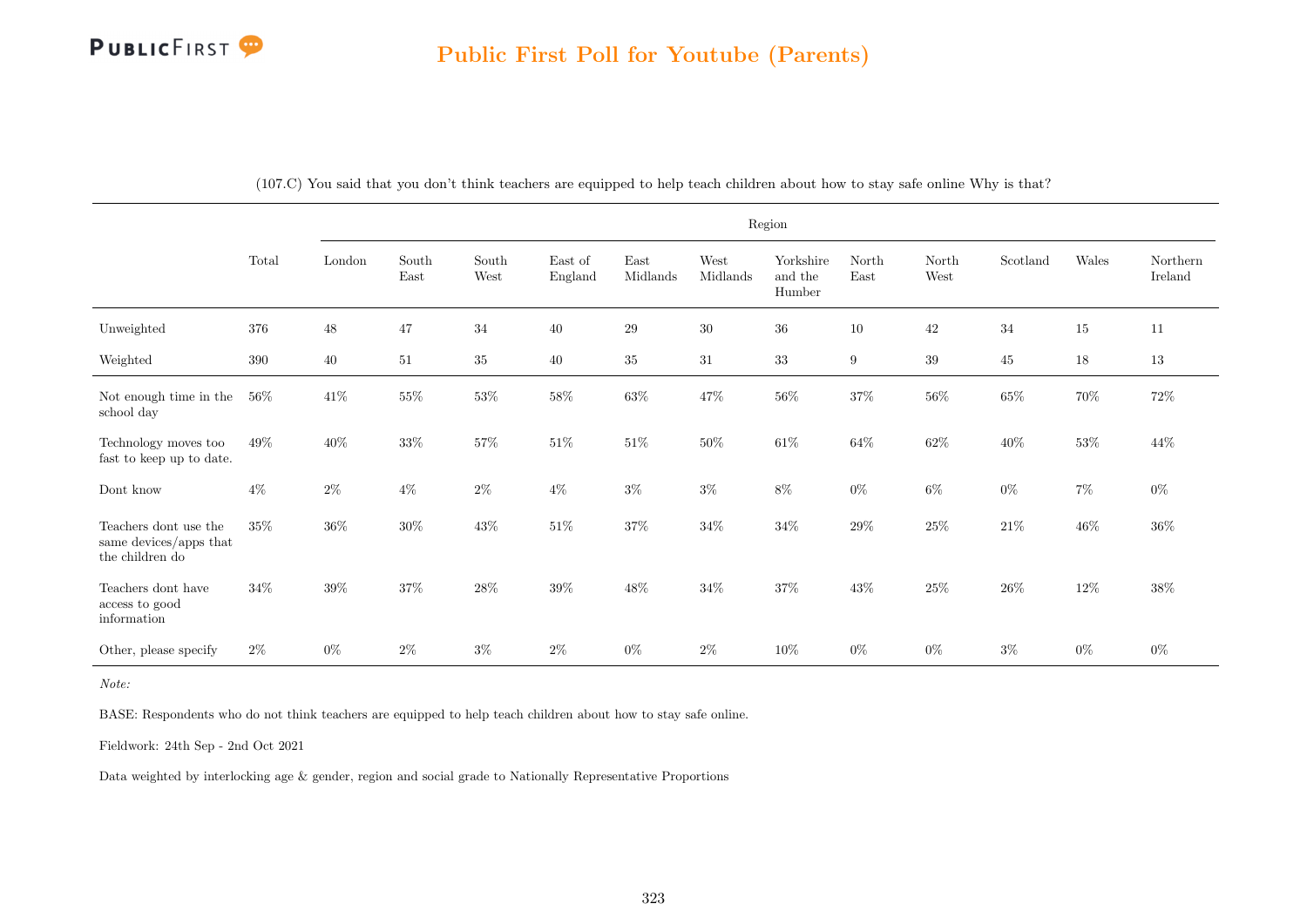## PUBLICFIRST<sup>9</sup>

## Public First Poll for Youtube (Parents)

|                                   |          |        |        |        | Age       |        |        |        |        | Social Grade |        |        | $EU$ 2016 Vote |                   |
|-----------------------------------|----------|--------|--------|--------|-----------|--------|--------|--------|--------|--------------|--------|--------|----------------|-------------------|
|                                   | Total    | 18-24  | 25-34  | 35-44  | $45 - 54$ | 55-64  | $65+$  | AB     | C1     | $\rm{C2}$    | DE     | Leave  | Remain         | I did not<br>vote |
| Unweighted                        | $2010\,$ | 33     | 370    | 924    | 520       | 144    | 19     | 647    | 514    | 433          | 409    | 740    | 931            | $\bf 282$         |
| Weighted                          | 2010     | $31\,$ | 361    | 918    | 527       | 153    | 20     | 541    | 521    | 441          | 500    | 749    | 918            | $287\,$           |
| Me and other relatives            | $68\%$   | $66\%$ | $60\%$ | $69\%$ | $68\%$    | $77\%$ | $84\%$ | $65\%$ | $70\%$ | 69%          | $68\%$ | $70\%$ | $66\%$         | $69\%$            |
| Teachers                          | $65\%$   | $48\%$ | 59%    | $66\%$ | 69%       | $68\%$ | $75\%$ | 64%    | $69\%$ | $62\%$       | 66%    | $66\%$ | $65\%$         | $64\%$            |
| Their friends                     | 27%      | $22\%$ | $30\%$ | 28%    | 24\%      | $25\%$ | 14%    | $32\%$ | $26\%$ | 25%          | $24\%$ | $25\%$ | 29\%           | $25\%$            |
| The Government                    | 24\%     | 12%    | $21\%$ | $24\%$ | 25\%      | $26\%$ | $21\%$ | 32%    | $22\%$ | $23\%$       | 17%    | $24\%$ | 27%            | $14\%$            |
| Internet companies                | $20\%$   | 33%    | 17%    | $20\%$ | 19%       | $21\%$ | $21\%$ | 24%    | 19%    | $20\%$       | 16%    | $19\%$ | $23\%$         | $14\%$            |
| My child wouldn't<br>trust anyone | $2\%$    | $0\%$  | $2\%$  | $1\%$  | $2\%$     | 1%     | $0\%$  | $1\%$  | $1\%$  | $2\%$        | $3\%$  | $2\%$  | $1\%$          | $2\%$             |
| Influencers                       | 15%      | $17\%$ | $18\%$ | $16\%$ | $12\%$    | $9\%$  | $5\%$  | $16\%$ | $16\%$ | $15\%$       | $12\%$ | $14\%$ | 16%            | 13%               |
| Charities                         | $13\%$   | $18\%$ | $16\%$ | $13\%$ | $13\%$    | $13\%$ | $6\%$  | 17%    | 14%    | 11\%         | $11\%$ | $13\%$ | $16\%$         | $5\%$             |
| Celebrities                       | 10%      | 15%    | $14\%$ | $11\%$ | 8%        | $7\%$  | $4\%$  | 16%    | $9\%$  | $8\%$        | $7\%$  | $9\%$  | $12\%$         | $8\%$             |
| Other, please specify             | $0\%$    | $0\%$  | $0\%$  | $0\%$  | $0\%$     | $0\%$  | $6\%$  | $0\%$  | $0\%$  | $0\%$        | $0\%$  | $0\%$  | $0\%$          | $1\%$             |
| Don't know                        | $6\%$    | $4\%$  | $7\%$  | $6\%$  | $5\%$     | $2\%$  | $5\%$  | $3\%$  | $6\%$  | $6\%$        | 8%     | $5\%$  | $4\%$          | $11\%$            |

(108.A) Who would your child trust for information on staying safe online, if anyone?Select all that apply

Note:

BASE: All Respondents

Fieldwork: 24th Sep - 2nd Oct 2021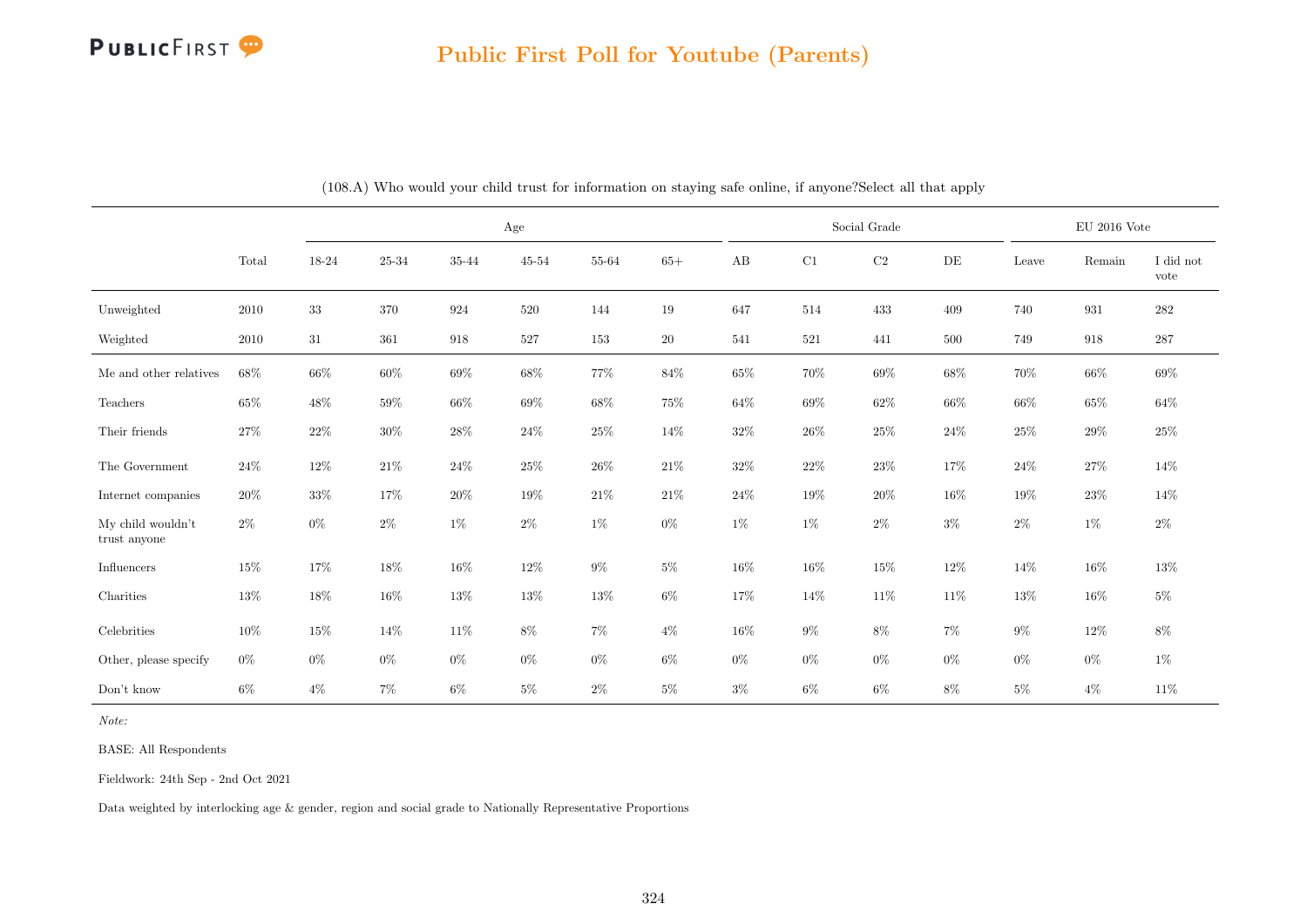

|                                   |        |        | Gender |        |                     |                     | 2019                          |                   |                      |                               |                          | $\operatorname{Education}$                             |                                                             |                          |
|-----------------------------------|--------|--------|--------|--------|---------------------|---------------------|-------------------------------|-------------------|----------------------|-------------------------------|--------------------------|--------------------------------------------------------|-------------------------------------------------------------|--------------------------|
|                                   | Total  | Male   | Female |        | Conservative Labour | Liberal<br>Democrat | The<br><b>Brexit</b><br>Party | I did not<br>vote | None of<br>the above | ${\rm GCSE}$ or<br>equivalent | A Level or<br>equivalent | University<br>Under-<br>graduate<br>Degree<br>(BA/BSc) | University<br>Postgrad-<br>uate<br>Degree<br>(MA/MSc/MPhil) | Doctorate<br>(PhD/DPHil) |
| Unweighted                        | 2010   | 922    | 1087   | 714    | 539                 | 198                 | 14                            | $280\,$           | $\overline{0}$       | $405\,$                       | 559                      | $513\,$                                                | 434                                                         | $57\,$                   |
| Weighted                          | 2010   | 1004   | 1005   | 699    | 537                 | 186                 | 14                            | 292               | $\overline{0}$       | 440                           | 587                      | 488                                                    | 399                                                         | $50\,$                   |
| Me and other relatives            | 68%    | 66%    | 70%    | 68\%   | 66%                 | 64\%                | $69\%$                        | 75%               | $\ast$               | 73%                           | $73\%$                   | 68\%                                                   | $57\%$                                                      | 60%                      |
| Teachers                          | $65\%$ | $63\%$ | $68\%$ | 67%    | 67%                 | 65%                 | $46\%$                        | 64%               | $\ast$               | 68\%                          | 67%                      | 67%                                                    | $62\%$                                                      | 47%                      |
| Their friends                     | $27\%$ | $27\%$ | 27%    | $26\%$ | $27\%$              | $33\%$              | 20%                           | $27\%$            | $\ast$               | $26\%$                        | $22\%$                   | $26\%$                                                 | $37\%$                                                      | 19%                      |
| The Government                    | $24\%$ | $28\%$ | $20\%$ | $28\%$ | $23\%$              | $30\%$              | $21\%$                        | $13\%$            | $\ast$               | $20\%$                        | 18%                      | $24\%$                                                 | $32\%$                                                      | 41\%                     |
| Internet companies                | 20%    | 23%    | 16%    | $22\%$ | 23%                 | 21%                 | 15%                           | 10%               | $\ast$               | 19%                           | 15%                      | 19%                                                    | 27%                                                         | 27%                      |
| My child wouldn't<br>trust anyone | $2\%$  | $1\%$  | $2\%$  | $1\%$  | $2\%$               | $0\%$               | $9\%$                         | $2\%$             | $\ast$               | $2\%$                         | $2\%$                    | $1\%$                                                  | $1\%$                                                       | $1\%$                    |
| Influencers                       | 15%    | 15%    | 15%    | 14%    | 17%                 | $21\%$              | 11%                           | 13%               | *                    | 15%                           | 13%                      | 15%                                                    | 17%                                                         | 18%                      |
| Charities                         | 13%    | 16%    | 11\%   | 14%    | 15%                 | $20\%$              | $7\%$                         | $6\%$             | $\ast$               | 10%                           | 11%                      | 14%                                                    | 20%                                                         | 21%                      |
| Celebrities                       | 10%    | 13%    | $8\%$  | $9\%$  | 12%                 | 17%                 | 21\%                          | 7%                | $\ast$               | 8%                            | $7\%$                    | 8%                                                     | $18\%$                                                      | 32%                      |
| Other, please specify             | $0\%$  | $0\%$  | $0\%$  | $0\%$  | $0\%$               | $0\%$               | $0\%$                         | $0\%$             | $\ast$               | $0\%$                         | $0\%$                    | $0\%$                                                  | $0\%$                                                       | $0\%$                    |
| Don't know                        | $6\%$  | $4\%$  | $8\%$  | $4\%$  | $5\%$               | $1\%$               | $6\%$                         | 10%               | *                    | $7\%$                         | $6\%$                    | $5\%$                                                  | $2\%$                                                       | $2\%$                    |

(108.B) Who would your child trust for information on staying safe online, if anyone?Select all that apply

Note:

BASE: All Respondents

Fieldwork: 24th Sep - 2nd Oct 2021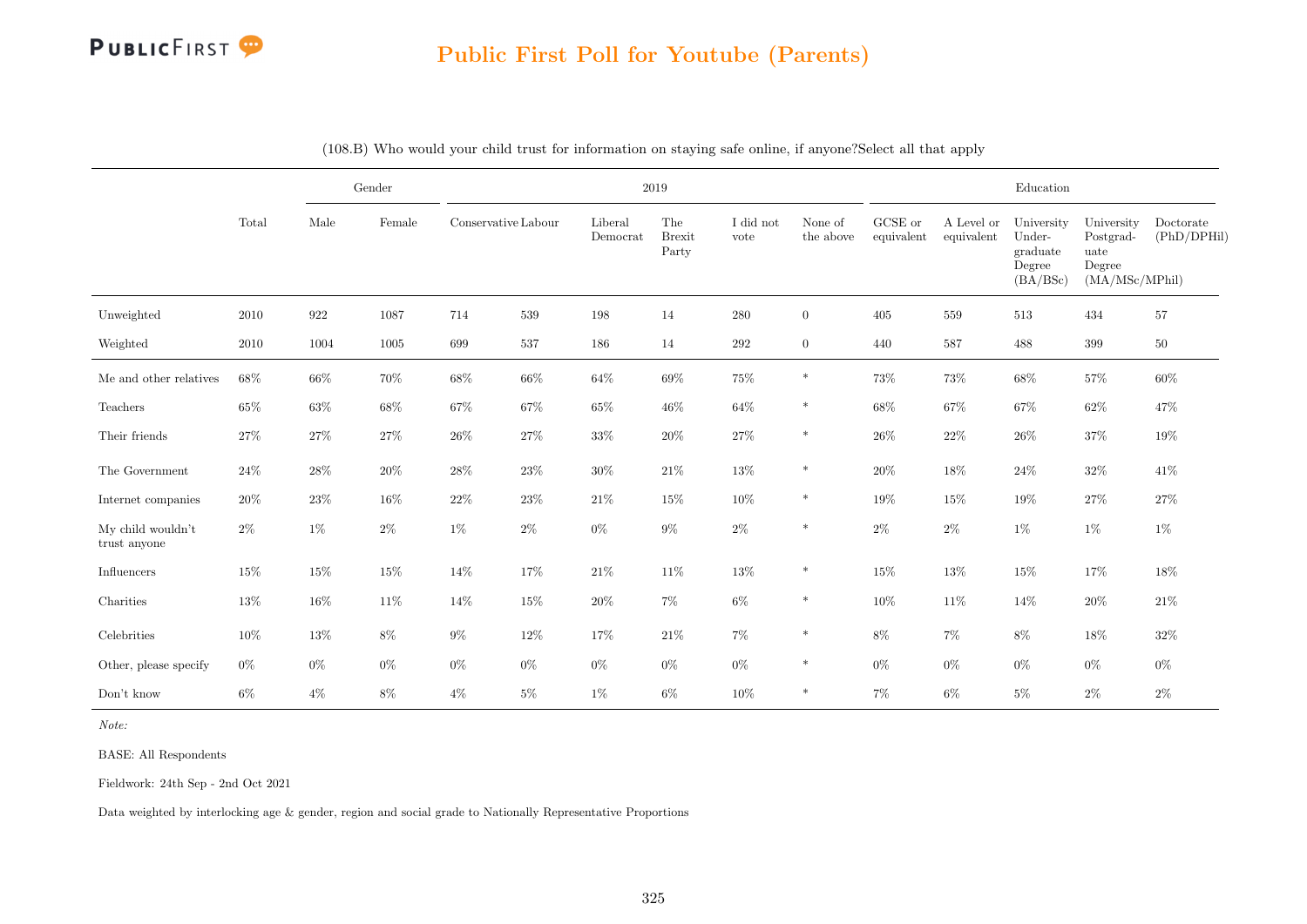

|                                   |          |         |               |               |                    |                  | Region           |                                |               |               |          |        |                     |
|-----------------------------------|----------|---------|---------------|---------------|--------------------|------------------|------------------|--------------------------------|---------------|---------------|----------|--------|---------------------|
|                                   | Total    | London  | South<br>East | South<br>West | East of<br>England | East<br>Midlands | West<br>Midlands | Yorkshire<br>and the<br>Humber | North<br>East | North<br>West | Scotland | Wales  | Northern<br>Ireland |
| Unweighted                        | 2010     | $335\,$ | 257           | 156           | 177                | $120\,$          | 180              | 175                            | 86            | 247           | 145      | 81     | 51                  |
| Weighted                          | $2010\,$ | 281     | 261           | 161           | 181                | 141              | 181              | 161                            | 80            | $221\,$       | 181      | 101    | $60\,$              |
| Me and other relatives            | $68\%$   | $62\%$  | $75\%$        | 66\%          | $63\%$             | $69\%$           | $72\%$           | 74%                            | $71\%$        | $63\%$        | 65%      | $73\%$ | $67\%$              |
| Teachers                          | $65\%$   | $61\%$  | 70%           | 66%           | 59%                | $66\%$           | 66%              | 69%                            | 67%           | 63%           | 66%      | $71\%$ | $69\%$              |
| Their friends                     | 27%      | $38\%$  | $27\%$        | 15%           | $27\%$             | $26\%$           | $27\%$           | $28\%$                         | $26\%$        | $30\%$        | $21\%$   | 17%    | $33\%$              |
| The Government                    | $24\%$   | $30\%$  | $23\%$        | $26\%$        | $20\%$             | $26\%$           | 18%              | $24\%$                         | $28\%$        | $24\%$        | $20\%$   | $21\%$ | $18\%$              |
| Internet companies                | 20%      | 25%     | $16\%$        | 17%           | $21\%$             | $20\%$           | 19%              | $21\%$                         | $28\%$        | 20%           | 16%      | 13%    | 14%                 |
| My child wouldn't<br>trust anyone | $2\%$    | $1\%$   | $1\%$         | $3\%$         | $3\%$              | $1\%$            | $2\%$            | $1\%$                          | $1\%$         | $2\%$         | $2\%$    | $1\%$  | $0\%$               |
| $\operatorname{Influences}$       | 15%      | $22\%$  | 13%           | 10%           | $16\%$             | 16%              | 16%              | $12\%$                         | 19%           | $16\%$        | 11%      | $15\%$ | $8\%$               |
| Charities                         | $13\%$   | $21\%$  | 13%           | 16%           | 11%                | $15\%$           | $8\%$            | $13\%$                         | 15%           | $13\%$        | 13%      | $7\%$  | $12\%$              |
| Celebrities                       | $10\%$   | 17%     | $7\%$         | $7\%$         | $9\%$              | $11\%$           | $12\%$           | $9\%$                          | $9\%$         | $11\%$        | $9\%$    | $11\%$ | $7\%$               |
| Other, please specify             | $0\%$    | $0\%$   | $0\%$         | $0\%$         | $1\%$              | $0\%$            | $0\%$            | $1\%$                          | $0\%$         | $0\%$         | $0\%$    | $0\%$  | $0\%$               |
| Don't know                        | $6\%$    | $2\%$   | $4\%$         | $8\%$         | $9\%$              | $6\%$            | $4\%$            | $4\%$                          | $9\%$         | $8\%$         | 8%       | $6\%$  | $6\%$               |

(108.C) Who would your child trust for information on staying safe online, if anyone?Select all that apply

Note:

BASE: All Respondents

Fieldwork: 24th Sep - 2nd Oct 2021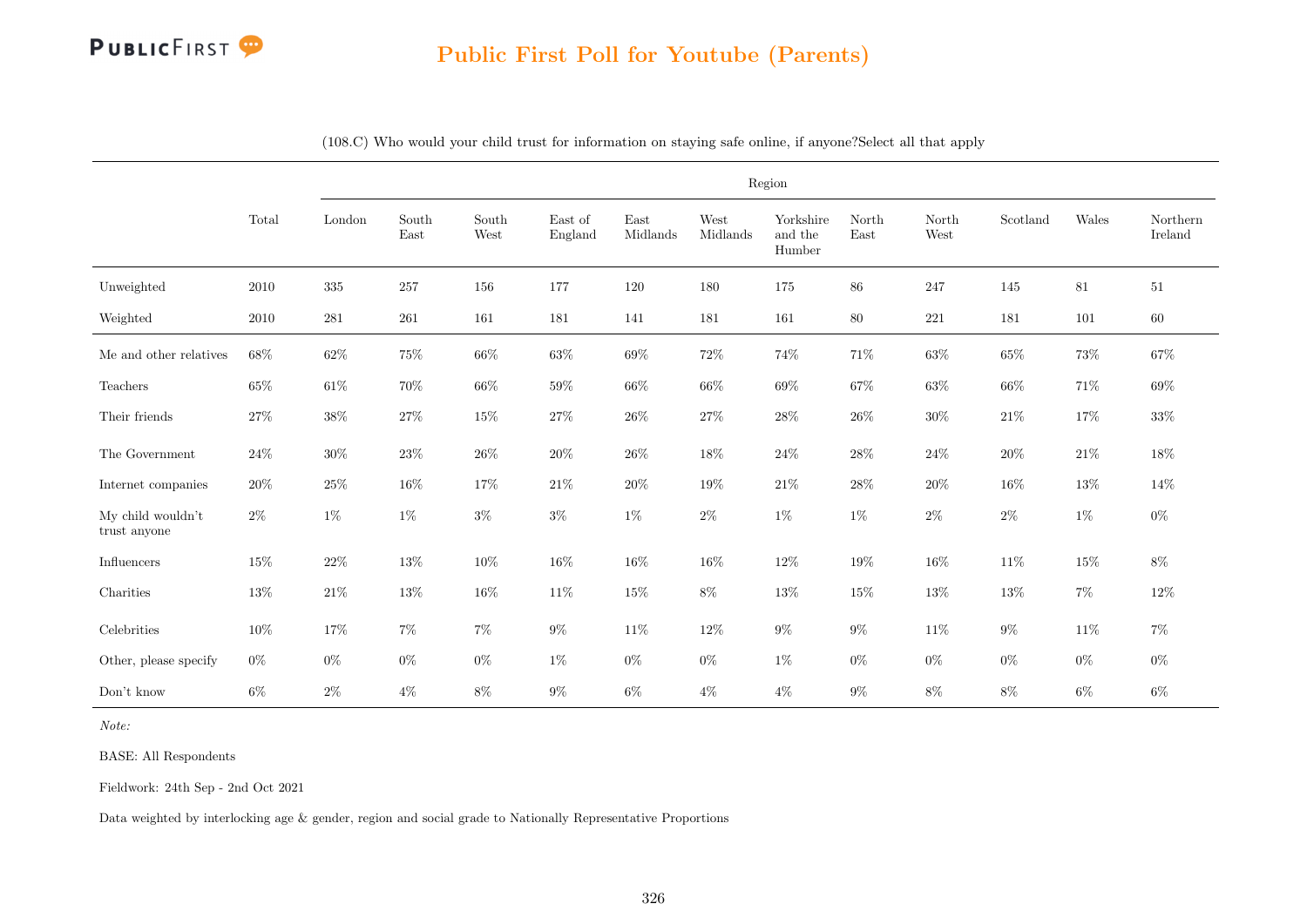

|                                                 |        |        |                |        | Age       |           |        |        |        | Social Grade |        |        | $\rm EU$ 2016 Vote |                   |
|-------------------------------------------------|--------|--------|----------------|--------|-----------|-----------|--------|--------|--------|--------------|--------|--------|--------------------|-------------------|
|                                                 | Total  | 18-24  | $25\hbox{-}34$ | 35-44  | $45 - 54$ | $55 - 64$ | $65+$  | AB     | C1     | $\rm C2$     | DE     | Leave  | Remain             | I did not<br>vote |
| Unweighted                                      | 2010   | 33     | 370            | 924    | 520       | 144       | 19     | 647    | 514    | 433          | 409    | 740    | 931                | 282               |
| Weighted                                        | 2010   | 31     | 361            | 918    | 527       | 153       | $20\,$ | 541    | 521    | 441          | 500    | 749    | 918                | 287               |
| Celebrities/influencers                         | $8\%$  | 17%    | $13\%$         | $8\%$  | $6\%$     | $3\%$     | $0\%$  | $13\%$ | $6\%$  | $6\%$        | $5\%$  | $8\%$  | $10\%$             | $2\%$             |
| I don't trust anyone                            | $8\%$  | $10\%$ | $7\%$          | $8\%$  | 8%        | $13\%$    | $6\%$  | $4\%$  | $10\%$ | 10%          | $9\%$  | $9\%$  | $6\%$              | $13\%$            |
| The children's teachers                         | $52\%$ | 44%    | $47\%$         | $51\%$ | 58%       | $53\%$    | $67\%$ | 55%    | $53\%$ | $49\%$       | $52\%$ | $52\%$ | $54\%$             | $48\%$            |
| The Government $% \left\vert \cdot \right\vert$ | $36\%$ | $36\%$ | $32\%$         | $36\%$ | $39\%$    | $39\%$    | $43\%$ | $43\%$ | $40\%$ | $33\%$       | 29%    | $38\%$ | $37\%$             | $31\%$            |
| Relatives                                       | 33%    | $26\%$ | $40\%$         | 34%    | $28\%$    | $32\%$    | $36\%$ | $37\%$ | $28\%$ | $32\%$       | $35\%$ | $34\%$ | $33\%$             | 28%               |
| Internet companies                              | $33\%$ | $33\%$ | $32\%$         | $34\%$ | $34\%$    | $31\%$    | $23\%$ | $36\%$ | $32\%$ | $33\%$       | $31\%$ | $35\%$ | $35\%$             | $26\%$            |
| Charities                                       | 21\%   | $13\%$ | 23\%           | $21\%$ | $22\%$    | $21\%$    | $14\%$ | $25\%$ | $23\%$ | $16\%$       | $19\%$ | $21\%$ | $24\%$             | $14\%$            |
| My peers                                        | $19\%$ | 37%    | $24\%$         | $20\%$ | 16%       | $14\%$    | $15\%$ | $22\%$ | $22\%$ | $16\%$       | $16\%$ | $19\%$ | $22\%$             | $14\%$            |
| Other, please specify                           | $1\%$  | $0\%$  | $1\%$          | $1\%$  | $2\%$     | $0\%$     | $11\%$ | $1\%$  | $1\%$  | $1\%$        | $1\%$  | $1\%$  | $1\%$              | $1\%$             |
| Don't know                                      | $7\%$  | $2\%$  | $7\%$          | $8\%$  | $6\%$     | $5\%$     | $9\%$  | $4\%$  | $7\%$  | $8\%$        | $9\%$  | $6\%$  | $5\%$              | 13%               |

(109.A) As a parent, who do you trust for information on helping your child stay safe online?Select all that apply

Note:

BASE: All Respondents

Fieldwork: 24th Sep - 2nd Oct 2021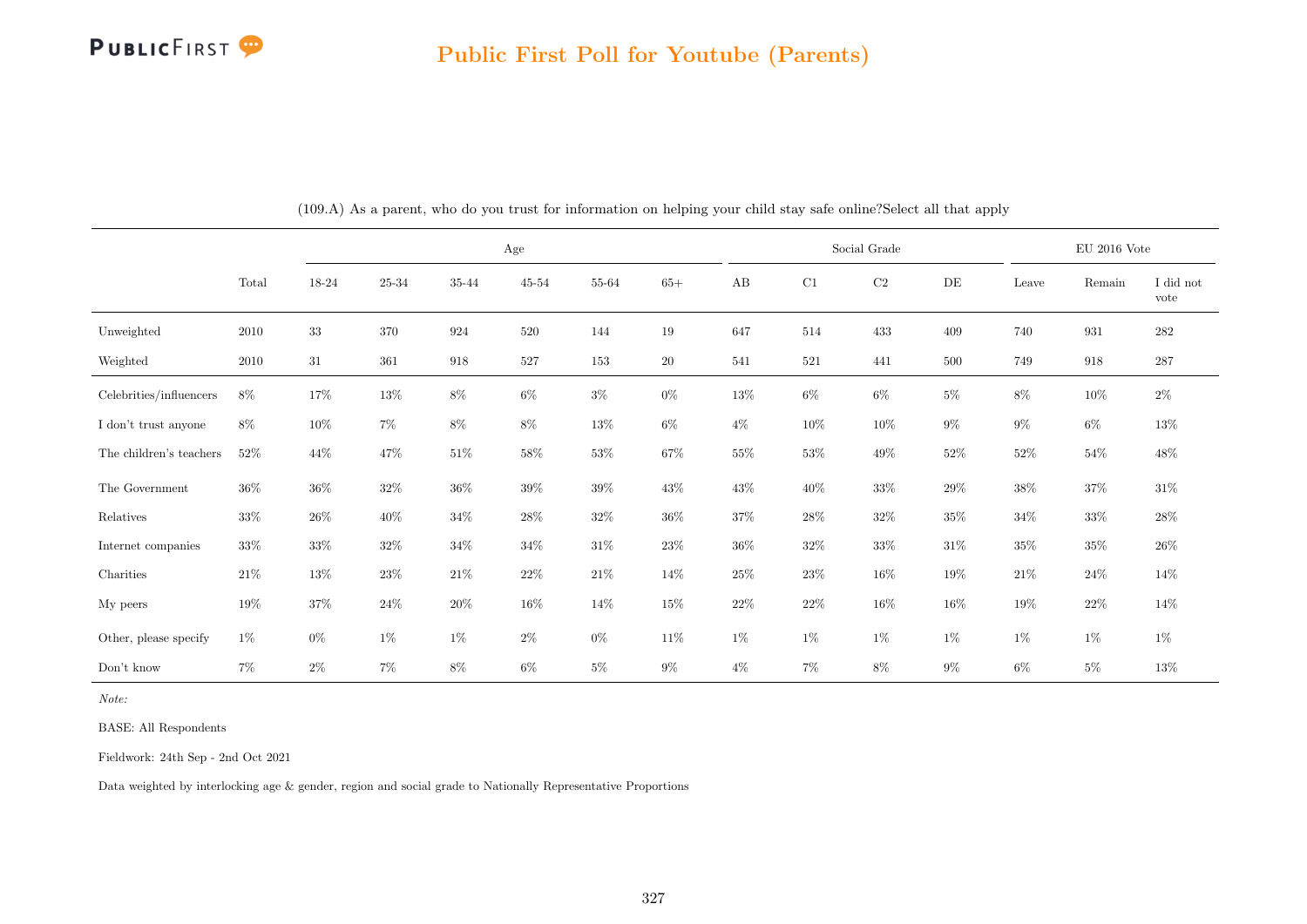## PUBLICFIRST<sup>9</sup>

|                         |          |        | Gender |        |                     |                     | 2019                          |                   |                      |                       |                          | Education                                              |                                                             |                          |
|-------------------------|----------|--------|--------|--------|---------------------|---------------------|-------------------------------|-------------------|----------------------|-----------------------|--------------------------|--------------------------------------------------------|-------------------------------------------------------------|--------------------------|
|                         | Total    | Male   | Female |        | Conservative Labour | Liberal<br>Democrat | The<br><b>Brexit</b><br>Party | I did not<br>vote | None of<br>the above | GCSE or<br>equivalent | A Level or<br>equivalent | University<br>Under-<br>graduate<br>Degree<br>(BA/BSc) | University<br>Postgrad-<br>uate<br>Degree<br>(MA/MSc/MPhil) | Doctorate<br>(PhD/DPHil) |
| Unweighted              | 2010     | 922    | 1087   | 714    | 539                 | 198                 | 14                            | 280               | $\overline{0}$       | 405                   | 559                      | 513                                                    | 434                                                         | 57                       |
| Weighted                | $2010\,$ | 1004   | 1005   | 699    | 537                 | 186                 | 14                            | $\,292$           | $\overline{0}$       | 440                   | 587                      | 488                                                    | 399                                                         | $50\,$                   |
| Celebrities/influencers | $8\%$    | $10\%$ | $5\%$  | $9\%$  | $8\%$               | 17%                 | $13\%$                        | $3\%$             | $\ast$               | $6\%$                 | $4\%$                    | $7\%$                                                  | $16\%$                                                      | $22\%$                   |
| I don't trust anyone    | 8%       | $8\%$  | $8\%$  | $6\%$  | $7\%$               | $3\%$               | $6\%$                         | 14%               | $\ast$               | $9\%$                 | 11\%                     | 7%                                                     | $4\%$                                                       | $3\%$                    |
| The children's teachers | 52%      | $51\%$ | $53\%$ | $54\%$ | $54\%$              | $60\%$              | $34\%$                        | $49\%$            | $\ast$               | $54\%$                | $52\%$                   | $52\%$                                                 | $53\%$                                                      | $48\%$                   |
| The Government          | $36\%$   | $40\%$ | $33\%$ | 42\%   | $35\%$              | $45\%$              | 44\%                          | $27\%$            | $\ast$               | $30\%$                | 34%                      | $39\%$                                                 | $43\%$                                                      | $49\%$                   |
| Relatives               | 33%      | 35%    | $31\%$ | $36\%$ | 31%                 | $40\%$              | $28\%$                        | 27\%              | $*$                  | $36\%$                | 30%                      | $29\%$                                                 | $39\%$                                                      | 24%                      |
| Internet companies      | 33%      | $34\%$ | $32\%$ | $38\%$ | 34%                 | $35\%$              | $8\%$                         | 27%               | $\ast$               | $35\%$                | $30\%$                   | $33\%$                                                 | $39\%$                                                      | 35%                      |
| Charities               | 21\%     | $22\%$ | $20\%$ | 21\%   | 25%                 | $27\%$              | $29\%$                        | $11\%$            | $\ast$               | 17%                   | 19%                      | $26\%$                                                 | $22\%$                                                      | 25%                      |
| My peers                | $19\%$   | $20\%$ | $18\%$ | $19\%$ | $24\%$              | $19\%$              | $37\%$                        | $13\%$            | $\ast$               | $16\%$                | $18\%$                   | $20\%$                                                 | $23\%$                                                      | $27\%$                   |
| Other, please specify   | $1\%$    | $1\%$  | $0\%$  | $0\%$  | $1\%$               | $2\%$               | $9\%$                         | $2\%$             | $\ast$               | $1\%$                 | $1\%$                    | $1\%$                                                  | $1\%$                                                       | $1\%$                    |
| Don't know              | 7%       | $5\%$  | $9\%$  | $5\%$  | $7\%$               | $2\%$               | $6\%$                         | 12%               | $\ast$               | $8\%$                 | $9\%$                    | 7%                                                     | $1\%$                                                       | $5\%$                    |

|  |  |  |  |  |  |  |  | (109.B) As a parent, who do you trust for information on helping your child stay safe online? Select all that apply |  |
|--|--|--|--|--|--|--|--|---------------------------------------------------------------------------------------------------------------------|--|
|--|--|--|--|--|--|--|--|---------------------------------------------------------------------------------------------------------------------|--|

Note:

BASE: All Respondents

Fieldwork: 24th Sep - 2nd Oct 2021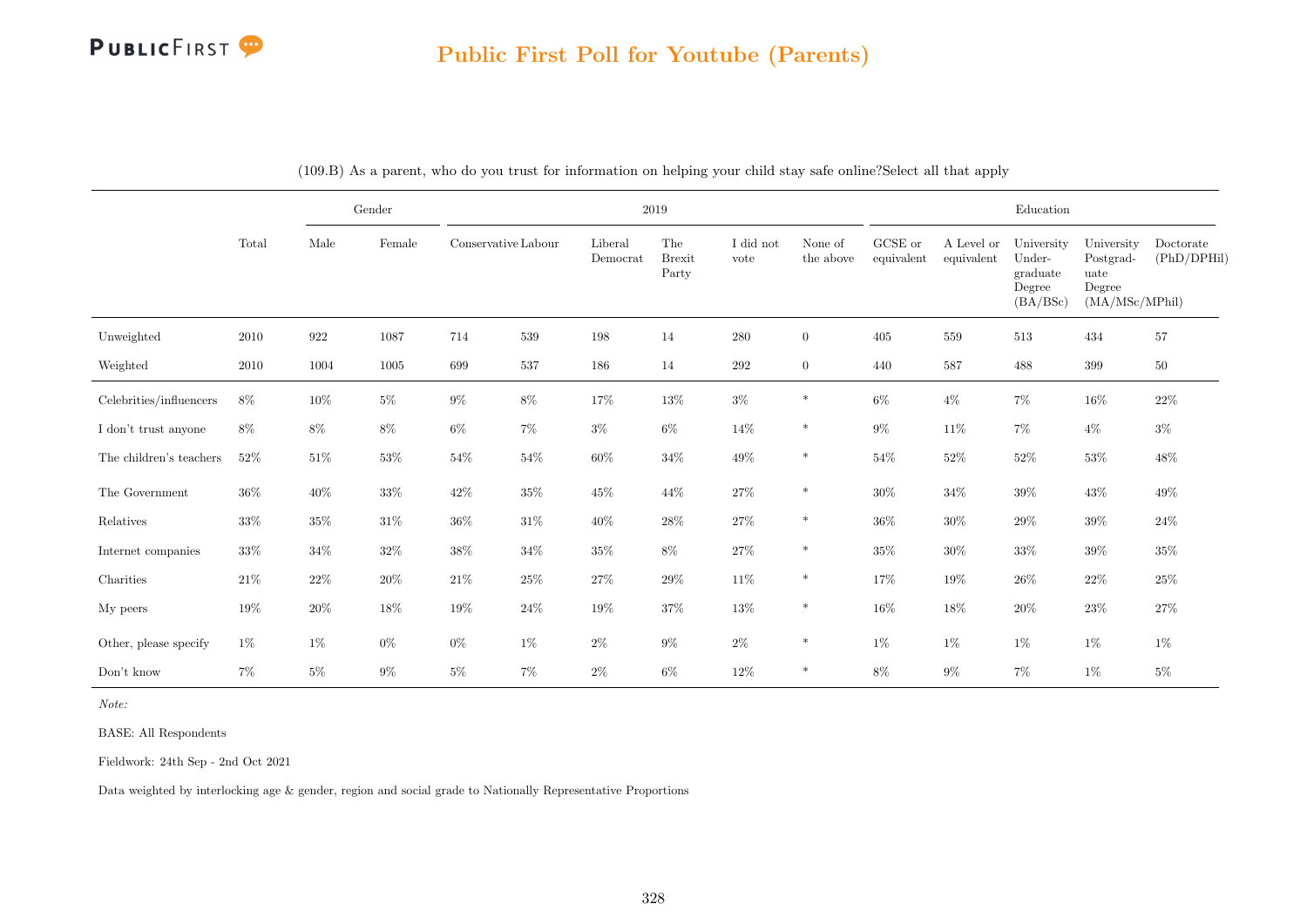

|                         |          |                         |                                |               |                    |                  |                  | Region                         |               |               |          |        |                     |
|-------------------------|----------|-------------------------|--------------------------------|---------------|--------------------|------------------|------------------|--------------------------------|---------------|---------------|----------|--------|---------------------|
|                         | Total    | $\operatorname{London}$ | $\operatorname{South}$<br>East | South<br>West | East of<br>England | East<br>Midlands | West<br>Midlands | Yorkshire<br>and the<br>Humber | North<br>East | North<br>West | Scotland | Wales  | Northern<br>Ireland |
| Unweighted              | $2010\,$ | $335\,$                 | $257\,$                        | 156           | 177                | 120              | 180              | 175                            | 86            | 247           | 145      | 81     | 51                  |
| Weighted                | 2010     | 281                     | 261                            | 161           | 181                | 141              | 181              | 161                            | 80            | 221           | 181      | 101    | 60                  |
| Celebrities/influencers | $8\%$    | $18\%$                  | $4\%$                          | $3\%$         | $5\%$              | $9\%$            | $6\%$            | $10\%$                         | $9\%$         | $7\%$         | $5\%$    | $5\%$  | $8\%$               |
| I don't trust anyone    | $8\%$    | $4\%$                   | $8\%$                          | $6\%$         | $8\%$              | $10\%$           | $10\%$           | $10\%$                         | $8\%$         | $8\%$         | $11\%$   | $9\%$  | $12\%$              |
| The children's teachers | $52\%$   | $58\%$                  | $56\%$                         | $56\%$        | $46\%$             | $45\%$           | $47\%$           | $55\%$                         | $50\%$        | $56\%$        | $46\%$   | $59\%$ | $51\%$              |
| The Government          | $36\%$   | 37%                     | $37\%$                         | $40\%$        | $37\%$             | 40%              | $31\%$           | 37%                            | $51\%$        | $38\%$        | $28\%$   | $36\%$ | $25\%$              |
| Relatives               | $33\%$   | $37\%$                  | $37\%$                         | $27\%$        | $30\%$             | $22\%$           | $33\%$           | $38\%$                         | $40\%$        | $37\%$        | $30\%$   | $28\%$ | $33\%$              |
| Internet companies      | $33\%$   | $35\%$                  | $36\%$                         | $31\%$        | $35\%$             | $37\%$           | $36\%$           | $31\%$                         | $38\%$        | $30\%$        | $26\%$   | $34\%$ | $25\%$              |
| Charities               | $21\%$   | $23\%$                  | $21\%$                         | $20\%$        | $21\%$             | $24\%$           | $20\%$           | $23\%$                         | $18\%$        | $21\%$        | $19\%$   | $22\%$ | 14%                 |
| My peers                | $19\%$   | $25\%$                  | 17%                            | $18\%$        | $22\%$             | $18\%$           | $18\%$           | $21\%$                         | $17\%$        | $18\%$        | $17\%$   | $15\%$ | $13\%$              |
| Other, please specify   | $1\%$    | $2\%$                   | $1\%$                          | $0\%$         | $1\%$              | $1\%$            | $1\%$            | $2\%$                          | $0\%$         | $0\%$         | $0\%$    | $0\%$  | $0\%$               |
| $\mathrm{Don't}$ know   | $7\%$    | $4\%$                   | $4\%$                          | $6\%$         | $7\%$              | $10\%$           | $9\%$            | $6\%$                          | $9\%$         | 10%           | 10%      | $2\%$  | $12\%$              |

(109.C) As a parent, who do you trust for information on helping your child stay safe online?Select all that apply

Note:

BASE: All Respondents

Fieldwork: 24th Sep - 2nd Oct 2021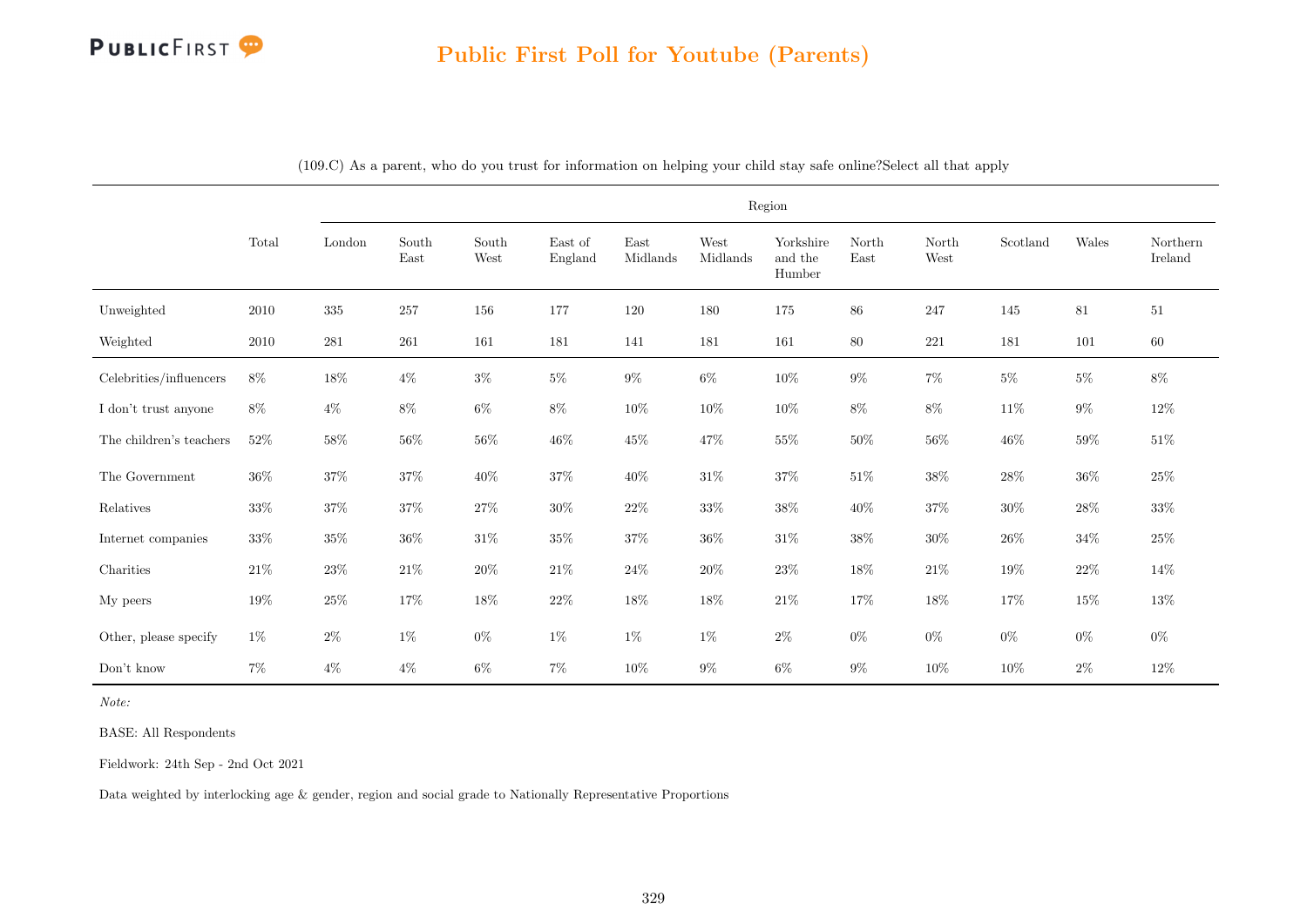

|                                    |          |        |        |        | Age       |        |        |        |        | Social Grade |           |        | $EU$ 2016 Vote |                   |
|------------------------------------|----------|--------|--------|--------|-----------|--------|--------|--------|--------|--------------|-----------|--------|----------------|-------------------|
|                                    | Total    | 18-24  | 25-34  | 35-44  | $45 - 54$ | 55-64  | $65+$  | AB     | C1     | C2           | $\rm{DE}$ | Leave  | Remain         | I did not<br>vote |
| Unweighted                         | $2010\,$ | $33\,$ | 370    | 924    | 520       | 144    | $19\,$ | 647    | 514    | 433          | 409       | 740    | 931            | $\bf 282$         |
| Weighted                           | 2010     | 31     | 361    | 918    | 527       | 153    | $20\,$ | 541    | 521    | 441          | 500       | 749    | 918            | $287\,$           |
| Staying safe when out<br>and about | $45\%$   | $45\%$ | 43\%   | 47%    | 43\%      | 44\%   | $59\%$ | $48\%$ | 43\%   | $39\%$       | 48\%      | $44\%$ | 45%            | $46\%$            |
| Online Safety                      | 39%      | 41\%   | 41%    | $41\%$ | $37\%$    | $32\%$ | $53\%$ | 47%    | $38\%$ | $35\%$       | $35\%$    | 37%    | $43\%$         | $35\%$            |
| Climate Change                     | $29\%$   | 33%    | $24\%$ | $27\%$ | $32\%$    | $37\%$ | $52\%$ | $38\%$ | $30\%$ | $28\%$       | 19%       | $28\%$ | 33%            | $19\%$            |
| Current affairs                    | $27\%$   | 22%    | $20\%$ | $27\%$ | 32%       | $30\%$ | $33\%$ | $36\%$ | $28\%$ | $21\%$       | $22\%$    | 27%    | 30%            | $18\%$            |
| Harassment and<br>bullying         | 25%      | 27%    | $27\%$ | $27\%$ | $22\%$    | $17\%$ | $26\%$ | 25%    | $26\%$ | $22\%$       | $28\%$    | $26\%$ | $25\%$         | $24\%$            |
| Body image                         | $24\%$   | 52%    | $30\%$ | 23\%   | 23%       | 14%    | $16\%$ | $24\%$ | $25\%$ | $21\%$       | 27%       | $25\%$ | $24\%$         | $22\%$            |
| Misinformation                     | $19\%$   | 18%    | $21\%$ | $16\%$ | $20\%$    | $20\%$ | $23\%$ | $24\%$ | 18%    | 18%          | 13%       | 19%    | 19%            | $15\%$            |
| None of the above                  | $22\%$   | 12%    | 24\%   | $21\%$ | 22%       | $28\%$ | 25%    | 14%    | 25%    | 24%          | 27%       | 24\%   | 18%            | 30%               |

(110.A) In the last month, which of the following have you had a conversation about with your child, if any?Tick all that apply

Note:

BASE: All Respondents

Fieldwork: 24th Sep - 2nd Oct 2021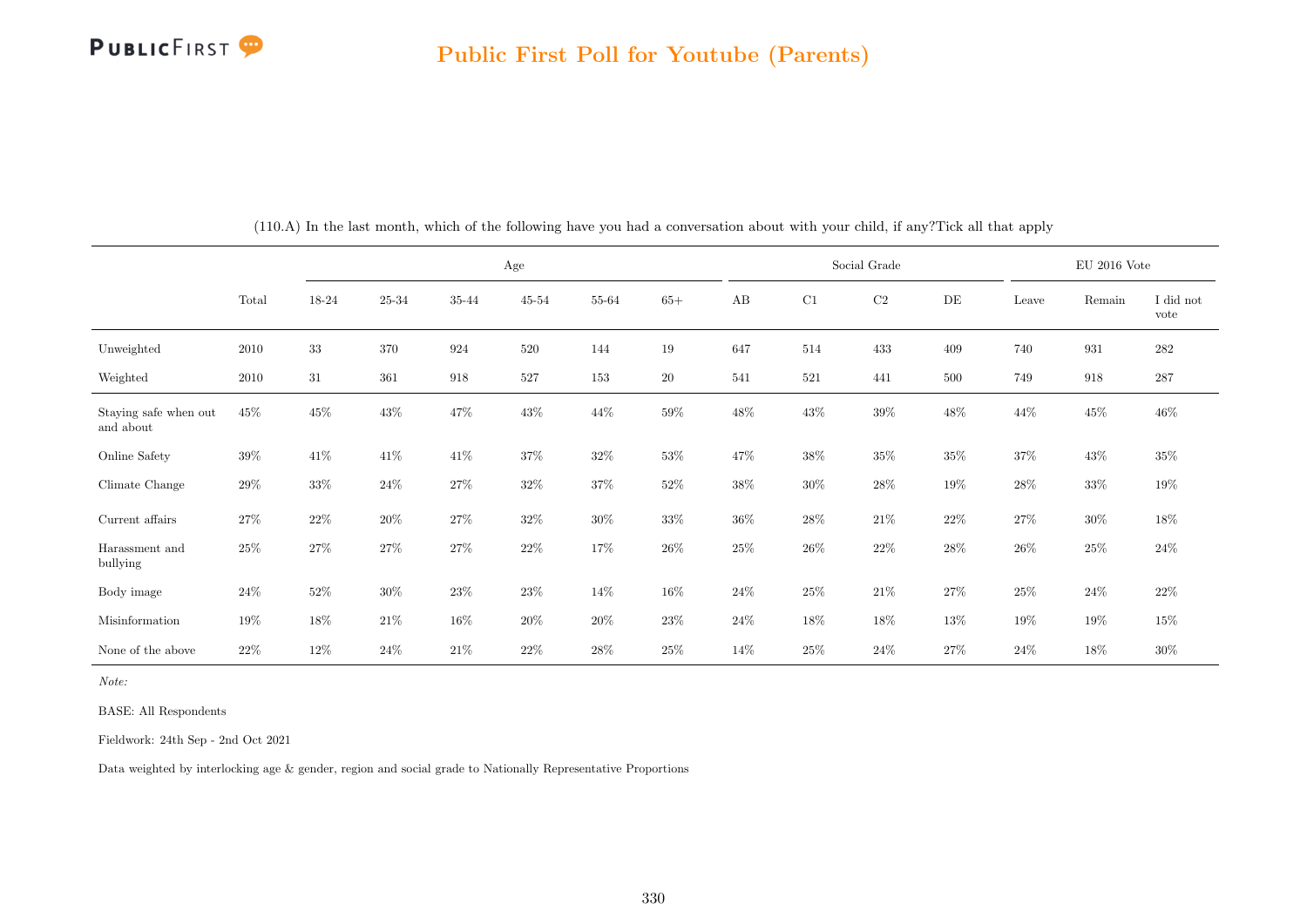## PUBLICFIRST<sup>9</sup>

## Public First Poll for Youtube (Parents)

|                                    |          |        | Gender |                     |        |                     | $2019\,$                      |                   |                      |                       |                          | Education                                              |                                                             |                          |
|------------------------------------|----------|--------|--------|---------------------|--------|---------------------|-------------------------------|-------------------|----------------------|-----------------------|--------------------------|--------------------------------------------------------|-------------------------------------------------------------|--------------------------|
|                                    | Total    | Male   | Female | Conservative Labour |        | Liberal<br>Democrat | The<br><b>Brexit</b><br>Party | I did not<br>vote | None of<br>the above | GCSE or<br>equivalent | A Level or<br>equivalent | University<br>Under-<br>graduate<br>Degree<br>(BA/BSc) | University<br>Postgrad-<br>uate<br>Degree<br>(MA/MSc/MPhil) | Doctorate<br>(PhD/DPHil) |
| Unweighted                         | $2010\,$ | 922    | 1087   | 714                 | 539    | 198                 | 14                            | $280\,$           | $\overline{0}$       | 405                   | 559                      | $513\,$                                                | 434                                                         | 57                       |
| Weighted                           | 2010     | 1004   | 1005   | 699                 | 537    | 186                 | 14                            | $\,292$           | $\overline{0}$       | 440                   | 587                      | 488                                                    | 399                                                         | $50\,$                   |
| Staying safe when out<br>and about | $45\%$   | $41\%$ | $49\%$ | $47\%$              | $43\%$ | $47\%$              | $18\%$                        | $44\%$            | $\ast$               | $46\%$                | $46\%$                   | $46\%$                                                 | $43\%$                                                      | $36\%$                   |
| Online Safety                      | $39\%$   | $43\%$ | $36\%$ | 41\%                | $38\%$ | 48\%                | $33\%$                        | $30\%$            | $\ast$               | $35\%$                | $33\%$                   | $36\%$                                                 | $56\%$                                                      | 49%                      |
| Climate Change                     | $29\%$   | $32\%$ | $25\%$ | $32\%$              | $29\%$ | $36\%$              | $32\%$                        | $17\%$            | $\ast$               | $22\%$                | $27\%$                   | $30\%$                                                 | $39\%$                                                      | $39\%$                   |
| Current affairs $\,$               | $27\%$   | $31\%$ | $23\%$ | $32\%$              | $28\%$ | $35\%$              | $40\%$                        | 14\%              | $\ast$               | $22\%$                | $24\%$                   | $29\%$                                                 | $36\%$                                                      | $43\%$                   |
| Harassment and<br>bullying         | $25\%$   | $22\%$ | $28\%$ | $24\%$              | $25\%$ | $33\%$              | $7\%$                         | $21\%$            | $\ast$               | $27\%$                | $26\%$                   | $23\%$                                                 | $26\%$                                                      | 17%                      |
| Body image                         | $24\%$   | $20\%$ | $28\%$ | $23\%$              | $29\%$ | $26\%$              | $16\%$                        | $19\%$            | $\ast$               | $26\%$                | $22\%$                   | $25\%$                                                 | $23\%$                                                      | 30%                      |
| Misinformation                     | $19\%$   | $20\%$ | 17%    | $20\%$              | 17%    | 23\%                | $26\%$                        | 12\%              | $\ast$               | 14%                   | $16\%$                   | $21\%$                                                 | $23\%$                                                      | $27\%$                   |
| None of the above                  | $22\%$   | 19%    | 26%    | 18%                 | 24\%   | $8\%$               | 14%                           | $36\%$            | $\ast$               | $28\%$                | 26%                      | $24\%$                                                 | $9\%$                                                       | $7\%$                    |

(110.B) In the last month, which of the following have you had a conversation about with your child, if any?Tick all that apply

Note:

BASE: All Respondents

Fieldwork: 24th Sep - 2nd Oct 2021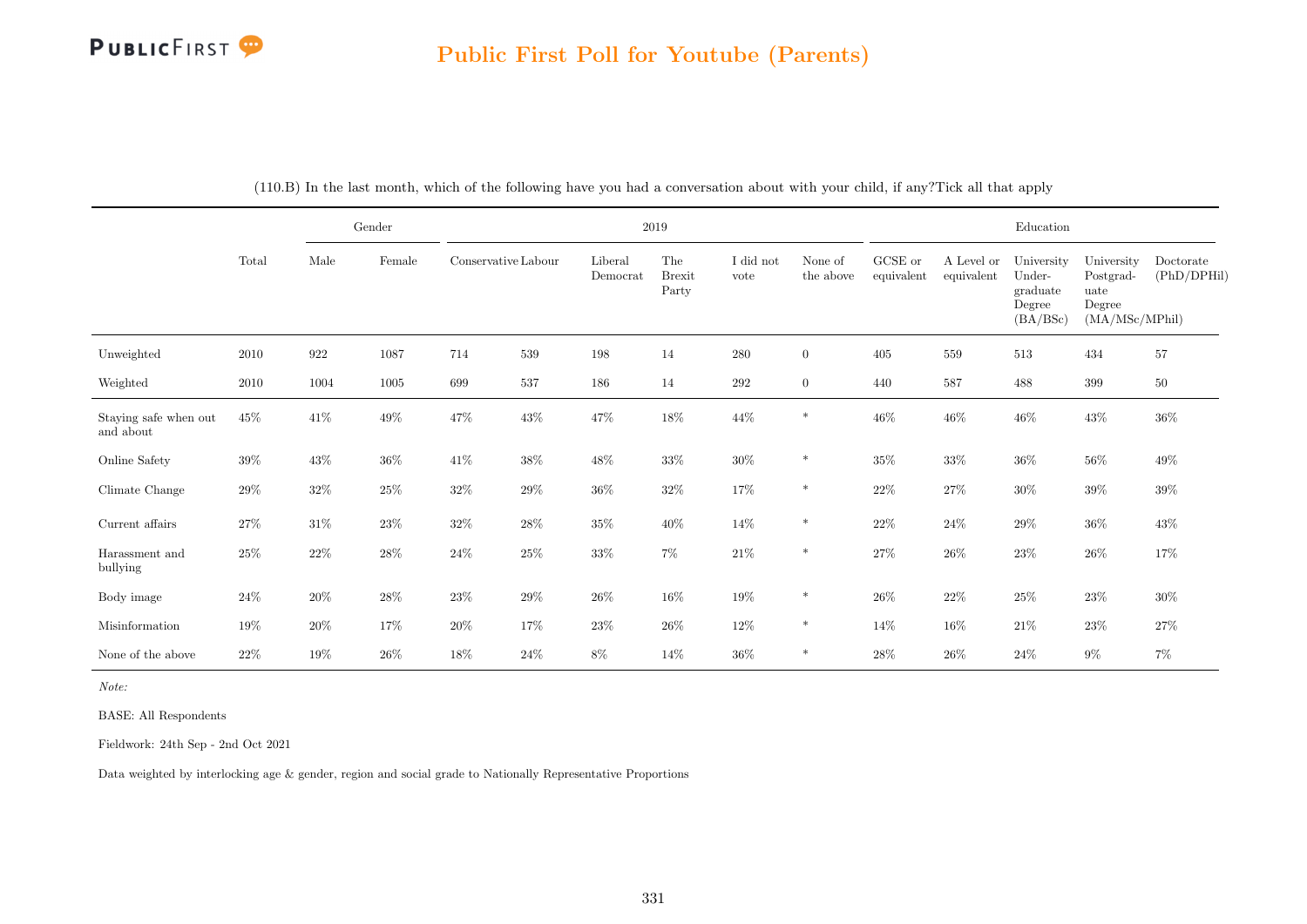## PUBLICFIRST<sup>9</sup>

|                                    |        |         |                                |               |                    |                  |                  | Region                         |               |               |          |        |                     |
|------------------------------------|--------|---------|--------------------------------|---------------|--------------------|------------------|------------------|--------------------------------|---------------|---------------|----------|--------|---------------------|
|                                    | Total  | London  | South<br>$\operatorname{East}$ | South<br>West | East of<br>England | East<br>Midlands | West<br>Midlands | Yorkshire<br>and the<br>Humber | North<br>East | North<br>West | Scotland | Wales  | Northern<br>Ireland |
| Unweighted                         | 2010   | $335\,$ | $257\,$                        | 156           | 177                | 120              | 180              | 175                            | 86            | 247           | 145      | 81     | 51                  |
| Weighted                           | 2010   | 281     | 261                            | 161           | 181                | 141              | 181              | 161                            | 80            | 221           | 181      | 101    | $60\,$              |
| Staying safe when out<br>and about | $45\%$ | $46\%$  | $51\%$                         | 47\%          | $46\%$             | $40\%$           | $41\%$           | $47\%$                         | $37\%$        | 47%           | $40\%$   | 41\%   | $50\%$              |
| Online Safety                      | $39\%$ | $50\%$  | $36\%$                         | $31\%$        | $35\%$             | $35\%$           | $39\%$           | $36\%$                         | $43\%$        | $42\%$        | $40\%$   | $41\%$ | $37\%$              |
| Climate Change                     | $29\%$ | $38\%$  | $31\%$                         | $32\%$        | $29\%$             | $29\%$           | $21\%$           | $24\%$                         | $34\%$        | $28\%$        | $24\%$   | $24\%$ | $25\%$              |
| Current affairs                    | $27\%$ | $30\%$  | $31\%$                         | $22\%$        | $28\%$             | $37\%$           | $27\%$           | $27\%$                         | $25\%$        | $27\%$        | $22\%$   | $18\%$ | $15\%$              |
| Harassment and<br>bullying         | $25\%$ | $26\%$  | $25\%$                         | $23\%$        | $21\%$             | $30\%$           | $17\%$           | $25\%$                         | $26\%$        | $26\%$        | $31\%$   | $26\%$ | $27\%$              |
| Body image                         | $24\%$ | $26\%$  | $24\%$                         | $25\%$        | $26\%$             | $24\%$           | $23\%$           | $26\%$                         | $23\%$        | $24\%$        | $22\%$   | $25\%$ | $15\%$              |
| Misinformation                     | 19%    | $27\%$  | $19\%$                         | $17\%$        | $18\%$             | $20\%$           | $14\%$           | $17\%$                         | $12\%$        | $18\%$        | $19\%$   | $16\%$ | $9\%$               |
| None of the above                  | $22\%$ | $12\%$  | 20%                            | $22\%$        | 21\%               | $22\%$           | $31\%$           | $26\%$                         | $28\%$        | $22\%$        | 23%      | $27\%$ | 27%                 |

(110.C) In the last month, which of the following have you had a conversation about with your child, if any?Tick all that apply

Note:

BASE: All Respondents

Fieldwork: 24th Sep - 2nd Oct 2021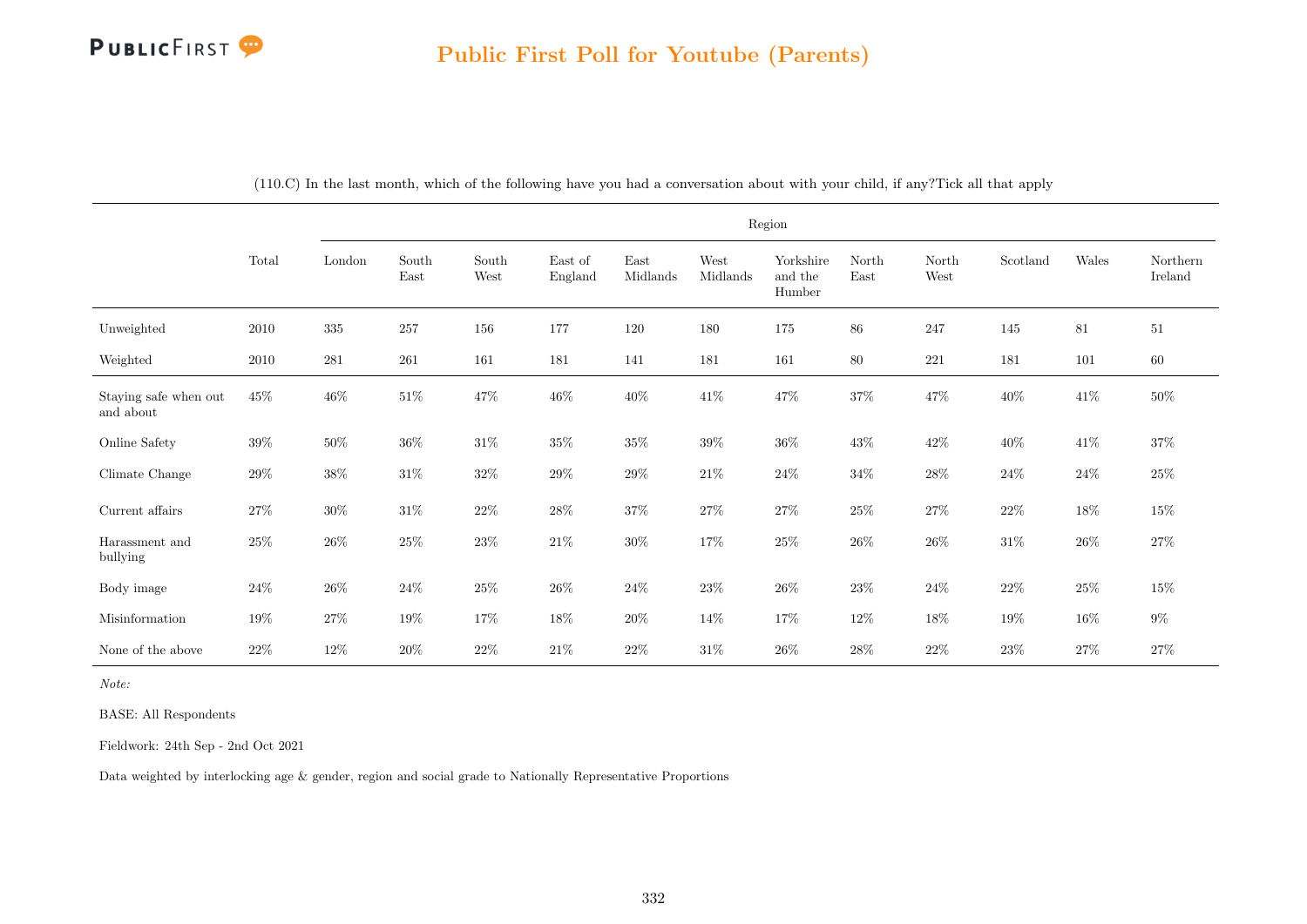

(111.A) Even though children these days have more access to the internet, do you feel the challenges you faced as a child are fundamentally the same that your child faces today?

|            |       |        |        |        | Age       |        |        |       |     | Social Grade |      |        | $EU$ 2016 Vote |                   |
|------------|-------|--------|--------|--------|-----------|--------|--------|-------|-----|--------------|------|--------|----------------|-------------------|
|            | Total | 18-24  | 25-34  | 35-44  | $45 - 54$ | 55-64  | $65+$  | AB    | C1  | C2           | DE   | Leave  | Remain         | I did not<br>vote |
| Unweighted | 2010  | 33     | 370    | 924    | 520       | 144    | 19     | 647   | 514 | 433          | 409  | 740    | 931            | 282               |
| Weighted   | 2010  | 31     | 361    | 918    | 527       | 153    | 20     | 541   | 521 | 441          | 500  | 749    | 918            | 287               |
| Yes        | 35%   | 44\%   | $40\%$ | 40%    | 26\%      | $27\%$ | $16\%$ | 46%   | 30% | $31\%$       | 31\% | $31\%$ | 41\%           | $25\%$            |
| No         | 54%   | 38%    | $46\%$ | 50%    | 62%       | $61\%$ | 84%    | 45%   | 58% | $56\%$       | 57%  | 58%    | $50\%$         | $57\%$            |
| Dont know  | 11\%  | $19\%$ | 13%    | $10\%$ | 12%       | $12\%$ | $0\%$  | $9\%$ | 12% | $12\%$       | 13%  | $11\%$ | $9\%$          | 19%               |

Note:

BASE: All Respondents

Fieldwork: 24th Sep - 2nd Oct 2021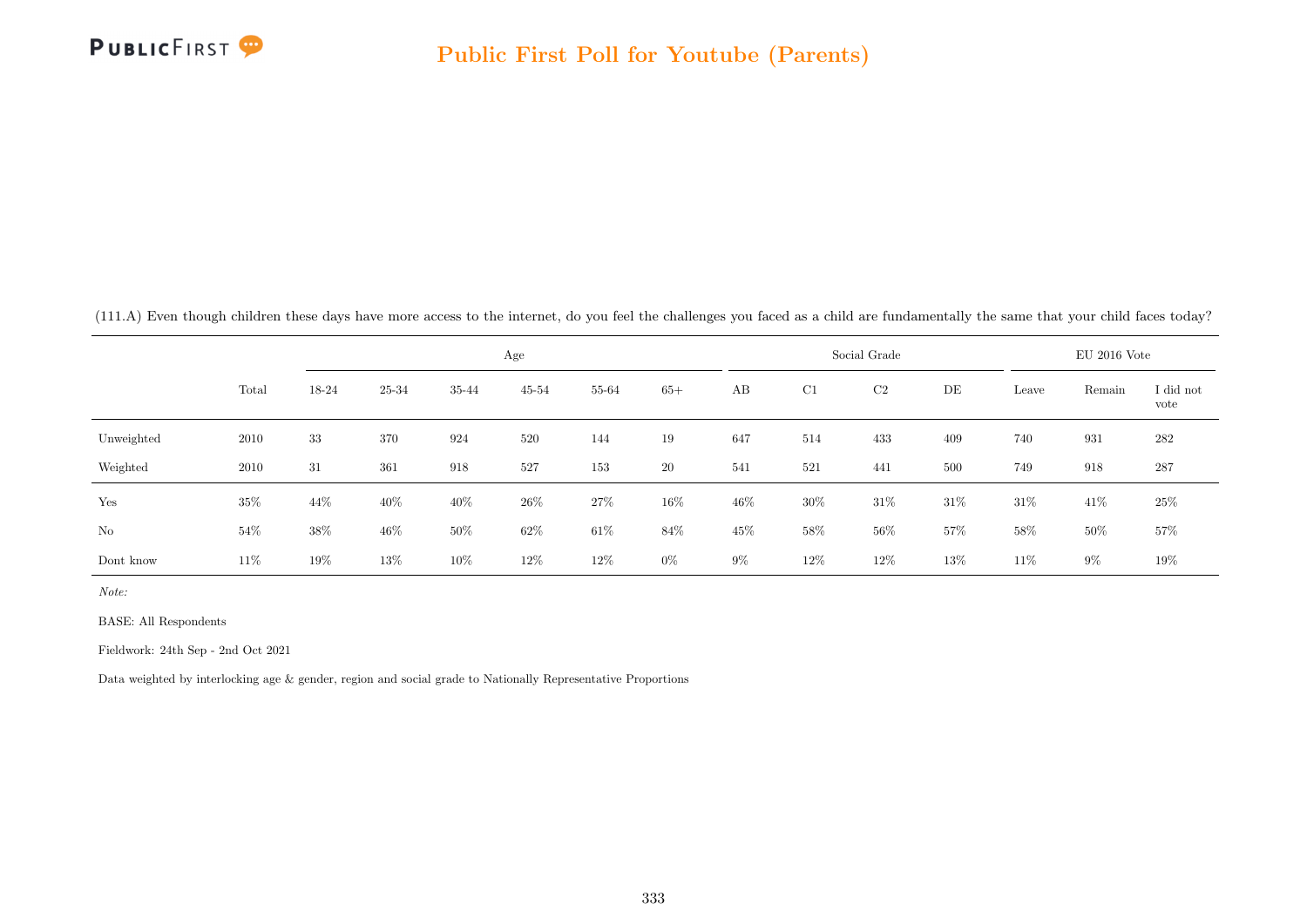

(111.B) Even though children these days have more access to the internet, do you feel the challenges you faced as a child are fundamentally the same that your child faces today?

|            |        |       | Gender |                     |        |                     | 2019                          |                   |                      |                       |                          | Education                                              |                                                             |                          |
|------------|--------|-------|--------|---------------------|--------|---------------------|-------------------------------|-------------------|----------------------|-----------------------|--------------------------|--------------------------------------------------------|-------------------------------------------------------------|--------------------------|
|            | Total  | Male  | Female | Conservative Labour |        | Liberal<br>Democrat | The<br><b>Brexit</b><br>Party | I did not<br>vote | None of<br>the above | GCSE or<br>equivalent | A Level or<br>equivalent | University<br>Under-<br>graduate<br>Degree<br>(BA/BSc) | University<br>Postgrad-<br>uate<br>Degree<br>(MA/MSc/MPhil) | Doctorate<br>(PhD/DPHil) |
| Unweighted | 2010   | 922   | 1087   | 714                 | 539    | 198                 | 14                            | 280               | $\overline{0}$       | 405                   | 559                      | 513                                                    | 434                                                         | 57                       |
| Weighted   | 2010   | 1004  | 1005   | 699                 | 537    | 186                 | 14                            | 292               | $\overline{0}$       | 440                   | 587                      | 488                                                    | 399                                                         | $50\,$                   |
| Yes        | 35%    | 44%   | $26\%$ | 37%                 | 33%    | $50\%$              | 23%                           | $23\%$            | $\ast$               | 26\%                  | $27\%$                   | $33\%$                                                 | $57\%$                                                      | 63%                      |
| No         | $54\%$ | 47%   | $60\%$ | 53%                 | $56\%$ | 42%                 | 63%                           | $60\%$            | $\ast$               | 62%                   | $58\%$                   | 57%                                                    | $36\%$                                                      | 30%                      |
| Dont know  | 11\%   | $9\%$ | 13%    | 10%                 | 11%    | $9\%$               | 14%                           | 18%               | $\ast$               | 12%                   | 15%                      | 10%                                                    | $7\%$                                                       | 7%                       |

Note:

BASE: All Respondents

Fieldwork: 24th Sep - 2nd Oct 2021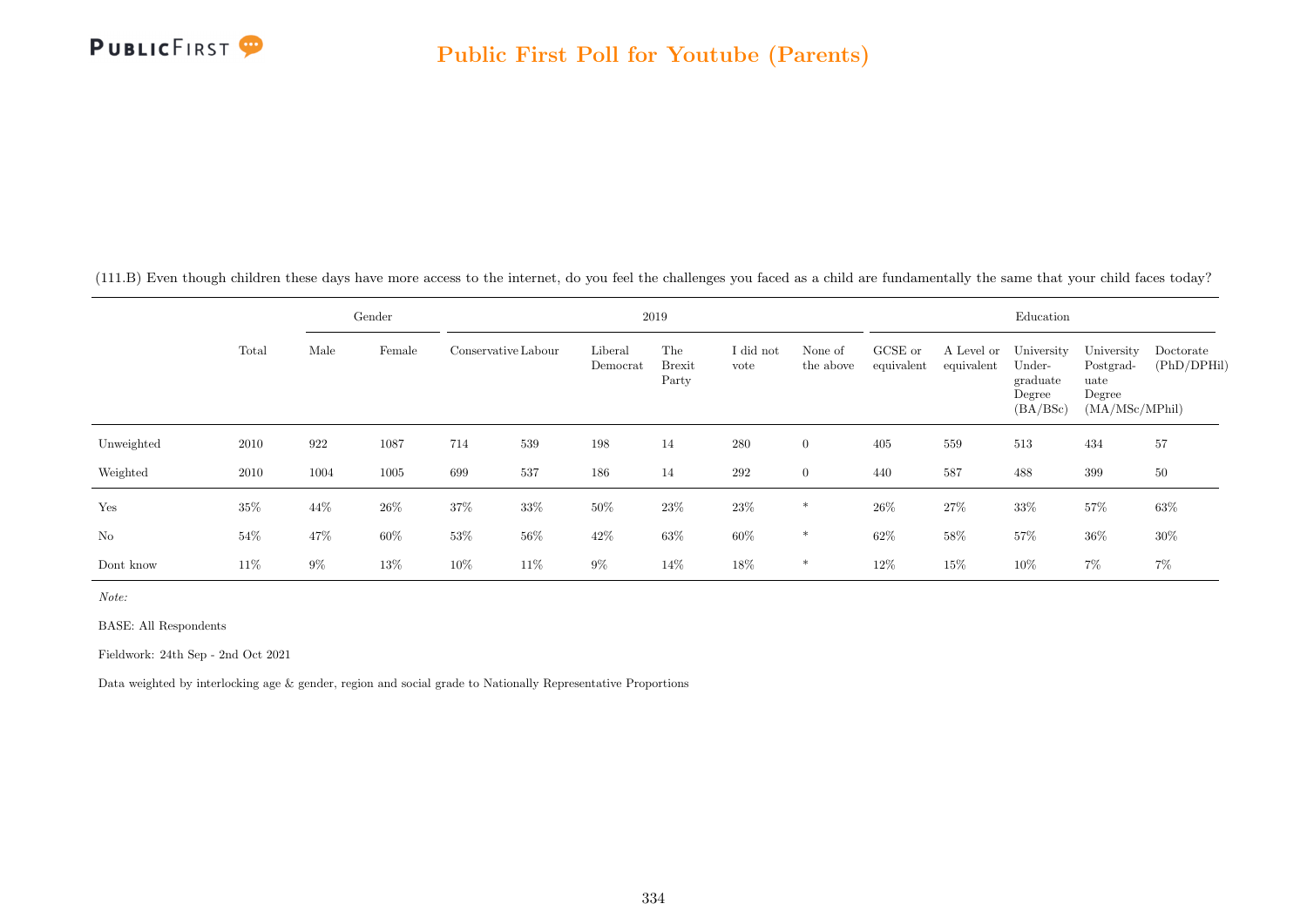

(111.C) Even though children these days have more access to the internet, do you feel the challenges you faced as a child are fundamentally the same that your child faces today?

|            |       |        |               |               |                    |                  |                  | Region                         |               |               |          |        |                     |
|------------|-------|--------|---------------|---------------|--------------------|------------------|------------------|--------------------------------|---------------|---------------|----------|--------|---------------------|
|            | Total | London | South<br>East | South<br>West | East of<br>England | East<br>Midlands | West<br>Midlands | Yorkshire<br>and the<br>Humber | North<br>East | North<br>West | Scotland | Wales  | Northern<br>Ireland |
| Unweighted | 2010  | 335    | 257           | 156           | 177                | 120              | 180              | 175                            | 86            | 247           | 145      | 81     | 51                  |
| Weighted   | 2010  | 281    | 261           | 161           | 181                | 141              | 181              | 161                            | 80            | 221           | 181      | 101    | 60                  |
| Yes        | 35%   | $51\%$ | $26\%$        | $30\%$        | $34\%$             | $36\%$           | $35\%$           | $36\%$                         | $39\%$        | 33%           | $33\%$   | $25\%$ | $31\%$              |
| No         | 54%   | 41\%   | $63\%$        | 55\%          | $55\%$             | $50\%$           | $52\%$           | $53\%$                         | 47%           | $52\%$        | 57%      | $69\%$ | $54\%$              |
| Dont know  | 11\%  | 8%     | 11\%          | 14\%          | 11\%               | 13%              | $13\%$           | 11\%                           | 14%           | 15%           | $10\%$   | $5\%$  | $15\%$              |

Note:

BASE: All Respondents

Fieldwork: 24th Sep - 2nd Oct 2021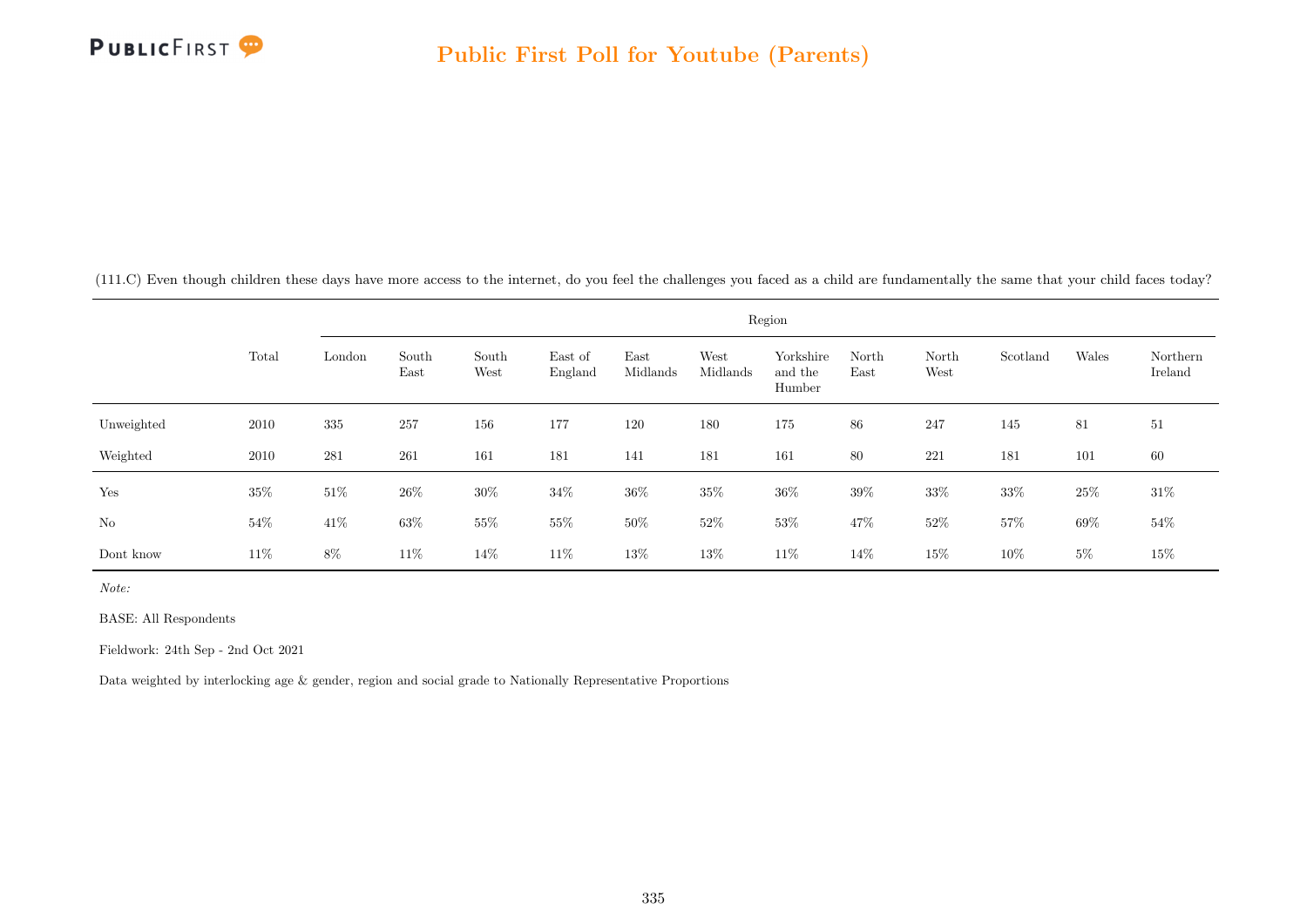

|                                                                       |       |       |        |       | Age       |        |        |       |        | Social Grade |       |        | $\rm EU$ 2016 Vote |                   |
|-----------------------------------------------------------------------|-------|-------|--------|-------|-----------|--------|--------|-------|--------|--------------|-------|--------|--------------------|-------------------|
|                                                                       | Total | 18-24 | 25-34  | 35-44 | $45 - 54$ | 55-64  | $65+$  | AB    | C1     | $\rm C2$     | DE    | Leave  | Remain             | I did not<br>vote |
| Unweighted                                                            | 1065  | 12    | 166    | 458   | 325       | 88     | 16     | 288   | 298    | 244          | 234   | 427    | 453                | 163               |
| Weighted                                                              | 1077  | 12    | 166    | 460   | 328       | 94     | 16     | 244   | 300    | 249          | 283   | 434    | 458                | 163               |
| Things are easier for<br>children today                               | 15%   | 23\%  | 18%    | 15%   | 14%       | 17%    | $7\%$  | 20%   | $8\%$  | 18%          | 17%   | 13%    | $15\%$             | 20%               |
| Things are harder for<br>children today                               | 59%   | 60%   | 61\%   | 61\%  | 57%       | $50\%$ | $62\%$ | 54%   | $61\%$ | $59\%$       | 60%   | $61\%$ | $58\%$             | 56%               |
| They are different<br>challenges but probably<br>had the same impact. | 23\%  | 17%   | $16\%$ | 21\%  | 28%       | 32%    | 31\%   | 23%   | 29%    | 19%          | 21\%  | 23\%   | 25%                | 20%               |
| Don't know                                                            | $3\%$ | $0\%$ | $5\%$  | $3\%$ | $1\%$     | $1\%$  | $0\%$  | $3\%$ | $2\%$  | $4\%$        | $3\%$ | $2\%$  | $2\%$              | $4\%$             |

(112.A) You said you thought childrens challenges these days were fundamentally different to your own as a child. Do you think the challenges are easier or harder to live with?

Note:

BASE: Respondents who think their child faces different challenges today compared to when they were a child.

Fieldwork: 24th Sep - 2nd Oct 2021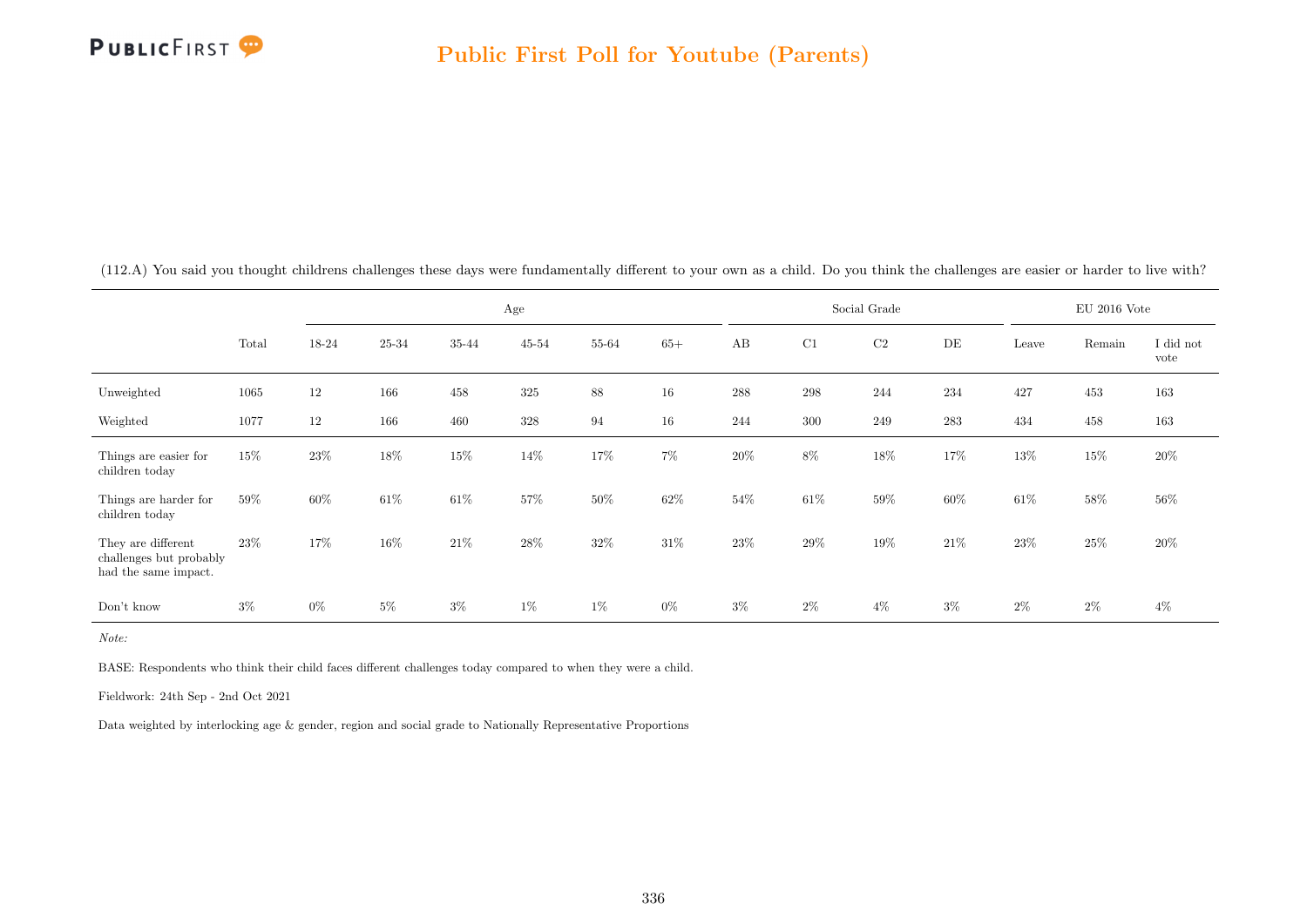

|                                                                       |       |       | Gender |                     |       |                     | $2019\,$                      |                   |                      |                       |                          | Education                                              |                                                             |                          |
|-----------------------------------------------------------------------|-------|-------|--------|---------------------|-------|---------------------|-------------------------------|-------------------|----------------------|-----------------------|--------------------------|--------------------------------------------------------|-------------------------------------------------------------|--------------------------|
|                                                                       | Total | Male  | Female | Conservative Labour |       | Liberal<br>Democrat | The<br><b>Brexit</b><br>Party | I did not<br>vote | None of<br>the above | GCSE or<br>equivalent | A Level or<br>equivalent | University<br>Under-<br>graduate<br>Degree<br>(BA/BSc) | University<br>Postgrad-<br>uate<br>Degree<br>(MA/MSc/MPhil) | Doctorate<br>(PhD/DPHil) |
| Unweighted                                                            | 1065  | 418   | 647    | 373                 | 296   | 81                  | 9                             | 170               | $\overline{0}$       | $\overline{0}$        | $\overline{0}$           | 290                                                    | 154                                                         | 19                       |
| Weighted                                                              | 1077  | 473   | 604    | 370                 | 300   | 77                  | 9                             | 174               | $\overline{0}$       | $\overline{0}$        | $\overline{0}$           | 277                                                    | 143                                                         | $15\,$                   |
| Things are easier for<br>children today                               | 15%   | 21\%  | 11%    | 14%                 | 15%   | $19\%$              | $0\%$                         | 18%               | *                    | $15\%$                | 11\%                     | 14\%                                                   | $25\%$                                                      | $22\%$                   |
| Things are harder for<br>children today                               | 59%   | 50%   | $66\%$ | $60\%$              | 59%   | 59%                 | $66\%$                        | $59\%$            | *                    | 61\%                  | 62%                      | $58\%$                                                 | $52\%$                                                      | 41\%                     |
| They are different<br>challenges but probably<br>had the same impact. | 23\%  | 27%   | 20%    | $25\%$              | 23%   | 17%                 | 18%                           | $20\%$            | $\ast$               | 20%                   | $25\%$                   | $26\%$                                                 | 19%                                                         | $37\%$                   |
| Don't know                                                            | $3\%$ | $2\%$ | $3\%$  | $1\%$               | $2\%$ | $5\%$               | 16%                           | $3\%$             | *                    | $4\%$                 | 1%                       | $3\%$                                                  | $3\%$                                                       | $0\%$                    |

(112.B) You said you thought childrens challenges these days were fundamentally different to your own as a child. Do you think the challenges are easier or harder to live with?

Note:

BASE: Respondents who think their child faces different challenges today compared to when they were a child.

Fieldwork: 24th Sep - 2nd Oct 2021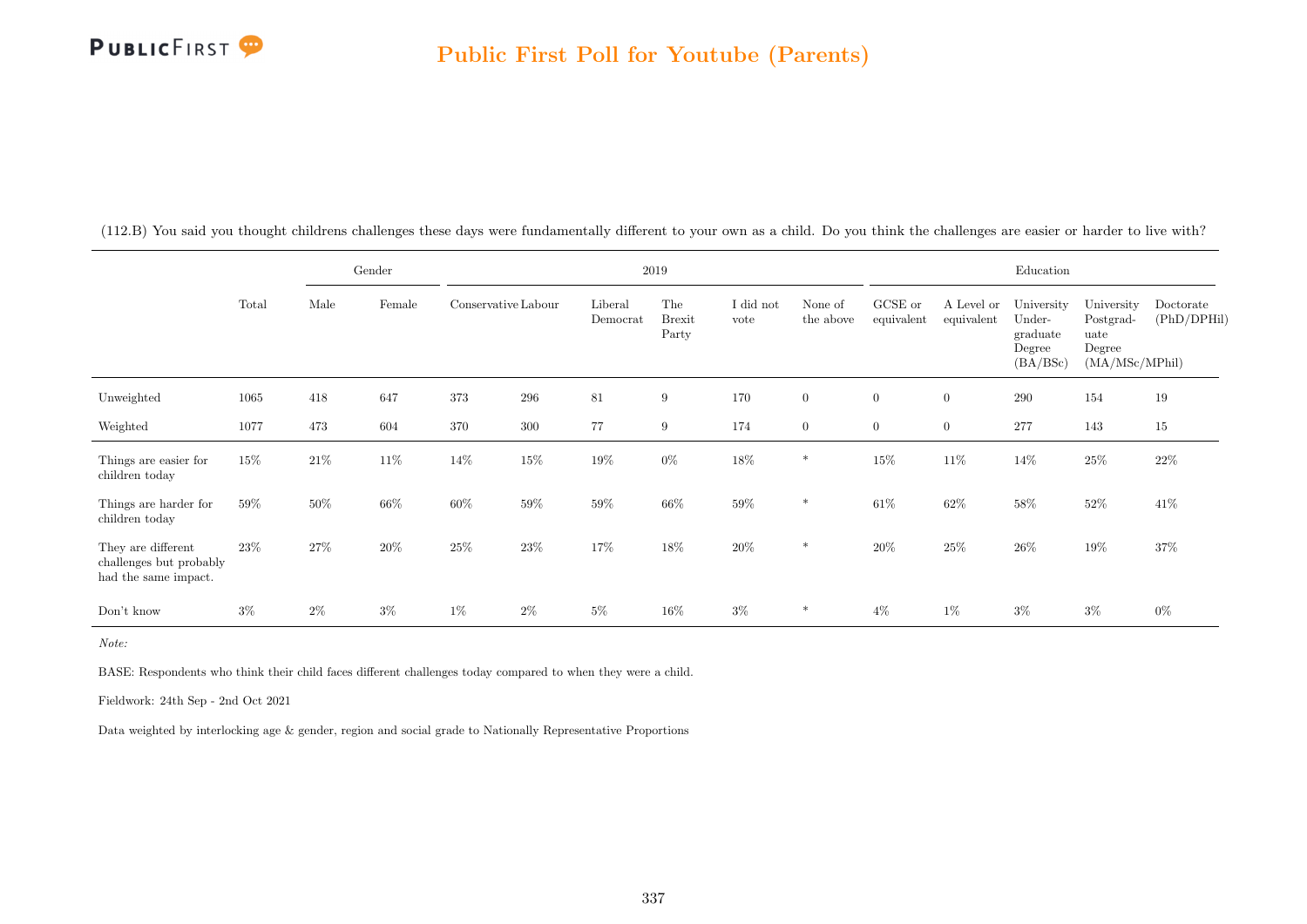

|                                                                       |          |        |               |               |                    |                  | Region            |                                |               |               |          |        |                     |
|-----------------------------------------------------------------------|----------|--------|---------------|---------------|--------------------|------------------|-------------------|--------------------------------|---------------|---------------|----------|--------|---------------------|
|                                                                       | Total    | London | South<br>East | South<br>West | East of<br>England | East<br>Midlands | West<br>Midlands  | Yorkshire<br>and the<br>Humber | North<br>East | North<br>West | Scotland | Wales  | Northern<br>Ireland |
| Unweighted                                                            | 1065     | 134    | 161           | 88            | 100                | 61               | $\boldsymbol{93}$ | $\boldsymbol{93}$              | 40            | 129           | 81       | $57\,$ | $\sqrt{28}$         |
| Weighted                                                              | $1077\,$ | 114    | 165           | 89            | 100                | 71               | $\rm 95$          | $86\,$                         | 37            | 116           | 103      | $70\,$ | $33\,$              |
| Things are easier for<br>children today                               | $15\%$   | $25\%$ | 15%           | $10\%$        | 11%                | $16\%$           | 16%               | $16\%$                         | $9\%$         | $22\%$        | $12\%$   | $11\%$ | $8\%$               |
| Things are harder for<br>children today                               | 59%      | $51\%$ | 65%           | 59%           | 51%                | $51\%$           | 64%               | $52\%$                         | 73%           | $58\%$        | 64%      | $68\%$ | 58%                 |
| They are different<br>challenges but probably<br>had the same impact. | 23\%     | 23\%   | $18\%$        | 28\%          | 32%                | 28\%             | 18%               | $31\%$                         | 18%           | 17%           | 22\%     | $21\%$ | 27%                 |
| Don't know                                                            | $3\%$    | $1\%$  | $2\%$         | $3\%$         | $6\%$              | $5\%$            | $3\%$             | $2\%$                          | $0\%$         | $2\%$         | $3\%$    | $0\%$  | $8\%$               |

(112.C) You said you thought childrens challenges these days were fundamentally different to your own as a child. Do you think the challenges are easier or harder to live with?

Note:

BASE: Respondents who think their child faces different challenges today compared to when they were a child.

Fieldwork: 24th Sep - 2nd Oct 2021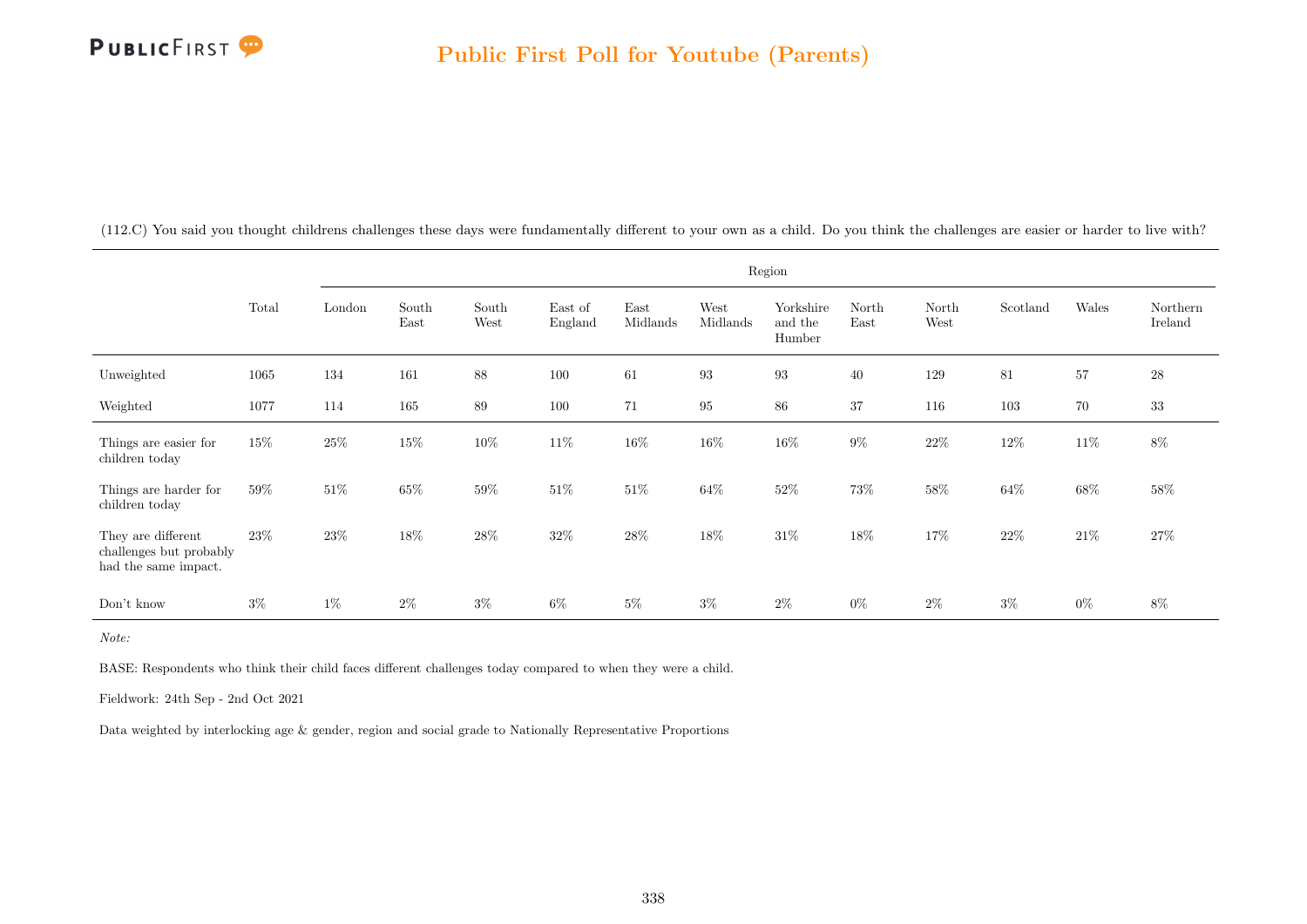## PUBLICFIRST<sup>9</sup>

|                                               |        |        |        |        | Age    |        |        |        |        | Social Grade |           |        | $\rm EU$ 2016 Vote |                   |
|-----------------------------------------------|--------|--------|--------|--------|--------|--------|--------|--------|--------|--------------|-----------|--------|--------------------|-------------------|
|                                               | Total  | 18-24  | 25-34  | 35-44  | 45-54  | 55-64  | $65+$  | AB     | C1     | $\rm C2$     | $\rm{DE}$ | Leave  | Remain             | I did not<br>vote |
| Unweighted                                    | 2010   | $33\,$ | 370    | 924    | 520    | 144    | $19\,$ | 647    | 514    | 433          | 409       | 740    | 931                | $\bf 282$         |
| Weighted                                      | 2010   | 31     | 361    | 918    | 527    | 153    | 20     | 541    | 521    | 441          | 500       | 749    | 918                | 287               |
| Google Search                                 | $51\%$ | $26\%$ | $38\%$ | $53\%$ | $54\%$ | $60\%$ | $68\%$ | $57\%$ | $54\%$ | $45\%$       | $47\%$    | $51\%$ | $52\%$             | $48\%$            |
| YouTube                                       | $41\%$ | 62%    | $41\%$ | $43\%$ | 37%    | $41\%$ | $30\%$ | $49\%$ | $38\%$ | $40\%$       | $37\%$    | $38\%$ | 44%                | $42\%$            |
| Streaming platforms<br>e.g Spotify or Netflix | $37\%$ | $36\%$ | $41\%$ | $38\%$ | $35\%$ | $27\%$ | $20\%$ | $38\%$ | $37\%$ | $33\%$       | $39\%$    | $38\%$ | $35\%$             | $40\%$            |
| Google Maps                                   | $33\%$ | 27%    | $27\%$ | $35\%$ | $32\%$ | 39%    | $50\%$ | 41%    | $35\%$ | $26\%$       | 27%       | $33\%$ | $34\%$             | $28\%$            |
| Online encyclopaedias                         | $31\%$ | 17%    | $20\%$ | $30\%$ | 37%    | $43\%$ | $54\%$ | $37\%$ | $33\%$ | $28\%$       | $23\%$    | $29\%$ | $32\%$             | $29\%$            |
| Social media                                  | $23\%$ | 18%    | $26\%$ | $25\%$ | $20\%$ | $20\%$ | $4\%$  | $32\%$ | $19\%$ | $20\%$       | $21\%$    | $20\%$ | $27\%$             | $20\%$            |
| Online Marketplaces                           | 17%    | 27\%   | $16\%$ | $19\%$ | $16\%$ | $13\%$ | $24\%$ | 19%    | $17\%$ | 14%          | 17%       | $17\%$ | 19%                | 15%               |
| Videoconferencing<br>technologies             | 13%    | $14\%$ | $13\%$ | $13\%$ | $13\%$ | $14\%$ | $0\%$  | $22\%$ | $13\%$ | $9\%$        | $7\%$     | $12\%$ | $15\%$             | $8\%$             |
| None of the above                             | $16\%$ | $0\%$  | 14\%   | $15\%$ | 19%    | 13%    | $23\%$ | $10\%$ | 17%    | 18%          | 19%       | 18%    | 13%                | $16\%$            |
| $\mathrm{Don't}$ know                         | $5\%$  | $5\%$  | $8\%$  | $5\%$  | $4\%$  | $4\%$  | $0\%$  | $3\%$  | $4\%$  | $7\%$        | $6\%$     | $4\%$  | $4\%$              | $8\%$             |

(113.A) Thinking back to your own childhood, which of the following do you wish you had access to as a child, if any?Tick all that apply

Note:

BASE: All Respondents

Fieldwork: 24th Sep - 2nd Oct 2021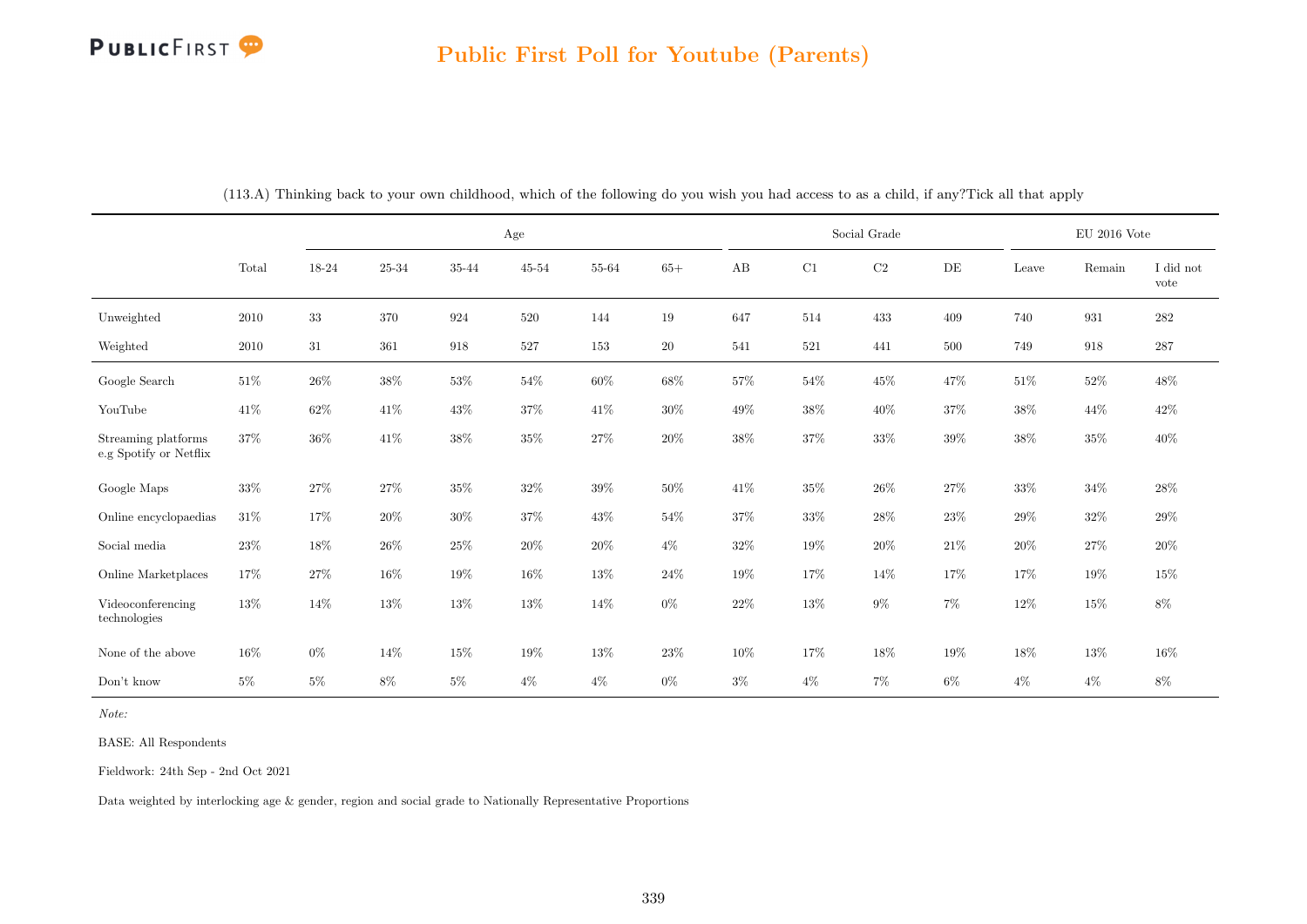

|                                               |          |                    | Gender |                     |         |                     | $\,2019$                      |                   |                      |                       |                          | Education                                              |                                                             |                          |
|-----------------------------------------------|----------|--------------------|--------|---------------------|---------|---------------------|-------------------------------|-------------------|----------------------|-----------------------|--------------------------|--------------------------------------------------------|-------------------------------------------------------------|--------------------------|
|                                               | Total    | Male               | Female | Conservative Labour |         | Liberal<br>Democrat | The<br><b>Brexit</b><br>Party | I did not<br>vote | None of<br>the above | GCSE or<br>equivalent | A Level or<br>equivalent | University<br>Under-<br>graduate<br>Degree<br>(BA/BSc) | University<br>Postgrad-<br>uate<br>Degree<br>(MA/MSc/MPhil) | Doctorate<br>(PhD/DPHil) |
| Unweighted                                    | $2010\,$ | $\boldsymbol{922}$ | 1087   | 714                 | $539\,$ | 198                 | 14                            | $280\,$           | $\mathbf{0}$         | 405                   | $559\,$                  | 513                                                    | 434                                                         | $57\,$                   |
| Weighted                                      | 2010     | 1004               | 1005   | 699                 | 537     | 186                 | 14                            | $\,292$           | $\overline{0}$       | 440                   | 587                      | 488                                                    | 399                                                         | $50\,$                   |
| Google Search                                 | $51\%$   | $55\%$             | 47%    | 53%                 | $51\%$  | $58\%$              | $59\%$                        | 46\%              | $\ast$               | $53\%$                | 46%                      | $54\%$                                                 | $54\%$                                                      | $61\%$                   |
| YouTube                                       | 41\%     | $50\%$             | $32\%$ | 41\%                | 45%     | $51\%$              | 38\%                          | $34\%$            | $\ast$               | $38\%$                | 35%                      | 39%                                                    | $55\%$                                                      | 57%                      |
| Streaming platforms<br>e.g Spotify or Netflix | 37%      | $36\%$             | $37\%$ | 35%                 | $40\%$  | $34\%$              | 44%                           | $37\%$            | $\ast$               | 41\%                  | 37%                      | $36\%$                                                 | $32\%$                                                      | 41\%                     |
| Google Maps                                   | 33%      | 41%                | 25%    | 34%                 | $34\%$  | $42\%$              | 14%                           | 27%               | $\ast$               | $28\%$                | 28\%                     | $39\%$                                                 | $38\%$                                                      | 47%                      |
| Online encyclopaedias                         | 31%      | 33%                | 29%    | 32%                 | $32\%$  | $36\%$              | $62\%$                        | 24%               | $\ast$               | 25%                   | 28%                      | 39%                                                    | 33%                                                         | $36\%$                   |
| Social media                                  | $23\%$   | $29\%$             | $18\%$ | $25\%$              | $22\%$  | 35%                 | 14%                           | 19%               | $\ast$               | $20\%$                | 16%                      | $20\%$                                                 | $40\%$                                                      | $43\%$                   |
| Online Marketplaces                           | 17%      | $21\%$             | $14\%$ | 19%                 | 17%     | $22\%$              | $20\%$                        | 14%               | $\ast$               | 18%                   | 13%                      | $19\%$                                                 | $21\%$                                                      | $25\%$                   |
| Videoconferencing<br>technologies             | $13\%$   | 18%                | $8\%$  | 14%                 | 13%     | 20%                 | $0\%$                         | $6\%$             | $\ast$               | $7\%$                 | 7%                       | 15%                                                    | $23\%$                                                      | 29%                      |
| None of the above                             | 16%      | 13%                | 18%    | 16%                 | $12\%$  | $9\%$               | 12%                           | $23\%$            | $\ast$               | 18%                   | 20%                      | 14%                                                    | $10\%$                                                      | $3\%$                    |
| Don't know                                    | $5\%$    | $3\%$              | $7\%$  | $3\%$               | $6\%$   | $2\%$               | $0\%$                         | $8\%$             | $\ast$               | $4\%$                 | $7\%$                    | $5\%$                                                  | $2\%$                                                       | $5\%$                    |

(113.B) Thinking back to your own childhood, which of the following do you wish you had access to as a child, if any?Tick all that apply

Note:

BASE: All Respondents

Fieldwork: 24th Sep - 2nd Oct 2021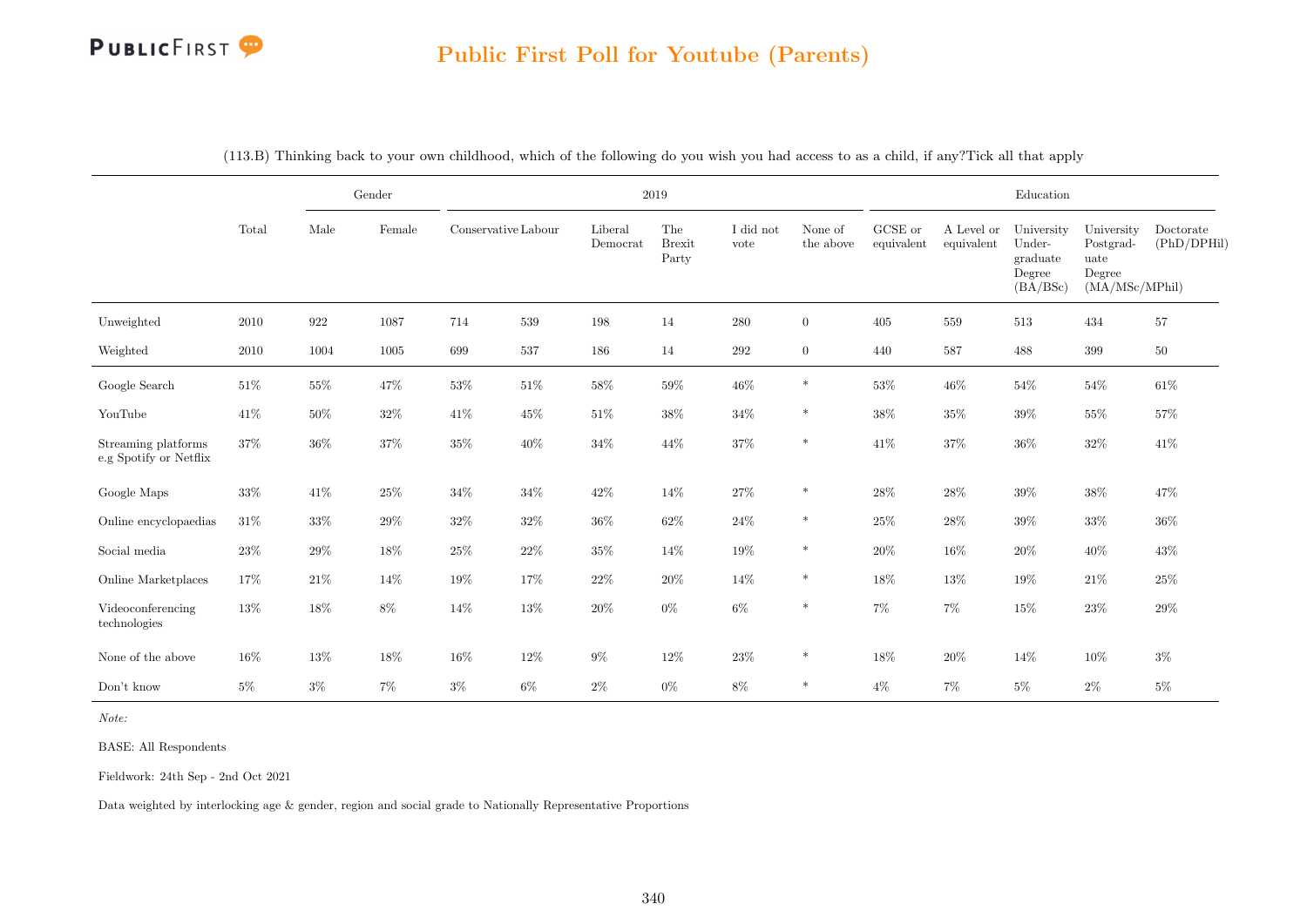# PUBLICFIRST<sup>9</sup>

#### Public First Poll for Youtube (Parents)

|                                               |        |         |               |               |                    |                  |                  | Region                         |               |               |          |        |                     |
|-----------------------------------------------|--------|---------|---------------|---------------|--------------------|------------------|------------------|--------------------------------|---------------|---------------|----------|--------|---------------------|
|                                               | Total  | London  | South<br>East | South<br>West | East of<br>England | East<br>Midlands | West<br>Midlands | Yorkshire<br>and the<br>Humber | North<br>East | North<br>West | Scotland | Wales  | Northern<br>Ireland |
| Unweighted                                    | 2010   | $335\,$ | 257           | 156           | 177                | 120              | 180              | 175                            | $86\,$        | 247           | 145      | 81     | 51                  |
| Weighted                                      | 2010   | 281     | 261           | 161           | 181                | 141              | 181              | 161                            | $80\,$        | $221\,$       | 181      | 101    | $60\,$              |
| Google Search                                 | $51\%$ | $53\%$  | $57\%$        | $43\%$        | 44\%               | $53\%$           | $50\%$           | $57\%$                         | $48\%$        | $55\%$        | $42\%$   | $50\%$ | $60\%$              |
| YouTube                                       | $41\%$ | $54\%$  | $40\%$        | $33\%$        | $39\%$             | 40\%             | $41\%$           | $43\%$                         | $45\%$        | $41\%$        | $36\%$   | $34\%$ | $40\%$              |
| Streaming platforms<br>e.g Spotify or Netflix | 37%    | 38%     | 37%           | 32%           | 35%                | $37\%$           | $38\%$           | $39\%$                         | $38\%$        | $35\%$        | $29\%$   | $52\%$ | $34\%$              |
| Google Maps                                   | $33\%$ | 38%     | $36\%$        | 26\%          | 29%                | $37\%$           | $34\%$           | $32\%$                         | $36\%$        | $30\%$        | $31\%$   | $30\%$ | 31\%                |
| Online encyclopaedias                         | $31\%$ | $33\%$  | $35\%$        | $24\%$        | $34\%$             | $36\%$           | $32\%$           | $34\%$                         | $25\%$        | $27\%$        | $25\%$   | $28\%$ | $32\%$              |
| Social media                                  | $23\%$ | $40\%$  | $23\%$        | $21\%$        | $20\%$             | $14\%$           | $21\%$           | $23\%$                         | $30\%$        | $27\%$        | 15%      | $15\%$ | 18%                 |
| Online Marketplaces                           | 17%    | $26\%$  | $18\%$        | $13\%$        | $17\%$             | $13\%$           | $16\%$           | $16\%$                         | $20\%$        | $16\%$        | 12%      | $16\%$ | 19%                 |
| Videoconferencing<br>technologies             | $13\%$ | $21\%$  | $12\%$        | $8\%$         | $11\%$             | $14\%$           | $13\%$           | $14\%$                         | $19\%$        | $12\%$        | $8\%$    | $6\%$  | $13\%$              |
| None of the above                             | 16%    | $8\%$   | 15%           | $21\%$        | 18%                | 14\%             | 17%              | $15\%$                         | $16\%$        | $15\%$        | $24\%$   | $15\%$ | 18%                 |
| Don't know                                    | $5\%$  | $3\%$   | $5\%$         | $4\%$         | $7\%$              | $2\%$            | $7\%$            | $4\%$                          | $8\%$         | $8\%$         | $5\%$    | $5\%$  | $4\%$               |

(113.C) Thinking back to your own childhood, which of the following do you wish you had access to as a child, if any?Tick all that apply

Note:

BASE: All Respondents

Fieldwork: 24th Sep - 2nd Oct 2021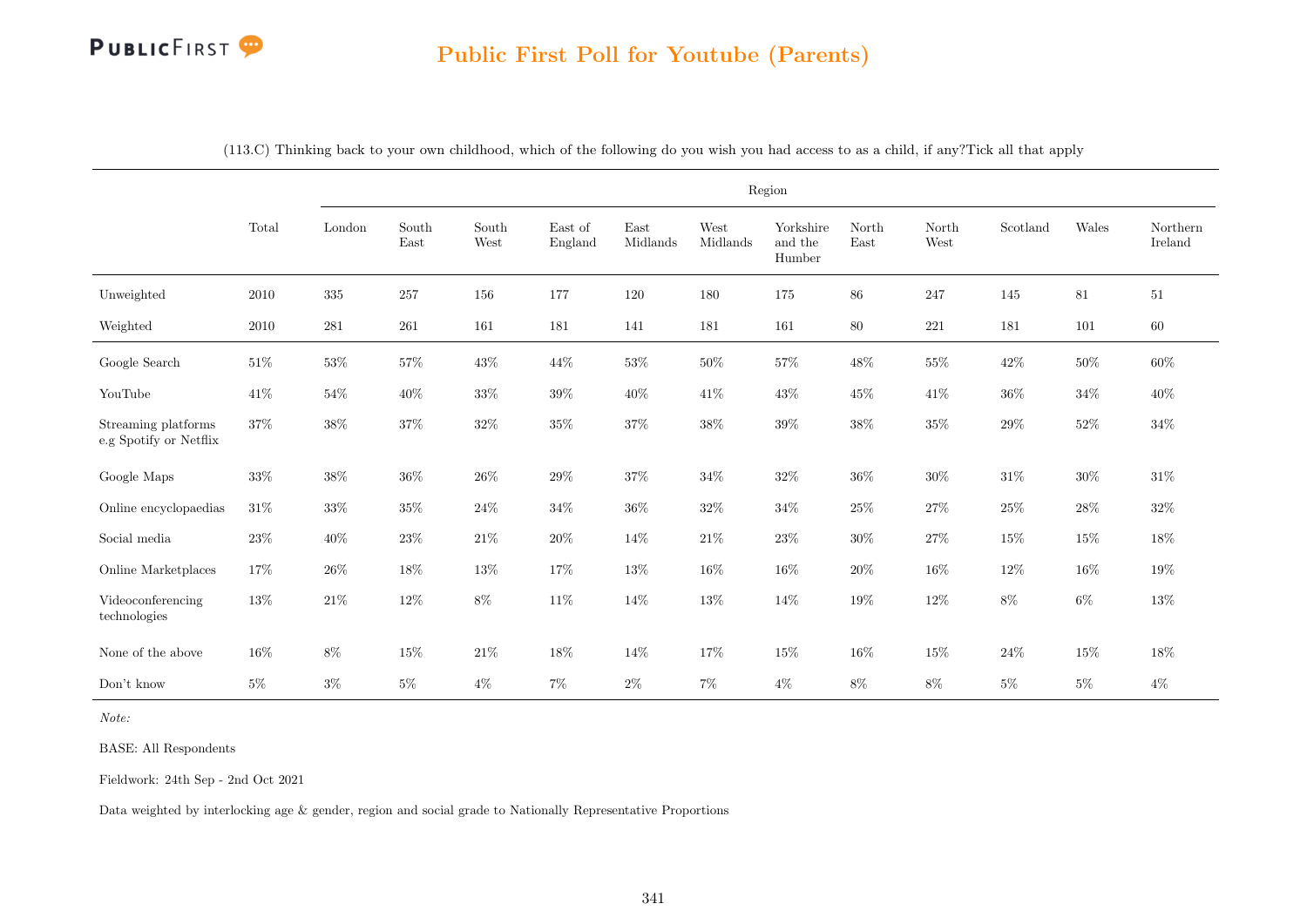

|                                                                                    |        |        |        |        | Age       |        |        |        |        | Social Grade |           |        | $\rm EU$ 2016 Vote |                   |
|------------------------------------------------------------------------------------|--------|--------|--------|--------|-----------|--------|--------|--------|--------|--------------|-----------|--------|--------------------|-------------------|
|                                                                                    | Total  | 18-24  | 25-34  | 35-44  | $45 - 54$ | 55-64  | $65+$  | AB     | C1     | $\rm C2$     | $\rm{DE}$ | Leave  | Remain             | I did not<br>vote |
| Unweighted                                                                         | 2010   | $33\,$ | 370    | 924    | 520       | 144    | 19     | 647    | 514    | 433          | 409       | 740    | 931                | 282               |
| Weighted                                                                           | 2010   | 31     | 361    | 918    | 527       | 153    | $20\,$ | 541    | 521    | 441          | 500       | 749    | 918                | $287\,$           |
| Bullying at school                                                                 | 42%    | 48%    | 49%    | 40%    | 41\%      | $35\%$ | $40\%$ | 34%    | $42\%$ | $42\%$       | 50%       | 41\%   | 40%                | 49%               |
| The impact of the<br>pandemic on their<br>educational outcomes                     | 33%    | $22\%$ | $30\%$ | 33%    | 36%       | $32\%$ | $60\%$ | 35%    | 34%    | $32\%$       | $32\%$    | $34\%$ | 35%                | 29%               |
| Online abuse                                                                       | $33\%$ | 19%    | $35\%$ | $34\%$ | $32\%$    | $32\%$ | $10\%$ | $35\%$ | $31\%$ | $36\%$       | $31\%$    | $30\%$ | $35\%$             | $33\%$            |
| Peer pressure                                                                      | $32\%$ | $23\%$ | 35%    | $30\%$ | $33\%$    | $30\%$ | $38\%$ | $30\%$ | $32\%$ | $32\%$       | $34\%$    | $33\%$ | $30\%$             | $34\%$            |
| Exams - the<br>stress/anxiety caused                                               | $32\%$ | 24%    | 20%    | 31\%   | 36%       | 47%    | 41\%   | 29%    | 35%    | 31\%         | 31\%      | 33%    | 31%                | 31\%              |
| The impact of the<br>pandemic on their<br>mental health                            | $30\%$ | $26\%$ | $27\%$ | $30\%$ | $32\%$    | $31\%$ | $34\%$ | $34\%$ | $29\%$ | $26\%$       | $30\%$    | $33\%$ | $30\%$             | $23\%$            |
| Body image anxieties                                                               | 30%    | $33\%$ | $33\%$ | $30\%$ | $30\%$    | $25\%$ | $4\%$  | 26%    | $30\%$ | $32\%$       | 33%       | $29\%$ | 30%                | 33%               |
| Websites projecting<br>perfect lifestyles that<br>cant be emulated in<br>real life | 24%    | 27%    | 25%    | $23\%$ | 25%       | $25\%$ | $22\%$ | 27%    | $26\%$ | $23\%$       | 20%       | $23\%$ | 25%                | 23\%              |
| Celebrity culture                                                                  | 16%    | 17%    | 15%    | 17%    | 15%       | $22\%$ | 27%    | 21\%   | 18%    | $16\%$       | 10%       | 14%    | 19%                | 12%               |
| Other, please specify                                                              | $1\%$  | $0\%$  | $2\%$  | $1\%$  | $1\%$     | $0\%$  | $6\%$  | $1\%$  | $2\%$  | $1\%$        | $1\%$     | $1\%$  | $1\%$              | $2\%$             |
| Don't know                                                                         | $6\%$  | $5\%$  | 7%     | $5\%$  | $6\%$     | $5\%$  | $0\%$  | $4\%$  | $6\%$  | $7\%$        | 7%        | $6\%$  | $4\%$              | $10\%$            |

(114.A) Today, what are your top worries for your child?Tick up to three

Note:

BASE: All Respondents

Fieldwork: 24th Sep - 2nd Oct 2021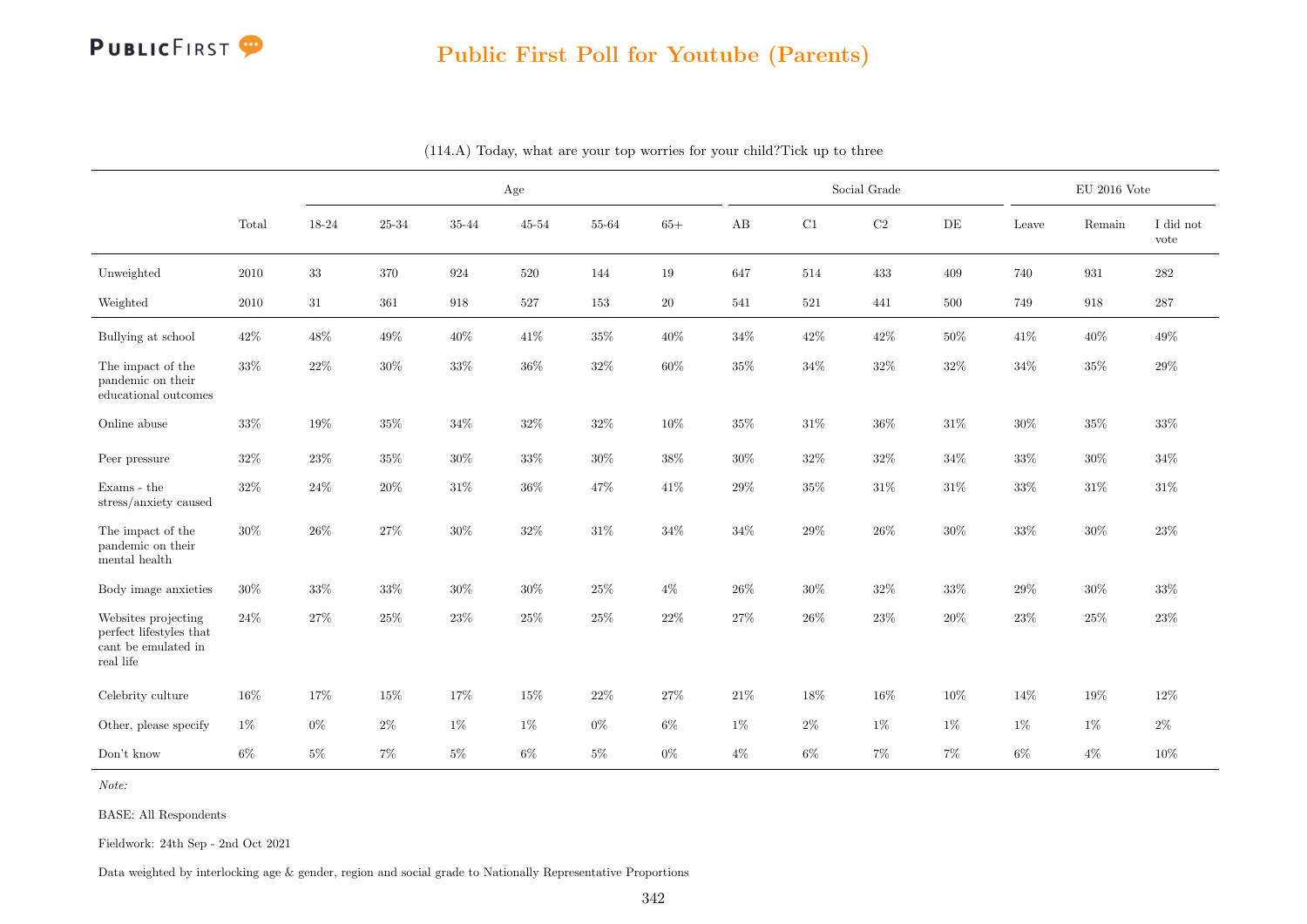

|                                                                                    |        |        | Gender |        |                     |                     | 2019                          |                   |                      |                       |                          | Education                                              |                                                             |                          |
|------------------------------------------------------------------------------------|--------|--------|--------|--------|---------------------|---------------------|-------------------------------|-------------------|----------------------|-----------------------|--------------------------|--------------------------------------------------------|-------------------------------------------------------------|--------------------------|
|                                                                                    | Total  | Male   | Female |        | Conservative Labour | Liberal<br>Democrat | The<br><b>Brexit</b><br>Party | I did not<br>vote | None of<br>the above | GCSE or<br>equivalent | A Level or<br>equivalent | University<br>Under-<br>graduate<br>Degree<br>(BA/BSc) | University<br>Postgrad-<br>uate<br>Degree<br>(MA/MSc/MPhil) | Doctorate<br>(PhD/DPHil) |
| Unweighted                                                                         | 2010   | 922    | 1087   | 714    | 539                 | 198                 | 14                            | 280               | $\overline{0}$       | 405                   | 559                      | 513                                                    | 434                                                         | 57                       |
| Weighted                                                                           | 2010   | 1004   | 1005   | 699    | 537                 | 186                 | 14                            | $\,292$           | $\overline{0}$       | 440                   | 587                      | 488                                                    | 399                                                         | $50\,$                   |
| Bullying at school                                                                 | $42\%$ | $37\%$ | $46\%$ | $40\%$ | $42\%$              | $36\%$              | $27\%$                        | $56\%$            | $\ast$               | $50\%$                | $47\%$                   | $35\%$                                                 | $34\%$                                                      | 26\%                     |
| The impact of the<br>pandemic on their<br>educational outcomes                     | 33%    | $33\%$ | $33\%$ | $37\%$ | $33\%$              | $35\%$              | $15\%$                        | $28\%$            | $\ast$               | $36\%$                | 33%                      | $32\%$                                                 | 35%                                                         | 23%                      |
| Online abuse                                                                       | $33\%$ | 35%    | $31\%$ | $35\%$ | 32%                 | $32\%$              | 40%                           | $32\%$            | *                    | $33\%$                | 30%                      | $32\%$                                                 | $40\%$                                                      | 38%                      |
| Peer pressure                                                                      | $32\%$ | $27\%$ | $37\%$ | $30\%$ | $32\%$              | $26\%$              | $36\%$                        | 40%               | $\ast$               | $35\%$                | $39\%$                   | $28\%$                                                 | $25\%$                                                      | $25\%$                   |
| Exams - the $\,$<br>stress/anxiety caused                                          | $32\%$ | 31\%   | $32\%$ | $33\%$ | $32\%$              | $29\%$              | $31\%$                        | $35\%$            | $\ast$               | $35\%$                | $35\%$                   | 28%                                                    | $28\%$                                                      | 36%                      |
| The impact of the<br>pandemic on their<br>mental health                            | 30%    | 30%    | $30\%$ | $31\%$ | 29%                 | $32\%$              | $26\%$                        | $25\%$            | $\ast$               | $28\%$                | $31\%$                   | $30\%$                                                 | $31\%$                                                      | 35%                      |
| Body image anxieties                                                               | $30\%$ | 25%    | $35\%$ | $26\%$ | 36%                 | $27\%$              | $35\%$                        | $33\%$            | $\ast$               | $31\%$                | 35%                      | 26%                                                    | $27\%$                                                      | 22%                      |
| Websites projecting<br>perfect lifestyles that<br>cant be emulated in<br>real life | $24\%$ | $26\%$ | $23\%$ | $23\%$ | $25\%$              | $28\%$              | $27\%$                        | $23\%$            | $\ast$               | $22\%$                | $21\%$                   | $27\%$                                                 | $29\%$                                                      | $25\%$                   |
| Celebrity culture                                                                  | 16%    | $23\%$ | 10%    | $20\%$ | 15%                 | $20\%$              | $27\%$                        | $8\%$             | $\ast$               | 10%                   | 14%                      | 18%                                                    | $26\%$                                                      | $24\%$                   |
| Other, please specify                                                              | $1\%$  | $2\%$  | $1\%$  | $1\%$  | 1%                  | $2\%$               | $9\%$                         | $1\%$             | $\ast$               | $0\%$                 | $2\%$                    | $2\%$                                                  | 1%                                                          | $0\%$                    |
| Don't know                                                                         | 6%     | $5\%$  | 7%     | $3\%$  | 6%                  | $2\%$               | 6%                            | $9\%$             | $\ast$               | 7%                    | $6\%$                    | 7%                                                     | $3\%$                                                       | $6\%$                    |

(114.B) Today, what are your top worries for your child?Tick up to three

Note:

BASE: All Respondents

Fieldwork: 24th Sep - 2nd Oct 2021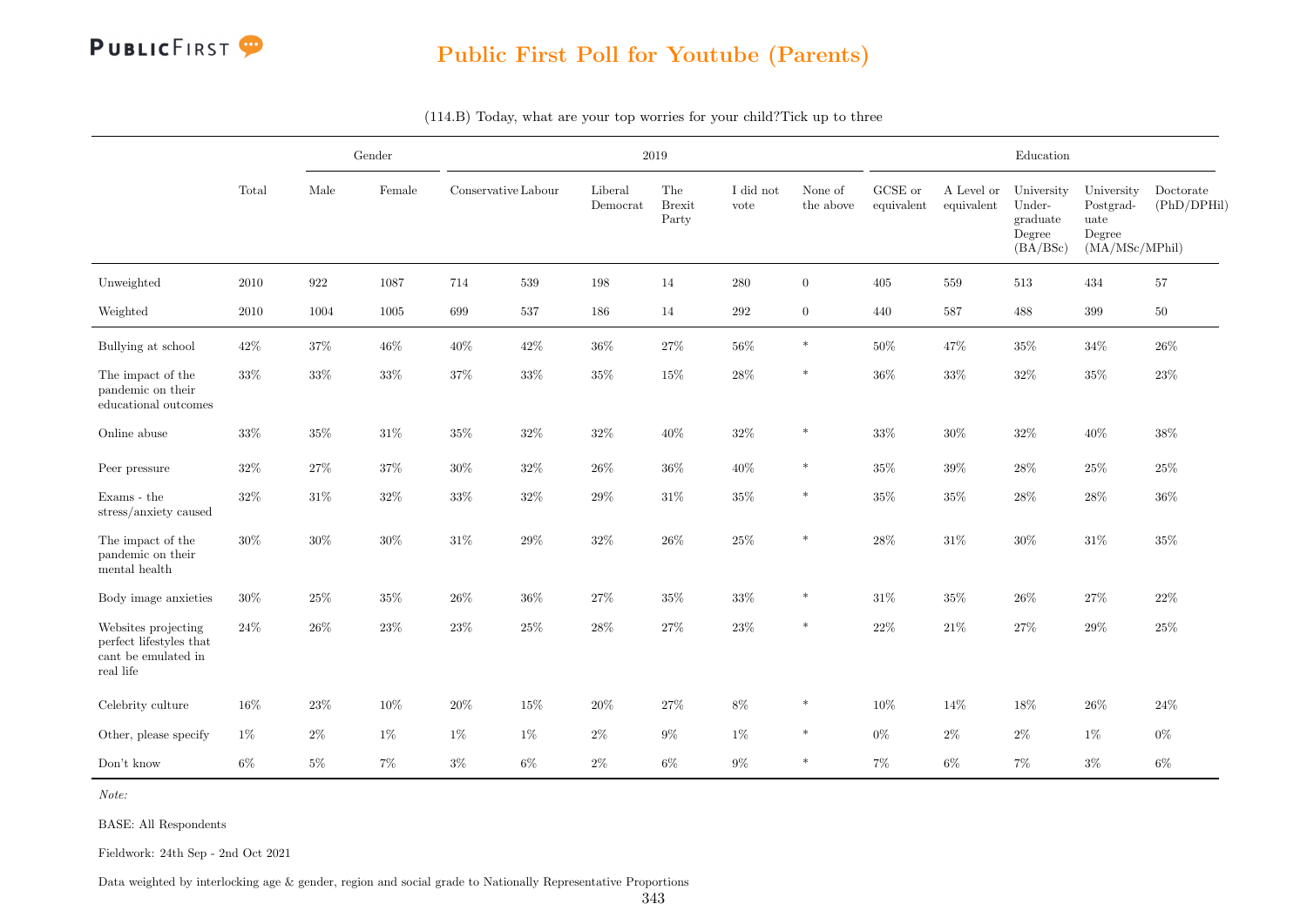

Region Total London South East South West East of England East Midlands West Midlands Yorkshire and the Humber North East North West Scotland Wales Northern Ireland Unweighted 2010 335 257 156 177 120 180 175 86 247 145 81 51 Weighted 2010 281 261 161 181 141 181 161 80 221 181 101 60 Bullying at school  $42\%$   $33\%$   $45\%$   $52\%$   $40\%$   $44\%$   $38\%$   $49\%$   $50\%$   $37\%$   $36\%$   $40\%$   $55\%$ The impact of the pandemic on their educational outcomes  $33\%$   $39\%$   $33\%$   $27\%$   $34\%$   $39\%$   $29\%$   $31\%$   $34\%$   $27\%$   $35\%$   $39\%$   $33\%$ Online abuse 33% 36% 36% 31% 27% 25% 26% 41% 37% 32% 38% 28% 41% Peer pressure 32% 26% 30% 32% 37% 34% 35% 32% 38% 30% 32% 32% 37% Exams - the stress/anxiety caused  $32\%$   $29\%$   $36\%$   $28\%$   $33\%$   $40\%$   $32\%$   $30\%$   $38\%$   $30\%$   $22\%$   $37\%$   $34\%$ The impact of the pandemic on their mental health  $30\%$   $35\%$   $30\%$   $27\%$   $27\%$   $33\%$   $26\%$   $26\%$   $25\%$   $27\%$   $38\%$   $33\%$   $33\%$ Body image anxieties  $30\%$   $29\%$   $31\%$   $34\%$   $24\%$   $36\%$   $32\%$   $25\%$   $28\%$   $31\%$   $33\%$   $27\%$   $29\%$ Websites projecting perfect lifestyles that cant be emulated in real life  $24\%$   $30\%$   $28\%$   $20\%$   $24\%$   $27\%$   $20\%$   $22\%$   $21\%$   $25\%$   $20\%$   $20\%$   $29\%$ Celebrity culture 16% 22% 15% 10% 14% 22% 14% 17% 14% 21% 11% 14% 19% Other, please specify  $1\%$   $3\%$   $1\%$   $0\%$   $4\%$   $0\%$   $4\%$   $1\%$   $1\%$   $0\%$   $0\%$   $1\%$   $0\%$   $0\%$ Don't know 6% 3% 5% 4% 8% 3% 8% 6% 8% 10% 7% 2% 7%

(114.C) Today, what are your top worries for your child?Tick up to three

Note:

BASE: All Respondents

Fieldwork: 24th Sep - 2nd Oct 2021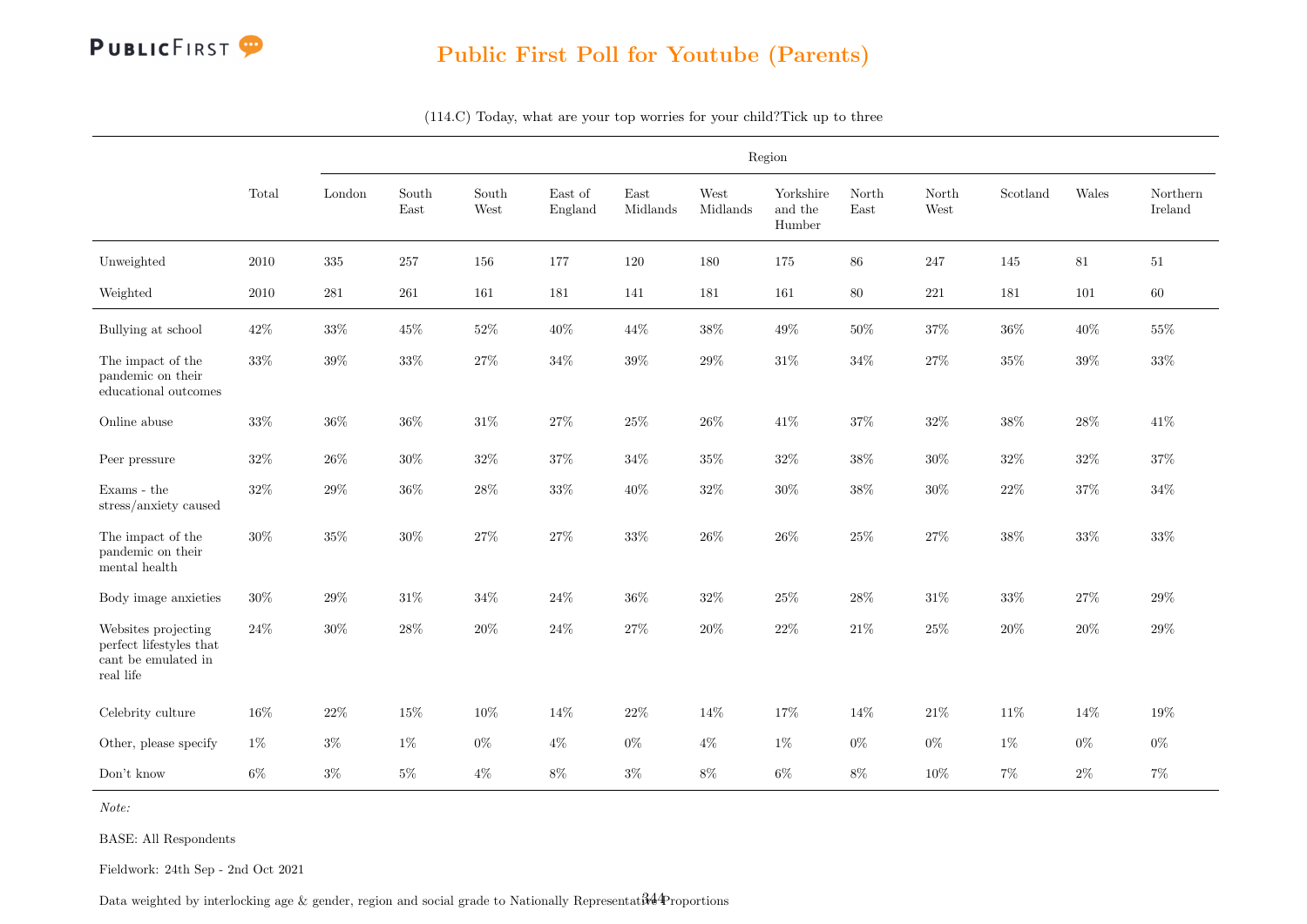

(115.A) Imagine you had to choose between the following options. Would you prefer to keep access to Youtube for your child or go without access to Youtube for your child for one month and get paid £1.25 into their savings account?

|                                                                                                         |        |       |           |         | Age    |        |        |        |        | Social Grade |        |        | $\rm EU$ 2016 Vote |                   |
|---------------------------------------------------------------------------------------------------------|--------|-------|-----------|---------|--------|--------|--------|--------|--------|--------------|--------|--------|--------------------|-------------------|
|                                                                                                         | Total  | 18-24 | $25 - 34$ | 35-44   | 45-54  | 55-64  | $65+$  | AB     | C1     | $\rm C2$     | DE     | Leave  | Remain             | I did not<br>vote |
| Unweighted                                                                                              | 690    | 12    | 127       | $320\,$ | 179    | 43     | 9      | 207    | 185    | 168          | 125    | 253    | 331                | $83\,$            |
| Weighted                                                                                                | 688    | 12    | 123       | $313\,$ | 184    | 46     | 10     | 172    | 189    | 169          | 152    | 253    | $330\,$            | 82                |
| I would give up my<br>childs access to<br>Youtube and get paid<br>$£1.25$ into their savings<br>account | 33%    | 57%   | $35\%$    | $39\%$  | $26\%$ | 17%    | $22\%$ | 40\%   | $26\%$ | $33\%$       | $34\%$ | 27%    | $36\%$             | $34\%$            |
| I would keep my childs<br>access to Youtube                                                             | $56\%$ | 43\%  | 48%       | $53\%$  | 63%    | $66\%$ | $78\%$ | $52\%$ | $60\%$ | $58\%$       | 54%    | $61\%$ | 55%                | $46\%$            |
| Dont know                                                                                               | 11\%   | $0\%$ | 17%       | $9\%$   | 11\%   | 16\%   | $0\%$  | 8%     | $15\%$ | $9\%$        | 11\%   | 11\%   | $9\%$              | $20\%$            |

Note:

BASE: Question randomly assigned to respondents

Fieldwork: 24th Sep - 2nd Oct 2021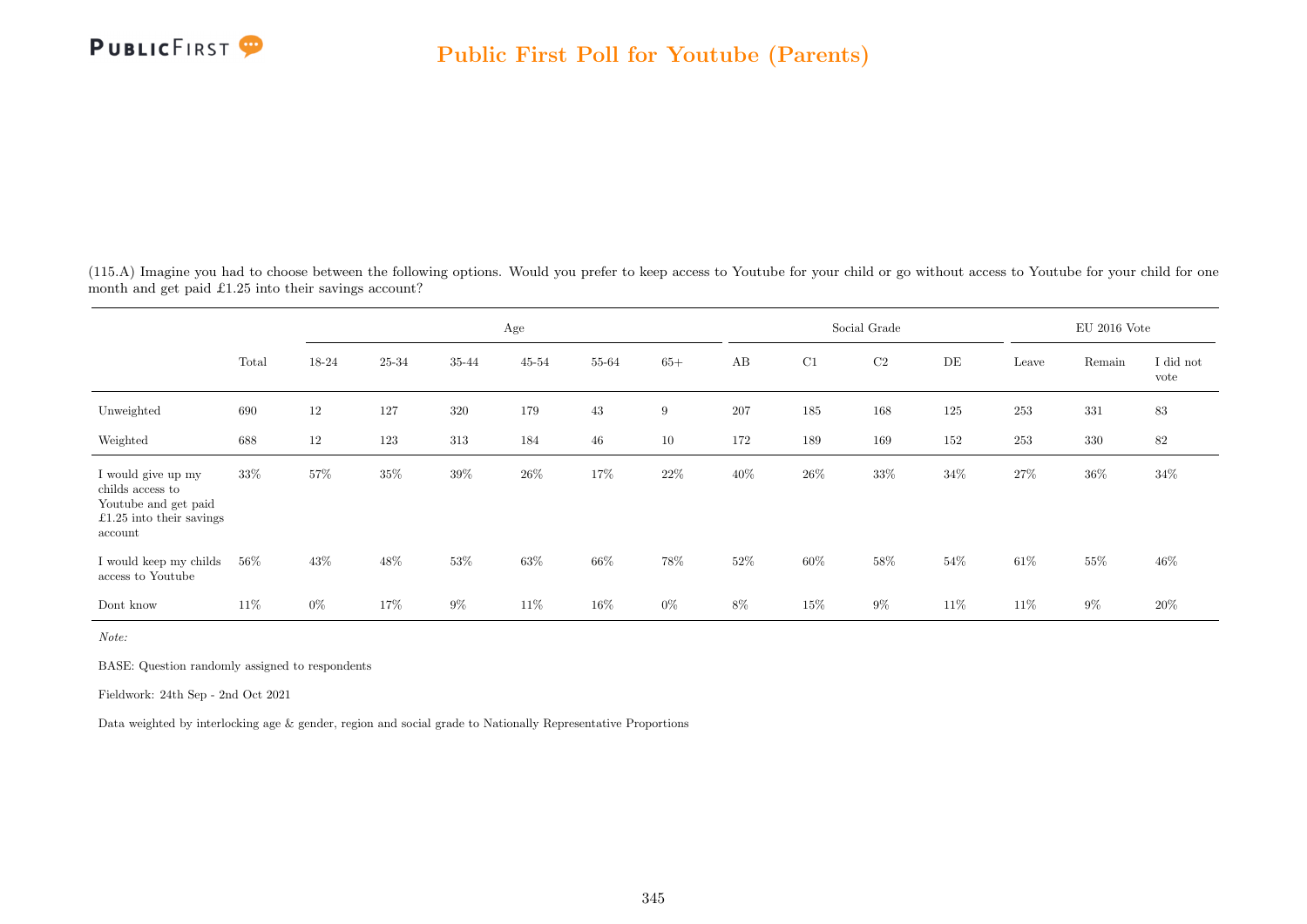

(115.B) Imagine you had to choose between the following options. Would you prefer to keep access to Youtube for your child or go without access to Youtube for your child for one month and get paid £1.25 into their savings account?

|                                                                                                       |        |        | Gender |                     |      |                     | $2019\,$                      |                   |                      |                       |                          | Education                                              |                                                             |                          |
|-------------------------------------------------------------------------------------------------------|--------|--------|--------|---------------------|------|---------------------|-------------------------------|-------------------|----------------------|-----------------------|--------------------------|--------------------------------------------------------|-------------------------------------------------------------|--------------------------|
|                                                                                                       | Total  | Male   | Female | Conservative Labour |      | Liberal<br>Democrat | The<br><b>Brexit</b><br>Party | I did not<br>vote | None of<br>the above | GCSE or<br>equivalent | A Level or<br>equivalent | University<br>Under-<br>graduate<br>Degree<br>(BA/BSc) | University<br>Postgrad-<br>uate<br>Degree<br>(MA/MSc/MPhil) | Doctorate<br>(PhD/DPHil) |
| Unweighted                                                                                            | 690    | 320    | 369    | 237                 | 192  | 64                  | $\overline{5}$                | 89                | $\overline{0}$       | $\overline{0}$        | $\overline{0}$           | 184                                                    | 150                                                         | 17                       |
| Weighted                                                                                              | 688    | 349    | 337    | $230\,$             | 192  | 62                  | $\overline{5}$                | 89                | $\overline{0}$       | $\boldsymbol{0}$      | $\overline{0}$           | 177                                                    | 138                                                         | $15\,$                   |
| I would give up my<br>childs access to<br>Youtube and get paid<br>£1.25 into their savings<br>account | $33\%$ | $36\%$ | $30\%$ | 32\%                | 32\% | $37\%$              | $40\%$                        | $32\%$            | *                    | $30\%$                | $26\%$                   | $25\%$                                                 | 55%                                                         | 50%                      |
| I would keep my childs<br>access to Youtube                                                           | $56\%$ | 54%    | 57%    | $59\%$              | 56%  | 53%                 | $60\%$                        | $53\%$            | $\ast$               | 56%                   | 60%                      | 65%                                                    | 40\%                                                        | 44\%                     |
| Dont know                                                                                             | $11\%$ | $9\%$  | 13%    | $8\%$               | 12\% | 10%                 | $0\%$                         | 15%               | *                    | 13%                   | 13%                      | $9\%$                                                  | $6\%$                                                       | 6%                       |

Note:

BASE: Question randomly assigned to respondents

Fieldwork: 24th Sep - 2nd Oct 2021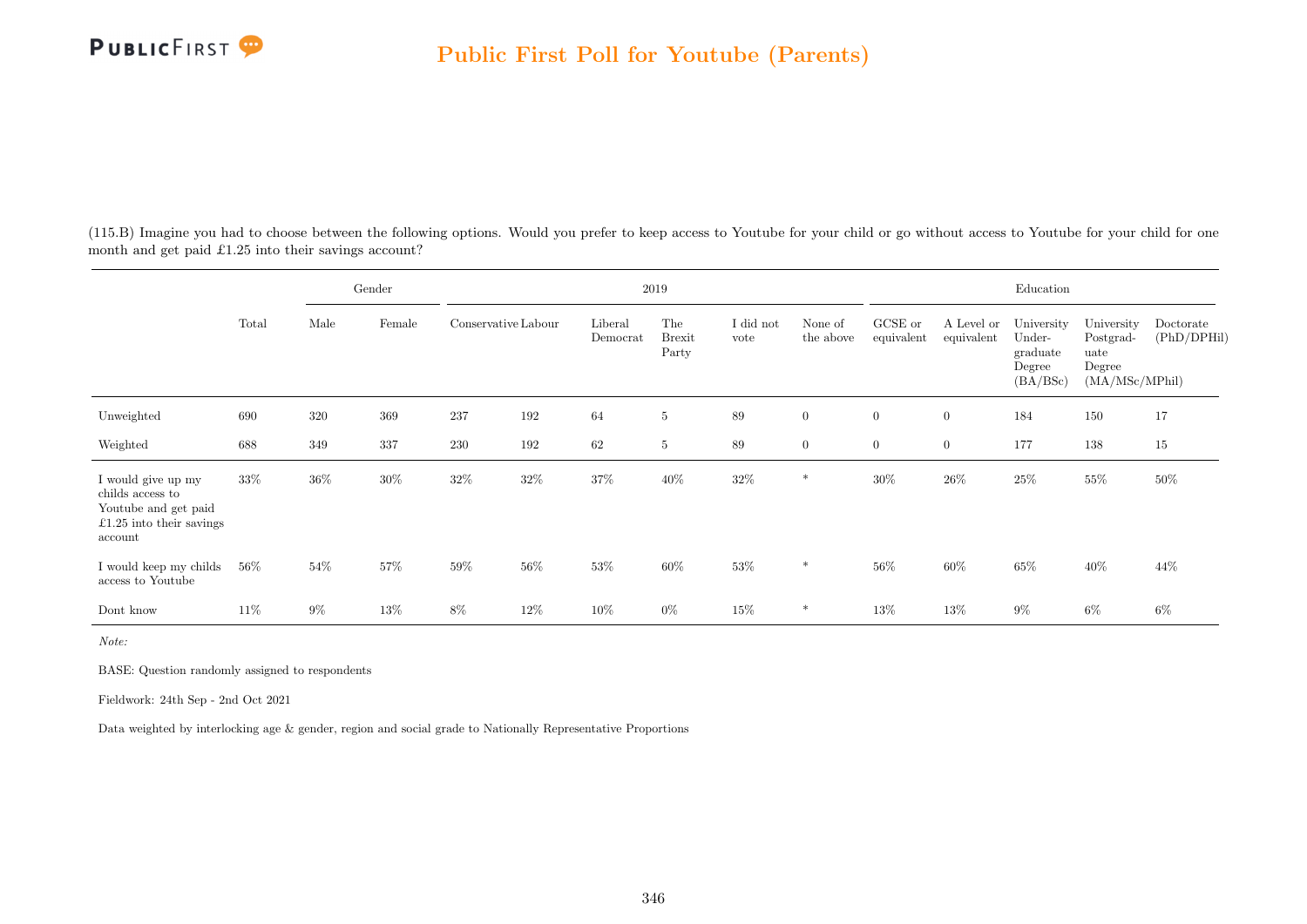

(115.C) Imagine you had to choose between the following options. Would you prefer to keep access to Youtube for your child or go without access to Youtube for your child for one month and get paid £1.25 into their savings account?

|                                                                                                       |        |        |               |               |                    |                  |                  | Region                         |               |               |          |        |                     |
|-------------------------------------------------------------------------------------------------------|--------|--------|---------------|---------------|--------------------|------------------|------------------|--------------------------------|---------------|---------------|----------|--------|---------------------|
|                                                                                                       | Total  | London | South<br>East | South<br>West | East of<br>England | East<br>Midlands | West<br>Midlands | Yorkshire<br>and the<br>Humber | North<br>East | North<br>West | Scotland | Wales  | Northern<br>Ireland |
| Unweighted                                                                                            | 690    | 114    | 79            | $56\,$        | 55                 | 38               | 58               | $65\,$                         | 29            | $\rm 95$      | $51\,$   | 29     | 21                  |
| Weighted                                                                                              | 688    | 97     | 77            | $56\,$        | $55\,$             | 47               | 60               | 61                             | $26\,$        | 86            | 64       | $35\,$ | $25\,$              |
| I would give up my<br>childs access to<br>Youtube and get paid<br>£1.25 into their savings<br>account | 33%    | $50\%$ | $26\%$        | $25\%$        | $20\%$             | $35\%$           | $39\%$           | $30\%$                         | 47%           | $28\%$        | $31\%$   | $39\%$ | 25\%                |
| I would keep my childs<br>access to Youtube                                                           | $56\%$ | 45%    | 63%           | 60%           | 68%                | 60%              | 53%              | $57\%$                         | 35%           | 60%           | 52%      | $53\%$ | 53%                 |
| Dont know                                                                                             | $11\%$ | $5\%$  | 11\%          | 15%           | 13%                | $5\%$            | $9\%$            | 12\%                           | 18%           | 12\%          | $16\%$   | $7\%$  | 22\%                |

Note:

BASE: Question randomly assigned to respondents

Fieldwork: 24th Sep - 2nd Oct 2021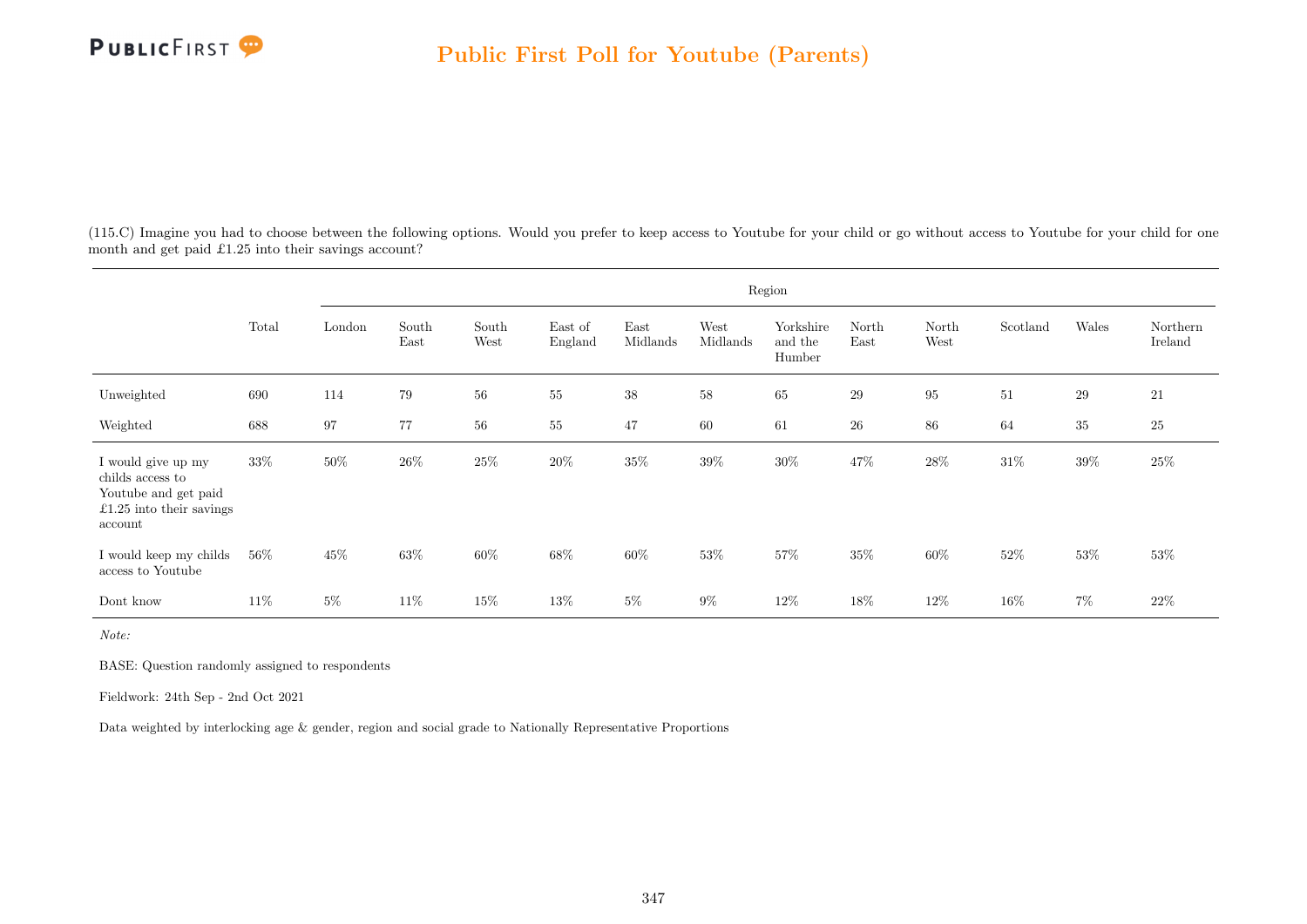

(116.A) Imagine you had to choose between the following options. Would you prefer to keep access to Youtube for your child or go without access to Youtube for your child for one month and get paid £2.50 into their savings account?

|                                                                                                         |        |        |           |         | Age    |        |        |     |        | Social Grade |        |        | $\rm EU$ 2016 Vote |                   |
|---------------------------------------------------------------------------------------------------------|--------|--------|-----------|---------|--------|--------|--------|-----|--------|--------------|--------|--------|--------------------|-------------------|
|                                                                                                         | Total  | 18-24  | $25 - 34$ | 35-44   | 45-54  | 55-64  | $65+$  | AB  | C1     | $\rm C2$     | DE     | Leave  | Remain             | I did not<br>vote |
| Unweighted                                                                                              | 668    | 9      | 129       | $301\,$ | 179    | 41     | 9      | 213 | 156    | 160          | 136    | 248    | $325\,$            | 82                |
| Weighted                                                                                                | 671    | 9      | 127       | $302\,$ | 182    | 42     | 9      | 182 | 156    | 165          | 165    | 250    | $325\,$            | 84                |
| I would give up my<br>childs access to<br>Youtube and get paid<br>$£2.50$ into their savings<br>account | 33%    | $22\%$ | $43\%$    | $32\%$  | $32\%$ | $21\%$ | $23\%$ | 41% | $33\%$ | $30\%$       | $30\%$ | 28%    | $38\%$             | $31\%$            |
| I would keep my childs<br>access to Youtube                                                             | $57\%$ | 60%    | 47\%      | $59\%$  | $59\%$ | $59\%$ | 77%    | 53% | $57\%$ | $59\%$       | 58%    | $59\%$ | 55%                | 58%               |
| Dont know                                                                                               | 10%    | 17%    | $10\%$    | $9\%$   | $9\%$  | $20\%$ | $0\%$  | 6%  | 10%    | 11\%         | $12\%$ | $13\%$ | 8%                 | $11\%$            |

Note:

BASE: Question randomly assigned to respondents

Fieldwork: 24th Sep - 2nd Oct 2021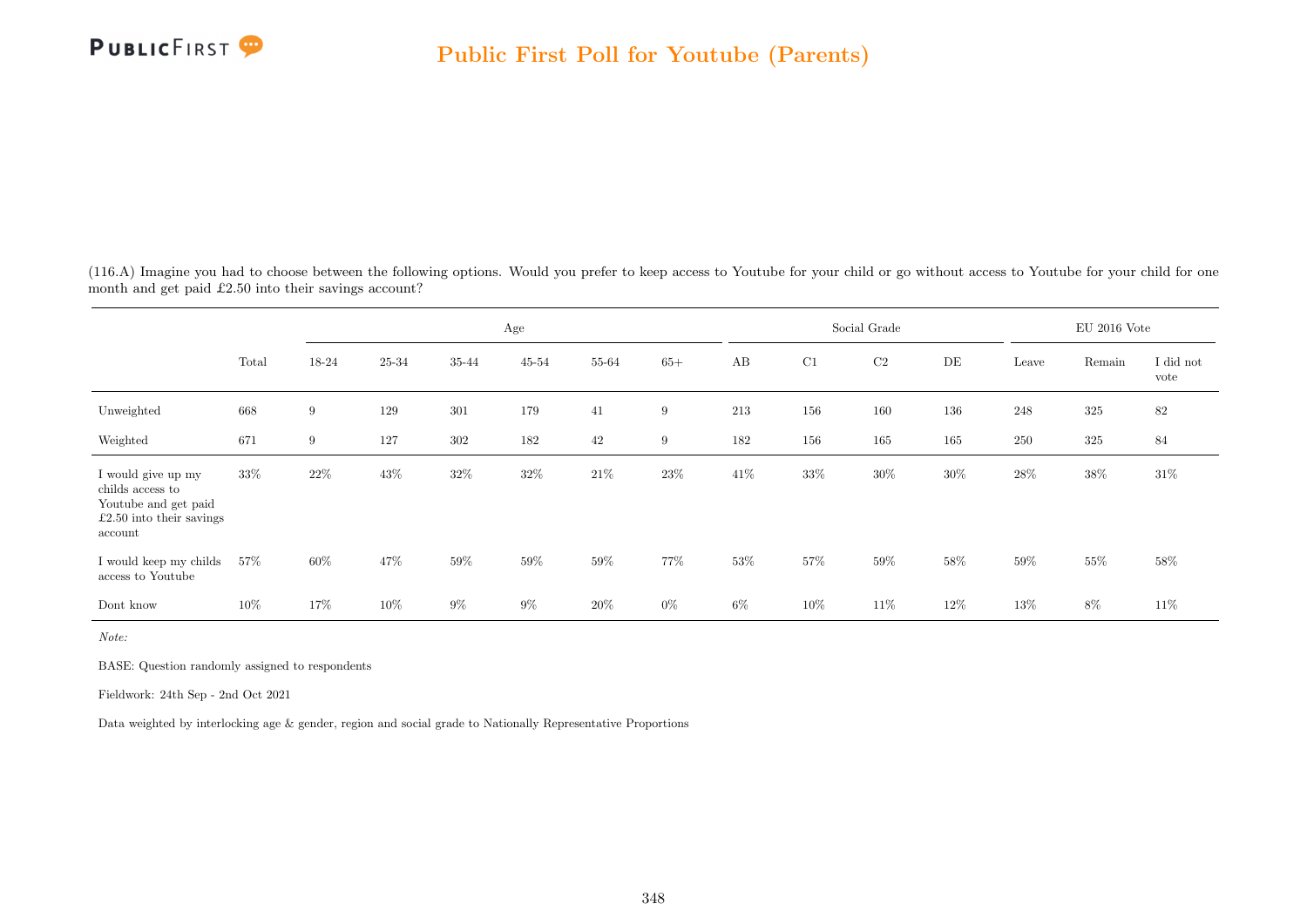

(116.B) Imagine you had to choose between the following options. Would you prefer to keep access to Youtube for your child or go without access to Youtube for your child for one month and get paid £2.50 into their savings account?

|                                                                                                         |        |         | Gender |                     |        |                     | $2019\,$                      |                   |                      |                       |                          | Education                                              |                                                             |                          |
|---------------------------------------------------------------------------------------------------------|--------|---------|--------|---------------------|--------|---------------------|-------------------------------|-------------------|----------------------|-----------------------|--------------------------|--------------------------------------------------------|-------------------------------------------------------------|--------------------------|
|                                                                                                         | Total  | Male    | Female | Conservative Labour |        | Liberal<br>Democrat | The<br><b>Brexit</b><br>Party | I did not<br>vote | None of<br>the above | GCSE or<br>equivalent | A Level or<br>equivalent | University<br>Under-<br>graduate<br>Degree<br>(BA/BSc) | University<br>Postgrad-<br>uate<br>Degree<br>(MA/MSc/MPhil) | Doctorate<br>(PhD/DPHil) |
| Unweighted                                                                                              | 668    | 315     | 353    | 253                 | 185    | 57                  | 3                             | 84                | $\overline{0}$       | $\overline{0}$        | $\overline{0}$           | 154                                                    | 141                                                         | 21                       |
| Weighted                                                                                                | 671    | $339\,$ | 332    | 244                 | 189    | $53\,$              | 3                             | 87                | $\overline{0}$       | $\boldsymbol{0}$      | $\overline{0}$           | 146                                                    | 129                                                         | 19                       |
| I would give up my<br>childs access to<br>Youtube and get paid<br>$£2.50$ into their savings<br>account | $33\%$ | 39%     | 27%    | 34%                 | $31\%$ | $43\%$              | $41\%$                        | $34\%$            | *                    | $31\%$                | $27\%$                   | $28\%$                                                 | 47%                                                         | 69%                      |
| I would keep my childs<br>access to Youtube                                                             | 57%    | 53%     | 60%    | $56\%$              | 57%    | 56%                 | $59\%$                        | $58\%$            | $\ast$               | 60%                   | 59%                      | 61\%                                                   | $48\%$                                                      | 31\%                     |
| Dont know                                                                                               | $10\%$ | $7\%$   | $12\%$ | $10\%$              | 12\%   | $1\%$               | $0\%$                         | 8%                | *                    | $10\%$                | 13%                      | 11\%                                                   | $5\%$                                                       | $0\%$                    |

Note:

BASE: Question randomly assigned to respondents

Fieldwork: 24th Sep - 2nd Oct 2021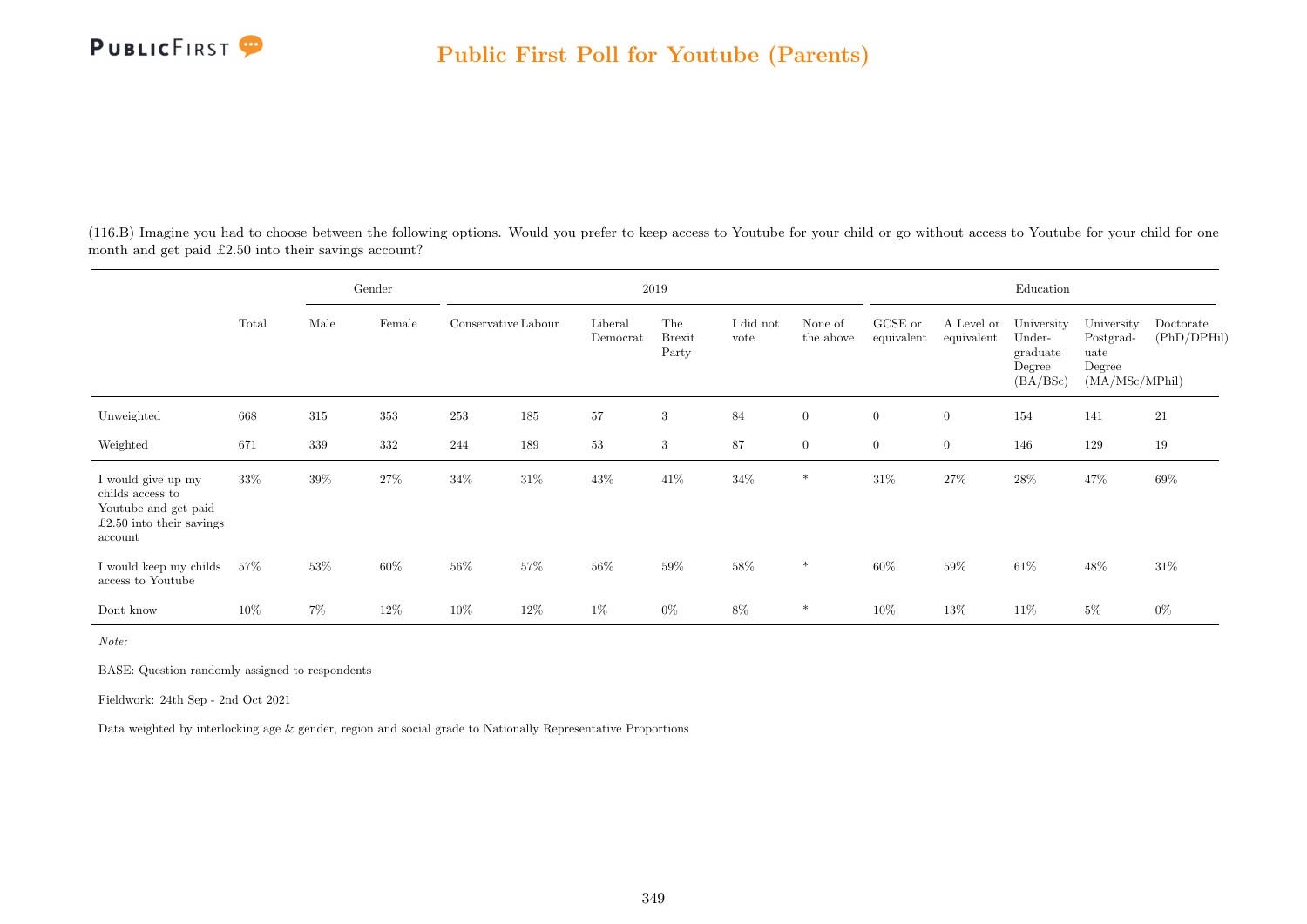

(116.C) Imagine you had to choose between the following options. Would you prefer to keep access to Youtube for your child or go without access to Youtube for your child for one month and get paid £2.50 into their savings account?

|                                                                                                         |        |                   |               |               |                    |                  |                  | Region                         |               |               |          |        |                     |
|---------------------------------------------------------------------------------------------------------|--------|-------------------|---------------|---------------|--------------------|------------------|------------------|--------------------------------|---------------|---------------|----------|--------|---------------------|
|                                                                                                         | Total  | London            | South<br>East | South<br>West | East of<br>England | East<br>Midlands | West<br>Midlands | Yorkshire<br>and the<br>Humber | North<br>East | North<br>West | Scotland | Wales  | Northern<br>Ireland |
| Unweighted                                                                                              | 668    | 111               | 77            | 59            | 62                 | 37               | 63               | 62                             | 20            | 86            | 50       | 27     | 14                  |
| Weighted                                                                                                | 671    | $\boldsymbol{93}$ | 79            | 60            | 63                 | 44               | 62               | 60                             | 19            | 77            | 65       | 33     | 16                  |
| I would give up my<br>childs access to<br>Youtube and get paid<br>$£2.50$ into their savings<br>account | 33%    | $49\%$            | $29\%$        | $31\%$        | $27\%$             | $22\%$           | $42\%$           | $25\%$                         | 30%           | $30\%$        | $41\%$   | $25\%$ | $29\%$              |
| I would keep my childs<br>access to Youtube                                                             | $57\%$ | 44\%              | 61\%          | $61\%$        | $59\%$             | $69\%$           | 47%              | $58\%$                         | 56\%          | $61\%$        | 54\%     | $66\%$ | 57%                 |
| Dont know                                                                                               | 10%    | $7\%$             | 10%           | $8\%$         | 13%                | $9\%$            | 11\%             | 17%                            | 14\%          | $9\%$         | $5\%$    | 8%     | $14\%$              |

Note:

BASE: Question randomly assigned to respondents

Fieldwork: 24th Sep - 2nd Oct 2021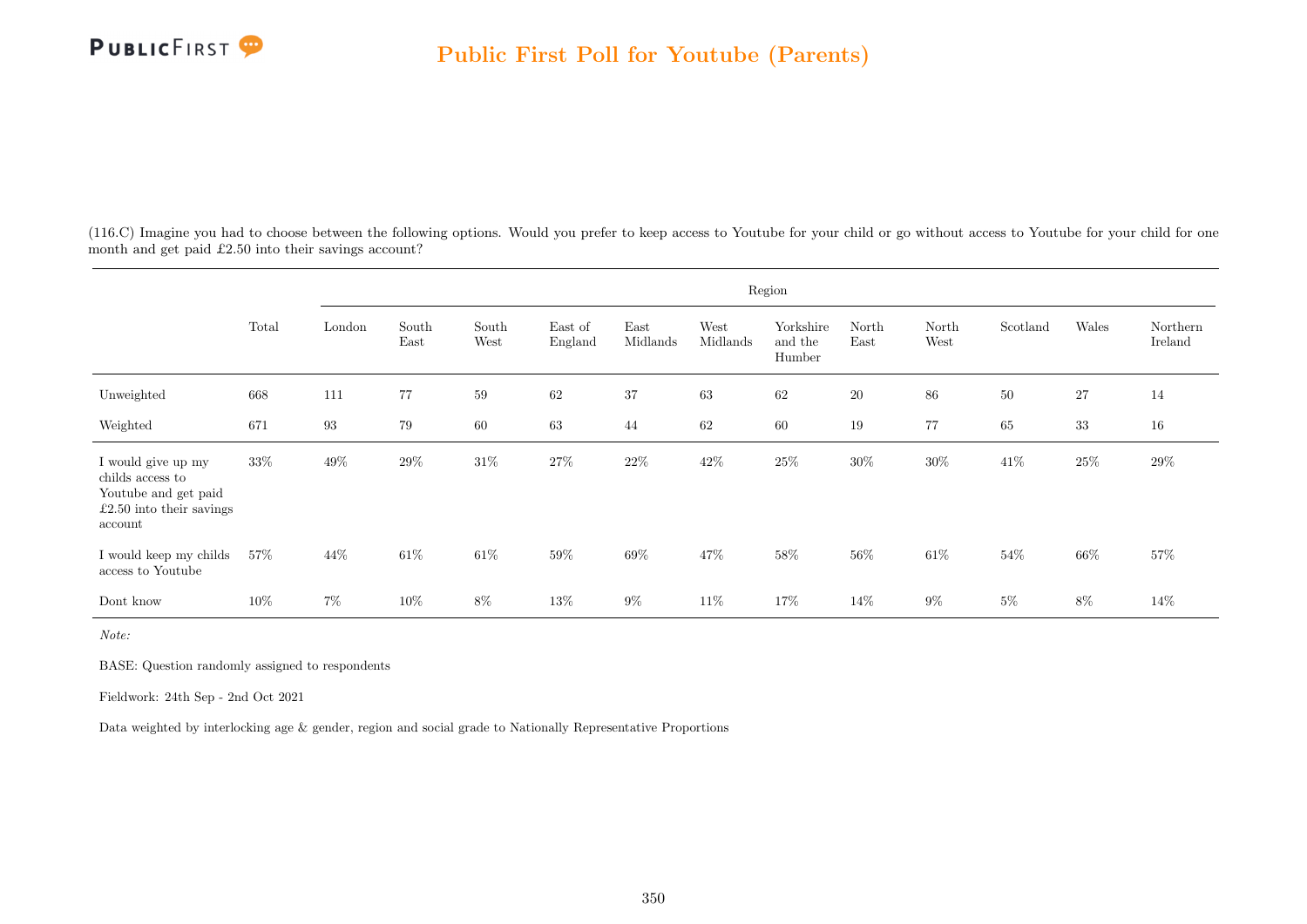

(117.A) Imagine you had to choose between the following options. Would you prefer to keep access to Youtube for your child or go without access to Youtube for your child for one month and get paid £5 into their savings account?

|                                                                                                             |       |        |           |         | Age    |       |                 |       |        | Social Grade |        |        | $\rm EU$ 2016 Vote |                   |
|-------------------------------------------------------------------------------------------------------------|-------|--------|-----------|---------|--------|-------|-----------------|-------|--------|--------------|--------|--------|--------------------|-------------------|
|                                                                                                             | Total | 18-24  | $25 - 34$ | 35-44   | 45-54  | 55-64 | $65+$           | AB    | C1     | $\rm C2$     | DE     | Leave  | Remain             | I did not<br>vote |
| Unweighted                                                                                                  | 695   | 11     | 129       | $315\,$ | 179    | 56    | $5\phantom{.0}$ | 231   | 174    | 145          | 143    | 254    | 319                | 102               |
| Weighted                                                                                                    | 693   | 10     | 129       | $305\,$ | 184    | 60    | 5               | 192   | 176    | 148          | 175    | 258    | 313                | 103               |
| I would give up my<br>childs access to<br>Youtube and get paid<br>$\pounds 5$ into their savings<br>account | 43\%  | $46\%$ | $45\%$    | $43\%$  | $39\%$ | 42\%  | $63\%$          | 48\%  | 38%    | $45\%$       | $40\%$ | 43\%   | $46\%$             | $36\%$            |
| I would keep my childs<br>access to Youtube                                                                 | 47\%  | 54%    | $45\%$    | 47%     | 47%    | 48\%  | $23\%$          | 43\%  | $52\%$ | 44\%         | 47\%   | $46\%$ | 46\%               | $50\%$            |
| Dont know                                                                                                   | 11\%  | $0\%$  | 10%       | 10%     | 13%    | 10%   | 14\%            | $9\%$ | 10%    | 12%          | $12\%$ | 11\%   | $9\%$              | 14%               |

Note:

BASE: Question randomly assigned to respondents

Fieldwork: 24th Sep - 2nd Oct 2021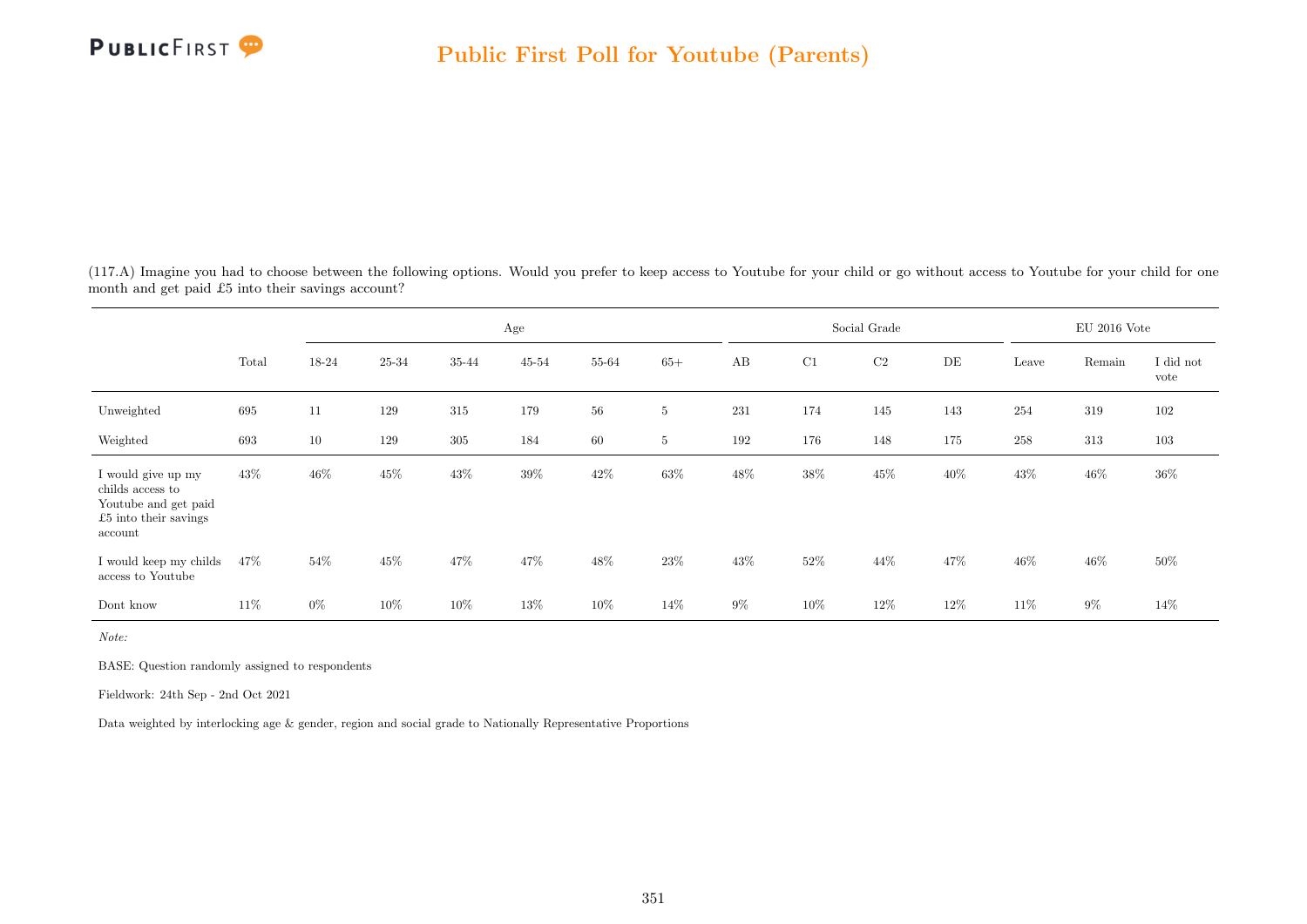

(117.B) Imagine you had to choose between the following options. Would you prefer to keep access to Youtube for your child or go without access to Youtube for your child for one month and get paid £5 into their savings account?

|                                                                                                    |        |         | Gender |                     |        |                     | $2019\,$                      |                   |                      |                       |                          | Education                                              |                                                             |                          |
|----------------------------------------------------------------------------------------------------|--------|---------|--------|---------------------|--------|---------------------|-------------------------------|-------------------|----------------------|-----------------------|--------------------------|--------------------------------------------------------|-------------------------------------------------------------|--------------------------|
|                                                                                                    | Total  | Male    | Female | Conservative Labour |        | Liberal<br>Democrat | The<br><b>Brexit</b><br>Party | I did not<br>vote | None of<br>the above | GCSE or<br>equivalent | A Level or<br>equivalent | University<br>Under-<br>graduate<br>Degree<br>(BA/BSc) | University<br>Postgrad-<br>uate<br>Degree<br>(MA/MSc/MPhil) | Doctorate<br>(PhD/DPHil) |
| Unweighted                                                                                         | 695    | 312     | 383    | 243                 | 185    | 76                  | 6                             | 97                | $\overline{0}$       | $\overline{0}$        | $\overline{0}$           | 162                                                    | 160                                                         | 18                       |
| Weighted                                                                                           | 693    | $339\,$ | 354    | $\,238$             | 179    | 74                  | $6\phantom{.}6$               | 99                | $\overline{0}$       | $\boldsymbol{0}$      | $\overline{0}$           | 152                                                    | 146                                                         | $15\,$                   |
| I would give up my<br>childs access to<br>Youtube and get paid<br>£5 into their savings<br>account | 43%    | 44%     | 41\%   | 49%                 | $38\%$ | $46\%$              | $41\%$                        | $45\%$            | *                    | $42\%$                | $34\%$                   | 41\%                                                   | $56\%$                                                      | 78%                      |
| I would keep my childs<br>access to Youtube                                                        | 47\%   | 47\%    | 47%    | 42\%                | 50%    | 47%                 | $59\%$                        | 45%               | $\ast$               | 47%                   | 54%                      | 47%                                                    | 37%                                                         | 22\%                     |
| Dont know                                                                                          | $11\%$ | $9\%$   | 13%    | $9\%$               | $12\%$ | 7%                  | $0\%$                         | 10%               | *                    | 11%                   | 11\%                     | 11\%                                                   | 8%                                                          | $0\%$                    |

Note:

BASE: Question randomly assigned to respondents

Fieldwork: 24th Sep - 2nd Oct 2021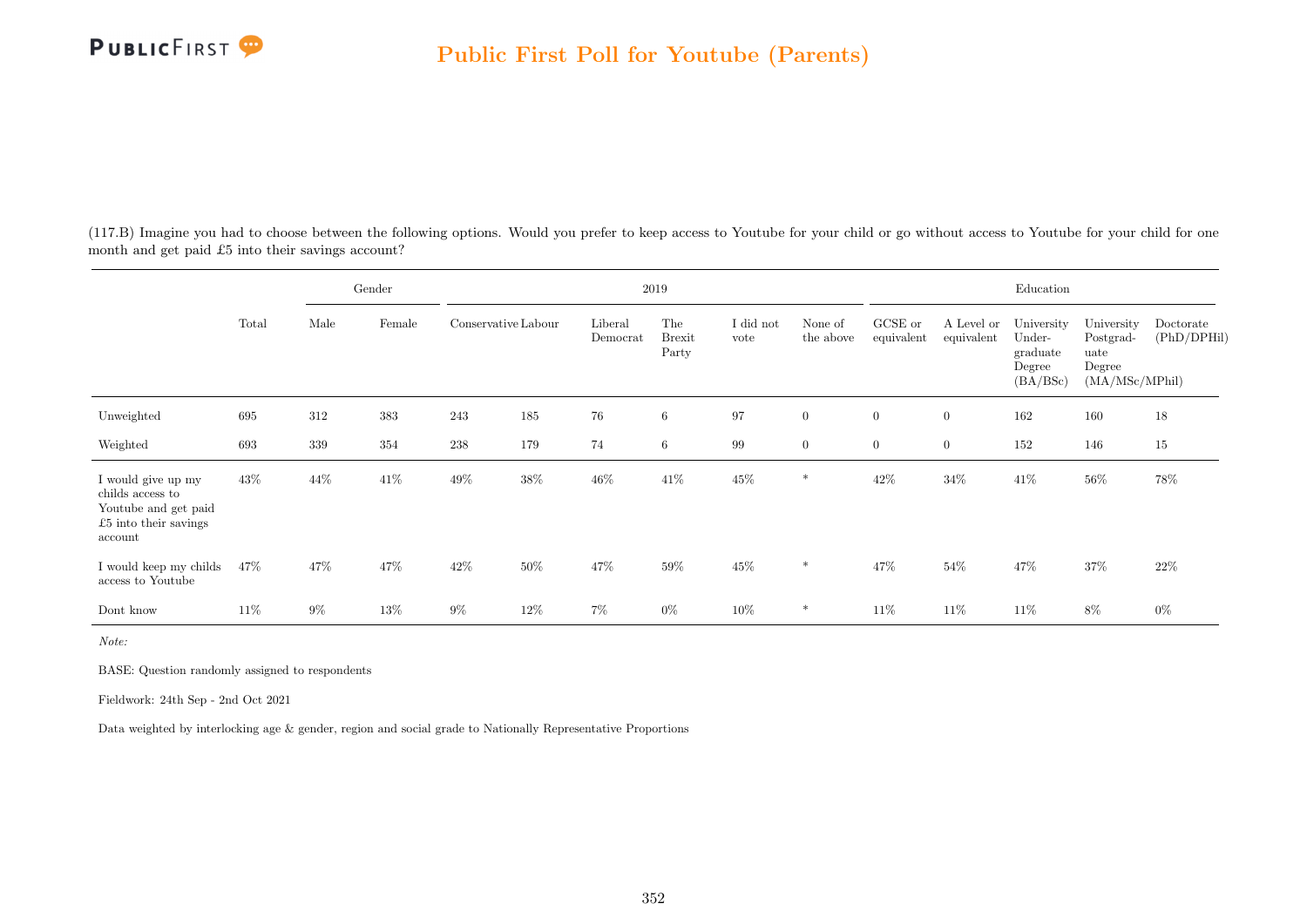

(117.C) Imagine you had to choose between the following options. Would you prefer to keep access to Youtube for your child or go without access to Youtube for your child for one month and get paid £5 into their savings account?

|                                                                                                      |       |                   |               |               |                    |                  |                  | Region                         |               |               |          |        |                     |
|------------------------------------------------------------------------------------------------------|-------|-------------------|---------------|---------------|--------------------|------------------|------------------|--------------------------------|---------------|---------------|----------|--------|---------------------|
|                                                                                                      | Total | London            | South<br>East | South<br>West | East of<br>England | East<br>Midlands | West<br>Midlands | Yorkshire<br>and the<br>Humber | North<br>East | North<br>West | Scotland | Wales  | Northern<br>Ireland |
| Unweighted                                                                                           | 695   | 117               | 84            | 57            | 57                 | 40               | 55               | 65                             | 35            | 88            | 53       | 25     | 19                  |
| Weighted                                                                                             | 693   | $\boldsymbol{98}$ | $85\,$        | 59            | 57                 | 50               | 54               | 57                             | 32            | 78            | 68       | 32     | $24\,$              |
| I would give up my<br>childs access to<br>Youtube and get paid<br>$£5$ into their savings<br>account | 43\%  | $47\%$            | $32\%$        | $38\%$        | $41\%$             | $36\%$           | $41\%$           | 55\%                           | $47\%$        | $46\%$        | 47%      | $36\%$ | 49%                 |
| I would keep my childs<br>access to Youtube                                                          | 47\%  | $44\%$            | 56%           | $48\%$        | $48\%$             | $59\%$           | $39\%$           | $36\%$                         | $45\%$        | $41\%$        | 47%      | $51\%$ | $41\%$              |
| Dont know                                                                                            | 11\%  | 8%                | 12%           | 15%           | 11\%               | $6\%$            | 20%              | 8%                             | 8%            | 13%           | 6%       | 12\%   | $9\%$               |

Note:

BASE: Question randomly assigned to respondents

Fieldwork: 24th Sep - 2nd Oct 2021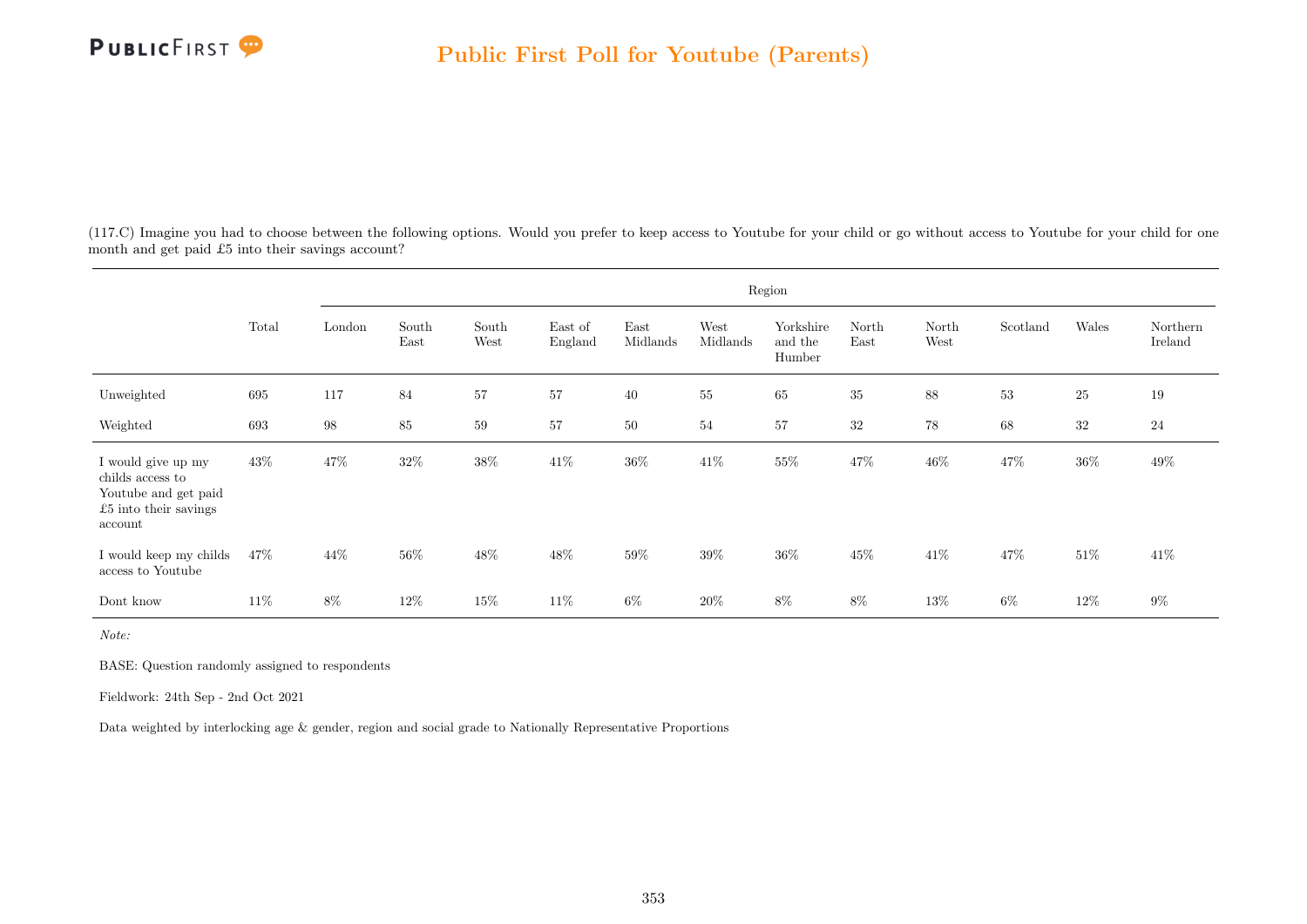

(118.A) Imagine you had to choose between the following options. Would you prefer to keep access to Youtube for your child or go without access to Youtube for your child for one month and get paid £10 into their savings account?

|                                                                                                             |        |        |        |        | Age       |        |                |        |        | Social Grade |        |        | $\rm EU$ 2016 Vote |                   |
|-------------------------------------------------------------------------------------------------------------|--------|--------|--------|--------|-----------|--------|----------------|--------|--------|--------------|--------|--------|--------------------|-------------------|
|                                                                                                             | Total  | 18-24  | 25-34  | 35-44  | $45 - 54$ | 55-64  | $65+$          | AB     | C1     | $\rm C2$     | DE     | Leave  | Remain             | I did not<br>vote |
| Unweighted                                                                                                  | 633    | 9      | 118    | 294    | 169       | 36     | $\overline{7}$ | 195    | 182    | 132          | 121    | 234    | $303\,$            | 83                |
| Weighted                                                                                                    | 630    | 9      | 117    | 291    | 169       | 38     | 6              | 160    | 184    | 134          | 150    | 235    | 295                | 87                |
| I would give up my<br>childs access to<br>Youtube and get paid<br>$\pounds10$ into their savings<br>account | $51\%$ | $39\%$ | $54\%$ | $49\%$ | $53\%$    | $53\%$ | $64\%$         | $56\%$ | $53\%$ | $50\%$       | $45\%$ | $52\%$ | $54\%$             | $42\%$            |
| I would keep my childs<br>access to Youtube                                                                 | $39\%$ | 50%    | $37\%$ | $41\%$ | $38\%$    | $41\%$ | $25\%$         | $39\%$ | $39\%$ | $36\%$       | 44\%   | $39\%$ | $39\%$             | 43\%              |
| Dont know                                                                                                   | $9\%$  | 10%    | $9\%$  | $10\%$ | $9\%$     | 6%     | 12%            | $5\%$  | $8\%$  | 14\%         | 11\%   | $9\%$  | $7\%$              | 15%               |

Note:

BASE: Question randomly assigned to respondents

Fieldwork: 24th Sep - 2nd Oct 2021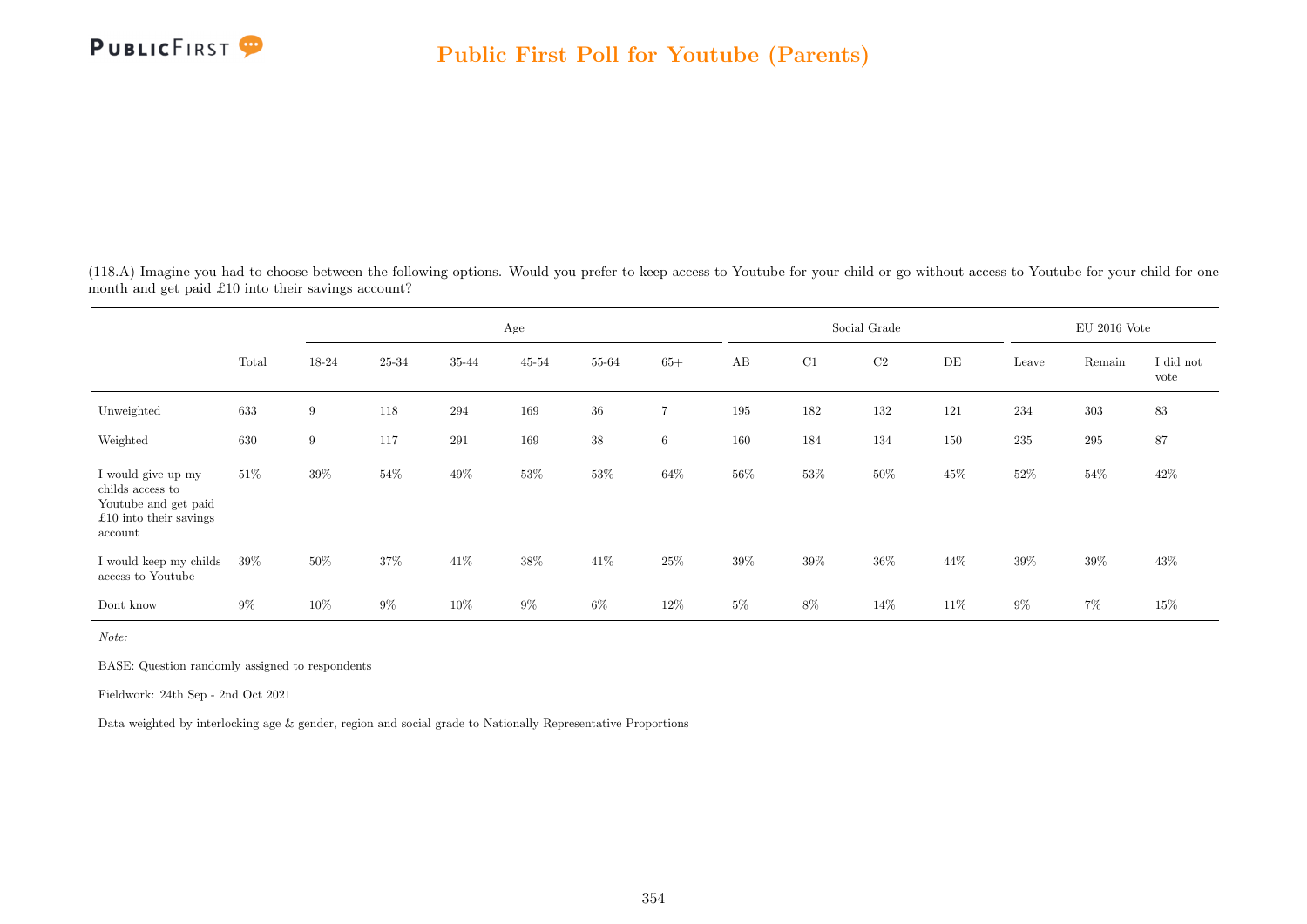

(118.B) Imagine you had to choose between the following options. Would you prefer to keep access to Youtube for your child or go without access to Youtube for your child for one month and get paid £10 into their savings account?

|                                                                                                       |        |        | Gender |                     |        |                     | $2019\,$                      |                   |                      |                       |                          | Education                                              |                                                             |                          |
|-------------------------------------------------------------------------------------------------------|--------|--------|--------|---------------------|--------|---------------------|-------------------------------|-------------------|----------------------|-----------------------|--------------------------|--------------------------------------------------------|-------------------------------------------------------------|--------------------------|
|                                                                                                       | Total  | Male   | Female | Conservative Labour |        | Liberal<br>Democrat | The<br><b>Brexit</b><br>Party | I did not<br>vote | None of<br>the above | GCSE or<br>equivalent | A Level or<br>equivalent | University<br>Under-<br>graduate<br>Degree<br>(BA/BSc) | University<br>Postgrad-<br>uate<br>Degree<br>(MA/MSc/MPhil) | Doctorate<br>(PhD/DPHil) |
| Unweighted                                                                                            | 633    | 285    | 348    | 229                 | 166    | 68                  | $6\phantom{.}6$               | 89                | $\overline{0}$       | $\overline{0}$        | $\overline{0}$           | 165                                                    | 134                                                         | 18                       |
| Weighted                                                                                              | 630    | 310    | 321    | $223\,$             | 160    | 65                  | 6                             | 96                | $\overline{0}$       | $\overline{0}$        | $\overline{0}$           | 152                                                    | 125                                                         | 14                       |
| I would give up my<br>childs access to<br>Youtube and get paid<br>$£10$ into their savings<br>account | $51\%$ | $52\%$ | 51%    | 55%                 | $52\%$ | $50\%$              | $32\%$                        | $43\%$            | *                    | 48%                   | $49\%$                   | $56\%$                                                 | 53%                                                         | 54%                      |
| I would keep my childs<br>access to Youtube                                                           | 39%    | 43\%   | 36%    | 40\%                | 38%    | $37\%$              | $68\%$                        | $42\%$            | $\ast$               | $40\%$                | 41\%                     | 35%                                                    | 42\%                                                        | $36\%$                   |
| Dont know                                                                                             | $9\%$  | $5\%$  | $13\%$ | $5\%$               | 10%    | 12\%                | $0\%$                         | 15%               | *                    | 12%                   | 10%                      | 8%                                                     | $4\%$                                                       | $10\%$                   |

Note:

BASE: Question randomly assigned to respondents

Fieldwork: 24th Sep - 2nd Oct 2021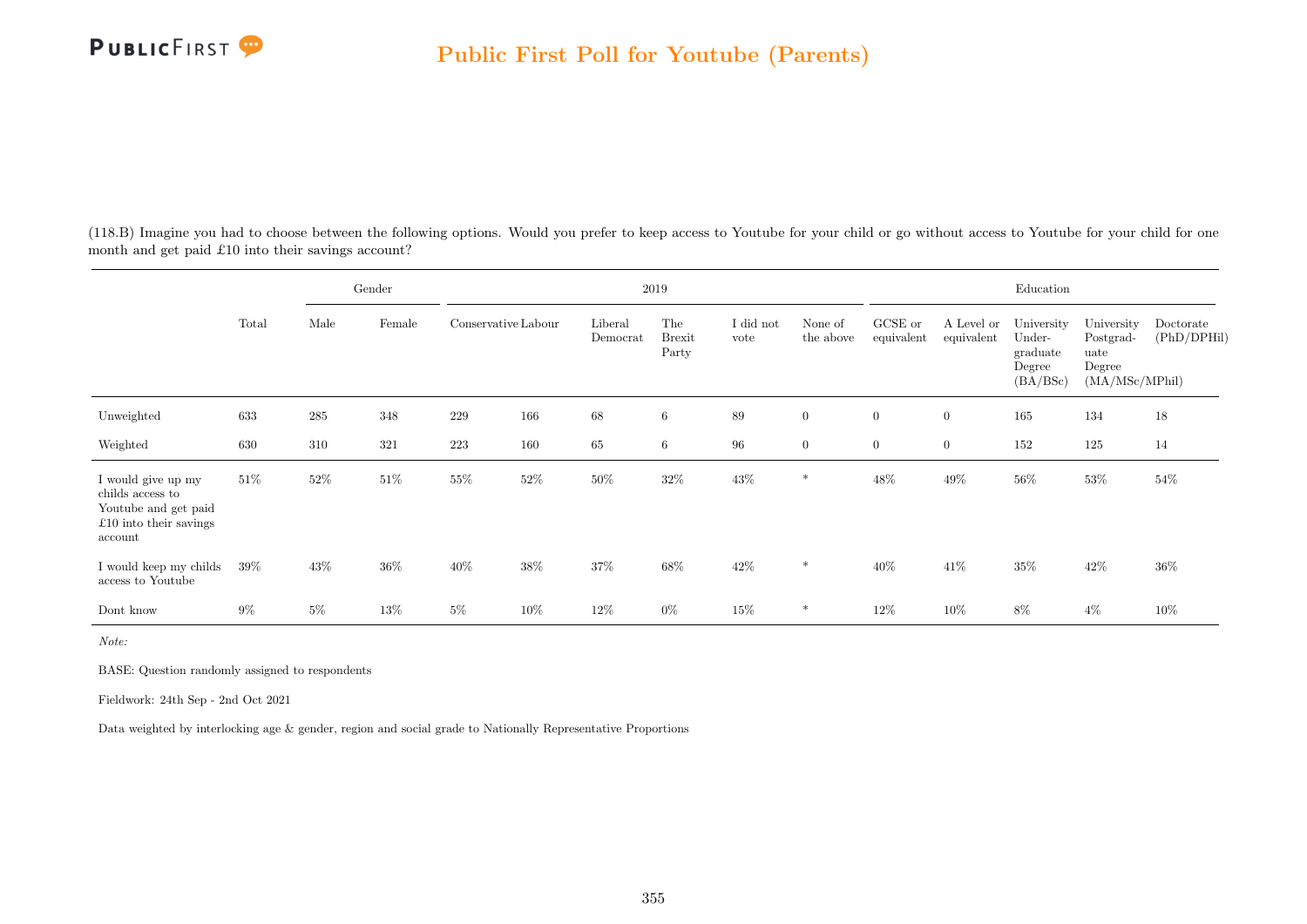

(118.C) Imagine you had to choose between the following options. Would you prefer to keep access to Youtube for your child or go without access to Youtube for your child for one month and get paid £10 into their savings account?

|                                                                                                     |        |        |               |               |                    |                  |                  | Region                         |               |               |          |        |                     |
|-----------------------------------------------------------------------------------------------------|--------|--------|---------------|---------------|--------------------|------------------|------------------|--------------------------------|---------------|---------------|----------|--------|---------------------|
|                                                                                                     | Total  | London | South<br>East | South<br>West | East of<br>England | East<br>Midlands | West<br>Midlands | Yorkshire<br>and the<br>Humber | North<br>East | North<br>West | Scotland | Wales  | Northern<br>Ireland |
| Unweighted                                                                                          | 633    | 107    | 86            | 47            | 49                 | 39               | 59               | 57                             | 21            | 73            | 57       | 25     | 13                  |
| Weighted                                                                                            | 630    | 89     | $85\,$        | $50\,$        | $50\,$             | $45\,$           | 60               | 53                             | $20\,$        | 66            | $70\,$   | 30     | 14                  |
| I would give up my<br>childs access to<br>Youtube and get paid<br>£10 into their savings<br>account | $51\%$ | $51\%$ | $52\%$        | $56\%$        | $48\%$             | $50\%$           | $57\%$           | $53\%$                         | $53\%$        | $45\%$        | $46\%$   | $51\%$ | 71%                 |
| I would keep my childs<br>$\,$ access to Youtube                                                    | $39\%$ | 41\%   | 40%           | 36\%          | 35%                | $43\%$           | 36%              | 36%                            | 33%           | $48\%$        | 42\%     | 41%    | 25\%                |
| Dont know                                                                                           | $9\%$  | 8%     | $8\%$         | $9\%$         | 17%                | $7\%$            | $8\%$            | 11\%                           | 14%           | $7\%$         | 12\%     | 8%     | $4\%$               |

Note:

BASE: Question randomly assigned to respondents

Fieldwork: 24th Sep - 2nd Oct 2021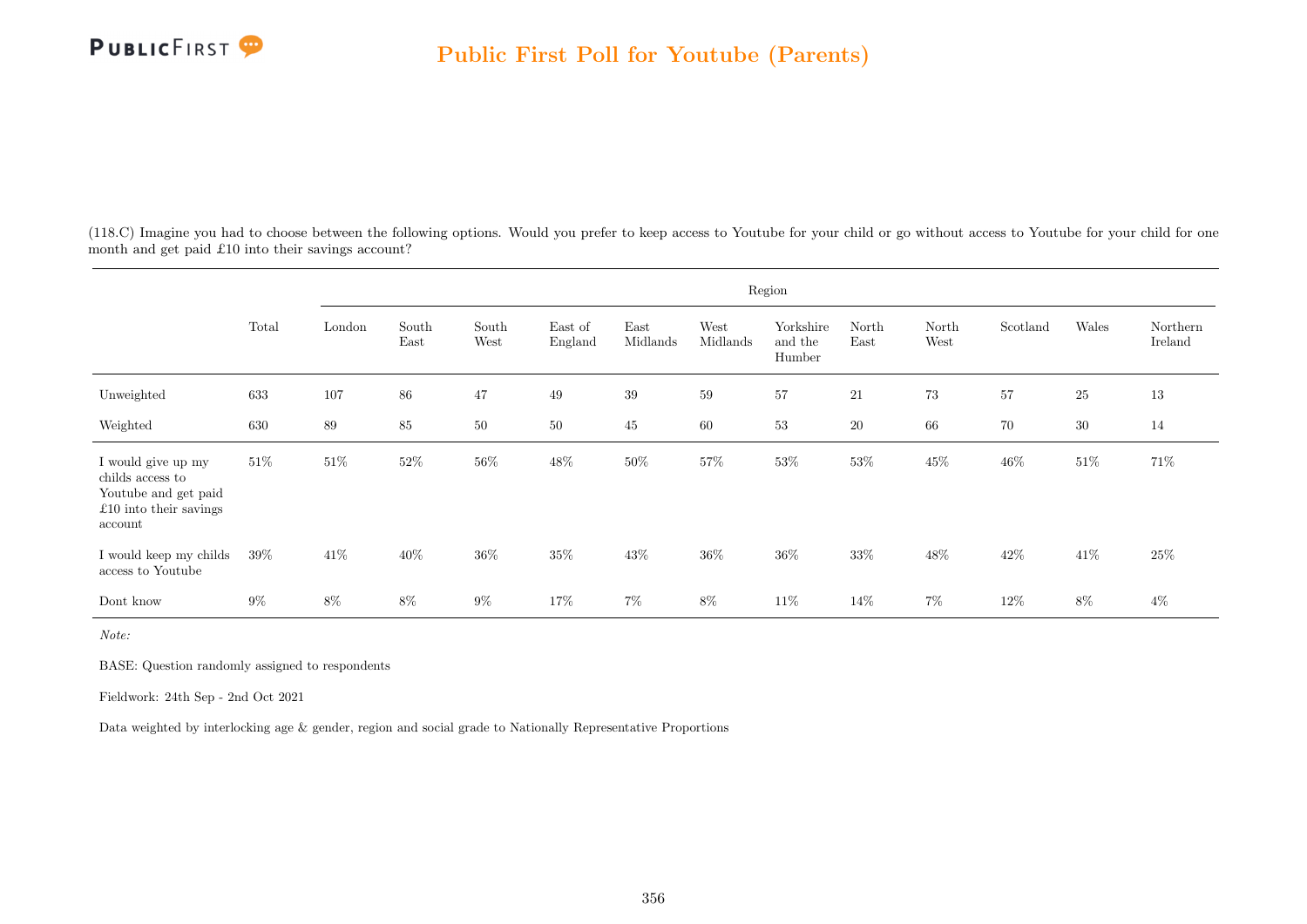

(119.A) Imagine you had to choose between the following options. Would you prefer to keep access to Youtube for your child or go without access to Youtube for your child for one month and get paid £20 into their savings account?

|                                                                                                       |       |        |           |         | Age    |        |                |        |        | Social Grade |        |        | $\rm EU$ 2016 Vote |                   |
|-------------------------------------------------------------------------------------------------------|-------|--------|-----------|---------|--------|--------|----------------|--------|--------|--------------|--------|--------|--------------------|-------------------|
|                                                                                                       | Total | 18-24  | $25 - 34$ | 35-44   | 45-54  | 55-64  | $65+$          | AB     | C1     | $\rm C2$     | DE     | Leave  | Remain             | I did not<br>vote |
| Unweighted                                                                                            | 686   | 12     | 107       | 336     | 169    | 56     | 6              | 230    | 185    | 129          | 139    | 248    | $308\,$            | 111               |
| Weighted                                                                                              | 684   | 12     | 104       | $335\,$ | 170    | $58\,$ | $\overline{7}$ | 193    | 188    | 131          | 168    | 247    | $305\,$            | 114               |
| I would give up my<br>childs access to<br>Youtube and get paid<br>$£20$ into their savings<br>account | 54%   | $46\%$ | $55\%$    | $53\%$  | $54\%$ | $58\%$ | $16\%$         | $59\%$ | 49\%   | $50\%$       | $55\%$ | $53\%$ | $53\%$             | $57\%$            |
| I would keep my childs<br>access to Youtube                                                           | 37%   | 46\%   | $37\%$    | $39\%$  | 35%    | $30\%$ | $84\%$         | 33%    | $41\%$ | 41\%         | 35%    | 38%    | 40%                | $30\%$            |
| Dont know                                                                                             | $9\%$ | 8%     | 8%        | $8\%$   | 12%    | $12\%$ | $0\%$          | 8%     | $9\%$  | $8\%$        | 10%    | $9\%$  | $7\%$              | 14%               |

Note:

BASE: Question randomly assigned to respondents

Fieldwork: 24th Sep - 2nd Oct 2021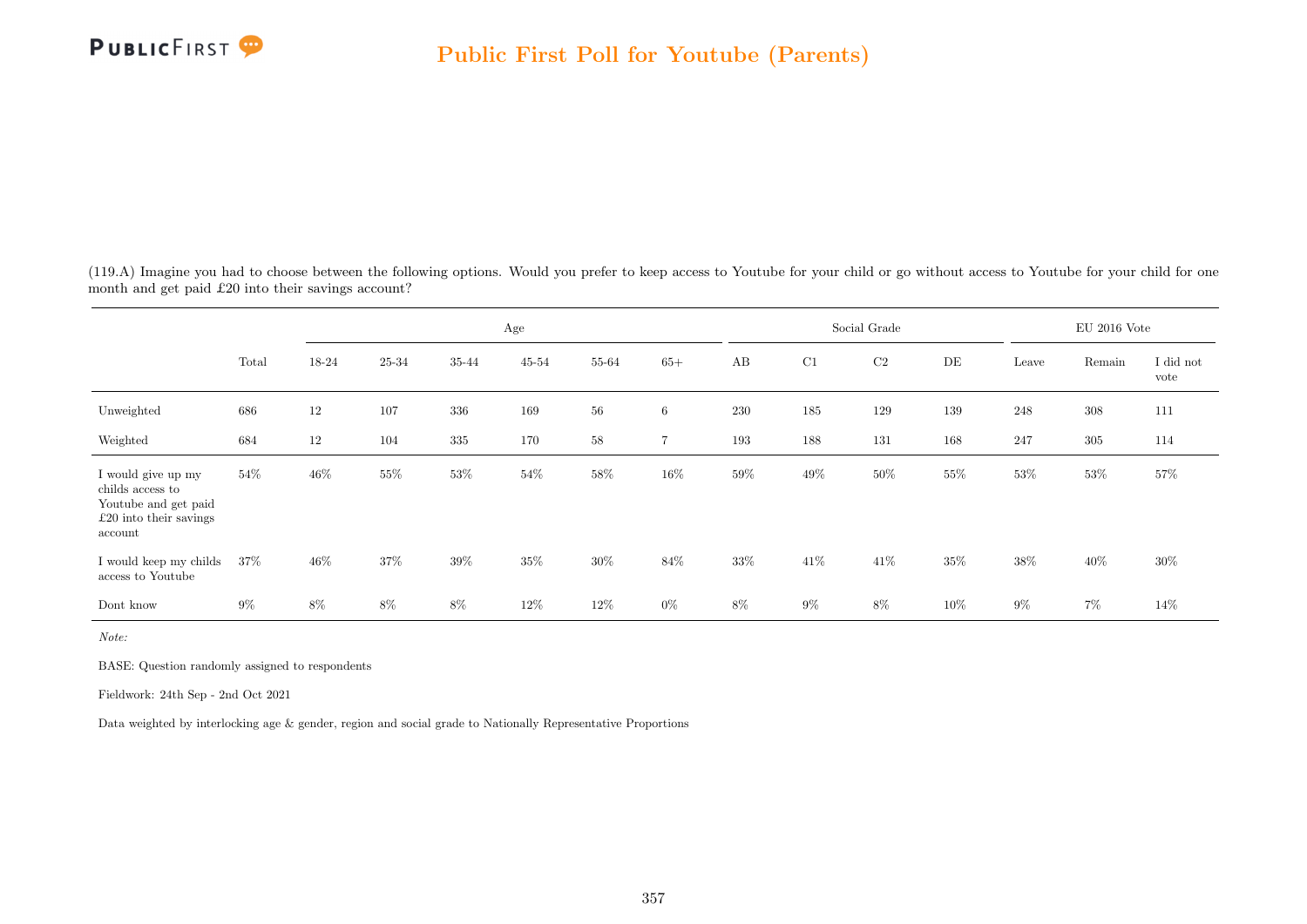

(119.B) Imagine you had to choose between the following options. Would you prefer to keep access to Youtube for your child or go without access to Youtube for your child for one month and get paid £20 into their savings account?

|                                                                                                       |        |       | Gender |                     |      |                     | $2019\,$                      |                   |                      |                       |                          | Education                                              |                                                             |                          |
|-------------------------------------------------------------------------------------------------------|--------|-------|--------|---------------------|------|---------------------|-------------------------------|-------------------|----------------------|-----------------------|--------------------------|--------------------------------------------------------|-------------------------------------------------------------|--------------------------|
|                                                                                                       | Total  | Male  | Female | Conservative Labour |      | Liberal<br>Democrat | The<br><b>Brexit</b><br>Party | I did not<br>vote | None of<br>the above | GCSE or<br>equivalent | A Level or<br>equivalent | University<br>Under-<br>graduate<br>Degree<br>(BA/BSc) | University<br>Postgrad-<br>uate<br>Degree<br>(MA/MSc/MPhil) | Doctorate<br>(PhD/DPHil) |
| Unweighted                                                                                            | 686    | 306   | 380    | 236                 | 192  | 59                  | $\overline{2}$                | 99                | $\overline{0}$       | $\overline{0}$        | $\overline{0}$           | 198                                                    | 145                                                         | 19                       |
| Weighted                                                                                              | 684    | 336   | 348    | 231                 | 191  | $58\,$              | 1                             | 103               | $\overline{0}$       | $\boldsymbol{0}$      | $\overline{0}$           | 191                                                    | 134                                                         | 17                       |
| I would give up my<br>childs access to<br>Youtube and get paid<br>$£20$ into their savings<br>account | $54\%$ | 54%   | $53\%$ | $58\%$              | 47\% | $59\%$              | $34\%$                        | $55\%$            | *                    | $58\%$                | $51\%$                   | $49\%$                                                 | $61\%$                                                      | 65%                      |
| I would keep my childs<br>access to Youtube                                                           | 37%    | 40%   | 35%    | $35\%$              | 44\% | 37%                 | $66\%$                        | $32\%$            | $\ast$               | 32%                   | 37%                      | $43\%$                                                 | $35\%$                                                      | 30%                      |
| Dont know                                                                                             | $9\%$  | $7\%$ | 11\%   | $7\%$               | 10%  | $4\%$               | $0\%$                         | 13%               | *                    | $10\%$                | 12%                      | 8%                                                     | $4\%$                                                       | $5\%$                    |

Note:

BASE: Question randomly assigned to respondents

Fieldwork: 24th Sep - 2nd Oct 2021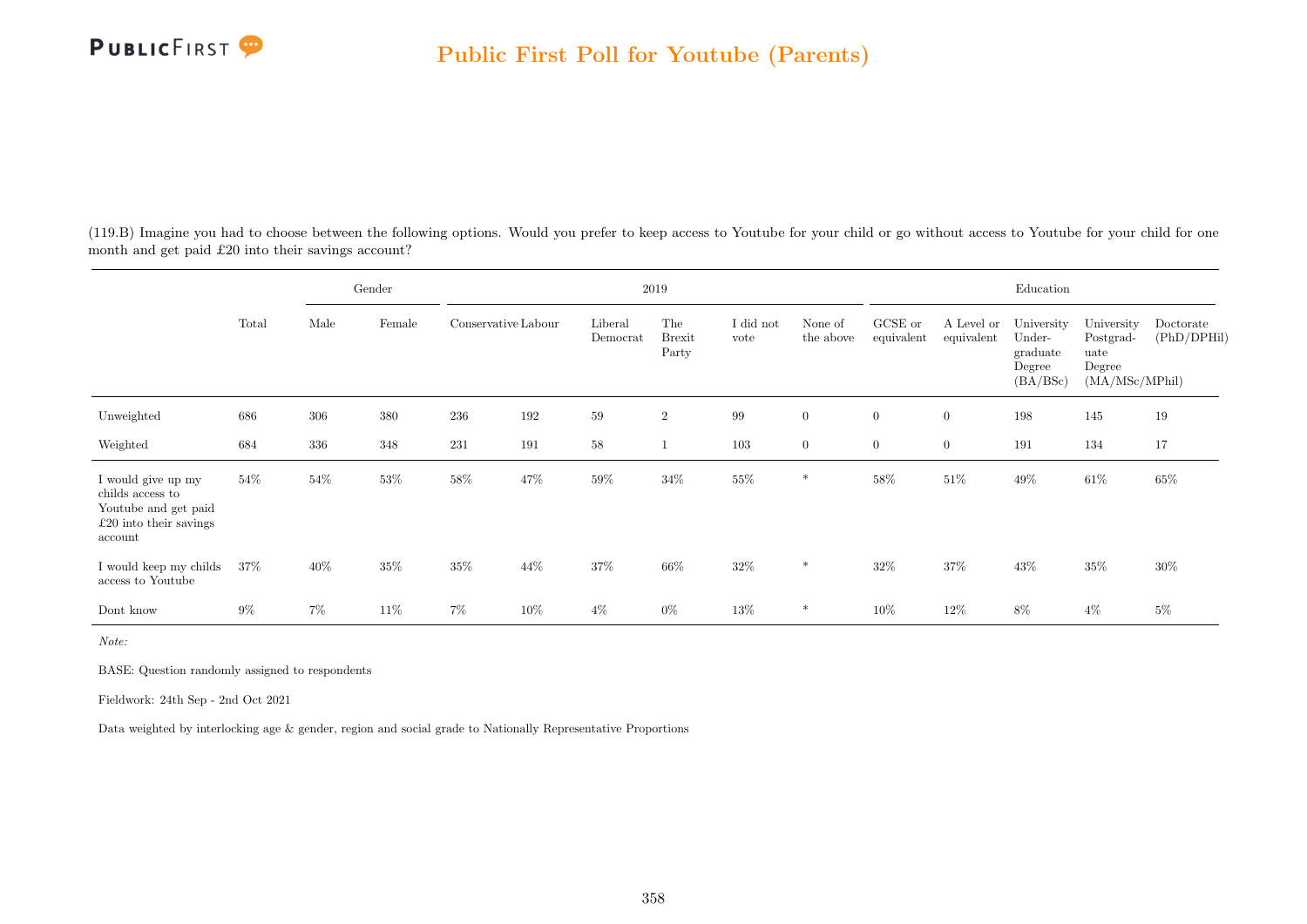

(119.C) Imagine you had to choose between the following options. Would you prefer to keep access to Youtube for your child or go without access to Youtube for your child for one month and get paid £20 into their savings account?

|                                                                                                       |        |                   |               |               |                    |                  |                  | Region                         |               |               |          |        |                     |
|-------------------------------------------------------------------------------------------------------|--------|-------------------|---------------|---------------|--------------------|------------------|------------------|--------------------------------|---------------|---------------|----------|--------|---------------------|
|                                                                                                       | Total  | London            | South<br>East | South<br>West | East of<br>England | East<br>Midlands | West<br>Midlands | Yorkshire<br>and the<br>Humber | North<br>East | North<br>West | Scotland | Wales  | Northern<br>Ireland |
| Unweighted                                                                                            | 686    | 109               | $85\,$        | 44            | 67                 | $40\,$           | $65\,$           | 62                             | $26\,$        | 85            | 48       | $32\,$ | 23                  |
| Weighted                                                                                              | 684    | $\boldsymbol{93}$ | 87            | $\sqrt{46}$   | 68                 | $\sqrt{46}$      | 64               | $56\,$                         | $25\,$        | 75            | 57       | 41     | $\sqrt{28}$         |
| I would give up my<br>childs access to<br>Youtube and get paid<br>$£20$ into their savings<br>account | 54%    | $57\%$            | $50\%$        | $46\%$        | 47%                | $61\%$           | $62\%$           | $56\%$                         | $52\%$        | $43\%$        | 59%      | $52\%$ | $63\%$              |
| I would keep my childs<br>access to Youtube                                                           | $37\%$ | 36%               | 39%           | 40%           | 35%                | 34%              | 29%              | $38\%$                         | 38%           | 47%           | 34\%     | $48\%$ | 28\%                |
| Dont know                                                                                             | $9\%$  | $7\%$             | 11\%          | 14%           | 18%                | $5\%$            | $8\%$            | $6\%$                          | 11\%          | 11\%          | $7\%$    | $0\%$  | $9\%$               |

Note:

BASE: Question randomly assigned to respondents

Fieldwork: 24th Sep - 2nd Oct 2021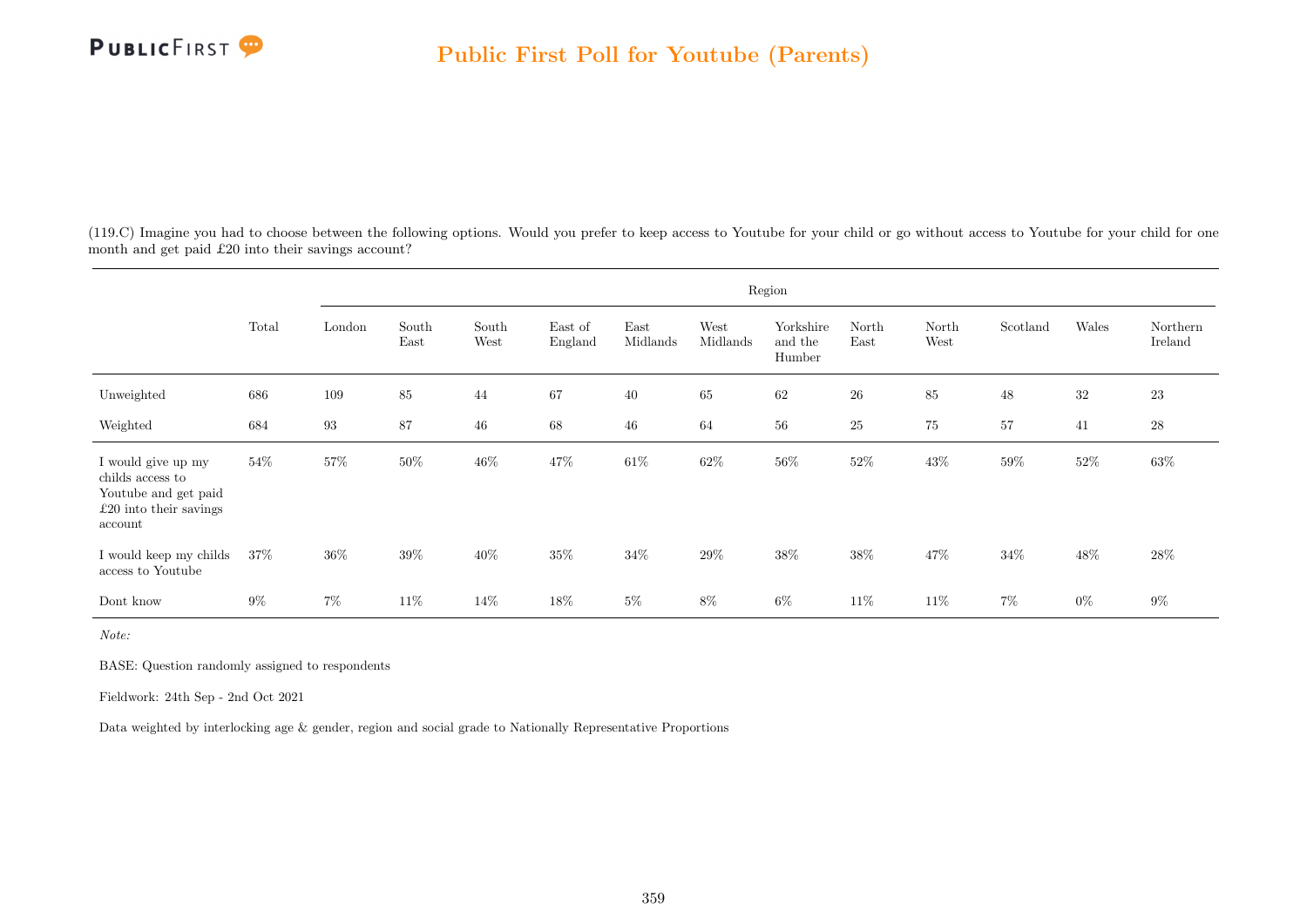

(120.A) Imagine you had to choose between the following options. Would you prefer to keep access to Youtube for your child or go without access to Youtube for your child for one month and get paid £50 into their savings account?

|                                                                                                       |        |       |        |        | Age       |        |                |        |        | Social Grade | $\rm EU$ 2016 Vote |        |         |                   |
|-------------------------------------------------------------------------------------------------------|--------|-------|--------|--------|-----------|--------|----------------|--------|--------|--------------|--------------------|--------|---------|-------------------|
|                                                                                                       | Total  | 18-24 | 25-34  | 35-44  | $45 - 54$ | 55-64  | $65+$          | AB     | C1     | $\rm C2$     | DE                 | Leave  | Remain  | I did not<br>vote |
| Unweighted                                                                                            | 653    | 12    | 117    | 291    | 186       | 40     | $\overline{7}$ | 206    | 164    | 139          | 140                | 232    | $\,298$ | 99                |
| Weighted                                                                                              | 652    | 11    | 112    | 293    | 186       | 43     | 8              | 171    | 165    | 142          | 171                | 239    | 289     | 100               |
| I would give up my<br>childs access to<br>Youtube and get paid<br>$£50$ into their savings<br>account | 64\%   | 67%   | $59\%$ | $64\%$ | $67\%$    | $63\%$ | $46\%$         | $63\%$ | $66\%$ | 64%          | $62\%$             | 70%    | 62%     | 55%               |
| I would keep my childs<br>access to Youtube                                                           | $27\%$ | 26\%  | $27\%$ | $27\%$ | 26\%      | 19%    | $40\%$         | 31\%   | 25%    | $24\%$       | 27%                | $21\%$ | $30\%$  | 28\%              |
| Dont know                                                                                             | 10%    | 8%    | 14%    | $9\%$  | 7%        | 17%    | 14\%           | 6%     | 10%    | 12%          | 11%                | $8\%$  | $7\%$   | $16\%$            |

Note:

BASE: Question randomly assigned to respondents

Fieldwork: 24th Sep - 2nd Oct 2021

Data weighted by interlocking age & gender, region and social grade to Nationally Representative Proportions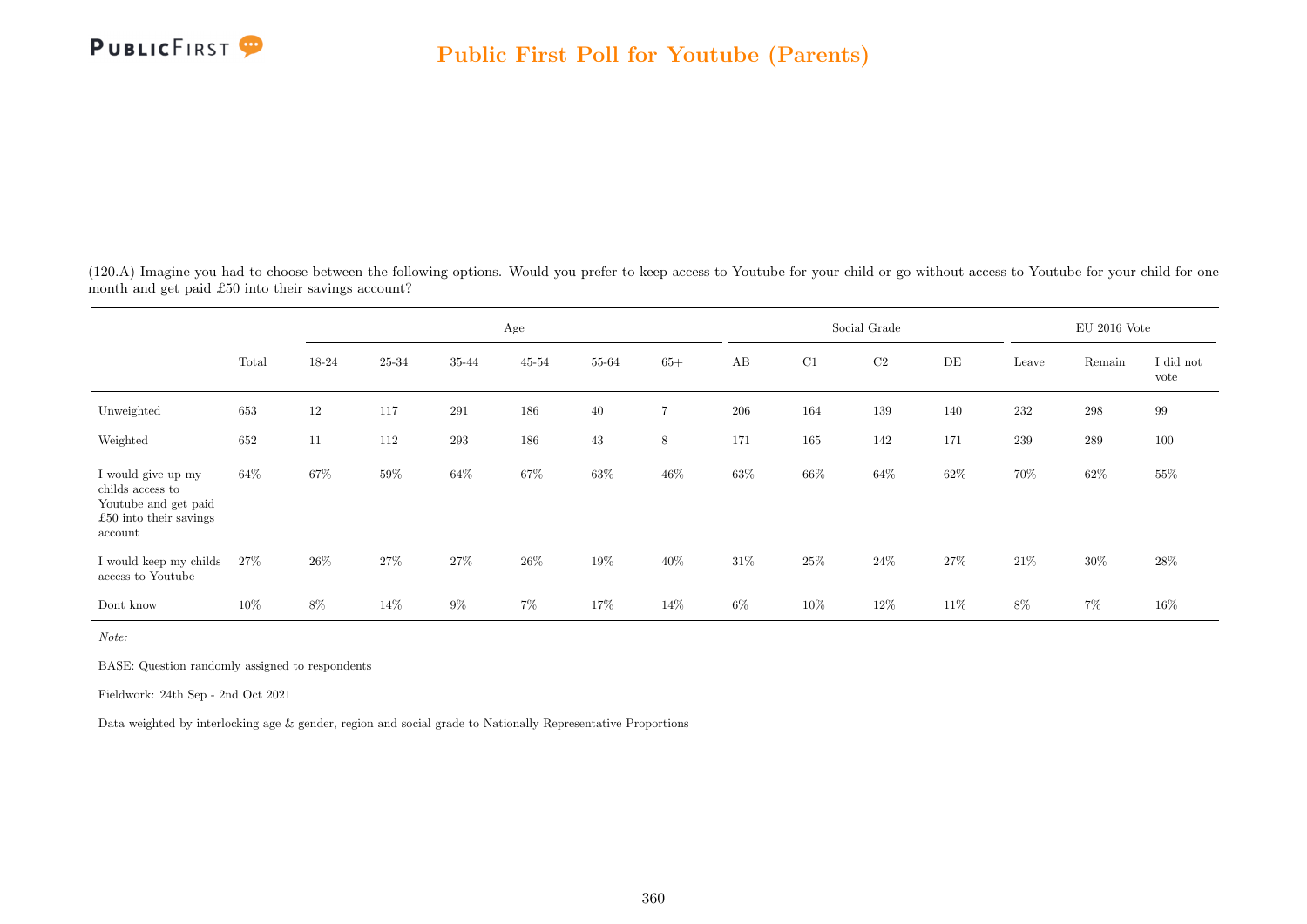

(120.B) Imagine you had to choose between the following options. Would you prefer to keep access to Youtube for your child or go without access to Youtube for your child for one month and get paid £50 into their savings account?

|                                                                                                     | Total  | Gender |        | $2019\,$            |        |                     |                               |                   |                      |                       | Education                |                                                        |                                                             |                          |  |
|-----------------------------------------------------------------------------------------------------|--------|--------|--------|---------------------|--------|---------------------|-------------------------------|-------------------|----------------------|-----------------------|--------------------------|--------------------------------------------------------|-------------------------------------------------------------|--------------------------|--|
|                                                                                                     |        | Male   | Female | Conservative Labour |        | Liberal<br>Democrat | The<br><b>Brexit</b><br>Party | I did not<br>vote | None of<br>the above | GCSE or<br>equivalent | A Level or<br>equivalent | University<br>Under-<br>graduate<br>Degree<br>(BA/BSc) | University<br>Postgrad-<br>uate<br>Degree<br>(MA/MSc/MPhil) | Doctorate<br>(PhD/DPHil) |  |
| Unweighted                                                                                          | 653    | 301    | 352    | 231                 | 178    | 66                  | $\overline{2}$                | 89                | $\overline{0}$       | $\overline{0}$        | $\overline{0}$           | 155                                                    | 139                                                         | $20\,$                   |  |
| Weighted                                                                                            | 652    | 324    | 328    | 224                 | 179    | 59                  | $\overline{2}$                | 96                | $\overline{0}$       | $\boldsymbol{0}$      | $\overline{0}$           | 146                                                    | 129                                                         | 17                       |  |
| I would give up my<br>childs access to<br>Youtube and get paid<br>£50 into their savings<br>account | $64\%$ | 62\%   | 65%    | 67%                 | $60\%$ | $67\%$              | 100%                          | $59\%$            | *                    | 66%                   | $63\%$                   | $63\%$                                                 | 63%                                                         | 71%                      |  |
| I would keep my childs<br>access to Youtube                                                         | 27\%   | 31\%   | 23%    | $26\%$              | 27%    | 30%                 | $0\%$                         | 31\%              | $\ast$               | 24\%                  | 26\%                     | 27%                                                    | $31\%$                                                      | 24\%                     |  |
| Dont know                                                                                           | $10\%$ | $7\%$  | $12\%$ | $6\%$               | 13%    | $3\%$               | $0\%$                         | $10\%$            | *                    | $10\%$                | 11\%                     | 10%                                                    | 7%                                                          | $5\%$                    |  |

Note:

BASE: Question randomly assigned to respondents

Fieldwork: 24th Sep - 2nd Oct 2021

Data weighted by interlocking age & gender, region and social grade to Nationally Representative Proportions